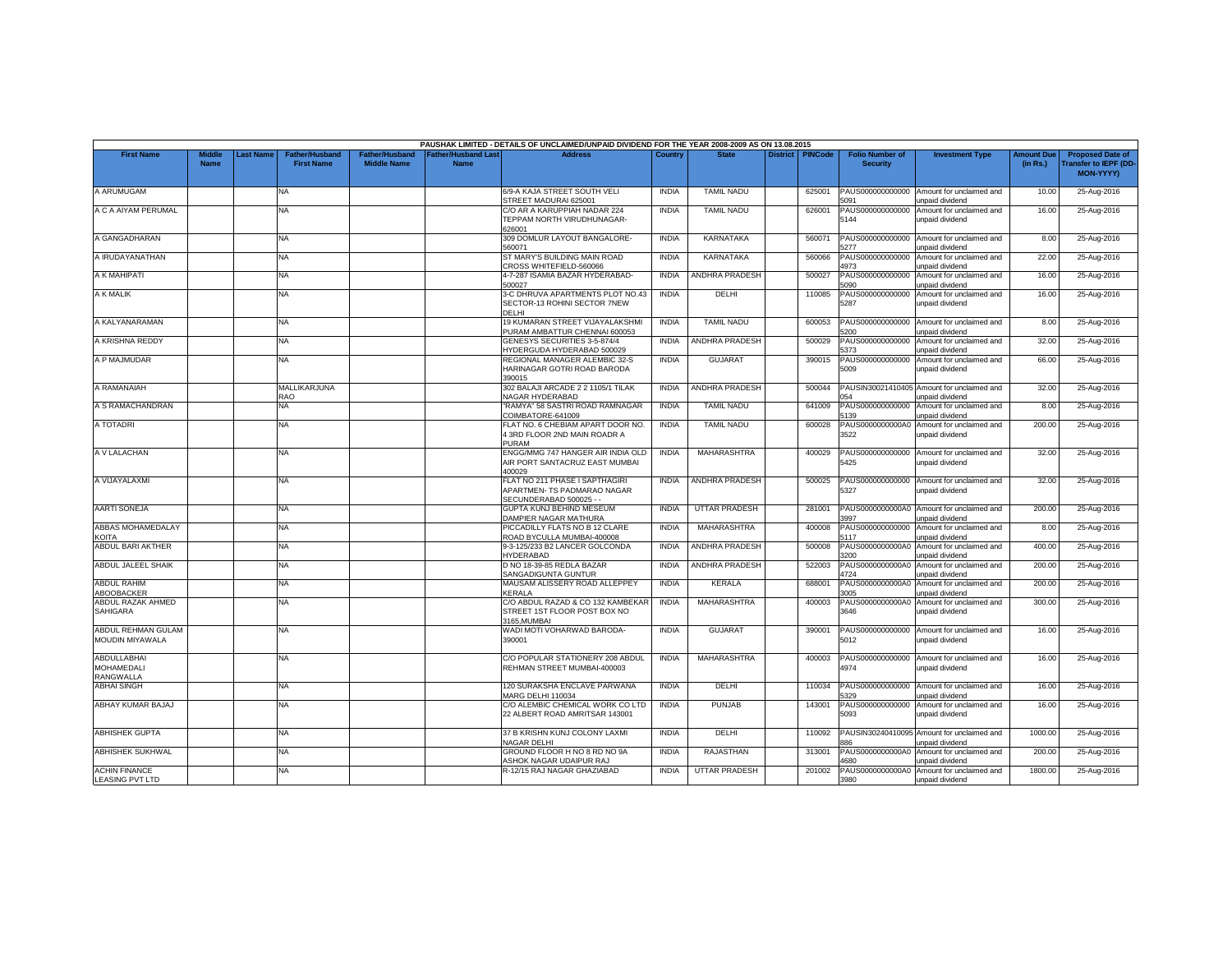|                                              |                              |           |                                            |                                             |                                           | PAUSHAK LIMITED - DETAILS OF UNCLAIMED/UNPAID DIVIDEND FOR THE YEAR 2008-2009 AS ON 13.08.2015 |              |                       |                 |                |                                           |                                                               |                               |                                                                            |
|----------------------------------------------|------------------------------|-----------|--------------------------------------------|---------------------------------------------|-------------------------------------------|------------------------------------------------------------------------------------------------|--------------|-----------------------|-----------------|----------------|-------------------------------------------|---------------------------------------------------------------|-------------------------------|----------------------------------------------------------------------------|
| <b>First Name</b>                            | <b>Middle</b><br><b>Name</b> | Last Name | <b>Father/Husband</b><br><b>First Name</b> | <b>Father/Husband</b><br><b>Middle Name</b> | <b>Father/Husband Last</b><br><b>Name</b> | <b>Address</b>                                                                                 | Country      | <b>State</b>          | <b>District</b> | <b>PINCode</b> | <b>Folio Number of</b><br><b>Security</b> | <b>Investment Type</b>                                        | <b>Amount Due</b><br>(in Rs.) | <b>Proposed Date of</b><br><b>Transfer to IEPF (DD</b><br><b>MON-YYYYY</b> |
| ACHYUT RAJARAM NAIK                          |                              |           | NA                                         |                                             |                                           | SUHAS SMRUTI NANABAHAI BULESKAR<br>ROAD CHICHAWALI MALAD (WEST)<br><b>JUMBAI-400064</b>        | <b>INDIA</b> | MAHARASHTRA           |                 | 400064         | PAUS000000000000<br>5015                  | Amount for unclaimed and<br>unpaid dividend                   | 16.00                         | 25-Aug-2016                                                                |
| <b>ADESH N JAIN</b>                          |                              |           | NIRMALKUMAR P<br><b>AIN</b>                |                                             |                                           | 14. AKHANDANAND SOCIETY AJWA<br>ROAD, NAVJIVAN BARODA 390019                                   | <b>INDIA</b> | <b>GUJARAT</b>        |                 | 390019         | PAUS000000000001<br>2908                  | Amount for unclaimed and<br>unpaid dividend                   | 2.00                          | 25-Aug-2016                                                                |
| <b>ADIP KUMAR</b>                            |                              |           | NA                                         |                                             |                                           | SLEEK ENTERPRISES A-16<br>PRIYADARSHINI VIHAR DELHI                                            | <b>INDIA</b> | <b>DELHI</b>          |                 | 110092         | PAUS0000000000A0<br>3976                  | Amount for unclaimed and<br>unpaid dividend                   | 900.00                        | 25-Aug-2016                                                                |
| ADITYA KUMAR PANDEY                          |                              |           | NA                                         |                                             |                                           | 2-136 ASHOK VIHAR PHASE-I DELHI-<br>110052                                                     | <b>INDIA</b> | <b>DELHI</b>          |                 | 110052         | PAUS000000000000<br>5152                  | Amount for unclaimed and<br>unpaid dividend                   | 16.00                         | 25-Aug-2016                                                                |
| AHMED ADAMBHAI<br>PATEL                      |                              |           | NA.                                        |                                             |                                           | NEAR MUSJID AKOTA BARODA 390005                                                                | <b>INDIA</b> | <b>GUJARAT</b>        |                 | 390005         | PAUS000000000000<br>1957                  | Amount for unclaimed and<br>inpaid dividend                   | 6.00                          | 25-Aug-2016                                                                |
| <b>AJAY D PANSARA</b>                        |                              |           | NA                                         |                                             |                                           | RAMNAGAR B/H NEW BHARAT BEDI<br>BANDAR ROAD JAMNAGAR                                           | <b>INDIA</b> | <b>GUJARAT</b>        |                 | 361002         | PAUSIN30103924469<br>323                  | Amount for unclaimed and<br>unpaid dividend                   | 32.00                         | 25-Aug-2016                                                                |
| AJAY K VERMA                                 |                              |           | NA                                         |                                             |                                           | POCKET A-10 FLAT NO 68-A KOHINOOR<br>APARTMENTS KALKAJI EXTENSION<br><b>NEW DELHI 110013</b>   | <b>INDIA</b> | DELHI                 |                 | 110013         | PAUS000000000000<br>5390                  | Amount for unclaimed and<br>unpaid dividend                   | 2.00                          | 25-Aug-2016                                                                |
| AJAY KUMAR DHIMAN                            |                              |           | <b>NA</b>                                  |                                             |                                           | A-150 RAMPRASTHA COLONY PO<br>CHANDER NAGAR GHAZIABAD                                          | <b>INDIA</b> | <b>UTTAR PRADESH</b>  |                 | 201011         | PAUS0000000000A0<br>888                   | Amount for unclaimed and<br><b>Inpaid dividend</b>            | 200.00                        | 25-Aug-2016                                                                |
| AJAY KUMAR GUPTA                             |                              |           | NA                                         |                                             |                                           | NEAR RASTOGI DHARAM SHALA, MUFTI<br>TOLA, MORADABAD                                            | <b>INDIA</b> | <b>UTTAR PRADESH</b>  |                 | 244001         | PAUS120418000001<br>0548                  | Amount for unclaimed and<br>unpaid dividend                   | 200.00                        | 25-Aug-2016                                                                |
| <b>AJAY KUMAR SUD</b>                        |                              |           | NA                                         |                                             |                                           | 8A/72 W E AREA KAROL BAGH NEW<br>DELHI-110005                                                  | <b>INDIA</b> | DELHI                 |                 | 110005         | PAUS000000000000<br>5177                  | Amount for unclaimed and<br>unpaid dividend                   | 16.00                         | 25-Aug-2016                                                                |
| AJAY KUMAR TANEJA                            |                              |           | NA                                         |                                             |                                           | E-1/127-128, SECTOR 16 ROHINI, DELHI<br>110085                                                 | <b>INDIA</b> | DELHI                 |                 | 110085         | PAUS000000000000<br>5179                  | Amount for unclaimed and<br>unpaid dividend                   | 8.00                          | 25-Aug-2016                                                                |
| <b>AJAY NAGRATH</b>                          |                              |           | NA.                                        |                                             |                                           | 10/11 EAST PATEL NAGAR NEW DELHI                                                               | <b>INDIA</b> | <b>DELHI</b>          |                 | 110008         | PAUS0000000000A0<br>955                   | Amount for unclaimed and<br>unpaid dividend                   | 200.00                        | 25-Aug-2016                                                                |
| <b>AJIT DESAI</b>                            |                              |           | NA                                         |                                             |                                           | H NO 153 BANK COLONY MUTAGA<br>BELGAUM KARNATAKA                                               | <b>INDIA</b> | KARNATAKA             |                 | 591124         | PAUS0000000000A0<br>2588                  | Amount for unclaimed and<br>unpaid dividend                   | 200.00                        | 25-Aug-2016                                                                |
| <b>AJIT RAMACHANDRA</b><br>LADDIGI           |                              |           | NA.                                        |                                             |                                           | 39/D M T S RLY COLONY HUBLI-580020                                                             | <b>INDIA</b> | <b>KARNATAKA</b>      |                 | 580020         | PAUS000000000000<br>5017                  | Amount for unclaimed and<br>unpaid dividend                   | 16.00                         | 25-Aug-2016                                                                |
| <b>AJIT SINGH KOHLI</b>                      |                              |           | NA                                         |                                             |                                           | E-25 KALKA JI NEW DELHI                                                                        | <b>INDIA</b> | DELHI                 |                 | 110019         | PAUSIN30011810058<br>044                  | Amount for unclaimed and<br><b>Inpaid dividend</b>            | 16.00                         | 25-Aug-2016                                                                |
| AJIT SREENIVASAN NAIR                        |                              |           | NA.                                        |                                             |                                           | ASSISTANT ENGG BUNGALOW SALT<br>COLONY S K MISRI RD ANTOPHILL<br>MUMBAI                        | <b>INDIA</b> | MAHARASHTRA           |                 | 400037         | PAUS0000000000A0<br>3859                  | Amount for unclaimed and<br>unpaid dividend                   | 400.00                        | 25-Aug-2016                                                                |
| AJITSINH VALLABHADAS                         |                              |           | NA.                                        |                                             |                                           | MORARJI VANDRAVAN & CO KRISHNA<br>CHOWK M J MARKET MUMBAI-400002                               | <b>INDIA</b> | <b>MAHARASHTRA</b>    |                 | 400002         | PAUS000000000000<br>5225                  | Amount for unclaimed and<br>unpaid dividend                   | 8.00                          | 25-Aug-2016                                                                |
| AKBARKHAN NIVAJKHAN<br>PATHAN                |                              |           | NA                                         |                                             |                                           | NAVAYARD NEAR BUS STAND BARODA<br>390002                                                       | <b>INDIA</b> | <b>GUJARAT</b>        |                 | 390002         | PAUS000000000000<br>5018                  | Amount for unclaimed and<br><b>Inpaid dividend</b>            | 2.00                          | 25-Aug-2016                                                                |
| AKKIREDDI RAMUNAIDU                          |                              |           | NA                                         |                                             |                                           | M/S DARSHAK LTD 47-9-24B 3RD LANE<br>DWARKANAGAR VISAKHAPATNAM-<br>530016                      | <b>INDIA</b> | <b>ANDHRA PRADESH</b> |                 | 530016         | PAUS000000000000<br>5092                  | Amount for unclaimed and<br>unpaid dividend                   | 6.00                          | 25-Aug-2016                                                                |
| <b>AKSHYAM RAMASWAMY</b>                     |                              |           | NA.                                        |                                             |                                           | 36 / 57 THIRUVENGADAM STREET R K<br><b>NAGAR CHENNAI</b>                                       | <b>INDIA</b> | <b>TAMIL NADU</b>     |                 | 600028         | 0653                                      | PAUS0000000000R0 Amount for unclaimed and<br>unpaid dividend  | 400.00                        | 25-Aug-2016                                                                |
| <b>ALAN JOSEPH CHAVES</b>                    |                              |           | NA                                         |                                             |                                           | 19/3 CUNNINGHAM RD BANGALORE-<br>560052                                                        | <b>INDIA</b> | KARNATAKA             |                 | 560052         | PAUS000000000000<br>130                   | Amount for unclaimed and<br>inpaid dividend                   | 8.00                          | 25-Aug-2016                                                                |
| <b>ALAPPAKKAM</b><br>VARADACHRY<br>RAMASAWMI |                              |           | NA.                                        |                                             |                                           | GOOLBAAN HAWZ SPRING FIELD ROAD<br>P O COONOOR TAMILNADU PIN-643104                            | <b>INDIA</b> | <b>TAMIL NADU</b>     |                 | 643104         | PAUS000000000000<br>4979                  | Amount for unclaimed and<br>unpaid dividend                   | 6.00                          | 25-Aug-2016                                                                |
| <b>ALHAD REVATIKANT</b><br>DHEBRI            |                              |           | NA                                         |                                             |                                           | 281 BHIMRAO HOUSE J S ROAD<br>GIRGAUM MUMBAI-400004                                            | <b>INDIA</b> | <b>MAHARASHTRA</b>    |                 | 400004         | PAUS000000000000<br>5235                  | Amount for unclaimed and<br>unpaid dividend                   | 32.00                         | 25-Aug-2016                                                                |
| <b>ALIASTJ</b>                               |                              |           | NA.                                        |                                             |                                           | THAZNATHE VEETIL POICKATTUSSERY<br>CHENGAMANAD                                                 | <b>INDIA</b> | <b>KERALA</b>         |                 | 683578         | PAUS0000000000A0<br>2970                  | Amount for unclaimed and<br>unpaid dividend                   | 200.00                        | 25-Aug-2016                                                                |
| <b>ALICE PAUL</b>                            |                              |           | NA.                                        |                                             |                                           | 26, KANNUSWAMY ROAD, R.S. PURAM.<br>COIMBATORE                                                 | <b>INDIA</b> | <b>TAMIL NADU</b>     |                 | 641002         | PAUS0000000000A0<br>0328                  | Amount for unclaimed and<br>unpaid dividend                   | 400.00                        | 25-Aug-2016                                                                |
| <b>ALKA KHANNA</b>                           |                              |           | SHRI B B KHANNA                            |                                             |                                           | FLAT NO. 15, ASHA PUSHP VIHAR.<br>SECTOR - 14, KAUSHAMBI,GHAZIABAD                             | <b>INDIA</b> | <b>UTTAR PRADESH</b>  |                 | 201010         | PAUS120300000005<br>8841                  | Amount for unclaimed and<br>unpaid dividend                   | 100.00                        | 25-Aug-2016                                                                |
| <b>ALKA SARAF</b>                            |                              |           | NA.                                        |                                             |                                           | SHRI VISHAWA NATH STORES 42 SHIV<br>TALLA STREET (DHAKAPATTY)<br>CALCUTTA-700007               | <b>INDIA</b> | <b>WEST BENGAL</b>    |                 | 700007         | PAUS000000000000<br>5199                  | Amount for unclaimed and<br>unpaid dividend                   | 8.00                          | 25-Aug-2016                                                                |
| <b>ALKABEN HIMATLAL</b><br><b>SHAH</b>       |                              |           | NA.                                        |                                             |                                           | 4 DESAI SOCIETY COLLEGE ROAD<br><b>JADIAD GUJARAT</b>                                          | <b>INDIA</b> | <b>GUJARAT</b>        |                 | 387001         | MА                                        | PAUSIN30127630030 Amount for unclaimed and<br>unpaid dividend | 66.00                         | 25-Aug-2016                                                                |
| <b>ALOIS LALJIBHA</b><br>RATHOD              |                              |           | ΝA                                         |                                             |                                           | BEHIND HARINAGAR SOCIETY<br>DHARMPURA T B HOSPITAL RD BARODA<br>390007                         | <b>INDIA</b> | <b>GUJARA1</b>        |                 | 390007         | PAUS000000000000<br>4965                  | Amount for unclaimed and<br>unpaid dividend                   | 6.00                          | 25-Aug-2016                                                                |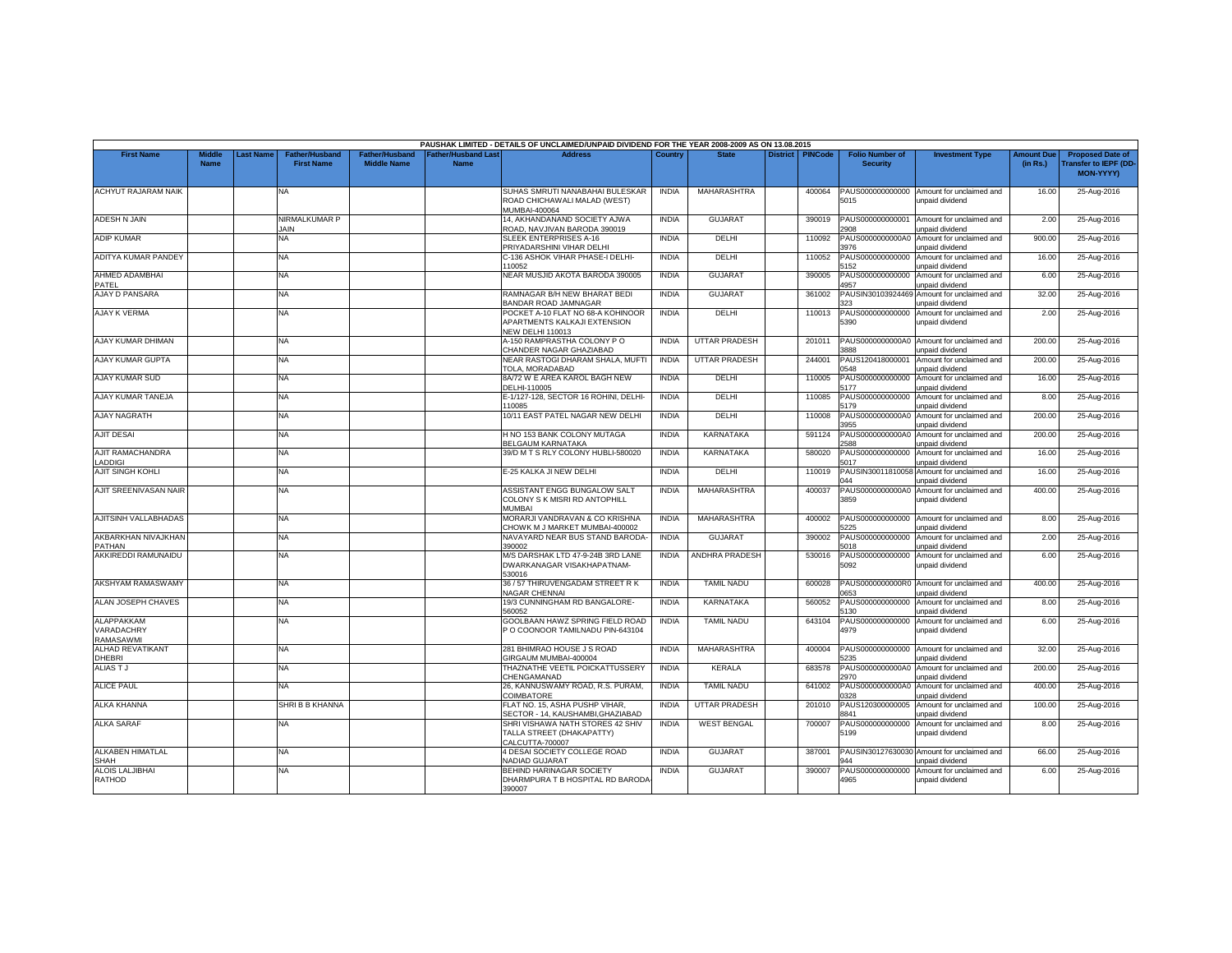|                                            |                              |           |                                            |                                             |                                           | PAUSHAK LIMITED - DETAILS OF UNCLAIMED/UNPAID DIVIDEND FOR THE YEAR 2008-2009 AS ON 13.08.2015          |              |                      |                 |                |                                           |                                                    |                               |                                                              |
|--------------------------------------------|------------------------------|-----------|--------------------------------------------|---------------------------------------------|-------------------------------------------|---------------------------------------------------------------------------------------------------------|--------------|----------------------|-----------------|----------------|-------------------------------------------|----------------------------------------------------|-------------------------------|--------------------------------------------------------------|
| <b>First Name</b>                          | <b>Middle</b><br><b>Name</b> | Last Name | <b>Father/Husband</b><br><b>First Name</b> | <b>Father/Husband</b><br><b>Middle Name</b> | <b>Father/Husband Last</b><br><b>Name</b> | <b>Address</b>                                                                                          | Country      | <b>State</b>         | <b>District</b> | <b>PINCode</b> | <b>Folio Number of</b><br><b>Security</b> | <b>Investment Type</b>                             | <b>Amount Due</b><br>(in Rs.) | <b>Proposed Date of</b><br>Transfer to IEPF (DD<br>MON-YYYY) |
| <b>ALOK BINANI</b>                         |                              |           | NA                                         |                                             |                                           | 426 SECT 15-A NOIDA U P 201301                                                                          | <b>INDIA</b> | UTTAR PRADESH        |                 | 201301         | PAUS000000000000<br>5421                  | Amount for unclaimed and<br><b>Inpaid dividend</b> | 32.00                         | 25-Aug-2016                                                  |
| <b>ALOKE ROY</b>                           |                              |           | NA                                         |                                             |                                           | 10 WEST STREET MODERN PARK<br>SANTOSHPUR                                                                | <b>INDIA</b> | <b>WEST BENGAL</b>   |                 | 700075         | PAUS0000000000A0<br>2747                  | Amount for unclaimed and<br>unpaid dividend        | 200.00                        | 25-Aug-2016                                                  |
| <b>ALPA D KANERIA</b>                      |                              |           | NA.                                        |                                             |                                           | 602. VAISHANAVI APARTMENTS DON<br>GERKERY ROAD OPP.NEW CHITRA<br>THEATRE BANGALORE                      | <b>INDIA</b> | <b>KARNATAKA</b>     |                 | 575003         | PAUS000000000000<br>5467                  | Amount for unclaimed and<br>unpaid dividend        | 8.00                          | 25-Aug-2016                                                  |
| ALPABEN JAYAKRISHNA<br>PARIKH              |                              |           | NA                                         |                                             |                                           | G/6 ALEMBIC COLONY BARODA-390003                                                                        | <b>INDIA</b> | <b>GUJARAT</b>       |                 | 390003         | PAUS000000000000<br>5096                  | Amount for unclaimed and<br>unpaid dividend        | 32.00                         | 25-Aug-2016                                                  |
| <b>ALPNA RANI</b>                          |                              |           | NA                                         |                                             |                                           | C/O P K AGGARWAL B-299 NAND NIKUNJ<br><b>GHAZIABAD</b>                                                  | <b>INDIA</b> | <b>UTTAR PRADESH</b> |                 | 201003         | PAUS000000000000<br>5448                  | Amount for unclaimed and<br>unpaid dividend        | 8.00                          | 25-Aug-2016                                                  |
| AMAIDAS SHAMALBHAI<br>PATEL                |                              |           | NA                                         |                                             |                                           | AT RODH POST & TAL AMOD DIST<br>BROACH PIN-392110                                                       | <b>INDIA</b> | <b>GUJARAT</b>       |                 | 392110         | PAUS000000000000<br>5020                  | Amount for unclaimed and<br>unpaid dividend        | 6.00                          | 25-Aug-2016                                                  |
| <b>AMAL KUMAR</b><br><b>CHAKRABORTY</b>    |                              |           | NA                                         |                                             |                                           | K-14/12 TELCO COLONY JAMSHEDPUR<br>331004                                                               | <b>INDIA</b> | <b>JHARKHAND</b>     |                 | 831004         | PAUS000000000000<br>348                   | Amount for unclaimed and<br>unpaid dividend        | 32.00                         | 25-Aug-2016                                                  |
| AMAL SHAKAR BHADURI                        |                              |           | NA                                         |                                             |                                           | 36-A DR SUDHIR BOSE ROAD 4TH<br>LOOR CALCUTTA                                                           | <b>INDIA</b> | <b>WEST BENGAL</b>   |                 | 700023         | PAUS0000000000A0<br>2800                  | Amount for unclaimed and<br>unpaid dividend        | 300.00                        | 25-Aug-2016                                                  |
| AMAR CHAND JAIN                            |                              |           | NA                                         |                                             |                                           | 26 KASERATH BAZAR HAPUR 245101                                                                          | <b>INDIA</b> | <b>UTTAR PRADESH</b> |                 | 245101         | PAUS000000000000<br>5293                  | Amount for unclaimed and<br>unpaid dividend        | 24.00                         | 25-Aug-2016                                                  |
| <b>AMARJIT BAIDWAN</b>                     |                              |           | NA                                         |                                             |                                           | HOUSE NO 1622 SECTOR 18D<br>CHANDIGARH 160018                                                           | <b>INDIA</b> | CHANDIGARH           |                 | 160018         | PAUS000000000000<br>5243                  | Amount for unclaimed and<br>unpaid dividend        | 8.00                          | 25-Aug-2016                                                  |
| <b>AMARSINH KALUSINH</b><br><b>THAKORE</b> |                              |           | KALUSINH<br><b>THAKORE</b>                 |                                             |                                           | 2/18, BHAKTINAGAR COLONY NAVA<br>BAPUNAGAR CHAR RASTA AHMEDABAD                                         | <b>INDIA</b> | <b>GUJARAT</b>       |                 | 380024         | PAUSIN30132110216<br>081                  | Amount for unclaimed and<br>inpaid dividend        | 300.00                        | 25-Aug-2016                                                  |
| AMBALAL BECHARBHAI<br>PATEL                |                              |           | NA                                         |                                             |                                           | 37 NAVJIVAN SOCIETY MEHMEDABAD-<br>387130                                                               | <b>INDIA</b> | <b>GUJARAT</b>       |                 | 387130         | PAUS000000000000<br>980                   | Amount for unclaimed and<br><b>Inpaid dividend</b> | 16.00                         | 25-Aug-2016                                                  |
| AMBALAL CHIMANBHAI<br>PATEL                |                              |           | NA                                         |                                             |                                           | C/O MAHENDRA M PATEL 231 RANGARI<br>CHAWL OPP BAWLA MASJID N M JOSHI<br>MARG MUMBAI-400013              | <b>INDIA</b> | <b>MAHARASHTRA</b>   |                 | 400013         | PAUS000000000000<br>5109                  | Amount for unclaimed and<br>unpaid dividend        | 8.00                          | 25-Aug-2016                                                  |
| AMBALAL JETHABHAI<br>PATEL                 |                              |           | NA                                         |                                             |                                           | AT & POST KESALU TA AMOD DIST<br>BROACH PIN-392110                                                      | <b>INDIA</b> | <b>GUJARAT</b>       |                 | 392110         | PAUS000000000000<br>5021                  | Amount for unclaimed and<br>inpaid dividend        | 6.00                          | 25-Aug-2016                                                  |
| AMBALAL KESURBHAI<br>PATEL                 |                              |           | NA                                         |                                             |                                           | AT POST KANDARI TA KARAJAN DIST<br>BARODA PIN 391210                                                    | <b>INDIA</b> | <b>GUJARAT</b>       |                 | 391210         | PAUS000000000000<br>4960                  | Amount for unclaimed and<br>unpaid dividend        | 2.00                          | 25-Aug-2016                                                  |
| AMBALAL MAGANBHAI<br>PATEL                 |                              |           | NA.                                        |                                             |                                           | CALTEX AGENTS KARAMSAD 388325                                                                           | <b>INDIA</b> | <b>GUJARAT</b>       |                 | 388325         | PAUS000000000000<br>5328                  | Amount for unclaimed and<br>unpaid dividend        | 2.00                          | 25-Aug-2016                                                  |
| AMBALAL MANGALBHAI<br><b>PARMAR</b>        |                              |           | NA                                         |                                             |                                           | NEAR GANGUBAI HIGH SCHOOL CHHAN<br>BARODA-391740                                                        | <b>INDIA</b> | <b>GUJARAT</b>       |                 | 391740         | PAUS000000000000<br>5022                  | Amount for unclaimed and<br>inpaid dividend        | 2.00                          | 25-Aug-2016                                                  |
| AMBALAL MANIBHAI<br>PATEL                  |                              |           | NA                                         |                                             |                                           | AT & PO JITODIA TAK ANAND DIST<br><b>KAIRA PIN-388001</b>                                               | <b>INDIA</b> | <b>GUJARAT</b>       |                 | 388001         | PAUS000000000000<br>5023                  | Amount for unclaimed and<br>unpaid dividend        | 2.00                          | 25-Aug-2016                                                  |
| AMBALAL MANIBHAI<br>PATEL                  |                              |           | <b>NA</b>                                  |                                             |                                           | 6 AXYA PARK SOCIETY NEAR BHAVSAR<br>HOTELS NAVA WADAJ AHMEDABAD-<br>380013                              | <b>INDIA</b> | <b>GUJARAT</b>       |                 | 380013         | PAUS000000000000<br>5298                  | Amount for unclaimed and<br>unpaid dividend        | 24.00                         | 25-Aug-2016                                                  |
| AMBALAL MANSUKHRAM<br><b>SHAH</b>          |                              |           | NA                                         |                                             |                                           | BAJWADA VAYU DEVTA S STREET<br>BARODA-390001                                                            | <b>INDIA</b> | <b>GUJARAT</b>       |                 | 390001         | PAUS000000000000<br>4959                  | Amount for unclaimed and<br><b>inpaid dividend</b> | 2.00                          | 25-Aug-2016                                                  |
| AMBALAL MOHANLAL<br>SHAH                   |                              |           | NA                                         |                                             |                                           | 20/1 SOMWAR PETH ANJANI NIVAS<br>NEAR MAHARAJA LODGE POONA-<br>411011                                   | <b>INDIA</b> | MAHARASHTRA          |                 | 411011         | PAUS000000000000<br>5024                  | Amount for unclaimed and<br>unpaid dividend        | 2.00                          | 25-Aug-2016                                                  |
| AMBALAL MOHANLAL<br>SHAH                   |                              |           | NA                                         |                                             |                                           | 395 KHARA KHUVA'S KHADKI FATASA'S<br>POLE AHMEDABAD-380001                                              | <b>INDIA</b> | <b>GUJARAT</b>       |                 | 380001         | PAUS000000000000<br>1982                  | Amount for unclaimed and<br>inpaid dividend        | 6.00                          | 25-Aug-2016                                                  |
| AMBALAL PRABHATSINH<br><b>PARMAR</b>       |                              |           | NA.                                        |                                             |                                           | AT & POST BHAYLI DIST BARODA PIN<br>391410                                                              | <b>INDIA</b> | <b>GUJARAT</b>       |                 | 391410         | PAUS000000000000<br>1966                  | Amount for unclaimed and<br>unpaid dividend        | 2.00                          | 25-Aug-2016                                                  |
| AMBALAL<br>RANCHHODBHAI PATEL              |                              |           | <b>NA</b>                                  |                                             |                                           | 55 KRUSHNAKUNJ ATMAJYOTI NAGAR<br><b>HSG SOC - OPP GUJ HSG BOARD</b><br>ELLORA PARK VADODARA - 390007 - | <b>INDIA</b> | <b>GUJARAT</b>       |                 | 390007         | PAUS000000000000<br>4984                  | Amount for unclaimed and<br>unpaid dividend        | 16.00                         | 25-Aug-2016                                                  |
| AMBALAL<br>RANCHHODBHAI PATEL              |                              |           | <b>NA</b>                                  |                                             |                                           | 55 KRUSHNAKUNJ ATMAJYOTI NAGAR<br>HSG SOC - OPP GUJ HSG BOARD<br>ELLORAPARK VADODARA 3-90007 -          | <b>INDIA</b> | <b>GUJARAT</b>       |                 | 390007         | PAUS000000000000<br>4954                  | Amount for unclaimed and<br>unpaid dividend        | 2.00                          | 25-Aug-2016                                                  |
| AMBALAL SHIVABHAI<br>PATEL                 |                              |           | NA                                         |                                             |                                           | 23 TASKAND SOCIETY BEHIND C NN<br>VIDHYALAYA AMBAWADI AHMEDABAD<br>380015                               | <b>INDIA</b> | <b>GUJARAT</b>       |                 | 380015         | PAUS000000000000<br>5375                  | Amount for unclaimed and<br>unpaid dividend        | 8.00                          | 25-Aug-2016                                                  |
| AMBALAL<br><b>TRIBHOVANBHAI PATEL</b>      |                              |           | <b>NA</b>                                  |                                             |                                           | HARIKRIPA NIVAS CHHANI BARODA-<br>391740                                                                | <b>INDIA</b> | GUJARAT              |                 | 391740         | PAUS000000000000<br>025                   | Amount for unclaimed and<br>inpaid dividend        | 6.00                          | 25-Aug-2016                                                  |
| AMBALAVANAN SELVI                          |                              |           | NA                                         |                                             |                                           | 40 LALKHAN STREET CHIDAMBARAM-<br>608001                                                                | <b>INDIA</b> | <b>TAMIL NADU</b>    |                 | 608001         | PAUS000000000000<br>4985                  | Amount for unclaimed and<br>unpaid dividend        | 14.00                         | 25-Aug-2016                                                  |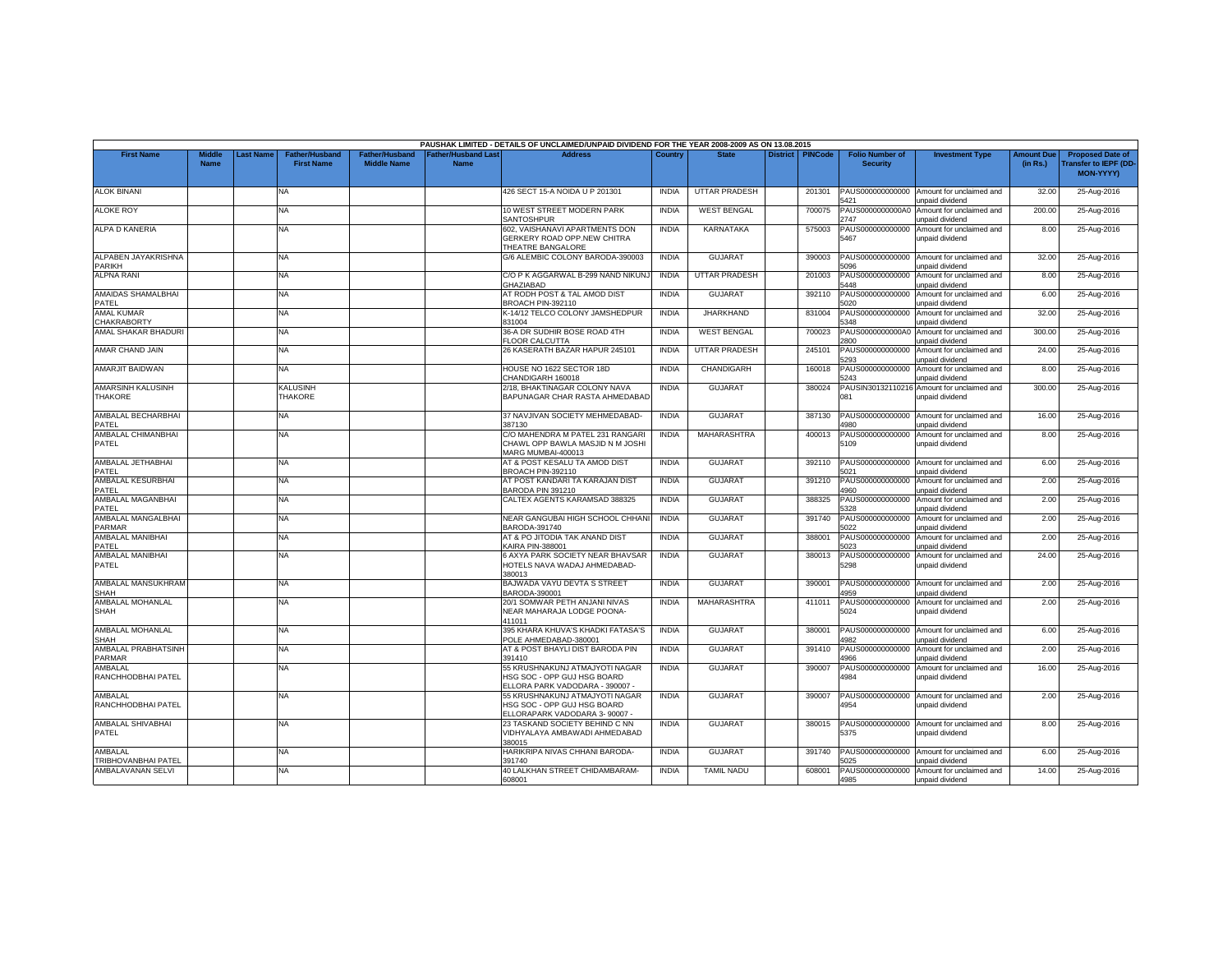|                                             |                              |                 |                                            |                                             |                                          | PAUSHAK LIMITED - DETAILS OF UNCLAIMED/UNPAID DIVIDEND FOR THE YEAR 2008-2009 AS ON 13.08.2015                             |              |                       |                 |                |                                           |                                                              |                               |                                                                     |
|---------------------------------------------|------------------------------|-----------------|--------------------------------------------|---------------------------------------------|------------------------------------------|----------------------------------------------------------------------------------------------------------------------------|--------------|-----------------------|-----------------|----------------|-------------------------------------------|--------------------------------------------------------------|-------------------------------|---------------------------------------------------------------------|
| <b>First Name</b>                           | <b>Middle</b><br><b>Name</b> | <b>ast Name</b> | <b>Father/Husband</b><br><b>First Name</b> | <b>Father/Husband</b><br><b>Middle Name</b> | <b>Father/Husband Las</b><br><b>Name</b> | <b>Address</b>                                                                                                             | Country      | <b>State</b>          | <b>District</b> | <b>PINCode</b> | <b>Folio Number of</b><br><b>Security</b> | <b>Investment Type</b>                                       | <b>Amount Due</b><br>(in Rs.) | <b>Proposed Date of</b><br><b>Transfer to IEPF (DD</b><br>MON-YYYY) |
| <b>AMBARISH</b><br><b>LABHSHANKAR MEHTA</b> |                              |                 | <b>NA</b>                                  |                                             |                                          | JASHVANTGADH PARA CHITAL (DIST<br>AMRELI) CHITAL DIST AMRELI<br>SAURASTRA 364620                                           | <b>INDIA</b> | <b>GUJARAT</b>        |                 | 364620         | PAUS000000000000<br>5026                  | Amount for unclaimed and<br>unpaid dividend                  | 2.00                          | 25-Aug-2016                                                         |
| AMBIKARAVINDRA                              |                              |                 | RAVINDRA M A                               |                                             |                                          | SAPTAGIRI NILAYA KALLESWARA<br>EXTENSION BEHIND PUMP HOUSE<br><b>IOSADURGA</b>                                             | <b>INDIA</b> | <b>KARNATAKA</b>      |                 | 577527         | PAUSIN30113526721<br>238                  | Amount for unclaimed and<br>unpaid dividend                  | 8.00                          | 25-Aug-2016                                                         |
| AMBUBHAI CHAGANBHAI<br>PATFL                |                              |                 | NA.                                        |                                             |                                          | HATHIBHAG AT & PO SOKHADA DIST<br>BARODA PIN-391240                                                                        | <b>INDIA</b> | <b>GUJARAT</b>        |                 | 391240         | PAUS000000000000<br>027                   | Amount for unclaimed and<br>unpaid dividend                  | 6.00                          | 25-Aug-2016                                                         |
| <b>AMIT S DOSHI</b>                         |                              |                 | <b>NA</b>                                  |                                             |                                          | C/O M/S SURENDRA S DOSHI SHARE &<br>STOCK - CONSULTANT 8 A K M ZAVERI<br>ROAD BHULESHW- AR MUMBAI 400004                   | <b>INDIA</b> | MAHARASHTRA           |                 | 400004         | PAUS000000000000<br>5228                  | Amount for unclaimed and<br>unpaid dividend                  | 8.00                          | 25-Aug-2016                                                         |
| AMITKUMAR VINODRAY<br>VANKANI               |                              |                 | <b>NA</b>                                  |                                             |                                          | C/O MR P T LIMAYE 7 VRAJWAS<br>SOCIETY COLLEGE ROAD NADIAD<br>387001                                                       | <b>INDIA</b> | <b>GUJARAT</b>        |                 | 387001         | 388                                       | PAUS000000000000 Amount for unclaimed and<br>unpaid dividend | 16.00                         | 25-Aug-2016                                                         |
| AMOL KULKARNI                               |                              |                 | NA.                                        |                                             |                                          | 15-A. BHALE ESTATE. BOMBAY PUNE<br>ROAD, PUNE                                                                              | <b>INDIA</b> | MAHARASHTRA           |                 | 411003         | PAUS0000000000A0<br>1078                  | Amount for unclaimed and<br>unpaid dividend                  | 200.00                        | 25-Aug-2016                                                         |
| AMOLAK SINGH BHARIJ                         |                              |                 | NA                                         |                                             |                                          | 123 RAMESH NAGAR MOTI NAGAR RAJA<br><b>GARDEN NEW DELHI</b>                                                                | <b>INDIA</b> | DELHI                 |                 | 110015         | PAUSIN30267931601<br>836                  | Amount for unclaimed and<br>unpaid dividend                  | 150.00                        | 25-Aug-2016                                                         |
| <b>AMORTHALIN GAM</b><br>KANDA SWAMY        |                              |                 | <b>NA</b>                                  |                                             |                                          | C/O GRINDLAYS BANK LTD H BLOCK<br>CON-CIREUS (BR) NEW DELHI 110001                                                         | <b>INDIA</b> | DELHI                 |                 | 110001         | PAUS000000000000<br>166                   | Amount for unclaimed and<br>unpaid dividend                  | 16.00                         | 25-Aug-2016                                                         |
| AMRATLAL<br>CHHAGANLAL SONI                 |                              |                 | <b>NA</b>                                  |                                             |                                          | AT & PO SOKHADA BAZAAR DIST<br>BARODA PIN-391240                                                                           | <b>INDIA</b> | <b>GUJARAT</b>        |                 | 391240         | PAUS000000000000<br>028                   | Amount for unclaimed and<br>unpaid dividend                  | 2.00                          | 25-Aug-2016                                                         |
| <b>AMRATLAL</b><br>DALSUKHBHAI DOSHI        |                              |                 | <b>NA</b>                                  |                                             |                                          | 13 NALANDA SOCIETY NO 1 WAGHODIA<br>ROAD BARODA-390006                                                                     | <b>INDIA</b> | <b>GUJARAT</b>        |                 | 390006         | PAUS000000000000<br>030                   | Amount for unclaimed and<br>unpaid dividend                  | 6.00                          | 25-Aug-2016                                                         |
| <b>AMRATLAL SANGHAVI</b>                    |                              |                 | NA                                         |                                             |                                          | 150 JAWAN NAGAR 2A/6 BHANUSHALI<br>LANE GHATKOPAR EAST MUMBAI<br>400077                                                    | <b>INDIA</b> | MAHARASHTRA           |                 | 400077         | PAUS000000000000<br>5403                  | Amount for unclaimed and<br>unpaid dividend                  | 8.00                          | 25-Aug-2016                                                         |
| <b>AMRIT KAUR</b>                           |                              |                 | <b>NA</b>                                  |                                             |                                          | 362 KAILASH TOWER-I EAST OF<br>KAILASH NEW DELHI 110065                                                                    | <b>INDIA</b> | DELHI                 |                 | 110065         | PAUS000000000000<br>150                   | Amount for unclaimed and<br>unpaid dividend                  | 8.00                          | 25-Aug-2016                                                         |
| <b>AMRIT ROY</b>                            |                              |                 | <b>NA</b>                                  |                                             |                                          | 1983 KATRA LACHHO SINGH FOUNTAIN<br>DELHI-110006                                                                           | <b>INDIA</b> | DELHI                 |                 | 110006         | PAUS000000000000<br>181                   | Amount for unclaimed and<br>unpaid dividend                  | 16.00                         | 25-Aug-2016                                                         |
| <b>AMRITA SINGH</b>                         |                              |                 | <b>NA</b>                                  |                                             |                                          | IJ-6 IRRAMANZIL COLONY HYDERABAD-<br>500004                                                                                | <b>INDIA</b> | ANDHRA PRADESH        |                 | 500004         | PAUS000000000000<br>5140                  | Amount for unclaimed and<br>unpaid dividend                  | 8.00                          | 25-Aug-2016                                                         |
| AMRITLAL CHUNILAL<br>SHAH                   |                              |                 | <b>NA</b>                                  |                                             |                                          | II-B WEST VIEW 309 S V ROAD<br>SANTACRUZ (W) MUMBAI-400054                                                                 | <b>INDIA</b> | MAHARASHTRA           |                 | 400054         | PAUS000000000000<br>5220                  | Amount for unclaimed and<br>unpaid dividend                  | 18.00                         | 25-Aug-2016                                                         |
| <b>AMRUT HIMATLAL</b><br>OSWAL              |                              |                 | <b>NA</b>                                  |                                             |                                          | AMRUT PROVISION STORES VAIDYA<br>COLONY A/P TALEGAON DABHADE<br>MAVAL POONA 410506                                         | <b>INDIA</b> | MAHARASHTRA           |                 | 410506         | PAUS000000000000<br>5364                  | Amount for unclaimed and<br>unpaid dividend                  | 32.00                         | 25-Aug-2016                                                         |
| <b>AMRUTLAL</b><br>BHAICHANDBHAI PATEL      |                              |                 | <b>NA</b>                                  |                                             |                                          | C/O MILAN TRADERS S T ROAD IDAR<br>DIST SABARKATHA PIN-383430                                                              | <b>INDIA</b> | <b>GUJARAT</b>        |                 | 383430         | PAUS000000000000<br>033                   | Amount for unclaimed and<br>unpaid dividend                  | 2.00                          | 25-Aug-2016                                                         |
| AMRUTLAL MAGANLAL<br><b>MISTRY</b>          |                              |                 | <b>NA</b>                                  |                                             |                                          | M-5/57 GOKUL APARTMENTS SOLA<br>ROAD NARANPURA AHMEDABAD 380013                                                            | <b>INDIA</b> | <b>GUJARAT</b>        |                 | 380013         | PAUS000000000000<br>5034                  | Amount for unclaimed and<br>unpaid dividend                  | 50.00                         | 25-Aug-2016                                                         |
| AMRUTLAL MANILAL<br>PATEL                   |                              |                 | <b>NA</b>                                  |                                             |                                          | AT & PO BAKARPUR TA VISNAGAR DIST<br>MEHSANA PIN-384315                                                                    | <b>INDIA</b> | GUJARAT               |                 | 384315         | PAUS000000000000<br>035                   | Amount for unclaimed and<br>unpaid dividend                  | 6.00                          | 25-Aug-2016                                                         |
| <b>AMRUTLAL POPATLAL</b><br>SONI            |                              |                 | <b>NA</b>                                  |                                             |                                          | C/O SHANTILAL M RATHOD<br>SIDDHIVINAYAK BL- DG GR FLOOR<br>NEAR DENA BANK MANOR ROAD P-<br>ALGHAR WEST DIST THANE 401404 - | <b>INDIA</b> | MAHARASHTRA           |                 | 401404         | PAUS000000000000<br>5232                  | Amount for unclaimed and<br>unpaid dividend                  | 8.00                          | 25-Aug-2016                                                         |
| ANA REGINA ABREO                            |                              |                 | <b>NA</b>                                  |                                             |                                          | 12-GURUKRUPA HSG SOCIETY 4-<br>RAMBAUG KALYAN-421304                                                                       | <b>INDIA</b> | <b>MAHARASHTRA</b>    |                 | 421304         | PAUS000000000000<br>5127                  | Amount for unclaimed and<br>unpaid dividend                  | 24.00                         | 25-Aug-2016                                                         |
| ANADI KUMAR DALAL                           |                              |                 | <b>NA</b>                                  |                                             |                                          | 1 GUEST HOUSE FLAT 20 THE<br>CRESCENT BURNPUR DIST BURDWAN                                                                 | <b>INDIA</b> | <b>WEST BENGAL</b>    |                 | 713325         | PAUS0000000000A0<br>2935                  | Amount for unclaimed and<br>unpaid dividend                  | 200.00                        | 25-Aug-2016                                                         |
| ANAKBEN GULABSINH<br><b>GADHAVI</b>         |                              |                 | <b>NA</b>                                  |                                             |                                          | 4 NARENDRA PARK KARELIBAUG<br>BARODA-390001                                                                                | <b>INDIA</b> | GUJARAT               |                 | 390001         | PAUS000000000000<br>5036                  | Amount for unclaimed and<br>unpaid dividend                  | 2.00                          | 25-Aug-2016                                                         |
| <b>ANAND CHILUKURI</b>                      |                              |                 | NA                                         |                                             |                                          | CF/3 SURYABALA APARTMENTS<br>AYODHYA NAGAR VIJAYAWADA                                                                      | <b>INDIA</b> | <b>ANDHRA PRADESH</b> |                 | 520003         | PAUS0000000000A<br>4718                   | Amount for unclaimed and<br>unpaid dividend                  | 400.00                        | 25-Aug-2016                                                         |
| ANAND J MEHTA                               |                              |                 | NA                                         |                                             |                                          | HAWELI CHOWK, MAIN BAZAR, RAJULA<br>CITY.                                                                                  | <b>INDIA</b> | <b>GUJARAT</b>        |                 | 365560         | PAUSIN3009741026<br>nn                    | Amount for unclaimed and<br>inpaid dividend                  | 32.00                         | 25-Aug-2016                                                         |
| <b>ANAND KUMAR</b>                          |                              |                 | <b>NA</b>                                  |                                             |                                          | C/O BHAGWAN DAS GUPTA & CO 4<br>DELHI STOCK EXCHANGE BULD ASAF<br>ALI ROAD NEW DELHI-110002                                | <b>INDIA</b> | DELHI                 |                 | 110002         | PAUS000000000000<br>5250                  | Amount for unclaimed and<br>unpaid dividend                  | 8.00                          | 25-Aug-2016                                                         |
| ANAND RAMAMURTHY                            |                              |                 | <b>NA</b>                                  |                                             |                                          | HIG FLAT NO B-4/9 BHUVANESWARI<br>APARTMENT BHARATHIDASAN COLONY<br>K K NAGAR CHENNAI 600078                               | <b>INDIA</b> | <b>TAMIL NADU</b>     |                 | 600078         | PAUS000000000000<br>5386                  | Amount for unclaimed and<br>unpaid dividend                  | 8.00                          | 25-Aug-2016                                                         |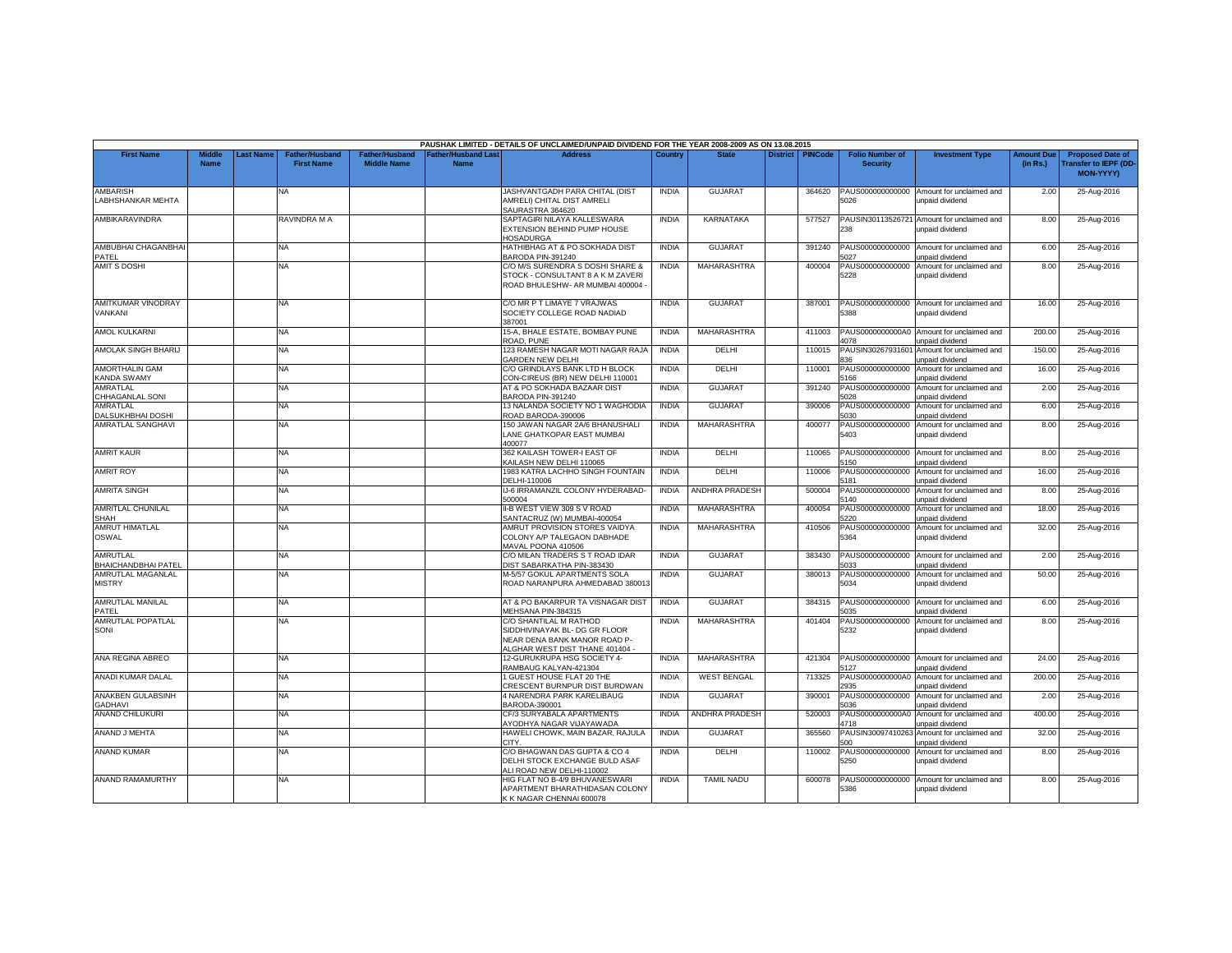|                                                     |                              |                 |                                            |                                             |                                                | PAUSHAK LIMITED - DETAILS OF UNCLAIMED/UNPAID DIVIDEND FOR THE YEAR 2008-2009 AS ON 13.08.2015        |                              |                              |                 |                  |                                              |                                                                         |                               |                                                              |
|-----------------------------------------------------|------------------------------|-----------------|--------------------------------------------|---------------------------------------------|------------------------------------------------|-------------------------------------------------------------------------------------------------------|------------------------------|------------------------------|-----------------|------------------|----------------------------------------------|-------------------------------------------------------------------------|-------------------------------|--------------------------------------------------------------|
| <b>First Name</b>                                   | <b>Middle</b><br><b>Name</b> | <b>ast Name</b> | <b>Father/Husband</b><br><b>First Name</b> | <b>Father/Husband</b><br><b>Middle Name</b> | ather/Husband Last <sup>-</sup><br><b>Name</b> | <b>Address</b>                                                                                        | Country                      | <b>State</b>                 | <b>District</b> | <b>PINCode</b>   | <b>Folio Number of</b><br><b>Security</b>    | <b>Investment Type</b>                                                  | <b>Amount Due</b><br>(in Rs.) | <b>Proposed Date of</b><br>ransfer to IEPF (DD-<br>MON-YYYY) |
| ANANDIBEN KANAIYALAL<br>PATEL                       |                              |                 | <b>NA</b>                                  |                                             |                                                | NANA PARKOTA, NR. SWAMINARYAN<br>MANDIR. GOVINDBHAI HARIBHAI NI<br>KHADKI, VIRAMGAM, DIST. AHMEDABAD. | <b>INDIA</b>                 | <b>GUJARAT</b>               |                 | 382150           | PAUSIN30034310467<br>452                     | Amount for unclaimed and<br>unpaid dividend                             | 16.00                         | 25-Aug-2016                                                  |
| ANANDJI BHURABHAI<br>MAVANI                         |                              |                 | <b>NA</b>                                  |                                             |                                                | "PURVI" JIVAN ANAND SOCIETY<br>SAHAKAR NAGAR MAIN ROAD BEHIND<br>MAHILA COLLEGE RAJKOT                | <b>INDIA</b>                 | <b>GUJARAT</b>               |                 | 360001           | 5037                                         | PAUS000000000000 Amount for unclaimed and<br>unpaid dividend            | 66.00                         | 25-Aug-2016                                                  |
| <b>ANANT MAHADEV</b><br><b>BATAVALE</b>             |                              |                 | <b>NA</b>                                  |                                             |                                                | KUVERJI DEVSHI CHAWL 2ND FL B S<br>ROAD OPP ZARAPKAR SHOW ROOM<br>DADAR W RLY MUMBAI 400028           | <b>INDIA</b>                 | MAHARASHTRA                  |                 | 400028           | 5223                                         | PAUS000000000000 Amount for unclaimed and<br>unpaid dividend            | 8.00                          | 25-Aug-2016                                                  |
| ANANT NANUBHAI AMIN                                 |                              |                 | NA.                                        |                                             |                                                | C/O ANANT N AMIN AMALTAS FARM &<br>NURSERY BHAYLI RAIPURA VILLAGE RD<br>BHAYLI BHAYLIDIST: VADODARA   | <b>INDIA</b>                 | <b>GUJARAT</b>               |                 | 391410           | 5300                                         | PAUS000000000000 Amount for unclaimed and<br>unpaid dividend            | 2.00                          | 25-Aug-2016                                                  |
| ANANT VASANT RAO<br><b>MUTALIK</b>                  |                              |                 | <b>NA</b>                                  |                                             |                                                | H.NO.31, ASHOK NAGAR HUBLI                                                                            | <b>INDIA</b>                 | KARNATAKA                    |                 | 580032           | 0017                                         | PAUS0000000000A0 Amount for unclaimed and<br>unpaid dividend            | 200.00                        | 25-Aug-2016                                                  |
| <b>ANANTH SK</b>                                    |                              |                 | NA.                                        |                                             |                                                | NO 57, 8 TH CROSS, VINAYAKA NAGAR<br><b>MYSORE</b>                                                    | <b>INDIA</b>                 | KARNATAKA                    |                 | 570012           | 629                                          | PAUS0000000000A0 Amount for unclaimed and<br>unpaid dividend            | 200.00                        | 25-Aug-2016                                                  |
| <b>ANANTHARAM SHETTY</b>                            |                              |                 | NA                                         |                                             |                                                | VIJAYA BANK REGIONAL OFFICE<br>KAMDHENU COMPLEX AHMEDABAD                                             | <b>INDIA</b>                 | <b>GUJARAT</b>               |                 | 380015           | PAUS0000000000A0<br>268                      | Amount for unclaimed and<br>unpaid dividend                             | 300.00                        | 25-Aug-2016                                                  |
| <b>ANANTHESWARA</b><br>PRABHUCP<br>ANCHANA AGGARWAL |                              |                 | NA.<br>LATE SH SHAM                        |                                             |                                                | KOTHAWAL TEMPLE LINE. PALACE<br>ROAD, COCHIN<br>D-95 SECTOR - 41 NOIDA                                | <b>INDIA</b><br><b>INDIA</b> | KERALA<br><b>HARYANA</b>     |                 | 682001<br>122002 | PAUS0000000000C<br>007<br>PAUSIN30231610012  | Amount for unclaimed and<br>unpaid dividend<br>Amount for unclaimed and | 80.00<br>32.00                | 25-Aug-2016<br>25-Aug-2016                                   |
| ANGAMUTHU SOCRATES                                  |                              |                 | AL AGGARWAL<br>NΑ                          |                                             |                                                | 54. NARAYANA PADAYACHI ST.,                                                                           | <b>INDIA</b>                 | <b>TAMIL NADU</b>            |                 | 637408           | 65<br>PAUS0000000000A0                       | Inpaid dividend<br>Amount for unclaimed and                             | 200.00                        | 25-Aug-2016                                                  |
| <b>ANGURI DEVI</b>                                  |                              |                 | NA                                         |                                             |                                                | RASIPURAM, SALEM DIST<br>HOUSE NO 5890 PHATAK RASHID KHAN<br>JOGIWARA NAI SARAK DELHI-110006          | <b>INDIA</b>                 | DELHI                        |                 | 110006           | 334<br>PAUS000000000000<br>5156              | unpaid dividend<br>Amount for unclaimed and<br>unpaid dividend          | 8.00                          | 25-Aug-2016                                                  |
| <b>ANIL GUPTA</b>                                   |                              |                 | <b>NA</b>                                  |                                             |                                                | <b>B-502 RISHI APARTMENTS ALAKNANDA</b><br><b>NEW DELHI 110019</b>                                    | <b>INDIA</b>                 | DELHI                        |                 | 110019           | 5453                                         | PAUS000000000000 Amount for unclaimed and<br>unpaid dividend            | 8.00                          | 25-Aug-2016                                                  |
| ANIL K GHIA                                         |                              |                 | <b>NA</b>                                  |                                             |                                                | C/O GROW WELL TRADERS MOHAN<br>BAG 3RD FLOOR K M ZAVERI ROAD<br>MUMBAI-400004                         | <b>INDIA</b>                 | MAHARASHTRA                  |                 | 400004           | 229                                          | PAUS000000000000 Amount for unclaimed and<br>unpaid dividend            | 8.00                          | 25-Aug-2016                                                  |
| <b>ANIL KAPOOR</b>                                  |                              |                 | NA                                         |                                             |                                                | 95 SFS RAJOURI APARTMENTS OPP<br>GOVT OF INDIA PRESS NEW DELHI<br>110064                              | <b>INDIA</b>                 | DELHI                        |                 | 110064           | 5260                                         | PAUS000000000000 Amount for unclaimed and<br>unpaid dividend            | 8.00                          | 25-Aug-2016                                                  |
| <b>ANIL KUKAM</b><br><b>SADHUKHAN</b>               |                              |                 | <b>NA</b>                                  |                                             |                                                | 30 S N BANERJEE ROAD CALCUTTA                                                                         | <b>INDIA</b>                 | <b>WEST BENGAL</b>           |                 | 700013           | 2716                                         | PAUS0000000000A0 Amount for unclaimed and<br>unpaid dividend            | 200.00                        | 25-Aug-2016                                                  |
| ANIL KUMAR CHAWLA                                   |                              |                 | NA.                                        |                                             |                                                | 195 SURIYA NIKETAN DELHI 110092                                                                       | <b>INDIA</b>                 | DELHI                        |                 | 110092           | PAUS000000000000<br>1294                     | Amount for unclaimed and<br>unpaid dividend                             | 66.00                         | 25-Aug-2016                                                  |
| ANIL KUMAR JAIN                                     |                              |                 | NA                                         |                                             |                                                | 2 NAROTAM BHUVAN HANUMAN ROAD<br>/ILE PARLE EAST MUMBAI 400057                                        | <b>INDIA</b><br><b>INDIA</b> | MAHARASHTRA<br><b>KERALA</b> |                 | 400057           | 5415                                         | PAUS000000000000 Amount for unclaimed and<br>inpaid dividend            | 16.00                         | 25-Aug-2016                                                  |
| ANIL KUMAR K S                                      |                              |                 | NA.                                        |                                             |                                                | KUMAR SURGICALS AND DIAGNOSITICS<br>XL/1089, ASIABIA TRUS BLDGS<br>T.D.ROAD.ERNAKULAM.COCHIN          |                              |                              |                 | 682011           | 179                                          | PAUS0000000000A0 Amount for unclaimed and<br>unpaid dividend            | 200.00                        | 25-Aug-2016                                                  |
| ANIL KUMAR PODDAR                                   |                              |                 | <b>NA</b>                                  |                                             |                                                | 9/12. LAL BAZAR STREET 3RD FLOOR. 'E'<br>BLOCK, ROOM NO, 9(8) KOLKATA                                 | <b>INDIA</b>                 | <b>WEST BENGAL</b>           |                 | 700001           | 427                                          | PAUSIN30251510002 Amount for unclaimed and<br>unpaid dividend           | 2.00                          | 25-Aug-2016                                                  |
| <b>ANIL KUMAR</b><br><b>SRIVASTAVA</b>              |                              |                 | NA.                                        |                                             |                                                | 8/10 WESTERN EXTENSION AREA<br>KAROL BAGH NEW DELHI-110005                                            | <b>INDIA</b>                 | DELHI                        |                 | 110005           | PAUS000000000000<br>5170                     | Amount for unclaimed and<br>unpaid dividend                             | 16.00                         | 25-Aug-2016                                                  |
| ANIL P MAJMUDAR                                     |                              |                 | NA.                                        |                                             |                                                | 32-S,HARINAGAR SOCIETY GOTRI ROAD<br>VADODARA                                                         | <b>INDIA</b>                 | <b>GUJARAT</b>               |                 | 390015           | 957                                          | PAUS0000000000A0 Amount for unclaimed and<br>inpaid dividend            | 800.00                        | 25-Aug-2016                                                  |
| ANIL PRABHULAL SHAH<br><b>ANIL RATHORE</b>          |                              |                 | <b>NA</b>                                  |                                             |                                                | WADI SONI POLE NO 4 BARODA-390001                                                                     | <b>INDIA</b><br><b>INDIA</b> | <b>GUJARAT</b><br>DELHI      |                 | 390001           | PAUS000000000000<br>5040<br>PAUS000000000000 | Amount for unclaimed and<br>unpaid dividend<br>Amount for unclaimed and | 16.00<br>8.00                 | 25-Aug-2016                                                  |
| <b>ANIL SHARMA</b>                                  |                              |                 | <b>NA</b><br>NA.                           |                                             |                                                | C-223 SOUTH MOTI BAGH NEW DELHI-<br>10021<br>SANGAM THEATRE R K PURAM NEW                             | <b>INDIA</b>                 | DELHI                        |                 | 110021<br>110017 | 5146<br>PAUS000000000000                     | unpaid dividend<br>Amount for unclaimed and                             | 8.00                          | 25-Aug-2016                                                  |
| ANIL SHIVAJI DESAI                                  |                              |                 | NA                                         |                                             |                                                | DELHI-110017<br>FLAT NO-11 1ST FLOOR AASA APTS                                                        | <b>INDIA</b>                 | MAHARASHTRA                  |                 | 400058           | 5176<br>PAUS000000000000                     | unpaid dividend<br>Amount for unclaimed and                             | 8.00                          | 25-Aug-2016                                                  |
|                                                     |                              |                 |                                            |                                             |                                                | CAESAR ROAD AMBOLI ANDHERI<br>WEST) MUMBAI-400058                                                     |                              |                              |                 |                  | 5191                                         | unpaid dividend                                                         |                               | 25-Aug-2016                                                  |
| <b>ANIL TEWARI</b>                                  |                              |                 | NA.                                        |                                             |                                                | -10 M A R HOSTEL MAULANA AZAD<br>ROAD NEW DELHI-110011                                                | <b>INDIA</b>                 | DELHI                        |                 | 110011           | PAUS000000000000<br>178                      | Amount for unclaimed and<br>unpaid dividend                             | 8.00                          | 25-Aug-2016                                                  |
| ANILABEN<br>RAMESHCHANDRA<br>PATEL                  |                              |                 | NA                                         |                                             |                                                | NEAR SOPARIWALA MENSON WADI<br>WADI RAOPURA BARODA 390001                                             | <b>INDIA</b>                 | <b>GUJARAT</b>               |                 | 390001           | PAUS000000000000<br>4967                     | Amount for unclaimed and<br>unpaid dividend                             | 2.00                          | 25-Aug-2016                                                  |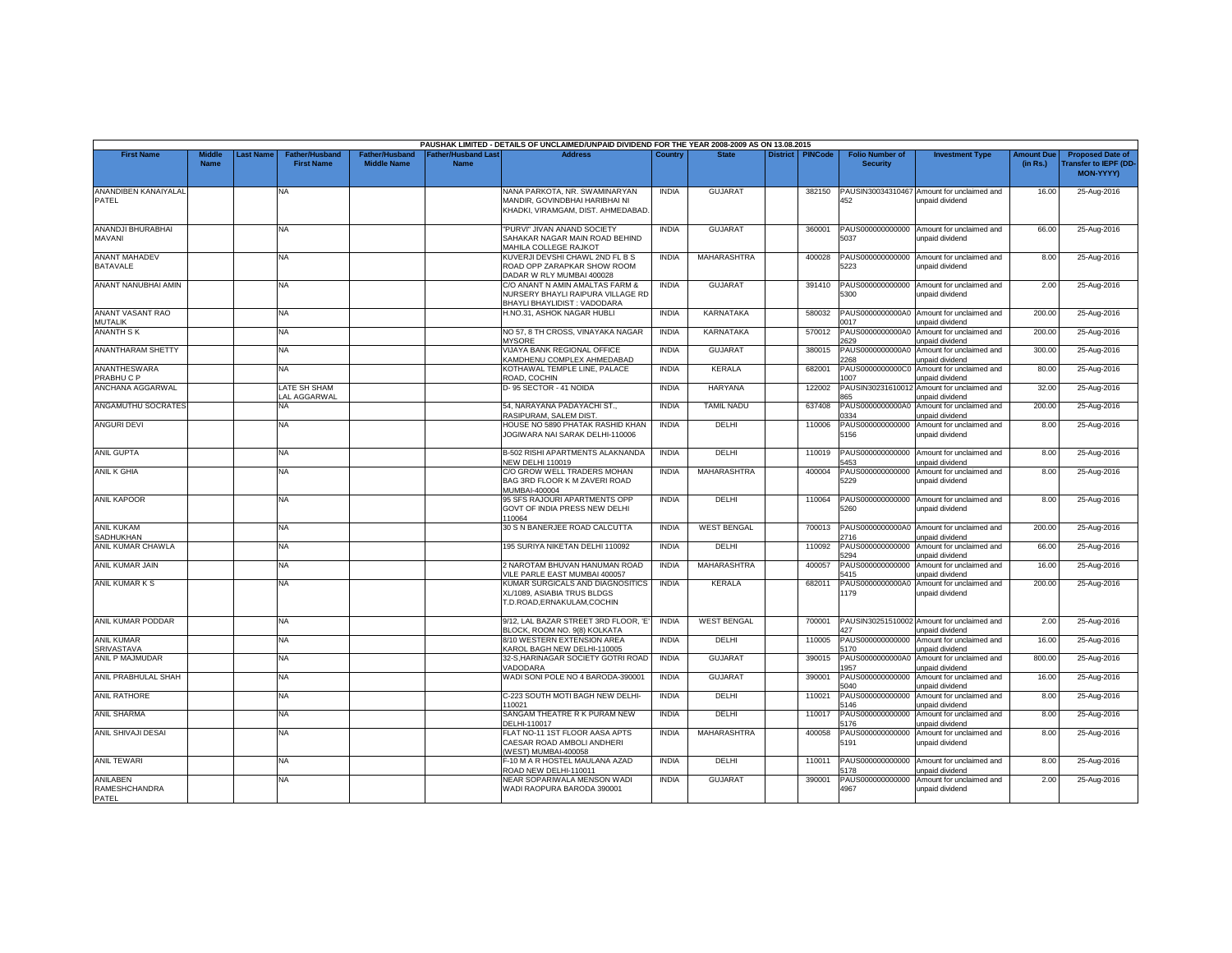|                                         |                              |                 |                                            |                                             |                                          | PAUSHAK LIMITED - DETAILS OF UNCLAIMED/UNPAID DIVIDEND FOR THE YEAR 2008-2009 AS ON 13.08.2015 |              |                      |                 |                |                                           |                                                               |                               |                                                                     |
|-----------------------------------------|------------------------------|-----------------|--------------------------------------------|---------------------------------------------|------------------------------------------|------------------------------------------------------------------------------------------------|--------------|----------------------|-----------------|----------------|-------------------------------------------|---------------------------------------------------------------|-------------------------------|---------------------------------------------------------------------|
| <b>First Name</b>                       | <b>Middle</b><br><b>Name</b> | <b>ast Name</b> | <b>Father/Husband</b><br><b>First Name</b> | <b>Father/Husband</b><br><b>Middle Name</b> | <b>Father/Husband Las</b><br><b>Name</b> | <b>Address</b>                                                                                 | Country      | <b>State</b>         | <b>District</b> | <b>PINCode</b> | <b>Folio Number of</b><br><b>Security</b> | <b>Investment Type</b>                                        | <b>Amount Due</b><br>(in Rs.) | <b>Proposed Date of</b><br><b>Transfer to IEPF (DD</b><br>MON-YYYY) |
| ANILBHAI MANUBHAI<br><b>BHATT</b>       |                              |                 | <b>NA</b>                                  |                                             |                                          | HAVELI STREET GANDEVI DIST BULSAR<br>PIN-396360                                                | <b>INDIA</b> | <b>GUJARA1</b>       |                 | 396360         | PAUS000000000000<br>5042                  | Amount for unclaimed and<br>unpaid dividend                   | 16.00                         | 25-Aug-2016                                                         |
| ANILKUMAR CHIMANLAL<br>KHARAWA          |                              |                 | NA                                         |                                             |                                          | MADAN ZAMPA ROAD BARELI<br>KHARWAWAD OPP AZAD GROUND<br>BARODA-390001                          | <b>INDIA</b> | <b>GUJARAT</b>       |                 | 390001         | AUS000000000000<br>5043                   | Amount for unclaimed and<br>unpaid dividend                   | 8.00                          | 25-Aug-2016                                                         |
| <b>ANILKUMAR KANTILAL</b><br>PARIKH     |                              |                 | <b>NA</b>                                  |                                             |                                          | 922 TOKERSHAH'S ST RAIKHAD<br>HMEDABAD 380001                                                  | <b>INDIA</b> | <b>GUJARAT</b>       |                 | 380001         | PAUS000000000000<br>099                   | Amount for unclaimed and<br>unpaid dividend                   | 2.00                          | 25-Aug-2016                                                         |
| <b>ANILKUMAR SANGHVI</b>                |                              |                 | <b>NA</b>                                  |                                             |                                          | ARIHUNT BALMUKUND PLOT JYOTI<br>APARTMENT'S STREET NIRMALA RD<br>RAJKOT                        | <b>INDIA</b> | <b>GUJARAT</b>       |                 | 360005         | PAUS0000000000A0<br>4139                  | Amount for unclaimed and<br>unpaid dividend                   | 200.00                        | 25-Aug-2016                                                         |
| <b>ANIRBAN BISWAS</b>                   |                              |                 | NA.                                        |                                             |                                          | FLAT NO-314 SUKHSAGAR APRT 252/A<br>PICNIC GARDEN ROAD CALCUTTA                                | <b>INDIA</b> | <b>WEST BENGAL</b>   |                 | 700039         | PAUS0000000000A0<br>807                   | Amount for unclaimed and<br>unpaid dividend                   | 300.00                        | 25-Aug-2016                                                         |
| ANIRUDHAN N                             |                              |                 | <b>NA</b>                                  |                                             |                                          | GEETHA NIVAS NORTH OF VAZECHERY<br>BRIDGE, ELLEPPY ALLEPPY                                     | <b>INDIA</b> | KERALA               |                 | 688001         | PAUS0000000000A0<br>0019                  | Amount for unclaimed and<br>unpaid dividend                   | 200.00                        | 25-Aug-2016                                                         |
| <b>ANITA GUPTA</b>                      |                              |                 | NA.                                        |                                             |                                          | D-8 ANAND NIKETAN NEW DELHI 110021                                                             | <b>INDIA</b> | <b>DELHI</b>         |                 | 110021         | PAUS000000000000<br>365                   | Amount for unclaimed and<br>unpaid dividend                   | 32.00                         | 25-Aug-2016                                                         |
| <b>ANITA JAIN</b>                       |                              |                 | NA                                         |                                             |                                          | BN 43 (PASCHIMI) SHALIMAR BAGH RING<br>ROAD DELHI 110042                                       | <b>INDIA</b> | DELHI                |                 | 110042         | PAUS000000000000<br>5171                  | Amount for unclaimed and<br>unpaid dividend                   | 8.00                          | 25-Aug-2016                                                         |
| <b>ANITA JAIN</b>                       |                              |                 | NA.                                        |                                             |                                          | C-Y /100 S D A HAUZ KHAS NEW DELH<br>110016                                                    | <b>INDIA</b> | DELHI                |                 | 110016         | PAUS000000000000<br>256                   | Amount for unclaimed and<br>unpaid dividend                   | 8.00                          | 25-Aug-2016                                                         |
| ANITA MUKESH SHAH                       |                              |                 | <b>MUKESH RAMJAS</b><br><b>SHAH</b>        |                                             |                                          | 3, RANAKPUR SOCIETY, B/H.RAJASTHAN<br>HOSPITAL, SHAHIBAUG, AHMEDABAD.                          | <b>INDIA</b> | <b>GUJARAT</b>       |                 | 380004         | PAUSIN30034310557<br>542                  | Amount for unclaimed and<br>unpaid dividend                   | 16.00                         | 25-Aug-2016                                                         |
| <b>ANITA S DHAIFULE</b>                 |                              |                 | NA                                         |                                             |                                          | 1/1 BHAWANI BHAVAN BHAVANI<br>SHANKAR ROAD DADAR MUMBAI 400028                                 | <b>INDIA</b> | <b>MAHARASHTRA</b>   |                 | 400028         | PAUS000000000000<br>5370                  | Amount for unclaimed and<br>unpaid dividend                   | 66.00                         | 25-Aug-2016                                                         |
| <b>ANITA SADASIV</b>                    |                              |                 | <b>NA</b>                                  |                                             |                                          | 13 BASANTA BOSE ROAD FIRST FLOOR<br>CALCUTTA 700026                                            | <b>INDIA</b> | <b>WEST BENGAL</b>   |                 | 700026         | PAUS000000000000<br>5236                  | Amount for unclaimed and<br>unpaid dividend                   | 16.00                         | 25-Aug-2016                                                         |
| ANJALI CHAKRABARTI                      |                              |                 | NA.                                        |                                             |                                          | 19C/2 DUM DUM ROAD CALCUTTA                                                                    | <b>INDIA</b> | <b>WEST BENGAL</b>   |                 | 700030         | PAUS0000000000A0<br>2682                  | Amount for unclaimed and<br>unpaid dividend                   | 200.00                        | 25-Aug-2016                                                         |
| ANJALI JURIASINGANI                     |                              |                 | <b>NA</b>                                  |                                             |                                          | A-3/204 SAKET COMPLEX POST<br>MAJIWADA THANE WEST 400601                                       | <b>INDIA</b> | MAHARASHTRA          |                 | 400601         | PAUS000000000000<br>5346                  | Amount for unclaimed and<br><b>Inpaid dividend</b>            | 40.00                         | 25-Aug-2016                                                         |
| <b>ANJALI SAHNI</b>                     |                              |                 | NA.                                        |                                             |                                          | <b>B-58 NEW RAJINDER NAGAR NEW</b><br>DELHI-110060                                             | <b>INDIA</b> | <b>DELHI</b>         |                 | 110060         | PAUS000000000000<br>168                   | Amount for unclaimed and<br>unpaid dividend                   | 8.00                          | 25-Aug-2016                                                         |
| ANJANA ASHOK PATEL                      |                              |                 | <b>NA</b>                                  |                                             |                                          | LAXMI BHUVAN 3RD ROAD KHAR<br>MUMBAI-400052                                                    | <b>INDIA</b> | MAHARASHTRA          |                 | 400052         | PAUS000000000000<br>5044                  | Amount for unclaimed and<br>unpaid dividend                   | 2.00                          | 25-Aug-2016                                                         |
| <b>ANJANA SHANTILAL</b><br>AMIN         |                              |                 | <b>NA</b>                                  |                                             |                                          | HANUMAN CHOK BHUTADI ZAMPA<br><b>BARODA 390001</b>                                             | <b>INDIA</b> | <b>GUJARAT</b>       |                 | 390001         | PAUS00000000000<br>5451                   | Amount for unclaimed and<br>unpaid dividend                   | 24.00                         | 25-Aug-2016                                                         |
| ANJANABEN<br>MAHENDRAKUMAR<br>SHAH      |                              |                 | <b>NA</b>                                  |                                             |                                          | A-5 AAVKAR APARTMENTS ST XEVIERS<br>HIGH SCHOOL ROAD NAVARANGAPURA<br>AHMEDABAD-380009         | <b>INDIA</b> | <b>GUJARAT</b>       |                 | 380009         | PAUS000000000000<br>5204                  | Amount for unclaimed and<br>unpaid dividend                   | 8.00                          | 25-Aug-2016                                                         |
| <b>ANJU KOTHARI</b>                     |                              |                 | NA                                         |                                             |                                          | KOTHARI MEDICALS SHANKAR MUTT<br>ROAD HASSAN                                                   | <b>INDIA</b> | KARNATAKA            |                 | 573201         | PAUS0000000000A0<br>2488                  | Amount for unclaimed and<br>unpaid dividend                   | 200.00                        | 25-Aug-2016                                                         |
| ANJU MAKAR                              |                              |                 | <b>NA</b>                                  |                                             |                                          | 5/5 WEST PATEL NAGAR NEW DELHI-<br>10008                                                       | <b>INDIA</b> | DELHI                |                 | 110008         | PAUS000000000000<br>5288                  | Amount for unclaimed and<br>unpaid dividend                   | 16.00                         | 25-Aug-2016                                                         |
| <b>ANKIT SATISHKUMAR</b><br><b>SHAH</b> |                              |                 | NA.                                        |                                             |                                          | 41/B. PARULNAGAR NR. C.P. NAGAR<br>BHUYANGDEV CHAR RASTA<br>GHATLODIA, AHMEDABAD               | <b>INDIA</b> | <b>GUJARAT</b>       |                 | 380061         | PAUSIN30098210151<br>725                  | Amount for unclaimed and<br>unpaid dividend                   | 6.00                          | 25-Aug-2016                                                         |
| ANNAPURNA KALIDAS<br><b>TRIVEDI</b>     |                              |                 | NA.                                        |                                             |                                          | 194 "MAIPRASHAD" SARVODAY NAGAR<br>O/S SHAHPUR GATE AHMEDABAD<br>380004                        | <b>INDIA</b> | <b>GUJARAT</b>       |                 | 380004         | PAUS000000000000<br>5105                  | Amount for unclaimed and<br>unpaid dividend                   | 16.00                         | 25-Aug-2016                                                         |
| <b>ANSHU BHASIN</b>                     |                              |                 | NAVNEET KUMAR<br><b>BASHIN</b>             |                                             |                                          | C-29, SECTOR - D LDA COLONY KANPUR<br>ROAD LUCKNOW                                             | <b>INDIA</b> | <b>UTTAR PRADESH</b> |                 | 226012         | 654                                       | PAUSIN30105510164 Amount for unclaimed and<br>unpaid dividend | 66.00                         | 25-Aug-2016                                                         |
| <b>ANSUYA BHANUDEV</b><br>PANDYA        |                              |                 | <b>NA</b>                                  |                                             |                                          | C-11 ASHAPURI SOCIETY NR<br>GHODASAR POLICE CHOWKY<br>MANINAGAR AHMEDABAD 380008               | <b>INDIA</b> | <b>GUJARAT</b>       |                 | 380008         | PAUS000000000000<br>4989                  | Amount for unclaimed and<br>unpaid dividend                   | 12.00                         | 25-Aug-2016                                                         |
| ANSUYA VITHALBHAI<br>JOSHI              |                              |                 | NA                                         |                                             |                                          | NAYAN-KUNJ 35/2 JAYANT KUNJ VATWA<br>ROAD MANINAGAR AHMEDABAD-380008                           | <b>INDIA</b> | <b>GUJARAT</b>       |                 | 380008         | PAUS000000000000<br>1990                  | Amount for unclaimed and<br>unpaid dividend                   | 6.00                          | 25-Aug-2016                                                         |
| <b>ANTHOJIRAO K</b>                     |                              |                 | NA.                                        |                                             |                                          | MARUTI NAGAR NR KHB COLONY<br>BELLARY 3                                                        | <b>INDIA</b> | <b>KARNATAKA</b>     |                 | 583101         | PAUS000000000000<br>381                   | Amount for unclaimed and<br>unpaid dividend                   | 16.00                         | 25-Aug-2016                                                         |
| ANTO C PULLOKKARAN                      |                              |                 | <b>NA</b>                                  |                                             |                                          | NEAR R M H S ALOOR P O ALOOR VIA<br>KALLETTUMKARA<br>DIST.TRICHUR.KERALA                       | <b>INDIA</b> | KERALA               |                 | 680683         | PAUS0000000000A0<br>4229                  | Amount for unclaimed and<br>unpaid dividend                   | 300.00                        | 25-Aug-2016                                                         |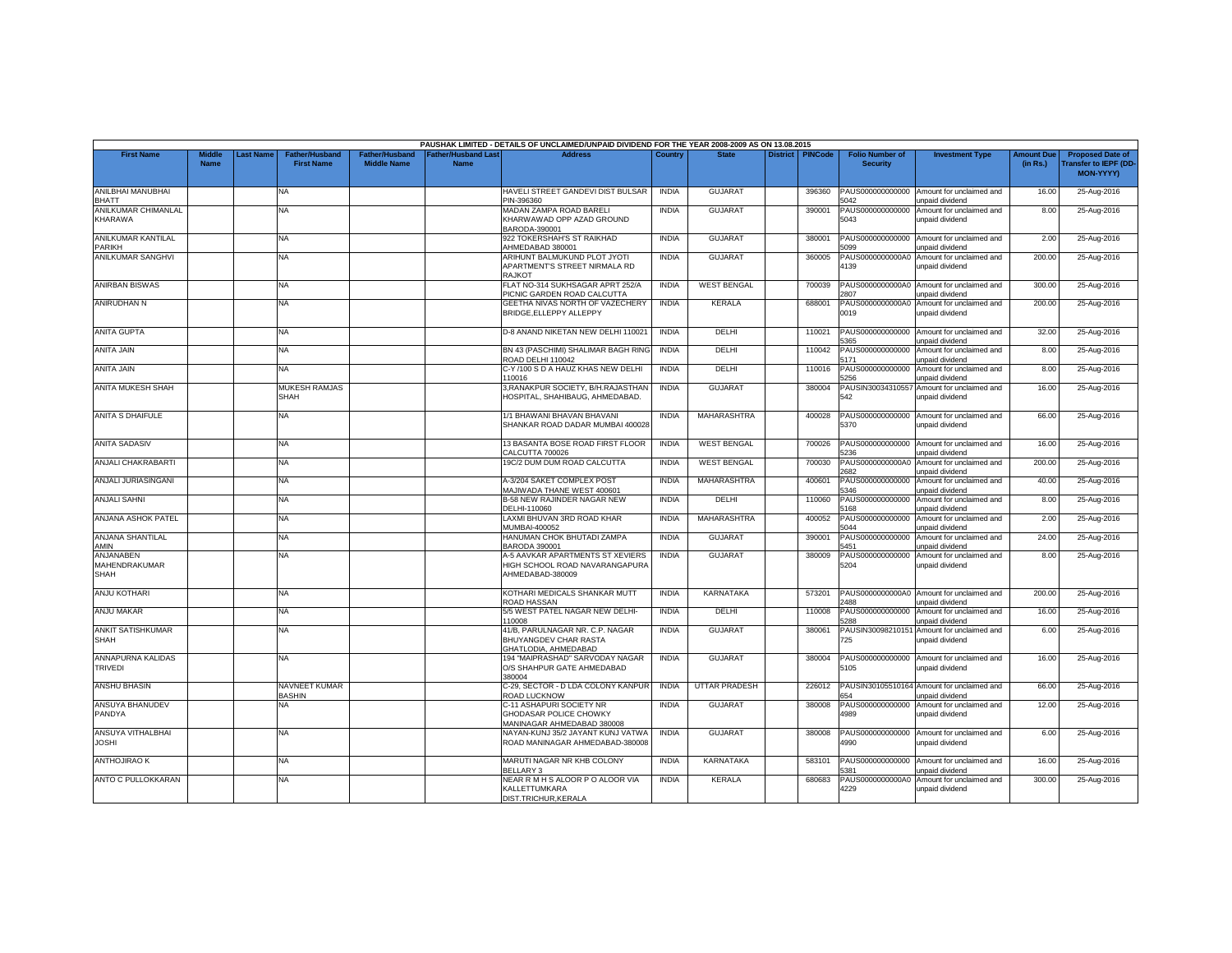|                                       |                              |                  |                                     |                                             |                                           | PAUSHAK LIMITED - DETAILS OF UNCLAIMED/UNPAID DIVIDEND FOR THE YEAR 2008-2009 AS ON 13.08.2015 |              |                       |                    |                                           |                                                              |                               |                                                                     |
|---------------------------------------|------------------------------|------------------|-------------------------------------|---------------------------------------------|-------------------------------------------|------------------------------------------------------------------------------------------------|--------------|-----------------------|--------------------|-------------------------------------------|--------------------------------------------------------------|-------------------------------|---------------------------------------------------------------------|
| <b>First Name</b>                     | <b>Middle</b><br><b>Name</b> | <b>Last Name</b> | Father/Husband<br><b>First Name</b> | <b>Father/Husband</b><br><b>Middle Name</b> | <b>Father/Husband Last</b><br><b>Name</b> | Address                                                                                        | Country      | <b>State</b>          | District   PINCode | <b>Folio Number of</b><br><b>Security</b> | <b>Investment Type</b>                                       | <b>Amount Due</b><br>(in Rs.) | <b>Proposed Date of</b><br><b>Transfer to IEPF (DD</b><br>MON-YYYY) |
| <b>ANUP TULSYAN</b>                   |                              |                  | <b>NA</b>                           |                                             |                                           | J.T.PHARMA.MAKATPUR. MAMTA<br>MARKET, GIRIDIH GIRIDIH                                          | <b>INDIA</b> | <b>JHARKHAND</b>      | 815301             | PAUS120109260001<br>9533                  | Amount for unclaimed and<br>unpaid dividend                  | 150.00                        | 25-Aug-2016                                                         |
| ANURADHA A SHETYE                     |                              |                  | NA.                                 |                                             |                                           | D/5/8 JEEVAN SHANTI S V ROAD<br>SANTACRUZ WEST MUMBAI 400054                                   | <b>INDIA</b> | <b>MAHARASHTRA</b>    | 400054             | PAUS000000000000<br>5213                  | Amount for unclaimed and<br>unpaid dividend                  | 8.00                          | 25-Aug-2016                                                         |
| ANURADHA AGARWAL                      |                              |                  | NA                                  |                                             |                                           | C-1A/40C JANAKPURI NEW DELHI 110058                                                            | <b>INDIA</b> | DELHI                 | 110058             | PAUS000000000000<br>340                   | Amount for unclaimed and<br>inpaid dividend                  | 16.00                         | 25-Aug-2016                                                         |
| ANURADHA DINUBHAI<br>AMIN             |                              |                  | NA                                  |                                             |                                           | BHAILI RAIPURA ROAD BHAILI 391410<br><b>JIST BARODA</b>                                        | <b>INDIA</b> | <b>GUJARAT</b>        | 391410             | PAUS000000000000<br>301                   | Amount for unclaimed and<br>unpaid dividend                  | 2.00                          | 25-Aug-2016                                                         |
| <b>ANURADHA SEN</b>                   |                              |                  | NA                                  |                                             |                                           | C K SEN ROAD AGARPARA 24 PGS (N)                                                               | <b>INDIA</b> | <b>WEST BENGAL</b>    | 700109             | PAUS0000000000A0<br>'693                  | Amount for unclaimed and<br>unpaid dividend                  | 200.00                        | 25-Aug-2016                                                         |
| <b>ANUSUYA K</b><br>NARASIMHAN        |                              |                  | NA                                  |                                             |                                           | 501, 4TH CROSS, BANASHANKARI 3RD<br>STAGE, 2ND BLOCK, BANGALORE-<br>560085                     | <b>INDIA</b> | KARNATAKA             | 560085             | PAUS000000000000<br>5231                  | Amount for unclaimed and<br>unpaid dividend                  | 16.00                         | 25-Aug-2016                                                         |
| APABHAI PUNAMBHAI<br>PATEL            |                              |                  | NA                                  |                                             |                                           | <b>GANDHI POLE NEAR KARIKUI</b><br><b>KARAMSAD 388325</b>                                      | <b>INDIA</b> | <b>GUJARAT</b>        | 388325             | PAUS000000000000<br>290                   | Amount for unclaimed and<br><b>Inpaid dividend</b>           | 2.00                          | 25-Aug-2016                                                         |
| <b>APPICONDA</b><br>CHALAPATHI RAO    |                              |                  | NA                                  |                                             |                                           | C/O SHRI A L RAO D NO 49-3-7 NR<br>MARUTHI ASHRAM LALITHANAGAR<br>VISAKHAPATNAM 530016         | <b>INDIA</b> | <b>ANDHRA PRADESH</b> | 530016             | PAUS000000000000<br>4992                  | Amount for unclaimed and<br>unpaid dividend                  | 2.00                          | 25-Aug-2016                                                         |
| APURBA KUMAR BORAH                    |                              |                  | NA.                                 |                                             |                                           | PRAGJYOTISH NAGAR GAUHATI-781014                                                               | <b>INDIA</b> | <b>ASSAM</b>          | 781014             | PAUS000000000000<br>5046                  | Amount for unclaimed and<br>unpaid dividend                  | 2.00                          | 25-Aug-2016                                                         |
| ARAYADATH<br><b>BHASKARAN</b>         |                              |                  | NA.                                 |                                             |                                           | KUNDOOPARAMBA P O EDAKKAD<br>CALICUT 673005                                                    | <b>INDIA</b> | <b>KERALA</b>         | 673005             | PAUS000000000000<br>5088                  | Amount for unclaimed and<br>unpaid dividend                  | 50.00                         | 25-Aug-2016                                                         |
| <b>ARCHANA GHOSH</b>                  |                              |                  | NA                                  |                                             |                                           | 102 BHUPENDRA BOSE AVENUE FLAT<br>VO-2 CALCUTTA 700004                                         | <b>INDIA</b> | <b>WEST BENGAL</b>    | 700004             | PAUS000000000000<br>239                   | Amount for unclaimed and<br>inpaid dividend                  | 8.00                          | 25-Aug-2016                                                         |
| <b>ARIJIT DAS</b>                     |                              |                  | NA.                                 |                                             |                                           | AC-61 SECTOR 1 SALT LAKE CITY<br>ALCUTTA                                                       | <b>INDIA</b> | <b>WEST BENGAL</b>    | 700064             | PAUS0000000000A0<br>753                   | Amount for unclaimed and<br>unpaid dividend                  | 200.00                        | 25-Aug-2016                                                         |
| ARJUN HARISINGANI                     |                              |                  | NA                                  |                                             |                                           | A-6 MATRUCHAYA MANVEL PADA ROAD<br><b>IRAR EAST MUMBAI</b>                                     | <b>INDIA</b> | <b>MAHARASHTRA</b>    | 401303             | PAUS0000000000A0<br>3674                  | Amount for unclaimed and<br>unpaid dividend                  | 300.00                        | 25-Aug-2016                                                         |
| ARJUN MAHADEV<br><b>JAMBLE</b>        |                              |                  | NA                                  |                                             |                                           | KUVERJI DEVSHI CHAWL 2ND FL B S<br>ROAD OPP ZARAPKAR SHOW ROOM<br>DADAR W RLY MUMBAI 400028    | <b>INDIA</b> | MAHARASHTRA           | 400028             | PAUS000000000000<br>5224                  | Amount for unclaimed and<br>unpaid dividend                  | 8.00                          | 25-Aug-2016                                                         |
| <b>ARJUN PRASAD</b><br>AGARWAL        |                              |                  | NA                                  |                                             |                                           | C/O GOVARDHAN DAS AGARWAL<br>SANDGAR PATTY ROAD PO<br><b>(ISHANGANJ BAZAR PURNEA</b>           | <b>INDIA</b> | <b>BIHAR</b>          | 854301             | 5197                                      | PAUS000000000000 Amount for unclaimed and<br>unpaid dividend | 8.00                          | 25-Aug-2016                                                         |
| ARJUNSINH N JHALA                     |                              |                  | NA                                  |                                             |                                           | 2, GOV. SERVENT SOCIETY, RAIYA RING<br>ROAD, RAJKOT.                                           | <b>INDIA</b> | <b>GUJARAT</b>        | 360005             | PAUS000000000000<br>5429                  | Amount for unclaimed and<br>unpaid dividend                  | 100.00                        | 25-Aug-2016                                                         |
| <b>ARNAB ROUTH</b>                    |                              |                  | NA.                                 |                                             |                                           | P-24 C I T ROAD SCHEME-X M<br>CALCUTTA                                                         | <b>INDIA</b> | <b>WEST BENGAL</b>    | 700010             | PAUS0000000000A0<br>2795                  | Amount for unclaimed and<br>unpaid dividend                  | 200.00                        | 25-Aug-2016                                                         |
| <b>ARREL J MENDES</b>                 |                              |                  | NA.                                 |                                             |                                           | JOSEPH MANSION OPP PORTYGUESE<br>CHURCH DADAR MUMBAI 400028                                    | <b>INDIA</b> | <b>MAHARASHTRA</b>    | 400028             | PAUS000000000000<br>5147                  | Amount for unclaimed and<br>unpaid dividend                  | 16.00                         | 25-Aug-2016                                                         |
| <b>ARUN JAYANTILAL</b><br>PATEL       |                              |                  | NA                                  |                                             |                                           | PRATAP ROAD OPP MARATHI-SCHOOL<br>RAOPURA BARODA-390001                                        | <b>INDIA</b> | GUJARAT               | 390001             | PAUS000000000000<br>968                   | Amount for unclaimed and<br>inpaid dividend                  | 2.00                          | 25-Aug-2016                                                         |
| <b>ARUN KUMAR</b>                     |                              |                  | NA                                  |                                             |                                           | H NO 3414 GALI MALYAN DELHI GATE<br>JFW DFLHI-110002                                           | <b>INDIA</b> | DELHI                 | 110002             | PAUS000000000000<br>283                   | Amount for unclaimed and<br>unpaid dividend                  | 8.00                          | 25-Aug-2016                                                         |
| <b>ARUN KUMAR</b>                     |                              |                  | NA                                  |                                             |                                           | -7/6 MODEL TOWN DELHI-110009                                                                   | <b>INDIA</b> | DELHI                 | 110009             | PAUS000000000000<br>5148                  | Amount for unclaimed and<br>unpaid dividend                  | 8.00                          | 25-Aug-2016                                                         |
| ARUN KUMAR GOYAL                      |                              |                  | NA                                  |                                             |                                           | B-303 DESIGNERS PARK SECTOR-62<br><b>JOIDA (U.P.)</b>                                          | <b>INDIA</b> | <b>UTTAR PRADESH</b>  | 201301             | PAUS000000000000<br>5471                  | Amount for unclaimed and<br>unpaid dividend                  | 24.00                         | 25-Aug-2016                                                         |
| ARUN KUMAR GUPTA                      |                              |                  | NA                                  |                                             |                                           | <b>INVESTOR'S POINT KHEMKA LANE J J</b><br>ROAD UPPER BAZAR RANCHI 834001                      | <b>INDIA</b> | <b>JHARKHAND</b>      | 834001             | PAUS000000000000<br>5334                  | Amount for unclaimed and<br>unpaid dividend                  | 66.00                         | 25-Aug-2016                                                         |
| <b>ARUN MEHTA</b>                     |                              |                  | <b>NA</b>                           |                                             |                                           | C/O A K PHARMACEUTICALL 681<br>INDIRANAGAR 1ST STAGE P B NO 3820<br>BANGALORE                  | <b>INDIA</b> | KARNATAKA             | 560038             | PAUS0000000000A0<br>2559                  | Amount for unclaimed and<br>unpaid dividend                  | 200.00                        | 25-Aug-2016                                                         |
| <b>ARUN SADHU</b>                     |                              |                  | NA                                  |                                             |                                           | EASTEND G T ROAD P O SRIPALLY<br>PERBIRHATA BURDWAN                                            | <b>INDIA</b> | <b>WEST BENGAL</b>    | 713103             | PAUS0000000000A0<br>2906                  | Amount for unclaimed and<br>unpaid dividend                  | 200.00                        | 25-Aug-2016                                                         |
| <b>ARUNA GHOSH</b><br><b>DASTIDAR</b> |                              |                  | NA                                  |                                             |                                           | 87 AMRIT PURI "A" TOP FLOOR (GARHI)<br>EAST OF KAILASH NEW DELHI 110065                        | <b>INDIA</b> | DELHI                 | 110065             | PAUS000000000000<br>5132                  | Amount for unclaimed and<br>unpaid dividend                  | 8.00                          | 25-Aug-2016                                                         |
| <b>ARUNA HARIOM</b><br><b>KAPOOR</b>  |                              |                  | <b>NA</b>                           |                                             |                                           | 42 ARUNODAYA SOCIETY ALKAPURI<br>BARODA-390005                                                 | <b>INDIA</b> | <b>GUJARAT</b>        | 390005             | PAUS000000000000<br>5048                  | Amount for unclaimed and<br>inpaid dividend                  | 82.00                         | 25-Aug-2016                                                         |
| ARUNA HARSHADBHAI<br>PATEL            |                              |                  | <b>NA</b>                           |                                             |                                           | KINNARI BEAUTY PARLUR OPP LUHANA<br>BLDG TOWER CHAR RASTA BARODA<br>390001                     | <b>INDIA</b> | GUJARAT               | 390001             | PAUS000000000000<br>5049                  | Amount for unclaimed and<br>unpaid dividend                  | 10.00                         | 25-Aug-2016                                                         |
| ARUNKUMAR SHIVABHAI<br>PATEL          |                              |                  | NA                                  |                                             |                                           | 23 TASKAND SOCIETY BEHIND C N<br>/IDHYALAYA AMBAWADI AHMEDABAD-<br>380015                      | <b>INDIA</b> | <b>GUJARAT</b>        | 380015             | PAUS000000000000<br>5270                  | Amount for unclaimed and<br>unpaid dividend                  | 8.00                          | 25-Aug-2016                                                         |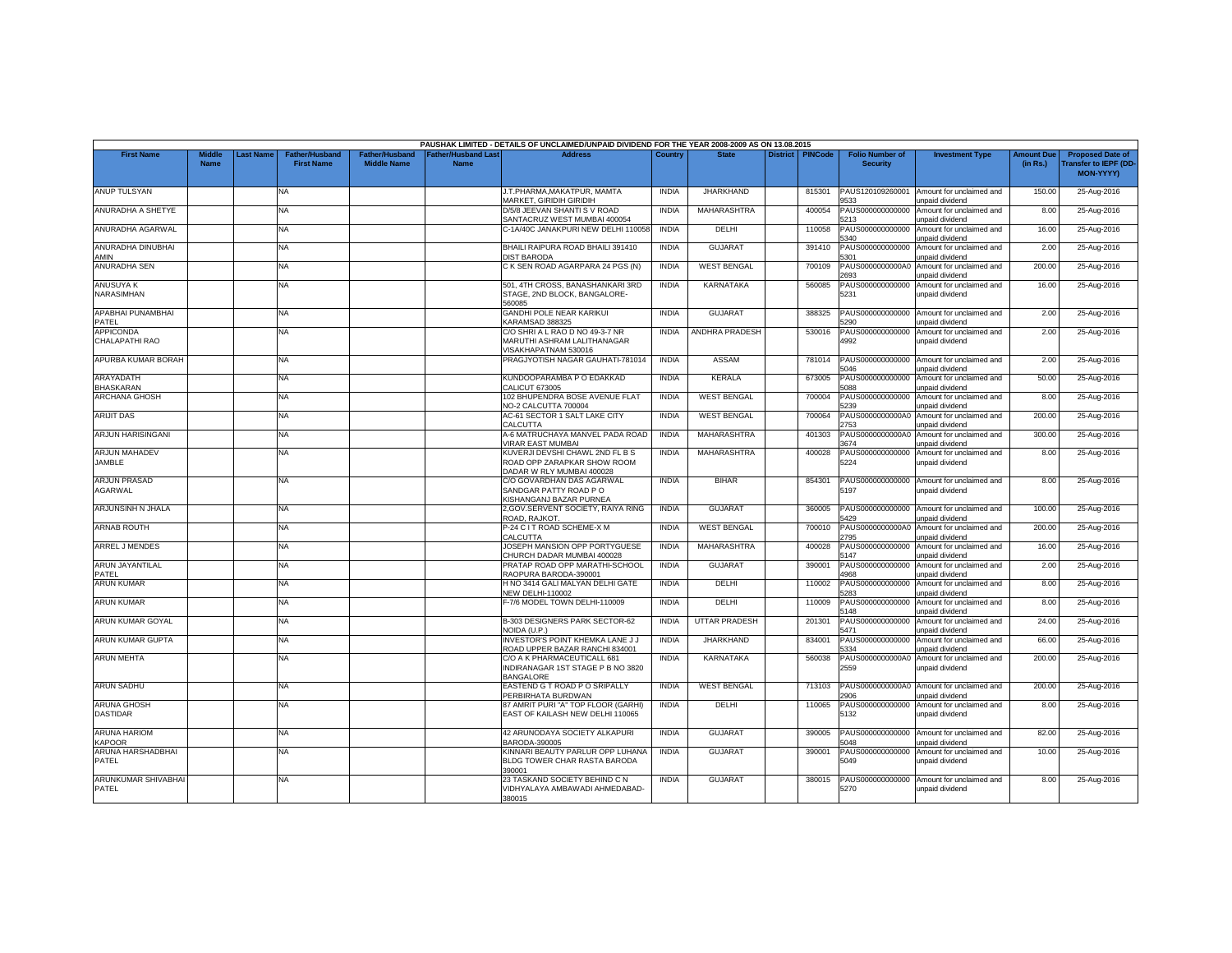|                                             |                              |                  |                                            |                                             |                                          | PAUSHAK LIMITED - DETAILS OF UNCLAIMED/UNPAID DIVIDEND FOR THE YEAR 2008-2009 AS ON 13.08.2015           |              |                       |                 |                |                                           |                                             |                               |                                                                     |
|---------------------------------------------|------------------------------|------------------|--------------------------------------------|---------------------------------------------|------------------------------------------|----------------------------------------------------------------------------------------------------------|--------------|-----------------------|-----------------|----------------|-------------------------------------------|---------------------------------------------|-------------------------------|---------------------------------------------------------------------|
| <b>First Name</b>                           | <b>Middle</b><br><b>Name</b> | <b>Last Name</b> | <b>Father/Husband</b><br><b>First Name</b> | <b>Father/Husband</b><br><b>Middle Name</b> | <b>Father/Husband Las</b><br><b>Name</b> | <b>Address</b>                                                                                           | Country      | <b>State</b>          | <b>District</b> | <b>PINCode</b> | <b>Folio Number of</b><br><b>Security</b> | <b>Investment Type</b>                      | <b>Amount Due</b><br>(in Rs.) | <b>Proposed Date of</b><br><b>Transfer to IEPF (DD</b><br>MON-YYYY) |
| <b>ARVIND BADANI</b>                        |                              |                  | <b>NA</b>                                  |                                             |                                          | 16 INCOME TEX COLONY<br>PRATAPNAGAR MAIN ROAD NAGPUR<br>440022                                           | <b>INDIA</b> | MAHARASHTRA           |                 | 440022         | PAUS000000000000<br>5355                  | Amount for unclaimed and<br>unpaid dividend | 16.00                         | 25-Aug-2016                                                         |
| ARVIND BALKRISHNA<br><b>MAWLANKAR</b>       |                              |                  | <b>NA</b>                                  |                                             |                                          | 1127 SHUKARWAR PETH KUSUMSHREE<br>PUNE-411001                                                            | <b>INDIA</b> | MAHARASHTRA           |                 | 411001         | PAUS000000000000<br>4996                  | Amount for unclaimed and<br>unpaid dividend | 6.00                          | 25-Aug-2016                                                         |
| ARVIND C VED                                |                              |                  | <b>NA</b>                                  |                                             |                                          | B-25, SUN MOON PARK SOCIETY, NEAR<br>AKOTA GARDEN, AKOTA ROAD,<br>VADODARA(GUJ)-390020                   | <b>INDIA</b> | <b>GUJARAT</b>        |                 | 390020         | PAUS000000000000<br>5337                  | Amount for unclaimed and<br>unpaid dividend | 32.00                         | 25-Aug-2016                                                         |
| <b>ARVIND DESAI</b>                         |                              |                  | <b>NA</b>                                  |                                             |                                          | <b>65 CANTONMENT BELGAUM</b>                                                                             | <b>INDIA</b> | <b>KARNATAKA</b>      |                 | 590001         | PAUS0000000000A0<br>2515                  | Amount for unclaimed and<br>unpaid dividend | 200.00                        | 25-Aug-2016                                                         |
| <b>ARVIND KUMAR</b><br>AGARWAL              |                              |                  | <b>ANIRUDH PRASAD</b>                      |                                             |                                          | 5-3-404 TOPKHANA OSMANGUNJ<br><b>IYDERABAD</b>                                                           | <b>INDIA</b> | <b>ANDHRA PRADESH</b> |                 | 500012         | PAUSIN3003941292<br>389                   | Amount for unclaimed and<br>unpaid dividend | 16.00                         | 25-Aug-2016                                                         |
| ARVINDBHAI MANIBHAI<br>PATEL                |                              |                  | <b>NA</b>                                  |                                             |                                          | C/O TANZANIA PRINTING WORKS 9-A<br>LAXMI ESTATE BAHUCHARAJI ROAD<br>BARODA-390001                        | <b>INDIA</b> | <b>GUJARAT</b>        |                 | 390001         | PAUS000000000000<br>5054                  | Amount for unclaimed and<br>unpaid dividend | 6.00                          | 25-Aug-2016                                                         |
| ARVINDBHAI MULJIBHAI<br>PATEL               |                              |                  | <b>NA</b>                                  |                                             |                                          | MAHADEV FALIA AT & PO SOKHADA<br>DIST BARODA PIN-391240                                                  | <b>INDIA</b> | <b>GUJARAT</b>        |                 | 391240         | PAUS000000000000<br>5056                  | Amount for unclaimed and<br>unpaid dividend | 2.00                          | 25-Aug-2016                                                         |
| <b>ARVINDBHAI</b><br>PARSOTTAMDAS PATEL     |                              |                  | NA.                                        |                                             |                                          | HATHI BHAG SOKHADA DIST BARODA<br>PIN-391240                                                             | <b>INDIA</b> | <b>GUJARAT</b>        |                 | 391240         | PAUS000000000000<br>5058                  | Amount for unclaimed and<br>unpaid dividend | 2.00                          | 25-Aug-2016                                                         |
| ARVINDBHAI UMEDBHAI<br>PATEL                |                              |                  | NA.                                        |                                             |                                          | C/O SHRI RAM PESTICIDE & FERTILIZER<br>RELIEF SHOP NO 8 OPP S T DEPOT<br>KAPADVANJ DIST KHEDA PIN-387620 | <b>INDIA</b> | <b>GUJARAT</b>        |                 | 387620         | PAUS000000000000<br>5062                  | Amount for unclaimed and<br>unpaid dividend | 2.00                          | 25-Aug-2016                                                         |
| <b>ARVINDKUMAR</b><br>AMRATLAL DAGLI        |                              |                  | <b>NA</b>                                  |                                             |                                          | C/O C MANEKLAL & CO 3RD FL 35/37-<br>DHANJI ST CHANDRA BHUVAN MUMBAI-<br>400003                          | <b>INDIA</b> | MAHARASHTRA           |                 | 400003         | PAUS000000000000<br>5217                  | Amount for unclaimed and<br>unpaid dividend | 8.00                          | 25-Aug-2016                                                         |
| <b>ARVINDKUMAR</b><br>AMRITLAL SHAH         |                              |                  | <b>NA</b>                                  |                                             |                                          | 1062 KUVAWALO KHANCHO KIKABHAT'S<br>POLE DARIAPUR AHMEDABAD-380001                                       | <b>INDIA</b> | <b>GUJARAT</b>        |                 | 380001         | PAUS000000000000<br>5274                  | Amount for unclaimed and<br>unpaid dividend | 24.00                         | 25-Aug-2016                                                         |
| ARVINDKUMAR C SHAH                          |                              |                  | <b>NA</b>                                  |                                             |                                          | C/O ARVINDKUMAR C SHAH 49<br>JAWAHAR NAGAR 6TH RD MADHUKUNJ<br>2ND FL GOREGAON WEST MUMBAI<br>400062     | <b>INDIA</b> | MAHARASHTRA           |                 | 400062         | PAUS000000000000<br>5323                  | Amount for unclaimed and<br>unpaid dividend | 2.00                          | 25-Aug-2016                                                         |
| <b>ARVINDKUMAR</b><br>CHANDULAL SHAH        |                              |                  | NA.                                        |                                             |                                          | 49 JAWAHAR NAGAR 6TH ROAD<br>GOREGAON MUMBAI-400062                                                      | <b>INDIA</b> | MAHARASHTRA           |                 | 400062         | PAUS000000000000<br>1997                  | Amount for unclaimed and<br>unpaid dividend | 8.00                          | 25-Aug-2016                                                         |
| ARVINDKUMAR<br>HARGOVINDBHAI PATEL          |                              |                  | <b>NA</b>                                  |                                             |                                          | FLAT NO 391/M66 JEEVAN SADHANA<br>FLATS PRAGATI NAGAR NAVA VADAJ<br>AHMEDABAD-380013                     | <b>INDIA</b> | GUJARAT               |                 | 380013         | PAUS000000000000<br>5104                  | Amount for unclaimed and<br>unpaid dividend | 8.00                          | 25-Aug-2016                                                         |
| ARVINDKUMAR<br>PRAGJIBHAI MISTRY            |                              |                  | NA                                         |                                             |                                          | 27 B JIVARAJ PARK SOCIETY VEJALPUR<br>ROAD AHMEDABAD-380051                                              | <b>INDIA</b> | <b>GUJARAT</b>        |                 | 380051         | PAUS000000000000<br>5207                  | Amount for unclaimed and<br>unpaid dividend | 8.00                          | 25-Aug-2016                                                         |
| ARVINDKUMAR<br>VITHALBHAI PATEL             |                              |                  | VITHALBHAI                                 |                                             |                                          | 111/2, JAWAHAR NAGAR GOREGAON (W)<br>MUMBAI                                                              | <b>INDIA</b> | <b>MAHARASHTRA</b>    |                 | 400062         | PAUS000000000001<br>2723                  | Amount for unclaimed and<br>unpaid dividend | 40.00                         | 25-Aug-2016                                                         |
| <b>ARVINDLAL VITHALDAS</b><br>SHAH          |                              |                  | NA                                         |                                             |                                          | STATION ROAD GODHRA-389001                                                                               | <b>INDIA</b> | <b>GUJARAT</b>        |                 | 389001         | PAUS000000000000<br>5086                  | Amount for unclaimed and<br>unpaid dividend | 8.00                          | 25-Aug-2016                                                         |
| <b>ASEEM BALI</b>                           |                              |                  | <b>NA</b>                                  |                                             |                                          | B-165, POCKET C SIDHARTH EXTENSION<br>NEW DELHI                                                          | <b>INDIA</b> | DELHI                 |                 | 110014         | PAUS000000000000<br>5153                  | Amount for unclaimed and<br>unpaid dividend | 8.00                          | 25-Aug-2016                                                         |
| <b>ASHA BHANSALI</b>                        |                              |                  | <b>NA</b>                                  |                                             |                                          | 16-KA-2 JYOTI NAGAR JAIPUR 302005                                                                        | <b>INDIA</b> | RAJASTHAN             |                 | 302005         | PAUS000000000000<br>312                   | Amount for unclaimed and<br>unpaid dividend | 8.00                          | 25-Aug-2016                                                         |
| <b>ASHA GAMBHIR</b>                         |                              |                  | <b>NA</b>                                  |                                             |                                          | J-1813 C R PARK NEW DELHI                                                                                | <b>INDIA</b> | DELHI                 |                 | 110019         | PAUSIN3010551057<br>529                   | Amount for unclaimed and<br>unpaid dividend | 8.00                          | 25-Aug-2016                                                         |
| <b>ASHA GOPINATHAN</b>                      |                              |                  | <b>NA</b>                                  |                                             |                                          | 16-A WILLINGDON CRESCENT NEW<br>DELHI-110011                                                             | <b>INDIA</b> | DELHI                 |                 | 110011         | PAUS000000000000<br>5263                  | Amount for unclaimed and<br>unpaid dividend | 8.00                          | 25-Aug-2016                                                         |
| <b>ASHA JAIN</b>                            |                              |                  | NA                                         |                                             |                                          | 39-B AHINSA VIHAR SECTOR-9-ROHINI<br>DELHI 110085                                                        | <b>INDIA</b> | DELHI                 |                 | 110085         | PAUS000000000000<br>5452                  | Amount for unclaimed and<br>unpaid dividend | 8.00                          | 25-Aug-2016                                                         |
| <b>ASHA</b><br>MAHENDRAKUMAR<br>CHHANGAWALA |                              |                  | NA                                         |                                             |                                          | 33 MANGAL PARK GAJARAWADI<br>BARODA-390001                                                               | <b>INDIA</b> | <b>GUJARA1</b>        |                 | 390001         | PAUS000000000000<br>5000                  | Amount for unclaimed and<br>unpaid dividend | 6.00                          | 25-Aug-2016                                                         |
| <b>ASHA</b><br>MAHENDRAKUMAR<br>CHHANGAWALA |                              |                  | <b>NA</b>                                  |                                             |                                          | 33 MANGAL PARK GAJARAWADI<br>BARODA-390001                                                               | <b>INDIA</b> | <b>GUJARAT</b>        |                 | 390001         | PAUS000000000000<br>4999                  | Amount for unclaimed and<br>unpaid dividend | 6.00                          | 25-Aug-2016                                                         |
| <b>ASHA N KIRAN</b>                         |                              |                  | NA                                         |                                             |                                          | 202 BHAVESHA CO-OP HSG SOCIETY<br>LTD VEERA DESAI ROAD ANDHERI<br>WEST MUMBAI 400058                     | <b>INDIA</b> | MAHARASHTRA           |                 | 400058         | PAUS000000000000<br>5230                  | Amount for unclaimed and<br>unpaid dividend | 40.00                         | 25-Aug-2016                                                         |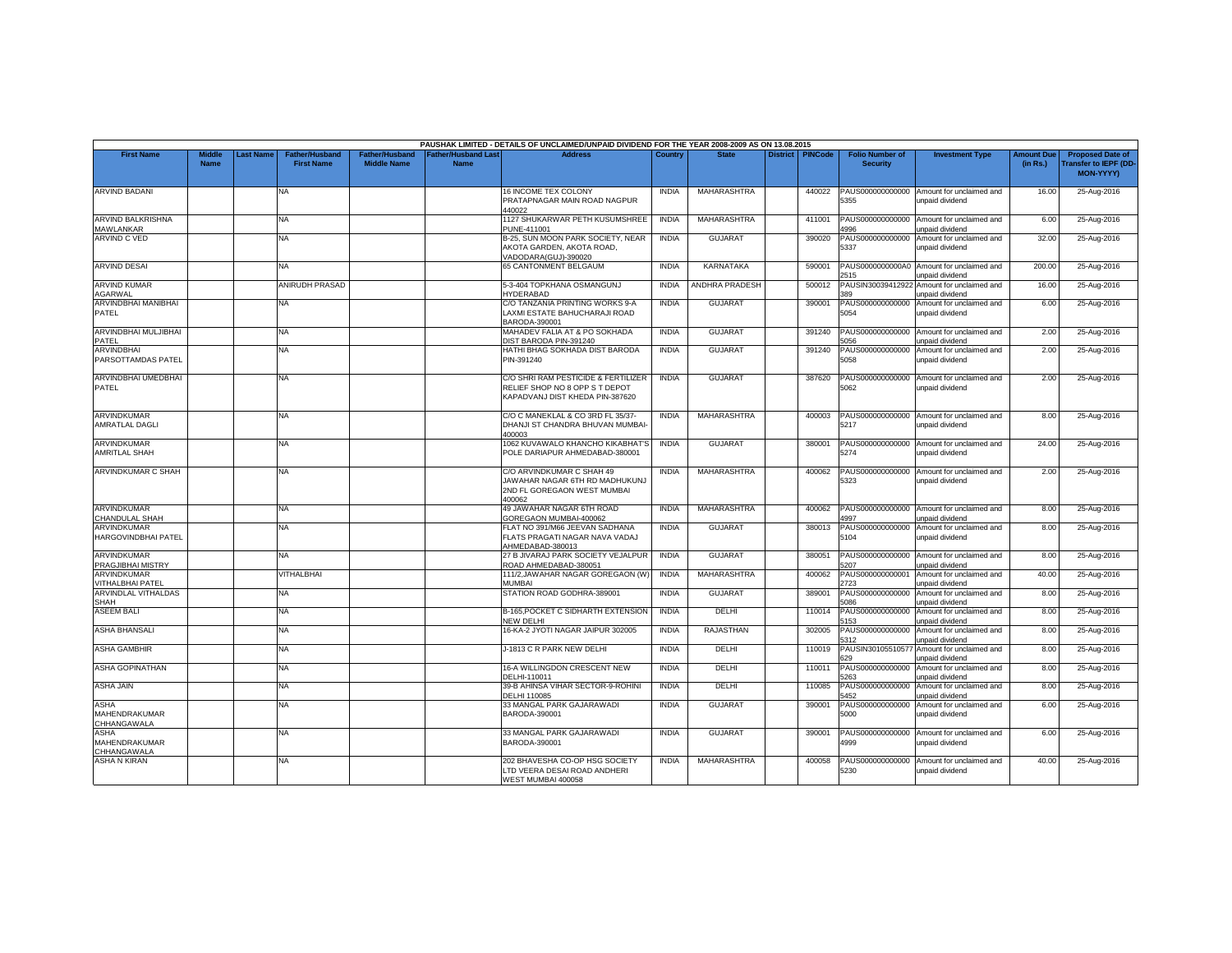|                                          |                              |          |                                            |                                             |                                          | PAUSHAK LIMITED - DETAILS OF UNCLAIMED/UNPAID DIVIDEND FOR THE YEAR 2008-2009 AS ON 13.08.2015                           |                |                      |                 |                |                                           |                                                              |                               |                                                                     |
|------------------------------------------|------------------------------|----------|--------------------------------------------|---------------------------------------------|------------------------------------------|--------------------------------------------------------------------------------------------------------------------------|----------------|----------------------|-----------------|----------------|-------------------------------------------|--------------------------------------------------------------|-------------------------------|---------------------------------------------------------------------|
| <b>First Name</b>                        | <b>Middle</b><br><b>Name</b> | ast Name | <b>Father/Husband</b><br><b>First Name</b> | <b>Father/Husband</b><br><b>Middle Name</b> | <b>Father/Husband Las</b><br><b>Name</b> | <b>Address</b>                                                                                                           | <b>Country</b> | <b>State</b>         | <b>District</b> | <b>PINCode</b> | <b>Folio Number of</b><br><b>Security</b> | <b>Investment Type</b>                                       | <b>Amount Due</b><br>(in Rs.) | <b>Proposed Date of</b><br>ransfer to IEPF (DD-<br><b>MON-YYYY)</b> |
| <b>ASHA PRADEEP PATEL</b>                |                              |          | NA                                         |                                             |                                          | 23-C SAHAJANAND APARTMENTS OLD<br>PADRA RAOD NEAR WARD OFFICE<br><b>BARODA</b>                                           | <b>INDIA</b>   | <b>GUJARAT</b>       |                 | 380015         | PAUS000000000000<br>5333                  | Amount for unclaimed and<br>unpaid dividend                  | 66.00                         | 25-Aug-2016                                                         |
| <b>ASHA SHETIYA</b>                      |                              |          | NA.                                        |                                             |                                          | DEGREE COLLEGE DANDELI<br>N.K.)581325 KARNATAKA STATE                                                                    | <b>INDIA</b>   | <b>KARNATAKA</b>     |                 | 581325         | PAUS000000000000<br>436                   | Amount for unclaimed and<br>unpaid dividend                  | 32.00                         | 25-Aug-2016                                                         |
| <b>ASHA SHUKLA</b>                       |                              |          | ΝA                                         |                                             |                                          | 111A/393"RAM NIVAS" ASHOK NAGAR<br><b>CANPUR-208012</b>                                                                  | <b>INDIA</b>   | <b>UTTAR PRADESH</b> |                 | 208012         | PAUS000000000000<br>5244                  | Amount for unclaimed and<br>unpaid dividend                  | 16.00                         | 25-Aug-2016                                                         |
| ASHIMA RANI SAHA                         |                              |          | NA                                         |                                             |                                          | 7-G LENIN SARANI SERANPORE<br><b>HOOGHLY</b>                                                                             | <b>INDIA</b>   | <b>WEST BENGAL</b>   |                 | 712203         | PAUS0000000000A0<br>2902                  | Amount for unclaimed and<br>unpaid dividend                  | 2000.00                       | 25-Aug-2016                                                         |
| <b>ASHISH M</b><br>CHHANGAWALA           |                              |          | NA                                         |                                             |                                          | 33 MANGAL PARK GAJARAWADI<br><b>BARODA 390017</b>                                                                        | <b>INDIA</b>   | <b>GUJARAT</b>       |                 | 390017         | PAUS000000000000<br>5399                  | Amount for unclaimed and<br>unpaid dividend                  | 6.00                          | 25-Aug-2016                                                         |
| <b>ASHISH M</b><br>CHHANGAWALA           |                              |          | NA                                         |                                             |                                          | 33 MANGAL PARK GAJARAWADI<br><b>BARODA 390017</b>                                                                        | <b>INDIA</b>   | <b>GUJARAT</b>       |                 | 390017         | PAUS000000000000<br>5400                  | Amount for unclaimed and<br>unpaid dividend                  | 2.00                          | 25-Aug-2016                                                         |
| <b>ASHISH M</b><br>CHHANGAWALA           |                              |          | <b>NA</b>                                  |                                             |                                          | 33 MANGAL PARK GAJARAWADI<br><b>BARODA 390017</b>                                                                        | <b>INDIA</b>   | <b>GUJARAT</b>       |                 | 390017         | PAUS000000000000<br>5401                  | Amount for unclaimed and<br>unpaid dividend                  | 6.00                          | 25-Aug-2016                                                         |
| <b>ASHOK B KUMAR</b>                     |                              |          | NA                                         |                                             |                                          | FLAT NO-19 5TH FLOOR SHITAL<br>DARSHAN G V S ROAD-4 MULUND EAST<br><b>MUMBAI 400081</b>                                  | <b>INDIA</b>   | MAHARASHTRA          |                 | 400081         | PAUS000000000000<br>5122                  | Amount for unclaimed and<br>unpaid dividend                  | 8.00                          | 25-Aug-2016                                                         |
| <b>ASHOK DIGAMBAR</b><br><b>PARAB</b>    |                              |          | NA.                                        |                                             |                                          | SIDDHIVINAYAK BUILDING GROUND<br>FLOOR NEAR DENA BANK MANOHAR<br>ROAD PALGHAR WEST DIST THANE<br>401404                  | <b>INDIA</b>   | MAHARASHTRA          |                 | 401404         | PAUS000000000000<br>5233                  | Amount for unclaimed and<br>unpaid dividend                  | 8.00                          | 25-Aug-2016                                                         |
| <b>ASHOK DIPAKBHAI</b><br>PARIKH         |                              |          | NA                                         |                                             |                                          | 203 SITARAM APARTMENT ELLORA<br>PARK NEAR SUBHANPURA ROAD<br>MANUSMRUTI HOSPITAL BARODA<br>390007                        | <b>INDIA</b>   | <b>GUJARAT</b>       |                 | 390007         | 5066                                      | PAUS000000000000 Amount for unclaimed and<br>unpaid dividend | 16.00                         | 25-Aug-2016                                                         |
| <b>ASHOK JAYANTILAL</b><br><b>SHAH</b>   |                              |          | NA                                         |                                             |                                          | 2/B, BHARATI SOCIETY GUNJ BAZAR<br>ROAD PATAN(N. GUJ)                                                                    | <b>INDIA</b>   | <b>GUJARAT</b>       |                 | 384265         | 5474                                      | PAUS000000000000 Amount for unclaimed and<br>unpaid dividend | 8.00                          | 25-Aug-2016                                                         |
| <b>ASHOK K ADLAKHA</b>                   |                              |          | <b>NA</b>                                  |                                             |                                          | C/O ALEMBIC CHEMICAL WORKS CO<br>LTD 110 J L NEHRU ROAD AMBALA<br>CANTT                                                  | <b>INDIA</b>   | <b>HARYANA</b>       |                 | 133001         | PAUS0000000000A0<br>3411                  | Amount for unclaimed and<br>unpaid dividend                  | 200.00                        | 25-Aug-2016                                                         |
| <b>ASHOK KOHLI</b>                       |                              |          | NA                                         |                                             |                                          | <b>BSO GE SRI GANGANAGAR CANTT</b><br>335001 RAJASTHAN                                                                   | <b>INDIA</b>   | RAJASTHAN            |                 | 335001         | PAUS000000000000<br>5345                  | Amount for unclaimed and<br>unpaid dividend                  | 40.00                         | 25-Aug-2016                                                         |
| <b>ASHOK KUMAR</b><br>AGARWAL            |                              |          | NA.                                        |                                             |                                          | <b>D-54 HAL FLATS OLDMADRAS ROAD</b><br>BANGALORE 560093                                                                 | <b>INDIA</b>   | KARNATAKA            |                 | 560093         | PAUS000000000000<br>5276                  | Amount for unclaimed and<br>unpaid dividend                  | 16.00                         | 25-Aug-2016                                                         |
| <b>ASHOK KUMAR ARORA</b>                 |                              |          | <b>NA</b>                                  |                                             |                                          | 23-B RAM NAGAR AMBALA CANTT<br><b>HARYANA</b>                                                                            | <b>INDIA</b>   | HARYANA              |                 | 133001         | PAUS0000000000A0<br>3410                  | Amount for unclaimed and<br>unpaid dividend                  | 200.00                        | 25-Aug-2016                                                         |
| ASHOK KUMAR DEWAN                        |                              |          | NA                                         |                                             |                                          | B-XIX 1103 D TAGORE NAGAR LUDHIANA                                                                                       | <b>INDIA</b>   | <b>PUNJAB</b>        |                 | 141001         | PAUS0000000000A0<br>3423                  | Amount for unclaimed and<br>unpaid dividend                  | 2500.00                       | 25-Aug-2016                                                         |
| <b>ASHOK KUMAR GHOSH</b>                 |                              |          | NA                                         |                                             |                                          | 102 BHUPENDRA BOSE AVENUE FLAT<br>VO-2 CALCUTTA 700004                                                                   | <b>INDIA</b>   | <b>WEST BENGAL</b>   |                 | 700004         | PAUS000000000000<br>238                   | Amount for unclaimed and<br>unpaid dividend                  | 8.00                          | 25-Aug-2016                                                         |
| <b>ASHOK KUMAR GUPTA</b>                 |                              |          | NA                                         |                                             |                                          | J-7/44 RAJOURI GARDEN NEW DELHI-<br>10027                                                                                | <b>INDIA</b>   | DELHI                |                 | 110027         | PAUS000000000000<br>5157                  | Amount for unclaimed and<br>unpaid dividend                  | 8.00                          | 25-Aug-2016                                                         |
| ASHOK KUMAR RAHEJA                       |                              |          | <b>NA</b>                                  |                                             |                                          | F1/U-100, II FLOOR NORTH PITAMPURA<br>DELHI                                                                              | <b>INDIA</b>   | DELHI                |                 | 110034         | PAUS0000000000A0<br>3879                  | Amount for unclaimed and<br>unpaid dividend                  | 200.00                        | 25-Aug-2016                                                         |
| ASHOK KUMAR SONS H<br>UE                 |                              |          | NA                                         |                                             |                                          | 6/3 SADAR BAZAR DELHI-110006                                                                                             | <b>INDIA</b>   | DELHI                |                 | 110006         | PAUS000000000000<br>5173                  | Amount for unclaimed and<br>unpaid dividend                  | 24.00                         | 25-Aug-2016                                                         |
| <b>ASHOK MATHURDAS</b><br><b>THAKRAR</b> |                              |          | <b>NA</b>                                  |                                             |                                          | 33-B KOTECHA NAGAR RAJKOT 360001                                                                                         | <b>INDIA</b>   | <b>GUJARAT</b>       |                 | 360001         | PAUS000000000000<br>6067                  | Amount for unclaimed and<br>unpaid dividend                  | 16.00                         | 25-Aug-2016                                                         |
| <b>ASHOK NAIR</b>                        |                              |          | ΝA                                         |                                             |                                          | FLAT NO.801, SHYAM VRUND APPA-<br>RTMENTS, OPP DHANANJAY TOWERS<br>OFF 100 FEET ROAD, SATELITE<br>AHMEDABAD              | <b>INDIA</b>   | <b>GUJARAT</b>       |                 | 380015         | PAUS0000000000A0<br>2965                  | Amount for unclaimed and<br>unpaid dividend                  | 200.00                        | 25-Aug-2016                                                         |
| <b>ASHOK RAJARAM</b><br><b>GUPTE</b>     |                              |          | NA                                         |                                             |                                          | 208, SAMRUDDHI COMPLEX, II FLOOR,<br>OPP.CRYSTAL PLAZA, NR. RACHANA<br>AVENUE GOTRI MAIN ROAD VADODARA                   | <b>INDIA</b>   | <b>GUJARAT</b>       |                 | 390021         | PAUS000000000000<br>5068                  | Amount for unclaimed and<br>unpaid dividend                  | 2.00                          | 25-Aug-2016                                                         |
| <b>ASHOK ROY</b>                         |                              |          | NA                                         |                                             |                                          | AJOY ROY ROAD MORABADI RANCHI<br><b>BIHAR 834008</b>                                                                     | <b>INDIA</b>   | <b>JHARKHAND</b>     |                 | 834008         | PAUS000000000000<br>201                   | Amount for unclaimed and<br>unpaid dividend                  | 8.00                          | 25-Aug-2016                                                         |
| <b>ASHOK V NANKANI</b>                   |                              |          | <b>NA</b>                                  |                                             |                                          | P W D 13/8 PIMPRI POONA-411017                                                                                           | <b>INDIA</b>   | MAHARASHTRA          |                 | 411017         | PAUS000000000000<br>5183                  | Amount for unclaimed and<br>unpaid dividend                  | 8.00                          | 25-Aug-2016                                                         |
| ASHOKBHAI MANIBHAI<br>PATEL              |                              |          | <b>NA</b>                                  |                                             |                                          | B-1/4, BASERA HSG.COMPLEX,<br>B/H.SHIVANI - PARK VAPI-SILVASSA<br>ROAD, AMLI SILVASSA.- DADRA &<br>NAGAR HAVELI-396230 - | <b>INDIA</b>   | <b>CHHATTISGARH</b>  |                 | 396230         | PAUS000000000000<br>5070                  | Amount for unclaimed and<br>unpaid dividend                  | 32.00                         | 25-Aug-2016                                                         |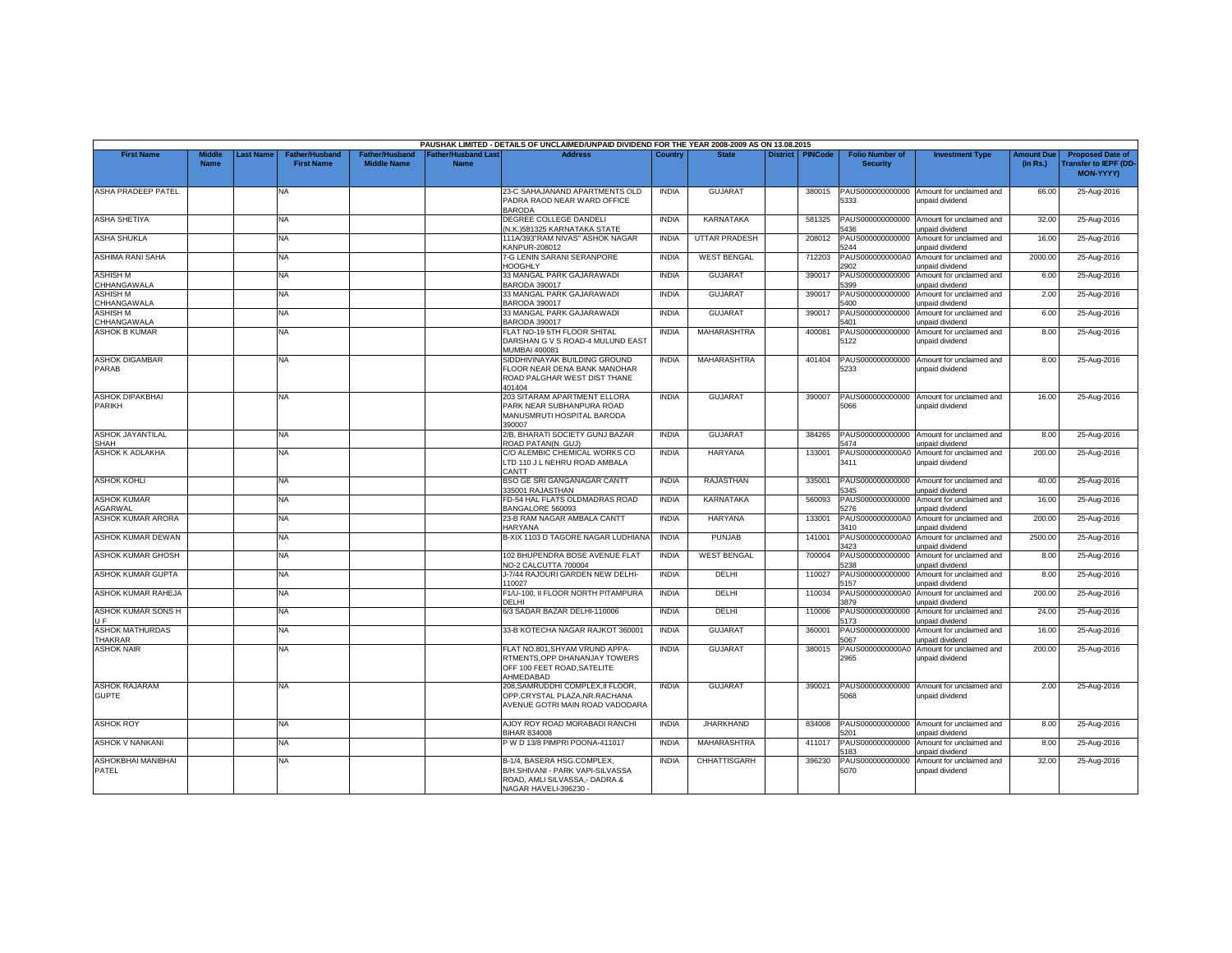|                                                      |                              |                  |                                            |                                             |                                           | PAUSHAK LIMITED - DETAILS OF UNCLAIMED/UNPAID DIVIDEND FOR THE YEAR 2008-2009 AS ON 13.08.2015                             |              |                      |                 |                |                                           |                                                               |                               |                                                                     |
|------------------------------------------------------|------------------------------|------------------|--------------------------------------------|---------------------------------------------|-------------------------------------------|----------------------------------------------------------------------------------------------------------------------------|--------------|----------------------|-----------------|----------------|-------------------------------------------|---------------------------------------------------------------|-------------------------------|---------------------------------------------------------------------|
| <b>First Name</b>                                    | <b>Middle</b><br><b>Name</b> | <b>Last Name</b> | <b>Father/Husband</b><br><b>First Name</b> | <b>Father/Husband</b><br><b>Middle Name</b> | <b>Father/Husband Last</b><br><b>Name</b> | <b>Address</b>                                                                                                             | Country      | <b>State</b>         | <b>District</b> | <b>PINCode</b> | <b>Folio Number of</b><br><b>Security</b> | <b>Investment Type</b>                                        | <b>Amount Due</b><br>(in Rs.) | <b>Proposed Date of</b><br>ransfer to IEPF (DD-<br><b>MON-YYYY)</b> |
| <b>ASHOKBHAI</b>                                     |                              |                  | NA                                         |                                             |                                           | 9 BARODA PEOPLES CO-OP SOCIETY                                                                                             | <b>INDIA</b> | <b>GUJARAT</b>       |                 | 390005         | PAUS000000000000                          | Amount for unclaimed and                                      | 2.00                          | 25-Aug-2016                                                         |
| <b>PARSHOTTAMDAS</b><br>PATEL                        |                              |                  |                                            |                                             |                                           | ALKAPURI BARODA-390005                                                                                                     |              |                      |                 |                | 5071                                      | unpaid dividend                                               |                               |                                                                     |
| ASHOKBHAI RASIKLAL<br><b>SHAH</b>                    |                              |                  | <b>NA</b>                                  |                                             |                                           | PREMANAND KAVI'S POLE VADI<br>BARODA-390001                                                                                | <b>INDIA</b> | <b>GUJARAT</b>       |                 | 390001         | PAUS000000000000<br>5072                  | Amount for unclaimed and<br>unpaid dividend                   | 2.00                          | 25-Aug-2016                                                         |
| <b>ASHOKKUMAR MODY</b>                               |                              |                  | NA                                         |                                             |                                           | 17, SHANTI NIVAS SOCIETY, PRABHA<br>ROAD GODHRA                                                                            | <b>INDIA</b> | GUJARAT              |                 | 389001         | PAUS120274000004<br>129                   | Amount for unclaimed and<br>unpaid dividend                   | 6.00                          | 25-Aug-2016                                                         |
| ASHOKKUMAR R BAJAJ                                   |                              |                  | NA.                                        |                                             |                                           | 35 NUTAN CLOTH MARKET O/S RAIPUR<br>GATE AHMEDABAD 380022                                                                  | <b>INDIA</b> | <b>GUJARAT</b>       |                 | 380022         | PAUS000000000000<br>5353                  | Amount for unclaimed and<br>unpaid dividend                   | 8.00                          | 25-Aug-2016                                                         |
| <b>ASHRUMATI</b><br>SHANKERLAL<br><b>SATPANTHI</b>   |                              |                  | <b>NA</b>                                  |                                             |                                           | SUMEL FLATS BLOCK D/6 TASKAND<br>SOCIETY AMBAWADI BHUDERPURA<br>ELLISBRIDGE AHMEDABAD-380015                               | <b>INDIA</b> | <b>GUJARAT</b>       |                 | 380015         | PAUS000000000000<br>5003                  | Amount for unclaimed and<br>unpaid dividend                   | 2.00                          | 25-Aug-2016                                                         |
| <b>ASHVINKUMAR</b><br><b>PURUSHOTTAMDAS</b><br>PATEL |                              |                  | NA                                         |                                             |                                           | JESANG VANMALI'S MADH AT UMTA TA<br>VISNAGAR DIST MEHSANA-384320                                                           | <b>INDIA</b> | <b>GUJARAT</b>       |                 | 384320         | PAUS000000000000<br>5271                  | Amount for unclaimed and<br>unpaid dividend                   | 8.00                          | 25-Aug-2016                                                         |
| <b>ASHWANI BHARGAVA</b>                              |                              |                  | <b>NA</b>                                  |                                             |                                           | C/O 20/B STAR PAPER MILLS LTD<br>SAHARANPUR 247001 (U.P.)                                                                  | <b>INDIA</b> | <b>UTTAR PRADESH</b> |                 | 247001         | PAUS000000000000<br>371                   | Amount for unclaimed and<br>unpaid dividend                   | 32.00                         | 25-Aug-2016                                                         |
| <b>ASHWANI KUMAR</b><br>AGGARWAL                     |                              |                  | NA                                         |                                             |                                           | 36 NEELGIRI APPARTMENTS SECTOR -9<br>ROHINI NEW DELHI                                                                      | <b>INDIA</b> | DELHI                |                 | 110085         | PAUSIN3015901000<br>35                    | Amount for unclaimed and<br>unpaid dividend                   | 8.00                          | 25-Aug-2016                                                         |
| <b>ASHWIN B PATEL</b>                                |                              |                  | NA                                         |                                             |                                           | 19 AVKAR SOCIETY MANJALPUR NAKA<br>VADODARA 390011                                                                         | <b>INDIA</b> | <b>GUJARAT</b>       |                 | 390011         | PAUS000000000000<br>363                   | Amount for unclaimed and<br>unpaid dividend                   | 2.00                          | 25-Aug-2016                                                         |
| <b>ASHWIN NANALAL</b><br><b>MEHTA</b>                |                              |                  | NA.                                        |                                             |                                           | C/O THE SWASTIK JANATA SAHAKARI<br>BANK LTD 502 KALBADEVI ROAD<br>MUMBAI-400002                                            | <b>INDIA</b> | MAHARASHTRA          |                 | 400002         | PAUS000000000000<br>5216                  | Amount for unclaimed and<br>unpaid dividend                   | 8.00                          | 25-Aug-2016                                                         |
| <b>ASHWINBHAI</b><br><b>BHAILALBHAI PATEL</b>        |                              |                  | NA                                         |                                             |                                           | 17 PRATAPKUNJ KARELIBAG BARODA-<br>390001                                                                                  | <b>INDIA</b> | <b>GUJARAT</b>       |                 | 390001         | PAUS000000000000<br>5075                  | Amount for unclaimed and<br>unpaid dividend                   | 2.00                          | 25-Aug-2016                                                         |
| <b>ASHWINBHAI KANTIBHAI</b><br>PATEL                 |                              |                  | NA                                         |                                             |                                           | 16 ANANDNAGAR SOCIETY JETALPUR<br>ROAD BARODA-390005                                                                       | <b>INDIA</b> | GUJARAT              |                 | 390005         | PAUS000000000000<br>308                   | Amount for unclaimed and<br>unpaid dividend                   | 16.00                         | 25-Aug-2016                                                         |
| ASHWINI KUMAR MISRA                                  |                              |                  | NA                                         |                                             |                                           | 111/336 MAHESH KUTI ASHOK NAGAR<br>KANPUR-208012                                                                           | <b>INDIA</b> | <b>UTTAR PRADESH</b> |                 | 208012         | PAUS000000000000<br>5245                  | Amount for unclaimed and<br>unpaid dividend                   | 8.00                          | 25-Aug-2016                                                         |
| ASMABAI HASHIMBHAI<br><b>MOTIWALA</b>                |                              |                  | NA                                         |                                             |                                           | 4TH FLOOR FIDA BLDG 18 PRINCESS<br>STREET MUMBAI-400002                                                                    | <b>INDIA</b> | <b>MAHARASHTRA</b>   |                 | 400002         | PAUS000000000000<br>006                   | Amount for unclaimed and<br>unpaid dividend                   | 16.00                         | 25-Aug-2016                                                         |
| <b>ASOK MUKHOPADHYAY</b>                             |                              |                  | NA                                         |                                             |                                           | 188/2A PICNIC GARDEN ROAD<br>CALCUTTA                                                                                      | <b>INDIA</b> | <b>WEST BENGAL</b>   |                 | 700039         | PAUS0000000000A0<br>869                   | Amount for unclaimed and<br>unpaid dividend                   | 200.00                        | 25-Aug-2016                                                         |
| <b>ASOKKUMAR DATTA</b>                               |                              |                  | NA                                         |                                             |                                           | A C MITRA LANE KHOS BAGAN<br><b>BURDWAN</b>                                                                                | <b>INDIA</b> | <b>WEST BENGAL</b>   |                 | 713101         | PAUS0000000000A0<br>904                   | Amount for unclaimed and<br>unpaid dividend                   | 200.00                        | 25-Aug-2016                                                         |
| <b>ASVINKUMAR</b><br>MAGANLAL THAKKAR                |                              |                  | NA.                                        |                                             |                                           | 95 SANGAM SOCIETY HARNI ROAD<br><b>BARODA 390006</b>                                                                       | <b>INDIA</b> | GUJARAT              |                 | 390006         | PAUS000000000000<br>5077                  | Amount for unclaimed and<br>unpaid dividend                   | 2.00                          | 25-Aug-2016                                                         |
| <b>ATAM DEVI</b>                                     |                              |                  | NA                                         |                                             |                                           | WZ-91 RAM GARH COLONEY NAJAF<br>GARH ROAD NEW DELHI-110015                                                                 | <b>INDIA</b> | DELHI                |                 | 110015         | PAUS000000000000<br>257                   | Amount for unclaimed and<br>unpaid dividend                   | 8.00                          | 25-Aug-2016                                                         |
| <b>ATASI GHOSH</b>                                   |                              |                  | NA                                         |                                             |                                           | FLAT NO 301, BLOCK E, SILVER TOWER<br>THAKUR COMPLEX, KANDIVALI (E)<br><b>MUMBAI</b>                                       | <b>INDIA</b> | MAHARASHTRA          |                 | 400101         | PAUS0000000000A0<br>4579                  | Amount for unclaimed and<br>unpaid dividend                   | 200.00                        | 25-Aug-2016                                                         |
| ATAULLA MOHAMMED                                     |                              |                  | NA                                         |                                             |                                           | 3-5-784/2/1 DARSHAK LTD OPP<br>KINGKOTHI HOSPITAL HYDERABAD                                                                | <b>INDIA</b> | ANDHRA PRADESH       |                 | 500029         | 3218                                      | PAUS0000000000A0 Amount for unclaimed and<br>unpaid dividend  | 600.00                        | 25-Aug-2016                                                         |
| ATHAM YOUSUFF A                                      |                              |                  | NA                                         |                                             |                                           | 4, WEST CAR ST., TIRUNELVELI                                                                                               | <b>INDIA</b> | <b>TAMIL NADU</b>    |                 | 627006         | PAUS0000000000AC<br>319                   | Amount for unclaimed and<br>unpaid dividend                   | 400.00                        | 25-Aug-2016                                                         |
| <b>ATUL KUMAR MISHRA</b>                             |                              |                  | NA.                                        |                                             |                                           | C/O ANKUR AGENCIES INDUSTRIAL<br>ESTATE LAHAR TARA P O CHANDOPOL<br>VARANASI                                               | <b>INDIA</b> | <b>UTTAR PRADESH</b> |                 | 221106         | PAUS0000000000A0<br>3401                  | Amount for unclaimed and<br>unpaid dividend                   | 200.00                        | 25-Aug-2016                                                         |
| ATUL KUMAR SETHI                                     |                              |                  | <b>NA</b>                                  |                                             |                                           | BLOCK A-3 FLAT 68 SUNSHINE APTTS<br>PASCHIM VIHAR DELHI 110063                                                             | <b>INDIA</b> | DELHI                |                 | 110063         | PAUS000000000000<br>292                   | Amount for unclaimed and<br>unpaid dividend                   | 16.00                         | 25-Aug-2016                                                         |
| ATUL RAMANLAL DESAI                                  |                              |                  | NA                                         |                                             |                                           | <b>8 DAXA SOCIETY NIZAMPURA BARODA</b><br>390002                                                                           | <b>INDIA</b> | <b>GUJARAT</b>       |                 | 390002         | PAUS000000000000<br>1961                  | Amount for unclaimed and<br>unpaid dividend                   | 6.00                          | 25-Aug-2016                                                         |
| <b>ATULKUMAR</b><br>CHANDRAKANT BHATT                |                              |                  | NA                                         |                                             |                                           | 102, 1ST FLR, GOLDEN PALACE, B/H.<br>SWEET- HOME, VIKALP STUDIO LANE,<br>NR.ANDHJANSH- ALA, GHOD DOD RD,<br>SURAT-395007 - | <b>INDIA</b> | <b>GUJARAT</b>       |                 | 395007         | PAUS000000000000<br>5187                  | Amount for unclaimed and<br>unpaid dividend                   | 8.00                          | 25-Aug-2016                                                         |
| <b>ATULKUMAR KANTILAL</b><br><b>SHAH</b>             |                              |                  | NA.                                        |                                             |                                           | B/6 UJJWAL APPARTMENT OPP<br>SUCHITA NAVRANGPURA AHMEDABAD                                                                 | <b>INDIA</b> | GUJARAT              |                 | 380009         | 420                                       | PAUSIN30098210243 Amount for unclaimed and<br>unpaid dividend | 32.00                         | 25-Aug-2016                                                         |
| ATULKUMAR RAMANLAL<br><b>SHAH</b>                    |                              |                  | <b>NA</b>                                  |                                             |                                           | A-6 PASHUBHAI PARK SOCIETY B/H<br>HARIDHAM- FLAT NR SUVARNAGANGA<br>SOCIETY MANJALPUR- G I D C ROAD<br>BARODA 390011 -     | <b>INDIA</b> | <b>GUJARAT</b>       |                 | 390011         | PAUS000000000000<br>5080                  | Amount for unclaimed and<br>unpaid dividend                   | 16.00                         | 25-Aug-2016                                                         |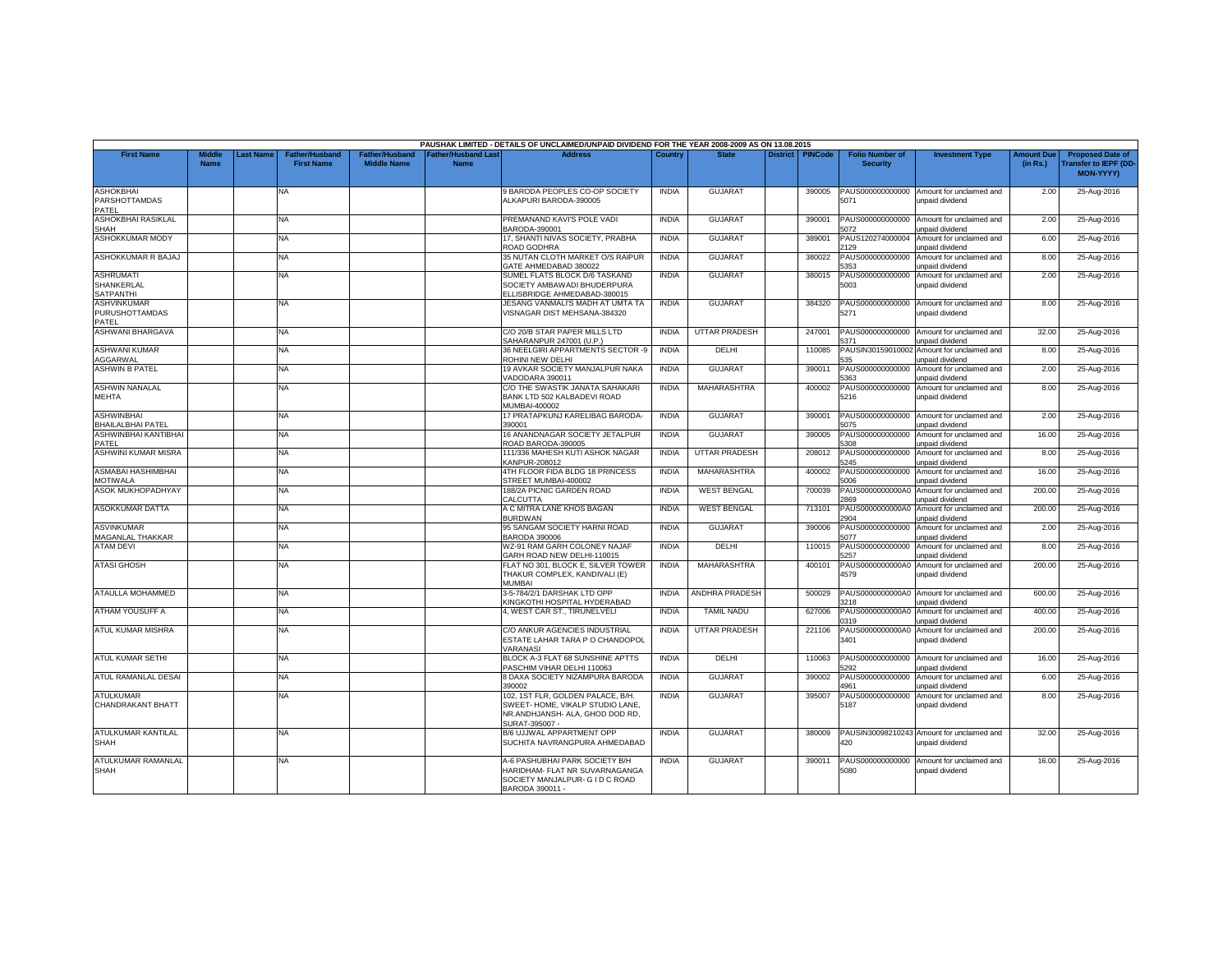|                                           |                              |          |                                            |                                             |                                   | PAUSHAK LIMITED - DETAILS OF UNCLAIMED/UNPAID DIVIDEND FOR THE YEAR 2008-2009 AS ON 13.08.2015 |              |                       |                 |                |                                           |                                             |                               |                                                                            |
|-------------------------------------------|------------------------------|----------|--------------------------------------------|---------------------------------------------|-----------------------------------|------------------------------------------------------------------------------------------------|--------------|-----------------------|-----------------|----------------|-------------------------------------------|---------------------------------------------|-------------------------------|----------------------------------------------------------------------------|
| <b>First Name</b>                         | <b>Middle</b><br><b>Name</b> | ast Name | <b>Father/Husband</b><br><b>First Name</b> | <b>Father/Husband</b><br><b>Middle Name</b> | Father/Husband Las<br><b>Name</b> | <b>Address</b>                                                                                 | Country      | <b>State</b>          | <b>District</b> | <b>PINCode</b> | <b>Folio Number of</b><br><b>Security</b> | <b>Investment Type</b>                      | <b>Amount Due</b><br>(in Rs.) | <b>Proposed Date of</b><br><b>Transfer to IEPF (DD</b><br><b>MON-YYYY)</b> |
| <b>AVANTIKA SHRIDHAR</b><br><b>DIXIT</b>  |                              |          | <b>NA</b>                                  |                                             |                                   | 9/1385/B-2 BALAJI ROAD HAWADIA<br>CHAKLA SURAT 395003                                          | <b>INDIA</b> | <b>GUJARAT</b>        |                 | 395003         | PAUS000000000000<br>324                   | Amount for unclaimed and<br>unpaid dividend | 50.00                         | 25-Aug-2016                                                                |
| AVANTILAL MUKTILAL<br>VORA                |                              |          | <b>NA</b>                                  |                                             |                                   | BLDG NO-36 A 1ST FLOOR SARDAR<br>KUNJ SOC SHAHPUR BAHAI CENTRE<br>HMEDABAD-380001              | <b>INDIA</b> | <b>GUJARAT</b>        |                 | 380001         | PAUS000000000000<br>5082                  | Amount for unclaimed and<br>unpaid dividend | 32.00                         | 25-Aug-2016                                                                |
| <b>AVINASH MADHAV</b><br>PENDHARKAR       |                              |          | <b>NA</b>                                  |                                             |                                   | G/13 ALEMBIC COLONY ALEMBIC ROAD<br>/ADODARA                                                   | <b>INDIA</b> | <b>GUJARAT</b>        |                 | 390003         | PAUS0000000000A0<br>4569                  | Amount for unclaimed and<br>unpaid dividend | 300.00                        | 25-Aug-2016                                                                |
| <b>AVINASH NARAYAN</b><br><b>JOGLEKAR</b> |                              |          | NA.                                        |                                             |                                   | KHARIVAV RAOPURA VADODARA-<br>390001                                                           | <b>INDIA</b> | <b>GUJARAT</b>        |                 | 390001         | PAUS000000000000<br>5083                  | Amount for unclaimed and<br>unpaid dividend | 6.00                          | 25-Aug-2016                                                                |
| AVINASH PARSHOTAM<br>KANJANI              |                              |          | <b>NA</b>                                  |                                             |                                   | BARRACK NO. 968, RAOOM NO.1, NR.<br>STATION ROAD, SECTION-22<br>JLAHASNAGAR-421003             | <b>INDIA</b> | MAHARASHTRA           |                 | 421003         | PAUS000000000000<br>5458                  | Amount for unclaimed and<br>unpaid dividend | 8.00                          | 25-Aug-2016                                                                |
| AVINASH RAJARAM<br><b>SHINDE</b>          |                              |          | NA                                         |                                             |                                   | MUGBHAT LANE CHAUHAN CHAWL 35 D-<br>10 1ST - FLOOR ROOM NO 13 MUMBAI-<br>$400004 -$            | <b>INDIA</b> | MAHARASHTRA           |                 | 400004         | PAUS000000000000<br>5084                  | Amount for unclaimed and<br>unpaid dividend | 16.00                         | 25-Aug-2016                                                                |
| AVULA JAYAKUMAR                           |                              |          | <b>NA</b>                                  |                                             |                                   | 6-1-103/67 PADMARAO NAGAR<br><b>IYDERABAD</b>                                                  | <b>INDIA</b> | <b>ANDHRA PRADESH</b> |                 | 500025         | PAUS0000000000A0<br>188                   | Amount for unclaimed and<br>unpaid dividend | 600.00                        | 25-Aug-2016                                                                |
| <b>AZIZ KHAN</b>                          |                              |          | <b>NA</b>                                  |                                             |                                   | H.No.19-2-175/3. Tadbun Kalapatther<br>Hyderabad                                               | <b>INDIA</b> | <b>ANDHRA PRADESH</b> |                 | 500264         | PAUS0000000000A0<br>217                   | Amount for unclaimed and<br>unpaid dividend | 400.00                        | 25-Aug-2016                                                                |
| <b>AZIZHUSAIN K KAPADIA</b>               |                              |          | NA                                         |                                             |                                   | C/O M H KAPADIA 88/3 KALUPUR<br>KATHIMOHALLA AHMEDABAD-380001                                  | <b>INDIA</b> | <b>GUJARAT</b>        |                 | 380001         | PAUS000000000000<br>5103                  | Amount for unclaimed and<br>unpaid dividend | 8.00                          | 25-Aug-2016                                                                |
| <b>B A NAVEENKALA</b>                     |                              |          | NA.                                        |                                             |                                   | NO 39,UPSTAIRS JUMMA MASJID ROAD<br><b>BANGALORE</b>                                           | <b>INDIA</b> | KARNATAKA             |                 | 560051         | PAUS0000000000B0<br>1944                  | Amount for unclaimed and<br>unpaid dividend | 100.00                        | 25-Aug-2016                                                                |
| <b>B C BHARDWAJ</b>                       |                              |          | <b>NA</b>                                  |                                             |                                   | STATION MASTER PALWAL DIST<br>FARIDABAD HARYANA 121102                                         | <b>INDIA</b> | <b>HARYANA</b>        |                 | 121102         | PAUS000000000000<br>5776                  | Amount for unclaimed and<br>unpaid dividend | 16.00                         | 25-Aug-2016                                                                |
| <b>B CHANDRA SEKHAR</b><br><b>SUBUDHY</b> |                              |          | NA.                                        |                                             |                                   | PLOT J/10 BJB NAGAR BHUBANESWAR                                                                | <b>INDIA</b> | ORISSA                |                 | 751014         | PAUS0000000000B0<br>2657                  | Amount for unclaimed and<br>unpaid dividend | 200.00                        | 25-Aug-2016                                                                |
| <b>B G JAGANNATH</b>                      |                              |          | <b>NA</b>                                  |                                             |                                   | 16 1ST ROAD V CROSS LAMARAJPET<br>BANGALORE-560018                                             | <b>INDIA</b> | <b>KARNATAKA</b>      |                 | 560018         | PAUS000000000000<br>5769                  | Amount for unclaimed and<br>unpaid dividend | 16.00                         | 25-Aug-2016                                                                |
| <b>B G NAGARAJU</b>                       |                              |          | <b>NA</b>                                  |                                             |                                   | NO 1948/27, HOUSING QUARTERS 3RD<br>MAIN, 9TH CROSS, VINOBANAGAR<br>DAVANGERE                  | <b>INDIA</b> | KARNATAKA             |                 | 577006         | PAUS0000000000B0<br>1979                  | Amount for unclaimed and<br>unpaid dividend | 400.00                        | 25-Aug-2016                                                                |
| <b>B G PARAMESHWARA</b>                   |                              |          | NA.                                        |                                             |                                   | APEX DIE CASTERS M B T COMPOUND<br>6TH MILE HOSUR ROAD BOMMANAHAILI<br>BANGALORE 560068        | <b>INDIA</b> | <b>KARNATAKA</b>      |                 | 560068         | PAUS000000000000<br>5768                  | Amount for unclaimed and<br>unpaid dividend | 16.00                         | 25-Aug-2016                                                                |
| <b>BLUPADHYAY</b>                         |                              |          | <b>NA</b>                                  |                                             |                                   | D-86, VIVEK VIHAR, DELHI PIN-110095                                                            | <b>INDIA</b> | DELHI                 |                 | 110095         | PAUS000000000000<br>5861                  | Amount for unclaimed and<br>unpaid dividend | 16.00                         | 25-Aug-2016                                                                |
| B N MUNIRAMAN B A B L                     |                              |          | NA.                                        |                                             |                                   | ADVOCATE 6 VENKATARAMASARMA<br>ROAD DHARAMAPURI-636001                                         | <b>INDIA</b> | <b>TAMIL NADU</b>     |                 | 636001         | PAUS000000000000<br>5669                  | Amount for unclaimed and<br>inpaid dividend | 8.00                          | 25-Aug-2016                                                                |
| <b>B N SAROJA</b>                         |                              |          | NA.                                        |                                             |                                   | 23 NEHRUNAGAR MAIN ROAD<br>BANGALORE 560020                                                    | <b>INDIA</b> | KARNATAKA             |                 | 560020         | PAUS000000000000<br>5828                  | Amount for unclaimed and<br>unpaid dividend | 50.00                         | 25-Aug-2016                                                                |
| <b>B NAGESHWAR</b>                        |                              |          | <b>NA</b>                                  |                                             |                                   | 95 GANGADHEESWAR ST<br>PURASAWALKAM CHENNAI                                                    | <b>INDIA</b> | <b>TAMIL NADU</b>     |                 | 600084         | PAUS0000000000B<br>3475                   | Amount for unclaimed and<br>unpaid dividend | 200.00                        | 25-Aug-2016                                                                |
| <b>B P APPACHOO</b>                       |                              |          | LATE B P<br>POOVAIAH                       |                                             |                                   | NO.42, 5TH CROSS AG'S LAYOUT NEW<br>BEL ROAD BANGALORE                                         | <b>INDIA</b> | <b>KARNATAKA</b>      |                 | 560054         | AUSIN3006101012<br>221                    | Amount for unclaimed and<br>unpaid dividend | 500.00                        | 25-Aug-2016                                                                |
| <b>B PADMAVATHI</b>                       |                              |          | NA                                         |                                             |                                   | NO.1. SUNANDA NILAYA 5th CROSS.<br>SUBBEDAR PALYA YESHWANTPUR                                  | <b>INDIA</b> | KARNATAKA             |                 | 560022         | PAUS0000000000B0<br>923                   | Amount for unclaimed and<br>unpaid dividend | 200.00                        | 25-Aug-2016                                                                |
| <b>B R VEERABHADRA</b><br>GOUD            |                              |          | NA                                         |                                             |                                   | C/O TUNGABHADRA FARM SUPPLIES<br>28/LV KALAMMA STREET BELLARY-<br>583101                       | <b>INDIA</b> | <b>KARNATAKA</b>      |                 | 583101         | PAUS000000000000<br>5644                  | Amount for unclaimed and<br>unpaid dividend | 32.00                         | 25-Aug-2016                                                                |
| <b>B S JAGADISH</b>                       |                              |          | NA                                         |                                             |                                   | 438.13TH A CROSS I PHASE J P NAGAR<br><b>BANGALORE</b>                                         | <b>INDIA</b> | <b>KARNATAKA</b>      |                 | 560078         | PAUS0000000000B0<br>162                   | Amount for unclaimed and<br>unpaid dividend | 400.00                        | 25-Aug-2016                                                                |
| <b>B S VENKATESH</b>                      |                              |          | <b>NA</b>                                  |                                             |                                   | 809 13TH MAIN 4TH STAGE T K LAYOUT<br><b>MYSORE</b>                                            | <b>INDIA</b> | <b>KARNATAKA</b>      |                 | 570009         | PAUS0000000000B0<br>2485                  | Amount for unclaimed and<br>unpaid dividend | 200.00                        | 25-Aug-2016                                                                |
| B V RAMA SUBBA RAO                        |                              |          | <b>NA</b>                                  |                                             |                                   | F2, BALAJI EMERALD APARTMENTS<br><b>GAUTAM NAGAR DILSUKH</b><br>NAGARHYDERABAD                 | <b>INDIA</b> | <b>ANDHRA PRADESH</b> |                 | 500060         | PAUS0000000000B0<br>4721                  | Amount for unclaimed and<br>unpaid dividend | 200.00                        | 25-Aug-2016                                                                |
| <b>B VENKATESH UPADYA</b>                 |                              |          | NA.                                        |                                             |                                   | HOTEL ANUGRAHA LODGING, 1771,<br>THEJASURI COMPLEX, SAYAJI RAO<br><b>ROAD MYSORE</b>           | <b>INDIA</b> | <b>KARNATAKA</b>      |                 | 570001         | PAUS0000000000B0<br>2621                  | Amount for unclaimed and<br>unpaid dividend | 200.00                        | 25-Aug-2016                                                                |
| <b>B VENKATESHAM</b>                      |                              |          | <b>NA</b>                                  |                                             |                                   | H N 1-1-76 KAMSARI BAZAR POST<br>3OINAPALLI SECUNDARABAD-500011                                | <b>INDIA</b> | <b>ANDHRA PRADESH</b> |                 | 500011         | PAUS000000000000<br>636                   | Amount for unclaimed and<br>unpaid dividend | 6.00                          | 25-Aug-2016                                                                |
| <b>BABAHAI LAXMANRAO</b><br>SHEJWALKER    |                              |          | NA                                         |                                             |                                   | OPP GOVERNMENT DISPENSARY<br>RANADE BAXI-WADA WADI BARODA-<br>390001                           | <b>INDIA</b> | <b>GUJARA1</b>        |                 | 390001         | PAUS000000000000<br>5560                  | Amount for unclaimed and<br>unpaid dividend | 2.00                          | 25-Aug-2016                                                                |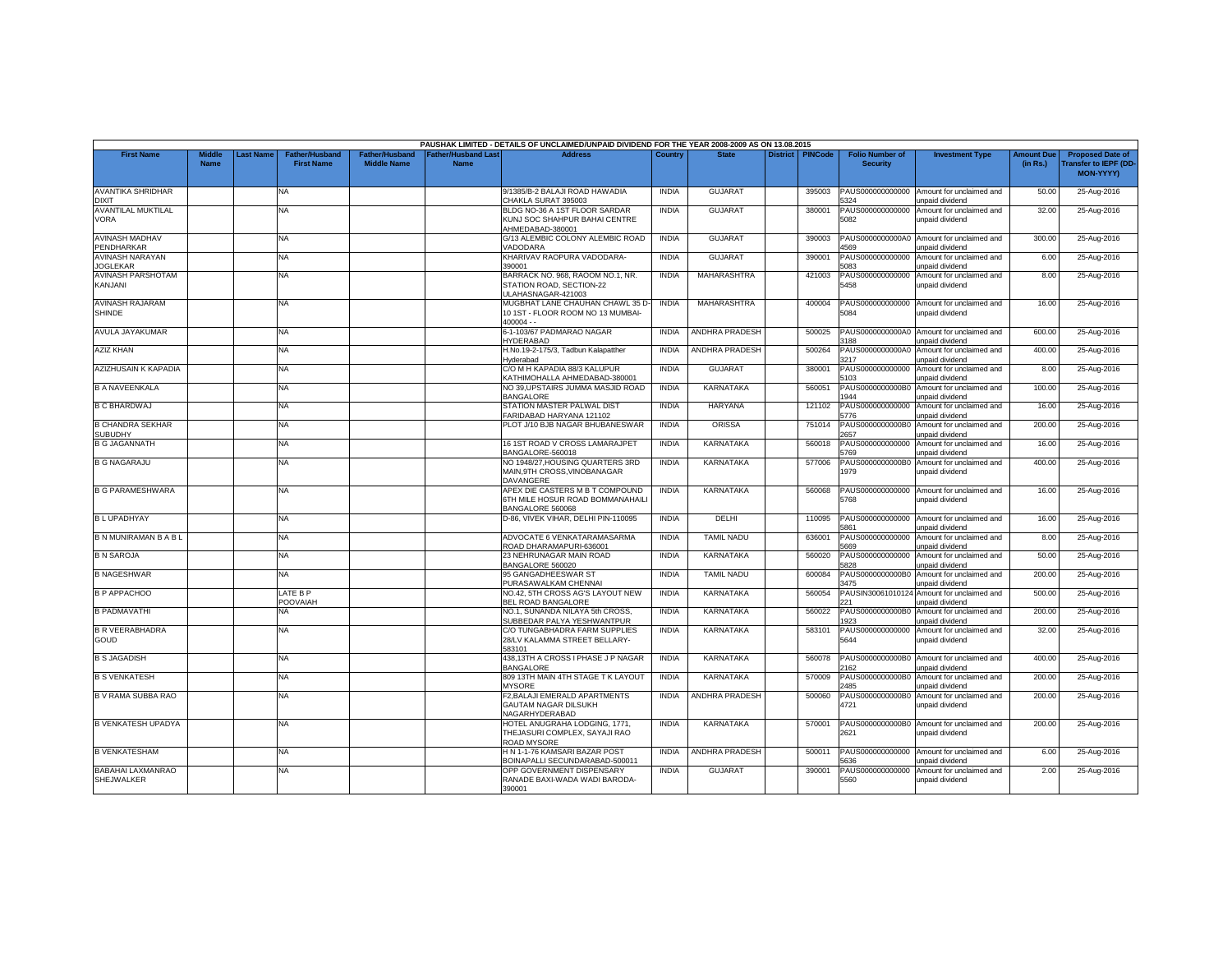|                                                |                              |           |                                                               |                                             |                                          | PAUSHAK LIMITED - DETAILS OF UNCLAIMED/UNPAID DIVIDEND FOR THE YEAR 2008-2009 AS ON 13.08.2015                                      |              |                       |                 |                |                                           |                                                               |                               |                                                                      |
|------------------------------------------------|------------------------------|-----------|---------------------------------------------------------------|---------------------------------------------|------------------------------------------|-------------------------------------------------------------------------------------------------------------------------------------|--------------|-----------------------|-----------------|----------------|-------------------------------------------|---------------------------------------------------------------|-------------------------------|----------------------------------------------------------------------|
| <b>First Name</b>                              | <b>Middle</b><br><b>Name</b> | Last Name | <b>Father/Husband</b><br><b>First Name</b>                    | <b>Father/Husband</b><br><b>Middle Name</b> | <b>Father/Husband Las</b><br><b>Name</b> | <b>Address</b>                                                                                                                      | Country      | <b>State</b>          | <b>District</b> | <b>PINCode</b> | <b>Folio Number of</b><br><b>Security</b> | <b>Investment Type</b>                                        | <b>Amount Due</b><br>(in Rs.) | <b>Proposed Date of</b><br><b>Transfer to IEPF (DD-</b><br>MON-YYYY) |
| <b>BABAN DAJI GAUAKUND</b>                     |                              |           | <b>NA</b>                                                     |                                             |                                          | KUVERJI DEVSHI CHAWL 2ND FL B S<br>ROAD OPP ZARAPKAR SHOW ROOM<br>DADAR W RLY MUMBAI 400028                                         | <b>INDIA</b> | MAHARASHTRA           |                 | 400028         | 5735                                      | PAUS000000000000 Amount for unclaimed and<br>unpaid dividend  | 8.00                          | 25-Aug-2016                                                          |
| BABU NIMMAGADDA H<br>MD                        |                              |           | NA                                                            |                                             |                                          | HOMER G.PHILLIPS HOSPITAL, 2601,<br>N.WHITTIER STREET, ST.LOUIS,<br>M.O.63113, U.S.A                                                | <b>INDIA</b> | <b>MAHARASHTRA</b>    |                 | 999999         | )422                                      | PAUS0000000000H0 Amount for unclaimed and<br>unpaid dividend  | 400.00                        | 25-Aug-2016                                                          |
| <b>BABU VARGIS</b>                             |                              |           | NA                                                            |                                             |                                          | C/O AECO LTD 2ND FLOOR ELECTRICITY<br>HOUSE LAL DARWAJA AHMEDABAD<br>380001                                                         | <b>INDIA</b> | <b>GUJARAT</b>        |                 | 380001         | PAUS000000000000<br>5803                  | Amount for unclaimed and<br>unpaid dividend                   | 32.00                         | 25-Aug-2016                                                          |
| <b>BABUBHAI CHHAGANLAL</b><br>SONI             |                              |           | <b>NA</b>                                                     |                                             |                                          | AT & PO SOKHADA DIST BARODA PIN-<br>391240                                                                                          | <b>INDIA</b> | <b>GUJARAT</b>        |                 | 391240         | 5561                                      | PAUS000000000000 Amount for unclaimed and<br>unpaid dividend  | 2.00                          | 25-Aug-2016                                                          |
| <b>BABUBHAI LALBHAI</b><br><b>PARIKH</b>       |                              |           | NA.                                                           |                                             |                                          | MAMA NI POLE RAOPURA BARODA-<br>390001                                                                                              | <b>INDIA</b> | <b>GUJARAT</b>        |                 | 390001         | PAUS000000000000<br>5495                  | Amount for unclaimed and<br>unpaid dividend                   | 2.00                          | 25-Aug-2016                                                          |
| <b>BABUBHAI MANCHAND</b><br>PATEL              |                              |           | <b>NA</b>                                                     |                                             |                                          | 31-A PURSHOTTAMNAGAR NEAR URMI<br>SOCIETY PRODUCTIVITY ROAD<br>VADODARA 390020                                                      | <b>INDIA</b> | <b>GUJARAT</b>        |                 | 390020         | 5510                                      | PAUS000000000000 Amount for unclaimed and<br>unpaid dividend  | 2.00                          | 25-Aug-2016                                                          |
| <b>BABUBHAI SHANKERLAL</b><br>PARIKH           |                              |           | NA                                                            |                                             |                                          | LADWADA SANKDI SHERI BARODA<br>390017                                                                                               | <b>INDIA</b> | <b>GUJARAT</b>        |                 | 390017         | PAUS000000000000<br>5796                  | Amount for unclaimed and<br>unpaid dividend                   | 12.00                         | 25-Aug-2016                                                          |
| <b>BABULAL CHUNNILALJI</b><br><b>ATHAWASYA</b> |                              |           | <b>NA</b>                                                     |                                             |                                          | NO D/7 1 DRDO COMPLEX JEEVAN<br>BEEMANAGAR POST BANGALORE<br>560075                                                                 | <b>INDIA</b> | <b>KARNATAKA</b>      |                 | 560075         | PAUS000000000000<br>5671                  | Amount for unclaimed and<br>unpaid dividend                   | 16.00                         | 25-Aug-2016                                                          |
| <b>BABULAL D SHAH</b>                          |                              |           | <b>NA</b>                                                     |                                             |                                          | C/O POPATLAL K SHAH AT MARCHI<br>POLE IN RATAN POLE AHMEDABAD-<br>80001                                                             | <b>INDIA</b> | <b>GUJARAT</b>        |                 | 380001         | 5697                                      | PAUS000000000000 Amount for unclaimed and<br>unpaid dividend  | 16.00                         | 25-Aug-2016                                                          |
| <b>BABULAL KOTHARI</b>                         |                              |           | NA                                                            |                                             |                                          | C/O.PAXAL CHEMICAL IND (P) LTD., 2ND<br>FLOOR, 1/1, VINAYAKA TOWER, IST<br>CROS GANDHINAGAR, BANGALORE.                             | <b>INDIA</b> | KARNATAKA             |                 | 560009         | PAUS0000000000K0<br>622                   | Amount for unclaimed and<br>unpaid dividend                   | 900.00                        | 25-Aug-2016                                                          |
| <b>BABULAL MAGANLAL</b><br>PANCHAL             |                              |           | <b>NA</b>                                                     |                                             |                                          | 305 MITHILA'A'PURANMAL BANSAL<br>MARG J B NAGAR ANDHERI EAST<br>MUMBAI 400059                                                       | <b>INDIA</b> | MAHARASHTRA           |                 | 400059         | 5565                                      | PAUS000000000000 Amount for unclaimed and<br>unpaid dividend  | 2.00                          | 25-Aug-2016                                                          |
| <b>BABULAL</b><br>PURSOTAMDAS SHAH             |                              |           | <b>NA</b>                                                     |                                             |                                          | NR TOWER THASRA DIST KAIRA PIN-<br>388250                                                                                           | <b>INDIA</b> | <b>GUJARAT</b>        |                 | 388250         | 5567                                      | PAUS000000000000 Amount for unclaimed and<br>unpaid dividend  | 2.00                          | 25-Aug-2016                                                          |
| <b>BABY DAYAL</b><br>GNANAMUTTU                |                              |           | NA                                                            |                                             |                                          | 'THURSO", 76, PALAYAMKOTTAI<br>TIRUNELVELI                                                                                          | <b>INDIA</b> | <b>TAMIL NADU</b>     |                 | 627001         | PAUS0000000000B0<br>0942                  | Amount for unclaimed and<br>unpaid dividend                   | 1000.00                       | 25-Aug-2016                                                          |
| <b>BABY KUTTERI</b>                            |                              |           | NA                                                            |                                             |                                          | G/117 ALEMBIC COLONY ALEMBIC ROAD<br>VADODARA                                                                                       | <b>INDIA</b> | <b>GUJARAT</b>        |                 | 390003         | PAUS0000000000B0<br>1261                  | Amount for unclaimed and<br>unpaid dividend                   | 200.00                        | 25-Aug-2016                                                          |
| BACHUBHAI MAKANJI<br><b>NAIK</b>               |                              |           | <b>NA</b>                                                     |                                             |                                          | "PADMAJA" 25 ALEMBIC NAGAR SOC<br>GORWA ROAD BARODA-390016                                                                          | <b>INDIA</b> | <b>GUJARAT</b>        |                 | 390016         | PAUS000000000000<br>5790                  | Amount for unclaimed and<br>unpaid dividend                   | 2.00                          | 25-Aug-2016                                                          |
| BACHUBHAI MOHANBHAI<br>PATEL                   |                              |           | <b>NA</b>                                                     |                                             |                                          | KHICHADA SHERI P O DHOLKA DIST<br>AHMEDABAD PIN-387810                                                                              | <b>INDIA</b> | <b>GUJARAT</b>        |                 | 387810         | PAUS000000000000<br>569                   | Amount for unclaimed and<br>unpaid dividend                   | 2.00                          | 25-Aug-2016                                                          |
| <b>BACHUBHAI NARSHIBHAI</b><br>PATEL           |                              |           | NA.                                                           |                                             |                                          | KHALAWAD PLOT DHORAJI DIST<br>RAJKOT PIN 360410                                                                                     | <b>INDIA</b> | <b>GUJARAT</b>        |                 | 360410         | PAUS000000000000<br>5501                  | Amount for unclaimed and<br>unpaid dividend                   | 16.00                         | 25-Aug-2016                                                          |
| <b>BAIJ NATH TARA</b>                          |                              |           | NA                                                            |                                             |                                          | C/O EMBASSY OF KUWAIT 5-A<br>SHANTIPATH CHANKYAPURI NEW DELH<br>110021                                                              | <b>INDIA</b> | DELHI                 |                 | 110021         | PAUS000000000000<br>5692                  | Amount for unclaimed and<br>unpaid dividend                   | 8.00                          | 25-Aug-2016                                                          |
| <b>BAIRAM MANOHAR</b><br><b>RASTOGI</b>        |                              |           | NA.                                                           |                                             |                                          | 2, SREE NI KETAN APPARTMENTS<br>24, VASUNDHARA ENCLAVE DELHI                                                                        | <b>INDIA</b> | DELHI                 |                 | 110096         | PAUS000000000000<br>5686                  | Amount for unclaimed and<br>unpaid dividend                   | 16.00                         | 25-Aug-2016                                                          |
| <b>BAKRAWALA</b><br>MASHHUDAHMED MOHD<br>FAZAL |                              |           | <b>MOHAMMED</b><br><b>FAZAL KADERBHAI</b><br><b>BAKRAWALA</b> |                                             |                                          | MOTI SHERI PEER BOARDI CHAKLA<br>DIST. MEHSANA KADI                                                                                 | <b>INDIA</b> | <b>GUJARAT</b>        |                 | 382715         | 356                                       | PAUSIN30148510008 Amount for unclaimed and<br>unpaid dividend | 8.00                          | 25-Aug-2016                                                          |
| <b>BALACHANDRA</b>                             |                              |           | <b>NA</b>                                                     |                                             |                                          | 004 VIJAYA TOWERS R P C LAYOUT<br><b>VIJAYANAGAR BANGALORE</b>                                                                      | <b>INDIA</b> | KARNATAKA             |                 | 560040         | 2617                                      | PAUS0000000000B0 Amount for unclaimed and<br>unpaid dividend  | 200.00                        | 25-Aug-2016                                                          |
| <b>BALAKRISHNA MODALI</b>                      |                              |           | NA.                                                           |                                             |                                          | ASSISTANT CHIEF FINANCE HUDCO<br>REGIONAL - OFFICE TC NO 2/1120 (6)<br>VRINDAVAN HOUSI- NG COLONY<br>PATTOM THIRUVANANTHAPURAM 695- | <b>INDIA</b> | KERALA                |                 | 695004         | PAUS000000000000<br>5772                  | Amount for unclaimed and<br>unpaid dividend                   | 16.00                         | 25-Aug-2016                                                          |
| BALAKUMARI TAMMANA                             |                              |           | NA                                                            |                                             |                                          | C/O.MR. RAMACHANDRA RAO. T M/S.<br>GENL.& MEDL. STORES, STATION ROAD,<br>ANAKAPALLE, VISAKHAPATNAM DT.<br>(A.P.)                    | <b>INDIA</b> | ANDHRA PRADESH        |                 | 531001         | 0346                                      | PAUS0000000000B0 Amount for unclaimed and<br>unpaid dividend  | 800.00                        | 25-Aug-2016                                                          |
| <b>BALAKUMAR</b><br>TAMMANNA                   |                              |           | NA.                                                           |                                             |                                          | C/O. RAMACHANDRA RAO T GENERAL &<br>MEDICAL STORES, STATION ROAD,<br>ANAKAPALLE, (VISAKHAPATNAM DIST)                               | <b>INDIA</b> | <b>ANDHRA PRADESH</b> |                 | 531001         | 0830                                      | PAUS0000000000B0 Amount for unclaimed and<br>unpaid dividend  | 800.00                        | 25-Aug-2016                                                          |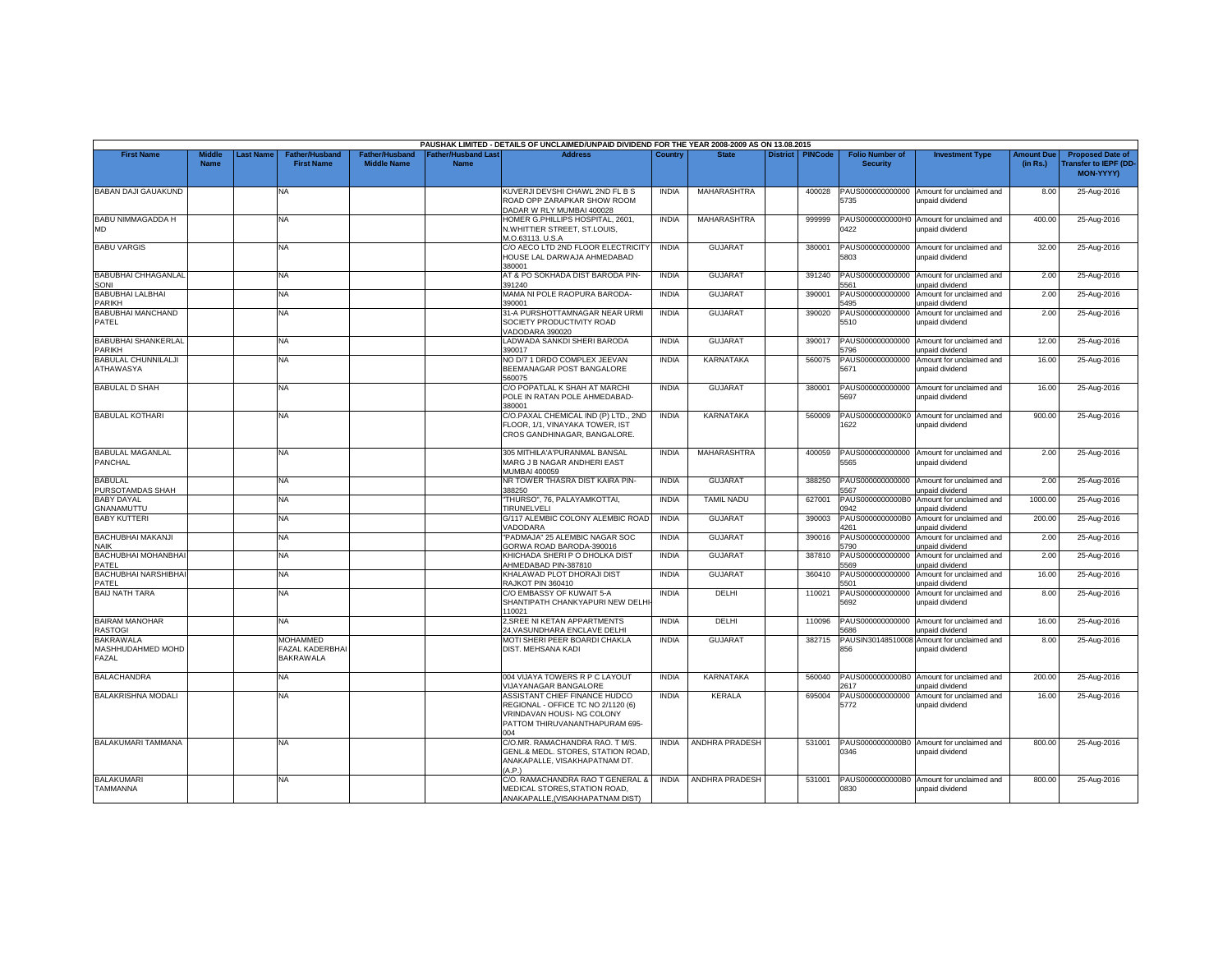|                                             |                              |           |                                            |                                             |                                           | PAUSHAK LIMITED - DETAILS OF UNCLAIMED/UNPAID DIVIDEND FOR THE YEAR 2008-2009 AS ON 13.08.2015 |              |                       |                 |                |                                           |                                                              |                               |                                                                     |
|---------------------------------------------|------------------------------|-----------|--------------------------------------------|---------------------------------------------|-------------------------------------------|------------------------------------------------------------------------------------------------|--------------|-----------------------|-----------------|----------------|-------------------------------------------|--------------------------------------------------------------|-------------------------------|---------------------------------------------------------------------|
| <b>First Name</b>                           | <b>Middle</b><br><b>Name</b> | Last Name | <b>Father/Husband</b><br><b>First Name</b> | <b>Father/Husband</b><br><b>Middle Name</b> | <b>Father/Husband Last</b><br><b>Name</b> | <b>Address</b>                                                                                 | Country      | <b>State</b>          | <b>District</b> | <b>PINCode</b> | <b>Folio Number of</b><br><b>Security</b> | <b>Investment Type</b>                                       | <b>Amount Due</b><br>(in Rs.) | <b>Proposed Date of</b><br><b>Transfer to IEPF (DD</b><br>MON-YYYY) |
| BALAMURTHY MANNEM                           |                              |           | NA                                         |                                             |                                           | NO.1249, 15TH MAIN ROAD BTM II STAGE<br><b>BANGALORE</b>                                       | INDIA        | KARNATAKA             |                 | 560076         | PAUS0000000000B0<br>191                   | Amount for unclaimed and<br><b>Inpaid dividend</b>           | 200.00                        | 25-Aug-2016                                                         |
| <b>BALAN APPARAMBATH</b>                    |                              |           | NA                                         |                                             |                                           | C/O OMAN CEMENT CO (SAOA) P O BOX<br>987 C P O SEEB SULTANATE OF OMAN<br>POST CODE 111         | <b>INDIA</b> | <b>MAHARASHTRA</b>    |                 | 999999         | PAUS000000000000<br>5830                  | Amount for unclaimed and<br>unpaid dividend                  | 74.00                         | 25-Aug-2016                                                         |
| <b>BALARAMNK</b>                            |                              |           | ΝA                                         |                                             |                                           | FLAT NO.9, SUNDARSRI APARTMENTS<br>367, 100 FEET ROAD, HAL II STAGE<br><b>INDIRANAGAR</b>      | <b>INDIA</b> | KARNATAKA             |                 | 560008         | PAUS0000000000B0<br>4528                  | Amount for unclaimed and<br>unpaid dividend                  | 200.00                        | 25-Aug-2016                                                         |
| <b>BALASAHEB A</b><br><b>DESHPANDE</b>      |                              |           | NA                                         |                                             |                                           | SUSHILA' TRIMURTHY COLONY 100<br>FEET ROAD SOUTH SHIVAJI NAGAR<br>SANGLI                       | <b>INDIA</b> | <b>MAHARASHTRA</b>    |                 | 416416         | PAUS0000000000B0<br>4023                  | Amount for unclaimed and<br>unpaid dividend                  | 400.00                        | 25-Aug-2016                                                         |
| BALASUBRAMANIAN A<br><b>IYER</b>            |                              |           | NA                                         |                                             |                                           | BLOCK 3 ARUNODAYA LOKMANYA TILAK<br>NAGAR ROAD-4 GOREGAON MUMBAI-<br>100062                    | <b>INDIA</b> | MAHARASHTRA           |                 | 400062         | PAUS000000000000<br>5639                  | Amount for unclaimed and<br>unpaid dividend                  | 32.00                         | 25-Aug-2016                                                         |
| BALASUBRAMANIAN<br><b>JAGADESAN</b>         |                              |           | ΝA                                         |                                             |                                           | CF4 SURYABALA APARTMENTS NEW<br>YODHYA NAGAR VIJAYAWADA                                        | <b>INDIA</b> | ANDHRA PRADESH        |                 | 520003         | PAUS0000000000B0<br>1776                  | Amount for unclaimed and<br>unpaid dividend                  | 300.00                        | 25-Aug-2016                                                         |
| <b>BALDEV KRISHAN</b><br><b>BATRA</b>       |                              |           | LATE SH LAJPAT<br>RAI                      |                                             |                                           | RP 36 IIND FLOOR PITAMPURA DELHI                                                               | <b>INDIA</b> | DELHI                 |                 | 110034         | PAUSIN3011271661<br>543                   | Amount for unclaimed and<br>unpaid dividend                  | 16.00                         | 25-Aug-2016                                                         |
| <b>BALDEV RAMPRASAD</b><br><b>MEHTA</b>     |                              |           | NA.                                        |                                             |                                           | 1/3, DK-5, DANISH KUNJ KOLAR ROAD<br><b>BHOPAL</b>                                             | <b>INDIA</b> | <b>MADHYA PRADESH</b> |                 | 462042         | PAUS000000000000<br>5570                  | Amount for unclaimed and<br>unpaid dividend                  | 32.00                         | 25-Aug-2016                                                         |
| <b>BALDEV SINGH SIDHU</b>                   |                              |           | NA                                         |                                             |                                           | 24 SRAVANA NOFRA NAVY NAGAR<br>COLABA MUMBAI 400005                                            | <b>INDIA</b> | MAHARASHTRA           |                 | 400005         | PAUS000000000000<br>5702                  | Amount for unclaimed and<br>unpaid dividend                  | 8.00                          | 25-Aug-2016                                                         |
| <b>BALDEVBHAI</b><br>MOHANDAS PATEL         |                              |           | NA.                                        |                                             |                                           | AT & PO HIRPURA TA VIJAPUR DIST<br>MEHSANA 382870                                              | <b>INDIA</b> | <b>GUJARAT</b>        |                 | 382870         | PAUS000000000000<br>5571                  | Amount for unclaimed and<br>unpaid dividend                  | 2.00                          | 25-Aug-2016                                                         |
| <b>BALDEVPRASAD</b><br>CHUNILAL SHAH        |                              |           | NA                                         |                                             |                                           | NAGARWADA MAIN ROAD OPP POST<br>OFFICE SINOR DIST BARODA PIN-391115                            | <b>INDIA</b> | <b>GUJARAT</b>        |                 | 391115         | PAUS000000000000<br>5524                  | Amount for unclaimed and<br>unpaid dividend                  | 16.00                         | 25-Aug-2016                                                         |
| <b>BALIRAM SONU SHIMPI</b>                  |                              |           | NA                                         |                                             |                                           | 2 SUHAS 10TH NORTH SOUTH ROAD<br>UHU SCHEME MUMBAI-400049                                      | <b>INDIA</b> | MAHARASHTRA           |                 | 400049         | PAUS000000000000<br>5664                  | Amount for unclaimed and<br>unpaid dividend                  | 8.00                          | 25-Aug-2016                                                         |
| <b>BALKISHAN RATHI</b>                      |                              |           | NA                                         |                                             |                                           | H NO-4-4-407 VITHAL MARUTI LANE<br>SULTAN BAZAR HYDERABAD-500001                               | <b>INDIA</b> | ANDHRA PRADESH        |                 | 500001         | PAUS000000000000<br>5675                  | Amount for unclaimed and<br>inpaid dividend                  | 8.00                          | 25-Aug-2016                                                         |
| <b>BALKRISHNA</b><br>LABHSHANKAR JOSHI      |                              |           | NA                                         |                                             |                                           | RANG CHHAYA' BHUTDI ZAMPA<br>HANUMAN CHOWK BARODA-390001                                       | <b>INDIA</b> | <b>GUJARAT</b>        |                 | 390001         | PAUS000000000000<br>5572                  | Amount for unclaimed and<br>unpaid dividend                  | 6.00                          | 25-Aug-2016                                                         |
| <b>BALKRISHNA PARIKH</b>                    |                              |           | NA                                         |                                             |                                           | 8, PANAMA SOCIETY VIBHAG 1<br>PALDI.OPP.RANGSAGAR FLATS P T<br>COLLIGE ROAD AHMEDABAD          | <b>INDIA</b> | <b>GUJARAT</b>        |                 | 380007         | PAUSIN30246110098<br>885                  | Amount for unclaimed and<br>unpaid dividend                  | 32.00                         | 25-Aug-2016                                                         |
| <b>BALLAKURAYA MK</b>                       |                              |           | NA                                         |                                             |                                           | PROPRIETOR HOTEL WOODLANDS<br>TUMKUR (KARNATAKA)                                               | <b>INDIA</b> | KARNATAKA             |                 | 572101         | 0136                                      | PAUS0000000000M0 Amount for unclaimed and<br>inpaid dividend | 800.00                        | 25-Aug-2016                                                         |
| <b>BALMUKUND TIWARI</b>                     |                              |           | NA                                         |                                             |                                           | B-6 "SHREYAS" 50/51 MANEKLAL MEHTA<br>ESTATE GHATKOPAR (W) MUMBAI-<br>380001                   | <b>INDIA</b> | <b>MAHARASHTRA</b>    |                 | 400086         | PAUS000000000000<br>5732                  | Amount for unclaimed and<br>unpaid dividend                  | 8.00                          | 25-Aug-2016                                                         |
| <b>BALRAM RAMCHANDRA</b><br><b>DOLE</b>     |                              |           | NA                                         |                                             |                                           | 70 MADHUGIRI SOCIETY S T ROAD<br>CHEMBUR MUMBAI-400071                                         | <b>INDIA</b> | <b>MAHARASHTRA</b>    |                 | 400071         | PAUS000000000000<br>5659                  | Amount for unclaimed and<br><b>inpaid dividend</b>           | 16.00                         | 25-Aug-2016                                                         |
| <b>BALRAM VATWANI</b>                       |                              |           | NA                                         |                                             |                                           | BALRAM VATWANI 155 SINDHI COLONY<br>BANIPARK JAIPUR 302001                                     | <b>INDIA</b> | <b>RAJASTHAN</b>      |                 | 302001         | PAUS000000000000<br>5679                  | Amount for unclaimed and<br>unpaid dividend                  | 8.00                          | 25-Aug-2016                                                         |
| <b>BALUBHAI CHUNILAL</b><br><b>PATHAK</b>   |                              |           | NA                                         |                                             |                                           | AT & POST UNDERA VIDYA NIVAS TA<br>BARODA PIN 390001                                           | <b>INDIA</b> | GUJARAT               |                 | 390001         | PAUS000000000000<br>5500                  | Amount for unclaimed and<br>unpaid dividend                  | 2.00                          | 25-Aug-2016                                                         |
| <b>BALVANTRAI</b><br>BHAVANISHANKAR<br>DAVE |                              |           | NA                                         |                                             |                                           | C/O M/S MAHESH TRADERS MEGHDUT<br>BUILDING MAHUVA DIST BHAVNAGAR<br>PIN-364290                 | <b>INDIA</b> | <b>GUJARAT</b>        |                 | 364290         | PAUS000000000000<br>5574                  | Amount for unclaimed and<br>unpaid dividend                  | 16.00                         | 25-Aug-2016                                                         |
| <b>BALVANTRAIN</b><br>KABRAWALA             |                              |           | NA                                         |                                             |                                           | LIMDA CHOWK SURAT-395001                                                                       | <b>INDIA</b> | <b>GUJARAT</b>        |                 | 395001         | PAUS000000000000<br>5575                  | Amount for unclaimed and<br>unpaid dividend                  | 6.00                          | 25-Aug-2016                                                         |
| <b>BALVANTRAI</b><br>RANCHHODJI NAIK        |                              |           | <b>NA</b>                                  |                                             |                                           | 68 PRAKRUTI SURYODAYA SOCIETY<br>FATEH GUNJ BARODA-390002                                      | <b>INDIA</b> | <b>GUJARAT</b>        |                 | 390002         | PAUS000000000000<br>5496                  | Amount for unclaimed and<br>unpaid dividend                  | 6.00                          | 25-Aug-2016                                                         |
| <b>BAMDEO SHARMA</b>                        |                              |           | NA.                                        |                                             |                                           | D-518 MALVIYA NAGAR JAIPUR 302017                                                              | <b>INDIA</b> | RAJASTHAN             |                 | 302017         | PAUS000000000000<br>5638                  | Amount for unclaimed and<br>inpaid dividend                  | 16.00                         | 25-Aug-2016                                                         |
| <b>BANANI MUKHERJEE</b>                     |                              |           | NA                                         |                                             |                                           | G/24 ALEMBIC COLONY BARODA<br>VADODARA                                                         | <b>INDIA</b> | <b>GUJARAT</b>        |                 | 390003         | PAUS0000000000B0<br>4581                  | Amount for unclaimed and<br>unpaid dividend                  | 200.00                        | 25-Aug-2016                                                         |
| <b>BANAPPA MALLAPPA</b><br><b>AJAGONDA</b>  |                              |           | <b>NA</b>                                  |                                             |                                           | AT PO MORAB TAL NAVALGUNDA DIST<br>DHARWAR KARNATAK 582208                                     | <b>INDIA</b> | KARNATAKA             |                 | 582208         | PAUS000000000000<br>5631                  | Amount for unclaimed and<br>unpaid dividend                  | 16.00                         | 25-Aug-2016                                                         |
| <b>BANARSIBAI</b>                           |                              |           | <b>NA</b>                                  |                                             |                                           | 5-3-404 TOPE KHANNA OSMANGUNJ<br>IYDERABAD-500012                                              | <b>INDIA</b> | ANDHRA PRADESH        |                 | 500012         | PAUS000000000000<br>771                   | Amount for unclaimed and<br>inpaid dividend                  | 8.00                          | 25-Aug-2016                                                         |
| <b>BANI PADA MAJUMDER</b>                   |                              |           | NA                                         |                                             |                                           | D-56, AMARABATI POST SODPUR DIST<br>24 PARAGANAS                                               | <b>INDIA</b> | <b>WEST BENGAL</b>    |                 | 743331         | PAUS000000000000<br>5770                  | Amount for unclaimed and<br>unpaid dividend                  | 8.00                          | 25-Aug-2016                                                         |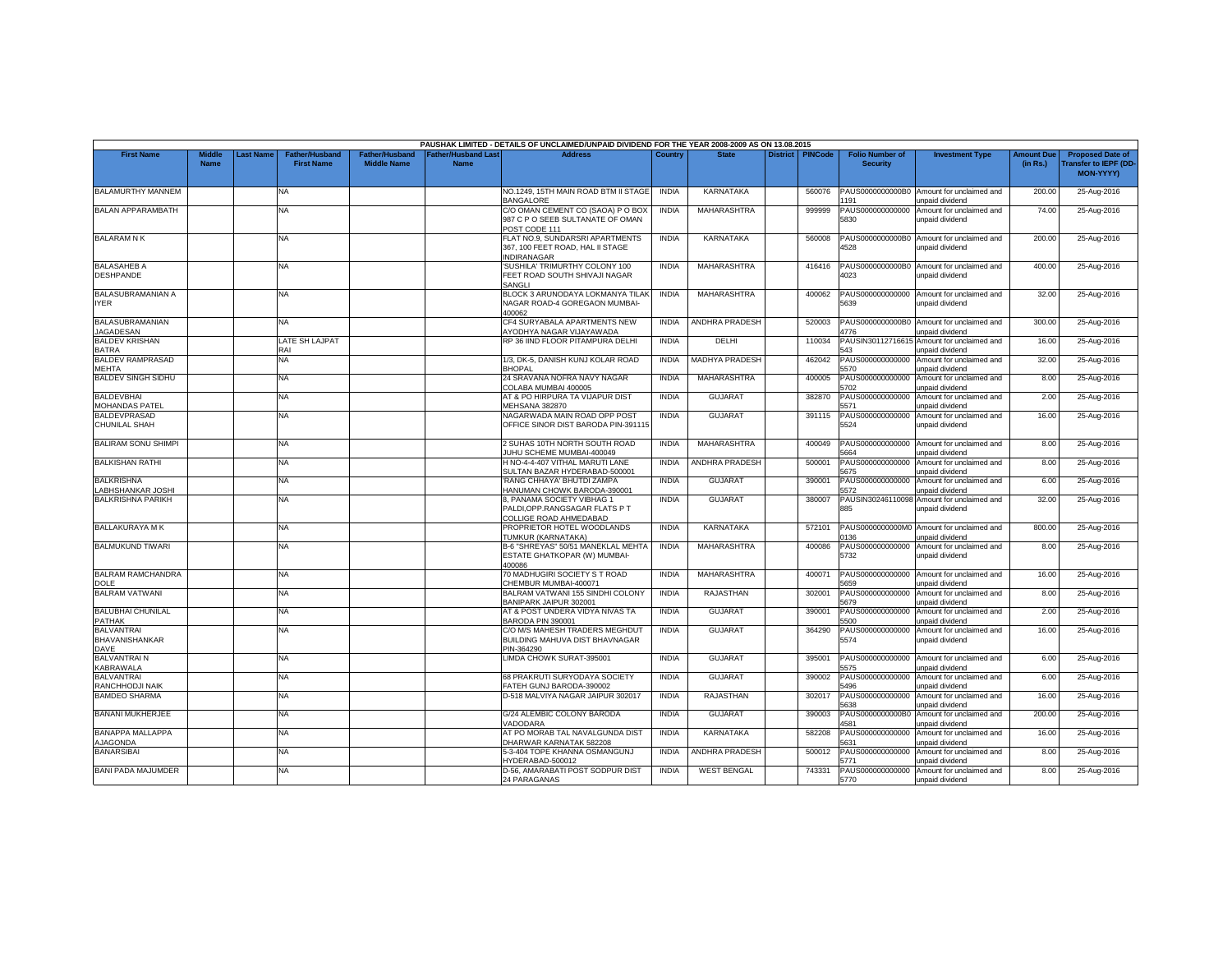|                                                         |                              |           |                                            |                                             |                                          | PAUSHAK LIMITED - DETAILS OF UNCLAIMED/UNPAID DIVIDEND FOR THE YEAR 2008-2009 AS ON 13.08.2015          |              |                       |                 |                |                                           |                                                               |                               |                                                                      |
|---------------------------------------------------------|------------------------------|-----------|--------------------------------------------|---------------------------------------------|------------------------------------------|---------------------------------------------------------------------------------------------------------|--------------|-----------------------|-----------------|----------------|-------------------------------------------|---------------------------------------------------------------|-------------------------------|----------------------------------------------------------------------|
| <b>First Name</b>                                       | <b>Middle</b><br><b>Name</b> | Last Name | <b>Father/Husband</b><br><b>First Name</b> | <b>Father/Husband</b><br><b>Middle Name</b> | <b>Father/Husband Las</b><br><b>Name</b> | <b>Address</b>                                                                                          | Country      | <b>State</b>          | <b>District</b> | <b>PINCode</b> | <b>Folio Number of</b><br><b>Security</b> | <b>Investment Type</b>                                        | <b>Amount Due</b><br>(in Rs.) | <b>Proposed Date of</b><br><b>Transfer to IEPF (DD-</b><br>MON-YYYY) |
| <b>BANSIBHAI BABUBHAI</b><br><b>PANCHAL</b>             |                              |           | NA                                         |                                             |                                          | F/48 ALEMBIC GLASS COLONY<br>WHITEFIELD DIST BANGALORE PIN-<br>560066                                   | <b>INDIA</b> | KARNATAKA             |                 | 560066         | 5641                                      | PAUS000000000000 Amount for unclaimed and<br>unpaid dividend  | 16.00                         | 25-Aug-2016                                                          |
| <b>BANSIBHAI</b><br>RAMCHANDRA KHARADI                  |                              |           | <b>NA</b>                                  |                                             |                                          | SHAK MARKET PADRA DIST BARODA<br>PIN-391440                                                             | <b>INDIA</b> | <b>GUJARAT</b>        |                 | 391440         | PAUS000000000000<br>5576                  | Amount for unclaimed and<br>unpaid dividend                   | 2.00                          | 25-Aug-2016                                                          |
| <b>BANSIDHAR LEKHRAJ</b><br><b>MAHESHWARI</b>           |                              |           | NA.                                        |                                             |                                          | 6 SHAKTI PARK SOCIETY NEW INDIRA<br>GANDHI- MARG OUT OF PETLAD<br>CROSSING NADIAD 387-002 -             | <b>INDIA</b> | <b>GUJARAT</b>        |                 | 387002         | 5657                                      | PAUS000000000000 Amount for unclaimed and<br>unpaid dividend  | 16.00                         | 25-Aug-2016                                                          |
| <b>BANSIKUMAR HIMATLAL</b><br><b>/AIDYA</b>             |                              |           | NA.                                        |                                             |                                          | SULTANPURA LALBHAI'S LANE BARODA<br>390001                                                              | <b>INDIA</b> | <b>GUJARAT</b>        |                 | 390001         | 5511                                      | PAUS000000000000 Amount for unclaimed and<br>unpaid dividend  | 2.00                          | 25-Aug-2016                                                          |
| <b>BANSILAL DAHYABHAI</b><br>PATEL                      |                              |           | NA.                                        |                                             |                                          | NEAR HANMANJI MANDIR NAVAPURA<br>PADRA DIST VADODARA PIN-391440                                         | <b>INDIA</b> | <b>GUJARAT</b>        |                 | 391440         | PAUS000000000000<br>5578                  | Amount for unclaimed and<br>unpaid dividend                   | 32.00                         | 25-Aug-2016                                                          |
| <b>BANSILAL JAYANTILAL</b><br><b>SHAH</b>               |                              |           | <b>NA</b>                                  |                                             |                                          | 23/268 GUJARAT HOUSING BOARD<br>AJWA ROAD VADODARA-390006                                               | <b>INDIA</b> | <b>GUJARAT</b>        |                 | 390006         | 5579                                      | PAUS000000000000 Amount for unclaimed and<br>unpaid dividend  | 6.00                          | 25-Aug-2016                                                          |
| <b>BANSILAL NARANDAS</b><br>SHAH                        |                              |           | NA.                                        |                                             |                                          | 8 BHARAT APTS CHUNIBHAI COLONY<br>OPP FOOTBALL GROUND KANKARIA<br>AHMEDABAD-380022                      | <b>INDIA</b> | <b>GUJARAT</b>        |                 | 380022         | PAUS000000000000<br>5527                  | Amount for unclaimed and<br>unpaid dividend                   | 6.00                          | 25-Aug-2016                                                          |
| <b>BANSILAL RATILAL</b><br>PANDYA                       |                              |           | <b>NA</b>                                  |                                             |                                          | 87 PRABHAKUNJ SOCIETY GODHRA<br>389001                                                                  | <b>INDIA</b> | <b>GUJARAT</b>        |                 | 389001         | 5481                                      | PAUS000000000000 Amount for unclaimed and<br>unpaid dividend  | 2.00                          | 25-Aug-2016                                                          |
| <b>BANSILAL SHANKERLAL</b><br><b>GANDHI</b>             |                              |           | NA.                                        |                                             |                                          | GANDHI POLE AHMEDABADI BAZZAR<br>NADIAD 387001 DIST KAIRA                                               | <b>INDIA</b> | <b>GUJARAT</b>        |                 | 387001         | PAUS000000000000<br>5494                  | Amount for unclaimed and<br>unpaid dividend                   | 2.00                          | 25-Aug-2016                                                          |
| Bantwal Baliga Prabhakar                                |                              |           | NA                                         |                                             |                                          | Flat No. 301, Sharanya Apts., No. 17 7th<br>Main Rd, Bet 7th and 8th Crs Rds<br>Malleswaram, Bangalore  | <b>INDIA</b> | <b>KARNATAKA</b>      |                 | 560003         | 605                                       | PAUSIN30287120053 Amount for unclaimed and<br>unpaid dividend | 400.00                        | 25-Aug-2016                                                          |
| <b>BAPURAMPETA</b><br>LAKSHMANARAO<br><b>SUNDARARAO</b> |                              |           | <b>NA</b>                                  |                                             |                                          | C/O DARSHAK LTD BANK STREET<br>SULTAN BAZAR HYDERABAD-500001                                            | <b>INDIA</b> | ANDHRA PRADESH        |                 | 500001         | 5635                                      | PAUS000000000000 Amount for unclaimed and<br>unpaid dividend  | 6.00                          | 25-Aug-2016                                                          |
| BARATAM JAGANNATHA<br><b>RAO</b>                        |                              |           | NA                                         |                                             |                                          | PARTNER OF UNITED MEDICAL<br>STORES, PALACHETTU ROAD.<br>SRIKAKULAM. (ANDHRA PRADESH)                   | <b>INDIA</b> | ANDHRA PRADESH        |                 | 532001         | 0343                                      | PAUS0000000000B0 Amount for unclaimed and<br>unpaid dividend  | 200.00                        | 25-Aug-2016                                                          |
| <b>BASANT KUMAR</b><br><b>MAHESHWARI</b>                |                              |           | <b>NA</b>                                  |                                             |                                          | C/O BASANT KUMAR PERIWAL CA-7<br>SALT LAKE BIDHAN NAGAR CALCUTTA-<br>700064                             | <b>INDIA</b> | <b>WEST BENGAL</b>    |                 | 700064         | 5719                                      | PAUS000000000000 Amount for unclaimed and<br>unpaid dividend  | 8.00                          | 25-Aug-2016                                                          |
| <b>BASANTI CHANDUMAL</b><br><b>ISRANI</b>               |                              |           | NA.                                        |                                             |                                          | PANCHSHEEL APARTMENT-B ROOM<br>NO.B-17 LOKMANYA NAGAR PADA<br>NO.2THANE WEST                            | <b>INDIA</b> | MAHARASHTRA           |                 | 400606         | 5761                                      | PAUS000000000000 Amount for unclaimed and<br>unpaid dividend  | 8.00                          | 25-Aug-2016                                                          |
| <b>BASAVANT</b><br>RAMALINGAPPA<br>SANKPAL              |                              |           | NA                                         |                                             |                                          | <b>IDEAL MEDICAL STORES, CHEMISTS &amp;</b><br>DRUGGISTS, RAIBAG.                                       | <b>INDIA</b> | KARNATAKA             |                 | 591317         | 0831                                      | PAUS0000000000B0 Amount for unclaimed and<br>unpaid dividend  | 200.00                        | 25-Aug-2016                                                          |
| <b>BASUDEB CHAKRABARTI</b>                              |                              |           | <b>NA</b>                                  |                                             |                                          | 11, SURYASEN STREET P.O.KONNAGAR<br>DT.HOOGHLY, WEST BENGAL                                             | <b>INDIA</b> | <b>WEST BENGAL</b>    |                 | 712235         | 5478                                      | PAUS0000000000B0 Amount for unclaimed and<br>unpaid dividend  | 200.00                        | 25-Aug-2016                                                          |
| <b>BATHULAPALLI SAVITRI</b>                             |                              |           | NA                                         |                                             |                                          | C/O DR B V RANGA RAO PHYSICIAN<br>BESANT ROAD VIJAYAWADA-520002                                         | <b>INDIA</b> | <b>ANDHRA PRADESH</b> |                 | 520002         | PAUS000000000000<br>632                   | Amount for unclaimed and<br>unpaid dividend                   | 166.00                        | 25-Aug-2016                                                          |
| <b>BATHULAPALLI</b><br>VENKATA RANGARAO                 |                              |           | NA                                         |                                             |                                          | C/O DR B V RANGA RAO PHYSICIAN<br>BESANT ROAD VIJAYAWADA-520002                                         | <b>INDIA</b> | ANDHRA PRADESH        |                 | 520002         | PAUS000000000000<br>5633                  | Amount for unclaimed and<br>inpaid dividend                   | 82.00                         | 25-Aug-2016                                                          |
| <b>BELTHANGADI</b><br><b>VIVEKANAND RAO</b>             |                              |           | <b>NA</b>                                  |                                             |                                          | C-909 NEW USHANAGAR CO-<br>OPERATIVE HOUSIN- G SOC<br>KHANDELWAL MARG BHANDUP MUMBA<br>40-0078-         | <b>INDIA</b> | MAHARASHTRA           |                 | 400078         | PAUS000000000000<br>5663                  | Amount for unclaimed and<br>unpaid dividend                   | 8.00                          | 25-Aug-2016                                                          |
| <b>BELTHANGADY</b><br>SADANAND KAMATH                   |                              |           | NA.                                        |                                             |                                          | 3 HARISH NAGAR KARELI BAUG<br>BARODA-390001                                                             | <b>INDIA</b> | <b>GUJARAT</b>        |                 | 390001         | 5580                                      | PAUS000000000000 Amount for unclaimed and<br>unpaid dividend  | 174.00                        | 25-Aug-2016                                                          |
| <b>BHAGAVATHY</b><br>RAMAKRISHNAN                       |                              |           | <b>NA</b>                                  |                                             |                                          | 139. PERUMALPURAM, TIRUNELVELI                                                                          | <b>INDIA</b> | <b>TAMIL NADU</b>     |                 | 627001         | PAUS0000000000B0<br>1834                  | Amount for unclaimed and<br>unpaid dividend                   | 400.00                        | 25-Aug-2016                                                          |
| <b>BHAGAVATPRASAD</b><br>PURSHOTTAM DAVE                |                              |           | <b>NA</b>                                  |                                             |                                          | A-65 ALEMBIC COLONY BARODA-390003                                                                       | <b>INDIA</b> | <b>GUJARAT</b>        |                 | 390003         | PAUS000000000000<br>5499                  | Amount for unclaimed and<br>unpaid dividend                   | 2.00                          | 25-Aug-2016                                                          |
| <b>BHAGERATI</b><br>CHANDUMAL ISRANI                    |                              |           | NA.                                        |                                             |                                          | C/O MRS D K VALLECHA AL-4 BLDG NO<br>12, ROOM NO 1 SECTOR NO 5 AIROLI<br>CIDCO COLONY NEW MUMBAI 400708 | <b>INDIA</b> | MAHARASHTRA           |                 | 400708         | PAUS000000000000<br>5762                  | Amount for unclaimed and<br>unpaid dividend                   | 8.00                          | 25-Aug-2016                                                          |
| <b>BHAGIRATH PRASAD</b><br><b>MAHESWARI</b>             |                              |           | <b>NA</b>                                  |                                             |                                          | C/O. A.K.HOSLEY 89-D. POCKET A.<br>GROUP I DILSHAD GARDEN, DELHI                                        | <b>INDIA</b> | DELHI                 |                 | 110095         | 193                                       | PAUS0000000000B0 Amount for unclaimed and<br>unnaid dividend  | 200.00                        | 25-Aug-2016                                                          |
| <b>BHAGIRATH SARDA</b>                                  |                              |           | NA                                         |                                             |                                          | C/O S & S INVESTMENTS & FINANCIAL<br>SERVI- CES 8 3-1109/1/1 SRI NAGAR<br>COLONY HYDER- ABAD 500873     | <b>INDIA</b> | ANDHRA PRADESH        |                 | 500873         | PAUS000000000000<br>5812                  | Amount for unclaimed and<br>unpaid dividend                   | 8.00                          | 25-Aug-2016                                                          |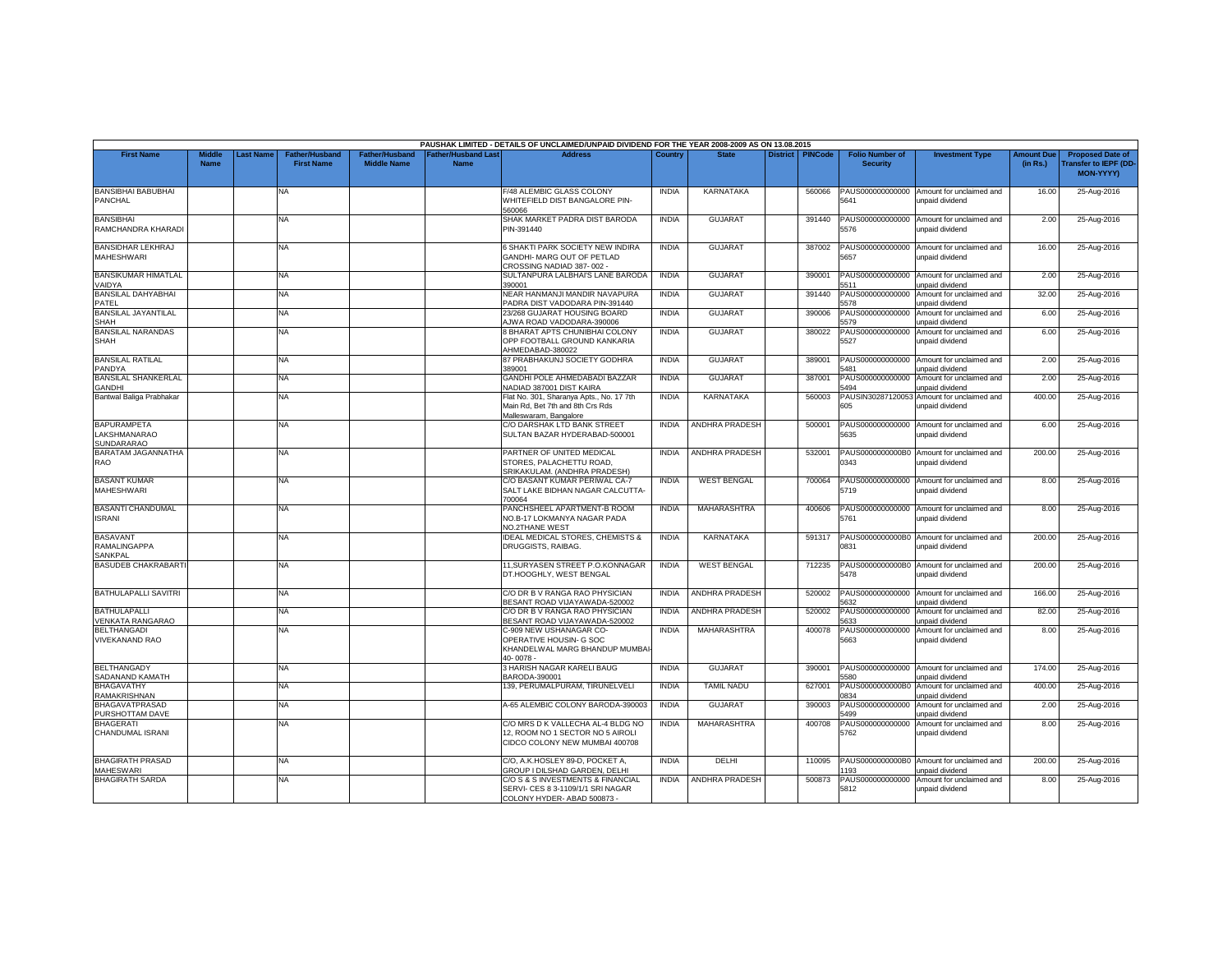|                                                                           |                              |                  |                                            |                                             |                                  | PAUSHAK LIMITED - DETAILS OF UNCLAIMED/UNPAID DIVIDEND FOR THE YEAR 2008-2009 AS ON 13.08.2015           |              |                       |                 |                |                                           |                                                                |                               |                                                                      |
|---------------------------------------------------------------------------|------------------------------|------------------|--------------------------------------------|---------------------------------------------|----------------------------------|----------------------------------------------------------------------------------------------------------|--------------|-----------------------|-----------------|----------------|-------------------------------------------|----------------------------------------------------------------|-------------------------------|----------------------------------------------------------------------|
| <b>First Name</b>                                                         | <b>Middle</b><br><b>Name</b> | <b>Last Name</b> | <b>Father/Husband</b><br><b>First Name</b> | <b>Father/Husband</b><br><b>Middle Name</b> | ather/Husband Las<br><b>Name</b> | Address                                                                                                  | Country      | <b>State</b>          | <b>District</b> | <b>PINCode</b> | <b>Folio Number of</b><br><b>Security</b> | <b>Investment Type</b>                                         | <b>Amount Due</b><br>(in Rs.) | <b>Proposed Date of</b><br><b>Transfer to IEPF (DD-</b><br>MON-YYYY) |
| <b>BHAGIRATHI SANKARAN</b>                                                |                              |                  | <b>NA</b>                                  |                                             |                                  | C/O RAVI SHANKAR,D-79,TARAPORE<br>GARDEN, NEW LINK ROAD, ADARSH<br>VAGAR, ANDHERI(W) MUMBAI              | <b>INDIA</b> | MAHARASHTRA           |                 | 400053         | PAUS000000000000<br>5760                  | Amount for unclaimed and<br>unpaid dividend                    | 8.00                          | 25-Aug-2016                                                          |
| <b>BHAGRANI</b>                                                           |                              |                  | NA                                         |                                             |                                  | B-521 SUDERSHAN PARK MOTI NAGAR<br>NEW DELHI                                                             | <b>INDIA</b> | DELHI                 |                 | 110015         | PAUS0000000000B0<br>1906                  | Amount for unclaimed and<br>unpaid dividend                    | 300.00                        | 25-Aug-2016                                                          |
| BHAGVATI MATHURDAS<br><b>THAKKAR</b>                                      |                              |                  | <b>NA</b>                                  |                                             |                                  | 69/B OLD CHAWL R NO 38 1ST FLOOR<br>KUTCHHI LOHANA-NI-WAS MAZGAON<br>RD MAZGAON MUMBAI-400010            | <b>INDIA</b> | MAHARASHTRA           |                 | 400010         | PAUS000000000000<br>5658                  | Amount for unclaimed and<br>unpaid dividend                    | 8.00                          | 25-Aug-2016                                                          |
| <b>BHAGWAN D CHAUHAN</b>                                                  |                              |                  | <b>NA</b>                                  |                                             |                                  | 8 KRUSHNA KUNJ SOCIETY HALOL<br><b>IALOL</b>                                                             | <b>INDIA</b> | <b>GUJARAT</b>        |                 | 389350         | PAUS0000000000B0<br>4574                  | Amount for unclaimed and<br>unpaid dividend                    | 400.00                        | 25-Aug-2016                                                          |
| <b>BHAGWAN DAS</b><br><b>ADHIKARI</b>                                     |                              |                  | NA                                         |                                             |                                  | SHREE RAM TEKARI MANDSAUR 458001                                                                         | <b>INDIA</b> | <b>MADHYA PRADESH</b> |                 | 458001         | PAUS000000000000<br>5720                  | Amount for unclaimed and<br>unpaid dividend                    | 8.00                          | 25-Aug-2016                                                          |
| <b>BHAGWANMAL JAIN S K</b>                                                |                              |                  | NA                                         |                                             |                                  | 120. D D URS ROAD MYSORE                                                                                 | <b>INDIA</b> | <b>KARNATAKA</b>      |                 | 570001         | PAUS0000000000S0<br>0889                  | Amount for unclaimed and<br>unpaid dividend                    | 800.00                        | 25-Aug-2016                                                          |
| <b>BHAGWANTI</b>                                                          |                              |                  | NA                                         |                                             |                                  | D-5 RAJOURI GARDEN NEW DELHI-<br>110027                                                                  | <b>INDIA</b> | DELHI                 |                 | 110027         | 5687                                      | PAUS000000000000 Amount for unclaimed and<br>unpaid dividend   | 8.00                          | 25-Aug-2016                                                          |
| <b>BHAGYASHREE</b><br><b>SHRIKANT GORE</b>                                |                              |                  | NA                                         |                                             |                                  | SAPHALYA SHRI SOCIETY SHASTRI<br>VAGAR DOMBIVALI WEST 421202                                             | <b>INDIA</b> | MAHARASHTRA           |                 | 421202         | PAUS000000000000<br>5820                  | Amount for unclaimed and<br>unpaid dividend                    | 16.00                         | 25-Aug-2016                                                          |
| <b>BHAILAL LALLUBHAI</b><br>PARMAR                                        |                              |                  | NA                                         |                                             |                                  | 3 USHA CO OP HOUSING SOCIETY NEAR<br>SHREEJI BAG FLATS NAVRANGPURA<br>AHMEDABAD 380001                   | <b>INDIA</b> | <b>GUJARA1</b>        |                 | 380001         | PAUS000000000000<br>5582                  | Amount for unclaimed and<br>unpaid dividend                    | 50.00                         | 25-Aug-2016                                                          |
| BHAILALBHAI AMBALAL<br>PATEL                                              |                              |                  | NA                                         |                                             |                                  | BANIA SHERI SOKHADA DIST BARODA<br>391740                                                                | <b>INDIA</b> | <b>GUJARAT</b>        |                 | 391740         | PAUS000000000000<br>5508                  | Amount for unclaimed and<br>unpaid dividend                    | 2.00                          | 25-Aug-2016                                                          |
| <b>BHAILALBHAI</b><br><b>JESHANGBHAI PATEL</b>                            |                              |                  | <b>NA</b>                                  |                                             |                                  | YAKUTPURA PATEL S LANE BARODA<br>390001                                                                  | <b>INDIA</b> | <b>GUJARAT</b>        |                 | 390001         | PAUS000000000000<br>507                   | Amount for unclaimed and<br>unpaid dividend                    | 2.00                          | 25-Aug-2016                                                          |
| <b>BHAILALBHAI</b><br><b>PARSOTAMDBHAI</b><br><b>KHARAWA</b>              |                              |                  | NA                                         |                                             |                                  | NAVAPURA KEVDA BAG KHARAWAWAD<br>BARODA-390001                                                           | <b>INDIA</b> | <b>GUJARAT</b>        |                 | 390001         | PAUS000000000000<br>5583                  | Amount for unclaimed and<br>unpaid dividend                    | 2.00                          | 25-Aug-2016                                                          |
| <b>BHAILALBHAI</b><br>PRABHUDAS PATEL                                     |                              |                  | <b>NA</b>                                  |                                             |                                  | AT & POST ANKODIA TA & DIST BARODA<br>PIN-391330                                                         | <b>INDIA</b> | <b>GUJARAT</b>        |                 | 391330         | 5584                                      | PAUS000000000000 Amount for unclaimed and<br>unpaid dividend   | 16.00                         | 25-Aug-2016                                                          |
| <b>BHAILALBHAI</b><br>SHANKERBHAI PATEL                                   |                              |                  | NA                                         |                                             |                                  | 13 ASOPALAV SOCIETY CHHANI ROAD<br>BARODA-390002                                                         | <b>INDIA</b> | <b>GUJARAT</b>        |                 | 390002         | PAUS000000000000<br>5587                  | Amount for unclaimed and<br>unpaid dividend                    | 16.00                         | 25-Aug-2016                                                          |
| <b>BHAILALBHAI</b><br>SHANKERBHAI PATEL                                   |                              |                  | NA                                         |                                             |                                  | NAVIPANASARAWAD NAVAPURA<br>PADRA DIST BARODA PIN-391440                                                 | <b>INDIA</b> | <b>GUJARAT</b>        |                 | 391440         | 586                                       | PAUS000000000000 Amount for unclaimed and<br>unpaid dividend   | 6.00                          | 25-Aug-2016                                                          |
| <b>BHALCHANDRA GOVIND</b><br><b>KULKARNI</b>                              |                              |                  | NA                                         |                                             |                                  | PARAAN LIMITED DHYANRAJ 1327A<br>SADESHIV PETH PUNE                                                      | <b>INDIA</b> | MAHARASHTRA           |                 | 411030         | PAUS0000000000B0<br>040                   | Amount for unclaimed and<br>unpaid dividend                    | 200.00                        | 25-Aug-2016                                                          |
| <b>BHALCHANDRA</b><br><b>KANTILAL DAVE</b>                                |                              |                  | ΝA                                         |                                             |                                  | MUNICIPAL QUARTERS ROOM NO 1<br>REFINARY ROAD BARODA 390003                                              | <b>INDIA</b> | <b>GUJARAT</b>        |                 | 390003         | PAUS000000000000<br>5509                  | Amount for unclaimed and<br>unpaid dividend                    | 2.00                          | 25-Aug-2016                                                          |
| <b>BHANJI BAVANJI</b><br><b>MUNJPARA</b>                                  |                              |                  | <b>NA</b>                                  |                                             |                                  | 18. VIJAY NAGAR SOCIETY - 1. VED<br>DARWAJA BAHAR, NEAR- PRABHU<br><b>NAGAR SOCIETY, VED ROAD, SURAT</b> | <b>INDIA</b> | <b>GUJARAT</b>        |                 | 395004         | PAUS120431000002<br>5995                  | Amount for unclaimed and<br>unpaid dividend                    | 8.00                          | 25-Aug-2016                                                          |
| <b>BHANUBEN</b><br>HARISCHANDRA PATEL                                     |                              |                  | NA                                         |                                             |                                  | RANCHHODJI'S TEMPLE, MADAN ZAMPE<br>ROAD, VADODARA                                                       | <b>INDIA</b> | <b>GUJARAT</b>        |                 | 390001         | PAUS0000000000B0<br>352                   | Amount for unclaimed and<br>inpaid dividend                    | 200.00                        | 25-Aug-2016                                                          |
| <b>BHANUBHAI</b><br>CHHOTABHAI PATEL                                      |                              |                  | NA.                                        |                                             |                                  | 5/2 KRISHNA FLAT RAMBAG MANINAGAF<br>HMEDABAD-380008                                                     | <b>INDIA</b> | <b>GUJARAT</b>        |                 | 380008         | PAUS000000000000<br>5590                  | Amount for unclaimed and<br>unpaid dividend                    | 2.00                          | 25-Aug-2016                                                          |
| <b>BHANUMATI</b><br><b>DHANSUKHLAL MISTRY</b>                             |                              |                  | ΝA                                         |                                             |                                  | 4/J APEX FLATS ANKUR ROAD<br>VARANPURA AHMEDABAD-380013                                                  | <b>INDIA</b> | <b>GUJARAT</b>        |                 | 380013         | PAUS000000000000<br>5723                  | Amount for unclaimed and<br>inpaid dividend                    | 8.00                          | 25-Aug-2016                                                          |
| <b>BHANUMATI</b><br>JEKISHANDAS KAPADIA                                   |                              |                  | NA                                         |                                             |                                  | NEW STATION ROAD RAJPIPLA DIST<br>BROACH-393145                                                          | <b>INDIA</b> | <b>GUJARAT</b>        |                 | 393145         | PAUS000000000000<br>5517                  | Amount for unclaimed and                                       | 2.00                          | 25-Aug-2016                                                          |
| BHANUMATI LAXMIKANT                                                       |                              |                  | NA                                         |                                             |                                  | MAHADEV'S POLE KOLA KHADI                                                                                | <b>INDIA</b> | <b>GUJARAT</b>        |                 | 390001         | PAUS000000000000<br>5591                  | unpaid dividend<br>Amount for unclaimed and                    | 32.00                         | 25-Aug-2016                                                          |
| PARIKH<br><b>BHANUMATI</b>                                                |                              |                  | NA.                                        |                                             |                                  | <b>GHADIALI POLE BARODA-390001</b><br>5 G F SHALIMAR BUILDING SAYAJIGANJ                                 | <b>INDIA</b> | <b>GUJARAT</b>        |                 | 390005         | PAUS000000000000                          | unpaid dividend<br>Amount for unclaimed and                    | 16.00                         | 25-Aug-2016                                                          |
| <b>RAJANIKANT PATEL</b><br><b>BHANUMATIBEN</b>                            |                              |                  | NA                                         |                                             |                                  | BARODA-390005<br>BHANU KUNJ VAD FALIA GHEEKANTA                                                          | <b>INDIA</b> | <b>GUJARAT</b>        |                 | 390001         | 592<br>PAUS000000000000                   | inpaid dividend<br>Amount for unclaimed and                    | 2.00                          | 25-Aug-2016                                                          |
| <b>BABUBHAI THAKKAR</b><br><b>BHANUMATIBEN</b><br><b>KISHORBHAI PATEL</b> |                              |                  | NA                                         |                                             |                                  | RAOPURA BARODA 390001<br>20 MA-PITRU KAUMUDI SOCIETY OPP<br>COLLEGE DABHOI DIST BARODA PIN-              | <b>INDIA</b> | <b>GUJARAT</b>        |                 | 391110         | 5476<br>PAUS000000000000<br>5537          | unpaid dividend<br>Amount for unclaimed and<br>unpaid dividend | 6.00                          | 25-Aug-2016                                                          |
| <b>BHANUPRASAD</b><br><b>PURSOTTAMDAS</b><br>CHAUHAN                      |                              |                  | ΝA                                         |                                             |                                  | 391110<br>2765 DHALGARWAD HARIDAS<br>CHITARA'S CHAWL AHMEDABAD-380001                                    | <b>INDIA</b> | <b>GUJARAT</b>        |                 | 380001         | PAUS000000000000<br>5648                  | Amount for unclaimed and<br>unpaid dividend                    | 16.00                         | 25-Aug-2016                                                          |
| <b>BHARAT BALMUKUND</b><br><b>PARIKH</b>                                  |                              |                  | NA                                         |                                             |                                  | C/O BALMUKUND N PARIKH H NO<br>SHA/545 KAROLIA POLE BARODA-390001                                        | <b>INDIA</b> | <b>GUJARAT</b>        |                 | 390001         | 5482                                      | PAUS000000000000 Amount for unclaimed and<br>unpaid dividend   | 2.00                          | 25-Aug-2016                                                          |
| <b>BHARAT BHUSHAN</b><br><b>MOHINDRU</b>                                  |                              |                  | NA                                         |                                             |                                  | M/58 KALKAJI NEW DELHI-110019                                                                            | <b>INDIA</b> | DELHI                 |                 | 110019         | 5689                                      | PAUS000000000000 Amount for unclaimed and<br>unpaid dividend   | 16.00                         | 25-Aug-2016                                                          |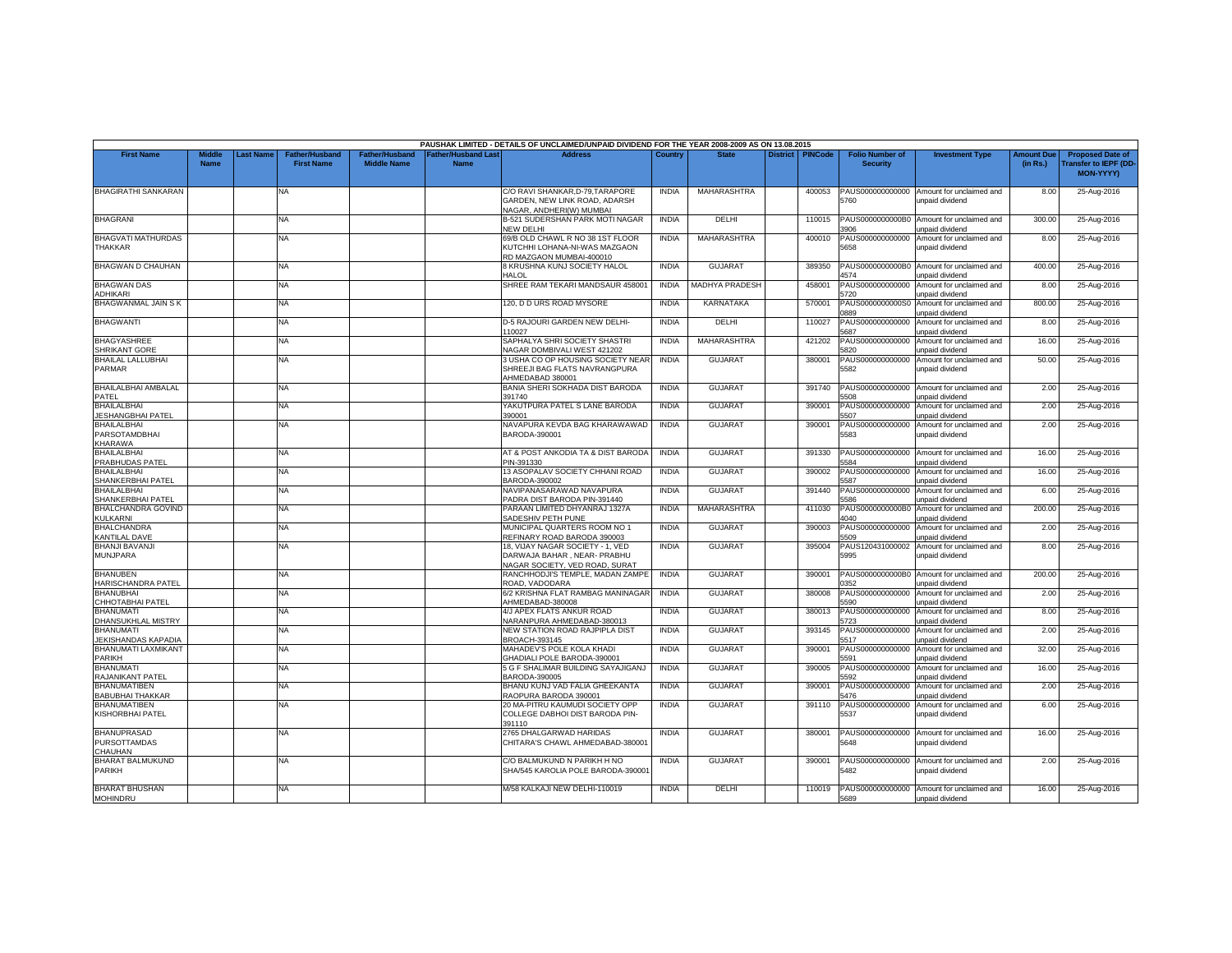|                                                      |                              |           |                                            |                                             |                                          | PAUSHAK LIMITED - DETAILS OF UNCLAIMED/UNPAID DIVIDEND FOR THE YEAR 2008-2009 AS ON 13.08.2015                |              |                    |                 |                |                                           |                                                               |                               |                                                                     |
|------------------------------------------------------|------------------------------|-----------|--------------------------------------------|---------------------------------------------|------------------------------------------|---------------------------------------------------------------------------------------------------------------|--------------|--------------------|-----------------|----------------|-------------------------------------------|---------------------------------------------------------------|-------------------------------|---------------------------------------------------------------------|
| <b>First Name</b>                                    | <b>Middle</b><br><b>Name</b> | Last Name | <b>Father/Husband</b><br><b>First Name</b> | <b>Father/Husband</b><br><b>Middle Name</b> | <b>Father/Husband Las</b><br><b>Name</b> | <b>Address</b>                                                                                                | Country      | <b>State</b>       | <b>District</b> | <b>PINCode</b> | <b>Folio Number of</b><br><b>Security</b> | <b>Investment Type</b>                                        | <b>Amount Due</b><br>(in Rs.) | <b>Proposed Date of</b><br><b>Transfer to IEPF (DD</b><br>MON-YYYY) |
| <b>BHARAT DESAI</b>                                  |                              |           | NA.                                        |                                             |                                          | PAREKH N V JEWELLERS SARAFA<br>BAZAR NEW ITWARI ROAD NAGPUR-2                                                 | <b>INDIA</b> | MAHARASHTRA        |                 | 440002         | PAUS000000000000<br>5815                  | Amount for unclaimed and<br>inpaid dividend                   | 100.00                        | 25-Aug-2016                                                         |
| <b>BHARAT HIRALAL</b><br><b>GANDHI</b>               |                              |           | NA.                                        |                                             |                                          | SULTANPURA SANKDISHERI BARODA<br>90001                                                                        | <b>INDIA</b> | <b>GUJARAT</b>     |                 | 390001         | PAUS000000000000<br>:799                  | Amount for unclaimed and<br>unpaid dividend                   | 32.00                         | 25-Aug-2016                                                         |
| <b>BHARAT KALYANJI</b><br>LALAN                      |                              |           | NA                                         |                                             |                                          | 105 MEHUL TOWER CHAKRA VATI<br>ASHOK ROAD KANDIVLI EAST MUMBAI<br>400101                                      | <b>INDIA</b> | MAHARASHTRA        |                 | 400101         | PAUS000000000000<br>5840                  | Amount for unclaimed and<br>unpaid dividend                   | 8.00                          | 25-Aug-2016                                                         |
| <b>BHARAT NATVARLAL</b><br><b>MEHTA</b>              |                              |           | NA                                         |                                             |                                          | 1069 RAJAMEHTA'S TOTALAJI'S<br>KALUPUR AHMEDABAD-380001                                                       | <b>INDIA</b> | <b>GUJARAT</b>     |                 | 380001         | PAUS000000000000<br>5758                  | Amount for unclaimed and<br>unpaid dividend                   | 8.00                          | 25-Aug-2016                                                         |
| <b>BHARATBHAI</b><br>MULAJIBHAI PATEL                |                              |           | <b>NA</b>                                  |                                             |                                          | C/O MULJIBHAI NATHABHAI PATEL OPP<br>HIMAT HIGH SCHOOL STATION ROAD<br>HIMATNAGAR DIST SABARKANTHA-<br>383001 | <b>INDIA</b> | <b>GUJARAT</b>     |                 | 383001         | PAUS000000000000<br>5595                  | Amount for unclaimed and<br>unpaid dividend                   | 6.00                          | 25-Aug-2016                                                         |
| <b>BHARATBHAI</b><br>PARASHOTTAM PATEL               |                              |           | NA                                         |                                             |                                          | 62 JYOTI NAGAR SOCIETY, B H<br>GANJBAZAR, MEHSANA, GUJARAT                                                    | <b>INDIA</b> | <b>GUJARAT</b>     |                 | 384001         | 128                                       | PAUSIN30226910445 Amount for unclaimed and<br>unpaid dividend | 50.00                         | 25-Aug-2016                                                         |
| <b>BHARATBHUSHAN</b><br>SHYAMSOHAN VERMA             |                              |           | NA                                         |                                             |                                          | C/O SUVARNA 13-A LAXMI ESTATE<br>BAHUCHARAJI ROAD BARODA-390001                                               | <b>INDIA</b> | <b>GUJARAT</b>     |                 | 390001         | PAUS000000000000<br>5597                  | Amount for unclaimed and<br>Inpaid dividend                   | 2.00                          | 25-Aug-2016                                                         |
| <b>BHARATHI HARIHARAN</b>                            |                              |           | NA.                                        |                                             |                                          | <b>30. SINGARACHARI STREET</b><br>TRIPLICANE, CHENNAI                                                         | <b>INDIA</b> | <b>TAMIL NADU</b>  |                 | 600005         | PAUS0000000000B0<br>125                   | Amount for unclaimed and<br>unpaid dividend                   | 400.00                        | 25-Aug-2016                                                         |
| BHARATHI HARIHARAN                                   |                              |           | ΝA                                         |                                             |                                          | 30 SINGARACHARI STREET TRIPLICANE<br>CHENNAI-600005                                                           | <b>INDIA</b> | <b>TAMIL NADU</b>  |                 | 600005         | PAUS000000000000<br>5787                  | Amount for unclaimed and<br>unpaid dividend                   | 82.00                         | 25-Aug-2016                                                         |
| <b>BHARATHY B RAJ</b>                                |                              |           | NA.                                        |                                             |                                          | NO 202 II-FLOOR J S S DOCTORS<br>QUARTERS SHANKAR MUTT RD<br><b>MYSORE</b>                                    | <b>INDIA</b> | <b>KARNATAKA</b>   |                 | 570004         | PAUS0000000000B0<br>2451                  | Amount for unclaimed and<br>unpaid dividend                   | 200.00                        | 25-Aug-2016                                                         |
| <b>BHARATI PRAVIN MEHTA</b>                          |                              |           | <b>NA</b>                                  |                                             |                                          | 31/33 DR DESHMUKH LANE 1ST FLOOR<br>V P ROAD MUMBAI-400004                                                    | <b>INDIA</b> | MAHARASHTRA        |                 | 400004         | PAUS000000000000<br>5763                  | Amount for unclaimed and<br><b>Inpaid dividend</b>            | 8.00                          | 25-Aug-2016                                                         |
| <b>BHARATI S DESHPANDE</b>                           |                              |           | NA                                         |                                             |                                          | 13-14 SAHKAR NIKETAN 202 WADALA<br>MUMBAI-400031                                                              | <b>INDIA</b> | <b>MAHARASHTRA</b> |                 | 400031         | PAUS000000000000<br>5731                  | Amount for unclaimed and<br>unpaid dividend                   | 8.00                          | 25-Aug-2016                                                         |
| <b>BHARATI SHAH</b>                                  |                              |           | NA                                         |                                             |                                          | 45 SARVODAY SOCIETY NIZAMPURA<br>VADODARA                                                                     | <b>INDIA</b> | <b>GUJARAT</b>     |                 | 390002         | PAUS0000000000B0<br>4506                  | Amount for unclaimed and<br>unpaid dividend                   | 200.00                        | 25-Aug-2016                                                         |
| <b>BHARATKUMAR</b><br>HIMANBHAI PATEL                |                              |           | NA                                         |                                             |                                          | AT & PO JITODIA TAK ANAND DIST<br><b>KAIRA PIN-388001</b>                                                     | <b>INDIA</b> | <b>GUJARAT</b>     |                 | 388001         | PAUS000000000000<br>5600                  | Amount for unclaimed and<br>unpaid dividend                   | 6.00                          | 25-Aug-2016                                                         |
| <b>BHARATKUMAR</b><br>CHIMANBHAI PATEL               |                              |           | NA.                                        |                                             |                                          | AT & PO JITODIA TAK ANAND DIST<br><b>KAIRA PIN-388001</b>                                                     | <b>INDIA</b> | <b>GUJARAT</b>     |                 | 388001         | PAUS000000000000<br>599                   | Amount for unclaimed and<br>unpaid dividend                   | 10.00                         | 25-Aug-2016                                                         |
| <b>BHARATKUMAR</b><br>CHINUBHAI PATEI                |                              |           | ΝA                                         |                                             |                                          | 9-A PALLAV TENAMENT NARODA 382325<br>DIST AHMEDABAD GUJ                                                       | <b>INDIA</b> | <b>GUJARAT</b>     |                 | 382325         | PAUS000000000000<br>5819                  | Amount for unclaimed and<br>unpaid dividend                   | 16.00                         | 25-Aug-2016                                                         |
| <b>BHARATKUMAR</b><br><b>MAGANLAL PAREKH</b>         |                              |           | NA.                                        |                                             |                                          | B/2/24, MARAYANKUNJ SOCIETY<br><b>JARMADANAGAR BHARUCH 392015</b>                                             | <b>INDIA</b> | GUJARAT            |                 | 392015         | PAUS000000000000<br>5503                  | Amount for unclaimed and<br>unpaid dividend                   | 2.00                          | 25-Aug-2016                                                         |
| <b>BHARATKUMAR</b><br>PURSHOTTAMBHAI<br><b>BALAR</b> |                              |           | NA                                         |                                             |                                          | C/O VIKAS AGRO SEEDS 18 MARKET<br>YARD AMRELI 364601                                                          | <b>INDIA</b> | <b>GUJARAT</b>     |                 | 364601         | PAUS000000000000<br>5775                  | Amount for unclaimed and<br>unpaid dividend                   | 16.00                         | 25-Aug-2016                                                         |
| <b>BHARATKUMAR</b><br>SAMPATRAI DESAI                |                              |           | NA                                         |                                             |                                          | OVERSEAS BUSINESS CENTRE 9<br>PRABHAT BUIL- DING RANDE ROAD<br>DADAR WEST MUMBAI 40002-8-                     | <b>INDIA</b> | <b>MAHARASHTRA</b> |                 | 400028         | PAUS000000000000<br>5665                  | Amount for unclaimed and<br>unpaid dividend                   | 16.00                         | 25-Aug-2016                                                         |
| <b>BHARATKUMAR</b><br>SHANKERLAL SHAH                |                              |           | NA.                                        |                                             |                                          | <b>B/5 ASHIRWAD SOCIETY SANGAM</b><br>KISANWADI ROAD BARODA 390022                                            | <b>INDIA</b> | GUJARAT            |                 | 390022         | PAUS000000000000<br>5547                  | Amount for unclaimed and<br>unpaid dividend                   | 2.00                          | 25-Aug-2016                                                         |
| <b>BHARATKUMAR</b><br>THAKORDAS<br>MANJRAWALA        |                              |           | NA                                         |                                             |                                          | 3/83 PARE-H STREET RANDER SURAT<br>395005                                                                     | <b>INDIA</b> | <b>GUJARAT</b>     |                 | 395005         | PAUS000000000000<br>5754                  | Amount for unclaimed and<br><b>Inpaid dividend</b>            | 8.00                          | 25-Aug-2016                                                         |
| <b>BHARTI THAKER</b>                                 |                              |           | NA                                         |                                             |                                          | C/O INCOME TAX OFFICE BHOOTNATH<br>CHAMBERS OPP BAHAUDIN COLLEGE<br>UNAGADH 362001                            | <b>INDIA</b> | <b>GUJARAT</b>     |                 | 362001         | PAUS000000000000<br>5832                  | Amount for unclaimed and<br>unpaid dividend                   | 32.00                         | 25-Aug-2016                                                         |
| <b>BHARTIBEN KANTIBHAI</b><br><b>DESAI</b>           |                              |           | NA                                         |                                             |                                          | JASHWANTI SADAN UPLA FALIA MADAN<br>ZAPA ROAD BARODA-390001                                                   | <b>INDIA</b> | <b>GUJARAT</b>     |                 | 390001         | PAUS000000000000<br>5603                  | Amount for unclaimed and<br>unpaid dividend                   | 16.00                         | 25-Aug-2016                                                         |
| <b>BHASKAR ADIGA</b>                                 |                              |           | NA                                         |                                             |                                          | HOTEL RAGHAVENDRA PRASANNA,<br>SARJAPUR ROAD.AGARA BANGALORE                                                  | <b>INDIA</b> | KARNATAKA          |                 | 560034         | PAUS0000000000B0<br>1890                  | Amount for unclaimed and<br>unpaid dividend                   | 20.00                         | 25-Aug-2016                                                         |
| <b>BHASKAR BRAHMBHATT</b>                            |                              |           | NA                                         |                                             |                                          | 12 KASHIVISHVANATH SOC NR S R P GR<br>NO 1 BARODA                                                             | <b>INDIA</b> | <b>GUJARA1</b>     |                 | 390011         | PAUS000000000000<br>5842                  | Amount for unclaimed and<br>unpaid dividend                   | 2.00                          | 25-Aug-2016                                                         |
| <b>BHASKAR MULJIBHAI</b><br>SHAH                     |                              |           | NA.                                        |                                             |                                          | MEHTA POLE DANI'S POLE GIREERA.<br>VADODARA-390006                                                            | <b>INDIA</b> | GUJARAT            |                 | 390006         | PAUS000000000000<br>5548                  | Amount for unclaimed and<br>unpaid dividend                   | 32.00                         | 25-Aug-2016                                                         |
| <b>BHASKAR RAO JAGATHA</b>                           |                              |           | NA                                         |                                             |                                          | 59-1-15 P&T COLONY RAJAHMUNDRY                                                                                | <b>INDIA</b> | ANDHRA PRADESH     |                 | 533105         | PAUS0000000000B0<br>766                   | Amount for unclaimed and<br>inpaid dividend                   | 600.00                        | 25-Aug-2016                                                         |
| <b>BHASKARBHAI</b><br>RAMANBHAI PATEL                |                              |           | <b>NA</b>                                  |                                             |                                          | 126 MAHAJAN SOCIETY FATEHGUNJ<br>BARODA-390002                                                                | <b>INDIA</b> | <b>GUJARAT</b>     |                 | 390002         | PAUS000000000000<br>5485                  | Amount for unclaimed and<br>unpaid dividend                   | 6.00                          | 25-Aug-2016                                                         |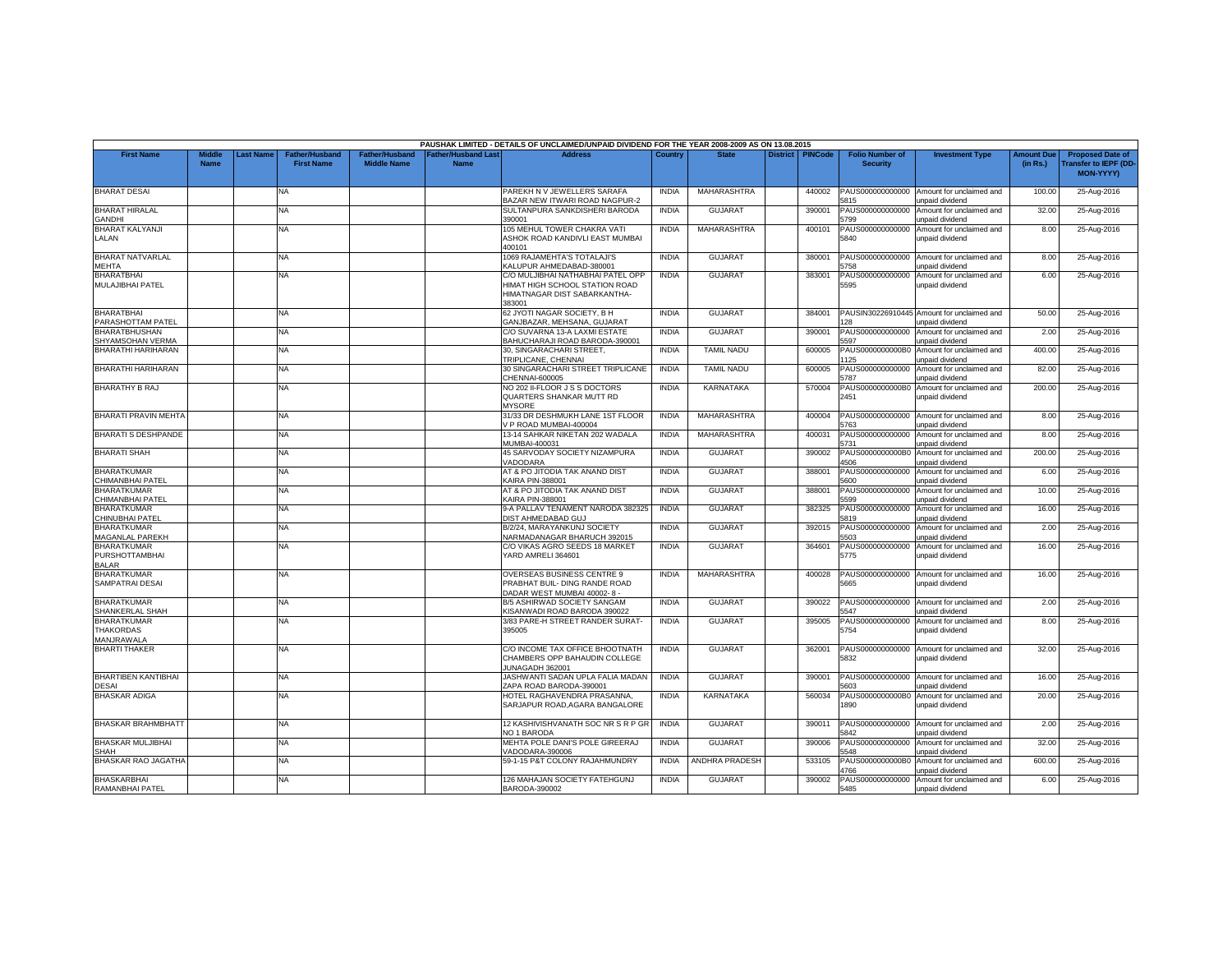|                                                        |                       |                 |                                            |                                             |                                          | PAUSHAK LIMITED - DETAILS OF UNCLAIMED/UNPAID DIVIDEND FOR THE YEAR 2008-2009 AS ON 13.08.2015 |              |                      |                 |                |                                           |                                                               |                               |                                                                            |
|--------------------------------------------------------|-----------------------|-----------------|--------------------------------------------|---------------------------------------------|------------------------------------------|------------------------------------------------------------------------------------------------|--------------|----------------------|-----------------|----------------|-------------------------------------------|---------------------------------------------------------------|-------------------------------|----------------------------------------------------------------------------|
| <b>First Name</b>                                      | Middle<br><b>Name</b> | <b>ast Name</b> | <b>Father/Husband</b><br><b>First Name</b> | <b>Father/Husband</b><br><b>Middle Name</b> | <b>Father/Husband Las</b><br><b>Name</b> | <b>Address</b>                                                                                 | Country      | <b>State</b>         | <b>District</b> | <b>PINCode</b> | <b>Folio Number of</b><br><b>Security</b> | <b>Investment Type</b>                                        | <b>Amount Due</b><br>(in Rs.) | <b>Proposed Date of</b><br><b>Transfer to IEPF (DD</b><br><b>MON-YYYY)</b> |
| <b>BHASKARRAI</b><br><b>BALWANTRAI DESAI</b>           |                       |                 | NA                                         |                                             |                                          | OPP KANYASHALA TEKRI MOHOLLO<br>GANDEVI DIST BULSAR PIN-396360                                 | <b>INDIA</b> | <b>GUJARAT</b>       |                 | 396360         | PAUS000000000000<br>604                   | Amount for unclaimed and<br><b>Inpaid dividend</b>            | 6.00                          | 25-Aug-2016                                                                |
| <b>BHASKARRAO</b><br><b>RAMCHANDRARAO</b><br>MANEPATIL |                       |                 | NA.                                        |                                             |                                          | RAM NIWAS BUNGLOW SHAH BAG<br>BARODA-390001                                                    | <b>INDIA</b> | <b>GUJARAT</b>       |                 | 390001         | PAUS000000000000<br>5549                  | Amount for unclaimed and<br>unpaid dividend                   | 12.00                         | 25-Aug-2016                                                                |
| <b>BHASKER LAXMANRAO</b><br>VAIDYA                     |                       |                 | <b>NA</b>                                  |                                             |                                          | PAGEDAR WADA BHUTADI ZAMPA<br><b>BARODA 390001</b>                                             | <b>INDIA</b> | <b>GUJARAT</b>       |                 | 390001         | PAUS000000000000<br>5504                  | Amount for unclaimed and<br>unpaid dividend                   | 2.00                          | 25-Aug-2016                                                                |
| <b>BHASKERRAO</b><br>RAMCHANDRARAO<br>MANEPATIL        |                       |                 | <b>NA</b>                                  |                                             |                                          | RAM NIVAS' SHAHBAG OPP POLO<br>GROUND BARODA-390001                                            | <b>INDIA</b> | <b>GUJARAT</b>       |                 | 390001         | PAUS000000000000<br>5646                  | Amount for unclaimed and<br>unpaid dividend                   | 12.00                         | 25-Aug-2016                                                                |
| <b>BHATT KAUSHIK</b>                                   |                       |                 | <b>NA</b>                                  |                                             |                                          | C-201, SUKAN 3, NEAR VRAJDHAM<br>MANDIR B/H SEEMA HALL.JODHPUR<br>AHMEDABAD                    | <b>INDIA</b> | <b>GUJARA1</b>       |                 | 380015         | 618                                       | PAUSIN30164510266 Amount for unclaimed and<br>unpaid dividend | 50.00                         | 25-Aug-2016                                                                |
| <b>BHAVANA PURSNANI</b>                                |                       |                 | NA.                                        |                                             |                                          | 111-ASHOK NAGAR AGRA                                                                           | <b>INDIA</b> | <b>UTTAR PRADESH</b> |                 | 282010         | PAUS0000000000B0<br>1004                  | Amount for unclaimed and<br>unpaid dividend                   | 200.00                        | 25-Aug-2016                                                                |
| <b>BHAVANASI</b><br>VENKATESWARA RAO                   |                       |                 | <b>NA</b>                                  |                                             |                                          | 8 2 23A BRINDAVAN STREET KAVALI<br><b>VELLORE DIST</b>                                         | <b>INDIA</b> | ANDHRA PRADESH       |                 | 524201         | PAUSIN3010222074<br>92                    | Amount for unclaimed and<br>unpaid dividend                   | 32.00                         | 25-Aug-2016                                                                |
| BHAVNA AJAY SHAH                                       |                       |                 | NA                                         |                                             |                                          | 10 MATRU SMRUTI 36/A SHRADHNAND<br>RD NEAR DR PATEL VILE PARLE EAST<br>MUMBAI 400057           | <b>INDIA</b> | MAHARASHTRA          |                 | 400057         | PAUS000000000000<br>5833                  | Amount for unclaimed and<br>unpaid dividend                   | 8.00                          | 25-Aug-2016                                                                |
| <b>BHAVNABEN</b><br>CHANDULAL GALA                     |                       |                 | NA                                         |                                             |                                          | C/O R P SHROFF & SONS 704 A STOCK<br>EXCH DALAL STREET FORT MUMBAI-<br>400023                  | <b>INDIA</b> | MAHARASHTRA          |                 | 400023         | PAUS000000000000<br>5703                  | Amount for unclaimed and<br>unpaid dividend                   | 24.00                         | 25-Aug-2016                                                                |
| <b>BHEEMSEN M ARORA</b>                                |                       |                 | <b>NA</b>                                  |                                             |                                          | C-75/502 ASHWATTHA VASANT VIHAR<br>POKHRAN ROAD NO 2 THANE WEST<br>400601                      | <b>INDIA</b> | MAHARASHTRA          |                 | 400601         | 5740                                      | PAUS000000000000 Amount for unclaimed and<br>unpaid dividend  | 16.00                         | 25-Aug-2016                                                                |
| <b>BHIKANRAO</b><br><b>KRISHNARAO SHITOLE</b>          |                       |                 | NA                                         |                                             |                                          | SADI MISTRY COLONY NEAR MAIRALA'S<br>GANPATI MANDIR BARODA 390017                              | <b>INDIA</b> | <b>GUJARAT</b>       |                 | 390017         | PAUS000000000000<br>5551                  | Amount for unclaimed and<br>unpaid dividend                   | 6.00                          | 25-Aug-2016                                                                |
| <b>BHIKHABHAI</b><br>CHHOTABHAI RANA                   |                       |                 | <b>NA</b>                                  |                                             |                                          | SUNDER BAZAR SOKHADA 391745 DIST<br><b>BARODA 391745</b>                                       | <b>INDIA</b> | <b>GUJARAT</b>       |                 | 391745         | PAUS000000000000<br>607                   | Amount for unclaimed and<br>unpaid dividend                   | 2.00                          | 25-Aug-2016                                                                |
| BHIKHABHAI MULJIBHAI<br>THAKKAR                        |                       |                 | NA                                         |                                             |                                          | 103 VIJAY NAGAR GUJARAT HOUSING<br>BOARD GORWA BARODA 390016                                   | <b>INDIA</b> | <b>GUJARAT</b>       |                 | 390016         | PAUS000000000000<br>5506                  | Amount for unclaimed and<br>unpaid dividend                   | 32.00                         | 25-Aug-2016                                                                |
| BHIKHABHAI NARANBHAI<br><b>MISTRY</b>                  |                       |                 | NA                                         |                                             |                                          | 13 ADHUNIK SOCIETY CHHANI DIST<br>BARODA PIN-391740                                            | <b>INDIA</b> | <b>GUJARAT</b>       |                 | 391740         | PAUS000000000000<br>5608                  | Amount for unclaimed and<br>unpaid dividend                   | 2.00                          | 25-Aug-2016                                                                |
| <b>BHIKHABHAI</b><br>PRABHUDAS NAI                     |                       |                 | <b>NA</b>                                  |                                             |                                          | B-9 DAHIBA NAGAR SOC REFINERY<br>ROAD GORWA BARODA 390016                                      | <b>INDIA</b> | <b>GUJARAT</b>       |                 | 390016         | PAUS000000000000<br>505                   | Amount for unclaimed and<br>unpaid dividend                   | 2.00                          | 25-Aug-2016                                                                |
| <b>BHIKU BABU BANDVE</b>                               |                       |                 | <b>NA</b>                                  |                                             |                                          | C/O A C W CO LTD LAXMI BLDG SIR P M<br>ROAD MUMBAI-400001                                      | <b>INDIA</b> | MAHARASHTRA          |                 | 400001         | PAUS000000000000<br>487                   | Amount for unclaimed and<br>unpaid dividend                   | 6.00                          | 25-Aug-2016                                                                |
| <b>BHIM SAIN GROVER</b>                                |                       |                 | NA                                         |                                             |                                          | FLAT NO 20 STAR APARTMENTS PLOT<br>NO 24/2 VIDYA VIHAR MARG SECTOR-9<br>ROHINI DELHI 110085    | <b>INDIA</b> | DELHI                |                 | 110085         | PAUS000000000000<br>5753                  | Amount for unclaimed and<br>unpaid dividend                   | 8.00                          | 25-Aug-2016                                                                |
| <b>BHIMARADDI</b><br>RANGARADDI YAVAGAL                |                       |                 | NA                                         |                                             |                                          | C/O KRISHNA AGENCIES FERTILIZER<br>DEALRS AT & PO NAVALGUNDA DIST<br>DHARWAR KARNATAK 582208   | <b>INDIA</b> | KARNATAKA            |                 | 582208         | PAUS000000000000<br>5630                  | Amount for unclaimed and<br>unpaid dividend                   | 32.00                         | 25-Aug-2016                                                                |
| <b>BHIMSEN MAHADEV</b><br>HONEKARI                     |                       |                 | <b>NA</b>                                  |                                             |                                          | VASANT RAO NAIK CHAWL AT POST<br>DIWA THANE 400612                                             | <b>INDIA</b> | MAHARASHTRA          |                 | 400612         | PAUS000000000000<br>5817                  | Amount for unclaimed and<br>unpaid dividend                   | 66.00                         | 25-Aug-2016                                                                |
| <b>BHOGILAL CHHOTABHAI</b><br>PATEL                    |                       |                 | <b>NA</b>                                  |                                             |                                          | F-255 ALEMBIC COLONY BARODA<br>390003                                                          | <b>INDIA</b> | GUJARAT              |                 | 390003         | PAUS000000000000<br>5515                  | Amount for unclaimed and<br>unpaid dividend                   | 2.00                          | 25-Aug-2016                                                                |
| <b>BHOGILAL</b><br>SAKHARCHAND GANDHI                  |                       |                 | NA.                                        |                                             |                                          | KUVERJI DEVSHI CHAWL 2ND FL B S<br>ROAD OPP ZARAPKAR SHOW ROOM<br>DADAR W RLY MUMBAI 400028    | <b>INDIA</b> | MAHARASHTRA          |                 | 400028         | PAUS000000000000<br>5736                  | Amount for unclaimed and<br>unpaid dividend                   | 8.00                          | 25-Aug-2016                                                                |
| <b>BHOGILAL SHANABHAI</b><br>PATEL                     |                       |                 | NA.                                        |                                             |                                          | 50. ALEMBIC NAGAR, OPP, GORWA<br>POLICE STATION, VADODARA                                      | <b>INDIA</b> | <b>GUJARAT</b>       |                 | 390016         | PAUS000000000000<br>5516                  | Amount for unclaimed and<br>unpaid dividend                   | 2.00                          | 25-Aug-2016                                                                |
| <b>BHOGILAL VALJIBHAI</b><br><b>MISTRY</b>             |                       |                 | <b>NA</b>                                  |                                             |                                          | VISHWAKARMA ENG WORKS DEGAUM<br>RAKHIAL TAL DEGAUM DIST<br>AHMEDABAD PIN-382315                | <b>INDIA</b> | <b>GUJARAT</b>       |                 | 382315         | PAUS000000000000<br>5611                  | Amount for unclaimed and<br>unpaid dividend                   | 6.00                          | 25-Aug-2016                                                                |
| <b>BHOLURAM RAMJI</b><br><b>PAWAR</b>                  |                       |                 | NA                                         |                                             |                                          | OPP INDIAN OVERSEAS BANK MEHTA<br>POLE BARODA-390006                                           | <b>INDIA</b> | <b>GUJARAT</b>       |                 | 390006         | PAUS000000000000<br>5612                  | Amount for unclaimed and<br><b>Inpaid dividend</b>            | 2.00                          | 25-Aug-2016                                                                |
| <b>BHRANTI HARSHADRAY</b><br>CHHAYA                    |                       |                 | NA.                                        |                                             |                                          | C/O H M CHHAYA B-7 BALAJI<br>APARTMENTS V P ROAD SANTACRUZ<br>W) MUMBAI-400054                 | <b>INDIA</b> | MAHARASHTRA          |                 | 400054         | PAUS000000000000<br>5519                  | Amount for unclaimed and<br>unpaid dividend                   | 2.00                          | 25-Aug-2016                                                                |
| <b>BHUPATRAI GHELABHAI</b><br>VASHI                    |                       |                 | <b>NA</b>                                  |                                             |                                          | LIMDA CHOWK POST DHAMDACHHA VIA<br>AMALSAD DIST BULSAR PIN-396360                              | <b>INDIA</b> | <b>GUJARAT</b>       |                 | 396360         | PAUS000000000000<br>5613                  | Amount for unclaimed and<br>unpaid dividend                   | 6.00                          | 25-Aug-2016                                                                |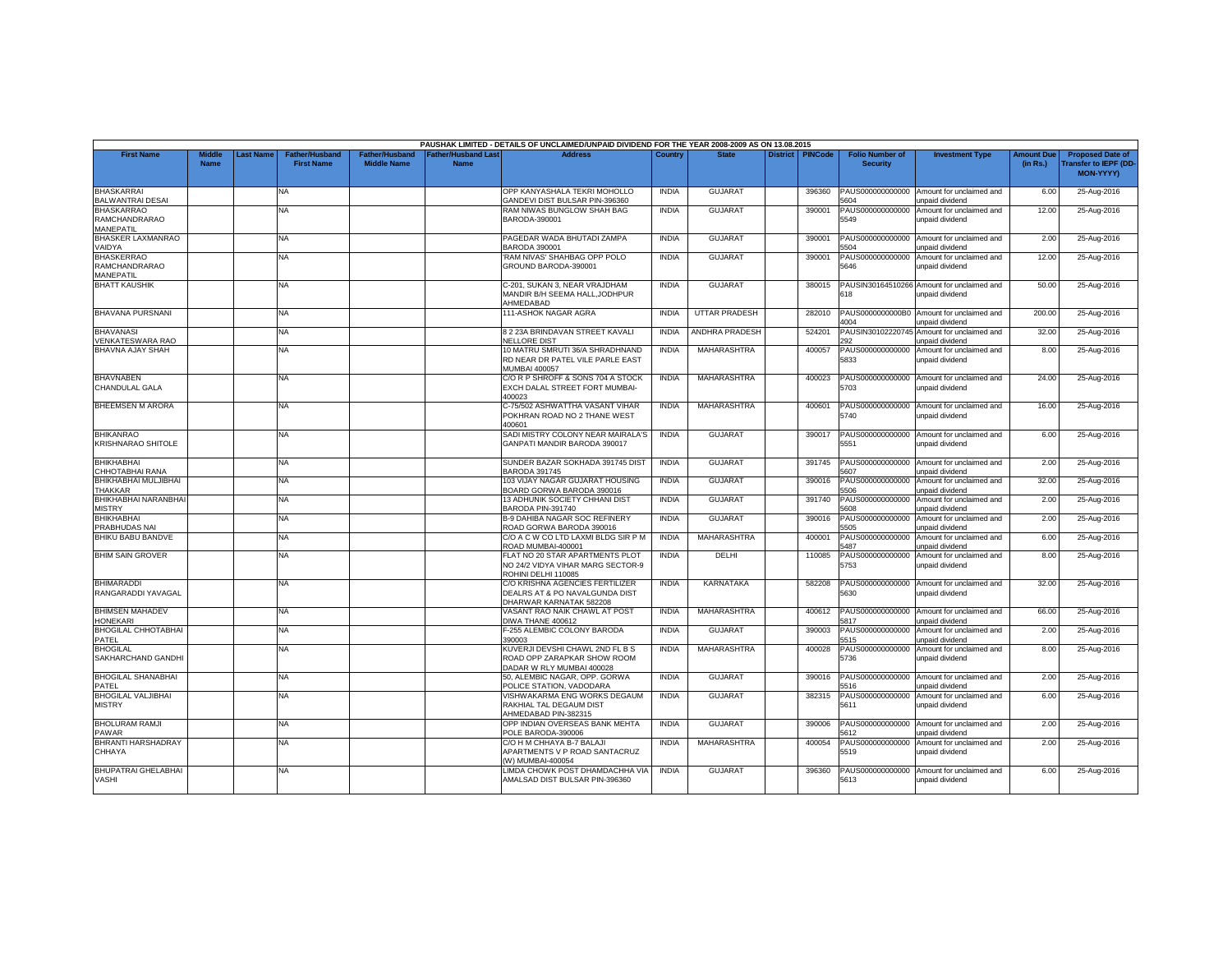|                                                        |                              |                 |                                            |                                             |                                   | PAUSHAK LIMITED - DETAILS OF UNCLAIMED/UNPAID DIVIDEND FOR THE YEAR 2008-2009 AS ON 13.08.2015       |              |                      |                 |                |                                           |                                                              |                               |                                                                            |
|--------------------------------------------------------|------------------------------|-----------------|--------------------------------------------|---------------------------------------------|-----------------------------------|------------------------------------------------------------------------------------------------------|--------------|----------------------|-----------------|----------------|-------------------------------------------|--------------------------------------------------------------|-------------------------------|----------------------------------------------------------------------------|
| <b>First Name</b>                                      | <b>Middle</b><br><b>Name</b> | <b>ast Name</b> | <b>Father/Husband</b><br><b>First Name</b> | <b>Father/Husband</b><br><b>Middle Name</b> | <b>Father/Husband Las</b><br>Name | <b>Address</b>                                                                                       | Country      | <b>State</b>         | <b>District</b> | <b>PINCode</b> | <b>Folio Number of</b><br><b>Security</b> | <b>Investment Type</b>                                       | <b>Amount Due</b><br>(in Rs.) | <b>Proposed Date of</b><br><b>Transfer to IEPF (DD</b><br><b>MON-YYYY)</b> |
| <b>BHUPENDRA HIMATLAL</b><br><b>SANGHAVI</b>           |                              |                 | <b>NA</b>                                  |                                             |                                   | 9 ADUKIA APARTMENT 2ND FLOOR<br>BALIKA VIDYALAYA MARG S M RD<br>KANDIVLEE MUMBAI-400067              | <b>INDIA</b> | MAHARASHTRA          |                 | 400067         | PAUS000000000000<br>5733                  | Amount for unclaimed and<br>unpaid dividend                  | 16.00                         | 25-Aug-2016                                                                |
| <b>BHUPENDRABHAI</b><br>CHANDULAL SURATI               |                              |                 | NA                                         |                                             |                                   | 2649 JUMMA MASJID AHMEDABAD-<br>380001                                                               | <b>INDIA</b> | <b>GUJARAT</b>       |                 | 380001         | PAUS000000000000<br>554                   | Amount for unclaimed and<br><b>Inpaid dividend</b>           | 16.00                         | 25-Aug-2016                                                                |
| <b>BHUPENDRABHAI</b><br><b>DESAIBHAI PATEL</b>         |                              |                 | <b>NA</b>                                  |                                             |                                   | DHAMANIYA KAMPA VIA DHANSURA<br>POST DHAMANIA TAL BAYAD DIST<br>SABARKANTHA 383325                   | <b>INDIA</b> | <b>GUJARAT</b>       |                 | 383325         | PAUS000000000000<br>5616                  | Amount for unclaimed and<br>unpaid dividend                  | 2.00                          | 25-Aug-2016                                                                |
| <b>BHUPESH KRISHNALAL</b><br><b>DESAI</b>              |                              |                 | <b>NA</b>                                  |                                             |                                   | 167 CHANDRAPRABHA (DHUBAR) OPP<br><b>MOTIBAG BARODA-390001</b>                                       | <b>INDIA</b> | <b>GUJARAT</b>       |                 | 390001         | PAUS000000000000<br>5619                  | Amount for unclaimed and<br>unpaid dividend                  | 32.00                         | 25-Aug-2016                                                                |
| <b>BIKASH BANERJEE</b>                                 |                              |                 | NA.                                        |                                             |                                   | 62 MOORE AVENUE CALCUTTA                                                                             | <b>INDIA</b> | <b>WEST BENGAL</b>   |                 | 700040         | PAUS0000000000B0<br>2847                  | Amount for unclaimed and<br>unpaid dividend                  | 300.00                        | 25-Aug-2016                                                                |
| <b>BIMAL BHAGUBHAI SHAH</b>                            |                              |                 | NA.                                        |                                             |                                   | C/O M/S DALIA PATEL & CO OPP DENA<br>BANK CHOKHANDI BARODA-390017                                    | <b>INDIA</b> | <b>GUJARAT</b>       |                 | 390017         | PAUS000000000000<br>5701                  | Amount for unclaimed and<br>unpaid dividend                  | 8.00                          | 25-Aug-2016                                                                |
| <b>BIMAL CHAND DHANDIA</b>                             |                              |                 | <b>NA</b>                                  |                                             |                                   | C/O DHANDIA JEWELLERS E-5<br>CONNAUGHT PL NEW DELHI 110001                                           | <b>INDIA</b> | DELHI                |                 | 110001         | PAUS000000000000<br>5743                  | Amount for unclaimed and<br>unpaid dividend                  | 16.00                         | 25-Aug-2016                                                                |
| <b>BIMAL KUMAR AGARWAL</b>                             |                              |                 | <b>NA</b>                                  |                                             |                                   | C/O NATHMAL AGARWAL<br>MARWARIPARA JHARSUGUDA                                                        | <b>INDIA</b> | <b>ORISSA</b>        |                 | 768201         | PAUSIN30125015096<br>576                  | Amount for unclaimed and<br>unpaid dividend                  | 16.00                         | 25-Aug-2016                                                                |
| <b>BIMAL KUMAR GUPTA</b>                               |                              |                 | NA                                         |                                             |                                   | J-7/44 RAJOURI GARDEN NEW DELHI-<br>110027                                                           | <b>INDIA</b> | DELHI                |                 | 110027         | PAUS000000000000<br>5685                  | Amount for unclaimed and<br>unpaid dividend                  | 8.00                          | 25-Aug-2016                                                                |
| <b>BIMLA DEVI</b>                                      |                              |                 | NA                                         |                                             |                                   | C/O M/S BABOO RAM HARI CHAND<br>KHARI BAOLI DELHI-110006                                             | <b>INDIA</b> | DELHI                |                 | 110006         | PAUS000000000000<br>748                   | Amount for unclaimed and<br><b>Inpaid dividend</b>           | 16.00                         | 25-Aug-2016                                                                |
| <b>BINA HASTIPAL JHAVERI</b>                           |                              |                 | <b>NA</b>                                  |                                             |                                   | 208 SHANTINATHJI JAIN BLDG 3RD FLR<br>ROOM- NO 27 INSIDE STAIRCASE<br>PAYDHUNI MUMBAI-400003 -       | <b>INDIA</b> | MAHARASHTRA          |                 | 400003         | PAUS000000000000<br>5704                  | Amount for unclaimed and<br>unpaid dividend                  | 16.00                         | 25-Aug-2016                                                                |
| <b>BINA KALIDAS MISTRY</b><br><b>MF G KALIDAS MI</b>   |                              |                 | <b>NA</b>                                  |                                             |                                   | SHREE RAM NIWAS 31/2 VASANT<br>NAGAR SOC BHAIRAVNATH ROAD<br>MANINAGAR AHMEDABAD-380008              | <b>INDIA</b> | GUJARAT              |                 | 380008         | PAUS000000000000<br>5622                  | Amount for unclaimed and<br>unpaid dividend                  | 32.00                         | 25-Aug-2016                                                                |
| <b>BINDRABAN ARORA</b>                                 |                              |                 | NA.                                        |                                             |                                   | KOTHI NO HP-46 MAURYA ENCLAVE<br>PITAM PURA DELHI 110034                                             | <b>INDIA</b> | DELHI                |                 | 110034         | PAUS000000000000<br>5750                  | Amount for unclaimed and<br>unpaid dividend                  | 8.00                          | 25-Aug-2016                                                                |
| <b>BINDU DEEPAK DHANAK</b>                             |                              |                 | <b>NA</b>                                  |                                             |                                   | 4 RAMDEV KUTIR RAMBHUVAN<br>RAJWADI NAKA M G ROAD GHATKOPAR<br>EAST MUMBAI 400077                    | <b>INDIA</b> | MAHARASHTRA          |                 | 400077         | PAUS000000000000<br>5859                  | Amount for unclaimed and<br>unpaid dividend                  | 16.00                         | 25-Aug-2016                                                                |
| <b>BINDU DILIP BHATT</b>                               |                              |                 | <b>NA</b>                                  |                                             |                                   | FLAT NO 60 4TH FLOOR KAILASH APT-3<br>BEHIND RAM BAUG S V ROAD<br>BORIVALLI WEST MUMBAI-400093       | <b>INDIA</b> | MAHARASHTRA          |                 | 400093         | PAUS000000000000<br>5706                  | Amount for unclaimed and<br>unpaid dividend                  | 16.00                         | 25-Aug-2016                                                                |
| <b>BINOD KUMAR</b><br>TEKRIWAL                         |                              |                 | NA                                         |                                             |                                   | C/O RAJA ENTERPISES P N MALIAH<br>ROAD RANIGANJ 713347                                               | <b>INDIA</b> | <b>WEST BENGAL</b>   |                 | 713347         | PAUS000000000000<br>5716                  | Amount for unclaimed and<br>unpaid dividend                  | 8.00                          | 25-Aug-2016                                                                |
| <b>BINU JAIN</b>                                       |                              |                 | <b>BIRENDRA KUMAR</b><br><b>JAIN</b>       |                                             |                                   | 65/2, GREEN PARK, BL-A NEAR- LAKE<br>TOWN CALCUTTA                                                   | <b>INDIA</b> | <b>WEST BENGAL</b>   |                 | 700055         | PAUSIN3003271028<br>82                    | Amount for unclaimed and<br><b>Inpaid dividend</b>           | 8.00                          | 25-Aug-2016                                                                |
| <b>BIPIN KUMAR</b>                                     |                              |                 | NA                                         |                                             |                                   | M/S SHOP PLANNING GROUP II LARSEN<br>& TOUBRO LTD POWAI MUMBAI 400072                                | <b>INDIA</b> | MAHARASHTRA          |                 | 400072         | PAUS000000000000<br>5827                  | Amount for unclaimed and<br>unpaid dividend                  | 66.00                         | 25-Aug-2016                                                                |
| <b>BIPIN PRAGJI TOPRANI</b>                            |                              |                 | <b>NA</b>                                  |                                             |                                   | PRATAPKUNJ BLOCK NO1 KARELIBUG<br>BARODA-390001                                                      | <b>INDIA</b> | <b>GUJARAT</b>       |                 | 390001         | PAUS000000000000<br>623                   | Amount for unclaimed and<br>unpaid dividend                  | 2.00                          | 25-Aug-2016                                                                |
| <b>BIPIN TALAKCHAND</b><br><b>MEHTA</b>                |                              |                 | NA.                                        |                                             |                                   | C/O. RAJESH B. AMBANI 7, SHILPA, 2ND<br>FLR, 6TH ROAD, PRABHAT<br>COLONY, SANTACRUS(E) MUMBAI-400055 | <b>INDIA</b> | MAHARASHTRA          |                 | 400055         | PAUS000000000000<br>5705                  | Amount for unclaimed and<br>unpaid dividend                  | 16.00                         | 25-Aug-2016                                                                |
| <b>BIPINBHAI CHUNIBHAI</b><br>PATEL                    |                              |                 | <b>NA</b>                                  |                                             |                                   | P O MALAV TAL KALOL DIST PMS PIN-<br>389330                                                          | <b>INDIA</b> | <b>GUJARAT</b>       |                 | 389330         | PAUS000000000000<br>558                   | Amount for unclaimed and<br>unpaid dividend                  | 6.00                          | 25-Aug-2016                                                                |
| <b>BIPINBHAI JAYANTIBHAI</b><br>PATEL                  |                              |                 | <b>NA</b>                                  |                                             |                                   | C K 51/4 RAJA DARAWAJA VARANASI<br>221001                                                            | <b>INDIA</b> | <b>UTTAR PRADESH</b> |                 | 221001         | PAUS000000000000<br>5624                  | Amount for unclaimed and<br>unpaid dividend                  | 6.00                          | 25-Aug-2016                                                                |
| <b>BIPINCHAND</b><br>SHANKARLAL GANDHI                 |                              |                 | <b>NA</b>                                  |                                             |                                   | HARI BHAKTI'S POLE SANKDI SHERI<br>MANEC CHOWK AHMEDABAD-380001                                      | <b>INDIA</b> | GUJARAT              |                 | 380001         | PAUS00000000000<br>5755                   | Amount for unclaimed and<br>unpaid dividend                  | 16.00                         | 25-Aug-2016                                                                |
| <b>BIPINCHANDRA</b><br>CHIMANLAL KHATRI                |                              |                 | NA                                         |                                             |                                   | BAJWADA BHOIWADA HIRALAL SHROFI<br>MARG BARODA-390001                                                | <b>INDIA</b> | <b>GUJARAT</b>       |                 | 390001         | PAUS000000000000<br>5625                  | Amount for unclaimed and<br>unpaid dividend                  | 16.00                         | 25-Aug-2016                                                                |
| <b>BIPINCHANDRA</b><br><b>JEKISANDAS</b><br>NARIELWALA |                              |                 | <b>NA</b>                                  |                                             |                                   | A/301 KANCHAN JUNGA SOCIETY PLOT<br>NO.20 SECTOR-11<br><b>COPARKHAIRANENAVI MUMBAI</b>               | <b>INDIA</b> | MAHARASHTRA          |                 | 400709         | PAUS000000000000<br>5479                  | Amount for unclaimed and<br>unpaid dividend                  | 16.00                         | 25-Aug-2016                                                                |
| <b>BIPINCHANDRA</b><br>RAMANLAL SHETH                  |                              |                 | <b>NA</b>                                  |                                             |                                   | GUJARAT HOUSING SOCIETY BLOCK NO<br>34/398 AAJAWA ROAD BARODA-390006                                 | <b>INDIA</b> | <b>GUJARAT</b>       |                 | 390006         | PAUS000000000000<br>5513                  | Amount for unclaimed and<br>unpaid dividend                  | 16.00                         | 25-Aug-2016                                                                |
| <b>BIPINCHANDRA RATILAL</b><br><b>PURANI</b>           |                              |                 | NA.                                        |                                             |                                   | OLD RAMJI MANDIR ANAND-388001                                                                        | <b>INDIA</b> | <b>GUJARAT</b>       |                 | 388001         | 5480                                      | PAUS000000000000 Amount for unclaimed and<br>unpaid dividend | 2.00                          | 25-Aug-2016                                                                |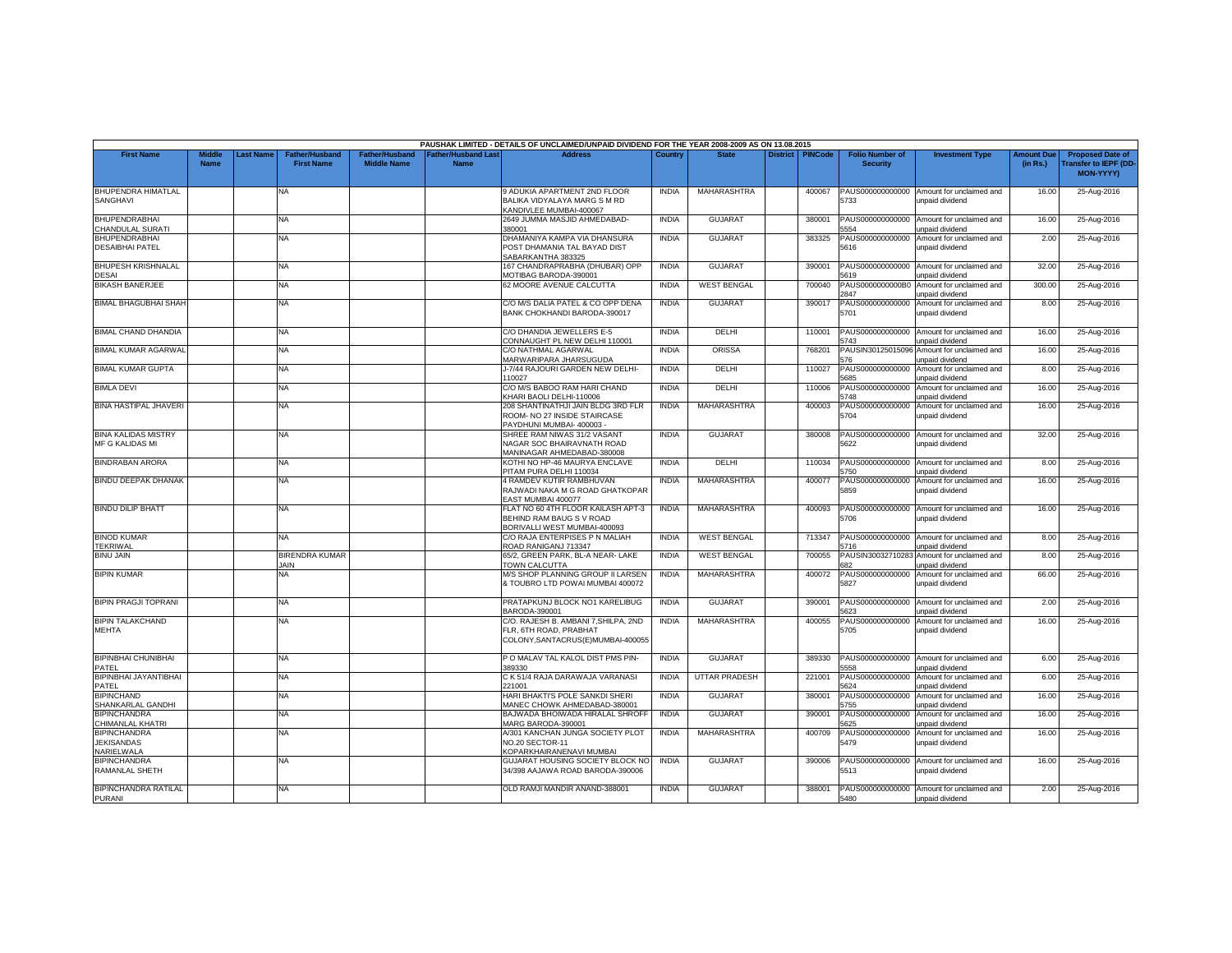|                                              |                              |                  |                                            |                                             |                                           | PAUSHAK LIMITED - DETAILS OF UNCLAIMED/UNPAID DIVIDEND FOR THE YEAR 2008-2009 AS ON 13.08.2015         |              |                       |                 |                |                                           |                                                              |                               |                                                                     |
|----------------------------------------------|------------------------------|------------------|--------------------------------------------|---------------------------------------------|-------------------------------------------|--------------------------------------------------------------------------------------------------------|--------------|-----------------------|-----------------|----------------|-------------------------------------------|--------------------------------------------------------------|-------------------------------|---------------------------------------------------------------------|
| <b>First Name</b>                            | <b>Middle</b><br><b>Name</b> | <b>Last Name</b> | <b>Father/Husband</b><br><b>First Name</b> | <b>Father/Husband</b><br><b>Middle Name</b> | <b>Father/Husband Last</b><br><b>Name</b> | <b>Address</b>                                                                                         | Country      | <b>State</b>          | <b>District</b> | <b>PINCode</b> | <b>Folio Number of</b><br><b>Security</b> | <b>Investment Type</b>                                       | <b>Amount Due</b><br>(in Rs.) | <b>Proposed Date of</b><br>ransfer to IEPF (DD-<br><b>MON-YYYY)</b> |
| <b>BIRENDRA KUMAR</b><br><b>TYAGI</b>        |                              |                  | <b>NA</b>                                  |                                             |                                           | A G VIDYASAGAR & CO STOCK & SHARE<br>BROCK- ERS 12 D S E BUILDING ASAF<br>ALI ROAD NEW- DELHI-110002 - | <b>INDIA</b> | DELHI                 |                 | 110002         | PAUS000000000000<br>5741                  | Amount for unclaimed and<br>unpaid dividend                  | 8.00                          | 25-Aug-2016                                                         |
| <b>BISHWA NATH</b><br><b>BANERJEE</b>        |                              |                  | NA                                         |                                             |                                           | HIG FLAT NO 3/6 NARIA CROSSING PO<br>B H U VARANASI 221001                                             | <b>INDIA</b> | <b>UTTAR PRADESH</b>  |                 | 221001         | 637                                       | PAUS000000000000 Amount for unclaimed and<br>unpaid dividend | 16.00                         | 25-Aug-2016                                                         |
| <b>BISHWANATH</b><br><b>BANERJEE</b>         |                              |                  | <b>NA</b>                                  |                                             |                                           | H I G FLAT NO 3/6 NARIA CROSSING P O<br><b>BHU VARANASI</b>                                            | <b>INDIA</b> | UTTAR PRADESH         |                 | 221005         | 360                                       | PAUS0000000000B0 Amount for unclaimed and<br>unpaid dividend | 200.00                        | 25-Aug-2016                                                         |
| <b>BISMILLA NIVAJKHAN</b><br>PATHAN          |                              |                  | <b>NA</b>                                  |                                             |                                           | NAVAYARD NEAR BUS STAND BARODA-<br>390002                                                              | <b>INDIA</b> | <b>GUJARAT</b>        |                 | 390002         | 626                                       | PAUS000000000000 Amount for unclaimed and<br>unpaid dividend | 2.00                          | 25-Aug-2016                                                         |
| <b>BISWAS SUSHIL KUMAR</b>                   |                              |                  | <b>NA</b>                                  |                                             |                                           | 152 DIAMOND PARK JOKA 24 PGS (S)                                                                       | <b>INDIA</b> | <b>WEST BENGAL</b>    |                 | 700104         | 2876                                      | PAUS0000000000B0 Amount for unclaimed and<br>unpaid dividend | 200.00                        | 25-Aug-2016                                                         |
| <b>BRAHM SARUP AHUJA</b>                     |                              |                  | NA                                         |                                             |                                           | SUPERINTENDING ENGINEER 7<br>THERMAL PLANT COLONY PANIPAT<br>132105                                    | <b>INDIA</b> | HARYANA               |                 | 132105         | PAUS000000000000<br>5691                  | Amount for unclaimed and<br>unpaid dividend                  | 32.00                         | 25-Aug-2016                                                         |
| <b>BRIJ LAL ARORA</b>                        |                              |                  | NA.                                        |                                             |                                           | 34-D HMT COLONY AJMER 305003                                                                           | <b>INDIA</b> | RAJASTHAN             |                 | 305003         | PAUS000000000000<br>680                   | Amount for unclaimed and<br>inpaid dividend                  | 16.00                         | 25-Aug-2016                                                         |
| <b>BRIJ MAHAJAN</b>                          |                              |                  | <b>NA</b>                                  |                                             |                                           | QR NO 1100 SECTOR VIII (8) R K PURAM<br><b>NEW DELHI-110022</b>                                        | <b>INDIA</b> | DELHI                 |                 | 110022         | PAUS000000000000<br>5745                  | Amount for unclaimed and<br>unpaid dividend                  | 8.00                          | 25-Aug-2016                                                         |
| <b>BRIJESH KUMAR</b><br>AGRAWAL              |                              |                  | NA                                         |                                             |                                           | 144/III/I BHEL HARDWAR 249403                                                                          | <b>INDIA</b> | <b>UTTARAKHAND</b>    |                 | 249403         | 5779                                      | PAUS000000000000 Amount for unclaimed and<br>unpaid dividend | 32.00                         | 25-Aug-2016                                                         |
| BUDHABHAI UKABHAI<br>PARMAR                  |                              |                  | NA.                                        |                                             |                                           | BAJWA DIST BARODA PIN 391310                                                                           | <b>INDIA</b> | <b>GUJARAT</b>        |                 | 391310         | PAUS000000000000<br>5497                  | Amount for unclaimed and<br>unpaid dividend                  | 2.00                          | 25-Aug-2016                                                         |
| <b>BUDHALAL C SHAH</b>                       |                              |                  | <b>NA</b>                                  |                                             |                                           | C/O POPATLAL K SHAH AT MARCHI<br>POLE IN RATAN POLE AHMEDABAD-<br>380001                               | <b>INDIA</b> | <b>GUJARAT</b>        |                 | 380001         | 5727                                      | PAUS000000000000 Amount for unclaimed and<br>unpaid dividend | 16.00                         | 25-Aug-2016                                                         |
| <b>BULAKHIDAS POPATLAL</b><br><b>RASANIA</b> |                              |                  | NA                                         |                                             |                                           | 15 CHANLAOLE MANEK CHOWK<br>AHMEDABAD 380001                                                           | <b>INDIA</b> | <b>GUJARAT</b>        |                 | 380001         | 5792                                      | PAUS000000000000 Amount for unclaimed and<br>unpaid dividend | 16.00                         | 25-Aug-2016                                                         |
| <b>BURLE SATYAVATHI</b>                      |                              |                  | <b>NA</b>                                  |                                             |                                           | SHIVAJI DRUG HOUSE BAPATLA<br><b>GUNTUR 522001</b>                                                     | <b>INDIA</b> | <b>ANDHRA PRADESH</b> |                 | 522001         | PAUS000000000000<br>5634                  | Amount for unclaimed and<br>unpaid dividend                  | 66.00                         | 25-Aug-2016                                                         |
| C B SHAKUNTALA BAI                           |                              |                  | NA                                         |                                             |                                           | K-24 12TH CROSS I BLOCK<br>RAJAJINAGAR BANGALORE-560010                                                | <b>INDIA</b> | KARNATAKA             |                 | 560010         | 5977                                      | PAUS000000000000 Amount for unclaimed and<br>unpaid dividend | 32.00                         | 25-Aug-2016                                                         |
| C G SASIKUMAR                                |                              |                  | NA.                                        |                                             |                                           | JAYA NIVAS KADAKKARAPPALLY POST<br>CHERTHALA                                                           | <b>INDIA</b> | <b>KERALA</b>         |                 | 688529         | PAUS0000000000C0<br>981                   | Amount for unclaimed and<br>unpaid dividend                  | 400.00                        | 25-Aug-2016                                                         |
| C H RAGHAVINDRA RAO                          |                              |                  | <b>NA</b>                                  |                                             |                                           | NO 16 VAIDYARAMA IYER ST I NAGAR<br>CHENNAI-600017                                                     | <b>INDIA</b> | <b>TAMIL NADU</b>     |                 | 600017         | PAUS000000000000<br>5979                  | Amount for unclaimed and<br>unpaid dividend                  | 6.00                          | 25-Aug-2016                                                         |
| C L MAHADEVAN                                |                              |                  | NA.                                        |                                             |                                           | L-12 ANNA NAGAR CHENNAI-600102                                                                         | <b>INDIA</b> | <b>TAMIL NADU</b>     |                 | 600102         | PAUS000000000000<br>6064                  | Amount for unclaimed and<br>unpaid dividend                  | 8.00                          | 25-Aug-2016                                                         |
| C M BALAJI                                   |                              |                  | <b>NA</b>                                  |                                             |                                           | C/O E C I L B/H TOWN HALL 301/A SHETH<br>MANGALDAS ROAD ELLISBRIDGE<br>AHMEDABAD                       | <b>INDIA</b> | <b>GUJARAT</b>        |                 | 380006         | 2284                                      | PAUS0000000000C0 Amount for unclaimed and<br>unpaid dividend | 300.00                        | 25-Aug-2016                                                         |
| C P RAVINDER                                 |                              |                  | NA.                                        |                                             |                                           | 25-B/4 EAST MARREDPALLI<br>SECUNDERABAD-500026                                                         | <b>INDIA</b> | <b>ANDHRA PRADESH</b> |                 | 500026         | 5938                                      | PAUS000000000000 Amount for unclaimed and<br>unpaid dividend | 2.00                          | 25-Aug-2016                                                         |
| C RAMACHANDRAN                               |                              |                  | NA.                                        |                                             |                                           | A-20,HUDCO COLONY SOWRIPALAYAM<br>HOUSING UNIT PHASE II PEELAMEDU<br>COIMBATORE 641004                 | <b>INDIA</b> | <b>TAMIL NADU</b>     |                 | 641004         | PAUS000000000000<br>6085                  | Amount for unclaimed and<br>unpaid dividend                  | 24.00                         | 25-Aug-2016                                                         |
| C S GURUMURTHY                               |                              |                  | NA                                         |                                             |                                           | PROPRITOR MAHENDRA & CO RLY<br>STATION RD KADUR CHICKMANGALORE<br>DIST KARNATAKA 577101                | <b>INDIA</b> | KARNATAKA             |                 | 577101         | 6079                                      | PAUS000000000000 Amount for unclaimed and<br>unpaid dividend | 8.00                          | 25-Aug-2016                                                         |
| C SHIVAKUMAR                                 |                              |                  | <b>NA</b>                                  |                                             |                                           | 482 1ST CROSS 4TH MAIN DOUBLE<br>ROAD KUVEMPUNAGAR MYSORE                                              | <b>INDIA</b> | KARNATAKA             |                 | 570023         | 2637                                      | PAUS0000000000C0 Amount for unclaimed and<br>unpaid dividend | 200.00                        | 25-Aug-2016                                                         |
| C SRINIVASAN                                 |                              |                  | <b>NA</b>                                  |                                             |                                           | NO-69 BLOCK MASZID ROAD D NO 42-16-<br>21 OLD SINGHNAGAR VIJAYAWADA<br>520015                          | <b>INDIA</b> | <b>ANDHRA PRADESH</b> |                 | 520015         | 5980                                      | PAUS000000000000 Amount for unclaimed and<br>unpaid dividend | 6.00                          | 25-Aug-2016                                                         |
| C SRINIVASAN                                 |                              |                  | <b>NA</b>                                  |                                             |                                           | 667, UPSTAIRS, NASIYANUR ROAD,<br>ERODE                                                                | <b>INDIA</b> | <b>TAMIL NADU</b>     |                 | 638011         | 3515                                      | PAUS0000000000C0 Amount for unclaimed and<br>unpaid dividend | 200.00                        | 25-Aug-2016                                                         |
| C V ANANTHA<br>VARAYANAN                     |                              |                  | NA                                         |                                             |                                           | 21 NATTU SUBBAROYA MUDAU ST<br>MYLAPORE CHENNAI-600004                                                 | <b>INDIA</b> | <b>TAMIL NADU</b>     |                 | 600004         | PAUS000000000000<br>978                   | Amount for unclaimed and<br>Inpaid dividend                  | 6.00                          | 25-Aug-2016                                                         |
| C V SUBA RAO                                 |                              |                  | <b>NA</b>                                  |                                             |                                           | <b>BSSCUREST HOUSE 1/E RAJENDRA</b><br><b>VAGAR PATNA (BIHAR)</b>                                      | <b>INDIA</b> | <b>BIHAR</b>          |                 | 800016         | PAUS0000000000C0<br>1018                  | Amount for unclaimed and<br>unpaid dividend                  | 200.00                        | 25-Aug-2016                                                         |
| <b>CARALINE JOSEPH</b><br>CARVALHO           |                              |                  | NA                                         |                                             |                                           | C/O MR MUSTAFA SHAIKH HONDA<br>MANSION 3RD FLOOR 332 SIR J J ROAD<br>BYCULLA MUMBAI 400008             | <b>INDIA</b> | MAHARASHTRA           |                 | 400008         | PAUS000000000000<br>5999                  | Amount for unclaimed and<br>unpaid dividend                  | 18.00                         | 25-Aug-2016                                                         |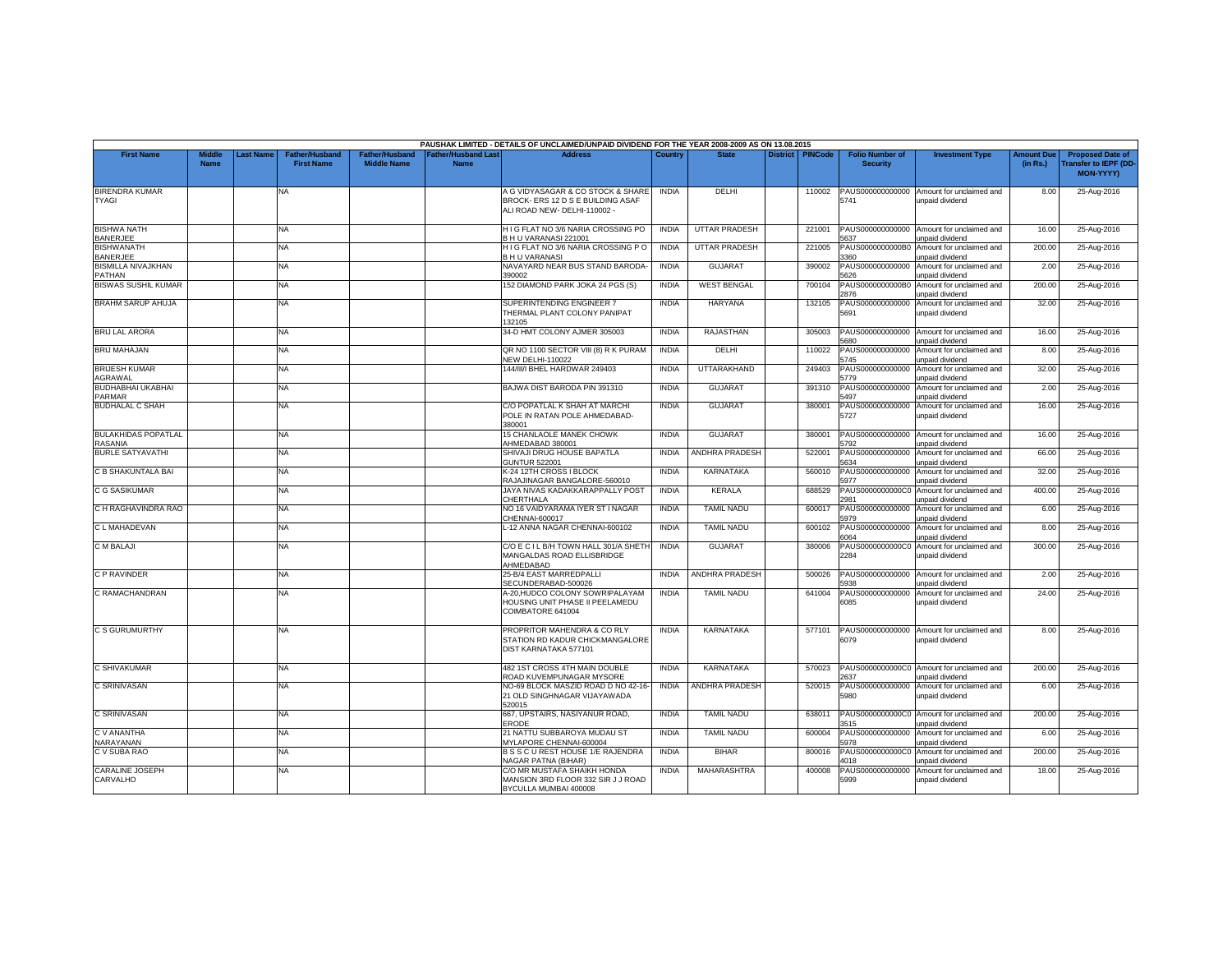|                                             |                              |                  |                                            |                                             |                                          | PAUSHAK LIMITED - DETAILS OF UNCLAIMED/UNPAID DIVIDEND FOR THE YEAR 2008-2009 AS ON 13.08.2015                           |              |                       |                 |                |                                           |                                                               |                               |                                                                    |
|---------------------------------------------|------------------------------|------------------|--------------------------------------------|---------------------------------------------|------------------------------------------|--------------------------------------------------------------------------------------------------------------------------|--------------|-----------------------|-----------------|----------------|-------------------------------------------|---------------------------------------------------------------|-------------------------------|--------------------------------------------------------------------|
| <b>First Name</b>                           | <b>Middle</b><br><b>Name</b> | <b>Last Name</b> | <b>Father/Husband</b><br><b>First Name</b> | <b>Father/Husband</b><br><b>Middle Name</b> | <b>Father/Husband Las</b><br><b>Name</b> | <b>Address</b>                                                                                                           | Country      | <b>State</b>          | <b>District</b> | <b>PINCode</b> | <b>Folio Number of</b><br><b>Security</b> | <b>Investment Type</b>                                        | <b>Amount Due</b><br>(in Rs.) | <b>Proposed Date of</b><br>ransfer to IEPF (DD<br><b>MON-YYYY)</b> |
| <b>CECILY ZACHARIAS</b>                     |                              |                  | <b>NA</b>                                  |                                             |                                          | VADAKETHACKAL KODIMATHA<br>KOTTAYAM 686039                                                                               | <b>INDIA</b> | <b>KERALA</b>         |                 | 686039         | PAUS000000000000<br>6005                  | Amount for unclaimed and<br>unpaid dividend                   | 16.00                         | 25-Aug-2016                                                        |
| CH V N PRASAD                               |                              |                  | NA                                         |                                             |                                          | SALES OFFICER, HYDERABAD ALLWYN<br>LIMITED BUNDER ROAD VIJAYAWADA                                                        | <b>INDIA</b> | ANDHRA PRADESH        |                 | 520010         | PAUS0000000000C0<br>507                   | Amount for unclaimed and<br>unpaid dividend                   | 200.00                        | 25-Aug-2016                                                        |
| CHAITANYA P HUPRIKAR                        |                              |                  | <b>NA</b>                                  |                                             |                                          | FLAT NO.8 'C' BUILDING CHIDANAND CO-<br>OP HOUSING SOCIETY S.NO.129/1<br>SOOS ROAD PASHAN                                | <b>INDIA</b> | MAHARASHTRA           |                 | 411021         | 3832                                      | PAUS0000000000C0 Amount for unclaimed and<br>unpaid dividend  | 200.00                        | 25-Aug-2016                                                        |
| <b>CHALAPATHIRAO</b><br>APPICONDA           |                              |                  | <b>NA</b>                                  |                                             |                                          | C/O SHRI A L RAO D NO 49-3-7 NR<br>MARUTHI ASHRAM LALITHANAGAR<br>VISAKHAPATNAM 530016 AP                                | <b>INDIA</b> | ANDHRA PRADESH        |                 | 530016         | PAUS000000000000<br>5887                  | Amount for unclaimed and<br>unpaid dividend                   | 2.00                          | 25-Aug-2016                                                        |
| CHALLA<br>SURYANARAYANA<br>REDDY            |                              |                  | <b>NA</b>                                  |                                             |                                          | M/S DARSHAK LIMITED 24/01/66A<br>SAMBAMURTHY RD DURGAPURAM<br>VIJAYAWADA 520003                                          | <b>INDIA</b> | <b>ANDHRA PRADESH</b> |                 | 520003         | 5981                                      | PAUS000000000000 Amount for unclaimed and<br>unpaid dividend  | 10.00                         | 25-Aug-2016                                                        |
| CHAMANLAL MANILAL<br>PAREKH                 |                              |                  | NA                                         |                                             |                                          | KUVERJI DEVSHI CHAWL 2ND FL B S<br>ROAD OPP ZARAPKAR SHOW ROOM<br>DADAR W RLY MUMBAI 400028                              | <b>INDIA</b> | MAHARASHTRA           |                 | 400028         | PAUS000000000000<br>6041                  | Amount for unclaimed and<br>unpaid dividend                   | 8.00                          | 25-Aug-2016                                                        |
| <b>CHAMPABEN</b><br>CHANDULAL SHAH          |                              |                  | <b>NA</b>                                  |                                             |                                          | B/10 SHREENATH COMPLEX SOCIETY<br>HIGH TENSION ROAD SUBHANPURA<br><b>BARODA 390007</b>                                   | <b>INDIA</b> | <b>GUJARAT</b>        |                 | 390007         | PAUS000000000000<br>5910                  | Amount for unclaimed and<br>unpaid dividend                   | 16.00                         | 25-Aug-2016                                                        |
| <b>CHAMPABEN</b><br>NATWARLAL BAJRANG       |                              |                  | <b>NA</b>                                  |                                             |                                          | 6/2098 RAMPURA MAIN ROAD SURAT-<br>395003                                                                                | <b>INDIA</b> | <b>GUJARAT</b>        |                 | 395003         | PAUS000000000000<br>939                   | Amount for unclaimed and<br>unpaid dividend                   | 32.00                         | 25-Aug-2016                                                        |
| <b>CHAMPABEN P SHETH</b>                    |                              |                  | <b>NA</b>                                  |                                             |                                          | 78/653 PUSHPAK APPT MIRAMBIKA<br>ROAD NARANPURA AHMEDABAD 380013                                                         | <b>INDIA</b> | <b>GUJARAT</b>        |                 | 380013         | PAUS000000000000<br>6023                  | Amount for unclaimed and<br>unpaid dividend                   | 8.00                          | 25-Aug-2016                                                        |
| CHAMPAKLAL<br>MULCHAND MANIAR               |                              |                  | NA                                         |                                             |                                          | KANSARA POLE VISNAGAR-384315                                                                                             | <b>INDIA</b> | <b>GUJARAT</b>        |                 | 384315         | PAUS000000000000<br>914                   | Amount for unclaimed and<br>unpaid dividend                   | 6.00                          | 25-Aug-2016                                                        |
| CHAND RANI KHANNA                           |                              |                  | <b>NA</b>                                  |                                             |                                          | 1078 BEQUN BAGH P L SHARMA ROAD<br>MEERUT-250001                                                                         | <b>INDIA</b> | <b>UTTAR PRADESH</b>  |                 | 250001         | PAUS000000000000<br>6020                  | Amount for unclaimed and<br>unpaid dividend                   | 16.00                         | 25-Aug-2016                                                        |
| CHANDA AGARWAL                              |                              |                  | NA                                         |                                             |                                          | C/O SHIV INDUSTRIES KEDAL GUNJ<br>ALWAR-301001                                                                           | <b>INDIA</b> | RAJASTHAN             |                 | 301001         | PAUS000000000000<br>6002                  | Amount for unclaimed and<br>unpaid dividend                   | 8.00                          | 25-Aug-2016                                                        |
| CHANDANBEN AMBALAL<br>PATEL                 |                              |                  | <b>NA</b>                                  |                                             |                                          | BAXI FALIA SOKHADA TA & DIST<br>BARODA PIN-391240                                                                        | <b>INDIA</b> | <b>GUJARAT</b>        |                 | 391240         | PAUS000000000000<br>5943                  | Amount for unclaimed and<br>unpaid dividend                   | 2.00                          | 25-Aug-2016                                                        |
| CHANDANBEN B PATEL                          |                              |                  | <b>NA</b>                                  |                                             |                                          | NITYANAND HOSPITAL, NEAR KABIR<br>ZEROX, AL- IPURA CHAR RASTA,<br>ALIPURA-BODELI TQ. SA- NKHEDA DIST.<br>BARODA-391135 - | <b>INDIA</b> | <b>GUJARAT</b>        |                 | 391135         | PAUS000000000000<br>6025                  | Amount for unclaimed and<br>unpaid dividend                   | 8.00                          | 25-Aug-2016                                                        |
| CHANDANMAL<br>AGARWALA                      |                              |                  | <b>NA</b>                                  |                                             |                                          | 13 PRAFULLA SARKAR STREET<br><b>CALCUTTA 700072</b>                                                                      | <b>INDIA</b> | <b>WEST BENGAL</b>    |                 | 700072         | PAUS000000000000<br>6044                  | Amount for unclaimed and<br>unpaid dividend                   | 8.00                          | 25-Aug-2016                                                        |
| CHANDER KANTA                               |                              |                  | <b>NA</b>                                  |                                             |                                          | C-4B/P-13/115 JANAKPURI NEW DELHI<br>110058                                                                              | <b>INDIA</b> | DELHI                 |                 | 110058         | PAUS000000000000<br>6019                  | Amount for unclaimed and<br>unpaid dividend                   | 8.00                          | 25-Aug-2016                                                        |
| CHANDER KANTA                               |                              |                  | <b>NA</b>                                  |                                             |                                          | C-4B/115 JANAKPURI NEW DELHI-110058                                                                                      | <b>INDIA</b> | DELHI                 |                 | 110058         | PAUS000000000000<br>i075                  | Amount for unclaimed and<br>unpaid dividend                   | 8.00                          | 25-Aug-2016                                                        |
| CHANDER KANTA JAIN                          |                              |                  | <b>NA</b>                                  |                                             |                                          | 191/192 DOUBLE STOREY FLATS G T<br>ROAD KALAUL NAGAR SHAHDRA DELHI<br>110032                                             | <b>INDIA</b> | <b>DFLHI</b>          |                 | 110032         | PAUS000000000000<br>6057                  | Amount for unclaimed and<br>unpaid dividend                   | 8.00                          | 25-Aug-2016                                                        |
| <b>CHANDER KUMAR</b><br><b>TANDON</b>       |                              |                  | NA                                         |                                             |                                          | C-201 PRINCE APARTMENT PLOT NO.54<br>I.P. EXTENSION PATPARGANJ                                                           | <b>INDIA</b> | DELHI                 |                 | 110092         | 8877                                      | PAUS0000000000C0 Amount for unclaimed and<br>unpaid dividend  | 200.00                        | 25-Aug-2016                                                        |
| CHANDER LEKHRAJMAL<br><b>UTTAMCHANDANI</b>  |                              |                  | NA                                         |                                             |                                          | A/8 MADHUKUNJ CO OP HSG SOC<br>SECTION 30/B ULHASNAGAR THANA                                                             | <b>INDIA</b> | MAHARASHTRA           |                 | 421004         | 038                                       | PAUSIN30290243369 Amount for unclaimed and<br>unpaid dividend | 6.00                          | 25-Aug-2016                                                        |
| CHANDRA KANTA                               |                              |                  | <b>NA</b>                                  |                                             |                                          | 166, GHARWALA JAV KINDVAI NAGAR<br><b>PALI</b>                                                                           | <b>INDIA</b> | <b>RAJASTHAN</b>      |                 | 306401         | PAUS120191010026<br>964                   | Amount for unclaimed and<br>unpaid dividend                   | 50.00                         | 25-Aug-2016                                                        |
| CHANDRA MOHAN<br><b>AGARWAL</b>             |                              |                  | <b>NA</b>                                  |                                             |                                          | CK 7/103 SIDHESHWARI VARANASI<br>221001                                                                                  | <b>INDIA</b> | <b>UTTAR PRADESH</b>  |                 | 221001         | PAUS000000000000<br>6058                  | Amount for unclaimed and<br>unpaid dividend                   | 16.00                         | 25-Aug-2016                                                        |
| CHANDRA RAO M                               |                              |                  | MADHAVA RAO                                |                                             |                                          | 12/303 KOCHI CORPORATION COCHIN                                                                                          | <b>INDIA</b> | KERALA                |                 | 682002         | PAUSIN3002391116<br>045                   | Amount for unclaimed and<br>unpaid dividend                   | 80.00                         | 25-Aug-2016                                                        |
| <b>CHANDRA SHEKHAR</b>                      |                              |                  | NA                                         |                                             |                                          | 95 SFS RAJOURI APARTMENTS OPP<br>GOVT OF INDIA PRESS NEW DELHI<br>110064                                                 | <b>INDIA</b> | DELHI                 |                 | 110064         | PAUS000000000000<br>6018                  | Amount for unclaimed and<br>unpaid dividend                   | 8.00                          | 25-Aug-2016                                                        |
| CHANDRA SHEKHAR<br>CHAUDHRY                 |                              |                  | <b>NA</b>                                  |                                             |                                          | F-12 GREEN PARK (MAIN) NEW DELHI-<br>10016                                                                               | <b>INDIA</b> | DELHI                 |                 | 110016         | PAUS000000000000<br>052                   | Amount for unclaimed and<br>unpaid dividend                   | 8.00                          | 25-Aug-2016                                                        |
| <b>CHANDRA SHEKHER</b><br>SHUKLA            |                              |                  | <b>NA</b>                                  |                                             |                                          | NAVJEEVAN NURSING HOME<br>MADHOTAL DAMOH ROAD JABALPUR                                                                   | <b>INDIA</b> | <b>MADHYA PRADESH</b> |                 | 482002         | PAUS0000000000C0<br>262                   | Amount for unclaimed and<br>unpaid dividend                   | 200.00                        | 25-Aug-2016                                                        |
| <b>CHANDRAHAS</b><br><b>CHIMANLAL DESAI</b> |                              |                  | <b>NA</b>                                  |                                             |                                          | 5 ASHWIN SOCIETY ELLIS-BRIDGE<br>AHMEDABAD-380007                                                                        | <b>INDIA</b> | <b>GUJARAT</b>        |                 | 380007         | PAUS000000000000<br>5892                  | Amount for unclaimed and<br>unpaid dividend                   | 6.00                          | 25-Aug-2016                                                        |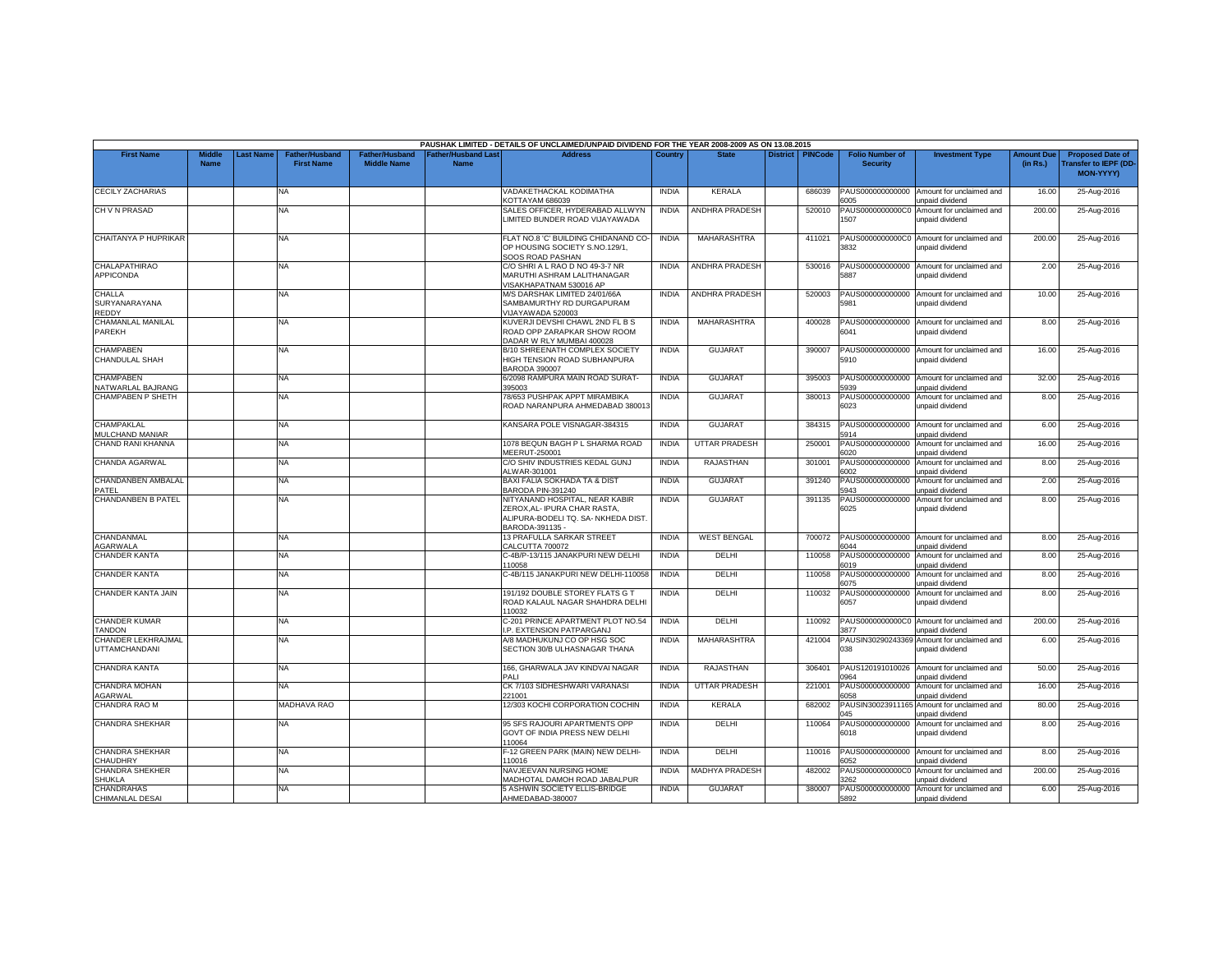|                                          |                              |          |                                                 |                                             |                                   | PAUSHAK LIMITED - DETAILS OF UNCLAIMED/UNPAID DIVIDEND FOR THE YEAR 2008-2009 AS ON 13.08.2015                              |              |                   |                 |                |                                           |                                                              |                               |                                                                            |
|------------------------------------------|------------------------------|----------|-------------------------------------------------|---------------------------------------------|-----------------------------------|-----------------------------------------------------------------------------------------------------------------------------|--------------|-------------------|-----------------|----------------|-------------------------------------------|--------------------------------------------------------------|-------------------------------|----------------------------------------------------------------------------|
| <b>First Name</b>                        | <b>Middle</b><br><b>Name</b> | ast Name | <b>Father/Husband</b><br><b>First Name</b>      | <b>Father/Husband</b><br><b>Middle Name</b> | Father/Husband Las<br><b>Name</b> | <b>Address</b>                                                                                                              | Country      | <b>State</b>      | <b>District</b> | <b>PINCode</b> | <b>Folio Number of</b><br><b>Security</b> | <b>Investment Type</b>                                       | <b>Amount Due</b><br>(in Rs.) | <b>Proposed Date of</b><br><b>Transfer to IEPF (DD</b><br><b>MON-YYYY)</b> |
| CHANDRAKALA<br>PRANLAL MODY              |                              |          | <b>NA</b>                                       |                                             |                                   | 27 NUTAN NAGAR STREET NO 213<br><b>KALAWAD ROAD RAJKOT 360001</b>                                                           | <b>INDIA</b> | <b>GUJARAT</b>    |                 | 360001         | PAUS000000000000<br>022                   | Amount for unclaimed and<br>unpaid dividend                  | 8.00                          | 25-Aug-2016                                                                |
| CHANDRAKANT<br>CHUNILAL CHOKSHI          |                              |          | <b>NA</b>                                       |                                             |                                   | NEAR SHETHJI HAVELI MEHTA POLE<br>BARODA-390006                                                                             | <b>INDIA</b> | <b>GUJARAT</b>    |                 | 390006         | PAUS000000000000<br>889                   | Amount for unclaimed and<br>unpaid dividend                  | 6.00                          | 25-Aug-2016                                                                |
| CHANDRAKANT<br>CHUNILAL CHOKSHI          |                              |          | <b>NA</b>                                       |                                             |                                   | VEAR SHETHJINI HAVELI MEHTA POLE<br>BARODA-390006                                                                           | <b>INDIA</b> | <b>GUJARAT</b>    |                 | 390006         | PAUS000000000000<br>985                   | Amount for unclaimed and<br>unpaid dividend                  | 16.00                         | 25-Aug-2016                                                                |
| CHANDRAKANT<br><b>GULABCHAND SHAH</b>    |                              |          | <b>NA</b>                                       |                                             |                                   | NALIN NIWAS NAGARSHETH'S WANDA<br>GHEEKANTA ROAD NEAR OLD CIVIL<br>AHMEDABAD-380001                                         | <b>INDIA</b> | <b>GUJARAT</b>    |                 | 380001         | PAUS000000000000<br>5919                  | Amount for unclaimed and<br>unpaid dividend                  | 16.00                         | 25-Aug-2016                                                                |
| CHANDRAKANT<br><b>JIVABHAI NAKUM</b>     |                              |          | <b>NA</b>                                       |                                             |                                   | C/O M/S NAKUM BROTHERS JODHPUR<br>GATE JAM KHAMBHALIA 361305                                                                | <b>INDIA</b> | <b>GUJARAT</b>    |                 | 361305         | PAUS000000000000<br>5908                  | Amount for unclaimed and<br><b>Inpaid dividend</b>           | 32.00                         | 25-Aug-2016                                                                |
| CHANDRAKANT<br>POPATLAL KHARADI          |                              |          | <b>NA</b>                                       |                                             |                                   | GOYAGATE SOCIETY PLOT NO 43 R V<br>DESAI R- OAD OPP JAIN VIDYALAYA<br>PRATAPNAGAR BARO-DA-390001 -                          | <b>INDIA</b> | <b>GUJARA1</b>    |                 | 390001         | PAUS000000000000<br>5950                  | Amount for unclaimed and<br>unpaid dividend                  | 2.00                          | 25-Aug-2016                                                                |
| CHANDRAKANT<br>PRABHUDAS SUTHAR          |                              |          | <b>NA</b>                                       |                                             |                                   | TAD FALIA PALACE ROAD BARODA<br>390001                                                                                      | <b>INDIA</b> | <b>GUJARAT</b>    |                 | 390001         | PAUS000000000000<br>5901                  | Amount for unclaimed and<br>unpaid dividend                  | 2.00                          | 25-Aug-2016                                                                |
| CHANDRAKANT<br>RAMANLAL JOSHI            |                              |          | <b>NA</b>                                       |                                             |                                   | AT & PO JITODIA TAK ANAND DIST<br><b>CAIRA 388001</b>                                                                       | <b>INDIA</b> | <b>GUJARAT</b>    |                 | 388001         | PAUS000000000000<br>951                   | Amount for unclaimed and<br>unpaid dividend                  | 2.00                          | 25-Aug-2016                                                                |
| CHANDRAKANT<br>RAMNIKLAL VORA            |                              |          | <b>NA</b>                                       |                                             |                                   | H NO 2787 JIVAN COMMERCIAL POLE<br>SHAHPUR DARWAJA AHMEDABAD<br>380001                                                      | <b>INDIA</b> | GUJARAT           |                 | 380001         | PAUS000000000000<br>6034                  | Amount for unclaimed and<br>unpaid dividend                  | 16.00                         | 25-Aug-2016                                                                |
| CHANDRAKANT<br>RAOJIBHAI PATEL           |                              |          | <b>NA</b>                                       |                                             |                                   | C/O.H R PANDYA 16-B DHANALAKSHMI<br>SOCIETY BEHIND ARYA KENYA<br>VIDYALAYA KARELI BAUG BARODA                               | <b>INDIA</b> | <b>GUJARAT</b>    |                 | 390018         | 0369                                      | PAUS0000000000C0 Amount for unclaimed and<br>unpaid dividend | 80.00                         | 25-Aug-2016                                                                |
| CHANDRAKANTA<br>NAVNITLAL JHAVERI        |                              |          | <b>NA</b>                                       |                                             |                                   | SULTANPURA ADHYARU'S POLE<br>BARODA-390001                                                                                  | <b>INDIA</b> | <b>GUJARA1</b>    |                 | 390001         | PAUS000000000000<br>6081                  | Amount for unclaimed and<br>unpaid dividend                  | 26.00                         | 25-Aug-2016                                                                |
| CHANDRAKANTA<br>NAVNITLAL JHAVERI        |                              |          | <b>NA</b>                                       |                                             |                                   | "ZAVERI BHAVAN" SULTANPURA<br>ADHYARU NI POLE BARODA-390001                                                                 | <b>INDIA</b> | GUJARAT           |                 | 390001         | PAUS000000000000<br>5923                  | Amount for unclaimed and<br>unpaid dividend                  | 12.00                         | 25-Aug-2016                                                                |
| CHANDRAKANTA<br>NAVNITLAL JHAVERI        |                              |          | <b>NA</b>                                       |                                             |                                   | "ZAVERI BHAVAN" SULTANPURA<br>ADHYARU NI POLE BARODA-390001                                                                 | <b>INDIA</b> | GUJARAT           |                 | 390001         | PAUS000000000000<br>5924                  | Amount for unclaimed and<br><b>Inpaid dividend</b>           | 26.00                         | 25-Aug-2016                                                                |
| <b>CHANDRASHEKAR S</b>                   |                              |          | <b>NA</b>                                       |                                             |                                   | BRADMA OF INDIA LTD., BHARATH<br>INSURANCE BUILDINGS, 1/18, MOUNT<br>CHENNAL                                                | <b>INDIA</b> | <b>TAMIL NADU</b> |                 | 600002         | PAUS0000000000S0<br>0881                  | Amount for unclaimed and<br>unpaid dividend                  | 400.00                        | 25-Aug-2016                                                                |
| CHANDRASHEKHAR<br><b>LAXMAN PALEYKER</b> |                              |          | <b>NA</b>                                       |                                             |                                   | "SHIVPADMA" A/133<br>JAYOGESHWARNAGAR SAMA<br>VADODARA 390008                                                               | <b>INDIA</b> | <b>GUJARAT</b>    |                 | 390008         | PAUS000000000000<br>5888                  | Amount for unclaimed and<br>unpaid dividend                  | 10.00                         | 25-Aug-2016                                                                |
| CHANDRAVADAN<br>DAHYABHAI PATEL          |                              |          | NA                                              |                                             |                                   | 3111 MOTIPOLE KACHHIYASHERI<br>JAMALPUR AHMEDABAD-380001                                                                    | <b>INDIA</b> | <b>GUJARAT</b>    |                 | 380001         | PAUS000000000000<br>925                   | Amount for unclaimed and<br>unpaid dividend                  | 2.00                          | 25-Aug-2016                                                                |
| CHANDRAVADAN H<br>SHAH                   |                              |          | <b>NA</b>                                       |                                             |                                   | 1 AMRUT KANCHAN APTT OPP<br>MEMNAGAR FIVE - STATION NR PALLAVI<br>APTT NEAR CAPITAL PA-RK<br>NAVRANGPURA AHMEDABAD 380014 - | <b>INDIA</b> | <b>GUJARAT</b>    |                 | 380014         | PAUS000000000000<br>5993                  | Amount for unclaimed and<br>unpaid dividend                  | 16.00                         | 25-Aug-2016                                                                |
| CHANDRAVADAN N<br><b>CHOKSHI</b>         |                              |          | <b>NA</b>                                       |                                             |                                   | 102/103 VITHALESH APT NAVAPURA<br>BARODA-390001                                                                             | <b>INDIA</b> | <b>GUJARAT</b>    |                 | 390001         | PAUS000000000000<br>957                   | Amount for unclaimed and<br><b>Inpaid dividend</b>           | 32.00                         | 25-Aug-2016                                                                |
| CHANDRAVATI MURARI<br><b>NAIK</b>        |                              |          | NA.                                             |                                             |                                   | 1/9 DIAGO FERANDES BLDG NAVAPADA<br>LANE L- AL BAHADUR SHASTRI MARG<br>KURLA MUMBAI-40-0070 -                               | <b>INDIA</b> | MAHARASHTRA       |                 | 400070         | PAUS000000000000<br>5927                  | Amount for unclaimed and<br>unpaid dividend                  | 6.00                          | 25-Aug-2016                                                                |
| CHANDRIKA KANAIYALAL<br><b>MEHTA</b>     |                              |          | NA.                                             |                                             |                                   | SHIV KRUPA 3 ABHISHEK SOCIETY<br>RACE COURSE CIRCLE BARODA-390007                                                           | <b>INDIA</b> | <b>GUJARAT</b>    |                 | 390007         | PAUS000000000000<br>5886                  | Amount for unclaimed and<br>unpaid dividend                  | 12.00                         | 25-Aug-2016                                                                |
| CHANDRIKA PRASAD<br><b>DWIVEDI</b>       |                              |          | NA.                                             |                                             |                                   | M R & D LABORATORY ALEMBIC<br>CHEMICAL WORKS CO LTD BARODA-<br>390003                                                       | <b>INDIA</b> | <b>GUJARAT</b>    |                 | 390003         | PAUS000000000000<br>5983                  | Amount for unclaimed and<br>unpaid dividend                  | 16.00                         | 25-Aug-2016                                                                |
| <b>CHANDRIKA</b><br>SACHITHANANDAM       |                              |          | <b>NA</b>                                       |                                             |                                   | <b>A-12 PERIYAR NAGAR ERODE</b>                                                                                             | <b>INDIA</b> | <b>TAMIL NADU</b> |                 | 638001         | 3030                                      | PAUS0000000000C0 Amount for unclaimed and<br>unpaid dividend | 200.00                        | 25-Aug-2016                                                                |
| CHANDRIKABEN<br>KIRITKUMAR PATEL         |                              |          | <b>KIRITKUMAR</b><br><b>GORDHANDAS</b><br>PATEL |                                             |                                   | B-24, GREENWOOD CO HOUSING<br>SOCIETY OPP. SARVODAYA-2<br><b>GHATLODIA AHMEDABAD</b>                                        | <b>INDIA</b> | <b>GUJARAT</b>    |                 | 380061         | PAUSIN30132110364<br>352                  | Amount for unclaimed and<br>unpaid dividend                  | 32.00                         | 25-Aug-2016                                                                |
| CHANDRIKABEN<br>NALINKUMAR GANDHI        |                              |          | NA.                                             |                                             |                                   | 1345 RANGILA SHERI TALIA'S POLE<br>SARANGPUR AHMEDABAD 380001                                                               | <b>INDIA</b> | <b>GUJARA1</b>    |                 | 380001         | PAUS000000000000<br>096                   | Amount for unclaimed and<br>unpaid dividend                  | 8.00                          | 25-Aug-2016                                                                |
| CHANDRIKABEN<br>NALINKUMAR GANDHI        |                              |          | <b>NA</b>                                       |                                             |                                   | 1330/3 PARABADI'S KHANCHA TALIA'S<br>POLE SARANGPUR AHMEDABAD 380001                                                        | <b>INDIA</b> | <b>GUJARAT</b>    |                 | 380001         | PAUS000000000000<br>6024                  | Amount for unclaimed and<br>unpaid dividend                  | 8.00                          | 25-Aug-2016                                                                |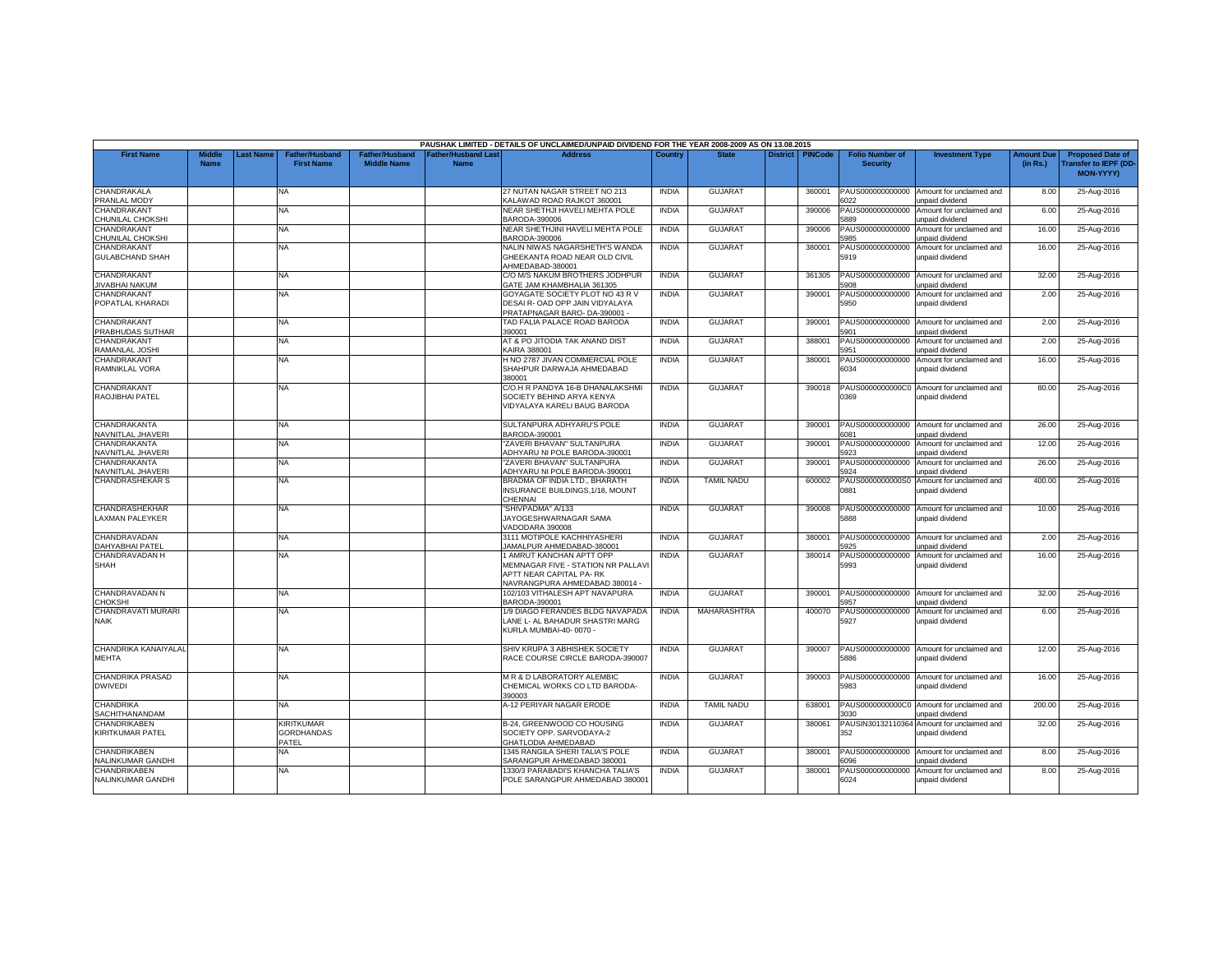|                                                   |                              |                  |                                            |                                             |                                  | PAUSHAK LIMITED - DETAILS OF UNCLAIMED/UNPAID DIVIDEND FOR THE YEAR 2008-2009 AS ON 13.08.2015 |              |                       |                    |                                           |                                                                |                               |                                                                     |
|---------------------------------------------------|------------------------------|------------------|--------------------------------------------|---------------------------------------------|----------------------------------|------------------------------------------------------------------------------------------------|--------------|-----------------------|--------------------|-------------------------------------------|----------------------------------------------------------------|-------------------------------|---------------------------------------------------------------------|
| <b>First Name</b>                                 | <b>Middle</b><br><b>Name</b> | <b>Last Name</b> | <b>Father/Husband</b><br><b>First Name</b> | <b>Father/Husband</b><br><b>Middle Name</b> | ather/Husband Las<br><b>Name</b> | Address                                                                                        | Country      | <b>State</b>          | District   PINCode | <b>Folio Number of</b><br><b>Security</b> | <b>Investment Type</b>                                         | <b>Amount Due</b><br>(in Rs.) | <b>Proposed Date of</b><br><b>Transfer to IEPF (DD</b><br>MON-YYYY) |
| CHANDRU G MAKHIJANI                               |                              |                  | <b>NA</b>                                  |                                             |                                  | 23 MADHUR MILAN 14-B ROAD KHAR<br>WEST MUMBAI 400052                                           | <b>INDIA</b> | MAHARASHTRA           | 400052             | PAUS000000000000<br>3120                  | Amount for unclaimed and<br>unpaid dividend                    | 32.00                         | 25-Aug-2016                                                         |
| <b>CHANDUBHAI</b><br>DAHYABHAI PATEL              |                              |                  | NA.                                        |                                             |                                  | NAVI PANSARWAD NAVAPURA PADRA<br>DIST BARODA 391440                                            | <b>INDIA</b> | <b>GUJARAT</b>        | 391440             | PAUS000000000000<br>5959                  | Amount for unclaimed and<br>unpaid dividend                    | 14.00                         | 25-Aug-2016                                                         |
| <b>CHANDUBHAI</b><br>RANCHHODBHAI PATEL           |                              |                  | <b>NA</b>                                  |                                             |                                  | AT & PO ADVALA TA AMOD DIST<br>BROACH PIN-392110                                               | <b>INDIA</b> | <b>GUJARAT</b>        | 392110             | PAUS000000000000<br>961                   | Amount for unclaimed and<br>unpaid dividend                    | 6.00                          | 25-Aug-2016                                                         |
| CHANDULAL HIMATLAL                                |                              |                  | <b>NA</b>                                  |                                             |                                  | AT & PO JITODIA TAK ANAND DIST                                                                 | <b>INDIA</b> | <b>GUJARAT</b>        | 388001             | PAUS000000000000                          | Amount for unclaimed and                                       | 2.00                          | 25-Aug-2016                                                         |
| SHAH<br>CHANDULAL JAMNADAS<br>KANIA               |                              |                  | NA                                         |                                             |                                  | <b>CAIRA PIN-388001</b><br>4/2872 BEGUMPURA MUMBAI VAD<br>SURAT-395001                         | <b>INDIA</b> | <b>GUJARAT</b>        | 395001             | 962<br>PAUS000000000000<br>933            | unpaid dividend<br>Amount for unclaimed and<br>unpaid dividend | 16.00                         | 25-Aug-2016                                                         |
| CHANDULAL LALBHAI<br><b>MARFATIA</b>              |                              |                  | <b>NA</b>                                  |                                             |                                  | "LAVINA" FLAT NO 23 2ND FLOOR<br>TAGORE ROAD SANTACRUZ (W)<br>MUMBAI-400054                    | <b>INDIA</b> | MAHARASHTRA           | 400054             | PAUS000000000000<br>5995                  | Amount for unclaimed and<br>unpaid dividend                    | 8.00                          | 25-Aug-2016                                                         |
| CHANDULAL M LAVINGIA                              |                              |                  | <b>NA</b>                                  |                                             |                                  | 29 PANCHVATI AHMEDABAD-380008                                                                  | <b>INDIA</b> | <b>GUJARAT</b>        | 380008             | PAUS000000000000<br>988                   | Amount for unclaimed and<br>unpaid dividend                    | 16.00                         | 25-Aug-2016                                                         |
| CHANDULAL MOTILAL<br><b>SHAH</b>                  |                              |                  | NA.                                        |                                             |                                  | CHANDRA VILLA BAYAD DIST S K 38332                                                             | <b>INDIA</b> | <b>GUJARAT</b>        | 383325             | PAUS000000000000<br>895                   | Amount for unclaimed and<br>unpaid dividend                    | 16.00                         | 25-Aug-2016                                                         |
| CHANUBHAI D AMIN                                  |                              |                  | <b>NA</b>                                  |                                             |                                  | 19, YOGI DARSHAN SOCIETY, B/H AIM'S<br>OXYGEN, OLD PADRA ROAD.<br>/ADODARA                     | <b>INDIA</b> | <b>GUJARAT</b>        | 390020             | PAUS0000000000C0<br>5493                  | Amount for unclaimed and<br>unpaid dividend                    | 800.00                        | 25-Aug-2016                                                         |
| <b>CHAPIRI MATAM</b><br><b>GURUSIDDIAH</b>        |                              |                  | <b>NA</b>                                  |                                             |                                  | VIJAYA CLINIC, KALYANDURG,<br>ANANTAPUR (DT).                                                  | <b>INDIA</b> | <b>ANDHRA PRADESH</b> | 515761             | PAUS0000000000C0<br>0044                  | Amount for unclaimed and<br>unpaid dividend                    | 400.00                        | 25-Aug-2016                                                         |
| <b>CHATURBHAI</b><br>KHUSHALBHAI PATEL            |                              |                  | <b>NA</b>                                  |                                             |                                  | AT & PO JITODIA TAK ANAND DIST<br><b>CAIRA PIN-388001</b>                                      | <b>INDIA</b> | <b>GUJARAT</b>        | 388001             | PAUS000000000000<br>963                   | Amount for unclaimed and<br>unpaid dividend                    | 6.00                          | 25-Aug-2016                                                         |
| CHAUDHARY KALUBHAI                                |                              |                  | <b>NA</b>                                  |                                             |                                  | 41 ANAND NAGAR SOCIETY NEAR B K<br>CENEMA P O VISNAGAR 384315                                  | <b>INDIA</b> | <b>GUJARAT</b>        | 384315             | PAUS000000000000<br>\$111                 | Amount for unclaimed and<br>unpaid dividend                    | 82.00                         | 25-Aug-2016                                                         |
| <b>CHELLIAH M A</b>                               |                              |                  | <b>NA</b>                                  |                                             |                                  | C/O SAROJINI MALLIKA 12-2/A,<br>NANDAGOPALAPURAM WEST STREET<br>MELUR, TUTICORIN               | <b>INDIA</b> | <b>TAMIL NADU</b>     | 628002             | PAUS0000000000M0<br>0135                  | Amount for unclaimed and<br>unpaid dividend                    | 200.00                        | 25-Aug-2016                                                         |
| CHENCHAYYA<br>TRIPURAMALLU                        |                              |                  | <b>NA</b>                                  |                                             |                                  | C/O. RAVI MEDICAL STORES STATION<br>ROAD NARASARAOPET                                          | <b>INDIA</b> | <b>ANDHRA PRADESH</b> | 522601             | 1377                                      | PAUS0000000000C0 Amount for unclaimed and<br>unpaid dividend   | 200.00                        | 25-Aug-2016                                                         |
| CHETAN G WADHWA                                   |                              |                  | <b>NA</b>                                  |                                             |                                  | 4 VISHRAM BHAVAN 4TH FLOOR R NO<br>32/37 DR M B VELKAR STREET MUMBAI<br>400002                 | <b>INDIA</b> | MAHARASHTRA           | 400002             | PAUS000000000000<br>6116                  | Amount for unclaimed and<br>unpaid dividend                    | 32.00                         | 25-Aug-2016                                                         |
| CHETAN G WADHWA                                   |                              |                  | NA.                                        |                                             |                                  | 41, VISHRAM BHAVAN 4TH FLOOR,<br>DR.MB VELKAR STREET, MUMBAI-<br>400002                        | <b>INDIA</b> | MAHARASHTRA           | 400002             | PAUS000000000000<br>6125                  | Amount for unclaimed and<br>unpaid dividend                    | 32.00                         | 25-Aug-2016                                                         |
| CHHABIL C MAJMUNDAR                               |                              |                  | <b>NA</b>                                  |                                             |                                  | 23/C GAYATRINAGAR SOCIETY NEAR<br>GOVINDRAO PARK PANIGATE ROAD<br><b>ADODARA</b>               | <b>INDIA</b> | <b>GUJARAT</b>        | 390019             | PAUS000000000000<br>6128                  | Amount for unclaimed and<br>unpaid dividend                    | 2.00                          | 25-Aug-2016                                                         |
| CHHABILBHAI O GANDHI                              |                              |                  | NA                                         |                                             |                                  | 16/G RANGSAGAR FLATS P T COLLEGE<br>ROAD PALDI AHMEDABAD-380007                                | <b>INDIA</b> | <b>GUJARAT</b>        | 380007             | PAUS000000000000<br>6059                  | Amount for unclaimed and<br>unpaid dividend                    | 16.00                         | 25-Aug-2016                                                         |
| CHHAGANLAL MANIBHAI<br><b>NAIK</b>                |                              |                  | <b>NA</b>                                  |                                             |                                  | AT & PO KASBAPURA VIA NAVSARI<br>96445                                                         | <b>INDIA</b> | <b>GUJARAT</b>        | 396445             | PAUS000000000000<br>965                   | Amount for unclaimed and<br>unpaid dividend                    | 16.00                         | 25-Aug-2016                                                         |
| <b>CHHATRASINGH</b><br><b>FATESINGH RANA</b>      |                              |                  | <b>NA</b>                                  |                                             |                                  | "PANCHVATI" BLOCK NO 12 REFINERY<br>ROAD GORWA BARODA 390003                                   | <b>INDIA</b> | <b>GUJARAT</b>        | 390003             | PAUS000000000000<br>903                   | Amount for unclaimed and<br>unpaid dividend                    | 2.00                          | 25-Aug-2016                                                         |
| CHHAYA GUPTA                                      |                              |                  | NA                                         |                                             |                                  | 186/1-ARYA PURI LANE II<br>MUZAFFARNAGAR (U P) 251001                                          | <b>INDIA</b> | <b>UTTAR PRADESH</b>  | 251001             | PAUS000000000000<br>6051                  | Amount for unclaimed and<br>unpaid dividend                    | 16.00                         | 25-Aug-2016                                                         |
| CHHAYABEN<br><b>GUNAVANTLAL</b><br><b>PANCHAL</b> |                              |                  | NA.                                        |                                             |                                  | F/32, ALEMBIC COLONY, WHITEFIELD,<br><b>BANGALORE DIST.</b>                                    | <b>INDIA</b> | KARNATAKA             | 560066             | PAUS0000000000C0<br>0045                  | Amount for unclaimed and<br>unpaid dividend                    | 200.00                        | 25-Aug-2016                                                         |
| <b>CHHAYABEN</b><br><b>GUNVANTLAL PANCHAL</b>     |                              |                  | <b>NA</b>                                  |                                             |                                  | F/32 ALEMBIC GLASS COLONY<br>WHITEFIELD BANGALORE-560066                                       | <b>INDIA</b> | <b>KARNATAKA</b>      | 560066             | PAUS000000000000<br>984                   | Amount for unclaimed and<br>unpaid dividend                    | 32.00                         | 25-Aug-2016                                                         |
| <b>CHHAYABEN</b><br>MAHESHBHAI PATEL              |                              |                  | <b>NA</b>                                  |                                             |                                  | C/O MAHESHBHAIK PATEL AT&POST<br>BIL DIST BARODA PIN-390001                                    | <b>INDIA</b> | <b>GUJARAT</b>        | 390001             | PAUS000000000000<br>5898                  | Amount for unclaimed and<br>unpaid dividend                    | 2.00                          | 25-Aug-2016                                                         |
| CHHIPA MEHBOOB A                                  |                              |                  | <b>NA</b>                                  |                                             |                                  | 2804 TAJPUR KALATHRA'S POLE<br>JAMALPUR AHMEDABAD-380001                                       | <b>INDIA</b> | <b>GUJARAT</b>        | 380001             | PAUS000000000000<br>5990                  | Amount for unclaimed and<br>unpaid dividend                    | 40.00                         | 25-Aug-2016                                                         |
| <b>CHHOTUBHAI</b><br><b>JESANGBHAI PATEL</b>      |                              |                  | NA                                         |                                             |                                  | QUICK TRAVELS OPP NAVRANG<br>CINEMA BARODA-390001                                              | <b>INDIA</b> | <b>GUJARAT</b>        | 390001             | PAUS000000000000<br>5967                  | Amount for unclaimed and<br>unpaid dividend                    | 32.00                         | 25-Aug-2016                                                         |
| CHILAKAMARRY VENU<br><b>GOPAL PRASAD</b>          |                              |                  | VR.<br><b>NARASIMHACHAR</b><br>YULU        |                                             |                                  | 101 PLOT 136 NOBLE COURT KALYAN<br>NAGAR PHASE III HYDERABAD                                   | <b>INDIA</b> | ANDHRA PRADESH        | 500018             | PAUSIN3004764052<br>932                   | Amount for unclaimed and<br>unpaid dividend                    | 8.00                          | 25-Aug-2016                                                         |
| <b>CHILUKURI</b><br>SEETHARAMANJAMEYA<br>CHOWDAR  |                              |                  | NA                                         |                                             |                                  | D NO-28-15-2 SURYABAGH<br>VISAKHAPATNAM-530002                                                 | <b>INDIA</b> | <b>ANDHRA PRADESH</b> | 530002             | PAUS000000000000<br>5989                  | Amount for unclaimed and<br>unpaid dividend                    | 10.00                         | 25-Aug-2016                                                         |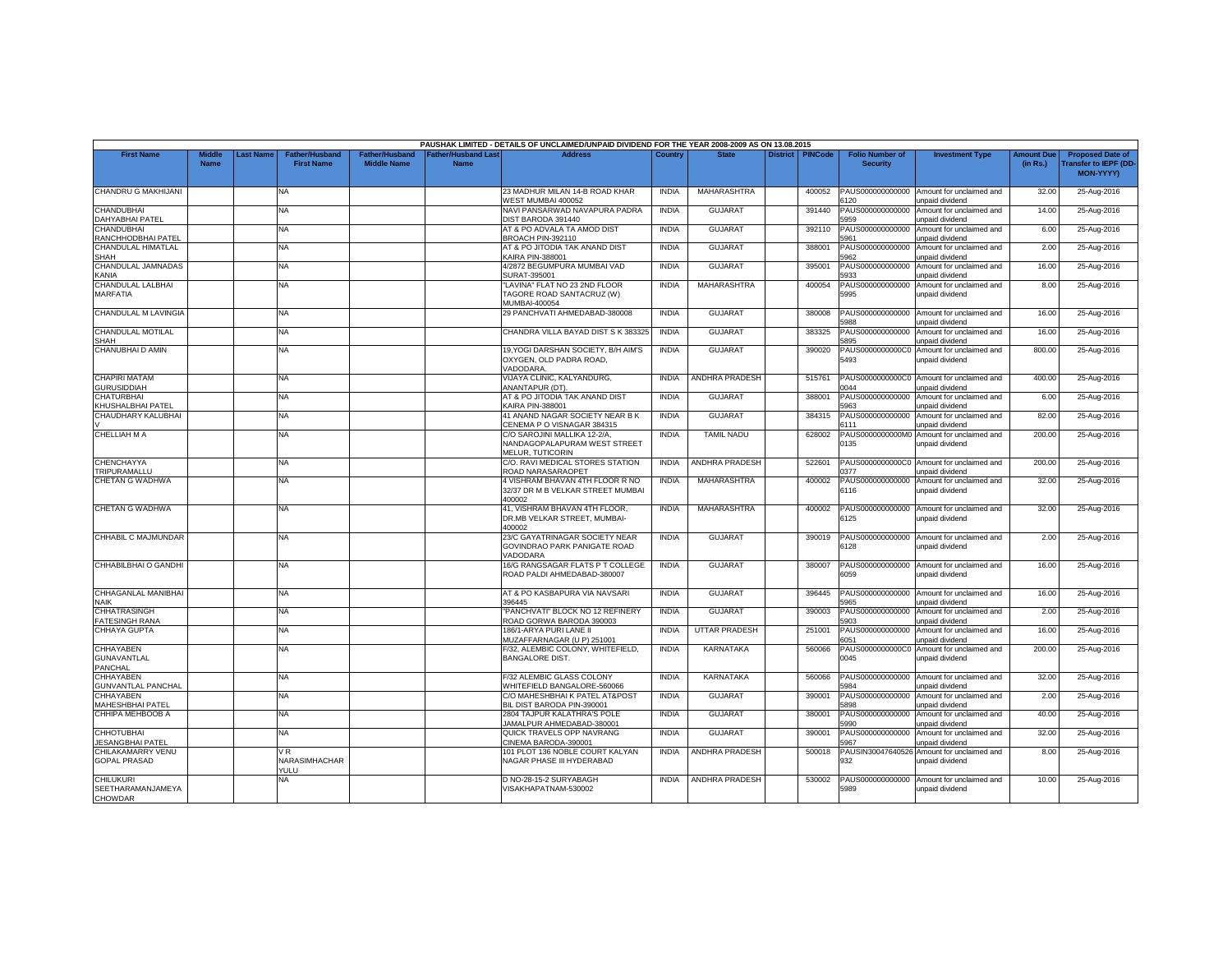|                                             |                              |          |                                            |                                             |                                   | PAUSHAK LIMITED - DETAILS OF UNCLAIMED/UNPAID DIVIDEND FOR THE YEAR 2008-2009 AS ON 13.08.2015                               |              |                       |                 |                |                                           |                                                               |                               |                                                                            |
|---------------------------------------------|------------------------------|----------|--------------------------------------------|---------------------------------------------|-----------------------------------|------------------------------------------------------------------------------------------------------------------------------|--------------|-----------------------|-----------------|----------------|-------------------------------------------|---------------------------------------------------------------|-------------------------------|----------------------------------------------------------------------------|
| <b>First Name</b>                           | <b>Middle</b><br><b>Name</b> | ast Name | <b>Father/Husband</b><br><b>First Name</b> | <b>Father/Husband</b><br><b>Middle Name</b> | Father/Husband Las<br><b>Name</b> | <b>Address</b>                                                                                                               | Country      | <b>State</b>          | <b>District</b> | <b>PINCode</b> | <b>Folio Number of</b><br><b>Security</b> | <b>Investment Type</b>                                        | <b>Amount Due</b><br>(in Rs.) | <b>Proposed Date of</b><br><b>Transfer to IEPF (DD</b><br><b>MON-YYYY)</b> |
| CHIMAN BAVALAL DAVE                         |                              |          | <b>NA</b>                                  |                                             |                                   | 'MEGH DHANUSH' BEHIND A G SHAKTI<br>COLONY RAJKOT-360001                                                                     | <b>INDIA</b> | <b>GUJARAT</b>        |                 | 360001         | PAUS000000000000<br>6067                  | Amount for unclaimed and<br>unpaid dividend                   | 8.00                          | 25-Aug-2016                                                                |
| <b>CHIMANBHAI</b><br><b>DAHYABHAI PATEL</b> |                              |          | <b>NA</b>                                  |                                             |                                   | SAURABH DIPMANGAL SOCIETY RACE<br>COURSE CIRCLE BARODA                                                                       | <b>INDIA</b> | <b>GUJARAT</b>        |                 | 390007         | PAUSIN3007571040<br>05                    | Amount for unclaimed and<br>unpaid dividend                   | 10.00                         | 25-Aug-2016                                                                |
| CHIMANBHAI FULABHAI<br>PATEL                |                              |          | <b>NA</b>                                  |                                             |                                   | HARIKRIPA NIVAS CHHANI BARODA PIN-<br>391740                                                                                 | <b>INDIA</b> | <b>GUJARAT</b>        |                 | 391740         | PAUS000000000000<br>968                   | Amount for unclaimed and<br>unpaid dividend                   | 6.00                          | 25-Aug-2016                                                                |
| CHIMANBHAI MAKVAN                           |                              |          | <b>NA</b>                                  |                                             |                                   | A-5 ADHAR SOCIETY WAGHODIA ROAD<br>/ADODARA                                                                                  | <b>INDIA</b> | <b>GUJARAT</b>        |                 | 390019         | PAUS0000000000CC<br>1446                  | Amount for unclaimed and<br>unpaid dividend                   | 200.00                        | 25-Aug-2016                                                                |
| <b>CHIMANBHAI</b><br>PARSOTTAMDAS PATEL     |                              |          | <b>NA</b>                                  |                                             |                                   | NAVIPANSARAWAD NAVAPURA PADRA<br>DIST BARODA PIN-391440                                                                      | <b>INDIA</b> | <b>GUJARAT</b>        |                 | 391440         | PAUS000000000000<br>5969                  | Amount for unclaimed and<br>unpaid dividend                   | 6.00                          | 25-Aug-2016                                                                |
| CHIMANBHAI REVABHAI<br>PATEL                |                              |          | NA                                         |                                             |                                   | 23/299 GUJARAT HOUSING BOARD<br>COLONY PADRA ROAD BARODA-390005                                                              | <b>INDIA</b> | <b>GUJARA1</b>        |                 | 390005         | PAUS000000000000<br>5906                  | Amount for unclaimed and<br>unpaid dividend                   | 2.00                          | 25-Aug-2016                                                                |
| CHIMANLAL HARILAL<br>VADHANI                |                              |          | NA.                                        |                                             |                                   | C/O GAURANG TERIN CENTER 1<br>GANESH SHOPP- ING CENTER OPP<br>HANS SOCIETY VARACHHA RO- AD<br>SURAT 395006                   | <b>INDIA</b> | <b>GUJARAT</b>        |                 | 395006         | PAUS000000000000<br>6092                  | Amount for unclaimed and<br>unpaid dividend                   | 16.00                         | 25-Aug-2016                                                                |
| CHIMANLAL HARILAL<br>VADHANI                |                              |          | NA                                         |                                             |                                   | C/O GAURANG TERIN CENTRE<br>VARACHA ROAD OPP HANS SOCIETY 1A<br>GANESH SHOPPING CENTRE SURAT<br>395006                       | <b>INDIA</b> | <b>GUJARAT</b>        |                 | 395006         | PAUS000000000000<br>5970                  | Amount for unclaimed and<br>unpaid dividend                   | 32.00                         | 25-Aug-2016                                                                |
| CHIMANLAL RATILAL<br>PATEL                  |                              |          | RATILAL PATEL                              |                                             |                                   | 369, AT SORNA - 2 TA. KAPADWANJ<br>DIST, KHEDA                                                                               | <b>INDIA</b> | <b>GUJARAT</b>        |                 | 387620         | 04                                        | PAUSIN30098210302 Amount for unclaimed and<br>unpaid dividend | 2.00                          | 25-Aug-2016                                                                |
| CHIMANLAL SHANTILAL<br><b>THAKKAR</b>       |                              |          | <b>NA</b>                                  |                                             |                                   | APPRENTIS TRAINING SCHOOL TATA<br>CHEMICAL- S LIMITED MITHAPUR OKHA<br>MANDAL DIST JAM- NAGAR 361345 -                       | <b>INDIA</b> | <b>GUJARAT</b>        |                 | 361345         | PAUS000000000000<br>6073                  | Amount for unclaimed and<br>unpaid dividend                   | 20.00                         | 25-Aug-2016                                                                |
| CHINA KOTESWAR RAO<br>YELURI                |                              |          | <b>NA</b>                                  |                                             |                                   | MANAGING PARTNER RASPHA LABS.<br>RAVIPADU (GUNTM DIST) A.P                                                                   | <b>INDIA</b> | <b>ANDHRA PRADESH</b> |                 | 522603         | 382                                       | PAUS0000000000C0 Amount for unclaimed and<br>unpaid dividend  | 600.00                        | 25-Aug-2016                                                                |
| CHINA SUBBARAO<br><b>ARDHINEDI</b>          |                              |          | NA                                         |                                             |                                   | PULLA ELURU TQ W G 534401                                                                                                    | <b>INDIA</b> | ANDHRA PRADESH        |                 | 534401         | PAUS000000000000<br>6062                  | Amount for unclaimed and<br><b>Inpaid dividend</b>            | 8.00                          | 25-Aug-2016                                                                |
| CHINNA NAGA UDAYA<br><b>SANKAR GURRAM</b>   |                              |          | <b>LATE VENKATA</b><br>SUBBA RAO           |                                             |                                   | 1 G V S R ONIONS ONION MERCHANTS<br>11-62-113 CANAL ROAD SIDE BY<br>VINAYAK TEMPLE VIJAYAWADA                                | <b>INDIA</b> | <b>ANDHRA PRADESH</b> |                 | 520001         | PAUSIN30039414780<br>290                  | Amount for unclaimed and<br>unpaid dividend                   | 16.00                         | 25-Aug-2016                                                                |
| <b>CHINTHAMANI</b><br><b>MANICKAM</b>       |                              |          | <b>NA</b>                                  |                                             |                                   | GOKULAM NO 13 THIRUNAGAR<br>EXTENSION DINDIGUL ROAD<br>KARUMANDAPAM TIRUCHIRAPALLI<br>620001                                 | <b>INDIA</b> | <b>TAMIL NADU</b>     |                 | 620001         | PAUS000000000000<br>6046                  | Amount for unclaimed and<br>unpaid dividend                   | 24.00                         | 25-Aug-2016                                                                |
| CHIRAMEL MATTHEN<br><b>JOSEPH</b>           |                              |          | NA                                         |                                             |                                   | NO.129, NELSON MANICKAM ROAD,<br>CHENNAI 600029 PIN-600029                                                                   | <b>INDIA</b> | <b>TAMIL NADU</b>     |                 | 600029         | PAUS000000000000<br>3121                  | Amount for unclaimed and<br>unpaid dividend                   | 16.00                         | 25-Aug-2016                                                                |
| CHIRANJI LAL DAMANI                         |                              |          | <b>NA</b>                                  |                                             |                                   | C/O M/S MANIKLAL BHAIA 16 INDIA<br>EXCHANGE PLACE CALCUTTA-700001                                                            | <b>INDIA</b> | <b>WEST BENGAL</b>    |                 | 700001         | PAUS000000000000<br>6030                  | Amount for unclaimed and<br>unpaid dividend                   | 24.00                         | 25-Aug-2016                                                                |
| CHIRANJIV LAL ARYA                          |                              |          | <b>NA</b>                                  |                                             |                                   | 245, STREET NO 5 THAPAR NAGAR<br>MEERUT 250001                                                                               | <b>INDIA</b> | <b>UTTAR PRADESH</b>  |                 | 250001         | PAUS000000000000<br>6012                  | Amount for unclaimed and<br><b>Inpaid dividend</b>            | 8.00                          | 25-Aug-2016                                                                |
| CHITRA KRISHNAMOHAN<br>RAO                  |                              |          | <b>NA</b>                                  |                                             |                                   | C/O THE SWASTIK JANATA SAHAKARI<br>BANK LTD 502 KALBADEVI ROAD<br>MUMBAI-400002                                              | <b>INDIA</b> | MAHARASHTRA           |                 | 400002         | PAUS000000000000<br>6039                  | Amount for unclaimed and<br>unpaid dividend                   | 8.00                          | 25-Aug-2016                                                                |
| CHITTA RANJAN<br>MUKHERJEE                  |                              |          | NA                                         |                                             |                                   | G/24 ALEMBIC COLONY VADODARA<br>/ADODARA                                                                                     | <b>INDIA</b> | <b>GUJARAT</b>        |                 | 390003         | 1580                                      | PAUS0000000000C0 Amount for unclaimed and<br>unpaid dividend  | 200.00                        | 25-Aug-2016                                                                |
| <b>CHRISTOPHER</b><br><b>SAMANTA</b>        |                              |          | NA.                                        |                                             |                                   | 4 RAJPUR ROAD DELHI-110054                                                                                                   | <b>INDIA</b> | <b>DELHI</b>          |                 | 110054         | PAUS000000000000<br>6016                  | Amount for unclaimed and<br>unpaid dividend                   | 8.00                          | 25-Aug-2016                                                                |
| CHUDASAMA HANUBHA                           |                              |          | <b>NA</b>                                  |                                             |                                   | 40 MANI MAHAL SHOPPING CENTRE NR<br>DARBARI KOLHAR BHAVNAGAR                                                                 | <b>INDIA</b> | <b>GUJARAT</b>        |                 | 364001         | PAUS000000000000<br>\$100                 | Amount for unclaimed and<br>unpaid dividend                   | 32.00                         | 25-Aug-2016                                                                |
| CHUNIBHAI CHATURBHA<br>PATEL                |                              |          | NA                                         |                                             |                                   | 7 TRILOK HOUSING SOCIETY PIJ ROAD<br>NADIAD 387001                                                                           | <b>INDIA</b> | <b>GUJARAT</b>        |                 | 387001         | PAUS000000000000<br>5907                  | Amount for unclaimed and<br>unpaid dividend                   | 2.00                          | 25-Aug-2016                                                                |
| CHUNIBHAI ISHVARBHAI<br>PATEL               |                              |          | NA.                                        |                                             |                                   | AT JITODIA TAK ANAND DIST KAIRA PIN-<br>388001                                                                               | <b>INDIA</b> | <b>GUJARAT</b>        |                 | 388001         | PAUS00000000000<br>5974                   | Amount for unclaimed and<br>unpaid dividend                   | 2.00                          | 25-Aug-2016                                                                |
| CHUNILAL GIRDHARLAL<br><b>MEHTA</b>         |                              |          | <b>NA</b>                                  |                                             |                                   | S/3 PARTH APARTMENT 73 BRAHMAN<br>MITTRA M- ANDAL SOC NR OLD SHARDA<br>MANDIR RLY CROS- SING ELLISBRIDGE<br>AHMEDABAD 380006 | <b>INDIA</b> | <b>GUJARAT</b>        |                 | 380006         | PAUS000000000000<br>5975                  | Amount for unclaimed and<br>unpaid dividend                   | 6.00                          | 25-Aug-2016                                                                |
| <b>COLONEL RABINDER</b><br>NATH WADHAWAN    |                              |          | <b>NA</b>                                  |                                             |                                   | A-502 SOM VIHAR SANGAM MARG R K<br>PURAM NEW DELHI-110022                                                                    | <b>INDIA</b> | DELHI                 |                 | 110022         | 6010                                      | PAUS000000000000 Amount for unclaimed and<br>unpaid dividend  | 8.00                          | 25-Aug-2016                                                                |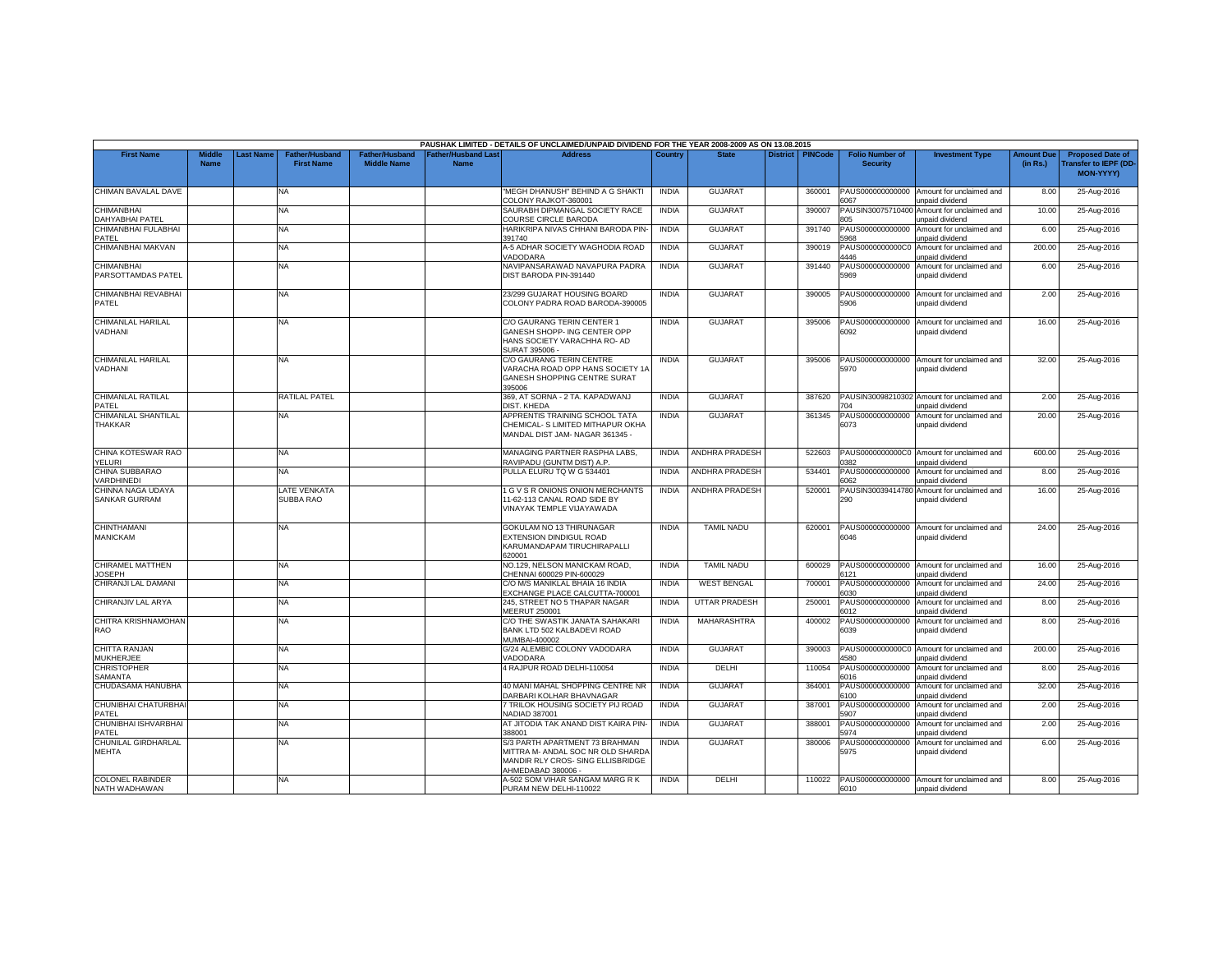|                                             |                              |                  |                                            |                                             |                                          | PAUSHAK LIMITED - DETAILS OF UNCLAIMED/UNPAID DIVIDEND FOR THE YEAR 2008-2009 AS ON 13.08.2015                                |              |                       |                 |                |                                           |                                                              |                               |                                                                            |
|---------------------------------------------|------------------------------|------------------|--------------------------------------------|---------------------------------------------|------------------------------------------|-------------------------------------------------------------------------------------------------------------------------------|--------------|-----------------------|-----------------|----------------|-------------------------------------------|--------------------------------------------------------------|-------------------------------|----------------------------------------------------------------------------|
| <b>First Name</b>                           | <b>Middle</b><br><b>Name</b> | <b>Last Name</b> | <b>Father/Husband</b><br><b>First Name</b> | <b>Father/Husband</b><br><b>Middle Name</b> | <b>Father/Husband Las</b><br><b>Name</b> | <b>Address</b>                                                                                                                | Country      | <b>State</b>          | <b>District</b> | <b>PINCode</b> | <b>Folio Number of</b><br><b>Security</b> | <b>Investment Type</b>                                       | <b>Amount Due</b><br>(in Rs.) | <b>Proposed Date of</b><br><b>Transfer to IEPF (DD</b><br><b>MON-YYYY)</b> |
| D ANJANEYULU                                |                              |                  | <b>NA</b>                                  |                                             |                                          | 39/169 VADDA PETA KURNOOL-518001                                                                                              | <b>INDIA</b> | <b>ANDHRA PRADESH</b> |                 | 518001         | PAUS000000000000<br>185                   | Amount for unclaimed and<br>unpaid dividend                  | 6.00                          | 25-Aug-2016                                                                |
| <b>D BALA SEKAR</b>                         |                              |                  | <b>NA</b>                                  |                                             |                                          | W/O MR D BALASEKAR VICTORY GLASS<br>& INDL- S.LTD 53-B BOMMASANDRA<br>INDL AREA BANGAL- ORE 562158 -                          | <b>INDIA</b> | <b>KARNATAKA</b>      |                 | 562158         | PAUS000000000000<br>6244                  | Amount for unclaimed and<br>unpaid dividend                  | 16.00                         | 25-Aug-2016                                                                |
| <b>D D LUND</b>                             |                              |                  | NA.                                        |                                             |                                          | <b>BALAJI TEXTILES GUPTA BLDG ASHOKA</b><br>ROAD MYSORE-570001                                                                | <b>INDIA</b> | KARNATAKA             |                 | 570001         | PAUS000000000000<br>3343                  | Amount for unclaimed and<br>unpaid dividend                  | 8.00                          | 25-Aug-2016                                                                |
| <b>D MUTHU</b><br>PURUSHOTHAMAN             |                              |                  | <b>NA</b>                                  |                                             |                                          | 38. BHAGIRATHI AMMAL STREET T<br>NAGAR CHENNAI 600017                                                                         | <b>INDIA</b> | <b>TAMIL NADU</b>     |                 | 600017         | PAUS000000000000<br>238                   | Amount for unclaimed and<br>unpaid dividend                  | 66.00                         | 25-Aug-2016                                                                |
| <b>D RAJESWARI</b>                          |                              |                  | <b>NA</b>                                  |                                             |                                          | H NO 8-2-23 S K P T ROAD HINDUPUR                                                                                             | <b>INDIA</b> | <b>ANDHRA PRADESH</b> |                 | 515201         | PAUS0000000000D0<br>5117                  | Amount for unclaimed and<br>unpaid dividend                  | 6.00                          | 25-Aug-2016                                                                |
| <b>D SANKARA</b><br>NARAYANAN               |                              |                  | <b>NA</b>                                  |                                             |                                          | <b>48 NORTHCAR STREET</b><br>AMBASAMODRAM                                                                                     | <b>INDIA</b> | <b>TAMIL NADU</b>     |                 | 627401         | PAUS0000000000D0<br>3459                  | Amount for unclaimed and<br>unpaid dividend                  | 200.00                        | 25-Aug-2016                                                                |
| DV<br>ASWATHANARAYANA                       |                              |                  | NA.                                        |                                             |                                          | 8-1-38, A A S LANE HINDUPUR                                                                                                   | <b>INDIA</b> | <b>ANDHRA PRADESH</b> |                 | 515201         | PAUS0000000000DC<br>2018                  | Amount for unclaimed and<br>unpaid dividend                  | 200.00                        | 25-Aug-2016                                                                |
| <b>DAHIGAURIBEN</b><br>KANCHANLAL NAMDEV    |                              |                  | <b>NA</b>                                  |                                             |                                          | 284 SLUM QUARTERS OPP PARVATI<br>VAGAR HARNI ROAD BARODA 390022                                                               | <b>INDIA</b> | <b>GUJARAT</b>        |                 | 390022         | PAUS000000000000<br>3441                  | Amount for unclaimed and<br>unpaid dividend                  | 2.00                          | 25-Aug-2016                                                                |
| DAHYABHAI ADITRAM<br>VALAND                 |                              |                  | NA                                         |                                             |                                          | NANI BHAGOL KATHLAL-387630                                                                                                    | <b>INDIA</b> | <b>GUJARAT</b>        |                 | 387630         | PAUS000000000000<br>186                   | Amount for unclaimed and<br>unpaid dividend                  | 6.00                          | 25-Aug-2016                                                                |
| DAHYABHAI CHHITABHAI<br>PATEL               |                              |                  | NA                                         |                                             |                                          | OCHHAN TALUKA AMOD DIST BHARUCH<br>VIA PATEJ VIA PALEJ DIST BHARUCH<br>392110                                                 | <b>INDIA</b> | <b>GUJARAT</b>        |                 | 392110         | PAUS000000000000<br>6295                  | Amount for unclaimed and<br>unpaid dividend                  | 16.00                         | 25-Aug-2016                                                                |
| <b>DAHYABHAI</b><br><b>DALSHABHAI PATEL</b> |                              |                  | <b>NA</b>                                  |                                             |                                          | 11 BHAT APARTMENT CHUNIBHAI<br>COLONY KANKARIA AHMEDABAD-<br>380022                                                           | <b>INDIA</b> | <b>GUJARAT</b>        |                 | 380022         | PAUS000000000000<br>6165                  | Amount for unclaimed and<br>unpaid dividend                  | 16.00                         | 25-Aug-2016                                                                |
| <b>DAHYABHAI</b><br><b>ISHWARBHAI PATEL</b> |                              |                  | <b>NA</b>                                  |                                             |                                          | SUBHANPURA CHIMANBHAI'S CHAWL<br>BARODA-390007                                                                                | <b>INDIA</b> | <b>GUJARAT</b>        |                 | 390007         | PAUS000000000000<br>6187                  | Amount for unclaimed and<br>unpaid dividend                  | 6.00                          | 25-Aug-2016                                                                |
| DAHYABHAI NATHABHAI<br>MAKAVANA             |                              |                  | <b>NA</b>                                  |                                             |                                          | NAVAYARD JUNI ASHAPURI CHHANI<br>ROAD BARODA 390002                                                                           | <b>INDIA</b> | <b>GUJARAT</b>        |                 | 390002         | PAUS000000000000<br>6141                  | Amount for unclaimed and<br>unpaid dividend                  | 2.00                          | 25-Aug-2016                                                                |
| <b>DAHYABHAI</b><br>SULTANBHAI ODD          |                              |                  | NA                                         |                                             |                                          | C/O GUJCHEM DISTILARS INDIA LTD<br>QTR NO E 2 AT & PO DEVSAR DIST<br>/ALSAD                                                   | <b>INDIA</b> | <b>GUJARAT</b>        |                 | 396001         | PAUS000000000000<br>6191                  | Amount for unclaimed and<br>unpaid dividend                  | 2.00                          | 25-Aug-2016                                                                |
| DAHYALAL DEVJI NAKUM                        |                              |                  | <b>NA</b>                                  |                                             |                                          | CINEMA ROAD JAMKHAMBHATIA<br>JAMNAGAR 361001                                                                                  | <b>INDIA</b> | <b>GUJARAT</b>        |                 | 361001         | PAUS000000000000<br>3192                  | Amount for unclaimed and<br>unpaid dividend                  | 2.00                          | 25-Aug-2016                                                                |
| DAHYALAL GOPALJI<br><b>BHOOT</b>            |                              |                  | <b>NA</b>                                  |                                             |                                          | MOTI MARAD VIA-DHORAJI DIST-RAJKOT<br>PIN-360410                                                                              | <b>INDIA</b> | <b>GUJARAT</b>        |                 | 360410         | PAUS000000000000<br>146                   | Amount for unclaimed and<br>unpaid dividend                  | 6.00                          | 25-Aug-2016                                                                |
| DAKSHA CHANDULAL<br><b>BHANSALI</b>         |                              |                  | <b>NA</b>                                  |                                             |                                          | C/O C M BHANSALI 51/103 NAGDEVTA<br>APARTM- ENT G GUPTE MARG BESIDE<br>DONBOSCO SCHOOL- DOMBIWALI<br>WEST DIST THANE 421202 - | <b>INDIA</b> | <b>MAHARASHTRA</b>    |                 | 421202         | PAUS000000000000<br>267                   | Amount for unclaimed and<br>unpaid dividend                  | 8.00                          | 25-Aug-2016                                                                |
| DAKSHA K DESAI                              |                              |                  | NA                                         |                                             |                                          | C/O GNFC LTD. 8/A DILKHUS SOCIETY,<br>STADIUM ROAD OPP VIMAL HOUSE, PO-<br>NAVJIVAN AHMEDABAD                                 | <b>INDIA</b> | <b>GUJARAT</b>        |                 | 380001         | 6468                                      | PAUS000000000000 Amount for unclaimed and<br>unpaid dividend | 16.00                         | 25-Aug-2016                                                                |
| <b>DALIP SINGH</b>                          |                              |                  | <b>NA</b>                                  |                                             |                                          | 155 JEEVANA HALLI COXTOWN<br>BANGALORE 560005                                                                                 | <b>INDIA</b> | <b>KARNATAKA</b>      |                 | 560005         | PAUS000000000000<br>272                   | Amount for unclaimed and<br><b>Inpaid dividend</b>           | 8.00                          | 25-Aug-2016                                                                |
| <b>DALSUKHBHAI</b><br>NANABHAI PATEL        |                              |                  | NA.                                        |                                             |                                          | AT NEAR NANA MADHAV'S MANDIR P.O.<br>CHHANI DIST BARODA 391740                                                                | <b>INDIA</b> | <b>GUJARAT</b>        |                 | 391740         | PAUS000000000000<br>3247                  | Amount for unclaimed and<br>unpaid dividend                  | 10.00                         | 25-Aug-2016                                                                |
| DAMODAR VASANTRAO<br><b>MUTALIK</b>         |                              |                  | <b>NA</b>                                  |                                             |                                          | PRATAP COLONY MIRAJ-416410                                                                                                    | <b>INDIA</b> | MAHARASHTRA           |                 | 416410         | PAUS000000000000<br>3193                  | Amount for unclaimed and<br>unpaid dividend                  | 6.00                          | 25-Aug-2016                                                                |
| DAMODARA MENON                              |                              |                  | <b>NA</b>                                  |                                             |                                          | C-17/101 1ST FLOOR SECTOR 5 SHANTI<br>NAGAR MIRA ROAD STATION (E) W RLY<br>THANE DIST MAHARASHTRA                             | <b>INDIA</b> | MAHARASHTRA           |                 | 400055         | PAUS000000000000<br>6297                  | Amount for unclaimed and<br>unpaid dividend                  | 32.00                         | 25-Aug-2016                                                                |
| <b>DAMODARBHAI</b><br>SOMABHAI PATEL        |                              |                  | NA                                         |                                             |                                          | GANPATPURA TALUKE KARAJAN DIST<br>BARODA PIN-391210                                                                           | <b>INDIA</b> | <b>GUJARAT</b>        |                 | 391210         | PAUS000000000000<br>\$194                 | Amount for unclaimed and<br>unpaid dividend                  | 2.00                          | 25-Aug-2016                                                                |
| DAMYANTI CHATURBHUJ<br><b>BHAGWANANI</b>    |                              |                  | <b>NA</b>                                  |                                             |                                          | 17 SARDAR SOCIETY RAJPUR SIDHPUR<br>384151 DIST MEHSANA                                                                       | <b>INDIA</b> | <b>GUJARAT</b>        |                 | 384151         | PAUS000000000000<br>6291                  | Amount for unclaimed and<br>unpaid dividend                  | 16.00                         | 25-Aug-2016                                                                |
| DANAPPA KOLOLGI                             |                              |                  | <b>NA</b>                                  |                                             |                                          | GADAG, DHARWAR DT.                                                                                                            | <b>INDIA</b> | <b>KARNATAKA</b>      |                 | 582101         | PAUS0000000000D0<br>839                   | Amount for unclaimed and<br><b>Inpaid dividend</b>           | 200.00                        | 25-Aug-2016                                                                |
| DARAYUS JIVANJI<br><b>TAVARIA</b>           |                              |                  | NA                                         |                                             |                                          | DOTIWALLA ESTATE 1ST FLR SANT<br>SAVTA CROSS PATH NO 2 BYCULLA<br><b>MUMBAI 400027</b>                                        | <b>INDIA</b> | MAHARASHTRA           |                 | 400027         | PAUS000000000000<br>6373                  | Amount for unclaimed and<br>unpaid dividend                  | 32.00                         | 25-Aug-2016                                                                |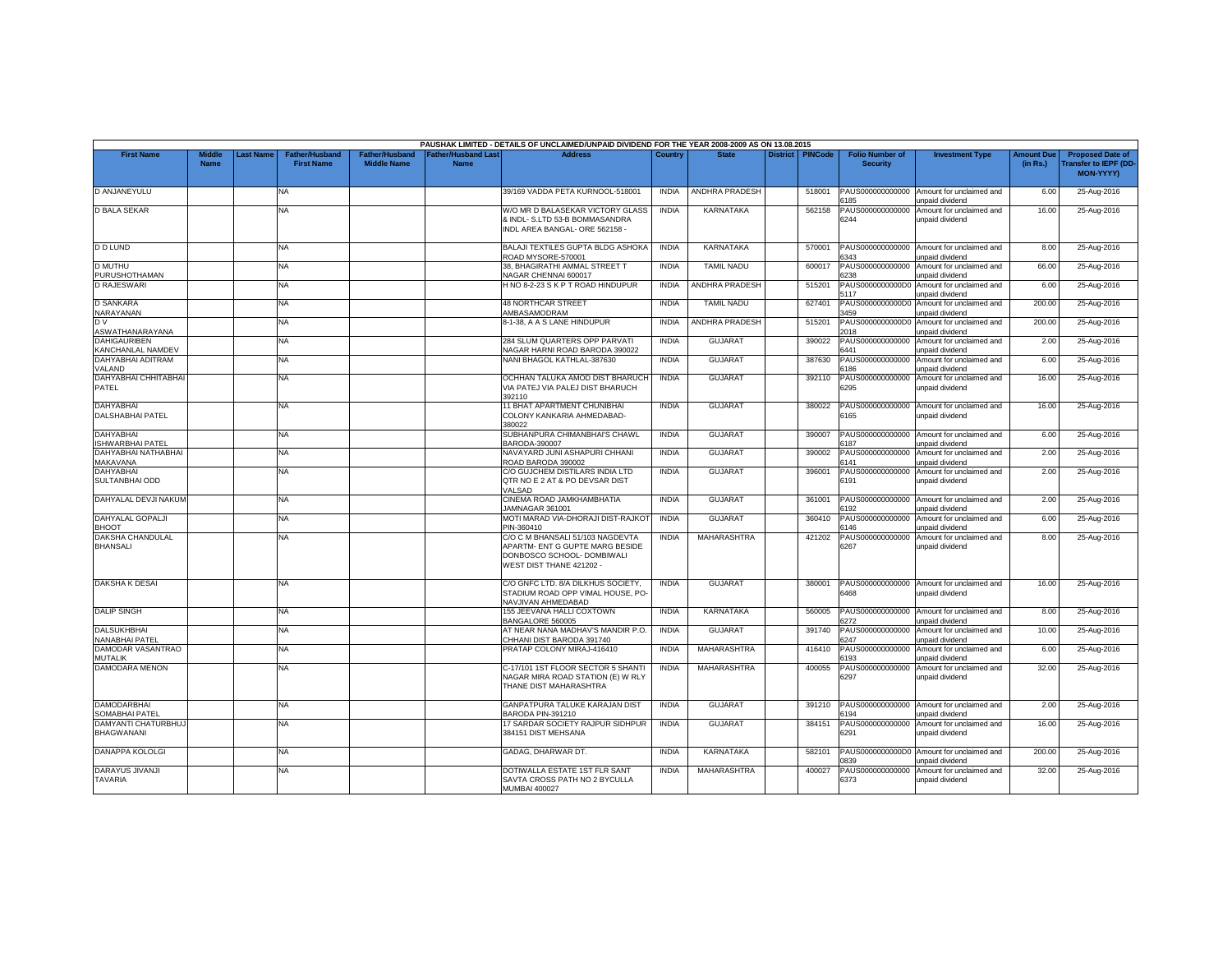|                                               |                              |                 |                                            |                                             |                                          | PAUSHAK LIMITED - DETAILS OF UNCLAIMED/UNPAID DIVIDEND FOR THE YEAR 2008-2009 AS ON 13.08.2015 |              |                       |                 |                |                                           |                                                              |                               |                                                                            |
|-----------------------------------------------|------------------------------|-----------------|--------------------------------------------|---------------------------------------------|------------------------------------------|------------------------------------------------------------------------------------------------|--------------|-----------------------|-----------------|----------------|-------------------------------------------|--------------------------------------------------------------|-------------------------------|----------------------------------------------------------------------------|
| <b>First Name</b>                             | <b>Middle</b><br><b>Name</b> | <b>ast Name</b> | <b>Father/Husband</b><br><b>First Name</b> | <b>Father/Husband</b><br><b>Middle Name</b> | <b>Father/Husband Las</b><br><b>Name</b> | <b>Address</b>                                                                                 | Country      | <b>State</b>          | <b>District</b> | <b>PINCode</b> | <b>Folio Number of</b><br><b>Security</b> | <b>Investment Type</b>                                       | <b>Amount Due</b><br>(in Rs.) | <b>Proposed Date of</b><br><b>Transfer to IEPF (DD</b><br><b>MON-YYYY)</b> |
| DARSHAN LAL OBEROI                            |                              |                 | <b>NA</b>                                  |                                             |                                          | C-9 NAVAL OFFICERS FLATS COLABA<br>MUMBAI-400005                                               | <b>INDIA</b> | MAHARASHTRA           |                 | 400005         | PAUS000000000000<br>6266                  | Amount for unclaimed and<br>unpaid dividend                  | 8.00                          | 25-Aug-2016                                                                |
| DATSINE INDIA PRIVATE<br>LIMITED              |                              |                 | NA                                         |                                             |                                          | POST BOX 50, KUNNATHUMANA LANE<br>TRICHUR KERALA                                               | <b>INDIA</b> | <b>KERALA</b>         |                 | 680001         | AUS0000000000DC<br>553                    | Amount for unclaimed and<br>unpaid dividend                  | 400.00                        | 25-Aug-2016                                                                |
| DATTATHREYA                                   |                              |                 | <b>M SUNDARESHA</b>                        |                                             |                                          | C/O M.SUNDARESHA M/S. VINAYAKA<br>MEDICAL STORE MAIN ROAD MADDUR.<br>DIST-MANDYA               | <b>INDIA</b> | KARNATAKA             |                 | 571428         | PAUS000000000001<br>2600                  | Amount for unclaimed and<br>unpaid dividend                  | 200.00                        | 25-Aug-2016                                                                |
| <b>DATTATRAY</b><br>PANDHARINATH<br>KHOLAMKAR |                              |                 | NA                                         |                                             |                                          | A 5(3) BAL-RATNA HSG CO-OP SOCIETY<br>S V - ROAD MAHESH NAGAR MUMBAI-<br>$400062 -$            | <b>INDIA</b> | MAHARASHTRA           |                 | 400062         | PAUS000000000000<br>6171                  | Amount for unclaimed and<br>unpaid dividend                  | 6.00                          | 25-Aug-2016                                                                |
| DATTATRAYA BABURAO<br><b>RANSING</b>          |                              |                 | NA.                                        |                                             |                                          | 44 "SHEFALE" MAHIM MAKARAND<br>SAHANIVAS SVS MARG MAHIM MUMBAI-<br>400016                      | <b>INDIA</b> | MAHARASHTRA           |                 | 400016         | PAUS000000000000<br>6271                  | Amount for unclaimed and<br>unpaid dividend                  | 16.00                         | 25-Aug-2016                                                                |
| DATTATRAYA NARAYAN<br><b>HARDIKAR</b>         |                              |                 | <b>NA</b>                                  |                                             |                                          | PIRAMITAR ROAD DANDIA BAZAR<br>BARODA-390001                                                   | <b>INDIA</b> | <b>GUJARAT</b>        |                 | 390001         | PAUS000000000000<br>6144                  | Amount for unclaimed and<br><b>Inpaid dividend</b>           | 36.00                         | 25-Aug-2016                                                                |
| <b>DATTATRAYA</b><br>SHANKARRAO VIDVANS       |                              |                 | NA.                                        |                                             |                                          | PRATAP ROAD RAOPURA BARODA<br>390001                                                           | <b>INDIA</b> | <b>GUJARAT</b>        |                 | 390001         | PAUS000000000000<br>6137                  | Amount for unclaimed and<br>unpaid dividend                  | 2.00                          | 25-Aug-2016                                                                |
| <b>DAVID BANERJI</b>                          |                              |                 | NA                                         |                                             |                                          | 28A GAUTAM ENCLAVE SECTOR B<br>AWHO COLONY SECUNDERABAD<br>500009                              | <b>INDIA</b> | ANDHRA PRADESH        |                 | 500009         | PAUS000000000000<br>8854                  | Amount for unclaimed and<br>unpaid dividend                  | 24.00                         | 25-Aug-2016                                                                |
| DAVID MITHABHAI ANIL                          |                              |                 | <b>NA</b>                                  |                                             |                                          | PARSI MOHOLLA SADAR BAZAR<br>FATHGUNJ BARODA-390002                                            | <b>INDIA</b> | <b>GUJARAT</b>        |                 | 390002         | PAUS000000000000<br>199                   | Amount for unclaimed and<br>inpaid dividend                  | 32.00                         | 25-Aug-2016                                                                |
| <b>DAVINDER KAUR</b>                          |                              |                 | <b>NA</b>                                  |                                             |                                          | 1-3/8 MODEL TOWN PART-2 DELHI                                                                  | <b>INDIA</b> | DELHI                 |                 | 110009         | PAUS000000000000<br>334                   | Amount for unclaimed and<br>unpaid dividend                  | 8.00                          | 25-Aug-2016                                                                |
| <b>DAXA KANTILAL SHAH</b>                     |                              |                 | NA                                         |                                             |                                          | C/O PRAGNA PRAVINCHANDRA SHAH<br>SHAH COLONY OUT SIDE SHAHPUR<br>GATE AHMEDABAD-380001         | <b>INDIA</b> | <b>GUJARA1</b>        |                 | 380001         | PAUS000000000000<br>6308                  | Amount for unclaimed and<br>unpaid dividend                  | 24.00                         | 25-Aug-2016                                                                |
| <b>DAXA SHANTILAL</b><br>RANDERIA             |                              |                 | <b>NA</b>                                  |                                             |                                          | 22. AYODHYA NAGARI B/H JOGANI<br>NAGAR NEW RANDER ROADADAJAN.<br><b>SURAT</b>                  | <b>INDIA</b> | <b>GUJARAT</b>        |                 | 395009         | PAUS000000000000<br>6313                  | Amount for unclaimed and<br>unpaid dividend                  | 8.00                          | 25-Aug-2016                                                                |
| DAXABEN BALDEVDAS<br>THAKKAR                  |                              |                 | <b>NA</b>                                  |                                             |                                          | LUHANA VAS BEHIND BAZAR DEHGAM<br><b>DIST AHMEDABAD PIN-382305</b>                             | <b>INDIA</b> | <b>GUJARAT</b>        |                 | 382305         | PAUS000000000000<br>3197                  | Amount for unclaimed and<br><b>Inpaid dividend</b>           | 2.00                          | 25-Aug-2016                                                                |
| <b>DAXESH RAMANLAL</b><br>PATEL               |                              |                 | NA.                                        |                                             |                                          | J K MISTRY BUILDING OPP KALYAN<br><b>IOTEL SAYAJIGANJ BARODA-390005</b>                        | <b>INDIA</b> | <b>GUJARAT</b>        |                 | 390005         | PAUS000000000000<br>3198                  | Amount for unclaimed and<br>unpaid dividend                  | 6.00                          | 25-Aug-2016                                                                |
| DAYALAL DEVRAJBHAI<br>AMIPARA                 |                              |                 | <b>NA</b>                                  |                                             |                                          | DAYALAL DEVRAJBHAI & CO BAZAR<br>ROAD DHORAJI 360410                                           | <b>INDIA</b> | GUJARAT               |                 | 360410         | PAUS000000000000<br>6408                  | Amount for unclaimed and<br>unpaid dividend                  | 32.00                         | 25-Aug-2016                                                                |
| DAYAVATHI MADDUKURI                           |                              |                 | <b>NA</b>                                  |                                             |                                          | 17-1 88/A KAPPALA PETA RUSTUMBADA<br>NARSAPUR                                                  | <b>INDIA</b> | <b>ANDHRA PRADESH</b> |                 | 534275         | PAUS000000000000<br>6418                  | Amount for unclaimed and<br>unpaid dividend                  | 8.00                          | 25-Aug-2016                                                                |
| <b>DEBABRATA MONDAL</b>                       |                              |                 | <b>NA</b>                                  |                                             |                                          | 43/7 POST OFFICE ROAD DUMDUM<br>CALCUTTA                                                       | <b>INDIA</b> | <b>WEST BENGAL</b>    |                 | 700028         | PAUS0000000000D0<br>756                   | Amount for unclaimed and<br>unpaid dividend                  | 200.00                        | 25-Aug-2016                                                                |
| DEBANAND PRASAD                               |                              |                 | <b>NA</b>                                  |                                             |                                          | AS-3/19/1 KALYANPUR HOUSING<br>UPPERCHELIDANGA PO ASANSOL DIST<br><b>BURDWAN</b>               | <b>INDIA</b> | <b>WEST BENGAL</b>    |                 | 713304         | PAUS0000000000D0<br>2937                  | Amount for unclaimed and<br>unpaid dividend                  | 200.00                        | 25-Aug-2016                                                                |
| <b>DEEDAR SINGH</b><br><b>GHATEHORDE</b>      |                              |                 | <b>NA</b>                                  |                                             |                                          | 9 DIGNITY PLOT 134 NR BON BON OFF J<br>P ROAD 4 BUNGLOW ANDHERI WEST<br>MUMBAI 400058          | <b>INDIA</b> | MAHARASHTRA           |                 | 400058         | PAUS000000000000<br>6261                  | Amount for unclaimed and<br>unpaid dividend                  | 8.00                          | 25-Aug-2016                                                                |
| DEENA DAYAL HEMANI                            |                              |                 | NA.                                        |                                             |                                          | WARDENS HOUSE MDM HOSPITAL<br>SHASTRI NAGAR JODHPUR                                            | <b>INDIA</b> | <b>RAJASTHAN</b>      |                 | 342003         | 3319                                      | PAUS0000000000D0 Amount for unclaimed and<br>unpaid dividend | 200.00                        | 25-Aug-2016                                                                |
| <b>DEEP C PATEL</b>                           |                              |                 | NA                                         |                                             |                                          | KRISHNA NIVAS BHUTADI ZAMPA<br>VADODARA                                                        | <b>INDIA</b> | <b>GUJARAT</b>        |                 | 390001         | PAUS0000000000D0<br>1456                  | Amount for unclaimed and<br>unpaid dividend                  | 200.00                        | 25-Aug-2016                                                                |
| DEEPA K GUPTA                                 |                              |                 | <b>NA</b>                                  |                                             |                                          | 44 NAGAPPA STREET SESHADRIPURAM<br><b>BANGALORE</b>                                            | <b>INDIA</b> | KARNATAKA             |                 | 560020         | PAUS0000000000D0<br>129                   | Amount for unclaimed and<br>unpaid dividend                  | 200.00                        | 25-Aug-2016                                                                |
| <b>DEEPA MOTIHAR</b>                          |                              |                 | <b>NA</b>                                  |                                             |                                          | R-595 NEW RAJENDRA NAGAR NEW<br>DELHI 110060                                                   | <b>INDIA</b> | DELHI                 |                 | 110060         | PAUS000000000000<br>3422                  | Amount for unclaimed and<br>unpaid dividend                  | 8.00                          | 25-Aug-2016                                                                |
| <b>DEEPA RANI</b>                             |                              |                 | <b>NA</b>                                  |                                             |                                          | C/O SH A P GOEL 213 PATHARWALA<br>STREET MEERUT CITY                                           | <b>INDIA</b> | <b>UTTAR PRADESH</b>  |                 | 250002         | PAUS0000000000D<br>228                    | Amount for unclaimed and<br>unpaid dividend                  | 600.00                        | 25-Aug-2016                                                                |
| DEEPAK DESHPANDE                              |                              |                 | NA                                         |                                             |                                          | 4/142 VIVEK KHAND GOMTI NAGAR<br><b>LUCKNOW</b>                                                | <b>INDIA</b> | <b>UTTAR PRADESH</b>  |                 | 226001         | PAUS000000000000<br>3242                  | Amount for unclaimed and<br>unpaid dividend                  | 32.00                         | 25-Aug-2016                                                                |
| DEEPAK JAYANTILAL<br>SHAH                     |                              |                 | <b>NA</b>                                  |                                             |                                          | 60/62 RAJA RAM MOHAN RAI ROAD<br>ISHWAR MANSION IST FLOOR OPP<br>CAMA BAUG MUMBAI 400004       | <b>INDIA</b> | MAHARASHTRA           |                 | 400004         | PAUS000000000000<br>6426                  | Amount for unclaimed and<br>unpaid dividend                  | 32.00                         | 25-Aug-2016                                                                |
| DEEPAK KUMAR HANDA                            |                              |                 | <b>NA</b>                                  |                                             |                                          | C-86-B MOTI NAGAR NEW DELHI 110015<br><b>VEW DELHI-110005</b>                                  | <b>INDIA</b> | DELHI                 |                 | 110015         | PAUS000000000000<br>283                   | Amount for unclaimed and<br>unpaid dividend                  | 16.00                         | 25-Aug-2016                                                                |
| <b>DEEPAK MATHUR</b>                          |                              |                 | <b>NA</b>                                  |                                             |                                          | 93-A/C-2-B Jankapuri                                                                           | <b>INDIA</b> | DELHI                 |                 | 110058         | 3380                                      | PAUS000000000D0 Amount for unclaimed and<br>unpaid dividend  | 300.00                        | 25-Aug-2016                                                                |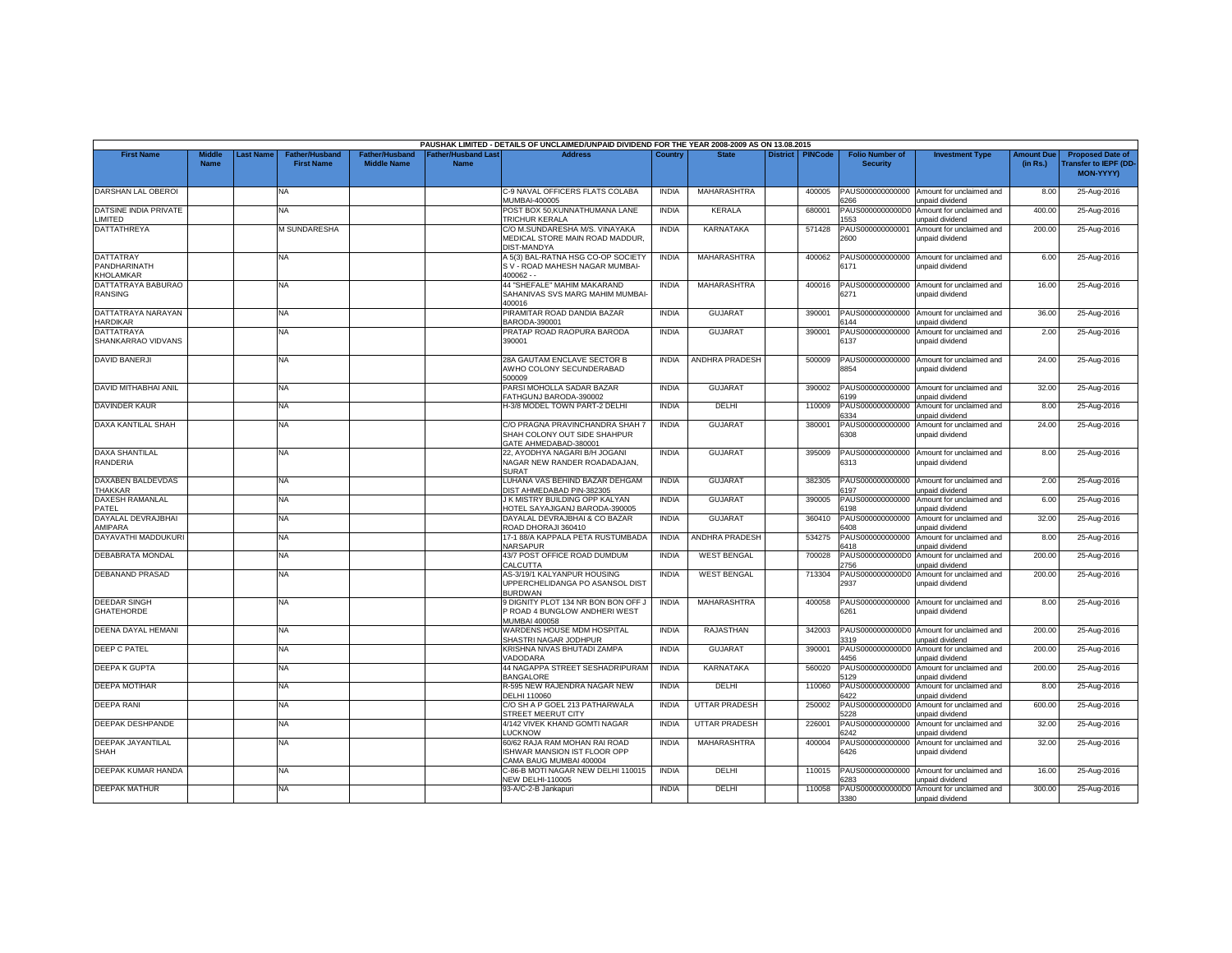|                                                            |                       |           |                                            |                                             |                                          | PAUSHAK LIMITED - DETAILS OF UNCLAIMED/UNPAID DIVIDEND FOR THE YEAR 2008-2009 AS ON 13.08.2015                         |              |                      |                 |                |                                           |                                                              |                               |                                                                    |
|------------------------------------------------------------|-----------------------|-----------|--------------------------------------------|---------------------------------------------|------------------------------------------|------------------------------------------------------------------------------------------------------------------------|--------------|----------------------|-----------------|----------------|-------------------------------------------|--------------------------------------------------------------|-------------------------------|--------------------------------------------------------------------|
| <b>First Name</b>                                          | Middle<br><b>Name</b> | Last Name | <b>Father/Husband</b><br><b>First Name</b> | <b>Father/Husband</b><br><b>Middle Name</b> | <b>Father/Husband Las</b><br><b>Name</b> | <b>Address</b>                                                                                                         | Country      | <b>State</b>         | <b>District</b> | <b>PINCode</b> | <b>Folio Number of</b><br><b>Security</b> | <b>Investment Type</b>                                       | <b>Amount Due</b><br>(in Rs.) | <b>Proposed Date of</b><br>ransfer to IEPF (DD<br><b>MON-YYYY)</b> |
| <b>DEEPAK NARANJI</b><br><b>DHANAK</b>                     |                       |           | NA                                         |                                             |                                          | 4 RAMDEV KUTIR RAMBHUVAN<br>RAJAWADI NAKA M G ROAD<br><b>GHATKOPAR EAST MUMBAI 400077</b>                              | <b>INDIA</b> | MAHARASHTRA          |                 | 400077         | PAUS000000000000<br>6448                  | Amount for unclaimed and<br>unpaid dividend                  | 16.00                         | 25-Aug-2016                                                        |
| <b>DEEPAK P RAJPUT</b>                                     |                       |           | NA                                         |                                             |                                          | 2968/3 KHADE BAZAR BELGAUM                                                                                             | <b>INDIA</b> | KARNATAKA            |                 | 590001         | PAUS0000000000D0<br>510                   | Amount for unclaimed and<br>unpaid dividend                  | 200.00                        | 25-Aug-2016                                                        |
| DEEPAKKUMAR<br><b>ISHVERBHAI PATEL</b>                     |                       |           | <b>NA</b>                                  |                                             |                                          | 301.SUBH COMPLEX SAI CHOKDI<br>AMBER SCHOOL ROADMANJALPUR                                                              | <b>INDIA</b> | <b>GUJARAT</b>       |                 | 390011         | PAUS000000000000<br>6296                  | Amount for unclaimed and<br>unpaid dividend                  | 8.00                          | 25-Aug-2016                                                        |
| DEV RAJ JUNEJA                                             |                       |           | NA                                         |                                             |                                          | 344 RAM NAGAR NEAR HARI SINGH<br><b>GURU DAWARAH DELHI-110051</b>                                                      | <b>INDIA</b> | DELHI                |                 | 110051         | PAUS000000000000<br>6276                  | Amount for unclaimed and<br>unpaid dividend                  | 8.00                          | 25-Aug-2016                                                        |
| <b>DEVANAND</b><br><b>NARSINHBHAI PATEL</b>                |                       |           | <b>NA</b>                                  |                                             |                                          | 51 SARVODAYA SOCIETY NIZAMPURA<br>BARODA-390002                                                                        | <b>INDIA</b> | <b>GUJARAT</b>       |                 | 390002         | PAUS000000000000<br>3200                  | Amount for unclaimed and<br>unpaid dividend                  | 6.00                          | 25-Aug-2016                                                        |
| <b>DEVARADDI</b><br><b>KRISTARADDI</b><br><b>KAMARADDI</b> |                       |           | NA                                         |                                             |                                          | AT & PO TIRLAPURE TAL NAVALGUND<br>DIST DHARWAR KARNATAK 576224                                                        | <b>INDIA</b> | KARNATAKA            |                 | 576224         | PAUS000000000000<br>6239                  | Amount for unclaimed and<br>unpaid dividend                  | 16.00                         | 25-Aug-2016                                                        |
| DEVENDRA RAMANBHAI<br>AMIN                                 |                       |           | NA                                         |                                             |                                          | 15 JAWAHAR SOCIETY R V DESAI ROAD<br><b>BARODA 390001</b>                                                              | <b>INDIA</b> | <b>GUJARAT</b>       |                 | 390001         | PAUS000000000000<br>155                   | Amount for unclaimed and<br>unpaid dividend                  | 2.00                          | 25-Aug-2016                                                        |
| <b>DEVENDRASINH</b><br><b>JITENDRASINH SOLANK</b>          |                       |           | <b>NA</b>                                  |                                             |                                          | BAHADUR BURAJ HAJIKHANA BAZAR<br>BROACH-392001                                                                         | <b>INDIA</b> | <b>GUJARAT</b>       |                 | 392001         | PAUS000000000000<br>3202                  | Amount for unclaimed and<br>inpaid dividend                  | 16.00                         | 25-Aug-2016                                                        |
| <b>DEVINDER KRISHAN</b><br><b>MEHANDROO</b>                |                       |           | NA                                         |                                             |                                          | -194 PANDAVNAGAR PATPAR GANJ<br><b>ROAD DELHI 110092</b>                                                               | <b>INDIA</b> | DELHI                |                 | 110092         | PAUS000000000000<br>396                   | Amount for unclaimed and<br>unpaid dividend                  | 40.00                         | 25-Aug-2016                                                        |
| DEVINDRABEN<br>ASHOKKUMAR SHAH                             |                       |           | <b>NA</b>                                  |                                             |                                          | CHAKANIA LANE BAJWADA BALJIVAN<br>TREET NO-2 BARODA 390001                                                             | <b>INDIA</b> | <b>GUJARAT</b>       |                 | 390001         | PAUS000000000000<br>6439                  | Amount for unclaimed and<br>unpaid dividend                  | 2.00                          | 25-Aug-2016                                                        |
| <b>DEVKIL SOMAYA</b>                                       |                       |           | NA                                         |                                             |                                          | 10/23, MAHALAXMI SOCIETY LTD.<br>120, MANMALA TANK RD, NR. BPL MOBILE<br>CENTRE MAHI, MUMBAI-400016                    | <b>INDIA</b> | MAHARASHTRA          |                 | 400016         | 6461                                      | PAUS000000000000 Amount for unclaimed and<br>unpaid dividend | 16.00                         | 25-Aug-2016                                                        |
| <b>DEVYANI DHANVANT</b>                                    |                       |           | NA                                         |                                             |                                          | 95/14 KAILASH BUILDING SION WEST<br>MUMBAI 400022                                                                      | <b>INDIA</b> | MAHARASHTRA          |                 | 400022         | 6379                                      | PAUS000000000000 Amount for unclaimed and<br>unpaid dividend | 8.00                          | 25-Aug-2016                                                        |
| <b>DEVYANI SHANKARRAO</b><br><b>SHAPHAKAR</b>              |                       |           | NA                                         |                                             |                                          | 24/771 GITA NAGER NR NEW COTTREN<br>MILL AHMEDABAD 380026                                                              | <b>INDIA</b> | <b>GUJARAT</b>       |                 | 380026         | PAUS000000000000<br>6403                  | Amount for unclaimed and<br>unpaid dividend                  | 2.00                          | 25-Aug-2016                                                        |
| <b>DEVYANI SUDHIK</b><br><b>PUROHIT</b>                    |                       |           | NA.                                        |                                             |                                          | 22 SARVODAYA SOCIETY NIZAMPURA<br>BARODA 390002                                                                        | <b>INDIA</b> | <b>GUJARAT</b>       |                 | 390002         | PAUS000000000000<br>107                   | Amount for unclaimed and<br>unpaid dividend                  | 6.00                          | 25-Aug-2016                                                        |
| <b>DHAN EDALJ</b><br>ANKLESARIA                            |                       |           | <b>NA</b>                                  |                                             |                                          | BELLE-VILLE OPP PUSHPAK KHANPUR<br>ROAD AHMEDABAD-380001                                                               | <b>INDIA</b> | <b>GUJARAT</b>       |                 | 380001         | PAUS000000000000<br>6161                  | Amount for unclaimed and<br>unpaid dividend                  | 16.00                         | 25-Aug-2016                                                        |
| <b>DHANANJAY PANSE</b>                                     |                       |           | NA                                         |                                             |                                          | 1578/1 SHIVAJI NAGAR NEAR S T STAND<br>RAMA-RAMAN KARYALAYA PUNE                                                       | <b>INDIA</b> | MAHARASHTRA          |                 | 411005         | PAUS0000000000D0<br>4077                  | Amount for unclaimed and<br>unpaid dividend                  | 200.00                        | 25-Aug-2016                                                        |
| <b>DHARAM BIR</b>                                          |                       |           | NA.                                        |                                             |                                          | D-54 VIJAY NAGAR DELHI-110009                                                                                          | <b>INDIA</b> | DELHI                |                 | 110009         | 3277                                      | PAUS000000000000 Amount for unclaimed and<br>unpaid dividend | 8.00                          | 25-Aug-2016                                                        |
| DHARAMPAL<br><b>BHADRIKLAL SHAH</b>                        |                       |           | <b>NA</b>                                  |                                             |                                          | TAMBOLI KHADKI KASHIPURA AT & PO<br>BORSAD DIST KHEDA 388540                                                           | <b>INDIA</b> | <b>GUJARAT</b>       |                 | 388540         | PAUS000000000000<br>6429                  | Amount for unclaimed and<br>unpaid dividend                  | 6.00                          | 25-Aug-2016                                                        |
| <b>DHARMISTHA DHANJI</b><br><b>GALA</b>                    |                       |           | NA                                         |                                             |                                          | 12-KAMAL KUNJ 408-LAXMI NARAYAN<br>ANE MATUNGA MUMBAI-400019                                                           | <b>INDIA</b> | MAHARASHTRA          |                 | 400019         | PAUS000000000000<br>6339                  | Amount for unclaimed and<br>unpaid dividend                  | 8.00                          | 25-Aug-2016                                                        |
| DHARMPAL BHADRIKLAL<br><b>SHAH</b>                         |                       |           | <b>NA</b>                                  |                                             |                                          | KASHIPURA TAMBOLI STREET BORSAD<br>388540                                                                              | <b>INDIA</b> | GUJARAT              |                 | 388540         | PAUS000000000000<br>6415                  | Amount for unclaimed and<br>unpaid dividend                  | 6.00                          | 25-Aug-2016                                                        |
| DHIRAJ RAMCHANDRA<br>GAIKWAD                               |                       |           | RAMCHANDRA<br><b>GAIKWAD</b>               |                                             |                                          | A 5 VIDYA NAGARI POST HANUMAN<br><b>VAGAR NAGPUR MAHARASHTRA</b>                                                       | <b>INDIA</b> | MAHARASHTRA          |                 | 440009         | PAUSIN30021411569<br><b>RQ</b>            | Amount for unclaimed and<br>unpaid dividend                  | 28.00                         | 25-Aug-2016                                                        |
| DHIRAJKUMAR<br><b>KANTIBHAI PATEL</b>                      |                       |           | NA.                                        |                                             |                                          | C/O KANTIBHAI NATHABHAI PATEL AT<br>JALAMP- URA POST HATHIPURA VIA<br>SATHAMBATAL BAYA- D DIST<br>SABARKANTHA 383340 - | <b>INDIA</b> | <b>GUJARAT</b>       |                 | 383340         | PAUS000000000000<br>6206                  | Amount for unclaimed and<br>unpaid dividend                  | 2.00                          | 25-Aug-2016                                                        |
| DHIRAJLAL RATILAL<br><b>MEHTA</b>                          |                       |           | NA                                         |                                             |                                          | E/2263 FATA TALAV OPP NAGINA<br>MASJID & LAXMI OIL MILL BHARUCH PIN-<br>392001                                         | <b>INDIA</b> | <b>GUJARAT</b>       |                 | 392001         | 6209                                      | PAUS000000000000 Amount for unclaimed and<br>unpaid dividend | 6.00                          | 25-Aug-2016                                                        |
| <b>DHIRAJLAL S VARIA</b>                                   |                       |           | <b>NA</b>                                  |                                             |                                          | VARIA SUNDARJI VIRJI & CO<br>NATAKSHALA ROAD JAMNAGAR-361001                                                           | <b>INDIA</b> | <b>GUJARAT</b>       |                 | 361001         | 6210                                      | PAUS000000000000 Amount for unclaimed and<br>unpaid dividend | 32.00                         | 25-Aug-2016                                                        |
| <b>DHIRENDAR KUMAR</b><br>SAHU                             |                       |           | NA                                         |                                             |                                          | 294, COLONEL GANJ ALLAHABAD                                                                                            | <b>INDIA</b> | <b>UTTAR PRADESH</b> |                 | 211002         | 218                                       | PAUS0000000000D0 Amount for unclaimed and<br>unpaid dividend | 200.00                        | 25-Aug-2016                                                        |
| DHIRUBHAI<br>PARSOTAMBHAI PATEL                            |                       |           | NA                                         |                                             |                                          | AT AJABPURA POST ODHA VIA<br>SATHAMBA TAL BAYAD DIST<br>SABARKANTHA 383340                                             | <b>INDIA</b> | <b>GUJARAT</b>       |                 | 383340         | PAUS00000000000<br>6212                   | Amount for unclaimed and<br>unpaid dividend                  | 16.00                         | 25-Aug-2016                                                        |
| <b>DHIRUBHAI</b><br>SHANKARBHAI PATEL                      |                       |           | NA                                         |                                             |                                          | RADODARA TA BAYAD DIST<br>SABARKANTHA PIN-383325                                                                       | <b>INDIA</b> | GUJARAT              |                 | 383325         | 6145                                      | PAUS000000000000 Amount for unclaimed and<br>unpaid dividend | 16.00                         | 25-Aug-2016                                                        |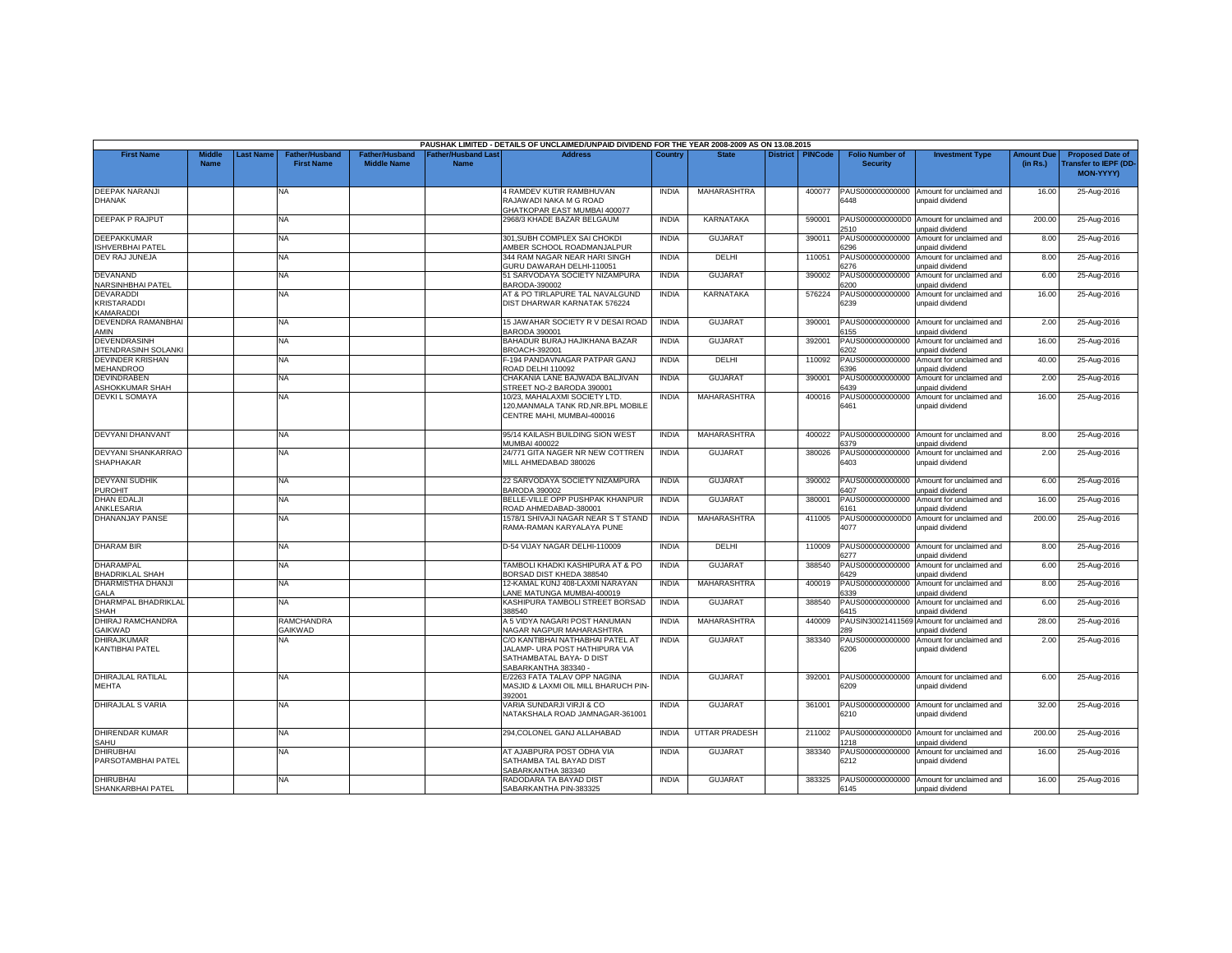|                                                |                              |                 |                                            |                                      |                                                | PAUSHAK LIMITED - DETAILS OF UNCLAIMED/UNPAID DIVIDEND FOR THE YEAR 2008-2009 AS ON 13.08.2015                  |              |                      |                 |                |                                           |                                                              |                               |                                                              |
|------------------------------------------------|------------------------------|-----------------|--------------------------------------------|--------------------------------------|------------------------------------------------|-----------------------------------------------------------------------------------------------------------------|--------------|----------------------|-----------------|----------------|-------------------------------------------|--------------------------------------------------------------|-------------------------------|--------------------------------------------------------------|
| <b>First Name</b>                              | <b>Middle</b><br><b>Name</b> | <b>ast Name</b> | <b>Father/Husband</b><br><b>First Name</b> | Father/Husband<br><b>Middle Name</b> | ather/Husband Last <sup>-</sup><br><b>Name</b> | <b>Address</b>                                                                                                  | Country      | <b>State</b>         | <b>District</b> | <b>PINCode</b> | <b>Folio Number of</b><br><b>Security</b> | <b>Investment Type</b>                                       | <b>Amount Due</b><br>(in Rs.) | <b>Proposed Date of</b><br>ransfer to IEPF (DD-<br>MON-YYYY) |
| DHRUBA JYOTI BARUAH                            |                              |                 | <b>NA</b>                                  |                                      |                                                | C/O MR P C BARUAH GRIEVANCE<br>OFFICER D I OFFICE P O MANGALDOI<br><b>ASSAM PIN-784125</b>                      | <b>INDIA</b> | <b>ASSAM</b>         |                 | 784125         | PAUS000000000000<br>6213                  | Amount for unclaimed and<br>unpaid dividend                  | 6.00                          | 25-Aug-2016                                                  |
| DHUDALAL<br>PUNAMCHAND SHAH                    |                              |                 | NA                                         |                                      |                                                | AT & POST JUNA DEESA AT & POST<br>JUNA DEESA DIST BANASKANTHA PIN-<br>385535                                    | <b>INDIA</b> | <b>GUJARAT</b>       |                 | 385535         | PAUS000000000000<br>6214                  | Amount for unclaimed and<br>unpaid dividend                  | 32.00                         | 25-Aug-2016                                                  |
| DHULABHAI NARSIBHAI<br>PATEL                   |                              |                 | NA.                                        |                                      |                                                | AMBAMATA PASE JASHBHAI BHATT'S<br>KHANCHO NADIAD-387001                                                         | <b>INDIA</b> | <b>GUJARAT</b>       |                 | 387001         | PAUS000000000000<br>257                   | Amount for unclaimed and<br>unpaid dividend                  | 8.00                          | 25-Aug-2016                                                  |
| DHURABHAI NATHUBHAI<br>PATEL                   |                              |                 | <b>NA</b>                                  |                                      |                                                | AT POST BERNA TAL HIMATNAGAR DIST<br>SABARKATHA PIN-383001                                                      | <b>INDIA</b> | <b>GUJARAT</b>       |                 | 383001         | PAUS000000000000<br>6216                  | Amount for unclaimed and<br>unpaid dividend                  | 2.00                          | 25-Aug-2016                                                  |
| <b>DILIP BABULAL PARIKH</b>                    |                              |                 | NA.                                        |                                      |                                                | 223/2669 PRATIXA APT SOLA ROAD<br>NARANPURA AHMEDABAD 380013                                                    | <b>INDIA</b> | <b>GUJARAT</b>       |                 | 380013         | PAUS000000000000<br>6217                  | Amount for unclaimed and<br>unpaid dividend                  | 2.00                          | 25-Aug-2016                                                  |
| DILIP DHANJIBHAI JOSHI                         |                              |                 | <b>NA</b>                                  |                                      |                                                | 116 NANDNANDAN BHUVAN SODAWALA<br>LANE BORIVALI (W) MUMBAI-400092                                               | <b>INDIA</b> | MAHARASHTRA          |                 | 400092         | 6265                                      | PAUS000000000000 Amount for unclaimed and<br>unpaid dividend | 16.00                         | 25-Aug-2016                                                  |
| <b>DILIP KUMAR</b><br><b>CHAKRABARTI</b>       |                              |                 | NA.                                        |                                      |                                                | 19C/2 DUM DUM ROAD CALCUTTA                                                                                     | <b>INDIA</b> | <b>WEST BENGAL</b>   |                 | 700030         | PAUS0000000000D0<br>2683                  | Amount for unclaimed and<br>unpaid dividend                  | 200.00                        | 25-Aug-2016                                                  |
| <b>DILIP M SHAH</b>                            |                              |                 | NA                                         |                                      |                                                | SIDDHIVINAYAK BUILDING GROUND<br>FLOOR NEAR DENA BANK MANOHAR<br>ROAD PALGHAR WEST DIST THANE<br>401404         | <b>INDIA</b> | <b>MAHARASHTRA</b>   |                 | 401404         | PAUS000000000000<br>6327                  | Amount for unclaimed and<br>unpaid dividend                  | 8.00                          | 25-Aug-2016                                                  |
| DILIP RAGHUNATH JOSHI                          |                              |                 | <b>NA</b>                                  |                                      |                                                | 22A/15 GOVIND NAGAR SOCIETY 2ND<br>FLOOR SODAWALA LANE S V P RD<br>BORIVLI (WEST) MUMBAI-400092                 | <b>INDIA</b> | MAHARASHTRA          |                 | 400092         | 6315                                      | PAUS000000000000 Amount for unclaimed and<br>unpaid dividend | 16.00                         | 25-Aug-2016                                                  |
| <b>DILIP SHANKARRAO</b><br><b>BIDKAR</b>       |                              |                 | NA                                         |                                      |                                                | BUILDING NO 4 FLAT NO 4<br>PRITAMNAGAR KOTHRUD PUNE                                                             | <b>INDIA</b> | MAHARASHTRA          |                 | 411029         | PAUS0000000000D0<br>025                   | Amount for unclaimed and<br>unpaid dividend                  | 200.00                        | 25-Aug-2016                                                  |
| DILIPBHAI RAVAJIBHAI<br>PATEL                  |                              |                 | NA                                         |                                      |                                                | MAYA SHERI TA ANAND SARSA DIST<br>KAIRA PIN-388365                                                              | <b>INDIA</b> | <b>GUJARAT</b>       |                 | 388365         | PAUS000000000000<br>6219                  | Amount for unclaimed and<br>unpaid dividend                  | 20.00                         | 25-Aug-2016                                                  |
| <b>DILIPKUMAR</b><br><b>BALDEVDAS VAKHARIA</b> |                              |                 | <b>NA</b>                                  |                                      |                                                | KHADAYTAPOLE VAKHARIA NIWAS<br>NADIAD-387001                                                                    | <b>INDIA</b> | <b>GUJARAT</b>       |                 | 387001         | PAUS000000000000<br>6176                  | Amount for unclaimed and<br>unpaid dividend                  | 2.00                          | 25-Aug-2016                                                  |
| DILIPKUMAR HARILAL<br><b>SHAH</b>              |                              |                 | <b>NA</b>                                  |                                      |                                                | SALUN BAZAR KOVADA POLE NADIAD<br>DIST KAIRA PIN-387001                                                         | <b>INDIA</b> | <b>GUJARAT</b>       |                 | 387001         | PAUS000000000000<br>220                   | Amount for unclaimed and<br>unpaid dividend                  | 6.00                          | 25-Aug-2016                                                  |
| DILIPKUMAR HARILAL<br>VADHANI                  |                              |                 | <b>NA</b>                                  |                                      |                                                | ARIHANT EMPORIUM, S/2, SAHAJANAND<br>TOWER-, NR.JIVRAJ PARK BUS<br>STAND, JIVRAJ PARK, - AHMEDABAD-<br>380015 - | <b>INDIA</b> | <b>GUJARAT</b>       |                 | 380015         | 6221                                      | PAUS000000000000 Amount for unclaimed and<br>unpaid dividend | 16.00                         | 25-Aug-2016                                                  |
| DILIPKUMAR MAFATLAL<br>PATEL                   |                              |                 | NA                                         |                                      |                                                | VISHNU PRINTING PRESS STATION<br>ROAD MEHSANA 384001                                                            | <b>INDIA</b> | GUJARAT              |                 | 384001         | 6417                                      | PAUS000000000000 Amount for unclaimed and<br>unpaid dividend | 8.00                          | 25-Aug-2016                                                  |
| <b>DILIPKUMAR RAMNIKLAL</b><br><b>GANDHI</b>   |                              |                 | NA.                                        |                                      |                                                | THE MADRAS TRADING CO RAMNIK<br>HOUSE JUBILEE CHOWK M G ROAD<br>RAJKOT 360001                                   | <b>INDIA</b> | <b>GUJARAT</b>       |                 | 360001         | PAUS000000000000<br>6289                  | Amount for unclaimed and<br>unpaid dividend                  | 16.00                         | 25-Aug-2016                                                  |
| DIMPLE HINESH PATEL                            |                              |                 | NA                                         |                                      |                                                | Uma Society, No.32 A Tilakwada Road<br>Dhabhoi                                                                  | <b>INDIA</b> | <b>GUJARAT</b>       |                 | 391110         | PAUS0000000000D0<br>624                   | Amount for unclaimed and<br>unpaid dividend                  | 100.00                        | 25-Aug-2016                                                  |
| <b>DIN DAYAL GUPTA</b>                         |                              |                 | NA                                         |                                      |                                                | 4 A DEEP ENCLAVE POCKET D ASHOK<br><b>/IHAR PHASE IIIDELHI</b>                                                  | <b>INDIA</b> | DELHI                |                 | 110005         | PAUS000000000000<br>281                   | Amount for unclaimed and<br>unpaid dividend                  | 8.00                          | 25-Aug-2016                                                  |
| DINA BEHRAMSHAH<br>KHUMBATTA                   |                              |                 | <b>NA</b>                                  |                                      |                                                | CHANDRAKANT MANSION 4TH FLOOR<br>URANWALA STREET GRANT ROAD<br>MUMBAI 400007                                    | <b>INDIA</b> | MAHARASHTRA          |                 | 400007         | PAUS000000000000<br>6136                  | Amount for unclaimed and<br>unpaid dividend                  | 20.00                         | 25-Aug-2016                                                  |
| DINA VINODKUMAR<br>PATEL                       |                              |                 | NA.                                        |                                      |                                                | A-9 TRIMURTI APARTMENT NEAR SUN<br>VILLA ROW HOUSES MEMNAGAR<br>AHMEDABAD 380052                                | <b>INDIA</b> | <b>GUJARAT</b>       |                 | 380052         | PAUS000000000000<br>6249                  | Amount for unclaimed and<br>unpaid dividend                  | 32.00                         | 25-Aug-2016                                                  |
| DINDAYAL SHARMA                                |                              |                 | <b>NA</b>                                  |                                      |                                                | C/o Globe Highways 104, Mansi Avenue<br>Near Gelani Pump, Nizampura                                             | <b>INDIA</b> | <b>GUJARAT</b>       |                 | 390002         | 1474                                      | PAUS000000000D0 Amount for unclaimed and<br>unpaid dividend  | 200.00                        | 25-Aug-2016                                                  |
| <b>DINESH CHANDRA</b><br>PANDEY                |                              |                 | <b>NA</b>                                  |                                      |                                                | C/O HARISH CHANDER MITTAL G-12<br>LAXMI NAGAR NR VIJAY CHOWK DELHI<br>10092                                     | <b>INDIA</b> | DELHI                |                 | 110092         | PAUS000000000000<br>6337                  | Amount for unclaimed and<br>unpaid dividend                  | 8.00                          | 25-Aug-2016                                                  |
| DINESH CHANDRAKANT<br>SHAH                     |                              |                 | NA                                         |                                      |                                                | 15/16, TIRUMALA SOCIETY, OPP : BALAJI<br>NAGAR, NEAR LAKE VIEW HOTEL,<br>PIPLOD, SURAT                          | <b>INDIA</b> | <b>GUJARAT</b>       |                 | 395007         | PAUS120104060001<br>4075                  | Amount for unclaimed and<br>unpaid dividend                  | 82.00                         | 25-Aug-2016                                                  |
| <b>DINESH KUMAR</b>                            |                              |                 | <b>NA</b>                                  |                                      |                                                | "KH-75 NEW KAVI NAGAR" GHAZIABAD<br>201002                                                                      | <b>INDIA</b> | <b>UTTAR PRADESH</b> |                 | 201002         | 275                                       | PAUS000000000000 Amount for unclaimed and<br>inpaid dividend | 20.00                         | 25-Aug-2016                                                  |
| DINESH KUMAR KHANNA                            |                              |                 | <b>NA</b>                                  |                                      |                                                | -12 LAJPAT NAGAR III NEW DELHI-<br>10024                                                                        | <b>INDIA</b> | DELHI                |                 | 110024         | PAUS000000000000<br>353                   | Amount for unclaimed and<br>unpaid dividend                  | 8.00                          | 25-Aug-2016                                                  |
| DINESH KUMAR SINGH                             |                              |                 | NA                                         |                                      |                                                | E-2/246 SINGLE STOREY BARRA-2 NEAR<br>YADAV MARKET P O BARRAKANPUR                                              | <b>INDIA</b> | <b>UTTAR PRADESH</b> |                 | 208013         | PAUS000000000000<br>6330                  | Amount for unclaimed and<br>unpaid dividend                  | 8.00                          | 25-Aug-2016                                                  |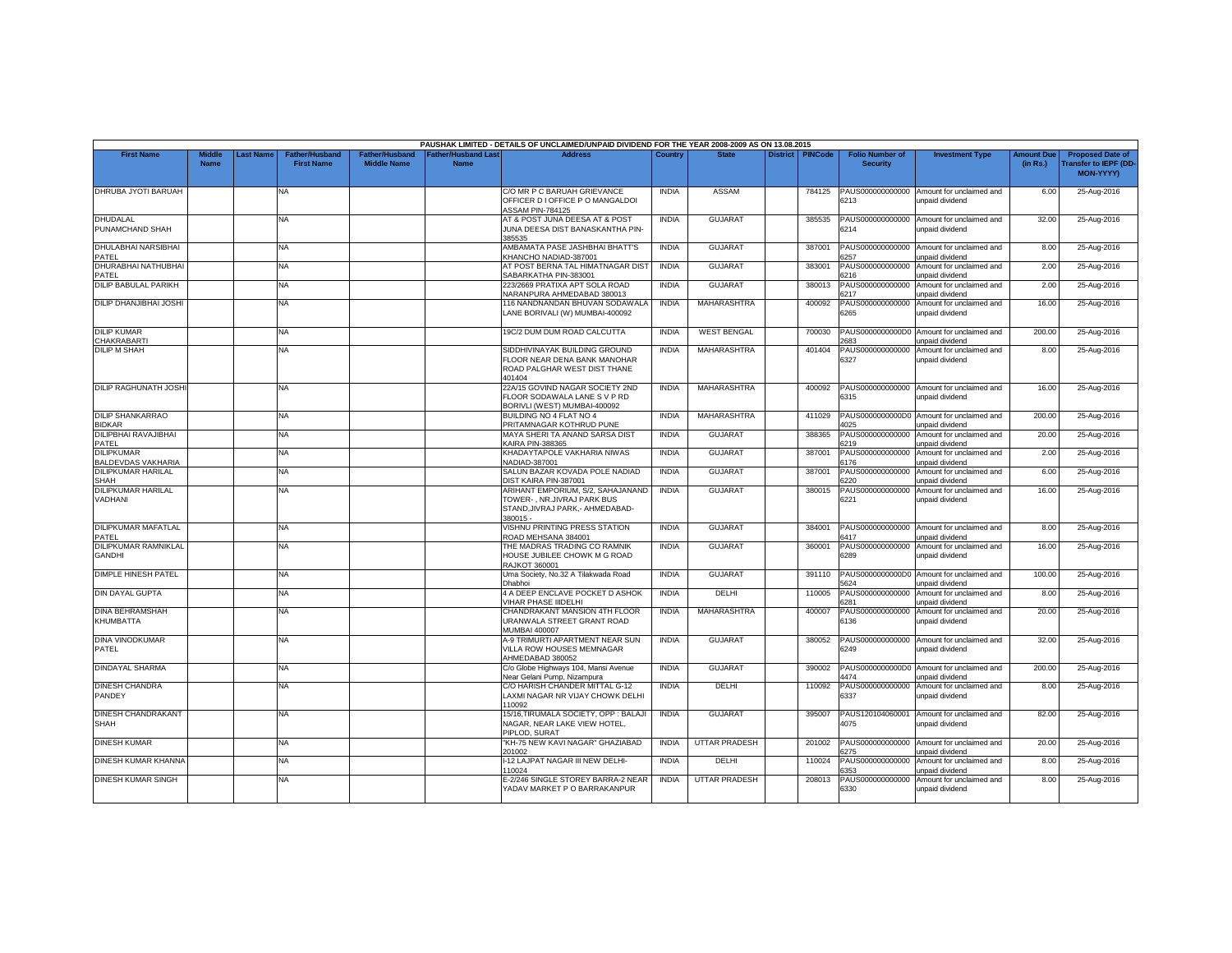|                                               |                              |           |                                                 |                                             |                                          | PAUSHAK LIMITED - DETAILS OF UNCLAIMED/UNPAID DIVIDEND FOR THE YEAR 2008-2009 AS ON 13.08.2015                                      |              |                       |                 |         |                                           |                                                               |                               |                                                                     |
|-----------------------------------------------|------------------------------|-----------|-------------------------------------------------|---------------------------------------------|------------------------------------------|-------------------------------------------------------------------------------------------------------------------------------------|--------------|-----------------------|-----------------|---------|-------------------------------------------|---------------------------------------------------------------|-------------------------------|---------------------------------------------------------------------|
| <b>First Name</b>                             | <b>Middle</b><br><b>Name</b> | Last Name | <b>Father/Husband</b><br><b>First Name</b>      | <b>Father/Husband</b><br><b>Middle Name</b> | <b>Father/Husband Las</b><br><b>Name</b> | <b>Address</b>                                                                                                                      | Country      | <b>State</b>          | <b>District</b> | PINCode | <b>Folio Number of</b><br><b>Security</b> | <b>Investment Type</b>                                        | <b>Amount Due</b><br>(in Rs.) | <b>Proposed Date of</b><br>ransfer to IEPF (DD-<br><b>MON-YYYY)</b> |
| <b>DINESH RANDAD</b>                          |                              |           | NA                                              |                                             |                                          | PRODUCTION DEPT LARSEN & TOUBRO<br>LTD P O AWARPUR CHANDRAPUR DIST<br><b>MS 442917</b>                                              | <b>INDIA</b> | <b>MADHYA PRADESH</b> |                 | 442917  | PAUS000000000000<br>3400                  | Amount for unclaimed and<br>unpaid dividend                   | 50.00                         | 25-Aug-2016                                                         |
| <b>DINESH RUPAREL</b>                         |                              |           | NA                                              |                                             |                                          | C' BLOCK (2ND FLOOR) GILLANDER<br>HOUSE NETAJI SUBHAS ROAD<br>CALCUTTA-700001                                                       | <b>INDIA</b> | <b>WEST BENGAL</b>    |                 | 700001  | PAUS000000000000<br>6302                  | Amount for unclaimed and<br>unpaid dividend                   | 16.00                         | 25-Aug-2016                                                         |
| DINESH V KARELIA                              |                              |           | <b>NA</b>                                       |                                             |                                          | 5 GOPALNANDAN FLATS OPP CANARA<br><b>BANK MANINAGAR CHARRASTA</b><br>AHMEDABAD-380008                                               | <b>INDIA</b> | <b>GUJARAT</b>        |                 | 380008  | 3252                                      | PAUS000000000000 Amount for unclaimed and<br>unpaid dividend  | 8.00                          | 25-Aug-2016                                                         |
| <b>DINESH VAIDYA</b>                          |                              |           | <b>NA</b>                                       |                                             |                                          | NEAR AZAD MAIDAN MADAN ZAMPA<br>ROAD VADODARA                                                                                       | <b>INDIA</b> | <b>GUJARAT</b>        |                 | 390001  | 1316                                      | PAUS0000000000D0 Amount for unclaimed and<br>unpaid dividend  | 200.00                        | 25-Aug-2016                                                         |
| <b>DINESH WADHAWAN</b>                        |                              |           | NA                                              |                                             |                                          | 212 LAXMI BAI NAGAR NEW DELHI-<br>110023                                                                                            | <b>INDIA</b> | DELHI                 |                 | 110023  | PAUS000000000000<br>3224                  | Amount for unclaimed and<br>unpaid dividend                   | 10.00                         | 25-Aug-2016                                                         |
| <b>DINESHBHAI</b><br><b>GORDHANBHAI PATEL</b> |                              |           | NA                                              |                                             |                                          | C/O STATE BANK OF INDIA VITHAL<br>UDYOGNAGAR BRANCH TAL ANAND<br>388121                                                             | <b>INDIA</b> | <b>GUJARAT</b>        |                 | 388121  | PAUS000000000000<br>6226                  | Amount for unclaimed and<br>unpaid dividend                   | 12.00                         | 25-Aug-2016                                                         |
| <b>DINESHBHAI MANIBHAI</b><br>PATEL           |                              |           | <b>NA</b>                                       |                                             |                                          | NAVIKHADKI PO KAVITHA TA BORSAD<br>DIST KAIRA PIN-388540                                                                            | <b>INDIA</b> | <b>GUJARAT</b>        |                 | 388540  | PAUS000000000000<br>227                   | Amount for unclaimed and<br>unpaid dividend                   | 2.00                          | 25-Aug-2016                                                         |
| DINESHBHAI SHANTILAL<br><b>BHATT</b>          |                              |           | NA.                                             |                                             |                                          | BHADRAKALI MATA'S POLE HARPADE'S<br>VADO RANADE BUILDING BARODA-<br>390001                                                          | <b>INDIA</b> | <b>GUJARAT</b>        |                 | 390001  | PAUS000000000000<br>6228                  | Amount for unclaimed and<br>unpaid dividend                   | 16.00                         | 25-Aug-2016                                                         |
| DINESHBHAI VELJIBHAI<br>CHAUDHARI             |                              |           | NA.                                             |                                             |                                          | AT & POST BAMOSANA TA & DIST<br>MEHSANA PIN-384120                                                                                  | <b>INDIA</b> | <b>GUJARAT</b>        |                 | 384120  | PAUS000000000000<br>3229                  | Amount for unclaimed and<br>unpaid dividend                   | 2.00                          | 25-Aug-2016                                                         |
| DINESHBHAI VITHALBHAI<br>PATEL                |                              |           | NA.                                             |                                             |                                          | AT & POST ADVALA TA AMOD DIST<br>BROACH PIN-392110                                                                                  | <b>INDIA</b> | <b>GUJARAT</b>        |                 | 392110  | PAUS000000000000<br>3230                  | Amount for unclaimed and<br>unpaid dividend                   | 16.00                         | 25-Aug-2016                                                         |
| <b>DINESHCHANDRA</b><br>HIRALAL SHAH          |                              |           | NA.                                             |                                             |                                          | <b>GHADIALI POLE KOLAKHADI NEAR</b><br>SANJIV ELECTRICALS BARODA 390001                                                             | <b>INDIA</b> | <b>GUJARAT</b>        |                 | 390001  | PAUS000000000000<br>148                   | Amount for unclaimed and<br>unpaid dividend                   | 6.00                          | 25-Aug-2016                                                         |
| <b>DINESHKUMAR</b><br><b>CHINUBHAI SHAH</b>   |                              |           | <b>NA</b>                                       |                                             |                                          | SAYAJI GANJ NEAR AMBESSADOR<br>HOTEL RASVI VORA'S CHAWL BARODA-<br>390005                                                           | <b>INDIA</b> | <b>GUJARAT</b>        |                 | 390005  | PAUS000000000000<br>6232                  | Amount for unclaimed and<br>unpaid dividend                   | 12.00                         | 25-Aug-2016                                                         |
| <b>DINESHKUMAR</b><br>ALJIBHAI PATEL          |                              |           | NA                                              |                                             |                                          | C/O DR.LALJIBHAI PATEL NR.OLD BUS<br>STAND, VIJALI RD. UPLETA                                                                       | <b>INDIA</b> | <b>GUJARAT</b>        |                 | 360490  | PAUS130199000007<br>891                   | Amount for unclaimed and<br>unpaid dividend                   | 16.00                         | 25-Aug-2016                                                         |
| <b>DINKAR K SAVEKAR</b>                       |                              |           | NA.                                             |                                             |                                          | ANANDASHRAM PLOT NO 107 R NO 30<br><b>IST FLR OPP PODDAR HOSPITAL WORL</b><br>SEA FACE MUMBAI 400018                                | <b>INDIA</b> | <b>MAHARASHTRA</b>    |                 | 400018  | PAUS000000000000<br>3436                  | Amount for unclaimed and<br>unpaid dividend                   | 66.00                         | 25-Aug-2016                                                         |
| <b>DINKERRAY RATILAL</b><br><b>PATHAK</b>     |                              |           | <b>NA</b>                                       |                                             |                                          | NR LILI HAVELI NAGARWADA BARODA-<br>390001                                                                                          | <b>INDIA</b> | <b>GUJARAT</b>        |                 | 390001  | 180                                       | PAUS000000000000 Amount for unclaimed and<br>unpaid dividend  | 6.00                          | 25-Aug-2016                                                         |
| DIPA BANSILAL CHOKSHI                         |                              |           | NA.                                             |                                             |                                          | 39 AZAD SOCIETY AMBAVADI<br>ELLISBRIDGE AHMEDABAD-380015                                                                            | <b>INDIA</b> | <b>GUJARAT</b>        |                 | 380015  | 3181                                      | PAUS000000000000 Amount for unclaimed and<br>inpaid dividend  | 6.00                          | 25-Aug-2016                                                         |
| <b>DIPAK BHASKAR PANDIT</b>                   |                              |           | NA.                                             |                                             |                                          | B-101 ANDHERI VERSOVA MIG CO-OP<br>HSG SOC- IETY PLOT NO 14-15 DABUR<br>VERSOVA LINK R- D 4 BUNGLOWS<br>ANDHERI WEST MUMBAI 400058- | <b>INDIA</b> | <b>MAHARASHTRA</b>    |                 | 400058  | PAUS000000000000<br>6262                  | Amount for unclaimed and<br>unpaid dividend                   | 32.00                         | 25-Aug-2016                                                         |
| <b>DIPAK R MEHTA</b>                          |                              |           | NA.                                             |                                             |                                          | 38 JULLY PARK B/H SONAL PARK V I P<br>ROAD BARODA 390022                                                                            | <b>INDIA</b> | <b>GUJARAT</b>        |                 | 390022  | PAUS000000000000<br>392                   | Amount for unclaimed and<br>unpaid dividend                   | 66.00                         | 25-Aug-2016                                                         |
| <b>DIPAK S VORA</b>                           |                              |           | <b>NA</b>                                       |                                             |                                          | DARBARGADH CHOCK NEAR MOTI<br>HAWELI RAJKOT 360001                                                                                  | <b>INDIA</b> | <b>GUJARAT</b>        |                 | 360001  | PAUS000000000000<br>399                   | Amount for unclaimed and<br>unpaid dividend                   | 8.00                          | 25-Aug-2016                                                         |
| <b>DIPAK SARKAR</b>                           |                              |           | NA                                              |                                             |                                          | 23 AVENUE EAST 1ST STREET MODERN<br>PARK SANTOSHPUR CALCUTTA                                                                        | <b>INDIA</b> | <b>WEST BENGAL</b>    |                 | 700075  | PAUS0000000000D0<br>2752                  | Amount for unclaimed and<br>unpaid dividend                   | 200.00                        | 25-Aug-2016                                                         |
| <b>DIPAKKUMAR</b><br><b>MAGANLAL PARIKH</b>   |                              |           | <b>MAGANLAL</b><br>MAHASUKHLAL<br><b>PARIKH</b> |                                             |                                          | 52 PRABHAKUNJ SOCIETY GODHRA<br><b>GUJARAT</b>                                                                                      | <b>INDIA</b> | <b>GUJARAT</b>        |                 | 389001  | 830                                       | PAUSIN30051314147 Amount for unclaimed and<br>unpaid dividend | 6.00                          | 25-Aug-2016                                                         |
| <b>DIPAKKUMAR</b><br>RANGILDAS SHAH           |                              |           | NA.                                             |                                             |                                          | 21/A GOKUL SOCIETY SINDHVAI MATA<br>ROAD VADODARA                                                                                   | <b>INDIA</b> | <b>GUJARAT</b>        |                 | 390004  | 3467                                      | PAUS000000000000 Amount for unclaimed and<br>unpaid dividend  | 2.00                          | 25-Aug-2016                                                         |
| <b>DIPAL KRISHNAKANT</b><br>MEHTA             |                              |           | NA                                              |                                             |                                          | C/104 KASTURI COMPLEX JUDGES<br>BNGLOW ROAD SHARDDHA PETROL<br>PUMP, BODAKDEV AHMEDABAD                                             | <b>INDIA</b> | <b>GUJARAT</b>        |                 | 380054  | PAUS000000000000<br>6470                  | Amount for unclaimed and<br>unpaid dividend                   | 2.00                          | 25-Aug-2016                                                         |
| <b>DIPAL PIYUSH PATEL</b>                     |                              |           | NA                                              |                                             |                                          | C/O PIYUSH MULJIBHAI PATEL K/9<br>ALEMBIC COLONY P O CHEMICAL<br><b>INDUSTRY BARODA 390003</b>                                      | <b>INDIA</b> | <b>GUJARAT</b>        |                 | 390003  | PAUS000000000000<br>3381                  | Amount for unclaimed and<br>unpaid dividend                   | 16.00                         | 25-Aug-2016                                                         |
| <b>DIPAL PIYUSH PATEL</b>                     |                              |           | NA.                                             |                                             |                                          | K-9 ALEMBIC COLONY ALEMBIC ROAD<br>VADODARA                                                                                         | <b>INDIA</b> | <b>GUJARAT</b>        |                 | 390003  | 960                                       | PAUS0000000000D0 Amount for unclaimed and<br>unpaid dividend  | 400.00                        | 25-Aug-2016                                                         |
| <b>DIPCHAND C DUDIA</b>                       |                              |           | <b>NA</b>                                       |                                             |                                          | JAM RAVAL DIST JAMNAGAR 361001                                                                                                      | <b>INDIA</b> | <b>GUJARAT</b>        |                 | 361001  | 6234                                      | PAUS000000000000 Amount for unclaimed and<br>unpaid dividend  | 6.00                          | 25-Aug-2016                                                         |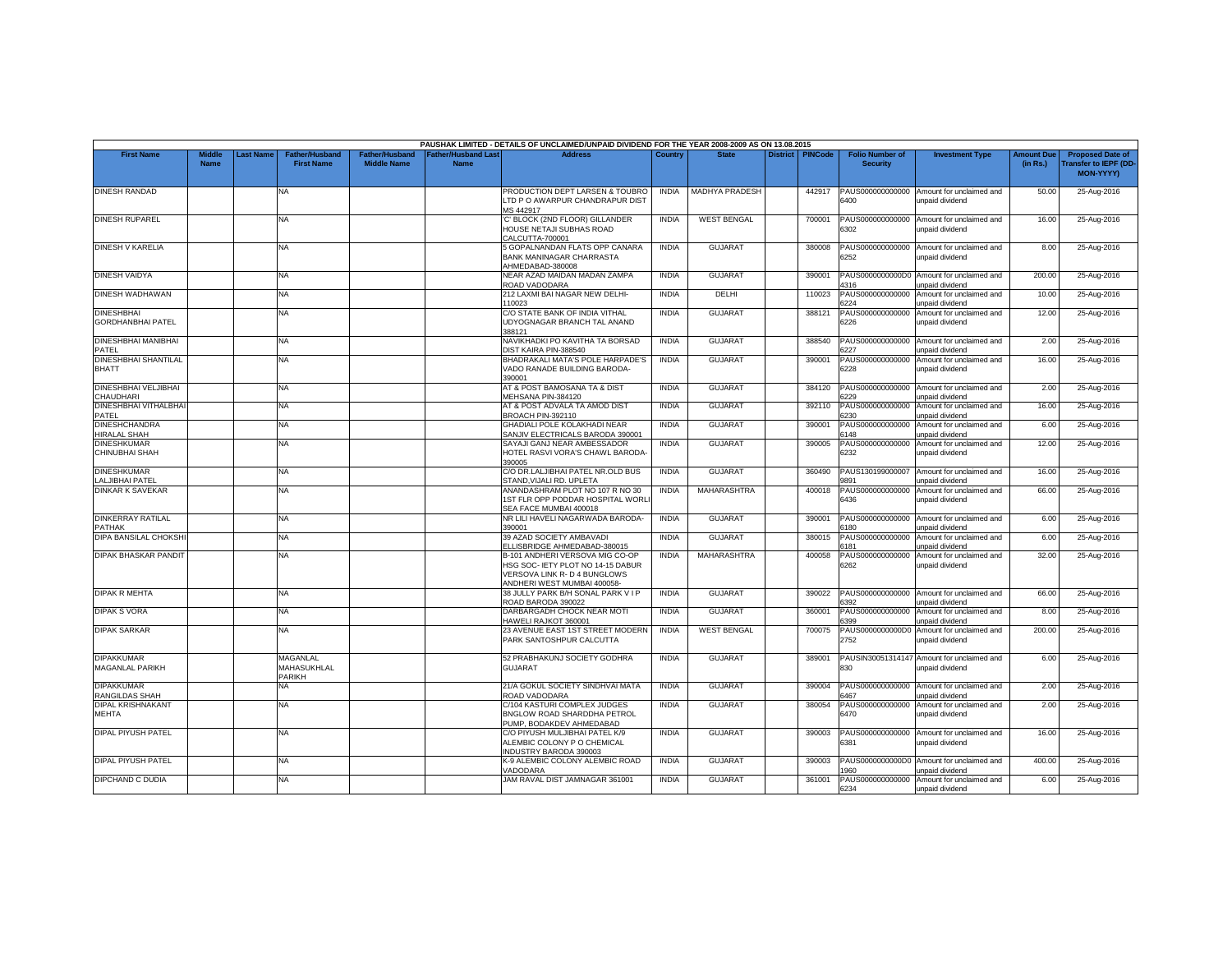|                                                          |                              |                 |                                            |                                             |                                          | PAUSHAK LIMITED - DETAILS OF UNCLAIMED/UNPAID DIVIDEND FOR THE YEAR 2008-2009 AS ON 13.08.2015                                  |              |                       |                 |                |                                           |                                                               |                               |                                                                            |
|----------------------------------------------------------|------------------------------|-----------------|--------------------------------------------|---------------------------------------------|------------------------------------------|---------------------------------------------------------------------------------------------------------------------------------|--------------|-----------------------|-----------------|----------------|-------------------------------------------|---------------------------------------------------------------|-------------------------------|----------------------------------------------------------------------------|
| <b>First Name</b>                                        | <b>Middle</b><br><b>Name</b> | <b>ast Name</b> | <b>Father/Husband</b><br><b>First Name</b> | <b>Father/Husband</b><br><b>Middle Name</b> | <b>Father/Husband Las</b><br><b>Name</b> | <b>Address</b>                                                                                                                  | Country      | <b>State</b>          | <b>District</b> | <b>PINCode</b> | <b>Folio Number of</b><br><b>Security</b> | <b>Investment Type</b>                                        | <b>Amount Due</b><br>(in Rs.) | <b>Proposed Date of</b><br><b>Transfer to IEPF (DD</b><br><b>MON-YYYY)</b> |
| DIPCHAND PANACHAND<br><b>SHAH</b>                        |                              |                 | <b>NA</b>                                  |                                             |                                          | "VIJAYDIP" PUJARA PLOT RAJKOT-<br>360002                                                                                        | <b>INDIA</b> | <b>GUJARAT</b>        |                 | 360002         | PAUS000000000000<br>3288                  | Amount for unclaimed and<br>unpaid dividend                   | 8.00                          | 25-Aug-2016                                                                |
| <b>DIPEN A PATEL</b>                                     |                              |                 | <b>NA</b>                                  |                                             |                                          | C/O SAMIR CORPN 587-CHIRA BAZAR J<br>S S ROAD DHARAMSHI BUILDING ROOM<br>NO 5 OPP CHANDAN WADI MUMBAI<br>400002                 | <b>INDIA</b> | MAHARASHTRA           |                 | 400002         | PAUS000000000000<br>6449                  | Amount for unclaimed and<br>unpaid dividend                   | 16.00                         | 25-Aug-2016                                                                |
| DIPENDRA DINKARRAY<br>PANDYA                             |                              |                 | <b>NA</b>                                  |                                             |                                          | FLAT K-8 GROUND FLOOR CHANDRA<br>KRUPA APPT BEHIND SAHAJANAND<br>COLLEGE AMBAVADI AHMEDABAD<br>380015                           | <b>INDIA</b> | <b>GUJARAT</b>        |                 | 380015         | PAUS000000000000<br>6183                  | Amount for unclaimed and<br>unpaid dividend                   | 2.00                          | 25-Aug-2016                                                                |
| <b>DIPIKA JAYANTILAL</b><br>SHAH                         |                              |                 | NA.                                        |                                             |                                          | FLAT 52 5TH FLOOR WARDEN COURT<br>AUGUST KRANTI MARG MUMBAI                                                                     | <b>INDIA</b> | <b>MAHARASHTRA</b>    |                 | 400007         | PAUS000000000000<br>6314                  | Amount for unclaimed and<br>unpaid dividend                   | 8.00                          | 25-Aug-2016                                                                |
| <b>DIPTI P BHATT</b>                                     |                              |                 | <b>NA</b>                                  |                                             |                                          | 2 SAHYOG FLATS DEEPKUNJ SOCIETY<br>PALDI AHMEDABAD 380007                                                                       | <b>INDIA</b> | <b>GUJARAT</b>        |                 | 380007         | PAUS000000000000<br>6452                  | Amount for unclaimed and<br>unpaid dividend                   | 32.00                         | 25-Aug-2016                                                                |
| <b>DIVYABEN</b><br><b>KAUSHIKKUMAR</b><br><b>GOSALIA</b> |                              |                 | <b>NA</b>                                  |                                             |                                          | C/O KAUSHIKKUMAR LAXMIKANT<br>GOSALIA MAFA-TLAL IND LTD 2/8<br>ANSARI ROAD DARIAGANJ - NEW DELHI-<br>110002-                    | <b>INDIA</b> | DELHI                 |                 | 110002         | PAUS000000000000<br>6150                  | Amount for unclaimed and<br>unpaid dividend                   | 2.00                          | 25-Aug-2016                                                                |
| <b>DIVYAKUMAR</b><br><b>UMIYASHANKER TRIVEDI</b>         |                              |                 | NA                                         |                                             |                                          | SAVANT BLDG OPP POLICE STATION<br>DANDIA BAZAR BARODA-390001                                                                    | <b>INDIA</b> | <b>GUJARAT</b>        |                 | 390001         | PAUS000000000000<br>6139                  | Amount for unclaimed and<br>unpaid dividend                   | 10.00                         | 25-Aug-2016                                                                |
| DOGIPARTHI SRINIVASA<br>RAO                              |                              |                 | <b>NA</b>                                  |                                             |                                          | REAL CHEMISTS P O BOX NO 99 D NO 11<br>31-80 PARK ROAD VIJAYAWADA                                                               | <b>INDIA</b> | ANDHRA PRADESH        |                 | 520001         | 57                                        | PAUSIN30002010880 Amount for unclaimed and<br>unpaid dividend | 200.00                        | 25-Aug-2016                                                                |
| <b>DOLATSINH MANSINH</b><br><b>THAKORE</b>               |                              |                 | <b>NA</b>                                  |                                             |                                          | 43 SHRI JAI AMBE SOCIETY REFINERY<br>ROAD GORWA BARODA-390016                                                                   | <b>INDIA</b> | <b>GUJARAT</b>        |                 | 390016         | PAUS000000000000<br>3151                  | Amount for unclaimed and<br>unpaid dividend                   | 2.00                          | 25-Aug-2016                                                                |
| <b>DORADLA</b><br>SESHAVATHARAM                          |                              |                 | NA                                         |                                             |                                          | 1/1 BRODIPET GUNTUR-522002                                                                                                      | <b>INDIA</b> | <b>ANDHRA PRADESH</b> |                 | 522002         | PAUS000000000000<br>3241                  | Amount for unclaimed and<br>unpaid dividend                   | 32.00                         | 25-Aug-2016                                                                |
| <b>DORAISWAMY</b><br>SRINIVASAN                          |                              |                 | NA.                                        |                                             |                                          | 18/86 VANAMALI GARODIA NAGAR<br><b>GHATKOPAR (EAST) MUMBAI-400077</b>                                                           | <b>INDIA</b> | MAHARASHTRA           |                 | 400077         | PAUS000000000000<br>3270                  | Amount for unclaimed and<br>unpaid dividend                   | 8.00                          | 25-Aug-2016                                                                |
| <b>DOROTHY JACK</b><br><b>RODRIGUES</b>                  |                              |                 | <b>NA</b>                                  |                                             |                                          | C/O THE SWASTIK JANATA SAHAKARI<br>BANK LTD 502 KALBADEVI ROAD<br>MUMBAI-400002                                                 | <b>INDIA</b> | MAHARASHTRA           |                 | 400002         | PAUS000000000000<br>6317                  | Amount for unclaimed and<br>unpaid dividend                   | 8.00                          | 25-Aug-2016                                                                |
| DR RAMABAI BHAT                                          |                              |                 | NA                                         |                                             |                                          | MEDICAL PRACTITIONER NEW ROAD<br>COCHIN                                                                                         | <b>INDIA</b> | <b>KERALA</b>         |                 | 682002         | 903                                       | PAUS0000000000R0 Amount for unclaimed and<br>unpaid dividend  | 200.00                        | 25-Aug-2016                                                                |
| <b>DUBAGUNTA</b><br>SUBRAMANIA VASU                      |                              |                 | <b>NA</b>                                  |                                             |                                          | 53 SEETHAMMA ROAD CHENNAI 600018                                                                                                | <b>INDIA</b> | <b>TAMIL NADU</b>     |                 | 600018         | PAUS000000000000<br>303                   | Amount for unclaimed and<br>unpaid dividend                   | 8.00                          | 25-Aug-2016                                                                |
| <b>DULAL MITRA</b>                                       |                              |                 | <b>NA</b>                                  |                                             |                                          | 6 R N TAGORE ROAD SANTOSHPUR<br>CALCUTTA                                                                                        | <b>INDIA</b> | <b>WEST BENGAL</b>    |                 | 700075         | PAUS0000000000D0<br>2750                  | Amount for unclaimed and<br>unpaid dividend                   | 200.00                        | 25-Aug-2016                                                                |
| <b>DURGA KEDIA</b>                                       |                              |                 | NA                                         |                                             |                                          | A-124 SECTOR 19 NOIDA DISTT<br>GHAZIABAD 201301                                                                                 | <b>INDIA</b> | <b>UTTAR PRADESH</b>  |                 | 201301         | PAUS000000000000<br>6361                  | Amount for unclaimed and<br>unpaid dividend                   | 8.00                          | 25-Aug-2016                                                                |
| <b>DURGA SARASWAT</b>                                    |                              |                 | <b>RAMA KANT</b><br><b>SHARMA</b>          |                                             |                                          | SHRI RAM SADAN NEAR BUS STAND PO<br>DIDWANA DIST NAGAUR(RAJ)                                                                    | <b>INDIA</b> | <b>RAJASTHAN</b>      |                 | 341303         | PAUSIN3011603017<br>21                    | Amount for unclaimed and<br><b>Inpaid dividend</b>            | 8.00                          | 25-Aug-2016                                                                |
| <b>DURGASHANKAR</b><br><b>DADHICH</b>                    |                              |                 | NA                                         |                                             |                                          | C/O ALEMBIC GLASS INDUSTRIES LTD<br>3ARODA-390003                                                                               | <b>INDIA</b> | <b>GUJARAT</b>        |                 | 390003         | PAUS000000000000<br>160                   | Amount for unclaimed and<br>unpaid dividend                   | 32.00                         | 25-Aug-2016                                                                |
| <b>DUSHYANT ASHARAM</b><br><b>BHATT</b>                  |                              |                 | NA                                         |                                             |                                          | "NANDANVAN" PREMANAND KAVI-NI-<br>POLE WADI BARODA 390001                                                                       | <b>INDIA</b> | GUJARAT               |                 | 390001         | PAUS000000000000<br>6156                  | Amount for unclaimed and<br>unpaid dividend                   | 2.00                          | 25-Aug-2016                                                                |
| DUSHYANT BALMUKUND<br>PARIKH                             |                              |                 | <b>NA</b>                                  |                                             |                                          | KAROLIA POLE M G ROAD BARODA-<br>390001                                                                                         | <b>INDIA</b> | GUJARAT               |                 | 390001         | PAUS000000000000<br>3235                  | Amount for unclaimed and<br>unpaid dividend                   | 6.00                          | 25-Aug-2016                                                                |
| <b>DUSHYANT</b><br><b>VALLABHDAS VAKIL</b>               |                              |                 | NA                                         |                                             |                                          | 5 GOPAL NANDAN FLATS OPP<br>CANARABANK MANINAGAR CHARRASTA<br>AHMEDABAD-380008                                                  | <b>INDIA</b> | <b>GUJARAT</b>        |                 | 380008         | PAUS000000000000<br>6253                  | Amount for unclaimed and<br>unpaid dividend                   | 8.00                          | 25-Aug-2016                                                                |
| <b>DWARAMPUDI SATYA</b><br>DURGA DEVI                    |                              |                 | <b>NA</b>                                  |                                             |                                          | DOOR NO 16/36 8 18 TILAK STREET<br>KAKINADA AP                                                                                  | <b>INDIA</b> | <b>ANDHRA PRADESH</b> |                 | 533001         | 64                                        | PAUSIN30102213439 Amount for unclaimed and<br>unpaid dividend | 66.00                         | 25-Aug-2016                                                                |
| <b>DWIJEN HARIBHAI DESAI</b>                             |                              |                 | <b>NA</b>                                  |                                             |                                          | 70 SHIVAJIPARK MUMBAI 400028                                                                                                    | <b>INDIA</b> | MAHARASHTRA           |                 | 400028         | PAUS000000000000<br>3138                  | Amount for unclaimed and<br>unpaid dividend                   | 2.00                          | 25-Aug-2016                                                                |
| E JALEEL AHAMED                                          |                              |                 | <b>NA</b>                                  |                                             |                                          | SREE BALU PHARMACY 1244 R G<br><b>STREET COIMBATORE</b>                                                                         | <b>INDIA</b> | <b>TAMIL NADU</b>     |                 | 641001         | PAUS0000000000E<br>3063                   | Amount for unclaimed and<br>unpaid dividend                   | 200.00                        | 25-Aug-2016                                                                |
| E K MURUGENDRAPPA<br>ETTIGE KOTRAPPA                     |                              |                 | NA                                         |                                             |                                          | C/O SRI T.TIPPERUDRAPPA SHOP DOOR<br>NO.9/5A SRI MANJUNATHA NILAYA,<br>SIRUGUPPA ROAD, IST WARD, MARUTI<br><b>VAGAR BELLARY</b> | <b>INDIA</b> | <b>KARNATAKA</b>      |                 | 583103         | PAUS0000000000E0<br>4873                  | Amount for unclaimed and<br>unpaid dividend                   | 200.00                        | 25-Aug-2016                                                                |
| E V HARIHARA<br><b>KRISHNAN</b>                          |                              |                 | NA.                                        |                                             |                                          | 11 A SUBBURAYAN ST AVVAI NAGAR<br><b>CHOOLAIMEDU CHENNAI</b>                                                                    | <b>INDIA</b> | <b>TAMIL NADU</b>     |                 | 600094         | PAUS0000000000E0<br>521                   | Amount for unclaimed and<br>unpaid dividend                   | 200.00                        | 25-Aug-2016                                                                |
| <b>EBENZER CHANDRA R</b>                                 |                              |                 | <b>NA</b>                                  |                                             |                                          | C/O.KRUBA MEDICALS MAIN ROAD,<br>KALLIKUDI, MADURAI DIST. TAMIL NADU                                                            | <b>INDIA</b> | <b>TAMIL NADU</b>     |                 | 626701         | PAUS0000000000R0<br>0625                  | Amount for unclaimed and<br>unpaid dividend                   | 200.00                        | 25-Aug-2016                                                                |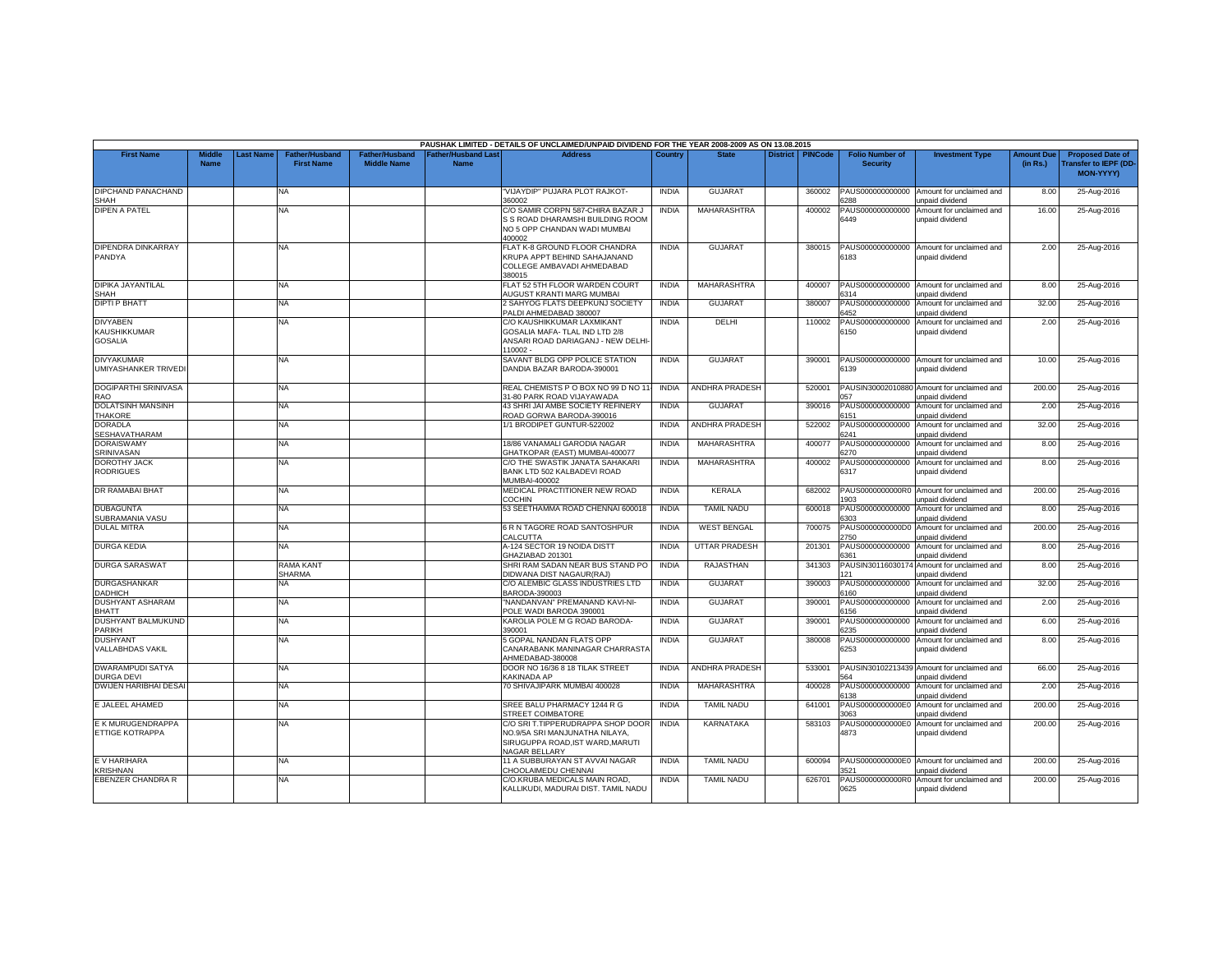|                                                 |                              |           |                                            |                                             |                                           | PAUSHAK LIMITED - DETAILS OF UNCLAIMED/UNPAID DIVIDEND FOR THE YEAR 2008-2009 AS ON 13.08.2015              |              |                      |                 |                |                                           |                                                              |                               |                                                                     |
|-------------------------------------------------|------------------------------|-----------|--------------------------------------------|---------------------------------------------|-------------------------------------------|-------------------------------------------------------------------------------------------------------------|--------------|----------------------|-----------------|----------------|-------------------------------------------|--------------------------------------------------------------|-------------------------------|---------------------------------------------------------------------|
| <b>First Name</b>                               | <b>Middle</b><br><b>Name</b> | Last Name | <b>Father/Husband</b><br><b>First Name</b> | <b>Father/Husband</b><br><b>Middle Name</b> | <b>Father/Husband Last</b><br><b>Name</b> | <b>Address</b>                                                                                              | Country      | <b>State</b>         | <b>District</b> | <b>PINCode</b> | <b>Folio Number of</b><br><b>Security</b> | <b>Investment Type</b>                                       | <b>Amount Due</b><br>(in Rs.) | <b>Proposed Date of</b><br>Transfer to IEPF (DD<br><b>MON-YYYYY</b> |
| <b>EKNATH MARTAND</b><br>KHISTI                 |                              |           | NA                                         |                                             |                                           | SURVEY NO 25/6-1 VITTHAL WADI<br>HINGANE KHURD PUNE 411051                                                  | <b>INDIA</b> | MAHARASHTRA          |                 | 411051         | PAUS000000000000<br>6477                  | Amount for unclaimed and<br>unpaid dividend                  | 2.00                          | 25-Aug-2016                                                         |
| <b>EKRAM HUSAIN</b>                             |                              |           | <b>HASAN IMAM</b>                          |                                             |                                           | DEPAT OF ELECTRICAL ENGG Z H<br>COLLEGE A M U ALIGARH                                                       | <b>INDIA</b> | <b>UTTAR PRADESH</b> |                 | 202002         | PAUSIN3029024287<br>04                    | Amount for unclaimed and<br>unpaid dividend                  | 8.00                          | 25-Aug-2016                                                         |
| Elsamma Jacob                                   |                              |           | ΝA                                         |                                             |                                           | FLAT NO. 301 (2ND FLOOR), B-47-48,<br>VISHWAKARMA COLONY, M B ROAD,<br>New Delhi                            | <b>INDIA</b> | DELHI                |                 | 110044         | PAUSIN30093110000<br>957                  | Amount for unclaimed and<br>unpaid dividend                  | 200.00                        | 25-Aug-2016                                                         |
| <b>ESMERALDA ERIC BOSE</b>                      |                              |           | NA                                         |                                             |                                           | 18 MATRUCHHAYA SOC NIZAMPURA<br>ROAD BARODA 390002                                                          | <b>INDIA</b> | <b>GUJARAT</b>       |                 | 390002         | PAUS000000000000<br>6484                  | Amount for unclaimed and<br>unpaid dividend                  | 32.00                         | 25-Aug-2016                                                         |
| <b>FAIRDEAL SECURITIES</b>                      |                              |           | NA.                                        |                                             |                                           | FAIRDEAL SECURITIES 52C RITCHIE<br>ROAD CALCUTTA 700019                                                     | <b>INDIA</b> | <b>WEST BENGAL</b>   |                 | 700019         | PAUS000000000000<br>6501                  | Amount for unclaimed and<br>unpaid dividend                  | 8.00                          | 25-Aug-2016                                                         |
| <b>FAIRDEAL SECURITIES</b>                      |                              |           | NA                                         |                                             |                                           | FAIRDEAL SECURITIES 52C RITCHITE<br>ROAD CALCUTTA 700019                                                    | <b>INDIA</b> | <b>WEST BENGAL</b>   |                 | 700019         | PAUS000000000000<br>6500                  | Amount for unclaimed and<br>unpaid dividend                  | 8.00                          | 25-Aug-2016                                                         |
| <b>FAIRDEAL SECURITIES</b>                      |                              |           | NA                                         |                                             |                                           | PARK CENTRE GR FLOOR 24 PARK<br>STREET CALCUTTA 700016                                                      | <b>INDIA</b> | <b>WEST BENGAL</b>   |                 | 700016         | PAUS000000000000<br>6499                  | Amount for unclaimed and<br>unpaid dividend                  | 16.00                         | 25-Aug-2016                                                         |
| <b>FAKIRBHAI BHIKHABHAI</b><br>PATEL            |                              |           | NA                                         |                                             |                                           | C/O FAKIRBHAI PATEL & CO DHOLKA<br>DIST AHMEDABAD PIN-387810                                                | <b>INDIA</b> | <b>GUJARAT</b>       |                 | 387810         | PAUS000000000000<br>3490                  | Amount for unclaimed and<br>Inpaid dividend                  | 32.00                         | 25-Aug-2016                                                         |
| <b>FAKIRMAHAMMAD</b><br><b>IIVABHAI MANSURI</b> |                              |           | NA                                         |                                             |                                           | KAPAD BAZAR AT & PO DHINOJ (N G)<br>84225                                                                   | <b>INDIA</b> | <b>GUJARAT</b>       |                 | 384225         | PAUS000000000000<br>6504                  | Amount for unclaimed and<br>unpaid dividend                  | 8.00                          | 25-Aug-2016                                                         |
| FARIDA ABDULKADAR<br><b>TOPIWALA</b>            |                              |           | ABDULKADAR                                 |                                             |                                           | 1393 DISPENSARY MOLE S POLE NAKA<br>DARIAPUR AHMEDABAD                                                      | <b>INDIA</b> | <b>GUJARAT</b>       |                 | 380001         | PAUSIN30075710598<br>290                  | Amount for unclaimed and<br>unpaid dividend                  | 300.00                        | 25-Aug-2016                                                         |
| FARUKH ABDULKARIM<br>KHEDAWALA                  |                              |           | NA                                         |                                             |                                           | PURABIYA WAD NEAR TRIKAMYI<br>MANDIR ASTODIA GATE AHMEDABAD<br>380001                                       | <b>INDIA</b> | <b>GUJARAT</b>       |                 | 380001         | PAUS000000000000<br>6498                  | Amount for unclaimed and<br>unpaid dividend                  | 32.00                         | 25-Aug-2016                                                         |
| <b>FATEMA F MOTIWALA</b>                        |                              |           | NA.                                        |                                             |                                           | 72 SUTAR CHAWL KARIM BLDG 3RD<br>FLOOR MUMBAI 400021                                                        | <b>INDIA</b> | <b>MAHARASHTRA</b>   |                 | 400021         | 6505                                      | PAUS000000000000 Amount for unclaimed and<br>unpaid dividend | 36.00                         | 25-Aug-2016                                                         |
| <b>FATESIH MAVSIH</b><br>PARMAR                 |                              |           | NA                                         |                                             |                                           | AT POST ASOJ TAL BARODA- PIN-39000                                                                          | <b>INDIA</b> | <b>GUJARA1</b>       |                 | 390001         | PAUS000000000000<br>6486                  | Amount for unclaimed and<br>unpaid dividend                  | 2.00                          | 25-Aug-2016                                                         |
| <b>FATESING BHARATSING</b><br>PARMAR            |                              |           | NA.                                        |                                             |                                           | MORALIPURA PO NIMETA VAGHODIA<br>DIST BARODA PIN-390001                                                     | <b>INDIA</b> | GUJARAT              |                 | 390001         | PAUS000000000000<br>6485                  | Amount for unclaimed and<br>unpaid dividend                  | 6.00                          | 25-Aug-2016                                                         |
| FLAVIA GLADYS PINTO                             |                              |           | NA                                         |                                             |                                           | 303 NALANDA OFF J P ROAD ANDHERI<br>VEST MUMBAI 400058                                                      | <b>INDIA</b> | MAHARASHTRA          |                 | 400058         | PAUS000000000000<br>6496                  | Amount for unclaimed and<br><b>Inpaid dividend</b>           | 66.00                         | 25-Aug-2016                                                         |
| <b>FORTUNE INVESTMENTS</b>                      |                              |           | NA                                         |                                             |                                           | 590 RASTA PETH NEW BANK OF<br>BARODA PUNE 411011                                                            | <b>INDIA</b> | MAHARASHTRA          |                 | 411011         | PAUS000000000000<br>6497                  | Amount for unclaimed and<br>unpaid dividend                  | 16.00                         | 25-Aug-2016                                                         |
| FRANCIS FELIX D SOUZA                           |                              |           | NA.                                        |                                             |                                           | SILVER DROPS COTTAGE, GUN<br>FOUNDRY, HYDERABAD                                                             | <b>INDIA</b> | ANDHRA PRADESH       |                 | 500001         | PAUS0000000000F0<br>0397                  | Amount for unclaimed and<br>unpaid dividend                  | 200.00                        | 25-Aug-2016                                                         |
| <b>FURRUQH SAYEED</b>                           |                              |           | NA                                         |                                             |                                           | NO 11 2ND CROSS RAMAKKA BLOCK<br>MUDAMMA GARDENS BEUSON TOWN<br><b>BANGALORE</b>                            | <b>INDIA</b> | KARNATAKA            |                 | 560046         | PAUS0000000000F0<br>2383                  | Amount for unclaimed and<br>unpaid dividend                  | 200.00                        | 25-Aug-2016                                                         |
| <b>G CHANDRAHASAN</b>                           |                              |           | NA.                                        |                                             |                                           | NO 40 OUT HOUSE 1ST FLR 11TH "B"<br>CROSS KOTHANDARAMAPURAM<br>MALLESWARAM P O BANGALORE<br>560003          | <b>INDIA</b> | KARNATAKA            |                 | 560003         | PAUS000000000000<br>6585                  | Amount for unclaimed and<br>unpaid dividend                  | 2.00                          | 25-Aug-2016                                                         |
| <b>G CHANDRAHASAN</b>                           |                              |           | NA.                                        |                                             |                                           | <b>NO 40 OUT HOUSE 1ST FLOOR 11TH "B"</b><br>CROSS KOTHANDARAMAPURAM<br>MALLESWARAM P O BANGALORE<br>560003 | <b>INDIA</b> | <b>KARNATAKA</b>     |                 | 560003         | PAUS000000000000<br>6573                  | Amount for unclaimed and<br>unpaid dividend                  | 10.00                         | 25-Aug-2016                                                         |
| <b>G L VIJAYAKUMAR</b>                          |                              |           | NA                                         |                                             |                                           | NO 8 KRISHNA ROAD BASAVAN GUDI<br><b>BANGALORE</b>                                                          | <b>INDIA</b> | KARNATAKA            |                 | 560004         | PAUS000000000000<br>6600                  | Amount for unclaimed and<br>unpaid dividend                  | 8.00                          | 25-Aug-2016                                                         |
| <b>G NIRMALA</b>                                |                              |           | NA                                         |                                             |                                           | NO-33, BERI BAKKALI STREET VELLORE<br><b>VLR DIST)</b>                                                      | <b>INDIA</b> | <b>TAMIL NADU</b>    |                 | 632004         | PAUS000000000000<br>6633                  | Amount for unclaimed and<br>unpaid dividend                  | 24.00                         | 25-Aug-2016                                                         |
| <b>G R GANDHI</b>                               |                              |           | NA.                                        |                                             |                                           | 3-B,22 IST FLOOR LAJPAT NAGAR-3<br><b>NEW DELHI 110029</b>                                                  | <b>INDIA</b> | DELHI                |                 | 110029         | PAUS000000000000<br>722                   | Amount for unclaimed and<br>unpaid dividend                  | 8.00                          | 25-Aug-2016                                                         |
| <b>G RAGHAVAN</b>                               |                              |           | <b>NA</b>                                  |                                             |                                           | 21 RAJAJI ROAD NUNGAMBAKKAM<br>CHENNAI-600034                                                               | <b>INDIA</b> | <b>TAMIL NADU</b>    |                 | 600034         | PAUS000000000000<br>6578                  | Amount for unclaimed and<br>unpaid dividend                  | 16.00                         | 25-Aug-2016                                                         |
| <b>G RAGHURAM RAO</b>                           |                              |           | NA                                         |                                             |                                           | H.NO 21-110 SYNDICATE BANK<br>EMPLOYERS COL GAMANNARAM, P & T<br>COLONY P.O HYDERABAD.                      | <b>INDIA</b> | ANDHRA PRADESH       |                 | 500060         | 3124                                      | PAUS0000000000G0 Amount for unclaimed and<br>unpaid dividend | 200.00                        | 25-Aug-2016                                                         |
| <b>G SANKAR</b>                                 |                              |           | NA                                         |                                             |                                           | NO 29 VAVADARAJAN ST VETVI NAGAR<br>CHENNAI-600082                                                          | <b>INDIA</b> | <b>TAMIL NADU</b>    |                 | 600082         | PAUS000000000000<br>577                   | Amount for unclaimed and<br>unpaid dividend                  | 2.00                          | 25-Aug-2016                                                         |
| G Sivakumar                                     |                              |           | NA                                         |                                             |                                           | Old No 5/126 E5, New 4/1000 Kali Vathiar<br>Street Teachers Colony Dharmapuri                               | <b>INDIA</b> | <b>TAMIL NADU</b>    |                 | 636701         | PAUSIN30009511266<br>RN                   | Amount for unclaimed and<br>unpaid dividend                  | 60.00                         | 25-Aug-2016                                                         |
| <b>G</b> Sivakumar                              |                              |           | NA                                         |                                             |                                           | No 4 1000 Teachers Colony Elakkiyampatti<br>Dharmapuri Dharmapuri Tamilnadu                                 | <b>INDIA</b> | <b>TAMIL NADU</b>    |                 | 636705         | PAUSIN30287120580<br>273                  | Amount for unclaimed and<br>unpaid dividend                  | 140.00                        | 25-Aug-2016                                                         |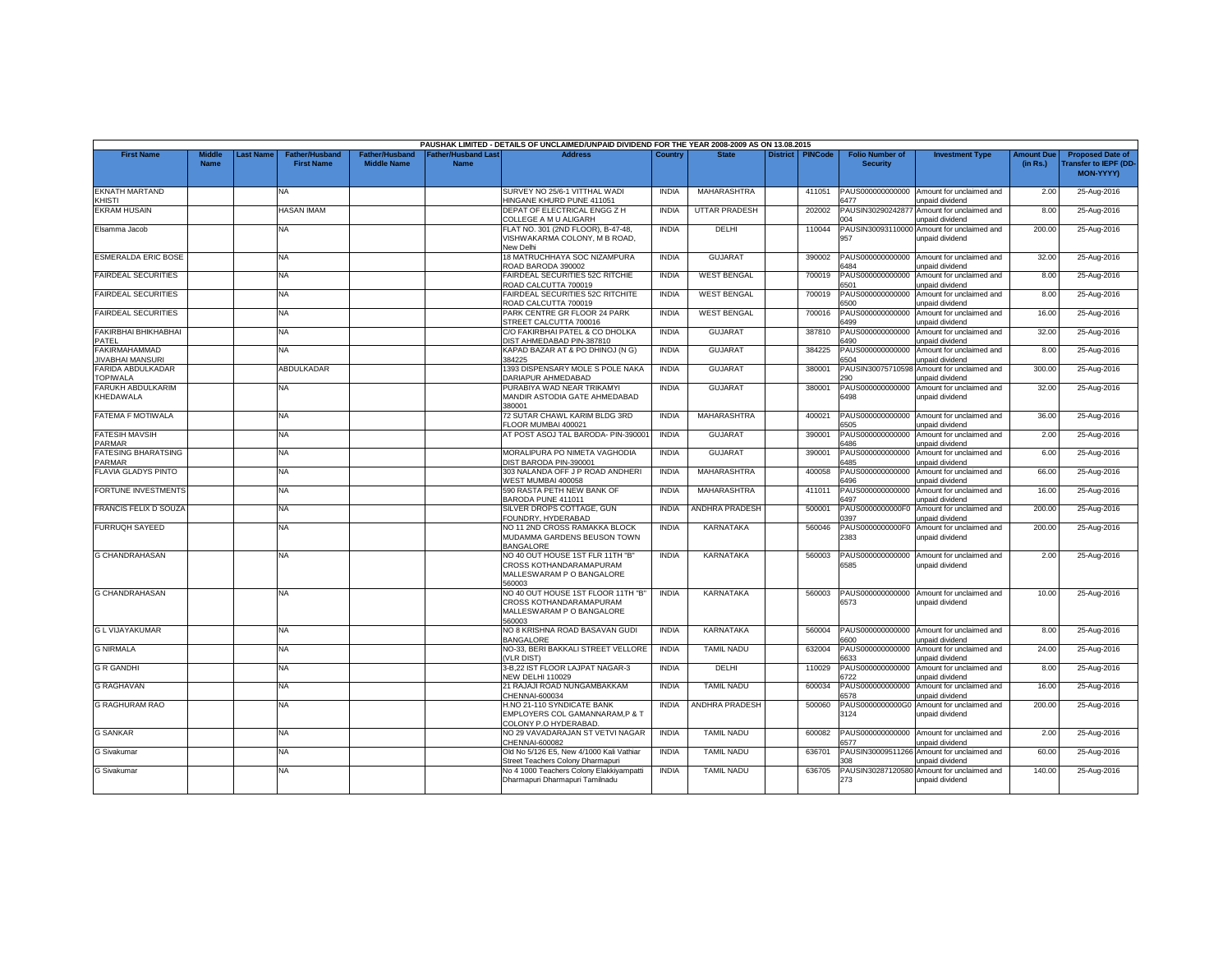|                                                             |                              |                 |                                              |                                      |                                           | PAUSHAK LIMITED - DETAILS OF UNCLAIMED/UNPAID DIVIDEND FOR THE YEAR 2008-2009 AS ON 13.08.2015  |              |                       |                 |                |                                           |                                                               |                               |                                                                     |
|-------------------------------------------------------------|------------------------------|-----------------|----------------------------------------------|--------------------------------------|-------------------------------------------|-------------------------------------------------------------------------------------------------|--------------|-----------------------|-----------------|----------------|-------------------------------------------|---------------------------------------------------------------|-------------------------------|---------------------------------------------------------------------|
| <b>First Name</b>                                           | <b>Middle</b><br><b>Name</b> | <b>ast Name</b> | <b>Father/Husband</b><br><b>First Name</b>   | Father/Husband<br><b>Middle Name</b> | <b>Father/Husband Last</b><br><b>Name</b> | <b>Address</b>                                                                                  | Country      | <b>State</b>          | <b>District</b> | <b>PINCode</b> | <b>Folio Number of</b><br><b>Security</b> | <b>Investment Type</b>                                        | <b>Amount Due</b><br>(in Rs.) | <b>Proposed Date of</b><br><b>Transfer to IEPF (DD</b><br>MON-YYYY) |
| <b>G SUSILKUMAR JAIN</b>                                    |                              |                 | NA.                                          |                                      |                                           | 6 CHINNIAH ROAD T NAGAR CHENNAI                                                                 | <b>INDIA</b> | <b>TAMIL NADU</b>     |                 | 600017         | 3467                                      | PAUS0000000000G0 Amount for unclaimed and<br>unpaid dividend  | 200.00                        | 25-Aug-2016                                                         |
| <b>GADAMSETTI</b><br>SRINIVASULU                            |                              |                 | NA                                           |                                      |                                           | 3/109, MAIN BAZAR, KALYANDURG,<br>ANANTHAPUR DIST.                                              | <b>INDIA</b> | <b>ANDHRA PRADESH</b> |                 | 515761         | PAUS0000000000G0<br>064                   | Amount for unclaimed and<br>unpaid dividend                   | 1600.00                       | 25-Aug-2016                                                         |
| <b>GAJANAN</b><br><b>BHALCHANDRA KHER</b>                   |                              |                 | NA                                           |                                      |                                           | PERFECT MOTOR COMPANY 2431 EAS'<br>STREET POONA-411001                                          | <b>INDIA</b> | MAHARASHTRA           |                 | 411001         | PAUS000000000000<br>6618                  | Amount for unclaimed and<br>inpaid dividend                   | 16.00                         | 25-Aug-2016                                                         |
| <b>GANDAMAL DUGGAL</b>                                      |                              |                 | NA                                           |                                      |                                           | <b>H-42 SOUTH EXTENSION PART I NEW</b><br>DELHI-110049                                          | <b>INDIA</b> | DELHI                 |                 | 110049         | PAUS000000000000<br>6036                  | Amount for unclaimed and<br>unpaid dividend                   | 16.00                         | 25-Aug-2016                                                         |
| <b>GANDHI MANOJKUMAR</b><br><b>CHIMANBHAI</b>               |                              |                 | <b>GANDHI</b><br>CHIMANBHAI<br>PURSHOTTAMDAS |                                      |                                           | SANTOSHPURI POLE, NR, GANDHI<br>CHOWK, PADRA, VADODARA                                          | <b>INDIA</b> | <b>GUJARAT</b>        |                 | 391440         | PAUS120444000003<br>4505                  | Amount for unclaimed and<br>unpaid dividend                   | 16.00                         | 25-Aug-2016                                                         |
| <b>GANESH KRISHNA PAI</b><br><b>BUDBUDE</b>                 |                              |                 | NA                                           |                                      |                                           | C/O. SHRI.G.G.PAI, FLAT NO.19/S-1,<br>KAMAT KINARA -III, MIRAMA P.O,<br><b>KARANZALEM.GOA</b>   | <b>INDIA</b> | GOA                   |                 | 403002         | 089                                       | PAUS0000000000G0 Amount for unclaimed and<br>unpaid dividend  | 40.00                         | 25-Aug-2016                                                         |
| <b>GANESH KUNDALIK</b><br>GAMVADE                           |                              |                 | NA                                           |                                      |                                           | 257B-5 BUDHWAR PETH POONA-411002                                                                | <b>INDIA</b> | <b>MAHARASHTRA</b>    |                 | 411002         | PAUS000000000000<br>6514                  | Amount for unclaimed and<br>unpaid dividend                   | 10.00                         | 25-Aug-2016                                                         |
| <b>GANESH</b><br>VENKATARAMAN                               |                              |                 | NA.                                          |                                      |                                           | 520/549 7TH MAIN ROAD ELEVENTH<br>CROSS GIRINAGAR II PHASE<br>BANGALORE 560085                  | <b>INDIA</b> | KARNATAKA             |                 | 560085         | PAUS000000000000<br>6699                  | Amount for unclaimed and<br>unpaid dividend                   | 8.00                          | 25-Aug-2016                                                         |
| <b>GANGA DEVI BHARGAVA</b>                                  |                              |                 | NA                                           |                                      |                                           | 12A BELI ROAD ALLAHABAD                                                                         | <b>INDIA</b> | <b>UTTAR PRADESH</b>  |                 | 211002         | PAUS0000000000G0<br>227                   | Amount for unclaimed and<br>unpaid dividend                   | 200.00                        | 25-Aug-2016                                                         |
| <b>GANGADAS KANJI</b><br>SHETH                              |                              |                 | NA.                                          |                                      |                                           | 3C/2 MAJITHIA NAGAR CO OP HOUSING<br>SOICE- TY S V ROAD KANDIVLI WEST<br><b>JUMBAI 400067--</b> | <b>INDIA</b> | MAHARASHTRA           |                 | 400067         | PAUS000000000000<br>6687                  | Amount for unclaimed and<br>inpaid dividend                   | 8.00                          | 25-Aug-2016                                                         |
| <b>GANGADHAR K</b><br><b>PENDKAR</b>                        |                              |                 | NA                                           |                                      |                                           | DR PENDKAR HOSPITAL JUBLI PARK<br>AURANGABAD                                                    | <b>INDIA</b> | <b>MAHARASHTRA</b>    |                 | 431001         | 3846                                      | PAUS0000000000G0 Amount for unclaimed and<br>unpaid dividend  | 600.00                        | 25-Aug-2016                                                         |
| <b>GANGAPPA</b><br><b>GURUSHIDDAPPA</b><br><b>KELUR</b>     |                              |                 | NA.                                          |                                      |                                           | H NO MIG I 214 SHIDDALIGN NAGAR<br>GADAG                                                        | <b>INDIA</b> | <b>KARNATAKA</b>      |                 | 582103         | 893                                       | PAUSIN30113526342 Amount for unclaimed and<br>unpaid dividend | 32.00                         | 25-Aug-2016                                                         |
| <b>GANPATBHAI</b><br><b>BHAILALBHAI BAROT</b>               |                              |                 | ΝA                                           |                                      |                                           | CONTROL LABORATORY ALEMBIC<br>CHEMICALS BARODA 390003                                           | <b>INDIA</b> | GUJARAT               |                 | 390003         | PAUS000000000000<br>6515                  | Amount for unclaimed and<br><b>Inpaid dividend</b>            | 6.00                          | 25-Aug-2016                                                         |
| <b>GANPATBHAI HARIBHAI</b><br>PATEL                         |                              |                 | NA.                                          |                                      |                                           | AT & PO MANJALPUR VACHALA FALIA<br>BARODA-390011                                                | <b>INDIA</b> | <b>GUJARAT</b>        |                 | 390011         | PAUS000000000000<br>6544                  | Amount for unclaimed and<br>unpaid dividend                   | 2.00                          | 25-Aug-2016                                                         |
| <b>GANPATRAO S INGALE</b>                                   |                              |                 | NA                                           |                                      |                                           | AT & POST MNHALLI TQ ALAND DT<br>GULBARGA KARNATAKA STATE 585302                                | <b>INDIA</b> | KARNATAKA             |                 | 585302         | PAUS000000000000<br>6691                  | Amount for unclaimed and<br>unpaid dividend                   | 32.00                         | 25-Aug-2016                                                         |
| <b>GARIMIDI VENU GOPAL</b>                                  |                              |                 | NA                                           |                                      |                                           | 2-2-186/53/1 RAMAKRISHNA NAGAR<br>BAGH AMBERPET HYDERABAD 500013                                | <b>INDIA</b> | <b>ANDHRA PRADESH</b> |                 | 500013         | PAUS000000000000<br>6644                  | Amount for unclaimed and<br>unpaid dividend                   | 8.00                          | 25-Aug-2016                                                         |
| <b>GAURANG</b><br>PRAVINCHANDRA PATEL                       |                              |                 | NA.                                          |                                      |                                           | 68/A KUNJ SOCIETY OM NIWAS<br>ALKAPURI VADODARA                                                 | <b>INDIA</b> | <b>GUJARAT</b>        |                 | 390007         | PAUS130167000005<br>9691                  | Amount for unclaimed and<br>inpaid dividend                   | 2.00                          | 25-Aug-2016                                                         |
| <b>GAUTAMSINH</b><br><b>BHADRASINHRAO</b><br><b>GAEKWAR</b> |                              |                 | NA                                           |                                      |                                           | PADMAKOOT' BUNGLOW NEAR BAGI<br>KHANA BARODA-390001                                             | <b>INDIA</b> | GUJARAT               |                 | 390001         | PAUS000000000000<br>6535                  | Amount for unclaimed and<br>unpaid dividend                   | 2.00                          | 25-Aug-2016                                                         |
| <b>GAYATRI CHATTERJEE</b>                                   |                              |                 | NA                                           |                                      |                                           | 33/C HINDUSTHAN ROAD CALCUTTA<br>700029                                                         | <b>INDIA</b> | <b>WEST BENGAL</b>    |                 | 700029         | PAUS000000000000<br>6602                  | Amount for unclaimed and<br>unpaid dividend                   | 16.00                         | 25-Aug-2016                                                         |
| <b>GEETA</b><br><b>GHANSHYAMBHAI PATEI</b>                  |                              |                 | ΝA                                           |                                      |                                           | 13 'SIDDHI' PARISHRAM SOCIETY<br>SUBHANPURA BARODA-390007                                       | <b>INDIA</b> | GUJARAT               |                 | 390007         | PAUS000000000000<br>6588                  | Amount for unclaimed and<br>unpaid dividend                   | 16.00                         | 25-Aug-2016                                                         |
| <b>GEETA M PATEL</b>                                        |                              |                 | NA                                           |                                      |                                           | 3, KRISHNA HOUSING SOCIETY,<br>STATION ROAD, P.O. ANAND (GUJ) PIN-<br>388001                    | <b>INDIA</b> | <b>GUJARAT</b>        |                 | 388001         | PAUS000000000000<br>6723                  | Amount for unclaimed and<br>unpaid dividend                   | 16.00                         | 25-Aug-2016                                                         |
| <b>GEETA SEN</b>                                            |                              |                 | NA.                                          |                                      |                                           | 124 BALLYGUNGE GARDENS CALCUTTA<br>700029                                                       | <b>INDIA</b> | <b>WEST BENGAL</b>    |                 | 700029         | PAUS000000000000<br>6675                  | Amount for unclaimed and<br>unpaid dividend                   | 6.00                          | 25-Aug-2016                                                         |
| <b>GEETA U PATIL</b>                                        |                              |                 | NA                                           |                                      |                                           | H NO 5-2-439 J N ROAD HYDERABAD-<br>500001                                                      | <b>INDIA</b> | <b>ANDHRA PRADESH</b> |                 | 500001         | PAUS000000000000<br>6604                  | Amount for unclaimed and<br>unpaid dividend                   | 8.00                          | 25-Aug-2016                                                         |
| <b>GEETABEN SURYAKANT</b><br><b>RAY</b>                     |                              |                 | <b>NA</b>                                    |                                      |                                           | SURAJ" 12 NETAJI SOCIETY OPP<br><b>MUKTANAND BUS STOP KARELIBAG</b><br>BARODA 390018            | <b>INDIA</b> | GUJARAT               |                 | 390018         | PAUS000000000000<br>6657                  | Amount for unclaimed and<br>inpaid dividend                   | 6.00                          | 25-Aug-2016                                                         |
| <b>GEETANJALI MATAM</b>                                     |                              |                 | NA                                           |                                      |                                           | H NO-107 HYDERBASTHY BEHIND BIBLE<br>HOUSE RASHTRAPATHY ROAD<br>SECUNDERABAD-500003             | <b>INDIA</b> | <b>ANDHRA PRADESH</b> |                 | 500003         | PAUS000000000000<br>6603                  | Amount for unclaimed and<br>unpaid dividend                   | 8.00                          | 25-Aug-2016                                                         |
| <b>GEETHA AYYAKUTTI</b>                                     |                              |                 | NA                                           |                                      |                                           | <b>G-2 ALEMBIC GLASS COLONY</b><br>WHITEFIELD                                                   | <b>INDIA</b> | <b>KARNATAKA</b>      |                 | 560066         | 1479                                      | PAUS0000000000G0 Amount for unclaimed and<br>unpaid dividend  | 80.00                         | 25-Aug-2016                                                         |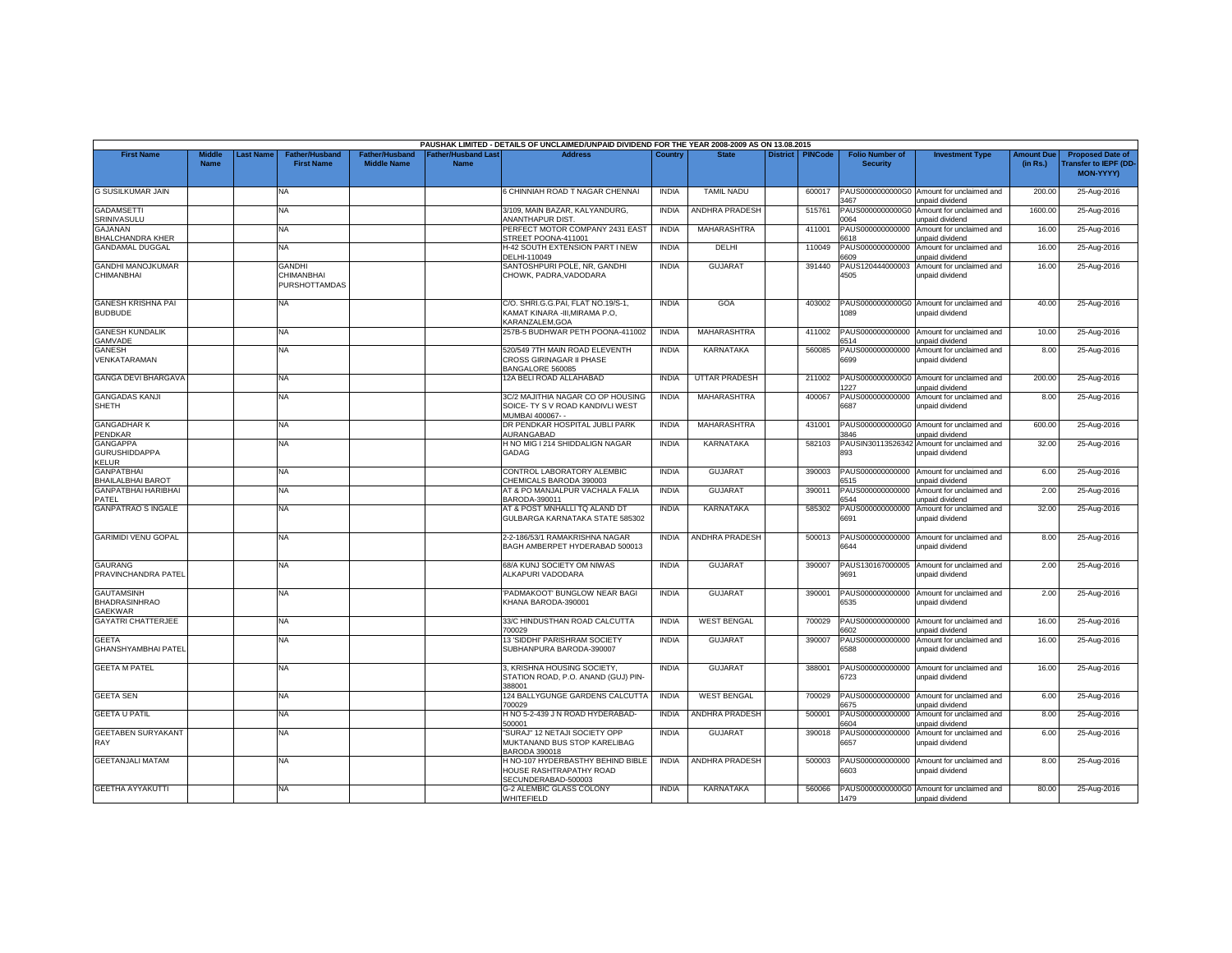|                                                |                              |                 |                                            |                                      |                                           | PAUSHAK LIMITED - DETAILS OF UNCLAIMED/UNPAID DIVIDEND FOR THE YEAR 2008-2009 AS ON 13.08.2015      |              |                                    |                 |                |                                           |                                                              |                               |                                                                     |
|------------------------------------------------|------------------------------|-----------------|--------------------------------------------|--------------------------------------|-------------------------------------------|-----------------------------------------------------------------------------------------------------|--------------|------------------------------------|-----------------|----------------|-------------------------------------------|--------------------------------------------------------------|-------------------------------|---------------------------------------------------------------------|
| <b>First Name</b>                              | <b>Middle</b><br><b>Name</b> | <b>ast Name</b> | <b>Father/Husband</b><br><b>First Name</b> | Father/Husband<br><b>Middle Name</b> | <b>Father/Husband Last</b><br><b>Name</b> | <b>Address</b>                                                                                      | Country      | <b>State</b>                       | <b>District</b> | <b>PINCode</b> | <b>Folio Number of</b><br><b>Security</b> | <b>Investment Type</b>                                       | <b>Amount Due</b><br>(in Rs.) | <b>Proposed Date of</b><br><b>Transfer to IEPF (DD</b><br>MON-YYYY) |
| <b>GEETHA PRAKASH</b>                          |                              |                 | NA.                                        |                                      |                                           | <b>B-3/4 FIBRE STAFF QUARTER'S BEHIND</b><br>TEMPLE GRASIM MAVOOR                                   | <b>INDIA</b> | <b>KERALA</b>                      |                 | 673661         | 2959                                      | PAUS0000000000G0 Amount for unclaimed and<br>unpaid dividend | 200.00                        | 25-Aug-2016                                                         |
| <b>GEETHA</b><br>RAMACHANDRAN                  |                              |                 | NA                                         |                                      |                                           | 21 RAJAJI ROAD NUNGAMBAKKAM<br>CHENNAI-600034                                                       | <b>INDIA</b> | <b>TAMIL NADU</b>                  |                 | 600034         | PAUS000000000000<br>6579                  | Amount for unclaimed and<br>unpaid dividend                  | 16.00                         | 25-Aug-2016                                                         |
| <b>GEEVARGHESE</b><br>ABRAHAM                  |                              |                 | NA.                                        |                                      |                                           | KIZHAKEKKARA PUTHUPPALLY PO<br>(OTTAYAM (H.O) KERALA                                                | <b>INDIA</b> | KERALA                             |                 | 686001         | PAUS000000000000<br><b>575</b>            | Amount for unclaimed and<br>inpaid dividend                  | 32.00                         | 25-Aug-2016                                                         |
| <b>GEORGE JACOB</b>                            |                              |                 | NA                                         |                                      |                                           | FB/19 ALEMBIC COLONY BARODA-<br>390003                                                              | <b>INDIA</b> | <b>GUJARAT</b>                     |                 | 390003         | PAUS000000000000<br>6529                  | Amount for unclaimed and<br>unpaid dividend                  | 6.00                          | 25-Aug-2016                                                         |
| <b>GHANSHYAM D DOSHI</b>                       |                              |                 | <b>NA</b>                                  |                                      |                                           | C/O TUSHAR ELECTRONICS I-2 99P GID(<br>ESTATE CHITRA BHAVNAGAR-364004                               | <b>INDIA</b> | <b>GUJARAT</b>                     |                 | 364004         | PAUS000000000000<br>6619                  | Amount for unclaimed and<br>unpaid dividend                  | 8.00                          | 25-Aug-2016                                                         |
| <b>GHANSHYAM DIALANI</b>                       |                              |                 | NA                                         |                                      |                                           | PLOT NO. 479 ADARSH NAGAR, NR.<br>SINDHI GURUDWARA, JAIPUR-302004                                   | <b>INDIA</b> | <b>RAJASTHAN</b>                   |                 | 302004         | PAUS000000000000<br>6674                  | Amount for unclaimed and<br>unpaid dividend                  | 8.00                          | 25-Aug-2016                                                         |
| <b>GHANSHYAM RAJABHAI</b><br><b>RATANPURA</b>  |                              |                 | <b>NA</b>                                  |                                      |                                           | C/O SAURASHTRA DISTRIBUTING<br>AGENCY MANG- AROLE RD AT KESHOD<br>DIST JUNAGADH PIN-36-2220 -       | <b>INDIA</b> | <b>GUJARAT</b>                     |                 | 362220         | PAUS000000000000<br>6547                  | Amount for unclaimed and<br>unpaid dividend                  | 16.00                         | 25-Aug-2016                                                         |
| <b>GHANSHYAMBHAI</b><br><b>JASHBHAI PATEL</b>  |                              |                 | NA                                         |                                      |                                           | 16 KRISHNAKUTIR PRATAPGUNJ<br>BARODA-390002                                                         | <b>INDIA</b> | <b>GUJARAT</b>                     |                 | 390002         | PAUS000000000000<br>6584                  | Amount for unclaimed and<br>unpaid dividend                  | 6.00                          | 25-Aug-2016                                                         |
| <b>GHANSHYAMBHAI</b><br>MOTIBHAI BAROT         |                              |                 | NA                                         |                                      |                                           | AT & PO SOKHADA BAROTWADA DIST<br>BARODA PIN-391240                                                 | <b>INDIA</b> | <b>GUJARAT</b>                     |                 | 391240         | PAUS000000000000<br>6549                  | Amount for unclaimed and<br>unpaid dividend                  | 2.00                          | 25-Aug-2016                                                         |
| <b>GHEVARCHAND L BAFNA</b>                     |                              |                 | NA                                         |                                      |                                           | C-2 ROOM NO 32 4TH FLOOR MANIYAR<br><b>ILDG TARDEO ROAD MUMBAI 400032</b>                           | <b>INDIA</b> | <b>MAHARASHTRA</b>                 |                 | 400032         | PAUS000000000000<br>684                   | Amount for unclaimed and<br>Inpaid dividend                  | 8.00                          | 25-Aug-2016                                                         |
| <b>GHUDUSAB ABDUL</b><br><b>KAREEM DHARWAR</b> |                              |                 | NA                                         |                                      |                                           | 125-13. MADHAVANAGAR HUBLI.                                                                         | <b>INDIA</b> | <b>KARNATAKA</b>                   |                 | 580020         | PAUS0000000000G0<br>135                   | Amount for unclaimed and<br>unpaid dividend                  | 80.00                         | 25-Aug-2016                                                         |
| <b>GHULAM SAIYIDAIN</b><br><b>MALIK</b>        |                              |                 | ΝA                                         |                                      |                                           | C/O PHARMA AGENCY KARAN NAGAR<br>SRINAGAR                                                           | <b>INDIA</b> | <b>JAMMU AND</b><br><b>KASHMIR</b> |                 | 190010         | PAUS0000000000G0<br>3425                  | Amount for unclaimed and<br>unpaid dividend                  | 400.00                        | 25-Aug-2016                                                         |
| <b>GIAN CHAND GOEL</b>                         |                              |                 | NA                                         |                                      |                                           | A1/3 MAURICE NAGAR DELHI<br><b>JNIVERSITY FLATS DELHI 110007</b>                                    | <b>INDIA</b> | DELHI                              |                 | 110007         | PAUS000000000000<br>6652                  | Amount for unclaimed and<br>unpaid dividend                  | 8.00                          | 25-Aug-2016                                                         |
| <b>GIAN SINGH</b>                              |                              |                 | NA                                         |                                      |                                           | 1437 KRISHANA NAGAR MOGA 142001<br>PUNJAB                                                           | <b>INDIA</b> | <b>PUNJAB</b>                      |                 | 142001         | PAUS000000000000<br>6670                  | Amount for unclaimed and<br>unpaid dividend                  | 40.00                         | 25-Aug-2016                                                         |
| <b>GIRDHARLAL KALIDAS</b><br>SANGHAVI          |                              |                 | NA.                                        |                                      |                                           | 59 CHANDRAVALI SOCIETY NEAR<br>SONARIKA SOCIETY PANI TANKI ROAD<br><b>KARELI BAUG BARODA 390018</b> | <b>INDIA</b> | <b>GUJARAT</b>                     |                 | 390018         | PAUS000000000000<br>6536                  | Amount for unclaimed and<br>unpaid dividend                  | 10.00                         | 25-Aug-2016                                                         |
| GIRDHARLAL MADHAVJI<br><b>MISTRY</b>           |                              |                 | NA                                         |                                      |                                           | C/O SHRI ISHWARBHAI M PANCHAL<br>PANCHAL NIWAS FATEHGUNJ CAMP<br>BARODA 390002                      | <b>INDIA</b> | <b>GUJARAT</b>                     |                 | 390002         | PAUS000000000000<br>6513                  | Amount for unclaimed and<br>unpaid dividend                  | 2.00                          | 25-Aug-2016                                                         |
| <b>GIRIJA L NARAYANAN</b>                      |                              |                 | <b>NA</b>                                  |                                      |                                           | <b>IMPERIAL HOUSE (UPSTAIRS) 31-A T P K</b><br>ROAD VASANTHA NAGAR MADURAI                          | <b>INDIA</b> | <b>TAMIL NADU</b>                  |                 | 625003         | 3525                                      | PAUS0000000000G0 Amount for unclaimed and<br>unpaid dividend | 200.00                        | 25-Aug-2016                                                         |
| <b>GIRISH FAKIRCHAND</b><br>SHAH               |                              |                 | NA                                         |                                      |                                           | 9 SHAH COLONY SHAHPUR<br>AHMEDABAD-380001                                                           | <b>INDIA</b> | <b>GUJARAT</b>                     |                 | 380001         | PAUS000000000000<br>5550                  | Amount for unclaimed and<br>unpaid dividend                  | 12.00                         | 25-Aug-2016                                                         |
| <b>GIRISH H DEDHIA</b>                         |                              |                 | NA.                                        |                                      |                                           | 34, ANAND SOCIETY, OPP: JAYMALA<br>SCTY, BHADWAT NAGAR, AHMEDABAD-<br>80050                         | <b>INDIA</b> | <b>GUJARAT</b>                     |                 | 380050         | PAUS000000000000<br>6725                  | Amount for unclaimed and<br>unpaid dividend                  | 10.00                         | 25-Aug-2016                                                         |
| <b>GIRISH RAOJIBHAI AMIN</b>                   |                              |                 | NA                                         |                                      |                                           | HARINAGAR SOCIETY GOTRI ROAD<br>3ARODA-390015                                                       | <b>INDIA</b> | <b>GUJARAT</b>                     |                 | 390015         | PAUS000000000000<br>6661                  | Amount for unclaimed and<br>unpaid dividend                  | 12.00                         | 25-Aug-2016                                                         |
| <b>GIRISH RAOJIBHAI AMIN</b>                   |                              |                 | NA.                                        |                                      |                                           | 30 HARINAGAR SOCIETY GOTRI ROAD<br>BARODA 390015                                                    | <b>INDIA</b> | GUJARAT                            |                 | 390015         | PAUS000000000000<br>6664                  | Amount for unclaimed and<br>unpaid dividend                  | 2.00                          | 25-Aug-2016                                                         |
| <b>GIRISHCHANDRA</b><br>NEMCHAND PARMAR        |                              |                 | NA                                         |                                      |                                           | C/O KANSARA NEMCHAND VIRJLAL<br>744/1 LALAV'S POLE SANDISHARI<br>KHADIA SANKDI SHERI AHMEDABAD      | <b>INDIA</b> | <b>GUJARAT</b>                     |                 | 380001         | PAUS000000000000<br>6590                  | Amount for unclaimed and<br>unpaid dividend                  | 8.00                          | 25-Aug-2016                                                         |
| <b>GIRISHKUMAR MOTILAL</b><br>PATFL            |                              |                 | NA.                                        |                                      |                                           | C/O AGRO CHEM INDUSTRIES MOGRA<br>VADI AT BULSAR PIN-396001                                         | <b>INDIA</b> | <b>GUJARAT</b>                     |                 | 396001         | PAUS000000000000<br>6553                  | Amount for unclaimed and<br>unpaid dividend                  | 16.00                         | 25-Aug-2016                                                         |
| <b>GIRISHKUMAR SOMALAL</b><br><b>SHAH</b>      |                              |                 | NA                                         |                                      |                                           | C/O GIRISH MACHINERY STORES<br>BODELI TA-SANKHEDA DIST BARODA<br>PIN-391145                         | <b>INDIA</b> | <b>GUJARAT</b>                     |                 | 391145         | PAUS000000000000<br>6520                  | Amount for unclaimed and<br>unpaid dividend                  | 32.00                         | 25-Aug-2016                                                         |
| <b>GIRJA DEBI AGARWALA</b>                     |                              |                 | NA                                         |                                      |                                           | 42 PARBATI GHOSH LANE CALCUTTA<br>700007                                                            | <b>INDIA</b> | <b>WEST BENGAL</b>                 |                 | 700007         | PAUS000000000000<br>6700                  | Amount for unclaimed and<br>unpaid dividend                  | 8.00                          | 25-Aug-2016                                                         |
| <b>GIRJADEBI AGARWALA</b>                      |                              |                 | NA                                         |                                      |                                           | 42 PARBATI GHOSH LANE CALCUTTA-<br>700007                                                           | <b>INDIA</b> | <b>WEST BENGAL</b>                 |                 | 700007         | PAUS000000000000<br>601                   | Amount for unclaimed and<br>inpaid dividend                  | 8.00                          | 25-Aug-2016                                                         |
| <b>GITA AGARWAL</b>                            |                              |                 | NA.                                        |                                      |                                           | - VASUDHA ENCLAVE, PITAMPURA.<br>DELHI-110034                                                       | <b>INDIA</b> | DELHI                              |                 | 110034         | PAUS000000000000<br>6611                  | Amount for unclaimed and<br>unpaid dividend                  | 16.00                         | 25-Aug-2016                                                         |
| <b>GITABEN JAYANTILAL</b><br>PATEL             |                              |                 | NA                                         |                                      |                                           | 21/1 PRABHAKUNJ GODHRA 389001                                                                       | <b>INDIA</b> | <b>GUJARA1</b>                     |                 | 389001         | PAUS000000000000<br>6510                  | Amount for unclaimed and<br>unpaid dividend                  | 6.00                          | 25-Aug-2016                                                         |
| <b>GITABEN RATILAL PATEL</b>                   |                              |                 | NA                                         |                                      |                                           | 3 ABHAYNAGAR CO-OP HSG SOC NR<br>TALAV PO GORWA BARODA-390016                                       | <b>INDIA</b> | <b>GUJARAT</b>                     |                 | 390016         | PAUS000000000000<br>6669                  | Amount for unclaimed and<br>unpaid dividend                  | 2.00                          | 25-Aug-2016                                                         |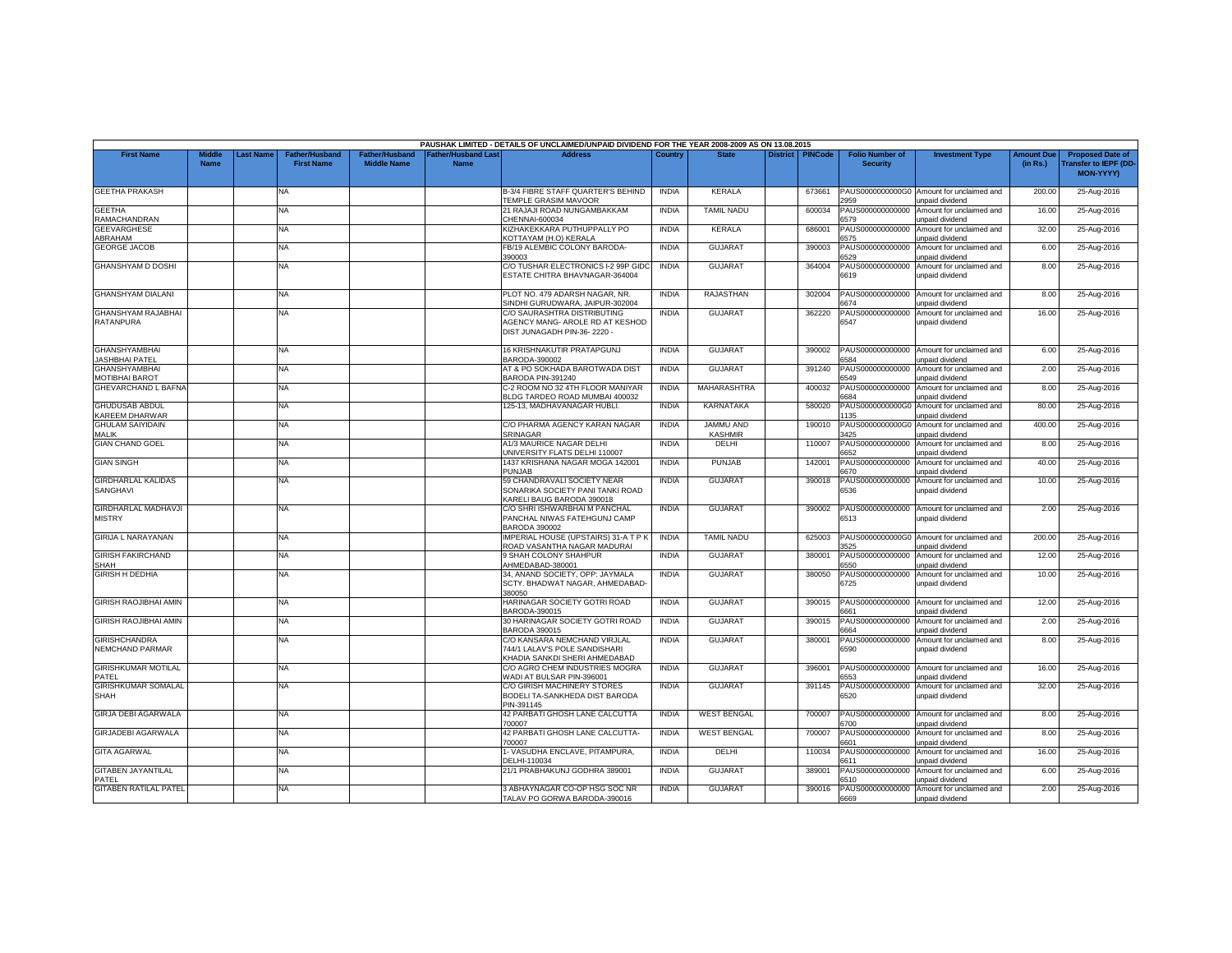|                                               |                       |                 |                                            |                                      |                                           | PAUSHAK LIMITED - DETAILS OF UNCLAIMED/UNPAID DIVIDEND FOR THE YEAR 2008-2009 AS ON 13.08.2015 |              |                       |                 |                |                                           |                                                              |                               |                                                                     |
|-----------------------------------------------|-----------------------|-----------------|--------------------------------------------|--------------------------------------|-------------------------------------------|------------------------------------------------------------------------------------------------|--------------|-----------------------|-----------------|----------------|-------------------------------------------|--------------------------------------------------------------|-------------------------------|---------------------------------------------------------------------|
| <b>First Name</b>                             | Middle<br><b>Name</b> | <b>ast Name</b> | <b>Father/Husband</b><br><b>First Name</b> | Father/Husband<br><b>Middle Name</b> | <b>Father/Husband Last</b><br><b>Name</b> | <b>Address</b>                                                                                 | Country      | <b>State</b>          | <b>District</b> | <b>PINCode</b> | <b>Folio Number of</b><br><b>Security</b> | <b>Investment Type</b>                                       | <b>Amount Due</b><br>(in Rs.) | <b>Proposed Date of</b><br><b>Transfer to IEPF (DD</b><br>MON-YYYY) |
| <b>GLORIA D SOUZA</b>                         |                       |                 | NA.                                        |                                      |                                           | SUNRAY 2ND FLOOR 37 CA ST JOHN<br>BAPTIST ROAD BANDRA MUMBAI-400050                            | <b>INDIA</b> | <b>MAHARASHTRA</b>    |                 | 400050         | PAUS000000000000<br>6592                  | Amount for unclaimed and<br>unpaid dividend                  | 8.00                          | 25-Aug-2016                                                         |
| <b>GOBIND PRASAD</b><br>RUSTAGI               |                       |                 | NA                                         |                                      |                                           | C/O SHAKTI PROVISION STORE I-4/5<br>MAIN BAZAR LAXMI NAGAR DELHI-<br>10092                     | <b>INDIA</b> | DELHI                 |                 | 110092         | PAUS000000000000<br>6653                  | Amount for unclaimed and<br>unpaid dividend                  | 8.00                          | 25-Aug-2016                                                         |
| <b>GODAWARI G SHARMA</b>                      |                       |                 | NA                                         |                                      |                                           | TIWARI BOOK COMPANY STATION ROAD<br>SIKAR 332001                                               | <b>INDIA</b> | <b>RAJASTHAN</b>      |                 | 332001         | PAUS000000000000<br>6625                  | Amount for unclaimed and<br>unpaid dividend                  | 16.00                         | 25-Aug-2016                                                         |
| <b>GOMATHI AMMAL T</b>                        |                       |                 | <b>NA</b>                                  |                                      |                                           | 59, OFFICER'S COLONY, TRICHY                                                                   | <b>INDIA</b> | <b>TAMIL NADU</b>     |                 | 620017         | PAUS0000000000T0<br>0749                  | Amount for unclaimed and<br>unpaid dividend                  | 400.00                        | 25-Aug-2016                                                         |
| <b>GONUGUNTA</b><br>RAMASESHAIAH              |                       |                 | NA                                         |                                      |                                           | C/O DARSHAK LTD S B I ROAD GUNTUR-<br>522004                                                   | <b>INDIA</b> | <b>ANDHRA PRADESH</b> |                 | 522004         | PAUS000000000000<br>6576                  | Amount for unclaimed and<br>unpaid dividend                  | 16.00                         | 25-Aug-2016                                                         |
| <b>GOPA PENTIAH</b>                           |                       |                 | NA                                         |                                      |                                           | H NO 1-6-202/8/D BABUJINAGAR<br>YDERABAD 500020                                                | <b>INDIA</b> | <b>ANDHRA PRADESH</b> |                 | 500020         | PAUS000000000000<br>3580                  | Amount for unclaimed and<br><b>unpaid dividend</b>           | 6.00                          | 25-Aug-2016                                                         |
| <b>GOPAL CHAND SHARMA</b>                     |                       |                 | NA.                                        |                                      |                                           | 624 (TYPE Z) TIMAR PUR DELHI-110007                                                            | <b>INDIA</b> | DELHI                 |                 | 110007         | PAUS000000000000<br>6614                  | Amount for unclaimed and<br>unpaid dividend                  | 16.00                         | 25-Aug-2016                                                         |
| <b>GOPAL CHANDRA</b><br><b>UPADHAYAYA</b>     |                       |                 | NA                                         |                                      |                                           | C-12/378 YAMUNA VIHAR DELHI 110053                                                             | <b>INDIA</b> | DELHI                 |                 | 110053         | PAUS000000000000<br>6610                  | Amount for unclaimed and<br>unpaid dividend                  | 16.00                         | 25-Aug-2016                                                         |
| <b>GOPAL KANODIA</b>                          |                       |                 | NA                                         |                                      |                                           | 110/6 NEHRU NAGAR KANPUR 208012                                                                | <b>INDIA</b> | <b>UTTAR PRADESH</b>  |                 | 208012         | PAUS000000000000<br>6718                  | Amount for unclaimed and<br>unpaid dividend                  | 2.00                          | 25-Aug-2016                                                         |
| <b>GOPAL KRISHAN</b>                          |                       |                 | NA                                         |                                      |                                           | 501 VARSHA 7 BUNGALOWS ANDHERI<br>WEST) MUMBAI-400061                                          | <b>INDIA</b> | MAHARASHTRA           |                 | 400061         | PAUS000000000000<br>6598                  | Amount for unclaimed and<br>unpaid dividend                  | 8.00                          | 25-Aug-2016                                                         |
| <b>GOPAL KRISHAN KUMAR</b>                    |                       |                 | <b>NA</b>                                  |                                      |                                           | FLAT NO 3-B POCKET C-2 LAWRENCE<br>ROAD DELHI-110035                                           | <b>INDIA</b> | DELHI                 |                 | 110035         | PAUS000000000000<br>665                   | Amount for unclaimed and<br><b>Inpaid dividend</b>           | 8.00                          | 25-Aug-2016                                                         |
| <b>GOPAL KRISHNARAO</b><br><b>KULKARNI</b>    |                       |                 | NA                                         |                                      |                                           | MERCHANT MARKET GADAG<br><b>CARNATAKA 582101</b>                                               | <b>INDIA</b> | <b>KARNATAKA</b>      |                 | 582101         | PAUS000000000000<br>6574                  | Amount for unclaimed and<br>unpaid dividend                  | 16.00                         | 25-Aug-2016                                                         |
| <b>GOPAL SINGH SAINI</b>                      |                       |                 | NA                                         |                                      |                                           | BG-6/59-B PASCHIM VIHAR NEW DELHI<br>10063                                                     | <b>INDIA</b> | <b>DELHI</b>          |                 | 110063         | PAUS000000000000<br>3702                  | Amount for unclaimed and<br>unpaid dividend                  | 16.00                         | 25-Aug-2016                                                         |
| <b>GOPALAKRISHNA</b><br>MURTHY TADIPARTHI     |                       |                 | <b>NA</b>                                  |                                      |                                           | C/O SREEDHAR MEDICAL<br>DISTRIBUTORS NEHRU ROAD TENALI                                         | <b>INDIA</b> | <b>ANDHRA PRADESH</b> |                 | 522201         | PAUS0000000000G0<br>4754                  | Amount for unclaimed and<br>unpaid dividend                  | 200.00                        | 25-Aug-2016                                                         |
| <b>GOPALBHAI</b><br><b>BHAGAWANDAS PATEL</b>  |                       |                 | NA                                         |                                      |                                           | KHADIA POLE NO 1 BARODA-390001                                                                 | <b>INDIA</b> | <b>GUJARAT</b>        |                 | 390001         | PAUS000000000000<br>\$557                 | Amount for unclaimed and<br>inpaid dividend                  | 8.00                          | 25-Aug-2016                                                         |
| <b>GOPALBHAI CHIMANLAL</b><br><b>SHAH</b>     |                       |                 | NA                                         |                                      |                                           | <b>BITABHARTI POL PADRA DIST</b><br>VADODARA PIN-391440                                        | <b>INDIA</b> | <b>GUJARAT</b>        |                 | 391440         | PAUS000000000000<br>5558                  | Amount for unclaimed and<br>unpaid dividend                  | 2.00                          | 25-Aug-2016                                                         |
| <b>GOPALBHAI RATIBHAI</b><br>VAKHARIA         |                       |                 | NA                                         |                                      |                                           | 11 MONALISHA APPARTMENT 48 NUTAN<br>BHARAT SOCIETY ALKAPURI BARODA<br>390007                   | <b>INDIA</b> | <b>GUJARAT</b>        |                 | 390007         | PAUS000000000000<br>6559                  | Amount for unclaimed and<br>unpaid dividend                  | 16.00                         | 25-Aug-2016                                                         |
| <b>GOPI RAM KEDIA</b>                         |                       |                 | <b>NA</b>                                  |                                      |                                           | <b>A-124 SECTOR 19 NOIDA DISTT</b><br>GHAZIABAD 201301                                         | <b>INDIA</b> | <b>UTTAR PRADESH</b>  |                 | 201301         | PAUS000000000000<br>6660                  | Amount for unclaimed and<br>unpaid dividend                  | 8.00                          | 25-Aug-2016                                                         |
| <b>GORDHANBHAI</b><br><b>GOKALBHAI AMIN</b>   |                       |                 | NA                                         |                                      |                                           | CHHOTALAL BHUVAN PRATAPGUNJ<br>BARODA-390002                                                   | <b>INDIA</b> | GUJARAT               |                 | 390002         | PAUS000000000000<br>5518                  | Amount for unclaimed and<br>unpaid dividend                  | 10.00                         | 25-Aug-2016                                                         |
| <b>GORDHANBHAI</b><br><b>MANIBHAI CHAUHAN</b> |                       |                 | NA                                         |                                      |                                           | AT & PO SOKHADA BHATHUJI FALIA<br><b>DIST BARODA PIN-391240</b>                                | <b>INDIA</b> | <b>GUJARAT</b>        |                 | 391240         | PAUS000000000000<br>562                   | Amount for unclaimed and<br>unpaid dividend                  | 2.00                          | 25-Aug-2016                                                         |
| <b>GORUR RAYASANI</b><br>KANTHI               |                       |                 | ΝA                                         |                                      |                                           | 22, PANCH SHEEL, VEERADESAI ROAD<br>ANDHERI WEST MUMBAI                                        | <b>INDIA</b> | <b>MAHARASHTRA</b>    |                 | 400058         | PAUS0000000000G0<br>499                   | Amount for unclaimed and<br>unpaid dividend                  | 200.00                        | 25-Aug-2016                                                         |
| <b>GOUTAM SAHA</b>                            |                       |                 | <b>NA</b>                                  |                                      |                                           | C/O SWAPNA MEDICAL STORES 37<br>JESSORE ROAD NAGERBAZAR P S<br><b>DUMDUM</b>                   | <b>INDIA</b> | <b>WEST BENGAL</b>    |                 | 700028         | 2759                                      | PAUS0000000000G0 Amount for unclaimed and<br>unpaid dividend | 200.00                        | 25-Aug-2016                                                         |
| <b>GOVIND GANESHPAI</b>                       |                       |                 | NA                                         |                                      |                                           | FLAT NO. 19/S-1 KAMAT KINARA-III MIRA<br>MAR, P.O. KARANIALEM GOA-403002                       | <b>INDIA</b> | GOA                   |                 | 403002         | PAUS000000000000<br>6530                  | Amount for unclaimed and<br>unpaid dividend                  | 2.00                          | 25-Aug-2016                                                         |
| <b>GOVIND RAM GUPTA</b>                       |                       |                 | NA.                                        |                                      |                                           | G-79 NEW SEELAMPUR DELHI-110053                                                                | <b>INDIA</b> | DELHI                 |                 | 110053         | PAUS000000000000<br>6662                  | Amount for unclaimed and<br>unpaid dividend                  | 16.00                         | 25-Aug-2016                                                         |
| <b>GOVIND RAMCHANDRA</b><br><b>PATHAK</b>     |                       |                 | NA                                         |                                      |                                           | 9 ASHOK COLONY KHASGI BAZAR<br><b>GWALIOR-474001</b>                                           | <b>INDIA</b> | <b>MADHYA PRADESH</b> |                 | 474001         | PAUS000000000000<br>6616                  | Amount for unclaimed and<br>unpaid dividend                  | 16.00                         | 25-Aug-2016                                                         |
| <b>GOVINDBHAI FULABHAI</b><br>PATEL           |                       |                 | NA.                                        |                                      |                                           | HARIKRIPA NIVAS CHHANI BARODA PIN-<br>391740                                                   | <b>INDIA</b> | GUJARAT               |                 | 391740         | PAUS000000000000<br>6563                  | Amount for unclaimed and<br>unpaid dividend                  | 6.00                          | 25-Aug-2016                                                         |
| <b>GOVINDBHAI K PATEL</b>                     |                       |                 | NA                                         |                                      |                                           | SWAMINARAYAN VAS RANIP<br>AHMEDABAD 382480                                                     | <b>INDIA</b> | <b>GUJARAT</b>        |                 | 382480         | PAUS000000000000<br>6676                  | Amount for unclaimed and<br>unpaid dividend                  | 16.00                         | 25-Aug-2016                                                         |
| <b>GOVINDDAS</b><br>VADHAWANI                 |                       |                 | <b>NA</b>                                  |                                      |                                           | H NO 50 ASHOK NAGAR SOMIA ROAD F<br><b>D SIGRA VARANASI U P 221010</b>                         | <b>INDIA</b> | <b>UTTAR PRADESH</b>  |                 | 221010         | PAUS000000000000<br>3715                  | Amount for unclaimed and<br>inpaid dividend                  | 32.00                         | 25-Aug-2016                                                         |
| <b>GOVINDLAL CHANDULAL</b><br><b>MISTRY</b>   |                       |                 | NA                                         |                                      |                                           | 'MADHU KUNJ" 58 MADHAVBAG SOC<br>MAKARPURA RD BARODA-390009                                    | <b>INDIA</b> | <b>GUJARAT</b>        |                 | 390009         | PAUS000000000000<br>6517                  | Amount for unclaimed and<br>unpaid dividend                  | 2.00                          | 25-Aug-2016                                                         |
| <b>GOWRI K</b>                                |                       |                 | K KRISHNA<br>SWAMY                         |                                      |                                           | 3/14 RAM CHANDRA ROAD AYYAPPA<br>FLATS MYLAPORE CHENNAI TAMIL<br>NADU                          | <b>INDIA</b> | <b>TAMIL NADU</b>     |                 | 600004         | PAUSIN30267930664<br>397                  | Amount for unclaimed and<br>unpaid dividend                  | 32.00                         | 25-Aug-2016                                                         |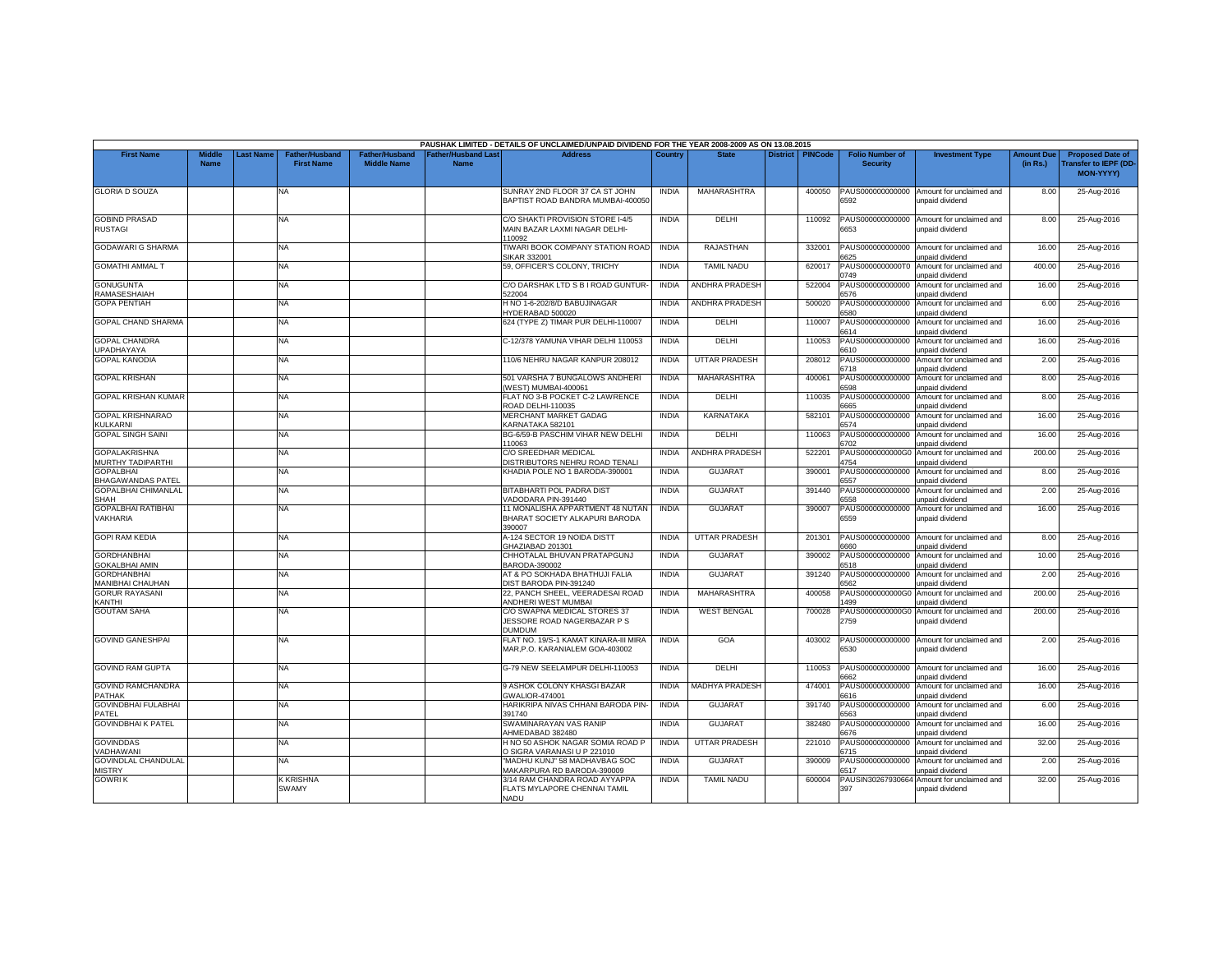|                                                            |                              |           |                                            |                                             |                                           | PAUSHAK LIMITED - DETAILS OF UNCLAIMED/UNPAID DIVIDEND FOR THE YEAR 2008-2009 AS ON 13.08.2015 |              |                      |                 |                |                                           |                                                               |                               |                                                              |
|------------------------------------------------------------|------------------------------|-----------|--------------------------------------------|---------------------------------------------|-------------------------------------------|------------------------------------------------------------------------------------------------|--------------|----------------------|-----------------|----------------|-------------------------------------------|---------------------------------------------------------------|-------------------------------|--------------------------------------------------------------|
| <b>First Name</b>                                          | <b>Middle</b><br><b>Name</b> | Last Name | <b>Father/Husband</b><br><b>First Name</b> | <b>Father/Husband</b><br><b>Middle Name</b> | <b>Father/Husband Last</b><br><b>Name</b> | <b>Address</b>                                                                                 | Country      | <b>State</b>         | <b>District</b> | <b>PINCode</b> | <b>Folio Number of</b><br><b>Security</b> | <b>Investment Type</b>                                        | <b>Amount Due</b><br>(in Rs.) | <b>Proposed Date of</b><br>Transfer to IEPF (DD<br>MON-YYYY) |
| <b>GULABSINH RATANSINH</b><br><b>GADHAVI</b>               |                              |           | NA                                         |                                             |                                           | 4 NARENDRA PARK KARELIBAUG<br>BARODA-390001                                                    | <b>INDIA</b> | <b>GUJARAT</b>       |                 | 390001         | PAUS000000000000<br>5567                  | Amount for unclaimed and<br><b>Inpaid dividend</b>            | 6.00                          | 25-Aug-2016                                                  |
| <b>GULAM AHMED</b><br><b>GULAMRASUL</b><br><b>KUVAWALA</b> |                              |           | NA                                         |                                             |                                           | C/O RUMIN CYCLE MART BHATWADA<br>NAKA OPP KOSEKUVA BARANPURA<br>BARODA-390001                  | <b>INDIA</b> | <b>GUJARAT</b>       |                 | 390001         | PAUS000000000000<br>6528                  | Amount for unclaimed and<br>unpaid dividend                   | 16.00                         | 25-Aug-2016                                                  |
| <b>GULAMHUSAIN</b><br>CHANDBHAI<br><b>GARIBAWALA</b>       |                              |           | NA                                         |                                             |                                           | WADI VORWAD BARODA-390001                                                                      | <b>INDIA</b> | <b>GUJARAT</b>       |                 | 390001         | PAUS000000000000<br>6569                  | Amount for unclaimed and<br>unpaid dividend                   | 16.00                         | 25-Aug-2016                                                  |
| <b>GULAMHUSAIN</b><br>NAZARALI BOXWALA                     |                              |           | NA                                         |                                             |                                           | WADI BADRI MAHOLA BARODA-390001                                                                | <b>INDIA</b> | <b>GUJARA1</b>       |                 | 390001         | PAUS000000000000<br>6570                  | Amount for unclaimed and<br>unpaid dividend                   | 16.00                         | 25-Aug-2016                                                  |
| <b>GULSHAN KUMAR</b>                                       |                              |           | NA.                                        |                                             |                                           | 50 WEST MUKERJEE NAGAR DELHI-<br>110009                                                        | <b>INDIA</b> | DELHI                |                 | 110009         | PAUS000000000000<br>6608                  | Amount for unclaimed and<br>unpaid dividend                   | 8.00                          | 25-Aug-2016                                                  |
| <b>GUNNESWARA RAO</b><br>CHALAMCHARLA                      |                              |           | NA                                         |                                             |                                           | "SUBBARAO MANSIONS",<br>TADEPALLIGUDEM P.O., W.GODAVARI<br><b>JIST. (A.P)</b>                  | <b>INDIA</b> | ANDHRA PRADESH       |                 | 534101         | PAUS0000000000G0<br>0414                  | Amount for unclaimed and<br>inpaid dividend                   | 200.00                        | 25-Aug-2016                                                  |
| <b>GUNVANTBHAI</b><br><b>BAKORBHAI PATEL</b>               |                              |           | NA                                         |                                             |                                           | PACHHALU STREET NIZAMPURA PO<br>FATTEH GUNJ CAMP BARODA 390002                                 | <b>INDIA</b> | <b>GUJARAT</b>       |                 | 390002         | PAUS000000000000<br>6523                  | Amount for unclaimed and<br>unpaid dividend                   | 2.00                          | 25-Aug-2016                                                  |
| <b>GUNVATRAI RATANJI</b><br><b>DESAI</b>                   |                              |           | NA                                         |                                             |                                           | C/O JAYANT G DESAI 9/51 INDIRA PARK<br>MAIN ROAD UDHNA DIST SURAT 394210                       | <b>INDIA</b> | <b>GUJARAT</b>       |                 | 394210         | PAUS000000000000<br>6542                  | Amount for unclaimed and<br>unpaid dividend                   | 2.00                          | 25-Aug-2016                                                  |
| <b>GURCHARAN LALL</b><br><b>SEHGAL</b>                     |                              |           | NA                                         |                                             |                                           | GP-37 PITAMPURA DELHI 110034                                                                   | <b>INDIA</b> | DELHI                |                 | 110034         | PAUS000000000000<br>6612                  | Amount for unclaimed and<br>unpaid dividend                   | 20.00                         | 25-Aug-2016                                                  |
| <b>GURCHARAN SINGH</b>                                     |                              |           | NA.                                        |                                             |                                           | A-9A/5 VASANT VIHAR NEW DELHI-<br>110057                                                       | <b>INDIA</b> | DELHI                |                 | 110057         | PAUS000000000000<br>6650                  | Amount for unclaimed and<br>unpaid dividend                   | 16.00                         | 25-Aug-2016                                                  |
| <b>GURDEEP KAUR R</b><br><b>MAKHIJA</b>                    |                              |           | NA.                                        |                                             |                                           | <b>3 SHRI GURU RAMDAS SOCIETY</b><br>BAPUNAGAR AHMEDABAD 380024                                | <b>INDIA</b> | <b>GUJARAT</b>       |                 | 380024         | PAUS000000000000<br>5698                  | Amount for unclaimed and<br>unpaid dividend                   | 8.00                          | 25-Aug-2016                                                  |
| <b>GURDEV SINGH VEDI</b>                                   |                              |           | NA                                         |                                             |                                           | FLAT NO 100 POCKET NO 12 BLOCK C-<br>2/C JANAKPURI NEW DELHI-110001                            | <b>INDIA</b> | DELHI                |                 | 110001         | PAUS000000000000<br>6649                  | Amount for unclaimed and<br>unpaid dividend                   | 8.00                          | 25-Aug-2016                                                  |
| <b>GURUCHARAN SINGH D</b><br><b>BHATIA</b>                 |                              |           | NA.                                        |                                             |                                           | C/O JANTA ROAD LINES 26.AHMEDABAD<br>WARE - HOUSING NAROL CHAR RASTA<br>AHMEDABAD 3824-05-     | <b>INDIA</b> | <b>GUJARAT</b>       |                 | 382405         | PAUS000000000000<br>6694                  | Amount for unclaimed and<br>unpaid dividend                   | 66.00                         | 25-Aug-2016                                                  |
| <b>GURUDUTT ANANTHRAO</b><br>NAYAMPALLY                    |                              |           | <b>ANANTHRAO</b>                           |                                             |                                           | KRISHANT VILLA 13 SAUNTAVADDO<br><b>ASSAGAON BARDEZ</b>                                        | <b>INDIA</b> | GOA                  |                 | 403507         | 598                                       | PAUSIN30267930822 Amount for unclaimed and<br>unpaid dividend | 1000.00                       | 25-Aug-2016                                                  |
| <b>GURUSIDDAPPA V</b><br>YAVAGAL                           |                              |           | NA                                         |                                             |                                           | 41 ADARSH NAGAR HUBLI                                                                          | <b>INDIA</b> | KARNATAKA            |                 | 580032         | PAUS0000000000G0<br>2415                  | Amount for unclaimed and<br>inpaid dividend                   | 400.00                        | 25-Aug-2016                                                  |
| <b>GYAN VARDHAN</b><br>PODDAR                              |                              |           | NA                                         |                                             |                                           | SHRI HARISHANKAR MILLS STATION<br><b>ROAD CHAPRA BIHAR</b>                                     | <b>INDIA</b> | <b>BIHAR</b>         |                 | 800001         | PAUS0000000000G0<br>1764                  | Amount for unclaimed and<br>unpaid dividend                   | 2500.00                       | 25-Aug-2016                                                  |
| H D PATEL                                                  |                              |           | <b>NA</b>                                  |                                             |                                           | DARBAR NAKA GANDHI CHOWK PO<br>HALVAD DIST SURENDRANAGAR-363330                                | <b>INDIA</b> | <b>GUJARAT</b>       |                 | 363330         | PAUS000000000000<br>6783                  | Amount for unclaimed and<br>unpaid dividend                   | 16.00                         | 25-Aug-2016                                                  |
| <b>H HAREKRISHNA</b><br><b>KAMATH</b>                      |                              |           | NA                                         |                                             |                                           | <b>MERCHANT MARKET ROAD</b><br>COONDAPOOR-576201                                               | <b>INDIA</b> | <b>KARNATAKA</b>     |                 | 576201         | PAUS000000000000<br>6862                  | Amount for unclaimed and<br>inpaid dividend                   | 8.00                          | 25-Aug-2016                                                  |
| <b>H J MOTWANI</b>                                         |                              |           | NA                                         |                                             |                                           | C-4B/13/85 JANAKPURI NEW DELHI NEW<br>DELHI                                                    | <b>INDIA</b> | DELHI                |                 | 110058         | PAUS000000000000<br>6945                  | Amount for unclaimed and<br>unpaid dividend                   | 8.00                          | 25-Aug-2016                                                  |
| <b>H K KHOSLA</b>                                          |                              |           | NA.                                        |                                             |                                           | C/O UJJWAL LTD GANDHI PARK<br>GOLGHAR GORAKHPUR 273001                                         | <b>INDIA</b> | <b>UTTAR PRADESH</b> |                 | 273001         | PAUS000000000000<br>6834                  | Amount for unclaimed and<br>unpaid dividend                   | 66.00                         | 25-Aug-2016                                                  |
| <b>H S AMARNATH</b>                                        |                              |           | NA                                         |                                             |                                           | C/O.BANGALORE STOCK EXCHANGE<br>LTD UNI BLDG MILLER TANK<br><b>ASANTHNAGAR BANGALORE</b>       | <b>INDIA</b> | KARNATAKA            |                 | 560052         | PAUS0000000000H0<br>2189                  | Amount for unclaimed and<br>unpaid dividend                   | 1400.00                       | 25-Aug-2016                                                  |
| <b>H S LAKSHMI</b>                                         |                              |           | <b>NA</b>                                  |                                             |                                           | NO 142 KUMARA PARK WEST 12TH<br>BLOCK UP STAIRS BANGALORE-560020                               | <b>INDIA</b> | KARNATAKA            |                 | 560020         | PAUS000000000000<br>6865                  | Amount for unclaimed and<br>unpaid dividend                   | 8.00                          | 25-Aug-2016                                                  |
| H SHAFEEQ AHAMED<br>SIDDIQI                                |                              |           | NA.                                        |                                             |                                           | C/O ALKHALEEL RAVINDRA NAGAR<br><b>HASSAN</b>                                                  | <b>INDIA</b> | KARNATAKA            |                 | 573201         | 2405                                      | PAUS0000000000H0 Amount for unclaimed and<br>inpaid dividend  | 200.00                        | 25-Aug-2016                                                  |
| H SHANTHI                                                  |                              |           | NA                                         |                                             |                                           | -/38 ALEMBIC GLASS COLONY<br>WHITEFIELD P O BANGALORE-560066                                   | <b>INDIA</b> | <b>KARNATAKA</b>     |                 | 560066         | PAUS000000000000<br>6837                  | Amount for unclaimed and<br>unpaid dividend                   | 32.00                         | 25-Aug-2016                                                  |
| H VISHWARADHYA                                             |                              |           | <b>NA</b>                                  |                                             |                                           | 1572 IIND CROSS NAGAPPA BLOCK<br>SRIRAMAPURAM BANGALORE-560021                                 | <b>INDIA</b> | KARNATAKA            |                 | 560021         | PAUS000000000000<br>6934                  | Amount for unclaimed and<br>unpaid dividend                   | 8.00                          | 25-Aug-2016                                                  |
| <b>HANAMARADDI</b><br><b>TIMARADDI GANGAL</b>              |                              |           | <b>NA</b>                                  |                                             |                                           | GANGAL NURSING HOME HOUSE HUBL<br><b>CARNATAK PIN-580021</b>                                   | <b>INDIA</b> | KARNATAKA            |                 | 580021         | PAUS000000000000<br>832                   | Amount for unclaimed and<br>inpaid dividend                   | 40.00                         | 25-Aug-2016                                                  |
| <b>HANSA BABUBHAI</b><br>PARIKH                            |                              |           | NA                                         |                                             |                                           | LADWADA SANKADI SHERI BARODA<br>390001                                                         | <b>INDIA</b> | <b>GUJARAT</b>       |                 | 390001         | PAUS000000000000<br>6734                  | Amount for unclaimed and<br>unpaid dividend                   | 6.00                          | 25-Aug-2016                                                  |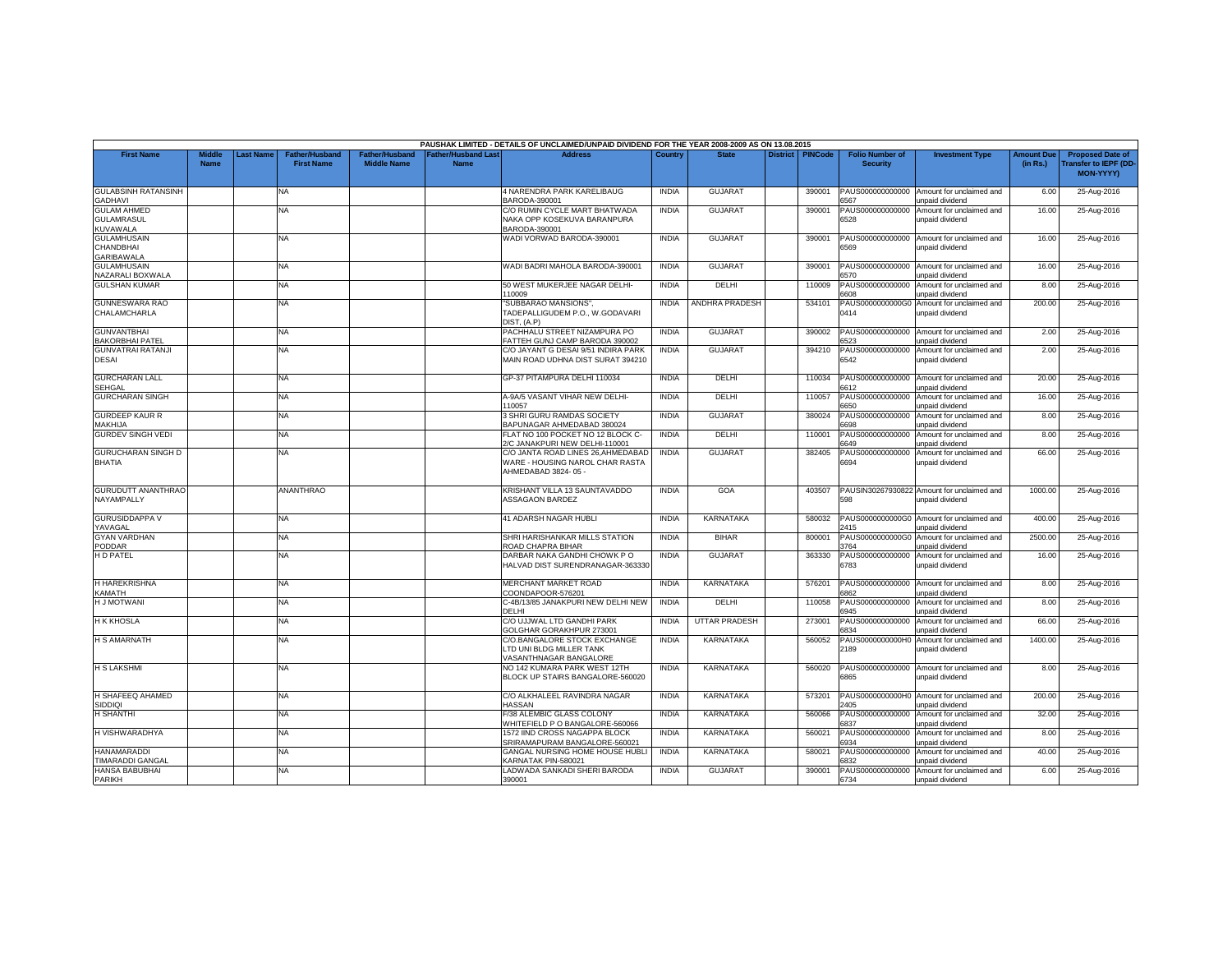|                                                   |                              |          |                                            |                                             |                                           | PAUSHAK LIMITED - DETAILS OF UNCLAIMED/UNPAID DIVIDEND FOR THE YEAR 2008-2009 AS ON 13.08.2015             |              |                      |                 |                |                                           |                                                               |                               |                                                                     |
|---------------------------------------------------|------------------------------|----------|--------------------------------------------|---------------------------------------------|-------------------------------------------|------------------------------------------------------------------------------------------------------------|--------------|----------------------|-----------------|----------------|-------------------------------------------|---------------------------------------------------------------|-------------------------------|---------------------------------------------------------------------|
| <b>First Name</b>                                 | <b>Middle</b><br><b>Name</b> | ast Name | <b>Father/Husband</b><br><b>First Name</b> | <b>Father/Husband</b><br><b>Middle Name</b> | <b>Father/Husband Last</b><br><b>Name</b> | <b>Address</b>                                                                                             | Country      | <b>State</b>         | <b>District</b> | <b>PINCode</b> | <b>Folio Number of</b><br><b>Security</b> | <b>Investment Type</b>                                        | <b>Amount Due</b><br>(in Rs.) | <b>Proposed Date of</b><br>ransfer to IEPF (DD-<br><b>MON-YYYY)</b> |
| HANSA DASHARATH<br>SHAH                           |                              |          | NA                                         |                                             |                                           | 19 NEM RAJUL APARTMENT NR<br>HARIPRASAD NAGAR VASNA<br>AHMEDABAD 380007                                    | <b>INDIA</b> | <b>GUJARAT</b>       |                 | 380007         | PAUS000000000000<br>6850                  | Amount for unclaimed and<br>unpaid dividend                   | 16.00                         | 25-Aug-2016                                                         |
| <b>HANSA HARIKANT</b><br><b>PARIKH</b>            |                              |          | NA.                                        |                                             |                                           | 29. SEJAL SOCIETY.<br>FATEHGANJ, VADODARA VADODARA                                                         | <b>INDIA</b> | <b>GUJARAT</b>       |                 | 390002         | 077                                       | PAUS0000000000H0 Amount for unclaimed and<br>unpaid dividend  | 200.00                        | 25-Aug-2016                                                         |
| HANSA JAYANTILAL<br><b>DESAI</b>                  |                              |          | NA                                         |                                             |                                           | DARJINO KHANCHO OPP PADAPOLE<br>GANDHI ROAD AHMEDABAD-380001                                               | <b>INDIA</b> | <b>GUJARAT</b>       |                 | 380001         | PAUS000000000000<br>3948                  | Amount for unclaimed and<br><b>Inpaid dividend</b>            | 16.00                         | 25-Aug-2016                                                         |
| HANSA JAYESH MEHTA                                |                              |          | NA                                         |                                             |                                           | E/402, ROSE WOOD ESTATE OPP.<br>PRERNA TIRTH JAIN MANDIR NR.<br>JODHPUR CHAR RASTA.SATELLITE<br>AHMEDABAD  | <b>INDIA</b> | <b>GUJARAT</b>       |                 | 380015         | 370                                       | PAUSIN30098210492 Amount for unclaimed and<br>unpaid dividend | 200.00                        | 25-Aug-2016                                                         |
| <b>HANSA RAJNIKANT</b><br><b>MEHTA</b>            |                              |          | NA                                         |                                             |                                           | C/O THE SWASTIK JANATA SAHAKARI<br>BANK LTD 502 KALBADEVI ROAD<br>MUMBAI-400002                            | <b>INDIA</b> | MAHARASHTRA          |                 | 400002         | 6915                                      | PAUS000000000000 Amount for unclaimed and<br>unpaid dividend  | 8.00                          | 25-Aug-2016                                                         |
| HANSABEN BAVANDAS<br>TILAWAT                      |                              |          | NA.                                        |                                             |                                           | BANK ROAD OPP AMBANI GUEST<br>HOUSE JAM KHAMBALIA JAMNAGAR                                                 | <b>INDIA</b> | <b>GUJARAT</b>       |                 | 361001         | 6784                                      | PAUS000000000000 Amount for unclaimed and<br>unpaid dividend  | 2.00                          | 25-Aug-2016                                                         |
| <b>HANSABEN</b><br>DEVENDRAPRASAD<br><b>BHATT</b> |                              |          | NA                                         |                                             |                                           | QTR.NO.545/B,G.S.F.C. TOWNSHIP PO.<br>FERTILIZERNAGAR, DIST, VADODARA-<br>391750                           | <b>INDIA</b> | <b>GUJARAT</b>       |                 | 391750         | 3786                                      | PAUS000000000000 Amount for unclaimed and<br>unpaid dividend  | 2.00                          | 25-Aug-2016                                                         |
| <b>HANSABEN</b><br><b>MAHENDRABHAI PATEI</b>      |                              |          | <b>NA</b>                                  |                                             |                                           | 11 SANDIP APARTMENTS VISHWAS<br>COLONY ALKAPURI BARODA-390005                                              | <b>INDIA</b> | <b>GUJARAT</b>       |                 | 390005         | 3759                                      | PAUS000000000000 Amount for unclaimed and<br>unpaid dividend  | 2.00                          | 25-Aug-2016                                                         |
| HANSABEN NATUBHAI<br>PATEL                        |                              |          | <b>NA</b>                                  |                                             |                                           | 5 BAKUL SOCIETY NO 3 OPP ABHISHEK<br>COLONY RACE COURSE ROAD BARODA<br>390015                              | <b>INDIA</b> | <b>GUJARAT</b>       |                 | 390015         | 3788                                      | PAUS000000000000 Amount for unclaimed and<br>unpaid dividend  | 82.00                         | 25-Aug-2016                                                         |
| HANSARAJBHAI<br><b>JETHABHAI PATEL</b>            |                              |          | NA.                                        |                                             |                                           | AT RAMSIKAMPA POST ODHA TAL<br>BAYAD DIST SABARKANTHA 383325                                               | <b>INDIA</b> | <b>GUJARAT</b>       |                 | 383325         | 3791                                      | PAUS000000000000 Amount for unclaimed and<br>unpaid dividend  | 2.00                          | 25-Aug-2016                                                         |
| <b>HANSARAJBHAI</b><br>VALAJIBHAI PATEL           |                              |          | NA                                         |                                             |                                           | AT MAGODILAT POST MAGODI DIST TAL<br>GANDHINAGAR                                                           | <b>INDIA</b> | <b>GUJARAT</b>       |                 | 382010         | PAUS000000000000<br>6792                  | Amount for unclaimed and<br>unpaid dividend                   | 16.00                         | 25-Aug-2016                                                         |
| <b>HANUMAN PRASAD</b><br><b>BHARGAVA</b>          |                              |          | <b>NA</b>                                  |                                             |                                           | J-33 PANCHIM VIHAR NEW DELHI-110063                                                                        | <b>INDIA</b> | DELHI                |                 | 110063         | PAUS000000000000<br>3936                  | Amount for unclaimed and<br>unpaid dividend                   | 24.00                         | 25-Aug-2016                                                         |
| HAR KRISHAN KHOSLA                                |                              |          | <b>NA</b>                                  |                                             |                                           | 25 NEWAL KISHORE ROAD LUCKNOW<br>226001 U P                                                                | <b>INDIA</b> | <b>UTTAR PRADESH</b> |                 | 226001         | PAUS000000000000<br>3793                  | Amount for unclaimed and<br>inpaid dividend                   | 50.00                         | 25-Aug-2016                                                         |
| HARAPANAHALLI<br>PRAHLAD                          |                              |          | NA.                                        |                                             |                                           | VISWANATH MEDICAL STORES, CAR<br>STREET, BELLARY                                                           | <b>INDIA</b> | <b>KARNATAKA</b>     |                 | 583101         | 425                                       | PAUS0000000000H0 Amount for unclaimed and<br>unpaid dividend  | 200.00                        | 25-Aug-2016                                                         |
| <b>HARBANS SINGH</b>                              |                              |          | <b>NA</b>                                  |                                             |                                           | B-76-A FATEH NAGAR NEW DELHI<br>10018                                                                      | <b>INDIA</b> | DELHI                |                 | 110018         | PAUS000000000000<br>3880                  | Amount for unclaimed and<br>unpaid dividend                   | 8.00                          | 25-Aug-2016                                                         |
| <b>HARBANS SINGH</b><br>GREWAL                    |                              |          | NA                                         |                                             |                                           | 53/4 OLD RAJINDERNAGAR NEW DELHI-<br>110060                                                                | <b>INDIA</b> | DELHI                |                 | 110060         | PAUS000000000000<br>3944                  | Amount for unclaimed and<br>unpaid dividend                   | 16.00                         | 25-Aug-2016                                                         |
| <b>HARBHAJAN SINGH</b>                            |                              |          | NA                                         |                                             |                                           | 2011 URBAN VIHAR (JAWADDI)<br>LUDHIANA                                                                     | <b>INDIA</b> | <b>PUNJAB</b>        |                 | 141002         | 3777                                      | PAUS120254000009 Amount for unclaimed and<br>unpaid dividend  | 66.00                         | 25-Aug-2016                                                         |
| <b>HARDEEP SINGH</b>                              |                              |          | NA                                         |                                             |                                           | CARGILL SEEDS INDIA LTD 308<br>SOPHIA'S CHOICE NO 7 ST MARK'S<br>ROAD BANGALORE 560001                     | <b>INDIA</b> | KARNATAKA            |                 | 560001         | 6981                                      | PAUS000000000000 Amount for unclaimed and<br>unpaid dividend  | 324.00                        | 25-Aug-2016                                                         |
| <b>HARDEEP SINGH ARORA</b>                        |                              |          | NA                                         |                                             |                                           | H NO 3/196 RODU PURA TARNTARAN-<br>143401                                                                  | <b>INDIA</b> | PUNJAB               |                 | 143401         | 6833                                      | PAUS000000000000 Amount for unclaimed and<br>unpaid dividend  | 16.00                         | 25-Aug-2016                                                         |
| <b>HARDYAL SINGH</b><br><b>SAHOTA</b>             |                              |          | <b>NA</b>                                  |                                             |                                           | 219-E DDA (MIG) FLATS RAJOURI<br>GARDEN NEW DELHI-110027                                                   | <b>INDIA</b> | DELHI                |                 | 110027         | PAUS000000000000<br>875                   | Amount for unclaimed and<br>inpaid dividend                   | 8.00                          | 25-Aug-2016                                                         |
| <b>HARESH HASSANAND</b><br><b>MIRCHANDANI</b>     |                              |          | NA                                         |                                             |                                           | FLAT NO 180 1ST FLOOR CENTRAL<br>GOVT COLONY TYPE III WADALA<br>MUMBAI-400031                              | <b>INDIA</b> | MAHARASHTRA          |                 | 400031         | PAUS000000000000<br>6912                  | Amount for unclaimed and<br>unpaid dividend                   | 8.00                          | 25-Aug-2016                                                         |
| <b>HARESH NAROTTAMDAS</b><br><b>POPAT</b>         |                              |          | <b>NA</b>                                  |                                             |                                           | SAHJANAND PETROLEUM CO IBP<br>PETROL PUMP STATE HIGH WAY<br>KESHOD DIST JUNAGADH 362220                    | <b>INDIA</b> | <b>GUJARAT</b>       |                 | 362220         | 7020                                      | PAUS000000000000 Amount for unclaimed and<br>unpaid dividend  | 32.00                         | 25-Aug-2016                                                         |
| <b>HARESH SHANTILAL</b><br><b>SHAH</b>            |                              |          | NA                                         |                                             |                                           | 47 SAHJIVAN SOCIETY ASHRAM ROAD<br>USMANPURA USMANPURA<br>AHMEDABAD                                        | <b>INDIA</b> | <b>GUJARAT</b>       |                 | 380009         | 5909                                      | PAUS000000000000 Amount for unclaimed and<br>unpaid dividend  | 8.00                          | 25-Aug-2016                                                         |
| <b>HARESH WANWARI</b>                             |                              |          | NA                                         |                                             |                                           | 93-B LATA SONI CO-OP HOUSING<br>SOCIETY 3RD FLOOR 30TH ROAD<br><b>BANDRA MUMBAI</b>                        | <b>INDIA</b> | MAHARASHTRA          |                 | 400050         | 1584                                      | PAUS0000000000H0 Amount for unclaimed and<br>unpaid dividend  | 600.00                        | 25-Aug-2016                                                         |
| <b>HARESHKUMAR</b><br>KANTILAL SHAH               |                              |          | <b>NA</b>                                  |                                             |                                           | C/O JITEN M BUZA 304 PATKESHWAR<br>APTS RA- M MANDIR RD BABHAI NAKA L<br>T RD BORIVALI- WEST MUMBAI 400092 | <b>INDIA</b> | MAHARASHTRA          |                 | 400092         | PAUS000000000000<br>3859                  | Amount for unclaimed and<br>unpaid dividend                   | 8.00                          | 25-Aug-2016                                                         |
| <b>HARI KRISHAN SURI</b>                          |                              |          | NA.                                        |                                             |                                           | 1/190 MAHABIR NAGAR NEW DELHI-<br>110018                                                                   | <b>INDIA</b> | DELHI                |                 | 110018         | 6886                                      | PAUS000000000000 Amount for unclaimed and<br>unpaid dividend  | 16.00                         | 25-Aug-2016                                                         |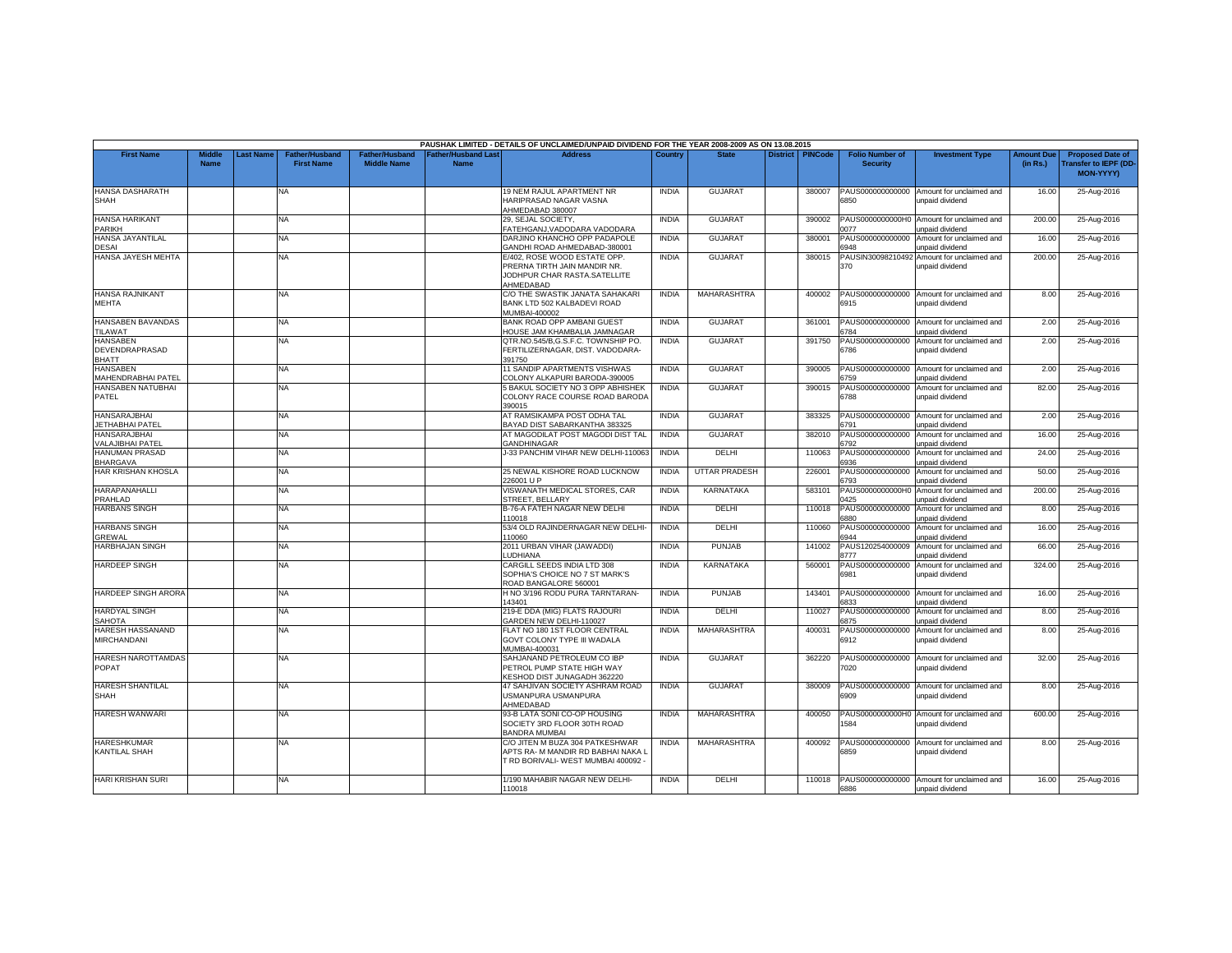|                                                 |                              |          |                                            |                                             |                                          | PAUSHAK LIMITED - DETAILS OF UNCLAIMED/UNPAID DIVIDEND FOR THE YEAR 2008-2009 AS ON 13.08.2015 |              |                      |                 |                |                                           |                                                                     |                               |                                                                    |
|-------------------------------------------------|------------------------------|----------|--------------------------------------------|---------------------------------------------|------------------------------------------|------------------------------------------------------------------------------------------------|--------------|----------------------|-----------------|----------------|-------------------------------------------|---------------------------------------------------------------------|-------------------------------|--------------------------------------------------------------------|
| <b>First Name</b>                               | <b>Middle</b><br><b>Name</b> | ast Name | <b>Father/Husband</b><br><b>First Name</b> | <b>Father/Husband</b><br><b>Middle Name</b> | <b>Father/Husband Las</b><br><b>Name</b> | <b>Address</b>                                                                                 | Country      | <b>State</b>         | <b>District</b> | <b>PINCode</b> | <b>Folio Number of</b><br><b>Security</b> | <b>Investment Type</b>                                              | <b>Amount Due</b><br>(in Rs.) | <b>Proposed Date of</b><br>ransfer to IEPF (DD<br><b>MON-YYYY)</b> |
| HARI LAL LEEKHA                                 |                              |          | NA                                         |                                             |                                          | D/216 SAKET NEW DELHI 110017                                                                   | <b>INDIA</b> | DELHI                |                 | 110017         | PAUS000000000000<br>6927                  | Amount for unclaimed and<br>unpaid dividend                         | 8.00                          | 25-Aug-2016                                                        |
| <b>HARI RAM GADHOK</b>                          |                              |          | <b>NA</b>                                  |                                             |                                          | J 9/48A RAJOURI GARDEN EXTN NEW<br>DELHI-110027                                                | <b>INDIA</b> | DELHI                |                 | 110027         | PAUS000000000000<br>877                   | Amount for unclaimed and<br>inpaid dividend                         | 24.00                         | 25-Aug-2016                                                        |
| <b>HARIBHAI KALIDAS</b><br>PATEL                |                              |          | NA                                         |                                             |                                          | 10, MEGDOOT SOCIETY B/HGANESH<br>DUGHALAYA MANGALPURA ROAD<br>ANAND                            | <b>INDIA</b> | <b>GUJARAT</b>       |                 | 388001         | PAUS000000000000<br>6741                  | Amount for unclaimed and<br>unpaid dividend                         | 2.00                          | 25-Aug-2016                                                        |
| <b>HARIBHAI RATANBHAI</b><br>PATEL              |                              |          | NA                                         |                                             |                                          | C/O. DINESHBHAI HARIBHAI PATEL<br>NARAYAN NAGAR SOC DAKOR<br>ROADKAPADWANJ                     | <b>INDIA</b> | <b>GUJARAT</b>       |                 | 387620         | PAUS000000000000<br>6795                  | Amount for unclaimed and<br>unpaid dividend                         | 2.00                          | 25-Aug-2016                                                        |
| <b>HARIBHAI SHAMJIBHAI</b><br><b>GODHANI</b>    |                              |          | NA                                         |                                             |                                          | KYM HOUSE POST OFFICE ROAD<br>JUNAGADH-362001                                                  | <b>INDIA</b> | <b>GUJARAT</b>       |                 | 362001         | 3796                                      | PAUS000000000000 Amount for unclaimed and<br>unpaid dividend        | 32.00                         | 25-Aug-2016                                                        |
| <b>HARIDAS ARORA</b>                            |                              |          | <b>NA</b>                                  |                                             |                                          | 26 AMAR BASU SARANI OLD CHORE<br><b>BAGAN LANE CALCUTTA</b>                                    | <b>INDIA</b> | <b>WEST BENGAL</b>   |                 | 700007         | PAUS0000000000H0<br>2854                  | Amount for unclaimed and<br>unpaid dividend                         | 600.00                        | 25-Aug-2016                                                        |
| <b>HARIGANGABEN</b><br>MOHANLAL PARIKH          |                              |          | NA.                                        |                                             |                                          | C/O NAVBHARAT AGENCIES RIDDHI<br>SIDDHI MARKET AT SAVARKUNDLA DIST<br>BHAVNAGAR-364515         | <b>INDIA</b> | GUJARA <sub>1</sub>  |                 | 364515         | PAUS000000000000<br>6797                  | Amount for unclaimed and<br>unpaid dividend                         | 32.00                         | 25-Aug-2016                                                        |
| <b>HARIHAR HIRALAL JOSHI</b>                    |                              |          | NA                                         |                                             |                                          | NR CHAPANER DARWAJA CHHIPWAD<br>VAKA BARODA-390006                                             | <b>INDIA</b> | <b>GUJARAT</b>       |                 | 390006         | PAUS000000000000<br>836                   | Amount for unclaimed and<br>unpaid dividend                         | 16.00                         | 25-Aug-2016                                                        |
| <b>HARIHAR MAGANBHAI</b><br>PATEL               |                              |          | <b>NA</b>                                  |                                             |                                          | AT & POST ANKODIA TA & DIST BARODA<br>PIN-391330                                               | <b>INDIA</b> | <b>GUJARAT</b>       |                 | 391330         | PAUS000000000000<br>6798                  | Amount for unclaimed and<br>unpaid dividend                         | 16.00                         | 25-Aug-2016                                                        |
| <b>HARIKRISHNADAS</b><br>PURUSHOTTAMDAS<br>SHAH |                              |          | <b>NA</b>                                  |                                             |                                          | AT & POST UTTARSANDA VAHALBHAI'S<br>KHADKI TAL NADIAD DIST KAIRA PIN-<br>387001                | <b>INDIA</b> | <b>GUJARAT</b>       |                 | 387001         | PAUS000000000000<br>6765                  | Amount for unclaimed and<br>unpaid dividend                         | 6.00                          | 25-Aug-2016                                                        |
| <b>HARILAL D SHETH</b>                          |                              |          | <b>NA</b>                                  |                                             |                                          | 25B RANI SANKARI LANE CALCUTTA-<br>700026                                                      | <b>INDIA</b> | <b>WEST BENGAL</b>   |                 | 700026         | PAUS000000000000<br>3900                  | Amount for unclaimed and<br>unpaid dividend                         | 8.00                          | 25-Aug-2016                                                        |
| HARILAL DWARKADAS<br>SHAH                       |                              |          | NA                                         |                                             |                                          | SALUN BAZAR KOVADA POLE NADIAD<br>DIST KAIRA PIN-387001                                        | <b>INDIA</b> | <b>GUJARAT</b>       |                 | 387001         | PAUS000000000000<br>6799                  | Amount for unclaimed and<br>unpaid dividend                         | 6.00                          | 25-Aug-2016                                                        |
| <b>HARILAL</b><br><b>TRIBHOVANDAS GANDHI</b>    |                              |          | <b>NA</b>                                  |                                             |                                          | HANMANJI WALU FALIYU NAVAPURA<br>PADRA DIST BARODA PIN-391440                                  | <b>INDIA</b> | <b>GUJARAT</b>       |                 | 391440         | PAUS000000000000<br>6800                  | Amount for unclaimed and<br>unpaid dividend                         | 2.00                          | 25-Aug-2016                                                        |
| <b>HARIOM V NIGAM</b>                           |                              |          | <b>NA</b>                                  |                                             |                                          | A 63/594 M I G COLONY BANDRA EAST<br><b>MUMBAI-400051</b>                                      | <b>INDIA</b> | <b>MAHARASHTRA</b>   |                 | 400051         | PAUS000000000000<br>6858                  | Amount for unclaimed and<br>inpaid dividend                         | 8.00                          | 25-Aug-2016                                                        |
| <b>HARIRAM C GOPWANI</b>                        |                              |          | ΝA                                         |                                             |                                          | LAT NO 11 3RD FLOOR 2 NYLOR ROAD<br>ASHAN MAHAL PUNE 411001                                    | INDIA        | MAHARASHTRA          |                 | 411001         | PAUS000000000000<br>6979                  | Amount for unclaimed and<br>unpaid dividend                         | 8.00                          | 25-Aug-2016                                                        |
| <b>HARIS MASOOD</b>                             |                              |          | NA                                         |                                             |                                          | RAMNA BAGH NAYA TOLA PATNA-<br>300004                                                          | <b>INDIA</b> | <b>BIHAR</b>         |                 | 800004         | PAUS000000000000<br>6801                  | Amount for unclaimed and<br>unpaid dividend                         | 2.00                          | 25-Aug-2016                                                        |
| <b>HARISCHANDRA</b><br><b>BHAILALBHAI AMIN</b>  |                              |          | NA                                         |                                             |                                          | 23, PARISRAM SOCIETY, SHUBHANPUR<br>/ADODARA                                                   | <b>INDIA</b> | <b>GUJARAT</b>       |                 | 390007         | PAUS0000000000H0<br>1426                  | Amount for unclaimed and<br>unpaid dividend                         | 160.00                        | 25-Aug-2016                                                        |
| <b>HARISH CHANDRA</b><br>A.IMANI                |                              |          | NA                                         |                                             |                                          | LUXMI ELECTRIC CO 108 G T ROAD<br><b>GHAZIABAD</b>                                             | <b>INDIA</b> | <b>UTTAR PRADESH</b> |                 | 201001         | PAUS0000000000H0<br>3903                  | Amount for unclaimed and<br>unpaid dividend                         | 200.00                        | 25-Aug-2016                                                        |
| <b>HARISH CHHANGANI</b>                         |                              |          | ΝA                                         |                                             |                                          | 838 JEEVAN DEEP COLONY NR. SINDH<br>COLONY INDORE                                              | <b>INDIA</b> | MADHYA PRADESH       |                 | 452001         | PAUS0000000000H0<br>3278                  | Amount for unclaimed and<br>unpaid dividend                         | 200.00                        | 25-Aug-2016                                                        |
| <b>HARISH GAMBHIR</b>                           |                              |          | NA.                                        |                                             |                                          | C-449(BASEMENT) CHITTARANJAN<br>PARK NEW DELHI                                                 | <b>INDIA</b> | MAHARASHTRA          |                 | 440019         | PAUS000000000000<br>6883                  | Amount for unclaimed and<br>unpaid dividend                         | 8.00                          | 25-Aug-2016                                                        |
| <b>HARISH KUMAR</b>                             |                              |          | <b>NA</b>                                  |                                             |                                          | V & PO DAULATABAD DISTT GURGAON<br>HARYANA 123505                                              | <b>INDIA</b> | HARYANA              |                 | 123505         | PAUS000000000000<br>024                   | Amount for unclaimed and<br>unpaid dividend                         | 16.00                         | 25-Aug-2016                                                        |
| HARISHBHAI DAMODAR<br>RAJDEV                    |                              |          | DAMODAR                                    |                                             |                                          | MATRU CHHAYA PANCHVATI PARK<br>STREET NO 5 BLOCK NO 13 B/H<br>SHRINATH TOWERRAJKOT             | <b>INDIA</b> | <b>GUJARAT</b>       |                 | 360001         | PAUS120332000119<br>3697                  | Amount for unclaimed and<br>unpaid dividend                         | 32.00                         | 25-Aug-2016                                                        |
| HARISHBHAI MANUBHAI<br><b>BHATT</b>             |                              |          | <b>NA</b>                                  |                                             |                                          | HAVELI STREET GANDEVI DIST BULSAR<br>PIN-396360                                                | <b>INDIA</b> | GUJARAT              |                 | 396360         | 6802                                      | PAUS000000000000 Amount for unclaimed and<br>unpaid dividend        | 16.00                         | 25-Aug-2016                                                        |
| HARISHBHAI MANUBHAI<br><b>BHATT</b>             |                              |          | NA                                         |                                             |                                          | HAVELI STREET GANDEVI DIST BULSAR<br>PIN-396360                                                | <b>INDIA</b> | <b>GUJARAT</b>       |                 | 396360         | 803                                       | PAUS000000000000 Amount for unclaimed and<br><b>Inpaid dividend</b> | 16.00                         | 25-Aug-2016                                                        |
| <b>HARISHBHAIN BHATT</b>                        |                              |          | NA                                         |                                             |                                          | 45 LAXMIDAS NAGAR PART 2 BEHIND<br>ESI HOSPITAL GOTRI ROAD VADODARA                            | <b>INDIA</b> | <b>GUJARAT</b>       |                 | 390015         | PAUS0000000000H0<br>4502                  | Amount for unclaimed and<br>unpaid dividend                         | 200.00                        | 25-Aug-2016                                                        |
| <b>HARISHCHANDRA B</b>                          |                              |          | NA                                         |                                             |                                          | 4/12 SILVER NEST KINGS CIRCLE<br>MUMBAI-400019                                                 | <b>INDIA</b> | MAHARASHTRA          |                 | 400019         | PAUS000000000000<br>6855                  | Amount for unclaimed and<br>unpaid dividend                         | 8.00                          | 25-Aug-2016                                                        |
| <b>HARISHKUMAR</b><br><b>SOVINDBHAI PATEL</b>   |                              |          | NA                                         |                                             |                                          | HARIKRIPA NIVAS CHHANI DIST<br>BARODA PIN-391740                                               | <b>INDIA</b> | <b>GUJARAT</b>       |                 | 391740         | PAUS000000000000<br>805                   | Amount for unclaimed and<br>inpaid dividend                         | 6.00                          | 25-Aug-2016                                                        |
| <b>HARISHKUMAR HARIDAS</b><br>BARAI             |                              |          | NA.                                        |                                             |                                          | NEAR GOPAL BAG RACE COURSE<br>CIRCLE BARODA-390002                                             | <b>INDIA</b> | <b>GUJARAT</b>       |                 | 390002         | PAUS000000000000<br>6747                  | Amount for unclaimed and<br>unpaid dividend                         | 2.00                          | 25-Aug-2016                                                        |
| <b>HARISING JESINGBHAI</b><br>CHAUDHARI         |                              |          | ΝA                                         |                                             |                                          | 4 SHREYANAGAR SOCIETY<br>SUBHANPURA BARODA-390007                                              | <b>INDIA</b> | <b>GUJARA1</b>       |                 | 390007         | PAUS000000000000<br>6941                  | Amount for unclaimed and<br>unpaid dividend                         | 22.00                         | 25-Aug-2016                                                        |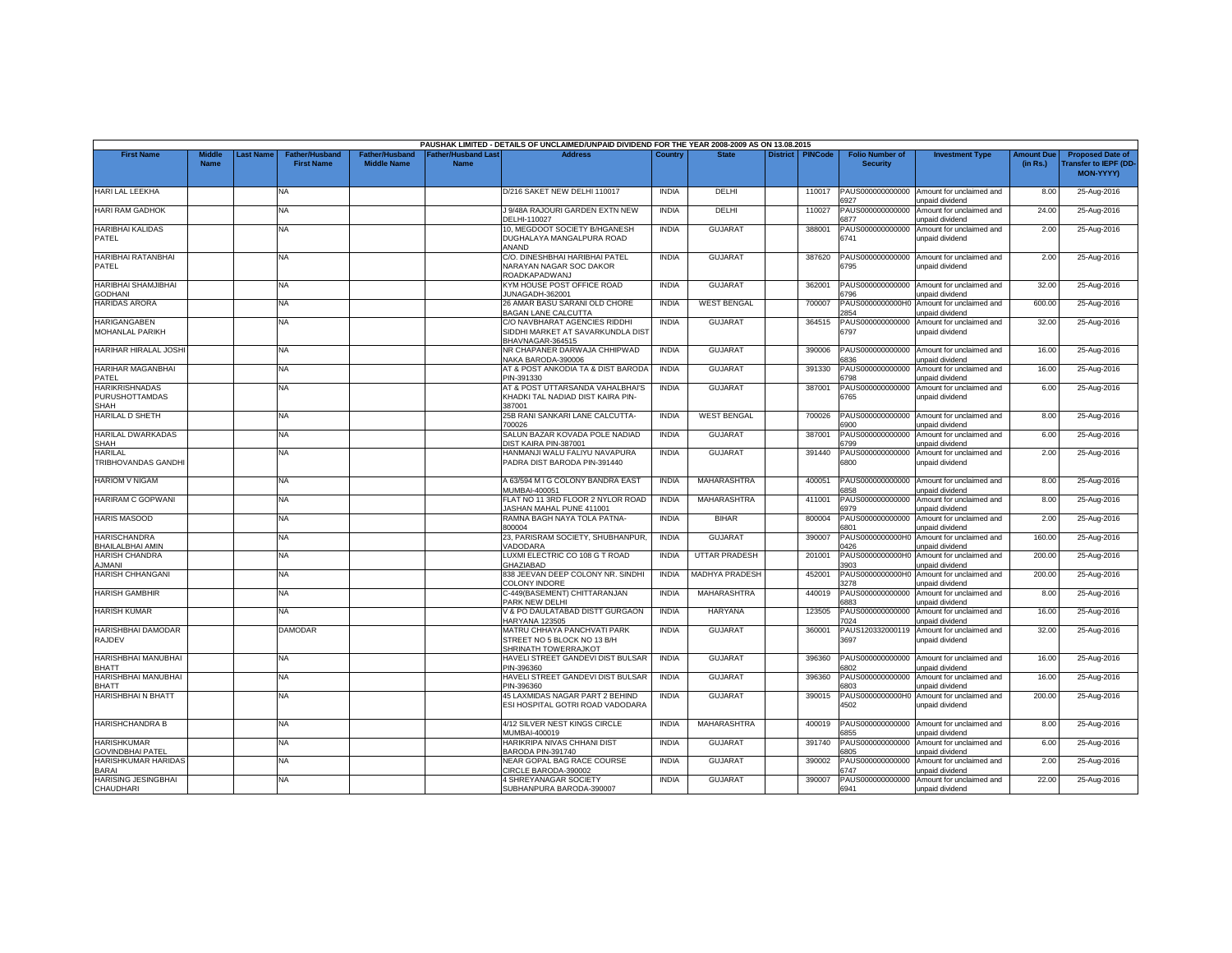|                                                                |                              |                 |                                            |                                             |                                          | PAUSHAK LIMITED - DETAILS OF UNCLAIMED/UNPAID DIVIDEND FOR THE YEAR 2008-2009 AS ON 13.08.2015 |              |                       |                 |                |                                           |                                                              |                               |                                                                            |
|----------------------------------------------------------------|------------------------------|-----------------|--------------------------------------------|---------------------------------------------|------------------------------------------|------------------------------------------------------------------------------------------------|--------------|-----------------------|-----------------|----------------|-------------------------------------------|--------------------------------------------------------------|-------------------------------|----------------------------------------------------------------------------|
| <b>First Name</b>                                              | <b>Middle</b><br><b>Name</b> | <b>ast Name</b> | <b>Father/Husband</b><br><b>First Name</b> | <b>Father/Husband</b><br><b>Middle Name</b> | <b>Father/Husband Las</b><br><b>Name</b> | <b>Address</b>                                                                                 | Country      | <b>State</b>          | <b>District</b> | <b>PINCode</b> | <b>Folio Number of</b><br><b>Security</b> | <b>Investment Type</b>                                       | <b>Amount Due</b><br>(in Rs.) | <b>Proposed Date of</b><br><b>Transfer to IEPF (DD</b><br><b>MON-YYYY)</b> |
| <b>HARIVADAN C DESAI</b>                                       |                              |                 | <b>NA</b>                                  |                                             |                                          | ALHAD VAGO DESAI VAGO NADIAD<br>387001                                                         | <b>INDIA</b> | <b>GUJARAT</b>        |                 | 387001         | PAUS000000000000<br>7004                  | Amount for unclaimed and<br>unpaid dividend                  | 16.00                         | 25-Aug-2016                                                                |
| <b>HARIVADAN MANILAL</b><br><b>PARIKH</b>                      |                              |                 | NA                                         |                                             |                                          | BAJWADA SHETH SERI BARODA 390001                                                               | <b>INDIA</b> | <b>GUJARAT</b>        |                 | 390001         | AUS000000000000<br>3739                   | Amount for unclaimed and<br>unpaid dividend                  | 10.00                         | 25-Aug-2016                                                                |
| HARJEET SINGH D<br><b>BHATIA</b>                               |                              |                 | <b>NA</b>                                  |                                             |                                          | C/O JANTA ROAD LINES 26, AHMEDABAD<br>WARE - HOUSING NAROL CHAR RASTA<br>AHMEDABAD 3824-05-    | <b>INDIA</b> | <b>GUJARAT</b>        |                 | 382405         | PAUS000000000000<br>6996                  | Amount for unclaimed and<br>unpaid dividend                  | 32.00                         | 25-Aug-2016                                                                |
| <b>HARJIT KAUR</b>                                             |                              |                 | <b>NA</b>                                  |                                             |                                          | B-2/117 SAFDARJANG ENCLAVE DELHI-<br>10029                                                     | <b>INDIA</b> | DELHI                 |                 | 110029         | PAUS000000000000<br>882                   | Amount for unclaimed and<br>unpaid dividend                  | 8.00                          | 25-Aug-2016                                                                |
| <b>HARMANBHAI</b><br>CHHOTABHAI PATEL                          |                              |                 | NA.                                        |                                             |                                          | 81 KUNJ SOCIETY BARODA-390001                                                                  | <b>INDIA</b> | <b>GUJARAT</b>        |                 | 390001         | PAUS000000000000<br>6806                  | Amount for unclaimed and<br>unpaid dividend                  | 2.00                          | 25-Aug-2016                                                                |
| <b>HARMINDER SINGH</b>                                         |                              |                 | <b>NA</b>                                  |                                             |                                          | B-81 LAJPAT NAGAR-II NEW DELHI-<br>110024                                                      | <b>INDIA</b> | DELHI                 |                 | 110024         | PAUS000000000000<br>3878                  | Amount for unclaimed and<br>unpaid dividend                  | 16.00                         | 25-Aug-2016                                                                |
| <b>HARNAM SINGH</b><br><b>MAGHAR SINGH</b><br><b>GHATEHORD</b> |                              |                 | <b>NA</b>                                  |                                             |                                          | 9 DIGNITY PLOT 134 NR BON BON OFF J<br>P ROAD 4 BUNGLOW ANDHERI WEST<br>MUMBAI 400058          | <b>INDIA</b> | MAHARASHTRA           |                 | 400058         | PAUS000000000000<br>6853                  | Amount for unclaimed and<br>unpaid dividend                  | 8.00                          | 25-Aug-2016                                                                |
| <b>HARSH SHARMA</b>                                            |                              |                 | <b>NA</b>                                  |                                             |                                          | 202 JAORA TOWERS 22<br>MANORAMAGANJ INDORE                                                     | <b>INDIA</b> | <b>MADHYA PRADESH</b> |                 | 452001         | 3281                                      | PAUS0000000000H0 Amount for unclaimed and<br>unpaid dividend | 200.00                        | 25-Aug-2016                                                                |
| <b>HARSHA TRIVEDI</b>                                          |                              |                 | NA.                                        |                                             |                                          | 2 JANVISHRAM SOCIETY POLYTECHNIC<br>AHMEDABAD 380015                                           | <b>INDIA</b> | <b>GUJARAT</b>        |                 | 380015         | AUS000000000000<br>986                    | Amount for unclaimed and<br>unpaid dividend                  | 16.00                         | 25-Aug-2016                                                                |
| HARSHAD KUMAR PATEL                                            |                              |                 | <b>NA</b>                                  |                                             |                                          | 11 OLD SINDHI COLONY BHOPAL 462002                                                             | <b>INDIA</b> | <b>MADHYA PRADESH</b> |                 | 462002         | PAUS000000000000<br>923                   | Amount for unclaimed and<br>unpaid dividend                  | 16.00                         | 25-Aug-2016                                                                |
| <b>HARSHAD MANIBHAI</b><br>AMIN                                |                              |                 | <b>NA</b>                                  |                                             |                                          | BEHIND HARIKRIPA SOCIETY GOTRI<br>ROAD BARODA 390015                                           | <b>INDIA</b> | <b>GUJARAT</b>        |                 | 390015         | PAUS000000000000<br>947                   | Amount for unclaimed and<br>unpaid dividend                  | 2.00                          | 25-Aug-2016                                                                |
| HARSHAD PUNJABHAI<br>PATEL                                     |                              |                 | NA                                         |                                             |                                          | 7 PARISHRAM SOCIETY SUBHANPURA<br>BARODA-390007                                                | <b>INDIA</b> | <b>GUJARAT</b>        |                 | 390007         | PAUS000000000000<br>6748                  | Amount for unclaimed and<br>unpaid dividend                  | 12.00                         | 25-Aug-2016                                                                |
| <b>HARSHAD RAI</b><br><b>BRAHMBHATT</b>                        |                              |                 | NA.                                        |                                             |                                          | GUJRATI KOTHI SWAMI BAGH AGRA                                                                  | <b>INDIA</b> | <b>UTTAR PRADESH</b>  |                 | 282005         | PAUS0000000000H0<br>3946                  | Amount for unclaimed and<br>unpaid dividend                  | 200.00                        | 25-Aug-2016                                                                |
| <b>HARSHADBHAI</b><br>PUNJABHAI PATEL                          |                              |                 | NA.                                        |                                             |                                          | 7 PARISHRAM SOCIETY SUBHANPURA<br><b>BARODA 390007</b>                                         | <b>INDIA</b> | <b>GUJARAT</b>        |                 | 390007         | PAUS000000000000<br>6058                  | Amount for unclaimed and<br>unpaid dividend                  | 2.00                          | 25-Aug-2016                                                                |
| HARSHADRAY HIMATLAL<br>SHAH                                    |                              |                 | <b>NA</b>                                  |                                             |                                          | BHADRA KALI MATA'S POLE RAOPURA<br>BARODA-390001                                               | <b>INDIA</b> | <b>GUJARAT</b>        |                 | 390001         | PAUS000000000000<br>3950                  | Amount for unclaimed and<br><b>Inpaid dividend</b>           | 2.00                          | 25-Aug-2016                                                                |
| <b>HARSHADRAY</b><br>KANCHANLAL MEHTA                          |                              |                 | NA.                                        |                                             |                                          | C/O KANCHANLAL M MEHTA BAZAR OPP<br>DARGHA KALOL PANCHMAHALS 389330                            | <b>INDIA</b> | <b>GUJARAT</b>        |                 | 389330         | PAUS000000000000<br>6898                  | Amount for unclaimed and<br>unpaid dividend                  | 8.00                          | 25-Aug-2016                                                                |
| <b>HARSHINI DEV</b>                                            |                              |                 | <b>NA</b>                                  |                                             |                                          | 445 7TH CROSS 2ND BLOCK C T NAGAR<br>BANGALORE 560032                                          | <b>INDIA</b> | <b>KARNATAKA</b>      |                 | 560032         | PAUS000000000000<br>6978                  | Amount for unclaimed and<br>unpaid dividend                  | 16.00                         | 25-Aug-2016                                                                |
| HARVADAN KIKABHAI<br>MEHTA                                     |                              |                 | NA.                                        |                                             |                                          | <b>7 SAMETSIKHAR SOCIETY</b><br>NARANNAGAR ROAD PALDI<br>AHMEDABAD-380007                      | <b>INDIA</b> | <b>GUJARAT</b>        |                 | 380007         | PAUS000000000000<br>6769                  | Amount for unclaimed and<br>unpaid dividend                  | 6.00                          | 25-Aug-2016                                                                |
| <b>HASMUKH G PANCHAL</b>                                       |                              |                 | <b>NA</b>                                  |                                             |                                          | C/O POPATLAL K SHAH AT MARCHI<br>POLE IN RATAN POLE AHMEDABAD-<br>380001                       | <b>INDIA</b> | <b>GUJARAT</b>        |                 | 380001         | PAUS000000000000<br>6846                  | Amount for unclaimed and<br>unpaid dividend                  | 16.00                         | 25-Aug-2016                                                                |
| HASMUKH LALJIBHAI<br>PATEL                                     |                              |                 | <b>NA</b>                                  |                                             |                                          | DALIAPOLE NR WADI POST OFFICE<br>/ADODARA                                                      | <b>INDIA</b> | <b>GUJARAT</b>        |                 | 390017         | PAUS000000000000<br>037                   | Amount for unclaimed and<br>unpaid dividend                  | 2.00                          | 25-Aug-2016                                                                |
| <b>HASMUKHBEN</b><br>AMRATLAL DESAI                            |                              |                 | <b>NA</b>                                  |                                             |                                          | 25 RATNAKUNJ MAHADEVNAGAR<br>SOCIETY SAGRAMPURA SURAT-395002                                   | <b>INDIA</b> | <b>GUJARAT</b>        |                 | 395002         | PAUS000000000000<br>6770                  | Amount for unclaimed and<br>unpaid dividend                  | 6.00                          | 25-Aug-2016                                                                |
| <b>HASMUKHBHAI</b><br>CHUNIBHAI PATEL                          |                              |                 | NA                                         |                                             |                                          | AT & PO JITODIA TAK ANAND DIST<br>KAIRA PIN-388001                                             | <b>INDIA</b> | <b>GUJARAT</b>        |                 | 388001         | PAUS000000000000<br>6815                  | Amount for unclaimed and<br><b>Inpaid dividend</b>           | 2.00                          | 25-Aug-2016                                                                |
| <b>HASMUKHBHAI</b><br>RAOJIBHAI PATEL                          |                              |                 | <b>NA</b>                                  |                                             |                                          | 34 JAISATYANARAYAN SOCIETY NO.1<br>B/H ALEMBIC NAGAR OPP BAPU<br>DARGHAGORWA REFINERY ROAD     | <b>INDIA</b> | <b>GUJARAT</b>        |                 | 390003         | PAUS000000000000<br>6753                  | Amount for unclaimed and<br>unpaid dividend                  | 16.00                         | 25-Aug-2016                                                                |
| <b>HASMUKHBHAI</b><br><b>VIRAMBHAI PATEL</b>                   |                              |                 | VIRAMBHAI<br><b>KASHIRAMBHAI</b><br>PATEL  |                                             |                                          | A 57 HARBHOLANATH PARK N H NO 8<br>ODHAVAHMEDABAD                                              | <b>INDIA</b> | <b>GUJARAT</b>        |                 | 382415         | PAUS120332000020<br>9795                  | Amount for unclaimed and<br>unpaid dividend                  | 4.00                          | 25-Aug-2016                                                                |
| HASMUKHLAL MANILAL<br>DEVI                                     |                              |                 | <b>NA</b>                                  |                                             |                                          | 214 GUSHAPARIKHLAL MADAN GOPAL'S<br>HAVELI ROAD AHMEDABAD 380001                               | <b>INDIA</b> | <b>GUJARAT</b>        |                 | 380001         | PAUS000000000000<br>'002                  | Amount for unclaimed and<br>unpaid dividend                  | 6.00                          | 25-Aug-2016                                                                |
| <b>HASMUKHRAI KANTILAL</b><br><b>GANDHI</b>                    |                              |                 | <b>NA</b>                                  |                                             |                                          | 33 KAHAN NAGARA SOCIETY PALATANA<br>ROAD SONGADHTAL, SIHOR                                     | <b>INDIA</b> | <b>GUJARAT</b>        |                 | 364250         | PAUS000000000000<br>6939                  | Amount for unclaimed and<br>unpaid dividend                  | 32.00                         | 25-Aug-2016                                                                |
| <b>HASMUKLAL</b><br>KARAMCHAND GANDHI                          |                              |                 | <b>NA</b>                                  |                                             |                                          | KUVERJI DEVSHI CHAWL 2ND FL B S<br>ROAD OPP ZARAPKAR SHOW ROOM<br>DADAR W RLY MUMBAI 400028    | <b>INDIA</b> | MAHARASHTRA           |                 | 400028         | PAUS000000000000<br>6920                  | Amount for unclaimed and<br>unpaid dividend                  | 8.00                          | 25-Aug-2016                                                                |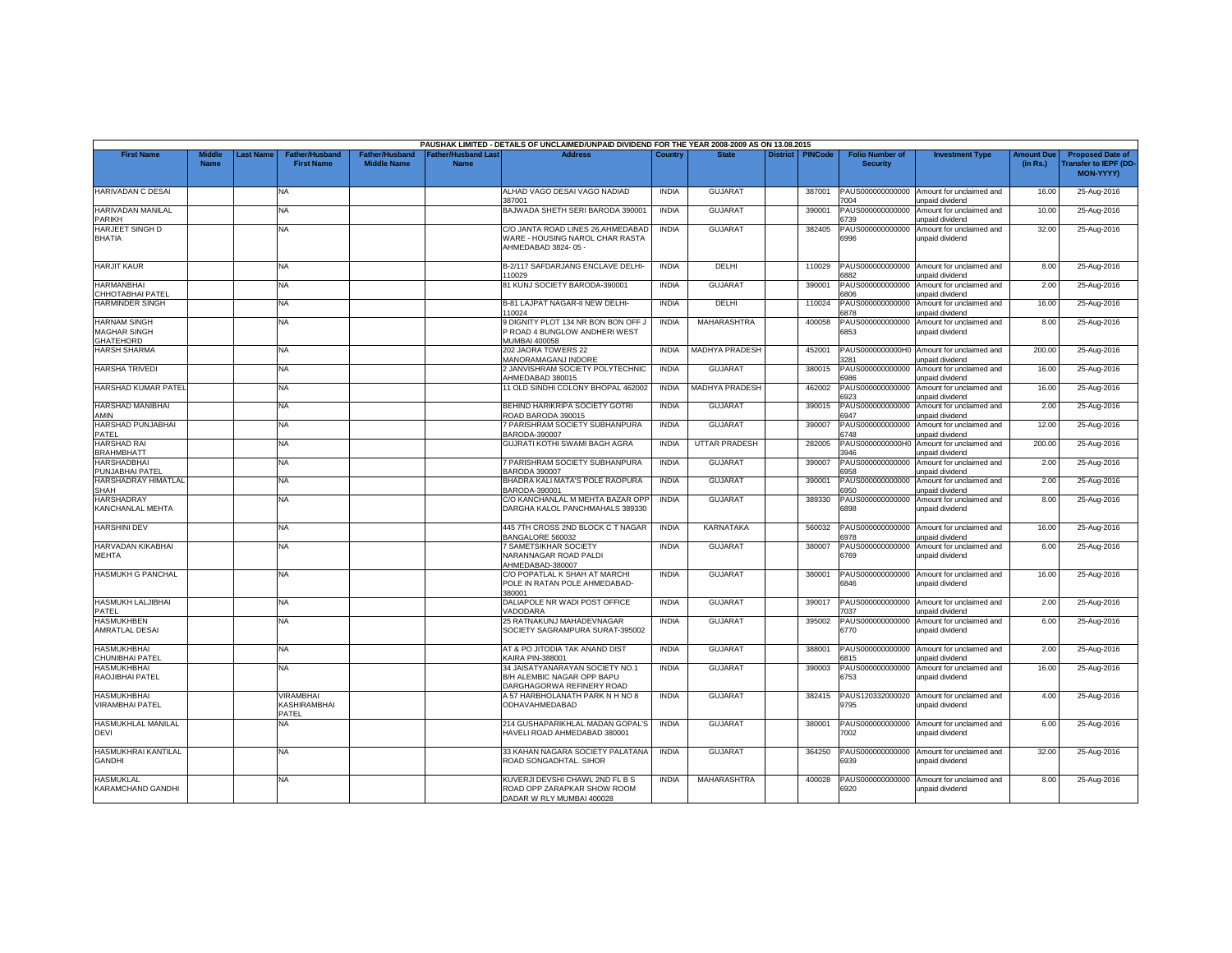|                                              |                              |                 |                                                    |                                      |                                           | PAUSHAK LIMITED - DETAILS OF UNCLAIMED/UNPAID DIVIDEND FOR THE YEAR 2008-2009 AS ON 13.08.2015                      |              |                       |                 |                |                                           |                                                                     |                               |                                                                     |
|----------------------------------------------|------------------------------|-----------------|----------------------------------------------------|--------------------------------------|-------------------------------------------|---------------------------------------------------------------------------------------------------------------------|--------------|-----------------------|-----------------|----------------|-------------------------------------------|---------------------------------------------------------------------|-------------------------------|---------------------------------------------------------------------|
| <b>First Name</b>                            | <b>Middle</b><br><b>Name</b> | <b>ast Name</b> | <b>Father/Husband</b><br><b>First Name</b>         | Father/Husband<br><b>Middle Name</b> | <b>Father/Husband Last</b><br><b>Name</b> | <b>Address</b>                                                                                                      | Country      | <b>State</b>          | <b>District</b> | <b>PINCode</b> | <b>Folio Number of</b><br><b>Security</b> | <b>Investment Type</b>                                              | <b>Amount Due</b><br>(in Rs.) | <b>Proposed Date of</b><br><b>Transfer to IEPF (DD</b><br>MON-YYYY) |
| HASSANAND HEMANDAS<br>LULLA                  |                              |                 | NA.                                                |                                      |                                           | BLOCK NO C/23 ROOM NO 45<br><b>JLHASNAGAR DIST THANA PIN-421004</b>                                                 | <b>INDIA</b> | MAHARASHTRA           |                 | 421004         | PAUS000000000000<br>6914                  | Amount for unclaimed and<br>unpaid dividend                         | 18.00                         | 25-Aug-2016                                                         |
| HASUMATI KANAIYALAL<br>TRIVEDI               |                              |                 | NA                                                 |                                      |                                           | 16 HUDEO BLOCK NO-11 ELLORAPARK<br>RACE COURCE ROAD BARODA-390007                                                   | <b>INDIA</b> | <b>GUJARAT</b>        |                 | 390007         | PAUS000000000000<br>6758                  | Amount for unclaimed and<br>unpaid dividend                         | 2.00                          | 25-Aug-2016                                                         |
| HASUMATI KESRICHAND<br>SHAH                  |                              |                 | NA.                                                |                                      |                                           | 426 A SHRI VISHNU NIKETAN SARDAR<br>ATEL ROAD MUMBAI-400004                                                         | <b>INDIA</b> | <b>MAHARASHTRA</b>    |                 | 400004         | PAUS000000000000<br>6911                  | Amount for unclaimed and<br>unpaid dividend                         | 8.00                          | 25-Aug-2016                                                         |
| HASUMATI SHANKERLAL<br><b>VYAS</b>           |                              |                 | NA                                                 |                                      |                                           | LADWADA SHANKHDI SHERI BARODA<br>390001                                                                             | <b>INDIA</b> | GUJARAT               |                 | 390001         | PAUS000000000000<br>6757                  | Amount for unclaimed and<br>unpaid dividend                         | 2.00                          | 25-Aug-2016                                                         |
| <b>HAYATHUNNISA</b>                          |                              |                 | NA                                                 |                                      |                                           | F/7 ALEMBIC GLASS COLONY<br>WHITEFIELD BANGALORE-560066                                                             | <b>INDIA</b> | KARNATAKA             |                 | 560066         | PAUS000000000000<br>6838                  | Amount for unclaimed and<br>unpaid dividend                         | 16.00                         | 25-Aug-2016                                                         |
| <b>HAZEL COLASO</b>                          |                              |                 | NA                                                 |                                      |                                           | 23 TOPAZ APARTMENTS 55 WARODA<br>ROAD BANDRA WEST MUMBAI 400050                                                     | <b>INDIA</b> | <b>MAHARASHTRA</b>    |                 | 400050         | PAUS000000000000<br>6984                  | Amount for unclaimed and<br>unpaid dividend                         | 16.00                         | 25-Aug-2016                                                         |
| <b>HELLY PATEL</b>                           |                              |                 | <b>NA</b>                                          |                                      |                                           | 212/CJAGNNATHPURAM NEAR LAL<br>BAUG CROSSING MANJALPUR, BARODA<br>390011                                            | <b>INDIA</b> | <b>GUJARAT</b>        |                 | 390011         | PAUS000000000000<br>7012                  | Amount for unclaimed and<br>unpaid dividend                         | 2.00                          | 25-Aug-2016                                                         |
| <b>HEMA HARIHARAN</b>                        |                              |                 | NA                                                 |                                      |                                           | C/O PARVATHY MEDICALS PULLEPPADY<br>COCHIN                                                                          | <b>INDIA</b> | KERALA                |                 | 682035         | PAUS0000000000H0<br>2007                  | Amount for unclaimed and<br>unpaid dividend                         | 200.00                        | 25-Aug-2016                                                         |
| <b>HEMA KABRAWALA</b>                        |                              |                 | NA                                                 |                                      |                                           | 406 RATANPARK ADAJAN PATIA SURAT                                                                                    | <b>INDIA</b> | <b>GUJARAT</b>        |                 | 395001         | PAUS000000000000<br>7010                  | Amount for unclaimed and<br>unpaid dividend                         | 6.00                          | 25-Aug-2016                                                         |
| <b>HEMA MISTRY</b>                           |                              |                 | NA                                                 |                                      |                                           | C/O. MS.CHHAYA P PATEL KAMAL PRAG<br>25 ATMAJYOTI CO.OP HOUSING S OPP<br>ATMAJYOTI TEMPLE GATE.ELLORA<br>PARK.VA    | <b>INDIA</b> | <b>GUJARAT</b>        |                 | 390007         | PAUS0000000000H0<br>4610                  | Amount for unclaimed and<br>unpaid dividend                         | 200.00                        | 25-Aug-2016                                                         |
| <b>HEMALATA MADHAO</b><br>CHOURIKAR          |                              |                 | NA                                                 |                                      |                                           | H/6, Nav Prabhat Chs Ltd. Sant Janabai<br>Marg Vile Parle(E)                                                        | <b>INDIA</b> | <b>MAHARASHTRA</b>    |                 | 400057         | PAUS0000000000H0<br>754                   | Amount for unclaimed and<br>unpaid dividend                         | 300.00                        | 25-Aug-2016                                                         |
| <b>HEMALATHA</b><br>RAJANIKANT DESAI         |                              |                 | NA                                                 |                                      |                                           | 11, UTKARSH SOCIETY, BH<br>POLYTECHNIC COLLEG BHOLAV,DT<br><b>BHARUCH GUJARAT</b>                                   | <b>INDIA</b> | <b>GUJARAT</b>        |                 | 392002         | PAUS0000000000H0<br>0381                  | Amount for unclaimed and<br>unpaid dividend                         | 200.00                        | 25-Aug-2016                                                         |
| <b>HEMANGINI</b><br><b>BHANUPRASAD MEHTA</b> |                              |                 | NA                                                 |                                      |                                           | 755 BHAW'S POLE RAIPUR AHMEDABAD<br>380001                                                                          | <b>INDIA</b> | <b>GUJARAT</b>        |                 | 380001         | PAUS000000000000<br>6844                  | Amount for unclaimed and<br>unpaid dividend                         | 8.00                          | 25-Aug-2016                                                         |
| <b>HEMANT KUMAR</b><br>CHATURVEDI            |                              |                 | NA.                                                |                                      |                                           | A 294 NEW MINAL RESIDANCY J K ROAD<br><b>BHOPAL</b>                                                                 | <b>INDIA</b> | <b>MADHYA PRADESH</b> |                 | 462023         | 3349                                      | PAUS0000000000H0 Amount for unclaimed and<br><b>Inpaid dividend</b> | 200.00                        | 25-Aug-2016                                                         |
| <b>HEMANTKUMAR</b><br><b>MANILAL BHATT</b>   |                              |                 | NA                                                 |                                      |                                           | "GAYATRI" A-22 NARENDRA PARK<br>BEHIND MEN- TAL HOSPITAL NR<br>POSTAL TRAINING CENTER -<br>KARELIBAUG BARODA-390001 | <b>INDIA</b> | <b>GUJARA1</b>        |                 | 390001         | PAUS000000000000<br>6733                  | Amount for unclaimed and<br>unpaid dividend                         | 2.00                          | 25-Aug-2016                                                         |
| <b>HEMARADDI</b><br><b>VENKARADDI GANGAL</b> |                              |                 | NA.                                                |                                      |                                           | C/O VENKATESHWAR AGRO SERVICE<br>CENTRE HANCHINAL TAL SAUNDATTI<br>591126                                           | <b>INDIA</b> | <b>KARNATAKA</b>      |                 | 591126         | PAUS000000000000<br>6831                  | Amount for unclaimed and<br>unpaid dividend                         | 32.00                         | 25-Aug-2016                                                         |
| <b>HEMENDRA J PARIKH</b>                     |                              |                 | NA                                                 |                                      |                                           | 36 MUKTANAND SOCIETY KARELIBAG<br>BARODA-390001                                                                     | <b>INDIA</b> | <b>GUJARAT</b>        |                 | 390001         | PAUS000000000000<br>820                   | Amount for unclaimed and<br>npaid dividend                          | 2.00                          | 25-Aug-2016                                                         |
| HEMENDRA RAMANLAL<br>SHAH                    |                              |                 | NA                                                 |                                      |                                           | KANPURA VYARA DIST SURAT PIN-<br>94650                                                                              | <b>INDIA</b> | <b>GUJARAT</b>        |                 | 394650         | PAUS000000000000<br>773                   | Amount for unclaimed and<br>unpaid dividend                         | 32.00                         | 25-Aug-2016                                                         |
| HEMLATA NATUBHAI<br><b>THAKORE</b>           |                              |                 | NA                                                 |                                      |                                           | -31 ALEMBIC GLASS COLONY<br><b><i>NHITEFIELD BANGALORE-560066</i></b>                                               | <b>INDIA</b> | KARNATAKA             |                 | 560066         | PAUS000000000000<br>822                   | Amount for unclaimed and<br>unpaid dividend                         | 66.00                         | 25-Aug-2016                                                         |
| <b>HEMLATABEN</b><br>HASMUKHBHAI SHAH        |                              |                 | NA.                                                |                                      |                                           | C/O HASMUKH FULCHAND SHAH<br>DHANRUPJI STREET KASHIPURA<br>BORSAD DIST KAIRA 388540                                 | <b>INDIA</b> | GUJARAT               |                 | 388540         | PAUS000000000000<br>6955                  | Amount for unclaimed and<br>unpaid dividend                         | 2.00                          | 25-Aug-2016                                                         |
| <b>HENAL P PATEL</b>                         |                              |                 | ΝA                                                 |                                      |                                           | 5, VALLABHNAGAR SOCIETY ODHAV<br>AHMEDABAD 382415                                                                   | <b>INDIA</b> | <b>GUJARAT</b>        |                 | 382415         | PAUS000000000000<br>3989                  | Amount for unclaimed and<br><b>Inpaid dividend</b>                  | 32.00                         | 25-Aug-2016                                                         |
| <b>HET RAM AGARWAL</b>                       |                              |                 | NA.                                                |                                      |                                           | C/O SHIV INDUSTRIES KEDAL GUNJ<br>ALWAR-301001                                                                      | <b>INDIA</b> | <b>RAJASTHAN</b>      |                 | 301001         | PAUS000000000000<br>6872                  | Amount for unclaimed and<br>unpaid dividend                         | 8.00                          | 25-Aug-2016                                                         |
| <b>HETAL BINISH SHAH</b>                     |                              |                 | <b>BINISH</b><br><b>BHARATKUMAR</b><br><b>SHAH</b> |                                      |                                           | C/42 DUMUBAI CO OP HSG SOCIETY<br>RANGNATH KESKAR ROAD NEAR<br>DAHISAR RLY PHATAK DAHISAR WEST<br>MUMBAI            | <b>INDIA</b> | <b>MAHARASHTRA</b>    |                 | 400068         | 507                                       | PAUSIN30051310469 Amount for unclaimed and<br>Inpaid dividend       | 208.00                        | 25-Aug-2016                                                         |
| HIMANSHU C SHAH                              |                              |                 | NA                                                 |                                      |                                           | C/11 JANTA NAGAR SAIYED VASNA<br>ROAD VADODARA                                                                      | <b>INDIA</b> | <b>GUJARAT</b>        |                 | 390015         | PAUS0000000000H0<br>4702                  | Amount for unclaimed and<br>unpaid dividend                         | 200.00                        | 25-Aug-2016                                                         |
| <b>HIMANSHU C SHAH</b>                       |                              |                 | <b>NA</b>                                          |                                      |                                           | C-11 JANTANAGAR CO-OP HSG SOC<br>SAIYAD VASNA ROAD BARODA                                                           | <b>INDIA</b> | DELHI                 |                 | 110005         | PAUS000000000000<br>951                   | Amount for unclaimed and<br>inpaid dividend                         | 66.00                         | 25-Aug-2016                                                         |
| HIMANSHU RAMNIKLAL<br>PATEL                  |                              |                 | NA                                                 |                                      |                                           | BHOGILAL CONTRACTORS BLDG OPP<br>OLD PILOT DAIRY KANKARIA ROAD<br>HMEDABAD 380022                                   | <b>INDIA</b> | <b>GUJARAT</b>        |                 | 380022         | PAUS000000000000<br>6956                  | Amount for unclaimed and<br>unpaid dividend                         | 16.00                         | 25-Aug-2016                                                         |
| <b>HIMATLAL JERAMDAS</b><br>SONI             |                              |                 | NA                                                 |                                      |                                           | AT & PO SOKHADA BAZAAR DIST<br>BARODA PIN-391240                                                                    | <b>INDIA</b> | <b>GUJARAT</b>        |                 | 391240         | 6823                                      | PAUS000000000000 Amount for unclaimed and<br>unpaid dividend        | 2.00                          | 25-Aug-2016                                                         |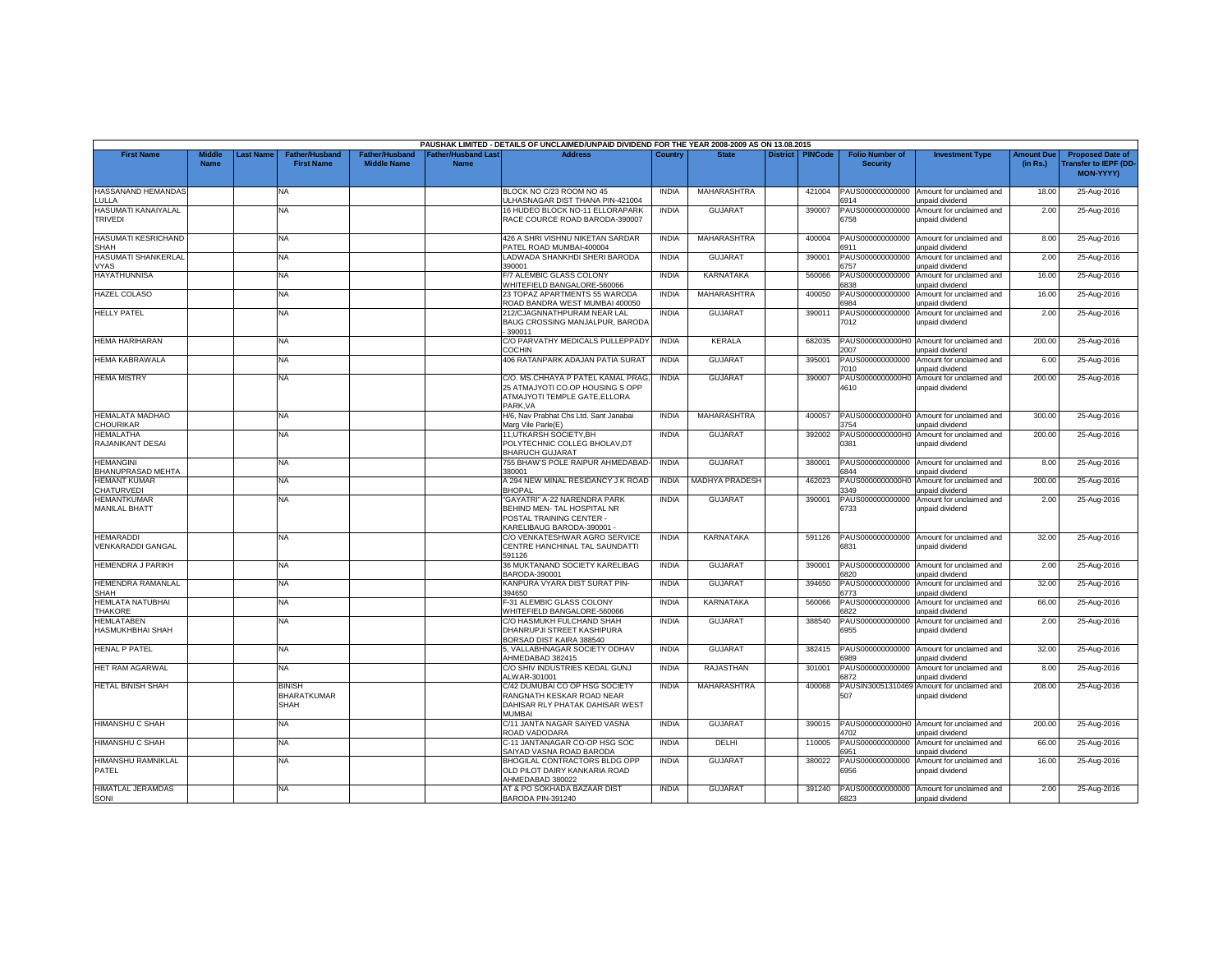|                                               |                              |                  |                                                          |                                             |                                          | PAUSHAK LIMITED - DETAILS OF UNCLAIMED/UNPAID DIVIDEND FOR THE YEAR 2008-2009 AS ON 13.08.2015 |              |                      |                 |                |                                           |                                                               |                               |                                                                            |
|-----------------------------------------------|------------------------------|------------------|----------------------------------------------------------|---------------------------------------------|------------------------------------------|------------------------------------------------------------------------------------------------|--------------|----------------------|-----------------|----------------|-------------------------------------------|---------------------------------------------------------------|-------------------------------|----------------------------------------------------------------------------|
| <b>First Name</b>                             | <b>Middle</b><br><b>Name</b> | <b>Last Name</b> | <b>Father/Husband</b><br><b>First Name</b>               | <b>Father/Husband</b><br><b>Middle Name</b> | <b>Father/Husband Las</b><br><b>Name</b> | <b>Address</b>                                                                                 | Country      | <b>State</b>         | <b>District</b> | <b>PINCode</b> | <b>Folio Number of</b><br><b>Security</b> | <b>Investment Type</b>                                        | <b>Amount Due</b><br>(in Rs.) | <b>Proposed Date of</b><br><b>Transfer to IEPF (DD</b><br><b>MON-YYYY)</b> |
| HINA KANTILAL MEHTA                           |                              |                  | <b>NA</b>                                                |                                             |                                          | ROOM NO 15 1ST FLOOR HIRAMANEK<br>BUILDING 182 DADYSETH AGIARY LANE<br>MUMBAI-400002           | <b>INDIA</b> | MAHARASHTRA          |                 | 400002         | PAUS000000000000<br>6932                  | Amount for unclaimed and<br>unpaid dividend                   | 8.00                          | 25-Aug-2016                                                                |
| HINABEN JAYANTIBHAI<br>PATEL                  |                              |                  | <b>NA</b>                                                |                                             |                                          | 30 SHREENATHJI SOCIETY B/H RAILWAY<br>STATION NADIAD 387001 DIST KHEDA                         | <b>INDIA</b> | <b>GUJARAT</b>       |                 | 387001         | PAUS000000000000<br>'032                  | Amount for unclaimed and<br>unpaid dividend                   | 6.00                          | 25-Aug-2016                                                                |
| <b>HIND BHUSHAN SHARMA</b>                    |                              |                  | <b>NA</b>                                                |                                             |                                          | 12-F JANGPURA EXTENSION NEW DELHI<br>110014                                                    | <b>INDIA</b> | DELHI                |                 | 110014         | PAUS000000000000<br>824                   | Amount for unclaimed and<br>unpaid dividend                   | 32.00                         | 25-Aug-2016                                                                |
| HIRALAL MEHROTRA                              |                              |                  | <b>NA</b>                                                |                                             |                                          | 35/30 BENGALI MOHALA KANPUR<br>KANPUR                                                          | <b>INDIA</b> | <b>UTTAR PRADESH</b> |                 | 208001         | PAUS000000000000<br>6776                  | Amount for unclaimed and<br>unpaid dividend                   | 2.00                          | 25-Aug-2016                                                                |
| HIRALAL MEHROTRA                              |                              |                  | <b>NA</b>                                                |                                             |                                          | 35/30 BENGALI MOHALA KANPUR<br><b>KANPUR</b>                                                   | <b>INDIA</b> | <b>UTTAR PRADESH</b> |                 | 208001         | PAUS000000000000<br>6777                  | Amount for unclaimed and<br>unpaid dividend                   | 2.00                          | 25-Aug-2016                                                                |
| HIRAMAN BANDU BORSE                           |                              |                  | <b>NA</b>                                                |                                             |                                          | MUNICIPAL COLONY ROOM NO 117<br>KAMATIPURA FATEHGANJ BARODA<br>390002                          | <b>INDIA</b> | <b>GUJARAT</b>       |                 | 390002         | PAUS000000000000<br>6825                  | Amount for unclaimed and<br>unpaid dividend                   | 2.00                          | 25-Aug-2016                                                                |
| <b>HIRANBHAI GIRISH</b><br>PATEL MF G G R PAT |                              |                  | <b>NA</b>                                                |                                             |                                          | GIRDHAR NIVAS SARSA TA ANAND DIST<br><b>KAIRA 388365</b>                                       | <b>INDIA</b> | <b>GUJARAT</b>       |                 | 388365         | PAUS000000000000<br>3826                  | Amount for unclaimed and<br>unpaid dividend                   | 2.00                          | 25-Aug-2016                                                                |
| HIREN SARATKUMAR<br>SHAH                      |                              |                  | <b>NA</b>                                                |                                             |                                          | 19 RADHIKA ROW HOUSE RAMDEV<br>NAGAR SETELITE ROAD AHMEDABAD<br>380054                         | <b>INDIA</b> | <b>GUJARAT</b>       |                 | 380054         | PAUS000000000000<br>7026                  | Amount for unclaimed and<br>unpaid dividend                   | 16.00                         | 25-Aug-2016                                                                |
| HIREN SHANTIBHAI<br><b>GONDALIYA</b>          |                              |                  | <b>SHANTIBHAI</b><br><b>HARIBHAI</b><br><b>GONDALIYA</b> |                                             |                                          | AT OLIYA TAL S KUNDLA AMRELI<br><b>GUJARAT</b>                                                 | <b>INDIA</b> | <b>GUJARAT</b>       |                 | 364515         | PAUSIN30021412334<br>045                  | Amount for unclaimed and<br>unpaid dividend                   | 10.00                         | 25-Aug-2016                                                                |
| HITENDRA KRISHNALAL<br>SHAH                   |                              |                  | NΑ                                                       |                                             |                                          | 8 KAILAS SOCIETY WAGHODIA ROAD<br>OUT OF PANIGATE BARODA-390006                                | <b>INDIA</b> | <b>GUJARAT</b>       |                 | 390006         | PAUS000000000000<br>828                   | Amount for unclaimed and<br>unpaid dividend                   | 2.00                          | 25-Aug-2016                                                                |
| <b>HITENDRA</b><br><b>MAHENDRABHAI SHAH</b>   |                              |                  | ΝA                                                       |                                             |                                          | 19 MAMA'S POLE RAOPURA VADODARA<br>390001                                                      | <b>INDIA</b> | <b>GUJARAT</b>       |                 | 390001         | PAUS000000000000<br>959                   | Amount for unclaimed and<br>unpaid dividend                   | 2.00                          | 25-Aug-2016                                                                |
| HITESH M SHUKLA                               |                              |                  | <b>NA</b>                                                |                                             |                                          | LIC AGENT 149 GOVT OFFICERS "K"<br>COLONY NR NAGRI HOSPITAL<br>MITHAKHALI AHMEDABAD 380006     | <b>INDIA</b> | <b>GUJARAT</b>       |                 | 380006         | PAUS000000000000<br>7030                  | Amount for unclaimed and<br>unpaid dividend                   | 32.00                         | 25-Aug-2016                                                                |
| HITESHKUMAR A PATEL                           |                              |                  | A S PATEL                                                |                                             |                                          | AT KALOLCAMPA TA KHEDBRAHMA<br>HIMMATNAGAR HIMATNAGAR GUJARAT                                  | <b>INDIA</b> | <b>GUJARAT</b>       |                 | 383255         | 252                                       | PAUSIN30021412395 Amount for unclaimed and<br>unpaid dividend | 20.00                         | 25-Aug-2016                                                                |
| HOMI DINSHAH KAPADIA                          |                              |                  | NA                                                       |                                             |                                          | 161 SILVER APRT 66 NEPEAN SEA ROAD<br>MUMBAI 400006                                            | <b>INDIA</b> | <b>MAHARASHTRA</b>   |                 | 400006         | PAUS000000000000<br>014                   | Amount for unclaimed and<br>unpaid dividend                   | 32.00                         | 25-Aug-2016                                                                |
| HOMI DINSHAH KAPADIA                          |                              |                  | <b>NA</b>                                                |                                             |                                          | 161 SILVER ARCH 66 NEPEAN SEA<br>ROAD MUMBAI-400006                                            | <b>INDIA</b> | <b>MAHARASHTRA</b>   |                 | 400006         | PAUS000000000000<br>952                   | Amount for unclaimed and<br>unpaid dividend                   | 32.00                         | 25-Aug-2016                                                                |
| <b>HOMI RUSTOMJI MISTRY</b>                   |                              |                  | <b>NA</b>                                                |                                             |                                          | "EL DORADO" 1.SANTIVAN SOCIETY<br>APPT VEMALI VILLAGE ROADPO. EME<br>VADODARA                  | <b>INDIA</b> | <b>GUJARAT</b>       |                 | 390024         | AUS000000000000<br>6966                   | Amount for unclaimed and<br>unpaid dividend                   | 66.00                         | 25-Aug-2016                                                                |
| HUSAINBHAI RANGREJ                            |                              |                  | <b>NA</b>                                                |                                             |                                          | FA-27 ALEMBIC COLONY B/H PRAGATI<br>BANK GORWA ROAD VADODARA                                   | <b>INDIA</b> | <b>GUJARAT</b>       |                 | 390003         | PAUS0000000000H0<br>397                   | Amount for unclaimed and<br><b>Inpaid dividend</b>            | 200.00                        | 25-Aug-2016                                                                |
| I YOGISHCHANDRA PAI                           |                              |                  | <b>NA</b>                                                |                                             |                                          | GARODIA NAGAR GHATKOPAR MUMBAI-<br>400077                                                      | <b>INDIA</b> | MAHARASHTRA          |                 | 400077         | PAUS000000000000<br>089                   | Amount for unclaimed and<br>unpaid dividend                   | 8.00                          | 25-Aug-2016                                                                |
| <b>IDA GONSALVES</b>                          |                              |                  | NA                                                       |                                             |                                          | FLAT NO 139 SAMACHAR CO-OP GROUP<br>H SOC MAYUR VIHAR PHASE 1<br>EXTENSION DELHI 110091        | <b>INDIA</b> | DELHI                |                 | 110091         | PAUS000000000000<br>7100                  | Amount for unclaimed and<br>unpaid dividend                   | 8.00                          | 25-Aug-2016                                                                |
| <b>IDICULLA K MATHEWS</b><br>DR               |                              |                  | <b>IDICULLA MATHAI</b>                                   |                                             |                                          | 31 GREEN VALLEY VILLAS VAZHAKKALA<br>THRIKKAKKARA P O KOCHI                                    | <b>INDIA</b> | <b>KERALA</b>        |                 | 682021         | 873                                       | PAUSIN30023910433 Amount for unclaimed and<br>unpaid dividend | 66.00                         | 25-Aug-2016                                                                |
| ILA HARSHAD SHAH                              |                              |                  | <b>NA</b>                                                |                                             |                                          | LADWADA KATWALA'S LANE BARODA<br>390001                                                        | <b>INDIA</b> | <b>GUJARAT</b>       |                 | 390001         | PAUS000000000000<br>7107                  | Amount for unclaimed and<br>unpaid dividend                   | 2.00                          | 25-Aug-2016                                                                |
| ILA SHASHIKANT SHAH                           |                              |                  | <b>NA</b>                                                |                                             |                                          | B/5 VIMLA FLAT FATEHPURA NEAR<br>THAKOR PARK PALDI AHMEDABAD                                   | <b>INDIA</b> | <b>GUJARAT</b>       |                 | 380007         | PAUS000000000002<br>249                   | Amount for unclaimed and<br>unpaid dividend                   | 200.00                        | 25-Aug-2016                                                                |
| ILABEN JAYANTILAL<br>SHAH                     |                              |                  | <b>JAYANTILAL L</b><br><b>SHAH</b>                       |                                             |                                          | AT PO SISODARA GANESH DIST<br><b>NAVSARI</b>                                                   | <b>INDIA</b> | <b>GUJARAT</b>       |                 | 396463         | PAUSIN3008881422<br>757                   | Amount for unclaimed and<br>unpaid dividend                   | 2.00                          | 25-Aug-2016                                                                |
| <b>ILABEN</b><br><b>/OGENDRAKUMAR</b><br>ARYA |                              |                  | <b>NA</b>                                                |                                             |                                          | PATEL MANSION CHARPUL NAVSARI<br>396445                                                        | <b>INDIA</b> | <b>GUJARAT</b>       |                 | 396445         | PAUS000000000000<br>7131                  | Amount for unclaimed and<br>unpaid dividend                   | 16.00                         | 25-Aug-2016                                                                |
| <b>INDER SINGH M BHATIA</b>                   |                              |                  | <b>NA</b>                                                |                                             |                                          | C/O JANTA ROAD LINES 26 AHMEDABAD<br>WARE HOUSING NAROL CHAR RASTA<br>AHMEDABAD 382405         | <b>INDIA</b> | <b>GUJARAT</b>       |                 | 382405         | PAUS000000000000<br>122                   | Amount for unclaimed and<br>unpaid dividend                   | 32.00                         | 25-Aug-2016                                                                |
| <b>INDIRA KANTILAL PATEL</b>                  |                              |                  | NA                                                       |                                             |                                          | 4/79 SUNDER NAGAR NARANPURA<br>CHAR RASTA NEW WADAJ                                            | <b>INDIA</b> | <b>GUJARAT</b>       |                 | 380013         | PAUS000000000000<br>7111                  | Amount for unclaimed and<br>unpaid dividend                   | 8.00                          | 25-Aug-2016                                                                |
| <b>INDIRA NANDANUR</b>                        |                              |                  | <b>NA</b>                                                |                                             |                                          | NO 104 MANNAGUDDA TOWERS<br>MANNAGUDDA MANGALORE                                               | <b>INDIA</b> | KARNATAKA            |                 | 575003         | 537                                       | PAUS0000000000003 Amount for unclaimed and<br>unpaid dividend | 200.00                        | 25-Aug-2016                                                                |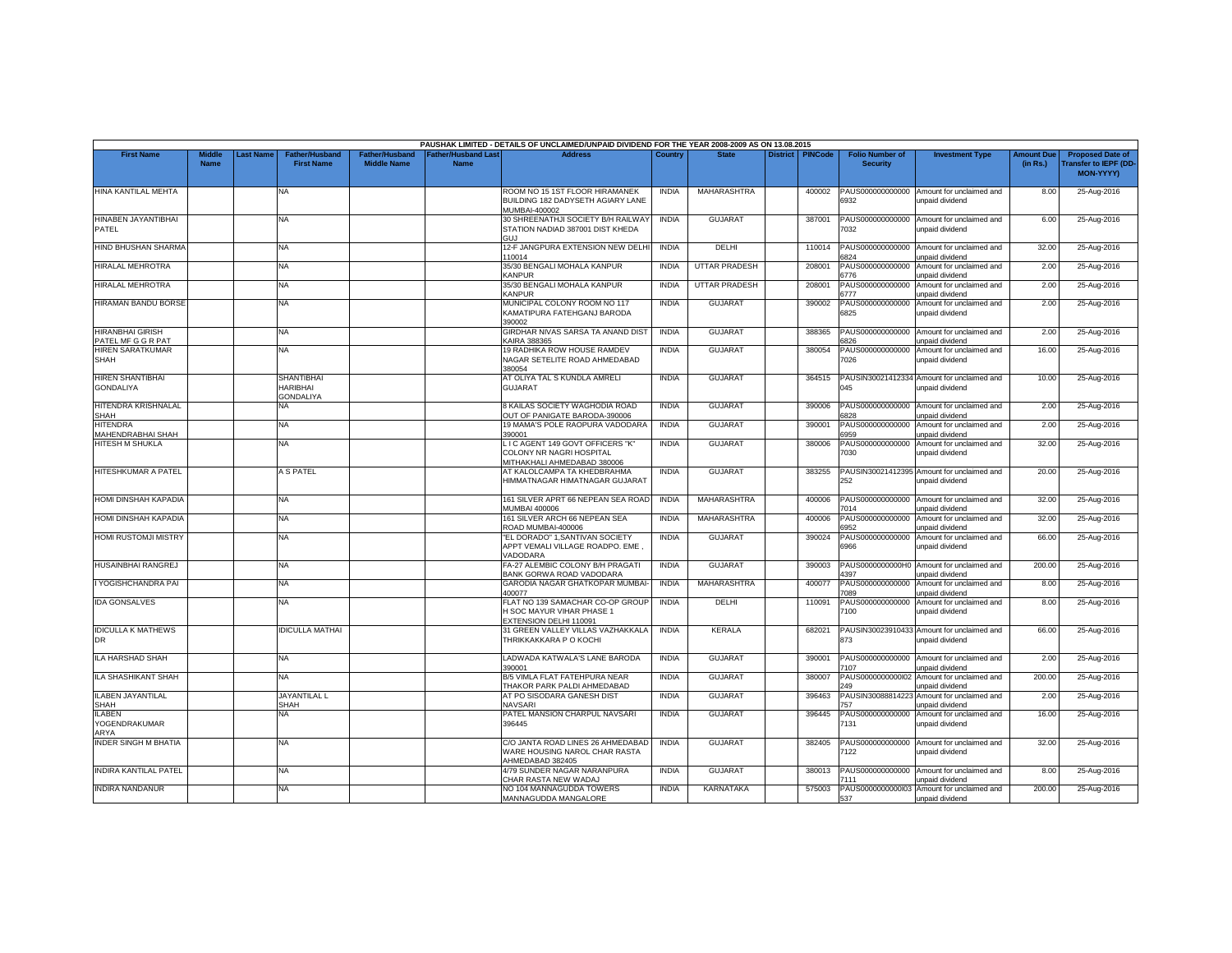|                                                        |                              |                 |                                            |                                             |                                          | PAUSHAK LIMITED - DETAILS OF UNCLAIMED/UNPAID DIVIDEND FOR THE YEAR 2008-2009 AS ON 13.08.2015 |              |                    |                 |                |                                           |                                                               |                               |                                                                            |
|--------------------------------------------------------|------------------------------|-----------------|--------------------------------------------|---------------------------------------------|------------------------------------------|------------------------------------------------------------------------------------------------|--------------|--------------------|-----------------|----------------|-------------------------------------------|---------------------------------------------------------------|-------------------------------|----------------------------------------------------------------------------|
| <b>First Name</b>                                      | <b>Middle</b><br><b>Name</b> | <b>ast Name</b> | <b>Father/Husband</b><br><b>First Name</b> | <b>Father/Husband</b><br><b>Middle Name</b> | <b>Father/Husband Las</b><br><b>Name</b> | <b>Address</b>                                                                                 | Country      | <b>State</b>       | <b>District</b> | <b>PINCode</b> | <b>Folio Number of</b><br><b>Security</b> | <b>Investment Type</b>                                        | <b>Amount Due</b><br>(in Rs.) | <b>Proposed Date of</b><br><b>Transfer to IEPF (DD</b><br><b>MON-YYYY)</b> |
| <b>INDIRA SETHI</b>                                    |                              |                 | NA                                         |                                             |                                          | C/O NAJ A K SETHI C/O 99 ARMY POST<br>OFFICE                                                   | <b>INDIA</b> | MAHARASHTRA        |                 | 999999         | PAUS000000000000<br>084                   | Amount for unclaimed and<br>unpaid dividend                   | 8.00                          | 25-Aug-2016                                                                |
| <b>INDIRABEN</b><br>NAVINCHANDRA SHAH                  |                              |                 | NA                                         |                                             |                                          | 3456 MANKADIS POLE NAGJI BHADARS<br>STREET MANDVIS STREET AHMEDABAD                            | <b>INDIA</b> | <b>GUJARAT</b>     |                 | 380001         | PAUSIN3007571123<br>188                   | Amount for unclaimed and<br>unpaid dividend                   | 8.00                          | 25-Aug-2016                                                                |
| <b>INDIRABEN NAVNITLAL</b><br><b>BHALAVAT</b>          |                              |                 | <b>NA</b>                                  |                                             |                                          | C/O VOLGA FREEZE MAHAJAN LANE<br>RAOPURA BARODA 390001                                         | <b>INDIA</b> | <b>GUJARAT</b>     |                 | 390001         | PAUS000000000000<br>063                   | Amount for unclaimed and<br>unpaid dividend                   | 6.00                          | 25-Aug-2016                                                                |
| <b>INDRA KUMAR JAIN</b>                                |                              |                 | NA                                         |                                             |                                          | C/O RUGHLALL RAMESHWARLALL 207<br>MAHARSHI DEVENDRA ROAD<br>CALCUTTA-700070                    | <b>INDIA</b> | <b>WEST BENGAL</b> |                 | 700070         | PAUS000000000000<br>7091                  | Amount for unclaimed and<br>unpaid dividend                   | 8.00                          | 25-Aug-2016                                                                |
| <b>INDRAKANT RAMANLAL</b><br>PATEL                     |                              |                 | <b>NA</b>                                  |                                             |                                          | SAYAJI GUNJ, BARODA, VADODARA                                                                  | <b>INDIA</b> | <b>GUJARAT</b>     |                 | 390001         | <b>182</b>                                | AUS0000000000000 Amount for unclaimed and<br>unpaid dividend  | 200.00                        | 25-Aug-2016                                                                |
| <b>INDRANI BHOWMIK</b>                                 |                              |                 | <b>NA</b>                                  |                                             |                                          | C/O MR SWAPAN KUMAR BHOWMIK<br>HALDIA PETROCHEMICALS LIMITED 1<br>AUCKLAND PLACE KOLKATA       | <b>INDIA</b> | <b>WEST BENGAL</b> |                 | 700017         | 737                                       | PAUSIN30115112104 Amount for unclaimed and<br>unpaid dividend | 16.00                         | 25-Aug-2016                                                                |
| <b>INDRAVADAN</b><br>CHANDRASHANKER<br><b>UPADHYAY</b> |                              |                 | NA                                         |                                             |                                          | SHROFF MEMORIAL HIGH SCHOOL<br>GENDIGATE BARODA-390001                                         | <b>INDIA</b> | <b>GUJARAT</b>     |                 | 390001         | PAUS000000000000<br>7065                  | Amount for unclaimed and<br>unpaid dividend                   | 6.00                          | 25-Aug-2016                                                                |
| <b>INDRAVADAN</b><br>KAUSHALBHAI PATEL                 |                              |                 | <b>NA</b>                                  |                                             |                                          | B/35 MALVIKA VALLABHNAGAR<br>KARELIBAG BARODA 390018                                           | <b>INDIA</b> | <b>GUJARAT</b>     |                 | 390018         | PAUS000000000000<br>7076                  | Amount for unclaimed and<br>unpaid dividend                   | 8.00                          | 25-Aug-2016                                                                |
| <b>INDRAVADAN</b><br>KHUSALBHAI PATEL                  |                              |                 | <b>NA</b>                                  |                                             |                                          | B/35 MALVIKA VALLABH NAGAR<br>SOCIETY KARELI BAUG BARODA-390001                                | <b>INDIA</b> | <b>GUJARAT</b>     |                 | 390001         | AUS000000000000<br>7052                   | Amount for unclaimed and<br>unpaid dividend                   | 8.00                          | 25-Aug-2016                                                                |
| <b>INDRAVADAN</b><br>KHUSALBHAI PATEL                  |                              |                 | <b>NA</b>                                  |                                             |                                          | B-35 MALVIKA VALLABHNAGAR<br><b>KARELIBAG BARODA-390001</b>                                    | <b>INDIA</b> | <b>GUJARAT</b>     |                 | 390001         | PAUS000000000000<br>'075                  | Amount for unclaimed and<br>unpaid dividend                   | 24.00                         | 25-Aug-2016                                                                |
| <b>INDRAVADAN V PARMAR</b>                             |                              |                 | <b>NA</b>                                  |                                             |                                          | E7/83 VISHRAM PARK BHAVSAR<br><b>IOSTEL NAVA VADAJ AHMEDABAD</b><br>380013                     | <b>INDIA</b> | GUJARAT            |                 | 380013         | PAUS000000000000<br>7116                  | Amount for unclaimed and<br>unpaid dividend                   | 8.00                          | 25-Aug-2016                                                                |
| <b>INDRAVADANBHAI</b><br>HIRABHAI PATEL                |                              |                 | NA                                         |                                             |                                          | 31 THAKKARBAPA SOCIETY PANIGATE<br>3ARODA-390006                                               | <b>INDIA</b> | <b>GUJARAT</b>     |                 | 390006         | PAUS000000000000<br>066                   | Amount for unclaimed and<br>unpaid dividend                   | 20.00                         | 25-Aug-2016                                                                |
| <b>INDU SABHARWAL</b>                                  |                              |                 | NA.                                        |                                             |                                          | D-197 ASHOK VIHAR PHASE-I DELHI<br>110052                                                      | <b>INDIA</b> | DELHI              |                 | 110052         | PAUS000000000000<br>135                   | Amount for unclaimed and<br>unpaid dividend                   | 8.00                          | 25-Aug-2016                                                                |
| <b>INDUBALA SUNDARJI</b><br><b>RACH</b>                |                              |                 | <b>NA</b>                                  |                                             |                                          | C/O JAI HIND HARDWARE STORES<br>NAWA NAKA ROAD RAJKOT 360001                                   | <b>INDIA</b> | <b>GUJARAT</b>     |                 | 360001         | PAUS000000000000<br>087                   | Amount for unclaimed and<br>unpaid dividend                   | 8.00                          | 25-Aug-2016                                                                |
| <b>INDUBEN SHAMALBHAI</b><br>PATEL                     |                              |                 | NA.                                        |                                             |                                          | PROF DOSHI'S HOUSE PIRAMITAR<br>ROAD DANDIA BAZAR BARODA-390001                                | <b>INDIA</b> | GUJARAT            |                 | 390001         | PAUS000000000000<br>053                   | Amount for unclaimed and<br>unpaid dividend                   | 2.00                          | 25-Aug-2016                                                                |
| <b>INDUBHAI AMBALAL</b><br>AMIN                        |                              |                 | NA                                         |                                             |                                          | 293 KALPANA SOCIETY BARODA 390019                                                              | <b>INDIA</b> | GUJARAT            |                 | 390019         | PAUS000000000000<br>7047                  | Amount for unclaimed and<br>unpaid dividend                   | 32.00                         | 25-Aug-2016                                                                |
| <b>INDUBHAI AMBALAL</b><br>AMIN                        |                              |                 | <b>NA</b>                                  |                                             |                                          | 293 KALPANA SOCIETY BARODA 39001                                                               | <b>INDIA</b> | GUJARAT            |                 | 390019         | PAUS000000000000<br>7046                  | Amount for unclaimed and<br>unpaid dividend                   | 50.00                         | 25-Aug-2016                                                                |
| <b>INDUMATI J KADAKIA</b>                              |                              |                 | <b>NA</b>                                  |                                             |                                          | C/O CHANDRIKABEN KADAKIA A/303<br>BAFNA AP-T 267 MOGAL LANE<br>MATUNGA WEST MUMBAI 40-0015 -   | <b>INDIA</b> | MAHARASHTRA        |                 | 400015         | AUS000000000000<br>093                    | Amount for unclaimed and<br>unpaid dividend                   | 8.00                          | 25-Aug-2016                                                                |
| <b>INDUMATI JAYANTILAL</b><br><b>GANDHI</b>            |                              |                 | NA                                         |                                             |                                          | 438/A/8 NAV KUNJ NEAR LAW GARDEN<br>ELLISBRIDGE AHMEDABAD-380006                               | <b>INDIA</b> | <b>GUJARAT</b>     |                 | 380006         | PAUS000000000000<br>7112                  | Amount for unclaimed and<br>unpaid dividend                   | 6.00                          | 25-Aug-2016                                                                |
| <b>INDUMATI SHAH</b>                                   |                              |                 | <b>NA</b>                                  |                                             |                                          | "VRUNDAVAN KUNJ" MAHADEO ROAD<br><b>/ALLABH VIDYANAGAR 388120 DIST</b><br>KHEDA GUJARAT        | <b>INDIA</b> | <b>GUJARAT</b>     |                 | 388120         | PAUS000000000000<br>7117                  | Amount for unclaimed and<br>unpaid dividend                   | 20.00                         | 25-Aug-2016                                                                |
| <b>IQBAL SINGH</b>                                     |                              |                 | NA                                         |                                             |                                          | H NO IX/1585 GALI KRISHNA MARKET<br>GANDHI NAGAR DELHI-110031                                  | <b>INDIA</b> | DELHI              |                 | 110031         | PAUS000000000000<br>105                   | Amount for unclaimed and<br>unpaid dividend                   | 8.00                          | 25-Aug-2016                                                                |
| <b>IRFAN KHAN</b><br>NATHUKHAN PATHAN                  |                              |                 | <b>NA</b>                                  |                                             |                                          | RASULJI CHAWL NEW YARD CHHANI<br>ROAD BARODA-390002                                            | <b>INDIA</b> | <b>GUJARAT</b>     |                 | 390002         | PAUS000000000000<br>054                   | Amount for unclaimed and<br>unpaid dividend                   | 6.00                          | 25-Aug-2016                                                                |
| <b>ISAC VINAY VAS</b>                                  |                              |                 | <b>NA</b>                                  |                                             |                                          | JEEVAN WINES J L BUILDING<br>KULSHEKAR MANGALORE                                               | <b>INDIA</b> | <b>KARNATAKA</b>   |                 | 575005         | PAUS120109000145<br>356                   | Amount for unclaimed and<br>unpaid dividend                   | 600.00                        | 25-Aug-2016                                                                |
| <b>ISHVARBHAI</b><br>JASANGBHAI PATEL                  |                              |                 | <b>NA</b>                                  |                                             |                                          | AT & PO MOTIKORAL TA KARJAN VIA<br>ANKLESHVAR DIST BHARUCH PIN-<br>393001                      | <b>INDIA</b> | <b>GUJARAT</b>     |                 | 393001         | PAUS000000000000<br>7070                  | Amount for unclaimed and<br>unpaid dividend                   | 6.00                          | 25-Aug-2016                                                                |
| ISHVARBHAI LALLUBHAI<br>PATEL                          |                              |                 | NA                                         |                                             |                                          | AT & PO JITODIA TAK ANAND DIST<br>KAIRA PIN-388001                                             | <b>INDIA</b> | <b>GUJARAT</b>     |                 | 388001         | PAUS000000000000<br>071                   | Amount for unclaimed and<br>unpaid dividend                   | 6.00                          | 25-Aug-2016                                                                |
| <b>ISHVERLAL N SHAH</b>                                |                              |                 | <b>NA</b>                                  |                                             |                                          | 202/7 SAHAKAR NIKETAN WADALA<br>MUMBAI                                                         | <b>INDIA</b> | MAHARASHTRA        |                 | 400031         | PAUS0000000000003<br>កេត                  | Amount for unclaimed and<br>unpaid dividend                   | 200.00                        | 25-Aug-2016                                                                |
| <b>ISHWAR CHANDRA PURI</b>                             |                              |                 | <b>NA</b>                                  |                                             |                                          | H.NO.1041 OUTSIDE BAHADURPUR<br>GATE HOSHIARPUR                                                | <b>INDIA</b> | PUNJAB             |                 | 146001         | PAUSIN3014361033<br>264                   | Amount for unclaimed and<br>unpaid dividend                   | 8.00                          | 25-Aug-2016                                                                |
| <b>ISHWAR SHARAN NIGAM</b>                             |                              |                 | NA                                         |                                             |                                          | FLAT NO 35 UHARAN CHAL 5<br>PATPARGANJ DELHI 110092                                            | <b>INDIA</b> | DELHI              |                 | 110092         | PAUS000000000000<br>7099                  | Amount for unclaimed and<br>unpaid dividend                   | 8.00                          | 25-Aug-2016                                                                |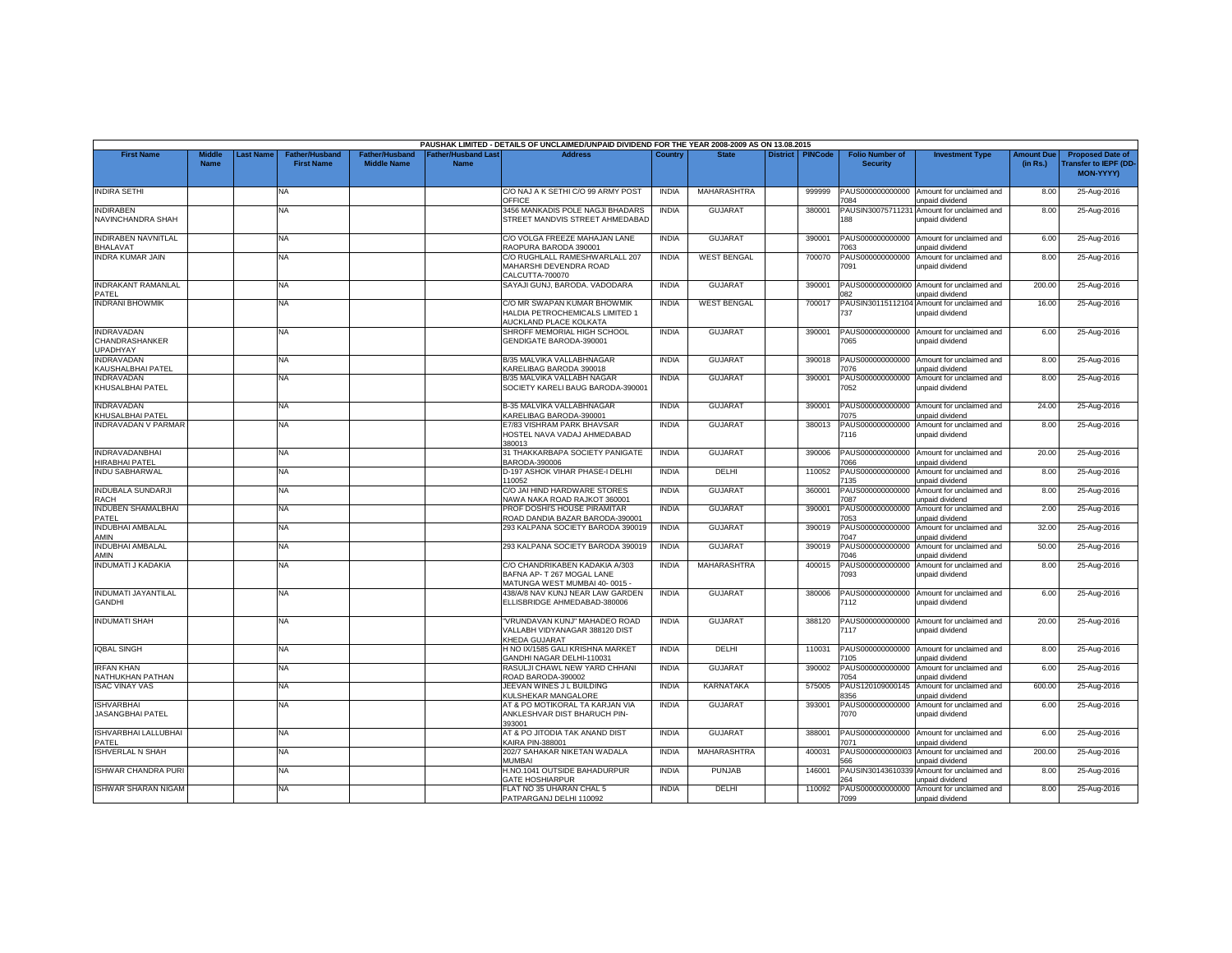|                                                         |                       |                 |                                            |                                             |                                          | PAUSHAK LIMITED - DETAILS OF UNCLAIMED/UNPAID DIVIDEND FOR THE YEAR 2008-2009 AS ON 13.08.2015 |              |                       |                 |                |                                           |                                                               |                               |                                                                     |
|---------------------------------------------------------|-----------------------|-----------------|--------------------------------------------|---------------------------------------------|------------------------------------------|------------------------------------------------------------------------------------------------|--------------|-----------------------|-----------------|----------------|-------------------------------------------|---------------------------------------------------------------|-------------------------------|---------------------------------------------------------------------|
| <b>First Name</b>                                       | Middle<br><b>Name</b> | <b>ast Name</b> | <b>Father/Husband</b><br><b>First Name</b> | <b>Father/Husband</b><br><b>Middle Name</b> | <b>Father/Husband Las</b><br><b>Name</b> | <b>Address</b>                                                                                 | Country      | <b>State</b>          | <b>District</b> | <b>PINCode</b> | <b>Folio Number of</b><br><b>Security</b> | <b>Investment Type</b>                                        | <b>Amount Due</b><br>(in Rs.) | <b>Proposed Date of</b><br><b>Transfer to IEPF (DD</b><br>MON-YYYY) |
| <b>ISHWARBHAI</b><br>HARMANBHAI PATEL                   |                       |                 | <b>NA</b>                                  |                                             |                                          | 227, SARDARNAGAR SOCIETY, CHHANI<br>ROAD, VADODARA-390002                                      | <b>INDIA</b> | <b>GUJARA1</b>        |                 | 390002         | PAUS000000000000<br>136                   | Amount for unclaimed and<br>unpaid dividend                   | 6.00                          | 25-Aug-2016                                                         |
| <b>ISHWARBHAI MOTIBHAI</b><br>PATEL                     |                       |                 | <b>NA</b>                                  |                                             |                                          | NAVIPANSHRAWAD NAVAPURA PADRA<br>DIST VADODARA-391440                                          | <b>INDIA</b> | <b>GUJARAT</b>        |                 | 391440         | PAUS000000000000<br>072                   | Amount for unclaimed and<br>unpaid dividend                   | 6.00                          | 25-Aug-2016                                                         |
| <b>ISHWARBHAI</b><br><b>TRIBHOVANDAS PATEL</b>          |                       |                 | <b>NA</b>                                  |                                             |                                          | MOGARA VADI KOTESHWARNAGAR<br>BLOCK NO 3 AT VALSAD PIN-396001                                  | <b>INDIA</b> | <b>GUJARAT</b>        |                 | 396001         | PAUS000000000000<br>074                   | Amount for unclaimed and<br>unpaid dividend                   | 16.00                         | 25-Aug-2016                                                         |
| <b>ISHWARLAL MUNDRA</b>                                 |                       |                 | NA.                                        |                                             |                                          | 27 ADARSH NAGAR LAAL BAUG ROAD<br>BURHANPUR(M.P.)                                              | <b>INDIA</b> | <b>MADHYA PRADESH</b> |                 | 450331         | PAUS0000000000003<br>224                  | Amount for unclaimed and<br>unpaid dividend                   | 300.00                        | 25-Aug-2016                                                         |
| J A VENKATESH                                           |                       |                 | <b>NA</b>                                  |                                             |                                          | NO 474/1 7TH CROSS P J EXTENSION<br>DAVANGERE                                                  | <b>INDIA</b> | <b>KARNATAKA</b>      |                 | 577002         | PAUS0000000000J0<br>594                   | Amount for unclaimed and<br>unpaid dividend                   | 200.00                        | 25-Aug-2016                                                         |
| J ARVIND KUMAR                                          |                       |                 | <b>NA</b>                                  |                                             |                                          | KOTHARI MEDICALS SHANKAR MUTT<br><b>ROAD HASSAN</b>                                            | <b>INDIA</b> | <b>KARNATAKA</b>      |                 | 573201         | PAUS0000000000J0;<br>487                  | Amount for unclaimed and<br>unpaid dividend                   | 200.00                        | 25-Aug-2016                                                         |
| <b>J C DURAI</b>                                        |                       |                 | <b>NA</b>                                  |                                             |                                          | PLOT NO.10, M.G. NAGAR ULLAGARAM,<br>CHENNAI, TN 600091                                        | <b>INDIA</b> | <b>TAMIL NADU</b>     |                 | 600091         | PAUS000000000000<br>457                   | Amount for unclaimed and<br>unpaid dividend                   | 24.00                         | 25-Aug-2016                                                         |
| J D BHOJANI                                             |                       |                 | <b>NA</b>                                  |                                             |                                          | 30 GIRIVAN SOCIETY OLD PADRA ROAD<br>BARODA 390015 GUJARAT                                     | <b>INDIA</b> | <b>GUJARAT</b>        |                 | 390015         | PAUS000000000000<br>446                   | Amount for unclaimed and<br>unpaid dividend                   | 8.00                          | 25-Aug-2016                                                         |
| <b>J GEORGE MATHEW</b>                                  |                       |                 | <b>NA</b>                                  |                                             |                                          | MANAGER THE ALWAYE SETTLEMENT<br>ALWAYE 2 KERALA                                               | <b>INDIA</b> | <b>KERALA</b>         |                 | 683101         | PAUS000000000000<br>7314                  | Amount for unclaimed and<br>unpaid dividend                   | 8.00                          | 25-Aug-2016                                                         |
| J GURURAJA                                              |                       |                 | <b>NA</b>                                  |                                             |                                          | D-I/104 RABINDRA NAGAR NEW DELHI<br>110003                                                     | <b>INDIA</b> | DELHI                 |                 | 110003         | PAUS000000000000<br>7389                  | Amount for unclaimed and<br>unpaid dividend                   | 8.00                          | 25-Aug-2016                                                         |
| <b>J KISHORE KUMAR</b>                                  |                       |                 | <b>NA</b>                                  |                                             |                                          | #557, 9TH CROSS, 3RD PHASE, J.P.<br>NAGAR, BANGALORE-560078                                    | <b>INDIA</b> | <b>KARNATAKA</b>      |                 | 560078         | AUS000000000000<br>7979                   | Amount for unclaimed and<br>unpaid dividend                   | 2.00                          | 25-Aug-2016                                                         |
| J KRISHNAMOORTHY                                        |                       |                 | NA                                         |                                             |                                          | "SAPTAGIRI" D-5 LAKSHMI NAGAR 2ND<br>STREET NANGANALLURI CHENNAI-<br>\$00061                   | <b>INDIA</b> | <b>TAMIL NADU</b>     |                 | 600061         | PAUS000000000000<br>386                   | Amount for unclaimed and<br>unpaid dividend                   | 8.00                          | 25-Aug-2016                                                         |
| J PADMAVATHI                                            |                       |                 | <b>NA</b>                                  |                                             |                                          | <b>PONNUSAMY ROAD R S PURAM</b><br>COIMBATORE 641002                                           | <b>INDIA</b> | <b>TAMIL NADU</b>     |                 | 641002         | PAUS000000000000<br>467                   | Amount for unclaimed and<br>unpaid dividend                   | 32.00                         | 25-Aug-2016                                                         |
| J R GULECHA                                             |                       |                 | <b>NA</b>                                  |                                             |                                          | P.B 1831, NO.3 II MAIN<br>ROAD, CHAMRAJPET BANGALORE                                           | <b>INDIA</b> | <b>KARNATAKA</b>      |                 | 560018         | 418                                       | PAUS0000000000J05 Amount for unclaimed and<br>unpaid dividend | 100.00                        | 25-Aug-2016                                                         |
| <b>J RAMDAS RAO</b>                                     |                       |                 | NA.                                        |                                             |                                          | 30 SAROJINI ST T NAGAR CHENNAI-<br>600017                                                      | <b>INDIA</b> | <b>TAMIL NADU</b>     |                 | 600017         | PAUS000000000000<br>7279                  | Amount for unclaimed and<br>unpaid dividend                   | 2.00                          | 25-Aug-2016                                                         |
| <b>J RAVI</b>                                           |                       |                 | NA                                         |                                             |                                          | 61/11 BRINDABAN THANE (WEST)<br>MAHARASHTRA 400601                                             | <b>INDIA</b> | <b>MAHARASHTRA</b>    |                 | 400601         | PAUS000000000000<br>'450                  | Amount for unclaimed and<br>unpaid dividend                   | 24.00                         | 25-Aug-2016                                                         |
| <b>J S RISHI</b>                                        |                       |                 | <b>NA</b>                                  |                                             |                                          | C/O MR T D ARNEJA 32 NAI BASTI<br>GHAZIABAD 201001 U P                                         | <b>INDIA</b> | <b>UTTAR PRADESH</b>  |                 | 201001         | PAUS000000000000<br>7414                  | Amount for unclaimed and<br>unpaid dividend                   | 32.00                         | 25-Aug-2016                                                         |
| <b>JADIBEN TULSIRAM</b><br>KHARWA                       |                       |                 | NA                                         |                                             |                                          | MOTI KHARWAWAD MADAN ZAMPA<br>ROAD VADODARA 390001                                             | <b>INDIA</b> | <b>GUJARA</b>         |                 | 390001         | PAUS000000000000<br>7492                  | Amount for unclaimed and<br>unpaid dividend                   | 32.00                         | 25-Aug-2016                                                         |
| <b>JADISHCHANDRA</b><br>HIRALAL KOTHARI                 |                       |                 | <b>NA</b>                                  |                                             |                                          | 1535 KUBER MALUK'S DEHLA NR<br>KADWA POLE DARIAPUR AHMEDABAD-<br>380001                        | <b>INDIA</b> | <b>GUJARAT</b>        |                 | 380001         | PAUS000000000000<br>186                   | Amount for unclaimed and<br>unpaid dividend                   | 10.00                         | 25-Aug-2016                                                         |
| <b>JADO KRISHAN</b><br><b>BHATNAGAR</b>                 |                       |                 | NA                                         |                                             |                                          | UJJWAL LTD S M S HIGHWAY JAIPUR-<br>302003                                                     | <b>INDIA</b> | RAJASTHAN             |                 | 302003         | PAUS000000000000<br>208                   | Amount for unclaimed and<br>unpaid dividend                   | 100.00                        | 25-Aug-2016                                                         |
| JAFARALI DAREDIYA                                       |                       |                 | NA                                         |                                             |                                          | BLOCK NO 81/1 "CH" TYPE<br>GANDHINAGAR SECTOR NO 29<br>GANDHINAGAR 382029                      | <b>INDIA</b> | <b>GUJARAT</b>        |                 | 382029         | PAUS000000000000<br>7441                  | Amount for unclaimed and<br>unpaid dividend                   | 6.00                          | 25-Aug-2016                                                         |
| JAGADAMBAL                                              |                       |                 | <b>NA</b>                                  |                                             |                                          | 3-D 4TH ST GOKULAM COLONY P N<br>PUDAR COIMBATORE                                              | <b>INDIA</b> | <b>TAMIL NADU</b>     |                 | 641041         | 036                                       | PAUS0000000000J03 Amount for unclaimed and<br>unpaid dividend | 200.00                        | 25-Aug-2016                                                         |
| <b>JAGADEESH</b><br><b>GURUBALAPPA KALYAN</b><br>SHETTI |                       |                 | <b>NA</b>                                  |                                             |                                          | M/S. JAGADEESH (DEALERS IN DRESS &<br>HOSIE OPP: CHANDRAKALA TALKIES.<br>STATION ROAD, HUBLI   | <b>INDIA</b> | <b>KARNATAKA</b>      |                 | 580020         | PAUS0000000000J0<br>023                   | Amount for unclaimed and<br>unpaid dividend                   | 400.00                        | 25-Aug-2016                                                         |
| JAGADISH DAHYALAL<br>PATEL                              |                       |                 | <b>NA</b>                                  |                                             |                                          | 202 DUDHESHWAR SHOPPING CENTRE<br>CENTRE SAIYEDPURA UBHAI SHERI<br>SURAT 395003                | <b>INDIA</b> | <b>GUJARAT</b>        |                 | 395003         | PAUS000000000000<br>'447                  | Amount for unclaimed and<br>unpaid dividend                   | 16.00                         | 25-Aug-2016                                                         |
| <b>JAGADISHCHANDRA</b><br>NATUBHAI CHAUHAN              |                       |                 | <b>NA</b>                                  |                                             |                                          | SHRINATHJI SOCIETY AT POST TA<br>MEGARAJ DIST SABARKANTHA PIN-<br>383350                       | <b>INDIA</b> | <b>GUJARAT</b>        |                 | 383350         | PAUS000000000000<br>7209                  | Amount for unclaimed and<br>unpaid dividend                   | 2.00                          | 25-Aug-2016                                                         |
| <b>JAGAJIVANDAS</b><br>SHANKARBHAI PATEL                |                       |                 | NA                                         |                                             |                                          | AT & PO SODAPUR TAK NADIAD DIST<br>KAIRA 387001                                                | <b>INDIA</b> | <b>GUJARAT</b>        |                 | 387001         | PAUS000000000000<br>7210                  | Amount for unclaimed and<br>unpaid dividend                   | 16.00                         | 25-Aug-2016                                                         |
| <b>JAGAM CHARI</b>                                      |                       |                 | NA.                                        |                                             |                                          | 220/B-5 LOYDS ROAD GOPALA PURAM<br>CHENNAI 600086                                              | <b>INDIA</b> | <b>TAMIL NADU</b>     |                 | 600086         | PAUS000000000000<br>329                   | Amount for unclaimed and<br>unpaid dividend                   | 8.00                          | 25-Aug-2016                                                         |
| JAGANMOHANRAO KOTA                                      |                       |                 | <b>NA</b>                                  |                                             |                                          | DF-3 SURYABALA APARTMENTS NEW<br>YODHYA NAGAR VIJAYAWADA                                       | <b>INDIA</b> | ANDHRA PRADESH        |                 | 520003         | PAUS0000000000J0<br>77                    | Amount for unclaimed and<br>unpaid dividend                   | 500.00                        | 25-Aug-2016                                                         |
| <b>JAGAT PARKASH</b><br>TALWAR                          |                       |                 | NA.                                        |                                             |                                          | 38 ARAWALI APARTMENT ALAKNANDA<br><b>VEW DELHI</b>                                             | <b>INDIA</b> | DELHI                 |                 | 110019         | PAUSIN3002061009<br>73                    | Amount for unclaimed and<br>unpaid dividend                   | 16.00                         | 25-Aug-2016                                                         |
| <b>JAGATKISHOR</b><br><b>KRISHNALAL VYAS</b>            |                       |                 | NA                                         |                                             |                                          | 821 BHAU'S POLE RAIPUR AHMEDABAD-<br>380001                                                    | <b>INDIA</b> | <b>GUJARA1</b>        |                 | 380001         | PAUS000000000000<br>7298                  | Amount for unclaimed and<br>unpaid dividend                   | 8.00                          | 25-Aug-2016                                                         |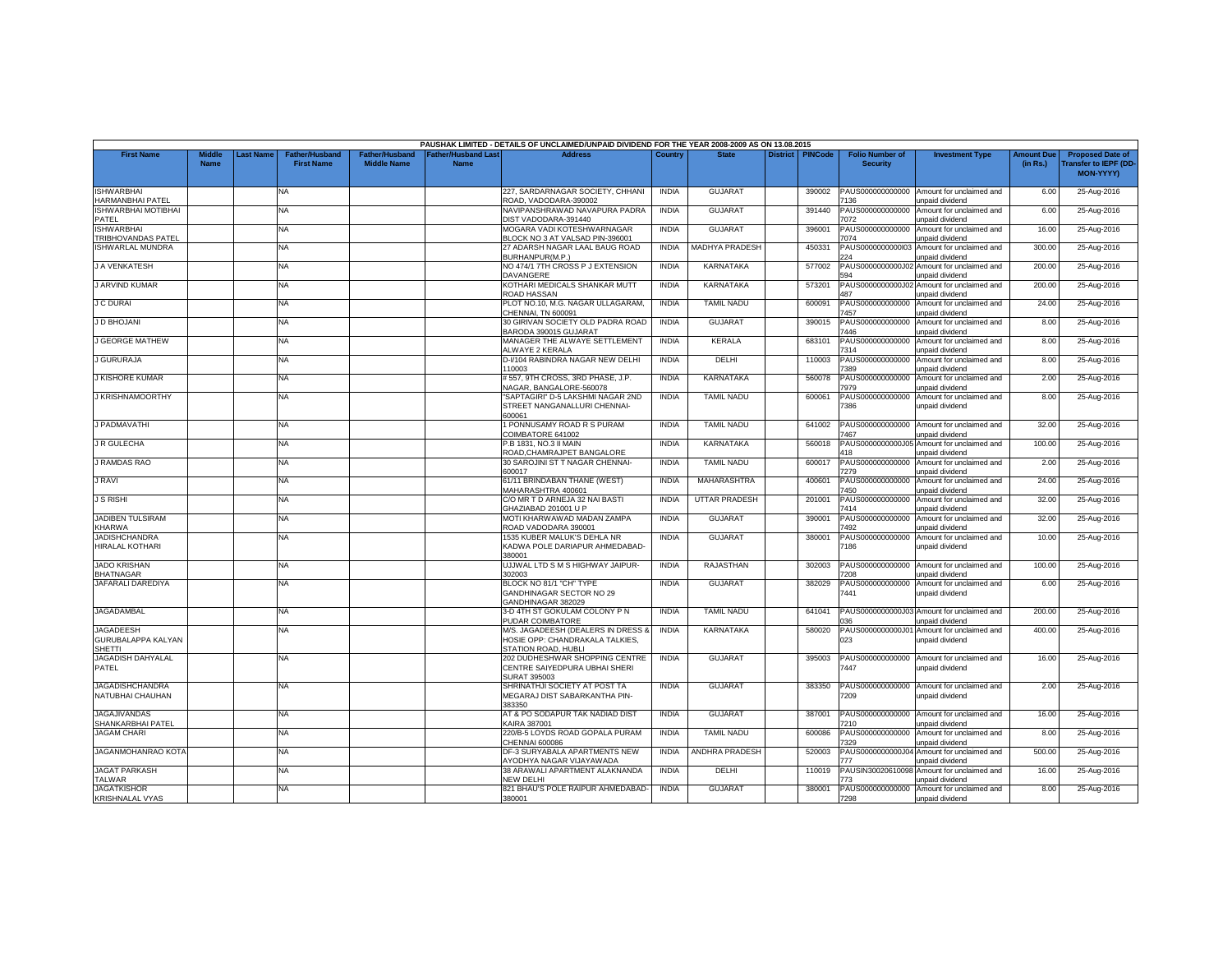|                                                                |                              |           |                                            |                                             |                                           | PAUSHAK LIMITED - DETAILS OF UNCLAIMED/UNPAID DIVIDEND FOR THE YEAR 2008-2009 AS ON 13.08.2015      |              |                       |                 |                |                                           |                                                                     |                               |                                                                     |
|----------------------------------------------------------------|------------------------------|-----------|--------------------------------------------|---------------------------------------------|-------------------------------------------|-----------------------------------------------------------------------------------------------------|--------------|-----------------------|-----------------|----------------|-------------------------------------------|---------------------------------------------------------------------|-------------------------------|---------------------------------------------------------------------|
| <b>First Name</b>                                              | <b>Middle</b><br><b>Name</b> | Last Name | <b>Father/Husband</b><br><b>First Name</b> | <b>Father/Husband</b><br><b>Middle Name</b> | <b>Father/Husband Last</b><br><b>Name</b> | <b>Address</b>                                                                                      | Country      | <b>State</b>          | <b>District</b> | <b>PINCode</b> | <b>Folio Number of</b><br><b>Security</b> | <b>Investment Type</b>                                              | <b>Amount Due</b><br>(in Rs.) | <b>Proposed Date of</b><br>Transfer to IEPF (DD<br><b>MON-YYYYY</b> |
| <b>JAGDIP P TRIVEDI</b>                                        |                              |           | NA                                         |                                             |                                           | 81/1 "H" COLONY OPP POLYTECHNIC<br>AHMEDABAD-380015                                                 | <b>INDIA</b> | <b>GUJARAT</b>        |                 | 380015         | PAUS000000000000<br>325                   | Amount for unclaimed and<br>unpaid dividend                         | 16.00                         | 25-Aug-2016                                                         |
| JAGDISH CHANDER<br><b>DHAWAN</b>                               |                              |           | NA                                         |                                             |                                           | 25 MALCHA MARG CHANAKYAPURI NEW<br>DELHI-110021                                                     | <b>INDIA</b> | DELHI                 |                 | 110021         | PAUS000000000000<br>341                   | Amount for unclaimed and<br>inpaid dividend                         | 8.00                          | 25-Aug-2016                                                         |
| <b>JAGDISH G RAVAL</b>                                         |                              |           | NA                                         |                                             |                                           | C/10 BHAGVATI APT OPP ARIHANT<br>NAGAR MEMNAGAR AHMEDABAD<br>380052                                 | <b>INDIA</b> | <b>GUJARAT</b>        |                 | 380052         | PAUS000000000000<br>'488                  | Amount for unclaimed and<br>unpaid dividend                         | 6.00                          | 25-Aug-2016                                                         |
| JAGDISH PERSHAD JAIN                                           |                              |           | NA.                                        |                                             |                                           | C/O SHRI BHAGAWAN DASS WZ 224<br>JTTAM NAGAR NEW DELHI-110059                                       | <b>INDIA</b> | DELHI                 |                 | 110059         | PAUS000000000000<br>331                   | Amount for unclaimed and<br>unpaid dividend                         | 8.00                          | 25-Aug-2016                                                         |
| JAGDISH PERSHAD JAIN                                           |                              |           | NA                                         |                                             |                                           | C/O SH BHAGWAN DASS WZ 224 UTTAM<br>NAGAR NEW DELHI 110059                                          | <b>INDIA</b> | DELHI                 |                 | 110059         | PAUS000000000000<br>'475                  | Amount for unclaimed and<br><b>inpaid dividend</b>                  | 8.00                          | 25-Aug-2016                                                         |
| <b>JAGDISHBHAI MANIBHAI</b><br><b>DESAI</b>                    |                              |           | NA                                         |                                             |                                           | 6 AMBICA BHUVAN DAKOR ROAD<br>BEHIND SHITAL TALKIES NADIAD-387001                                   | <b>INDIA</b> | <b>GUJARA1</b>        |                 | 387001         | PAUS000000000000<br>7296                  | Amount for unclaimed and<br>unpaid dividend                         | 8.00                          | 25-Aug-2016                                                         |
| <b>JAGDISHBHAI RAOJIBHAI</b><br>PATEL                          |                              |           | <b>NA</b>                                  |                                             |                                           | AT & PO SOKHADA NEAR ALKAPURI<br>DIST BARODA PIN-391240                                             | <b>INDIA</b> | <b>GUJARAT</b>        |                 | 391240         | PAUS000000000000<br>7213                  | Amount for unclaimed and<br>unpaid dividend                         | 2.00                          | 25-Aug-2016                                                         |
| <b>JAGDISHCHAND</b><br>NARAYANDAS SHARMA                       |                              |           | NA                                         |                                             |                                           | FB-47 ALEMBIC COLONY BARODA<br>390003                                                               | <b>INDIA</b> | <b>GUJARAT</b>        |                 | 390003         | PAUS000000000000<br>172                   | Amount for unclaimed and<br><b>Inpaid dividend</b>                  | 2.00                          | 25-Aug-2016                                                         |
| <b>JAGDISHCHANDRA</b><br><b>GIRDHARLAL SHAH</b>                |                              |           | NA                                         |                                             |                                           | MOTIKAKA'S CHAWL BHAIKAKA MARG<br>VALLABH VIDYANAGAR VIA ANAND DIST<br><b>KAIRA PIN-388120</b>      | <b>INDIA</b> | GUJARAT               |                 | 388120         | PAUS000000000000<br>7214                  | Amount for unclaimed and<br>unpaid dividend                         | 16.00                         | 25-Aug-2016                                                         |
| <b>JAGDISHCHANDRA</b><br>PUNJALAL PATEL                        |                              |           | NA.                                        |                                             |                                           | RA/2/26 SHIYAPURA NEAR TOWER<br><b>BARODA 390001</b>                                                | <b>INDIA</b> | <b>GUJARAT</b>        |                 | 390001         | PAUS000000000000<br>176                   | Amount for unclaimed and<br>unpaid dividend                         | 2.00                          | 25-Aug-2016                                                         |
| <b>JAGDISHCHANDRA</b><br><b>TRIBHOVANDAS</b><br><b>BRAHMBH</b> |                              |           | NA                                         |                                             |                                           | 8A, SNEHALPARK SOCIETY, OPP:<br>PARAGRAJ, HARNI-WARASIA RING<br>ROAD, VADODARA-390006               | <b>INDIA</b> | <b>GUJARAT</b>        |                 | 390006         | PAUS000000000000<br>7171                  | Amount for unclaimed and<br>unpaid dividend                         | 6.00                          | 25-Aug-2016                                                         |
| JAGJIVAN CHHOTALAL<br>PATEL                                    |                              |           | NA                                         |                                             |                                           | AT PO BODELI TA SANKHEDA DIST<br>BARODA PIN-391135                                                  | <b>INDIA</b> | <b>GUJARAT</b>        |                 | 391135         | PAUS000000000000<br>7215                  | Amount for unclaimed and<br>unpaid dividend                         | 16.00                         | 25-Aug-2016                                                         |
| <b>JAGJIVAN CHHOTALAL</b><br>PATEL                             |                              |           | NA.                                        |                                             |                                           | AT & PO BODELI TA SANKHEDA DIST<br>BARODA PIN 391135                                                | <b>INDIA</b> | <b>GUJARAT</b>        |                 | 391135         | PAUS000000000000<br>165                   | Amount for unclaimed and<br>unpaid dividend                         | 16.00                         | 25-Aug-2016                                                         |
| <b>JAGMOHAN MOTIBHAI</b><br>PATEL                              |                              |           | NA                                         |                                             |                                           | C/O DR. T B PATEL SHIYAPURA<br>RAOPURA BARODA-390001                                                | <b>INDIA</b> | <b>GUJARAT</b>        |                 | 390001         | PAUS000000000000<br>'181                  | Amount for unclaimed and<br>Inpaid dividend                         | 2.00                          | 25-Aug-2016                                                         |
| <b>JAHARLAL BASU</b>                                           |                              |           | NA.                                        |                                             |                                           | 6/2/A ROY BAHADUR ROAD BEHALA<br><b>CALCUTTA</b>                                                    | <b>INDIA</b> | <b>WEST BENGAL</b>    |                 | 700034         | PAUS0000000000J02<br>177                  | Amount for unclaimed and<br>unpaid dividend                         | 200.00                        | 25-Aug-2016                                                         |
| JAI BHAGWAN SINGHAL                                            |                              |           | NA                                         |                                             |                                           | 80 KHANDAK MEERUT CITY-250002                                                                       | <b>INDIA</b> | UTTAR PRADESH         |                 | 250002         | PAUS000000000000<br>7391                  | Amount for unclaimed and<br>unpaid dividend                         | 32.00                         | 25-Aug-2016                                                         |
| JAI DEEP DHAMA                                                 |                              |           | NA                                         |                                             |                                           | POCKET C-2 FLAT NO.34/A LOWRENCE<br>ROAD DELHI                                                      | <b>INDIA</b> | DELHI                 |                 | 110035         | PAUS000000000000<br>527                   | Amount for unclaimed and<br>unpaid dividend                         | 8.00                          | 25-Aug-2016                                                         |
| JAI DEEP DHAMA                                                 |                              |           | NA.                                        |                                             |                                           | POCKET C-2 FLAT NO.34/A LAWRENCE<br>ROAD DELHI                                                      | <b>INDIA</b> | <b>DELHI</b>          |                 | 110035         | PAUS000000000000<br>525                   | Amount for unclaimed and<br><b>Inpaid dividend</b>                  | 8.00                          | 25-Aug-2016                                                         |
| <b>JAI DEV VARMA</b>                                           |                              |           | NA                                         |                                             |                                           | C/O SATISH KUMAR VARMA FLAT NO.C-<br>403 PRINCE APARTMENTS, PLOT NO.54<br>PRATAP GANJ, DELHI        | <b>INDIA</b> | <b>DELHI</b>          |                 | 110092         | PAUS000000000000<br>7319                  | Amount for unclaimed and<br>unpaid dividend                         | 16.00                         | 25-Aug-2016                                                         |
| JAI GOPAL AHUJA                                                |                              |           | <b>NA</b>                                  |                                             |                                           | 26/6, NEHRU NAGAR (WEST) BHILAI PIN-<br>490020                                                      | <b>INDIA</b> | CHHATTISGARH          |                 | 490020         | PAUS000000000000<br>7509                  | Amount for unclaimed and<br>unpaid dividend                         | 32.00                         | 25-Aug-2016                                                         |
| <b>JAI KRISHAN KOCHHAR</b>                                     |                              |           | NA                                         |                                             |                                           | 94 MANU GANJ DEHRADUN-248001                                                                        | <b>INDIA</b> | UTTARAKHAND           |                 | 248001         | PAUS000000000000<br>342                   | Amount for unclaimed and<br><b>Inpaid dividend</b>                  | 8.00                          | 25-Aug-2016                                                         |
| <b>JAI MANOHAR MISRA</b>                                       |                              |           | NA                                         |                                             |                                           | 23/69 PATTKAPUR KANPUR-208001                                                                       | <b>INDIA</b> | <b>UTTAR PRADESH</b>  |                 | 208001         | PAUS000000000000<br>384                   | Amount for unclaimed and<br>unpaid dividend                         | 8.00                          | 25-Aug-2016                                                         |
| JAI PAUL THERATTIL                                             |                              |           | <b>NA</b>                                  |                                             |                                           | HEAT EXCHANGER DESIGNS 01<br>ENGINEERING B- UILDING BHEL<br>RAMACHANDRAPURAM HYDERABAD-<br>500032 - | <b>INDIA</b> | <b>ANDHRA PRADESH</b> |                 | 500032         | PAUS000000000000<br>7322                  | Amount for unclaimed and<br>unpaid dividend                         | 8.00                          | 25-Aug-2016                                                         |
| <b>JAIBIR SINGH</b>                                            |                              |           | <b>NA</b>                                  |                                             |                                           | 18/105 ELLORA PARK RACE COURSE<br><b>BARODA 390007</b>                                              | <b>INDIA</b> | <b>GUJARAT</b>        |                 | 390007         | '456                                      | PAUS000000000000 Amount for unclaimed and<br><b>inpaid dividend</b> | 32.00                         | 25-Aug-2016                                                         |
| JAIDEV MAZUMDER                                                |                              |           | NA                                         |                                             |                                           | 96 C- LIG FLATS RAMPURA OPP. MCD<br>PRIMARY SCHOOLDELHI                                             | <b>INDIA</b> | DELHI                 |                 | 110035         | PAUS000000000000<br>7412                  | Amount for unclaimed and<br>unpaid dividend                         | 32.00                         | 25-Aug-2016                                                         |
| JAIDEV T JOSHI                                                 |                              |           | TULJASHANKAR J<br><b>JOSHI</b>             |                                             |                                           | 18 AKSHAT APPARTMENT MOTI<br>NAGAR.NAVA VIKASH GRUH ROAD<br>PALDI AHMEDABAD                         | <b>INDIA</b> | <b>GUJARAT</b>        |                 | 380007         | PAUSIN30132110245<br>749                  | Amount for unclaimed and<br>unpaid dividend                         | 32.00                         | 25-Aug-2016                                                         |
| <b>JAIMALA H SHAH</b>                                          |                              |           | <b>NA</b>                                  |                                             |                                           | C/11 JANTA NAGAR SAIYED VASNA<br>ROAD VADODARA                                                      | <b>INDIA</b> | <b>GUJARAT</b>        |                 | 390015         | PAUS0000000000J04<br>n1                   | Amount for unclaimed and<br><b>Inpaid dividend</b>                  | 200.00                        | 25-Aug-2016                                                         |
| <b>JAIMIN ASHOKBHAI</b><br>PATEL M F G A J PA                  |                              |           | NA                                         |                                             |                                           | BLOCK NO 2 CHETAN BUNGALOW NEAR<br>RACE COURSE BUS STOP ALKAPURI<br>BARODA-390007                   | <b>INDIA</b> | <b>GUJARAT</b>        |                 | 390007         | PAUS000000000000<br>7218                  | Amount for unclaimed and<br>unpaid dividend                         | 32.00                         | 25-Aug-2016                                                         |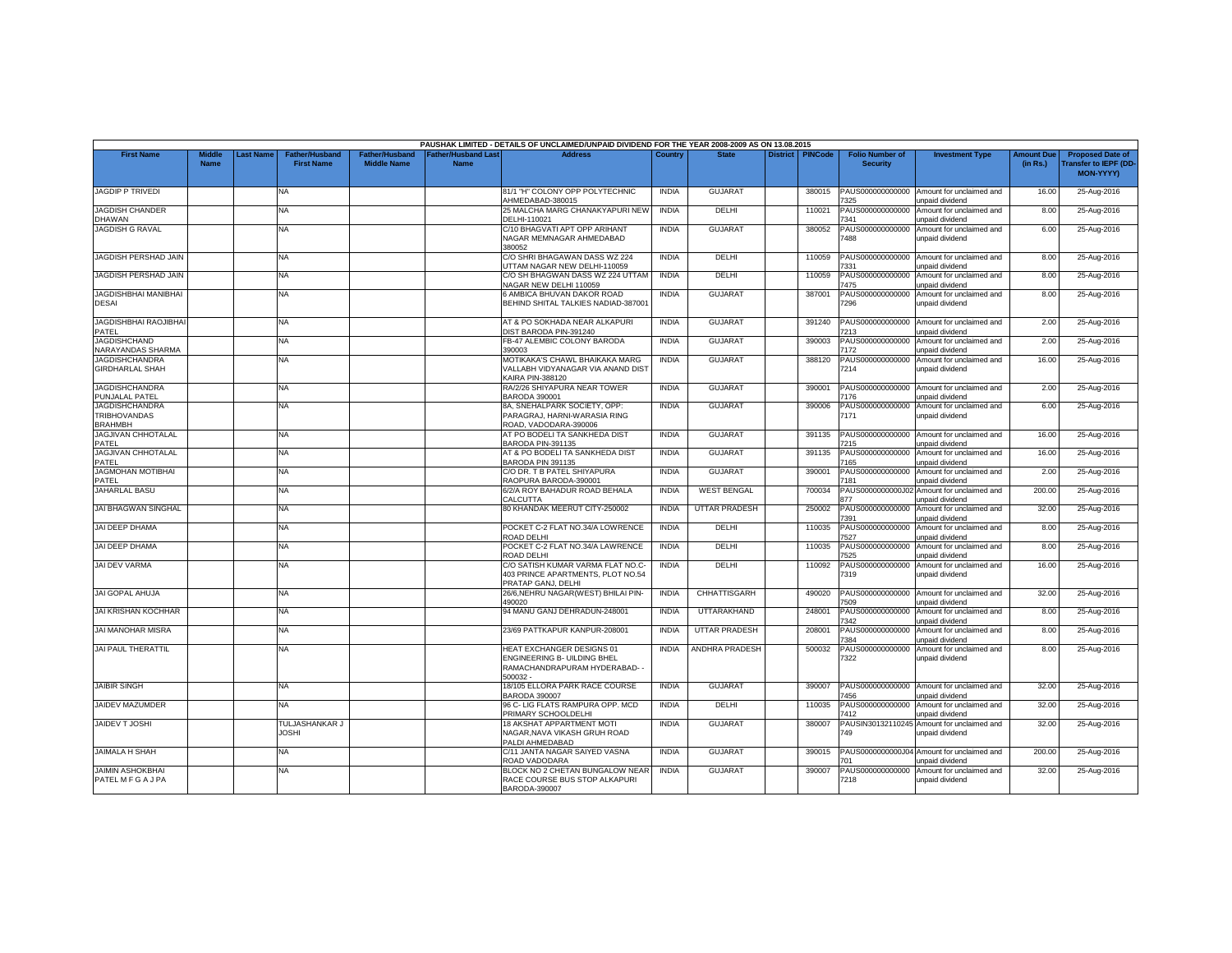|                                                        |                              |          |                                            |                                             |                                           | PAUSHAK LIMITED - DETAILS OF UNCLAIMED/UNPAID DIVIDEND FOR THE YEAR 2008-2009 AS ON 13.08.2015 |              |                       |                 |                |                                           |                                                                |                               |                                                                     |
|--------------------------------------------------------|------------------------------|----------|--------------------------------------------|---------------------------------------------|-------------------------------------------|------------------------------------------------------------------------------------------------|--------------|-----------------------|-----------------|----------------|-------------------------------------------|----------------------------------------------------------------|-------------------------------|---------------------------------------------------------------------|
| <b>First Name</b>                                      | <b>Middle</b><br><b>Name</b> | ast Name | <b>Father/Husband</b><br><b>First Name</b> | <b>Father/Husband</b><br><b>Middle Name</b> | <b>Father/Husband Last</b><br><b>Name</b> | <b>Address</b>                                                                                 | Country      | <b>State</b>          | <b>District</b> | <b>PINCode</b> | <b>Folio Number of</b><br><b>Security</b> | <b>Investment Type</b>                                         | <b>Amount Due</b><br>(in Rs.) | <b>Proposed Date of</b><br><b>Transfer to IEPF (DD</b><br>MON-YYYY) |
| <b>JAINDER SINGH</b>                                   |                              |          | NA.                                        |                                             |                                           | J-6 IRRAMANZIL COLONY HYDERABAD-<br>500004                                                     | <b>INDIA</b> | <b>ANDHRA PRADESH</b> |                 | 500004         | PAUS000000000000<br>323                   | Amount for unclaimed and<br>unpaid dividend                    | 8.00                          | 25-Aug-2016                                                         |
| <b>JAIPRAKASH</b><br><b>GOKULDASJI KALANTRI</b>        |                              |          | NA                                         |                                             |                                           | JAISHREE BHAWAN DR J C KUMARAPPA<br>ROAD WARDHA-442001                                         | INDIA        | MAHARASHTRA           |                 | 442001         | PAUS000000000000<br>380                   | Amount for unclaimed and<br><b>Inpaid dividend</b>             | 8.00                          | 25-Aug-2016                                                         |
| JAIRAM MOHANLAL                                        |                              |          | <b>MOHANLAL</b>                            |                                             |                                           | NANGRANIS CLINIC BAGALKOT NEAR<br><b>OLD HEAD POST OFFICE BAGALKOT</b>                         | <b>INDIA</b> | KARNATAKA             |                 | 587101         | PAUSIN30290246247                         | Amount for unclaimed and                                       | 800.00                        | 25-Aug-2016                                                         |
| NANGRANI<br>JAMNADAS PUNJABHAI                         |                              |          | <b>NA</b>                                  |                                             |                                           | NEAR BALMANDIR BHANGORE TAL                                                                    | <b>INDIA</b> | <b>GUJARAT</b>        |                 | 361001         | 265<br>PAUS000000000000                   | unpaid dividend<br>Amount for unclaimed and                    | 32.00                         | 25-Aug-2016                                                         |
| PATEL<br>JAMSHED KAIKHUSHRU                            |                              |          | NA                                         |                                             |                                           | <b>BHANWAD DIST JAMNAGAR</b><br>16QUEENS GARDENS G P O BOX NO 75                               | <b>INDIA</b> | MAHARASHTRA           |                 | 411001         | 7220<br>PAUS000000000000                  | unpaid dividend<br>Amount for unclaimed and                    | 100.00                        | 25-Aug-2016                                                         |
| <b>TAMBOLI</b><br>JANAK JAYANTILAL                     |                              |          | <b>NA</b>                                  |                                             |                                           | CAMP PUNE 411001<br>C/O V M PATEL 15 SHRADDHA SOCIETY                                          | <b>INDIA</b> | <b>GUJARAT</b>        |                 | 390004         | 347<br>PAUS000000000000                   | unpaid dividend<br>Amount for unclaimed and                    | 8.00                          | 25-Aug-2016                                                         |
| PATEL                                                  |                              |          |                                            |                                             |                                           | PRATAPNAGAR BARODA-390004                                                                      |              |                       |                 |                | 7307                                      | unpaid dividend                                                |                               |                                                                     |
| <b>JANAKI SUNDARAM</b>                                 |                              |          | NA                                         |                                             |                                           | W/O DR.R.SUNDARAM NO.64,<br>RAJMANGAL VILLA 1ST STREET NEW<br>FAIR LANDS SALEM                 | <b>INDIA</b> | <b>TAMIL NADU</b>     |                 | 636014         | 848                                       | PAUS0000000000J00 Amount for unclaimed and<br>unpaid dividend  | 400.00                        | 25-Aug-2016                                                         |
| JANAKLAL BULAKHIDAS<br><b>SHAH</b>                     |                              |          | NA                                         |                                             |                                           | VYAS WADA NEAR SIDHA MATA PETLAD<br>DIST KAIRA PIN-388450                                      | <b>INDIA</b> | <b>GUJARAT</b>        |                 | 388450         | PAUS000000000000<br>221                   | Amount for unclaimed and<br><b>Inpaid dividend</b>             | 2.00                          | 25-Aug-2016                                                         |
| <b>JANAKRAI SHAMJIBHAI</b><br>DAVE                     |                              |          | NA.                                        |                                             |                                           | 4-604. REAL KEDAR BHAVAN<br>OPP.SARITA DAIRY HONEY PARK<br><b>ROADADAJAN.SURAT</b>             | <b>INDIA</b> | <b>GUJARAT</b>        |                 | 395009         | PAUS000000000000<br>7324                  | Amount for unclaimed and<br>unpaid dividend                    | 32.00                         | 25-Aug-2016                                                         |
| <b>JANARDAN G PANDIT</b>                               |                              |          | NA.                                        |                                             |                                           | 5 BRAHMIN WADI K A SUBRAMANIAM<br>ROAD MATUNGA MUMBAI 400019                                   | <b>INDIA</b> | <b>MAHARASHTRA</b>    |                 | 400019         | PAUS000000000000<br>401                   | Amount for unclaimed and<br>unpaid dividend                    | 8.00                          | 25-Aug-2016                                                         |
| JANARDHAN REDDY<br>YELMA REDDY                         |                              |          | NA                                         |                                             |                                           | 2-177-CHILDREN'S CLINIC NEAR GANDHI<br>STATUE UPPAL HYDERABAD                                  | <b>INDIA</b> | <b>ANDHRA PRADESH</b> |                 | 500039         | 59                                        | PAUS0000000000J03 Amount for unclaimed and<br>unpaid dividend  | 200.00                        | 25-Aug-2016                                                         |
| <b>JANARDHANAN A</b>                                   |                              |          | NA.                                        |                                             |                                           | 9-A 3RD MAIN ROAD VIJAYA NAGAR<br>VELACHERY CHENNAI 600042                                     | <b>INDIA</b> | <b>TAMIL NADU</b>     |                 | 600042         | PAUS000000000000<br>385                   | Amount for unclaimed and<br>unpaid dividend                    | 16.00                         | 25-Aug-2016                                                         |
| <b>JANASWAMY PURNAIAH</b><br><b>SASTRY</b>             |                              |          | NA                                         |                                             |                                           | BRANCH MANAGER DARSHAK LIMITED<br>24-01-66A SAMBAMURTHY ROAD<br>DURGAPURAM VIJAYAWADA 520003   | <b>INDIA</b> | <b>ANDHRA PRADESH</b> |                 | 520003         | PAUS000000000000<br>7278                  | Amount for unclaimed and<br>unpaid dividend                    | 32.00                         | 25-Aug-2016                                                         |
| <b>JARNAIL VERMA</b>                                   |                              |          | <b>NA</b>                                  |                                             |                                           | 18 GOVIND MARG NEAR POLICE<br><b>MEMORIAL JAIPUR</b>                                           | <b>INDIA</b> | RAJASTHAN             |                 | 302004         |                                           | PAUS0000000000J03 Amount for unclaimed and<br>inpaid dividend  | 200.00                        | 25-Aug-2016                                                         |
| JASHABHAI LALBHAI<br>PATEL                             |                              |          | ΝA                                         |                                             |                                           | VASANA BUJARG TAL MATAR DIST<br><b>KHEDA PIN-387530</b>                                        | <b>INDIA</b> | <b>GUJARAT</b>        |                 | 387530         | PAUS000000000000<br>223                   | Amount for unclaimed and<br>unpaid dividend                    | 32.00                         | 25-Aug-2016                                                         |
| <b>JASHBHAI MOTIBHAI</b><br>PATEL                      |                              |          | NA                                         |                                             |                                           | AT & PO DASRATH DIST BARODA PIN<br>391740                                                      | <b>INDIA</b> | <b>GUJARAT</b>        |                 | 391740         | PAUS000000000000<br>7225                  | Amount for unclaimed and<br>unpaid dividend                    | 2.00                          | 25-Aug-2016                                                         |
| JASHBHAI SOMABHAI<br>PATEL                             |                              |          | NA.                                        |                                             |                                           | AT & POST BIL DIST BARODA PIN 39000                                                            | <b>INDIA</b> | <b>GUJARAT</b>        |                 | 390001         | PAUS000000000000<br>'167                  | Amount for unclaimed and<br><b>Inpaid dividend</b>             | 6.00                          | 25-Aug-2016                                                         |
| <b>JASHODABEN</b><br>CHANDRAKANT PATEL                 |                              |          | CHANDRAKANT                                |                                             |                                           | C/O D 3 OM VIHAR BUNGLOWS BAKROL<br>LAMBHVL ROAD BAKROL ANAND                                  | <b>INDIA</b> | <b>MAHARASHTRA</b>    |                 | 999999         | 613                                       | PAUSIN30267930751 Amount for unclaimed and<br>unpaid dividend  | 200.00                        | 25-Aug-2016                                                         |
| <b>JASHVANTIBEN</b><br><b>DASHRATHLAL</b><br>PRESSWALA |                              |          | NA                                         |                                             |                                           | C/O MAGANLAL MOTIRAM MODY NANA<br>VARACHHA PO VARACHHALI VIA SURAT<br>PIN-395006               | <b>INDIA</b> | <b>GUJARAT</b>        |                 | 395006         | PAUS000000000000<br>190                   | Amount for unclaimed and<br>unpaid dividend                    | 16.00                         | 25-Aug-2016                                                         |
| JASHVANTLAL RAMBHAI<br>PATEL                           |                              |          | <b>NA</b>                                  |                                             |                                           | AT AND POST HATHIPURA VIA<br>SATHAMBA TA BAYAD DIST<br>SABARKANTHA                             | <b>INDIA</b> | <b>GUJARAT</b>        |                 | 383340         | 823                                       | PAUSIN30127630335 Amount for unclaimed and<br>inpaid dividend  | 2.00                          | 25-Aug-2016                                                         |
| <b>JASHVIDYA NARAYAN</b><br>PANDYA                     |                              |          | NARAYAN<br>VASUDEV PANDYA                  |                                             |                                           | 5/A, ATUL PARK NARANPURA CHAR<br>RASTA NARANPURA AHMEDABAD                                     | <b>INDIA</b> | <b>GUJARAT</b>        |                 | 380013         | 869                                       | PAUSIN30123310206 Amount for unclaimed and<br>unpaid dividend  | 4.00                          | 25-Aug-2016                                                         |
| <b>JASHWANTLAL</b><br>CHIMANLAL DESAI                  |                              |          | NA                                         |                                             |                                           | 6/33 ILORA PARK RACE COURSE ROAD<br>BARODA-390007                                              | <b>INDIA</b> | <b>GUJARAT</b>        |                 | 390007         | PAUS000000000000<br>229                   | Amount for unclaimed and<br><b>Inpaid dividend</b>             | 6.00                          | 25-Aug-2016                                                         |
| <b>JASPAL KAUR</b><br><b>SACHDEVA</b>                  |                              |          | NA                                         |                                             |                                           | 6699-KOTHI MEMBARA HINDU RAO<br>DELHI-110006                                                   | <b>INDIA</b> | DELHI                 |                 | 110006         | PAUS000000000000<br>390                   | Amount for unclaimed and<br>unpaid dividend                    | 8.00                          | 25-Aug-2016                                                         |
| JASPAL SINGH TEHALIA                                   |                              |          | NA                                         |                                             |                                           | C/O.DR.HARPRAKSH SINGH HARASINGH<br>TEHALI P.O.INDI, BIJAPUR DIST.                             | <b>INDIA</b> | KARNATAKA             |                 | 586209         | 849                                       | PAUS0000000000J00 Amount for unclaimed and<br>unpaid dividend  | 200.00                        | 25-Aug-2016                                                         |
| JASUBEN BALCHANDRA                                     |                              |          | NA                                         |                                             |                                           | C/O.DR.DAVE. B.T SHIYAPURA,                                                                    | <b>INDIA</b> | <b>GUJARAT</b>        |                 | 390001         | 142                                       | PAUS0000000000J00 Amount for unclaimed and                     | 200.00                        | 25-Aug-2016                                                         |
| <b>DAVE</b><br><b>JASUMATI</b><br>RANCHHODLAL PARIKH   |                              |          | NA.                                        |                                             |                                           | RAOPURA, VADODARA<br>SICKANAGAR E BLOCK 3RD FLOOR<br>VITHALBHAI PATEL ROAD MUMBAI-             | <b>INDIA</b> | <b>MAHARASHTRA</b>    |                 | 400004         | PAUS000000000000<br>7292                  | unpaid dividend<br>Amount for unclaimed and<br>unpaid dividend | 10.00                         | 25-Aug-2016                                                         |
| <b>JASVANTSINH</b><br>CHHITUBHAI CHAUHAN               |                              |          | <b>NA</b>                                  |                                             |                                           | 100004<br>AT & PO VALNER TA HANSOT DIST<br><b>BROACH PIN-393030</b>                            | <b>INDIA</b> | GUJARAT               |                 | 393030         | 7230                                      | PAUS000000000000 Amount for unclaimed and<br>unpaid dividend   | 16.00                         | 25-Aug-2016                                                         |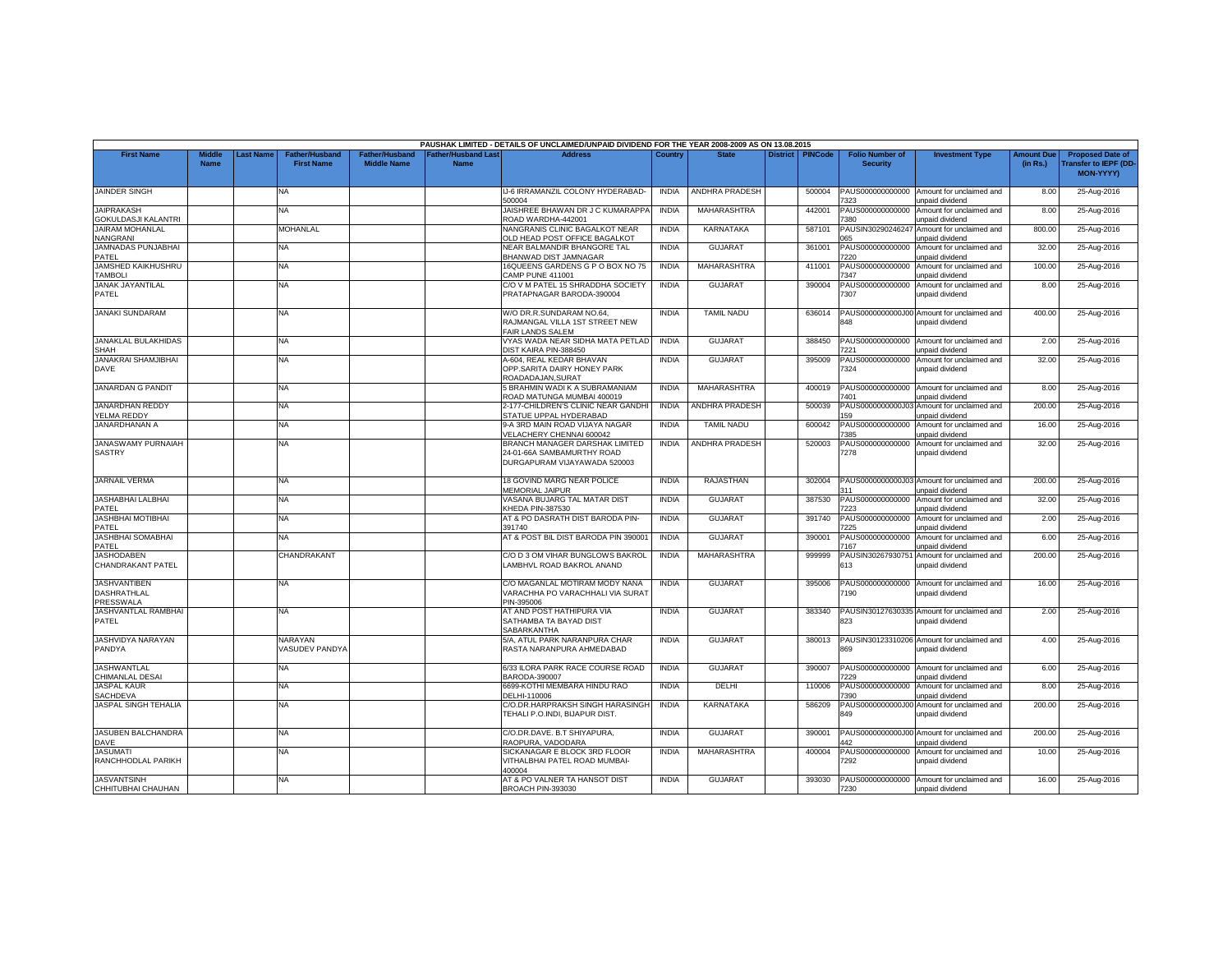|                                                |                              |                  |                                            |                                             |                                           | PAUSHAK LIMITED - DETAILS OF UNCLAIMED/UNPAID DIVIDEND FOR THE YEAR 2008-2009 AS ON 13.08.2015               |              |                    |                 |                |                                           |                                                               |                               |                                                                     |
|------------------------------------------------|------------------------------|------------------|--------------------------------------------|---------------------------------------------|-------------------------------------------|--------------------------------------------------------------------------------------------------------------|--------------|--------------------|-----------------|----------------|-------------------------------------------|---------------------------------------------------------------|-------------------------------|---------------------------------------------------------------------|
| <b>First Name</b>                              | <b>Middle</b><br><b>Name</b> | <b>Last Name</b> | <b>Father/Husband</b><br><b>First Name</b> | <b>Father/Husband</b><br><b>Middle Name</b> | <b>Father/Husband Last</b><br><b>Name</b> | <b>Address</b>                                                                                               | Country      | <b>State</b>       | <b>District</b> | <b>PINCode</b> | <b>Folio Number of</b><br><b>Security</b> | <b>Investment Type</b>                                        | <b>Amount Due</b><br>(in Rs.) | <b>Proposed Date of</b><br><b>Transfer to IEPF (DD</b><br>MON-YYYY) |
| <b>JASWANT RATILAL</b><br><b>PATHAK</b>        |                              |                  | NA                                         |                                             |                                           | NEAR LILY HAVELI NAGARWADA<br>BARODA-390001                                                                  | <b>INDIA</b> | <b>GUJARAT</b>     |                 | 390001         | PAUS000000000000<br>194                   | Amount for unclaimed and<br>unpaid dividend                   | 6.00                          | 25-Aug-2016                                                         |
| JASWANT SINGH KANG                             |                              |                  | NA                                         |                                             |                                           | C/O LT COL LAKHA SINGH VSM ARMY<br>IQ PROVOST UNIT RED FORT DELHI-<br>10006                                  | <b>INDIA</b> | DELHI              |                 | 110006         | PAUS000000000000<br>334                   | Amount for unclaimed and<br>unpaid dividend                   | 8.00                          | 25-Aug-2016                                                         |
| <b>JASWANT SOKHI</b>                           |                              |                  | NA                                         |                                             |                                           | 123 P O RAMESH NAGAR PS MOTI<br><b>NAGAR RAJA GARDEN NEW DELHI</b>                                           | <b>INDIA</b> | DELHI              |                 | 110015         | PAUSIN30267931599<br>רמ                   | Amount for unclaimed and<br>unpaid dividend                   | 968.00                        | 25-Aug-2016                                                         |
| <b>JASWANTRAI</b><br>CHIMANLAL KAMDAR          |                              |                  | <b>NA</b>                                  |                                             |                                           | SAURASHTRA ALEMBIC DEPOT SWEET<br><b>IOUSE RAJKOT-360001</b>                                                 | <b>INDIA</b> | <b>GUJARAT</b>     |                 | 360001         | PAUS000000000000<br>7231                  | Amount for unclaimed and<br>unpaid dividend                   | 16.00                         | 25-Aug-2016                                                         |
| <b>JATIN NAGAR</b>                             |                              |                  | NA                                         |                                             |                                           | 38 KRISHNA NAGAR SOCIETY STATION<br>ROAD BHARUCH 392001                                                      | <b>INDIA</b> | <b>GUJARAT</b>     |                 | 392001         | PAUS000000000000<br>7513                  | Amount for unclaimed and<br>unpaid dividend                   | 16.00                         | 25-Aug-2016                                                         |
| JATIN NATVARLAL<br><b>MEHTA</b>                |                              |                  | NA                                         |                                             |                                           | 1069 RAJAMEHTA' ST TOTALAJI' ST<br>KALUPUR AHMEDABAD-380001                                                  | <b>INDIA</b> | <b>GUJARAT</b>     |                 | 380001         | PAUS000000000000<br>396                   | Amount for unclaimed and<br><b>Inpaid dividend</b>            | 8.00                          | 25-Aug-2016                                                         |
| JATINDER KUMAR SAHNI                           |                              |                  | NA.                                        |                                             |                                           | <b>B-58 NEW RAJINDER NAGAR NEW</b><br>DELHI-110060                                                           | <b>INDIA</b> | DELHI              |                 | 110060         | PAUS000000000000<br>336                   | Amount for unclaimed and<br>unpaid dividend                   | 8.00                          | 25-Aug-2016                                                         |
| <b>JATINDER PAUL</b>                           |                              |                  | NA                                         |                                             |                                           | C/O GIAN SINGH 1437 KRISHANA NAGAR<br>MOGA 142001 PUNJAB                                                     | <b>INDIA</b> | <b>PUNJAB</b>      |                 | 142001         | PAUS000000000000<br>'485                  | Amount for unclaimed and<br>unpaid dividend                   | 40.00                         | 25-Aug-2016                                                         |
| <b>JATINDER SINGH</b>                          |                              |                  | NA.                                        |                                             |                                           | 249-SANT NAGAR NEAR EAST OF<br>KAILASH NEW DELHI-110017                                                      | <b>INDIA</b> | DELHI              |                 | 110017         | PAUS000000000000<br>7346                  | Amount for unclaimed and<br>unpaid dividend                   | 8.00                          | 25-Aug-2016                                                         |
| <b>JAYA ANIL PANDIT</b>                        |                              |                  | NA                                         |                                             |                                           | 300, 39TH CROSS, JAYANAGAR, 8TH<br><b>BLOCK, BANGALORE</b>                                                   | <b>INDIA</b> | <b>KARNATAKA</b>   |                 | 560084         | PAUS0000000000J0<br>13                    | Amount for unclaimed and<br>unpaid dividend                   | 80.00                         | 25-Aug-2016                                                         |
| <b>JAYA ANIL PANDIT</b>                        |                              |                  | NA                                         |                                             |                                           | 300 39TH CROSS 8TH BLOCK<br>AYANAGAR BANGALORE 560082                                                        | <b>INDIA</b> | KARNATAKA          |                 | 560082         | PAUS000000000000<br>276                   | Amount for unclaimed and<br><b>Inpaid dividend</b>            | 10.00                         | 25-Aug-2016                                                         |
| JAYA ANIL PANDIT                               |                              |                  | ΝA                                         |                                             |                                           | 300 39TH CROSS 8TH BLOCK<br>AYANAGAR BANGALORE 560082                                                        | <b>INDIA</b> | KARNATAKA          |                 | 560082         | PAUS000000000000<br>'277                  | Amount for unclaimed and<br>unpaid dividend                   | 6.00                          | 25-Aug-2016                                                         |
| <b>JAYA BHARATI KOTI</b>                       |                              |                  | <b>NA</b>                                  |                                             |                                           | C/O K S SAI HOUSE NO LIG 822<br>BHARATHI N- AGAR BHEL R C PURAM<br>YDERABAD 500032 - -                       | <b>INDIA</b> | ANDHRA PRADESH     |                 | 500032         | PAUS000000000000<br>7321                  | Amount for unclaimed and<br>unpaid dividend                   | 8.00                          | 25-Aug-2016                                                         |
| <b>JAYA P NAYAK</b>                            |                              |                  | NA                                         |                                             |                                           | TULSI' C-15 4TH DIVISION PARK<br>EXTENTION DURGIGUDI SHIMOGA<br>577201 (KARNATAKA)                           | <b>INDIA</b> | <b>KARNATAKA</b>   |                 | 577201         | PAUS000000000000<br>'402                  | Amount for unclaimed and<br>unpaid dividend                   | 24.00                         | 25-Aug-2016                                                         |
| JAYABEN HIRJIBHAI<br>SHAH                      |                              |                  | NA                                         |                                             |                                           | 34 ANAND SOCIETY BHADWATNAGAR<br>AHMEDABAD 380050                                                            | <b>INDIA</b> | <b>GUJARAT</b>     |                 | 380050         | PAUS000000000000<br>'465                  | Amount for unclaimed and<br>unpaid dividend                   | 2.00                          | 25-Aug-2016                                                         |
| JAYABEN JAYANT PATEL                           |                              |                  | NA                                         |                                             |                                           | C/O D P SHAH & ASSOCIATES 110<br>AVANTI CH- AMBERS B/H EXPRESS<br>HOTEL ALKAPURI VADOD- ARA 390005           | <b>INDIA</b> | <b>GUJARAT</b>     |                 | 390005         | PAUS000000000000<br>152                   | Amount for unclaimed and<br>unpaid dividend                   | 6.00                          | 25-Aug-2016                                                         |
| JAYABEN MADHUBHAI<br>PATEL                     |                              |                  | NA                                         |                                             |                                           | 7 PARISHRAM SOCIETY SUBHANPURA<br>BARODA-390007                                                              | <b>INDIA</b> | <b>GUJARAT</b>     |                 | 390007         | PAUS000000000000<br>281                   | Amount for unclaimed and<br>unpaid dividend                   | 16.00                         | 25-Aug-2016                                                         |
| JAYABEN SHAMALDAS<br>PARIKH                    |                              |                  | NA                                         |                                             |                                           | C/O NAVBHARAT AGENCIES RIDDHI<br>SIDDHI MARKET AT SAVAR KUNDLA<br>DIST BHAVNAGAR-364515                      | <b>INDIA</b> | <b>GUJARAT</b>     |                 | 364515         | PAUS000000000000<br>7234                  | Amount for unclaimed and<br>unpaid dividend                   | 32.00                         | 25-Aug-2016                                                         |
| JAYAGAURI MANEKLAL<br><b>SHETH</b>             |                              |                  | NA                                         |                                             |                                           | NAVI POLE GANDIGATE ROAD<br>/ADODARA 390001                                                                  | <b>INDIA</b> | <b>GUJARAT</b>     |                 | 390001         | PAUS000000000000<br>514                   | Amount for unclaimed and<br>unpaid dividend                   | 2.00                          | 25-Aug-2016                                                         |
| <b>JAYALAKSHMI</b>                             |                              |                  | NA.                                        |                                             |                                           | 112. LALBAGH ROAD BANGALORE                                                                                  | <b>INDIA</b> | <b>KARNATAKA</b>   |                 | 560027         | PAUS0000000000J00<br>989                  | Amount for unclaimed and<br>unpaid dividend                   | 400.00                        | 25-Aug-2016                                                         |
| JAYANA HARESHKUMAR<br>SHAH                     |                              |                  | NA                                         |                                             |                                           | C/O JITEN M BUZA 304 PATKESHWAR<br>APTS RA- M MANDIR RD BABHAI NAKA I<br>T RD BORIVALI- WEST MUMBAI 400092 - | <b>INDIA</b> | MAHARASHTRA        |                 | 400092         | PAUS000000000000<br>7355                  | Amount for unclaimed and<br>unpaid dividend                   | 8.00                          | 25-Aug-2016                                                         |
| JAYANT N INAMDAR                               |                              |                  | NA                                         |                                             |                                           | C-14/3 GROUND FLOOR P AND T<br>QUARTERS SAHAR ROAD ANDHERI<br>EAST MUMBAI 400099                             | <b>INDIA</b> | MAHARASHTRA        |                 | 400099         | PAUS000000000000<br>466                   | Amount for unclaimed and<br>unpaid dividend                   | 100.00                        | 25-Aug-2016                                                         |
| <b>JAYANT WABLE</b>                            |                              |                  | NA.                                        |                                             |                                           | 14 GUMASTA SOCIETY RUMTHA NAKA<br>SOLAPUR                                                                    | <b>INDIA</b> | MAHARASHTRA        |                 | 413003         | 052                                       | PAUS0000000000J04 Amount for unclaimed and<br>unpaid dividend | 200.00                        | 25-Aug-2016                                                         |
| <b>JAYANTA KUMAR</b><br>BHATTACHARYYA          |                              |                  | NA                                         |                                             |                                           | AA-218 SECTOR-I SALT LAKE CITY<br>CALCUTTA                                                                   | <b>INDIA</b> | <b>WEST BENGAL</b> |                 | 700064         | PAUS0000000000J0<br>344                   | Amount for unclaimed and<br>unpaid dividend                   | 300.00                        | 25-Aug-2016                                                         |
| <b>JAYANTA THKUR</b><br><b>CHOUDHURY</b>       |                              |                  | NA                                         |                                             |                                           | 20 AVENUE EAST MODERN PARK<br><b>SANTOSHPUR</b>                                                              | <b>INDIA</b> | <b>WEST BENGAL</b> |                 | 700075         | PAUS0000000000J02<br>51                   | Amount for unclaimed and<br>unpaid dividend                   | 200.00                        | 25-Aug-2016                                                         |
| <b>JAYANTIBHAI</b><br><b>GORDHANBHAI PATEL</b> |                              |                  | ΝA                                         |                                             |                                           | 5 PRATAPGUNJ BARODA-390002                                                                                   | <b>INDIA</b> | <b>GUJARAT</b>     |                 | 390002         | PAUS000000000000<br>236                   | Amount for unclaimed and<br>unpaid dividend                   | 32.00                         | 25-Aug-2016                                                         |
| JAYANTIBHAI HIMABHAI<br>PATEL                  |                              |                  | <b>NA</b>                                  |                                             |                                           | SAYAJIGUNJ BEHIND L M P CO BARODA<br>390005                                                                  | <b>INDIA</b> | GUJARAT            |                 | 390005         | PAUS000000000000<br>423                   | Amount for unclaimed and<br>unpaid dividend                   | 20.00                         | 25-Aug-2016                                                         |
| <b>JAYANTIBHAI</b><br><b>ISHWARBHAI RAY</b>    |                              |                  | NA                                         |                                             |                                           | WADI RANGMAHAL SAROJ NIWAS<br>BEHIND GANPATI MANDIR BARODA-<br>390001                                        | <b>INDIA</b> | <b>GUJARAT</b>     |                 | 390001         | PAUS000000000000<br>7237                  | Amount for unclaimed and<br>unpaid dividend                   | 2.00                          | 25-Aug-2016                                                         |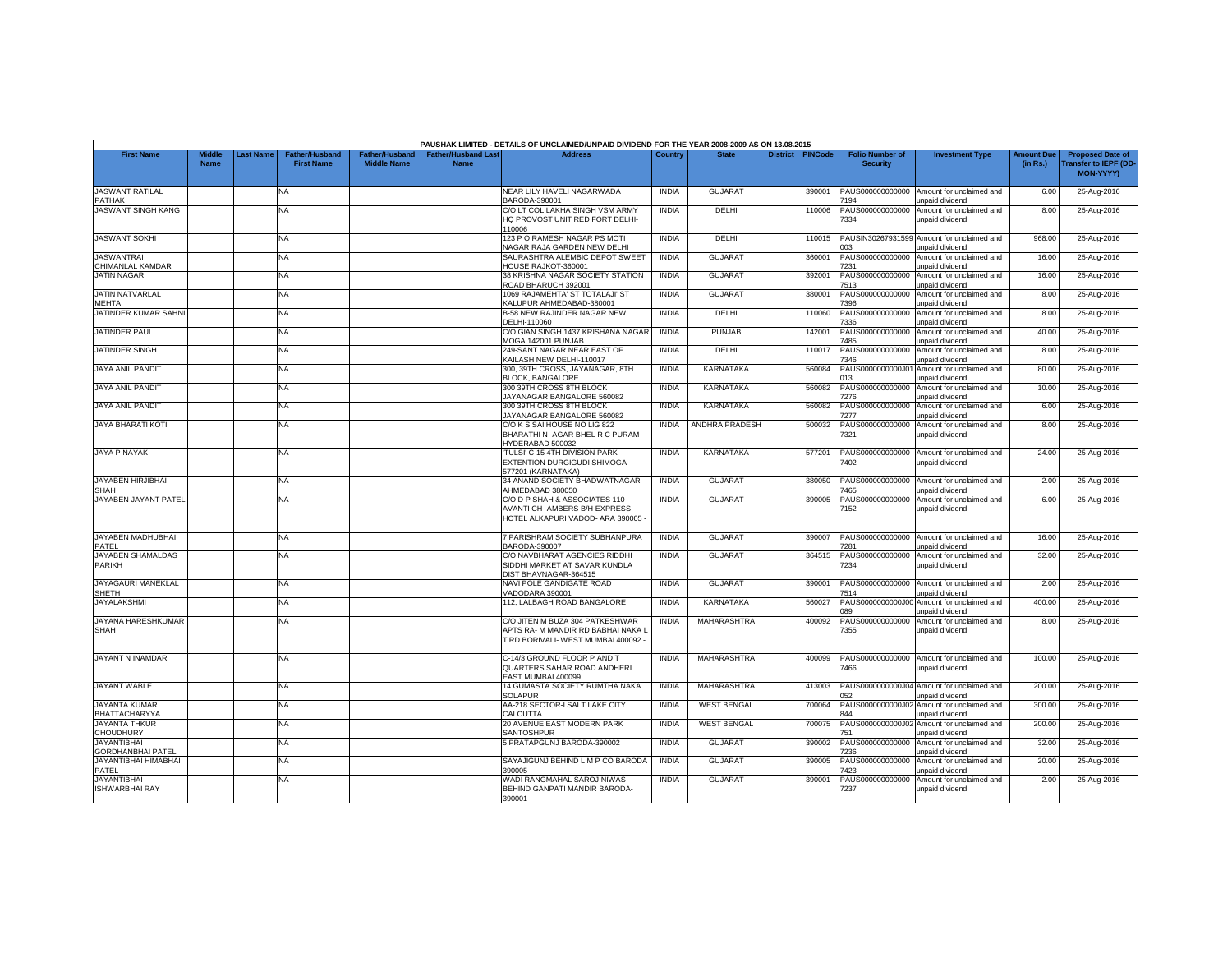|                                                            |                       |                  |                                     |                                      |                                    | PAUSHAK LIMITED - DETAILS OF UNCLAIMED/UNPAID DIVIDEND FOR THE YEAR 2008-2009 AS ON 13.08.2015 |              |                    |                    |                                           |                                                                      |                               |                                                                            |
|------------------------------------------------------------|-----------------------|------------------|-------------------------------------|--------------------------------------|------------------------------------|------------------------------------------------------------------------------------------------|--------------|--------------------|--------------------|-------------------------------------------|----------------------------------------------------------------------|-------------------------------|----------------------------------------------------------------------------|
| <b>First Name</b>                                          | Middle<br><b>Name</b> | <b>Last Name</b> | Father/Husband<br><b>First Name</b> | Father/Husband<br><b>Middle Name</b> | <b>Father/Husband Last</b><br>Name | <b>Address</b>                                                                                 | Country      | <b>State</b>       | District   PINCode | <b>Folio Number of</b><br><b>Security</b> | <b>Investment Type</b>                                               | <b>Amount Due</b><br>(in Rs.) | <b>Proposed Date of</b><br><b>Transfer to IEPF (DD</b><br><b>MON-YYYYY</b> |
| <b>JAYANTIBHAI</b><br><b>MANGALDAS PATEL</b>               |                       |                  | NA                                  |                                      |                                    | 45 SHANTI NAGAR TARSALI BARODA-<br>390009                                                      | <b>INDIA</b> | <b>GUJARAT</b>     | 390009             | PAUS000000000000<br>238                   | Amount for unclaimed and<br>unpaid dividend                          | 12.00                         | 25-Aug-2016                                                                |
| <b>JAYANTIBHAI MULJIBHAI</b><br>PATEL                      |                       |                  | <b>NA</b>                           |                                      |                                    | MAHADEV FALIA AT & PO SOKHADA<br>DIST BARODA PIN-391240                                        | <b>INDIA</b> | <b>GUJARAT</b>     | 391240             | PAUS000000000000<br>239                   | Amount for unclaimed and<br>unpaid dividend                          | 2.00                          | 25-Aug-2016                                                                |
| <b>JAYANTIBHAI</b><br>RAMDASBHAI PATEL                     |                       |                  | NA                                  |                                      |                                    | 109, VIJAYA SOCIETY NO-2<br>BAKARAWADI BARODA-390001                                           | <b>INDIA</b> | <b>GUJARAT</b>     | 390001             | PAUS000000000000<br>7240                  | Amount for unclaimed and<br>unpaid dividend                          | 2.00                          | 25-Aug-2016                                                                |
| <b>JAYANTIBHAI SOMABHAI</b><br>PATEL                       |                       |                  | NA                                  |                                      |                                    | KACHHIA WAD NEHRU ROAD VIRSAD<br>TAL BORSAD DIST KAIRA PIN 388580                              | <b>INDIA</b> | <b>GUJARAT</b>     | 388580             | PAUS000000000000<br>7178                  | Amount for unclaimed and<br>inpaid dividend                          | 6.00                          | 25-Aug-2016                                                                |
| JAYANTILAL ARJUNLAL<br>VAIDYA                              |                       |                  | NA                                  |                                      |                                    | KHARI POLE NADIAD DIST KAIRA PIN-<br>387001                                                    | <b>INDIA</b> | <b>GUJARAT</b>     | 387001             | PAUS000000000000<br>7275                  | Amount for unclaimed and<br>unpaid dividend                          | 6.00                          | 25-Aug-2016                                                                |
| <b>JAYANTILAL BAGUBHAI</b><br><b>SHAH</b>                  |                       |                  | <b>NA</b>                           |                                      |                                    | B/2, YASHPAL APP-2,NR VIJAY<br>RESTAURANT NAVRANGPURA<br>AHMEDABAD                             | <b>INDIA</b> | GUJARAT            | 380009             | PAUS0000000000J0<br>092                   | Amount for unclaimed and<br>unpaid dividend                          | 200.00                        | 25-Aug-2016                                                                |
| <b>JAYANTILAL CHANDULAL</b><br><b>DESAI</b>                |                       |                  | NA                                  |                                      |                                    | 23 AMARKUNJ SOCIETY RACE COURSE<br>CIRCLE BARODA 390007                                        | <b>INDIA</b> | <b>GUJARAT</b>     | 390007             | PAUS000000000000<br>'482                  | Amount for unclaimed and<br>unpaid dividend                          | 66.00                         | 25-Aug-2016                                                                |
| <b>JAYANTILAL HIMATLAL</b><br><b>JAISHWAL</b>              |                       |                  | NA                                  |                                      |                                    | HUZARAT PAGA SHUSHILA COTTAGE<br>BARODA-390006                                                 | <b>INDIA</b> | <b>GUJARAT</b>     | 390006             | PAUS000000000000<br>7244                  | Amount for unclaimed and<br>unpaid dividend                          | 16.00                         | 25-Aug-2016                                                                |
| <b>JAYANTILAL</b><br>JATASHANKER KHETIA                    |                       |                  | NA                                  |                                      |                                    | JAYANT MEDICAL STORES STATION<br>ROAD JAMKHAMBHALIA 361001                                     | <b>INDIA</b> | <b>GUJARAT</b>     | 361001             | PAUS000000000000<br>7245                  | Amount for unclaimed and<br>unpaid dividend                          | 16.00                         | 25-Aug-2016                                                                |
| <b>JAYANTILAL</b><br><b>KARSHANDAS AJMERI</b>              |                       |                  | NA                                  |                                      |                                    | A-13 SAMARTH SOCIETY HARANI ROAD<br>BARODA-390001                                              | <b>INDIA</b> | <b>GUJARAT</b>     | 390001             | PAUS000000000000<br>7246                  | Amount for unclaimed and<br>unpaid dividend                          | 6.00                          | 25-Aug-2016                                                                |
| JAYANTILAL N DESAI                                         |                       |                  | NA                                  |                                      |                                    | 50/418 UNNAT NAGER GOREGAON<br>(WEST) MUMBAI-400062                                            | <b>INDIA</b> | MAHARASHTRA        | 400062             | PAUS000000000000<br>7351                  | Amount for unclaimed and<br>unpaid dividend                          | 8.00                          | 25-Aug-2016                                                                |
| <b>JAYANTILAL NATHALAL</b><br><b>GANDHI</b>                |                       |                  | NA                                  |                                      |                                    | MADAN ZAMPA ROAD OPP AZAD<br>GROUND BARODA-390001                                              | <b>INDIA</b> | GUJARAT            | 390001             | PAUS000000000000<br>7248                  | Amount for unclaimed and<br>unpaid dividend                          | 32.00                         | 25-Aug-2016                                                                |
| JAYANTILAL PUKHARAJ<br><b>JAIN</b>                         |                       |                  | ΝA                                  |                                      |                                    | KUVERJI DEVSHI CHAWL 2ND FL B S<br>ROAD OPP ZARAPKAR SHOW ROOM<br>DADAR W RLY MUMBAI 400028    | <b>INDIA</b> | MAHARASHTRA        | 400028             | PAUS000000000000<br>7374                  | Amount for unclaimed and<br>unpaid dividend                          | 8.00                          | 25-Aug-2016                                                                |
| <b>JAYANTILAL S SHAH</b>                                   |                       |                  | NA                                  |                                      |                                    | C/O POPATLAL K SHAH AT MARCHI<br>POLE IN RATAN POLE AHMEDABAD-<br>380001                       | <b>INDIA</b> | <b>GUJARAT</b>     | 380001             | 7362                                      | PAUS000000000000 Amount for unclaimed and<br>unpaid dividend         | 16.00                         | 25-Aug-2016                                                                |
| <b>JAYANTKUMAR MEHTA</b>                                   |                       |                  | NA                                  |                                      |                                    | 97 LISA PARK NO-1 1ST FLOOR H T<br>ROAD SUBHANPURA VADODARA                                    | <b>INDIA</b> | <b>GUJARAT</b>     | 390007             | 563                                       | PAUS0000000000J04 Amount for unclaimed and<br>unpaid dividend        | 200.00                        | 25-Aug-2016                                                                |
| <b>JAYANTKUMAR</b><br><b>NATHALAL PATEL</b>                |                       |                  | NA                                  |                                      |                                    | 46 ADARSH SOCIETY MEGHANINAGAR<br>AHMEDABAD 380016                                             | <b>INDIA</b> | GUJARAT            | 380016             | PAUS000000000000<br>7348                  | Amount for unclaimed and<br>unpaid dividend                          | 16.00                         | 25-Aug-2016                                                                |
| <b>JAYARAMBHAI</b><br><b>GORDHANBHAI PATEL</b>             |                       |                  | <b>NA</b>                           |                                      |                                    | 'NAUJAHAR BUNGLOW OPP KUSUM<br>VIHAR ASHA NAGAR NAVSARI-396445                                 | <b>INDIA</b> | <b>GUJARAT</b>     | 396445             | PAUS000000000000<br>7141                  | Amount for unclaimed and<br>unpaid dividend                          | 16.00                         | 25-Aug-2016                                                                |
| <b>JAYASHREE</b>                                           |                       |                  | NA                                  |                                      |                                    | NO 6 RUTURAJ APARTMENT KOLHAPUR<br><b>CROSS BELGAUM</b>                                        | <b>INDIA</b> | <b>KARNATAKA</b>   | 590016             | PAUS0000000000J0<br>76                    | Amount for unclaimed and<br>unpaid dividend                          | 2400.00                       | 25-Aug-2016                                                                |
| JAYASHREE BHOLE                                            |                       |                  | NA                                  |                                      |                                    | BLOCK NO 12 PLOT NO 75/76<br>MURLIDHAR APPT SURANANAGAR<br>AURANGABAD                          | <b>INDIA</b> | MAHARASHTRA        | 431001             | 850                                       | PAUS0000000000J03 Amount for unclaimed and<br>unpaid dividend        | 400.00                        | 25-Aug-2016                                                                |
| <b>JAYASHREE MURTHY</b>                                    |                       |                  | NA                                  |                                      |                                    | 49, 2nd Phase, 4th Block Banashankari 3rd<br>Stage                                             | <b>INDIA</b> | KARNATAKA          | 560085             | 645                                       | PAUS0000000000J05 Amount for unclaimed and<br><b>Inpaid dividend</b> | 400.00                        | 25-Aug-2016                                                                |
| <b>JAYASHREE R</b><br><b>DESHPANDE</b>                     |                       |                  | NA                                  |                                      |                                    | 97 BRAHMIN WADI K A SUBRAMANIAM<br>ROAD MATUNGA MUMBAI-400019                                  | <b>INDIA</b> | <b>MAHARASHTRA</b> | 400019             | PAUS000000000000<br>7400                  | Amount for unclaimed and<br>unpaid dividend                          | 16.00                         | 25-Aug-2016                                                                |
| <b>JAYASHREE</b><br><b>RADHAKRISHNA</b><br><b>VERNEKAR</b> |                       |                  | NA.                                 |                                      |                                    | C/O THE SWASTIK JANATA SAHAKARI<br>BANK LTD 502 KALBADEVI ROAD<br>MUMBAI-400002                | <b>INDIA</b> | MAHARASHTRA        | 400002             | PAUS000000000000<br>7370                  | Amount for unclaimed and<br>unpaid dividend                          | 8.00                          | 25-Aug-2016                                                                |
| <b>JAYEETA DE</b>                                          |                       |                  | NA                                  |                                      |                                    | FL NO A/16 23 EAST POINT CALCUTTA                                                              | <b>INDIA</b> | <b>WEST BENGAL</b> | 700078             | 699                                       | PAUS0000000000J02 Amount for unclaimed and<br>unpaid dividend        | 200.00                        | 25-Aug-2016                                                                |
| JAYENDRA H VYAS                                            |                       |                  | <b>HARSHAD RAY</b><br><b>VYAS</b>   |                                      |                                    | 15/7 SUNDERVAN SOCIETY GORDHAN<br>VADI TEKRO MANINAGAR AHMEDABAD                               | <b>INDIA</b> | <b>GUJARAT</b>     | 380022             | 630                                       | PAUSIN30127630135 Amount for unclaimed and<br>unpaid dividend        | 24.00                         | 25-Aug-2016                                                                |
| <b>JAYENDRABHAI</b><br><b>NARANBHAI PATEL</b>              |                       |                  | <b>NA</b>                           |                                      |                                    | C/O WESTERN CHEMIST STATION ROAD<br>ANAND-388001                                               | <b>INDIA</b> | <b>GUJARAT</b>     | 388001             | PAUS000000000000<br>7252                  | Amount for unclaimed and<br><b>Inpaid dividend</b>                   | 6.00                          | 25-Aug-2016                                                                |
| <b>JAYESH PATEL</b>                                        |                       |                  | NA                                  |                                      |                                    | A/2 VENUS APARTMENT WORLI<br><b>SEAFACE MUMBAI</b>                                             | <b>INDIA</b> | <b>MAHARASHTRA</b> | 400018             | 620                                       | PAUS0000000000J03 Amount for unclaimed and<br>unpaid dividend        | 1300.00                       | 25-Aug-2016                                                                |
| <b>JAYKRISHNA CHIMANLAL</b><br><b>PARIKH</b>               |                       |                  | <b>NA</b>                           |                                      |                                    | SULTANPURA DESAI'S KHANCHA<br>BARODA BARODA 390001                                             | <b>INDIA</b> | GUJARAT            | 390001             | PAUS000000000000<br>7288                  | Amount for unclaimed and<br>unpaid dividend                          | 16.00                         | 25-Aug-2016                                                                |
| <b>JAYKUMAR GANPATLAL</b><br><b>DAVE</b>                   |                       |                  | <b>NA</b>                           |                                      |                                    | NADIADI'S KHADAKI OPP AMBA MATA<br>GHADIALI POLE BARODA-390001                                 | <b>INDIA</b> | <b>GUJARAT</b>     | 390001             | PAUS000000000000<br>255                   | Amount for unclaimed and<br>unpaid dividend                          | 2.00                          | 25-Aug-2016                                                                |
| <b>JAYMATI RAMCHANDRA</b><br><b>DIVECHA</b>                |                       |                  | NA                                  |                                      |                                    | NAVLAKHA MENSION NEAR STATION R.<br>C. RD. BARODA-390005                                       | <b>INDIA</b> | <b>GUJARAT</b>     | 390005             | PAUS000000000000<br>7182                  | Amount for unclaimed and<br>unpaid dividend                          | 2.00                          | 25-Aug-2016                                                                |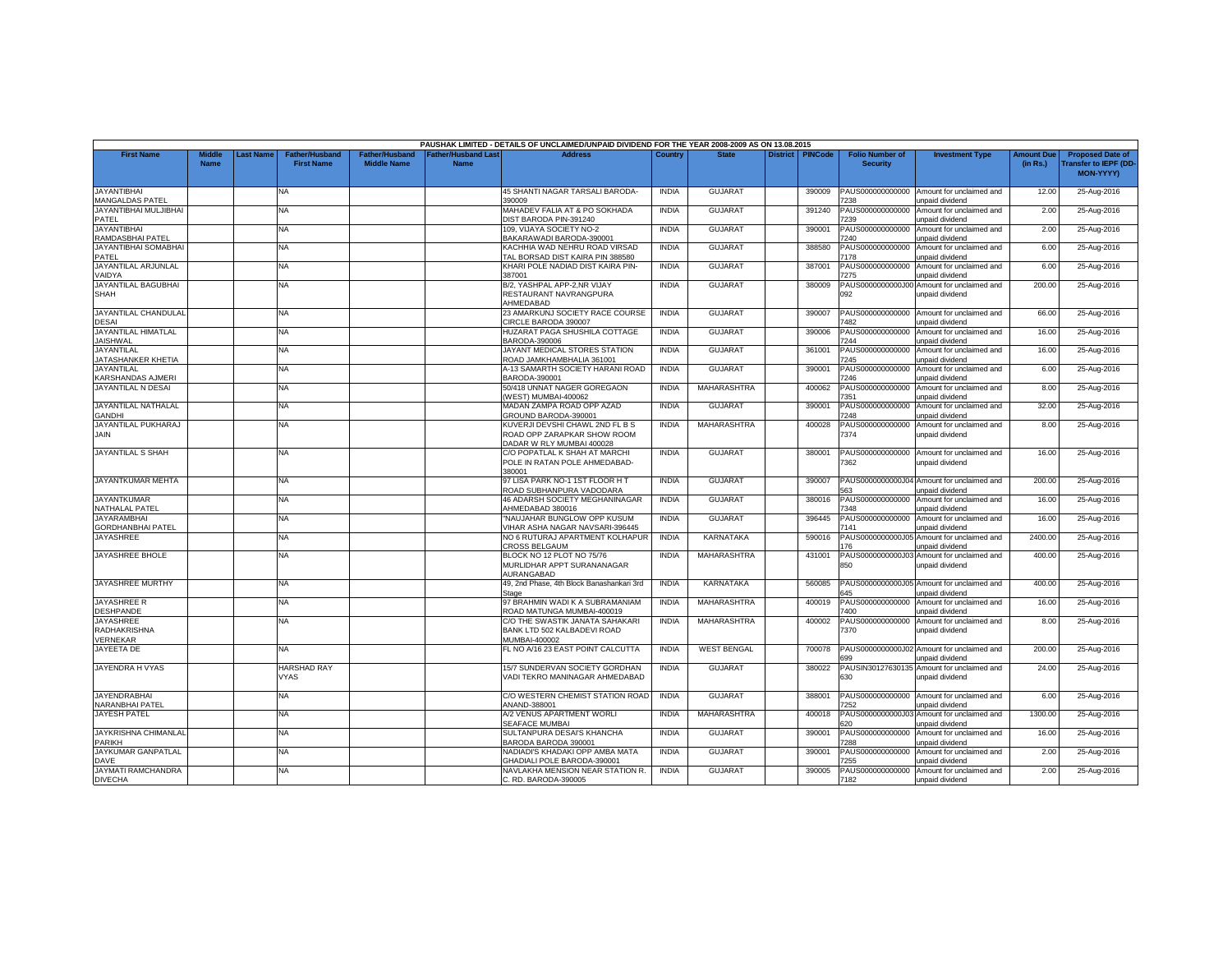|                                                     |                              |          |                                            |                                      |                                               | PAUSHAK LIMITED - DETAILS OF UNCLAIMED/UNPAID DIVIDEND FOR THE YEAR 2008-2009 AS ON 13.08.2015             |              |                      |                 |                |                                           |                                                               |                               |                                                              |
|-----------------------------------------------------|------------------------------|----------|--------------------------------------------|--------------------------------------|-----------------------------------------------|------------------------------------------------------------------------------------------------------------|--------------|----------------------|-----------------|----------------|-------------------------------------------|---------------------------------------------------------------|-------------------------------|--------------------------------------------------------------|
| <b>First Name</b>                                   | <b>Middle</b><br><b>Name</b> | ast Name | <b>Father/Husband</b><br><b>First Name</b> | Father/Husband<br><b>Middle Name</b> | ather/Husband Las <sup>®</sup><br><b>Name</b> | <b>Address</b>                                                                                             | Country      | <b>State</b>         | <b>District</b> | <b>PINCode</b> | <b>Folio Number of</b><br><b>Security</b> | <b>Investment Type</b>                                        | <b>Amount Due</b><br>(in Rs.) | <b>Proposed Date of</b><br>ransfer to IEPF (DD-<br>MON-YYYY) |
| <b>JAYNTILAL DEVJI</b><br><b>FADADU</b>             |                              |          | NA.                                        |                                      |                                               | C-7 NEW BALADEVI SOCIETY GANDHI<br>ROAD BARDOLI 394601 TAL BARDOLI<br><b>DIST SURAT</b>                    | <b>INDIA</b> | GUJARA <sup>1</sup>  |                 | 394601         | PAUS000000000000<br>166                   | Amount for unclaimed and<br>unpaid dividend                   | 16.00                         | 25-Aug-2016                                                  |
| <b>JAYPRAKASH</b><br><b>KESHAVLAL BAROT</b>         |                              |          | NA                                         |                                      |                                               | NARSHINH PREMANAND'S HAVELI<br>BAJWADA BARODA 390001                                                       | <b>INDIA</b> | <b>GUJARAT</b>       |                 | 390001         | PAUS000000000000<br>7177                  | Amount for unclaimed and<br>unpaid dividend                   | 2.00                          | 25-Aug-2016                                                  |
| <b>JAYSHREE DATTATRAYA</b><br><b>HARDIKAR</b>       |                              |          | <b>NA</b>                                  |                                      |                                               | PIRAMITAR ROAD DANDIA BAZAR<br>BARODA-390001                                                               | <b>INDIA</b> | <b>GUJARAT</b>       |                 | 390001         | PAUS000000000000<br>7164                  | Amount for unclaimed and<br>unpaid dividend                   | 2.00                          | 25-Aug-2016                                                  |
| JAYSHREE DINESHBHAI<br>PATEL                        |                              |          | NA                                         |                                      |                                               | C/1 YOGI TILAK SOCIETY OPP ZULELAL<br>BACKERY 100 FEET ROADANAND                                           | <b>INDIA</b> | <b>GUJARAT</b>       |                 | 388001         | PAUS000000000000<br>7483                  | Amount for unclaimed and<br>unpaid dividend                   | 2.00                          | 25-Aug-2016                                                  |
| JAYSHREE K AGARWAL                                  |                              |          | NA                                         |                                      |                                               | 8/30 KHANDERAO WADI DADY SETH<br>AGIARY LANE KALBADEVI ROAD<br>MUMBAI-400002                               | <b>INDIA</b> | MAHARASHTRA          |                 | 400002         | 7372                                      | PAUS000000000000 Amount for unclaimed and<br>unpaid dividend  | 8.00                          | 25-Aug-2016                                                  |
| JAYSHREE KANTILAL<br><b>SHAH</b>                    |                              |          | LATE KANTILAL L<br><b>SHAH</b>             |                                      |                                               | 101, VIGYANSHILA JUHU VERSOVA NEW<br>LINK ROAD ANDHERI (W) MUMBAI                                          | <b>INDIA</b> | <b>MAHARASHTRA</b>   |                 | 400061         | PAUS00000000000<br>2614                   | Amount for unclaimed and<br>unpaid dividend                   | 16.00                         | 25-Aug-2016                                                  |
| <b>JAYSHREE PARIKH</b>                              |                              |          | NA                                         |                                      |                                               | C/O MR BHUPENDRA H PARIKH<br>GORJIWAD MEHTA POLE BARODA<br>390006                                          | <b>INDIA</b> | <b>GUJARAT</b>       |                 | 390006         | 7452                                      | PAUS000000000000 Amount for unclaimed and<br>unpaid dividend  | 16.00                         | 25-Aug-2016                                                  |
| <b>JAYSHREE SHAH</b>                                |                              |          | NA                                         |                                      |                                               | 13 SANJOG SOCIETY PHIROZSHA ROAD<br>SANTACRUZ WEST MUMBAI 400054                                           | <b>INDIA</b> | MAHARASHTRA          |                 | 400054         | 7478                                      | PAUS000000000000 Amount for unclaimed and<br>unpaid dividend  | 6.00                          | 25-Aug-2016                                                  |
| JAYSHREEBEN B PATEL                                 |                              |          | NA                                         |                                      |                                               | 8 REDPARK SOCIETY MANJULPAR<br>/ADODARA 390011                                                             | <b>INDIA</b> | <b>GUJARAT</b>       |                 | 390011         | 7481                                      | PAUS000000000000 Amount for unclaimed and<br>unpaid dividend  | 2.00                          | 25-Aug-2016                                                  |
| <b>JAYSHREEBEN</b><br><b>CHANDRAKANT SHAH</b>       |                              |          | NA                                         |                                      |                                               | NANDKRUPA BLDG BHADRAKALI<br>MATA'S POLE RAOPURA ROAD BARODA<br>390001                                     | <b>INDIA</b> | <b>GUJARAT</b>       |                 | 390001         | PAUS000000000000<br>7257                  | Amount for unclaimed and<br>unpaid dividend                   | 32.00                         | 25-Aug-2016                                                  |
| JAYSHRI ANIRUDDHA<br><b>VYAS</b>                    |                              |          | NA                                         |                                      |                                               | 21 KAMESHWAR TWIN SOCIETY NR<br><b>/OGESHARAN SOC NR MANEKBAG</b><br><b>IALL AMBAWADI AHMEDABAD 380015</b> | <b>INDIA</b> | <b>GUJARAT</b>       |                 | 380015         | PAUS000000000000<br>7363                  | Amount for unclaimed and<br>unpaid dividend                   | 8.00                          | 25-Aug-2016                                                  |
| <b>JENAB HUSAINBHAI</b><br><b>KADIWALA</b>          |                              |          | NA.                                        |                                      |                                               | HOTEL DELUX SAYAJI GUNJ KADAK<br>BAZAR BARODA-390005                                                       | <b>INDIA</b> | <b>GUJARAT</b>       |                 | 390005         | PAUS000000000000<br>7418                  | Amount for unclaimed and<br>unpaid dividend                   | 16.00                         | 25-Aug-2016                                                  |
| <b>JENUDDIN</b><br><b>MAHOMEDHUSEIN</b><br>PARAWALA |                              |          | NA                                         |                                      |                                               | RAILWAY GODI ROAD POST BOX NO 43A<br>DAHOD DIST PANCHMAHAL PIN-389151                                      | <b>INDIA</b> | <b>GUJARAT</b>       |                 | 389151         | PAUS000000000000<br>7273                  | Amount for unclaimed and<br>unpaid dividend                   | 16.00                         | 25-Aug-2016                                                  |
| <b>JERAMDAS BHUDARDAS</b><br>SONI                   |                              |          | NA                                         |                                      |                                               | AT & PO SOKHADA BAZAAR DIST<br>BARODA PIN-391240                                                           | <b>INDIA</b> | <b>GUJARAT</b>       |                 | 391240         | PAUS000000000000<br>256                   | Amount for unclaimed and<br>unpaid dividend                   | 2.00                          | 25-Aug-2016                                                  |
| <b>JESSIE SCRAPHINE D</b><br>SOUZA                  |                              |          | NA.                                        |                                      |                                               | 'SHALOM" NEAR ST XAVIER'S NASIK<br>ROAD NASIK ROAD 422101                                                  | <b>INDIA</b> | MAHARASHTRA          |                 | 422101         | PAUS000000000000<br>7445                  | Amount for unclaimed and<br>unpaid dividend                   | 16.00                         | 25-Aug-2016                                                  |
| <b>JETH MAL</b>                                     |                              |          | NA                                         |                                      |                                               | CK 13/1 LAKHI CHAUTRA VARANASI<br>221001                                                                   | <b>INDIA</b> | <b>UTTAR PRADESH</b> |                 | 221001         | PAUS000000000000<br>7437                  | Amount for unclaimed and<br>unpaid dividend                   | 24.00                         | 25-Aug-2016                                                  |
| JETHALAL GOKALBHAI<br><b>GOHEL</b>                  |                              |          | NA                                         |                                      |                                               | STATE BANK OF INDIA MAHALAXMI<br>STREET JUNAGADH-362001                                                    | <b>INDIA</b> | <b>GUJARAT</b>       |                 | 362001         | PAUS000000000000<br>326                   | Amount for unclaimed and<br>unpaid dividend                   | 8.00                          | 25-Aug-2016                                                  |
| JETHU SINGH BHATI                                   |                              |          | <b>NA</b>                                  |                                      |                                               | PRADEEP DADHA AGENCIES 44/660.<br>KALATHIL BUILDING, P.B.NO.4240,<br><b>KALOOR, ERNAKULAM</b>              | <b>INDIA</b> | MAHARASHTRA          |                 | 999999         | 955                                       | PAUS0000000000J02 Amount for unclaimed and<br>unpaid dividend | 200.00                        | 25-Aug-2016                                                  |
| <b>JEYA CHANDRAN K</b>                              |                              |          | <b>NA</b>                                  |                                      |                                               | 130, THILAGAR STREET ADIVARAM<br>PALANI                                                                    | <b>INDIA</b> | <b>TAMIL NADU</b>    |                 | 624601         | 56                                        | PAUSIN30169610266 Amount for unclaimed and<br>unpaid dividend | 30.00                         | 25-Aug-2016                                                  |
| <b>JIHANI DEVI</b>                                  |                              |          | NA                                         |                                      |                                               | C/O SRI YASH PAL SINGH VERMA 81<br>LADDHAWALA MUZAFFAR NAGAR-<br>251002                                    | <b>INDIA</b> | <b>UTTAR PRADESH</b> |                 | 251002         | PAUS000000000000<br>7387                  | Amount for unclaimed and<br>unpaid dividend                   | 8.00                          | 25-Aug-2016                                                  |
| <b>JIND KAUR CHAWALIA</b>                           |                              |          | NA                                         |                                      |                                               | 11/92 WEST AZAD NAGAR P O KRISHAN<br>VAGAR DELHI-110051                                                    | <b>INDIA</b> | DELHI                |                 | 110051         | PAUS000000000000<br>7405                  | Amount for unclaimed and<br>unpaid dividend                   | 8.00                          | 25-Aug-2016                                                  |
| <b>JITENDER KAUR</b>                                |                              |          | <b>NA</b>                                  |                                      |                                               | 3290/ SECTOR 35-D CHANDIGARH<br>160035                                                                     | <b>INDIA</b> | CHANDIGARH           |                 | 160035         | PAUS000000000000<br>7318                  | Amount for unclaimed and<br>unpaid dividend                   | 8.00                          | 25-Aug-2016                                                  |
| JITENDRA A SHAH                                     |                              |          | NA                                         |                                      |                                               | C/O ARVINDKUMAR C SHAH 49<br>JAWAHAR NAGAR 6TH RD MADHUKUNJ<br>2ND FL GOREGAON WEST MUMBAI                 | <b>INDIA</b> | MAHARASHTRA          |                 | 400062         | PAUS000000000000<br>7431                  | Amount for unclaimed and<br>unpaid dividend                   | 8.00                          | 25-Aug-2016                                                  |
| JITENDRA BHOGILAL<br><b>PARIKH</b>                  |                              |          | NA                                         |                                      |                                               | 100062<br>A-7 JYOTI NAGAR CO-OP HSG SOC<br>BESIDE RADHAKRISHNA SOCIETY                                     | <b>INDIA</b> | <b>GUJARA1</b>       |                 | 390019         | 160                                       | PAUS000000000000 Amount for unclaimed and<br>unpaid dividend  | 6.00                          | 25-Aug-2016                                                  |
| JITENDRA ISHWARLAL<br><b>VYAS</b>                   |                              |          | NA                                         |                                      |                                               | <b>/AGHODIA ROAD BARODA-390019</b><br>OPP SHETH ANANDLAL'S HAVELI<br>MEHTA POLE BARODA-390006              | <b>INDIA</b> | <b>GUJARAT</b>       |                 | 390006         | 7282                                      | PAUS000000000000 Amount for unclaimed and<br>unpaid dividend  | 16.00                         | 25-Aug-2016                                                  |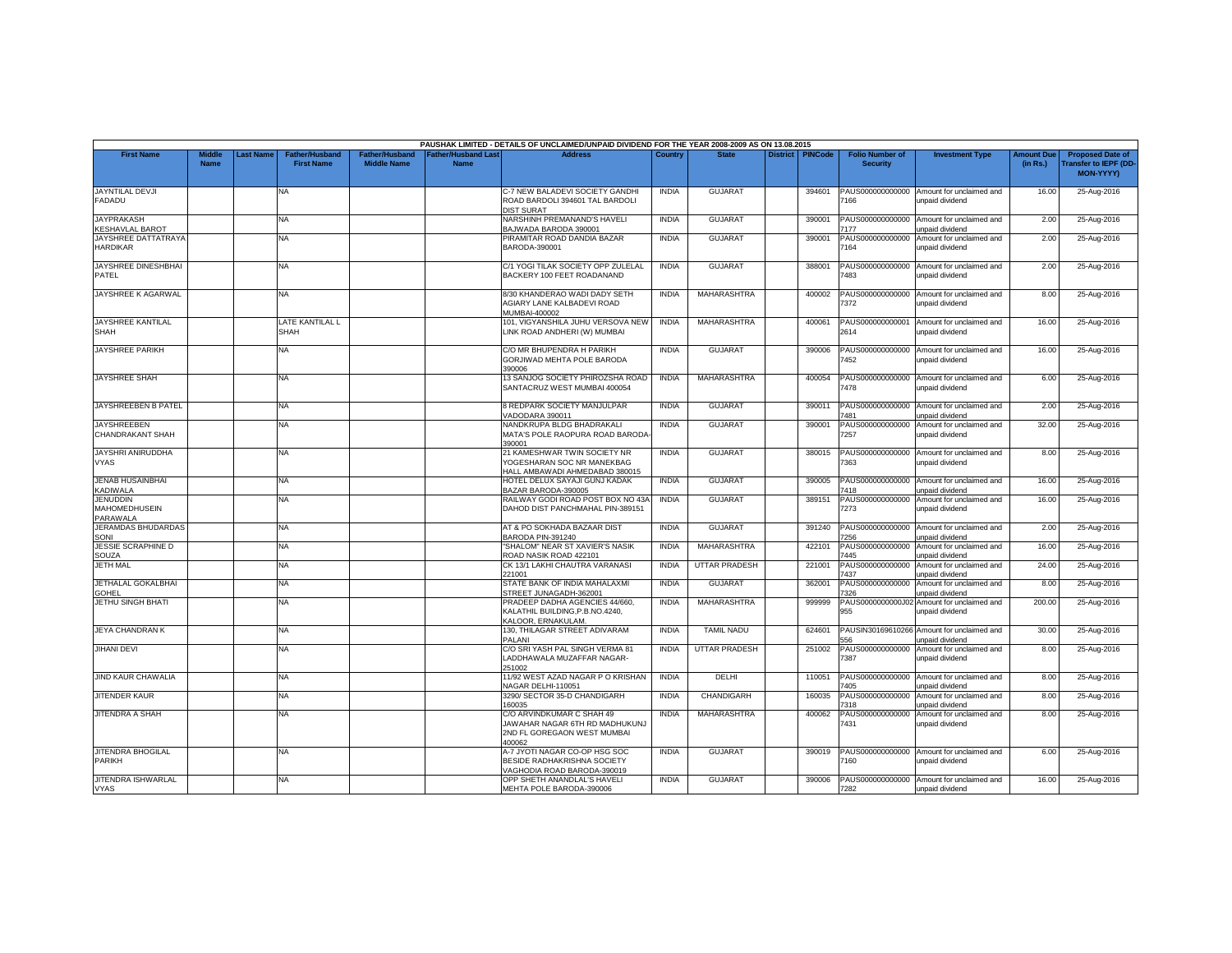|                                                 |                       |                  |                                            |                                             |                                           | PAUSHAK LIMITED - DETAILS OF UNCLAIMED/UNPAID DIVIDEND FOR THE YEAR 2008-2009 AS ON 13.08.2015                      |              |                       |                 |                |                                           |                                                                      |                               |                                                                     |
|-------------------------------------------------|-----------------------|------------------|--------------------------------------------|---------------------------------------------|-------------------------------------------|---------------------------------------------------------------------------------------------------------------------|--------------|-----------------------|-----------------|----------------|-------------------------------------------|----------------------------------------------------------------------|-------------------------------|---------------------------------------------------------------------|
| <b>First Name</b>                               | Middle<br><b>Name</b> | <b>Last Name</b> | <b>Father/Husband</b><br><b>First Name</b> | <b>Father/Husband</b><br><b>Middle Name</b> | <b>Father/Hushand Last</b><br><b>Name</b> | <b>Address</b>                                                                                                      | Country      | <b>State</b>          | <b>District</b> | <b>PINCode</b> | <b>Folio Number of</b><br><b>Security</b> | <b>Investment Type</b>                                               | <b>Amount Due</b><br>(in Rs.) | <b>Proposed Date of</b><br><b>Transfer to IEPF (DD</b><br>MON-YYYY) |
| JITENDRA MOHANLAL<br><b>VACHHANI</b>            |                       |                  | NA                                         |                                             |                                           | C/O PATIDAR PESTICID NEAR<br>BALMANDIR TO JAMJODHPUR 360530                                                         | <b>INDIA</b> | <b>GUJARAT</b>        |                 | 360530         | PAUS000000000000<br>476                   | Amount for unclaimed and<br><b>Inpaid dividend</b>                   | 32.00                         | 25-Aug-2016                                                         |
| JITENDRA RAMANLAL<br><b>SHAH</b>                |                       |                  | NA                                         |                                             |                                           | KANPURA VYARA DIST SURAT PIN-<br>394650                                                                             | <b>INDIA</b> | <b>GUJARAT</b>        |                 | 394650         | PAUS000000000000<br>7200                  | Amount for unclaimed and<br>unpaid dividend                          | 32.00                         | 25-Aug-2016                                                         |
| JITENDRA THAKORLAL<br>MANUBARWALA               |                       |                  | <b>NA</b>                                  |                                             |                                           | C/27 ELCO ARCADE 46 HILL ROAD<br>BANDRA MUMBAI-400050                                                               | <b>INDIA</b> | MAHARASHTRA           |                 | 400050         | PAUS000000000000<br>7378                  | Amount for unclaimed and<br>unpaid dividend                          | 16.00                         | 25-Aug-2016                                                         |
| <b>JITENDRAKUMAR</b><br><b>BABULAL SHAH</b>     |                       |                  | <b>NA</b>                                  |                                             |                                           | NO 52/B PANCHSHIL SOCIETY<br>USMANPURA AHMEDABAD-380013                                                             | <b>INDIA</b> | GUJARAT               |                 | 380013         | PAUS000000000000<br>7201                  | Amount for unclaimed and<br><b>Inpaid dividend</b>                   | 2.00                          | 25-Aug-2016                                                         |
| <b>JITENDRAKUMAR</b><br>CHIMANBHAI PATE         |                       |                  | NA                                         |                                             |                                           | HARIKRIPA NIVAS CHHANI DIST<br>BARODA PIN-391740                                                                    | <b>INDIA</b> | <b>GUJARAT</b>        |                 | 391740         | PAUS000000000000<br>7264                  | Amount for unclaimed and<br>unpaid dividend                          | 6.00                          | 25-Aug-2016                                                         |
| <b>JITENDRAKUMAR</b><br><b>GIRDHARLAL DOSHI</b> |                       |                  | <b>NA</b>                                  |                                             |                                           | C/O AMARDEEP FERTILISER S T ROAD<br>IDAR DIST SABARKATHA PIN-383430                                                 | <b>INDIA</b> | GUJARAT               |                 | 383430         | PAUS000000000000<br>7265                  | Amount for unclaimed and<br>unpaid dividend                          | 6.00                          | 25-Aug-2016                                                         |
| <b>JITENDRAKUMAR</b><br>HARIKRISHNA THAKER      |                       |                  | <b>NA</b>                                  |                                             |                                           | NATHA BHATT S POLE UMRETH (DIST<br>KAIRA) PIN 388220                                                                | <b>INDIA</b> | <b>GUJARAT</b>        |                 | 388220         | PAUS000000000000<br>173                   | Amount for unclaimed and<br>Inpaid dividend                          | 2.00                          | 25-Aug-2016                                                         |
| <b>JITENDRAKUMAR</b><br><b>RAMANLAL SHAH</b>    |                       |                  | NA                                         |                                             |                                           | 39 ANJANA PARK SOCIETY C/S<br>SHAHPUR GATE AHMEDABAD-380001                                                         | <b>INDIA</b> | <b>GUJARAT</b>        |                 | 380001         | PAUS000000000000<br>7397                  | Amount for unclaimed and<br>unpaid dividend                          | 32.00                         | 25-Aug-2016                                                         |
| <b>JITSU S MERCHANT</b>                         |                       |                  | <b>NA</b>                                  |                                             |                                           | 'ASCOT' FLAT NO. 601, C-27, SHASHTRI<br>NG-R. OFF. FOUR<br>BUNGLOWS, LOKHANDWALA ROAD,-<br>ANDHERI(W) BOMBAY-400053 | <b>INDIA</b> | MAHARASHTRA           |                 | 400053         | PAUS000000000000<br>7453                  | Amount for unclaimed and<br>unpaid dividend                          | 16.00                         | 25-Aug-2016                                                         |
| <b>JITUBHAI KALIDAS</b><br>PATEL                |                       |                  | NA                                         |                                             |                                           | NAGARWADA NADIAD-387001                                                                                             | <b>INDIA</b> | <b>GUJARAT</b>        |                 | 387001         | PAUS000000000000<br>7150                  | Amount for unclaimed and<br>unpaid dividend                          | 10.00                         | 25-Aug-2016                                                         |
| <b>JOGINDER SINGH</b>                           |                       |                  | <b>NA</b>                                  |                                             |                                           | J-161A RAJOURI GARDEN NEW DELHI-<br>110027                                                                          | <b>INDIA</b> | DELHI                 |                 | 110027         | PAUS000000000000<br>7338                  | Amount for unclaimed and<br>unpaid dividend                          | 24.00                         | 25-Aug-2016                                                         |
| <b>JOHN LALLUBHAI</b><br><b>PARMAR</b>          |                       |                  | NA                                         |                                             |                                           | BLOCK NO 32 JAYESH COLONY<br>FATEHGUNJ BARODA-390002                                                                | <b>INDIA</b> | GUJARAT               |                 | 390002         | PAUS000000000000<br>7157                  | Amount for unclaimed and<br>Inpaid dividend                          | 2.00                          | 25-Aug-2016                                                         |
| <b>JOHN PK</b>                                  |                       |                  | NA                                         |                                             |                                           | PORUTHUKAREN HOUSE KAKOOR<br>NATAKOM POST KOTTAYAM                                                                  | <b>INDIA</b> | <b>KERALA</b>         |                 | 686013         | 962                                       | PAUS0000000000J02 Amount for unclaimed and<br>unpaid dividend        | 300.00                        | 25-Aug-2016                                                         |
| <b>JONNA VEERA</b><br>NARAYANA                  |                       |                  | NA.                                        |                                             |                                           | 15/447 KAMALA NAGAR NEW TOWN<br>ANANTPUR                                                                            | <b>INDIA</b> | ANDHRA PRADESH        |                 | 515002         | PAUS000000000000<br>7422                  | Amount for unclaimed and<br>unpaid dividend                          | 6.00                          | 25-Aug-2016                                                         |
| <b>JOSEPH OLIVERA</b>                           |                       |                  | NA                                         |                                             |                                           | 9 AMIN NAGAR CHHANI BARODA-391740                                                                                   | <b>INDIA</b> | GUJARAT               |                 | 391740         | PAUS000000000000<br>7266                  | Amount for unclaimed and<br>unpaid dividend                          | 6.00                          | 25-Aug-2016                                                         |
| <b>JOSEPH P T</b>                               |                       |                  | NA                                         |                                             |                                           | AMBALTHINGAL HOUSE THUNDATHUM<br>KADAVU,PO VARAPUZHA ERNAKULAM<br>DT.KERALA                                         | <b>INDIA</b> | KERALA                |                 | 683517         | PAUS0000000000P0<br>0599                  | Amount for unclaimed and<br>unpaid dividend                          | 80.00                         | 25-Aug-2016                                                         |
| <b>JOSEPH SEBASTIAN</b><br>CARVALHO             |                       |                  | <b>NA</b>                                  |                                             |                                           | C/O MR MUSTAFA SHAIKH HONDA<br>MANSION 3RD FLOOR 332 SIR J J ROAD<br>BYCULLA MUMBAI 400008                          | <b>INDIA</b> | MAHARASHTRA           |                 | 400008         | PAUS000000000000<br>7313                  | Amount for unclaimed and<br>unpaid dividend                          | 18.00                         | 25-Aug-2016                                                         |
| <b>JOSHI SNEHAL ULHAS</b>                       |                       |                  | NA                                         |                                             |                                           | PLOT.NO.10, SWANAND, SAHAWAS<br>SOC.KARVE NAGAR PUNE                                                                | <b>INDIA</b> | MAHARASHTRA           |                 | 411052         | 736                                       | PAUSIN30028010148 Amount for unclaimed and<br>unpaid dividend        | 8.00                          | 25-Aug-2016                                                         |
| <b>JOY KURIAN</b>                               |                       |                  | NA                                         |                                             |                                           | VACHAPARAMBIL KOTTAMPARAMBA B<br>O CALICUT                                                                          | <b>INDIA</b> | KERALA                |                 | 673008         | PAUS0000000000J03<br>AA5                  | Amount for unclaimed and<br>unpaid dividend                          | 200.00                        | 25-Aug-2016                                                         |
| JOYENDU J CHAUDHURI                             |                       |                  | NA                                         |                                             |                                           | K-4 ALEMBIC COLONY ALEMBIC ROAD<br>VADODARA                                                                         | <b>INDIA</b> | <b>GUJARAT</b>        |                 | 390003         |                                           | PAUS0000000000J04 Amount for unclaimed and<br>unpaid dividend        | 200.00                        | 25-Aug-2016                                                         |
| <b>JOYSHREE KUNDU</b>                           |                       |                  | NA                                         |                                             |                                           | PROVA APARTMENT, FLAT NO.2/5, GARIA<br>STATION ROAD.P.O. GARIA, CALCUTTA                                            | <b>INDIA</b> | <b>WEST BENGAL</b>    |                 | 700084         | 760                                       | PAUS0000000000J02 Amount for unclaimed and<br>unpaid dividend        | 200.00                        | 25-Aug-2016                                                         |
| JUIE RANI PODDAR                                |                       |                  | NA                                         |                                             |                                           | 125/2A BELEGHATA MAIN ROAD<br>CALCUTTA-700010                                                                       | INDIA        | <b>WEST BENGAL</b>    |                 | 700010         | PAUS000000000000<br>'421                  | Amount for unclaimed and<br><b>Inpaid dividend</b>                   | 32.00                         | 25-Aug-2016                                                         |
| <b>JUTUR NAGENDRA RAO</b>                       |                       |                  | NA                                         |                                             |                                           | 18/487, MAIN BAZAR, PRODDATUR,<br>(CUDDAPAH DIST).                                                                  | <b>INDIA</b> | <b>ANDHRA PRADESH</b> |                 | 516360         | PAUS0000000000J0<br>095                   | Amount for unclaimed and<br>unpaid dividend                          | 200.00                        | 25-Aug-2016                                                         |
| <b>JWO MANNA LALL</b><br><b>SWARNKAR</b>        |                       |                  | NA.                                        |                                             |                                           | NO 220 SQDN AIR FORCE C/O 56 APO                                                                                    | <b>INDIA</b> | <b>MAHARASHTRA</b>    |                 | 999999         | PAUS000000000000<br>7328                  | Amount for unclaimed and<br>unpaid dividend                          | 8.00                          | 25-Aug-2016                                                         |
| JYOTHI A SHETTY                                 |                       |                  | NA                                         |                                             |                                           | B.101, LAVKUSH APPTS NEAR UDGAM<br>SCHOOL THALTEJ, AHMEDABAD                                                        | <b>INDIA</b> | <b>GUJARAT</b>        |                 | 380054         | 314                                       | PAUS0000000000J02 Amount for unclaimed and<br><b>Inpaid dividend</b> | 300.00                        | 25-Aug-2016                                                         |
| JYOTI BHUSHAN GHOSH<br><b>DASTIDAR</b>          |                       |                  | NA                                         |                                             |                                           | 87 AMRIT PURI "A" TOP FLOOR (GARHI)<br>EAST OF KAILASH NEW DELHI 110065                                             | <b>INDIA</b> | DELHI                 |                 | 110065         | PAUS000000000000<br>7317                  | Amount for unclaimed and<br>unpaid dividend                          | 8.00                          | 25-Aug-2016                                                         |
| JYOTI BHUSHAN GHOSH<br><b>DASTIDAR</b>          |                       |                  | NA                                         |                                             |                                           | 87 AMRIT PURI "A" TOP FLOOR (GARHI)<br>EAST OF KAILASH NEW DELHI 110065                                             | <b>INDIA</b> | DELHI                 |                 | 110065         | PAUS000000000000<br>7474                  | Amount for unclaimed and<br>Inpaid dividend                          | 8.00                          | 25-Aug-2016                                                         |
| JYOTI BHUSHAN GHOSH<br><b>DASTIDAR</b>          |                       |                  | NA                                         |                                             |                                           | 87 AMRIT PURI "A" TOP FLOOR (GARHI)<br>EAST OF KAILASH NEW DELHI 110065                                             | <b>INDIA</b> | DELHI                 |                 | 110065         | PAUS000000000000<br>7473                  | Amount for unclaimed and<br>unpaid dividend                          | 8.00                          | 25-Aug-2016                                                         |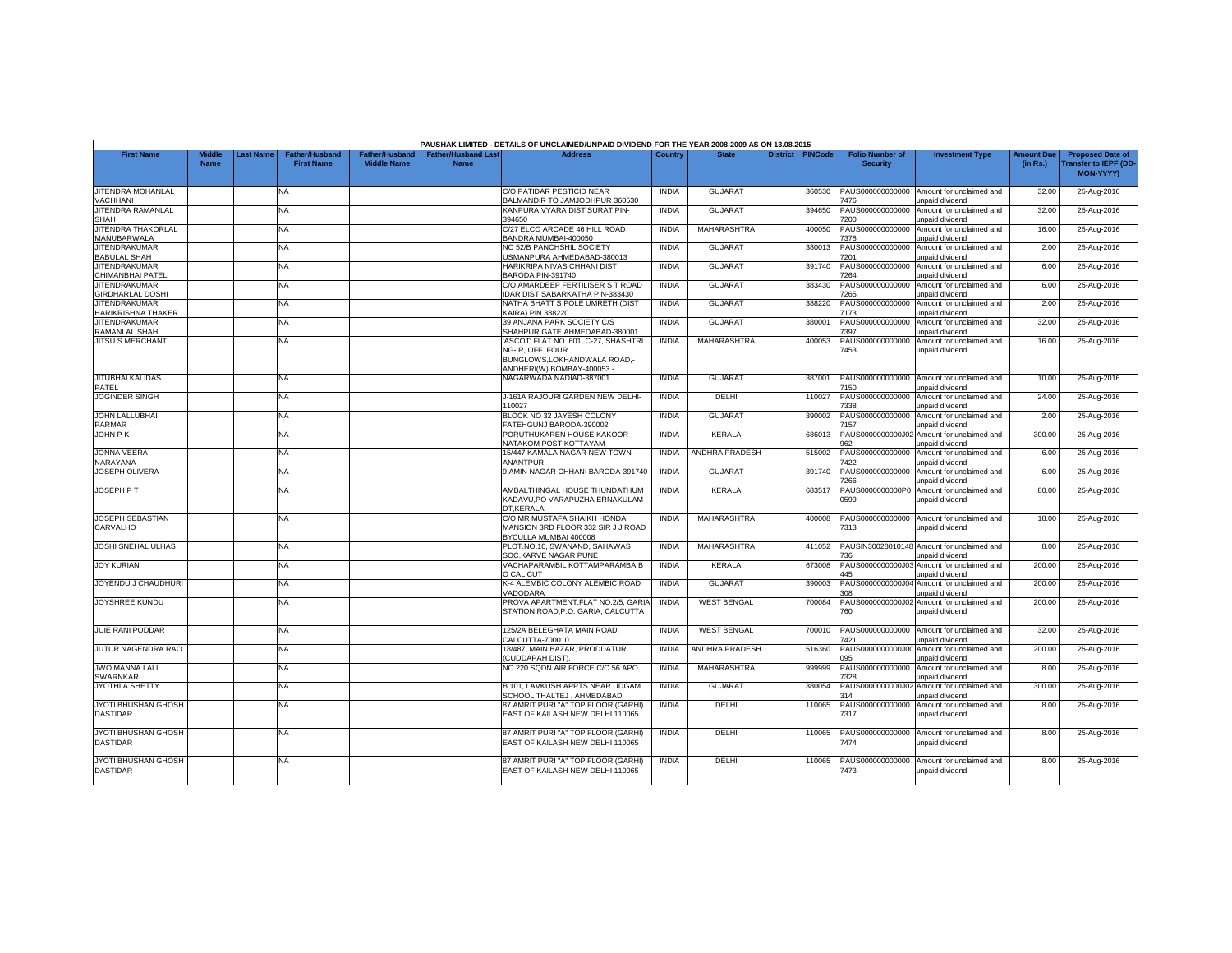|                                             |                              |           |                                            |                                             |                                           | PAUSHAK LIMITED - DETAILS OF UNCLAIMED/UNPAID DIVIDEND FOR THE YEAR 2008-2009 AS ON 13.08.2015                            |              |                       |                 |                |                                           |                                                              |                               |                                                                            |
|---------------------------------------------|------------------------------|-----------|--------------------------------------------|---------------------------------------------|-------------------------------------------|---------------------------------------------------------------------------------------------------------------------------|--------------|-----------------------|-----------------|----------------|-------------------------------------------|--------------------------------------------------------------|-------------------------------|----------------------------------------------------------------------------|
| <b>First Name</b>                           | <b>Middle</b><br><b>Name</b> | Last Name | <b>Father/Husband</b><br><b>First Name</b> | <b>Father/Husband</b><br><b>Middle Name</b> | <b>Father/Husband Last</b><br><b>Name</b> | <b>Address</b>                                                                                                            | Country      | <b>State</b>          | <b>District</b> | <b>PINCode</b> | <b>Folio Number of</b><br><b>Security</b> | <b>Investment Type</b>                                       | <b>Amount Due</b><br>(in Rs.) | <b>Proposed Date of</b><br><b>Transfer to IEPF (DD</b><br><b>MON-YYYYY</b> |
| JYOTI JITENDRA KHATRI                       |                              |           | NA                                         |                                             |                                           | C/O PRANAV N PATEL C/3 KAILAS<br>TOWER NEAR DARSHAN SOC<br><b>NAVRANGPURA AHMEDABAD 380009</b>                            | <b>INDIA</b> | <b>GUJARAT</b>        |                 | 380009         | PAUS000000000000<br>366                   | Amount for unclaimed and<br>unpaid dividend                  | 8.00                          | 25-Aug-2016                                                                |
| <b>JYOTI MARZBAN</b><br><b>BHATHENA</b>     |                              |           | NA                                         |                                             |                                           | G/18 ALEMBIC COLONY ALEMBIC ROAD<br>BARODA 390003                                                                         | <b>INDIA</b> | <b>GUJARAT</b>        |                 | 390003         | PAUS000000000000<br>268                   | Amount for unclaimed and<br>unpaid dividend                  | 16.00                         | 25-Aug-2016                                                                |
| <b>JYOTI MONGA</b>                          |                              |           | NA.                                        |                                             |                                           | 3/13 KALKAJI EXTENSION NEW DELHI-<br>110019                                                                               | <b>INDIA</b> | DELHI                 |                 | 110019         | PAUS000000000000<br>388                   | Amount for unclaimed and<br>unpaid dividend                  | 8.00                          | 25-Aug-2016                                                                |
| <b>JYOTI SANJIV PATIL</b>                   |                              |           | NA                                         |                                             |                                           | AT PO CHAHARDI TAL CHOPDA DIST<br><b>IALGAON M S 425108</b>                                                               | <b>INDIA</b> | <b>MAHARASHTRA</b>    |                 | 425108         | PAUS000000000000<br>508                   | Amount for unclaimed and<br>unpaid dividend                  | 32.00                         | 25-Aug-2016                                                                |
| JYOTIBEN AMRITLAL<br><b>SHAH</b>            |                              |           | <b>NA</b>                                  |                                             |                                           | INDIRA GANDHI INSTITUTE OF<br>DEVELOPMENT - RESEARCH<br>RESIDENCE COLONY GEN VAIDYA MA-<br>RG GOREGAON EAST MUMBAI 400065 | <b>INDIA</b> | MAHARASHTRA           |                 | 400065         | PAUS000000000000<br>7205                  | Amount for unclaimed and<br>unpaid dividend                  | 16.00                         | 25-Aug-2016                                                                |
| <b>JYOTINDRAKUMAR</b><br>SHANTILAL PATWA    |                              |           | NA                                         |                                             |                                           | MEHTA POLE NEAR PATWA'S KHANCHA<br>VADODARA-390006                                                                        | <b>INDIA</b> | <b>GUJARAT</b>        |                 | 390006         | PAUS000000000000<br>7269                  | Amount for unclaimed and<br>unpaid dividend                  | 6.00                          | 25-Aug-2016                                                                |
| JYOTSANA BHAGVAT<br><b>BHATT</b>            |                              |           | NA                                         |                                             |                                           | 19 CHAROTAR PATEL SOCIETY NR<br>SWAMINARAYAN TEMPLE AHMEDABAD-<br>80018                                                   | <b>INDIA</b> | <b>GUJARAT</b>        |                 | 380018         | PAUS000000000000<br>'408                  | Amount for unclaimed and<br>unpaid dividend                  | 16.00                         | 25-Aug-2016                                                                |
| <b>JYOTSANABEN</b><br>MANGALBHAI PATEL      |                              |           | NA                                         |                                             |                                           | HARIKRIPA NIVAS CHHANI DIST<br>BARODA PIN-391740                                                                          | <b>INDIA</b> | <b>GUJARAT</b>        |                 | 391740         | PAUS000000000000<br>'270                  | Amount for unclaimed and<br>unpaid dividend                  | 6.00                          | 25-Aug-2016                                                                |
| <b>JYOTSNABEN</b><br><b>MAGANBHAI PATEL</b> |                              |           | NA                                         |                                             |                                           | AT & POST SISVA TAL BORSAD DIST<br><b>KHEDA PIN-388540</b>                                                                | <b>INDIA</b> | <b>GUJARAT</b>        |                 | 388540         | PAUS000000000000<br>7272                  | Amount for unclaimed and<br>unpaid dividend                  | 6.00                          | 25-Aug-2016                                                                |
| K ARUMUGAM                                  |                              |           | NA                                         |                                             |                                           | 33LAJAPATHI ROI ST RAMNAGAR<br>COIMBATORE-641009                                                                          | <b>INDIA</b> | <b>TAMIL NADU</b>     |                 | 641009         | PAUS000000000000<br>774                   | Amount for unclaimed and<br>unpaid dividend                  | 8.00                          | 25-Aug-2016                                                                |
| K ASHWATHA                                  |                              |           | NA.                                        |                                             |                                           | NO.67 SHRISHARADA 29TH A CROSS<br>4TH BLOCK JAYANAGAR BANGALORE                                                           | <b>INDIA</b> | <b>KARNATAKA</b>      |                 | 560011         | PAUS0000000000K0<br>2101                  | Amount for unclaimed and<br>unpaid dividend                  | 300.00                        | 25-Aug-2016                                                                |
| K BALASUBRAMANIAM                           |                              |           | NA                                         |                                             |                                           | 4009 V AVENUE ANNA NAGAR CHENNAI-<br>600040                                                                               | <b>INDIA</b> | <b>TAMIL NADU</b>     |                 | 600040         | PAUS000000000000<br>7708                  | Amount for unclaimed and<br>unpaid dividend                  | 6.00                          | 25-Aug-2016                                                                |
| <b>K BALASUBRAMANIAN</b>                    |                              |           | NA.                                        |                                             |                                           | 108-A KRISHNA COLONY SINGANALLUR<br>P O COIMBATORE 641005                                                                 | <b>INDIA</b> | <b>TAMIL NADU</b>     |                 | 641005         | PAUS000000000000<br>7886                  | Amount for unclaimed and<br>unpaid dividend                  | 8.00                          | 25-Aug-2016                                                                |
| K BALASUBRAMANIAN                           |                              |           | NA                                         |                                             |                                           | 21 NEW STREET DINDIGUL MADURAI<br><b>ISTRICT TAMILNADU PIN-624001</b>                                                     | <b>INDIA</b> | <b>TAMIL NADU</b>     |                 | 624001         | PAUS000000000000<br>621                   | Amount for unclaimed and<br>unpaid dividend                  | 6.00                          | 25-Aug-2016                                                                |
| K BHAGEERATHI                               |                              |           | NA                                         |                                             |                                           | NO 8 KALAPPA BLOCK BASAVANGUDI<br><b>BANGALORE</b>                                                                        | <b>INDIA</b> | <b>KARNATAKA</b>      |                 | 560004         | PAUS0000000000K0<br>1846                  | Amount for unclaimed and<br>unpaid dividend                  | 200.00                        | 25-Aug-2016                                                                |
| K C LAKSHMI                                 |                              |           | NA.                                        |                                             |                                           | <b>A-9 NEELAM PARK OPP JUDGES</b><br>BUNGLOW NEAR PREMCHAND NAGAR<br>VASTRAPUR AHMEDABAD 380054                           | <b>INDIA</b> | <b>GUJARAT</b>        |                 | 380054         | PAUS000000000000<br>7948                  | Amount for unclaimed and<br>unpaid dividend                  | 66.00                         | 25-Aug-2016                                                                |
| K C SREEDHARAN                              |                              |           | NA                                         |                                             |                                           | RUKVARA MEDICAL STORES 10/1/4B<br>GANDHI ROAD CHITTOOR A P                                                                | <b>INDIA</b> | <b>ANDHRA PRADESH</b> |                 | 517002         | PAUS000000000000<br>7715                  | Amount for unclaimed and<br>unpaid dividend                  | 16.00                         | 25-Aug-2016                                                                |
| K CHANDRASEKARAN                            |                              |           | NA.                                        |                                             |                                           | SHRIJI APARTMENTS NR AZAD SOCIETY<br>AMBAVADI AHMEDABAD-380015                                                            | <b>INDIA</b> | GUJARAT               |                 | 380015         | PAUS000000000000<br>7816                  | Amount for unclaimed and<br>unpaid dividend                  | 8.00                          | 25-Aug-2016                                                                |
| <b>K DURAIRAJAN</b>                         |                              |           | NA                                         |                                             |                                           | LALITHA STUDIOS MAJESTIC STUDIOS<br>COMPOU- ND 48/5 ARCOT ROAD<br>SALIGRAMAM CHENNAI 6-00093 -                            | <b>INDIA</b> | <b>TAMIL NADU</b>     |                 | 600093         | PAUS000000000000<br>7713                  | Amount for unclaimed and<br><b>Inpaid dividend</b>           | 16.00                         | 25-Aug-2016                                                                |
| K GANAPATHY RAJ                             |                              |           | NA                                         |                                             |                                           | /5 MAHALAKSHMI APARTMENTS 61-A<br>TIRUVALLUYAR STREET SRI RANGAM<br><b>TRICHY</b>                                         | <b>INDIA</b> | <b>TAMIL NADU</b>     |                 | 620006         | PAUS0000000000K0<br>3502                  | Amount for unclaimed and<br>unpaid dividend                  | 200.00                        | 25-Aug-2016                                                                |
| <b>K GOPINATH</b>                           |                              |           | NA                                         |                                             |                                           | GAMA (INDIA) SERVICES 4012/III BLOCK<br>THYAGARAJA NAGAR BANGALORE-<br>560028                                             | <b>INDIA</b> | <b>KARNATAKA</b>      |                 | 560028         | PAUS000000000000<br>7699                  | Amount for unclaimed and<br>unpaid dividend                  | 32.00                         | 25-Aug-2016                                                                |
| <b>K GOPINATH</b>                           |                              |           | NA                                         |                                             |                                           | 40/2 3RD BLOCK THYAGARAJANAGAR<br>BANGALORE 560028                                                                        | <b>INDIA</b> | <b>KARNATAKA</b>      |                 | 560028         | 366'                                      | PAUS000000000000 Amount for unclaimed and<br>unpaid dividend | 16.00                         | 25-Aug-2016                                                                |
| <b>K GOVINDA CHARI</b>                      |                              |           | NA                                         |                                             |                                           | JAYANTH ASSOCIATES 85 SASTRI RD<br>RAM NAGAR COIMBATORE                                                                   | <b>INDIA</b> | <b>TAMIL NADU</b>     |                 | 641009         | PAUS0000000000K0<br>3051                  | Amount for unclaimed and<br>unpaid dividend                  | 200.00                        | 25-Aug-2016                                                                |
| <b>KH SARASWATHI</b>                        |                              |           | <b>NA</b>                                  |                                             |                                           | 39,UPSTAIRS JUMMA MASJID ROAD<br><b>BANGALORE</b>                                                                         | <b>INDIA</b> | KARNATAKA             |                 | 560051         | PAUS0000000000K<br>1945                   | Amount for unclaimed and<br>unpaid dividend                  | 100.00                        | 25-Aug-2016                                                                |
| <b>K JAYALAKSHMI</b>                        |                              |           | <b>NA</b>                                  |                                             |                                           | C/O M/S DARSHAK LTD NO 155<br>ANGAPPA NAIC- K STREET GEORGE<br><b>TOWN CHENNAI-600001 - -</b>                             | <b>INDIA</b> | <b>TAMIL NADU</b>     |                 | 600001         | PAUS000000000000<br>7712                  | Amount for unclaimed and<br>inpaid dividend                  | 2.00                          | 25-Aug-2016                                                                |
| <b>KK SUNDARESH</b>                         |                              |           | NA                                         |                                             |                                           | Flat No.3A, Star Retreat, Indira Smaraka<br>Road, Opp Janata Road, Nr TOC-H-School,<br>Vvttila                            | <b>INDIA</b> | <b>KERALA</b>         |                 | 682019         | PAUS0000000000K0<br>2950                  | Amount for unclaimed and<br>unpaid dividend                  | 200.00                        | 25-Aug-2016                                                                |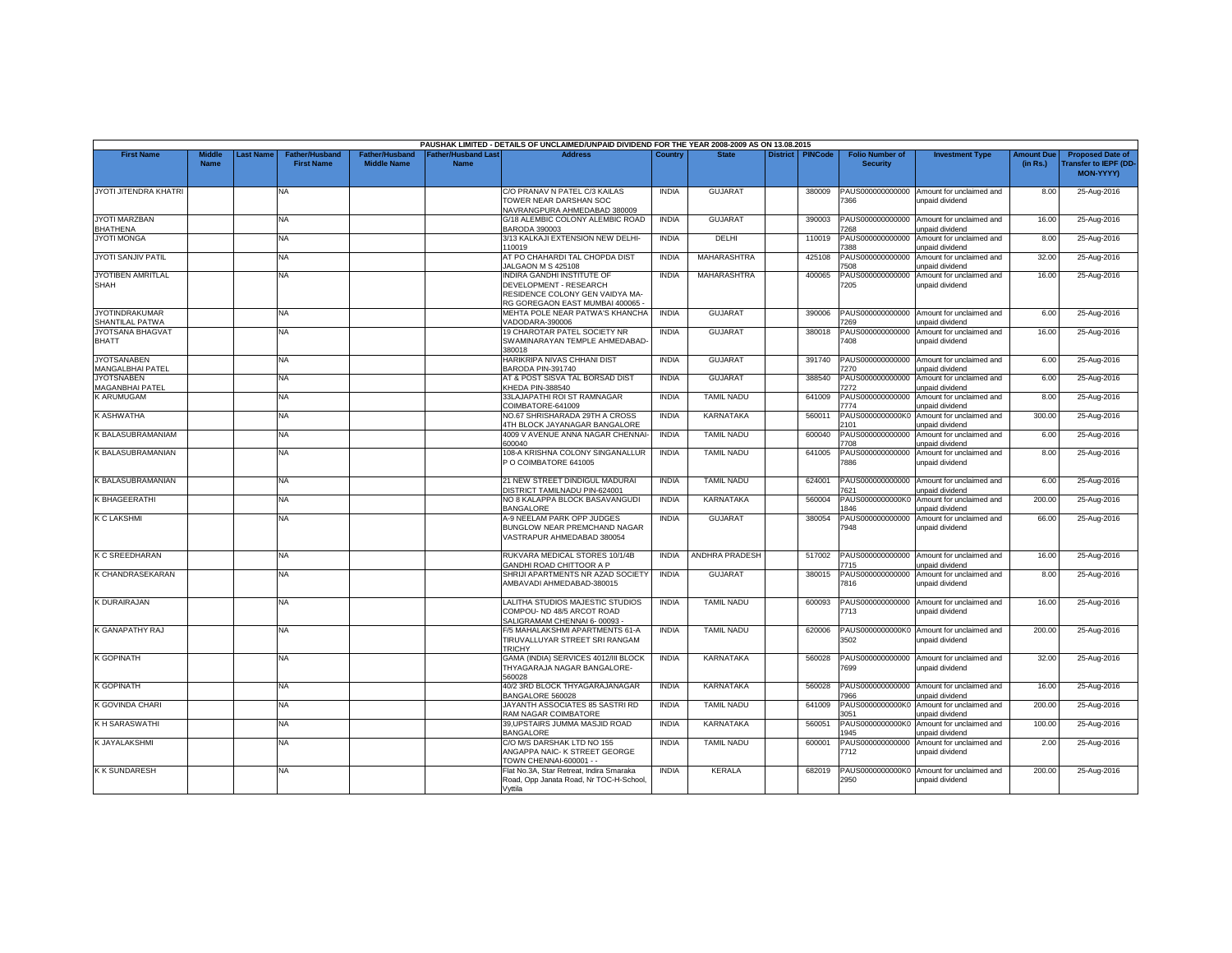|                                  |                              |           |                                            |                                             |                                    | PAUSHAK LIMITED - DETAILS OF UNCLAIMED/UNPAID DIVIDEND FOR THE YEAR 2008-2009 AS ON 13.08.2015            |              |                       |                  |                                           |                                                               |                               |                                                                     |
|----------------------------------|------------------------------|-----------|--------------------------------------------|---------------------------------------------|------------------------------------|-----------------------------------------------------------------------------------------------------------|--------------|-----------------------|------------------|-------------------------------------------|---------------------------------------------------------------|-------------------------------|---------------------------------------------------------------------|
| <b>First Name</b>                | <b>Middle</b><br><b>Name</b> | Last Name | <b>Father/Husband</b><br><b>First Name</b> | <b>Father/Husband</b><br><b>Middle Name</b> | Father/Husband Last<br><b>Name</b> | <b>Address</b>                                                                                            | Country      | <b>State</b>          | District PINCode | <b>Folio Number of</b><br><b>Security</b> | <b>Investment Type</b>                                        | <b>Amount Due</b><br>(in Rs.) | <b>Proposed Date of</b><br><b>Transfer to IEPF (DD</b><br>MON-YYYY) |
| <b>KLVERMA</b>                   |                              |           | NA.                                        |                                             |                                    | 22/32-B TILAK NAGAR NEW DELHI-<br>10018                                                                   | <b>INDIA</b> | DELHI                 | 110018           | PAUS000000000000<br>7804                  | Amount for unclaimed and<br>unpaid dividend                   | 24.00                         | 25-Aug-2016                                                         |
| K LAKSHMINARAYANA                |                              |           | NA                                         |                                             |                                    | NO 36, MALLIKARJUNAPPA LANE<br><b>BANGALORE</b>                                                           | <b>INDIA</b> | KARNATAKA             | 560002           | PAUS0000000000K0<br>977                   | Amount for unclaimed and<br><b>Inpaid dividend</b>            | 200.00                        | 25-Aug-2016                                                         |
| K M LIAQUAT ALI                  |                              |           | NA.                                        |                                             |                                    | K M MEDICAL STORES 19-21 SANNATHI<br><b>ST DINDIGUL</b>                                                   | <b>INDIA</b> | <b>TAMIL NADU</b>     | 624001           | PAUS0000000000K0<br>1473                  | Amount for unclaimed and<br>unpaid dividend                   | 200.00                        | 25-Aug-2016                                                         |
| <b>K M THOMAS</b>                |                              |           | NA                                         |                                             |                                    | ROSE VILLA B NARAYANAPURA EXTN<br>DOORVANINAGAR POST BANGLORE<br>560016                                   | <b>INDIA</b> | KARNATAKA             | 560013           | PAUS000000000000<br>7698                  | Amount for unclaimed and<br>unpaid dividend                   | 6.00                          | 25-Aug-2016                                                         |
| K MEENAMBAL                      |                              |           | NA                                         |                                             |                                    | 50, SB COLONY EDAMALAIPATTI PUDUR                                                                         | <b>INDIA</b> | <b>TAMIL NADU</b>     | 620012           | PAUS0000000000K0<br>1200                  | Amount for unclaimed and<br>unpaid dividend                   | 200.00                        | 25-Aug-2016                                                         |
| K N MISRA                        |                              |           | NA                                         |                                             |                                    | SHREE KRISHNA KRUPA 1ST FLOOR 3<br>BHAVANIPURA SOC B/H JAIN TEMPLE<br>NIZAMPURA BARODA 390002             | <b>INDIA</b> | <b>GUJARAT</b>        | 390002           | PAUS000000000000<br>7721                  | Amount for unclaimed and<br>unpaid dividend                   | 66.00                         | 25-Aug-2016                                                         |
| K NAGARAJU                       |                              |           | NA                                         |                                             |                                    | H NO 19-8-28B SATYANARAYANA PETA<br><b>HINDUPUR</b>                                                       | <b>INDIA</b> | ANDHRA PRADESH        | 515201           | PAUS0000000000K0<br>5005                  | Amount for unclaimed and<br>unpaid dividend                   | 60.00                         | 25-Aug-2016                                                         |
| K NARAYAN ACHARYA                |                              |           | NA                                         |                                             |                                    | ADMINISTRATIVE OFFICER UJJWAL LTD<br>(REGD- OFFICE) SHASHI BLDG 4/18<br>ASAFALI ROAD - NEW DELHI 110002 - | <b>INDIA</b> | DELHI                 | 110002           | PAUS000000000000<br>7718                  | Amount for unclaimed and<br>unpaid dividend                   | 16.00                         | 25-Aug-2016                                                         |
| K NIRMALA DEVI                   |                              |           | NA                                         |                                             |                                    | 'RENUKA" 490 3A MAIN CROSS VI<br><b>ILOCK 2ND PHASE BSK 3RD STAGE</b>                                     | <b>INDIA</b> | <b>KARNATAKA</b>      | 560085           | PAUS0000000000K0<br>5488                  | Amount for unclaimed and<br>unpaid dividend                   | 200.00                        | 25-Aug-2016                                                         |
| <b>K P SUMATHI RAO</b>           |                              |           | LATE K P ANANDA<br>RAO                     |                                             |                                    | C/O M V KAMATH VASUDHA H NO-5-12-<br>1158/3 WHARE HOUSE ROAD<br>MANNAGUDDA MANGALORE                      | <b>INDIA</b> | <b>KARNATAKA</b>      | 575003           | 527                                       | PAUSIN30192630309 Amount for unclaimed and<br>unpaid dividend | 400.00                        | 25-Aug-2016                                                         |
| <b>K R JAYABALAN</b>             |                              |           | NA.                                        |                                             |                                    | K R JAYABALAN 22 BUNGALOW STEET<br>SHEVAPET SALEM-636002                                                  | <b>INDIA</b> | <b>TAMIL NADU</b>     | 636002           | PAUS000000000000<br>7769                  | Amount for unclaimed and<br><b>Inpaid dividend</b>            | 24.00                         | 25-Aug-2016                                                         |
| K R LAKSHMI NARA<br><b>SIMHA</b> |                              |           | NA                                         |                                             |                                    | FLAT NO 6B 1/1A JUDGES COURT ROAD<br>ALIPUR CALCUTTA-700027                                               | <b>INDIA</b> | <b>WEST BENGAL</b>    | 700027           | PAUS000000000000<br>7928                  | Amount for unclaimed and<br>unpaid dividend                   | 8.00                          | 25-Aug-2016                                                         |
| <b>K R SANJEEVA SETTY</b>        |                              |           | NA                                         |                                             |                                    | NO.22, IFLOOR, 4TH CROSS, J.M.LANE,<br>BALEPET, BANGALORE                                                 | <b>INDIA</b> | KARNATAKA             | 560053           | PAUS0000000000K0<br>5064                  | Amount for unclaimed and<br>unpaid dividend                   | 100.00                        | 25-Aug-2016                                                         |
| K R SANJEEVA SETTY               |                              |           | NA                                         |                                             |                                    | NO.22, I FLOOR, 4TH CROSS, J.M.LANE,<br>BALEPET, BANGALORE                                                | <b>INDIA</b> | KARNATAKA             | 560053           | PAUS0000000000K0<br>5066                  | Amount for unclaimed and<br>unpaid dividend                   | 100.00                        | 25-Aug-2016                                                         |
| K R SANJEEVA SETTY               |                              |           | NA                                         |                                             |                                    | NO.22, I FLOOR, 4TH CROSS, J.M.LANE,<br>BALEPET.BANGALORE                                                 | <b>INDIA</b> | KARNATAKA             | 560053           | PAUS0000000000K0<br>5065                  | Amount for unclaimed and<br>unpaid dividend                   | 100.00                        | 25-Aug-2016                                                         |
| K RAGHAVA MENON                  |                              |           | ΝA                                         |                                             |                                    | KOLLANGARA HOUSE P O OLLUKARA<br><b>TRICHUR</b>                                                           | <b>INDIA</b> | KERALA                | 680001           | PAUS0000000000K0<br>4243                  | Amount for unclaimed and<br>unpaid dividend                   | 200.00                        | 25-Aug-2016                                                         |
| K RAGHAVENDRA RAO                |                              |           | NA.                                        |                                             |                                    | NO.365. "PAVANA" 6TH MAIN.<br>3.S.K.ISTAGE, II BLOCK BANGALORE                                            | <b>INDIA</b> | <b>KARNATAKA</b>      | 560050           | PAUS0000000000K0<br>2524                  | Amount for unclaimed and<br>unpaid dividend                   | 200.00                        | 25-Aug-2016                                                         |
| K Rama                           |                              |           | Kannan P                                   |                                             |                                    | 54, B Block, R K Mutt Road Pillaiyar Koil<br>Garden Chennai                                               | <b>INDIA</b> | <b>TAMIL NADU</b>     | 600004           | PAUSIN30009510430<br>914                  | Amount for unclaimed and<br>unpaid dividend                   | 182.00                        | 25-Aug-2016                                                         |
| K RAMACHANDRA RAO                |                              |           | NA.                                        |                                             |                                    | NO.184, IV MAIN CROSS, IV BLOCK,<br>IIIPHASE, III STAGE<br>BANASHANKARI, BANGALORE                        | <b>INDIA</b> | KARNATAKA             | 560085           | PAUS0000000000K0<br>1870                  | Amount for unclaimed and<br>unpaid dividend                   | 400.00                        | 25-Aug-2016                                                         |
| <b>K RAMESH</b>                  |                              |           | NA                                         |                                             |                                    | SRI VIGNESHWARA DRUG CENTRE 30 M<br>S LANE OOTALAMUND                                                     | <b>INDIA</b> | <b>TAMIL NADU</b>     | 643001           | PAUS0000000000K0<br>3035                  | Amount for unclaimed and<br>unpaid dividend                   | 200.00                        | 25-Aug-2016                                                         |
| K RAMESH KUMAR                   |                              |           | NA                                         |                                             |                                    | S NO 342 LAD BAZAR MYD Z A P-500002                                                                       | <b>INDIA</b> | ANDHRA PRADESH        | 500002           | PAUS000000000000<br>775                   | Amount for unclaimed and<br>Inpaid dividend                   | 8.00                          | 25-Aug-2016                                                         |
| K S ANANDA LAKSHMI               |                              |           | NA.                                        |                                             |                                    | 7-3-148 A MAIN BAZAR HINDUPUR                                                                             | <b>INDIA</b> | <b>ANDHRA PRADESH</b> | 515201           | PAUS0000000000K0<br>5040                  | Amount for unclaimed and<br>unpaid dividend                   | 100.00                        | 25-Aug-2016                                                         |
| K S KALYANAKRISHNAN              |                              |           | NA                                         |                                             |                                    | C/O DARSHAK LTD 155 ANGAPPA<br>VAICKEN ST CHENNAI-600001                                                  | <b>INDIA</b> | <b>TAMIL NADU</b>     | 600001           | PAUS000000000000<br>7710                  | Amount for unclaimed and<br>unpaid dividend                   | 6.00                          | 25-Aug-2016                                                         |
| K S KALYANAKRISHNAN              |                              |           | <b>NA</b>                                  |                                             |                                    | C/O DARSHAK LTD NO 1 ARULANANDA<br><b>MUDALI ST SANTHOME CHENNAI</b>                                      | <b>INDIA</b> | <b>TAMIL NADU</b>     | 600004           | PAUS0000000000K0<br>3518                  | Amount for unclaimed and<br>unpaid dividend                   | 200.00                        | 25-Aug-2016                                                         |
| <b>K S KRISHNAVENI</b>           |                              |           | NA                                         |                                             |                                    | 762 3RD BLOCK RAJAJINAGAR<br>BANGALORE                                                                    | <b>INDIA</b> | KARNATAKA             | 560010           | PAUS0000000000K0<br>2079                  | Amount for unclaimed and<br>unpaid dividend                   | 400.00                        | 25-Aug-2016                                                         |
| K SAKKU BAI                      |                              |           | NA                                         |                                             |                                    | C/O.K.SRINIVASA MURTHY GA-14,<br>GADDIANNARAM BANK COLONY<br>HYDERABAD-500060                             | <b>INDIA</b> | ANDHRA PRADESH        | 500060           | PAUS000000000000<br>7696                  | Amount for unclaimed and<br>unpaid dividend                   | 16.00                         | 25-Aug-2016                                                         |
| <b>K SAMPATH</b>                 |                              |           | <b>NA</b>                                  |                                             |                                    | 45 NATESA NAGAR VTH MAIN ROAD<br>/IRUGAMBAKKAM.CHENNAI                                                    | <b>INDIA</b> | <b>TAMIL NADU</b>     | 600092           | PAUS0000000000K0<br>5210                  | Amount for unclaimed and<br>unpaid dividend                   | 200.00                        | 25-Aug-2016                                                         |
| <b>K SANKARAN KUTTY</b>          |                              |           | NA                                         |                                             |                                    | KOLATE HOUSE THIRUTHIYAD P O<br><b>PUTHIYARA CALICUT 673004</b>                                           | <b>INDIA</b> | KERALA                | 673004           | PAUS000000000000<br>707                   | Amount for unclaimed and<br>Inpaid dividend                   | 10.00                         | 25-Aug-2016                                                         |
| <b>K SARPARAJ</b>                |                              |           | NA                                         |                                             |                                    | "RENUKA" 490 3A MAIN 2ND CROSS VI<br>BLOCK 2ND PHASE BSK 3RD STAGE                                        | <b>INDIA</b> | <b>KARNATAKA</b>      | 560085           | PAUS0000000000K0<br>1841                  | Amount for unclaimed and<br>unpaid dividend                   | 200.00                        | 25-Aug-2016                                                         |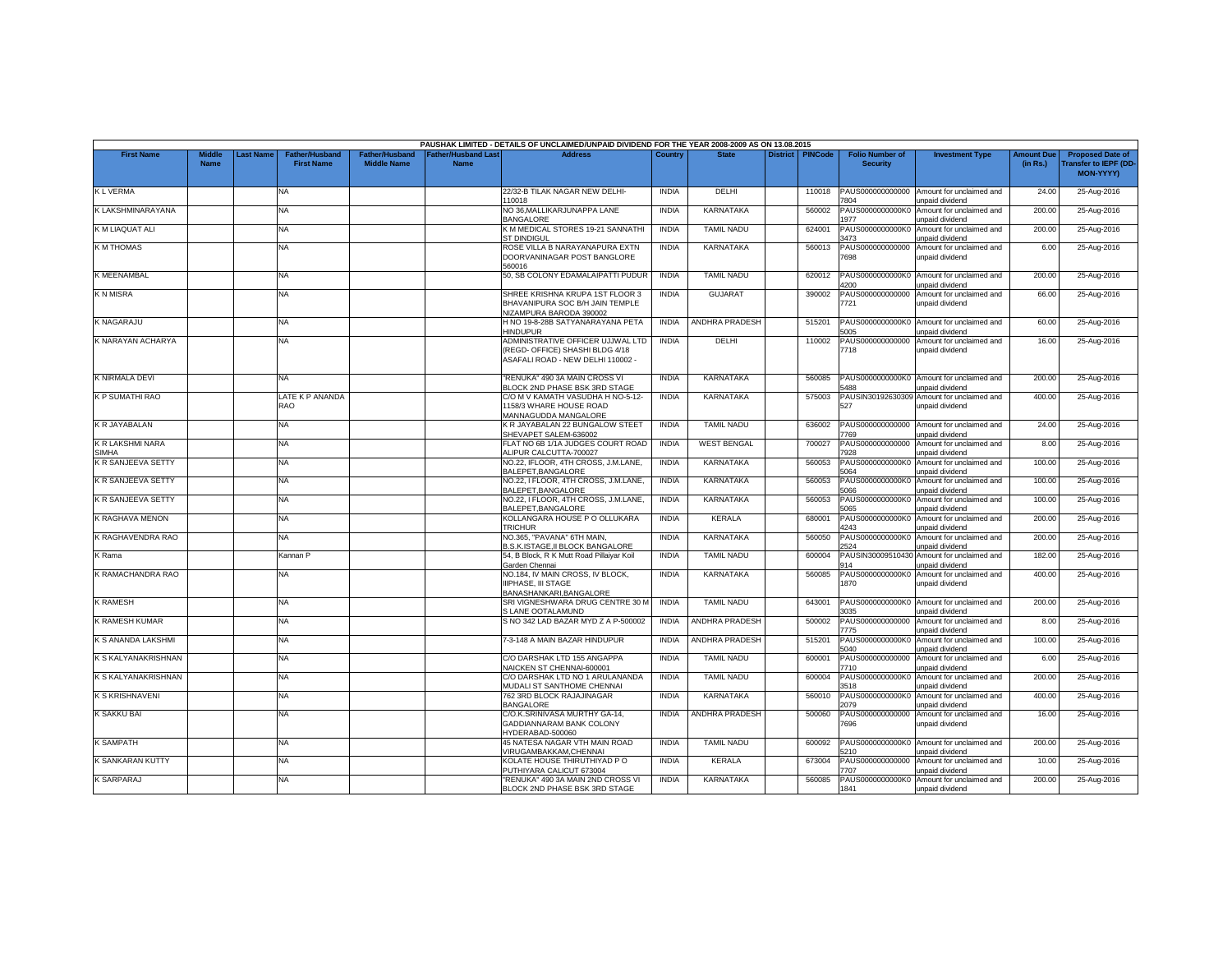|                                              |                             |                 |                                            |                                             |                                           | PAUSHAK LIMITED - DETAILS OF UNCLAIMED/UNPAID DIVIDEND FOR THE YEAR 2008-2009 AS ON 13.08.2015              |              |                       |                 |                |                                           |                                                              |                               |                                                                            |
|----------------------------------------------|-----------------------------|-----------------|--------------------------------------------|---------------------------------------------|-------------------------------------------|-------------------------------------------------------------------------------------------------------------|--------------|-----------------------|-----------------|----------------|-------------------------------------------|--------------------------------------------------------------|-------------------------------|----------------------------------------------------------------------------|
| <b>First Name</b>                            | <b>Middl</b><br><b>Name</b> | <b>ast Name</b> | <b>Father/Husband</b><br><b>First Name</b> | <b>Father/Husband</b><br><b>Middle Name</b> | <b>Father/Husband Last</b><br><b>Name</b> | <b>Address</b>                                                                                              | Country      | <b>State</b>          | <b>District</b> | <b>PINCode</b> | <b>Folio Number of</b><br><b>Security</b> | <b>Investment Type</b>                                       | <b>Amount Due</b><br>(in Rs.) | <b>Proposed Date of</b><br><b>Transfer to IEPF (DD</b><br><b>MON-YYYYY</b> |
| K SATYANARAYANA RAC                          |                             |                 | NA                                         |                                             |                                           | H NO 12-3/B ADARSHA NAGAR OPP IDPL<br>COLONY IDPL COLONY PO HYDERABAD                                       | <b>INDIA</b> | ANDHRA PRADESH        |                 | 500037         | PAUSIN30039413724<br>670                  | Amount for unclaimed and<br>unpaid dividend                  | 32.00                         | 25-Aug-2016                                                                |
| <b>K SREERAMULU</b>                          |                             |                 | K RAMAIAH                                  |                                             |                                           | D NO 2 / 195 111 ROAD ANANTAPUR A P                                                                         | <b>INDIA</b> | <b>ANDHRA PRADESH</b> |                 | 515001         | PAUSIN30102220451<br>296                  | Amount for unclaimed and<br>unpaid dividend                  | 32.00                         | 25-Aug-2016                                                                |
| <b>K SRINIVASAN</b>                          |                             |                 | <b>NA</b>                                  |                                             |                                           | 18 UMAPATHY ST WEST MAMBALAM<br>CHENNAI-600033                                                              | <b>INDIA</b> | <b>TAMIL NADU</b>     |                 | 600033         | PAUS000000000000<br>7887                  | Amount for unclaimed and<br>unpaid dividend                  | 24.00                         | 25-Aug-2016                                                                |
| K SUBRAMANIAN                                |                             |                 | NA                                         |                                             |                                           | NO 22 1ST STREET SUBRAMANIA<br>NAGAR CHENNAI-600024                                                         | <b>INDIA</b> | <b>TAMIL NADU</b>     |                 | 600024         | PAUS000000000000<br>7711                  | Amount for unclaimed and<br>unpaid dividend                  | 2.00                          | 25-Aug-2016                                                                |
| K SUBRAMANYAM                                |                             |                 | <b>NA</b>                                  |                                             |                                           | NO.43, 9TH "A" MAIN PIPELINE ROAD,<br>SRINAGARA BANGALORE-560050                                            | <b>INDIA</b> | KARNATAKA             |                 | 560050         | PAUS000000000000<br>8015                  | Amount for unclaimed and<br><b>inpaid dividend</b>           | 16.00                         | 25-Aug-2016                                                                |
| K SUDHAKAR SHETTY                            |                             |                 | NA                                         |                                             |                                           | Senior Branch Manager, Vijaya Bank<br>Chandanagar Branh, Vijayalakshmi Complex<br>Opp. Chandanagar Bus Stop | <b>INDIA</b> | ANDHRA PRADESH        |                 | 500050         | PAUS0000000000K0<br>2317                  | Amount for unclaimed and<br>unpaid dividend                  | 200.00                        | 25-Aug-2016                                                                |
| <b>K SURESH</b>                              |                             |                 | NA                                         |                                             |                                           | NO 2042 7TH MAIN D-BLOCK II STAGE<br>RAJAJI NAGAR BANGALORE                                                 | <b>INDIA</b> | <b>KARNATAKA</b>      |                 | 560010         | PAUS0000000000K0<br>2525                  | Amount for unclaimed and<br>unpaid dividend                  | 200.00                        | 25-Aug-2016                                                                |
| <b>K V RAJALAKSHMY</b>                       |                             |                 | NA.                                        |                                             |                                           | RAJA PRASTHAN KANNADY PALGHAT<br><b>KERALA-678701</b>                                                       | <b>INDIA</b> | <b>KERALA</b>         |                 | 678701         | PAUS000000000000<br>7742                  | Amount for unclaimed and<br><b>Inpaid dividend</b>           | 8.00                          | 25-Aug-2016                                                                |
| K V SHIVAPRASAD                              |                             |                 | NA                                         |                                             |                                           | 44/1 A T STREET OPPOSITE GOODS-<br>SHED BRI- DGE T C M ROYAN ROAD<br>BANGALORE-560053 - -                   | <b>INDIA</b> | <b>KARNATAKA</b>      |                 | 560053         | PAUS000000000000<br>7927                  | Amount for unclaimed and<br>unpaid dividend                  | 8.00                          | 25-Aug-2016                                                                |
| K V SUMA                                     |                             |                 | NA                                         |                                             |                                           | C/O ELECTROPLAST 112-A DEVJI<br>KESHAVJI IND ESTATE WAMAN<br>TUKARAM MARG CHEMBUR MUMBAI<br>400071          | <b>INDIA</b> | <b>MAHARASHTRA</b>    |                 | 400071         | PAUS000000000000<br>8019                  | Amount for unclaimed and<br>unpaid dividend                  | 32.00                         | 25-Aug-2016                                                                |
| K VASUDEVAN UNNI                             |                             |                 | NA                                         |                                             |                                           | PALLITHRIKOYIL MADHOM<br>ONNURUNNI P O VYTTILA COCHIN                                                       | <b>INDIA</b> | <b>KERALA</b>         |                 | 682019         | 2967                                      | PAUS0000000000K0 Amount for unclaimed and<br>unpaid dividend | 1100.00                       | 25-Aug-2016                                                                |
| K VENKATA NARAYANA<br><b>GUPTA</b>           |                             |                 | <b>SUBBARAO</b>                            |                                             |                                           | 9 2 10 NIDUBROLU NR KALPANA BLDG<br><b>NGS PONNUR</b>                                                       | <b>INDIA</b> | <b>ANDHRA PRADESH</b> |                 | 522124         | PAUSIN30115120687<br>589                  | Amount for unclaimed and<br>unpaid dividend                  | 300.00                        | 25-Aug-2016                                                                |
| <b>KABITA BARUA</b>                          |                             |                 | NA                                         |                                             |                                           | C/O SANKARBARUA S E GHY<br>ELECTRICAL CIRCLE F C ROAD<br><b>GAWHATI</b>                                     | <b>INDIA</b> | <b>ASSAM</b>          |                 | 781001         | PAUS0000000000K0<br>3079                  | Amount for unclaimed and<br>unpaid dividend                  | 300.00                        | 25-Aug-2016                                                                |
| <b>KADAGAD MURIGEPPA</b><br><b>SHIDDAPPA</b> |                             |                 | NA.                                        |                                             |                                           | SAUNDATTI BELGAUM DIST KARNATAK<br>590001                                                                   | <b>INDIA</b> | <b>KARNATAKA</b>      |                 | 590001         | PAUS000000000000<br>703                   | Amount for unclaimed and<br>unpaid dividend                  | 32.00                         | 25-Aug-2016                                                                |
| <b>KADIR SALEHBHAI</b>                       |                             |                 | <b>NA</b>                                  |                                             |                                           | BRABOURNE COURT BLOCK 'A' ROOM<br>NO 8 1ST- FLOOR 1-CHANDNI CHOWK<br>STREET CALCUTTA-- 700013 -             | <b>INDIA</b> | <b>WEST BENGAL</b>    |                 | 700013         | PAUS000000000000<br>7842                  | Amount for unclaimed and<br>unpaid dividend                  | 8.00                          | 25-Aug-2016                                                                |
| KAILAS JANAKBHAI<br>PATEL                    |                             |                 | NA                                         |                                             |                                           | 4 MUNICIPAL HOSPITAL STATION ROAD<br>ANAND 388001                                                           | <b>INDIA</b> | <b>GUJARAT</b>        |                 | 388001         | PAUS000000000000<br>8051                  | Amount for unclaimed and<br><b>Inpaid dividend</b>           | 32.00                         | 25-Aug-2016                                                                |
| KAILASBEN RAMANLAL<br>PATEL                  |                             |                 | NA                                         |                                             |                                           | 18-A/VASUDHA SOCIETY AHMEDABAD-<br>380014                                                                   | <b>INDIA</b> | <b>GUJARAT</b>        |                 | 380014         | PAUS000000000000<br>7852                  | Amount for unclaimed and<br>unpaid dividend                  | 8.00                          | 25-Aug-2016                                                                |
| KAILASH CHANDRA<br><b>MAHESHWARI</b>         |                             |                 | NA.                                        |                                             |                                           | 29/4/B GOKULNAGAR SOCIETY<br><b>JSMANPURA ASHRAM ROAD</b><br>AHMEDABAD 380013                               | <b>INDIA</b> | GUJARAT               |                 | 380013         | PAUS000000000000<br>7923                  | Amount for unclaimed and<br>unpaid dividend                  | 8.00                          | 25-Aug-2016                                                                |
| <b>KAILASH KAUR</b>                          |                             |                 | NA                                         |                                             |                                           | B-234 ASHOK VIHAR DELHI 110052                                                                              | <b>INDIA</b> | <b>DELHI</b>          |                 | 110052         | PAUS000000000000<br>'901                  | Amount for unclaimed and<br><b>Inpaid dividend</b>           | 8.00                          | 25-Aug-2016                                                                |
| <b>KAILASH R BHUTA</b>                       |                             |                 | NA.                                        |                                             |                                           | 20 NEW AMBICA BHUVAN 167 OLD<br>NAGARDAS ROAD ANDHERI EAST<br>MUMBAI-400069                                 | <b>INDIA</b> | <b>MAHARASHTRA</b>    |                 | 400069         | PAUS000000000000<br>7623                  | Amount for unclaimed and<br>unpaid dividend                  | 32.00                         | 25-Aug-2016                                                                |
| <b>KAILASH SAHNAN</b>                        |                             |                 | NA                                         |                                             |                                           | H.NO.1718/8 STREET NO 3 MOHALLA<br>ATEHGARH G.T.ROAD (WEST)                                                 | <b>INDIA</b> | <b>PUNJAB</b>         |                 | 141008         | 3419                                      | PAUS0000000000K0 Amount for unclaimed and<br>unpaid dividend | 200.00                        | 25-Aug-2016                                                                |
| <b>KAJAL SEN</b>                             |                             |                 | NA.                                        |                                             |                                           | 1591 NAPIER TOWN JABALPUR                                                                                   | <b>INDIA</b> | <b>MADHYA PRADESH</b> |                 | 482001         | PAUS0000000000K0<br>1297                  | Amount for unclaimed and<br>unpaid dividend                  | 200.00                        | 25-Aug-2016                                                                |
| <b>KAKALI DEY</b>                            |                             |                 | NA.                                        |                                             |                                           | BHOWANIPUR P O KHARAGPUR DIST<br><b>MIDNAPORE WEST BENGAL</b>                                               | <b>INDIA</b> | <b>WEST BENGAL</b>    |                 | 721301         | PAUS0000000000K0<br>2899                  | Amount for unclaimed and<br>unpaid dividend                  | 200.00                        | 25-Aug-2016                                                                |
| KALA DIVYAKUMAR<br><b>TRIVEDI</b>            |                             |                 | NA                                         |                                             |                                           | SAVANT BLDG NEAR POLICE STATION<br>DANDIA BAZAR BARODA-390001                                               | <b>INDIA</b> | <b>GUJARAT</b>        |                 | 390001         | PAUS000000000000<br>7548                  | Amount for unclaimed and<br>unpaid dividend                  | 10.00                         | 25-Aug-2016                                                                |
| KALAVATI<br><b>JAYANDRAKUMAR</b><br>PATEL    |                             |                 | NA                                         |                                             |                                           | AT & PO DHANPURA GHANTU TA<br>VIJAPUR MEHSANA N G 382870                                                    | <b>INDIA</b> | <b>GUJARAT</b>        |                 | 382870         | PAUS000000000000<br>8023                  | Amount for unclaimed and<br>unpaid dividend                  | 16.00                         | 25-Aug-2016                                                                |
| KALAVATIBEN<br>JAYANDRA PATEL                |                             |                 | <b>NA</b>                                  |                                             |                                           | AT & PO DHANPURA (GHANTU) TA<br>VIJAPUR DIST MEHSANA (N GUJ) 382870                                         | <b>INDIA</b> | GUJARAT               |                 | 382870         | <b>1996</b>                               | PAUS000000000000 Amount for unclaimed and<br>unpaid dividend | 16.00                         | 25-Aug-2016                                                                |
| KALAWATI DEVI GUPTA                          |                             |                 | <b>NA</b>                                  |                                             |                                           | PREM KUTI 110/1 BANARSI DAS ESTATE<br>TIMARPUR DELHI-110007                                                 | <b>INDIA</b> | DELHI                 |                 | 110007         | 7786                                      | PAUS000000000000 Amount for unclaimed and<br>unpaid dividend | 8.00                          | 25-Aug-2016                                                                |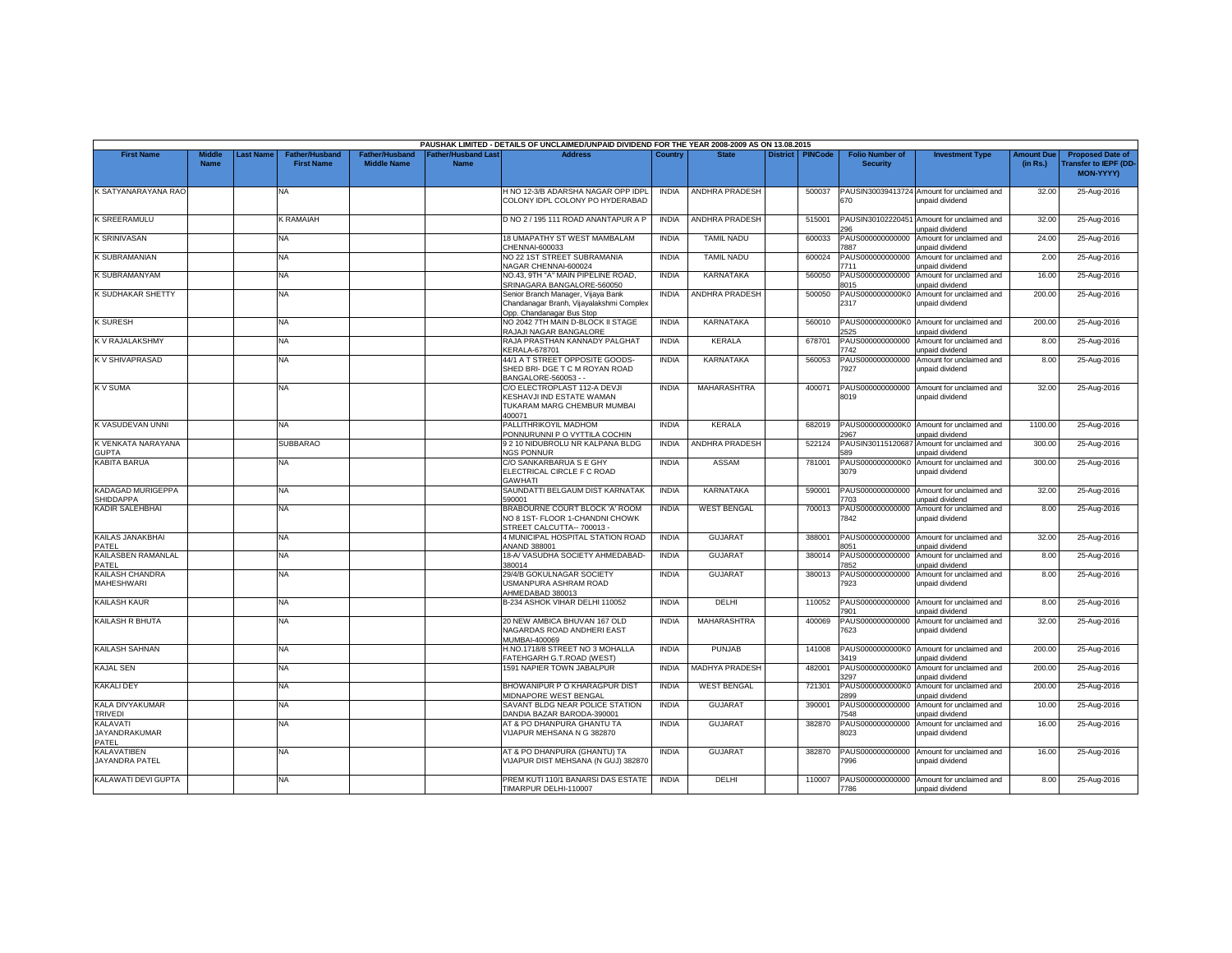|                                              |                              |           |                                            |                                             |                                          | PAUSHAK LIMITED - DETAILS OF UNCLAIMED/UNPAID DIVIDEND FOR THE YEAR 2008-2009 AS ON 13.08.2015     |              |                       |                 |                |                                           |                                                              |                               |                                                                      |
|----------------------------------------------|------------------------------|-----------|--------------------------------------------|---------------------------------------------|------------------------------------------|----------------------------------------------------------------------------------------------------|--------------|-----------------------|-----------------|----------------|-------------------------------------------|--------------------------------------------------------------|-------------------------------|----------------------------------------------------------------------|
| <b>First Name</b>                            | <b>Middle</b><br><b>Name</b> | Last Name | <b>Father/Husband</b><br><b>First Name</b> | <b>Father/Husband</b><br><b>Middle Name</b> | <b>Father/Husband Las</b><br><b>Name</b> | <b>Address</b>                                                                                     | Country      | <b>State</b>          | <b>District</b> | <b>PINCode</b> | <b>Folio Number of</b><br><b>Security</b> | <b>Investment Type</b>                                       | <b>Amount Due</b><br>(in Rs.) | <b>Proposed Date of</b><br><b>Transfer to IEPF (DD-</b><br>MON-YYYY) |
| <b>KALIDAS CHANDULAL</b><br><b>TRIVEDI</b>   |                              |           | NA                                         |                                             |                                          | 194 "MAIPRASHAD" SARVODAY NAGAR<br>O/S SHAHPUR GATE AHMEDABAD<br>380004                            | <b>INDIA</b> | <b>GUJARA1</b>        |                 | 380004         | 7743                                      | PAUS000000000000 Amount for unclaimed and<br>unpaid dividend | 16.00                         | 25-Aug-2016                                                          |
| KALIDAS GORDHANBHAI<br><b>BRAMBHATT</b>      |                              |           | <b>NA</b>                                  |                                             |                                          | BRAMBHAHWADA AT & PO SOKHADA<br>DIST BARODA PIN-391240                                             | <b>INDIA</b> | <b>GUJARAT</b>        |                 | 391240         | PAUS000000000000<br>'625                  | Amount for unclaimed and<br>unpaid dividend                  | 2.00                          | 25-Aug-2016                                                          |
| <b>KALPANA</b>                               |                              |           | NA.                                        |                                             |                                          | 8B MAHESHWARI SOCIETY GOTRI ROAD<br>VADODARA                                                       | <b>INDIA</b> | <b>GUJARAT</b>        |                 | 390015         | PAUS0000000000K0<br>267                   | Amount for unclaimed and<br>unpaid dividend                  | 200.00                        | 25-Aug-2016                                                          |
| <b>KALPANA DEY</b>                           |                              |           | NA                                         |                                             |                                          | C/O MR D L ROY CHOWDHURY P 42<br>(NORTH) UNIQUE PARK CALCUTTA<br>700034                            | <b>INDIA</b> | <b>WEST BENGAL</b>    |                 | 700034         | PAUS000000000000<br>7881                  | Amount for unclaimed and<br>unpaid dividend                  | 8.00                          | 25-Aug-2016                                                          |
| <b>KALPANA JESUKHLAL</b><br>DHRU             |                              |           | <b>NA</b>                                  |                                             |                                          | C/O THE SWASTIK JANATA SAHAKARI<br>BANK LTD 502 KALBADEVI ROAD<br>MUMBAI-400002                    | <b>INDIA</b> | <b>MAHARASHTRA</b>    |                 | 400002         | PAUS000000000000<br>7868                  | Amount for unclaimed and<br>unpaid dividend                  | 8.00                          | 25-Aug-2016                                                          |
| KALPANABEN<br>CHANDRAKANT SHAH               |                              |           | <b>NA</b>                                  |                                             |                                          | NANDKRUPA BLDG BHADRAKALI<br>MATA'S POLE RAOPURA ROAD BARODA<br>390001                             | <b>INDIA</b> | <b>GUJARAT</b>        |                 | 390001         | 626                                       | PAUS000000000000 Amount for unclaimed and<br>unpaid dividend | 32.00                         | 25-Aug-2016                                                          |
| KALUBHAI JASMATBHAI<br>/AGASIYA              |                              |           | NA                                         |                                             |                                          | AT & POST LUNDHIYA VIA MOTI DHARI<br><b>DIST JUNAGADH</b>                                          | <b>INDIA</b> | <b>GUJARAT</b>        |                 | 362001         | PAUS000000000000<br>7628                  | Amount for unclaimed and<br><b>Inpaid dividend</b>           | 16.00                         | 25-Aug-2016                                                          |
| KALVA MANIKYA RAO                            |                              |           | <b>NA</b>                                  |                                             |                                          | COMMERCIAL GOODS TRANSPORT, 107<br>THAMBUCHETTY STREET.<br>P.B.NO.1254,CHENNAI                     | <b>INDIA</b> | <b>TAMIL NADU</b>     |                 | 600001         | PAUS0000000000K0<br>0471                  | Amount for unclaimed and<br>unpaid dividend                  | 200.00                        | 25-Aug-2016                                                          |
| KALYANDAS TRIKAMLAL<br><b>SHAH</b>           |                              |           | NA                                         |                                             |                                          | BAJWADA SHETH SHERI BARODA-<br>390001                                                              | <b>INDIA</b> | <b>GUJARAT</b>        |                 | 390001         | PAUS000000000000<br>579                   | Amount for unclaimed and<br><b>Inpaid dividend</b>           | 2.00                          | 25-Aug-2016                                                          |
| <b>KALYANIKUTTY C NAIR</b>                   |                              |           | <b>NA</b>                                  |                                             |                                          | <b>MARATH HOUSE V P V/427</b><br>VADAVANNUR-PALGHAT-DIST KERALA<br>678504                          | <b>INDIA</b> | <b>KERALA</b>         |                 | 678504         | PAUS000000000000<br>7766                  | Amount for unclaimed and<br>unpaid dividend                  | 16.00                         | 25-Aug-2016                                                          |
| KALYANJI KACHARABHAI<br>PARMAR               |                              |           | <b>NA</b>                                  |                                             |                                          | NEAR BARADI GATE JAM SALAYA DIST<br>JAMNAGAR 361001                                                | <b>INDIA</b> | <b>GUJARAT</b>        |                 | 361001         | 7629                                      | PAUS000000000000 Amount for unclaimed and<br>unpaid dividend | 6.00                          | 25-Aug-2016                                                          |
| KAMAL CHAND JAIN                             |                              |           | NA.                                        |                                             |                                          | 9/10 MAHESH NAGAR B/H MAHESHWARI<br>DHARAMSHALA INDORE                                             | <b>INDIA</b> | <b>MADHYA PRADESH</b> |                 | 461775         | PAUS000000000000<br>7584                  | Amount for unclaimed and<br>unpaid dividend                  | 2.00                          | 25-Aug-2016                                                          |
| <b>KAMAL CHAND M JAIN</b>                    |                              |           | <b>NA</b>                                  |                                             |                                          | 6 CHINNIA ROAD T NAGAR CHENNAI                                                                     | <b>INDIA</b> | <b>TAMIL NADU</b>     |                 | 600017         | 3471                                      | PAUS0000000000K0 Amount for unclaimed and<br>unpaid dividend | 200.00                        | 25-Aug-2016                                                          |
| KAMAL DATTATRAYA<br>HARDIKAR                 |                              |           | NA                                         |                                             |                                          | PIRAMITAR ROAD DANDIA BAZAR<br>BARODA 390001                                                       | <b>INDIA</b> | <b>GUJARAT</b>        |                 | 390001         | PAUS000000000000<br>7559                  | Amount for unclaimed and<br>unpaid dividend                  | 2.00                          | 25-Aug-2016                                                          |
| <b>KAMAL DINESH</b><br><b>THAKKAR</b>        |                              |           | NA                                         |                                             |                                          | DINESH BHUVAN 2ND FL ROOM NO-5<br>451/63 P- ATHE BAPURAO MARG OPP<br>SINDHI LANE MUMBA- I 400004 - | <b>INDIA</b> | <b>MAHARASHTRA</b>    |                 | 400004         | PAUS000000000000<br>7834                  | Amount for unclaimed and<br>unpaid dividend                  | 16.00                         | 25-Aug-2016                                                          |
| KAMAL PURUSHOTTAM<br>PANDYA                  |                              |           | <b>NA</b>                                  |                                             |                                          | A/7 MANGALAM DUPLEX MANGALAM<br>CROSS ROAD OPP SAMA TALAVSAMA<br>SAVLI ROAD                        | <b>INDIA</b> | <b>GUJARAT</b>        |                 | 390008         | PAUS000000000000<br>7570                  | Amount for unclaimed and<br>unpaid dividend                  | 2.00                          | 25-Aug-2016                                                          |
| <b>KAMALABEN V SHAH</b>                      |                              |           | NA                                         |                                             |                                          | 10 SAVITA SADAN SUBHASH LANE<br>DAFATRY ROAD MALAD (EAST) MUMBAI<br>400064                         | <b>INDIA</b> | MAHARASHTRA           |                 | 400064         | PAUS000000000000<br>7759                  | Amount for unclaimed and<br>unpaid dividend                  | 8.00                          | 25-Aug-2016                                                          |
| KAMALAVALLI                                  |                              |           | <b>NA</b>                                  |                                             |                                          | 3-D 4TH ST GOKULAM COLONY P N<br>PUDAR COIMBATORE                                                  | <b>INDIA</b> | <b>TAMIL NADU</b>     |                 | 641041         | 3037                                      | PAUS0000000000K0 Amount for unclaimed and<br>unpaid dividend | 300.00                        | 25-Aug-2016                                                          |
| <b>KAMALKANT</b><br>CHANDULAL PAREKH         |                              |           | NA                                         |                                             |                                          | C/O KISAN TRADERS OPP KHADAYATA<br>CHHATRA-LAYA S T ROAD MODASA<br>DIST SABARKANTHA P- IN-383315 - | <b>INDIA</b> | <b>GUJARAT</b>        |                 | 383315         | PAUS000000000000<br>7630                  | Amount for unclaimed and<br>unpaid dividend                  | 16.00                         | 25-Aug-2016                                                          |
| <b>KAMASASTRY</b><br>AYYALASOMAYAJULA        |                              |           | <b>NA</b>                                  |                                             |                                          | C/O DARSHAK LIMITED 3-5-784/2/1/A<br>KING - KOTI OPP KING KOTI HOSPITAL<br>HYDERABAD 5-00029 -     | <b>INDIA</b> | <b>ANDHRA PRADESH</b> |                 | 500029         | 7631                                      | PAUS000000000000 Amount for unclaimed and<br>unpaid dividend | 16.00                         | 25-Aug-2016                                                          |
| <b>KAMESETTY</b><br><b>VENKATASUBBAIAH K</b> |                              |           | <b>NA</b>                                  |                                             |                                          | 9/226. SHANKAR RAO STREET.<br>SRIRAMULUPET,<br>PRODDATUR.(CUDDAPAH DIST)                           | <b>INDIA</b> | <b>ANDHRA PRADESH</b> |                 | 516360         | 0111                                      | PAUS0000000000K0 Amount for unclaimed and<br>unpaid dividend | 200.00                        | 25-Aug-2016                                                          |
| KAMINIBEN DILIPBHAI<br>PATEL                 |                              |           | NA                                         |                                             |                                          | GUNDA FALIA RAJMAHAL ROAD<br>BARODA-390001                                                         | <b>INDIA</b> | <b>GUJARAT</b>        |                 | 390001         | PAUS000000000000<br>7632                  | Amount for unclaimed and<br>unpaid dividend                  | 6.00                          | 25-Aug-2016                                                          |
| KAMLA R JHAMNANI                             |                              |           | <b>NA</b>                                  |                                             |                                          | 'SHRI RAM NIVAS" 84 MAHADEVNAGAR<br>BEHIND MAYA TALKIES KUBERNAGAR<br>AHMEDABAD 382340             | <b>INDIA</b> | <b>GUJARAT</b>        |                 | 382340         | 863                                       | PAUS000000000000 Amount for unclaimed and<br>unpaid dividend | 32.00                         | 25-Aug-2016                                                          |
| <b>KAMLA SALWAN</b>                          |                              |           | NA                                         |                                             |                                          | S-374 GREATER KAILASH -I NEW DELHI-<br>110048                                                      | <b>INDIA</b> | DELHI                 |                 | 110048         | 7811                                      | PAUS000000000000 Amount for unclaimed and<br>unpaid dividend | 16.00                         | 25-Aug-2016                                                          |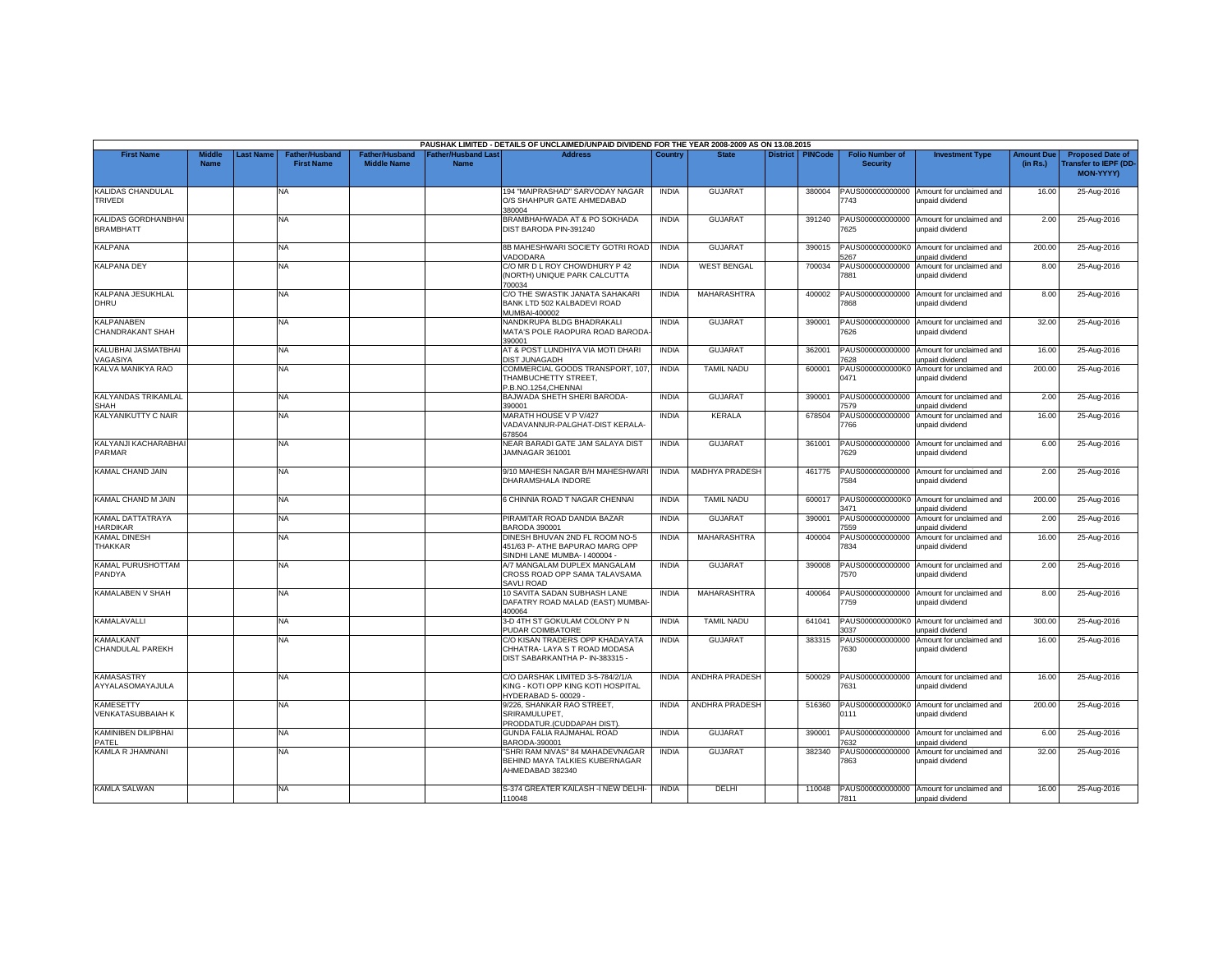|                                                  |                              |          |                                            |                                             |                                           | PAUSHAK LIMITED - DETAILS OF UNCLAIMED/UNPAID DIVIDEND FOR THE YEAR 2008-2009 AS ON 13.08.2015       |              |                      |                 |                |                                           |                                                               |                               |                                                                            |
|--------------------------------------------------|------------------------------|----------|--------------------------------------------|---------------------------------------------|-------------------------------------------|------------------------------------------------------------------------------------------------------|--------------|----------------------|-----------------|----------------|-------------------------------------------|---------------------------------------------------------------|-------------------------------|----------------------------------------------------------------------------|
| <b>First Name</b>                                | <b>Middle</b><br><b>Name</b> | ast Name | <b>Father/Husband</b><br><b>First Name</b> | <b>Father/Husband</b><br><b>Middle Name</b> | <b>Father/Husband Last</b><br><b>Name</b> | <b>Address</b>                                                                                       | Country      | <b>State</b>         | <b>District</b> | <b>PINCode</b> | <b>Folio Number of</b><br><b>Security</b> | <b>Investment Type</b>                                        | <b>Amount Due</b><br>(in Rs.) | <b>Proposed Date of</b><br><b>Transfer to IEPF (DD</b><br><b>MON-YYYY)</b> |
| <b>KAMLA SEKHRI</b>                              |                              |          | <b>NA</b>                                  |                                             |                                           | 26/104 BIRHANA ROAD KANPUR-208001                                                                    | <b>INDIA</b> | <b>UTTAR PRADESH</b> |                 | 208001         | PAUS000000000000<br>884                   | Amount for unclaimed and<br>unpaid dividend                   | 8.00                          | 25-Aug-2016                                                                |
| KAMLA YASHWANTRAI<br><b>DESAI</b>                |                              |          | <b>NA</b>                                  |                                             |                                           | C/O M M NAIK G-32 ALEMBIC COLONY<br>LEMBIC ROAD BARODA-390003                                        | <b>INDIA</b> | <b>GUJARAT</b>       |                 | 390003         | PAUS000000000000<br>574                   | Amount for unclaimed and<br>unpaid dividend                   | 2.00                          | 25-Aug-2016                                                                |
| KAMLABEN BABUBHAI<br>PATEL                       |                              |          | <b>NA</b>                                  |                                             |                                           | NEAR NARANDEV MAHADEV<br><b>KARAMSAD DIST KAIRA 388325</b>                                           | <b>INDIA</b> | <b>GUJARAT</b>       |                 | 388325         | PAUS000000000000<br>'634                  | Amount for unclaimed and<br>unpaid dividend                   | 32.00                         | 25-Aug-2016                                                                |
| KAMLABEN JAYANTIBHAI                             |                              |          | <b>NA</b>                                  |                                             |                                           | AT JALLA TAL KHAMBHAT POST NAR                                                                       | <b>INDIA</b> | <b>GUJARAT</b>       |                 | 388150         | PAUS000000000000                          | Amount for unclaimed and                                      | 6.00                          | 25-Aug-2016                                                                |
| PATEL<br>KAMLABEN MOHANLAL                       |                              |          | <b>NA</b>                                  |                                             |                                           | TAL PETLAD DIST KAIRA PIN-388150<br>C/O MOHANLAL KALIDAS SHAH MAMA'S                                 | <b>INDIA</b> | <b>GUJARAT</b>       |                 | 390001         | 635<br>PAUS000000000000                   | unpaid dividend<br>Amount for unclaimed and                   | 10.00                         | 25-Aug-2016                                                                |
| SHAH                                             |                              |          |                                            |                                             |                                           | POLE RAOPURA BARODA-390001                                                                           |              |                      |                 |                | 7581                                      | unpaid dividend                                               |                               |                                                                            |
| KAMLESH A RATHOD                                 |                              |          | NA                                         |                                             |                                           | C/O SUMANBHAI A RATHOD A/3 LENTEN<br>FLATS- NR JAWAHARNAGAR SOC<br>VASNA RD PALDI AHM- EDABAD 380007 | <b>INDIA</b> | <b>GUJARA1</b>       |                 | 380007         | PAUS000000000000<br>738                   | Amount for unclaimed and<br>unpaid dividend                   | 8.00                          | 25-Aug-2016                                                                |
| <b>KAMLESH D NAIK</b>                            |                              |          | <b>NA</b>                                  |                                             |                                           | B-802, SUROYODAYA TOWER BESIDES<br>PETROL PUMP NEAR SATTADHAR CHAR<br>RASTA AHMEDABAD                | <b>INDIA</b> | <b>GUJARAT</b>       |                 | 380061         | PAUS000000000000<br>764                   | Amount for unclaimed and<br>unpaid dividend                   | 16.00                         | 25-Aug-2016                                                                |
| <b>KAMLESH GARG</b>                              |                              |          | NA                                         |                                             |                                           | FLAT NO B-3, ST COLUMBAS APPT PLOT<br>NO 15, SECTOR 7 DWARKA PHASE I<br>NEW DELHI                    | <b>INDIA</b> | DELHI                |                 | 110075         | '36                                       | PAUSIN30267931316 Amount for unclaimed and<br>unpaid dividend | 50.00                         | 25-Aug-2016                                                                |
| KAMLESH HASMUKHLAL<br>SHAH                       |                              |          | NA.                                        |                                             |                                           | C/O AWISHKAR ASSOCIATES 183 K S<br><b>GARDEN LALBAUG IV CROSS</b><br>BANGALORE-560027                | <b>INDIA</b> | <b>KARNATAKA</b>     |                 | 560027         | PAUS000000000000<br>7848                  | Amount for unclaimed and<br>unpaid dividend                   | 8.00                          | 25-Aug-2016                                                                |
| KAMLESH K SHARMA                                 |                              |          | <b>NA</b>                                  |                                             |                                           | C/O ALEMBIC CHEMICAL WORKS CO<br>LTD 22 ALBERT ROAD AMRITSAR 143001                                  | <b>INDIA</b> | <b>PUNJAB</b>        |                 | 143001         | PAUS000000000000<br>7717                  | Amount for unclaimed and<br>unpaid dividend                   | 16.00                         | 25-Aug-2016                                                                |
| <b>KAMLESH LEASING</b><br><b>FINANCE PVT LTD</b> |                              |          | NA                                         |                                             |                                           | 2, GAUTAM VIHAR SOC., USHNANPURA,<br>ASHRAM ROAD, AHMEDASBAD                                         | <b>INDIA</b> | <b>GUJARAT</b>       |                 | 380013         | PAUS120332000015<br>9166                  | Amount for unclaimed and<br>unpaid dividend                   | 166.00                        | 25-Aug-2016                                                                |
| KAMLESH MEDIRATTA                                |                              |          | <b>NA</b>                                  |                                             |                                           | I-132 KIRTI NAGAR NEW DELHI 110015                                                                   | <b>INDIA</b> | DELHI                |                 | 110015         | PAUS000000000000<br>1044                  | Amount for unclaimed and<br>unpaid dividend                   | 8.00                          | 25-Aug-2016                                                                |
| KAMLESHBHAI<br>KANTIBHAI PATEL                   |                              |          | NA                                         |                                             |                                           | C/O M/S KAMLESH CORPN DHOBIGHAT<br>DUDHESHWAR ROAD AHMEDABAD-<br>380001                              | <b>INDIA</b> | <b>GUJARAT</b>       |                 | 380001         | PAUS000000000000<br>7638                  | Amount for unclaimed and<br>unpaid dividend                   | 32.00                         | 25-Aug-2016                                                                |
| <b>KAMLESHKUMAR</b><br>CHANDULAL BHARVADA        |                              |          | NA.                                        |                                             |                                           | C/O B C BHARVADA VANIAVADI MAIN<br>ROAD STREET NO-1 NR RAMESHWAR<br>PAN CENTRE RAJKOT-360002         | <b>INDIA</b> | <b>GUJARAT</b>       |                 | 360002         | PAUS000000000000<br>7822                  | Amount for unclaimed and<br>unpaid dividend                   | 16.00                         | 25-Aug-2016                                                                |
| KANAHYA LAL CHUTTANI                             |                              |          | <b>NA</b>                                  |                                             |                                           | FC 136 TAGORE GARDEN NEW DELHI-<br>10027                                                             | <b>INDIA</b> | DELHI                |                 | 110027         | PAUS000000000000<br>7942                  | Amount for unclaimed and<br>unpaid dividend                   | 8.00                          | 25-Aug-2016                                                                |
| KANAIYALAL AMBALAL<br>SHAH                       |                              |          | NA                                         |                                             |                                           | 11 DHANUSHDHARI SOCIETY NR<br>DHARNIDHAR JAIN TEMPLE PALDI<br>AHMEDABAD 380007                       | <b>INDIA</b> | <b>GUJARA1</b>       |                 | 380007         | PAUS000000000000<br>7741                  | Amount for unclaimed and<br>unpaid dividend                   | 16.00                         | 25-Aug-2016                                                                |
| KANAIYALAL HIRALAL<br>DESAI                      |                              |          | NA                                         |                                             |                                           | 3 VIMAL SOCIETY MAKARPURA RD<br>BARODA 390009                                                        | <b>INDIA</b> | <b>GUJARAT</b>       |                 | 390009         | PAUS000000000000<br>531                   | Amount for unclaimed and<br>unpaid dividend                   | 2.00                          | 25-Aug-2016                                                                |
| KANAIYALAL KALIDAS<br>VAIDYA                     |                              |          | <b>NA</b>                                  |                                             |                                           | ANNYONYA HOUSING SOCIETY<br>RAMNATH ROAD PETLAD DIST KAIRA<br>388450                                 | <b>INDIA</b> | <b>GUJARAT</b>       |                 | 388450         | PAUS000000000000<br>7640                  | Amount for unclaimed and<br>unpaid dividend                   | 6.00                          | 25-Aug-2016                                                                |
| KANAIYALAL KANTILAL<br>SHAH                      |                              |          | <b>NA</b>                                  |                                             |                                           | 28 SINDEY COLONY KEVEDABAG<br>VAVAPURA BARODA-390001                                                 | <b>INDIA</b> | GUJARAT              |                 | 390001         | PAUS000000000000<br>7641                  | Amount for unclaimed and<br>unpaid dividend                   | 6.00                          | 25-Aug-2016                                                                |
| KANAIYALAL<br>RANCHHODLAL THAKER                 |                              |          | NA                                         |                                             |                                           | 13 JAY RANCHHOD SOCIETY NO 3<br>WAGHODIA ROAD BARODA-390006                                          | <b>INDIA</b> | <b>GUJARAT</b>       |                 | 390006         | PAUS000000000000<br>7643                  | Amount for unclaimed and<br>unpaid dividend                   | 2.00                          | 25-Aug-2016                                                                |
| KANAIYALAL<br>SUNDERLAL GANDHI                   |                              |          | NA                                         |                                             |                                           | MADANZAMPA ROAD NEAR AZAD<br>GROUND KRISHNA BUILDING BARODA-<br>390001                               | <b>INDIA</b> | <b>GUJARAT</b>       |                 | 390001         | PAUS000000000000<br>7644                  | Amount for unclaimed and<br>unpaid dividend                   | 2.00                          | 25-Aug-2016                                                                |
| KANAJI MEGHJIBHAI<br><b>CAMANI</b>               |                              |          | <b>NA</b>                                  |                                             |                                           | AMBAJI KADVA PLOT SHERI NO 6-C OPP<br>LAKHANIBHAI RAJKOT                                             | <b>INDIA</b> | <b>GUJARAT</b>       |                 | 360001         | PAUS000000000000<br>7645                  | Amount for unclaimed and<br>unpaid dividend                   | 16.00                         | 25-Aug-2016                                                                |
| <b>KANAK MEHTA</b>                               |                              |          | <b>NA</b>                                  |                                             |                                           | C4 SARDAR PATEL MARG JAIPUR-<br>302001                                                               | <b>INDIA</b> | <b>RAJASTHAN</b>     |                 | 302001         | PAUS000000000000<br>779                   | Amount for unclaimed and<br><b>Inpaid dividend</b>            | 8.00                          | 25-Aug-2016                                                                |
| KANAKASABHAI PILLAI<br>KRISHNASWAMI              |                              |          | NA                                         |                                             |                                           | KAILAS 1ST FLOOR 10 NINETH ST DR<br>RADHAKRISHNAN SALAI CHENNAI-<br>600004                           | <b>INDIA</b> | <b>TAMIL NADU</b>    |                 | 600004         | PAUS000000000000<br>785                   | Amount for unclaimed and<br>unpaid dividend                   | 16.00                         | 25-Aug-2016                                                                |
| <b>KANCHAN</b><br>GIANCHANDANI                   |                              |          | <b>NA</b>                                  |                                             |                                           | 109/D-11 SECTOR 8 ROHINI NEW DELHI                                                                   | <b>INDIA</b> | DELHI                |                 | 110001         | 8039                                      | PAUS000000000000 Amount for unclaimed and<br>unpaid dividend  | 8.00                          | 25-Aug-2016                                                                |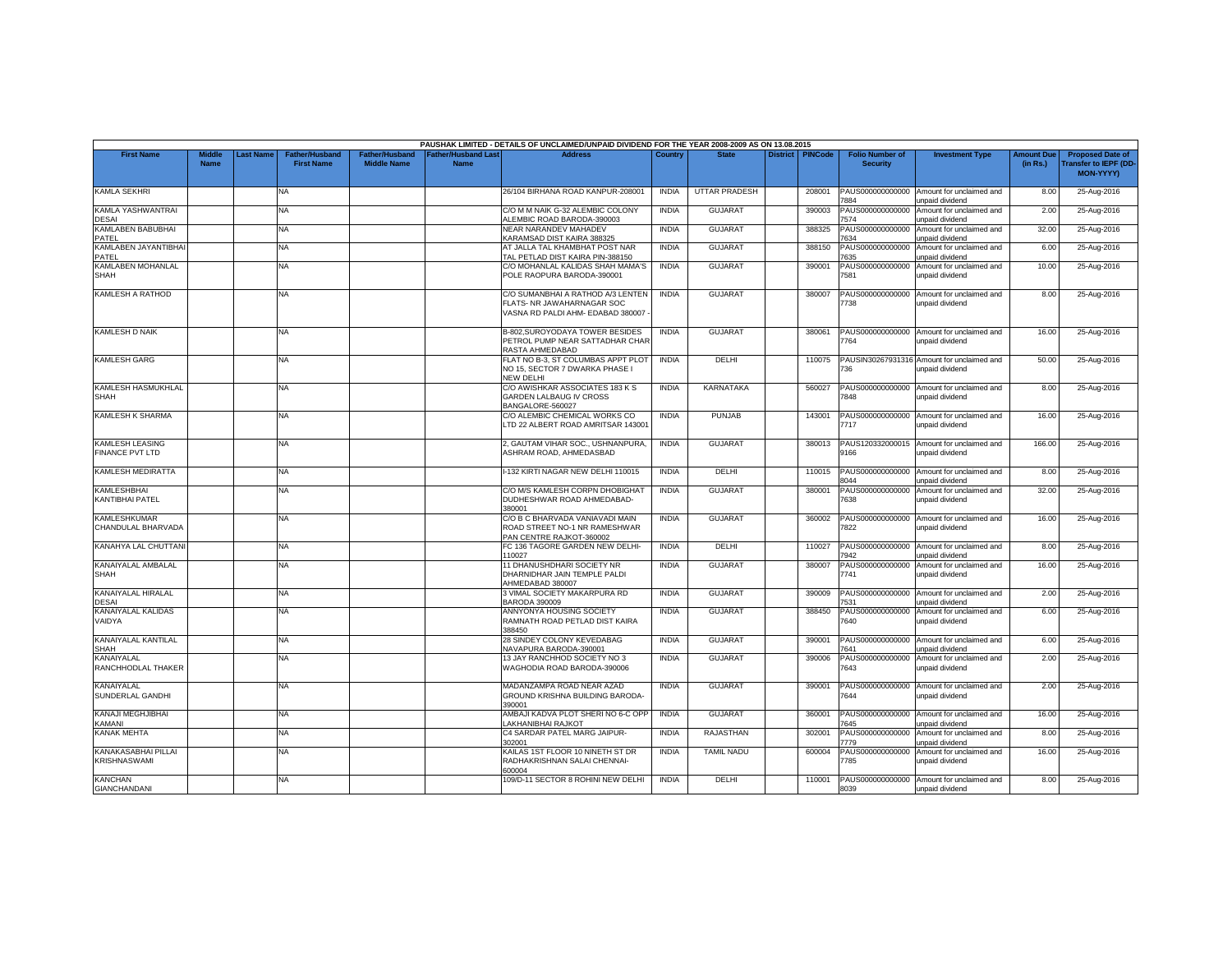|                                       |                       |           |                                            |                                             |                                           | PAUSHAK LIMITED - DETAILS OF UNCLAIMED/UNPAID DIVIDEND FOR THE YEAR 2008-2009 AS ON 13.08.2015 |              |                    |                 |                |                                           |                                             |                               |                                                                            |
|---------------------------------------|-----------------------|-----------|--------------------------------------------|---------------------------------------------|-------------------------------------------|------------------------------------------------------------------------------------------------|--------------|--------------------|-----------------|----------------|-------------------------------------------|---------------------------------------------|-------------------------------|----------------------------------------------------------------------------|
| <b>First Name</b>                     | Middle<br><b>Name</b> | Last Name | <b>Father/Husband</b><br><b>First Name</b> | <b>Father/Husband</b><br><b>Middle Name</b> | <b>Father/Husband Last</b><br><b>Name</b> | <b>Address</b>                                                                                 | Country      | <b>State</b>       | <b>District</b> | <b>PINCode</b> | <b>Folio Number of</b><br><b>Security</b> | <b>Investment Type</b>                      | <b>Amount Due</b><br>(in Rs.) | <b>Proposed Date of</b><br><b>Transfer to IEPF (DD</b><br><b>MON-YYYYY</b> |
|                                       |                       |           |                                            |                                             |                                           |                                                                                                |              |                    |                 |                |                                           |                                             |                               |                                                                            |
| KANCHANBEN BANSILAL                   |                       |           | NA                                         |                                             |                                           | GANDHI POLE AHMEDABADI BAZZAR                                                                  | <b>INDIA</b> | <b>GUJARAT</b>     |                 | 387001         | PAUS000000000000                          | Amount for unclaimed and                    | 2.00                          | 25-Aug-2016                                                                |
| <b>GANDHI</b>                         |                       |           |                                            |                                             |                                           | NADIAD 387001 DIST KAIRA                                                                       |              |                    |                 |                | 549                                       | unpaid dividend                             |                               |                                                                            |
| KANCHANBEN<br><b>VITHALBHAI PATEL</b> |                       |           | <b>NA</b>                                  |                                             |                                           | AT & POST ADAVALA TALUKA AMOD<br><b>DIST BARODA 392110</b>                                     | <b>INDIA</b> | <b>GUJARAT</b>     |                 | 392110         | PAUS000000000000<br>733                   | Amount for unclaimed and<br>unpaid dividend | 16.00                         | 25-Aug-2016                                                                |
| KANCHANLAL MULJIBHAI                  |                       |           | NA                                         |                                             |                                           | GHADIALIPOLE DESAI SHERI BAVA                                                                  | <b>INDIA</b> | <b>GUJARAT</b>     |                 | 390001         | PAUS000000000000                          | Amount for unclaimed and                    | 2.00                          | 25-Aug-2016                                                                |
| <b>MODI</b>                           |                       |           |                                            |                                             |                                           | MADHI'S LANE BARODA-390001                                                                     |              |                    |                 |                | 648                                       | unpaid dividend                             |                               |                                                                            |
| KANCHANLAL MULJIBHAI                  |                       |           | NA.                                        |                                             |                                           | DESAI SHERI BAVAMADHI NO KHANCHO                                                               | <b>INDIA</b> | GUJARAT            |                 | 390001         | PAUS000000000000                          | Amount for unclaimed and                    | 2.00                          | 25-Aug-2016                                                                |
| <b>MODI</b>                           |                       |           |                                            |                                             |                                           | GHADIALI POLE BARODA-390001                                                                    |              |                    |                 |                | 7646                                      | unpaid dividend                             |                               |                                                                            |
| KANCHANLAL MULJIBHAI                  |                       |           | <b>NA</b>                                  |                                             |                                           | GHADIALI POLE DESAI SERI BAWA                                                                  | <b>INDIA</b> | <b>GUJARAT</b>     |                 | 390001         |                                           |                                             | 2.00                          |                                                                            |
| <b>MODI</b>                           |                       |           |                                            |                                             |                                           | MADHI'S LANE BARODA-390001                                                                     |              |                    |                 |                | PAUS000000000000<br>7647                  | Amount for unclaimed and<br>inpaid dividend |                               | 25-Aug-2016                                                                |
| <b>KANGOVI</b>                        |                       |           | ΝA                                         |                                             |                                           | K-24 12TH CROSS I BLOCK                                                                        | <b>INDIA</b> | KARNATAKA          |                 | 560010         | PAUS000000000000                          | Amount for unclaimed and                    | 32.00                         | 25-Aug-2016                                                                |
| NARAYANARAO                           |                       |           |                                            |                                             |                                           | RAJAJINAGAR BANGALORE-560010                                                                   |              |                    |                 |                | 7701                                      | unpaid dividend                             |                               |                                                                            |
| <b>KAUSALYA BAI</b>                   |                       |           |                                            |                                             |                                           |                                                                                                |              |                    |                 |                |                                           |                                             |                               |                                                                            |
| <b>KANIKA MITRA</b>                   |                       |           | NA                                         |                                             |                                           | 214 MAIN ROAD WEST PONEW                                                                       | <b>INDIA</b> | <b>WEST BENGAL</b> |                 | 743276         | PAUS0000000000K0<br>754                   | Amount for unclaimed and                    | 200.00                        | 25-Aug-2016                                                                |
| KANIYALAL DAYALAL                     |                       |           | NA.                                        |                                             |                                           | BARRACKPORE DIST 24 PGS (N)<br>1ST DELLA OLD ACHEIR SABARMATI                                  | <b>INDIA</b> | <b>GUJARAT</b>     |                 | 380005         | PAUS000000000000                          | unpaid dividend<br>Amount for unclaimed and | 8.00                          | 25-Aug-2016                                                                |
| <b>BHAVSAR</b>                        |                       |           |                                            |                                             |                                           | AHMEDABAD-380005                                                                               |              |                    |                 |                | '917                                      | <b>Inpaid dividend</b>                      |                               |                                                                            |
| KANJIBHAI AMBALAL                     |                       |           | NA                                         |                                             |                                           | 56/B SEVASHRAM CO OP HOU SOCIETY                                                               | <b>INDIA</b> | <b>GUJARAT</b>     |                 | 390007         | PAUS000000000000                          | Amount for unclaimed and                    | 2.00                          | 25-Aug-2016                                                                |
| PATEL                                 |                       |           |                                            |                                             |                                           | RACE COURSE ROAD NEAR ATMA JYOTI                                                               |              |                    |                 |                | 7577                                      | unpaid dividend                             |                               |                                                                            |
|                                       |                       |           |                                            |                                             |                                           | ASHRAM BARODA-390007                                                                           |              |                    |                 |                |                                           |                                             |                               |                                                                            |
| <b>KANNAN MALA</b>                    |                       |           | NA.                                        |                                             |                                           | 7/81 NORTH TANK STREET NATCHIAR                                                                | <b>INDIA</b> | <b>TAMIL NADU</b>  |                 | 612001         | PAUS000000000000                          | Amount for unclaimed and                    | 32.00                         | 25-Aug-2016                                                                |
|                                       |                       |           |                                            |                                             |                                           | KOIL P O KUMBAKINAM RMS DIST<br><b>TANJORE</b>                                                 |              |                    |                 |                | 7704                                      | unpaid dividend                             |                               |                                                                            |
| <b>KANTA DUA</b>                      |                       |           | NA.                                        |                                             |                                           | A-18 MAN SAROVER GARDEN NEW                                                                    | <b>INDIA</b> | DELHI              |                 | 110015         | PAUS000000000000                          | Amount for unclaimed and                    | 8.00                          | 25-Aug-2016                                                                |
|                                       |                       |           |                                            |                                             |                                           | DELHI 110015                                                                                   |              |                    |                 |                | 802                                       | unpaid dividend                             |                               |                                                                            |
| <b>KANTA MEHTA</b>                    |                       |           | NA                                         |                                             |                                           | ROOM NO 15 HIRAMANEK BLDG 182                                                                  | <b>INDIA</b> | <b>MAHARASHTRA</b> |                 | 400002         | PAUS000000000000                          | Amount for unclaimed and                    | 8.00                          | 25-Aug-2016                                                                |
|                                       |                       |           |                                            |                                             |                                           | DADYSETH AGIARY LANE MUMBAI                                                                    |              |                    |                 |                | 8055                                      | unpaid dividend                             |                               |                                                                            |
|                                       |                       |           |                                            |                                             |                                           | 100002                                                                                         |              |                    |                 |                |                                           |                                             |                               |                                                                            |
| KANTA RANI GANDHI                     |                       |           | ΝA                                         |                                             |                                           | J-48 KIRTI NAGAR NEW DELHI-110015                                                              | <b>INDIA</b> | DELHI              |                 | 110015         | PAUS000000000000                          | Amount for unclaimed and                    | 8.00                          | 25-Aug-2016                                                                |
| <b>KANTA SARABHAI</b>                 |                       |           | NA                                         |                                             |                                           | "MANGALAM" 9 JAGABHAI PARK                                                                     | <b>INDIA</b> | <b>GUJARAT</b>     |                 | 380022         | 797<br>PAUS000000000000                   | unpaid dividend<br>Amount for unclaimed and | 32.00                         | 25-Aug-2016                                                                |
|                                       |                       |           |                                            |                                             |                                           | <b>KANKARIA AHMEDABAD-380022</b>                                                               |              |                    |                 |                | 588                                       | unpaid dividend                             |                               |                                                                            |
| <b>KANTABEN DESAI</b>                 |                       |           | NA                                         |                                             |                                           | 2 ANURADHA APARTMENT NR KHARIDIA                                                               | <b>INDIA</b> | <b>GUJARAT</b>     |                 | 380007         | PAUS000000000000                          | Amount for unclaimed and                    | 8.00                          | 25-Aug-2016                                                                |
|                                       |                       |           |                                            |                                             |                                           | FLAT B/H VASNA BUS STOP                                                                        |              |                    |                 |                | 7972                                      | unpaid dividend                             |                               |                                                                            |
|                                       |                       |           |                                            |                                             |                                           | AHMEDABAD 380007                                                                               |              |                    |                 |                |                                           |                                             |                               |                                                                            |
| KANTABEN JAYANTIBHA<br>PATEL          |                       |           | NA                                         |                                             |                                           | OLD NAGARDAS ROAD MAFADIN BLDG                                                                 | <b>INDIA</b> | <b>MAHARASHTRA</b> |                 | 400069         | PAUS000000000000<br>7650                  | Amount for unclaimed and                    | 6.00                          | 25-Aug-2016                                                                |
|                                       |                       |           |                                            |                                             |                                           | ROOM NO - 24 1ST FL ANDHERI EAST<br>MUMBAI-400069 - -                                          |              |                    |                 |                |                                           | unpaid dividend                             |                               |                                                                            |
| <b>KANTABEN</b>                       |                       |           | NA                                         |                                             |                                           | B-31 MAHAVIR SOCIETY PRATAP VILAS                                                              | <b>INDIA</b> | <b>GUJARAT</b>     |                 | 361008         | PAUS000000000000                          | Amount for unclaimed and                    | 32.00                         | 25-Aug-2016                                                                |
| NAVINCHANDRA                          |                       |           |                                            |                                             |                                           | ROAD JAMNAGAR 361008                                                                           |              |                    |                 |                | 8100                                      | unpaid dividend                             |                               |                                                                            |
| <b>GOSRANI</b>                        |                       |           |                                            |                                             |                                           |                                                                                                |              |                    |                 |                |                                           |                                             |                               |                                                                            |
| KANTABEN RAMBHAI                      |                       |           | NA.                                        |                                             |                                           | "ACHUYT' 203. BAKROL ROAD, VALLABH                                                             | <b>INDIA</b> | GUJARAT            |                 | 388120         | PAUS000000000000                          | Amount for unclaimed and                    | 122.00                        | 25-Aug-2016                                                                |
| PATFL<br><b>KANTI PANDEY</b>          |                       |           | NA                                         |                                             |                                           | /IDYANAGAR PIN-388120<br>74 LAKE-TOWN BLOCK B CALCUTTA-                                        | <b>INDIA</b> | <b>WEST BENGAL</b> |                 | 700055         | 8101<br>PAUS000000000000                  | unpaid dividend<br>Amount for unclaimed and | 8.00                          | 25-Aug-2016                                                                |
|                                       |                       |           |                                            |                                             |                                           | 700055                                                                                         |              |                    |                 |                | 933                                       | inpaid dividend                             |                               |                                                                            |
| KANTIBHAI CHANDULAL                   |                       |           | NA.                                        |                                             |                                           | ANNYONYA HOUSING SOCIETY                                                                       | <b>INDIA</b> | <b>GUJARAT</b>     |                 | 388450         | PAUS000000000000                          | Amount for unclaimed and                    | 6.00                          | 25-Aug-2016                                                                |
| VAIDYA                                |                       |           |                                            |                                             |                                           | RAMNATH ROAD PETLAD DIST KAIRA                                                                 |              |                    |                 |                | 7651                                      | unpaid dividend                             |                               |                                                                            |
|                                       |                       |           |                                            |                                             |                                           | <sup>2</sup> IN-388450                                                                         |              |                    |                 |                |                                           |                                             |                               |                                                                            |
| KANTIBHAI CHATURBHAI                  |                       |           | NA                                         |                                             |                                           | 11 BARODA PEOPLE'S CO OP HOUSING                                                               | <b>INDIA</b> | <b>GUJARAT</b>     |                 | 390005         | PAUS000000000000                          | Amount for unclaimed and                    | 2.00                          | 25-Aug-2016                                                                |
| PATEL<br>KANTIBHAI CHHOTABHA          |                       |           | NA.                                        |                                             |                                           | SOCIETY BARODA-390005<br>AT & POST JAMBUVA VADODARA                                            | <b>INDIA</b> | <b>GUJARAT</b>     |                 | 390014         | 547<br>PAUS000000000000                   | unpaid dividend<br>Amount for unclaimed and | 2.00                          | 25-Aug-2016                                                                |
| PATEL                                 |                       |           |                                            |                                             |                                           |                                                                                                |              |                    |                 |                | 592                                       | unpaid dividend                             |                               |                                                                            |
| <b>KANTIBHAI DARUBHAI</b>             |                       |           | NA.                                        |                                             |                                           | JASHWANTI SADAN UPLA FALIA MADAN                                                               | <b>INDIA</b> | <b>GUJARAT</b>     |                 | 390001         | PAUS000000000000                          | Amount for unclaimed and                    | 16.00                         | 25-Aug-2016                                                                |
| DESAI                                 |                       |           |                                            |                                             |                                           | ZAPA ROAD BARODA-390001                                                                        |              |                    |                 |                | 7652                                      | unpaid dividend                             |                               |                                                                            |
| KANTIBHAI SHAMJIBHAI                  |                       |           | NA                                         |                                             |                                           | C/O KATARIA SEEDS NEAR BUS STAND                                                               | <b>INDIA</b> | <b>GUJARAT</b>     |                 | 384315         | PAUS000000000000                          | Amount for unclaimed and                    | 32.00                         | 25-Aug-2016                                                                |
| <b>KATARIA</b>                        |                       |           |                                            |                                             |                                           | AT & POST VISNAGAR 384315                                                                      |              |                    |                 |                | 8053                                      | unpaid dividend                             |                               |                                                                            |
| KANTILAL<br><b>BAHECHARDAS PATEL</b>  |                       |           | NA.                                        |                                             |                                           | AT-KADAVIA PO-AMBAGAM TA BAYAD<br><b>DIST S K PIN 383325</b>                                   | <b>INDIA</b> | <b>GUJARAT</b>     |                 | 383325         | PAUS000000000000<br>7556                  | Amount for unclaimed and<br>unpaid dividend | 32.00                         | 25-Aug-2016                                                                |
| <b>KANTILAL CHUNILAL</b>              |                       |           | NA.                                        |                                             |                                           | ASHA BISCUITS BAZAR GANDEVI DIST                                                               | <b>INDIA</b> | GUJARAT            |                 | 396360         | PAUS000000000000                          | Amount for unclaimed and                    | 50.00                         | 25-Aug-2016                                                                |
| <b>BHAVSAR</b>                        |                       |           |                                            |                                             |                                           | BULSAR PIN-396360                                                                              |              |                    |                 |                | 653                                       | <b>Inpaid dividend</b>                      |                               |                                                                            |
| KANTILAL DEVABHAI                     |                       |           | NA                                         |                                             |                                           | RHUSHIWADI B/H ANANDNAGAR                                                                      | <b>INDIA</b> | <b>GUJARAT</b>     |                 | 360410         | PAUS000000000000                          | Amount for unclaimed and                    | 66.00                         | 25-Aug-2016                                                                |
| <b>PRAJAPATI</b>                      |                       |           |                                            |                                             |                                           | HORAJI 360410                                                                                  |              |                    |                 |                | 655                                       | unpaid dividend                             |                               |                                                                            |
| <b>KANTILAL G RANA</b>                |                       |           | <b>NA</b>                                  |                                             |                                           | DHOBIWAD GANDEVI DIST BULSAR                                                                   | <b>INDIA</b> | <b>GUJARAT</b>     |                 | 396360         | PAUS000000000000                          | Amount for unclaimed and                    | 6.00                          | 25-Aug-2016                                                                |
|                                       |                       |           |                                            |                                             |                                           | 396360                                                                                         |              |                    |                 |                | 7728                                      | unpaid dividend                             |                               |                                                                            |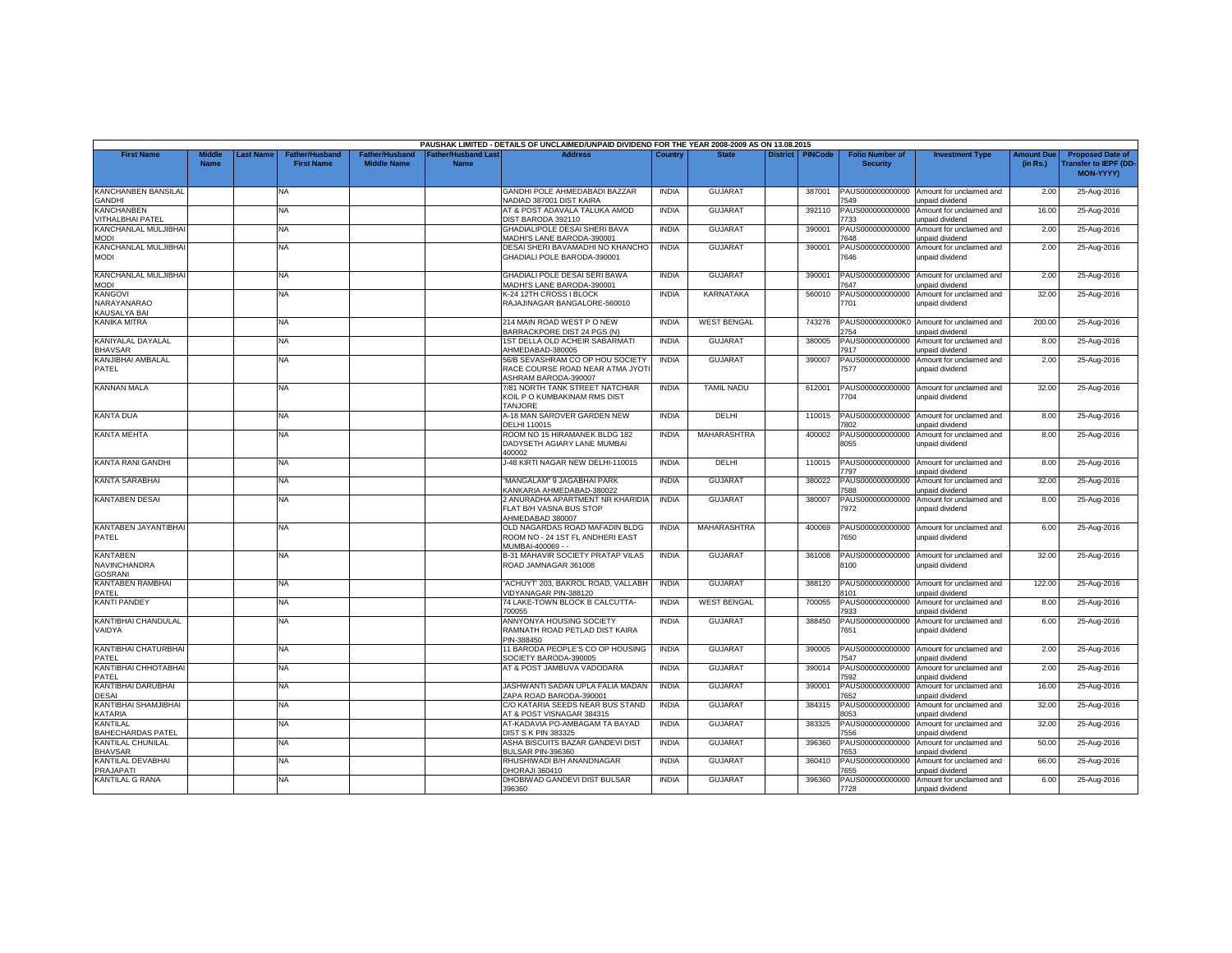|                                                                 |                              |                  |                                            |                                             |                                          | PAUSHAK LIMITED - DETAILS OF UNCLAIMED/UNPAID DIVIDEND FOR THE YEAR 2008-2009 AS ON 13.08.2015                                              |                              |                                  |                 |                  |                                             |                                                                         |                               |                                                                            |
|-----------------------------------------------------------------|------------------------------|------------------|--------------------------------------------|---------------------------------------------|------------------------------------------|---------------------------------------------------------------------------------------------------------------------------------------------|------------------------------|----------------------------------|-----------------|------------------|---------------------------------------------|-------------------------------------------------------------------------|-------------------------------|----------------------------------------------------------------------------|
| <b>First Name</b>                                               | <b>Middle</b><br><b>Name</b> | <b>Last Name</b> | <b>Father/Husband</b><br><b>First Name</b> | <b>Father/Husband</b><br><b>Middle Name</b> | <b>Father/Husband Las</b><br><b>Name</b> | <b>Address</b>                                                                                                                              | Country                      | <b>State</b>                     | <b>District</b> | <b>PINCode</b>   | <b>Folio Number of</b><br><b>Security</b>   | <b>Investment Type</b>                                                  | <b>Amount Due</b><br>(in Rs.) | <b>Proposed Date of</b><br><b>Transfer to IEPF (DD</b><br><b>MON-YYYY)</b> |
| KANTILAL GOKALDAS<br><b>MEHTA</b>                               |                              |                  | NA                                         |                                             |                                          | JOSHI NI KHADKI DESAI POLE PO<br>MAHEMDABAD DIST KHEDA 387130                                                                               | <b>INDIA</b>                 | <b>GUJARAT</b>                   |                 | 387130           | PAUS000000000000<br>565                     | Amount for unclaimed and<br>unpaid dividend                             | 2.00                          | 25-Aug-2016                                                                |
| KANTILAL J PATEL                                                |                              |                  | <b>NA</b>                                  |                                             |                                          | 31 PRERNA PARK LAXMI PURA RD<br>GORWA BARODA 390016                                                                                         | <b>INDIA</b>                 | <b>GUJARAT</b>                   |                 | 390016           | PAUS000000000000<br>3079                    | Amount for unclaimed and<br>unpaid dividend                             | 2.00                          | 25-Aug-2016                                                                |
| KANTILAL JETHALAL<br>PANDYA                                     |                              |                  | <b>NA</b>                                  |                                             |                                          | AT & POST ATLADRA BARODA 390005                                                                                                             | <b>INDIA</b>                 | <b>GUJARAT</b>                   |                 | 390005           | PAUS000000000000<br>553                     | Amount for unclaimed and<br>unpaid dividend                             | 6.00                          | 25-Aug-2016                                                                |
| KANTILAL LALJIBHAI<br>VALAND                                    |                              |                  | <b>NA</b>                                  |                                             |                                          | 16 GAYATRI SOCIETY AHED PUROHIT<br>DINING - HALL NEAR NANDANVAN<br>SOCIETY TAL ANAND A- T & PO<br>VALLABH VIDYANAGAR 388120 DIST K-<br>AIRA | <b>INDIA</b>                 | <b>GUJARAT</b>                   |                 | 388120           | PAUS000000000000<br>7656                    | Amount for unclaimed and<br>unpaid dividend                             | 6.00                          | 25-Aug-2016                                                                |
| KANTILAL MANGALDAS<br><b>SHAH</b>                               |                              |                  | NA                                         |                                             |                                          | UDAY OWNER SHEEP FLAT 4TH FLOOR<br>4/10 KAPDI POLE BARODA-390001                                                                            | <b>INDIA</b>                 | <b>GUJARAT</b>                   |                 | 390001           | PAUS000000000000<br>657                     | Amount for unclaimed and<br>unpaid dividend                             | 10.00                         | 25-Aug-2016                                                                |
| KANTILAL RAMANLAL<br>SHETH                                      |                              |                  | NA                                         |                                             |                                          | 57 ANKUR SOCIETY BEHIND ARYUVEDIK<br><b>HOSPI- TAL NR RANCHHODJI MANDIR</b><br>PANIGATE BAROD- A 390019 -                                   | <b>INDIA</b>                 | <b>GUJARAT</b>                   |                 | 390019           | PAUS000000000000<br>7659                    | Amount for unclaimed and<br>unpaid dividend                             | 2.00                          | 25-Aug-2016                                                                |
| <b>KANTILAL RAMJI</b><br><b>DHAROD</b>                          |                              |                  | <b>NA</b>                                  |                                             |                                          | KUVERJI DEVSHI CHAWL 2ND FL B S<br>ROAD OPP ZARAPKAR SHOW ROOM<br>DADAR W RLY MUMBAI 400028                                                 | <b>INDIA</b>                 | MAHARASHTRA                      |                 | 400028           | PAUS000000000000<br>7871                    | Amount for unclaimed and<br>unpaid dividend                             | 8.00                          | 25-Aug-2016                                                                |
| KANTILAL RAMJI GALA                                             |                              |                  | <b>NA</b>                                  |                                             |                                          | KUVERJI DEVSHI CHAWL 2ND FL B S<br>ROAD OPP ZARAPKAR SHOW ROOM<br>DADAR W RLY MUMBAI 400028                                                 | <b>INDIA</b>                 | MAHARASHTRA                      |                 | 400028           | PAUS000000000000<br>7872                    | Amount for unclaimed and<br>unpaid dividend                             | 8.00                          | 25-Aug-2016                                                                |
| KANUBHAI<br><b>BHAGAWANDAS PATEL</b><br><b>KANUBHAI M GOHIL</b> |                              |                  | <b>NA</b>                                  |                                             |                                          | KHADIA POLE NO 2 BARODA-390001                                                                                                              | <b>INDIA</b><br><b>INDIA</b> | GUJARAT                          |                 | 390001           | PAUS000000000000<br>661                     | Amount for unclaimed and<br>unpaid dividend<br>Amount for unclaimed and | 8.00                          | 25-Aug-2016                                                                |
| KANUBHAI MANIBHAI                                               |                              |                  | <b>NA</b><br>NA.                           |                                             |                                          | C/O AGRO SERVICES BAZAR<br>DHANSURA 383310<br>C/O RAMESHBHAI CHUNIBHAI PATEL                                                                | <b>INDIA</b>                 | <b>GUJARAT</b><br><b>GUJARAT</b> |                 | 383310<br>390018 | PAUS000000000000<br>578<br>PAUS000000000000 | unpaid dividend<br>Amount for unclaimed and                             | 2.00<br>2.00                  | 25-Aug-2016<br>25-Aug-2016                                                 |
| PATEL                                                           |                              |                  |                                            |                                             |                                          | 18A VIKR- AM NAGAR COLONY B/H<br>ARYAKANYA VIDHYALAY- A<br>KARELIBAUG BARODA 390018                                                         |                              |                                  |                 |                  | 7551                                        | unpaid dividend                                                         |                               |                                                                            |
| KANUBHAI NATHABHAI<br>PATEL                                     |                              |                  | <b>NA</b>                                  |                                             |                                          | AT & PO JITODIA TAK ANAND DIST<br>KAIRA PIN-388001                                                                                          | <b>INDIA</b>                 | <b>GUJARAT</b>                   |                 | 388001           | PAUS000000000000<br>7662                    | Amount for unclaimed and<br>unpaid dividend                             | 2.00                          | 25-Aug-2016                                                                |
| <b>KANUBHAI PATEL</b>                                           |                              |                  | NA.                                        |                                             |                                          | C/O SHREE A M PATEL & CO JIVAJEE<br>CHOWK LASKAR GWALIOR-474001                                                                             | <b>INDIA</b>                 | <b>MADHYA PRADESH</b>            |                 | 474001           | AUS000000000000<br>7749                     | Amount for unclaimed and<br>unpaid dividend                             | 16.00                         | 25-Aug-2016                                                                |
| KANUBHAI RAVJIBHAI<br>PATFL                                     |                              |                  | <b>NA</b>                                  |                                             |                                          | AT PO HODOD TA KARAJAN DIST<br>BARODA PIN 391240                                                                                            | <b>INDIA</b>                 | GUJARAT                          |                 | 391240           | PAUS000000000000<br>557                     | Amount for unclaimed and<br>unpaid dividend                             | 16.00                         | 25-Aug-2016                                                                |
| <b>KANUBHAI S PATEL</b>                                         |                              |                  | NA                                         |                                             |                                          | SHRI KRISHNA PARK NEAR IRMA GATE<br>MANGALPURA ANAND 388001                                                                                 | <b>INDIA</b>                 | <b>GUJARAT</b>                   |                 | 388001           | PAUS000000000000<br>7744                    | Amount for unclaimed and<br>unpaid dividend                             | 8.00                          | 25-Aug-2016                                                                |
| KANWALJEET KAUR                                                 |                              |                  | NA                                         |                                             |                                          | W/O DR. AJEET SINGH, 28, GANGA<br>SAGAR B, VAISHALI NAGAR, JAIPUR -<br>301021                                                               | <b>INDIA</b>                 | <b>RAJASTHAN</b>                 |                 | 301021           | PAUS000000000000<br>8067                    | Amount for unclaimed and<br>unpaid dividend                             | 32.00                         | 25-Aug-2016                                                                |
| <b>KAPIL CHAWLA</b>                                             |                              |                  | NA.                                        |                                             |                                          | B-2/87 JANAK PURI NEW DELHI-110058                                                                                                          | <b>INDIA</b>                 | <b>DELHI</b>                     |                 | 110058           | PAUS000000000000<br>789                     | Amount for unclaimed and<br>unpaid dividend                             | 8.00                          | 25-Aug-2016                                                                |
| KAPIL S SABHARWAL                                               |                              |                  | <b>NA</b>                                  |                                             |                                          | C 2D/18 B JANAK PURI NEW DELHI<br>110058                                                                                                    | <b>INDIA</b>                 | DELHI                            |                 | 110058           | PAUS000000000000<br>8097                    | Amount for unclaimed and<br>unpaid dividend                             | 8.00                          | 25-Aug-2016                                                                |
| <b>KAPILA BANSI PATEL</b>                                       |                              |                  | NA                                         |                                             |                                          | C-34, GANGA LAHARI CO.OP.HSG.SCTY.<br>NEAR- PRATIDNYAMANGAL KARYALAY.<br>KARVENAGAR, - PUNE (M.S.)-411052 -                                 | <b>INDIA</b>                 | MAHARASHTRA                      |                 | 411052           | PAUS000000000000<br>7978                    | Amount for unclaimed and<br>unpaid dividend                             | 32.00                         | 25-Aug-2016                                                                |
| <b>KAPILA RAMANLAL</b><br><b>HARIBHAKTI</b>                     |                              |                  | <b>NA</b>                                  |                                             |                                          | <b>GHADIALI POLE KAROLIA POLE</b><br><b>HARIBHAKTI'S HAVELI BARODA-390001</b>                                                               | <b>INDIA</b>                 | <b>GUJARAT</b>                   |                 | 390001           | PAUS000000000000<br>596                     | Amount for unclaimed and<br>unpaid dividend                             | 2.00                          | 25-Aug-2016                                                                |
| <b>KAPILABEN BABUBHAI</b><br>PATEL                              |                              |                  | NA                                         |                                             |                                          | DESAI'S KHANCHA SULTANPURA<br>VADODARA 390001                                                                                               | <b>INDIA</b>                 | <b>GUJARAT</b>                   |                 | 390001           | PAUS000000000000<br>3099                    | Amount for unclaimed and<br>unpaid dividend                             | 6.00                          | 25-Aug-2016                                                                |
| KAPILABEN JAYANTILAL<br><b>SHAH</b>                             |                              |                  | <b>NA</b>                                  |                                             |                                          | 46 VEER NAGAR SOCIETY VIP ROAD<br>KARELIBAUG BARODA 390018                                                                                  | <b>INDIA</b>                 | <b>GUJARAT</b>                   |                 | 390018           | PAUS000000000000<br>664                     | Amount for unclaimed and<br>unpaid dividend                             | 2.00                          | 25-Aug-2016                                                                |
| <b>KAPILABEN MULJIBHAI</b><br><b>MODI</b>                       |                              |                  | <b>NA</b>                                  |                                             |                                          | DESAI SHERI BAVA-MADHI'S KHANCHA<br>BALKRU- SHNA BHUVAN 3RD FLOOR<br>GHADIALI POLE BAR- ODA-390001 -                                        | <b>INDIA</b>                 | <b>GUJARAT</b>                   |                 | 390001           | PAUS000000000000<br>7665                    | Amount for unclaimed and<br>unpaid dividend                             | 2.00                          | 25-Aug-2016                                                                |
| <b>KAPILABEN</b><br>RAMESHBHAI PATEL                            |                              |                  | NA                                         |                                             |                                          | SHRIJI-KRUPA 11 GIRIRAJ SOCIETY<br>BEHIND GAURAV SOC PANIGATE<br>BARODA-390006                                                              | <b>INDIA</b>                 | <b>GUJARAT</b>                   |                 | 390006           | PAUS000000000000<br>7666                    | Amount for unclaimed and<br>unpaid dividend                             | 2.00                          | 25-Aug-2016                                                                |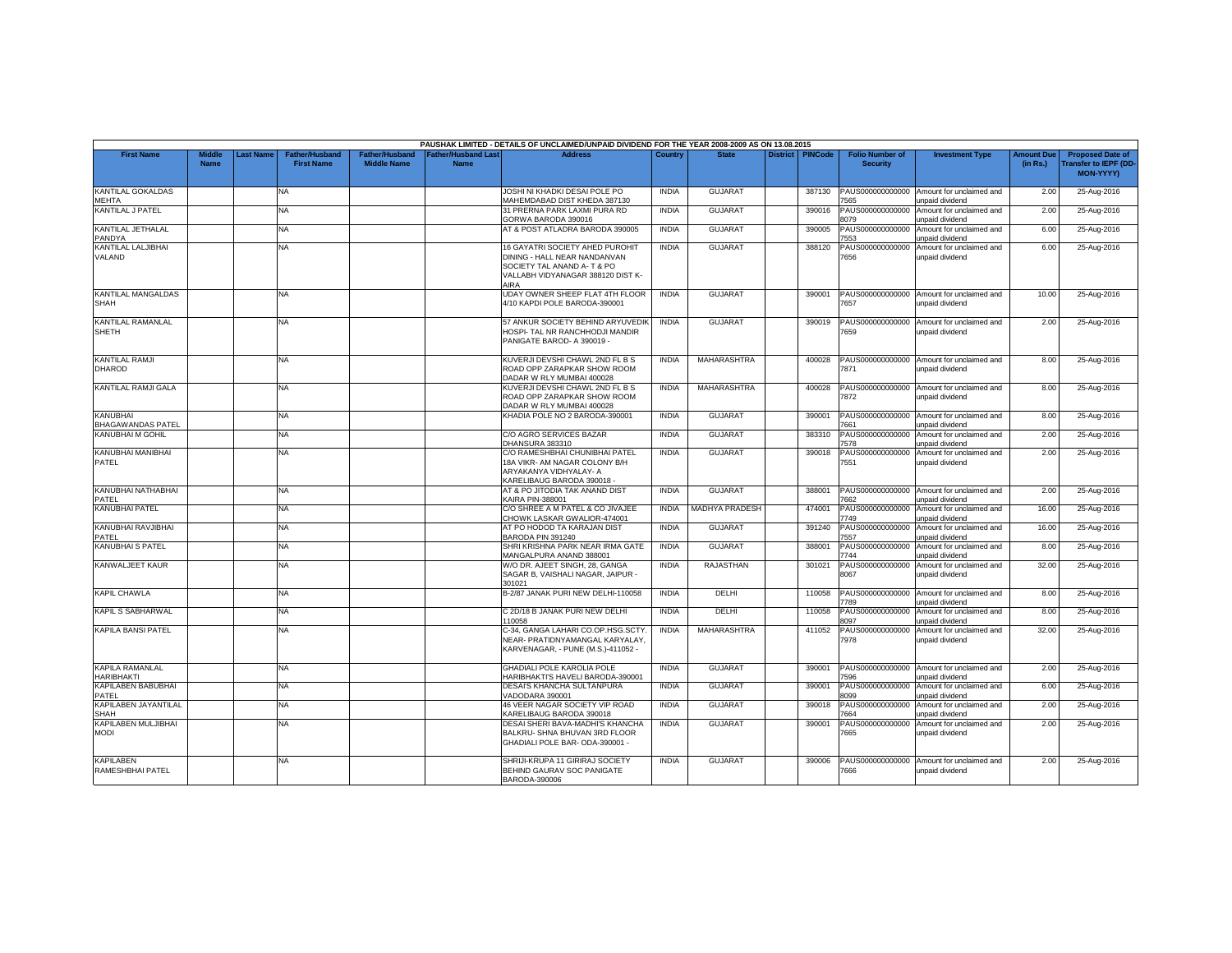|                                                   |                              |          |                                            |                                      |                                          | PAUSHAK LIMITED - DETAILS OF UNCLAIMED/UNPAID DIVIDEND FOR THE YEAR 2008-2009 AS ON 13.08.2015                   |              |                     |                 |                |                                           |                                                               |                               |                                                              |
|---------------------------------------------------|------------------------------|----------|--------------------------------------------|--------------------------------------|------------------------------------------|------------------------------------------------------------------------------------------------------------------|--------------|---------------------|-----------------|----------------|-------------------------------------------|---------------------------------------------------------------|-------------------------------|--------------------------------------------------------------|
| <b>First Name</b>                                 | <b>Middle</b><br><b>Name</b> | ast Name | <b>Father/Husband</b><br><b>First Name</b> | Father/Husband<br><b>Middle Name</b> | <b>Father/Husband Las</b><br><b>Name</b> | <b>Address</b>                                                                                                   | Country      | <b>State</b>        | <b>District</b> | <b>PINCode</b> | <b>Folio Number of</b><br><b>Security</b> | <b>Investment Type</b>                                        | <b>Amount Due</b><br>(in Rs.) | <b>Proposed Date of</b><br>ransfer to IEPF (DD-<br>MON-YYYY) |
| <b>KAPILABEN</b><br>RAMESHBHAI PATEL              |                              |          | NA.                                        |                                      |                                          | SHRIJI KRUPA GIRIRAJ SOCIETY BEHIND<br>GAURAV SOC PANIGATE BARODA-<br>390006                                     | <b>INDIA</b> | GUJARA <sup>1</sup> |                 | 390006         | PAUS000000000000<br>7667                  | Amount for unclaimed and<br>unpaid dividend                   | 2.00                          | 25-Aug-2016                                                  |
| <b>KAPILABEN VINODBHAI</b><br><b>MODI</b>         |                              |          | VINODBHAI K MODI                           |                                      |                                          | 1201, CHOKHATIYA'S POLE<br>DHANASUTHAR'S POLE KALUPUR<br><b>HMEDABAD</b>                                         | <b>INDIA</b> | <b>GUJARAT</b>      |                 | 380001         | 986                                       | PAUSIN30098210312 Amount for unclaimed and<br>unpaid dividend | 200.00                        | 25-Aug-2016                                                  |
| <b>KARAM SINGH BINDRA</b>                         |                              |          | NA                                         |                                      |                                          | E-50 GURU NANAK PURA JAIL ROAD<br><b>VEW DELHI 110018</b>                                                        | <b>INDIA</b> | DELHI               |                 | 110018         | PAUS000000000000<br>791                   | Amount for unclaimed and<br>unpaid dividend                   | 24.00                         | 25-Aug-2016                                                  |
| <b>KARAMCHAND</b><br><b>GHANSHAMDAS</b><br>NAGDEV |                              |          | <b>NA</b>                                  |                                      |                                          | A/81 JUMANI MARKET REVADI BAZAR<br>AHMEDABAD 380002                                                              | <b>INDIA</b> | <b>GUJARAT</b>      |                 | 380002         | PAUS000000000000<br>7668                  | Amount for unclaimed and<br>unpaid dividend                   | 16.00                         | 25-Aug-2016                                                  |
| KARAMSHI T PETHANI                                |                              |          | NA                                         |                                      |                                          | OM HOSPITAL BUSINESS CENTRE<br>CANAL ROAD RAJKOT 360002                                                          | <b>INDIA</b> | <b>GUJARAT</b>      |                 | 360002         | PAUS000000000000<br>8045                  | Amount for unclaimed and<br>unpaid dividend                   | 8.00                          | 25-Aug-2016                                                  |
| <b>KARANSINH SOMSINH</b><br><b>RAULJI</b>         |                              |          | <b>NA</b>                                  |                                      |                                          | AT&POST MOTIKANTDI TA GODHARA<br>PIN 389001                                                                      | <b>INDIA</b> | <b>GUJARAT</b>      |                 | 389001         | 7568                                      | PAUS000000000000 Amount for unclaimed and<br>unpaid dividend  | 6.00                          | 25-Aug-2016                                                  |
| KARKALA NARASINHA<br>PAI                          |                              |          | NA                                         |                                      |                                          | BLOCK NO 2 JOSEPHWADI S V ROAD<br>GOREGAON WEST MUMBAI-400062                                                    | <b>INDIA</b> | MAHARASHTRA         |                 | 400062         | PAUS000000000000<br>597                   | Amount for unclaimed and<br>unpaid dividend                   | 22.00                         | 25-Aug-2016                                                  |
| <b>KARNAIL VERMA</b>                              |                              |          | NA                                         |                                      |                                          | 18 GOVIND MARG NEAR POLICE<br>MEMORIAL JAIPUR                                                                    | <b>INDIA</b> | RAJASTHAN           |                 | 302004         | PAUS0000000000K0<br>3331                  | Amount for unclaimed and<br>unpaid dividend                   | 200.00                        | 25-Aug-2016                                                  |
| <b>KARSHAN ARAJAN</b><br>PATEL                    |                              |          | NA                                         |                                      |                                          | C/O KARSHAN ARAJAN KANTARIA<br>LALPUR DIST JAMNAGAR PIN-361170                                                   | <b>INDIA</b> | <b>GUJARAT</b>      |                 | 361170         | PAUS000000000000<br>7669                  | Amount for unclaimed and<br>unpaid dividend                   | 16.00                         | 25-Aug-2016                                                  |
| <b>KARUNA SHARMA</b>                              |                              |          | NA                                         |                                      |                                          | 78D POCKET A D SHALIMAR BAGH<br>DELHI 110052                                                                     | <b>INDIA</b> | DELHI               |                 | 110052         | PAUS000000000000<br>7813                  | Amount for unclaimed and<br>inpaid dividend                   | 16.00                         | 25-Aug-2016                                                  |
| <b>KASHMIRI LAL</b>                               |                              |          | NA                                         |                                      |                                          | KASHMIRI LAL 1/53 AMATI NAGAR N<br>DELHI-110015                                                                  | <b>INDIA</b> | DELHI               |                 | 110015         | PAUS000000000000<br>'807                  | Amount for unclaimed and<br>unpaid dividend                   | 8.00                          | 25-Aug-2016                                                  |
| <b>KASHYAP RASIKLAL</b><br><b>MODY</b>            |                              |          | ΝA                                         |                                      |                                          | 587 THANGAVADA'S POLE RAIPUR<br>AHMEDABAD-380001                                                                 | <b>INDIA</b> | <b>GUJARAT</b>      |                 | 380001         | PAUS000000000000<br>7737                  | Amount for unclaimed and<br>unpaid dividend                   | 8.00                          | 25-Aug-2016                                                  |
| KASTURIRANGAN T G                                 |                              |          | NA                                         |                                      |                                          | ENGINEER PSS DIVISION VIKRAM<br>SARABHAI SPACE CENTRE<br>TRIVANDRUM-695022                                       | <b>INDIA</b> | <b>KERALA</b>       |                 | 695022         | PAUS000000000000<br>7936                  | Amount for unclaimed and<br>unpaid dividend                   | 16.00                         | 25-Aug-2016                                                  |
| KATTEPUR RANGARAO<br>SUBRAMANYAM                  |                              |          | <b>NA</b>                                  |                                      |                                          | 2745,1ST FLOOR, 12TH MAIN E, BLOCK,<br>RAJAJINAGAR, 2ND BLOCK (NR. KAVERI<br>TILES, BANGALORE-560010             | <b>INDIA</b> | KARNATAKA           |                 | 560010         | PAUS000000000000<br>7535                  | Amount for unclaimed and<br>unpaid dividend                   | 16.00                         | 25-Aug-2016                                                  |
| KAUMUDI HARIVADAN<br>PARIKH                       |                              |          | NA                                         |                                      |                                          | BAJWADA SHETH SERI BARODA 390001                                                                                 | <b>INDIA</b> | <b>GUJARAT</b>      |                 | 390001         | PAUS000000000000<br>7542                  | Amount for unclaimed and<br>unpaid dividend                   | 10.00                         | 25-Aug-2016                                                  |
| KAUSHALYA DEVI                                    |                              |          | <b>NA</b>                                  |                                      |                                          | F-30 PRASHANT VIHAR ROHINI SECTOR<br>XIV DELHI 110085                                                            | <b>INDIA</b> | DELHI               |                 | 110085         | PAUS000000000000<br>7909                  | Amount for unclaimed and<br>unpaid dividend                   | 8.00                          | 25-Aug-2016                                                  |
| KAUSHALYA DEVI                                    |                              |          | NA                                         |                                      |                                          | <b>B-161 NIRMAN VIHAR NEAR</b><br>SHAKARPUR DELHI-110092                                                         | <b>INDIA</b> | DELHI               |                 | 110092         | PAUS000000000000<br>7805                  | Amount for unclaimed and<br>unpaid dividend                   | 16.00                         | 25-Aug-2016                                                  |
| KAUSHALYA RANI                                    |                              |          | NA                                         |                                      |                                          | 812 ANAND KUNJ VIKAS PURI NEW<br>DELHI 110018                                                                    | <b>INDIA</b> | DELHI               |                 | 110018         | PAUS000000000000<br>7910                  | Amount for unclaimed and<br>unpaid dividend                   | 20.00                         | 25-Aug-2016                                                  |
| KAUSHIK BURMAN ROY                                |                              |          | NA                                         |                                      |                                          | 242 A C I T ROAD CALCUTTA 700010                                                                                 | <b>INDIA</b> | <b>WEST BENGAL</b>  |                 | 700010         | PAUS000000000000<br>3031                  | Amount for unclaimed and<br>unpaid dividend                   | 32.00                         | 25-Aug-2016                                                  |
| KAUSHIK DAHYABHAI<br>PATEL                        |                              |          | ΝA                                         |                                      |                                          | 'MANGALAM" 82 MALAYIYA NAGAR B<br><b>RAJKOT 360004</b>                                                           | <b>INDIA</b> | <b>GUJARAT</b>      |                 | 360004         | PAUS000000000000<br>7919                  | Amount for unclaimed and<br>unpaid dividend                   | 8.00                          | 25-Aug-2016                                                  |
| <b>KAUSTABH CHATTERJEE</b>                        |                              |          | <b>NA</b>                                  |                                      |                                          | 6/14 GOVT HOUSING STATE PO<br>SODEPUR 24 PGS (N)                                                                 | <b>INDIA</b> | <b>WEST BENGAL</b>  |                 | 700110         | PAUS0000000000K0<br>2785                  | Amount for unclaimed and<br>unpaid dividend                   | 200.00                        | 25-Aug-2016                                                  |
| KAVITA JAIN                                       |                              |          | NA                                         |                                      |                                          | C/O PRAGYA SALES BEHIND<br>CHHATISGARH COLLEGE RAIPUR                                                            | <b>INDIA</b> | CHHATTISGARH        |                 | 492001         | PAUS0000000000K0<br>3300                  | Amount for unclaimed and<br>unpaid dividend                   | 1300.00                       | 25-Aug-2016                                                  |
| <b>KAVITA V PAREKH</b>                            |                              |          | NA                                         |                                      |                                          | C/O V G PAREKH,PAREKH KHIDAKI NR<br>MUNI M- ITHAIWALA OPP MANU BROS<br>KHARGATE M G RO- AD BHAVNAGAR<br>364001 - | <b>INDIA</b> | <b>GUJARAT</b>      |                 | 364001         | 8004                                      | PAUS000000000000 Amount for unclaimed and<br>unpaid dividend  | 66.00                         | 25-Aug-2016                                                  |
| <b>KAWALJIT MEHTA</b>                             |                              |          | <b>NA</b>                                  |                                      |                                          | B-78 NANAK PURA NEAR PT I BUILDING<br><b>NEW DELHI-110001</b>                                                    | <b>INDIA</b> | DELHI               |                 | 110001         | 7908                                      | PAUS000000000000 Amount for unclaimed and<br>unpaid dividend  | 8.00                          | 25-Aug-2016                                                  |
| KENDAPUDI JAYABALAN<br>PREMAVATHY                 |                              |          | NA                                         |                                      |                                          | K J PREMAVATHY 22 BUNGALOW<br>STREET SHEVAPET SALEM TAMILNADU<br>36002                                           | <b>INDIA</b> | <b>TAMIL NADU</b>   |                 | 636002         | PAUS000000000000<br>7768                  | Amount for unclaimed and<br>unpaid dividend                   | 16.00                         | 25-Aug-2016                                                  |
| KESHAVBHAI NAGJIBHAI<br>PATEL                     |                              |          | <b>NA</b>                                  |                                      |                                          | 34, LAXMINARAYAN NAGAR OPP.<br>LAXMINARAYAN MANDIR MANJALPUR<br><b>ADODARA</b>                                   | <b>INDIA</b> | GUJARAT             |                 | 390011         | 7672                                      | PAUS000000000000 Amount for unclaimed and<br>unpaid dividend  | 2.00                          | 25-Aug-2016                                                  |
| <b>KESHAVE KISHORE</b><br><b>SHRIVASTAVA</b>      |                              |          | <b>BRIJ KISHORE</b><br>SHRIVASTAVA         |                                      |                                          | E 7 EAST OF KAILASH NEW DELH                                                                                     | <b>INDIA</b> | DELHI               |                 | 110005         | 20                                        | PAUSIN30018313548 Amount for unclaimed and<br>unpaid dividend | 600.00                        | 25-Aug-2016                                                  |
| <b>KESHAVJI MANDAN</b><br>SANGANI                 |                              |          | <b>NA</b>                                  |                                      |                                          | AT & POST SANALA TALAKA KALAVAD<br>SHITLA DIST JAMNAGAR 361160                                                   | <b>INDIA</b> | <b>GUJARAT</b>      |                 | 361160         | 8047                                      | PAUS000000000000 Amount for unclaimed and<br>unpaid dividend  | 32.00                         | 25-Aug-2016                                                  |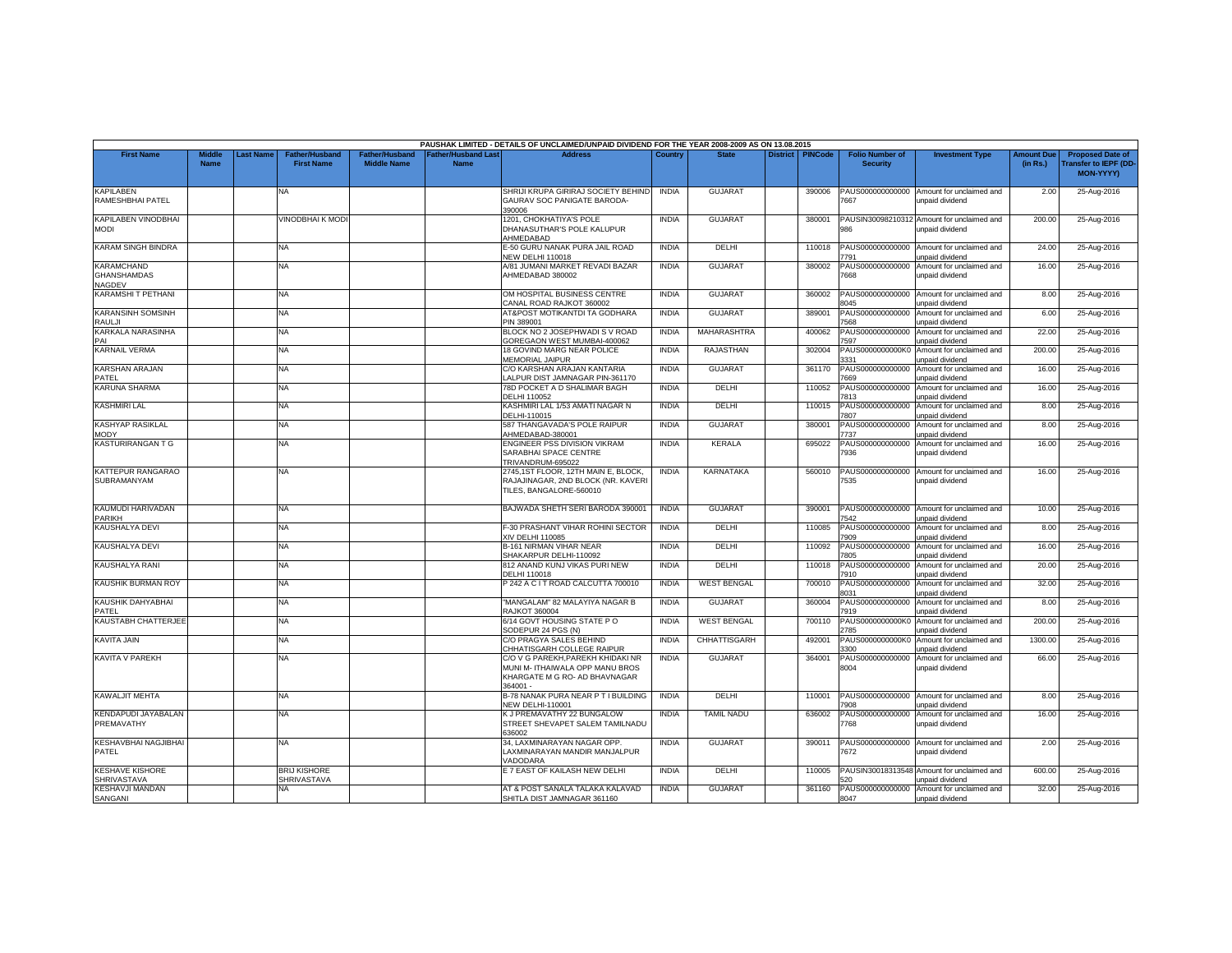|                                             |                              |           |                                            |                                             |                                           | PAUSHAK LIMITED - DETAILS OF UNCLAIMED/UNPAID DIVIDEND FOR THE YEAR 2008-2009 AS ON 13.08.2015              |              |                       |                 |                |                                           |                                                               |                               |                                                                            |
|---------------------------------------------|------------------------------|-----------|--------------------------------------------|---------------------------------------------|-------------------------------------------|-------------------------------------------------------------------------------------------------------------|--------------|-----------------------|-----------------|----------------|-------------------------------------------|---------------------------------------------------------------|-------------------------------|----------------------------------------------------------------------------|
| <b>First Name</b>                           | <b>Middle</b><br><b>Name</b> | Last Name | <b>Father/Husband</b><br><b>First Name</b> | <b>Father/Husband</b><br><b>Middle Name</b> | <b>Father/Husband Last</b><br><b>Name</b> | <b>Address</b>                                                                                              | Country      | <b>State</b>          | <b>District</b> | <b>PINCode</b> | <b>Folio Number of</b><br><b>Security</b> | <b>Investment Type</b>                                        | <b>Amount Due</b><br>(in Rs.) | <b>Proposed Date of</b><br><b>Transfer to IEPF (DD</b><br><b>MON-YYYYY</b> |
| <b>KESHAVLAL</b><br><b>DEVSHANKER BHATT</b> |                              |           | NA                                         |                                             |                                           | SAVITRI 26 ARUNODAYA SOCIETY<br>ALKAPURI BARODA-390005                                                      | <b>INDIA</b> | <b>GUJARAT</b>        |                 | 390005         | PAUS000000000000<br>7673                  | Amount for unclaimed and<br>unpaid dividend                   | 82.00                         | 25-Aug-2016                                                                |
| <b>KESHAVLAL PARBAT</b><br><b>SHAH</b>      |                              |           | <b>NA</b>                                  |                                             |                                           | KHODIYAR COLONY AERODROME ROAD<br>AMNAGAR-361006                                                            | <b>INDIA</b> | <b>GUJARAT</b>        |                 | 361006         | PAUS000000000000<br>7674                  | Amount for unclaimed and<br>inpaid dividend                   | 16.00                         | 25-Aug-2016                                                                |
| <b>KESHAVRAO</b><br><b>GOVINDRAO SAPRE</b>  |                              |           | NA                                         |                                             |                                           | C/O SAPRE BROTHERS GREAT<br><b>EASTERN ROAD RAIPUR MP 492001</b>                                            | <b>INDIA</b> | CHHATTISGARH          |                 | 492001         | PAUS000000000000<br>534                   | Amount for unclaimed and<br>unpaid dividend                   | 10.00                         | 25-Aug-2016                                                                |
| <b>KESHAWLAL P SAVLANI</b>                  |                              |           | NA                                         |                                             |                                           | BLOCK-4 4TH FLOOR LOTUS COURT 12<br>A DR ANNIE BESANT ROAD WORLI<br>MUMBAI 400018                           | <b>INDIA</b> | <b>MAHARASHTRA</b>    |                 | 400018         | PAUS000000000000<br>7876                  | Amount for unclaimed and<br>unpaid dividend                   | 8.00                          | 25-Aug-2016                                                                |
| <b>KESHVLAL ANANDJI</b><br>PATEL            |                              |           | NA                                         |                                             |                                           | KAMDARNAGAR SOCIETY SANSKAR<br>/IDYALAYA BARODA-390002                                                      | <b>INDIA</b> | <b>GUJARAT</b>        |                 | 390002         | PAUS000000000000<br>569                   | Amount for unclaimed and<br><b>Inpaid dividend</b>            | 32.00                         | 25-Aug-2016                                                                |
| <b>KEVALBHAI</b><br>MATHURBHAI PATEL        |                              |           | NA                                         |                                             |                                           | AT AJABPURA POST ODHA TAL BAYAD<br>DIST SABARKANTHA 383325                                                  | <b>INDIA</b> | <b>GUJARAT</b>        |                 | 383325         | PAUS000000000000<br>7676                  | Amount for unclaimed and<br>unpaid dividend                   | 2.00                          | 25-Aug-2016                                                                |
| <b>KEWAL KRISHAN</b>                        |                              |           | NA                                         |                                             |                                           | C/O K G GUPTA 2616 KINARI BAZAR<br>DELHI-110006                                                             | <b>INDIA</b> | DELHI                 |                 | 110006         | PAUS000000000000<br>7794                  | Amount for unclaimed and<br>unpaid dividend                   | 8.00                          | 25-Aug-2016                                                                |
| <b>KEWAL KRISHNA</b><br>THAKAR              |                              |           | NA                                         |                                             |                                           | B-90/2 EAST OF KAILASH NEW DELHI-<br>110065                                                                 | <b>INDIA</b> | DELHI                 |                 | 110065         | PAUS000000000000<br>7949                  | Amount for unclaimed and<br>unpaid dividend                   | 36.00                         | 25-Aug-2016                                                                |
| <b>KHAN ABDUL SATTAR</b>                    |                              |           | NA.                                        |                                             |                                           | SULEMAN BROS BLDG ROOM NO 4 213<br><b>NEW MILL ROAD KURLA WEST MUMBAI</b><br>400070                         | <b>INDIA</b> | MAHARASHTRA           |                 | 400070         | PAUS000000000000<br>8078                  | Amount for unclaimed and<br>unpaid dividend                   | 16.00                         | 25-Aug-2016                                                                |
| <b>KHAN ABDUL SATTAR</b>                    |                              |           | <b>NA</b>                                  |                                             |                                           | SULEMAN BROS BUILDING ROOM NO 4<br>213 NEW MILL ROAD KURLA WEST<br>MUMBAI 400070                            | <b>INDIA</b> | MAHARASHTRA           |                 | 400070         | PAUS000000000000<br>5427                  | Amount for unclaimed and<br>unpaid dividend                   | 16.00                         | 25-Aug-2016                                                                |
| KHEVNA V MANKAD                             |                              |           | NA                                         |                                             |                                           | 2/H 74 307 HUDCO ANAND NAGAR OPP<br>GAYTRI TEMPLE RAJKOT                                                    | <b>INDIA</b> | <b>GUJARAT</b>        |                 | 360002         | PAUS0000000000K0<br>1122                  | Amount for unclaimed and<br><b>Inpaid dividend</b>            | 200.00                        | 25-Aug-2016                                                                |
| <b>KHODABHAI</b><br>CHHAGANLAL PATEL        |                              |           | NA                                         |                                             |                                           | AMBICANAGAR BLOCK NO2/33<br>NAGARWEL HANUMAN ROAD<br>AHMEDABAD-380023                                       | <b>INDIA</b> | <b>GUJARAT</b>        |                 | 380023         | PAUS000000000000<br>7677                  | Amount for unclaimed and<br>unpaid dividend                   | 6.00                          | 25-Aug-2016                                                                |
| KHURSHEED ALAM                              |                              |           | NA.                                        |                                             |                                           | 21 GORACHAND ROAD CALCUTTA                                                                                  | <b>INDIA</b> | <b>WEST BENGAL</b>    |                 | 700014         | 2817                                      | PAUS0000000000K0 Amount for unclaimed and<br>unpaid dividend  | 200.00                        | 25-Aug-2016                                                                |
| KIKIBEN BALKRISHNA<br><b>PARIKH</b>         |                              |           | NA                                         |                                             |                                           | 8, PANAMA SOCIETY VIBHAG 1<br>PALDI,OPP.RANGSAGAR FLATS P T<br>COLLIGE ROAD.CHANDRANAGAR<br><b>HMEDABAD</b> | <b>INDIA</b> | <b>GUJARAT</b>        |                 | 380007         | PAUSIN30246110098<br>904                  | Amount for unclaimed and<br>unpaid dividend                   | 32.00                         | 25-Aug-2016                                                                |
| KIMTI LAL JAIN                              |                              |           | NA                                         |                                             |                                           | BN-43 (PASCHIMI) SHALIMAR BAGH<br>RING ROAD DELHI 110042                                                    | <b>INDIA</b> | DELHI                 |                 | 110042         | PAUS000000000000<br>7798                  | Amount for unclaimed and<br>unpaid dividend                   | 8.00                          | 25-Aug-2016                                                                |
| KINJAL NITINBHAI<br>KOTHARI                 |                              |           |                                            |                                             |                                           | D 501 SHUKAN LOTUS NEW S G RD<br>NEAR TULSI BUNGLOWS<br>CHANDLODIYAAHMEDABAD                                | <b>INDIA</b> | <b>GUJARAT</b>        |                 | 382481         | PAUS120180000028<br>3751                  | Amount for unclaimed and<br>unpaid dividend                   | 8.00                          | 25-Aug-2016                                                                |
| <b>KIRAN BALA</b>                           |                              |           | NA.                                        |                                             |                                           | 25 PARDA BAGH DARYA GANG NEW<br>DELHI-110002                                                                | <b>INDIA</b> | DELHI                 |                 | 110002         | PAUS000000000000<br>7904                  | Amount for unclaimed and<br>unpaid dividend                   | 8.00                          | 25-Aug-2016                                                                |
| <b>KIRAN BALA</b>                           |                              |           | NA                                         |                                             |                                           | H 34/117 SECTOR-3 ROHINI DELH                                                                               | <b>INDIA</b> | DELHI                 |                 | 110085         | PAUS000000000000<br>7799                  | Amount for unclaimed and<br>unpaid dividend                   | 8.00                          | 25-Aug-2016                                                                |
| <b>KIRAN CHUGH</b>                          |                              |           | LT COL VINOD<br>CHUGH                      |                                             |                                           | E 107 AMAR COLONY SIDE ENTRY<br>LAJPAT NAGAR IV NEW DELHI DELHI<br><b>INDIA</b>                             | <b>INDIA</b> | DELHI                 |                 | 110024         | AUSIN3029024611<br>532                    | Amount for unclaimed and<br>unpaid dividend                   | 32.00                         | 25-Aug-2016                                                                |
| <b>KIRAN D SHAH</b>                         |                              |           | DHANESH M SHAH                             |                                             |                                           | 1-10-98/5 MANSAROVAR DWARAKADAS<br>SOCIETY BEGUMPET HYDERABAD<br><b>TELANGANA INDIA</b>                     | <b>INDIA</b> | <b>ANDHRA PRADESH</b> |                 | 500016         | 794                                       | PAUSIN30273410025 Amount for unclaimed and<br>unpaid dividend | 8.00                          | 25-Aug-2016                                                                |
| KIRAN FULCHAND SHAH                         |                              |           | NA                                         |                                             |                                           | A/8 MANORATH DATTAPADA X ROAD NO<br>BORIVALI EAST MUMBAI 400066                                             | <b>INDIA</b> | <b>MAHARASHTRA</b>    |                 | 400066         | PAUS000000000000<br>8008                  | Amount for unclaimed and<br>unpaid dividend                   | 66.00                         | 25-Aug-2016                                                                |
| KIRAN J KHAMBHAITA                          |                              |           | NA                                         |                                             |                                           | <b>V21 RUPAL SOCIETY B/H AKASHWANI</b><br>MAKARPURA ROAD VADODARA 390009                                    | <b>INDIA</b> | <b>GUJARAT</b>        |                 | 390009         | PAUS000000000000<br>8068                  | Amount for unclaimed and<br>unpaid dividend                   | 6.00                          | 25-Aug-2016                                                                |
| <b>KIRAN KHANNA</b>                         |                              |           | NA.                                        |                                             |                                           | 242 MIG-B SECTOR-10 FARIDABAD<br>HARYANA 121001                                                             | <b>INDIA</b> | <b>HARYANA</b>        |                 | 121001         | 7815                                      | PAUS000000000000 Amount for unclaimed and<br>unpaid dividend  | 8.00                          | 25-Aug-2016                                                                |
| <b>KIRAN KHANNA</b>                         |                              |           | NA                                         |                                             |                                           | 242 MIG B SECTOR-10 FARIDABAD<br>HARYANA 121002                                                             | <b>INDIA</b> | <b>HARYANA</b>        |                 | 121002         | PAUS000000000000<br>7947                  | Amount for unclaimed and<br>unpaid dividend                   | 8.00                          | 25-Aug-2016                                                                |
| <b>KIRAN KUMAR</b>                          |                              |           | NA                                         |                                             |                                           | A-5B/137-A JANAKPURI NEW DELHI-<br>110058                                                                   | <b>INDIA</b> | DELHI                 |                 | 110058         | PAUS00000000000<br>7894                   | Amount for unclaimed and<br>unpaid dividend                   | 8.00                          | 25-Aug-2016                                                                |
| <b>KIRAN P BAXI</b>                         |                              |           | <b>NA</b>                                  |                                             |                                           | C/O M/S COMPUTER AIDS INDIA 2/8<br>SARAT BOSE ROAD CALCUTTA 700020                                          | <b>INDIA</b> | <b>WEST BENGAL</b>    |                 | 700020         | PAUS000000000000<br>083                   | Amount for unclaimed and<br><b>Inpaid dividend</b>            | 8.00                          | 25-Aug-2016                                                                |
| <b>KIRAN R CHAUDHARI</b>                    |                              |           | NA                                         |                                             |                                           | 31-B ABHAY SHOPPING CENTRE OPP G I<br>D C DIST MEHSANA N G VISNAGAR<br>384315                               | <b>INDIA</b> | GUJARAT               |                 | 384315         | PAUS000000000000<br>8077                  | Amount for unclaimed and<br>unpaid dividend                   | 32.00                         | 25-Aug-2016                                                                |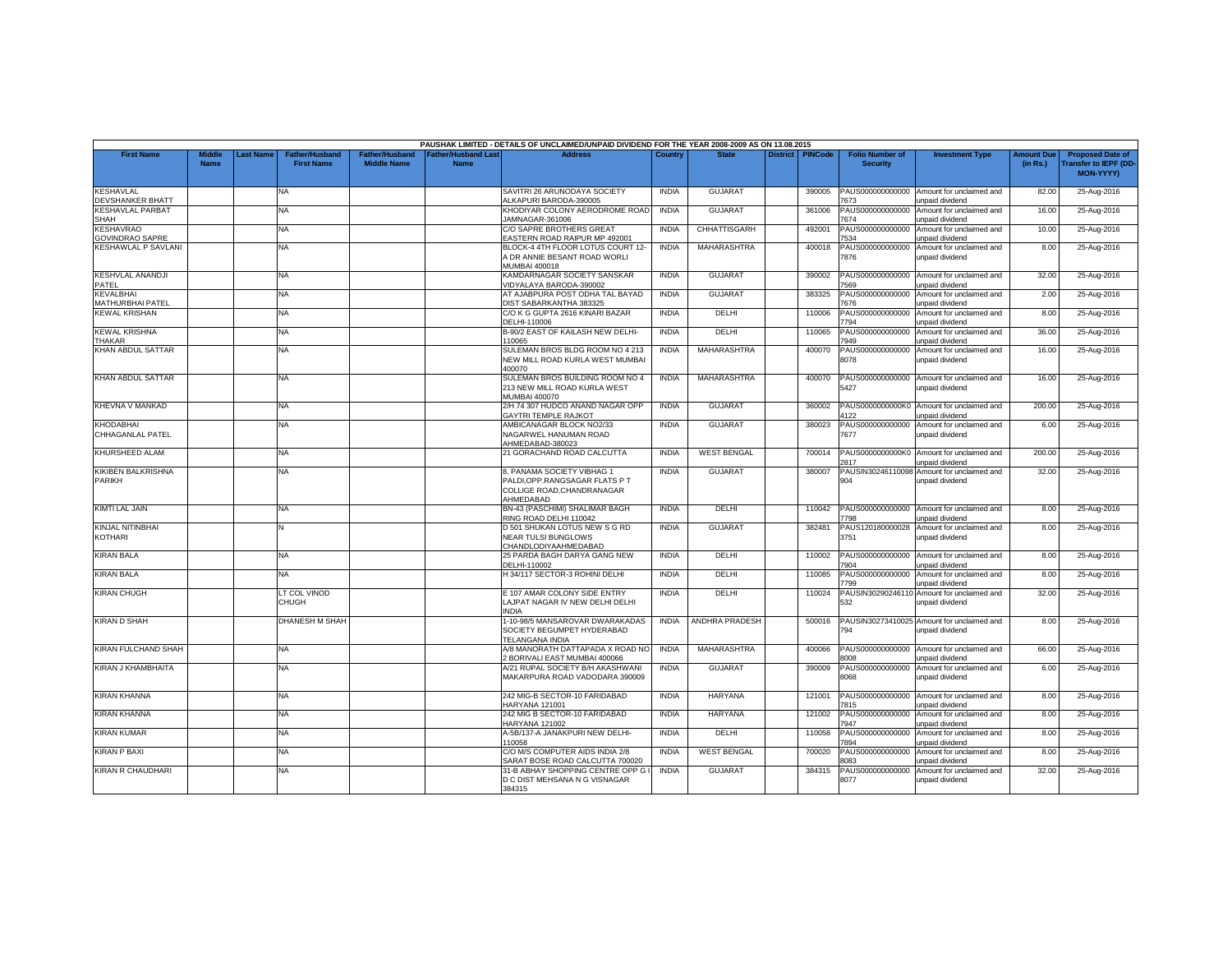|                                                            |                              |                  |                                            |                                             |                                          | PAUSHAK LIMITED - DETAILS OF UNCLAIMED/UNPAID DIVIDEND FOR THE YEAR 2008-2009 AS ON 13.08.2015         |              |                      |                 |                |                                           |                                                    |                               |                                                                            |
|------------------------------------------------------------|------------------------------|------------------|--------------------------------------------|---------------------------------------------|------------------------------------------|--------------------------------------------------------------------------------------------------------|--------------|----------------------|-----------------|----------------|-------------------------------------------|----------------------------------------------------|-------------------------------|----------------------------------------------------------------------------|
| <b>First Name</b>                                          | <b>Middle</b><br><b>Name</b> | <b>Last Name</b> | <b>Father/Husband</b><br><b>First Name</b> | <b>Father/Husband</b><br><b>Middle Name</b> | <b>Father/Husband Las</b><br><b>Name</b> | <b>Address</b>                                                                                         | Country      | <b>State</b>         | <b>District</b> | <b>PINCode</b> | <b>Folio Number of</b><br><b>Security</b> | <b>Investment Type</b>                             | <b>Amount Due</b><br>(in Rs.) | <b>Proposed Date of</b><br><b>Transfer to IEPF (DD</b><br><b>MON-YYYY)</b> |
| <b>KIRAN SHARMA</b>                                        |                              |                  | <b>NA</b>                                  |                                             |                                          | 71-A RAVINDRAPURI LANE NO 3 P O B H<br>J VARANASI                                                      | <b>INDIA</b> | <b>UTTAR PRADESH</b> |                 | 221005         | PAUS0000000000K0<br>3404                  | Amount for unclaimed and<br>unpaid dividend        | 200.00                        | 25-Aug-2016                                                                |
| KIRANKUMAR MANUBHAI<br>PATEL                               |                              |                  | NA                                         |                                             |                                          | C/O MANUBHAI H PATEL 'GOKUL' MAI<br>SOCIETY NEAR VAISHALI THEATRE PO<br><b>JADIAD-387001</b>           | <b>INDIA</b> | <b>GUJARAT</b>       |                 | 387001         | PAUS000000000000<br>7678                  | Amount for unclaimed and<br>unpaid dividend        | 16.00                         | 25-Aug-2016                                                                |
| <b>KIRIT G SHAH</b>                                        |                              |                  | NA                                         |                                             |                                          | VEAR JAIN TEMPLE POST ODE VIA<br><b>ANAND PIN-388210</b>                                               | <b>INDIA</b> | <b>GUJARAT</b>       |                 | 388210         | PAUS000000000000<br>679                   | Amount for unclaimed and<br>unpaid dividend        | 6.00                          | 25-Aug-2016                                                                |
| KIRIT JECHANDBHAI<br>DHRUV                                 |                              |                  | <b>NA</b>                                  |                                             |                                          | C/O KALPNA CLASSES LALIT BUILDING<br>RAOPURA BARODA-390001                                             | <b>INDIA</b> | <b>GUJARAT</b>       |                 | 390001         | PAUS000000000000<br>'680                  | Amount for unclaimed and<br>unpaid dividend        | 6.00                          | 25-Aug-2016                                                                |
| <b>KIRIT NARANDAS MODY</b>                                 |                              |                  | NA.                                        |                                             |                                          | RADHESHYAM BULDING 1ST FLOOR<br>BEHIND OLD POLICE ST S V ROAD<br>BORIVALI (W) MUMBAI-400092            | <b>INDIA</b> | <b>MAHARASHTRA</b>   |                 | 400092         | PAUS000000000000<br>753                   | Amount for unclaimed and<br>unpaid dividend        | 8.00                          | 25-Aug-2016                                                                |
| <b>KIRIT NAVNITLAL</b><br><b>TRIVEDI</b>                   |                              |                  | <b>NA</b>                                  |                                             |                                          | NEAR MEHTA POLE ABOVE KALYAN<br>PAN HOUSE BANK ROAD BARODA<br>390006                                   | <b>INDIA</b> | <b>GUJARAT</b>       |                 | 390006         | PAUS000000000000<br>8070                  | Amount for unclaimed and<br>unpaid dividend        | 16.00                         | 25-Aug-2016                                                                |
| <b>KIRIT SHAH</b>                                          |                              |                  | NA                                         |                                             |                                          | 45 SARVODAY SOCIETY NIZAM PURA<br>VADODARA                                                             | <b>INDIA</b> | <b>GUJARAT</b>       |                 | 390008         | PAUS0000000000K0<br>1554                  | Amount for unclaimed and<br>unpaid dividend        | 200.00                        | 25-Aug-2016                                                                |
| KIRITBHAI ISHVARLAL<br><b>DESAI</b>                        |                              |                  | NA                                         |                                             |                                          | 6/B TASHKAND SOCIETY NIZAMPURA<br>BARODA-390002                                                        | <b>INDIA</b> | <b>GUJARAT</b>       |                 | 390002         | PAUS000000000000<br>7681                  | Amount for unclaimed and<br>unpaid dividend        | 100.00                        | 25-Aug-2016                                                                |
| KIRITBHAI JETHALAL<br>SHAH                                 |                              |                  | <b>NA</b>                                  |                                             |                                          | SHIVE KRUPA 3RD FLOOR FLAT NO 9<br>KARANILANE GHATKOPAR MUMBAI-<br>400086                              | <b>INDIA</b> | MAHARASHTRA          |                 | 400086         | AUS000000000000<br>7877                   | Amount for unclaimed and<br>unpaid dividend        | 8.00                          | 25-Aug-2016                                                                |
| <b>KIRITKUMAR</b><br><b>CHARANDAS</b><br><b>JOGIDASANI</b> |                              |                  | NA                                         |                                             |                                          | PASU KAMDAR STREET KUTCH-MANDVI<br>370465                                                              | <b>INDIA</b> | <b>GUJARAT</b>       |                 | 370465         | PAUS000000000000<br>7747                  | Amount for unclaimed and<br>unpaid dividend        | 16.00                         | 25-Aug-2016                                                                |
| <b>KIRITKUMAR</b><br>LAXMICHAND SARVAIYA                   |                              |                  | <b>NA</b>                                  |                                             |                                          | 102/103 NO 2 PRITAM SOCIETY<br>BHARUCH-392002                                                          | <b>INDIA</b> | <b>GUJARAT</b>       |                 | 392002         | PAUS000000000000<br>'684                  | Amount for unclaimed and<br>unpaid dividend        | 100.00                        | 25-Aug-2016                                                                |
| <b>KIRITKUMAR</b><br>NAVANITLAL SHAH                       |                              |                  | NA.                                        |                                             |                                          | C/O J L SANGHAVI 16 STHANAKWASI<br>JAIN SOC NR NARANPURA RLY<br>CROSSING NARANPURA AHMEDABAD<br>380014 | <b>INDIA</b> | <b>GUJARAT</b>       |                 | 380014         | PAUS000000000000<br>7862                  | Amount for unclaimed and<br>unpaid dividend        | 24.00                         | 25-Aug-2016                                                                |
| <b>KIRITKUMAR</b><br><b>NAVANITLAL SHAH</b>                |                              |                  | <b>NA</b>                                  |                                             |                                          | C/O J L SANGHAVI 16 STHANAKWASI<br>JAIN SOC NR NARANPURA RLY<br>CROSSING AHMEDABAD 380013              | <b>INDIA</b> | <b>GUJARAT</b>       |                 | 380013         | PAUS000000000000<br>8030                  | Amount for unclaimed and<br>unpaid dividend        | 8.00                          | 25-Aug-2016                                                                |
| KIRITKUMAR SHANTILAL<br>PATEL                              |                              |                  | <b>NA</b>                                  |                                             |                                          | C/O BABUBHAI KESHAVBHAI PATEL OPP<br>WADI RANGMAHAL DARWAJA WADI<br><b>BARODA 390017</b>               | <b>INDIA</b> | GUJARAT              |                 | 390017         | PAUS000000000000<br>7571                  | Amount for unclaimed and<br>unpaid dividend        | 2.00                          | 25-Aug-2016                                                                |
| KIRITRAY AMBALAL AMIN                                      |                              |                  | <b>NA</b>                                  |                                             |                                          | 22 RACE COURSE PARK RACE COURSE<br>CIRCLE - WEST NEAR NATUBHAI<br>CENTRE GOTRI ROAD BA- RODA 390007    | <b>INDIA</b> | <b>GUJARAT</b>       |                 | 390007         | PAUS000000000000<br>7608                  | Amount for unclaimed and<br>unpaid dividend        | 6.00                          | 25-Aug-2016                                                                |
| KIRTIKUMAR RAMANLAL<br><b>DESAI</b>                        |                              |                  | NA.                                        |                                             |                                          | 9 DIYALOK SOCIETY PART-I OPP<br>SAIKRIPA S- OC OPP KUNIKA SOC<br>1ARNI ROAD BARODA 390-022 -           | <b>INDIA</b> | <b>GUJARAT</b>       |                 | 390022         | PAUS000000000000<br>8073                  | Amount for unclaimed and<br>unpaid dividend        | 16.00                         | 25-Aug-2016                                                                |
| <b>KISHAN DAS</b>                                          |                              |                  | <b>NA</b>                                  |                                             |                                          | PRIYA LAHURABIR CROSSING<br>/ARANASI 221001                                                            | <b>INDIA</b> | <b>UTTAR PRADESH</b> |                 | 221001         | PAUS000000000000<br>7914                  | Amount for unclaimed and<br>unpaid dividend        | 8.00                          | 25-Aug-2016                                                                |
| <b>KISHAN N TANDON</b>                                     |                              |                  | NA.                                        |                                             |                                          | 158K A P C ROAD CALCUTTA                                                                               | <b>INDIA</b> | <b>WEST BENGAL</b>   |                 | 700004         | PAUS0000000000K0<br>2791                  | Amount for unclaimed and<br>unpaid dividend        | 200.00                        | 25-Aug-2016                                                                |
| KISHANLAL SULTANIA                                         |                              |                  | <b>NA</b>                                  |                                             |                                          | SULTANIA HOUSE PB NO 1 P O<br>JHARSUGUDA ORRISSA 768201                                                | <b>INDIA</b> | <b>ORISSA</b>        |                 | 768201         | PAUS000000000000<br>'987                  | Amount for unclaimed and<br><b>Inpaid dividend</b> | 8.00                          | 25-Aug-2016                                                                |
| <b>KISHOR NANALAL</b><br><b>KUKADIA</b>                    |                              |                  | NA.                                        |                                             |                                          | 22 BHASKER LANE MAVJI JERAM BLDG<br>2ND FLOOR ROOM NO 50 BHULESHWAR<br>MUMBAI-400002                   | <b>INDIA</b> | MAHARASHTRA          |                 | 400002         | PAUS000000000000<br>756                   | Amount for unclaimed and<br>unpaid dividend        | 8.00                          | 25-Aug-2016                                                                |
| <b>KISHOR P LAD</b>                                        |                              |                  | <b>NA</b>                                  |                                             |                                          | BEHIND BHARATI HIGH SCHOOL<br>BARANPURA BARODA-390001                                                  | <b>INDIA</b> | <b>GUJARAT</b>       |                 | 390001         | PAUS000000000000<br>7689                  | Amount for unclaimed and<br>unpaid dividend        | 2.00                          | 25-Aug-2016                                                                |
| <b>KISHORCHANDRA</b><br>CHHOTUBHAI NAIK                    |                              |                  | <b>NA</b>                                  |                                             |                                          | AT PATEL STREET SARBHON PO<br>SARBHON VIA BARDOLI DIST SURAT PIN<br>394350                             | <b>INDIA</b> | <b>GUJARAT</b>       |                 | 394350         | AUS000000000000<br>545                    | Amount for unclaimed and<br>unpaid dividend        | 16.00                         | 25-Aug-2016                                                                |
| <b>KISHORE KUMAR</b>                                       |                              |                  | <b>NA</b>                                  |                                             |                                          | A-297, RISHI NAGAR, RANI BAGH, NEW<br><b>DEI HI</b>                                                    | <b>INDIA</b> | DELHI                |                 | 110034         | PAUSIN30226911316<br>R4                   | Amount for unclaimed and<br>unpaid dividend        | 100.00                        | 25-Aug-2016                                                                |
| KISHOREBHAI KANTILAL<br><b>JAYSWAL</b>                     |                              |                  | <b>NA</b>                                  |                                             |                                          | <b>SAMI APARTMENT NEAR COLLECTOR</b><br>BUNGLOW GOL LIMADA MANINAGAR<br>HMEDABAD-380008                | <b>INDIA</b> | <b>GUJARAT</b>       |                 | 380008         | PAUS000000000000<br>7688                  | Amount for unclaimed and<br>unpaid dividend        | 16.00                         | 25-Aug-2016                                                                |
| KISHORILAL NARANIA                                         |                              |                  | <b>NA</b>                                  |                                             |                                          | 4-3-716 RAMKOTE SULTAN BAZAR<br>HYDERABAD 500195                                                       | <b>INDIA</b> | MAHARASHTRA          |                 | 999999         | PAUS000000000000<br>8066                  | Amount for unclaimed and<br>unpaid dividend        | 8.00                          | 25-Aug-2016                                                                |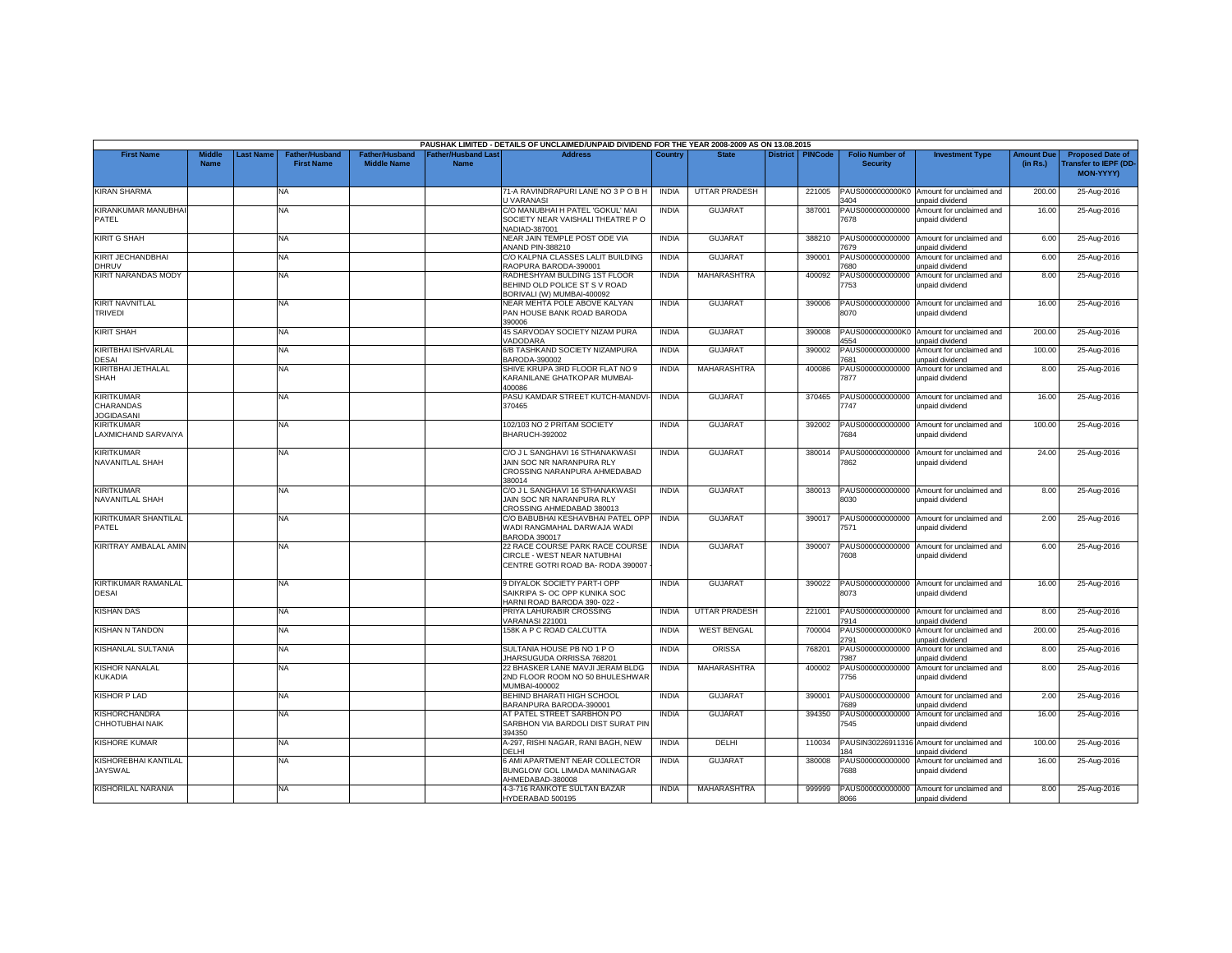|                                                            |                              |           |                                            |                                             |                                           | PAUSHAK LIMITED - DETAILS OF UNCLAIMED/UNPAID DIVIDEND FOR THE YEAR 2008-2009 AS ON 13.08.2015 |              |                       |                 |                |                                           |                                                              |                               |                                                                            |
|------------------------------------------------------------|------------------------------|-----------|--------------------------------------------|---------------------------------------------|-------------------------------------------|------------------------------------------------------------------------------------------------|--------------|-----------------------|-----------------|----------------|-------------------------------------------|--------------------------------------------------------------|-------------------------------|----------------------------------------------------------------------------|
| <b>First Name</b>                                          | <b>Middle</b><br><b>Name</b> | Last Name | <b>Father/Husband</b><br><b>First Name</b> | <b>Father/Husband</b><br><b>Middle Name</b> | <b>Father/Husband Last</b><br><b>Name</b> | <b>Address</b>                                                                                 | Country      | <b>State</b>          | <b>District</b> | <b>PINCode</b> | <b>Folio Number of</b><br><b>Security</b> | <b>Investment Type</b>                                       | <b>Amount Due</b><br>(in Rs.) | <b>Proposed Date of</b><br><b>Transfer to IEPF (DD</b><br><b>MON-YYYYY</b> |
| <b>KN NAGAMMAI</b>                                         |                              |           | NA                                         |                                             |                                           | 21& II LINK STREET MANDAVELI<br>PAKKAM CHENNAI 600028                                          | <b>INDIA</b> | <b>TAMIL NADU</b>     |                 | 600028         | PAUS000000000000<br>3036                  | Amount for unclaimed and<br>unpaid dividend                  | 32.00                         | 25-Aug-2016                                                                |
| KOKILA I THAKKAR                                           |                              |           | <b>NA</b>                                  |                                             |                                           | 708 HARIDARSHAN APARTMENTS NEAR<br>PARIMAL RLY CROSSING ELLIS BRIDGE<br>AHMEDABAD-380006       | <b>INDIA</b> | <b>GUJARAT</b>        |                 | 380006         | PAUS000000000000<br>7740                  | Amount for unclaimed and<br>unpaid dividend                  | 8.00                          | 25-Aug-2016                                                                |
| KOKILABEN AMBUBHAI<br>PATEL                                |                              |           | NA.                                        |                                             |                                           | C/O MAHENDRA M PATEL 231 RANGARI<br>CHAWL OPP BAWLA MASJID N M JOSHI<br>MARG MUMBAI-400013     | <b>INDIA</b> | <b>MAHARASHTRA</b>    |                 | 400013         | PAUS000000000000<br>7746                  | Amount for unclaimed and<br>unpaid dividend                  | 40.00                         | 25-Aug-2016                                                                |
| <b>KOKILABEN</b><br>RAMESHBHAI PATEL                       |                              |           | NA                                         |                                             |                                           | BANK OF BARODA GOWHAR BAUG,<br>COLLEGE ROAD, BILIMORA-396321                                   | <b>INDIA</b> | <b>GUJARAT</b>        |                 | 396321         | PAUS000000000000<br>558                   | Amount for unclaimed and<br>unpaid dividend                  | 12.00                         | 25-Aug-2016                                                                |
| <b>KOMARALINGAM</b><br>PARASURAMA IYER<br>NATARA           |                              |           | NA                                         |                                             |                                           | 19 MIG FLATS SECOND MAIN ROAD<br>INDIRA NAGAR ADYAR CHENNAI-600020                             | <b>INDIA</b> | <b>TAMIL NADU</b>     |                 | 600020         | PAUS000000000000<br>7783                  | Amount for unclaimed and<br>unpaid dividend                  | 8.00                          | 25-Aug-2016                                                                |
| KONDAIAH EVANI                                             |                              |           | NA                                         |                                             |                                           | C/O MR SUNDEREVANI B-1/174<br>JANAKPURI NEW DELHI 110058                                       | <b>INDIA</b> | DELHI                 |                 | 110058         | PAUS000000000000<br>7812                  | Amount for unclaimed and<br>unpaid dividend                  | 8.00                          | 25-Aug-2016                                                                |
| <b>KOTESWAR RAO</b><br><b>TUNGAM</b>                       |                              |           | NA                                         |                                             |                                           | 8-3-228/396 REHMATHNAGAR<br>YOUSUFGUDA HYDERABAD                                               | <b>INDIA</b> | <b>ANDHRA PRADESH</b> |                 | 500045         | PAUS0000000000K0<br>126                   | Amount for unclaimed and<br>inpaid dividend                  | 200.00                        | 25-Aug-2016                                                                |
| KOTHAILAKSHMI<br>SUNDARARAJAN                              |                              |           | NA.                                        |                                             |                                           | SRINIVAS 16-B A A ROAD VELLAI<br>PILLAIYAR KOEL STREET S S COLONY<br>MADURAI-625016            | <b>INDIA</b> | <b>TAMIL NADU</b>     |                 | 625016         | PAUS000000000000<br>7865                  | Amount for unclaimed and<br>unpaid dividend                  | 8.00                          | 25-Aug-2016                                                                |
| <b>KRISHAN GOPAL</b><br>CHADHA                             |                              |           | NA                                         |                                             |                                           | 13/28 WEST PATEL NAGAR NEW DELHI-<br>10008                                                     | <b>INDIA</b> | DELHI                 |                 | 110008         | PAUS000000000000<br>7907                  | Amount for unclaimed and<br>unpaid dividend                  | 8.00                          | 25-Aug-2016                                                                |
| <b>KRISHAN LALIT</b>                                       |                              |           | NA                                         |                                             |                                           | 1255 SECTOR-14 FARIDABAD 121002                                                                | <b>INDIA</b> | HARYANA               |                 | 121002         | PAUS000000000000<br>7912                  | Amount for unclaimed and<br>unpaid dividend                  | 8.00                          | 25-Aug-2016                                                                |
| <b>KRISHANA CHAUDHARY</b>                                  |                              |           | NA.                                        |                                             |                                           | C/O ASHIRWAD TRANSPORT CARRIER 6<br>VISHAL CORP BLDG NAROL CHAR<br>RASTA. NAROL                | <b>INDIA</b> | <b>GUJARAT</b>        |                 | 382405         | 2328                                      | PAUS0000000000K0 Amount for unclaimed and<br>unpaid dividend | 300.00                        | 25-Aug-2016                                                                |
| <b>KRISHANA PANDURANG</b><br><b>KAMBLE</b>                 |                              |           | NA                                         |                                             |                                           | KUVERJI DEVSHI CHAWL 2ND FL B S<br>ROAD OPP ZARAPKAR SHOW ROOM<br>DADAR W RLY MUMBAI 400028    | <b>INDIA</b> | MAHARASHTRA           |                 | 400028         | PAUS000000000000<br>7870                  | Amount for unclaimed and<br>unpaid dividend                  | 8.00                          | 25-Aug-2016                                                                |
| <b>KRISHNA CHANDRA</b><br><b>BATRA</b>                     |                              |           | NA                                         |                                             |                                           | C/O INDU PILLY MOTHERS<br>INTERNATIONAL SC- HOOL SRI<br>AURUBINDO MARG NEW DELHI 11001-6       | <b>INDIA</b> | DELHI                 |                 | 110016         | PAUS000000000000<br>'809                  | Amount for unclaimed and<br>unpaid dividend                  | 8.00                          | 25-Aug-2016                                                                |
| <b>KRISHNA KAMMA</b>                                       |                              |           | <b>NA</b>                                  |                                             |                                           | GURU DATTAREYA FERTILIZERS OPP<br><b>NAVAYUGA HOTEL BELLARY</b>                                | <b>INDIA</b> | <b>KARNATAKA</b>      |                 | 583101         | 2483                                      | PAUS0000000000K0 Amount for unclaimed and<br>unpaid dividend | 200.00                        | 25-Aug-2016                                                                |
| <b>KRISHNA KUMAR</b>                                       |                              |           | NA                                         |                                             |                                           | ARMAMENT SECTION NO.109,HU,AIR<br>FORCE SULUR COIMBATORE                                       | <b>INDIA</b> | <b>TAMIL NADU</b>     |                 | 641401         | PAUS0000000000K0<br>269                   | Amount for unclaimed and<br>unpaid dividend                  | 200.00                        | 25-Aug-2016                                                                |
| KRISHNA KUMAR KABRA                                        |                              |           | <b>NA</b>                                  |                                             |                                           | M/S RAIGARH JUTE MILLS LTD SE RLY<br>RAIGARH 496001                                            | <b>INDIA</b> | <b>CHHATTISGARH</b>   |                 | 496001         | PAUS000000000000<br>885                   | Amount for unclaimed and<br>unpaid dividend                  | 32.00                         | 25-Aug-2016                                                                |
| <b>KRISHNA KUMARI</b><br>CHELIKANI                         |                              |           | NA                                         |                                             |                                           | Q NO 61-B/TYPE III B H E L TOWN SHIP<br>HYDERABAD-500032                                       | <b>INDIA</b> | <b>ANDHRA PRADESH</b> |                 | 500032         | PAUS000000000000<br>7776                  | Amount for unclaimed and<br>unpaid dividend                  | 8.00                          | 25-Aug-2016                                                                |
| <b>KRISHNA KUMARI</b><br><b>DUBEY</b>                      |                              |           | NA.                                        |                                             |                                           | 73 ASHOKA SOCIETY NEAR 11 NO BUS<br>STOP BHOPAL MP 462016                                      | <b>INDIA</b> | <b>MADHYA PRADESH</b> |                 | 462016         | PAUS000000000000<br>7883                  | Amount for unclaimed and<br>unpaid dividend                  | 8.00                          | 25-Aug-2016                                                                |
| KRISHNA LAL TANDON                                         |                              |           | NA                                         |                                             |                                           | KD 3 L C DDA FLATS ASHOK VIHAR<br>DELHI 110052                                                 | <b>INDIA</b> | DELHI                 |                 | 110052         | PAUS000000000000<br>'976                  | Amount for unclaimed and<br><b>Inpaid dividend</b>           | 32.00                         | 25-Aug-2016                                                                |
| <b>KRISHNA M G S</b>                                       |                              |           | NA.                                        |                                             |                                           | 505. PALLAVI VIHAR APARTMENT<br>AMEERPET HYDERABAD                                             | <b>INDIA</b> | <b>ANDHRA PRADESH</b> |                 | 500016         | PAUS0000000000M0<br>163                   | Amount for unclaimed and<br>unpaid dividend                  | 400.00                        | 25-Aug-2016                                                                |
| <b>KRISHNA MURTHY</b><br><b>KOTAGIRI</b>                   |                              |           | NA                                         |                                             |                                           | RAM BAZAR JAGTIAL, KARIMNAGAR<br><b>KARIMNAGAR DIST</b>                                        | <b>INDIA</b> | ANDHRA PRADESH        |                 | 505327         | PAUS0000000000K0<br>3214                  | Amount for unclaimed and<br>unpaid dividend                  | 200.00                        | 25-Aug-2016                                                                |
| <b>KRISHNA NEMA</b>                                        |                              |           | NA                                         |                                             |                                           | C/O MAN MOHAN NEEMA 34/1 GRASIM<br>STAFF QRTS BIRLAGRAM 456331<br><b>NAGDA</b>                 | <b>INDIA</b> | <b>MADHYA PRADESH</b> |                 | 456331         | PAUS000000000000<br>7846                  | Amount for unclaimed and<br>unpaid dividend                  | 24.00                         | 25-Aug-2016                                                                |
| <b>KRISHNA</b><br><b>RAMAKRISHNARAO</b><br><b>KULKARNI</b> |                              |           | NA                                         |                                             |                                           | 14/2 BELLARY GALLI HUBLI-580020                                                                | <b>INDIA</b> | <b>KARNATAKA</b>      |                 | 580020         | 7702                                      | PAUS000000000000 Amount for unclaimed and<br>unpaid dividend | 32.00                         | 25-Aug-2016                                                                |
| <b>KRISHNA SONEJA</b>                                      |                              |           | NA                                         |                                             |                                           | GUPTA KUNJ BEHIND MUSEUM<br>DAMPIER NAGAR MATHURA                                              | <b>INDIA</b> | <b>UTTAR PRADESH</b>  |                 | 281001         | 4002                                      | PAUS0000000000K0 Amount for unclaimed and<br>unpaid dividend | 200.00                        | 25-Aug-2016                                                                |
| <b>KRISHNA V R</b>                                         |                              |           | NA                                         |                                             |                                           | H NO 12-1-1314/7 SHANTI NAGAR NORTH<br>ALAGUDA SECUNDERABAD                                    | <b>INDIA</b> | ANDHRA PRADESH        |                 | 500017         | PAUS0000000000K0<br>194                   | Amount for unclaimed and<br>inpaid dividend                  | 200.00                        | 25-Aug-2016                                                                |
| <b>KRISHNADUTT GROVER</b>                                  |                              |           | NA.                                        |                                             |                                           | ROOM NO 1 O T SECTION BARRACK NO<br>382 ULHASNAGAR                                             | <b>INDIA</b> | MAHARASHTRA           |                 | 421001         | PAUS0000000000K0<br>3643                  | Amount for unclaimed and<br>unpaid dividend                  | 200.00                        | 25-Aug-2016                                                                |
| <b>KRISHNAIAH GUDURI</b>                                   |                              |           | NA                                         |                                             |                                           | HNO 35-3-69/29,CRP QUARTERS SANJAY<br>GANDHI COLONY, ONGOLE PRAKASAM<br>DT.A P                 | <b>INDIA</b> | ANDHRA PRADESH        |                 | 523001         | PAUS0000000000K0<br>0491                  | Amount for unclaimed and<br>unpaid dividend                  | 200.00                        | 25-Aug-2016                                                                |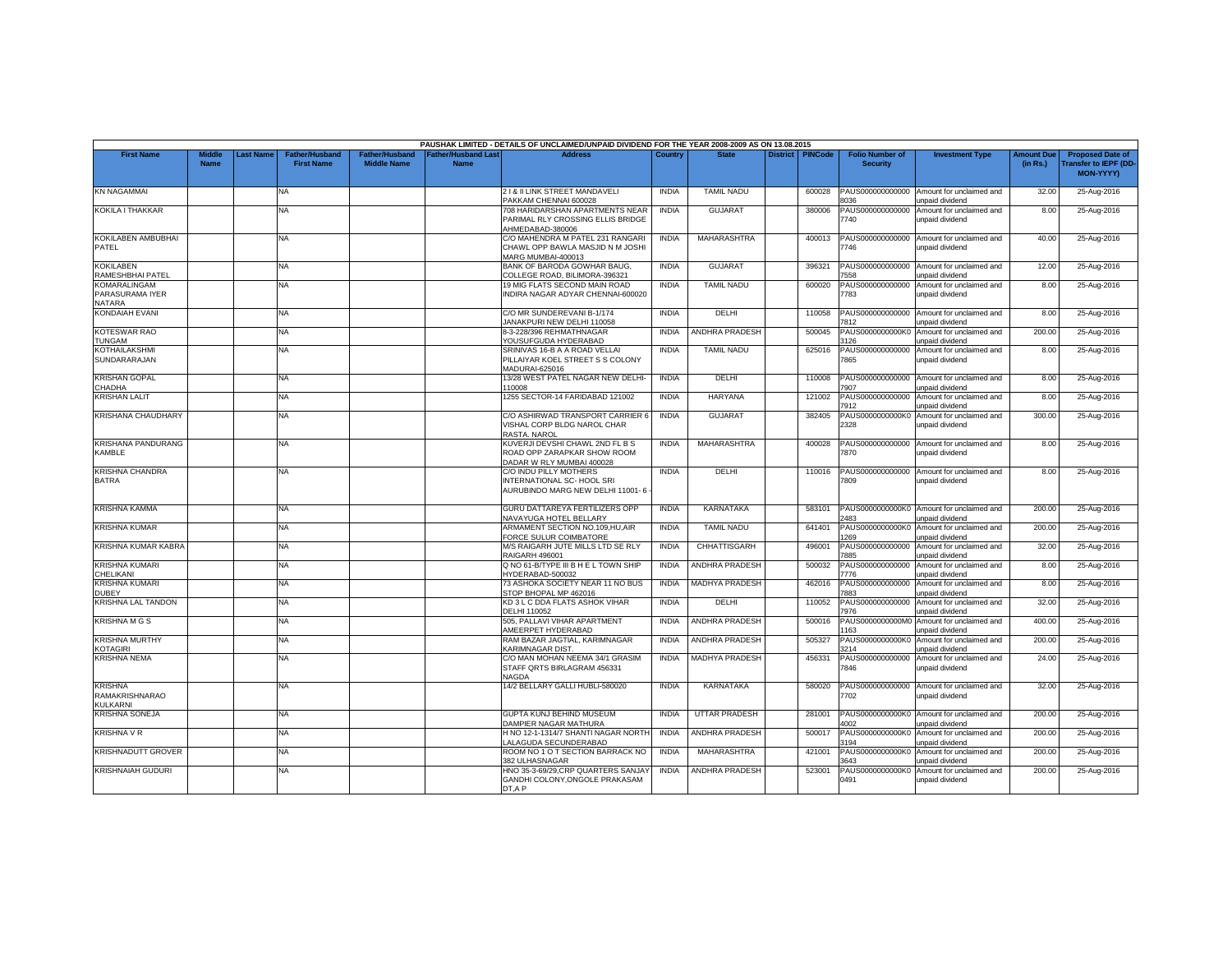|                                                  |                       |                 |                                            |                                             |                                          | PAUSHAK LIMITED - DETAILS OF UNCLAIMED/UNPAID DIVIDEND FOR THE YEAR 2008-2009 AS ON 13.08.2015              |              |                       |                 |                |                                           |                                                    |                               |                                                                     |
|--------------------------------------------------|-----------------------|-----------------|--------------------------------------------|---------------------------------------------|------------------------------------------|-------------------------------------------------------------------------------------------------------------|--------------|-----------------------|-----------------|----------------|-------------------------------------------|----------------------------------------------------|-------------------------------|---------------------------------------------------------------------|
| <b>First Name</b>                                | Middle<br><b>Name</b> | <b>ast Name</b> | <b>Father/Husband</b><br><b>First Name</b> | <b>Father/Husband</b><br><b>Middle Name</b> | <b>Father/Husband Las</b><br><b>Name</b> | <b>Address</b>                                                                                              | Country      | <b>State</b>          | <b>District</b> | <b>PINCode</b> | <b>Folio Number of</b><br><b>Security</b> | <b>Investment Type</b>                             | <b>Amount Due</b><br>(in Rs.) | <b>Proposed Date of</b><br><b>Transfer to IEPF (DD</b><br>MON-YYYY) |
| <b>KRISHNAJI VASUDEO</b><br><b>KARMARKAR</b>     |                       |                 | <b>NA</b>                                  |                                             |                                          | SHANKAR SMRITI GOGRAS WADI<br>PATHARALI RASTA DOMBIVLI EAST-<br>421202                                      | <b>INDIA</b> | MAHARASHTRA           |                 | 421202         | PAUS000000000000<br>7697                  | Amount for unclaimed and<br>unpaid dividend        | 6.00                          | 25-Aug-2016                                                         |
| <b>KRISHNAKANT</b><br>PARASHAR                   |                       |                 | <b>NA</b>                                  |                                             |                                          | 146, 2ND FLOOR, 4TH CROSS,<br>BHUVANESHWARI NAGAR, 3RD PHASE<br><b>BANASHANKARI, 3RD</b><br>STAGE.BANGALORE | <b>INDIA</b> | <b>KARNATAKA</b>      |                 | 560085         | PAUS120289000038<br>8646                  | Amount for unclaimed and<br>unpaid dividend        | 2.00                          | 25-Aug-2016                                                         |
| <b>KRISHNAMURTHY</b><br>RAJAIAH SETTY            |                       |                 | <b>NA</b>                                  |                                             |                                          | C/O.RATNA MEDICAL STORES, ASHOKA<br><b>ROAD MYSORE</b>                                                      | <b>INDIA</b> | <b>KARNATAKA</b>      |                 | 570001         | PAUS0000000000K0<br>886                   | Amount for unclaimed and<br>unpaid dividend        | 200.00                        | 25-Aug-2016                                                         |
| <b>KRISHNAMURTHY</b><br>RAMACHANDRA RAO<br>DAVAN |                       |                 | <b>NA</b>                                  |                                             |                                          | C/O. D RAGHAVENDRARAO 2-3-703/12/A<br>TIRUMALANAGAR AMBERPET                                                | <b>INDIA</b> | <b>ANDHRA PRADESH</b> |                 | 500013         | PAUS0000000000K0<br>0493                  | Amount for unclaimed and<br>unpaid dividend        | 200.00                        | 25-Aug-2016                                                         |
| <b>KRISHNAN GANAPATHY</b><br>RAJ                 |                       |                 | NA.                                        |                                             |                                          | PARKATHY NIVAS 7 KANNADASAN<br>STREET S S COLONY MADURAI 625016                                             | <b>INDIA</b> | <b>TAMIL NADU</b>     |                 | 625016         | PAUS000000000000<br>716                   | Amount for unclaimed and<br><b>Inpaid dividend</b> | 16.00                         | 25-Aug-2016                                                         |
| KRISHNAN JAYARAM<br><b>YER</b>                   |                       |                 | <b>NA</b>                                  |                                             |                                          | KL-4 22/5 SECTOR - 5E KALAMBOLI NAVI<br><b>MUMBAI</b>                                                       | <b>INDIA</b> | <b>MAHARASHTRA</b>    |                 | 400064         | PAUS000000000000<br>'867                  | Amount for unclaimed and<br>unpaid dividend        | 16.00                         | 25-Aug-2016                                                         |
| <b>KRISHNARAO V V</b>                            |                       |                 | NA                                         |                                             |                                          | DARSHAK LTD 26-5-12, G.S.RAJU<br>ROAD, NEAR GYMKHANA CL<br>GANDHINAGAR.VIJAYAWADA                           | <b>INDIA</b> | ANDHRA PRADESH        |                 | 520003         | PAUS0000000000K0<br>4736                  | Amount for unclaimed and<br>unpaid dividend        | 200.00                        | 25-Aug-2016                                                         |
| KRISHNAVADAN H<br><b>JETLEY</b>                  |                       |                 | NA.                                        |                                             |                                          | 20 PRITAM-NAGAR ELLISBRIDGE<br>AHMEDABAD-380006                                                             | <b>INDIA</b> | <b>GUJARAT</b>        |                 | 380006         | PAUS000000000000<br>859                   | Amount for unclaimed and<br>unpaid dividend        | 8.00                          | 25-Aug-2016                                                         |
| KULDIP KAUR KHANNA                               |                       |                 | NA                                         |                                             |                                          | J-19 RAJOURI GARDEN NEW DELHI-<br>10027                                                                     | <b>INDIA</b> | DELHI                 |                 | 110027         | PAUS000000000000<br>814                   | Amount for unclaimed and<br><b>Inpaid dividend</b> | 16.00                         | 25-Aug-2016                                                         |
| KULJIT KAUR KHURANA                              |                       |                 | <b>NA</b>                                  |                                             |                                          | 2429-TILAK STREET CHUNA MANDI<br>PAHARGANJ NEW DELHI-110055                                                 | <b>INDIA</b> | DELHI                 |                 | 110055         | PAUS000000000000<br>801                   | Amount for unclaimed and<br>unpaid dividend        | 8.00                          | 25-Aug-2016                                                         |
| <b>KULKARNI R B</b>                              |                       |                 | NA                                         |                                             |                                          | CHIEF ENGINEER (RETD) 10-3/45 SRI<br>SATHYA SAI KRUPA VITHAL<br><b>VAGAR.GULBARGA</b>                       | <b>INDIA</b> | <b>KARNATAKA</b>      |                 | 585103         | PAUS0000000000R0<br>0934                  | Amount for unclaimed and<br>unpaid dividend        | 800.00                        | 25-Aug-2016                                                         |
| <b>KUM KUM RASTOGI</b>                           |                       |                 | NA.                                        |                                             |                                          | 31/109C GALI NO-5 BHIKAM SINGH<br>COLONY VISHWAS NAGAR SHAHADRA<br>DELHI 110032                             | <b>INDIA</b> | DELHI                 |                 | 110032         | PAUS000000000000<br>7792                  | Amount for unclaimed and<br>unpaid dividend        | 8.00                          | 25-Aug-2016                                                         |
| KUMARBAL K SHAHA                                 |                       |                 | NA.                                        |                                             |                                          | GIRIRAJ BUILDING" SHIVAJI NAGAR<br>MIRAJ M.S                                                                | <b>INDIA</b> | MAHARASHTRA           |                 | 416410         | PAUS0000000000K0<br>1066                  | Amount for unclaimed and<br><b>Inpaid dividend</b> | 300.00                        | 25-Aug-2016                                                         |
| <b>KUMARKANT M</b><br>MAHARAJA                   |                       |                 | NA.                                        |                                             |                                          | 4/16/44 DIPARA VISNAGAR-384315                                                                              | <b>INDIA</b> | <b>GUJARAT</b>        |                 | 384315         | PAUS000000000000<br>855                   | Amount for unclaimed and<br>unpaid dividend        | 8.00                          | 25-Aug-2016                                                         |
| <b>KUMUD GARG</b>                                |                       |                 | <b>SHIV KUMAR</b><br><b>GUPTA</b>          |                                             |                                          | D 21 GANESH MARG BAPU NAGAR<br><b>JAIPUR</b>                                                                | <b>INDIA</b> | <b>RAJASTHAN</b>      |                 | 302015         | PAUSIN3013301849<br>281                   | Amount for unclaimed and<br>unpaid dividend        | 8.00                          | 25-Aug-2016                                                         |
| <b>KUMUD MADHUSUDAN</b><br>PANDYA                |                       |                 | NA.                                        |                                             |                                          | 323/9 JAMNADAS BULDG DANDIA BAZAR<br>BARODA-390001                                                          | <b>INDIA</b> | <b>GUJARAT</b>        |                 | 390001         | PAUS000000000000<br>555                   | Amount for unclaimed and<br>unpaid dividend        | 2.00                          | 25-Aug-2016                                                         |
| <b>KUMUD NILRATNA</b><br><b>MEHTA</b>            |                       |                 | NA                                         |                                             |                                          | MEHTA HOUSE ASHOK SILK MILLS LANE<br>OFF L B SHASTRI MARG GHATKOPAR<br>VEST MUMBAI 400086                   | <b>INDIA</b> | MAHARASHTRA           |                 | 400086         | PAUS000000000000<br>7916                  | Amount for unclaimed and<br>unpaid dividend        | 32.00                         | 25-Aug-2016                                                         |
| <b>KUMUDBEN</b><br><b>KASTURCHAND SHAH</b>       |                       |                 | NA                                         |                                             |                                          | C/O KASTURCHAND CHIMANLAL SHAH<br>36 NAMRA- TA CO-OP HSG SOC<br>NARAYAN NAGAR RD VASNA-<br>AHMEDABAD-380007 | <b>INDIA</b> | <b>GUJARAT</b>        |                 | 380007         | PAUS000000000000<br>7825                  | Amount for unclaimed and<br>unpaid dividend        | 8.00                          | 25-Aug-2016                                                         |
| KUMUDCHANDRA C<br>/ORA                           |                       |                 | NA.                                        |                                             |                                          | 3/2 JAWAN NAGAR BHANUSHALI LANE<br>GHATKOPAR MUMBAI-400077                                                  | <b>INDIA</b> | MAHARASHTRA           |                 | 400077         | PAUS000000000000<br>960                   | Amount for unclaimed and<br>unpaid dividend        | 8.00                          | 25-Aug-2016                                                         |
| KUNCHITHAPATHAM T N                              |                       |                 | NA.                                        |                                             |                                          | "MURUGAN ILLAM", 24-A, KATTUKARA<br>STREET, MADAPURAM, TIRUVARUR                                            | <b>INDIA</b> | <b>TAMIL NADU</b>     |                 | 610001         | PAUS0000000000T0<br>897                   | Amount for unclaimed and<br>unpaid dividend        | 400.00                        | 25-Aug-2016                                                         |
| <b>KUNDANBEN</b><br><b>MAHENDRABHAI PATEL</b>    |                       |                 | <b>NA</b>                                  |                                             |                                          | M/S MEENA MOTORS D NO 2-3-61/6<br>TAHA MANSION M G ROAD NALLAGUTTA<br>SECUNDERABAD 500003                   | <b>INDIA</b> | <b>ANDHRA PRADESH</b> |                 | 500003         | PAUS000000000000<br>7615                  | Amount for unclaimed and<br>unpaid dividend        | 6.00                          | 25-Aug-2016                                                         |
| KUNHALAN V P B SC<br><b>ENGG</b>                 |                       |                 | <b>NA</b>                                  |                                             |                                          | 'OASIS' 35/130(1) NETHAJI NAGAR<br>I.P.O.ROAD                                                               | <b>INDIA</b> | KERALA                |                 | 678002         | PAUS0000000000V0<br>)777                  | Amount for unclaimed and<br>unpaid dividend        | 1600.00                       | 25-Aug-2016                                                         |
| KUNJ BEHARI AGARWAL                              |                       |                 | <b>NA</b>                                  |                                             |                                          | 8 KHANDERAO WADI ROOM NO 30<br>AGIARY LANE KALBADEVI ROAD<br>MUMBAI-400002                                  | <b>INDIA</b> | MAHARASHTRA           |                 | 400002         | PAUS000000000000<br>7873                  | Amount for unclaimed and<br>unpaid dividend        | 8.00                          | 25-Aug-2016                                                         |
| KUNJ LATA JIAN                                   |                       |                 | <b>NA</b>                                  |                                             |                                          | 7 SHUBHAM APARTMENT PATPAR GANJ<br><b>DELHI</b>                                                             | <b>INDIA</b> | DELHI                 |                 | 110092         | PAUSIN3024041013<br>92                    | Amount for unclaimed and<br>unpaid dividend        | 16.00                         | 25-Aug-2016                                                         |
| <b>KUNJAMMA THOMAS</b>                           |                       |                 | NA.                                        |                                             |                                          | ARANGASSERY HOUSE X/1066, NEW<br><b>BASALICA CHURCH THRISSUR</b>                                            | <b>INDIA</b> | <b>KERALA</b>         |                 | 680001         | PAUS0000000000K0<br>5546                  | Amount for unclaimed and<br>unpaid dividend        | 200.00                        | 25-Aug-2016                                                         |
| KUSUM DINESH MUNIM                               |                       |                 | <b>NA</b>                                  |                                             |                                          | SHANTISADAN 8TH FLOOR XIITH ROAD<br>KHAR MUMBAI-400022                                                      | <b>INDIA</b> | MAHARASHTRA           |                 | 400022         | PAUS000000000000<br>7617                  | Amount for unclaimed and<br>unpaid dividend        | 12.00                         | 25-Aug-2016                                                         |
| <b>KUSUM GUPTA</b>                               |                       |                 | NA.                                        |                                             |                                          | 294-D PRASHANT VIHAR DELHI-110042                                                                           | <b>INDIA</b> | DELHI                 |                 | 110042         | PAUS000000000000<br>7906                  | Amount for unclaimed and<br>unpaid dividend        | 16.00                         | 25-Aug-2016                                                         |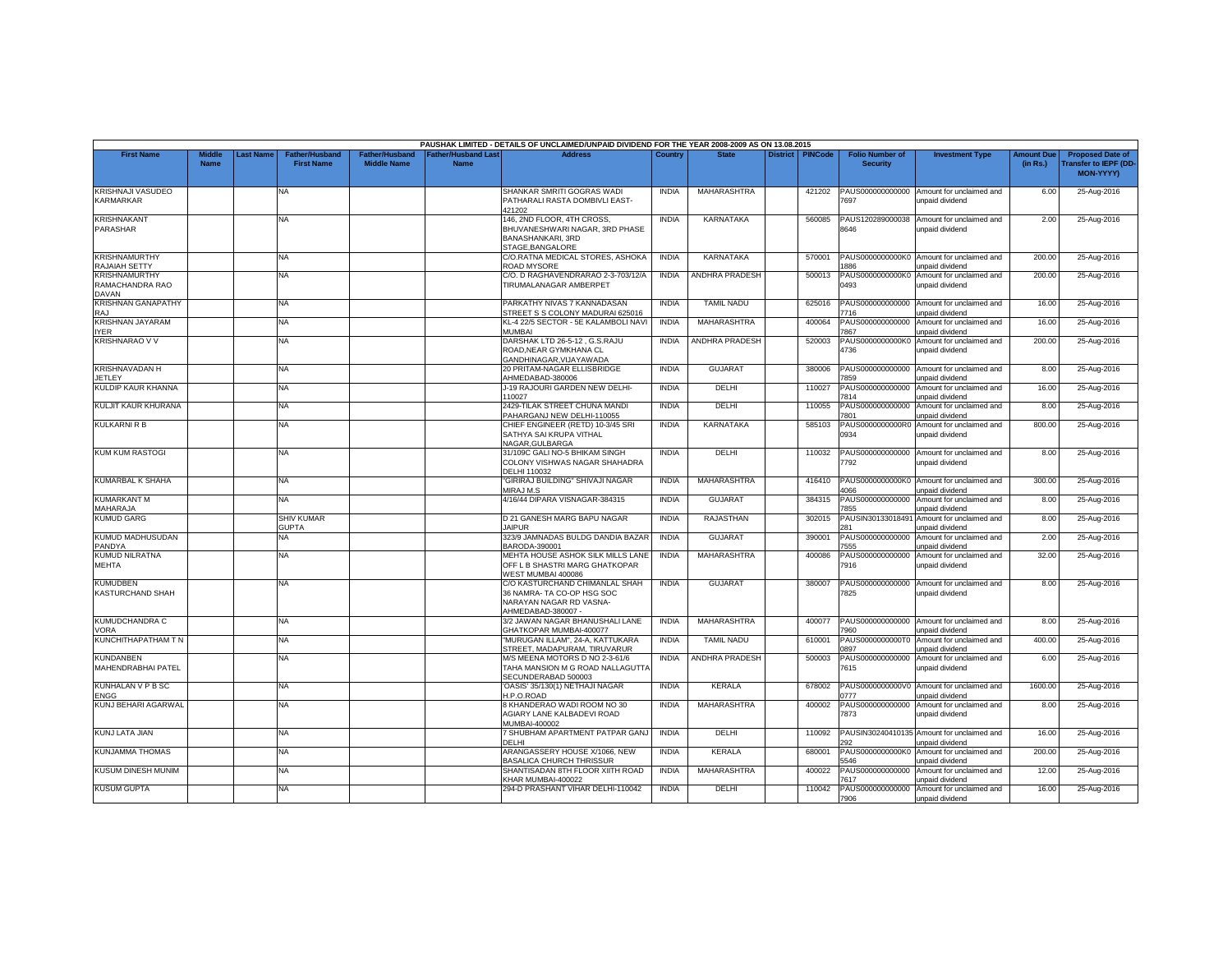|                                           |                              |           |                                            |                                             |                                           | PAUSHAK LIMITED - DETAILS OF UNCLAIMED/UNPAID DIVIDEND FOR THE YEAR 2008-2009 AS ON 13.08.2015                                                                  |              |                       |                 |                |                                           |                                                               |                               |                                                                            |
|-------------------------------------------|------------------------------|-----------|--------------------------------------------|---------------------------------------------|-------------------------------------------|-----------------------------------------------------------------------------------------------------------------------------------------------------------------|--------------|-----------------------|-----------------|----------------|-------------------------------------------|---------------------------------------------------------------|-------------------------------|----------------------------------------------------------------------------|
| <b>First Name</b>                         | <b>Middle</b><br><b>Name</b> | Last Name | <b>Father/Husband</b><br><b>First Name</b> | <b>Father/Husband</b><br><b>Middle Name</b> | <b>Father/Husband Last</b><br><b>Name</b> | <b>Address</b>                                                                                                                                                  | Country      | <b>State</b>          | <b>District</b> | <b>PINCode</b> | <b>Folio Number of</b><br><b>Security</b> | <b>Investment Type</b>                                        | <b>Amount Due</b><br>(in Rs.) | <b>Proposed Date of</b><br><b>Transfer to IEPF (DD</b><br><b>MON-YYYYY</b> |
| <b>KUSUM LATA</b>                         |                              |           | NA                                         |                                             |                                           | 213 PATHARWALA STREET MEERUT<br><b>CITY</b>                                                                                                                     | <b>INDIA</b> | <b>UTTAR PRADESH</b>  |                 | 250002         | PAUS0000000000K0<br>629                   | Amount for unclaimed and<br>unpaid dividend                   | 200.00                        | 25-Aug-2016                                                                |
| <b>KUSUM LATA</b>                         |                              |           | <b>NA</b>                                  |                                             |                                           | HOUSE NO 1460 SECTOR 4 URBAN<br><b>ESTATE GURGAON HARYANA 122001</b>                                                                                            | <b>INDIA</b> | <b>HARYANA</b>        |                 | 122001         | PAUS000000000000<br>'913                  | Amount for unclaimed and<br>unpaid dividend                   | 40.00                         | 25-Aug-2016                                                                |
| <b>KUSUM LATA</b><br><b>MAHESHWARI</b>    |                              |           | ΝA                                         |                                             |                                           | C/O SANJAYKUMAR MAHESHWARI<br>CHAMBER NO 4-02 PADAM TOWER 1<br>14/113 CIVIL LINES KAN- PUR 208001 -                                                             | <b>INDIA</b> | <b>UTTAR PRADESH</b>  |                 | 208001         | PAUS000000000000<br>7845                  | Amount for unclaimed and<br>unpaid dividend                   | 8.00                          | 25-Aug-2016                                                                |
| <b>KUSUM MALL</b>                         |                              |           | NA                                         |                                             |                                           | KANCHANA 4B 7/1 RUSSEL STREET<br>CALCUTTA                                                                                                                       | <b>INDIA</b> | <b>WEST BENGAL</b>    |                 | 700071         | 2823                                      | PAUS0000000000K0 Amount for unclaimed and<br>unpaid dividend  | 200.00                        | 25-Aug-2016                                                                |
| <b>KUSUM RALHAN</b>                       |                              |           | NA.                                        |                                             |                                           | D-20 VIJAY NAGAR DELHI-110009                                                                                                                                   | <b>INDIA</b> | <b>DELHI</b>          |                 | 110009         | PAUS000000000000<br>795                   | Amount for unclaimed and<br><b>Inpaid dividend</b>            | 8.00                          | 25-Aug-2016                                                                |
| <b>KUSUMBEN</b><br><b>HASMUKHLAL SHAH</b> |                              |           | NA                                         |                                             |                                           | C/O. JAYENDRA HASMUKHLAL SHAH 74-<br>G MANJIT NAGAR SOCIETY, NR. DEEP<br>CHAMBERS, TULSI DHAM CHAR RASTA,<br>OPP: KESHAR DUPLEX.GIDC<br>RD, MANJALPUR, VADODARA | <b>INDIA</b> | <b>GUJARA1</b>        |                 | 390011         | PAUS000000000000<br>7619                  | Amount for unclaimed and<br>unpaid dividend                   | 2.00                          | 25-Aug-2016                                                                |
| <b>KUSUMBEN K PATEL</b>                   |                              |           | <b>NA</b>                                  |                                             |                                           | C/O SHREE A M PATEL & CO JIVAJEE<br>HOWK LASHKAR GWALIOR-474001                                                                                                 | <b>INDIA</b> | <b>MADHYA PRADESH</b> |                 | 474001         | PAUS000000000000<br>7748                  | Amount for unclaimed and<br>unpaid dividend                   | 16.00                         | 25-Aug-2016                                                                |
| <b>KUTTIAMMAL</b>                         |                              |           | NA                                         |                                             |                                           | A/75 31ST A CROSS 7TH BLOCK<br><b>IAYANAGAR</b>                                                                                                                 | <b>INDIA</b> | KARNATAKA             |                 | 560082         | PAUS0000000000K0<br>5658                  | Amount for unclaimed and<br>unpaid dividend                   | 400.00                        | 25-Aug-2016                                                                |
| L A RENUKA DEVI                           |                              |           | NA.                                        |                                             |                                           | 39 THEPPA MUDDALIAR STREET<br>BANGALORE 560001                                                                                                                  | <b>INDIA</b> | <b>KARNATAKA</b>      |                 | 560001         | PAUS000000000000<br>3196                  | Amount for unclaimed and<br>unpaid dividend                   | 8.00                          | 25-Aug-2016                                                                |
| L S DESHMUKH                              |                              |           | NA.                                        |                                             |                                           | H NO 5-1-221 JAMBAG HYDERABAD-<br>500001                                                                                                                        | <b>INDIA</b> | <b>ANDHRA PRADESH</b> |                 | 500001         | PAUS000000000000<br>3139                  | Amount for unclaimed and<br>unpaid dividend                   | 32.00                         | 25-Aug-2016                                                                |
| L SOWBHAGYA                               |                              |           | NA                                         |                                             |                                           | 1492 THYAGARAJA ROAD MYSORE                                                                                                                                     | <b>INDIA</b> | <b>KARNATAKA</b>      |                 | 570004         | PAUS0000000000L0<br>2486                  | Amount for unclaimed and<br>unpaid dividend                   | 200.00                        | 25-Aug-2016                                                                |
| LABHSHANKAR VADILAL<br><b>NAYAK</b>       |                              |           | NA                                         |                                             |                                           | GUJARAT HOUSING BOARD BLOCK 1<br>ROOM-33 GORWA BARODA 390003                                                                                                    | <b>INDIA</b> | GUJARAT               |                 | 390003         | PAUS000000000000<br>8123                  | Amount for unclaimed and<br>unpaid dividend                   | 6.00                          | 25-Aug-2016                                                                |
| <b>LABHUBEN PATEL</b>                     |                              |           | NA.                                        |                                             |                                           | 73. NIRMAL SOCIETY VATVA ROAD<br>MANINAGAR AHMEDABAD 380008                                                                                                     | <b>INDIA</b> | <b>GUJARAT</b>        |                 | 380008         | PAUS000000000000<br>8204                  | Amount for unclaimed and<br>unpaid dividend                   | 16.00                         | 25-Aug-2016                                                                |
| <b>LACHMAN RAM</b>                        |                              |           | NA                                         |                                             |                                           | H NO 24201 LANE NO 4 BASTI MANI<br>SINGH RAHON ROAD LUDHIANA                                                                                                    | <b>INDIA</b> | <b>PUNJAB</b>         |                 | 141008         | PAUS000000000000<br>3148                  | Amount for unclaimed and<br><b>Inpaid dividend</b>            | 16.00                         | 25-Aug-2016                                                                |
| LAJWANTI N SUKHIJA                        |                              |           | NA                                         |                                             |                                           | 53 KATJA COLONY INDORE (M P) 452001                                                                                                                             | <b>INDIA</b> | <b>MADHYA PRADESH</b> |                 | 452001         | PAUS000000000000<br>3168                  | Amount for unclaimed and<br>unpaid dividend                   | 8.00                          | 25-Aug-2016                                                                |
| <b>LAKSHMANAN M</b>                       |                              |           | <b>NA</b>                                  |                                             |                                           | 4, MATHURAM COLONY 2ND CROSS<br>WEST. THILLAI NAGAR TRICHY (TAMIL<br><b>NADU)</b>                                                                               | <b>INDIA</b> | <b>TAMIL NADU</b>     |                 | 620018         | PAUS0000000000M0<br>0523                  | Amount for unclaimed and<br>unpaid dividend                   | 120.00                        | 25-Aug-2016                                                                |
| LAKSHMEESHA S                             |                              |           | NA                                         |                                             |                                           | NO 52/B III CROSS JOURNALIST COLONY<br>BANGALORE-560002                                                                                                         | <b>INDIA</b> | <b>KARNATAKA</b>      |                 | 560002         | PAUS000000000000<br>3147                  | Amount for unclaimed and<br>unpaid dividend                   | 8.00                          | 25-Aug-2016                                                                |
| LAKSHMI DEVI J                            |                              |           | NA                                         |                                             |                                           | 40/802 D. NEHRUNAGAR, KURNOOL                                                                                                                                   | <b>INDIA</b> | <b>ANDHRA PRADESH</b> |                 | 518004         | 28                                        | PAUS0000000000J01 Amount for unclaimed and<br>unpaid dividend | 400.00                        | 25-Aug-2016                                                                |
| LAKSHMI KUTTY AMMA S                      |                              |           | NA                                         |                                             |                                           | W/O.LATE.MR.N.K.ACHUTHAN,<br>SARAMBICAL HOUSE, MELUR P.O. (VIA)<br>PANAMANNA                                                                                    | <b>INDIA</b> | KERALA                |                 | 679501         | PAUS0000000000S0<br>1048                  | Amount for unclaimed and<br>unpaid dividend                   | 40.00                         | 25-Aug-2016                                                                |
| LAKSHMI PENUGONDA                         |                              |           | NA                                         |                                             |                                           | PARMATMA KRUPA 75 FEET ROAD D NO<br>27-32-54 VISAKHAPATNAM                                                                                                      | <b>INDIA</b> | ANDHRA PRADESH        |                 | 530001         | PAUS0000000000L0<br>1849                  | Amount for unclaimed and<br>unpaid dividend                   | 300.00                        | 25-Aug-2016                                                                |
| <b>LAKSHMI VENKIAH</b><br><b>KOTHA</b>    |                              |           | NA.                                        |                                             |                                           | <b>GUPTHA EMPORIUM 13-1-62.</b><br>SURYARAOPET KAKINADA (A.P)                                                                                                   | <b>INDIA</b> | <b>ANDHRA PRADESH</b> |                 | 533001         | PAUS0000000000L0<br>1510                  | Amount for unclaimed and<br>unpaid dividend                   | 400.00                        | 25-Aug-2016                                                                |
| LALAJIBHAI MANJIBHAI<br>PATEL             |                              |           | NA                                         |                                             |                                           | ADALPURA KAMPA POST DHANSURA<br>TAL MODASA DIST SABARKANTHA<br>383310                                                                                           | <b>INDIA</b> | <b>GUJARA1</b>        |                 | 383310         | PAUS000000000000<br>8129                  | Amount for unclaimed and<br>unpaid dividend                   | 6.00                          | 25-Aug-2016                                                                |
| <b>LALITA KUMARI</b><br><b>TADIPARTHI</b> |                              |           | NA                                         |                                             |                                           | C/O SREEDHAR MEDICAL<br>DISTRIBUTORS NEHRU ROAD TENALI                                                                                                          | <b>INDIA</b> | ANDHRA PRADESH        |                 | 522201         | PAUS0000000000L0<br>4755                  | Amount for unclaimed and<br>unpaid dividend                   | 200.00                        | 25-Aug-2016                                                                |
| <b>LALITA MATHUR</b>                      |                              |           | <b>NA</b>                                  |                                             |                                           | B-2/84 ASHOK VIHAR PHASE II DELHI-<br>110052                                                                                                                    | <b>INDIA</b> | DELHI                 |                 | 110052         | PAUS000000000000<br>3141                  | Amount for unclaimed and<br>unpaid dividend                   | 66.00                         | 25-Aug-2016                                                                |
| <b>LALITHA R MENON</b>                    |                              |           | NA                                         |                                             |                                           | A2 LF GARDENS KATTAYIL ROAD LF<br>CHURCH ROAD KALOOR                                                                                                            | <b>INDIA</b> | KERALA                |                 | 682017         | PAUS0000000000L0<br>1251                  | Amount for unclaimed and<br>unpaid dividend                   | 200.00                        | 25-Aug-2016                                                                |
| LALITHA SWAMINATHAN                       |                              |           | NA.                                        |                                             |                                           | 27. SAIT COLONY.II STREET. EGMORE.<br>CHENNAI-600008                                                                                                            | <b>INDIA</b> | <b>TAMIL NADU</b>     |                 | 600008         | PAUS000000000000<br>8152                  | Amount for unclaimed and<br>unpaid dividend                   | 8.00                          | 25-Aug-2016                                                                |
| <b>LALJI DHARSHI</b><br><b>THAKKAR</b>    |                              |           | NA                                         |                                             |                                           | 5 VITHAL SOCIETY R V DESAI ROAD<br>BARODA-390001                                                                                                                | <b>INDIA</b> | <b>GUJARAT</b>        |                 | 390001         | PAUS000000000000<br>187                   | Amount for unclaimed and<br>Inpaid dividend                   | 12.00                         | 25-Aug-2016                                                                |
| LALJI HANSRAJ SHAH                        |                              |           | NA.                                        |                                             |                                           | BLOCK NO4 LAXMI NIVAS (EXTN)<br>SHARADHANAND ROAD VILE-PARLE<br>EAST MUMBAI-400057                                                                              | <b>INDIA</b> | <b>MAHARASHTRA</b>    |                 | 400057         | PAUS000000000000<br>8167                  | Amount for unclaimed and<br>unpaid dividend                   | 8.00                          | 25-Aug-2016                                                                |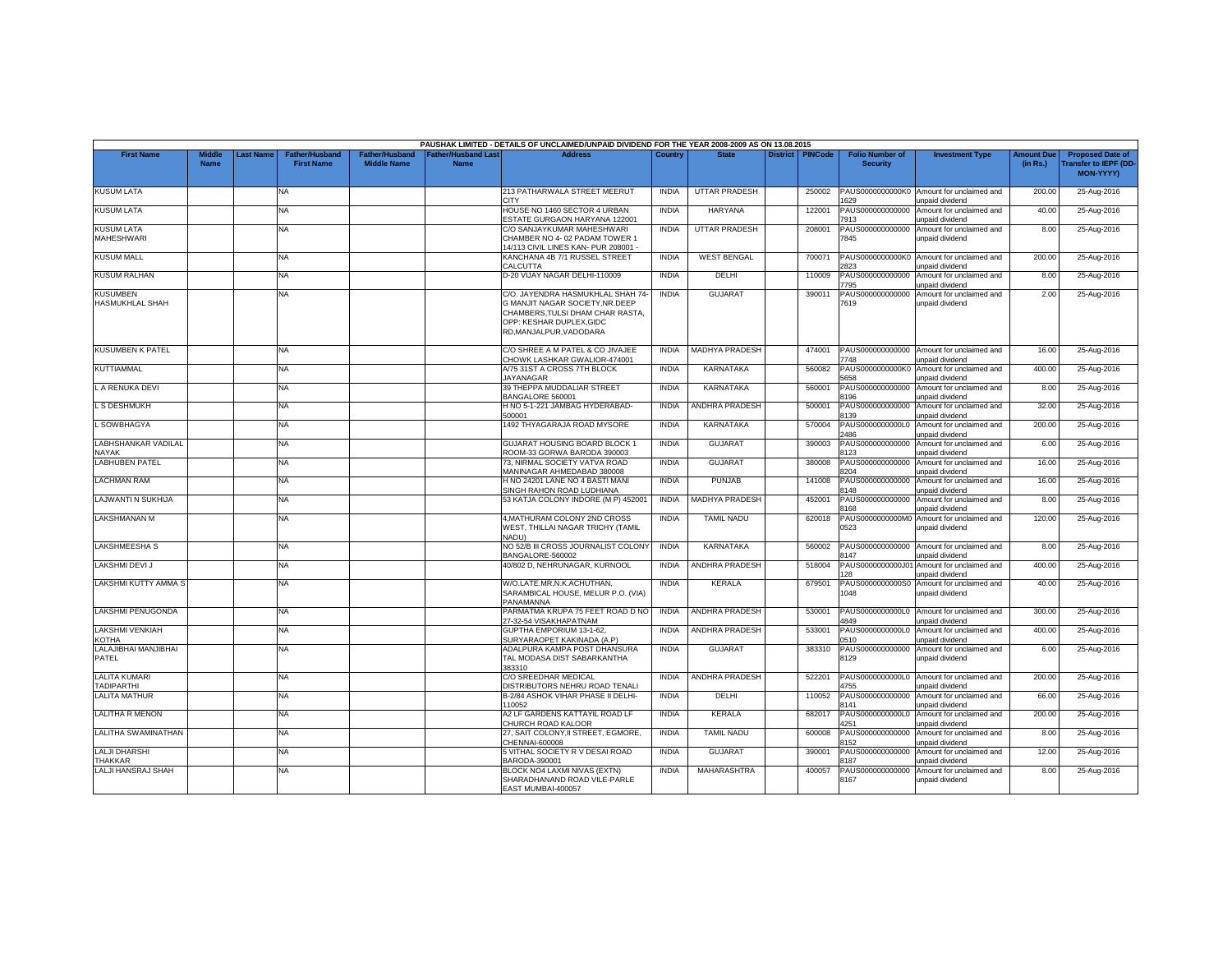|                                              |                              |           |                                            |                                             |                                           | PAUSHAK LIMITED - DETAILS OF UNCLAIMED/UNPAID DIVIDEND FOR THE YEAR 2008-2009 AS ON 13.08.2015                           |              |                       |                 |                |                                           |                                                               |                               |                                                                            |
|----------------------------------------------|------------------------------|-----------|--------------------------------------------|---------------------------------------------|-------------------------------------------|--------------------------------------------------------------------------------------------------------------------------|--------------|-----------------------|-----------------|----------------|-------------------------------------------|---------------------------------------------------------------|-------------------------------|----------------------------------------------------------------------------|
| <b>First Name</b>                            | <b>Middle</b><br><b>Name</b> | Last Name | <b>Father/Husband</b><br><b>First Name</b> | <b>Father/Husband</b><br><b>Middle Name</b> | <b>Father/Husband Last</b><br><b>Name</b> | <b>Address</b>                                                                                                           | Country      | <b>State</b>          | <b>District</b> | <b>PINCode</b> | <b>Folio Number of</b><br><b>Security</b> | <b>Investment Type</b>                                        | <b>Amount Due</b><br>(in Rs.) | <b>Proposed Date of</b><br><b>Transfer to IEPF (DD</b><br><b>MON-YYYY)</b> |
| <b>LATA GOPICHAND</b><br>NANWANI             |                              |           | NA                                         |                                             |                                           | BK 1818 ROOM NO.15 & 16 SECTION-38<br><b>JLHASNAGAR</b>                                                                  | <b>INDIA</b> | <b>MAHARASHTRA</b>    |                 | 421005         | PAUS000000000000<br>198                   | Amount for unclaimed and<br>unpaid dividend                   | 16.00                         | 25-Aug-2016                                                                |
| <b>LATA HARWANI</b>                          |                              |           | NA                                         |                                             |                                           | PLOT NO 3 GURU NANAK COLONY<br><b>JMER 305001</b>                                                                        | <b>INDIA</b> | <b>RAJASTHAN</b>      |                 | 305001         | PAUS000000000000<br>211                   | Amount for unclaimed and<br>Innaid dividend                   | 16.00                         | 25-Aug-2016                                                                |
| <b>LATA K MURTHY</b>                         |                              |           | NA                                         |                                             |                                           | NO 10 SOUTH END ROAD SESHADRI<br>URAM BANGALORE-560020                                                                   | <b>INDIA</b> | <b>KARNATAKA</b>      |                 | 560020         | PAUS000000000000<br>182                   | Amount for unclaimed and<br>unpaid dividend                   | 8.00                          | 25-Aug-2016                                                                |
| LATA PRAFULLCHANDRA<br><b>BHATT</b>          |                              |           | <b>NA</b>                                  |                                             |                                           | 7-B HARBOUT HEIGHTS B BUILDING<br>NEAR COLABA STATION COLABA<br>MUMBAI 400005                                            | <b>INDIA</b> | <b>MAHARASHTRA</b>    |                 | 400005         | PAUS000000000000<br>8137                  | Amount for unclaimed and<br>unpaid dividend                   | 6.00                          | 25-Aug-2016                                                                |
| LATIKA MUKHERJEE                             |                              |           | NA                                         |                                             |                                           | 3 KEDAR BOSE LANE CALCUTTA 700025                                                                                        | <b>INDIA</b> | <b>WEST BENGAL</b>    |                 | 700025         | PAUS000000000000<br>3224                  | Amount for unclaimed and<br><b>Inpaid dividend</b>            | 8.00                          | 25-Aug-2016                                                                |
| LAVANYA M SHENOY                             |                              |           | NA                                         |                                             |                                           | 205," GAYATRI "APPARTMENTS 891<br>KANTHARAJ USR ROAD<br>LAKSHMIPURAM MYSORE                                              | <b>INDIA</b> | <b>KARNATAKA</b>      |                 | 570004         | PAUS0000000000L0<br>2447                  | Amount for unclaimed and<br>unpaid dividend                   | 200.00                        | 25-Aug-2016                                                                |
| LAXMAN G GOKHALAY                            |                              |           | NA                                         |                                             |                                           | C/O CAPTAIN UDAY L GOKHALAY 166/7<br>MEDHI PARK D P ROAD AUNDH PUNE<br>411007                                            | <b>INDIA</b> | MAHARASHTRA           |                 | 411007         | PAUS000000000000<br>8143                  | Amount for unclaimed and<br>unpaid dividend                   | 8.00                          | 25-Aug-2016                                                                |
| <b>LAXMIBAI PATIL</b>                        |                              |           | NA.                                        |                                             |                                           | SHRI SHIVA YOGESWAR KRUPA PLOT<br>NO 5 SAINAGAR UNKAL HUBLI 580020<br><b>KARNATAK</b>                                    | <b>INDIA</b> | <b>KARNATAKA</b>      |                 | 580020         | PAUS000000000000<br>8132                  | Amount for unclaimed and<br>unpaid dividend                   | 16.00                         | 25-Aug-2016                                                                |
| <b>LAXMIBEN SHANKARLAL</b><br>KHATRI         |                              |           | NA.                                        |                                             |                                           | C/O SHANKAR MATCHING CENTRE OPP<br>CIVIL HOSPITAL STATION ROAD<br>PALANPUR N GUJARAT 385001                              | <b>INDIA</b> | GUJARAT               |                 | 385001         | 8205                                      | PAUS000000000000 Amount for unclaimed and<br>unpaid dividend  | 16.00                         | 25-Aug-2016                                                                |
| LAXMIKANT ANANDRAO<br><b>KORDE</b>           |                              |           | NA.                                        |                                             |                                           | KALUPURA BRAHMAN FALIA BARODA-<br>390006                                                                                 | <b>INDIA</b> | <b>GUJARAT</b>        |                 | 390006         | PAUS000000000000<br>133                   | Amount for unclaimed and<br>unpaid dividend                   | 16.00                         | 25-Aug-2016                                                                |
| <b>LAXMIKANT VASANTLAL</b><br><b>JOSHI</b>   |                              |           | NA                                         |                                             |                                           | B/20 PUNAM TENAMENT B/H PUNAM<br>COMPLEX WAGHODIA ROADVADODARA                                                           | <b>INDIA</b> | <b>GUJARAT</b>        |                 | 390019         | PAUS000000000000<br>8134                  | Amount for unclaimed and<br>unpaid dividend                   | 2.00                          | 25-Aug-2016                                                                |
| LEELA A MAHIPATHI                            |                              |           | NA                                         |                                             |                                           | 4-7-287, ESANIA BAZAAR, HYDERABAD                                                                                        | <b>INDIA</b> | ANDHRA PRADESH        |                 | 500027         | PAUS0000000000L0<br>502                   | Amount for unclaimed and<br>unpaid dividend                   | 80.00                         | 25-Aug-2016                                                                |
| <b>LEELA A MAHIPATI</b>                      |                              |           | NA                                         |                                             |                                           | 4/7/287 ESAMIA BAZAR HYDERABAD-<br>00027                                                                                 | <b>INDIA</b> | ANDHRA PRADESH        |                 | 500027         | PAUS000000000000<br>188                   | Amount for unclaimed and<br>unpaid dividend                   | 16.00                         | 25-Aug-2016                                                                |
| LEELA A MAHIPATI                             |                              |           | ΝA                                         |                                             |                                           | 4-7-287 ISAMIA BAZAR HYDERABAD<br>00027                                                                                  | <b>INDIA</b> | <b>ANDHRA PRADESH</b> |                 | 500027         | PAUS000000000000<br>3190                  | Amount for unclaimed and<br>unpaid dividend                   | 6.00                          | 25-Aug-2016                                                                |
| LEELA DEVI SARDA                             |                              |           | <b>NA</b>                                  |                                             |                                           | 14-6-10 BEGUM BAZAR HYDERABAD<br>500012 AP                                                                               | <b>INDIA</b> | <b>ANDHRA PRADESH</b> |                 | 500012         | PAUS000000000000<br>8201                  | Amount for unclaimed and<br>unpaid dividend                   | 8.00                          | 25-Aug-2016                                                                |
| LEELA JAYVANT<br>PRADHAN                     |                              |           | NA                                         |                                             |                                           | 4 PATEL COLONY SIDDHNATH ROAD<br>BARODA 390001 BARODA 390001                                                             | <b>INDIA</b> | GUJARAT               |                 | 390001         | PAUS000000000000<br>3197                  | Amount for unclaimed and<br><b>Inpaid dividend</b>            | 16.00                         | 25-Aug-2016                                                                |
| LEELA<br>MAHENDRAKUMAR<br><b>DESAI</b>       |                              |           | MAHENDRAKUMA                               |                                             |                                           | 101 RAMKRISHNA FLATS 26 ALKAPU<br>OPP ALKAPURI GYMKHANA VADODARA                                                         | <b>INDIA</b> | <b>GUJARAT</b>        |                 | 390007         | PAUS120132000076<br>180                   | Amount for unclaimed and<br>unpaid dividend                   | 16.00                         | 25-Aug-2016                                                                |
| <b>LEELA MANOHAR</b><br>NARKHEDE             |                              |           | NA.                                        |                                             |                                           | NIKITA PO NO 10 GAJANAN NAGAR<br>NEAR GOVT POLY COLLEGE<br>SAMANGAON ROAD NASHIK ROAD                                    | <b>INDIA</b> | <b>MAHARASHTRA</b>    |                 | 422101         | 251                                       | PAUSIN30112715452 Amount for unclaimed and<br>unpaid dividend | 66.00                         | 25-Aug-2016                                                                |
| LEELABEN H GOHIL                             |                              |           | NA                                         |                                             |                                           | AT & PO UNDERA DISTT BARODA                                                                                              | <b>INDIA</b> | <b>GUJARAT</b>        |                 | 390016         | PAUS000000000000<br>221                   | Amount for unclaimed and<br>unpaid dividend                   | 2.00                          | 25-Aug-2016                                                                |
| LEELABEN MANUBHAI<br>PATEL                   |                              |           | NA                                         |                                             |                                           | SHRIKUNJ HARIHAR SOCIETY RAMNATH<br>PETLAD 388450                                                                        | <b>INDIA</b> | GUJARAT               |                 | 388450         | PAUS000000000000<br>3117                  | Amount for unclaimed and<br>unpaid dividend                   | 2.00                          | 25-Aug-2016                                                                |
| LEELAVATI MODADUGU                           |                              |           | NA.                                        |                                             |                                           | 3-2-334 SOMASUNDARAM STREET<br>SECUNDERABAD-500003                                                                       | <b>INDIA</b> | <b>ANDHRA PRADESH</b> |                 | 500003         | PAUS000000000000<br>3149                  | Amount for unclaimed and<br>unpaid dividend                   | 8.00                          | 25-Aug-2016                                                                |
| LEELAVATI<br><b>RAMAKRISHNA</b><br>CHAUDHARI |                              |           | NA                                         |                                             |                                           | 6 PRATHEMESH DARSHAN NR HOLY<br>CROSS CONV- ENT SCH BEHIND<br>JOSEPH COLONY KARNIK ROA- D<br>KALYAN W 421304 MAHARASHTRA | <b>INDIA</b> | MAHARASHTRA           |                 | 421304         | PAUS000000000000<br>8200                  | Amount for unclaimed and<br>unpaid dividend                   | 16.00                         | 25-Aug-2016                                                                |
| <b>LESLIE XAVIER</b><br><b>GONSALVES</b>     |                              |           | NA                                         |                                             |                                           | SAGARSHET WADI NEAR PETROL PUMP<br>VASHI DIST THANE M S 401201                                                           | <b>INDIA</b> | <b>MAHARASHTRA</b>    |                 | 401201         | PAUS000000000000<br>8213                  | Amount for unclaimed and<br>unpaid dividend                   | 8.00                          | 25-Aug-2016                                                                |
| <b>LILA BHUYAN</b>                           |                              |           | NA                                         |                                             |                                           | C/O.DR.S.BURMAN PAN BAZAR.<br><b>GUWAHATI</b>                                                                            | <b>INDIA</b> | <b>ASSAM</b>          |                 | 781001         | PAUS0000000000L0<br>3074                  | Amount for unclaimed and<br>unpaid dividend                   | 400.00                        | 25-Aug-2016                                                                |
| LILA MAHENDRA<br><b>KAPADIA</b>              |                              |           | NA.                                        |                                             |                                           | C/O BHADU C PARMO- 2/3862 HALADIA<br><b>STREET SAGRAMPURA SURAT</b>                                                      | <b>INDIA</b> | <b>GUJARAT</b>        |                 | 395002         | PAUS000000000000<br>170                   | Amount for unclaimed and<br>unpaid dividend                   | 8.00                          | 25-Aug-2016                                                                |
| LILABEN CHANDUBHAI<br>PATEL                  |                              |           | NA                                         |                                             |                                           | NAVIPANSARAWAD NAVAPURA PADRA<br>DIST BARODA PIN-391440                                                                  | <b>INDIA</b> | <b>GUJARA1</b>        |                 | 391440         | PAUS000000000000<br>135                   | Amount for unclaimed and<br>unpaid dividend                   | 8.00                          | 25-Aug-2016                                                                |
| LILABEN<br>DASHARATHBHAI PATEI               |                              |           | NA.                                        |                                             |                                           | 27 NARAYANNAGAR GORWA BARODA-<br>390003                                                                                  | <b>INDIA</b> | <b>GUJARAT</b>        |                 | 390003         | PAUS000000000000<br>8136                  | Amount for unclaimed and<br>unpaid dividend                   | 2.00                          | 25-Aug-2016                                                                |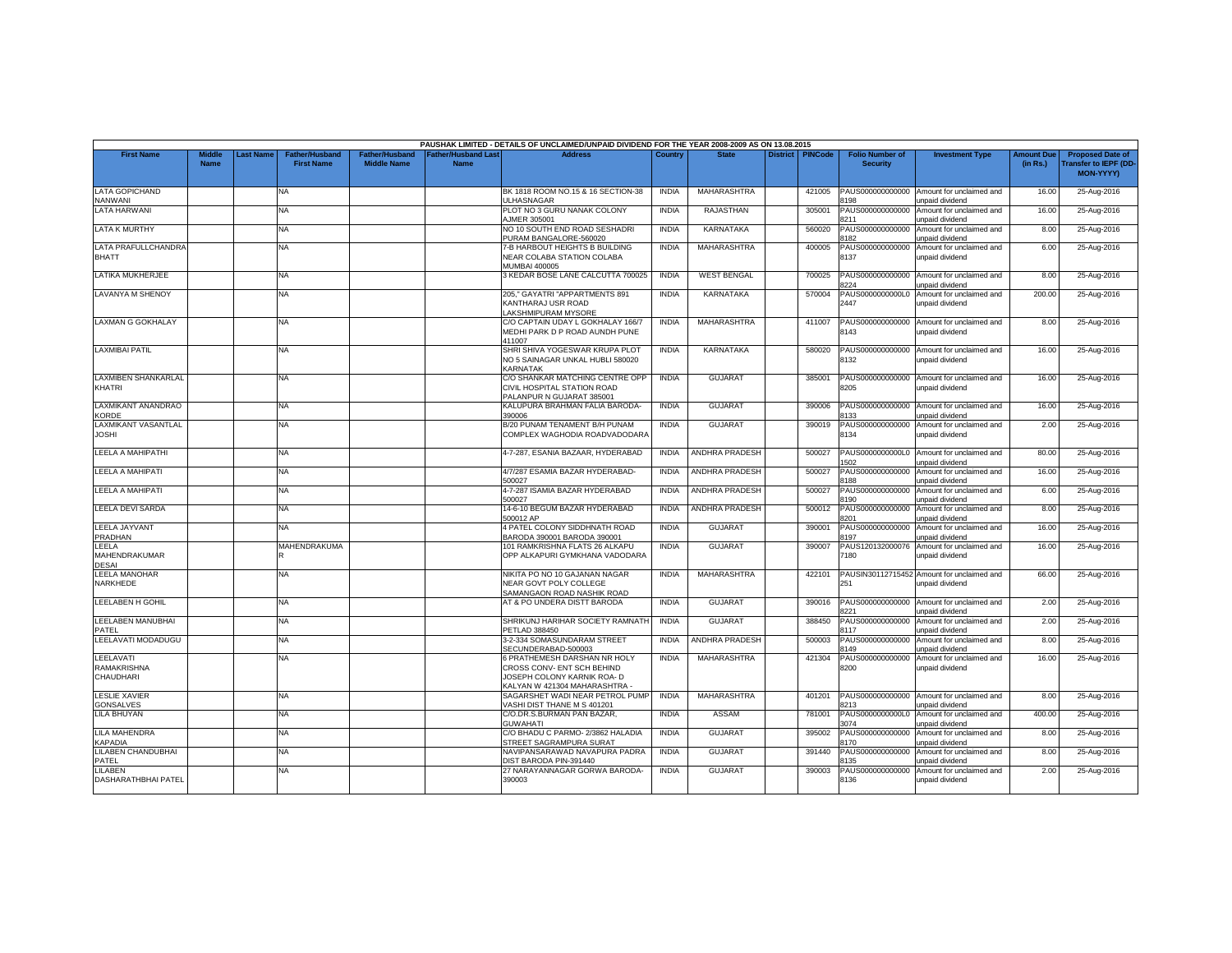|                                           |                              |          |                                     |                                      |                                  | PAUSHAK LIMITED - DETAILS OF UNCLAIMED/UNPAID DIVIDEND FOR THE YEAR 2008-2009 AS ON 13.08.2015           |              |                       |          |                |                                           |                                                              |                               |                                                                     |
|-------------------------------------------|------------------------------|----------|-------------------------------------|--------------------------------------|----------------------------------|----------------------------------------------------------------------------------------------------------|--------------|-----------------------|----------|----------------|-------------------------------------------|--------------------------------------------------------------|-------------------------------|---------------------------------------------------------------------|
| <b>First Name</b>                         | <b>Middle</b><br><b>Name</b> | ast Name | Father/Husband<br><b>First Name</b> | Father/Husband<br><b>Middle Name</b> | ather/Husband Las<br><b>Name</b> | <b>Address</b>                                                                                           | Country      | <b>State</b>          | District | <b>PINCode</b> | <b>Folio Number of</b><br><b>Security</b> | <b>Investment Type</b>                                       | <b>Amount Due</b><br>(in Rs.) | <b>Proposed Date of</b><br><b>Transfer to IEPF (DD</b><br>MON-YYYY) |
| <b>LILABEN HAZARILAL</b><br><b>RATHOD</b> |                              |          | <b>NA</b>                           |                                      |                                  | RASULJI CHAL, DINESH TILES FACTORY<br>NR. OLD STATION, BARODA PIN-390003                                 | <b>INDIA</b> | <b>GUJARA1</b>        |          | 390003         | PAUS000000000000<br>3228                  | Amount for unclaimed and<br>unpaid dividend                  | 6.00                          | 25-Aug-2016                                                         |
| LILABHAI ISHVARBHAI<br>PATEL              |                              |          | <b>NA</b>                           |                                      |                                  | C/742 IPCL TOWNSHIP PO<br>PETROCHEMICALS DIST BARODA<br>391345                                           | <b>INDIA</b> | <b>GUJARAT</b>        |          | 391345         | PAUS000000000000<br>8121                  | Amount for unclaimed and<br>unpaid dividend                  | 2.00                          | 25-Aug-2016                                                         |
| LILADHAR NANAJI<br>PADARIA                |                              |          | <b>NA</b>                           |                                      |                                  | JAYANT ENG CO BHADAR ROAD<br>BHADAR ROAD UPLETA-360490                                                   | <b>INDIA</b> | <b>GUJARAT</b>        |          | 360490         | PAUS000000000000<br>8151                  | Amount for unclaimed and<br>unpaid dividend                  | 8.00                          | 25-Aug-2016                                                         |
| <b>LILADHAR VORA</b>                      |                              |          | NA.                                 |                                      |                                  | C/21-A MEDICAL CAMPUS JAMNAGAR                                                                           | <b>INDIA</b> | <b>GUJARAT</b>        |          | 361008         | PAUS0000000000L0<br>3344                  | Amount for unclaimed and<br>unpaid dividend                  | 300.00                        | 25-Aug-2016                                                         |
| LILAVATI CHAMPAKLAL                       |                              |          | <b>NA</b>                           |                                      |                                  | <b>B 204 FALGUN TENAMENTS JODHPUR</b><br>GAM ROAD SATELLITE AHMEDABAD<br>380015                          | <b>INDIA</b> | <b>GUJARAT</b>        |          | 380015         | PAUS000000000000<br>8126                  | Amount for unclaimed and<br>unpaid dividend                  | 16.00                         | 25-Aug-2016                                                         |
| LILAVATI INDRAVADAN<br><b>DESAI</b>       |                              |          | <b>NA</b>                           |                                      |                                  | DESAI NO KHANCHO SULTANPURA<br>BARODA-390001                                                             | <b>INDIA</b> | GUJARAT               |          | 390001         | PAUS000000000000<br>8127                  | Amount for unclaimed and<br>unpaid dividend                  | 40.00                         | 25-Aug-2016                                                         |
| <b>LILAVATIBEN SHANTILAL</b><br>SONI      |                              |          | <b>NA</b>                           |                                      |                                  | SONI FALIA (SONI KHADKI) BORSAD<br>387411 DIST KAIRA                                                     | <b>INDIA</b> | <b>GUJARAT</b>        |          | 387411         | PAUS000000000000<br>8191                  | Amount for unclaimed and<br>unpaid dividend                  | 2.00                          | 25-Aug-2016                                                         |
| LILAWATI MALHOTRA                         |                              |          | <b>NA</b>                           |                                      |                                  | 3807 DAVID STREET DARYA GANJ NEW<br>DELHI-110002                                                         | <b>INDIA</b> | DELHI                 |          | 110002         | PAUS000000000000<br>3179                  | Amount for unclaimed and<br>unpaid dividend                  | 8.00                          | 25-Aug-2016                                                         |
| <b>LILYBEN D PATEL</b>                    |                              |          | <b>NA</b>                           |                                      |                                  | 13/155 PARAS NAGAR II SOLA ROAD<br>VARANPURA AHMEDABAD 380013                                            | <b>INDIA</b> | <b>GUJARAT</b>        |          | 380013         | PAUS000000000000<br>3207                  | Amount for unclaimed and<br>unpaid dividend                  | 24.00                         | 25-Aug-2016                                                         |
| <b>LILYBEN D PATEL</b>                    |                              |          | <b>NA</b>                           |                                      |                                  | 13-155 PARAS NAGAR SOLA ROAD<br>VARANPURA AHMEDABAD 380013                                               | <b>INDIA</b> | <b>GUJARAT</b>        |          | 380013         | PAUS000000000000<br>8212                  | Amount for unclaimed and<br>unpaid dividend                  | 24.00                         | 25-Aug-2016                                                         |
| LINGARADDI<br>KRISTARADDI<br>KAMARADDI    |                              |          | <b>NA</b>                           |                                      |                                  | AT & PO TIRLAPURE TAL NAVALGUND<br>DIST DHARWAR KARNATAK 576224                                          | <b>INDIA</b> | KARNATAKA             |          | 576224         | PAUS000000000000<br>8138                  | Amount for unclaimed and<br>unpaid dividend                  | 16.00                         | 25-Aug-2016                                                         |
| LOKANATH RAO V S                          |                              |          | <b>NA</b>                           |                                      |                                  | 119, BRIGADE ROAD, BANGALORE                                                                             | <b>INDIA</b> | KARNATAKA             |          | 560001         | PAUS0000000000V0<br>)299                  | Amount for unclaimed and<br>unpaid dividend                  | 800.00                        | 25-Aug-2016                                                         |
| M ANNAPOORNAMMA                           |                              |          | <b>NA</b>                           |                                      |                                  | <b>GANESH MEDICALS ANANTHAPUR</b><br>ROAD BELLARY                                                        | <b>INDIA</b> | <b>KARNATAKA</b>      |          | 583101         | PAUS0000000000M<br>2058                   | Amount for unclaimed and<br>unpaid dividend                  | 1600.00                       | 25-Aug-2016                                                         |
| <b>M B NARGUND</b>                        |                              |          | <b>NA</b>                           |                                      |                                  | NO 247 53RD CROSS ROAD 4 TH BLOCK<br>RAJAJI NAGAR BANGALORE                                              | <b>INDIA</b> | <b>KARNATAKA</b>      |          | 560010         | PAUSIN3002141106<br>49                    | Amount for unclaimed and<br>unpaid dividend                  | 32.00                         | 25-Aug-2016                                                         |
| <b>MC SUMA</b>                            |                              |          | <b>NA</b>                           |                                      |                                  | C/O.DR.K.M.GOVINDE GOWDA<br>NAVACHETHANA E.N.T. CLINIC, VEENA<br>SHESHANNA ROAD,<br>K.R.MOHALLA, MYSORE  | <b>INDIA</b> | KARNATAKA             |          | 570024         | PAUS0000000000M0<br>2635                  | Amount for unclaimed and<br>unpaid dividend                  | 200.00                        | 25-Aug-2016                                                         |
| <b>M DHARANI</b>                          |                              |          | NA                                  |                                      |                                  | D-5 METRO CASTLE NO.10 JAYAM ST V<br>G PANNER NAGARMOGAPAIR CHENNAI                                      | <b>INDIA</b> | <b>TAMIL NADU</b>     |          | 600037         | 2106                                      | PAUS0000000000M0 Amount for unclaimed and<br>unpaid dividend | 200.00                        | 25-Aug-2016                                                         |
| <b>M G ANANTHALAKSHMY</b>                 |                              |          | <b>NA</b>                           |                                      |                                  | C/O SRI M S GOVINDAN C-2<br>DAMAYANTHI APTS 17 SOUTH MADA ST<br>NUNGAMBAKKAM CHENNAI 600034              | <b>INDIA</b> | <b>TAMIL NADU</b>     |          | 600034         | 8535                                      | PAUS000000000000 Amount for unclaimed and<br>unpaid dividend | 16.00                         | 25-Aug-2016                                                         |
| <b>M G MARISWAMY</b>                      |                              |          | NA                                  |                                      |                                  | XI 72 CAR STREET BELLARY KARNATAK<br>PIN-583101                                                          | <b>INDIA</b> | KARNATAKA             |          | 583101         | PAUS000000000000<br>8435                  | Amount for unclaimed and<br>unpaid dividend                  | 32.00                         | 25-Aug-2016                                                         |
| M GOPALAKRISHNA                           |                              |          | NA.                                 |                                      |                                  | NO.30 II MAIN CKC GARGEN<br>SHANTINAGAR BANGALORE                                                        | <b>INDIA</b> | <b>KARNATAKA</b>      |          | 560027         | PAUS0000000000MC<br>064                   | Amount for unclaimed and<br>unpaid dividend                  | 100.00                        | 25-Aug-2016                                                         |
| <b>MK JAYA PRAKASH</b>                    |                              |          | <b>NA</b>                           |                                      |                                  | TALLAM PHARMACEUTICALS 80/A3(7) I<br>FLOOR .I MAIN 2ND STAGE.INDUSTRIAL<br>SUBURB YESHWANTPUR, BANGALORE | <b>INDIA</b> | <b>KARNATAKA</b>      |          | 560022         | PAUS0000000000M0<br>2379                  | Amount for unclaimed and<br>unpaid dividend                  | 1300.00                       | 25-Aug-2016                                                         |
| <b>M KRISHNAN</b>                         |                              |          | <b>NA</b>                           |                                      |                                  | 14 'O' BLOCK RAMA KAMATHUPURAM<br>VAGAR CHENNAI-600017                                                   | <b>INDIA</b> | <b>TAMIL NADU</b>     |          | 600017         | PAUS000000000000<br>8445                  | Amount for unclaimed and<br>unpaid dividend                  | 2.00                          | 25-Aug-2016                                                         |
| <b>ML TANDON</b>                          |                              |          | NA.                                 |                                      |                                  | 2/89 SECTOR-15C CHANDIGARH 160015                                                                        | <b>INDIA</b> | CHANDIGARH            |          | 160015         | PAUS000000000000<br>8511                  | Amount for unclaimed and<br><b>Inpaid dividend</b>           | 16.00                         | 25-Aug-2016                                                         |
| M M HAQ                                   |                              |          | <b>NA</b>                           |                                      |                                  | B-21 RBI STAFF QUARTERS P B NO 4243<br>OSBORNE ROAD BANGALORE 560042                                     | <b>INDIA</b> | <b>KARNATAKA</b>      |          | 560042         | PAUS000000000000<br>8741                  | Amount for unclaimed and<br>unpaid dividend                  | 32.00                         | 25-Aug-2016                                                         |
| <b>M MATEEN KHAN</b>                      |                              |          | <b>NA</b>                           |                                      |                                  | H.NO.89/I VANKATARAO BUILDING.<br>POST:NILEKANI-SIRSI DIST.UTTARA<br><b>KANNADA KARNATAKA</b>            | <b>INDIA</b> | KARNATAKA             |          | 581403         | PAUS000000000000<br>8746                  | Amount for unclaimed and<br>unpaid dividend                  | 66.00                         | 25-Aug-2016                                                         |
| M MUTHUPALANIAPPAN                        |                              |          | <b>NA</b>                           |                                      |                                  | MIDAS INDIA PHARMACIETICALS 13/1<br>BISHOP LANE PURASAWALKKAM<br><b>HENNAI</b>                           | <b>INDIA</b> | <b>TAMIL NADU</b>     |          | 600007         | 3476                                      | PAUS0000000000M0 Amount for unclaimed and<br>unpaid dividend | 300.00                        | 25-Aug-2016                                                         |
| <b>M N BABULAL</b>                        |                              |          | <b>NA</b>                           |                                      |                                  | 13/50 A-4 KAMALANAGAR ANANTAPUR<br>515001                                                                | <b>INDIA</b> | <b>ANDHRA PRADESH</b> |          | 515001         | 8519                                      | PAUS000000000000 Amount for unclaimed and<br>unpaid dividend | 8.00                          | 25-Aug-2016                                                         |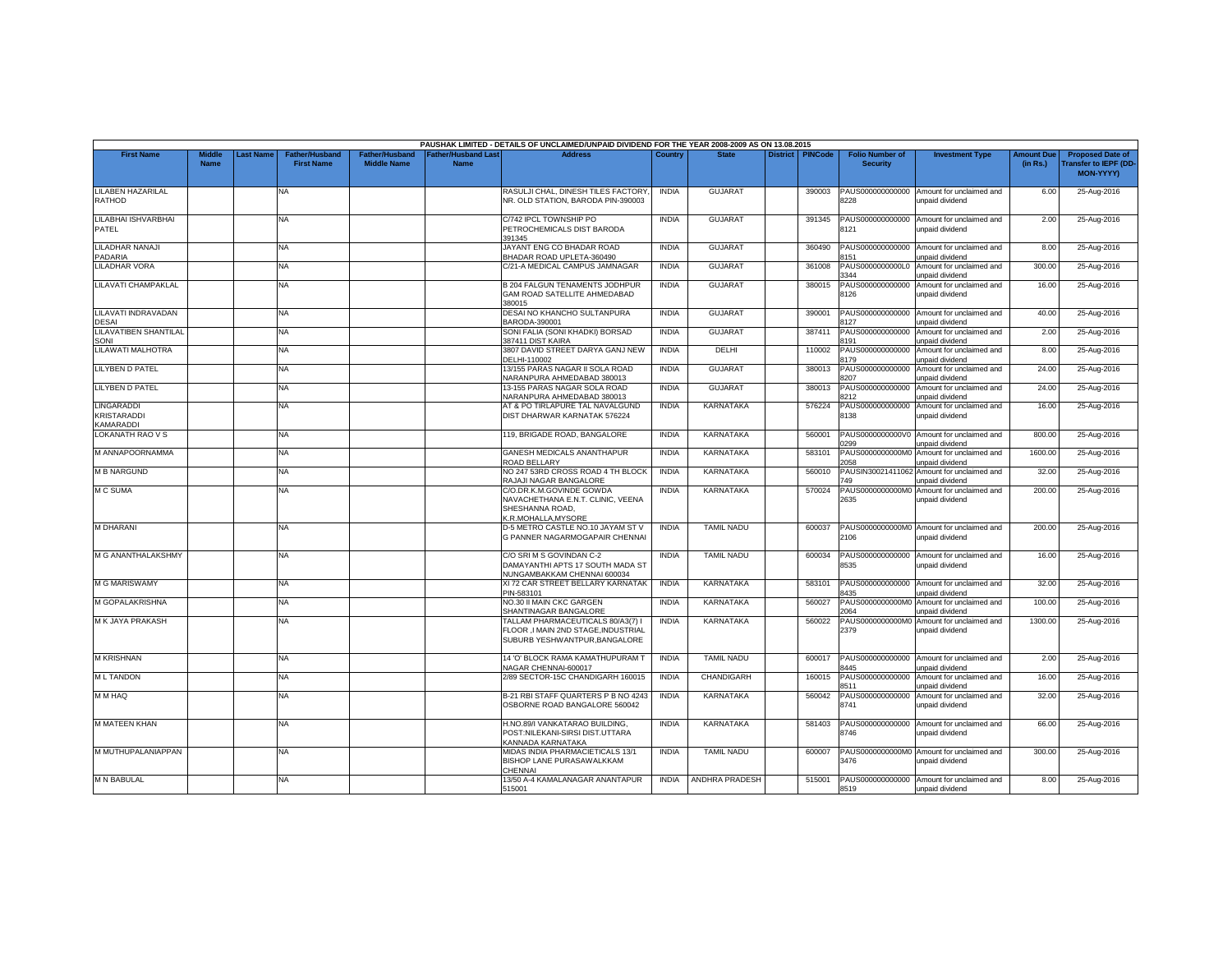|                                                         |                              |                 |                                     |                                      |                           | PAUSHAK LIMITED - DETAILS OF UNCLAIMED/UNPAID DIVIDEND FOR THE YEAR 2008-2009 AS ON 13.08.2015        |              |                       |                 |         |                                           |                                                              |                               |                                                                            |
|---------------------------------------------------------|------------------------------|-----------------|-------------------------------------|--------------------------------------|---------------------------|-------------------------------------------------------------------------------------------------------|--------------|-----------------------|-----------------|---------|-------------------------------------------|--------------------------------------------------------------|-------------------------------|----------------------------------------------------------------------------|
| <b>First Name</b>                                       | <b>Middle</b><br><b>Name</b> | <b>ast Name</b> | Father/Husband<br><b>First Name</b> | Father/Husband<br><b>Middle Name</b> | ather/Husband Las<br>Name | <b>Address</b>                                                                                        | Country      | <b>State</b>          | <b>District</b> | PINCode | <b>Folio Number of</b><br><b>Security</b> | <b>Investment Type</b>                                       | <b>Amount Due</b><br>(in Rs.) | <b>Proposed Date of</b><br><b>Transfer to IEPF (DD</b><br><b>MON-YYYY)</b> |
| M PRAKASHBABU                                           |                              |                 | M NARAYANAPPA                       |                                      |                           | 10/316 FLAT NO.405 4TH FLOOR,<br>CHADRAPRIYA RESIDENCY ADIMURTY<br><b>VAGAR ANANTAPUR</b>             | <b>INDIA</b> | ANDHRA PRADESH        |                 | 515001  | PAUS000000000001<br>2446                  | Amount for unclaimed and<br>unpaid dividend                  | 200.00                        | 25-Aug-2016                                                                |
| M R JAGADEESWARAN                                       |                              |                 | NA                                  |                                      |                           | 10/224-A RASTRAPATHI STREET<br>PARAMMAKADI TN 623707                                                  | <b>INDIA</b> | <b>TAMIL NADU</b>     |                 | 623707  | PAUS000000000000<br>838                   | Amount for unclaimed and<br>unpaid dividend                  | 66.00                         | 25-Aug-2016                                                                |
| <b>M R RAJARAMAN</b>                                    |                              |                 | <b>NA</b>                           |                                      |                           | 15 ILAYARAJA STREET A A ROAD<br>VIPLAPURAM MADURAI                                                    | <b>INDIA</b> | <b>TAMIL NADU</b>     |                 | 625012  | PAUS0000000000M<br>3530                   | Amount for unclaimed and<br>unpaid dividend                  | 300.00                        | 25-Aug-2016                                                                |
| <b>M RADHA</b>                                          |                              |                 | <b>NA</b>                           |                                      |                           | W/O.MR.M. VENUNANDA, 'PARVATHI<br>NILAYA', ANANTHPUR COLONY,<br>SATYANARAYANAPET. II CROSS            | <b>INDIA</b> | <b>KARNATAKA</b>      |                 | 583101  | 4870                                      | PAUS0000000000M0 Amount for unclaimed and<br>unpaid dividend | 200.00                        | 25-Aug-2016                                                                |
| M S ANANTHA RAMAN                                       |                              |                 | <b>NA</b>                           |                                      |                           | NO 21 II MAIN ROAD SESHADRIPURAM<br>BANGALORE-560020                                                  | <b>INDIA</b> | <b>KARNATAKA</b>      |                 | 560020  | PAUS000000000000<br>8678                  | Amount for unclaimed and<br>unpaid dividend                  | 8.00                          | 25-Aug-2016                                                                |
| <b>M S CHANDRA SHEKAR</b>                               |                              |                 | NA.                                 |                                      |                           | NO 21 SECOND MAIN SESHADRIPURAM<br>BANGALORE-560020                                                   | <b>INDIA</b> | <b>KARNATAKA</b>      |                 | 560020  | PAUS000000000000<br>8679                  | Amount for unclaimed and<br>unpaid dividend                  | 8.00                          | 25-Aug-2016                                                                |
| M S DHANANJAYA                                          |                              |                 | NA.                                 |                                      |                           | NO 567 10 CROSS J P NAGAR III PHASE<br>BANGALORE                                                      | <b>INDIA</b> | <b>KARNATAKA</b>      |                 | 560078  | PAUS0000000000M0<br>354                   | Amount for unclaimed and<br>unpaid dividend                  | 200.00                        | 25-Aug-2016                                                                |
| <b>M S RAJARATHNAM</b>                                  |                              |                 | NA.                                 |                                      |                           | M-98/5 VII AVENUE BESANTNAGAR<br>CHENNAI 600090                                                       | <b>INDIA</b> | <b>TAMIL NADU</b>     |                 | 600090  | PAUS000000000000<br>3529                  | Amount for unclaimed and<br>unpaid dividend                  | 8.00                          | 25-Aug-2016                                                                |
| <b>M S SAMAYA</b><br><b>INVESTMENT AND</b><br>TRADING C |                              |                 | <b>NA</b>                           |                                      |                           | 145, TRIBHUVAN COMPLEX ISHWAR<br>NAGAR MATHURA ROADNEW DELHI                                          | <b>INDIA</b> | DELHI                 |                 | 110065  | PAUS000000000001<br>1692                  | Amount for unclaimed and<br>unpaid dividend                  | 32.00                         | 25-Aug-2016                                                                |
| M SRINIVASA RAO                                         |                              |                 | <b>NA</b>                           |                                      |                           | 22 CUSTIAN BEACH ROAD SANTHOME<br>CHENNAI                                                             | <b>INDIA</b> | <b>TAMIL NADU</b>     |                 | 600004  | 108                                       | PAUS0000000000M0 Amount for unclaimed and<br>unpaid dividend | 400.00                        | 25-Aug-2016                                                                |
| M SRINIVASA RAO                                         |                              |                 | <b>NA</b>                           |                                      |                           | 22 CUSTIAN BEACH ROAD SANTHOME<br>CHENNAI                                                             | <b>INDIA</b> | <b>TAMIL NADU</b>     |                 | 600004  | PAUS0000000000MC<br>107                   | Amount for unclaimed and<br>unpaid dividend                  | 400.00                        | 25-Aug-2016                                                                |
| <b>M SUBBU</b>                                          |                              |                 | <b>NA</b>                           |                                      |                           | MIDASINDIA PHARMACEUTICALS 13/1<br>BISHOP LANE PURASWALKKAM<br>CHENNAI                                | <b>INDIA</b> | <b>TAMIL NADU</b>     |                 | 600007  | 3479                                      | PAUS0000000000M0 Amount for unclaimed and<br>unpaid dividend | 300.00                        | 25-Aug-2016                                                                |
| <b>M UDAYA SHANKAR</b>                                  |                              |                 | NA                                  |                                      |                           | S/O P.MARIAPPA D.NO.517, SHREYAS<br>18TH CROSS 25TH MAIN, II STAGE, D<br>BLOCK, J.P.NAGAR             | <b>INDIA</b> | <b>KARNATAKA</b>      |                 | 570008  | 2500                                      | PAUS0000000000M0 Amount for unclaimed and<br>unpaid dividend | 200.00                        | 25-Aug-2016                                                                |
| <b>M UMA MAHESWARI</b>                                  |                              |                 | NA.                                 |                                      |                           | 52 TATCHI ARUNACHALA ST 2ND FLOOR<br>MYLAPORE CHENNAI 600004                                          | <b>INDIA</b> | <b>TAMIL NADU</b>     |                 | 600004  | PAUS000000000000<br>3795                  | Amount for unclaimed and<br>unpaid dividend                  | 16.00                         | 25-Aug-2016                                                                |
| <b>M V SUBBARAO</b>                                     |                              |                 | <b>NA</b>                           |                                      |                           | FLAT NO A-7 PRAGATI APARTMENTS 5/2<br>CHANDRAMOULI NAGAR GUNTUR A P<br>522001                         | <b>INDIA</b> | <b>ANDHRA PRADESH</b> |                 | 522001  | PAUS000000000000<br>8793                  | Amount for unclaimed and<br>unpaid dividend                  | 100.00                        | 25-Aug-2016                                                                |
| <b>MV SUBBARAO</b>                                      |                              |                 | <b>NA</b>                           |                                      |                           | D N S-78-30/4 III RD LINE ASHOK NAGAR<br><b>GUNTUR 522002</b>                                         | <b>INDIA</b> | <b>ANDHRA PRADESH</b> |                 | 522002  | PAUS000000000000<br>799                   | Amount for unclaimed and<br>unpaid dividend                  | 32.00                         | 25-Aug-2016                                                                |
| M VALLIKKANNU                                           |                              |                 | <b>NA</b>                           |                                      |                           | C/O. M. VISWANATH FLAT NO. C4, EAST<br>CREST APARTMENT 149 L.B. ROAD.<br>THIRUVANMIYUR CHENNAI 600041 | <b>INDIA</b> | <b>TAMIL NADU</b>     |                 | 600041  | PAUS000000000000<br>8561                  | Amount for unclaimed and<br>unpaid dividend                  | 8.00                          | 25-Aug-2016                                                                |
| MACHAROUTU SURESH<br>BABU                               |                              |                 | NA.                                 |                                      |                           | C/O MR M RAMAIAH VARMA 26/233<br>CHITTARI STREET KURNOOL 518001                                       | <b>INDIA</b> | <b>ANDHRA PRADESH</b> |                 | 518001  | PAUS000000000000<br>3440                  | Amount for unclaimed and<br>unpaid dividend                  | 32.00                         | 25-Aug-2016                                                                |
| <b>MADALASA GORLA</b>                                   |                              |                 | <b>NA</b>                           |                                      |                           | H NO-107 HYDERBASTHY BEHIND BIBLE<br>HOUSE KING'S WAY SECUNDERABAD-<br>500003                         | <b>INDIA</b> | <b>ANDHRA PRADESH</b> |                 | 500003  | PAUS000000000000<br>8517                  | Amount for unclaimed and<br>unpaid dividend                  | 8.00                          | 25-Aug-2016                                                                |
| MADAN LAL MOHINDRU                                      |                              |                 | <b>NA</b>                           |                                      |                           | 1/6318 GALI NO 4 EAST ROHTAS NAGAR<br>SHAHDARA DELHI-110032                                           | <b>INDIA</b> | <b>DELHI</b>          |                 | 110032  | PAUS000000000000<br>658                   | Amount for unclaimed and<br>unpaid dividend                  | 24.00                         | 25-Aug-2016                                                                |
| <b>MADAN MOHAN BAKSHI</b>                               |                              |                 | NA                                  |                                      |                           | #504 LOTUS BLOCK AMRAVATI<br>ENCLAVE PO<br>CHANDIMANDIRPANCHIKULA                                     | <b>INDIA</b> | <b>HARYANA</b>        |                 | 134107  | PAUS000000000000<br>8577                  | Amount for unclaimed and<br>unpaid dividend                  | 16.00                         | 25-Aug-2016                                                                |
| <b>MADAN MOHAN SHARMA</b>                               |                              |                 | <b>NA</b>                           |                                      |                           | C/O ALEMBIC CHEMICAL WORKS CO<br>LTD 22 ALBERT ROAD AMRITSAR-143001                                   | <b>INDIA</b> | <b>PUNJAB</b>         |                 | 143001  | PAUS000000000000<br>3448                  | Amount for unclaimed and<br>unpaid dividend                  | 16.00                         | 25-Aug-2016                                                                |
| <b>MADAN PAL SHARMA</b>                                 |                              |                 | <b>NA</b>                           |                                      |                           | C/O HARISH CHANDER MITTAL G-12<br>LAXMI NAGAR NR VIJAY CHOWK DELHI<br>110092                          | <b>INDIA</b> | DELHI                 |                 | 110092  | PAUS000000000000<br>8660                  | Amount for unclaimed and<br>unpaid dividend                  | 8.00                          | 25-Aug-2016                                                                |
| <b>MADAN T KUNDNANI</b>                                 |                              |                 | NA.                                 |                                      |                           | 7/A GOKUL NIVAS LT P N KOTNIS PATH<br>MAHIM MUMBAI 400016                                             | <b>INDIA</b> | MAHARASHTRA           |                 | 400016  | PAUS000000000000<br>835                   | Amount for unclaimed and<br>inpaid dividend                  | 8.00                          | 25-Aug-2016                                                                |
| MADANLAL CHIMANLAL<br><b>JAISWAL</b>                    |                              |                 | <b>NA</b>                           |                                      |                           | M-96/414 SARASWATINAGAR<br>POLYTECHNIC POST OFFICE<br>AHMEDABAD-380015                                | <b>INDIA</b> | <b>GUJARAT</b>        |                 | 380015  | PAUS000000000000<br>8293                  | Amount for unclaimed and<br>unpaid dividend                  | 6.00                          | 25-Aug-2016                                                                |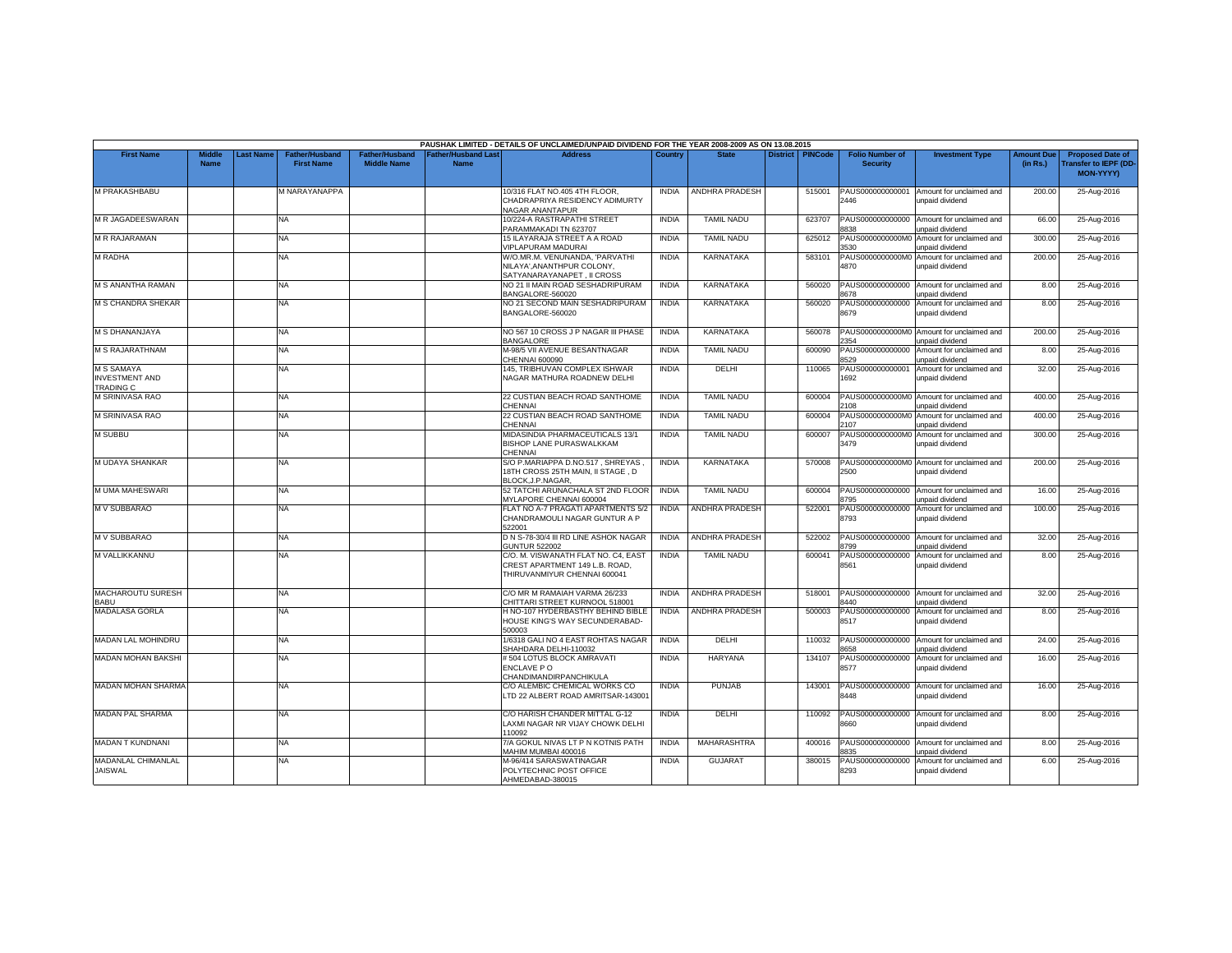|                                           |                              |          |                                            |                                      |                                    | PAUSHAK LIMITED - DETAILS OF UNCLAIMED/UNPAID DIVIDEND FOR THE YEAR 2008-2009 AS ON 13.08.2015         |              |                       |                 |                |                                           |                                                              |                               |                                                                             |
|-------------------------------------------|------------------------------|----------|--------------------------------------------|--------------------------------------|------------------------------------|--------------------------------------------------------------------------------------------------------|--------------|-----------------------|-----------------|----------------|-------------------------------------------|--------------------------------------------------------------|-------------------------------|-----------------------------------------------------------------------------|
| <b>First Name</b>                         | <b>Middle</b><br><b>Name</b> | ast Name | <b>Father/Husband</b><br><b>First Name</b> | Father/Husband<br><b>Middle Name</b> | <b>Father/Husband Last</b><br>Name | <b>Address</b>                                                                                         | Country      | <b>State</b>          | <b>District</b> | <b>PINCode</b> | <b>Folio Number of</b><br><b>Security</b> | <b>Investment Type</b>                                       | <b>Amount Due</b><br>(in Rs.) | <b>Proposed Date of</b><br><b>Transfer to IEPF (DD</b><br><b>MON-YYYYY)</b> |
| MADDI HEMASUNDARI                         |                              |          | NA                                         |                                      |                                    | W/O MR.NAGESWARA RAO.<br>20/411. POTTI SRIRAMULU STREET<br>CHILAKALURIPETA.GUNTUR                      | <b>INDIA</b> | ANDHRA PRADESH        |                 | 522616         | PAUS0000000000N0<br>855                   | Amount for unclaimed and<br>inpaid dividend                  | 200.00                        | 25-Aug-2016                                                                 |
| MADDUR SUBBARAO<br><b>SRINIVAS</b>        |                              |          | ΝA                                         |                                      |                                    | APEKSHE" 53/33 30TH CROSS 7TH<br><b>BLOCK JAYANAGAR BANGALORE</b>                                      | <b>INDIA</b> | KARNATAKA             |                 | 560082         | 5063                                      | PAUS0000000000M0 Amount for unclaimed and<br>unpaid dividend | 100.00                        | 25-Aug-2016                                                                 |
| <b>MADHAV SHANKAR</b><br>PAVGI            |                              |          | NA.                                        |                                      |                                    | 17 RAM NIVAS BRIJ ENCLAVE<br>SUNDARPUR VARANASI 221005                                                 | <b>INDIA</b> | <b>UTTAR PRADESH</b>  |                 | 221005         | PAUS000000000000<br>8244                  | Amount for unclaimed and<br>unpaid dividend                  | 32.00                         | 25-Aug-2016                                                                 |
| MADHAV SHANKAR<br>PAVGI                   |                              |          | NA.                                        |                                      |                                    | 17 RAM NIWAS BRIJ ENCLAVE<br>SUNDARPUR VARANASI 221005                                                 | <b>INDIA</b> | <b>UTTAR PRADESH</b>  |                 | 221005         | PAUS000000000000<br>3463                  | Amount for unclaimed and<br>inpaid dividend                  | 50.00                         | 25-Aug-2016                                                                 |
| <b>MADHAVDAS B</b><br><b>GULWANI</b>      |                              |          | NA                                         |                                      |                                    | KISHORE TEXTILE SILK MILLS 6 A<br>GULWANI COMPOUND UDHNA-394210                                        | <b>INDIA</b> | <b>GUJARAT</b>        |                 | 394210         | PAUS000000000000<br>3586                  | Amount for unclaimed and<br>unpaid dividend                  | 8.00                          | 25-Aug-2016                                                                 |
| <b>MADHIRA SAROJANI</b>                   |                              |          | NA.                                        |                                      |                                    | 495 I I T KANPUR                                                                                       | <b>INDIA</b> | <b>UTTAR PRADESH</b>  |                 | 208016         | PAUS0000000000M<br>5189                   | Amount for unclaimed and<br>unpaid dividend                  | 1200.00                       | 25-Aug-2016                                                                 |
| MADHU A BAJAJ                             |                              |          | NA.                                        |                                      |                                    | 35 NUTAN CLOTH MARKET O/S RAIPUR<br><b>SATE AHMEDABAD 380022</b>                                       | <b>INDIA</b> | <b>GUJARAT</b>        |                 | 380022         | PAUS000000000000<br>787                   | Amount for unclaimed and<br>Inpaid dividend                  | 8.00                          | 25-Aug-2016                                                                 |
| <b>MADHU BALA KAKAR</b>                   |                              |          | NA                                         |                                      |                                    | 29/99 WEST PATEL NAGAR NEW DELHI<br>10008                                                              | <b>INDIA</b> | DELHI                 |                 | 110008         | PAUS000000000000<br>3570                  | Amount for unclaimed and<br>unpaid dividend                  | 8.00                          | 25-Aug-2016                                                                 |
| <b>MADHU BHATNAGAR</b>                    |                              |          | NA                                         |                                      |                                    | 4-6 GREEN PARK EXTENSION NEW-<br>DELHI-110016                                                          | <b>INDIA</b> | DELHI                 |                 | 110016         | PAUS000000000000<br>8653                  | Amount for unclaimed and<br>unpaid dividend                  | 8.00                          | 25-Aug-2016                                                                 |
| <b>MADHU GUPTA</b>                        |                              |          | <b>NA</b>                                  |                                      |                                    | 5-B, ALOPIBAGH DARAGANJ, P.O<br>ALLAHABAD                                                              | <b>INDIA</b> | <b>UTTAR PRADESH</b>  |                 | 211006         | 487                                       | PAUS0000000000M0 Amount for unclaimed and<br>unpaid dividend | 400.00                        | 25-Aug-2016                                                                 |
| MADHU JAIN                                |                              |          | NA                                         |                                      |                                    | K-4 A FATEH TIBA M D ROAD ADARSH<br>NAGARJAIPUR                                                        | <b>INDIA</b> | RAJASTHAN             |                 | 302004         | PAUS000000000000<br>8527                  | Amount for unclaimed and<br>unpaid dividend                  | 16.00                         | 25-Aug-2016                                                                 |
| <b>MADHU KUTHIALA</b>                     |                              |          | NA                                         |                                      |                                    | E-15, SAKET, NEW DELHI                                                                                 | <b>INDIA</b> | DELHI                 |                 | 110017         | PAUS0000000000M<br>3967                   | Amount for unclaimed and<br>unpaid dividend                  | 600.00                        | 25-Aug-2016                                                                 |
| MADHU M SHAH                              |                              |          | NA                                         |                                      |                                    | C/O MOOLCHAND MAHENDRAKUMAR &<br>CO. 189/2 JAWAHARNAGAR ROAD NO.13<br>GOREGAON (W) MUMBAI              | <b>INDIA</b> | MAHARASHTRA           |                 | 400062         | PAUS000000000000<br>8794                  | Amount for unclaimed and<br>unpaid dividend                  | 40.00                         | 25-Aug-2016                                                                 |
| <b>MADHU SYAL</b>                         |                              |          | NA                                         |                                      |                                    | D/21 TEXTILE SOCIETY PRABHADEVI<br><b>MUMBAI-400025</b>                                                | <b>INDIA</b> | MAHARASHTRA           |                 | 400025         | 8557                                      | PAUS000000000000 Amount for unclaimed and<br>unpaid dividend | 8.00                          | 25-Aug-2016                                                                 |
| <b>MADHU VARMA</b>                        |                              |          | NA                                         |                                      |                                    | 'KRUSHNA" NEAR LAXMI CINEMA<br>ANAND 388001                                                            | <b>INDIA</b> | <b>GUJARAT</b>        |                 | 388001         | PAUS000000000000<br>3758                  | Amount for unclaimed and<br><b>Inpaid dividend</b>           | 32.00                         | 25-Aug-2016                                                                 |
| MADHUBALA NEEMA                           |                              |          | NA                                         |                                      |                                    | ANAND NEEMA 372 M G ROAD INDORE<br>452002                                                              | <b>INDIA</b> | <b>MADHYA PRADESH</b> |                 | 452002         | PAUS000000000000<br>8879                  | Amount for unclaimed and<br>unpaid dividend                  | 16.00                         | 25-Aug-2016                                                                 |
| <b>MADHUBALA NISHIKANT</b><br>WALAWALAKAR |                              |          | NA.                                        |                                      |                                    | C/O MR S J WADKAR 301 EFF<br>JUMBADARSHAN - HSG SOC<br>KOLAONGRI ROAD ANDHERI EAST MUM<br>BAI 400069 - | <b>INDIA</b> | <b>MAHARASHTRA</b>    |                 | 400069         | PAUS000000000000<br>8339                  | Amount for unclaimed and<br>unpaid dividend                  | 16.00                         | 25-Aug-2016                                                                 |
| MADHUBEN AMBALAL<br>PATEL                 |                              |          | NA                                         |                                      |                                    | 23 TASKAND SOCIETY BEHIND C N<br>VIDHYALAYA AMBAWADI AHMEDABAD-<br>380015                              | <b>INDIA</b> | <b>GUJARAT</b>        |                 | 380015         | PAUS000000000000<br>8617                  | Amount for unclaimed and<br>unpaid dividend                  | 16.00                         | 25-Aug-2016                                                                 |
| MADHUBEN JASHBHAI<br>PATEL                |                              |          | NA                                         |                                      |                                    | C/O JYOJASH PRINTING PRESS<br>NAVABAZAR NAKA BARODA-390006                                             | <b>INDIA</b> | <b>GUJARAT</b>        |                 | 390006         | AUS000000000000<br>337                    | Amount for unclaimed and<br>unpaid dividend                  | 2.00                          | 25-Aug-2016                                                                 |
| <b>MADHUBEN</b><br>RAMESHBHAI PATEL       |                              |          | NA                                         |                                      |                                    | <b>GNAN-YAGNA BHD GUNATIT-JYOT</b><br>VALLABHVIDYA NAGAR VIA ANAND-<br>388120                          | <b>INDIA</b> | <b>GUJARAT</b>        |                 | 388120         | 8480                                      | PAUS000000000000 Amount for unclaimed and<br>unpaid dividend | 8.00                          | 25-Aug-2016                                                                 |
| MADHUBEN VADILAL<br>PANCHAL               |                              |          | NA.                                        |                                      |                                    | <b>B-10 SIDDHARTHNAGAR SOCIETY NEAR</b><br>KAMLA NEHRU PARK NIZAMPURA<br>BARODA 390002                 | <b>INDIA</b> | GUJARAT               |                 | 390002         | PAUS000000000000<br>8734                  | Amount for unclaimed and<br>unpaid dividend                  | 2.00                          | 25-Aug-2016                                                                 |
| MADHUBHAI AMBALAL<br>PATEL                |                              |          | NA.                                        |                                      |                                    | SHREE AMBICA PULS MILLS STATION<br>ROAD PETLAD-388450                                                  | <b>INDIA</b> | <b>GUJARAT</b>        |                 | 388450         | PAUS000000000000<br>304                   | Amount for unclaimed and<br>unpaid dividend                  | 16.00                         | 25-Aug-2016                                                                 |
| MADHUBHAI PREMJIBHAI<br><b>KORAT</b>      |                              |          | NA.                                        |                                      |                                    | AT HALRIYA POST HALRIYA VIA<br>CHALALA DIST AMRELI 364630                                              | <b>INDIA</b> | <b>GUJARAT</b>        |                 | 364630         | PAUS000000000000<br>8340                  | Amount for unclaimed and<br>unpaid dividend                  | 16.00                         | 25-Aug-2016                                                                 |
| MADHUBHAI PUNJABHAI<br>PATEL              |                              |          | NA                                         |                                      |                                    | 7 PARISHRAM SOCIETY SUBHANPURA<br><b>BARODA 390007</b>                                                 | <b>INDIA</b> | <b>GUJARAT</b>        |                 | 390007         | PAUS000000000000<br>728                   | Amount for unclaimed and<br>unpaid dividend                  | 100.00                        | 25-Aug-2016                                                                 |
| MADHUBHAI PUNJABHAI<br>PATEL              |                              |          | NA                                         |                                      |                                    | <b>MAHIJ PARISHRAM SOCIETY</b><br>SUBHANPURA BARODA 390007                                             | <b>INDIA</b> | <b>GUJARAT</b>        |                 | 390007         | PAUS000000000000<br>8261                  | Amount for unclaimed and<br>unpaid dividend                  | 6.00                          | 25-Aug-2016                                                                 |
| MADHUBHAI PUNJABHAI<br>PATEL              |                              |          | NA.                                        |                                      |                                    | MAHIJ 7 PARISHRAM SOC SUBHANPURA<br><b>BARODA 390007</b>                                               | <b>INDIA</b> | <b>GUJARAT</b>        |                 | 390007         | PAUS000000000000<br>8730                  | Amount for unclaimed and<br>unpaid dividend                  | 100.00                        | 25-Aug-2016                                                                 |
| MADHUKANTA<br><b>GOVINDBHAI MISTRY</b>    |                              |          | NA                                         |                                      |                                    | 58 MADHAV BAUG SOCIETY<br>MAKARPURA ROAD VADODARA                                                      | <b>INDIA</b> | <b>GUJARAT</b>        |                 | 390009         | PAUS0000000000M<br>621                    | Amount for unclaimed and<br>inpaid dividend                  | 200.00                        | 25-Aug-2016                                                                 |
| MADHUKANTA<br>RAMANLAL SARAIYA            |                              |          | NA.                                        |                                      |                                    | B/1/3 NEW ALKNANDA NEAR AZAD<br>SOCIETY AMBAWADI AHMEDABAD<br>380015                                   | <b>INDIA</b> | <b>GUJARAT</b>        |                 | 380015         | PAUS000000000000<br>8239                  | Amount for unclaimed and<br>unpaid dividend                  | 2.00                          | 25-Aug-2016                                                                 |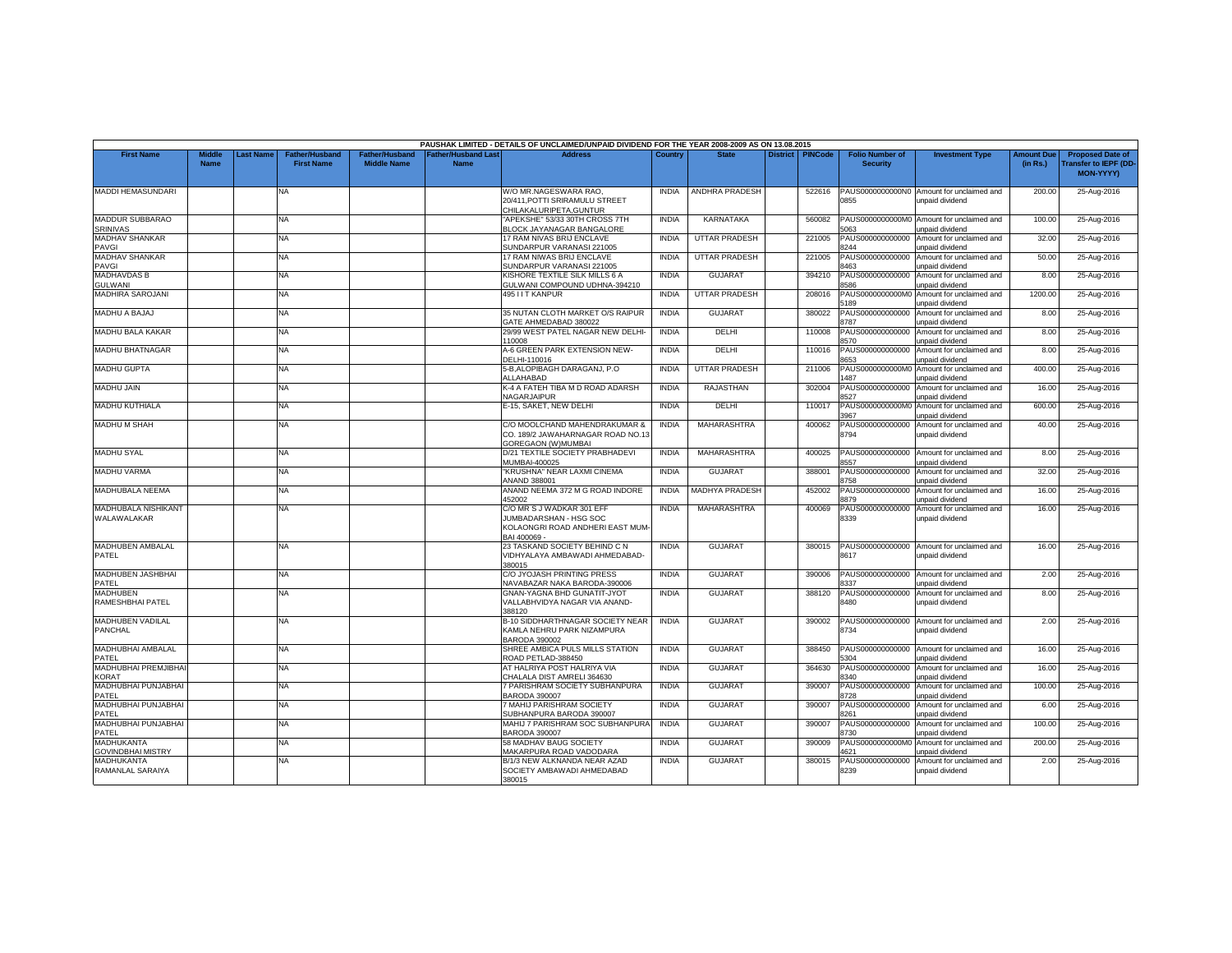|                                                  |                              |          |                                     |                                             |                                  | PAUSHAK LIMITED - DETAILS OF UNCLAIMED/UNPAID DIVIDEND FOR THE YEAR 2008-2009 AS ON 13.08.2015 |              |                    |          |                |                                           |                                                                      |                               |                                                                     |
|--------------------------------------------------|------------------------------|----------|-------------------------------------|---------------------------------------------|----------------------------------|------------------------------------------------------------------------------------------------|--------------|--------------------|----------|----------------|-------------------------------------------|----------------------------------------------------------------------|-------------------------------|---------------------------------------------------------------------|
| <b>First Name</b>                                | <b>Middle</b><br><b>Name</b> | ast Name | Father/Husband<br><b>First Name</b> | <b>Father/Husband</b><br><b>Middle Name</b> | ather/Husband Las<br><b>Name</b> | <b>Address</b>                                                                                 | Country      | <b>State</b>       | District | <b>PINCode</b> | <b>Folio Number of</b><br><b>Security</b> | <b>Investment Type</b>                                               | <b>Amount Due</b><br>(in Rs.) | <b>Proposed Date of</b><br>Transfer to IEPF (DD<br><b>MON-YYYY)</b> |
| <b>MADHUKAR GAJANAN</b><br><b>JOSHI</b>          |                              |          | <b>NA</b>                           |                                             |                                  | BLOCK NO 9 CHAMPA NIWAS 19<br>WADALA RD PLOT NO 257 MUMBAI-<br>400031                          | <b>INDIA</b> | MAHARASHTRA        |          | 400031         | PAUS000000000000<br>8302                  | Amount for unclaimed and<br>unpaid dividend                          | 22.00                         | 25-Aug-2016                                                         |
| MADHUKAR GAJANAN<br><b>JOSHI</b>                 |                              |          | <b>NA</b>                           |                                             |                                  | 9/257 CHAMPA NIWAS 19 VADALA<br>MUMBAI-400031                                                  | <b>INDIA</b> | MAHARASHTRA        |          | 400031         | PAUS000000000000<br>301                   | Amount for unclaimed and<br>unpaid dividend                          | 22.00                         | 25-Aug-2016                                                         |
| <b>MADHUKAR GANPAT</b><br>CHAUVAN                |                              |          | NA                                  |                                             |                                  | KHALAPUR POLICE STATION KHALAPUR<br><b>JIST KOLABA 410202</b>                                  | <b>INDIA</b> | <b>MAHARASHTRA</b> |          | 410202         | PAUS000000000000<br>3462                  | Amount for unclaimed and<br>unpaid dividend                          | 6.00                          | 25-Aug-2016                                                         |
| MADHUKAR HASTEKAR                                |                              |          | <b>NA</b>                           |                                             |                                  | 1 RAJ GRAHA OLD MUMBAI RD THANE<br>400602                                                      | <b>INDIA</b> | MAHARASHTRA        |          | 400602         | PAUS000000000000<br>8805                  | Amount for unclaimed and<br>unpaid dividend                          | 16.00                         | 25-Aug-2016                                                         |
| MADHUKAR<br><b>RAMCHANDRA</b><br><b>RANADIVE</b> |                              |          | <b>NA</b>                           |                                             |                                  | 98 ANAND PARK AUNDH PUNE 411007                                                                | <b>INDIA</b> | MAHARASHTRA        |          | 411007         | PAUS000000000000<br>8303                  | Amount for unclaimed and<br>unpaid dividend                          | 166.00                        | 25-Aug-2016                                                         |
| MADHUKAR SHIVRAM<br><b>JADHAV</b>                |                              |          | NA                                  |                                             |                                  | B D D CHAWL NO 34 ROOM NO 40 1ST<br>FLOOR WORLI MUMBAI-400018                                  | <b>INDIA</b> | MAHARASHTRA        |          | 400018         | PAUS000000000000<br>3341                  | Amount for unclaimed and<br>unpaid dividend                          | 50.00                         | 25-Aug-2016                                                         |
| MADHULIKA CHOUDHRY                               |                              |          | <b>NA</b>                           |                                             |                                  | C/O LT RAJIV CHOUDHRY 3C<br>ANURADHA NOFRA NAVY NAGAR<br>COLABA MUMBAI 400005                  | <b>INDIA</b> | MAHARASHTRA        |          | 400005         | PAUS000000000000<br>8873                  | Amount for unclaimed and<br>unpaid dividend                          | 32.00                         | 25-Aug-2016                                                         |
| MADHUMALATI<br><b>HANAMARADDI GANGAL</b>         |                              |          | <b>NA</b>                           |                                             |                                  | C/O H T GANGAL GANGAL NURSING<br>HOME HOUSE HUBLI KARNATAK PIN-<br>80021                       | <b>INDIA</b> | KARNATAKA          |          | 580021         | PAUS000000000000<br>8438                  | Amount for unclaimed and<br>unpaid dividend                          | 40.00                         | 25-Aug-2016                                                         |
| <b>MADHURI BISWAS</b>                            |                              |          | NA                                  |                                             |                                  | A E 756 SECTOR-I SALTLAKE CITY<br>CALCUTTA-700064                                              | <b>INDIA</b> | <b>WEST BENGAL</b> |          | 700064         | PAUS000000000000<br>3681                  | Amount for unclaimed and<br>unpaid dividend                          | 16.00                         | 25-Aug-2016                                                         |
| MADHUSINH MOTISINH<br><b>SOLANKI</b>             |                              |          | NA.                                 |                                             |                                  | MUDIA (NANAMUDIA) POST SATHAMBA<br>TAL BAYAD DIST SABARKANTHA 383340                           | <b>INDIA</b> | <b>GUJARAT</b>     |          | 383340         | PAUS000000000000<br>8342                  | Amount for unclaimed and<br>unpaid dividend                          | 2.00                          | 25-Aug-2016                                                         |
| <b>MADHUSOODAN</b><br><b>BAPULAL PARIKH</b>      |                              |          | <b>NA</b>                           |                                             |                                  | C/O MAHENDRA SHANKARLAL PARIKH<br>2. SHYAMBAUG SOCIETY GADAPURA<br>GOTRI ROAD BARODA 390015    | <b>INDIA</b> | <b>GUJARAT</b>     |          | 390015         | PAUS000000000000<br>8232                  | Amount for unclaimed and<br>unpaid dividend                          | 6.00                          | 25-Aug-2016                                                         |
| MADHUSUDAN<br>KANAIYALAL SHAH                    |                              |          | <b>NA</b>                           |                                             |                                  | MEHTA POLE DANI'S KHANCHA BARODA<br>390006                                                     | <b>INDIA</b> | <b>GUJARAT</b>     |          | 390006         | PAUS000000000000<br>8343                  | Amount for unclaimed and<br>unpaid dividend                          | 6.00                          | 25-Aug-2016                                                         |
| MADHUSUDAN MALI                                  |                              |          | NA                                  |                                             |                                  | PUSHPA BHUVAN" MADANZAMPA<br>ROAD VADODARA                                                     | <b>INDIA</b> | <b>GUJARAT</b>     |          | 390001         | PAUS000000000001<br>486                   | Amount for unclaimed and<br>unpaid dividend                          | 300.00                        | 25-Aug-2016                                                         |
| MADHUSUDAN MALI                                  |                              |          | <b>NA</b>                           |                                             |                                  | PUSHPA BHAVAN" MADANZAMPA<br><b>COAD VADODARA</b>                                              | <b>INDIA</b> | <b>GUJARAT</b>     |          | 390001         | PAUS0000000000M<br>667                    | Amount for unclaimed and<br>unpaid dividend                          | 200.00                        | 25-Aug-2016                                                         |
| MADHUSUDAN<br>SHIVSHANKER PANDYA                 |                              |          | <b>NA</b>                           |                                             |                                  | 323/9 JAMNADAS BLDG DANDIA BAZAR<br>BARODA-390001                                              | <b>INDIA</b> | <b>GUJARAT</b>     |          | 390001         | PAUS000000000000<br>3263                  | Amount for unclaimed and<br>unpaid dividend                          | 2.00                          | 25-Aug-2016                                                         |
| <b>MAFATLAL KANTILAL</b><br>SONI                 |                              |          | <b>NA</b>                           |                                             |                                  | PAINTERNI KHADKI SONIWAD GODHRA<br>PANCHMAHALS 389001                                          | <b>INDIA</b> | <b>GUJARAT</b>     |          | 389001         | PAUS000000000000<br>8712                  | Amount for unclaimed and<br>unpaid dividend                          | 2.00                          | 25-Aug-2016                                                         |
| <b>MAFATLAL</b><br>NARAYANDAS PATEL              |                              |          | <b>NA</b>                           |                                             |                                  | KAMANIYA PARU NEAR GYMKHANA<br>JNJHA (N.G.)                                                    | <b>INDIA</b> | <b>GUJARAT</b>     |          | 384170         | 808                                       | PAUSIN30123310243 Amount for unclaimed and<br><b>Inpaid dividend</b> | 250.00                        | 25-Aug-2016                                                         |
| MAGANBHAI JETHABHAI<br>PATEL                     |                              |          | NA.                                 |                                             |                                  | AT RAMSIKAMPA POST ODHA TAL<br>BAYAD DIST SABARKANTHA 383325                                   | <b>INDIA</b> | <b>GUJARAT</b>     |          | 383325         | PAUS000000000000<br>8345                  | Amount for unclaimed and<br>unpaid dividend                          | 2.00                          | 25-Aug-2016                                                         |
| <b>MAGANBHAI KALIDAS</b><br>PATEL                |                              |          | <b>NA</b>                           |                                             |                                  | C/O FRIENDS ELECTRIC STORES BHAN<br>BLDG M G ROAD BARODA-390001                                | <b>INDIA</b> | <b>GUJARAT</b>     |          | 390001         | PAUS000000000000<br>8347                  | Amount for unclaimed and<br>unpaid dividend                          | 6.00                          | 25-Aug-2016                                                         |
| MAGANLAL AMBELAL<br>GANDHI                       |                              |          | NA                                  |                                             |                                  | BUNDER ROAD OPP PETIT LIBRARY<br>BILIMORA PIN-396321                                           | <b>INDIA</b> | <b>GUJARAT</b>     |          | 396321         | PAUS000000000000<br>348                   | Amount for unclaimed and<br><b>Inpaid dividend</b>                   | 10.00                         | 25-Aug-2016                                                         |
| MAGANLAL JIVANBHAI<br>BHANVADIA                  |                              |          | <b>NA</b>                           |                                             |                                  | LALPUR DIST JAMNAGAR PIN-361170                                                                | <b>INDIA</b> | <b>GUJARAT</b>     |          | 361170         | PAUS000000000000<br>349                   | Amount for unclaimed and<br>unpaid dividend                          | 16.00                         | 25-Aug-2016                                                         |
| <b>MAGANLAL</b><br><b>KARSHANBHAI PADALIA</b>    |                              |          | <b>NA</b>                           |                                             |                                  | C/O KRUSHI VIKAS KENDRA NEAR<br>CENTRAL BANK OF INDIA JAM JODHPUR<br>DIST JAMNAGAR PIN-360530  | <b>INDIA</b> | <b>GUJARAT</b>     |          | 360530         | PAUS000000000000<br>8350                  | Amount for unclaimed and<br>unpaid dividend                          | 32.00                         | 25-Aug-2016                                                         |
| MAHADEVAN PILLAY V                               |                              |          | <b>NA</b>                           |                                             |                                  | MAHALAKSHMI NURSING HOME<br>RAMAVARAMPURAM NAGARCOIL<br>TAMILNADU)                             | <b>INDIA</b> | <b>TAMIL NADU</b>  |          | 629001         | PAUS0000000000V0<br>0914                  | Amount for unclaimed and<br>unpaid dividend                          | 400.00                        | 25-Aug-2016                                                         |
| <b>MAHALINGAM SV</b>                             |                              |          | NA                                  |                                             |                                  | C/O.K.SREEMATHY,36/1, RUKMANI<br>STREET, WEST MAMBALAM CHENNAI                                 | <b>INDIA</b> | <b>TAMIL NADU</b>  |          | 600033         | PAUS0000000000S0<br>0963                  | Amount for unclaimed and<br>unpaid dividend                          | 80.00                         | 25-Aug-2016                                                         |
| MAHAMADBHAI<br><b>FATESINH RATHOD</b>            |                              |          | NA                                  |                                             |                                  | MASJID FALIA GORWA BARODA 390003                                                               | <b>INDIA</b> | <b>GUJARAT</b>     |          | 390003         | PAUS000000000000<br>8272                  | Amount for unclaimed and<br>unpaid dividend                          | 2.00                          | 25-Aug-2016                                                         |
| <b>MAHARASI</b>                                  |                              |          | <b>NA</b>                           |                                             |                                  | 75. OLD.NO.17-A SUBRAMANIA PILLAI<br>STREET S.S.COLONY                                         | <b>INDIA</b> | <b>TAMIL NADU</b>  |          | 625010         | PAUS0000000000MO<br>495                   | Amount for unclaimed and<br>unpaid dividend                          | 80.00                         | 25-Aug-2016                                                         |
| <b>MAHAVIR JAIN</b>                              |                              |          | MISHRI MAL JAIN                     |                                             |                                  | 75 JAWAHAR NAGAR GODHARA ROAD<br><b>HALOL PANCHMAHAL</b>                                       | <b>INDIA</b> | <b>GUJARAT</b>     |          | 389350         | PAUSIN3016451019<br>$\overline{A}$        | Amount for unclaimed and<br>unpaid dividend                          | 100.00                        | 25-Aug-2016                                                         |
| MAHENDRA KUMAR<br><b>BHATIA</b>                  |                              |          | NA                                  |                                             |                                  | UJJWAL LTD 397 3RD C ROAD<br>SARDARPURA JODHPUR 342001                                         | <b>INDIA</b> | <b>RAJASTHAN</b>   |          | 342001         | PAUS000000000000<br>8451                  | Amount for unclaimed and<br>unpaid dividend                          | 16.00                         | 25-Aug-2016                                                         |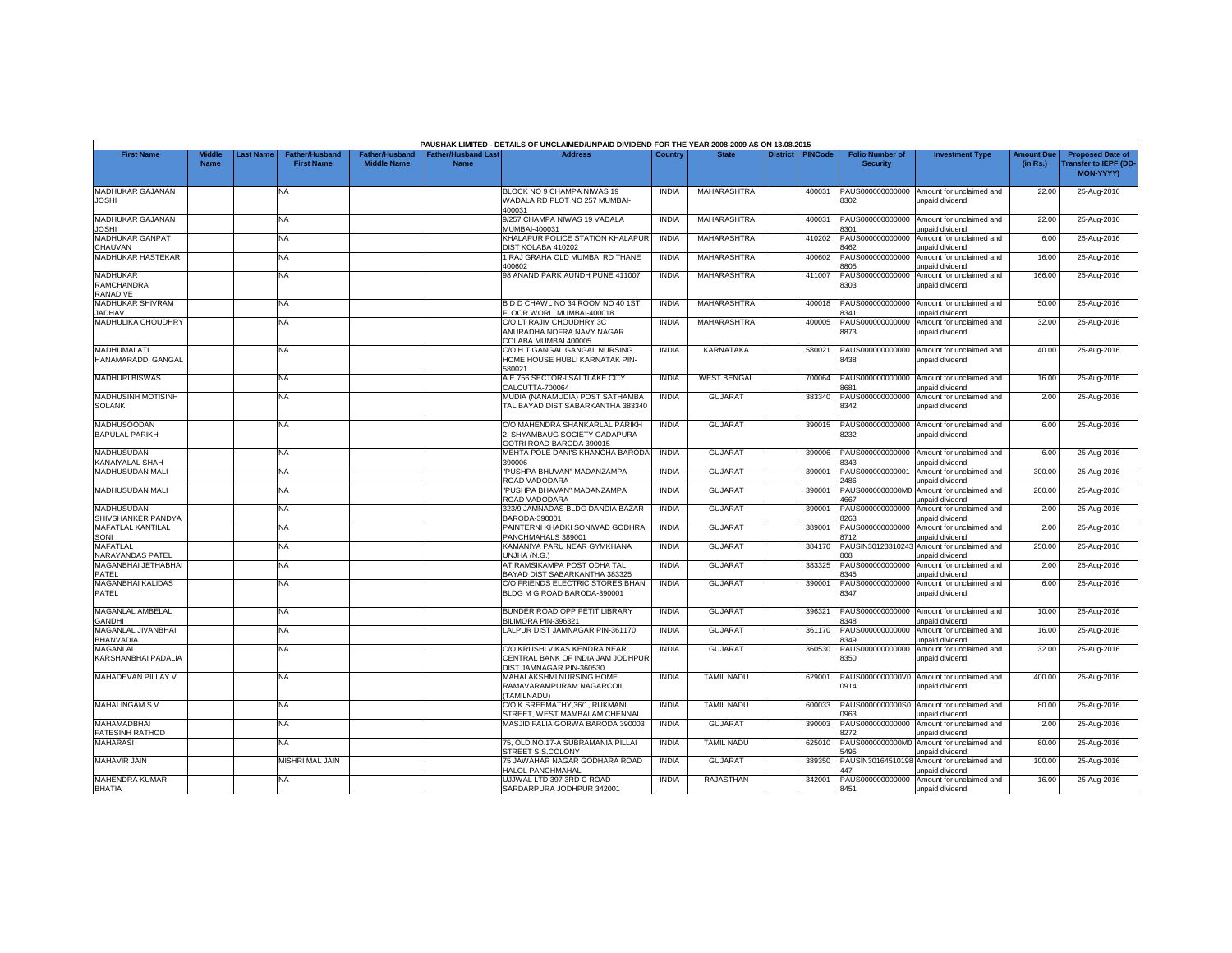|                                                  |                       |          |                                            |                                      |                                          | PAUSHAK LIMITED - DETAILS OF UNCLAIMED/UNPAID DIVIDEND FOR THE YEAR 2008-2009 AS ON 13.08.2015        |                |                      |                 |                |                                           |                                                              |                               |                                                              |
|--------------------------------------------------|-----------------------|----------|--------------------------------------------|--------------------------------------|------------------------------------------|-------------------------------------------------------------------------------------------------------|----------------|----------------------|-----------------|----------------|-------------------------------------------|--------------------------------------------------------------|-------------------------------|--------------------------------------------------------------|
| <b>First Name</b>                                | Middle<br><b>Name</b> | ast Name | <b>Father/Husband</b><br><b>First Name</b> | Father/Husband<br><b>Middle Name</b> | <b>Father/Husband Las</b><br><b>Name</b> | <b>Address</b>                                                                                        | <b>Country</b> | <b>State</b>         | <b>District</b> | <b>PINCode</b> | <b>Folio Number of</b><br><b>Security</b> | <b>Investment Type</b>                                       | <b>Amount Due</b><br>(in Rs.) | <b>Proposed Date of</b><br>ransfer to IEPF (DD-<br>MON-YYYY) |
| MAHENDRA LAXMIDAS<br><b>THAKKER</b>              |                       |          | NA.                                        |                                      |                                          | KUVERJI DEVSHI CHAWL 2ND FL B S<br>ROAD OPP ZARAPKAR SHOW ROOM<br>DADAR MUMBAI 400028                 | <b>INDIA</b>   | MAHARASHTRA          |                 | 400028         | PAUS000000000000<br>8633                  | Amount for unclaimed and<br>unpaid dividend                  | 8.00                          | 25-Aug-2016                                                  |
| MAHENDRA M SHAH                                  |                       |          | NA                                         |                                      |                                          | C/O MOOLCHAND MAHENDRAKUKAR &<br>CO. 189/2 JAWAHARNAGAR ROAD NO.13<br><b>SOREGAON (W) MUMBAI</b>      | <b>INDIA</b>   | MAHARASHTRA          |                 | 400062         | PAUS000000000000<br>8786                  | Amount for unclaimed and<br>unpaid dividend                  | 40.00                         | 25-Aug-2016                                                  |
| MAHENDRA PANDYA                                  |                       |          | <b>BABULAL PANDYA</b>                      |                                      |                                          | LILY COTTAGE 2238 C/3 B/H SADHANA<br>SOCIETY DAVBAUGH BHAVNAGAR                                       | <b>INDIA</b>   | <b>GUJARAT</b>       |                 | 364002         | PAUSIN30103924342<br>947                  | Amount for unclaimed and<br>unpaid dividend                  | 16.00                         | 25-Aug-2016                                                  |
| MAHENDRA POPATLAL<br><b>SHAH</b>                 |                       |          | <b>NA</b>                                  |                                      |                                          | SULTANPURA ADHYARU'S POLE<br>BARODA-390001                                                            | <b>INDIA</b>   | <b>GUJARAT</b>       |                 | 390001         | PAUS000000000000<br>3353                  | Amount for unclaimed and<br>unpaid dividend                  | 6.00                          | 25-Aug-2016                                                  |
| MAHENDRA PUNJABHAI<br><b>KHIMASYA</b>            |                       |          | NA                                         |                                      |                                          | 2 SAVMIA FLATS ST ZAVIERS COLLEGE<br>ROAD NAVRANGPURA AHMEDABAD<br>380009                             | <b>INDIA</b>   | <b>GUJARAT</b>       |                 | 380009         | PAUS000000000000<br>8667                  | Amount for unclaimed and<br>unpaid dividend                  | 8.00                          | 25-Aug-2016                                                  |
| <b>MAHENDRABHAI</b><br><b>ISHWARBHAI PATEL</b>   |                       |          | <b>NA</b>                                  |                                      |                                          | NAVIPANSARAWAD NAVAPURA PADRA<br><b>DIST VADODARA PIN-391440</b>                                      | <b>INDIA</b>   | <b>GUJARAT</b>       |                 | 391440         | 8357                                      | PAUS000000000000 Amount for unclaimed and<br>unpaid dividend | 12.00                         | 25-Aug-2016                                                  |
| <b>MAHENDRABHAI</b><br><b>ISHWARBHAI PATEL</b>   |                       |          | NA                                         |                                      |                                          | NAVI KANSARWAD PADRA DIST.<br>VADODARA                                                                | <b>INDIA</b>   | <b>GUJARAT</b>       |                 | 391440         | PAUS000000000000<br>8719                  | Amount for unclaimed and<br>unpaid dividend                  | 12.00                         | 25-Aug-2016                                                  |
| MAHENDRABHAI<br>VASANTRAI PANDYA                 |                       |          | NA                                         |                                      |                                          | 2 PANCHAMRUT SOCIETY BEHIND T B<br><b>IOSPITAL OPP GEB SUB STATION</b><br>GOTRI ROAD BARODA 390007    | <b>INDIA</b>   | <b>GUJARAT</b>       |                 | 390007         | PAUS000000000000<br>8291                  | Amount for unclaimed and<br>unpaid dividend                  | 2.00                          | 25-Aug-2016                                                  |
| <b>MAHENDRAKUMAR</b><br><b>HEMJIBHAI PATEL</b>   |                       |          | ΝA                                         |                                      |                                          | 16, AKSHARDHAM TOWNSHIP<br>BUNGLOW NEHRU CHOKDY BEHIND<br>KALPANA NAGAR SOCIETY,<br>AHMEDABAD DEHGAM  | <b>INDIA</b>   | <b>GUJARAT</b>       |                 | 382305         | PAUS000000000000<br>8358                  | Amount for unclaimed and<br>unpaid dividend                  | 16.00                         | 25-Aug-2016                                                  |
| MAHENDRAKUMAR<br><b>ISHWARBHAI PATEL</b>         |                       |          | NA                                         |                                      |                                          | B/26 GANGA JAMANA SOCIETY<br>SUBHANPURA BARODA 390007                                                 | <b>INDIA</b>   | <b>GUJARAT</b>       |                 | 390007         | PAUS000000000000<br>3274                  | Amount for unclaimed and<br>unpaid dividend                  | 16.00                         | 25-Aug-2016                                                  |
| MAHENDRAKUMAR<br><b>JASHBHAI PATEL</b>           |                       |          | NA                                         |                                      |                                          | C/O JASHBHAI HATHIBHAI PATEL AXAR<br>SADAN NR BUS STAND KARAMSAD<br>388325                            | <b>INDIA</b>   | <b>GUJARAT</b>       |                 | 388325         | PAUS000000000000<br>8310                  | Amount for unclaimed and<br>unpaid dividend                  | 16.00                         | 25-Aug-2016                                                  |
| MAHENDRAKUMAR<br>NATHALAL PATEL                  |                       |          | NA                                         |                                      |                                          | DIPARA DARWAJA RANDAL MATA'S<br>MADH VISNAGAR 384315                                                  | <b>INDIA</b>   | <b>GUJARAT</b>       |                 | 384315         | PAUS000000000000<br>8803                  | Amount for unclaimed and<br>unpaid dividend                  | 6.00                          | 25-Aug-2016                                                  |
| MAHENDRAKUMAR<br>SHIVABHAI PATEL                 |                       |          | <b>NA</b>                                  |                                      |                                          | BACK GATE 52 VITTHAL NAGAR KARELI<br><b>BAUGHVADODARA</b>                                             | <b>INDIA</b>   | <b>GUJARAT</b>       |                 | 390018         | 8724                                      | PAUS000000000000 Amount for unclaimed and<br>unpaid dividend | 82.00                         | 25-Aug-2016                                                  |
| MAHENDRAKUMAR<br><b>THAKORLAL</b><br>CHHANGAWALA |                       |          | NA                                         |                                      |                                          | 33 MANGAL PARK GAJARAWADI<br>BARODA-390001                                                            | <b>INDIA</b>   | <b>GUJARAT</b>       |                 | 390001         | PAUS000000000000<br>8311                  | Amount for unclaimed and<br>unpaid dividend                  | 2.00                          | 25-Aug-2016                                                  |
| MAHESH CHAND GUPTA                               |                       |          | <b>NA</b>                                  |                                      |                                          | 70 GANDHI GANJ HAPUR DIST<br>GHAZIABAD 245101                                                         | <b>INDIA</b>   | UTTAR PRADESH        |                 | 245101         | 8562                                      | PAUS000000000000 Amount for unclaimed and<br>unpaid dividend | 8.00                          | 25-Aug-2016                                                  |
| MAHESH CHAND JAIN                                |                       |          | NA                                         |                                      |                                          | C/O DR M C JAIN 64 JAIN MANDIR<br>ABUPURA MUZAFFAR NAGAR-251001                                       | <b>INDIA</b>   | <b>UTTAR PRADESH</b> |                 | 251001         | PAUS000000000000<br>8651                  | Amount for unclaimed and<br>unpaid dividend                  | 16.00                         | 25-Aug-2016                                                  |
| MAHESH H MARU                                    |                       |          | NA                                         |                                      |                                          | FAITH BHOMESHWAR WADI-1<br><b>JAMNAGAR ROAD RAJKOT 360006</b>                                         | <b>INDIA</b>   | GUJARAT              |                 | 360006         | PAUS000000000000<br>8691                  | Amount for unclaimed and<br>unpaid dividend                  | 24.00                         | 25-Aug-2016                                                  |
| <b>MAHESH KUMAR MULL</b>                         |                       |          | NA                                         |                                      |                                          | FLAT NO 301 6, JAN KALYAN NAGAR<br>SAMRAT - BUILDING MARVE ROAD<br><b>MALAD WEST MUMBAI 4-00095 -</b> | <b>INDIA</b>   | MAHARASHTRA          |                 | 400095         | PAUS000000000000<br>8846                  | Amount for unclaimed and<br>unpaid dividend                  | 16.00                         | 25-Aug-2016                                                  |
| <b>MAHESH M PATEL</b>                            |                       |          | <b>NA</b>                                  |                                      |                                          | BLOCK NO 109/1 CH-TYPE<br>PETROCHEMICAL TOWNSHIP<br>GANDHINAGAR 382021                                | <b>INDIA</b>   | <b>GUJARAT</b>       |                 | 382021         | 8762                                      | PAUS000000000000 Amount for unclaimed and<br>unpaid dividend | 32.00                         | 25-Aug-2016                                                  |
| MAHESH MANUBHAI<br>PATEL                         |                       |          | NA                                         |                                      |                                          | 9/1/B SHREEJIBAG SOCIETY B/H<br>NAVRANGPUR- A POLICE STATION<br>NAVRANGPURA AHMEDABAD - 380009        | <b>INDIA</b>   | <b>GUJARAT</b>       |                 | 380009         | PAUS000000000000<br>8780                  | Amount for unclaimed and<br>unpaid dividend                  | 66.00                         | 25-Aug-2016                                                  |
| <b>MAHESH SITARAM</b><br>AMBEGAONKER             |                       |          | NA                                         |                                      |                                          | 6/107 NEO SHASTRI NAGAR SOCIETY<br>MULUND WEST MUMBAI-400082                                          | <b>INDIA</b>   | MAHARASHTRA          |                 | 400082         | PAUS000000000000<br>3467                  | Amount for unclaimed and<br>unpaid dividend                  | 6.00                          | 25-Aug-2016                                                  |
| MAHESHBABU<br>MAHADEO GHODKE                     |                       |          | <b>NA</b>                                  |                                      |                                          | "SARASWATI" KALUPURA BRAHMIN<br>ALIA NAVA BAZAR BARODA-390006                                         | <b>INDIA</b>   | GUJARA1              |                 | 390006         | PAUS000000000000<br>8359                  | Amount for unclaimed and<br>unpaid dividend                  | 2.00                          | 25-Aug-2016                                                  |
| MAHESHBHAI<br><b>MOHANBHAI PATEL</b>             |                       |          | NA                                         |                                      |                                          | "DHANLAXMI", BUNGLOW, OPP A P C<br>VIDHYANAGR ROAD, ANAND, GUJARAT                                    | <b>INDIA</b>   | <b>GUJARAT</b>       |                 | 388120         | PAUS000000000000<br>8278                  | Amount for unclaimed and<br>unpaid dividend                  | 2.00                          | 25-Aug-2016                                                  |
| <b>MAHESHBHAI</b><br><b>NARSINHBHAI PATEL</b>    |                       |          | NARSINHBHAI<br><b>MATHURBHAI</b><br>PATEL  |                                      |                                          | AT & POST-CHAKLAD TA-AMOD DIST-<br>BHARUCHCHAKLAD                                                     | <b>INDIA</b>   | GUJARAT              |                 | 392110         | PAUS130167000011<br>2005                  | Amount for unclaimed and<br>unpaid dividend                  | 20.00                         | 25-Aug-2016                                                  |
| MAHESHCHANDRA<br><b>OCHHAVLAL VYAS</b>           |                       |          | NA                                         |                                      |                                          | B-57 ALEMBIC COLONY BARODA 390003                                                                     | <b>INDIA</b>   | <b>GUJARAT</b>       |                 | 390003         | PAUS000000000000<br>1257                  | Amount for unclaimed and<br>unpaid dividend                  | 2.00                          | 25-Aug-2016                                                  |
| <b>MAHESHCHANDRA</b><br>SANJULAL PANDYA          |                       |          | <b>NA</b>                                  |                                      |                                          | SALATWADA GOVT COLONY BLOCK NO<br>D/31 BARODA-390001                                                  | <b>INDIA</b>   | <b>GUJARAT</b>       |                 | 390001         | 8362                                      | PAUS000000000000 Amount for unclaimed and<br>unpaid dividend | 6.00                          | 25-Aug-2016                                                  |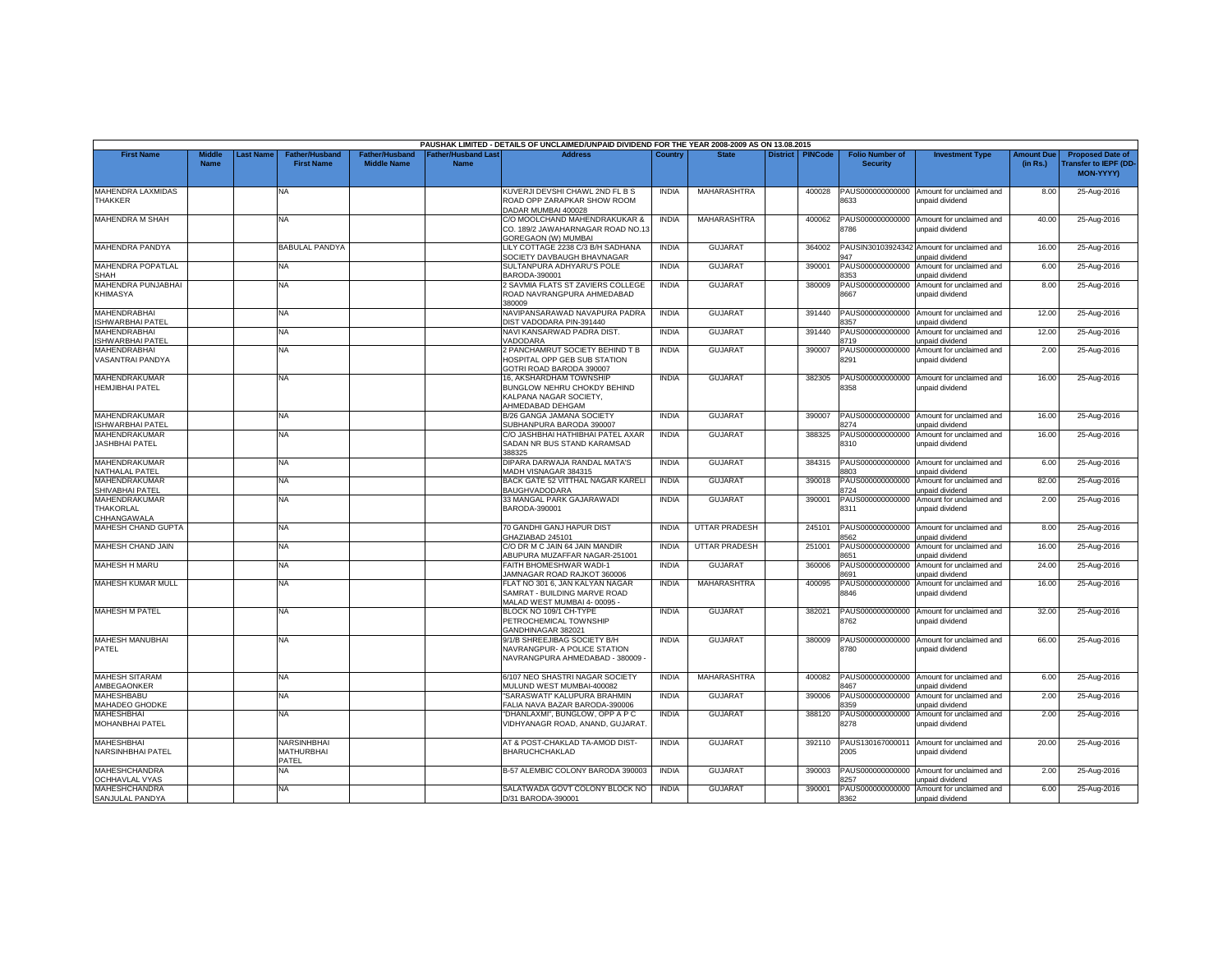|                                        |                              |                 |                                            |                                             |                                   | PAUSHAK LIMITED - DETAILS OF UNCLAIMED/UNPAID DIVIDEND FOR THE YEAR 2008-2009 AS ON 13.08.2015                               |              |                      |                 |                |                                           |                                                              |                               |                                                                            |
|----------------------------------------|------------------------------|-----------------|--------------------------------------------|---------------------------------------------|-----------------------------------|------------------------------------------------------------------------------------------------------------------------------|--------------|----------------------|-----------------|----------------|-------------------------------------------|--------------------------------------------------------------|-------------------------------|----------------------------------------------------------------------------|
| <b>First Name</b>                      | <b>Middle</b><br><b>Name</b> | <b>ast Name</b> | <b>Father/Husband</b><br><b>First Name</b> | <b>Father/Husband</b><br><b>Middle Name</b> | <b>Father/Husband Las</b><br>Name | <b>Address</b>                                                                                                               | Country      | <b>State</b>         | <b>District</b> | <b>PINCode</b> | <b>Folio Number of</b><br><b>Security</b> | <b>Investment Type</b>                                       | <b>Amount Due</b><br>(in Rs.) | <b>Proposed Date of</b><br><b>Transfer to IEPF (DD</b><br><b>MON-YYYY)</b> |
| MAHIJIBHAI JETHABHAI<br>PATEL          |                              |                 | <b>NA</b>                                  |                                             |                                   | 34/1 SADHANANAGAR KARELIBAG<br><b>BARODA 390001</b>                                                                          | <b>INDIA</b> | <b>GUJARA1</b>       |                 | 390001         | PAUS000000000000<br>8248                  | Amount for unclaimed and<br>unpaid dividend                  | 12.00                         | 25-Aug-2016                                                                |
| MAIMUNA KHATOON                        |                              |                 | NA                                         |                                             |                                   | 3137 SECTOR P-3 VASANT KUNJ NEW<br>DELHI 110030                                                                              | <b>INDIA</b> | DELHI                |                 | 110030         | AUS000000000000<br>3652                   | Amount for unclaimed and<br>unpaid dividend                  | 8.00                          | 25-Aug-2016                                                                |
| MAJOR R D SINGH                        |                              |                 | <b>NA</b>                                  |                                             |                                   | HEAD QUARTERS CME COLLEGE OF<br>MILITARY ENGINEERING CME P O PUNE<br>111031                                                  | <b>INDIA</b> | MAHARASHTRA          |                 | 411031         | PAUS000000000000<br>8522                  | Amount for unclaimed and<br>unpaid dividend                  | 8.00                          | 25-Aug-2016                                                                |
| <b>MAJOR SATYAPAL</b><br>SAIGAL        |                              |                 | NA                                         |                                             |                                   | A-46/1 NARAINA VIHAR NEW DELHI-<br>10028                                                                                     | <b>INDIA</b> | DELHI                |                 | 110028         | PAUS000000000000<br>656                   | Amount for unclaimed and<br>unpaid dividend                  | 8.00                          | 25-Aug-2016                                                                |
| <b>MAKAM</b><br>RAMANJANEYULU          |                              |                 | NA                                         |                                             |                                   | M/S.KINGS & CO., SIVALAYAM STREET.<br>PRODDATUR (CUDDAPAH DIST.)                                                             | <b>INDIA</b> | ANDHRA PRADESH       |                 | 516360         | PAUS0000000000M0<br>0157                  | Amount for unclaimed and<br>unpaid dividend                  | 200.00                        | 25-Aug-2016                                                                |
| MALA ARVIND KOTWALA                    |                              |                 | <b>NA</b>                                  |                                             |                                   | 11/12 DAULAT SOCIETY NR UTKARSH<br>VIDYALA- YA NR UTKARSH VIDYALAYA<br>GADAPURA LIONS - HALL RD RACE<br>COURSE BARODA 390007 | <b>INDIA</b> | <b>GUJARAT</b>       |                 | 390007         | PAUS000000000000<br>3363                  | Amount for unclaimed and<br>unpaid dividend                  | 16.00                         | 25-Aug-2016                                                                |
| MALANGBHAI GABUBHAI<br><b>DUDHWALA</b> |                              |                 | <b>NA</b>                                  |                                             |                                   | FATEHPURA BARODA-390006                                                                                                      | <b>INDIA</b> | <b>GUJARAT</b>       |                 | 390006         | PAUS000000000000<br>3455                  | Amount for unclaimed and<br>unpaid dividend                  | 16.00                         | 25-Aug-2016                                                                |
| MALKAJAPPA S SALANKI                   |                              |                 | NA                                         |                                             |                                   | C/O.S.M.SALANKI CHEMIST & DRUGGIST<br>TALIKOTI (BIJAPUR DIST.                                                                | <b>INDIA</b> | <b>KARNATAKA</b>     |                 | 586214         | PAUS0000000000M<br>0545                   | Amount for unclaimed and<br>unpaid dividend                  | 200.00                        | 25-Aug-2016                                                                |
| <b>MALLAIAH SETTY</b><br>NAGELLA       |                              |                 | <b>NA</b>                                  |                                             |                                   | S/O N SUBBARAYUDU SEETY<br>VELUGODU DIST KURNOOL 518533                                                                      | <b>INDIA</b> | ANDHRA PRADESH       |                 | 518533         | PAUS000000000000<br>8506                  | Amount for unclaimed and<br>unpaid dividend                  | 8.00                          | 25-Aug-2016                                                                |
| MALLIKA SWAMINATHAN                    |                              |                 | <b>NA</b>                                  |                                             |                                   | 17 FIRST STREET ABIRAMAPURAM<br>CHENNAI-600018                                                                               | <b>INDIA</b> | TAMIL NADU           |                 | 600018         | PAUS000000000000<br>536                   | Amount for unclaimed and<br>inpaid dividend                  | 16.00                         | 25-Aug-2016                                                                |
| MALTI ARVIND VAGHELA                   |                              |                 | NA                                         |                                             |                                   | "MOHIT" 8, VAISHALI NAGAR RAJKOT<br>360001                                                                                   | <b>INDIA</b> | <b>GUJARAT</b>       |                 | 360001         | PAUS000000000000<br>3791                  | Amount for unclaimed and<br>unpaid dividend                  | 8.00                          | 25-Aug-2016                                                                |
| MALTI ASHWIN R PARIKH                  |                              |                 | <b>NA</b>                                  |                                             |                                   | PARIKH SADAN POOLBARI NAKA<br>SALATWADA VADODARA-390001                                                                      | <b>INDIA</b> | <b>GUJARAT</b>       |                 | 390001         | PAUS000000000000<br>8314                  | Amount for unclaimed and<br>unpaid dividend                  | 6.00                          | 25-Aug-2016                                                                |
| <b>MALTI HARWANI</b>                   |                              |                 | <b>NA</b>                                  |                                             |                                   | MALTI HARWANI PLOT NO 3 GURU<br>NANAK COLONY AJMER 305001                                                                    | <b>INDIA</b> | <b>RAJASTHAN</b>     |                 | 305001         | PAUS000000000000<br>8806                  | Amount for unclaimed and<br>unpaid dividend                  | 16.00                         | 25-Aug-2016                                                                |
| <b>MALTI JAIN</b>                      |                              |                 | <b>NA</b>                                  |                                             |                                   | E-38 G T B NAGAR ALLAHABAD 211016                                                                                            | <b>INDIA</b> | <b>UTTAR PRADESH</b> |                 | 211016         | PAUS000000000000<br>8697                  | Amount for unclaimed and<br>unpaid dividend                  | 32.00                         | 25-Aug-2016                                                                |
| MALTI NAVINCHANDRA                     |                              |                 | NA                                         |                                             |                                   | 63 RANNAPARK SOCIETY PART-2<br><b>GHATLODIA AHMEDABAD 380061</b>                                                             | <b>INDIA</b> | <b>GUJARAT</b>       |                 | 380061         | PAUS000000000000<br>231                   | Amount for unclaimed and<br>unpaid dividend                  | 16.00                         | 25-Aug-2016                                                                |
| <b>MALTI VAJPEYI</b>                   |                              |                 | <b>NA</b>                                  |                                             |                                   | 10 BAKERY ROAD HASTINGS CALCUTTA<br>700022                                                                                   | <b>INDIA</b> | <b>WEST BENGAL</b>   |                 | 700022         | PAUS000000000000<br>8747                  | Amount for unclaimed and<br>unpaid dividend                  | 16.00                         | 25-Aug-2016                                                                |
| <b>MALTI VAJPEYI</b>                   |                              |                 | <b>NA</b>                                  |                                             |                                   | 10 BAKERY ROAD HASTINGS CALCUTTA<br>700022                                                                                   | <b>INDIA</b> | <b>WEST BENGAL</b>   |                 | 700022         | PAUS000000000000<br>8637                  | Amount for unclaimed and<br>unpaid dividend                  | 16.00                         | 25-Aug-2016                                                                |
| <b>MAMATHA RAO</b>                     |                              |                 | NA.                                        |                                             |                                   | K-24 12TH CROSS I BLOCK<br>RAJAJINAGAR BANGALORE-560010                                                                      | <b>INDIA</b> | <b>KARNATAKA</b>     |                 | 560010         | PAUS000000000000<br>8436                  | Amount for unclaimed and<br>unpaid dividend                  | 32.00                         | 25-Aug-2016                                                                |
| <b>MAMATHA T</b>                       |                              |                 | <b>NA</b>                                  |                                             |                                   | 41, NALA ROAD NEAR ANITHA SOUND<br>SYSTEMS, CONTONMENT BANGALORE                                                             | <b>INDIA</b> | KARNATAKA            |                 | 560042         | PAUS0000000000M<br>516                    | Amount for unclaimed and<br><b>Inpaid dividend</b>           | 200.00                        | 25-Aug-2016                                                                |
| <b>MAMTA RANI</b>                      |                              |                 | NA                                         |                                             |                                   | 95 SFS RAJOURI APARTMENTS OPP<br>GOVT OF INDIA PRESS NEW DELHI<br>10064                                                      | <b>INDIA</b> | <b>DELHI</b>         |                 | 110064         | PAUS000000000000<br>8689                  | Amount for unclaimed and<br>unpaid dividend                  | 8.00                          | 25-Aug-2016                                                                |
| <b>MAN MOHAN SURI</b>                  |                              |                 | <b>NA</b>                                  |                                             |                                   | 14 A/74 W E A KAROLBAGH NEW DELHI-<br>10005                                                                                  | <b>INDIA</b> | DELHI                |                 | 110005         | PAUS000000000000<br>3572                  | Amount for unclaimed and<br>unpaid dividend                  | 16.00                         | 25-Aug-2016                                                                |
| <b>MAN MOHAN SYAL</b>                  |                              |                 | NA.                                        |                                             |                                   | D/21 TEXTILA SOCIETY PRABHADEVI<br>MUMBAI-400004                                                                             | <b>INDIA</b> | <b>MAHARASHTRA</b>   |                 | 400004         | PAUS000000000000<br>8720                  | Amount for unclaimed and<br>unpaid dividend                  | 8.00                          | 25-Aug-2016                                                                |
| MANAB BHATTACHARYA                     |                              |                 | <b>NA</b>                                  |                                             |                                   | 14 ISHAVASHYAM BUNGLOWS OPP<br>LOVEKUSH SOCIETY 132 FT RING<br>ROAD.SATELLITE AHMEDABAD                                      | <b>INDIA</b> | <b>GUJARAT</b>       |                 | 380015         | 4577                                      | PAUS0000000000M0 Amount for unclaimed and<br>unpaid dividend | 200.00                        | 25-Aug-2016                                                                |
| MANAHARBHAI A PATEL                    |                              |                 | <b>NA</b>                                  |                                             |                                   | AT & PO VANSOLI MANDIR FALIYA TA<br>MAHEMDABAD DIST KHEDA GUJARAT                                                            | <b>INDIA</b> | <b>GUJARAT</b>       |                 | 387411         | PAUS000000000000<br>0888                  | Amount for unclaimed and<br>unpaid dividend                  | 32.00                         | 25-Aug-2016                                                                |
| MANAKLAL<br>KHANDELWAL                 |                              |                 | <b>NA</b>                                  |                                             |                                   | 73 WARDEN ROAD MUMBAI 400026                                                                                                 | <b>INDIA</b> | <b>MAHARASHTRA</b>   |                 | 400026         | PAUS000000000000<br>8881                  | Amount for unclaimed and<br>unpaid dividend                  | 16.00                         | 25-Aug-2016                                                                |
| MANGALA AMBALAL<br><b>PUROHIT</b>      |                              |                 | NA                                         |                                             |                                   | 1858 DHANTURA POLE POST OFFICE<br>BLDG DARIAPUR AHMEDABAD-380001                                                             | <b>INDIA</b> | <b>GUJARAT</b>       |                 | 380001         | PAUS000000000000<br>8238                  | Amount for unclaimed and<br>unpaid dividend                  | 2.00                          | 25-Aug-2016                                                                |
| MANGALBHAI FULABHAI<br>PATEL           |                              |                 | NA                                         |                                             |                                   | HARIKRIPA NIVAS BARODA PIN-391740                                                                                            | <b>INDIA</b> | <b>GUJARAT</b>       |                 | 391740         | PAUS000000000000<br>364                   | Amount for unclaimed and<br><b>Inpaid dividend</b>           | 6.00                          | 25-Aug-2016                                                                |
| <b>MANGALBHAI</b><br>NARANBHAI PATEL   |                              |                 | <b>NA</b>                                  |                                             |                                   | RADODARA TAL-BAYAD DIST<br>SABARKANTHA PIN 383325                                                                            | <b>INDIA</b> | <b>GUJARAT</b>       |                 | 383325         | PAUS000000000000<br>265                   | Amount for unclaimed and<br>unpaid dividend                  | 16.00                         | 25-Aug-2016                                                                |
| MANGAT KANNAN NAIR                     |                              |                 | <b>NA</b>                                  |                                             |                                   | MANGAT HOUSE P.O. CHOKLI KERALA                                                                                              | <b>INDIA</b> | KERALA               |                 | 670672         | PAUS0000000000M0<br>981                   | Amount for unclaimed and<br>unpaid dividend                  | 40.00                         | 25-Aug-2016                                                                |
| <b>MANGE RAM GUPTA</b>                 |                              |                 | <b>S D GUPTA</b>                           |                                             |                                   | B 7/33, SAFDARJUNG ENCLAVE NEW<br><b>DELHI</b>                                                                               | <b>INDIA</b> | DELHI                |                 | 110029         | PAUSIN30143610288<br>200                  | Amount for unclaimed and<br>unpaid dividend                  | 16.00                         | 25-Aug-2016                                                                |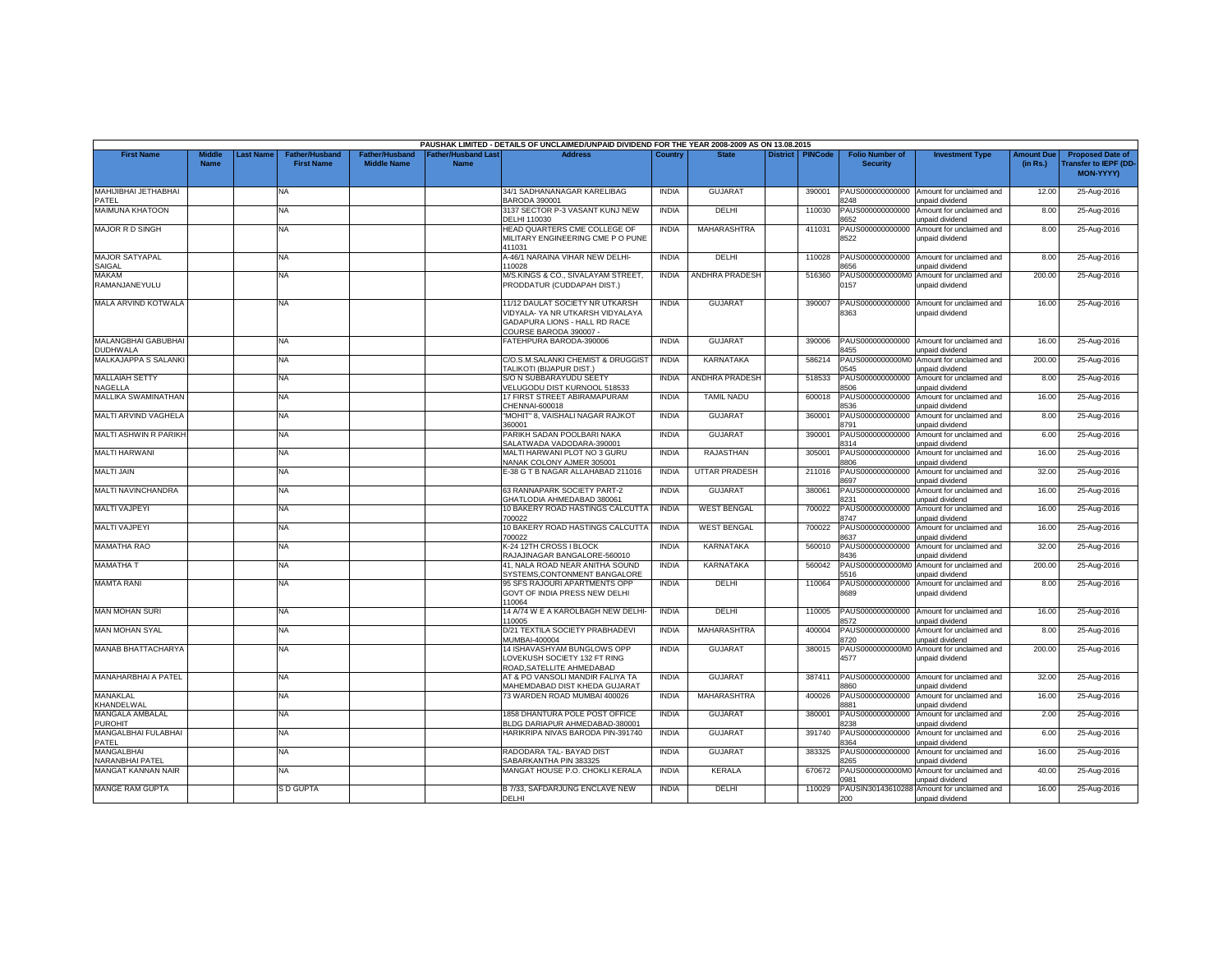|                                        |                              |                 |                                            |                                             |                                          | PAUSHAK LIMITED - DETAILS OF UNCLAIMED/UNPAID DIVIDEND FOR THE YEAR 2008-2009 AS ON 13.08.2015 |              |                      |                 |                |                                           |                                                               |                               |                                                                     |
|----------------------------------------|------------------------------|-----------------|--------------------------------------------|---------------------------------------------|------------------------------------------|------------------------------------------------------------------------------------------------|--------------|----------------------|-----------------|----------------|-------------------------------------------|---------------------------------------------------------------|-------------------------------|---------------------------------------------------------------------|
| <b>First Name</b>                      | <b>Middle</b><br><b>Name</b> | <b>ast Name</b> | <b>Father/Husband</b><br><b>First Name</b> | <b>Father/Husband</b><br><b>Middle Name</b> | <b>Father/Husband Las</b><br><b>Name</b> | <b>Address</b>                                                                                 | Country      | <b>State</b>         | <b>District</b> | <b>PINCode</b> | <b>Folio Number of</b><br><b>Security</b> | <b>Investment Type</b>                                        | <b>Amount Due</b><br>(in Rs.) | <b>Proposed Date of</b><br><b>Transfer to IEPF (DD</b><br>MON-YYYY) |
| MANGESH NARAYAN<br><b>RAO</b>          |                              |                 | <b>MANGESH RAO</b>                         |                                             |                                          | FLAT NO-403 ALBUQUERQUE<br>APARTMENTS PANDESHWAR<br>MANGALORE                                  | <b>INDIA</b> | KARNATAKA            |                 | 575001         | 175                                       | PAUSIN30039412077 Amount for unclaimed and<br>unpaid dividend | 200.00                        | 25-Aug-2016                                                         |
| MANGLABEN KANUBHAI<br>DALAL            |                              |                 | <b>NA</b>                                  |                                             |                                          | SHRIJI NIVAS SHANTINIVAS SOCIETY<br>GODHRA DIST PMS PIN-389001                                 | <b>INDIA</b> | <b>GUJARAT</b>       |                 | 389001         | PAUS000000000000<br>3317                  | Amount for unclaimed and<br>inpaid dividend                   | 6.00                          | 25-Aug-2016                                                         |
| <b>MANGUBEN K SHAH</b>                 |                              |                 | <b>NA</b>                                  |                                             |                                          | TALATI BLDG RAMNAGAR SABARMATI<br>HMEDABAD-380005                                              | <b>INDIA</b> | <b>GUJARAT</b>       |                 | 380005         | PAUS000000000000<br>3716                  | Amount for unclaimed and<br>unpaid dividend                   | 8.00                          | 25-Aug-2016                                                         |
| MANHARBHAI BANSIBHAI<br>PATEL          |                              |                 | NA                                         |                                             |                                          | SAKAR MANSION SHAHPUR MILL<br>COMPOUND AHMEDABAD-380001                                        | <b>INDIA</b> | <b>GUJARAT</b>       |                 | 380001         | PAUS000000000000<br>8471                  | Amount for unclaimed and<br>unpaid dividend                   | 8.00                          | 25-Aug-2016                                                         |
| MANHARLAL<br><b>GIRDHARLAL DOSHIT</b>  |                              |                 | NA.                                        |                                             |                                          | C/O M G DOSHIT & CO 35 EMBASSY<br>MARKET NAVRANGPURA AHMEDABAD-<br>380009                      | <b>INDIA</b> | <b>GUJARAT</b>       |                 | 380009         | PAUS000000000000<br>8469                  | Amount for unclaimed and<br>unpaid dividend                   | 16.00                         | 25-Aug-2016                                                         |
| MANHARLAL MANILAL                      |                              |                 | <b>NA</b>                                  |                                             |                                          | C/O MONEY VINIMAY CORP DHOLI KUI<br>PETLAD VIA ANAND DIST KAIRA PIN-<br>388450                 | <b>INDIA</b> | <b>GUJARAT</b>       |                 | 388450         | 8319                                      | PAUS000000000000 Amount for unclaimed and<br>unpaid dividend  | 4.00                          | 25-Aug-2016                                                         |
| <b>MANI BHARUCHA</b>                   |                              |                 | NA                                         |                                             |                                          | BHARUCHA BLDG SALAPOSE ROAD<br>AHMEDABAD-380001                                                | <b>INDIA</b> | <b>GUJARAT</b>       |                 | 380001         | PAUS000000000000<br>8704                  | Amount for unclaimed and<br>unpaid dividend                   | 8.00                          | 25-Aug-2016                                                         |
| MANI RAMAKRISHNAN                      |                              |                 | NA                                         |                                             |                                          | A/8 NALANDA ANUSHAKTI NAGAR P O<br><b>MUMBAI 400094</b>                                        | <b>INDIA</b> | <b>MAHARASHTRA</b>   |                 | 400094         | PAUS000000000000<br>8496                  | Amount for unclaimed and<br>unpaid dividend                   | 8.00                          | 25-Aug-2016                                                         |
| <b>MANIBEN CHHAGANBHAI</b><br>PATEL    |                              |                 | <b>NA</b>                                  |                                             |                                          | C/O M C PATEL & CO STATION ROAD<br>BAJWA DIST BARODA PIN 391310                                | <b>INDIA</b> | <b>GUJARAT</b>       |                 | 391310         | PAUS000000000000<br>3237                  | Amount for unclaimed and<br>unpaid dividend                   | 20.00                         | 25-Aug-2016                                                         |
| Manibhai Kanjibhai Patel               |                              |                 | <b>NA</b>                                  |                                             |                                          | 704 Sri Vijay Apartments Nr Pratima Society<br>/ijay Char Rasta AHMEDABAD                      | <b>INDIA</b> | <b>GUJARAT</b>       |                 | 380009         | AUSIN3024611018<br>86                     | Amount for unclaimed and<br>unpaid dividend                   | 32.00                         | 25-Aug-2016                                                         |
| <b>MANIK KASWA</b>                     |                              |                 | <b>NA</b>                                  |                                             |                                          | SATYAM APARTMENTS 8 WARDHA<br>ROAD NAGPUR                                                      | <b>INDIA</b> | MAHARASHTRA          |                 | 440012         | PAUS0000000000M<br>3746                   | Amount for unclaimed and<br>unpaid dividend                   | 1300.00                       | 25-Aug-2016                                                         |
| <b>MANIK MADHAVE</b><br><b>SHEVADE</b> |                              |                 | <b>NA</b>                                  |                                             |                                          | HOUSE NO 54 SIDDHESHWAR<br>GANDHIGRAM KANPUR 208007                                            | <b>INDIA</b> | <b>UTTAR PRADESH</b> |                 | 208007         | PAUS000000000000<br>3251                  | Amount for unclaimed and<br>unpaid dividend                   | 10.00                         | 25-Aug-2016                                                         |
| MANILAL GOKALDAS<br>PATEL              |                              |                 | <b>NA</b>                                  |                                             |                                          | AT & POST ANTISAR TAL KAPADVANJ<br>KAPADWANJ DIST KHEDA                                        | <b>INDIA</b> | GUJARAT              |                 | 387620         | PAUS000000000000<br>3369                  | Amount for unclaimed and<br>unpaid dividend                   | 2.00                          | 25-Aug-2016                                                         |
| <b>MANILAL GOPALDAS</b><br>PARMAR      |                              |                 | NA.                                        |                                             |                                          | NIRMALA COLONY NAVAYARD OPP D<br>CABIN BARODA-390002                                           | <b>INDIA</b> | <b>GUJARAT</b>       |                 | 390002         | PAUS000000000000<br>3370                  | Amount for unclaimed and<br>unpaid dividend                   | 16.00                         | 25-Aug-2016                                                         |
| MANILAL GOPALDAS<br>PARMAR             |                              |                 | NA                                         |                                             |                                          | NIRMALA COLONY NAVAYARD OPP D<br>CABIN BARODA-390002                                           | <b>INDIA</b> | <b>GUJARAT</b>       |                 | 390002         | PAUS000000000000<br>1371                  | Amount for unclaimed and<br>unpaid dividend                   | 16.00                         | 25-Aug-2016                                                         |
| <b>MANILAL</b><br>HARGOVANDAS PATEL    |                              |                 | <b>NA</b>                                  |                                             |                                          | GUNDIKHAD MANARO VISNAGAR-384315                                                               | <b>INDIA</b> | <b>GUJARAT</b>       |                 | 384315         | PAUS000000000000<br>3372                  | Amount for unclaimed and<br>unpaid dividend                   | 16.00                         | 25-Aug-2016                                                         |
| MANILAL NATHALAL<br>CHAUDHARY          |                              |                 | NA                                         |                                             |                                          | AT BAKARPUR P O KUVASANA TA<br>/ISNAGAR DIST MEHSANA PIN-384315                                | <b>INDIA</b> | <b>GUJARAT</b>       |                 | 384315         | PAUS000000000000<br>3373                  | Amount for unclaimed and<br>unpaid dividend                   | 2.00                          | 25-Aug-2016                                                         |
| MANIMALA VARANASI                      |                              |                 | <b>NA</b>                                  |                                             |                                          | W/O V PUNDARIKAKSHA 16-3-5/5, DAYAL<br>APARTMENT OFFICIAL COLONY-I<br>/ISAKHAPATNAM            | <b>INDIA</b> | ANDHRA PRADESH       |                 | 530002         | PAUS0000000000MC<br>4854                  | Amount for unclaimed and<br>unpaid dividend                   | 300.00                        | 25-Aug-2016                                                         |
| <b>MANISH H THAKKER</b>                |                              |                 | NA                                         |                                             |                                          | 1/3227 KRISHNA KUNJ NR SMITA APT<br>KAJI MAIDAN GOPIPURA SURAT                                 | <b>INDIA</b> | <b>GUJARAT</b>       |                 | 395001         | PAUS0000000000M0<br>190                   | Amount for unclaimed and<br>unpaid dividend                   | 200.00                        | 25-Aug-2016                                                         |
| MANISH JAYANTILAL<br>KATIRA            |                              |                 | NA                                         |                                             |                                          | MANAS MANDIR P.O B/H ARVI NAKA<br>VARDHA 442005                                                | <b>INDIA</b> | MAHARASHTRA          |                 | 442005         | PAUS000000000000<br>809                   | Amount for unclaimed and<br>unpaid dividend                   | 32.00                         | 25-Aug-2016                                                         |
| MANISHA OCHCHHAV<br><b>DESAI</b>       |                              |                 | <b>NA</b>                                  |                                             |                                          | TAMBOLIWADO SHRI GOPAL KRUPA PO<br><b>KADI DIST MEHSANA 382715</b>                             | <b>INDIA</b> | <b>GUJARAT</b>       |                 | 382715         | PAUS000000000000<br>3769                  | Amount for unclaimed and<br>unpaid dividend                   | 24.00                         | 25-Aug-2016                                                         |
| MANJEET KAUR TEHALIA                   |                              |                 | <b>NA</b>                                  |                                             |                                          | C/O.DR.HARIPRAKASH SINGH TEHALIA<br>.O.INDI BIJAPUR DIST.                                      | <b>INDIA</b> | <b>KARNATAKA</b>     |                 | 586209         | PAUS0000000000M0<br>857                   | Amount for unclaimed and<br>unpaid dividend                   | 200.00                        | 25-Aug-2016                                                         |
| MANJERI SUNDARAM<br>VARAYANASAMY       |                              |                 | NA                                         |                                             |                                          | FLAT D-6 ASHOKNAGAR 56TH STREET<br>CHENNAI-600083                                              | <b>INDIA</b> | <b>TAMIL NADU</b>    |                 | 600083         | PAUS000000000000<br>8645                  | Amount for unclaimed and<br>unpaid dividend                   | 8.00                          | 25-Aug-2016                                                         |
| <b>MANJIT KAUR</b>                     |                              |                 | NA                                         |                                             |                                          | 53/78 RAMJAS ROAD KAROL BAGH N<br>DELHI-110005                                                 | <b>INDIA</b> | DELHI                |                 | 110005         | PAUS000000000000<br>3551                  | Amount for unclaimed and<br>unpaid dividend                   | 8.00                          | 25-Aug-2016                                                         |
| <b>MANJU ASHOK RAMNANI</b>             |                              |                 | <b>NA</b>                                  |                                             |                                          | BK NO 980 ROOM NO 9 STATION ROAD<br>JLHASNAGAR DIST THANE PIN-421003                           | <b>INDIA</b> | MAHARASHTRA          |                 | 421003         | PAUS000000000000<br>629                   | Amount for unclaimed and<br>unpaid dividend                   | 8.00                          | 25-Aug-2016                                                         |
| <b>MANJU BHATT</b>                     |                              |                 | <b>NA</b>                                  |                                             |                                          | C1A/57C JANAK PURI NEW DELHI 110058                                                            | <b>INDIA</b> | DELHI                |                 | 110058         | PAUS000000000000<br>3859                  | Amount for unclaimed and<br>unpaid dividend                   | 16.00                         | 25-Aug-2016                                                         |
| MANJU DEVI AGRAWAL                     |                              |                 | NA                                         |                                             |                                          | F/84 MAJOR SHAITAN SINGH COLONY<br>SHASTRI NAGAR JAIPUR                                        | <b>INDIA</b> | <b>RAJASTHAN</b>     |                 | 302016         | PAUS000000000000<br>8688                  | Amount for unclaimed and<br>unpaid dividend                   | 8.00                          | 25-Aug-2016                                                         |
| MANJU DEVI AGRAWAL                     |                              |                 | NA                                         |                                             |                                          | F/84 MAJOR SHAITAN SINGH COLONY<br>SHASTRI NAGAR JAIPUR                                        | <b>INDIA</b> | <b>RAJASTHAN</b>     |                 | 302016         | PAUS000000000000<br>8824                  | Amount for unclaimed and<br>unpaid dividend                   | 8.00                          | 25-Aug-2016                                                         |
| MANJU GUPTA                            |                              |                 | <b>NA</b>                                  |                                             |                                          | 20 MAHARSHI DEBENDRA ROAD III<br>FLOOR ROOM NO 61 CALCUTTA-700007                              | <b>INDIA</b> | <b>WEST BENGAL</b>   |                 | 700007         | PAUS000000000000<br>8510                  | Amount for unclaimed and<br>unpaid dividend                   | 24.00                         | 25-Aug-2016                                                         |
| <b>MANJU MOHTA</b>                     |                              |                 | <b>NA</b>                                  |                                             |                                          | KARUNAMOYEE HOUSING ESTATE<br>PHASE II FLAT NO E-22/8 SALT LAKE<br>CALCUTTA 700091             | <b>INDIA</b> | <b>WEST BENGAL</b>   |                 | 700091         | PAUS000000000000<br>8604                  | Amount for unclaimed and<br>unpaid dividend                   | 40.00                         | 25-Aug-2016                                                         |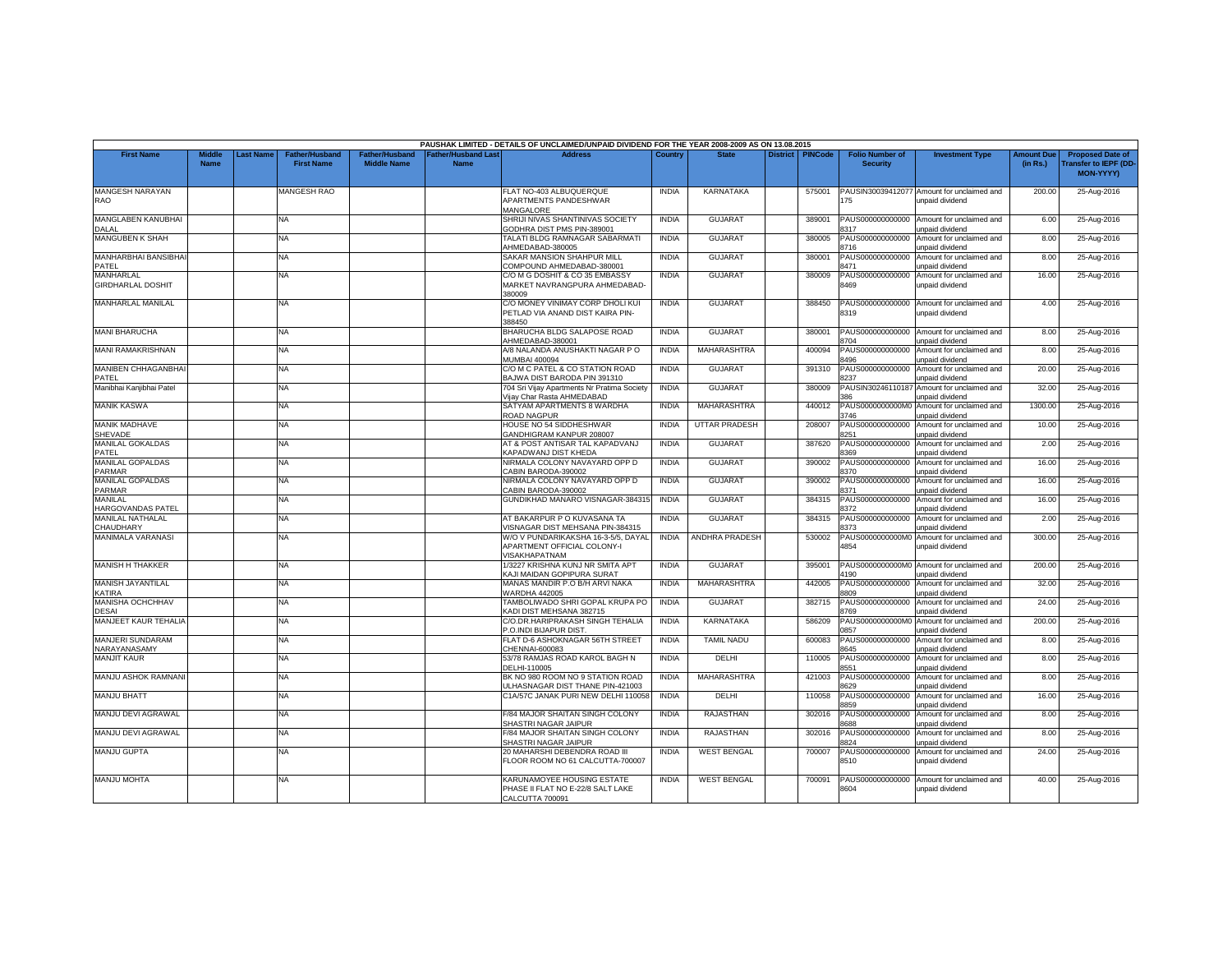|                                           |                              |                  |                                            |                                             |                                          | PAUSHAK LIMITED - DETAILS OF UNCLAIMED/UNPAID DIVIDEND FOR THE YEAR 2008-2009 AS ON 13.08.2015                                                |              |                       |                 |                |                                           |                                                              |                               |                                                                            |
|-------------------------------------------|------------------------------|------------------|--------------------------------------------|---------------------------------------------|------------------------------------------|-----------------------------------------------------------------------------------------------------------------------------------------------|--------------|-----------------------|-----------------|----------------|-------------------------------------------|--------------------------------------------------------------|-------------------------------|----------------------------------------------------------------------------|
| <b>First Name</b>                         | <b>Middle</b><br><b>Name</b> | <b>Last Name</b> | <b>Father/Husband</b><br><b>First Name</b> | <b>Father/Husband</b><br><b>Middle Name</b> | <b>Father/Husband Las</b><br><b>Name</b> | <b>Address</b>                                                                                                                                | Country      | <b>State</b>          | <b>District</b> | <b>PINCode</b> | <b>Folio Number of</b><br><b>Security</b> | <b>Investment Type</b>                                       | <b>Amount Due</b><br>(in Rs.) | <b>Proposed Date of</b><br><b>Transfer to IEPF (DD</b><br><b>MON-YYYY)</b> |
| MANJU MOORARKA                            |                              |                  | <b>NA</b>                                  |                                             |                                          | C/O ASHISH STD PCD OPP M V MARKET<br>NEAR NEW BUS STAND BILASPUR MP<br>495001                                                                 | <b>INDIA</b> | <b>CHHATTISGARH</b>   |                 | 495001         | PAUS000000000000<br>8845                  | Amount for unclaimed and<br>unpaid dividend                  | 16.00                         | 25-Aug-2016                                                                |
| MANJU RANJAN                              |                              |                  | <b>NA</b>                                  |                                             |                                          | 8/31 TILAK NAGAR NEW DELHI-110018                                                                                                             | <b>INDIA</b> | DELHI                 |                 | 110018         | PAUS000000000000<br>8647                  | Amount for unclaimed and<br>unpaid dividend                  | 8.00                          | 25-Aug-2016                                                                |
| <b>MANJU SHARMA</b>                       |                              |                  | NA.                                        |                                             |                                          | 1402 GALI MUSBBIRON CHANKYA MARG<br>SUBHASH CHOWK JAIPUR 302002                                                                               | <b>INDIA</b> | <b>RAJASTHAN</b>      |                 | 302002         | PAUS000000000000<br>8821                  | Amount for unclaimed and<br>unpaid dividend                  | 16.00                         | 25-Aug-2016                                                                |
| <b>MANJU SHREE</b><br><b>BHATTACHARYA</b> |                              |                  | <b>NA</b>                                  |                                             |                                          | 14 ISHAVASHYAM BUNGLOWS OPP<br>LOVEKUSH SOCIETY 132 FT RING<br>ROAD, SATELLITE AHMEDABAD                                                      | <b>INDIA</b> | <b>GUJARA1</b>        |                 | 380015         | PAUS0000000000M0<br>4564                  | Amount for unclaimed and<br>unpaid dividend                  | 200.00                        | 25-Aug-2016                                                                |
| MANJU ZEEKNA                              |                              |                  | <b>NA</b>                                  |                                             |                                          | D/O LATE SH MEGH RAJ LEEKHA PO<br>BHUWA DIST HISSAR 126008 HARYANA                                                                            | <b>INDIA</b> | HARYANA               |                 | 126008         | PAUS000000000000<br>3685                  | Amount for unclaimed and<br>unpaid dividend                  | 32.00                         | 25-Aug-2016                                                                |
| MANJUBALA TILAKRAJ<br>MAHAJAN             |                              |                  | NA                                         |                                             |                                          | B-215 YOJANA VIHAR DELHI 110092                                                                                                               | <b>INDIA</b> | DELHI                 |                 | 110092         | PAUS000000000000<br>8659                  | Amount for unclaimed and<br>unpaid dividend                  | 8.00                          | 25-Aug-2016                                                                |
| MANJUBEN JAYANTILAL<br>SHAH               |                              |                  | NA.                                        |                                             |                                          | PRABHAKUNJ CO-OP HSG SOCIETY<br>COLLEGE ROAD NR DERI GODHRA-<br>389001                                                                        | <b>INDIA</b> | <b>GUJARAT</b>        |                 | 389001         | PAUS000000000000<br>8318                  | Amount for unclaimed and<br>unpaid dividend                  | 2.00                          | 25-Aug-2016                                                                |
| MANJUBEN VINOD<br>PATEL                   |                              |                  | NA                                         |                                             |                                          | 18 NEW SHARAD HOUSING SOCIETY<br>NARANPURA AREA OPP VIJAYNAGAR<br>AHMEDABAD-380013                                                            | <b>INDIA</b> | <b>GUJARAT</b>        |                 | 380013         | PAUS000000000000<br>8665                  | Amount for unclaimed and<br>unpaid dividend                  | 24.00                         | 25-Aug-2016                                                                |
| MANJULA CHANDULAL<br>PATEL                |                              |                  | <b>NA</b>                                  |                                             |                                          | DREAMLAND AGENCY RAJMAHEL ROAD<br>BARODA-390001                                                                                               | <b>INDIA</b> | <b>GUJARAT</b>        |                 | 390001         | PAUS000000000000<br>374                   | Amount for unclaimed and<br>unpaid dividend                  | 16.00                         | 25-Aug-2016                                                                |
| MANJULA<br>NARESHCHANDRA<br><b>JOSHI</b>  |                              |                  | <b>NA</b>                                  |                                             |                                          | 4 HARIOM FLAT CHANDRANAGAR N N<br>ROAD PALDI AHMEDABAD 380007                                                                                 | <b>INDIA</b> | <b>GUJARAT</b>        |                 | 380007         | PAUS000000000000<br>8853                  | Amount for unclaimed and<br>unpaid dividend                  | 32.00                         | 25-Aug-2016                                                                |
| MANJULA NAVNITLAL<br>SHAH                 |                              |                  | <b>NA</b>                                  |                                             |                                          | 9 NIYOJAN NAGAR SOCIETY AMBAWADI<br>ELLISBRIDGE AHMEDABAD 380015                                                                              | <b>INDIA</b> | <b>GUJARAT</b>        |                 | 380015         | PAUS000000000000<br>8731                  | Amount for unclaimed and<br>unpaid dividend                  | 6.00                          | 25-Aug-2016                                                                |
| MANJULA P THAKKER                         |                              |                  | <b>NA</b>                                  |                                             |                                          | "SUDHIR" DERASAR ROAD JAMNAGAR<br>361001                                                                                                      | <b>INDIA</b> | <b>GUJARAT</b>        |                 | 361001         | PAUS000000000000<br>8882                  | Amount for unclaimed and<br>unpaid dividend                  | 16.00                         | 25-Aug-2016                                                                |
| MANJULABEN<br>CHIMANBHAI PATEL            |                              |                  | <b>NA</b>                                  |                                             |                                          | HARIKRIPA NIVAS CHHANI DIST<br>BARODA PIN-391740                                                                                              | <b>INDIA</b> | <b>GUJARAT</b>        |                 | 391740         | PAUS000000000000<br>8375                  | Amount for unclaimed and<br>unpaid dividend                  | 6.00                          | 25-Aug-2016                                                                |
| MANJULABEN<br><b>GANPATBHAI PATEL</b>     |                              |                  | <b>NA</b>                                  |                                             |                                          | VACHALU FALIA MANJALPUR BARODA-<br>390011                                                                                                     | <b>INDIA</b> | <b>GUJARAT</b>        |                 | 390011         | PAUS000000000000<br>3376                  | Amount for unclaimed and<br><b>Inpaid dividend</b>           | 2.00                          | 25-Aug-2016                                                                |
| MANJULABEN<br><b>GHANSHYAMBHAI PATEL</b>  |                              |                  | NA.                                        |                                             |                                          | A-3 ALEMBIC COLONY BARODA-390003                                                                                                              | <b>INDIA</b> | <b>GUJARAT</b>        |                 | 390003         | PAUS000000000000<br>8377                  | Amount for unclaimed and<br>unpaid dividend                  | 6.00                          | 25-Aug-2016                                                                |
| MANJULABEN<br>KRISHNALAL SHAH             |                              |                  | NA                                         |                                             |                                          | HARIKRIPA NR S T STAND UTTERSANDA<br>387370                                                                                                   | <b>INDIA</b> | <b>GUJARAT</b>        |                 | 387370         | PAUS000000000000<br>3727                  | Amount for unclaimed and<br>unpaid dividend                  | 16.00                         | 25-Aug-2016                                                                |
| MANJULABEN<br><b>MAGANBHAI PATEL</b>      |                              |                  | <b>NA</b>                                  |                                             |                                          | B/31 SEVASHRAM SOCIETY NEAR ATMA<br>JYOTI - ASHRAM RACE COURSE ROAD<br>BARODA 390007 - -                                                      | <b>INDIA</b> | <b>GUJARAT</b>        |                 | 390007         | PAUS000000000000<br>8271                  | Amount for unclaimed and<br>unpaid dividend                  | 6.00                          | 25-Aug-2016                                                                |
| MANJULATHA K                              |                              |                  | <b>NA</b>                                  |                                             |                                          | 10-1-78 MANILLAGUDEM KHAMMAM                                                                                                                  | <b>INDIA</b> | <b>ANDHRA PRADESH</b> |                 | 507001         | 4731                                      | PAUS0000000000M0 Amount for unclaimed and<br>unpaid dividend | 200.00                        | 25-Aug-2016                                                                |
| <b>MANMOHAN LAL</b><br>AGARWAL            |                              |                  | <b>NA</b>                                  |                                             |                                          | 42 MADHUVAN COLONY DELHI 110092                                                                                                               | <b>INDIA</b> | DELHI                 |                 | 110092         | PAUS000000000000<br>541                   | Amount for unclaimed and<br>unpaid dividend                  | 8.00                          | 25-Aug-2016                                                                |
| <b>MANMOHAN LAL</b><br><b>AGARWAL</b>     |                              |                  | NA                                         |                                             |                                          | 42 MADHUVAN COLONY DELHI 110092                                                                                                               | <b>INDIA</b> | DELHI                 |                 | 110092         | PAUS000000000000<br>3550                  | Amount for unclaimed and<br>unpaid dividend                  | 8.00                          | 25-Aug-2016                                                                |
| MANMOHAN NEEMA                            |                              |                  | <b>NA</b>                                  |                                             |                                          | 34/1 GRASIM STAFF QRTS BIRLAGRAM<br>NAGDA 456331                                                                                              | <b>INDIA</b> | <b>MADHYA PRADESH</b> |                 | 456331         | PAUS000000000000<br>8607                  | Amount for unclaimed and<br>unpaid dividend                  | 24.00                         | 25-Aug-2016                                                                |
| MANNALAL RAMGOPAL<br><b>BAJAJ</b>         |                              |                  | <b>NA</b>                                  |                                             |                                          | 30 VAISHALI SOCIETY 1ST FLOOR<br>BEHIND S T BUS DEPOT ANKLESHWAR<br>393001                                                                    | <b>INDIA</b> | <b>GUJARAT</b>        |                 | 393001         | PAUS000000000000<br>8627                  | Amount for unclaimed and<br>unpaid dividend                  | 16.00                         | 25-Aug-2016                                                                |
| MANNE VITTAL RAO                          |                              |                  | <b>NA</b>                                  |                                             |                                          | NEERIZONAL LABRRL CAMPUS<br>HYDERABAD 500007                                                                                                  | <b>INDIA</b> | ANDHRA PRADESH        |                 | 500007         | PAUS000000000000<br>8612                  | Amount for unclaimed and<br>unpaid dividend                  | 40.00                         | 25-Aug-2016                                                                |
| MANNUR MADHUSUDAN<br><b>REDDY</b>         |                              |                  | <b>NA</b>                                  |                                             |                                          | A-47 HAUZ KHAS NEW DELHI-110016                                                                                                               | <b>INDIA</b> | DELHI                 |                 | 110016         | PAUS000000000000<br>662                   | Amount for unclaimed and<br><b>Inpaid dividend</b>           | 8.00                          | 25-Aug-2016                                                                |
| <b>MANOHAR BABU</b><br><b>KONDAPALLI</b>  |                              |                  | NA.                                        |                                             |                                          | C/O EXCELL THERAPEUTICS LTD H NO 1<br>2-59-7/30/C 1ST FLR SAHITYA APTS<br>LANE B/S IN- DIRA PARK P PUMP INDIRA<br>PARK ROAD HYDER-ABAD 500080 | <b>INDIA</b> | <b>ANDHRA PRADESH</b> |                 | 500080         | PAUS000000000000<br>8380                  | Amount for unclaimed and<br>unpaid dividend                  | 32.00                         | 25-Aug-2016                                                                |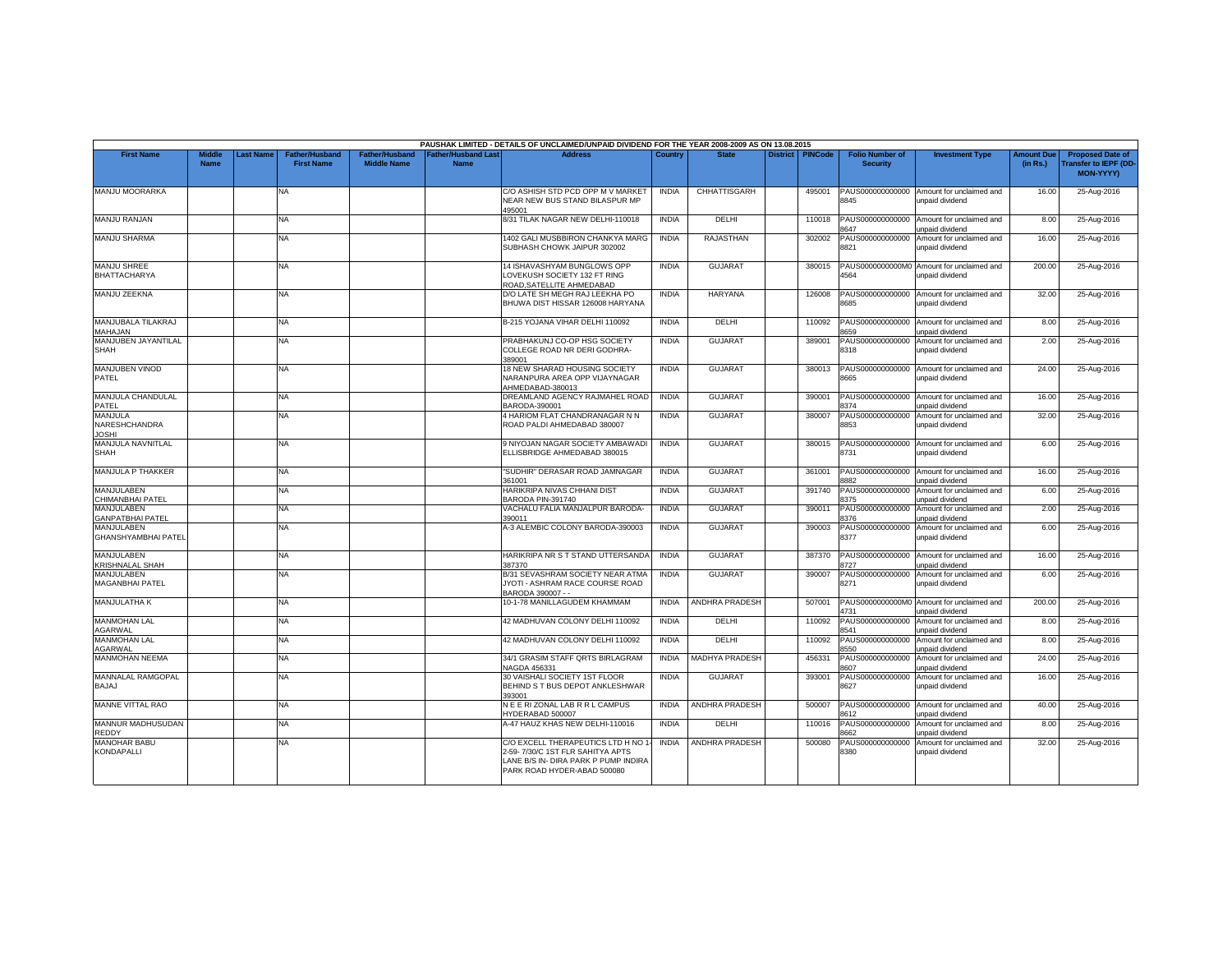|                                             |                              |                 |                                            |                                             |                                          | PAUSHAK LIMITED - DETAILS OF UNCLAIMED/UNPAID DIVIDEND FOR THE YEAR 2008-2009 AS ON 13.08.2015               |                              |                                   |                 |                  |                                              |                                                                         |                               |                                                                            |
|---------------------------------------------|------------------------------|-----------------|--------------------------------------------|---------------------------------------------|------------------------------------------|--------------------------------------------------------------------------------------------------------------|------------------------------|-----------------------------------|-----------------|------------------|----------------------------------------------|-------------------------------------------------------------------------|-------------------------------|----------------------------------------------------------------------------|
| <b>First Name</b>                           | <b>Middle</b><br><b>Name</b> | <b>ast Name</b> | <b>Father/Husband</b><br><b>First Name</b> | <b>Father/Husband</b><br><b>Middle Name</b> | <b>Father/Husband Las</b><br><b>Name</b> | <b>Address</b>                                                                                               | Country                      | <b>State</b>                      | <b>District</b> | <b>PINCode</b>   | <b>Folio Number of</b><br><b>Security</b>    | <b>Investment Type</b>                                                  | <b>Amount Due</b><br>(in Rs.) | <b>Proposed Date of</b><br><b>Transfer to IEPF (DD</b><br><b>MON-YYYY)</b> |
| <b>MANOHAR SRIRAM</b><br><b>RAJORIA</b>     |                              |                 | <b>NA</b>                                  |                                             |                                          | C/O UNITED INDIA INSURANCE CO LTD<br>DIVISIONAL OFFICE POST BOX NO 303<br>NEW OSMANPURA AURANGABAD<br>431001 | <b>INDIA</b>                 | MAHARASHTRA                       |                 | 431001           | PAUS000000000000<br>8600                     | Amount for unclaimed and<br>unpaid dividend                             | 8.00                          | 25-Aug-2016                                                                |
| <b>MANOJ</b><br>BHUPENDRABHAI PATEL         |                              |                 | <b>NA</b>                                  |                                             |                                          | 9 GEETANJALI SOCIETY JETALPUR<br>ROAD VADODARA-390005                                                        | <b>INDIA</b>                 | <b>GUJARAT</b>                    |                 | 390005           | PAUS000000000000<br>8381                     | Amount for unclaimed and<br>unpaid dividend                             | 32.00                         | 25-Aug-2016                                                                |
| <b>MANOJ</b><br>BHUPENDRABHAI PATEL         |                              |                 | <b>NA</b>                                  |                                             |                                          | 9 GEETANJALI SOCIETY JETALPUR<br>ROAD VADODARA-390005                                                        | <b>INDIA</b>                 | <b>GUJARAT</b>                    |                 | 390005           | PAUS000000000000<br>8290                     | Amount for unclaimed and<br>unpaid dividend                             | 2.00                          | 25-Aug-2016                                                                |
| MANOJ KUMAR JAIAN                           |                              |                 | NA.                                        |                                             |                                          | TRISALA PEO FANCY BAZAR GUWAHAT                                                                              | <b>INDIA</b>                 | ASSAM                             |                 | 781001           | 8069                                         | PAUS0000000000M0 Amount for unclaimed and<br>unpaid dividend            | 200.00                        | 25-Aug-2016                                                                |
| <b>OOLUM LONAM</b>                          |                              |                 | <b>NA</b>                                  |                                             |                                          | C/O ALEMBIC CHEMICAL WORKS CO<br>LTD 110 JAWAHAR LAL NEHRU MARG<br>AMBALA CANTT                              | <b>INDIA</b>                 | <b>HARYANA</b>                    |                 | 133001           | 3412                                         | PAUS0000000000M0 Amount for unclaimed and<br>unpaid dividend            | 200.00                        | 25-Aug-2016                                                                |
| <b>MANOJ PATTANI</b>                        |                              |                 | NA.                                        |                                             |                                          | 105 SUNRISE RAHEJA VIHAR B/H<br>SHIPPING CORP OF INDIA POWAI<br>MUMBAI 400072                                | <b>INDIA</b>                 | MAHARASHTRA                       |                 | 400072           | PAUS000000000000<br>8883                     | Amount for unclaimed and<br>unpaid dividend                             | 16.00                         | 25-Aug-2016                                                                |
| MANOJKUMAR P PATEL                          |                              |                 | NA                                         |                                             |                                          | 11A BHAVITA PARK SOC NEW SAMA<br>ROAD VADODARA                                                               | <b>INDIA</b>                 | <b>GUJARAT</b>                    |                 | 390008           | 685                                          | PAUSIN30302851637 Amount for unclaimed and<br>unpaid dividend           | 16.00                         | 25-Aug-2016                                                                |
| MANORAMA R RAO                              |                              |                 | <b>NA</b>                                  |                                             |                                          | 16 VAIDYARAMA IYER ST T NAGAR<br>CHENNAI                                                                     | <b>INDIA</b>                 | <b>TAMIL NADU</b>                 |                 | 600017           | PAUS0000000000M<br>1641                      | Amount for unclaimed and<br>unpaid dividend                             | 400.00                        | 25-Aug-2016                                                                |
| MANORAMA R RAO                              |                              |                 | <b>NA</b>                                  |                                             |                                          | 16, VAIDYARAMA IYER ST T.NAGAR<br><b>CHENNAL</b>                                                             | <b>INDIA</b>                 | <b>TAMIL NADU</b><br><b>DELHI</b> |                 | 600017           | PAUS0000000000M<br>294                       | Amount for unclaimed and<br><b>Inpaid dividend</b>                      | 200.00                        | 25-Aug-2016                                                                |
| <b>MANPREET MALIK</b><br>MANSINH GHEMARBHAI |                              |                 | NA<br><b>NA</b>                            |                                             |                                          | WZ-3 OLD MAHABIR NAGAR NEW DELHI-<br>10018<br>AT & PO KHANDOSAN TA VISNAGAR VIA                              | <b>INDIA</b><br><b>INDIA</b> | <b>GUJARAT</b>                    |                 | 110018<br>392310 | PAUS000000000000<br>3547<br>PAUS000000000000 | Amount for unclaimed and<br>unpaid dividend<br>Amount for unclaimed and | 8.00<br>6.00                  | 25-Aug-2016<br>25-Aug-2016                                                 |
| CHAUDHARY<br>MANSUKHALAL                    |                              |                 | <b>NA</b>                                  |                                             |                                          | /ALAM DIST MEHSANA PIN-392310<br>KUVERJI DEVSHI CHAWL 2ND FLOOR B                                            | <b>INDIA</b>                 | MAHARASHTRA                       |                 | 400028           | 3384<br>PAUS000000000000                     | unpaid dividend<br>Amount for unclaimed and                             | 8.00                          | 25-Aug-2016                                                                |
| <b>AMRITLAL PAREKH</b>                      |                              |                 |                                            |                                             |                                          | S ROAD OPP ZARAPKAR SHOW ROOM<br>DADAR MUMBAI 400028                                                         |                              |                                   |                 |                  | 8632                                         | unpaid dividend                                                         |                               |                                                                            |
| MANSUKHLAL JIVABHAI<br><b>NAKUM</b>         |                              |                 | <b>NA</b>                                  |                                             |                                          | C/O M/S NAKUM BROTHERS JODHPUR<br>GATE JAM KHAMBHALIA 361305                                                 | <b>INDIA</b>                 | <b>GUJARAT</b>                    |                 | 361305           | PAUS000000000000<br>288                      | Amount for unclaimed and<br><b>Inpaid dividend</b>                      | 32.00                         | 25-Aug-2016                                                                |
| MANSUKHLAL POPATLAL<br><b>MISTRY</b>        |                              |                 | NA.                                        |                                             |                                          | AMAR HARDWARE MART MADAN<br>ZAMPA ROAD BARODA-390001                                                         | <b>INDIA</b>                 | <b>GUJARAT</b>                    |                 | 390001           | PAUS000000000000<br>386                      | Amount for unclaimed and<br>unpaid dividend                             | 16.00                         | 25-Aug-2016                                                                |
| MANSUKHLAL<br>TRIBHOVANDAS PATEL            |                              |                 | NA                                         |                                             |                                          | 11 HASUBHAI PARK NR JODHPUR GAM<br>SATELITE ROAD AHMEDABAD 380015                                            | <b>INDIA</b>                 | <b>GUJARAT</b>                    |                 | 380015           | PAUS000000000000<br>8324                     | Amount for unclaimed and<br>unpaid dividend                             | 6.00                          | 25-Aug-2016                                                                |
| <b>MANUBHAI CHHOTABHAI</b><br>PATEL         |                              |                 | NA.                                        |                                             |                                          | NR POST OFFICE TEKRE AT & PO<br>PALANA 387350 TA NADIAD                                                      | <b>INDIA</b>                 | <b>GUJARAT</b>                    |                 | 387350           | PAUS000000000000<br>3733                     | Amount for unclaimed and<br>unpaid dividend                             | 6.00                          | 25-Aug-2016                                                                |
| MANUBHAI G PATEL                            |                              |                 | NA                                         |                                             |                                          | 6 KRISHNA KUNJ SOCIETY JETALPUR<br>ROAD BARODA-390005                                                        | <b>INDIA</b>                 | <b>GUJARAT</b>                    |                 | 390005           | PAUS000000000000<br>389                      | Amount for unclaimed and<br><b>Inpaid dividend</b>                      | 16.00                         | 25-Aug-2016                                                                |
| MANUBHAI GOVINDBHAI<br>PATEL                |                              |                 | NA.                                        |                                             |                                          | 6 KRISHNA KUNJ SOCIETY JETALPUR<br>RD BARODA-390005                                                          | <b>INDIA</b>                 | <b>GUJARAT</b>                    |                 | 390005           | PAUS000000000000<br>286                      | Amount for unclaimed and<br>unpaid dividend                             | 32.00                         | 25-Aug-2016                                                                |
| MANUBHAI MAHIJIBHAI<br>PATEL                |                              |                 | <b>NA</b>                                  |                                             |                                          | SHREEJI KHADAKI AT & PO KALALI TAL<br>DIST BARODA PIN-391410                                                 | <b>INDIA</b>                 | <b>GUJARAT</b>                    |                 | 391410           | PAUS000000000000<br>391                      | Amount for unclaimed and<br>unpaid dividend                             | 2.00                          | 25-Aug-2016                                                                |
| <b>MANUBHAI RANGILDAS</b><br><b>PATHAK</b>  |                              |                 | <b>NA</b>                                  |                                             |                                          | 7 FATEHGANJ CO OP HOUSING<br>SOCIETY BEHIND CHURCH NEAR<br>DHOBIGHAT BARODA 390002                           | <b>INDIA</b>                 | <b>GUJARAT</b>                    |                 | 390002           | PAUS000000000000<br>8454                     | Amount for unclaimed and<br>unpaid dividend                             | 16.00                         | 25-Aug-2016                                                                |
| MANUBHAI RAVJIBHAI<br>PATEL                 |                              |                 | <b>NA</b>                                  |                                             |                                          | AT PO HODOD TA KARAJAN DIST<br>BARODA PIN 390001                                                             | <b>INDIA</b>                 | <b>GUJARAT</b>                    |                 | 390001           | PAUS000000000000<br>264                      | Amount for unclaimed and<br><b>Inpaid dividend</b>                      | 16.00                         | 25-Aug-2016                                                                |
| <b>MANUBHAI</b><br>SHANKERBHAI PATEL        |                              |                 | <b>NA</b>                                  |                                             |                                          | CHANDRAJEET" 4 PARISHRAM<br>SOCIETY FATEGANJ BARODA-390002                                                   | <b>INDIA</b>                 | <b>GUJARAT</b>                    |                 | 390002           | PAUS000000000000<br>250                      | Amount for unclaimed and<br>unpaid dividend                             | 2.00                          | 25-Aug-2016                                                                |
| MANUBHAI<br><b>SHANKERBHAI PATEL</b>        |                              |                 | <b>NA</b>                                  |                                             |                                          | SHRI KUNJ HARIHAR SOCIETY<br>RAMNATH PETLAD-388450                                                           | <b>INDIA</b>                 | <b>GUJARAT</b>                    |                 | 388450           | PAUS000000000000<br>3392                     | Amount for unclaimed and<br>unpaid dividend                             | 16.00                         | 25-Aug-2016                                                                |
| MANUBHAI<br>SHANKERBHAI PATEL               |                              |                 | <b>NA</b>                                  |                                             |                                          | "CHANDRAJEET" 4 PARISHRAM<br>SOCIETY FATEHGANJ BARODA-390002                                                 | <b>INDIA</b>                 | <b>GUJARAT</b>                    |                 | 390002           | PAUS00000000000<br>8249                      | Amount for unclaimed and<br>unpaid dividend                             | 2.00                          | 25-Aug-2016                                                                |
| <b>MARIADAS JOSEPH</b><br><b>NADAR</b>      |                              |                 | NA                                         |                                             |                                          | ARULURA NILAYAM 52-A KOLLUPETTAI<br>STREET THANGAVUR-613001                                                  | <b>INDIA</b>                 | <b>TAMIL NADU</b>                 |                 | 613001           | PAUS000000000000<br>8447                     | Amount for unclaimed and<br>unpaid dividend                             | 32.00                         | 25-Aug-2016                                                                |
| <b>MARIAMA KURIAN</b>                       |                              |                 | <b>NA</b>                                  |                                             |                                          | C/O OM KURIAN D D GEARS (P) LTD 28,<br>MOTIA KHAN JHUNDELWALA ROAD<br>VEW DELHI 110055                       | <b>INDIA</b>                 | DELHI                             |                 | 110055           | PAUS000000000000<br>8563                     | Amount for unclaimed and<br>unpaid dividend                             | 8.00                          | 25-Aug-2016                                                                |
| MARIAMBEN UMARBHAI<br><b>BALIM</b>          |                              |                 | <b>NA</b>                                  |                                             |                                          | AT & PO ANASTU TA KARJAN DIST<br><b>BARODA</b>                                                               | <b>INDIA</b>                 | <b>GUJARAT</b>                    |                 | 391240           | PAUS000000000000<br>3742                     | Amount for unclaimed and<br>unpaid dividend                             | 2.00                          | 25-Aug-2016                                                                |
| <b>MARIAPPA K C</b>                         |                              |                 | NA.                                        |                                             |                                          | NO.1, COLES ROAD FRASER TOWN<br><b>BANGALORE</b>                                                             | <b>INDIA</b>                 | <b>KARNATAKA</b>                  |                 | 560005           | PAUS0000000000K0<br>0096                     | Amount for unclaimed and<br>unpaid dividend                             | 400.00                        | 25-Aug-2016                                                                |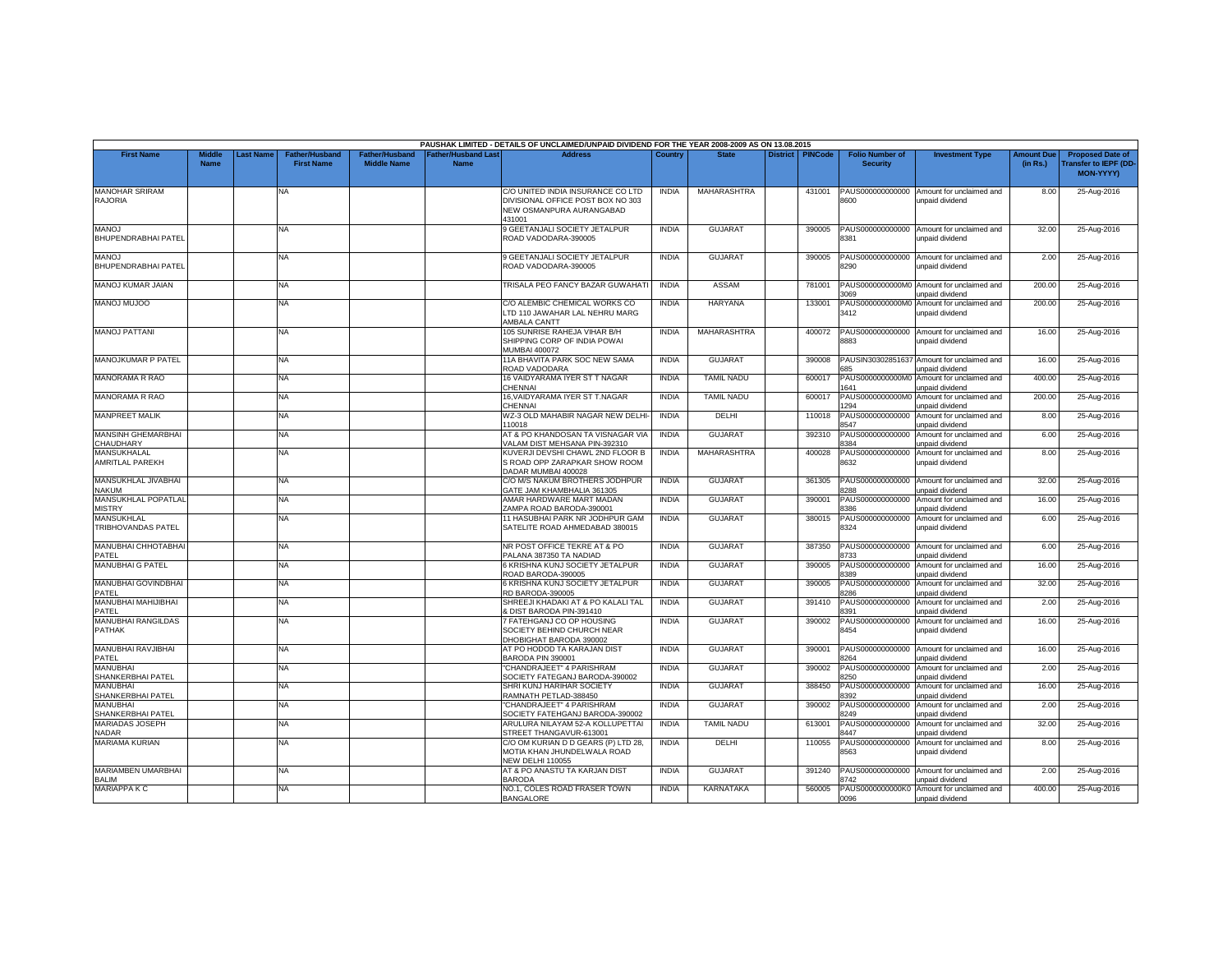|                                                     |                              |                  |                                     |                                             |                                                | PAUSHAK LIMITED - DETAILS OF UNCLAIMED/UNPAID DIVIDEND FOR THE YEAR 2008-2009 AS ON 13.08.2015           |              |                      |                    |                                           |                                                              |                               |                                                                      |
|-----------------------------------------------------|------------------------------|------------------|-------------------------------------|---------------------------------------------|------------------------------------------------|----------------------------------------------------------------------------------------------------------|--------------|----------------------|--------------------|-------------------------------------------|--------------------------------------------------------------|-------------------------------|----------------------------------------------------------------------|
| <b>First Name</b>                                   | <b>Middle</b><br><b>Name</b> | <b>Last Name</b> | Father/Husband<br><b>First Name</b> | <b>Father/Husband</b><br><b>Middle Name</b> | ather/Husband Last <sup>-</sup><br><b>Name</b> | Address                                                                                                  | Country      | <b>State</b>         | District   PINCode | <b>Folio Number of</b><br><b>Security</b> | <b>Investment Type</b>                                       | <b>Amount Due</b><br>(in Rs.) | <b>Proposed Date of</b><br><b>Transfer to IEPF (DD-</b><br>MON-YYYY) |
| <b>MARY SUGANTHI</b>                                |                              |                  | <b>NA</b>                           |                                             |                                                | 12/4, C.S.NAGAR, II STREET 'BALDWIN<br>NIVAS' KRISHNAPURAM COLONY<br><b>MADURAI</b>                      | <b>INDIA</b> | <b>TAMIL NADU</b>    | 625014             | 0163                                      | PAUS0000000000M0 Amount for unclaimed and<br>unpaid dividend | 400.00                        | 25-Aug-2016                                                          |
| MASUKLAL NANALAL<br><b>VORA</b>                     |                              |                  | NA                                  |                                             |                                                | KUVERJI DEVSHI CHAWL 2ND FL B S<br>ROAD OPP ZARAPKAR SHOW ROOM<br>DADAR MUMBAI 400028                    | <b>INDIA</b> | MAHARASHTRA          | 400028             | PAUS000000000000<br>8634                  | Amount for unclaimed and<br>unpaid dividend                  | 8.00                          | 25-Aug-2016                                                          |
| <b>MATHEW B KURIAN</b>                              |                              |                  | V M KURIAN                          |                                             |                                                | VALLAMATTOM I S PRESS ROAD KOCHI                                                                         | <b>INDIA</b> | <b>KERALA</b>        | 682018             | PAUS120239000011<br>622                   | Amount for unclaimed and<br>unpaid dividend                  | 230.00                        | 25-Aug-2016                                                          |
| <b>MATHURADAS MORARJI</b>                           |                              |                  | NA                                  |                                             |                                                | C/O HEMRAJ CANJI & SONS SHOP NO<br>683 GOVIND CHOWK M J MARKET<br><b>MUMBAI-400002</b>                   | <b>INDIA</b> | MAHARASHTRA          | 400002             | PAUS000000000000<br>8433                  | Amount for unclaimed and<br>unpaid dividend                  | 16.00                         | 25-Aug-2016                                                          |
| <b>MAULIK R MEHTA</b>                               |                              |                  | NA                                  |                                             |                                                | 33/B ASHOK NAGAR SOC BEHIND RLY<br>STATION NADIAD                                                        | <b>INDIA</b> | <b>GUJARAT</b>       | 387001             | 4436                                      | PAUS0000000000M0 Amount for unclaimed and<br>unpaid dividend | 200.00                        | 25-Aug-2016                                                          |
| <b>MAYA GUPTA</b>                                   |                              |                  | NA                                  |                                             |                                                | C/O M/S SRI SHAKTI CALENDERS 32/14<br>CHAWAL MARDI CHOWK KANPUR<br>208001                                | <b>INDIA</b> | <b>UTTAR PRADESH</b> | 208001             | 8875                                      | PAUS000000000000 Amount for unclaimed and<br>unpaid dividend | 32.00                         | 25-Aug-2016                                                          |
| MAYANK JAYANTILAL<br><b>SHAH</b>                    |                              |                  | NA                                  |                                             |                                                | LAT 52 5TH FLOOR WARDEN COURT<br>AUGUST KRANTI MARG MUMBAI-400036                                        | <b>INDIA</b> | MAHARASHTRA          | 400036             | 8628                                      | PAUS000000000000 Amount for unclaimed and<br>unpaid dividend | 8.00                          | 25-Aug-2016                                                          |
| <b>MEDAM RANGAIAH</b><br><b>GUPTA</b>               |                              |                  | NA                                  |                                             |                                                | RANGANATH MEDICAL STORES<br>RAILWAY STATION ROAD ANANTHAPUR<br>(A.P)                                     | <b>INDIA</b> | ANDHRA PRADESH       | 515001             | 0165                                      | PAUS0000000000M0 Amount for unclaimed and<br>unpaid dividend | 200.00                        | 25-Aug-2016                                                          |
| <b>MEENA ANAND</b>                                  |                              |                  | <b>NA</b>                           |                                             |                                                | C/O SETHI & SON 1599 MAIN BAZAR<br>PAHARGANJ NEW DELHI-110055                                            | <b>INDIA</b> | DELHI                | 110055             | PAUS000000000000<br>569                   | Amount for unclaimed and<br>inpaid dividend                  | 8.00                          | 25-Aug-2016                                                          |
| <b>MEENA BHUSHAN</b>                                |                              |                  | NA                                  |                                             |                                                | FLAT NO 306 NAWALKALA ENCLAVE<br>PARK ROAD KADAMKHAN PATNA                                               | <b>INDIA</b> | <b>BIHAR</b>         | 800003             | PAUS0000000000M0<br>4019                  | Amount for unclaimed and<br>unpaid dividend                  | 200.00                        | 25-Aug-2016                                                          |
| <b>MEENA SHAH</b>                                   |                              |                  | <b>NA</b>                           |                                             |                                                | 379/2 KHETARPAL'S POLE MANEK<br>CHOWK AHMEDABAD 380001                                                   | <b>INDIA</b> | <b>GUJARAT</b>       | 380001             | PAUS000000000000<br>8745                  | Amount for unclaimed and<br>unpaid dividend                  | 2.00                          | 25-Aug-2016                                                          |
| <b>MEENA V PATEL</b>                                |                              |                  | NA                                  |                                             |                                                | 5, PARAAG PARK, OPP: SHAIDARSHAN<br>APARTMENT, KARELIBAG BARAODA-<br>390018                              | <b>INDIA</b> | <b>GUJARAT</b>       | 390018             | PAUS000000000000<br>8784                  | Amount for unclaimed and<br>unpaid dividend                  | 50.00                         | 25-Aug-2016                                                          |
| MEENAKSHI AGGARWAL                                  |                              |                  | NA                                  |                                             |                                                | A-11/25 VASANT VIHAR NEW ELHI<br>110057                                                                  | <b>INDIA</b> | DELHI                | 110057             | 3687                                      | PAUS000000000000 Amount for unclaimed and<br>unpaid dividend | 8.00                          | 25-Aug-2016                                                          |
| <b>MEERA BATRA</b>                                  |                              |                  | NA                                  |                                             |                                                | C-19 KIRTI NAGAR NEW DELHI-110015                                                                        | <b>INDIA</b> | DELHI                | 110015             | PAUS000000000000<br>3648                  | Amount for unclaimed and<br>unpaid dividend                  | 8.00                          | 25-Aug-2016                                                          |
| <b>MEERA GAJANAN</b><br><b>BHAPKAR</b>              |                              |                  | NA                                  |                                             |                                                | NEAR SRP 2ND GR AZAD NAGAR S NO<br>58 WANWADI POONA 411022                                               | <b>INDIA</b> | MAHARASHTRA          | 411022             | PAUS000000000000<br>8851                  | Amount for unclaimed and<br>unpaid dividend                  | 32.00                         | 25-Aug-2016                                                          |
| MEERA RAO I K                                       |                              |                  | NA                                  |                                             |                                                | 004 VIJAYA TOWERS R P C LAYOUT<br><b>VIJAYANAGAR BANGALORE</b>                                           | <b>INDIA</b> | KARNATAKA            | 560040             | PAUS0000000000M<br>2619                   | Amount for unclaimed and<br>unpaid dividend                  | 200.00                        | 25-Aug-2016                                                          |
| <b>MEERA RASTOGI</b>                                |                              |                  | NA                                  |                                             |                                                | C/O ADARSH PHARMA 11 BHASIN<br>MARKET AMI NAGAR LUCKNOW                                                  | <b>INDIA</b> | <b>UTTAR PRADESH</b> | 226018             | PAUS0000000000M<br>3373                   | Amount for unclaimed and<br>unpaid dividend                  | 200.00                        | 25-Aug-2016                                                          |
| <b>MEERA ROY</b><br><b>CHOWDHURY</b>                |                              |                  | <b>NA</b>                           |                                             |                                                | C/O. GURU DUTT, 51/185, GALI NO.6<br>W.E.A. KAROL BAGH NEW DELHI-110005                                  | <b>INDIA</b> | DELHI                | 110005             | PAUS000000000000<br>8888                  | Amount for unclaimed and<br>unpaid dividend                  | 24.00                         | 25-Aug-2016                                                          |
| <b>MEETA D SHARMA</b>                               |                              |                  | <b>NA</b>                           |                                             |                                                | 55 GAYATRI VIHAR RATANADA<br><b>JODHPUR RAJ 342001</b>                                                   | <b>INDIA</b> | RAJASTHAN            | 342001             | PAUS000000000000<br>1820                  | Amount for unclaimed and<br>unpaid dividend                  | 8.00                          | 25-Aug-2016                                                          |
| MEGHJI NANJI KAMANI                                 |                              |                  | NA                                  |                                             |                                                | AMBAJI KADWA PLOT SHERI NO 6 -C<br>OPP LADALIBHAI.B/H P D MALAVIYA<br><b>COLLEGE RAJKOT</b>              | <b>INDIA</b> | <b>GUJARAT</b>       | 360001             | 8427                                      | PAUS000000000000 Amount for unclaimed and<br>unpaid dividend | 2.00                          | 25-Aug-2016                                                          |
| <b>MEHUL BIPIN PATEL</b>                            |                              |                  | NA                                  |                                             |                                                | "NIRALI' AKASHGANGA COMPLEX,<br>STATE HIGHWAY NO.9, HIMATNAGAR<br>S.K.)-383001                           | <b>INDIA</b> | <b>GUJARAT</b>       | 383001             | 8812                                      | PAUS000000000000 Amount for unclaimed and<br>unpaid dividend | 16.00                         | 25-Aug-2016                                                          |
| <b>MEHUL PANKAJ PATEL</b>                           |                              |                  | NA                                  |                                             |                                                | ORTHOPAEDIC HOSPITAL<br>OPP.RAMAKRISHNA ASHRAM<br>DR.YAGNIK RD, RAJKOT                                   | <b>INDIA</b> | <b>GUJARAT</b>       | 360001             | 5472                                      | PAUS0000000000M0 Amount for unclaimed and<br>unpaid dividend | 300.00                        | 25-Aug-2016                                                          |
| <b>MEHUL PATEL</b>                                  |                              |                  | NA                                  |                                             |                                                | ORTHOPAEDIC HOSPITAL DR YAGNIK<br>ROAD RAJKOT                                                            | <b>INDIA</b> | <b>GUJARAT</b>       | 360001             | 4130                                      | PAUS0000000000M0 Amount for unclaimed and<br>unpaid dividend | 300.00                        | 25-Aug-2016                                                          |
| <b>MELA RAM</b>                                     |                              |                  | NA                                  |                                             |                                                | FLAT 26 B NEW QUTOB ROAD DELHI-<br>110001                                                                | <b>INDIA</b> | DELHI                | 110001             | PAUS000000000000<br>8565                  | Amount for unclaimed and<br>unpaid dividend                  | 8.00                          | 25-Aug-2016                                                          |
| <b>MELKOTE RANGACHAR</b><br><b>SESHADRI IYENGAR</b> |                              |                  | <b>NA</b>                           |                                             |                                                | 21/4 GROUND FLOOR ASHRAYA APT 1ST<br>MAIN - 'A' ROAD ATHMANANDA COLONY<br>R T NAGAR BA- NGALORE 560032 - | <b>INDIA</b> | KARNATAKA            | 560032             | PAUS000000000000<br>8280                  | Amount for unclaimed and<br>unpaid dividend                  | 166.00                        | 25-Aug-2016                                                          |
| <b>MELWYN D SILVA</b>                               |                              |                  | NA                                  |                                             |                                                | 501/A TIRUPATHI APTS YESHWANT<br>NAGAR ROA- D VAKOLA SANTACRUZ<br>EAST MUMBAI 400055 - -                 | <b>INDIA</b> | MAHARASHTRA          | 400055             | 8748                                      | PAUS000000000000 Amount for unclaimed and<br>unpaid dividend | 16.00                         | 25-Aug-2016                                                          |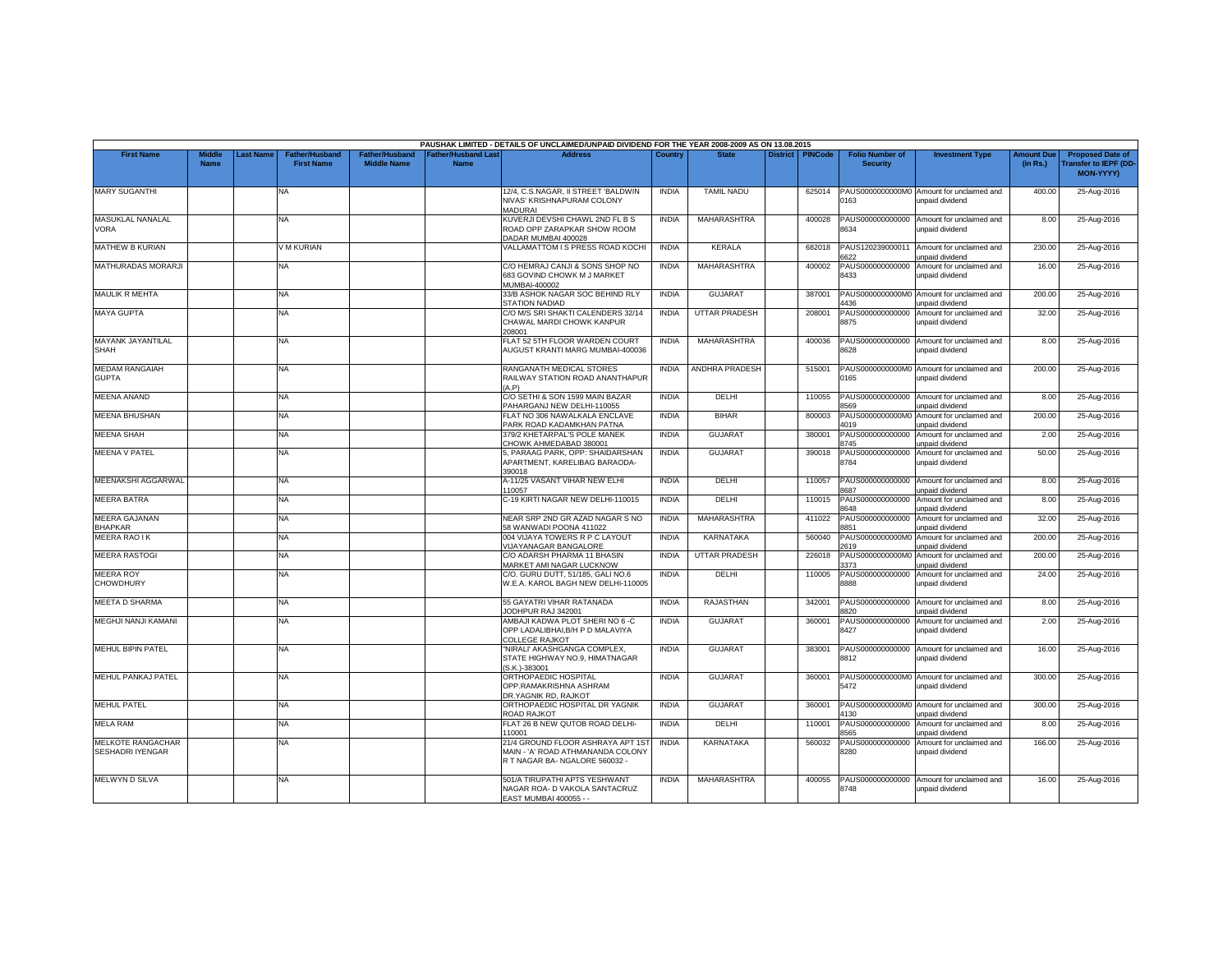|                                                         |                              |                  |                                            |                                             |                                          | PAUSHAK LIMITED - DETAILS OF UNCLAIMED/UNPAID DIVIDEND FOR THE YEAR 2008-2009 AS ON 13.08.2015                     |              |                       |                 |                |                                           |                                                                     |                               |                                                                     |
|---------------------------------------------------------|------------------------------|------------------|--------------------------------------------|---------------------------------------------|------------------------------------------|--------------------------------------------------------------------------------------------------------------------|--------------|-----------------------|-----------------|----------------|-------------------------------------------|---------------------------------------------------------------------|-------------------------------|---------------------------------------------------------------------|
| <b>First Name</b>                                       | <b>Middle</b><br><b>Name</b> | <b>Last Name</b> | <b>Father/Husband</b><br><b>First Name</b> | <b>Father/Husband</b><br><b>Middle Name</b> | <b>Father/Husband Las</b><br><b>Name</b> | <b>Address</b>                                                                                                     | Country      | <b>State</b>          | <b>District</b> | <b>PINCode</b> | <b>Folio Number of</b><br><b>Security</b> | <b>Investment Type</b>                                              | <b>Amount Due</b><br>(in Rs.) | <b>Proposed Date of</b><br><b>Transfer to IEPF (DD</b><br>MON-YYYY) |
| <b>MENTA</b><br>SADANANDESWARUDU                        |                              |                  | <b>NA</b>                                  |                                             |                                          | 18/477 UPSTAIRS RANGAIAHGARI<br>CHOULTRI STREET PRODDATUR.<br><b>CUDDAPAH DIST.</b>                                | <b>INDIA</b> | ANDHRA PRADESH        |                 | 516360         | 0317                                      | PAUS0000000000M0 Amount for unclaimed and<br>unpaid dividend        | 200.00                        | 25-Aug-2016                                                         |
| MERYL MARY ABRAHAM                                      |                              |                  | <b>NA</b>                                  |                                             |                                          | PUTHUMANA PONKUNNAM PO<br>KOTTAYAM KERALA                                                                          | <b>INDIA</b> | KERALA                |                 | 686506         | 3014                                      | PAUS0000000000M0 Amount for unclaimed and<br>unpaid dividend        | 200.00                        | 25-Aug-2016                                                         |
| <b>MINA L PATEL</b>                                     |                              |                  | <b>NA</b>                                  |                                             |                                          | 153, KOCHRAB PATEL WAS<br>ELLISBRIDGE AHMEDABAD 380006                                                             | <b>INDIA</b> | <b>GUJARAT</b>        |                 | 380006         | PAUS000000000000<br>3789                  | Amount for unclaimed and<br>unpaid dividend                         | 66.00                         | 25-Aug-2016                                                         |
| MINAXI DIPAKKUMAR<br>NANAVATI                           |                              |                  | NA.                                        |                                             |                                          | 66 MANAV MANDIR SOCIETY<br>DIWALIPURA OLD PADRA ROAD<br><b>BARODA 390015</b>                                       | <b>INDIA</b> | <b>GUJARAT</b>        |                 | 390015         | PAUS000000000000<br>8837                  | Amount for unclaimed and<br>unpaid dividend                         | 32.00                         | 25-Aug-2016                                                         |
| <b>MINAXI SHAH</b>                                      |                              |                  | <b>NA</b>                                  |                                             |                                          | D/4 JAI JALARAM SOCIETY NEAR LAKE<br>VEIW HOTEL PIPLOD SURAT 395007                                                | <b>INDIA</b> | <b>GUJARAT</b>        |                 | 395007         | PAUS000000000000<br>8796                  | Amount for unclaimed and<br>unpaid dividend                         | 82.00                         | 25-Aug-2016                                                         |
| <b>MINAXI SHYAMSUNDAR</b><br><b>DESAI</b>               |                              |                  | <b>NA</b>                                  |                                             |                                          | 14 KIRTIKUNJ SOCIETY KARELIBAG<br>BARODA-390001                                                                    | <b>INDIA</b> | <b>GUJARAT</b>        |                 | 390001         | PAUS000000000000<br>289                   | Amount for unclaimed and<br>unpaid dividend                         | 2.00                          | 25-Aug-2016                                                         |
| <b>MINISH C SHAH</b>                                    |                              |                  | <b>NA</b>                                  |                                             |                                          | 55 GIRIDHARI SHRINATHJI SOCIETY<br>BEHIND RAILWAY STATION NADIAD<br>387001                                         | <b>INDIA</b> | <b>GUJARAT</b>        |                 | 387001         | PAUS000000000000<br>8754                  | Amount for unclaimed and<br>unpaid dividend                         | 16.00                         | 25-Aug-2016                                                         |
| <b>MINISH C SHAH</b>                                    |                              |                  | <b>NA</b>                                  |                                             |                                          | 55 GIRIDHARI SHRINATHJI SOCIETY<br>BEHIND RAILWAY STATION NADIAD<br>387001                                         | <b>INDIA</b> | <b>GUJARAT</b>        |                 | 387001         | PAUS000000000000<br>8753                  | Amount for unclaimed and<br>unpaid dividend                         | 22.00                         | 25-Aug-2016                                                         |
| <b>MIRA NANDI</b>                                       |                              |                  | <b>NA</b>                                  |                                             |                                          | 82 SIR S N BANERJEE ROAD MATRU<br>VILLA BARRACKPORE 24 PARGANAS (N)                                                | <b>INDIA</b> | <b>WEST BENGAL</b>    |                 | 743262         | PAUS000000000000<br>8255                  | Amount for unclaimed and<br>unpaid dividend                         | 6.00                          | 25-Aug-2016                                                         |
| <b>MIRA P SHAH</b>                                      |                              |                  | <b>NA</b>                                  |                                             |                                          | "HARI BHUVAN" ZAVER ROAD MULUND<br>W) MUMBAI-400080                                                                | <b>INDIA</b> | MAHARASHTRA           |                 | 400080         | PAUS000000000000<br>598                   | Amount for unclaimed and<br>unpaid dividend                         | 16.00                         | 25-Aug-2016                                                         |
| MIRA PURKAYASTHA                                        |                              |                  | <b>NA</b>                                  |                                             |                                          | CARE SRI A K PURKAYASTHA<br>SURVEYOR & ASSESOR M A ROAD ,<br><b>GUWAHATI</b>                                       | <b>INDIA</b> | <b>ASSAM</b>          |                 | 781008         | PAUS0000000000M0<br>3076                  | Amount for unclaimed and<br>unpaid dividend                         | 200.00                        | 25-Aug-2016                                                         |
| MITA JAYANTILAL SHAH                                    |                              |                  | NA.                                        |                                             |                                          | 17 NAVPAD SOCIETY OPP NEW VIKAS<br>GRUH PALDI AHMEDABAD-380007                                                     | <b>INDIA</b> | <b>GUJARAT</b>        |                 | 380007         | PAUS000000000000<br>8695                  | Amount for unclaimed and<br>unpaid dividend                         | 24.00                         | 25-Aug-2016                                                         |
| <b>MITABEN BIPINCHANDRA</b><br><b>VYAS</b>              |                              |                  | NA.                                        |                                             |                                          | K/12 ALEMBIC COLONY BARODA-390003                                                                                  | <b>INDIA</b> | <b>GUJARAT</b>        |                 | 390003         | PAUS000000000000<br>8456                  | Amount for unclaimed and<br>unpaid dividend                         | 16.00                         | 25-Aug-2016                                                         |
| <b>MITEN GIRISHBHAI</b><br>PATEL                        |                              |                  | <b>NA</b>                                  |                                             |                                          | GIRDHAR NIVAS TA ANAND SARSA DIST<br><b>KAIRA PIN-388365</b>                                                       | <b>INDIA</b> | <b>GUJARAT</b>        |                 | 388365         | PAUS000000000000<br>8430                  | Amount for unclaimed and<br>unpaid dividend                         | 2.00                          | 25-Aug-2016                                                         |
| <b>MITHILESH KUMAR</b><br><b>SINHA</b>                  |                              |                  | <b>NA</b>                                  |                                             |                                          | V-8 SECTOR 6 VASHI NEW MUMBAI-<br>400703                                                                           | <b>INDIA</b> | MAHARASHTRA           |                 | 400703         | PAUS000000000000<br>3495                  | Amount for unclaimed and<br><b>Inpaid dividend</b>                  | 16.00                         | 25-Aug-2016                                                         |
| <b>MITSU R SHAH</b>                                     |                              |                  | NA.                                        |                                             |                                          | ASCOT' FLAT NO. 601, C-27, SHASHTRI<br>NG-R, OFF. FOUR BUNGLOWS,<br>LOKHANDWALA ROAD-, ANDHERI(W)<br>BOMBAY-400053 | <b>INDIA</b> | MAHARASHTRA           |                 | 400053         | PAUS000000000000<br>8782                  | Amount for unclaimed and<br>unpaid dividend                         | 16.00                         | 25-Aug-2016                                                         |
| MITTA NARAYANAPPA                                       |                              |                  | <b>NA</b>                                  |                                             |                                          | SRI VENKATESWARA JEWELLERY MART<br>PRODDATUR CUDDAPAH DIST                                                         | <b>INDIA</b> | <b>ANDHRA PRADESH</b> |                 | 516360         | 0170                                      | PAUS0000000000M0 Amount for unclaimed and<br><b>Inpaid dividend</b> | 200.00                        | 25-Aug-2016                                                         |
| <b>MODY RATNA</b>                                       |                              |                  | <b>NA</b>                                  |                                             |                                          | 204, Ravidarshan Apartments Near Amidhar<br>Apartments Parle Point, City Lighy Area                                | <b>INDIA</b> | <b>GUJARA1</b>        |                 | 395007         | 5291                                      | PAUS0000000000M0 Amount for unclaimed and<br>unpaid dividend        | 200.00                        | 25-Aug-2016                                                         |
| MOHAMADSHAHID<br><b>MALEK</b>                           |                              |                  | NA.                                        |                                             |                                          | VAVDI STREET NR MASJID ON TEKRI<br><b>BORSAD DIST KHEDA</b>                                                        | <b>INDIA</b> | <b>GUJARAT</b>        |                 | 388540         | PAUS0000000000MC<br>1562                  | Amount for unclaimed and<br>unpaid dividend                         | 200.00                        | 25-Aug-2016                                                         |
| MOHAMEDALI ESHAQ<br><b>CHHATRIWALLA</b>                 |                              |                  | <b>NA</b>                                  |                                             |                                          | 121 GUINEVERE ROAD MARKHAM ON<br>3S 4R8 CANADA                                                                     | <b>INDIA</b> | MAHARASHTRA           |                 | 999999         | PAUS000000000000<br>489                   | Amount for unclaimed and<br>unpaid dividend                         | 8.00                          | 25-Aug-2016                                                         |
| MOHAMMED AYUB<br>MOHAMMED SIDDIQ<br>GARIB               |                              |                  | <b>NA</b>                                  |                                             |                                          | WADI MOTI WORWAD BARODA-390001                                                                                     | <b>INDIA</b> | <b>GUJARAT</b>        |                 | 390001         | PAUS000000000000<br>8431                  | Amount for unclaimed and<br>unpaid dividend                         | 16.00                         | 25-Aug-2016                                                         |
| <b>MOHAMMED HABIB</b><br><b>GULAM MOHIYUDDIN MIY</b>    |                              |                  | NA                                         |                                             |                                          | WADI MOTI VOHARWADA BARODA-<br>390001                                                                              | <b>INDIA</b> | <b>GUJARAT</b>        |                 | 390001         | PAUS000000000000<br>8432                  | Amount for unclaimed and<br>unpaid dividend                         | 16.00                         | 25-Aug-2016                                                         |
| <b>MOHAMMED IRFAN</b><br><b>SOPARIWALA</b>              |                              |                  | NA.                                        |                                             |                                          | OPP JAHANGIR PURA MASJID WADI<br>/ADODARA                                                                          | <b>INDIA</b> | <b>GUJARAT</b>        |                 | 390017         | 4601                                      | PAUS0000000000M0 Amount for unclaimed and<br>unpaid dividend        | 200.00                        | 25-Aug-2016                                                         |
| MOHAMMEDHABIB<br><b>MOHAMMEDSIDDIQ</b><br><b>GARIBA</b> |                              |                  | <b>NA</b>                                  |                                             |                                          | WADI MOTI WOHARWAD BARODA-<br>390001                                                                               | <b>INDIA</b> | <b>GUJARAT</b>        |                 | 390001         | PAUS000000000000<br>8400                  | Amount for unclaimed and<br>unpaid dividend                         | 16.00                         | 25-Aug-2016                                                         |
| MOHAMMEDKASAM<br><b>MOHAMMEDUSMAN</b><br>SOPARIW        |                              |                  | NA                                         |                                             |                                          | JANGHIRPURA WADI BARODA-390001                                                                                     | <b>INDIA</b> | <b>GUJARAT</b>        |                 | 390001         | PAUS000000000000<br>8401                  | Amount for unclaimed and<br>unpaid dividend                         | 6.00                          | 25-Aug-2016                                                         |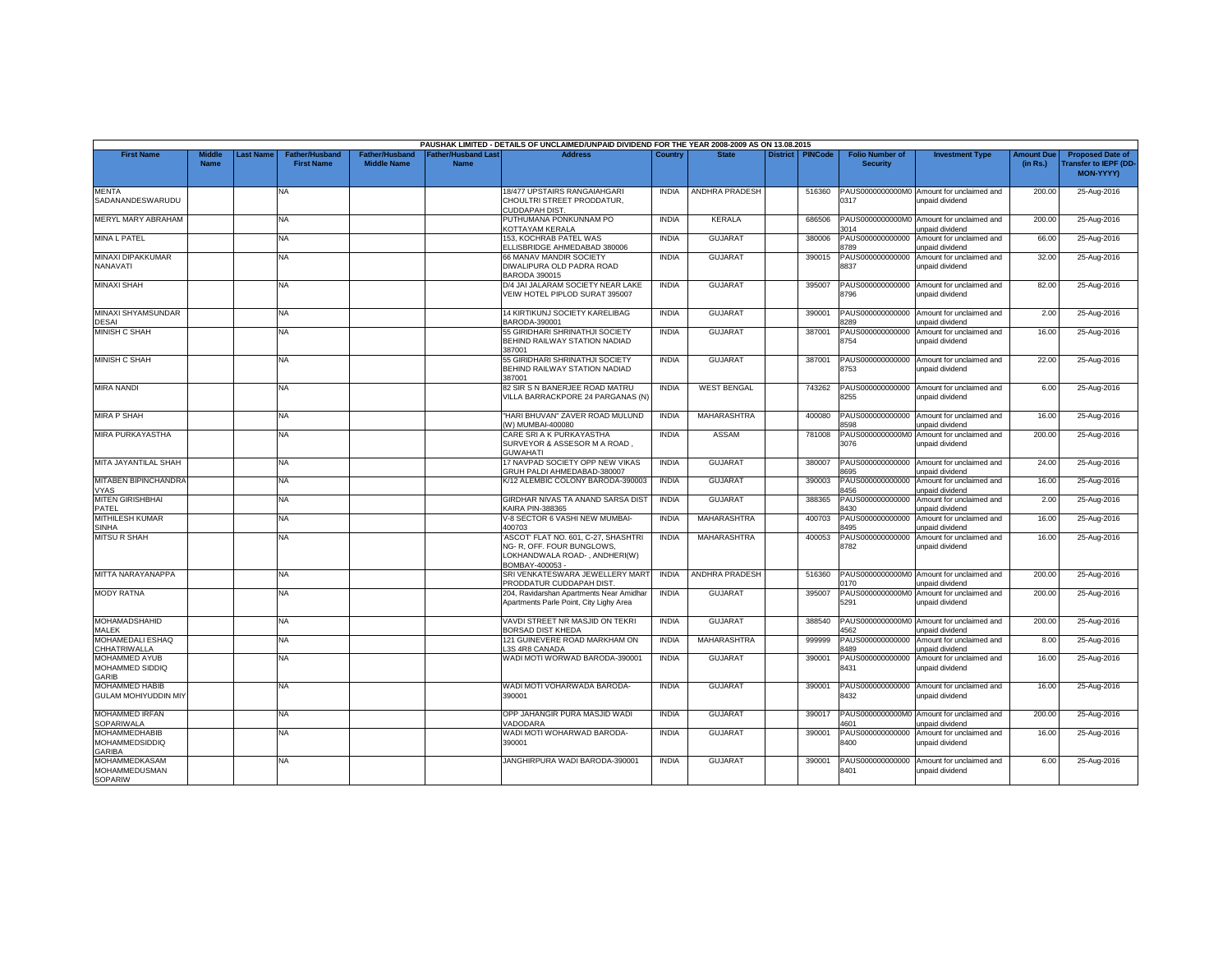|                                                                |                              |           |                                            |                                             |                                           | PAUSHAK LIMITED - DETAILS OF UNCLAIMED/UNPAID DIVIDEND FOR THE YEAR 2008-2009 AS ON 13.08.2015             |              |                       |                 |                |                                           |                                                                     |                               |                                                                            |
|----------------------------------------------------------------|------------------------------|-----------|--------------------------------------------|---------------------------------------------|-------------------------------------------|------------------------------------------------------------------------------------------------------------|--------------|-----------------------|-----------------|----------------|-------------------------------------------|---------------------------------------------------------------------|-------------------------------|----------------------------------------------------------------------------|
| <b>First Name</b>                                              | <b>Middle</b><br><b>Name</b> | Last Name | <b>Father/Husband</b><br><b>First Name</b> | <b>Father/Husband</b><br><b>Middle Name</b> | <b>Father/Husband Last</b><br><b>Name</b> | <b>Address</b>                                                                                             | Country      | <b>State</b>          | <b>District</b> | <b>PINCode</b> | <b>Folio Number of</b><br><b>Security</b> | <b>Investment Type</b>                                              | <b>Amount Due</b><br>(in Rs.) | <b>Proposed Date of</b><br><b>Transfer to IEPF (DD</b><br><b>MON-YYYYY</b> |
| <b>MOHAMMEDSALIM</b><br><b>GULAMHUSAIN</b><br><b>GARIBAWAL</b> |                              |           | NA                                         |                                             |                                           | WADI VOHARWAD BARODA-390001                                                                                | <b>INDIA</b> | <b>GUJARAT</b>        |                 | 390001         | PAUS000000000000<br>8403                  | Amount for unclaimed and<br>unpaid dividend                         | 16.00                         | 25-Aug-2016                                                                |
| <b>MOHAMMEDSIDDIQ</b><br>CHANDBHAI<br><b>GARIBAWALA</b>        |                              |           | NA                                         |                                             |                                           | WADI MOTI WOHARWAD BARODA-<br>390001                                                                       | <b>INDIA</b> | <b>GUJARAT</b>        |                 | 390001         | PAUS000000000000<br>8404                  | Amount for unclaimed and<br>unpaid dividend                         | 16.00                         | 25-Aug-2016                                                                |
| <b>MOHAMMEDUSMAN</b><br><b>GULAMHUSAIN</b><br><b>GARIBAWAL</b> |                              |           | NA.                                        |                                             |                                           | WADI WOHARWAD BARODA-390001                                                                                | <b>INDIA</b> | <b>GUJARAT</b>        |                 | 390001         | 8405                                      | PAUS000000000000 Amount for unclaimed and<br>unpaid dividend        | 16.00                         | 25-Aug-2016                                                                |
| <b>MOHAN BORGIKAR</b>                                          |                              |           | <b>NA</b>                                  |                                             |                                           | AT PO JATH DIST SANGLI JATH<br>MAHARASHTRA                                                                 | <b>INDIA</b> | MAHARASHTRA           |                 | 416404         | 1101                                      | PAUS0000000000M0 Amount for unclaimed and<br><b>Inpaid dividend</b> | 200.00                        | 25-Aug-2016                                                                |
| <b>MOHAN GUPTA</b>                                             |                              |           | NA                                         |                                             |                                           | 23 NIZAMUDDIN EAST NEW DELHI<br>110013                                                                     | <b>INDIA</b> | DELHI                 |                 | 110013         | PAUS000000000000<br>3552                  | Amount for unclaimed and<br>unpaid dividend                         | 16.00                         | 25-Aug-2016                                                                |
| <b>MOHAN J PANDIT</b>                                          |                              |           | NA                                         |                                             |                                           | 5 BRAHMIN WADI K A SUBRAMANIAM<br>ROAD MATUNGA MUMBAI-400019                                               | <b>INDIA</b> | MAHARASHTRA           |                 | 400019         | PAUS000000000000<br>8672                  | Amount for unclaimed and<br>unpaid dividend                         | 8.00                          | 25-Aug-2016                                                                |
| MOHAN KUMARI ANAND                                             |                              |           | NA                                         |                                             |                                           | 34/16 OLD RAJINDER NAGAR NEW<br>DELHI-110060                                                               | <b>INDIA</b> | <b>DELHI</b>          |                 | 110060         | PAUS000000000000<br>657                   | Amount for unclaimed and<br>inpaid dividend                         | 8.00                          | 25-Aug-2016                                                                |
| <b>MOHAN LAL AGARWAL</b>                                       |                              |           | NA.                                        |                                             |                                           | FLAT NO G-2 CLUSTER X PURBACHAL<br><b>HSG EST- ATE SALT LAKE SECTOR III</b><br>CALCUTTA 70009-1-           | <b>INDIA</b> | <b>WEST BENGAL</b>    |                 | 700091         | PAUS000000000000<br>8509                  | Amount for unclaimed and<br>unpaid dividend                         | 16.00                         | 25-Aug-2016                                                                |
| <b>MOHAN PERSHADILAL</b><br><b>SHARMA</b>                      |                              |           | NA                                         |                                             |                                           | 218 SARDARNAGAR BARODA-390002                                                                              | <b>INDIA</b> | <b>GUJARAT</b>        |                 | 390002         | PAUS000000000000<br>8406                  | Amount for unclaimed and<br>unpaid dividend                         | 32.00                         | 25-Aug-2016                                                                |
| <b>MOHAN SINGH</b><br><b>VISHWAKARMA</b>                       |                              |           | NA                                         |                                             |                                           | 830 D Z D-SECTOR PIPLANI BHEL<br>BHOPAL 462021                                                             | <b>INDIA</b> | <b>MADHYA PRADESH</b> |                 | 462021         | PAUS000000000000<br>3828                  | Amount for unclaimed and<br>unpaid dividend                         | 50.00                         | 25-Aug-2016                                                                |
| <b>MOHAN SINGH</b><br><b>VISHWAKARMA</b>                       |                              |           | NA.                                        |                                             |                                           | 830 D Z D-SECTOR PIPLANI BHEL<br><b>BHOPAL 462021</b>                                                      | <b>INDIA</b> | <b>MADHYA PRADESH</b> |                 | 462021         | PAUS000000000000<br>3829                  | Amount for unclaimed and<br>unpaid dividend                         | 50.00                         | 25-Aug-2016                                                                |
| MOHANI CHATRUBHUJ<br><b>MATRETA</b>                            |                              |           | NA                                         |                                             |                                           | 2/4-A 4TH FLR CENTRE POINT<br>PANCHVATI AMBAWADI AHMEDABAD<br>380006                                       | <b>INDIA</b> | <b>GUJARA1</b>        |                 | 380006         | PAUS000000000000<br>8407                  | Amount for unclaimed and<br>unpaid dividend                         | 26.00                         | 25-Aug-2016                                                                |
| <b>MOHANLAL</b>                                                |                              |           | NA                                         |                                             |                                           | NEAR FATIMA HOSPITAL JUNGLE SALIG<br>RAM PADRI BAZAR GORAKHPUR                                             | <b>INDIA</b> | <b>UTTAR PRADESH</b>  |                 | 273001         | PAUS0000000000M0<br>3375                  | Amount for unclaimed and<br>unpaid dividend                         | 200.00                        | 25-Aug-2016                                                                |
| <b>MOHANLAL</b>                                                |                              |           | NA.                                        |                                             |                                           | H.NO.5-3-669, THOPKHANA, OPP.<br><b>OSMANGUNJ HYDERABAD</b>                                                | <b>INDIA</b> | <b>ANDHRA PRADESH</b> |                 | 500012         | 0557                                      | PAUS0000000000M0 Amount for unclaimed and<br>unpaid dividend        | 400.00                        | 25-Aug-2016                                                                |
| MOHANLAL MATHURDAS<br><b>BHATT</b>                             |                              |           | <b>NA</b>                                  |                                             |                                           | HAVELI STREET GANDEVI DIST BULSAR<br>PIN-396360                                                            | <b>INDIA</b> | <b>GUJARAT</b>        |                 | 396360         | PAUS000000000000<br>8408                  | Amount for unclaimed and<br>unpaid dividend                         | 16.00                         | 25-Aug-2016                                                                |
| MOHANLAL PURSNANI                                              |                              |           | NA                                         |                                             |                                           | 111-ASHOK NAGAR AGRA                                                                                       | <b>INDIA</b> | <b>UTTAR PRADESH</b>  |                 | 282010         | PAUS0000000000M0<br>4005                  | Amount for unclaimed and<br>unpaid dividend                         | 200.00                        | 25-Aug-2016                                                                |
| <b>MOHANSINH</b><br>PRATAPSINH DESAI                           |                              |           | <b>NA</b>                                  |                                             |                                           | HOUSE NO 1130 107 H I G GUJ HSG<br>BOARD O- PP IT I COLLEGE LAXMI KUNJ<br>LAXMIPURA R- D VADODARA 390016 - | <b>INDIA</b> | <b>GUJARAT</b>        |                 | 390016         | PAUS000000000000<br>8276                  | Amount for unclaimed and<br>unpaid dividend                         | 2.00                          | 25-Aug-2016                                                                |
| <b>MOHD IMTHIAZUDDIN</b>                                       |                              |           | NA.                                        |                                             |                                           | SENIOR ADVOCATE 11-33-940<br>MALLAPELLY HYDERABAD                                                          | <b>INDIA</b> | <b>ANDHRA PRADESH</b> |                 | 500001         | 3164                                      | PAUS0000000000M0 Amount for unclaimed and<br>unpaid dividend        | 400.00                        | 25-Aug-2016                                                                |
| MOHD MAHBOOB ALI                                               |                              |           | NA                                         |                                             |                                           | JANATA MEDICAL HALL MAIN ROAD<br>TANDUR (HYDERABAD DT.)                                                    | <b>INDIA</b> | <b>ANDHRA PRADESH</b> |                 | 501141         | PAUS0000000000M0<br>1932                  | Amount for unclaimed and<br>inpaid dividend                         | 200.00                        | 25-Aug-2016                                                                |
| <b>MOHD YUSUF</b>                                              |                              |           | NA.                                        |                                             |                                           | NEAR RAILWAY MAL GODAM MAKRANA<br><b>DISTT. NAGAUR (RAJ.)</b>                                              | <b>INDIA</b> | RAJASTHAN             |                 | 341505         | PAUSIN30116030288<br>37                   | Amount for unclaimed and<br>unpaid dividend                         | 150.00                        | 25-Aug-2016                                                                |
| <b>MOHINDAR KAUR</b><br><b>KAWATRA</b>                         |                              |           | NA                                         |                                             |                                           | 150 RAJA GARDENS NEW DELHI-110015                                                                          | <b>INDIA</b> | DELHI                 |                 | 110015         | PAUS000000000000<br>8573                  | Amount for unclaimed and<br>unpaid dividend                         | 16.00                         | 25-Aug-2016                                                                |
| MOHINDER KUMAR JAIN                                            |                              |           | NA                                         |                                             |                                           | 137/15 AKALSAR ROAD SARDAR NAGAR<br>STREET ELECTRIC OFFICE MOGA DIST<br>FARIDKOT                           | <b>INDIA</b> | <b>PUNJAB</b>         |                 | 142001         | PAUS0000000000M0<br>1305                  | Amount for unclaimed and<br>unpaid dividend                         | 200.00                        | 25-Aug-2016                                                                |
| <b>MOHINDER LAL BERRY</b>                                      |                              |           | NA.                                        |                                             |                                           | 217 RAJA GARDEN NEW DELHI-110015                                                                           | <b>INDIA</b> | DELHI                 |                 | 110015         | 3543                                      | PAUS000000000000 Amount for unclaimed and<br>unpaid dividend        | 8.00                          | 25-Aug-2016                                                                |
| MOHINDER PAL SINGH                                             |                              |           | NA                                         |                                             |                                           | M/S UJJWAL LTD 110 JAWAHARLAL<br>NEHRU MARG AMBALA CANTT 133001                                            | <b>INDIA</b> | <b>HARYANA</b>        |                 | 133001         | PAUS000000000000<br>8450                  | Amount for unclaimed and<br>unpaid dividend                         | 16.00                         | 25-Aug-2016                                                                |
| <b>MOHINI DEVI LAKHOTIA</b>                                    |                              |           | <b>LATE SHRIKISHAN</b><br>DAS MUNDHRA      |                                             |                                           | 24/A, SHAKESPEARE SARANI<br>'PARIJAAT', 9th FLOOR FLAT No-<br><b>HKOLKATA</b>                              | <b>INDIA</b> | <b>WEST BENGAL</b>    |                 | 700017         | PAUS120265010000<br>'422                  | Amount for unclaimed and<br>unpaid dividend                         | 16.00                         | 25-Aug-2016                                                                |
| <b>MOHIT GULATI</b>                                            |                              |           | NA.                                        |                                             |                                           | -93 WEST PATEL NAGAR NEW DELHI<br>10008                                                                    | <b>INDIA</b> | DELHI                 |                 | 110008         | PAUS000000000000<br>826                   | Amount for unclaimed and<br>unpaid dividend                         | 8.00                          | 25-Aug-2016                                                                |
| <b>MOLLAH MASOOD</b><br><b>AHSAN MOLLAH</b>                    |                              |           | NA                                         |                                             |                                           | CO DR EMAD ALI MOLLAH AHSAN<br>MOLLAH SUJAN BAGAN P O & DIST<br>HOOGHLY W B                                | <b>INDIA</b> | <b>WEST BENGAL</b>    |                 | 712103         | PAUS0000000000M0<br>2780                  | Amount for unclaimed and<br>unpaid dividend                         | 200.00                        | 25-Aug-2016                                                                |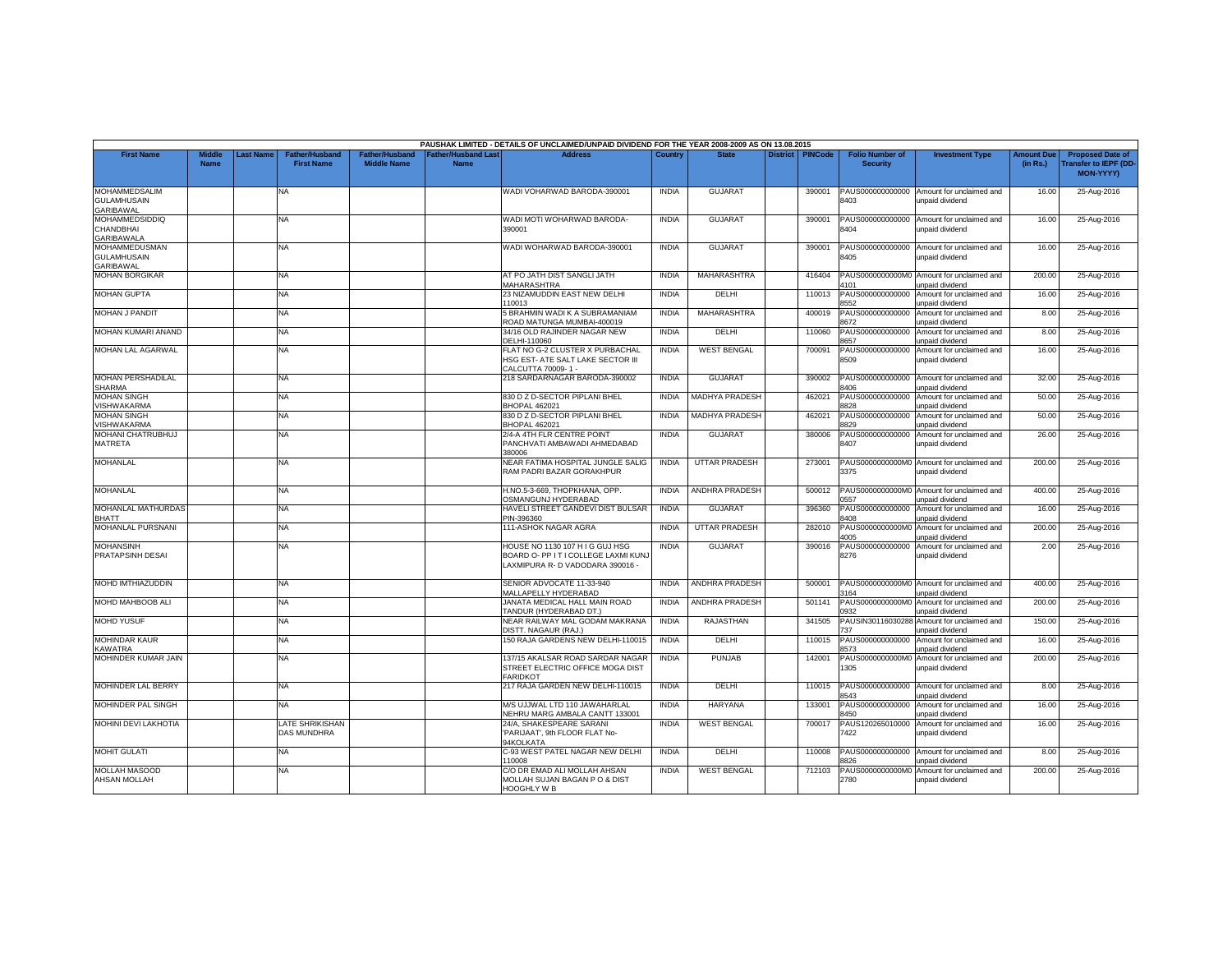|                                                       |                              |                 |                                            |                                      |                                           | PAUSHAK LIMITED - DETAILS OF UNCLAIMED/UNPAID DIVIDEND FOR THE YEAR 2008-2009 AS ON 13.08.2015        |              |                      |                 |                |                                           |                                                               |                               |                                                                     |
|-------------------------------------------------------|------------------------------|-----------------|--------------------------------------------|--------------------------------------|-------------------------------------------|-------------------------------------------------------------------------------------------------------|--------------|----------------------|-----------------|----------------|-------------------------------------------|---------------------------------------------------------------|-------------------------------|---------------------------------------------------------------------|
| <b>First Name</b>                                     | <b>Middle</b><br><b>Name</b> | <b>ast Name</b> | <b>Father/Husband</b><br><b>First Name</b> | Father/Husband<br><b>Middle Name</b> | <b>Father/Husband Last</b><br><b>Name</b> | <b>Address</b>                                                                                        | Country      | <b>State</b>         | <b>District</b> | <b>PINCode</b> | <b>Folio Number of</b><br><b>Security</b> | <b>Investment Type</b>                                        | <b>Amount Due</b><br>(in Rs.) | <b>Proposed Date of</b><br><b>Transfer to IEPF (DD</b><br>MON-YYYY) |
| <b>MOLLY CHADHA</b>                                   |                              |                 | NA.                                        |                                      |                                           | E - 425 AASTHHA KUNJ SECTOR-<br>18ROHINI                                                              | <b>INDIA</b> | DELHI                |                 | 110089         | PAUS000000000000<br>8843                  | Amount for unclaimed and<br>unpaid dividend                   | 8.00                          | 25-Aug-2016                                                         |
| <b>MONA SIDANA</b>                                    |                              |                 | NA                                         |                                      |                                           | 0593, JALVAYU TOWERS SADANAND<br><b>NAGAR BANGALORE</b>                                               | <b>INDIA</b> | <b>KARNATAKA</b>     |                 | 560001         | PAUS00000000000<br>3869                   | Amount for unclaimed and<br>unpaid dividend                   | 16.00                         | 25-Aug-2016                                                         |
| MOOL CHAND BANSAL                                     |                              |                 | NA                                         |                                      |                                           | B-709 SAROJINI NAGAR NEW DELHI-<br>10023                                                              | <b>INDIA</b> | DELHI                |                 | 110023         | PAUS000000000000<br>686                   | Amount for unclaimed and<br>inpaid dividend                   | 8.00                          | 25-Aug-2016                                                         |
| <b>MORESHWAR</b><br><b>RAMAKRISHNARAO</b><br>KULKARNI |                              |                 | NA                                         |                                      |                                           | S/O RAMKRISHNA # 20550 DIDDI ONI<br>KILLA ROAD OLD HUBLIKILLA ROAD                                    | <b>INDIA</b> | <b>KARNATAKA</b>     |                 | 580024         | PAUS000000000000<br>8437                  | Amount for unclaimed and<br>unpaid dividend                   | 32.00                         | 25-Aug-2016                                                         |
| <b>MORLIDHAR MAGANLAL</b><br><b>THAKKAR</b>           |                              |                 | NA.                                        |                                      |                                           | 95 SANGAM SOCIETY HARNI ROAD<br>BARODA 390006                                                         | <b>INDIA</b> | GUJARAT              |                 | 390006         | PAUS000000000000<br>8409                  | Amount for unclaimed and<br>unpaid dividend                   | 32.00                         | 25-Aug-2016                                                         |
| MOTIBEN A PATEL                                       |                              |                 | NA                                         |                                      |                                           | 9/B HARIKRISHNA SOCIETY BALIAKAKA<br>ROAD AHMEDABAD 380028                                            | <b>INDIA</b> | <b>GUJARAT</b>       |                 | 380028         | PAUS000000000000<br>8614                  | Amount for unclaimed and<br>unpaid dividend                   | 8.00                          | 25-Aug-2016                                                         |
| <b>MOTIBHAI</b><br>RANCHHODBHAI DESAI                 |                              |                 | NA                                         |                                      |                                           | MOTA NAGARWADA KAPADWANJ DIST<br><b>KHEDA 387620</b>                                                  | <b>INDIA</b> | <b>GUJARAT</b>       |                 | 387620         | PAUS000000000000<br>3410                  | Amount for unclaimed and<br>unpaid dividend                   | 32.00                         | 25-Aug-2016                                                         |
| MOTIBHAI SOMABHAI<br><b>BAROT</b>                     |                              |                 | NA                                         |                                      |                                           | AT & PO SOKHADA BAROTWADA DIST<br>BARODA PIN-391240                                                   | <b>INDIA</b> | <b>GUJARAT</b>       |                 | 391240         | PAUS000000000000<br>8411                  | Amount for unclaimed and<br>unpaid dividend                   | 2.00                          | 25-Aug-2016                                                         |
| <b>MOTIRAM VATWANI</b>                                |                              |                 | NA.                                        |                                      |                                           | MOTIRAM VATWANI JAIPUR 302004                                                                         | <b>INDIA</b> | RAJASTHAN            |                 | 302004         | PAUS000000000000<br>8526                  | Amount for unclaimed and<br>unpaid dividend                   | 8.00                          | 25-Aug-2016                                                         |
| <b>MOTTUR</b><br>PADMANABHAN<br>VENUGOPAL             |                              |                 | NA                                         |                                      |                                           | 1938 SOUTH END D ROAD 9TH BLOCK<br>JAYANAGAR BANGALORE                                                | INDIA        | <b>KARNATAKA</b>     |                 | 560069         | PAUSIN3001831341<br>285                   | Amount for unclaimed and<br>unpaid dividend                   | 4.00                          | 25-Aug-2016                                                         |
| <b>MOUNABATI SAHOO</b>                                |                              |                 | <b>ABHIMANYU</b><br>SAHOO                  |                                      |                                           | PLOT NO 452 & A/70 NUA SAHI OPP<br>SOCIAL WELFARE BOARD NAYAPALLI<br><b>BHUBANESHWAR ORISSA</b>       | <b>INDIA</b> | <b>ORISSA</b>        |                 | 751012         | 007                                       | PAUSIN30045011494 Amount for unclaimed and<br>unpaid dividend | 32.00                         | 25-Aug-2016                                                         |
| <b>MRIDULA G</b>                                      |                              |                 | <b>NA</b>                                  |                                      |                                           | NO30.2ND MAIN ROAD.CK CHANNAPPA<br><b>GARDENS SHANTHINAGAR POST</b><br><b>BANGALORE</b>               | <b>INDIA</b> | KARNATAKA            |                 | 560027         | 1901                                      | PAUS0000000000G0 Amount for unclaimed and<br>unpaid dividend  | 100.00                        | 25-Aug-2016                                                         |
| MRS ANJANA SAHA                                       |                              |                 | ASHOK KUMAR<br>SAHA                        |                                      |                                           | VILL/PO KHANYAN DIST HOOGHLY W B                                                                      | <b>INDIA</b> | <b>WEST BENGAL</b>   |                 | 712147         | PAUSIN30125028320<br>154                  | Amount for unclaimed and<br>unpaid dividend                   | 16.00                         | 25-Aug-2016                                                         |
| <b>MRS RANI ALIAS</b><br><b>SIVAKAMT K</b>            |                              |                 | NA                                         |                                      |                                           | 4, KANDASWAMY MUDALI STREET,<br>RANIPET, (N.A.DIST), TAMILNADU.                                       | <b>INDIA</b> | <b>TAMIL NADU</b>    |                 | 632401         | PAUS0000000000K0<br>1465                  | Amount for unclaimed and<br><b>inpaid dividend</b>            | 400.00                        | 25-Aug-2016                                                         |
| <b>MRUDULA SHARAD</b><br><b>DESAI</b>                 |                              |                 | NA                                         |                                      |                                           | BAJWADA BHATIA SHERI BARODA<br>390001                                                                 | <b>INDIA</b> | <b>GUJARAT</b>       |                 | 390001         | PAUS000000000000<br>8236                  | Amount for unclaimed and<br>unpaid dividend                   | 10.00                         | 25-Aug-2016                                                         |
| MRUDULABEN<br>RAOJIBHAI PATEL                         |                              |                 | NA.                                        |                                      |                                           | 47-A POONAM BUILDING 3RD FLOOR<br>LINKING ROAD KHAR(WEST) MUMBAI-<br>400052                           | <b>INDIA</b> | MAHARASHTRA          |                 | 400052         | PAUS000000000000<br>8413                  | Amount for unclaimed and<br>unpaid dividend                   | 16.00                         | 25-Aug-2016                                                         |
| MRUDULKUMAR K<br><b>SHUKLA</b>                        |                              |                 | NA                                         |                                      |                                           | SECTOR NO 24 BLOCK NO 216 DOUBLE<br>DECKER LAL-PATO GANDHINAGAR GUJ<br>82024                          | <b>INDIA</b> | <b>GUJARAT</b>       |                 | 382024         | PAUS000000000000<br>3690                  | Amount for unclaimed and<br>unpaid dividend                   | 8.00                          | 25-Aug-2016                                                         |
| <b>MRUGENDRA</b><br>MUKUNDLAL DAVE                    |                              |                 | <b>NA</b>                                  |                                      |                                           | C/O SHRI DHANUBHAI G DESAI<br><b>GHADIALI POLE GHANTIADA</b><br>SURESHWAR DESAI LANE BARODA<br>390001 | <b>INDIA</b> | <b>GUJARAT</b>       |                 | 390001         | PAUS000000000000<br>8241                  | Amount for unclaimed and<br>unpaid dividend                   | 2.00                          | 25-Aug-2016                                                         |
| <b>MRUNAL PATHAK</b>                                  |                              |                 | NA.                                        |                                      |                                           | FLAT NO.404 RESIDENCY-2 NR<br>SHIVANJALI SOCIETY GOTRI ROAD<br><b>/ASANA ROADVADODARA</b>             | <b>INDIA</b> | <b>GUJARAT</b>       |                 | 390021         | 3717                                      | PAUS0000000000M0 Amount for unclaimed and<br>unpaid dividend  | 200.00                        | 25-Aug-2016                                                         |
| <b>MRUNALIKA YAGNIK</b>                               |                              |                 | ΝA                                         |                                      |                                           | C/O D M YAGNIK 11-B VISHWJYOT SOC<br>OPP UNI HOSTELS NAVRANGPURA<br>AHMEDABAD 380009                  | <b>INDIA</b> | <b>GUJARAT</b>       |                 | 380009         | PAUS000000000000<br>8864                  | Amount for unclaimed and<br>unpaid dividend                   | 6.00                          | 25-Aug-2016                                                         |
| <b>MUDDU B KOTIAN</b>                                 |                              |                 | NA                                         |                                      |                                           | D-5-8 JEEVAN SHANTI S V ROAD<br>SANTACRUZ WEST MUMBAI 400054                                          | <b>INDIA</b> | <b>MAHARASHTRA</b>   |                 | 400054         | PAUS000000000000<br>8625                  | Amount for unclaimed and<br>unpaid dividend                   | 8.00                          | 25-Aug-2016                                                         |
| <b>MUKAND SETHI</b>                                   |                              |                 | NA.                                        |                                      |                                           | WZ-3 OLD MAHABIR NAGAR NEW DELHI<br>110018                                                            | <b>INDIA</b> | DELHI                |                 | 110018         | PAUS000000000000<br>8546                  | Amount for unclaimed and<br>unpaid dividend                   | 8.00                          | 25-Aug-2016                                                         |
| <b>MUKESH KANSAL</b>                                  |                              |                 | NA                                         |                                      |                                           | KH-75 NEW KAVI NAGAR" GHAZIABAD<br>201002                                                             | <b>INDIA</b> | <b>UTTAR PRADESH</b> |                 | 201002         | PAUS000000000000<br>8539                  | Amount for unclaimed and<br>unpaid dividend                   | 20.00                         | 25-Aug-2016                                                         |
| <b>MUKESHKUMAR</b><br>NAGINBHAI PATEL                 |                              |                 | NA                                         |                                      |                                           | NAVAPURA SUNAV 388470 TA PETLAD<br><b>DIST KAIRA</b>                                                  | INDIA        | <b>GUJARAT</b>       |                 | 388410         | PAUS000000000000<br>1416                  | Amount for unclaimed and<br><b>Inpaid dividend</b>            | 16.00                         | 25-Aug-2016                                                         |
| <b>MUKTA GAUR</b>                                     |                              |                 | NA                                         |                                      |                                           | V/2934 BHOLANATH NAGAR EXTN<br>SHAHDARA DELHI-110032                                                  | <b>INDIA</b> | DELHI                |                 | 110032         | PAUS000000000000<br>554                   | Amount for unclaimed and<br>unpaid dividend                   | 8.00                          | 25-Aug-2016                                                         |
| <b>MUKTABEN</b><br>MATHURADAS GANATRA                 |                              |                 | NA                                         |                                      |                                           | <b>1STCARPENTER ST RAMESH BHUVAN</b><br>3RD FLOOR ROOM NO 22 MUMBAI-<br>400004                        | <b>INDIA</b> | <b>MAHARASHTRA</b>   |                 | 400004         | PAUS000000000000<br>8483                  | Amount for unclaimed and<br>unpaid dividend                   | 8.00                          | 25-Aug-2016                                                         |
| <b>MUKUL ENDAW</b>                                    |                              |                 | NA                                         |                                      |                                           | C/O DEVI ART A K AZAD ROAD<br>REHABARI GUWAHATI                                                       | <b>INDIA</b> | ASSAM                |                 | 781008         | 3097                                      | PAUS0000000000M0 Amount for unclaimed and<br>unpaid dividend  | 200.00                        | 25-Aug-2016                                                         |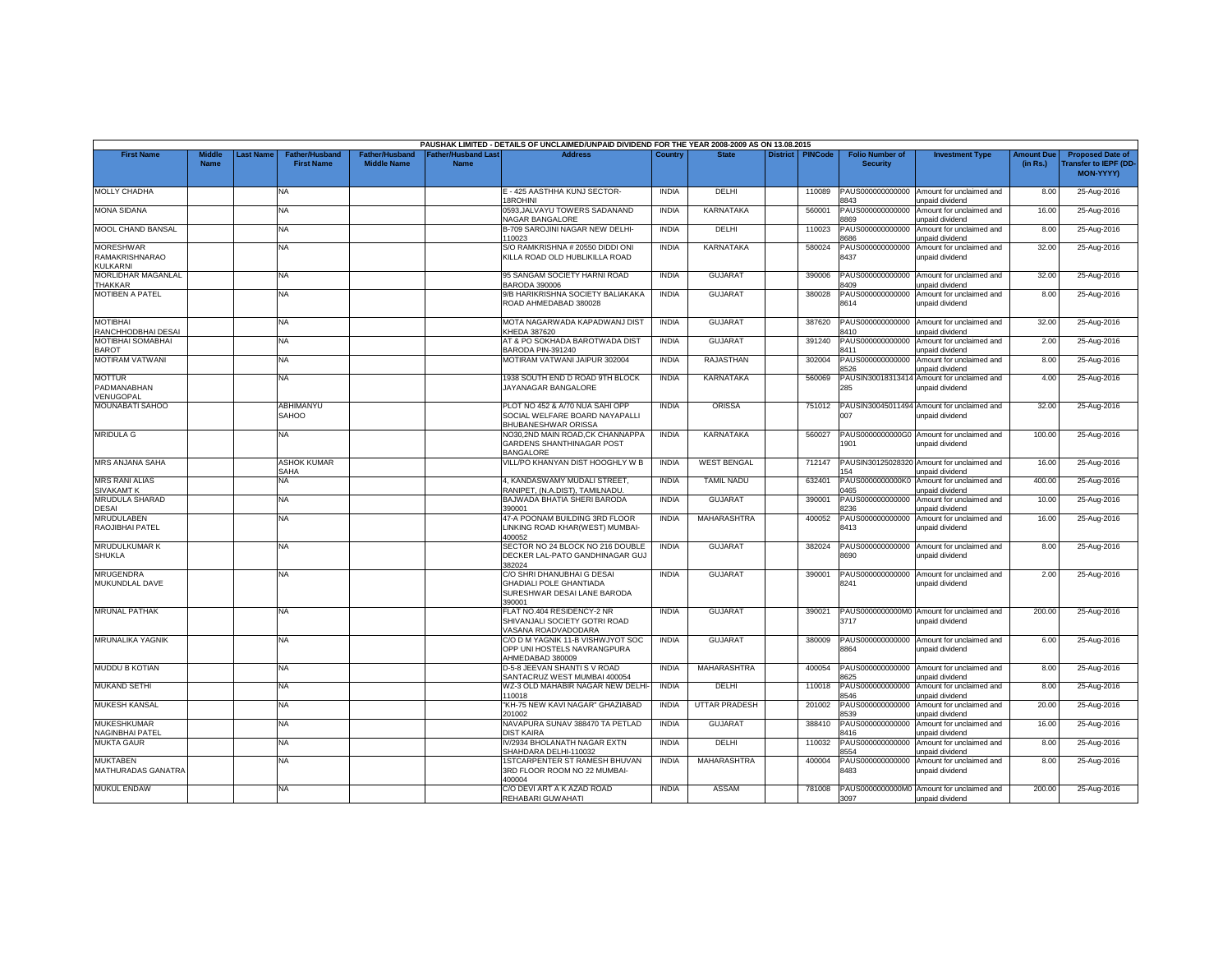|                                                     |                              |          |                                            |                                             |                                   | PAUSHAK LIMITED - DETAILS OF UNCLAIMED/UNPAID DIVIDEND FOR THE YEAR 2008-2009 AS ON 13.08.2015          |              |                       |                 |                |                                           |                                                              |                               |                                                                            |
|-----------------------------------------------------|------------------------------|----------|--------------------------------------------|---------------------------------------------|-----------------------------------|---------------------------------------------------------------------------------------------------------|--------------|-----------------------|-----------------|----------------|-------------------------------------------|--------------------------------------------------------------|-------------------------------|----------------------------------------------------------------------------|
| <b>First Name</b>                                   | <b>Middle</b><br><b>Name</b> | ast Name | <b>Father/Husband</b><br><b>First Name</b> | <b>Father/Husband</b><br><b>Middle Name</b> | Father/Husband Las<br><b>Name</b> | <b>Address</b>                                                                                          | Country      | <b>State</b>          | <b>District</b> | <b>PINCode</b> | <b>Folio Number of</b><br><b>Security</b> | <b>Investment Type</b>                                       | <b>Amount Due</b><br>(in Rs.) | <b>Proposed Date of</b><br><b>Transfer to IEPF (DD</b><br><b>MON-YYYY)</b> |
| <b>MUKUL VERMA</b>                                  |                              |          | <b>NA</b>                                  |                                             |                                   | FLAT NO.209 FERNS NEST HENNUR<br>MAIN ROAD BANGALORE                                                    | <b>INDIA</b> | KARNATAKA             |                 | 560043         | PAUS000000000000<br>3564                  | Amount for unclaimed and<br>unpaid dividend                  | 24.00                         | 25-Aug-2016                                                                |
| MUKUND RAMCHANDRA<br><b>BAHULKAR</b>                |                              |          | <b>NA</b>                                  |                                             |                                   | DESPANDE WADA RAOPURA KHATRI<br>POLE JUBILEE BAUG BARODA-390001                                         | <b>INDIA</b> | <b>GUJARAT</b>        |                 | 390001         | PAUS000000000000<br>8419                  | Amount for unclaimed and<br>unpaid dividend                  | 6.00                          | 25-Aug-2016                                                                |
| <b>MUKUND SHASTRY</b>                               |                              |          | <b>NA</b>                                  |                                             |                                   | ALEMBIC CHEM WORKS CO LTD<br>MARKETING DEPT ALEMBIC ROAD<br>/ADODARA                                    | <b>INDIA</b> | <b>GUJARAT</b>        |                 | 390003         | 4573                                      | PAUS0000000000M0 Amount for unclaimed and<br>unpaid dividend | 300.00                        | 25-Aug-2016                                                                |
| MUKUNDARAO KODURU                                   |                              |          | <b>NA</b>                                  |                                             |                                   | MEDICAL SUPERINTENDENT MAIN<br>IOSPITAL THE S C CO LTD<br>KOTHAGUDEM KHAMMAM (A.P)                      | <b>INDIA</b> | <b>ANDHRA PRADESH</b> |                 | 507101         | 0860                                      | PAUS0000000000M0 Amount for unclaimed and<br>unpaid dividend | 200.00                        | 25-Aug-2016                                                                |
| MUKUNDLAL<br>PURSHOTTAMDAS SHAH                     |                              |          | NA                                         |                                             |                                   | APNA GHAR KHARADIWAD NEAR<br>LEHARIPURA GATE M G ROAD BARODA<br>390001                                  | <b>INDIA</b> | <b>GUJARAT</b>        |                 | 390001         | PAUS000000000000<br>8797                  | Amount for unclaimed and<br>unpaid dividend                  | 12.00                         | 25-Aug-2016                                                                |
| <b>MUKUNDRAI P PATHAK</b>                           |                              |          | NA.                                        |                                             |                                   | 164/5/1 LAKE GARDENS CALCUTTA-<br>700045                                                                | <b>INDIA</b> | <b>WEST BENGAL</b>    |                 | 700045         | PAUS000000000000<br>3703                  | Amount for unclaimed and<br>unpaid dividend                  | 8.00                          | 25-Aug-2016                                                                |
| MULACKAL V JOSEPH                                   |                              |          | <b>NA</b>                                  |                                             |                                   | MULACKAL HOUSE KUMARAMANGALAM<br>P O THODUPUZHA DIST IDUKKI KERALA<br><b>STATE 685597</b>               | <b>INDIA</b> | KERALA                |                 | 685597         | PAUS000000000000<br>8468                  | Amount for unclaimed and<br>unpaid dividend                  | 24.00                         | 25-Aug-2016                                                                |
| <b>MULASINHJI</b><br>RATNASINHJI SOLANKI            |                              |          | <b>NA</b>                                  |                                             |                                   | AT POST SATHAMBA TAL BAYAD DIST<br>SABARKANTHA 383340                                                   | <b>INDIA</b> | <b>GUJARAT</b>        |                 | 383340         | PAUS000000000000<br>3420                  | Amount for unclaimed and<br>unpaid dividend                  | 2.00                          | 25-Aug-2016                                                                |
| MULCHAND BHAICHAND<br>PAREKH                        |                              |          | NA.                                        |                                             |                                   | MAHAK HINA 1 CHETAN SOCIETY OPP<br>ANAND NAGAR PO AHMEDABAD 380007                                      | <b>INDIA</b> | <b>RAJASTHAN</b>      |                 | 302001         | PAUS000000000000<br>8335                  | Amount for unclaimed and<br>unpaid dividend                  | 6.00                          | 25-Aug-2016                                                                |
| MULCHAND KORJIMAL<br>MULCHANDANI                    |                              |          | NA.                                        |                                             |                                   | SINDHI COLONY KHERALU DIST<br>MEHSANA PIN-384325                                                        | <b>INDIA</b> | GUJARAT               |                 | 384325         | PAUS000000000000<br>3421                  | Amount for unclaimed and<br>unpaid dividend                  | 16.00                         | 25-Aug-2016                                                                |
| MULJIBHAI ISHVARBHAI<br>RAI                         |                              |          | <b>NA</b>                                  |                                             |                                   | C/O PRAPTI GARMENT DABHOI NAGAR<br>PALIKA - SHOPPING CENTRE SHOP NO<br>4 OPP S T DEPOT- DABHOI 391110 - | <b>INDIA</b> | <b>GUJARAT</b>        |                 | 391110         | PAUS000000000000<br>8282                  | Amount for unclaimed and<br>unpaid dividend                  | 2.00                          | 25-Aug-2016                                                                |
| MULJIBHAI MANGALDAS<br>SONI                         |                              |          | <b>NA</b>                                  |                                             |                                   | AT & POST AMALA TA PADRA DIST<br><b>3ARODA PIN-391445</b>                                               | <b>INDIA</b> | <b>GUJARAT</b>        |                 | 391445         | PAUS000000000000<br>422                   | Amount for unclaimed and<br>unpaid dividend                  | 6.00                          | 25-Aug-2016                                                                |
| MULKI SADANANDA<br><b>BANGERA</b>                   |                              |          | <b>NA</b>                                  |                                             |                                   | DANDELI NIVAS HOSUR 1ST CROSS<br><b>IOSUR, HUBLI</b>                                                    | <b>INDIA</b> | <b>KARNATAKA</b>      |                 | 580021         | PAUS0000000000M0<br>108                   | Amount for unclaimed and<br>unpaid dividend                  | 80.00                         | 25-Aug-2016                                                                |
| <b>MULKY INDRA BAI</b>                              |                              |          | <b>NA</b>                                  |                                             |                                   | 40. ATHIKAMAN BYPASS ROAD<br>DHARMAPURI TAMILNADU                                                       | <b>INDIA</b> | <b>TAMIL NADU</b>     |                 | 636701         | PAUS0000000000M<br>0561                   | Amount for unclaimed and<br>unpaid dividend                  | 400.00                        | 25-Aug-2016                                                                |
| MUNEERA UDAYAN<br>CHINUBHAI                         |                              |          | NA                                         |                                             |                                   | SHANTIKUNJ SHAH BAG AHMEDABAD-<br>380001                                                                | <b>INDIA</b> | <b>GUJARAT</b>        |                 | 380001         | PAUS000000000000<br>3283                  | Amount for unclaimed and<br><b>Inpaid dividend</b>           | 16.00                         | 25-Aug-2016                                                                |
| MUNGARA SWATANTRA<br><b>BHARATHI</b>                |                              |          | NA.                                        |                                             |                                   | C/O.MANDAVA BALAKOTIAH GADAVALLI<br>P.O REPALLI TQ. (GUNTUR DT.)                                        | <b>INDIA</b> | ANDHRA PRADESH        |                 | 522265         | PAUS0000000000M0<br>0562                  | Amount for unclaimed and<br>unpaid dividend                  | 400.00                        | 25-Aug-2016                                                                |
| <b>MUNISH AJMANI</b>                                |                              |          | <b>NA</b>                                  |                                             |                                   | MUNISH TELECOM CENTRE 108 G T<br>ROAD GHAZIABAD                                                         | <b>INDIA</b> | <b>UTTAR PRADESH</b>  |                 | 201001         | 3902                                      | PAUS0000000000M0 Amount for unclaimed and<br>unpaid dividend | 200.00                        | 25-Aug-2016                                                                |
| <b>MUNISWAMY T</b>                                  |                              |          | NA                                         |                                             |                                   | 29, BYRAGI MADAM ST., SHOLINGUR.<br><b>V.A.DIST.</b>                                                    | <b>INDIA</b> | <b>TAMIL NADU</b>     |                 | 631102         | PAUS0000000000T0<br>280                   | Amount for unclaimed and<br>unpaid dividend                  | 400.00                        | 25-Aug-2016                                                                |
| <b>MURAKONDA</b><br>/ENKATARAYUDU                   |                              |          | <b>NA</b>                                  |                                             |                                   | RAGHU MEDICALS MAIN ROAD<br>VARASARAOPET, (GUNTUR DT.)                                                  | <b>INDIA</b> | <b>ANDHRA PRADESH</b> |                 | 522601         | PAUS0000000000M0<br>563                   | Amount for unclaimed and<br>unpaid dividend                  | 400.00                        | 25-Aug-2016                                                                |
| <b>MURALI RAMNATH</b>                               |                              |          | <b>NA</b>                                  |                                             |                                   | JANATHA NURSING HOME KAKANI<br>ROAD, NR RAILWAY GATE GUNTUR                                             | <b>INDIA</b> | ANDHRA PRADESH        |                 | 522001         | PAUS0000000000M0<br>1961                  | Amount for unclaimed and<br>unpaid dividend                  | 800.00                        | 25-Aug-2016                                                                |
| MURLIDHAR MODI                                      |                              |          | NA                                         |                                             |                                   | 138-A KARAYA ROAD CALCUTTA 700017                                                                       | <b>INDIA</b> | <b>WEST BENGAL</b>    |                 | 700017         | PAUS000000000000<br>8507                  | Amount for unclaimed and<br>unpaid dividend                  | 16.00                         | 25-Aug-2016                                                                |
| <b>MURLIDHAR</b><br>PARMANAND<br><b>TEKCHANDANI</b> |                              |          | <b>NA</b>                                  |                                             |                                   | SHRI RAM NIWAS PALACE ROAD NEAR<br>MARKET POST OFFICE BARODA-390001                                     | <b>INDIA</b> | <b>GUJARAT</b>        |                 | 390001         | PAUS000000000000<br>8287                  | Amount for unclaimed and<br>unpaid dividend                  | 32.00                         | 25-Aug-2016                                                                |
| MURUKUTLA<br>CHALAPATHY RAO                         |                              |          | NA                                         |                                             |                                   | DIVISION MANAGER C/O DARSHAK LTD<br>18/1 ARUNDELPET GUNTUR-522002                                       | <b>INDIA</b> | ANDHRA PRADESH        |                 | 522002         | PAUS000000000000<br>8441                  | Amount for unclaimed and<br>unpaid dividend                  | 32.00                         | 25-Aug-2016                                                                |
| MURUKUTLA<br><b>RADHAKRISHNA</b>                    |                              |          | NA                                         |                                             |                                   | INDOFARM SERVICES 4TH FLOOR<br>BRODIPET GUNTUR-522002                                                   | <b>INDIA</b> | ANDHRA PRADESH        |                 | 522002         | PAUS000000000000<br>444                   | Amount for unclaimed and<br>unpaid dividend                  | 32.00                         | 25-Aug-2016                                                                |
| MURUKUTLA SITA DEVI                                 |                              |          | <b>NA</b>                                  |                                             |                                   | C/O MR M RADHAKRISHNA INDOFARM<br>SERVICE 4TH LINE BRODIPET GUNTUR-<br>22002                            | <b>INDIA</b> | <b>ANDHRA PRADESH</b> |                 | 522002         | PAUS000000000000<br>8443                  | Amount for unclaimed and<br>unpaid dividend                  | 32.00                         | 25-Aug-2016                                                                |
| MUTHAMMAL ANNI                                      |                              |          | <b>NA</b>                                  |                                             |                                   | 'TAMILAGAM", WEST CAR STREET,<br>TIRUNELVELI, TAMIL NADU.                                               | <b>INDIA</b> | <b>TAMIL NADU</b>     |                 | 627001         | 0386                                      | PAUS0000000000D0 Amount for unclaimed and<br>unpaid dividend | 400.00                        | 25-Aug-2016                                                                |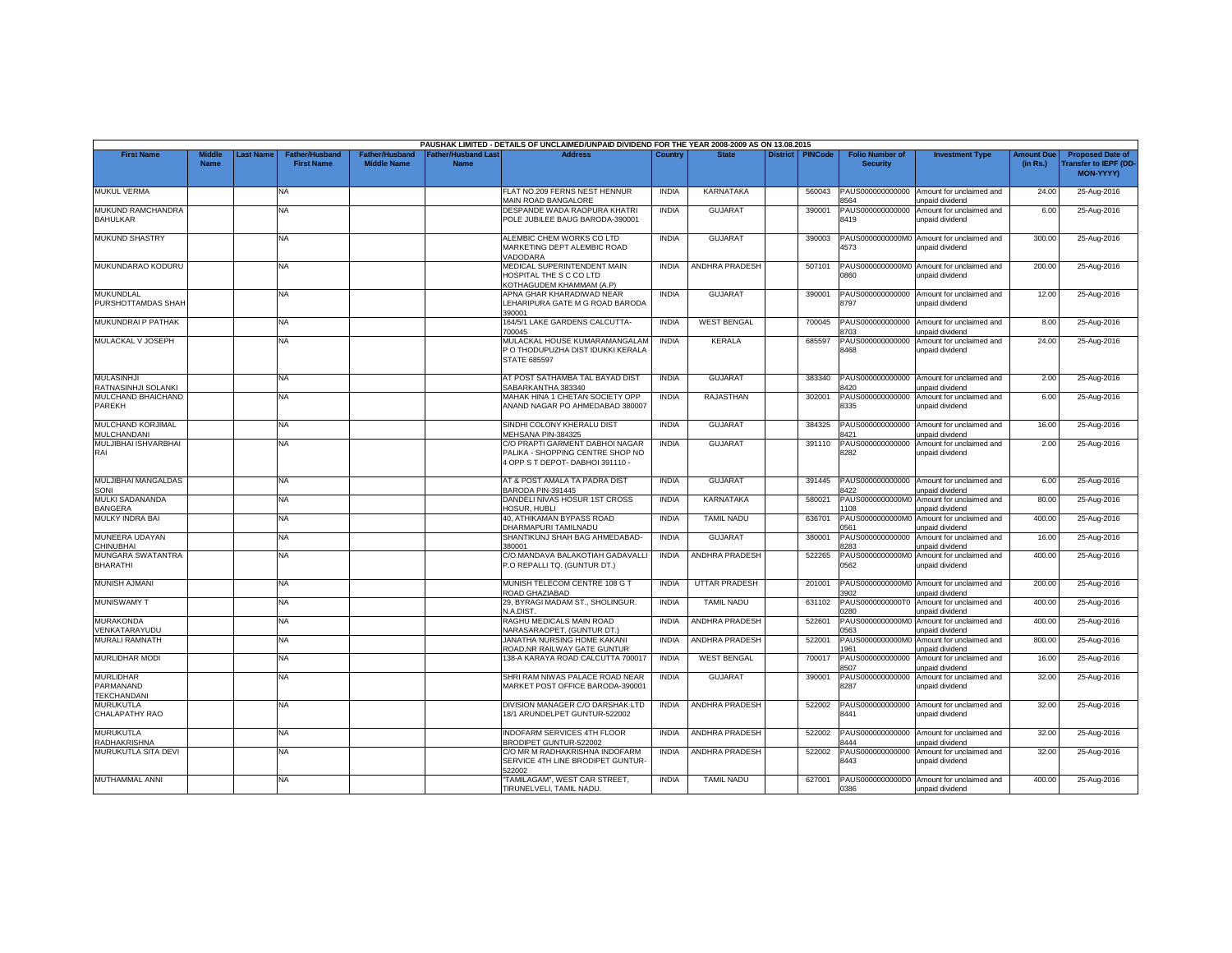|                                   |                              |                  |                                            |                                             |                                  | PAUSHAK LIMITED - DETAILS OF UNCLAIMED/UNPAID DIVIDEND FOR THE YEAR 2008-2009 AS ON 13.08.2015                                  |              |                       |                    |                                           |                                                               |                               |                                                                     |
|-----------------------------------|------------------------------|------------------|--------------------------------------------|---------------------------------------------|----------------------------------|---------------------------------------------------------------------------------------------------------------------------------|--------------|-----------------------|--------------------|-------------------------------------------|---------------------------------------------------------------|-------------------------------|---------------------------------------------------------------------|
| <b>First Name</b>                 | <b>Middle</b><br><b>Name</b> | <b>Last Name</b> | <b>Father/Husband</b><br><b>First Name</b> | <b>Father/Husband</b><br><b>Middle Name</b> | ather/Husband Las<br><b>Name</b> | <b>Address</b>                                                                                                                  | Country      | <b>State</b>          | District   PINCode | <b>Folio Number of</b><br><b>Security</b> | <b>Investment Type</b>                                        | <b>Amount Due</b><br>(in Rs.) | <b>Proposed Date of</b><br><b>Transfer to IEPF (DD</b><br>MON-YYYY) |
| MUTHIYALU<br>NARAYANASWAMY        |                              |                  | <b>NA</b>                                  |                                             |                                  | PROFESSOR OF MATHEMATICS<br>COLLEGE OF ENGINEERING GUINDY<br>CHENNAI-600025                                                     | <b>INDIA</b> | <b>TAMIL NADU</b>     | 600025             | PAUS000000000000<br>8611                  | Amount for unclaimed and<br>unpaid dividend                   | 8.00                          | 25-Aug-2016                                                         |
| MUTHUKRISHNAN R                   |                              |                  | NA                                         |                                             |                                  | NO.30, PONNUSAMY NAIKEN STREET<br>ROYAPETTAH CHENNAI                                                                            | <b>INDIA</b> | <b>TAMIL NADU</b>     | 600014             | PAUS0000000000M0<br>312                   | Amount for unclaimed and<br>unpaid dividend                   | 200.00                        | 25-Aug-2016                                                         |
| MYRTLE FERNANDEZ                  |                              |                  | <b>NA</b>                                  |                                             |                                  | <b>ERN HOUSE MIRZAPUR ROAD</b><br>AHMEDABAD 380001                                                                              | <b>INDIA</b> | <b>GUJARAT</b>        | 380001             | PAUS000000000000<br>3736                  | Amount for unclaimed and<br><b>Inpaid dividend</b>            | 6.00                          | 25-Aug-2016                                                         |
| N BHARATHI                        |                              |                  | NA.                                        |                                             |                                  | C/O MR.N.RAJAN, HOD(COMPUTER<br>SCIENCE) AMBER VALLEY RESIDENTIAL<br>SCHOOL.<br>K.M.ROAD, MUGTHIHALLI, CHIKMAGALUR<br>KARNATAKA | <b>INDIA</b> | <b>KARNATAKA</b>      | 577101             | PAUS000000000000<br>9279                  | Amount for unclaimed and<br>unpaid dividend                   | 8.00                          | 25-Aug-2016                                                         |
| N G NAGARAJU                      |                              |                  | NA.                                        |                                             |                                  | 1572,39TH F CROSS,18TH MAIN 4TH T<br>BLOCK, JAYANAGAR BANGALORE                                                                 | <b>INDIA</b> | KARNATAKA             | 560041             | 2008                                      | PAUS0000000000N0 Amount for unclaimed and<br>unpaid dividend  | 200.00                        | 25-Aug-2016                                                         |
| N GANESA RAJA                     |                              |                  | <b>NA</b>                                  |                                             |                                  | 21 RAJAJI ROAD NUNGAMBAKKAM<br>CHENNAI-600034                                                                                   | <b>INDIA</b> | <b>TAMIL NADU</b>     | 600034             | PAUS000000000000<br>9071                  | Amount for unclaimed and<br>unpaid dividend                   | 16.00                         | 25-Aug-2016                                                         |
| N K BALARAM                       |                              |                  | NA.                                        |                                             |                                  | FLAT NO.9, SUNDARSRI APARTMENTS<br>367, 100 FEET ROAD, HAL II STAGE<br><b>INDIRANAGAR</b>                                       | <b>INDIA</b> | <b>KARNATAKA</b>      | 560008             | PAUS0000000000N0<br>5279                  | Amount for unclaimed and<br>unpaid dividend                   | 200.00                        | 25-Aug-2016                                                         |
| N K GOYAL                         |                              |                  | NA                                         |                                             |                                  | D-25 HAKKIKAT RAI ROAD ADARSH<br>NAGAR DELHI 110033                                                                             | <b>INDIA</b> | DELHI                 | 110033             | PAUS000000000000<br>9182                  | Amount for unclaimed and<br>unpaid dividend                   | 16.00                         | 25-Aug-2016                                                         |
| N K GUPTA                         |                              |                  | NA.                                        |                                             |                                  | 28 INDIRA NAGAR PEROORKADA<br>TRIVANDRUM 695005                                                                                 | <b>INDIA</b> | <b>KERALA</b>         | 695005             | PAUS000000000000<br>9115                  | Amount for unclaimed and<br>unpaid dividend                   | 8.00                          | 25-Aug-2016                                                         |
| N M VENKATESH                     |                              |                  | <b>NA</b>                                  |                                             |                                  | 56 EGMORE HIGH ROAD CHENNAI-<br>300008                                                                                          | <b>INDIA</b> | <b>TAMIL NADU</b>     | 600008             | PAUS000000000000<br>9178                  | Amount for unclaimed and<br>unpaid dividend                   | 8.00                          | 25-Aug-2016                                                         |
| N MANJUNATH                       |                              |                  | NA.                                        |                                             |                                  | VO.160/26 36TH CROSS JAYANAGAR<br><b>STH BLOCK BANGALORE</b>                                                                    | <b>INDIA</b> | <b>KARNATAKA</b>      | 560041             | PAUS0000000000N0<br>2143                  | Amount for unclaimed and<br>unpaid dividend                   | 200.00                        | 25-Aug-2016                                                         |
| N NANDHAKUMAR                     |                              |                  | <b>NA</b>                                  |                                             |                                  | 2 FOURTH AVENUE INDIRA NAGAR<br>CHENNAI 600020                                                                                  | <b>INDIA</b> | <b>TAMIL NADU</b>     | 600020             | PAUS000000000000<br>9114                  | Amount for unclaimed and<br>unpaid dividend                   | 16.00                         | 25-Aug-2016                                                         |
| N NARAYANAN                       |                              |                  | NA.                                        |                                             |                                  | C-1 P E T S BLOCK 14 NEYVELI<br>TOWNSHIP NEYVELI 607803                                                                         | <b>INDIA</b> | <b>TAMIL NADU</b>     | 607803             | PAUS000000000000<br>9117                  | Amount for unclaimed and<br>unpaid dividend                   | 8.00                          | 25-Aug-2016                                                         |
| N R NARASIMHAN                    |                              |                  | <b>NA</b>                                  |                                             |                                  | 32/3 ST JOHN'S ROAD CROSS 2ND<br>FLOOR RUKMINI COLONY BANGALORE<br>560042                                                       | <b>INDIA</b> | <b>KARNATAKA</b>      | 560042             | PAUS000000000000<br>9095                  | Amount for unclaimed and<br>unpaid dividend                   | 20.00                         | 25-Aug-2016                                                         |
| N RAGHAVENDRA RAO                 |                              |                  | NA.                                        |                                             |                                  | NO 1197 18TH MAIN II PHASE J P NAGAR<br><b>BANGALORE</b>                                                                        | <b>INDIA</b> | <b>KARNATAKA</b>      | 560078             | 2643                                      | PAUS0000000000N0 Amount for unclaimed and<br>unpaid dividend  | 200.00                        | 25-Aug-2016                                                         |
| N RAJENDRA                        |                              |                  | <b>NA</b>                                  |                                             |                                  | NO.73.SARASWATHINAGAR<br><b>VIJAYANAGAR BANGALORE</b>                                                                           | <b>INDIA</b> | <b>KARNATAKA</b>      | 560040             | PAUS0000000000N0<br>2039                  | Amount for unclaimed and<br>unpaid dividend                   | 200.00                        | 25-Aug-2016                                                         |
| N RAJESHWARAN                     |                              |                  | NA.                                        |                                             |                                  | <b>16.EAST KONGALAMMAN KOIL ST</b><br>ERODE 638001                                                                              | <b>INDIA</b> | <b>TAMIL NADU</b>     | 638001             | PAUS000000000000<br>9257                  | Amount for unclaimed and<br>unpaid dividend                   | 166.00                        | 25-Aug-2016                                                         |
| N S VIJAYA                        |                              |                  | <b>NA</b>                                  |                                             |                                  | 105 GORINAGAR KADAVAMTHANA<br>KOCHIN                                                                                            | <b>INDIA</b> | KERALA                | 682020             | PAUS0000000000N0<br>999                   | Amount for unclaimed and<br>unpaid dividend                   | 200.00                        | 25-Aug-2016                                                         |
| N SAKUNTHALA                      |                              |                  | <b>NA</b>                                  |                                             |                                  | 15 WEST ADAYA VALANJAN STREET<br><b>SRIRANGAM-620006</b>                                                                        | <b>INDIA</b> | <b>TAMIL NADU</b>     | 620006             | PAUS000000000000<br>9112                  | Amount for unclaimed and<br>unpaid dividend                   | 8.00                          | 25-Aug-2016                                                         |
| N V K GUPTA                       |                              |                  | <b>NA</b>                                  |                                             |                                  | 44 NAGAPPA STREET SESHADRIPURAM<br><b>BANGALORE</b>                                                                             | <b>INDIA</b> | <b>KARNATAKA</b>      | 560020             | PAUS0000000000N0<br>128                   | Amount for unclaimed and<br>unpaid dividend                   | 200.00                        | 25-Aug-2016                                                         |
| N VALLINAYAKAM                    |                              |                  | NA                                         |                                             |                                  | W/O R NAGARAJAN H NO-15 7TH CROSS<br>MARUTHINAGAR MADIWALA                                                                      | <b>INDIA</b> | <b>KARNATAKA</b>      | 560068             | PAUS0000000000N0<br>2599                  | Amount for unclaimed and<br>unpaid dividend                   | 200.00                        | 25-Aug-2016                                                         |
| N VENKATARAMAN                    |                              |                  | NA.                                        |                                             |                                  | 520/549 SEVENTH MAIN ROAD<br>ELEVENTH CROSS GIRINAGAR PHASE II<br>BANGALORE 560085                                              | <b>INDIA</b> | KARNATAKA             | 560085             | PAUS000000000000<br>9104                  | Amount for unclaimed and<br>unpaid dividend                   | 8.00                          | 25-Aug-2016                                                         |
| N VENKATRANAN                     |                              |                  | <b>NA</b>                                  |                                             |                                  | 18 INF DIV SIG REGI 56 APO                                                                                                      | <b>INDIA</b> | MAHARASHTRA           | 999999             | PAUS000000000000<br>1194                  | Amount for unclaimed and<br>unpaid dividend                   | 8.00                          | 25-Aug-2016                                                         |
| NABIN KUMAR BALLODIA              |                              |                  | <b>OM PRAKASH</b><br><b>BALLODIA</b>       |                                             |                                  | 444 DHRUVA APARTMENTS 4 IP<br>EXTENSION PATPARGUNJ DELHI                                                                        | <b>INDIA</b> | DELHI                 | 110092             | '99                                       | PAUSIN30014210285 Amount for unclaimed and<br>unpaid dividend | 16.00                         | 25-Aug-2016                                                         |
| <b>NACHAMMAI</b><br>MURUGAPPAN    |                              |                  | <b>NA</b>                                  |                                             |                                  | NO-5 UDAYAR STREET TIRUVARUR                                                                                                    | <b>INDIA</b> | <b>TAMIL NADU</b>     | 610002             | PAUS0000000000N0<br>2436                  | Amount for unclaimed and<br>unpaid dividend                   | 200.00                        | 25-Aug-2016                                                         |
| NADELLA BASAVA<br><b>PURNAIAH</b> |                              |                  | NA.                                        |                                             |                                  | VIJAYA MEDICAL STORES, PRAKASAM<br>ROAD, SURY VIJAYAWADA                                                                        | <b>INDIA</b> | <b>ANDHRA PRADESH</b> | 520002             | PAUS0000000000NO<br>0568                  | Amount for unclaimed and<br>unpaid dividend                   | 200.00                        | 25-Aug-2016                                                         |
| NADIM MODAK                       |                              |                  | <b>NA</b>                                  |                                             |                                  | 402 "RED GATES" ST ALEXIERS ROAD<br>BANDRA WEST MUMBAI 400050                                                                   | <b>INDIA</b> | <b>MAHARASHTRA</b>    | 400050             | PAUS000000000000<br>256                   | Amount for unclaimed and<br>unpaid dividend                   | 8.00                          | 25-Aug-2016                                                         |
| NAFISA E RANGWALA                 |                              |                  | NA.                                        |                                             |                                  | GURU HIMMAT SOCIETY 3RD FLOOR<br>FLAT NO 7 DR MASCANHENCE ROAD<br>MAZGAON 400010                                                | <b>INDIA</b> | MAHARASHTRA           | 400010             | PAUS000000000000<br>8994                  | Amount for unclaimed and<br>unpaid dividend                   | 32.00                         | 25-Aug-2016                                                         |
| NAGAKUMAR H P                     |                              |                  | NA.                                        |                                             |                                  | M/S. MYSORE MEDL.HALL, ASHOKA<br>ROAD, TUMKUR(KARNATAKA)                                                                        | <b>INDIA</b> | <b>KARNATAKA</b>      | 572101             | 0074                                      | PAUS0000000000H0 Amount for unclaimed and<br>unpaid dividend  | 4000.00                       | 25-Aug-2016                                                         |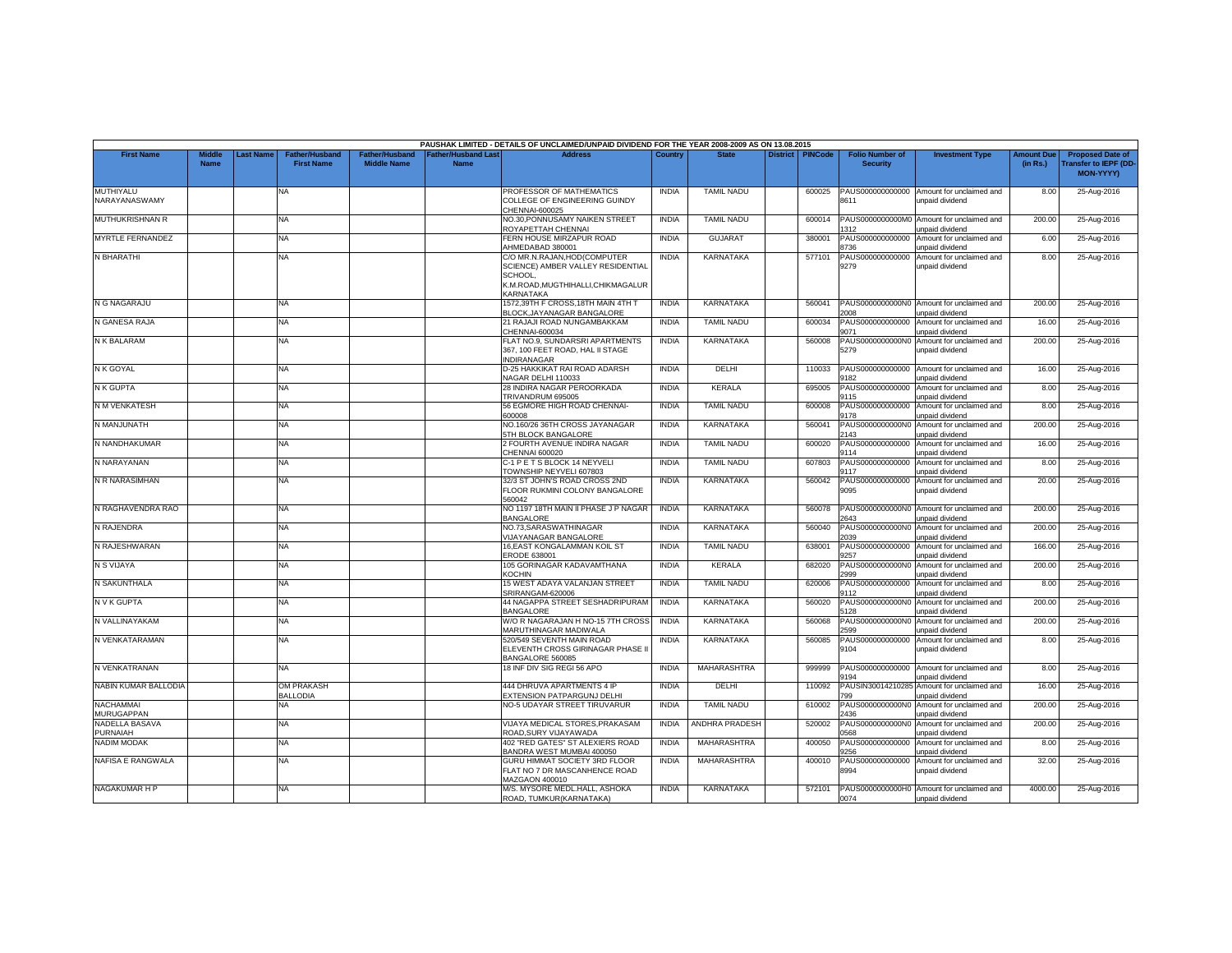|                                       |                              |           |                                            |                                             |                                          | PAUSHAK LIMITED - DETAILS OF UNCLAIMED/UNPAID DIVIDEND FOR THE YEAR 2008-2009 AS ON 13.08.2015 |              |                       |                 |                |                                           |                                                              |                               |                                                                            |
|---------------------------------------|------------------------------|-----------|--------------------------------------------|---------------------------------------------|------------------------------------------|------------------------------------------------------------------------------------------------|--------------|-----------------------|-----------------|----------------|-------------------------------------------|--------------------------------------------------------------|-------------------------------|----------------------------------------------------------------------------|
| <b>First Name</b>                     | <b>Middle</b><br><b>Name</b> | Last Name | <b>Father/Husband</b><br><b>First Name</b> | <b>Father/Husband</b><br><b>Middle Name</b> | <b>Father/Husband Las</b><br><b>Name</b> | <b>Address</b>                                                                                 | Country      | <b>State</b>          | <b>District</b> | <b>PINCode</b> | <b>Folio Number of</b><br><b>Security</b> | <b>Investment Type</b>                                       | <b>Amount Due</b><br>(in Rs.) | <b>Proposed Date of</b><br><b>Transfer to IEPF (DD</b><br><b>MON-YYYY)</b> |
| NAGALATHA N S                         |                              |           | NA                                         |                                             |                                          | <b>153/A THIRD BLOCK</b><br>THYAGARAJANAGAR BANGALORE-<br>560028                               | <b>INDIA</b> | <b>KARNATAKA</b>      |                 | 560028         | PAUS000000000000<br>9097                  | Amount for unclaimed and<br>unpaid dividend                  | 8.00                          | 25-Aug-2016                                                                |
| NAGAPPA NAIAK M                       |                              |           | <b>NA</b>                                  |                                             |                                          | NEO MEDICAL STORES, HARIHAR<br><b>MYSORE</b>                                                   | <b>INDIA</b> | <b>KARNATAKA</b>      |                 | 577601         | PAUS0000000000M0<br>526                   | Amount for unclaimed and<br>unpaid dividend                  | 200.00                        | 25-Aug-2016                                                                |
| NAGARAJA B S                          |                              |           | <b>NA</b>                                  |                                             |                                          | C/O. RENUKA MEDICAL HALL<br>ARSIKERE, HASSAN DIST                                              | <b>INDIA</b> | KARNATAKA             |                 | 583125         | PAUS0000000000B0<br>0945                  | Amount for unclaimed and<br>unpaid dividend                  | 200.00                        | 25-Aug-2016                                                                |
| NAGARAJA H K                          |                              |           | <b>NA</b>                                  |                                             |                                          | VINAYAKA STORES NEHRU STREET<br><b>HASSAN</b>                                                  | <b>INDIA</b> | KARNATAKA             |                 | 573201         | PAUS0000000000H0<br>0419                  | Amount for unclaimed and<br>unpaid dividend                  | 40.00                         | 25-Aug-2016                                                                |
| NAGENDER PRASAD                       |                              |           | <b>NA</b>                                  |                                             |                                          | A-2/168 SECTOR-3 ROHINI DELHI                                                                  | <b>INDIA</b> | DELHI                 |                 | 110085         | PAUS0000000000N0<br>1987                  | Amount for unclaimed and<br>unpaid dividend                  | 200.00                        | 25-Aug-2016                                                                |
| NAGESH KUMAR                          |                              |           | SATYA PRAKASH                              |                                             |                                          | 6/23 FIRST FLOOR EAST PATEL NAGAR<br><b>NEW DELHI</b>                                          | <b>INDIA</b> | DELHI                 |                 | 110008         | PAUS000000000001<br>052                   | Amount for unclaimed and<br>unpaid dividend                  | 16.00                         | 25-Aug-2016                                                                |
| NAGESH VITTHAL RAO<br><b>KHISTY</b>   |                              |           | <b>NA</b>                                  |                                             |                                          | 8.2.293/82/jlll, Road No.86, Jubilee Hills,<br><b>Behind Appollo Hospital</b>                  | <b>INDIA</b> | ANDHRA PRADESH        |                 | 500004         | PAUS0000000000N0<br>833                   | Amount for unclaimed and<br>unpaid dividend                  | 40.00                         | 25-Aug-2016                                                                |
| NAGINBHAI MAKANBHAI<br>TANDEL         |                              |           | <b>NA</b>                                  |                                             |                                          | KHATRI POLE KHATRI BLDG BEHIND<br>JUBILEE GARDEN BARODA 390001                                 | <b>INDIA</b> | <b>GUJARAT</b>        |                 | 390001         | PAUS000000000000<br>935                   | Amount for unclaimed and<br>unpaid dividend                  | 2.00                          | 25-Aug-2016                                                                |
| NAGINBHAI MOTILAL<br>SHAH             |                              |           | <b>NA</b>                                  |                                             |                                          | DESAI SHERI DESAI BLDG GROUND<br>FLOOR BAWAMADHI'S KHANCHA<br>GHADIALI POLE BARODA-390001      | <b>INDIA</b> | <b>GUJARAT</b>        |                 | 390001         | PAUS000000000000<br>8996                  | Amount for unclaimed and<br>unpaid dividend                  | 2.00                          | 25-Aug-2016                                                                |
| NAGINBHAI MOTILAL<br>SHAH             |                              |           | <b>NA</b>                                  |                                             |                                          | DESAI SHERI BAVA MADHI'S KHANCHA<br>CHANDRAKANT'S DESAI KHADKI<br>GHADIALI POLE BARODA-390001  | <b>INDIA</b> | <b>GUJARAT</b>        |                 | 390001         | PAUS000000000000<br>8997                  | Amount for unclaimed and<br>unpaid dividend                  | 2.00                          | 25-Aug-2016                                                                |
| NAGINDAS KURAJIBHAI<br>PATEL          |                              |           | <b>NA</b>                                  |                                             |                                          | SHREENATHJI SOCIETY PLOT NO 102/6<br>OPP T B HOSPITAL NEAR GAYATRI<br>SCHOOL JAMNAGAR 361008   | <b>INDIA</b> | <b>GUJARAT</b>        |                 | 361008         | PAUS000000000000<br>8998                  | Amount for unclaimed and<br>unpaid dividend                  | 32.00                         | 25-Aug-2016                                                                |
| NAGJIBHAI G ARYA                      |                              |           | NA                                         |                                             |                                          | ARYAKUMAR ASHRAM KARELIBAUG<br>BARODA-390001                                                   | <b>INDIA</b> | <b>GUJARAT</b>        |                 | 390001         | PAUS000000000000<br>9001                  | Amount for unclaimed and<br>unpaid dividend                  | 6.00                          | 25-Aug-2016                                                                |
| NAILESH MAHASUKHLAL<br>DESAI          |                              |           | NA                                         |                                             |                                          | 10/1449B AGAM MANDIR ROAD<br>GOPIPURA SUBHASH CHOWK SURAT<br>395001                            | <b>INDIA</b> | <b>GUJARAT</b>        |                 | 395001         | PAUS000000000000<br>9294                  | Amount for unclaimed and<br>unpaid dividend                  | 16.00                         | 25-Aug-2016                                                                |
| <b>NAINESH N MEHTA</b>                |                              |           | <b>NA</b>                                  |                                             |                                          | A/3 ATIT APPORTMENTS B/H<br>MANAGEMENT ENCLAVE VASTRAPUR<br>AHMEDABAD                          | <b>INDIA</b> | <b>GUJARAT</b>        |                 | 380015         | 2332                                      | PAUS0000000000N0 Amount for unclaimed and<br>unpaid dividend | 200.00                        | 25-Aug-2016                                                                |
| <b>NAINESH S PATEL</b>                |                              |           | <b>NA</b>                                  |                                             |                                          | BESIDE JAIN DERASAR INSIDE RANG<br>MAHAL DARWAJA WADI BARODA 390017                            | <b>INDIA</b> | <b>GUJARAT</b>        |                 | 390017         | PAUS000000000000<br>9290                  | Amount for unclaimed and<br>unpaid dividend                  | 2.00                          | 25-Aug-2016                                                                |
| NAINESH SHANTILAL<br>PATEL            |                              |           | <b>NA</b>                                  |                                             |                                          | NR. JAIN TEMPLE. INSIDE WADI<br>RANGMAHAL WADI, BARODA-390017                                  | <b>INDIA</b> | <b>GUJARAT</b>        |                 | 390017         | PAUS000000000000<br>9322                  | Amount for unclaimed and<br>unpaid dividend                  | 2.00                          | 25-Aug-2016                                                                |
| NAINMAL BANSRAJ JAIN                  |                              |           | S O BANSRAJ JI                             |                                             |                                          | <b>NEAR JAIN TEMPLE SINDHARI</b>                                                               | <b>INDIA</b> | <b>RAJASTHAN</b>      |                 | 344033         | PAUS130176000027<br>3188                  | Amount for unclaimed and<br>unpaid dividend                  | 32.00                         | 25-Aug-2016                                                                |
| NALINI CHANDRAKANT<br>SHAH            |                              |           | <b>NA</b>                                  |                                             |                                          | 401/4 PAGRAV BUILDING NEAR PATKAR<br>COLLEGE GOREGAON WEST MUMBAI                              | <b>INDIA</b> | <b>MAHARASHTRA</b>    |                 | 400062         | PAUS0000000000N0<br>3588                  | Amount for unclaimed and<br>unpaid dividend                  | 400.00                        | 25-Aug-2016                                                                |
| NALINI JAGDISH MEHTA                  |                              |           | <b>NA</b>                                  |                                             |                                          | C/O THE SWASTIK JANATA SAHAKARI<br>BANK LTD 502 KALBADEVI ROAD<br>MUMBAI-400002                | <b>INDIA</b> | <b>MAHARASHTRA</b>    |                 | 400002         | PAUS000000000000<br>9169                  | Amount for unclaimed and<br>unpaid dividend                  | 8.00                          | 25-Aug-2016                                                                |
| NALINI RAO M                          |                              |           | <b>NA</b>                                  |                                             |                                          | RATANAVILLA MANGALORE SOUTH<br><b>KANARA</b>                                                   | <b>INDIA</b> | KARNATAKA             |                 | 575003         | PAUS0000000000M0<br>138                   | Amount for unclaimed and<br>unpaid dividend                  | 200.00                        | 25-Aug-2016                                                                |
| NALINKUMAR A SHAH                     |                              |           | <b>NA</b>                                  |                                             |                                          | 8 RAJGHAT SOCIETY NEAR JAIN<br>MERCHANT SO- CIETY FATEHNAGAR<br>PALDI AHMEDABAD 380007- -      | <b>INDIA</b> | <b>GUJARAT</b>        |                 | 380007         | PAUS000000000000<br>9002                  | Amount for unclaimed and<br>unpaid dividend                  | 32.00                         | 25-Aug-2016                                                                |
| NAMESH MOHAN<br>CHAURASIA             |                              |           | <b>NA</b>                                  |                                             |                                          | H-136 DDA LIG FLATS ASHOK VIHAR<br>PHASE-I DELHI 110052                                        | <b>INDIA</b> | DELHI                 |                 | 110052         | PAUS000000000000<br>9185                  | Amount for unclaimed and<br>unpaid dividend                  | 8.00                          | 25-Aug-2016                                                                |
| <b>NANAK CHAND</b><br><b>MOHINDRU</b> |                              |           | <b>NA</b>                                  |                                             |                                          | NANAK COTTAGE M/58 KALKAJI NEW<br>DELHI-110019                                                 | <b>INDIA</b> | DELHI                 |                 | 110019         | PAUS000000000000<br>9133                  | Amount for unclaimed and<br>unpaid dividend                  | 16.00                         | 25-Aug-2016                                                                |
| NANAK RAJANI                          |                              |           | CHANDI RAM JI<br>RAJANI                    |                                             |                                          | 10, KATJU COLONY, INDORE                                                                       | <b>INDIA</b> | <b>MADHYA PRADESH</b> |                 | 452004         | PAUS130176000052<br>0826                  | Amount for unclaimed and<br>unpaid dividend                  | 16.00                         | 25-Aug-2016                                                                |
| NANAK SINGH MEHTA                     |                              |           | NA                                         |                                             |                                          | H NO IX/1585 GALI KRISHNA MKT<br>GANDHI NAGAR DELHI-110031                                     | <b>INDIA</b> | DELHI                 |                 | 110031         | PAUS000000000000<br>196                   | Amount for unclaimed and<br>unpaid dividend                  | 8.00                          | 25-Aug-2016                                                                |
| <b>NANDI DEVI</b>                     |                              |           | <b>NA</b>                                  |                                             |                                          | C/O SHIV INDUSTRIES KEDAL GUNJ<br>ALWAR-301001                                                 | <b>INDIA</b> | <b>RAJASTHAN</b>      |                 | 301001         | PAUS000000000000<br>109                   | Amount for unclaimed and<br>unpaid dividend                  | 8.00                          | 25-Aug-2016                                                                |
| <b>NANDINI H PATEL</b>                |                              |           | <b>NA</b>                                  |                                             |                                          | 2 SAGAR FLATS GOKUL PARK NEAR<br>POLY TECHNIC AHMEDABAD-380015                                 | <b>INDIA</b> | <b>GUJARAT</b>        |                 | 380015         | PAUS000000000000<br>9003                  | Amount for unclaimed and<br>unpaid dividend                  | 32.00                         | 25-Aug-2016                                                                |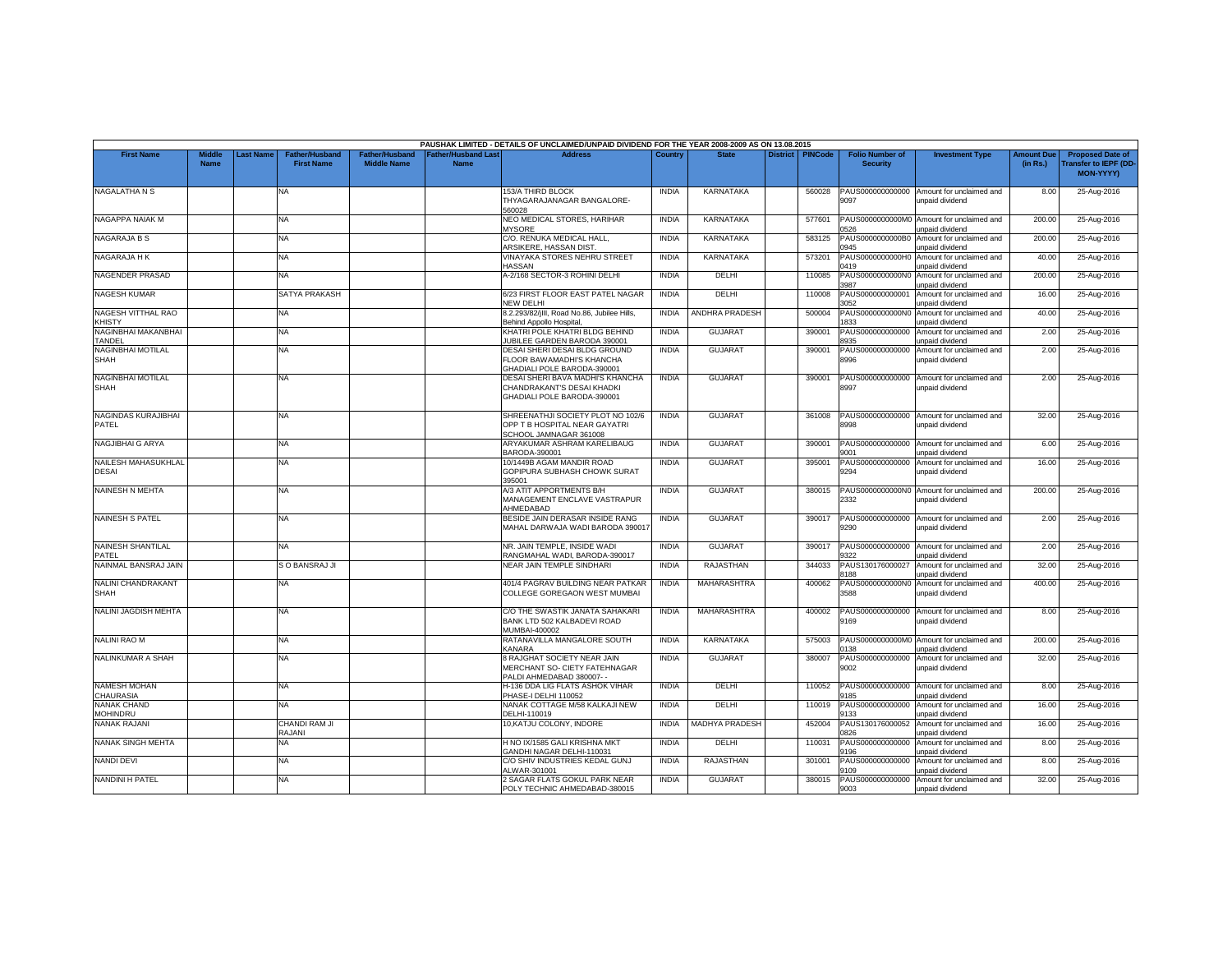|                                                          |                              |          |                                            |                                             |                                   | PAUSHAK LIMITED - DETAILS OF UNCLAIMED/UNPAID DIVIDEND FOR THE YEAR 2008-2009 AS ON 13.08.2015     |              |                       |                 |                |                                           |                                                               |                               |                                                                            |
|----------------------------------------------------------|------------------------------|----------|--------------------------------------------|---------------------------------------------|-----------------------------------|----------------------------------------------------------------------------------------------------|--------------|-----------------------|-----------------|----------------|-------------------------------------------|---------------------------------------------------------------|-------------------------------|----------------------------------------------------------------------------|
| <b>First Name</b>                                        | <b>Middle</b><br><b>Name</b> | ast Name | <b>Father/Husband</b><br><b>First Name</b> | <b>Father/Husband</b><br><b>Middle Name</b> | Father/Husband Las<br><b>Name</b> | <b>Address</b>                                                                                     | Country      | <b>State</b>          | <b>District</b> | <b>PINCode</b> | <b>Folio Number of</b><br><b>Security</b> | <b>Investment Type</b>                                        | <b>Amount Due</b><br>(in Rs.) | <b>Proposed Date of</b><br><b>Transfer to IEPF (DD</b><br><b>MON-YYYY)</b> |
| NANDINI RAJ SHAH                                         |                              |          | <b>NA</b>                                  |                                             |                                   | ASHWINI" 9/190 SATYAGRAHA CHHAVNI<br>AHMEDABAD 380054                                              | <b>INDIA</b> | <b>GUJARAT</b>        |                 | 380054         | PAUS000000000000<br>9315                  | Amount for unclaimed and<br>unpaid dividend                   | 6.00                          | 25-Aug-2016                                                                |
| <b>NANDKISHORBHAI</b><br>NAGARBHAI PATEL                 |                              |          | <b>NA</b>                                  |                                             |                                   | AT P O SAMA NEAR UNION BANK, SAMA<br>BARODA-391775                                                 | <b>INDIA</b> | <b>GUJARAT</b>        |                 | 391775         | PAUS000000000000<br>004                   | Amount for unclaimed and<br>unpaid dividend                   | 2.00                          | 25-Aug-2016                                                                |
| NANDLAL KHETARPAL                                        |                              |          | <b>NA</b>                                  |                                             |                                   | III/B-6 LAJPAT NAGAR NEW DELHI-<br>10024                                                           | <b>INDIA</b> | DELHI                 |                 | 110024         | PAUS000000000000<br>9197                  | Amount for unclaimed and<br>unpaid dividend                   | 16.00                         | 25-Aug-2016                                                                |
| NANDUBHAI KALIDAS<br>PATEL                               |                              |          | NA                                         |                                             |                                   | 4 ADHUNIK SOCIETY CHHANI DIST<br>BARODA PIN-391740                                                 | <b>INDIA</b> | <b>GUJARAT</b>        |                 | 391740         | PAUS000000000000<br>9005                  | Amount for unclaimed and<br>unpaid dividend                   | 6.00                          | 25-Aug-2016                                                                |
| <b>NANUBEN</b><br><b>FAKIRMAHAMMAD</b><br><b>MANSURI</b> |                              |          | NA.                                        |                                             |                                   | BAZAR AT & PO DHINOJ TA CHANASMA<br>DIST MEHSANA 384225                                            | <b>INDIA</b> | <b>GUJARAT</b>        |                 | 384225         | PAUS000000000000<br>9218                  | Amount for unclaimed and<br>unpaid dividend                   | 24.00                         | 25-Aug-2016                                                                |
| NARAHARI KOTA                                            |                              |          | <b>NA</b>                                  |                                             |                                   | C/O QUINN INDIA LIMITED 3-6-307/1<br>IYDERGUDA HYDERABAD-500001                                    | <b>INDIA</b> | <b>ANDHRA PRADESH</b> |                 | 500001         | PAUS000000000000<br>9108                  | Amount for unclaimed and<br>unpaid dividend                   | 8.00                          | 25-Aug-2016                                                                |
| NARANBHAI PUNAMBHAI<br>PATEL                             |                              |          | <b>NA</b>                                  |                                             |                                   | KAKARKHAD NADIAD-387001                                                                            | <b>INDIA</b> | <b>GUJARAT</b>        |                 | 387001         | PAUS000000000000<br>8916                  | Amount for unclaimed and<br>unpaid dividend                   | 6.00                          | 25-Aug-2016                                                                |
| NARANBHAI TRIKAMBHAI<br>PATEL                            |                              |          | NA                                         |                                             |                                   | KANBHA TA BORSAD DIST KHEDA<br>388540                                                              | <b>INDIA</b> | <b>GUJARAT</b>        |                 | 388540         | PAUS000000000000<br>008                   | Amount for unclaimed and<br>unpaid dividend                   | 32.00                         | 25-Aug-2016                                                                |
| NARANDAS VITHALDAS<br>PATEL                              |                              |          | <b>NA</b>                                  |                                             |                                   | 205 SANTOK CHAMBERS NEAR<br>SARDARNAGAR BUS STAND OLD<br>CHHANI ROAD BARODA-390002                 | <b>INDIA</b> | <b>GUJARAT</b>        |                 | 390002         | PAUS000000000000<br>8946                  | Amount for unclaimed and<br>unpaid dividend                   | 16.00                         | 25-Aug-2016                                                                |
| NARAPAREDDY<br><b>RAMIREDDY</b>                          |                              |          | <b>NA</b>                                  |                                             |                                   | C/O M RAGHAVAREDDY VINJAMUR<br>NELLORE DT AP 524228                                                | <b>INDIA</b> | ANDHRA PRADESH        |                 | 524228         | PAUS000000000000<br>9292                  | Amount for unclaimed and<br>unpaid dividend                   | 66.00                         | 25-Aug-2016                                                                |
| <b>NARASIMHA</b><br>RAMACHANDRA RAO                      |                              |          | <b>NA</b>                                  |                                             |                                   | C/O.CITY PHARMA DISTRIBUTORS<br>BHAVANARAYANA STREET<br>VIJAYAWADA (A.P)                           | <b>INDIA</b> | <b>ANDHRA PRADESH</b> |                 | 520001         | PAUS0000000000N0<br>0922                  | Amount for unclaimed and<br>unpaid dividend                   | 200.00                        | 25-Aug-2016                                                                |
| <b>GOLLA</b><br>NARAYAN<br>NARMADASHANKER<br>THAKER      |                              |          | NA.                                        |                                             |                                   | 47 ARIHANT CO-OP HSG SOCIETY<br>BEHIND RIDHI SIDHI NAGAR AJWA<br>ROAD BARODA 390018                | <b>INDIA</b> | <b>GUJARAT</b>        |                 | 390018         | PAUS000000000000<br>8937                  | Amount for unclaimed and<br>unpaid dividend                   | 6.00                          | 25-Aug-2016                                                                |
| NARAYAN PRABHU                                           |                              |          | <b>NA</b>                                  |                                             |                                   | 88 4TH MAIN MALLESWARAM<br><b>BANGALORE</b>                                                        | <b>INDIA</b> | <b>KARNATAKA</b>      |                 | 560003         | 655                                       | PAUS0000000000N0 Amount for unclaimed and<br>unpaid dividend  | 400.00                        | 25-Aug-2016                                                                |
| <b>NARAYAN SINGH</b><br><b>CHAUDHRY</b>                  |                              |          | <b>NA</b>                                  |                                             |                                   | C/O AJANTA OPTICALS 73 ARUOBINDO<br>PLACE MARKET HAUZ KHAS NEW DELH<br>10016                       | <b>INDIA</b> | DELHI                 |                 | 110016         | PAUS000000000000<br>9086                  | Amount for unclaimed and<br>unpaid dividend                   | 16.00                         | 25-Aug-2016                                                                |
| NARAYANAN A C                                            |                              |          | NA                                         |                                             |                                   | CHULLIPARAMBIL HOUSE.<br>MUTHUVATTOOR, P.O CHAVAKKAAD,<br>TRICHUR DIST.(KERALA STATE)              | <b>INDIA</b> | <b>KERALA</b>         |                 | 680506         | PAUS0000000000A0<br>1038                  | Amount for unclaimed and<br>unpaid dividend                   | 40.00                         | 25-Aug-2016                                                                |
| NARAYANAN S G                                            |                              |          | NA.                                        |                                             |                                   | Block I, B1 Green Park Apartments No.2,<br>IC Colony Main Road, Velachery                          | <b>INDIA</b> | <b>TAMIL NADU</b>     |                 | 600042         | PAUS0000000000S0<br>)234                  | Amount for unclaimed and<br>unpaid dividend                   | 200.00                        | 25-Aug-2016                                                                |
| NARAYANARAO R KAVI                                       |                              |          | <b>NA</b>                                  |                                             |                                   | C/O.DR.G.R.KAVI 'MATHURU CHHAYA'.<br>P.O.INDI, (BIJAPUR DIST.)                                     | <b>INDIA</b> | <b>KARNATAKA</b>      |                 | 586209         | 866                                       | PAUS0000000000N0 Amount for unclaimed and<br>unpaid dividend  | 400.00                        | 25-Aug-2016                                                                |
| NARBADABEN<br>DAHYABHAI PATEL                            |                              |          | <b>NA</b>                                  |                                             |                                   | 11 BHAT APARTMENT CHUNIBHAI<br>COLONY KANKARIA AHMEDABAD-<br>380022                                | <b>INDIA</b> | <b>GUJARAT</b>        |                 | 380022         | PAUS000000000000<br>8958                  | Amount for unclaimed and<br>unpaid dividend                   | 16.00                         | 25-Aug-2016                                                                |
| NARENDER KUMAR                                           |                              |          | <b>B D JINDAL</b>                          |                                             |                                   | 8272 NEW ANAJ MANDI BARA HINDU<br>RAO DELHI                                                        | <b>INDIA</b> | DELHI                 |                 | 110006         | 414                                       | PAUSIN30011810172 Amount for unclaimed and<br>unpaid dividend | 66.00                         | 25-Aug-2016                                                                |
| <b>NARENDER SINGH</b>                                    |                              |          | NA                                         |                                             |                                   | 40-D GEWA APARTMENTS VIKAS PURI<br><b>NEW DELHI 110018</b>                                         | <b>INDIA</b> | DELHI                 |                 | 110018         | PAUS000000000000<br>129                   | Amount for unclaimed and<br><b>Inpaid dividend</b>            | 8.00                          | 25-Aug-2016                                                                |
| NARENDRA JETHALAL<br><b>VYAS</b>                         |                              |          | NA                                         |                                             |                                   | LIMDI FALIYA AT & PO CHHANI DIST<br>BARODA PIN-391740                                              | <b>INDIA</b> | <b>GUJARAT</b>        |                 | 391740         | PAUS000000000000<br>9010                  | Amount for unclaimed and<br>unpaid dividend                   | 2.00                          | 25-Aug-2016                                                                |
| NARENDRA KANTILAL<br><b>SHAH</b>                         |                              |          | <b>NA</b>                                  |                                             |                                   | C/O M K SHAH HOUSE GIDC COLONY<br><b>JMBERGAON DIST VALSAD</b>                                     | <b>INDIA</b> | <b>GUJARAT</b>        |                 | 388250         | PAUS000000000000<br>9011                  | Amount for unclaimed and<br>unpaid dividend                   | 2.00                          | 25-Aug-2016                                                                |
| NARENDRA KUMAR<br>AGARWAL                                |                              |          | NA.                                        |                                             |                                   | FLAT NO.11/503 SHAHJAHANBAD CO-OP<br>GROUP PLOT NO.1 SECTOR 11 DWARKA                              | <b>INDIA</b> | DELHI                 |                 | 110045         | PAUS0000000000N0<br>3884                  | Amount for unclaimed and<br>unpaid dividend                   | 200.00                        | 25-Aug-2016                                                                |
| NARENDRA KUMAR<br>CHIMANLAL DESAI                        |                              |          | <b>NA</b>                                  |                                             |                                   | B/99, ALEMBIC COLONY VADODARA<br>/ADODARA                                                          | <b>INDIA</b> | <b>GUJARAT</b>        |                 | 390003         | 0181                                      | PAUS0000000000N0 Amount for unclaimed and<br>unpaid dividend  | 40.00                         | 25-Aug-2016                                                                |
| NARENDRA KUMAR S                                         |                              |          | NA                                         |                                             |                                   | NO 2,4TH CROSS, VASANTHANAGAR<br><b>BANGALORE</b>                                                  | <b>INDIA</b> | <b>KARNATAKA</b>      |                 | 560052         | PAUS0000000000S0<br>1896                  | Amount for unclaimed and<br>unpaid dividend                   | 200.00                        | 25-Aug-2016                                                                |
| <b>NARENDRA PURANI</b>                                   |                              |          | NA.                                        |                                             |                                   | NEAR RANCHHODJI MANDIR GODHRA<br>DIST PANCHMAHALS 389001                                           | <b>INDIA</b> | <b>GUJARAT</b>        |                 | 389001         | AUS000000000000<br>9087                   | Amount for unclaimed and<br>unpaid dividend                   | 8.00                          | 25-Aug-2016                                                                |
| <b>NARENDRA SHAH</b>                                     |                              |          | <b>NA</b>                                  |                                             |                                   | SHARE & STOCK BROKER 201, SHIV<br>APPARTME- NT SHASTRI POLE KOTHI<br>CHAR-RASTA VADODA-RA 390001 - | <b>INDIA</b> | <b>GUJARAT</b>        |                 | 390001         | PAUS000000000000<br>9259                  | Amount for unclaimed and<br>unpaid dividend                   | 10.00                         | 25-Aug-2016                                                                |
| NARENDRAKUMAR<br>AMBALAL PATEL                           |                              |          | <b>NA</b>                                  |                                             |                                   | NEAR JAGAJI MANDIR AT & PO<br>SOKHADA DIST BARODA PIN-391240                                       | <b>INDIA</b> | <b>GUJARAT</b>        |                 | 391240         | PAUS000000000000<br>9013                  | Amount for unclaimed and<br>unpaid dividend                   | 6.00                          | 25-Aug-2016                                                                |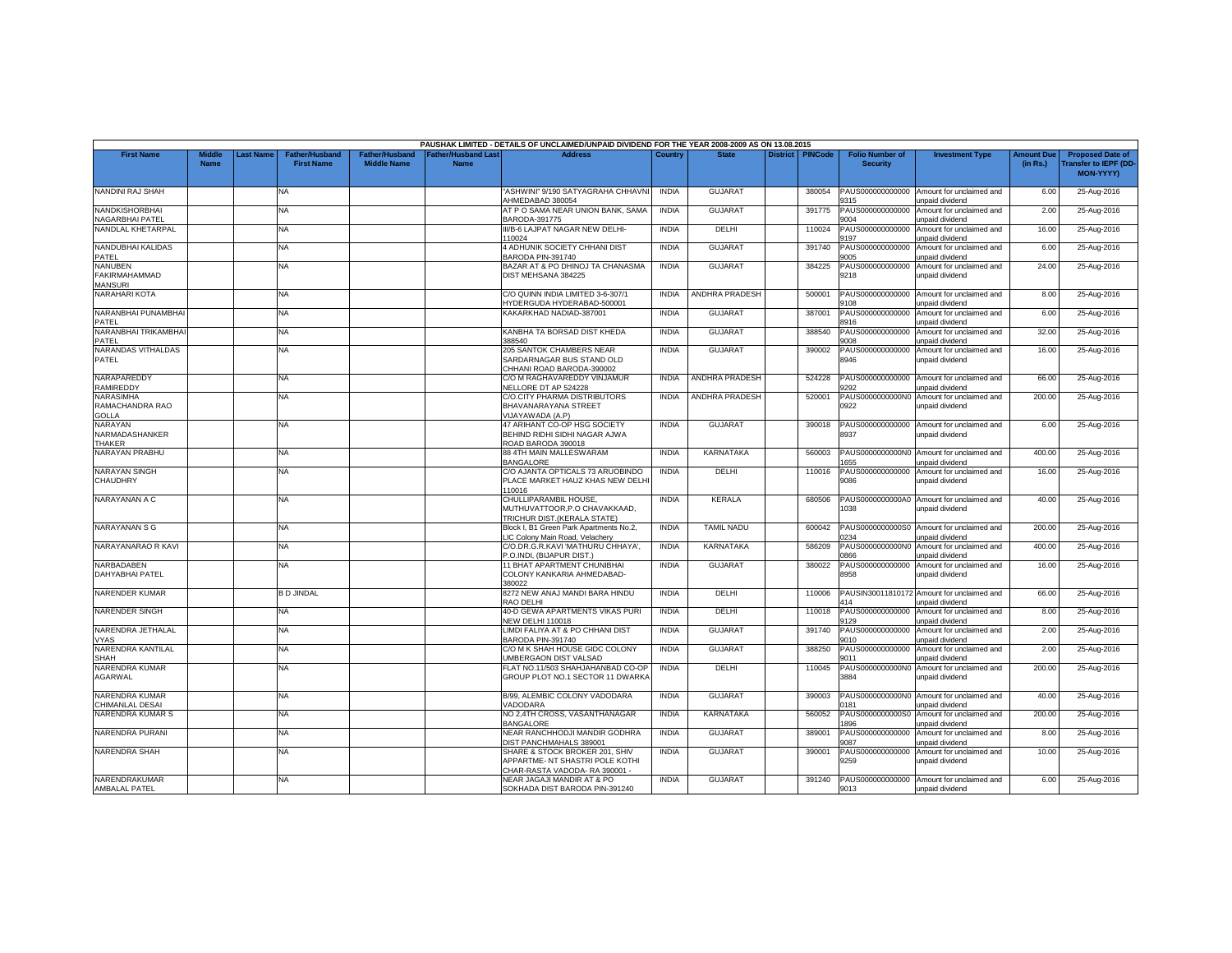|                                                 |                              |          |                                            |                                             |                                   | PAUSHAK LIMITED - DETAILS OF UNCLAIMED/UNPAID DIVIDEND FOR THE YEAR 2008-2009 AS ON 13.08.2015    |              |                       |                 |                |                                           |                                                              |                               |                                                                            |
|-------------------------------------------------|------------------------------|----------|--------------------------------------------|---------------------------------------------|-----------------------------------|---------------------------------------------------------------------------------------------------|--------------|-----------------------|-----------------|----------------|-------------------------------------------|--------------------------------------------------------------|-------------------------------|----------------------------------------------------------------------------|
| <b>First Name</b>                               | <b>Middle</b><br><b>Name</b> | ast Name | <b>Father/Husband</b><br><b>First Name</b> | <b>Father/Husband</b><br><b>Middle Name</b> | Father/Husband Las<br><b>Name</b> | <b>Address</b>                                                                                    | Country      | <b>State</b>          | <b>District</b> | <b>PINCode</b> | <b>Folio Number of</b><br><b>Security</b> | <b>Investment Type</b>                                       | <b>Amount Due</b><br>(in Rs.) | <b>Proposed Date of</b><br><b>Transfer to IEPF (DD</b><br><b>MON-YYYY)</b> |
| NARENDRAKUMAR<br><b>CHIMANLAL DESAI</b>         |                              |          | NA                                         |                                             |                                   | FB/99 ALEMBIC COLONY BARODA-<br>390003                                                            | <b>INDIA</b> | <b>GUJARAT</b>        |                 | 390003         | PAUS000000000000<br>960                   | Amount for unclaimed and<br>unpaid dividend                  | 16.00                         | 25-Aug-2016                                                                |
| NARENDRAKUMAR<br>CHIMANLAL DESAI                |                              |          | <b>NA</b>                                  |                                             |                                   | B 99 ALEMBIC COLONY BARODA<br>390003                                                              | <b>INDIA</b> | <b>GUJARAT</b>        |                 | 390003         | PAUS000000000000<br>3925                  | Amount for unclaimed and<br>unpaid dividend                  | 2.00                          | 25-Aug-2016                                                                |
| NARENDRAKUMAR<br><b>OCHHAVLAL SHAH</b>          |                              |          | <b>NA</b>                                  |                                             |                                   | VYAS WADA NEAR RADHA KRISHNA<br>TEMPLE PETLAD DIST KAIRA PIN-388450                               | <b>INDIA</b> | <b>GUJARAT</b>        |                 | 388450         | PAUS000000000000<br>9015                  | Amount for unclaimed and<br>unpaid dividend                  | 2.00                          | 25-Aug-2016                                                                |
| NARENDRAKUMAR<br><b>PURSHOTTAMDAS</b><br>/AIDYA |                              |          | <b>NA</b>                                  |                                             |                                   | -246 ALEMBIC GLASS COLONY<br>ALEMBIC ROAD BARODA 390003                                           | <b>INDIA</b> | <b>GUJARAT</b>        |                 | 390003         | PAUS000000000000<br>8940                  | Amount for unclaimed and<br>unpaid dividend                  | 2.00                          | 25-Aug-2016                                                                |
| NARESH CHAND JAIN                               |                              |          | <b>NA</b>                                  |                                             |                                   | C/O VICKERS SPERRY OF INDIA LTD D-<br>104 HIMALAYA HOUSE K G ROAD NEW<br>DELHI-110001             | <b>INDIA</b> | DELHI                 |                 | 110001         | PAUS000000000000<br>9120                  | Amount for unclaimed and<br>unpaid dividend                  | 8.00                          | 25-Aug-2016                                                                |
| <b>NARESH KUMAR</b><br>AGARWAL                  |                              |          | <b>NA</b>                                  |                                             |                                   | AGRAWALS 18/72 GEETA COLONY<br>DELHI 110031                                                       | <b>INDIA</b> | DELHI                 |                 | 110031         | PAUS000000000000<br>9119                  | Amount for unclaimed and<br>unpaid dividend                  | 8.00                          | 25-Aug-2016                                                                |
| NARESH KUMAR<br>AGARWAL                         |                              |          | <b>NA</b>                                  |                                             |                                   | AGRAWALS 18/72 GEETA COLONY<br>DELHI 110031                                                       | <b>INDIA</b> | DELHI                 |                 | 110031         | PAUS000000000000<br>9209                  | Amount for unclaimed and<br>unpaid dividend                  | 24.00                         | 25-Aug-2016                                                                |
| <b>NARESH KUMAR</b><br><b>GANGWANI</b>          |                              |          | NA.                                        |                                             |                                   | 13/31-A MOTI NAGAR NEW DELHI 110015                                                               | <b>INDIA</b> | <b>DELHI</b>          |                 | 110015         | PAUS000000000000<br>3246                  | Amount for unclaimed and<br>unpaid dividend                  | 16.00                         | 25-Aug-2016                                                                |
| NARESH SABHARWAL                                |                              |          | <b>NA</b>                                  |                                             |                                   | D-197 ASHOK VIHAR PHASE-I DELHI<br>110052                                                         | <b>INDIA</b> | <b>DELHI</b>          |                 | 110052         | PAUS000000000000<br>1282                  | Amount for unclaimed and<br>unpaid dividend                  | 8.00                          | 25-Aug-2016                                                                |
| <b>NARESH VERMA</b>                             |                              |          | <b>NA</b>                                  |                                             |                                   | 24/1 SHAKTI NAGAR DELHI-110007                                                                    | <b>INDIA</b> | DELHI                 |                 | 110007         | PAUS000000000000<br>9074                  | Amount for unclaimed and<br>unpaid dividend                  | 32.00                         | 25-Aug-2016                                                                |
| <b>NARESH VITTHAL</b><br>BATAVALE               |                              |          | <b>NA</b>                                  |                                             |                                   | KUVERJI DEVSHI CHAWL 2ND FL B S<br>ROAD OPP ZARAPKAR SHOW ROAD<br>DADAR MUMBAI 400028             | <b>INDIA</b> | MAHARASHTRA           |                 | 400028         | PAUS000000000000<br>9172                  | Amount for unclaimed and<br>unpaid dividend                  | 8.00                          | 25-Aug-2016                                                                |
| NARESH VRAJLAL<br>VAGHELA                       |                              |          | NA.                                        |                                             |                                   | FLAT 42 BLDG 17 11TH FLOOR NAVJIVAN<br>SOCIETY LAMINGTON ROAD MUMBAI-<br>400008                   | <b>INDIA</b> | MAHARASHTRA           |                 | 400008         | PAUS000000000000<br>9143                  | Amount for unclaimed and<br>unpaid dividend                  | 8.00                          | 25-Aug-2016                                                                |
| <b>NARGIS MASIH</b>                             |                              |          | NA.                                        |                                             |                                   | C/O ST JOHN'S BAPTIST SCHOOL<br>SOHNA ROAD PALWAL DIST FARIDABAD<br><b>HARYANA 121102</b>         | <b>INDIA</b> | HARYANA               |                 | 121102         | PAUS000000000000<br>3202                  | Amount for unclaimed and<br>unpaid dividend                  | 32.00                         | 25-Aug-2016                                                                |
| NARINDER DEV GROVER                             |                              |          | <b>NA</b>                                  |                                             |                                   | C/O INDIAN PETROCHEMICALS CORP<br>LTD 2ND - FLOOR HIMALAYA HOUSE 23<br>G MARG NEW DE-LHI-110001 - | <b>INDIA</b> | DELHI                 |                 | 110001         | PAUS000000000000<br>9118                  | Amount for unclaimed and<br>unpaid dividend                  | 8.00                          | 25-Aug-2016                                                                |
| NARMADABEN<br><b>THAKORLAL PATEL</b>            |                              |          | <b>NA</b>                                  |                                             |                                   | KADIPORE GANDEVI DIST BULSAR-<br>396360                                                           | <b>INDIA</b> | <b>GUJARAT</b>        |                 | 396360         | PAUS000000000000<br>9017                  | Amount for unclaimed and<br>inpaid dividend                  | 16.00                         | 25-Aug-2016                                                                |
| NAROTAMBHAI<br>MATHURBHAI PATEL                 |                              |          | NA.                                        |                                             |                                   | AT BHACHARVADA POST HAZARPURA<br>TAL NADOD DIST BROACH DIST<br><b>BROACH</b>                      | <b>INDIA</b> | GUJARAT               |                 | 392001         | PAUS000000000000<br>9232                  | Amount for unclaimed and<br>unpaid dividend                  | 2.00                          | 25-Aug-2016                                                                |
| NAROTTAM TRIBHOVAN<br>GHUSANI                   |                              |          | NA.                                        |                                             |                                   | NEAR KALYANJI TEMPLE GHOGHIDELI<br>JAMNAGAR-361001                                                | <b>INDIA</b> | <b>GUJARAT</b>        |                 | 361001         | PAUS000000000000<br>9019                  | Amount for unclaimed and<br>unpaid dividend                  | 16.00                         | 25-Aug-2016                                                                |
| NAROTTAMDAS<br>HARAKHCHAND PAREKH               |                              |          | NA.                                        |                                             |                                   | SURKAWALA DR PANDYA S BLDG OPP<br>HOME SCH- OOL WAGHAVADI ROAD<br>BHAVNAGAR 364002 - -            | <b>INDIA</b> | <b>GUJARAT</b>        |                 | 364002         | PAUS000000000000<br>8923                  | Amount for unclaimed and<br>unpaid dividend                  | 52.00                         | 25-Aug-2016                                                                |
| <b>NARPAT SINGH DUGAR</b>                       |                              |          | <b>NA</b>                                  |                                             |                                   | C/O INDUSTRIAL SALES AGENCY<br>MARSHALL HOUSE 33/1 NETAJI<br>SUBHASH ROAD CALCUTT-700001          | <b>INDIA</b> | <b>WEST BENGAL</b>    |                 | 700001         | PAUS000000000000<br>9150                  | Amount for unclaimed and<br>unpaid dividend                  | 8.00                          | 25-Aug-2016                                                                |
| NARSIMHA RAO KASAM                              |                              |          | <b>NA</b>                                  |                                             |                                   | 8-3-225/59 YADAGIRINAGAR<br>YOUSUFGUDA HYDERABAD                                                  | <b>INDIA</b> | <b>ANDHRA PRADESH</b> |                 | 500045         | 177                                       | PAUS0000000000N0 Amount for unclaimed and<br>unpaid dividend | 200.00                        | 25-Aug-2016                                                                |
| <b>NARSINGH PRASAD</b><br><b>KHAITAN</b>        |                              |          | <b>NA</b>                                  |                                             |                                   | 6A MADAN MOHAN TALLA STREET<br>CALCUTTA-700005                                                    | <b>INDIA</b> | <b>WEST BENGAL</b>    |                 | 700005         | PAUS000000000000<br>9148                  | Amount for unclaimed and<br>unpaid dividend                  | 8.00                          | 25-Aug-2016                                                                |
| NARSINHBHAI<br>METHABHAI GHUMALIA               |                              |          | <b>NA</b>                                  |                                             |                                   | C\O MANSUKH K KAMANI SATNAM<br>TRADING CO. A-54, MARKETING YARD<br>RAJKOT                         | <b>INDIA</b> | <b>GUJARAT</b>        |                 | 360003         | PAUS000000000000<br>9021                  | Amount for unclaimed and<br>unpaid dividend                  | 2.00                          | 25-Aug-2016                                                                |
| NARSINHBHAI<br><b>VALLABHBHAI PASTAGIA</b>      |                              |          | NA                                         |                                             |                                   | SHAKBHAJI MARKET BAZAR GANDEVI<br>DIST BULSAR PIN-396360                                          | <b>INDIA</b> | <b>GUJARA1</b>        |                 | 396360         | PAUS000000000000<br>9022                  | Amount for unclaimed and<br>unpaid dividend                  | 32.00                         | 25-Aug-2016                                                                |
| NARSINHBHAI VIRABHAI<br>CHAUDHARY               |                              |          | NA                                         |                                             |                                   | AT & PO PALDI TA VISNAGAR DIST<br>MEHSANA PIN-384315                                              | <b>INDIA</b> | <b>GUJARAT</b>        |                 | 384315         | PAUS000000000000<br>023                   | Amount for unclaimed and<br>unpaid dividend                  | 10.00                         | 25-Aug-2016                                                                |
| NASSIRUDDIN                                     |                              |          | <b>ZAHI RUDDIN</b>                         |                                             |                                   | 607 CHHOTI BAZARIA RAILWAY ROAD<br><b>GHAZIABAD</b>                                               | <b>INDIA</b> | <b>UTTAR PRADESH</b>  |                 | 201001         | PAUSIN3001831193-<br>178                  | Amount for unclaimed and<br>unpaid dividend                  | 32.00                         | 25-Aug-2016                                                                |
| NATARAJ C HIREMATH                              |                              |          | <b>NA</b>                                  |                                             |                                   | 201 1ST A CROSS J P NAGAR GOKUL<br>ROAD HUBLI                                                     | <b>INDIA</b> | KARNATAKA             |                 | 580030         | 2479                                      | PAUS0000000000N0 Amount for unclaimed and<br>unpaid dividend | 200.00                        | 25-Aug-2016                                                                |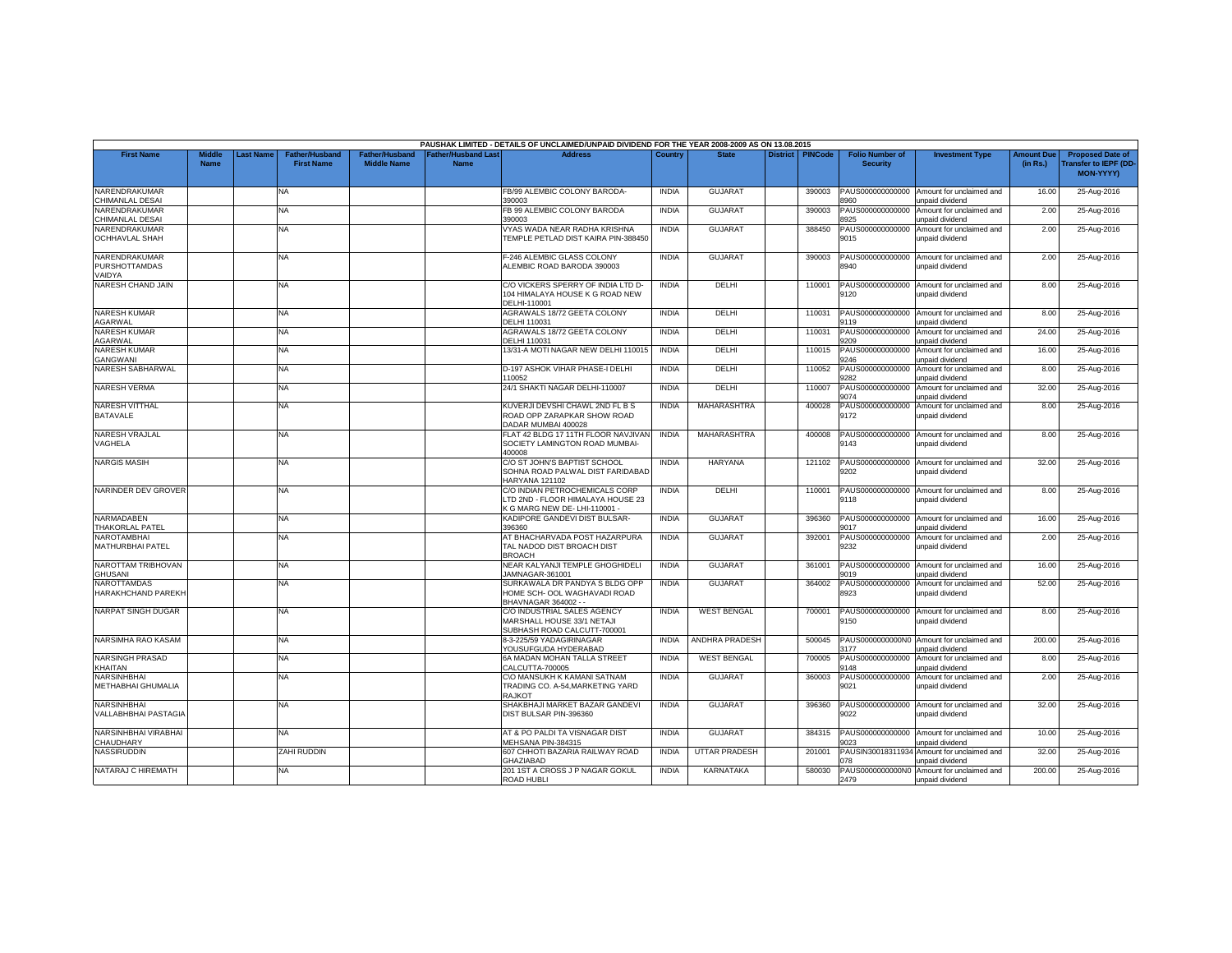|                                                |                              |          |                                            |                                             |                                           | PAUSHAK LIMITED - DETAILS OF UNCLAIMED/UNPAID DIVIDEND FOR THE YEAR 2008-2009 AS ON 13.08.2015                            |                              |                                  |                 |                  |                                              |                                                                         |                               |                                                                     |
|------------------------------------------------|------------------------------|----------|--------------------------------------------|---------------------------------------------|-------------------------------------------|---------------------------------------------------------------------------------------------------------------------------|------------------------------|----------------------------------|-----------------|------------------|----------------------------------------------|-------------------------------------------------------------------------|-------------------------------|---------------------------------------------------------------------|
| <b>First Name</b>                              | <b>Middle</b><br><b>Name</b> | ast Name | <b>Father/Husband</b><br><b>First Name</b> | <b>Father/Husband</b><br><b>Middle Name</b> | <b>Father/Husband Last</b><br><b>Name</b> | <b>Address</b>                                                                                                            | Country                      | <b>State</b>                     | <b>District</b> | <b>PINCode</b>   | <b>Folio Number of</b><br><b>Security</b>    | <b>Investment Type</b>                                                  | <b>Amount Due</b><br>(in Rs.) | <b>Proposed Date of</b><br>ransfer to IEPF (DD-<br><b>MON-YYYY)</b> |
| NATHABHAI<br>NARSINHBHAI PATEL                 |                              |          | <b>NA</b>                                  |                                             |                                           | KRUSHNAKRUPA BLDG BHAIJI<br>DAROGAS POLE BEHIND JUBILEE BAG<br>BARODA-390001                                              | <b>INDIA</b>                 | <b>GUJARAT</b>                   |                 | 390001           | PAUS000000000000<br>8966                     | Amount for unclaimed and<br>unpaid dividend                             | 6.00                          | 25-Aug-2016                                                         |
| NATHALAL BHANJI<br><b>MISTRY</b>               |                              |          | NA                                         |                                             |                                           | <b>8 ASHIRWAD NEAR SUVARNA HOSPITAL</b><br>KASTUR PARK SHIMPOLI ROAD<br>BORIVALI WEST MUMBAI 400092                       | <b>INDIA</b>                 | <b>MAHARASHTRA</b>               |                 | 400092           | 9299                                         | PAUS000000000000 Amount for unclaimed and<br>unpaid dividend            | 32.00                         | 25-Aug-2016                                                         |
| NATUBHAI DAHYABHAI<br>PATEL                    |                              |          | NA.                                        |                                             |                                           | AT & PO VINA TAL NADIAD DIST KAIRA<br>PIN-387001                                                                          | <b>INDIA</b>                 | <b>GUJARAT</b>                   |                 | 387001           | 9025                                         | PAUS000000000000 Amount for unclaimed and<br>unpaid dividend            | 16.00                         | 25-Aug-2016                                                         |
| NATUBHAI MOTIBHAI<br>PATEL                     |                              |          | <b>NA</b>                                  |                                             |                                           | AT & PO DASRATH DIST BARODA PIN-<br>391740                                                                                | <b>INDIA</b>                 | <b>GUJARAT</b>                   |                 | 391740           | 1026                                         | PAUS000000000000 Amount for unclaimed and<br>inpaid dividend            | 2.00                          | 25-Aug-2016                                                         |
| <b>NATUBHAI</b><br>PURSOTTAMDAS PATEL          |                              |          | NA                                         |                                             |                                           | 5 BAKUL SOCIETY NO 3 OPP ABHISHEK<br>COLONY RACE COURSE ROAD BARODA<br>390015                                             | <b>INDIA</b>                 | <b>GUJARAT</b>                   |                 | 390015           | AUS000000000000<br>9027                      | Amount for unclaimed and<br>unpaid dividend                             | 82.00                         | 25-Aug-2016                                                         |
| NATUBHAI RAMRATNA<br><b>ACHARYA</b>            |                              |          | NA.                                        |                                             |                                           | AT & POST SUNDARPURA TAL BARODA<br>PIN 390001                                                                             | <b>INDIA</b>                 | <b>GUJARAT</b>                   |                 | 390001           | PAUS000000000000<br>8926                     | Amount for unclaimed and<br>unpaid dividend                             | 6.00                          | 25-Aug-2016                                                         |
| <b>NATUBHAI</b><br>SHANKERBHAI PATEL           |                              |          | <b>NA</b>                                  |                                             |                                           | SUBHANPURA BARODA-390007                                                                                                  | <b>INDIA</b>                 | <b>GUJARAT</b>                   |                 | 390007           | PAUS000000000000<br>9078                     | Amount for unclaimed and<br>unpaid dividend                             | 16.00                         | 25-Aug-2016                                                         |
| NATUBHAI SOMABHAI<br>PATEL                     |                              |          | NA                                         |                                             |                                           | ASHIRVAD BEHIND BANSHIDAR<br>SOCIETY NEAR VYAYAM MANDIR<br>ANAND-388001                                                   | <b>INDIA</b>                 | <b>GUJARAT</b>                   |                 | 388001           | PAUS000000000000<br>9088                     | Amount for unclaimed and<br>unpaid dividend                             | 8.00                          | 25-Aug-2016                                                         |
| NATUBHAI V PATEL                               |                              |          | NA.                                        |                                             |                                           | C/O M/S NATUBHAI PATEL BEHARI<br>SHAW LANE PATNA-800004                                                                   | <b>INDIA</b>                 | <b>BIHAR</b>                     |                 | 800004           | 9069                                         | PAUS000000000000 Amount for unclaimed and<br>unpaid dividend            | 82.00                         | 25-Aug-2016                                                         |
| <b>NATVARBHAI</b><br>RAMCHANDBHAI PATEL        |                              |          | <b>NA</b>                                  |                                             |                                           | OUTSIDE FATEH DARWAJA AT PO & TA<br>VISNAGAR DIST MEHSANA PIN-384315                                                      | <b>INDIA</b>                 | <b>GUJARAT</b>                   |                 | 384315           | 9029                                         | PAUS000000000000 Amount for unclaimed and<br>unpaid dividend            | 2.00                          | 25-Aug-2016                                                         |
| NATVARLAL<br>DALSUKHBHAI PARIKH                |                              |          | NA                                         |                                             |                                           | JAGMAL S POLE VIJAY NIWAS BARODA-<br>390001                                                                               | <b>INDIA</b>                 | <b>GUJARAT</b>                   |                 | 390001           | PAUS000000000000<br>8913                     | Amount for unclaimed and<br>unpaid dividend                             | 8.00                          | 25-Aug-2016                                                         |
| NATVARLAL<br>DALSUKHBHAI PARIKH                |                              |          | <b>NA</b>                                  |                                             |                                           | VIJAY NIWAS KALYANRAIJI MANDIR<br>BARODA-390001                                                                           | <b>INDIA</b>                 | <b>GUJARAT</b>                   |                 | 390001           | PAUS000000000000<br>8912                     | Amount for unclaimed and<br>unpaid dividend                             | 8.00                          | 25-Aug-2016                                                         |
| NATVARLAL HIRALAL<br><b>PARIKH</b>             |                              |          | NA                                         |                                             |                                           | PATODIA POLE BARODA 390001                                                                                                | <b>INDIA</b>                 | <b>GUJARAT</b>                   |                 | 390001           | PAUS000000000000<br>3920                     | Amount for unclaimed and<br>unpaid dividend                             | 2.00                          | 25-Aug-2016                                                         |
| NATVARLAL<br>MANGALDAS SHAH                    |                              |          | NA.                                        |                                             |                                           | C/O. HARESH N. SHAH A/20.<br>GHANSHYAM PAR-K SCTY.OPP:<br>RAJDHANI SCTY. HARNI- VARAS- IA<br>RING ROAD, VADODARA 390006 - | <b>INDIA</b>                 | <b>GUJARAT</b>                   |                 | 390006           | PAUS000000000000<br>8936                     | Amount for unclaimed and<br>unpaid dividend                             | 2.00                          | 25-Aug-2016                                                         |
| NATVARLAL<br>MANGALSINGH PARMAR                |                              |          | NA.                                        |                                             |                                           | AMPRAPALI SOCIETY 34/3 NR.<br>MANGLESHWAR MAHADEV TEMPLE AT<br>& PO. HALOLPANCHMAHAL                                      | <b>INDIA</b>                 | <b>GUJARAT</b>                   |                 | 389350           | PAUS000000000000<br>8932                     | Amount for unclaimed and<br>unpaid dividend                             | 6.00                          | 25-Aug-2016                                                         |
| NATVERLAL CHANDULAL<br><b>SHAH</b>             |                              |          | NA.                                        |                                             |                                           | LADWADA KATWALA'S LANE BARODA<br>390001                                                                                   | <b>INDIA</b>                 | <b>GUJARAT</b>                   |                 | 390001           | 9909                                         | PAUS000000000000 Amount for unclaimed and<br>unpaid dividend            | 2.00                          | 25-Aug-2016                                                         |
| NATVERLAL CHUNILAL<br><b>SHAH</b>              |                              |          | <b>NA</b>                                  |                                             |                                           | GANU BAKRI'S KHANCHA LAKKAD PITHA<br>ROAD BARODA-390001                                                                   | <b>INDIA</b>                 | <b>GUJARAT</b>                   |                 | 390001           | PAUS000000000000<br>9032                     | Amount for unclaimed and<br>unpaid dividend                             | 50.00                         | 25-Aug-2016                                                         |
| NATVERLAL<br><b>GOVARDHANDAS SHAH</b>          |                              |          | NA.                                        |                                             |                                           | 287 SAMUEL STREET MUMBAI 400003                                                                                           | <b>INDIA</b>                 | MAHARASHTRA                      |                 | 400003           | PAUS000000000000<br>3908                     | Amount for unclaimed and<br>unpaid dividend                             | 16.00                         | 25-Aug-2016                                                         |
| NATWARLAL BAPULAL<br><b>SHAH</b>               |                              |          | <b>NA</b>                                  |                                             |                                           | 2 ANURADHA SOCIETY PANIGATE<br>BARODA-390001                                                                              | <b>INDIA</b>                 | <b>GUJARAT</b>                   |                 | 390001           | PAUS000000000000<br>9033                     | Amount for unclaimed and<br>inpaid dividend                             | 16.00                         | 25-Aug-2016                                                         |
| NATWARLAL SHAH<br>NAVAL KHYALIRAM              |                              |          | NA<br>NA                                   |                                             |                                           | 'ADITI" 12 KAMLESH PARK SOC<br>COLLEGE ROAD NADIAD-387001<br>28 ALKAPURI SOCIETY SUMUL DAIRY                              | <b>INDIA</b><br><b>INDIA</b> | <b>GUJARAT</b><br><b>GUJARAT</b> |                 | 387001<br>395003 | PAUS000000000000<br>3910<br>PAUS000000000000 | Amount for unclaimed and<br>unpaid dividend<br>Amount for unclaimed and | 2.00<br>32.00                 | 25-Aug-2016<br>25-Aug-2016                                          |
| <b>GUPTA</b><br><b>NAVANITBHAI</b>             |                              |          | <b>NA</b>                                  |                                             |                                           | ROAD SURAT 395003<br>AT JITODIA TAK ANAND DIST KAIRA PIN-                                                                 | <b>INDIA</b>                 | <b>GUJARAT</b>                   |                 | 388001           | 1258<br>PAUS000000000000                     | unpaid dividend<br>Amount for unclaimed and                             | 32.00                         | 25-Aug-2016                                                         |
| NARANBHAI PATEL<br>NAVEEN KUMAR JAIN           |                              |          | <b>NA</b>                                  |                                             |                                           | 388001<br>C/O UMA BHANDAR 26 J J ROAD UPPER                                                                               | <b>INDIA</b>                 | <b>JHARKHAND</b>                 |                 | 834001           | 9035<br>PAUS000000000000                     | <b>Inpaid dividend</b><br>Amount for unclaimed and                      | 8.00                          | 25-Aug-2016                                                         |
| <b>NAVIN TANDON</b>                            |                              |          | NA                                         |                                             |                                           | BAZAR RANCHI 834001 BIHAR<br>69 GODAVARI APARTMENTS                                                                       | <b>INDIA</b>                 | DELHI                            |                 | 110019           | 1295<br>PAUS000000000000                     | unpaid dividend<br>Amount for unclaimed and                             | 8.00                          | 25-Aug-2016                                                         |
| NAVINCHANDRA                                   |                              |          | NA.                                        |                                             |                                           | ALAKNANDA NEW DELHI 110019<br>C/O VISHNU STORE S T ROAD IDAR DIST                                                         | <b>INDIA</b>                 | <b>GUJARAT</b>                   |                 | 383430           | 9099<br>PAUS000000000000                     | unpaid dividend<br>Amount for unclaimed and                             | 2.00                          | 25-Aug-2016                                                         |
| <b>BABULAL JOSHI</b><br>NAVINCHANDRA C MODI    |                              |          | <b>NA</b>                                  |                                             |                                           | SABARKATHA PIN-383430<br>701.MATRU ASHISH CO.OP.HSG.SCTY.                                                                 | <b>INDIA</b>                 | MAHARASHTRA                      |                 | 400705           | 9039<br>PAUS000000000000                     | unpaid dividend<br>Amount for unclaimed and                             | 16.00                         | 25-Aug-2016                                                         |
|                                                |                              |          |                                            |                                             |                                           | PLOT 46 SECTOR 29, VASHI, NAVI<br>MUMBAI-400705                                                                           |                              |                                  |                 |                  | 9326                                         | unpaid dividend                                                         |                               |                                                                     |
| NAVINCHANDRA<br><b>ICHCHHASHANKER</b><br>VAYAS |                              |          | NA                                         |                                             |                                           | 13 KARAN PARA NARAYAN NIWAS<br>RAJKOT-360002                                                                              | <b>INDIA</b>                 | <b>GUJARAT</b>                   |                 | 360002           | 9137                                         | PAUS000000000000 Amount for unclaimed and<br>unpaid dividend            | 8.00                          | 25-Aug-2016                                                         |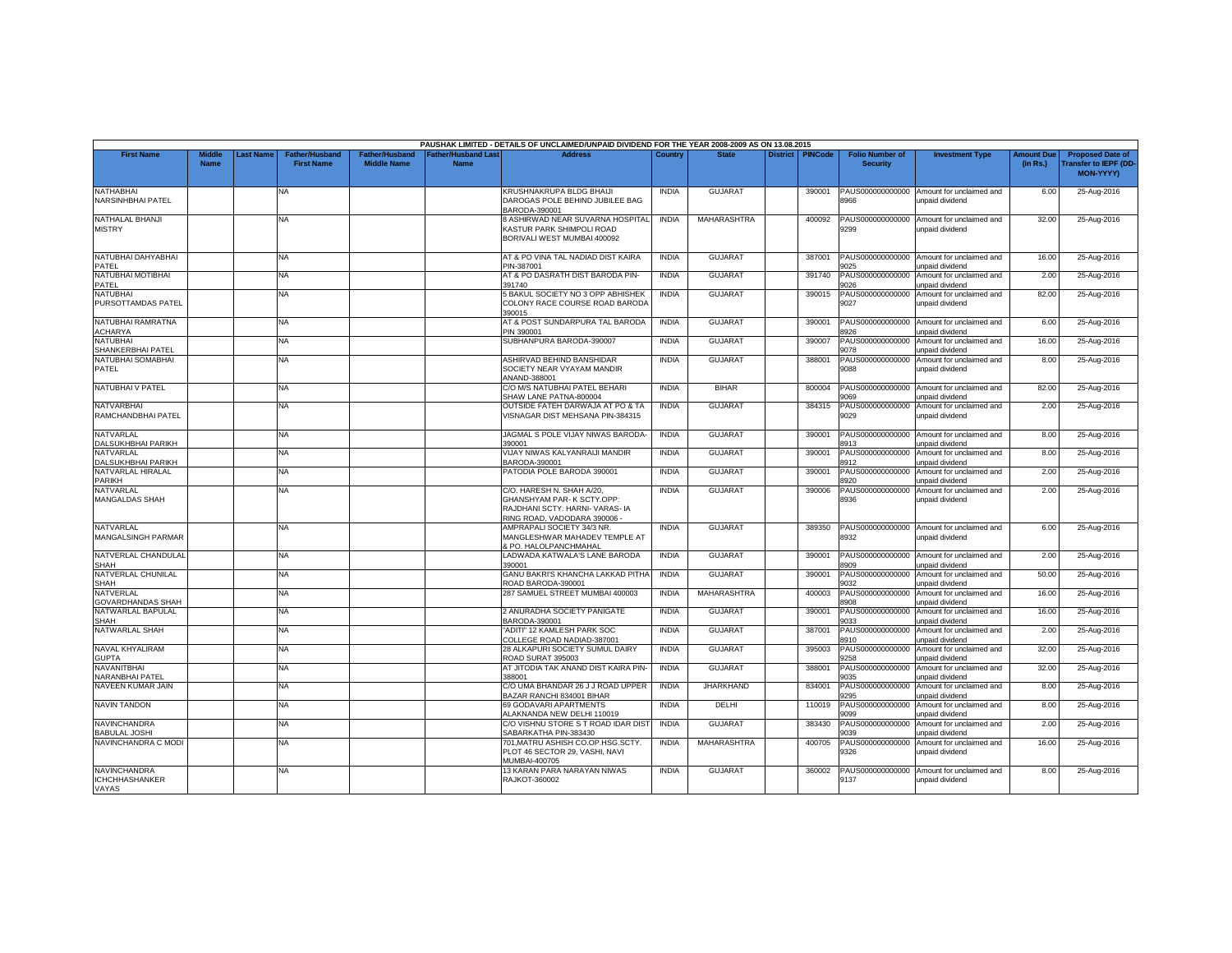|                                               |                              |          |                                            |                                             |                                    | PAUSHAK LIMITED - DETAILS OF UNCLAIMED/UNPAID DIVIDEND FOR THE YEAR 2008-2009 AS ON 13.08.2015                       |              |                       |                 |                |                                           |                                                               |                               |                                                                             |
|-----------------------------------------------|------------------------------|----------|--------------------------------------------|---------------------------------------------|------------------------------------|----------------------------------------------------------------------------------------------------------------------|--------------|-----------------------|-----------------|----------------|-------------------------------------------|---------------------------------------------------------------|-------------------------------|-----------------------------------------------------------------------------|
| <b>First Name</b>                             | <b>Middle</b><br><b>Name</b> | ast Name | <b>Father/Husband</b><br><b>First Name</b> | <b>Father/Husband</b><br><b>Middle Name</b> | <b>Father/Husband Last</b><br>Name | <b>Address</b>                                                                                                       | Country      | <b>State</b>          | <b>District</b> | <b>PINCode</b> | <b>Folio Number of</b><br><b>Security</b> | <b>Investment Type</b>                                        | <b>Amount Due</b><br>(in Rs.) | <b>Proposed Date of</b><br><b>Transfer to IEPF (DD-</b><br><b>MON-YYYY)</b> |
| NAVINCHANDRA<br>SHAKARLAL PATEL               |                              |          | NA.                                        |                                             |                                    | AT & POST SOKHDA TAL & DIST<br>BARODA PIN-391240                                                                     | <b>INDIA</b> | <b>GUJARAT</b>        |                 | 391240         | PAUS000000000000<br>9041                  | Amount for unclaimed and<br>unpaid dividend                   | 2.00                          | 25-Aug-2016                                                                 |
| NAVINKUMAR AMBALAL<br>PATEL                   |                              |          | NA                                         |                                             |                                    | 16 MAHARANI ROAD INDORE 452007                                                                                       | <b>INDIA</b> | MADHYA PRADESH        |                 | 452007         | PAUS000000000000<br>9221                  | Amount for unclaimed and<br>inpaid dividend                   | 58.00                         | 25-Aug-2016                                                                 |
| NAVNITLAL JETHALAL<br><b>SHAH</b>             |                              |          | NA.                                        |                                             |                                    | 117 SARGAM APARTMENT CO-OP<br>HOUSING SOC - LTD NR SHRIPAD<br>NAGAR SOCIETY KARELIBAUG- BARODA<br>390018 -           | <b>INDIA</b> | <b>GUJARAT</b>        |                 | 390018         | PAUS000000000000<br>8941                  | Amount for unclaimed and<br>unpaid dividend                   | 10.00                         | 25-Aug-2016                                                                 |
| NAVNITRAI AMRUTLAL<br><b>MEHTA</b>            |                              |          | NA                                         |                                             |                                    | C/O MONA TRADING CO MAIN BAZAR AT<br>RAJULA DIST AMRELI PIN-364560                                                   | <b>INDIA</b> | <b>GUJARAT</b>        |                 | 364560         | 9045                                      | PAUS000000000000 Amount for unclaimed and<br>unpaid dividend  | 16.00                         | 25-Aug-2016                                                                 |
| NAYANA RAMNIKLAL<br>MALKAN                    |                              |          | NA                                         |                                             |                                    | "GOKUL" ARVINDNAGAR SOCIETY<br>STREET NO 1 PORBANDAR 360575                                                          | <b>INDIA</b> | <b>GUJARAT</b>        |                 | 360575         | PAUS000000000000<br>9242                  | Amount for unclaimed and<br>unpaid dividend                   | 16.00                         | 25-Aug-2016                                                                 |
| NAYANA SURESH DHRU                            |                              |          | <b>NA</b>                                  |                                             |                                    | C/O THE SWASTIK JANATA SAHAKARI<br>BANK LTD 502 KALBADEVI ROAD<br>MUMBAI-400002                                      | <b>INDIA</b> | MAHARASHTRA           |                 | 400002         | 9168                                      | PAUS000000000000 Amount for unclaimed and<br>unpaid dividend  | 8.00                          | 25-Aug-2016                                                                 |
| NAYNA<br>DEVENDRAKUMAR<br>PATEL               |                              |          | <b>NA</b>                                  |                                             |                                    | 201 SHREE HARIVANSH FLAT 6<br>RAJMUGAT SOCIETY NARANPURA<br>CHAR RASTANARANPURA                                      | <b>INDIA</b> | <b>GUJARAT</b>        |                 | 380013         | PAUS000000000000<br>9206                  | Amount for unclaimed and<br>unpaid dividend                   | 16.00                         | 25-Aug-2016                                                                 |
| NAZEERUDDIN<br><b>MOHAMMED SULTAN</b>         |                              |          | NA.                                        |                                             |                                    | QAMAR MANZIL 6-12-23A, KB LAYOUT<br>TIRUPATI                                                                         | <b>INDIA</b> | ANDHRA PRADESH        |                 | 517507         | PAUS120135000003<br>7488                  | Amount for unclaimed and<br>unpaid dividend                   | 200.00                        | 25-Aug-2016                                                                 |
| NAZMUDDIN ABDUL<br>KADER                      |                              |          | <b>NA</b>                                  |                                             |                                    | KATABJIWALA P 3 CHANDNI CHOWK ST<br>2ND FLOOR CALCUTTA-700013                                                        | <b>INDIA</b> | <b>WEST BENGAL</b>    |                 | 700013         | PAUS000000000000<br>9149                  | Amount for unclaimed and<br>inpaid dividend                   | 16.00                         | 25-Aug-2016                                                                 |
| <b>NEELA</b><br>RAMESHCHANDRA<br><b>DESAI</b> |                              |          | NA                                         |                                             |                                    | RATNA-DEEP 80 ATMAJYOTI NAGAR<br>OPP ATMAJYOTI ASHRAM RACE<br>COURSE VADODARA-390007                                 | <b>INDIA</b> | <b>GUJARAT</b>        |                 | 390007         | PAUS000000000000<br>8980                  | Amount for unclaimed and<br>unpaid dividend                   | 2.00                          | 25-Aug-2016                                                                 |
| NEELA VIJAYKUMAR<br><b>CHOKSHI</b>            |                              |          | NA                                         |                                             |                                    | A/002, SAGAR SAMRAT APPARTMENTS<br>TIMES PRESS ROAD NR OVER BRIDGE.<br>SATELLITE AHMEDABAD                           | <b>INDIA</b> | <b>GUJARAT</b>        |                 | 380051         | PAUS000000000000<br>9333                  | Amount for unclaimed and<br>unpaid dividend                   | 6.00                          | 25-Aug-2016                                                                 |
| NEELAKANTH<br>PUNNAPPA HALBHAVI               |                              |          | <b>NA</b>                                  |                                             |                                    | 1819, RASIVADEKAR GALLI CHIKODI                                                                                      | <b>INDIA</b> | KARNATAKA             |                 | 591201         | 0575                                      | PAUS0000000000N0 Amount for unclaimed and<br>unpaid dividend  | 200.00                        | 25-Aug-2016                                                                 |
| <b>NEELAM GUPTA</b>                           |                              |          | <b>ARUN KUMAR</b><br><b>GUPTA</b>          |                                             |                                    | ANANT METALS NORTH MARKET ROAD<br><b>RANCHI RANCHI</b>                                                               | <b>INDIA</b> | <b>JHARKHAND</b>      |                 | 834001         | 213                                       | PAUSIN30133017592 Amount for unclaimed and<br>unpaid dividend | 32.00                         | 25-Aug-2016                                                                 |
| <b>NEELAM MERANI</b>                          |                              |          | <b>NA</b>                                  |                                             |                                    | B 406 MORESHWAR KRUPA EKSAR<br>ROAD NEAR EKSAR TALAO BORIVILI<br>WEST MUMBAI 400103                                  | <b>INDIA</b> | MAHARASHTRA           |                 | 400103         | PAUS000000000000<br>9316                  | Amount for unclaimed and<br>unpaid dividend                   | 66.00                         | 25-Aug-2016                                                                 |
| <b>NEELAM SINGH</b>                           |                              |          | NA                                         |                                             |                                    | 9/116 MALVIYA NAGAR NEW DELHI-<br>110017                                                                             | <b>INDIA</b> | DELHI                 |                 | 110017         | PAUS000000000000<br>9130                  | Amount for unclaimed and<br>unpaid dividend                   | 8.00                          | 25-Aug-2016                                                                 |
| NEELIMA MADHUKAR<br><b>DESHPANDE</b>          |                              |          | NA                                         |                                             |                                    | 42 SHANWAR PETH PUNE-411030                                                                                          | <b>INDIA</b> | MAHARASHTRA           |                 | 411030         | PAUS000000000000<br>981                   | Amount for unclaimed and<br>unpaid dividend                   | 6.00                          | 25-Aug-2016                                                                 |
| NEELKANTH NARAYAN<br>SAPRE                    |                              |          | NA                                         |                                             |                                    | SHARMA WARD KHURAI M P 262700<br>SAGARMADHYA PRADESH                                                                 | <b>INDIA</b> | <b>MADHYA PRADESH</b> |                 | 470117         | PAUS000000000000<br>8918                  | Amount for unclaimed and<br>unpaid dividend                   | 6.00                          | 25-Aug-2016                                                                 |
| NEENA CHANDRU<br><b>SHAHANI</b>               |                              |          | <b>NA</b>                                  |                                             |                                    | MADHUR JYOTI HARE KRISHNA MANDIR<br><b>ROAD PUNE 411016</b>                                                          | <b>INDIA</b> | MAHARASHTRA           |                 | 411016         | PAUS000000000000<br>9142                  | Amount for unclaimed and<br>unpaid dividend                   | 8.00                          | 25-Aug-2016                                                                 |
| NEERAJ MEDIRATTA                              |                              |          | NA                                         |                                             |                                    | -132 KIRTI NAGAR NEW DELHI                                                                                           | <b>INDIA</b> | DELHI                 |                 | 110001         | PAUS000000000000<br>9283                  | Amount for unclaimed and<br>unpaid dividend                   | 8.00                          | 25-Aug-2016                                                                 |
| NEERU V KHANNA                                |                              |          | <b>NA</b>                                  |                                             |                                    | 103/B SAMEER NIWAS 21/A J P ROAD 7<br><b>BUNGLOWS VERSOVA MUMBAI</b>                                                 | <b>INDIA</b> | <b>MAHARASHTRA</b>    |                 | 400061         | 4615                                      | PAUS0000000000N0 Amount for unclaimed and<br>unpaid dividend  | 300.00                        | 25-Aug-2016                                                                 |
| NEETA R LALANI                                |                              |          | NA.                                        |                                             |                                    | PAREKH FALI AT DHANDHUKA DIST<br>AHMEDABAD 382460                                                                    | <b>INDIA</b> | GUJARAT               |                 | 382460         | PAUS000000000000<br>9274                  | Amount for unclaimed and<br>unpaid dividend                   | 32.00                         | 25-Aug-2016                                                                 |
| <b>NEETA R PATEL</b>                          |                              |          | NA                                         |                                             |                                    | 6 HILL PARK SOCIETY COLLEGE ROAD<br><b>NADIAD</b>                                                                    | <b>INDIA</b> | <b>GUJARAT</b>        |                 | 387001         | PAUS0000000000N<br>4700                   | Amount for unclaimed and<br>unpaid dividend                   | 400.00                        | 25-Aug-2016                                                                 |
| <b>NEIL J GAJJAR</b>                          |                              |          | NA.                                        |                                             |                                    | 35-A AZAD ROAD JUHU TARA H GAWDE<br>MARG MUMBAI 400049                                                               | <b>INDIA</b> | <b>MAHARASHTRA</b>    |                 | 400049         | PAUS000000000000<br>9314                  | Amount for unclaimed and<br>unpaid dividend                   | 6.00                          | 25-Aug-2016                                                                 |
| NEMAI CHAND SARKAR                            |                              |          | NA                                         |                                             |                                    | M G ROAD DHARAMPUR CHINSURAH<br><b>HOOGALY</b>                                                                       | <b>INDIA</b> | <b>WEST BENGAL</b>    |                 | 712101         | PAUS0000000000N0<br>2923                  | Amount for unclaimed and<br>inpaid dividend                   | 200.00                        | 25-Aug-2016                                                                 |
| <b>NEVES AGUSTA D</b><br>SOUZA                |                              |          | <b>NA</b>                                  |                                             |                                    | UNIVERSAL FILTRATION CO 202<br>COMMERCE HO- USE 2ND FLOOR 140<br>NAGINDAS MASTER ROAD - MEDOWS<br>ST MUMBAI 400023 - | <b>INDIA</b> | MAHARASHTRA           |                 | 400023         | PAUS000000000000<br>9293                  | Amount for unclaimed and<br>unpaid dividend                   | 8.00                          | 25-Aug-2016                                                                 |
| <b>NIKHIL JAIN</b>                            |                              |          | <b>NA</b>                                  |                                             |                                    | 4358 MAIN ROAD PAHARI DHIRAJ DELHI<br>110006                                                                         | <b>INDIA</b> | DELHI                 |                 | 110006         | PAUS000000000000<br>9226                  | Amount for unclaimed and<br>unpaid dividend                   | 32.00                         | 25-Aug-2016                                                                 |
| NIKHIL R CHAMANKAR                            |                              |          | NA.                                        |                                             |                                    | 703, DHEERAJ VIHAR, NATWAR NAGAR<br>ROAD, NO.1 PP DIAS<br>COMPOUND.JOGESHWAR(E) MUMBAI-<br>400060                    | <b>INDIA</b> | MAHARASHTRA           |                 | 400060         | PAUS000000000000<br>9275                  | Amount for unclaimed and<br>unpaid dividend                   | 8.00                          | 25-Aug-2016                                                                 |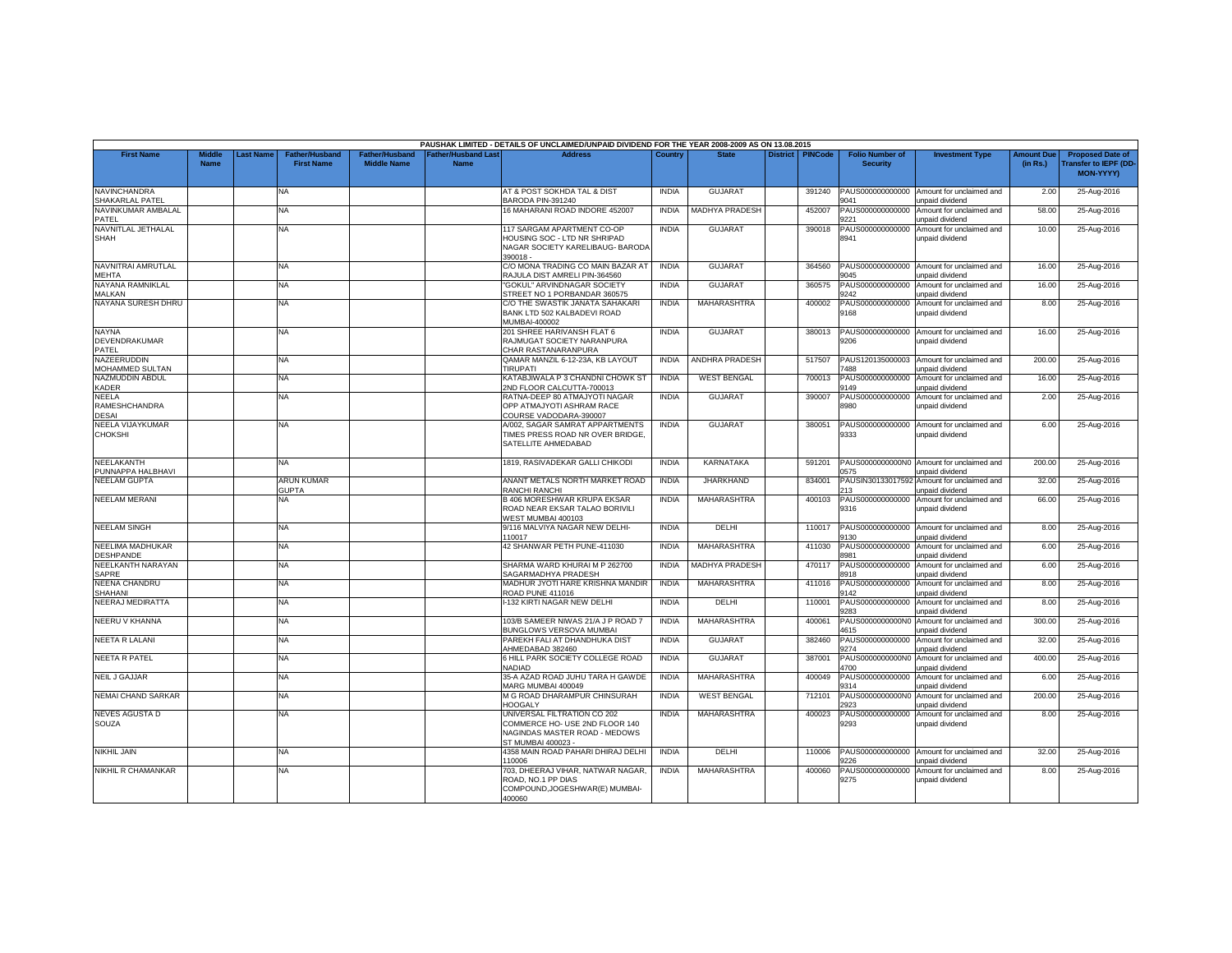|                                         |                              |                 |                                            |                                             |                                          | PAUSHAK LIMITED - DETAILS OF UNCLAIMED/UNPAID DIVIDEND FOR THE YEAR 2008-2009 AS ON 13.08.2015       |              |                       |                 |                |                                           |                                                                      |                               |                                                                     |
|-----------------------------------------|------------------------------|-----------------|--------------------------------------------|---------------------------------------------|------------------------------------------|------------------------------------------------------------------------------------------------------|--------------|-----------------------|-----------------|----------------|-------------------------------------------|----------------------------------------------------------------------|-------------------------------|---------------------------------------------------------------------|
| <b>First Name</b>                       | <b>Middle</b><br><b>Name</b> | <b>ast Name</b> | <b>Father/Husband</b><br><b>First Name</b> | <b>Father/Husband</b><br><b>Middle Name</b> | <b>Father/Husband Las</b><br><b>Name</b> | <b>Address</b>                                                                                       | Country      | <b>State</b>          | <b>District</b> | <b>PINCode</b> | <b>Folio Number of</b><br><b>Security</b> | <b>Investment Type</b>                                               | <b>Amount Due</b><br>(in Rs.) | <b>Proposed Date of</b><br><b>Transfer to IEPF (DD</b><br>MON-YYYY) |
| <b>NIKUNJ</b>                           |                              |                 | <b>NA</b>                                  |                                             |                                          | <b>B-103 SHEETAL ARCADE SHEETAL</b><br>NAGAR MIRA ROAD EAST DIST THANE<br>401107                     | <b>INDIA</b> | MAHARASHTRA           |                 | 401107         | PAUS000000000000<br>9281                  | Amount for unclaimed and<br>unpaid dividend                          | 16.00                         | 25-Aug-2016                                                         |
| NIKUNJKUMAR VINUBHAI<br>SHAH            |                              |                 | NA                                         |                                             |                                          | 176 AJAY SOCIETY BEHIND CONVENT<br><b>HIGH SCHOOL FATEGUNJ BARODA-</b><br>390002                     | <b>INDIA</b> | <b>GUJARAT</b>        |                 | 390002         | PAUS000000000000<br>3982                  | Amount for unclaimed and<br>unpaid dividend                          | 2.00                          | 25-Aug-2016                                                         |
| NILABEN AMRATLAL<br><b>DESAI</b>        |                              |                 | NA                                         |                                             |                                          | 4A SARABHAI HOUSING SOCIETY WADI<br>WADI ALKAPURI BARODA 390007                                      | <b>INDIA</b> | <b>GUJARAT</b>        |                 | 390007         | PAUS000000000000<br>8907                  | Amount for unclaimed and<br>unpaid dividend                          | 16.00                         | 25-Aug-2016                                                         |
| NILESH BABUBHAI SHAH                    |                              |                 | NA                                         |                                             |                                          | 602/D RAJESH NAGAR SAI BABA NAGAR<br>BORIVALI WEST MUMBAI 400092                                     | <b>INDIA</b> | MAHARASHTRA           |                 | 400092         | PAUS000000000000<br>9255                  | Amount for unclaimed and<br>unpaid dividend                          | 66.00                         | 25-Aug-2016                                                         |
| NILESHKUMAR<br>CHANDULAL PATEL          |                              |                 | <b>NA</b>                                  |                                             |                                          | RAMJI MANDIR AT & PO SOKHADA DIST<br>BARODA PIN-391240                                               | <b>INDIA</b> | <b>GUJARAT</b>        |                 | 391240         | PAUS000000000000<br>050                   | Amount for unclaimed and<br>unpaid dividend                          | 2.00                          | 25-Aug-2016                                                         |
| NILIMA P GUNDAWAR                       |                              |                 | <b>NA</b>                                  |                                             |                                          | C/O SHRI P GUNDAWAR 9ADVOCATE<br>GANDHIGATE SHUKRAWARI ROAD<br>MAHAL NAGPUR 440002                   | <b>INDIA</b> | MAHARASHTRA           |                 | 440002         | PAUS000000000000<br>9265                  | Amount for unclaimed and<br>unpaid dividend                          | 100.00                        | 25-Aug-2016                                                         |
| NILKANTH NARAYAN<br>SAPRE               |                              |                 | <b>NA</b>                                  |                                             |                                          | "VASUDEO SMRITTEE" SHUKLA WARD<br>KHURAI M P 470117                                                  | <b>INDIA</b> | MADHYA PRADESH        |                 | 470117         | PAUS000000000000<br>8983                  | Amount for unclaimed and<br>unpaid dividend                          | 6.00                          | 25-Aug-2016                                                         |
| NILKANTHKUMAR<br>SANTILAL SHAH          |                              |                 | NA.                                        |                                             |                                          | CHAVDI BAZAR PETLAD DIST KAIRA PIN-<br>388450                                                        | <b>INDIA</b> | <b>GUJARAT</b>        |                 | 388450         | PAUS000000000000<br>9051                  | Amount for unclaimed and<br>unpaid dividend                          | 2.00                          | 25-Aug-2016                                                         |
| NIMMAGADDA BABU<br>RAJENDRA PRASAD      |                              |                 | <b>NA</b>                                  |                                             |                                          | 40-3-3 KRISHNA NAGAR LABBI PET<br>/IJAYAWADA-520010                                                  | <b>INDIA</b> | ANDHRA PRADESH        |                 | 520010         | PAUS000000000000<br>052                   | Amount for unclaimed and<br>unpaid dividend                          | 32.00                         | 25-Aug-2016                                                         |
| NIMMAGADDA DHANA<br><b>RATNA PRASAD</b> |                              |                 | <b>NA</b>                                  |                                             |                                          | 40-3-3 KRISHNA NAGAR LABBI PETA<br>/IJAYAWADA-520010                                                 | <b>INDIA</b> | <b>ANDHRA PRADESH</b> |                 | 520010         | PAUS000000000000<br>053                   | Amount for unclaimed and<br>unpaid dividend                          | 32.00                         | 25-Aug-2016                                                         |
| NIMMAGADDA MADHU<br>BABU                |                              |                 | <b>SITARAMAIAH</b>                         |                                             |                                          | NO 40-25-47 1ST FLOOR KESAVA<br>TOWERS KONERU CHENNAKESAVA<br>RAO STREET PATAMATALANKA<br>/IJAYAWADA | <b>INDIA</b> | ANDHRA PRADESH        |                 | 520010         | PAUSIN30131320029<br>151                  | Amount for unclaimed and<br>unpaid dividend                          | 16.00                         | 25-Aug-2016                                                         |
| NIMMAGADDA VENKATA<br><b>KRISHNARAO</b> |                              |                 | NA.                                        |                                             |                                          | #40-4-10 J V R STREET KRISHNA NAGAR<br><b>ABBIPETVIJAYAWADA</b>                                      | <b>INDIA</b> | <b>ANDHRA PRADESH</b> |                 | 520010         | PAUS000000000000<br>9055                  | Amount for unclaimed and<br>unpaid dividend                          | 32.00                         | 25-Aug-2016                                                         |
| NINA DIPAK RAJYAGURU                    |                              |                 | <b>NA</b>                                  |                                             |                                          | 6 SAIBABA FLATS ANKUR ROAD<br>NARANPURA AHMEDABAD 380013                                             | <b>INDIA</b> | <b>GUJARAT</b>        |                 | 380013         | PAUS000000000000<br><b>296</b>            | Amount for unclaimed and<br><b>Inpaid dividend</b>                   | 66.00                         | 25-Aug-2016                                                         |
| NIRANJAN KANCHANLAL<br><b>SHETH</b>     |                              |                 | NA                                         |                                             |                                          | K-5 GHANSHYAM NAGAR NEAR<br>SUBHASH BRIDGE AHMEDABAD-380027                                          | <b>INDIA</b> | <b>GUJARAT</b>        |                 | 380027         | PAUS000000000000<br>9082                  | Amount for unclaimed and<br>unpaid dividend                          | 16.00                         | 25-Aug-2016                                                         |
| NIRANJANA<br>SHANKARLAL SEVAK           |                              |                 | <b>NA</b>                                  |                                             |                                          | C/O BHARATBHAI BHAILALBHAI JOSHI<br>LAKHA JOSHI'S POLE LAL DARWAJA P O<br><b>JMRETH DIST KHEDA</b>   | <b>INDIA</b> | GUJARAT               |                 | 387411         | PAUS000000000000<br>9301                  | Amount for unclaimed and<br>unpaid dividend                          | 16.00                         | 25-Aug-2016                                                         |
| NIRANJANBHAI<br>PARBATBHAI SAVANI       |                              |                 | PARBATBHAI<br><b>BHAGWANBHAI</b><br>SAVANI |                                             |                                          | 1 PARMESHWAR AVENUE GROUND<br>FLOOR VISHVAKARMA COLONY<br>KANKARIA MANINAGAR AHMEDABAD               | <b>INDIA</b> | <b>GUJARAT</b>        |                 | 380008         | 058                                       | PAUSIN30018312925 Amount for unclaimed and<br><b>Inpaid dividend</b> | 66.00                         | 25-Aug-2016                                                         |
| NIRGUNA MANSHANKAR<br>UPADHYAY          |                              |                 | NA                                         |                                             |                                          | C/O JANTA MEDICAL STORE KODINAR<br>DIST AMRELI PIN-362720                                            | <b>INDIA</b> | <b>GUJARAT</b>        |                 | 362720         | PAUS000000000000<br>8985                  | Amount for unclaimed and<br>unpaid dividend                          | 6.00                          | 25-Aug-2016                                                         |
| NIRMAL AGRAWAL                          |                              |                 | <b>NA</b>                                  |                                             |                                          | FLAT 11/503 SHAHJAHANABAG CO-OF<br>GROUP HS PLOT NO.1 SECTOR 11<br><b>DWARKA</b>                     | <b>INDIA</b> | DELHI                 |                 | 110045         | 3883                                      | PAUS0000000000N0 Amount for unclaimed and<br>unpaid dividend         | 200.00                        | 25-Aug-2016                                                         |
| NIRMAL PRASAD<br><b>MEKAPATTI</b>       |                              |                 | NA                                         |                                             |                                          | C/O.MR.P.S.H.PRASAD SUNDARAM<br>COLONY, RING ROAD, GUNTUR                                            | <b>INDIA</b> | ANDHRA PRADESH        |                 | 522006         | PAUS0000000000N0<br>185                   | Amount for unclaimed and<br>unpaid dividend                          | 400.00                        | 25-Aug-2016                                                         |
| NIRMAL WALIA                            |                              |                 | NA.                                        |                                             |                                          | C-7/171 NAVIN NIKETAN SAFDARJANG<br>DEVELOPMENT AREA NEW DELHI                                       | <b>INDIA</b> | DELHI                 |                 | 110016         | PAUS000000000000<br>9126                  | Amount for unclaimed and<br>unpaid dividend                          | 8.00                          | 25-Aug-2016                                                         |
| NIRMALA BHASKARRAO<br>INGLE             |                              |                 | <b>NA</b>                                  |                                             |                                          | 252 SARAD NAGAR TARSALI CO<br>SOCIETY BARODA-390009                                                  | <b>INDIA</b> | <b>GUJARAT</b>        |                 | 390009         | PAUS000000000000<br>8939                  | Amount for unclaimed and<br>unpaid dividend                          | 2.00                          | 25-Aug-2016                                                         |
| NIRMALA C KASHIKAR                      |                              |                 | <b>NA</b>                                  |                                             |                                          | 11 SAURABH SANT NAMDEV PATH<br>DOMBIVLI 421201 MAHARASHTRA                                           | <b>INDIA</b> | <b>MAHARASHTRA</b>    |                 | 421201         | PAUS000000000000<br>9240                  | Amount for unclaimed and<br>unpaid dividend                          | 66.00                         | 25-Aug-2016                                                         |
| NIRMALA DEVI KOTHARI                    |                              |                 | NA                                         |                                             |                                          | C/O MATHURA DAS KOTHARI 6<br>SIKDARPARA II N D LANE CALCUTTA-<br>700070                              | <b>INDIA</b> | <b>WEST BENGAL</b>    |                 | 700070         | PAUS000000000000<br>9145                  | Amount for unclaimed and<br>unpaid dividend                          | 24.00                         | 25-Aug-2016                                                         |
| <b>NIRMALA MISRA</b>                    |                              |                 | <b>NA</b>                                  |                                             |                                          | <b>INDRANI VILLA 3 CIVIL LINES OPP DR</b><br>DUBE'S HOSPITAL HOSHANGABAD M P<br>161001               | <b>INDIA</b> | MADHYA PRADESH        |                 | 461001         | PAUS000000000000<br>8987                  | Amount for unclaimed and<br>unpaid dividend                          | 16.00                         | 25-Aug-2016                                                         |
| NIRMALA R DESHPANDE                     |                              |                 | <b>NA</b>                                  |                                             |                                          | 97 BRAHMIN WADI K A SUBRAMANIAM<br>ROAD MATUNGA MUMBAI-400019                                        | <b>INDIA</b> | MAHARASHTRA           |                 | 400019         | PAUS000000000000<br>191                   | Amount for unclaimed and<br>unpaid dividend                          | 16.00                         | 25-Aug-2016                                                         |
| NIRMALA R MALPANI                       |                              |                 | NA.                                        |                                             |                                          | V P ROAD VAIJAPUR DIST<br>AURANGABAD 423701                                                          | <b>INDIA</b> | MAHARASHTRA           |                 | 423701         | PAUS000000000000<br>9237                  | Amount for unclaimed and<br>unpaid dividend                          | 8.00                          | 25-Aug-2016                                                         |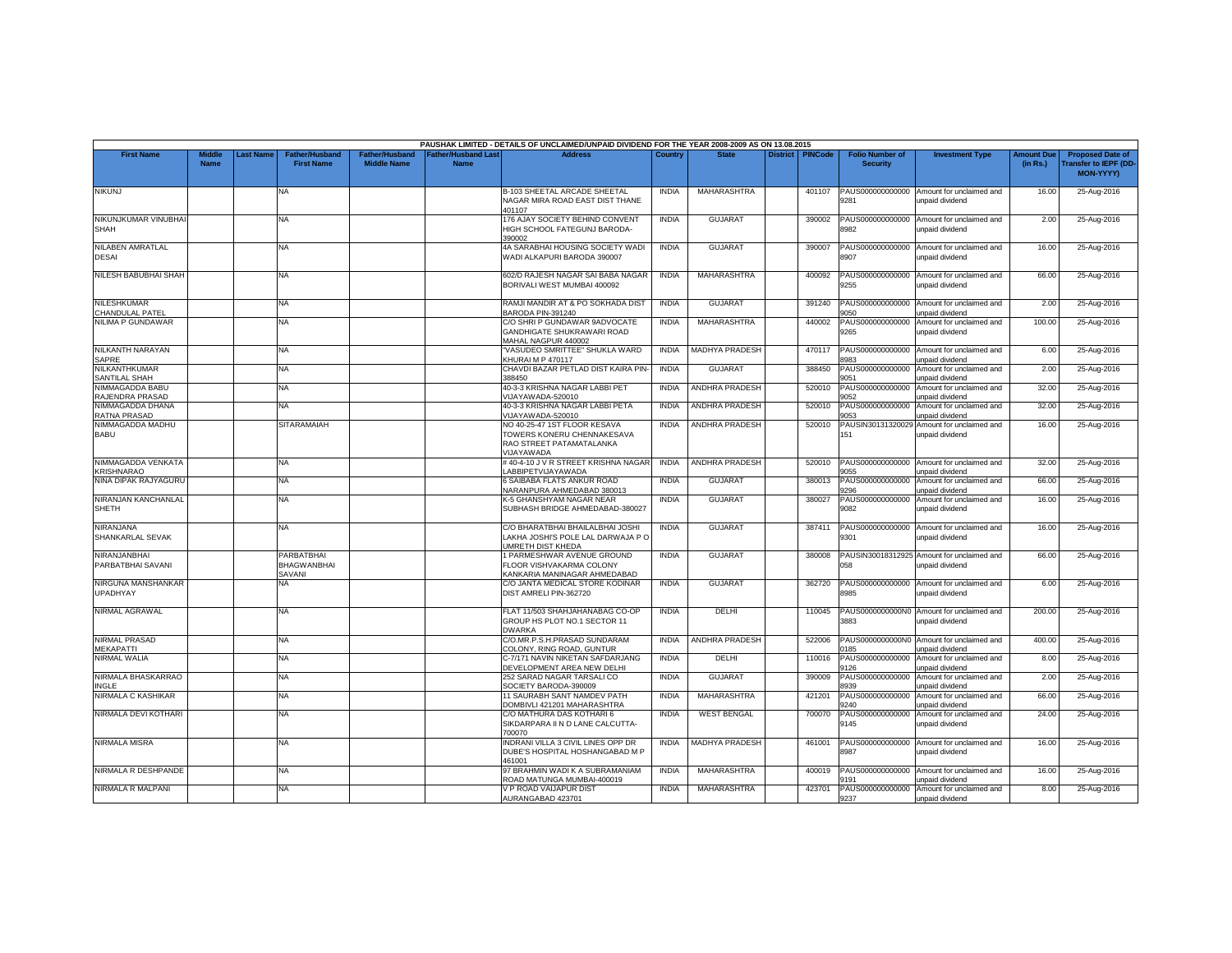|                                              |                              |           |                                            |                                             |                                  | PAUSHAK LIMITED - DETAILS OF UNCLAIMED/UNPAID DIVIDEND FOR THE YEAR 2008-2009 AS ON 13.08.2015                                                             |              |                    |                 |                |                                           |                                                               |                               |                                                                            |
|----------------------------------------------|------------------------------|-----------|--------------------------------------------|---------------------------------------------|----------------------------------|------------------------------------------------------------------------------------------------------------------------------------------------------------|--------------|--------------------|-----------------|----------------|-------------------------------------------|---------------------------------------------------------------|-------------------------------|----------------------------------------------------------------------------|
| <b>First Name</b>                            | <b>Middle</b><br><b>Name</b> | Last Name | <b>Father/Husband</b><br><b>First Name</b> | <b>Father/Husband</b><br><b>Middle Name</b> | ather/Husband Las<br><b>Name</b> | <b>Address</b>                                                                                                                                             | Country      | <b>State</b>       | <b>District</b> | <b>PINCode</b> | <b>Folio Number of</b><br><b>Security</b> | <b>Investment Type</b>                                        | <b>Amount Due</b><br>(in Rs.) | <b>Proposed Date of</b><br><b>Transfer to IEPF (DD</b><br><b>MON-YYYY)</b> |
| <b>NIRMALA R</b><br>PONNAMBALAM              |                              |           | <b>NA</b>                                  |                                             |                                  | A-6 HOUSING UNIT S N PALAYAM<br>COIMBATORE                                                                                                                 | <b>INDIA</b> | <b>TAMIL NADU</b>  |                 | 641007         | 3043                                      | PAUS0000000000N0 Amount for unclaimed and<br>unpaid dividend  | 300.00                        | 25-Aug-2016                                                                |
| NIRMALA RATANLAL<br>DESAI                    |                              |           | RATANLAL DESAI                             |                                             |                                  | OPPOSITE KRISHNA BHUVAN HANUMAN<br>POLE BAJWADA BARODA GUJARAT                                                                                             | <b>INDIA</b> | <b>GUJARAT</b>     |                 | 390001         | PAUSIN30115112610<br>278                  | Amount for unclaimed and<br>unpaid dividend                   | 2.00                          | 25-Aug-2016                                                                |
| NIRMALA S GANDHI                             |                              |           | <b>NA</b>                                  |                                             |                                  | 19 KALPANA SOCIETY RACE COURCE<br>CIRCLE BARODA-390007                                                                                                     | <b>INDIA</b> | <b>GUJARAT</b>     |                 | 390007         | PAUS000000000000<br>057                   | Amount for unclaimed and<br>unpaid dividend                   | 32.00                         | 25-Aug-2016                                                                |
| NIRMALA SURESH AMIN                          |                              |           | <b>NA</b>                                  |                                             |                                  | 46. HARIBHAKTHI COLONY RACE<br>COURSE ROAD VADODARA                                                                                                        | <b>INDIA</b> | <b>GUJARAT</b>     |                 | 390007         | PAUS0000000000N0<br>0592                  | Amount for unclaimed and<br>unpaid dividend                   | 200.00                        | 25-Aug-2016                                                                |
| NIRMALABEN<br>CHIMANLAL SHAH                 |                              |           | <b>NA</b>                                  |                                             |                                  | C/O VADILAL C SHAH OPP KAMODIA<br>DISPENSARY MAKEN KUVA GODHRA-<br>389001                                                                                  | <b>INDIA</b> | <b>GUJARAT</b>     |                 | 389001         | PAUS000000000000<br>8990                  | Amount for unclaimed and<br>unpaid dividend                   | 16.00                         | 25-Aug-2016                                                                |
| NIRMALDAS<br><b>BHARATHARI KORI</b>          |                              |           | NA                                         |                                             |                                  | KUVERJI DEVSHI CHAWL 2ND FL B S<br>ROAD OPP ZARAPKAR SHOW ROOM<br>DADAR MUMBAI 400028                                                                      | <b>INDIA</b> | MAHARASHTRA        |                 | 400028         | PAUS000000000000<br>9171                  | Amount for unclaimed and<br>unpaid dividend                   | 8.00                          | 25-Aug-2016                                                                |
| NIRUPABEN KANUBHAI<br>PATEL                  |                              |           | <b>NA</b>                                  |                                             |                                  | C/O BABUBHAI FULABHAI PATEL B11<br>RANMUKT- ESHWAR SOCIETY OPP<br>VIHAR CINEMA BARODA-- 390004 -                                                           | <b>INDIA</b> | <b>GUJARAT</b>     |                 | 390004         | PAUS000000000000<br>9067                  | Amount for unclaimed and<br>unpaid dividend                   | 2.00                          | 25-Aug-2016                                                                |
| NISHABEN ARUNBHAI<br>DIGHE                   |                              |           | <b>NA</b>                                  |                                             |                                  | 301, KARAN COMPLEX NR.MAHAVIR<br>COLONY RAJMAHEL ROAD VADODARA                                                                                             | <b>INDIA</b> | <b>GUJARAT</b>     |                 | 390001         | PAUS000000000000<br>9335                  | Amount for unclaimed and<br>unpaid dividend                   | 2.00                          | 25-Aug-2016                                                                |
| <b>NISHANT</b><br>KULSHRESHTHA               |                              |           | <b>NA</b>                                  |                                             |                                  | C/O M B PHARMA OPP RAILWAY<br><b>INSTITUTE JODHPUR</b>                                                                                                     | <b>INDIA</b> | RAJASTHAN          |                 | 342001         | 3338                                      | PAUS0000000000N0 Amount for unclaimed and<br>unpaid dividend  | 200.00                        | 25-Aug-2016                                                                |
| NISHAR EHMAD GULAM<br>MOUDIN MIYAWALA        |                              |           | NA.                                        |                                             |                                  | WADI MOTI VORWAWAD BARODA-<br>390001                                                                                                                       | <b>INDIA</b> | <b>GUJARAT</b>     |                 | 390001         | PAUS000000000000<br>9061                  | Amount for unclaimed and<br>unpaid dividend                   | 16.00                         | 25-Aug-2016                                                                |
| NISHIT P KOTHARI                             |                              |           | <b>NA</b>                                  |                                             |                                  | 204-USH-KAL NEW RAMDASPETH<br>NAGPUR-440010                                                                                                                | <b>INDIA</b> | MAHARASHTRA        |                 | 440010         | PAUS000000000000<br>9152                  | Amount for unclaimed and<br>unpaid dividend                   | 8.00                          | 25-Aug-2016                                                                |
| <b>NITA GUPTA</b>                            |                              |           | <b>NA</b>                                  |                                             |                                  | 120 CANAL STREET SREE BHUMI<br>CALCUTTA                                                                                                                    | <b>INDIA</b> | <b>WEST BENGAL</b> |                 | 700048         | PAUS0000000000N0<br>2702                  | Amount for unclaimed and<br>unpaid dividend                   | 200.00                        | 25-Aug-2016                                                                |
| NITA HARWANI                                 |                              |           | <b>NA</b>                                  |                                             |                                  | PLOT NO 3 GURU NANAK COLONY<br>AJMER 305001                                                                                                                | <b>INDIA</b> | RAJASTHAN          |                 | 305001         | PAUS000000000000<br>9266                  | Amount for unclaimed and<br>unpaid dividend                   | 32.00                         | 25-Aug-2016                                                                |
| NITA WADHERA                                 |                              |           | <b>NA</b>                                  |                                             |                                  | 2 BAG FARZANA CIVIL LINES AGRA<br>282002                                                                                                                   | <b>INDIA</b> | UTTAR PRADESH      |                 | 282002         | PAUS000000000000<br>9141                  | Amount for unclaimed and<br>unpaid dividend                   | 8.00                          | 25-Aug-2016                                                                |
| NITAI BANERJEA                               |                              |           | <b>NA</b>                                  |                                             |                                  | 32/3N GARIAHAT ROAD (SOUTH)<br>CALCUTTA 700031                                                                                                             | <b>INDIA</b> | <b>WEST BENGAL</b> |                 | 700031         | PAUS000000000000<br>9100                  | Amount for unclaimed and<br>unpaid dividend                   | 8.00                          | 25-Aug-2016                                                                |
| NITEEN RATANSHI<br><b>BHUVA</b>              |                              |           | <b>NA</b>                                  |                                             |                                  | 24-A INDRADEEP CO-OP SOCIETY OPP<br>KASTURBA VIKAS GRUH JAMNAGAR-<br>361001                                                                                | <b>INDIA</b> | <b>GUJARAT</b>     |                 | 361001         | PAUS000000000000<br>9062                  | Amount for unclaimed and<br>unpaid dividend                   | 32.00                         | 25-Aug-2016                                                                |
| NITESH DAHYABHAI<br>CHAVDA                   |                              |           | NA.                                        |                                             |                                  | E/3/28, VISHRAM PARK, OPP. BHAVSAR<br>HOTEL, NEW WADAJ, AHMEDAABD.                                                                                         | <b>INDIA</b> | <b>GUJARAT</b>     |                 | 380013         | 233                                       | PAUSIN30034310532 Amount for unclaimed and<br>unpaid dividend | 10.00                         | 25-Aug-2016                                                                |
| <b>NITIDA</b><br>MAHENDRAKUMAR<br>PATEL      |                              |           | <b>NA</b>                                  |                                             |                                  | 15, VRINDAVAN STATE BANK OFFICERS<br>SOC, NR.BHAVSAR HOSTELNAVA<br>VADAJ AHMEDABAD                                                                         | <b>INDIA</b> | <b>GUJARAT</b>     |                 | 380013         | PAUS000000000000<br>8993                  | Amount for unclaimed and<br>unpaid dividend                   | 16.00                         | 25-Aug-2016                                                                |
| NITIN GANGJI MOTA                            |                              |           | NA.                                        |                                             |                                  | E-16 RH-IV SECTOR 6 VASHI NEW<br><b>MUMBAI 400703</b>                                                                                                      | <b>INDIA</b> | MAHARASHTRA        |                 | 400703         | PAUS000000000000<br>254                   | Amount for unclaimed and<br>unpaid dividend                   | 8.00                          | 25-Aug-2016                                                                |
| NITIN K SHAH                                 |                              |           | <b>NA</b>                                  |                                             |                                  | BARODA ORTHOPAEDIC CLINIC<br>KHARIVAR NEAR G.P.O. VADODARA-<br>390001                                                                                      | <b>INDIA</b> | GUJARAT            |                 | 390001         | PAUS000000000000<br>9323                  | Amount for unclaimed and<br>unpaid dividend                   | 2.00                          | 25-Aug-2016                                                                |
| NITIN RAMANLAL MEHTA                         |                              |           | <b>NA</b>                                  |                                             |                                  | FLAT NO.104/C, FIRST FLOOR<br>SHANTIVAN CO- OPERATIVE HOUSING<br>SOCIETY LTD.VASANT KARISHMA<br>COMPLEX.NR.MANAV MANDHIR<br>COMPLEAMBADI RD.VASAI RD.VASAI | <b>INDIA</b> | MAHARASHTRA        |                 | 401202         | PAUS000000000000<br>9312                  | Amount for unclaimed and<br>unpaid dividend                   | 66.00                         | 25-Aug-2016                                                                |
| <b>NITINKUMAR</b><br><b>THAKORBHAI PATEL</b> |                              |           | NA                                         |                                             |                                  | C/O. MAHESHBHAI D. DESAI 45/B<br>VRUNDVAN SCTY. B/H.BRIGHT SCHOOL<br>VIP ROAD, KARELIBAUG, VADODARA                                                        | <b>INDIA</b> | <b>GUJARAT</b>     |                 | 390018         | PAUS000000000000<br>8944                  | Amount for unclaimed and<br>unpaid dividend                   | 2.00                          | 25-Aug-2016                                                                |
| NIVAJKHAN<br>ANAVARKHAN PATHAN               |                              |           | NA                                         |                                             |                                  | NAVAYARD NEAR BUS STAND BARODA-<br>390002                                                                                                                  | <b>INDIA</b> | <b>GUJARAT</b>     |                 | 390002         | PAUS000000000000<br>064                   | Amount for unclaimed and<br>unpaid dividend                   | 2.00                          | 25-Aug-2016                                                                |
| <b>NIVEDITA R DAVE</b>                       |                              |           | <b>NA</b>                                  |                                             |                                  | C/O MR UPENDRA VED 408 SHILPA<br>GOLIBAR LANE JAGDUSHANAGAR<br><b>GHATKOPAR MUMBAI 400077</b>                                                              | <b>INDIA</b> | MAHARASHTRA        |                 | 400077         | PAUS000000000000<br>9277                  | Amount for unclaimed and<br>unpaid dividend                   | 32.00                         | 25-Aug-2016                                                                |
| NIWAS SARDA                                  |                              |           | <b>NA</b>                                  |                                             |                                  | C/O RAJ KUMAR KABRA O JOGBANI<br>854328 DIST ARARIA BIHAR                                                                                                  | <b>INDIA</b> | <b>BIHAR</b>       |                 | 854328         | 1484                                      | PAUS000000000001 Amount for unclaimed and<br>unpaid dividend  | 1666.00                       | 25-Aug-2016                                                                |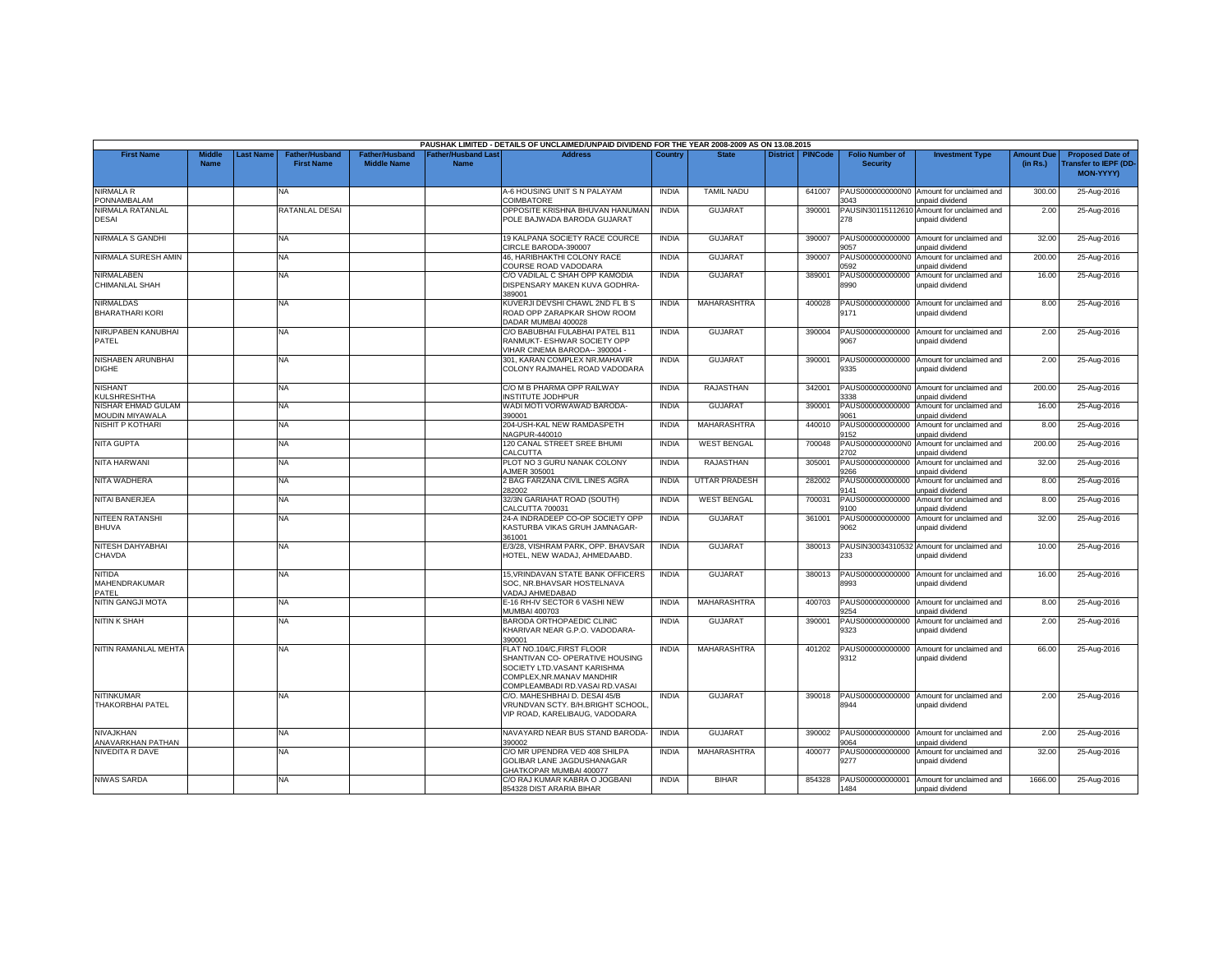|                                            |                              |                  |                                     |                                             |                                           | PAUSHAK LIMITED - DETAILS OF UNCLAIMED/UNPAID DIVIDEND FOR THE YEAR 2008-2009 AS ON 13.08.2015 |              |                       |                    |                                           |                                                              |                               |                                                                     |
|--------------------------------------------|------------------------------|------------------|-------------------------------------|---------------------------------------------|-------------------------------------------|------------------------------------------------------------------------------------------------|--------------|-----------------------|--------------------|-------------------------------------------|--------------------------------------------------------------|-------------------------------|---------------------------------------------------------------------|
| <b>First Name</b>                          | <b>Middle</b><br><b>Name</b> | <b>Last Name</b> | Father/Husband<br><b>First Name</b> | <b>Father/Husband</b><br><b>Middle Name</b> | <b>Father/Husband Last</b><br><b>Name</b> | Address                                                                                        | Country      | <b>State</b>          | District   PINCode | <b>Folio Number of</b><br><b>Security</b> | <b>Investment Type</b>                                       | <b>Amount Due</b><br>(in Rs.) | <b>Proposed Date of</b><br><b>Transfer to IEPF (DD</b><br>MON-YYYY) |
| <b>NOONEY SESHA</b><br><b>SUSEELA</b>      |                              |                  | <b>NA</b>                           |                                             |                                           | 3RD LINE BRODI PET GUNTUR-522002                                                               | <b>INDIA</b> | ANDHRA PRADESH        | 522002             | PAUS000000000000<br>9065                  | Amount for unclaimed and<br>unpaid dividend                  | 32.00                         | 25-Aug-2016                                                         |
| NOONEY UMA DEVI                            |                              |                  | NA                                  |                                             |                                           | 3/1 BRODIPET GUNTUR                                                                            | <b>INDIA</b> | <b>ANDHRA PRADESH</b> | 522002             | PAUSIN3003941618<br>467                   | Amount for unclaimed and<br>unpaid dividend                  | 216.00                        | 25-Aug-2016                                                         |
| NOONEY VASANTA                             |                              |                  | NA                                  |                                             |                                           | 3RD LANE BRODIPET GUNTUR                                                                       | <b>INDIA</b> | ANDHRA PRADESH        | 522002             | PAUS0000000000N0<br>358                   | Amount for unclaimed and<br>inpaid dividend                  | 600.00                        | 25-Aug-2016                                                         |
| NOONEY VASANTA                             |                              |                  | NA                                  |                                             |                                           | 3RD LINE BRODI PET GUNTUR-522002                                                               | <b>INDIA</b> | <b>ANDHRA PRADESH</b> | 522002             | PAUS000000000000<br>8600                  | Amount for unclaimed and<br>unpaid dividend                  | 32.00                         | 25-Aug-2016                                                         |
| NOORUNNISA MOHD<br><b>HUSAIN PARKAR</b>    |                              |                  | NA                                  |                                             |                                           | 4/24 MUNICIPAL BUILDING L J CROSS<br>ROAD NO 2 MAHIM MUMBAI 400016                             | <b>INDIA</b> | MAHARASHTRA           | 400016             | PAUS000000000000<br>9269                  | Amount for unclaimed and<br>unpaid dividend                  | 66.00                         | 25-Aug-2016                                                         |
| <b>NOVBHAR SINGH RATHI</b>                 |                              |                  | <b>HERKESH SINGH</b>                |                                             |                                           | /ILLAGE-RAMPUR, NANABAD POST<br>(HARI (JHALU) DIST.BIJNOR                                      | <b>INDIA</b> | <b>UTTAR PRADESH</b>  | 246701             | PAUS000000000001<br>2907                  | Amount for unclaimed and<br>unpaid dividend                  | 600.00                        | 25-Aug-2016                                                         |
| NUKARATNAM<br>PALUKURI                     |                              |                  | NA                                  |                                             |                                           | <b>GENERAL &amp; MEDICAL STORES STATION</b><br>ROAD, ANAKAPALLE VISAKHAPATNAM                  | <b>INDIA</b> | <b>ANDHRA PRADESH</b> | 531001             | PAUS0000000000N0<br>0593                  | Amount for unclaimed and<br>unpaid dividend                  | 800.00                        | 25-Aug-2016                                                         |
| O V THOMAS                                 |                              |                  | NA                                  |                                             |                                           | MANAGING PARTNER NEERA AGENCIES<br>ERNAKULAM 682011                                            | <b>INDIA</b> | <b>KERALA</b>         | 682011             | PAUS000000000000<br>3337                  | Amount for unclaimed and<br>unpaid dividend                  | 50.00                         | 25-Aug-2016                                                         |
| <b>OCHCHHAV</b><br>HASMUKHLAL DESAI        |                              |                  | NA                                  |                                             |                                           | TAMBOLIWADO SHRI GOPAL KRUPA PO<br><b>KADI DIST MEHSANA 382715</b>                             | <b>INDIA</b> | <b>GUJARAT</b>        | 382715             | PAUS000000000000<br>9361                  | Amount for unclaimed and<br>unpaid dividend                  | 24.00                         | 25-Aug-2016                                                         |
| OM NARAIN TIWARI                           |                              |                  | NA                                  |                                             |                                           | FRONT SIDE, 1ST FLOOR, 7/107A(1)<br>SWAROOP NAGAR KANPUR                                       | <b>INDIA</b> | <b>UTTAR PRADESH</b>  | 208002             | PAUS00000000000<br>329                    | Amount for unclaimed and<br>unpaid dividend                  | 200.00                        | 25-Aug-2016                                                         |
| OM PARKASH ANAND                           |                              |                  | NA                                  |                                             |                                           | C/O HARI RAM CHHABRA T/367 AHATA<br>KIDARA BARA HINDU RAO DELHI-110006                         | <b>INDIA</b> | DELHI                 | 110006             | PAUS00000000000<br>9342                   | Amount for unclaimed and<br>unpaid dividend                  | 8.00                          | 25-Aug-2016                                                         |
| <b>OM PRAKASH</b>                          |                              |                  | NA                                  |                                             |                                           | SHAM MACHINE COMPANY KHAIR<br><b>JAGAR BAZAR MEERUT CITY</b>                                   | <b>INDIA</b> | <b>UTTAR PRADESH</b>  | 250002             | 668                                       | PAUS000000000000 Amount for unclaimed and<br>unpaid dividend | 800.00                        | 25-Aug-2016                                                         |
| OM PRAKASH GUPTA                           |                              |                  | NA                                  |                                             |                                           | <b>B-15 ARMY OFFICERS FLATS NAVY</b><br><b>NAGAR COLABA MUMBAI 400025</b>                      | <b>INDIA</b> | <b>MAHARASHTRA</b>    | 400025             | PAUS000000000000<br>359                   | Amount for unclaimed and<br>unpaid dividend                  | 16.00                         | 25-Aug-2016                                                         |
| OM PRAKASH LATA                            |                              |                  | NA                                  |                                             |                                           | 9, B T ROAD 10/25 BELGHARIA GOVT<br>QTRS CALCUTTA 700056                                       | <b>INDIA</b> | <b>WEST BENGAL</b>    | 700056             | PAUS000000000000<br>9350                  | Amount for unclaimed and<br>unpaid dividend                  | 32.00                         | 25-Aug-2016                                                         |
| OM PRAKASH TANDON                          |                              |                  | NA                                  |                                             |                                           | I-G-48 LAJPAT NAGAR II NEW DELHI<br>110024                                                     | <b>INDIA</b> | DELHI                 | 110024             | PAUS000000000000<br>9345                  | Amount for unclaimed and<br>unpaid dividend                  | 8.00                          | 25-Aug-2016                                                         |
| OM SHANKER MEHRA                           |                              |                  | <b>NA</b>                           |                                             |                                           | SECTOR IV POCKET B/8 FLAT NO 101<br>MIG ROHINI DELHI 110085                                    | <b>INDIA</b> | DELHI                 | 110085             | PAUS000000000000<br>9343                  | Amount for unclaimed and<br>unpaid dividend                  | 32.00                         | 25-Aug-2016                                                         |
| <b>OMPRAKASH</b><br><b>GOBINDRAM MEHRA</b> |                              |                  | NA                                  |                                             |                                           | 104 RAJKUTIR PLOT NO 301-302 LINKING<br>ROAD KHAR MUMBAI-400052                                | <b>INDIA</b> | <b>MAHARASHTRA</b>    | 400052             | PAUS000000000000<br>9351                  | Amount for unclaimed and<br>unpaid dividend                  | 8.00                          | 25-Aug-2016                                                         |
| <b>OMPRAKASH MALANI</b>                    |                              |                  | NA.                                 |                                             |                                           | 56 RISHI ARBIND SARANI B T ROAD<br>BONHOOGHLY CALCUTTA 700090                                  | <b>INDIA</b> | <b>WEST BENGAL</b>    | 700090             | PAUS000000000000<br>9349                  | Amount for unclaimed and<br>unpaid dividend                  | 8.00                          | 25-Aug-2016                                                         |
| <b>ONKAR NATH CHAUBEY</b>                  |                              |                  | NA                                  |                                             |                                           | BHITARI LOHTA VARANASI                                                                         | <b>INDIA</b> | <b>UTTAR PRADESH</b>  | 221007             | PAUS120384000034<br>5451                  | Amount for unclaimed and<br>unpaid dividend                  | 120.00                        | 25-Aug-2016                                                         |
| P A MANDARAVALLI                           |                              |                  | NA                                  |                                             |                                           | 48/4 13TH CROSS, 8TH MAIN<br>MALLESWARAM BANGALORE                                             | <b>INDIA</b> | KARNATAKA             | 560003             | PAUSIN3006101018:<br>29                   | Amount for unclaimed and<br>inpaid dividend                  | 42.00                         | 25-Aug-2016                                                         |
| P B CHAUDHARY                              |                              |                  | NA                                  |                                             |                                           | 35 VANDANA 9TH FLOOR OLD INS<br>TRATA R C CHURCH COLABA MUMBAI                                 | <b>INDIA</b> | <b>MAHARASHTRA</b>    | 400005             | PAUS000000000000<br>838                   | Amount for unclaimed and<br>unpaid dividend                  | 66.00                         | 25-Aug-2016                                                         |
| P BALAKRISHNAN                             |                              |                  | NA                                  |                                             |                                           | 147/1 KARAYA ROAD FLAT 4 CALCUTTA<br>'00017                                                    | <b>INDIA</b> | <b>WEST BENGAL</b>    | 700017             | PAUS000000000000<br>9674                  | Amount for unclaimed and<br>unpaid dividend                  | 8.00                          | 25-Aug-2016                                                         |
| P GOLDWIN                                  |                              |                  | NA                                  |                                             |                                           | 519, 10TH F MAIN, 6TH BLOCK RAJAJI<br><b>NAGAR BANGALORE</b>                                   | <b>INDIA</b> | KARNATAKA             | 560010             | PAUS0000000000P0<br>2019                  | Amount for unclaimed and<br>unpaid dividend                  | 200.00                        | 25-Aug-2016                                                         |
| <b>GOMATHI</b>                             |                              |                  | NA                                  |                                             |                                           | 1/258 A1 3RD STREET, PALPANDI<br>NAGAR TUTICORIN                                               | <b>INDIA</b> | <b>TAMIL NADU</b>     | 628008             | PAUSIN30108022042<br>470                  | Amount for unclaimed and<br>unpaid dividend                  | 100.00                        | 25-Aug-2016                                                         |
| P JOSEPH GERALD                            |                              |                  | <b>NA</b>                           |                                             |                                           | PRODUCT MANAGER ALEMBIC<br>CHEMICAL WORKS LTD VADODARA                                         | <b>INDIA</b> | <b>GUJARAT</b>        | 390003             | PAUS0000000000P0<br>4571                  | Amount for unclaimed and<br><b>Inpaid dividend</b>           | 200.00                        | 25-Aug-2016                                                         |
| P K Bairoliya                              |                              |                  | K P Bairoliya                       |                                             |                                           | No - 31, Swamy Enclave No - 9, 1st Main,<br>1st Block Koramangala BANGALORE                    | <b>INDIA</b> | <b>KARNATAKA</b>      | 560034             | PAUSIN30009510055<br>521                  | Amount for unclaimed and<br>unpaid dividend                  | 8.00                          | 25-Aug-2016                                                         |
| <b>PKN PILLAI</b>                          |                              |                  | NA                                  |                                             |                                           | THURUTHEL HOUSE KUTTUR<br>TIRUVALLA                                                            | <b>INDIA</b> | KERALA                | 689106             | PAUSIN3008961012<br>344                   | Amount for unclaimed and<br>unpaid dividend                  | 8.00                          | 25-Aug-2016                                                         |
| P KASTURI                                  |                              |                  | NA                                  |                                             |                                           | SERNO CONTROLS DIVISION E C I L<br>IYDERABAD-500762                                            | <b>INDIA</b> | <b>ANDHRA PRADESH</b> | 500762             | PAUS000000000000<br>9577                  | Amount for unclaimed and<br>unpaid dividend                  | 8.00                          | 25-Aug-2016                                                         |
| P KRISHNAMURTHI                            |                              |                  | NA                                  |                                             |                                           | D-1 E I D PARRY RESIDENTIAL ESTATE E<br>T P S POST OFFICE ENNORE CHENNAI<br>00057              | <b>INDIA</b> | <b>TAMIL NADU</b>     | 600057             | PAUS000000000000<br>9588                  | Amount for unclaimed and<br>unpaid dividend                  | 100.00                        | 25-Aug-2016                                                         |
| P LAKSHMI                                  |                              |                  | NA                                  |                                             |                                           | <b>44 VENKATACHALA CHETTY ST</b><br>TRIPLICANE CHENNAI 600005                                  | <b>INDIA</b> | <b>TAMIL NADU</b>     | 600005             | PAUS000000000000<br>738                   | Amount for unclaimed and<br>unpaid dividend                  | 8.00                          | 25-Aug-2016                                                         |
| P M ACHAMMA<br>PONNAMMA                    |                              |                  | NA                                  |                                             |                                           | C/O O M KURIAN D D GEARS (P) LTD 28<br>MOTIA KHAN JHANDEWALA ROAD N<br>DELHI-110055            | <b>INDIA</b> | DELHI                 | 110055             | PAUS000000000000<br>9610                  | Amount for unclaimed and<br>unpaid dividend                  | 8.00                          | 25-Aug-2016                                                         |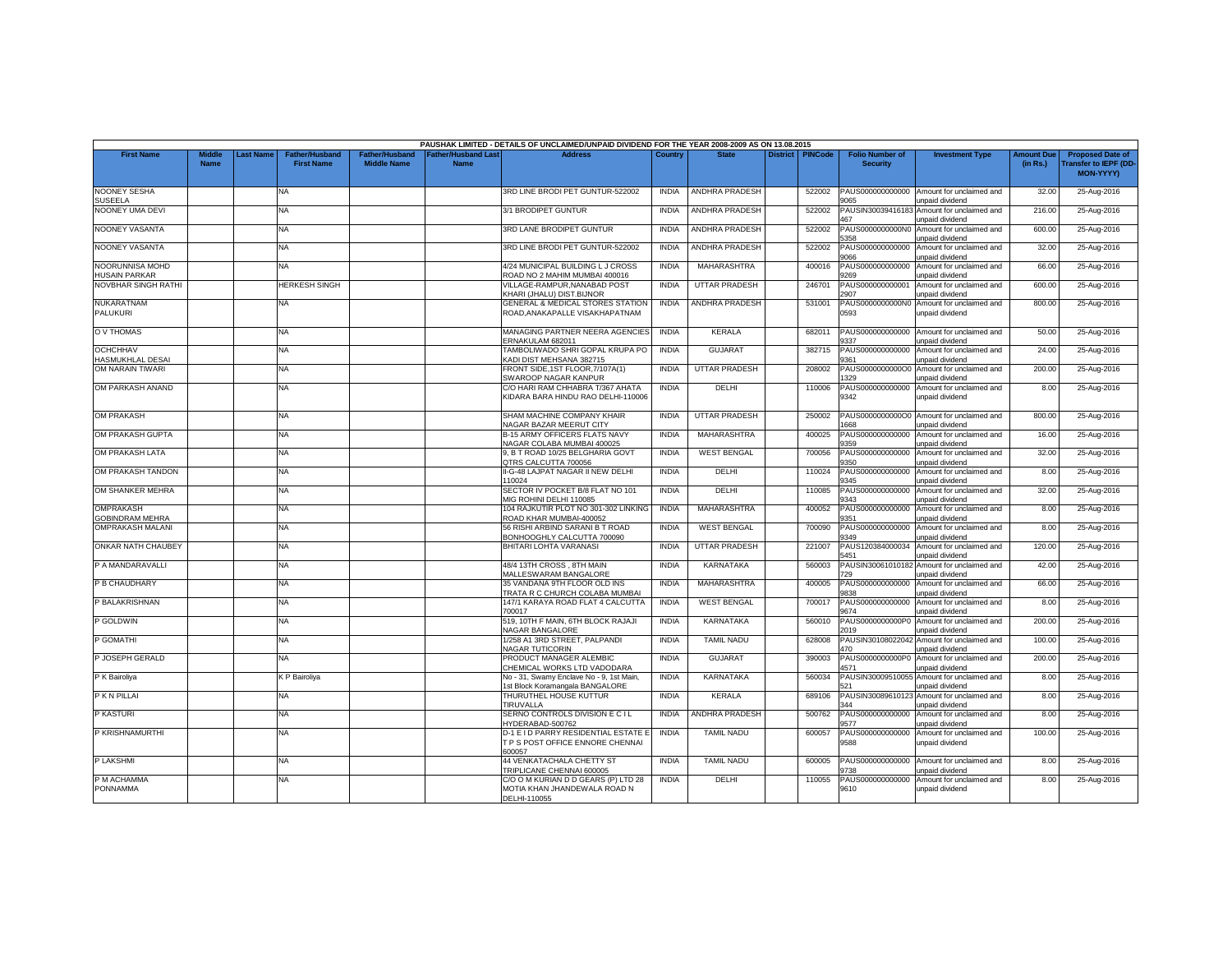|                                 |                              |                  |                                            |                                             |                                   | PAUSHAK LIMITED - DETAILS OF UNCLAIMED/UNPAID DIVIDEND FOR THE YEAR 2008-2009 AS ON 13.08.2015                                   |              |                       |                 |                |                                           |                                                              |                               |                                                                            |
|---------------------------------|------------------------------|------------------|--------------------------------------------|---------------------------------------------|-----------------------------------|----------------------------------------------------------------------------------------------------------------------------------|--------------|-----------------------|-----------------|----------------|-------------------------------------------|--------------------------------------------------------------|-------------------------------|----------------------------------------------------------------------------|
| <b>First Name</b>               | <b>Middle</b><br><b>Name</b> | <b>Last Name</b> | <b>Father/Husband</b><br><b>First Name</b> | <b>Father/Husband</b><br><b>Middle Name</b> | <b>Father/Husband Las</b><br>Name | <b>Address</b>                                                                                                                   | Country      | <b>State</b>          | <b>District</b> | <b>PINCode</b> | <b>Folio Number of</b><br><b>Security</b> | <b>Investment Type</b>                                       | <b>Amount Due</b><br>(in Rs.) | <b>Proposed Date of</b><br><b>Transfer to IEPF (DD</b><br><b>MON-YYYY)</b> |
| P MAHALAKSHMI                   |                              |                  | NA                                         |                                             |                                   | 14,III - CROSS NARAYANA NAGAR,<br>SALEM T.N.-636015                                                                              | <b>INDIA</b> | <b>TAMIL NADU</b>     |                 | 636015         | PAUS000000000000<br>866                   | Amount for unclaimed and<br>unpaid dividend                  | 166.00                        | 25-Aug-2016                                                                |
| P MARUTHAI                      |                              |                  | <b>NA</b>                                  |                                             |                                   | NO 46 SECOND STREET KAMARAJ<br><b>JAGAR KORATTUR CHENNAI</b>                                                                     | <b>INDIA</b> | <b>TAMIL NADU</b>     |                 | 600080         | PAUS0000000000P0<br>3498                  | Amount for unclaimed and<br>unpaid dividend                  | 600.00                        | 25-Aug-2016                                                                |
| P P GUPTA                       |                              |                  | <b>NA</b>                                  |                                             |                                   | 6 PROFESSOR'S COLONY MODINAGAR<br>DT GHAZIABAD PIN-201204                                                                        | <b>INDIA</b> | <b>UTTAR PRADESH</b>  |                 | 201204         | PAUS000000000000<br>9686                  | Amount for unclaimed and<br>unpaid dividend                  | 8.00                          | 25-Aug-2016                                                                |
| P PRAKASHCHAND                  |                              |                  | <b>NA</b>                                  |                                             |                                   | 4 GOWDIA MUTT ROAD 1ST FLOOR<br>ROYAPETTAH CHENNAI 600014                                                                        | <b>INDIA</b> | <b>TAMIL NADU</b>     |                 | 600014         | PAUS000000000000<br>9678                  | Amount for unclaimed and<br>unpaid dividend                  | 8.00                          | 25-Aug-2016                                                                |
| P R GHOSH DASTIDAR              |                              |                  | <b>NA</b>                                  |                                             |                                   | D-592 CHITTARANJAN PARK KALKAJI<br><b>NEW DELHI-110019</b>                                                                       | <b>INDIA</b> | <b>DELHI</b>          |                 | 110019         | PAUS000000000000<br>9606                  | Amount for unclaimed and<br>unpaid dividend                  | 16.00                         | 25-Aug-2016                                                                |
| P RAMAKRISHNA HARI<br>PRASAD    |                              |                  | PINNU<br>CHANDRAYAPPA<br><b>SRESHTY</b>    |                                             |                                   | 9/12 MAIN ROAD DHARMAVARAM A P                                                                                                   | <b>INDIA</b> | ANDHRA PRADESH        |                 | 515671         | PAUSIN3003941492<br>677                   | Amount for unclaimed and<br>unpaid dividend                  | 32.00                         | 25-Aug-2016                                                                |
| <b>RAMESHCHAND</b><br>BHANDARI  |                              |                  | NA                                         |                                             |                                   | H NO 3-4-376/16 BASANT NAGAR<br>COLONY HYDERABAD 500027                                                                          | <b>INDIA</b> | ANDHRA PRADESH        |                 | 500027         | PAUS000000000000<br>9769                  | Amount for unclaimed and<br>unpaid dividend                  | 100.00                        | 25-Aug-2016                                                                |
| P S DAKSHAYANI                  |                              |                  | <b>NA</b>                                  |                                             |                                   | 535, HARBHAVI CIRCLE, CHAMRAJPET                                                                                                 | <b>INDIA</b> | <b>KARNATAKA</b>      |                 | 577001         | PAUS0000000000P0<br>5570                  | Amount for unclaimed and<br>unpaid dividend                  | 400.00                        | 25-Aug-2016                                                                |
| P S SUBASHINI                   |                              |                  | <b>NA</b>                                  |                                             |                                   | C/O K K GOPALAKRISHNAN<br>KOKKUVAYIL HOUSE P O EDAVALANGU<br>DIST TRICHUR 680006                                                 | <b>INDIA</b> | <b>KERALA</b>         |                 | 680006         | PAUS000000000000<br>9521                  | Amount for unclaimed and<br>unpaid dividend                  | 32.00                         | 25-Aug-2016                                                                |
| P SANJAY                        |                              |                  | <b>NA</b>                                  |                                             |                                   | NO 32 3RD CROSS AREKEMPANA HALLI<br>WILSON GARDEN BANGALORE 560027                                                               | <b>INDIA</b> | <b>KARNATAKA</b>      |                 | 560027         | PAUS000000000000<br>9840                  | Amount for unclaimed and<br>unpaid dividend                  | 8.00                          | 25-Aug-2016                                                                |
| P SARVAMANGALAMMA               |                              |                  | LATE T G<br><b>RAJENDRA</b><br>PRASAD      |                                             |                                   | C/O T G JAYAPRAKSH GOSALA NILAYA<br>2ND MAIN 1ST CROSS JAYANAGAR<br><b>WESTITUMKUR</b>                                           | <b>INDIA</b> | <b>KARNATAKA</b>      |                 | 572102         | PAUS000000000001<br>2788                  | Amount for unclaimed and<br>unpaid dividend                  | 16.00                         | 25-Aug-2016                                                                |
| P SATHYAVATHI GUPTA             |                              |                  | NA                                         |                                             |                                   | NO 452 WEST AT CHORD ROAD<br>LAKSHMINIVAS 3RD STAGE 1ST BLOCK<br>10TH MAIN IIND CROSS<br>BASAVESHWARA NAGAR BANGALORE-<br>560079 | <b>INDIA</b> | <b>KARNATAKA</b>      |                 | 560079         | PAUS000000000000<br>9567                  | Amount for unclaimed and<br>unpaid dividend                  | 8.00                          | 25-Aug-2016                                                                |
| P SITARAM                       |                              |                  | <b>NA</b>                                  |                                             |                                   | 4-4-106 BHAGWANDAS BLDG SULTAN<br>BAZAR HYDERABAD-500001                                                                         | <b>INDIA</b> | <b>ANDHRA PRADESH</b> |                 | 500001         | PAUS000000000000<br>9525                  | Amount for unclaimed and<br>unpaid dividend                  | 10.00                         | 25-Aug-2016                                                                |
| P SIVASANKARAN                  |                              |                  | NA.                                        |                                             |                                   | G/5 MAHALAKSHMI FLATS HARRINGTON<br>ROAD 5TH AVENUE CHETPET CHENNAI<br>600031                                                    | <b>INDIA</b> | <b>TAMIL NADU</b>     |                 | 600031         | PAUS000000000000<br>9587                  | Amount for unclaimed and<br>unpaid dividend                  | 8.00                          | 25-Aug-2016                                                                |
| P VIMALCHAND<br><b>BHANDARI</b> |                              |                  | NA.                                        |                                             |                                   | H NO 3-4-376/16 BASANT NAGAR<br>COLONY HYDERABAD 500027                                                                          | <b>INDIA</b> | <b>ANDHRA PRADESH</b> |                 | 500027         | PAUS000000000000<br>9770                  | Amount for unclaimed and<br>unpaid dividend                  | 100.00                        | 25-Aug-2016                                                                |
| P VISWANATHAN                   |                              |                  | NA                                         |                                             |                                   | 134/10A, THIRD FLOOR, RAJPARIS<br>BRINDAVA- N APT. ELDAMS ROAD.<br>TEYNAMPET CHENNAI-6-00018 -                                   | <b>INDIA</b> | <b>TAMIL NADU</b>     |                 | 600018         | PAUS000000000000<br>9584                  | Amount for unclaimed and<br>unpaid dividend                  | 8.00                          | 25-Aug-2016                                                                |
| PADAM DAS                       |                              |                  | NA.                                        |                                             |                                   | 18 SAURABH NAGAR OPP JEEWAN<br>JYOTI DAYAL BAGH AGRA                                                                             | <b>INDIA</b> | <b>UTTAR PRADESH</b>  |                 | 282005         | 3999                                      | PAUS0000000000P0 Amount for unclaimed and<br>unpaid dividend | 200.00                        | 25-Aug-2016                                                                |
| PADMA DALWANI                   |                              |                  | NA                                         |                                             |                                   | 5 B MANISHPARK APPT 5TH FLOOR<br>ADGARA STREET NANPURA SURAT                                                                     | <b>INDIA</b> | <b>GUJARAT</b>        |                 | 395001         | PAUS0000000000P0<br>4173                  | Amount for unclaimed and<br>unpaid dividend                  | 200.00                        | 25-Aug-2016                                                                |
| PADMA MURTHY                    |                              |                  | NA.                                        |                                             |                                   | 1104 SRINIVAS 35-D CROSS 4TH T<br>BLOCK JAYANAGAR BANGALORE<br>560041                                                            | <b>INDIA</b> | <b>KARNATAKA</b>      |                 | 560041         | PAUS000000000000<br>9730                  | Amount for unclaimed and<br>unpaid dividend                  | 8.00                          | 25-Aug-2016                                                                |
| <b>PADMA</b><br>NARAYANASWAMY   |                              |                  | <b>NA</b>                                  |                                             |                                   | 24 F MIG FLATS STREET E MAYAPURI<br>NEW DELHI                                                                                    | <b>INDIA</b> | DELHI                 |                 | 110064         | PAUSIN3026793187<br>85                    | Amount for unclaimed and<br>unpaid dividend                  | 16.00                         | 25-Aug-2016                                                                |
| PADMA NATARAJAN                 |                              |                  | <b>NA</b>                                  |                                             |                                   | C/O K P NATARAJAN ARUNDLE NAGAR<br>PLOT NO- 26 BEACH ROAD<br>KALAKSHETRA COLONY BESAN-T<br>NAGAR CHENNAI-600090                  | <b>INDIA</b> | <b>TAMIL NADU</b>     |                 | 600090         | PAUS000000000000<br>9585                  | Amount for unclaimed and<br>unpaid dividend                  | 8.00                          | 25-Aug-2016                                                                |
| PADMA PARWATRAI<br>DESAI        |                              |                  | NA                                         |                                             |                                   | 4 A/6 SONAWALA BLDG III FLOOR<br>TARDEO MUMBAI-400007                                                                            | <b>INDIA</b> | MAHARASHTRA           |                 | 400007         | PAUS000000000000<br>9413                  | Amount for unclaimed and<br>unpaid dividend                  | 6.00                          | 25-Aug-2016                                                                |
| PADMA RAMAN                     |                              |                  | <b>NA</b>                                  |                                             |                                   | 286 AVVAI SHANMUGAM ROAD CHENNAI<br>600014                                                                                       | <b>INDIA</b> | <b>TAMIL NADU</b>     |                 | 600014         | PAUS000000000000<br>9681                  | Amount for unclaimed and<br>unpaid dividend                  | 8.00                          | 25-Aug-2016                                                                |
| PADMA RANI KHETAN               |                              |                  | <b>NA</b>                                  |                                             |                                   | M/S KHETAN & CO KHETAN BHAWAN M I<br>ROAD JAIPUR-302001                                                                          | <b>INDIA</b> | <b>RAJASTHAN</b>      |                 | 302001         | PAUS000000000000<br>581                   | Amount for unclaimed and<br>unpaid dividend                  | 8.00                          | 25-Aug-2016                                                                |
| PADMA VIJAYAN                   |                              |                  | NA                                         |                                             |                                   | FLAT NO 402 RAVI APARTMENTS EDULJI<br>ROAD CHARAI THANE WEST 400601                                                              | <b>INDIA</b> | MAHARASHTRA           |                 | 400601         | PAUS000000000000<br>9656                  | Amount for unclaimed and<br>unpaid dividend                  | 32.00                         | 25-Aug-2016                                                                |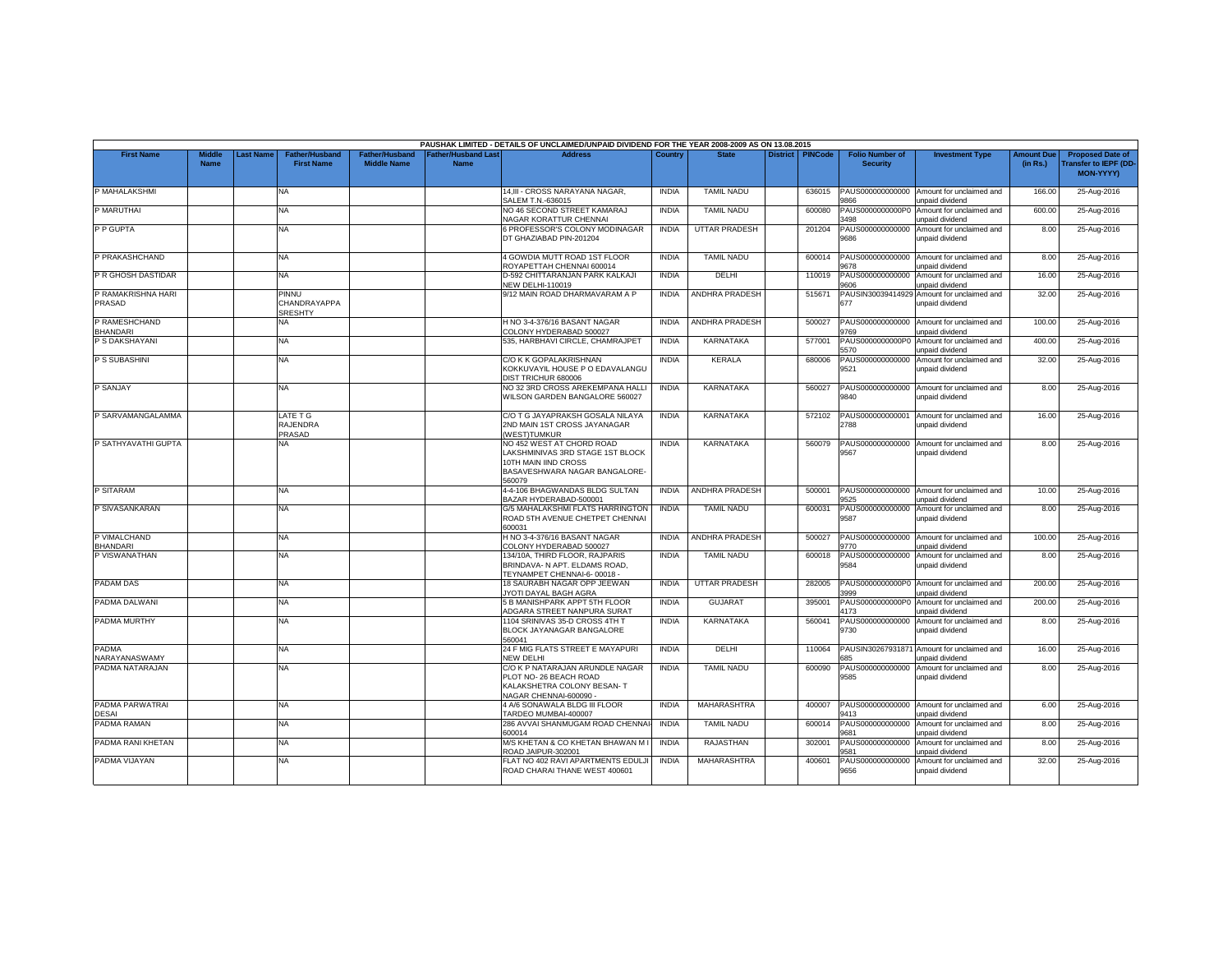|                                    |                              |          |                                            |                                             |                                          | PAUSHAK LIMITED - DETAILS OF UNCLAIMED/UNPAID DIVIDEND FOR THE YEAR 2008-2009 AS ON 13.08.2015     |              |                       |                 |                |                                           |                                                               |                               |                                                                            |
|------------------------------------|------------------------------|----------|--------------------------------------------|---------------------------------------------|------------------------------------------|----------------------------------------------------------------------------------------------------|--------------|-----------------------|-----------------|----------------|-------------------------------------------|---------------------------------------------------------------|-------------------------------|----------------------------------------------------------------------------|
| <b>First Name</b>                  | <b>Middle</b><br><b>Name</b> | ast Name | <b>Father/Husband</b><br><b>First Name</b> | <b>Father/Husband</b><br><b>Middle Name</b> | <b>Father/Husband Las</b><br><b>Name</b> | <b>Address</b>                                                                                     | Country      | <b>State</b>          | <b>District</b> | <b>PINCode</b> | <b>Folio Number of</b><br><b>Security</b> | <b>Investment Type</b>                                        | <b>Amount Due</b><br>(in Rs.) | <b>Proposed Date of</b><br><b>Transfer to IEPF (DD</b><br><b>MON-YYYY)</b> |
| PALLAVI S THAKKAR                  |                              |          | <b>NA</b>                                  |                                             |                                          | NATHY SHIVJI BLDG 1ST FLOOR BAZAR<br>PETH JAMBLI NAKA THANA WEST<br>400601                         | <b>INDIA</b> | MAHARASHTRA           |                 | 400601         | PAUS000000000000<br>9848                  | Amount for unclaimed and<br>unpaid dividend                   | 32.00                         | 25-Aug-2016                                                                |
| PALLAVI SHAH                       |                              |          | <b>NA</b>                                  |                                             |                                          | 3, SUJATHA SOCIETY GOTRI ROAD,<br>VEAR HARINAGAR PANCH RASTA                                       | <b>INDIA</b> | <b>GUJARAT</b>        |                 | 390021         | PAUS0000000000P0<br>585                   | Amount for unclaimed and<br>unpaid dividend                   | 100.00                        | 25-Aug-2016                                                                |
| PALLAVIBEN<br>KIRITKUMAR SARVAIYA  |                              |          | <b>NA</b>                                  |                                             |                                          | 102/103 NO 2 PRITAM SOCIETY<br><b>BHARUCH-392002</b>                                               | <b>INDIA</b> | <b>GUJARAT</b>        |                 | 392002         | PAUS000000000000<br>9449                  | Amount for unclaimed and<br>unpaid dividend                   | 66.00                         | 25-Aug-2016                                                                |
| PANALAL SHAH                       |                              |          | NA.                                        |                                             |                                          | VRUNDAVAN KUNJ" MAHADEO ROAD<br>VALLABH VIDYANAGAR 388120 KHEDA<br><b>GUJ</b>                      | <b>INDIA</b> | <b>GUJARAT</b>        |                 | 388120         | PAUS000000000000<br>9772                  | Amount for unclaimed and<br>unpaid dividend                   | 4.00                          | 25-Aug-2016                                                                |
| PANALAL SHAH                       |                              |          | <b>NA</b>                                  |                                             |                                          | VRUNDAVAN KUNJ MAHANDEO'S ROAD<br>VALLABH VIDYANAGAR DIST KHEDA<br><b>GUJARAT 388120</b>           | <b>INDIA</b> | <b>GUJARAT</b>        |                 | 388120         | PAUS000000000000<br>9762                  | Amount for unclaimed and<br>unpaid dividend                   | 24.00                         | 25-Aug-2016                                                                |
| PANDARATHIL<br><b>BALACHANDRAN</b> |                              |          | NA                                         |                                             |                                          | GEETHANJALI PATTATHANAM EAST<br>QUILON 691001 KERALA                                               | <b>INDIA</b> | KERALA                |                 | 691001         | PAUS000000000000<br>9527                  | Amount for unclaimed and<br>unpaid dividend                   | 32.00                         | 25-Aug-2016                                                                |
| PANDURANG SARAF                    |                              |          | NA                                         |                                             |                                          | SRI DHARA KRUPA APTS FIRST FLOOR<br>FLAT NO 1 NEAR HARIMANDIR, ANGOL<br>ROAD                       | <b>INDIA</b> | KARNATAKA             |                 | 590006         | PAUS0000000000P0<br>2600                  | Amount for unclaimed and<br>unpaid dividend                   | 200.00                        | 25-Aug-2016                                                                |
| PANDURANGAN S                      |                              |          | NA.                                        |                                             |                                          | MANI MEDL. STORES 61, BAZAAR<br>STREET, VINIYAMBADI (N.A)                                          | <b>INDIA</b> | <b>TAMIL NADU</b>     |                 | 635751         | PAUS0000000000P0<br>1193                  | Amount for unclaimed and<br>unpaid dividend                   | 400.00                        | 25-Aug-2016                                                                |
| PANKAJ K DOSHI                     |                              |          | <b>NA</b>                                  |                                             |                                          | C/O POPATLAL K SHAH AT MARCHI<br>POLE IN RATAN POLE AHMEDABAD-<br>380001                           | <b>INDIA</b> | <b>GUJARAT</b>        |                 | 380001         | PAUS000000000000<br>9643                  | Amount for unclaimed and<br>unpaid dividend                   | 16.00                         | 25-Aug-2016                                                                |
| PANKAJ PATEL                       |                              |          | <b>NA</b>                                  |                                             |                                          | ORTHOPAEDIC HOSPITAL DR YAGNIK<br>ROAD RAJKOT                                                      | <b>INDIA</b> | <b>GUJARAT</b>        |                 | 360001         | PAUS0000000000P0<br>4144                  | Amount for unclaimed and<br>unpaid dividend                   | 300.00                        | 25-Aug-2016                                                                |
| PANKAJKUMAR<br>MANEKLAL SHAH       |                              |          | <b>NA</b>                                  |                                             |                                          | C-1, ASHIRWAD APARTMENTS, MIR-<br>AMBICA ROAD, NEAR KALPTARU SCTY.<br>NARANPURA, AHMEDABAD-380013  | <b>INDIA</b> | <b>GUJARA1</b>        |                 | 380013         | PAUS000000000000<br>9743                  | Amount for unclaimed and<br>unpaid dividend                   | 16.00                         | 25-Aug-2016                                                                |
| PANKAJKUMAR<br>MANSUKHLAL VADHANI  |                              |          | NA.                                        |                                             |                                          | C/O VADHANI BROTHERS FERTILIZER<br>MERCHANT AT LATHI DIST AMRELI PIN-<br>364430                    | <b>INDIA</b> | <b>GUJARAT</b>        |                 | 364430         | PAUS000000000000<br>9451                  | Amount for unclaimed and<br>unpaid dividend                   | 16.00                         | 25-Aug-2016                                                                |
| PANTHAM RANGA RAO                  |                              |          | <b>NA</b>                                  |                                             |                                          | /ENKATACHALA CLINIC & NURSING<br>HOME MAIN ROAD PITHAPURAM,<br>E.G.DIST                            | <b>INDIA</b> | <b>ANDHRA PRADESH</b> |                 | 533450         | 5558                                      | PAUS0000000000P0 Amount for unclaimed and<br>unpaid dividend  | 400.00                        | 25-Aug-2016                                                                |
| PAPPU VITHALACHAR                  |                              |          | NA                                         |                                             |                                          | 413, (A-4), SHARAVATHI BLOCK<br>NATIONAL GAMES HOUSING COMPLEX<br>KORAMANGA BANGAL0RE              | <b>INDIA</b> | <b>KARNATAKA</b>      |                 | 560047         | 3150                                      | PAUS0000000000P0 Amount for unclaimed and<br>unpaid dividend  | 300.00                        | 25-Aug-2016                                                                |
| PARAG HANAMARADDI<br><b>GANGAL</b> |                              |          | <b>NA</b>                                  |                                             |                                          | C/O DR H T GANGAL GANGAL NURSING<br>OME HOUSE HUBLI-580021                                         | <b>INDIA</b> | <b>KARNATAKA</b>      |                 | 580021         | PAUS000000000000<br>3520                  | Amount for unclaimed and<br><b>Inpaid dividend</b>            | 40.00                         | 25-Aug-2016                                                                |
| PARAMESWARAN<br>MANJAPPILLI AMBAT  |                              |          | <b>NA</b>                                  |                                             |                                          | MANJAPPILLI AMBAT KUZHUR (P O) VIA<br>MALA TRICHUR DIST KERALA 680734                              | <b>INDIA</b> | KERALA                |                 | 680734         | PAUS000000000000<br>9575                  | Amount for unclaimed and<br>unpaid dividend                   | 8.00                          | 25-Aug-2016                                                                |
| PARAMPAVANA MURTHY<br>SAJJALA      |                              |          | <b>NA</b>                                  |                                             |                                          | 'GOVARDANAGIRI' OLD NO 12, NEW NO<br>33, 3RD MAIN, SANJIVINI NAGAR,<br>MUDALAPALYA                 | <b>INDIA</b> | <b>KARNATAKA</b>      |                 | 560072         | PAUS0000000000P0<br>0605                  | Amount for unclaimed and<br>unpaid dividend                   | 200.00                        | 25-Aug-2016                                                                |
| PARASOTTAM T PATEL                 |                              |          | <b>NA</b>                                  |                                             |                                          | A 203 VISHWA RESIDENCY NR<br>/ISHRAMNAGAR SHUBHASH CHOWK<br><b>MEMNAGARAHMEDABAD</b>               | <b>INDIA</b> | <b>GUJARAT</b>        |                 | 380052         | PAUS000000000000<br>9545                  | Amount for unclaimed and<br>unpaid dividend                   | 16.00                         | 25-Aug-2016                                                                |
| PARBATI LEEKHA                     |                              |          | <b>NA</b>                                  |                                             |                                          | D/216 SAKET NEW DELHI 110017                                                                       | <b>INDIA</b> | DELHI                 |                 | 110017         | PAUS000000000000<br>9694                  | Amount for unclaimed and<br>unpaid dividend                   | 8.00                          | 25-Aug-2016                                                                |
| PARESH JAYANTILAL<br>PATEL         |                              |          | <b>JAYANTILAL</b><br>MAGANLAL PATEL        |                                             |                                          | 125 SARVODAY NAGAR SHAHPUR<br>AHMEDABAD                                                            | <b>INDIA</b> | <b>GUJARAT</b>        |                 | 380004         | PAUSIN30132110615<br>316                  | Amount for unclaimed and<br>unpaid dividend                   | 24.00                         | 25-Aug-2016                                                                |
| PARESH K TAILOR                    |                              |          | NA                                         |                                             |                                          | "SHIVAM" 4 JAYANTI NAGAR NR T B<br><b>JOSPITAL GOTRI RD VADODARA</b>                               | <b>INDIA</b> | <b>GUJARAT</b>        |                 | 390021         | PAUS0000000000P0<br>1336                  | Amount for unclaimed and<br>unpaid dividend                   | 200.00                        | 25-Aug-2016                                                                |
| PARESH R GUPTA                     |                              |          | NA                                         |                                             |                                          | YESH INVESTMENT VIJAY COMMERCIAL<br>MARKET NEAR TOWER VIRAMGAM<br>382150                           | <b>INDIA</b> | <b>GUJARAT</b>        |                 | 382150         | PAUS000000000000<br>9799                  | Amount for unclaimed and<br>unpaid dividend                   | 8.00                          | 25-Aug-2016                                                                |
| PARESHNATH DAS                     |                              |          | <b>NA</b>                                  |                                             |                                          | PARESHNATH DAS "THE ARTIST"<br><b>HOOGHLY GHAT B DE RD PO &amp; DIST</b><br>OOGHLY W BENGAL-712103 | <b>INDIA</b> | <b>WEST BENGAL</b>    |                 | 712103         | PAUS000000000000<br>9641                  | Amount for unclaimed and<br>unpaid dividend                   | 8.00                          | 25-Aug-2016                                                                |
| PARIMAL MANHARLAL<br><b>DOSHI</b>  |                              |          | NA                                         |                                             |                                          | SAMRUDHI', B/H. SANSKAR SOCIETY,<br>OPP. JINTAN FACTORY, 80 FEET ROAD,<br>SURENDRANAGAR.           | <b>INDIA</b> | <b>GUJARAT</b>        |                 | 363001         | 833                                       | PAUSIN30097410423 Amount for unclaimed and<br>unpaid dividend | 12.00                         | 25-Aug-2016                                                                |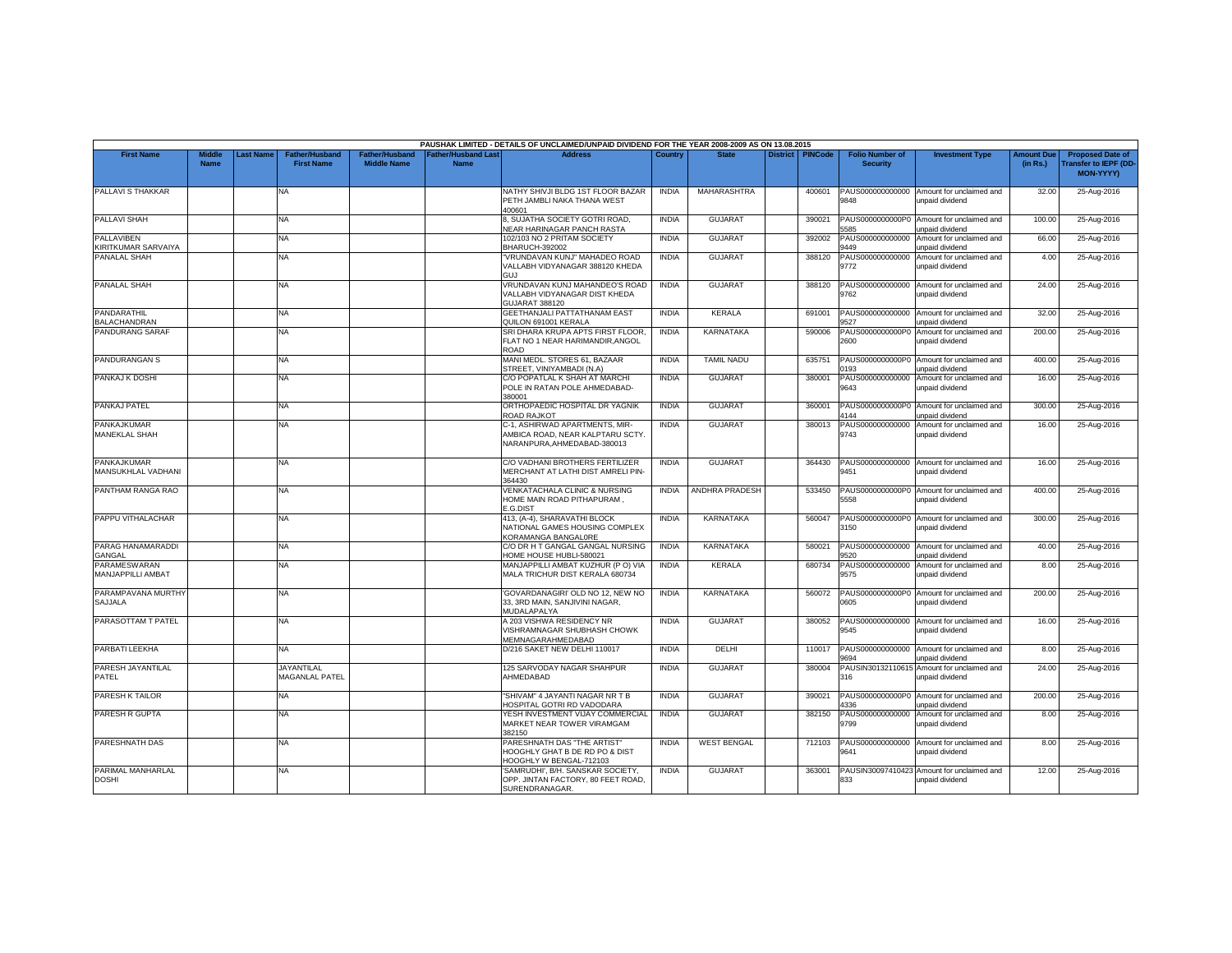|                                                   |                              |           |                                            |                                             |                                           | PAUSHAK LIMITED - DETAILS OF UNCLAIMED/UNPAID DIVIDEND FOR THE YEAR 2008-2009 AS ON 13.08.2015                        |              |                       |                 |                |                                           |                                                                |                               |                                                                            |
|---------------------------------------------------|------------------------------|-----------|--------------------------------------------|---------------------------------------------|-------------------------------------------|-----------------------------------------------------------------------------------------------------------------------|--------------|-----------------------|-----------------|----------------|-------------------------------------------|----------------------------------------------------------------|-------------------------------|----------------------------------------------------------------------------|
| <b>First Name</b>                                 | <b>Middle</b><br><b>Name</b> | Last Name | <b>Father/Husband</b><br><b>First Name</b> | <b>Father/Husband</b><br><b>Middle Name</b> | <b>Father/Husband Last</b><br><b>Name</b> | <b>Address</b>                                                                                                        | Country      | <b>State</b>          | <b>District</b> | <b>PINCode</b> | <b>Folio Number of</b><br><b>Security</b> | <b>Investment Type</b>                                         | <b>Amount Due</b><br>(in Rs.) | <b>Proposed Date of</b><br><b>Transfer to IEPF (DD</b><br><b>MON-YYYYY</b> |
| PARITOSHKUMAR MITRA                               |                              |           | NA                                         |                                             |                                           | 214 MAIN ROAD WEST PO NEW<br>BARRACKPORE DIST 24 PARGANAS                                                             | <b>INDIA</b> | <b>WEST BENGAL</b>    |                 | 743276         | PAUS0000000000P0<br>2680                  | Amount for unclaimed and<br>unpaid dividend                    | 200.00                        | 25-Aug-2016                                                                |
| PARKASH KUMARI<br>SABHERWAL                       |                              |           | <b>NA</b>                                  |                                             |                                           | A-12/3 MOTI NAGAR NEW DELHI 110015                                                                                    | <b>INDIA</b> | DELHI                 |                 | 110015         | PAUS000000000000<br>3744                  | Amount for unclaimed and<br>inpaid dividend                    | 8.00                          | 25-Aug-2016                                                                |
| PARMAR ANIL B                                     |                              |           | NA                                         |                                             |                                           | FB-79 ALEMBIC COLONY BARODA<br>390003                                                                                 | <b>INDIA</b> | <b>GUJARAT</b>        |                 | 390003         | PAUS000000000000<br>9815                  | Amount for unclaimed and<br>unpaid dividend                    | 32.00                         | 25-Aug-2016                                                                |
| PARMOD CHANDER<br>SABHARWAL                       |                              |           | NA                                         |                                             |                                           | H NO 79/2A G NO 2 EAST MOTI BAGH<br>ARAI ROHILLA DELHI-110007                                                         | <b>INDIA</b> | DELHI                 |                 | 110007         | PAUS000000000000<br>9599                  | Amount for unclaimed and<br>unpaid dividend                    | 16.00                         | 25-Aug-2016                                                                |
| PARSHOTAMBHAI<br>HIRABHAI PATEL                   |                              |           | NA                                         |                                             |                                           | AT POST BOROL TAL BAYAD DIST<br>SABARKANTHA 383325                                                                    | <b>INDIA</b> | <b>GUJARAT</b>        |                 | 383325         | PAUS000000000000<br>455                   | Amount for unclaimed and<br>inpaid dividend                    | 2.00                          | 25-Aug-2016                                                                |
| PARSHOTAMDAS<br><b>MOTILAL PARIKH</b>             |                              |           | NA                                         |                                             |                                           | RANCHHODJI POLE MEHMEDABAD DIST<br><b>KAIRA PIN 387130</b>                                                            | <b>INDIA</b> | <b>GUJARAT</b>        |                 | 387130         | PAUS000000000000<br>382                   | Amount for unclaimed and<br>unpaid dividend                    | 6.00                          | 25-Aug-2016                                                                |
| PARSHOTTAMBHA<br>NATHUBHAI PATEL                  |                              |           | NA                                         |                                             |                                           | AT POST BERNA TAL HIMATNAGAR<br>383001                                                                                | <b>INDIA</b> | <b>GUJARAT</b>        |                 | 383001         | PAUS000000000000<br>9456                  | Amount for unclaimed and<br>unpaid dividend                    | 2.00                          | 25-Aug-2016                                                                |
| PARSHURAM ANANT<br><b>BHIDE</b>                   |                              |           | NA.                                        |                                             |                                           | 553 NARAYAN PETH KELKAR ROAD<br>POONA 411030                                                                          | <b>INDIA</b> | <b>MAHARASHTRA</b>    |                 | 411030         | PAUS000000000000<br>9383                  | Amount for unclaimed and<br>unpaid dividend                    | 2.00                          | 25-Aug-2016                                                                |
| PARSHURAM ANANT<br><b>BHIDE</b>                   |                              |           | NA                                         |                                             |                                           | GRINDWELL NORTON LTD MORA NAD<br><b>KARANJA DIST KULABA PIN-400704</b>                                                | INDIA        | MAHARASHTRA           |                 | 400704         | PAUS000000000000<br>9412                  | Amount for unclaimed and<br><b>Inpaid dividend</b>             | 6.00                          | 25-Aug-2016                                                                |
| PARSOTTAM<br><b>DEVSHIBHAI PATEL</b>              |                              |           | NA                                         |                                             |                                           | AT-KAILASH CAMPA, TA-KAPADWANJ<br>DIST-KHEDA.                                                                         | <b>INDIA</b> | GUJARAT               |                 | 387620         | PAUSIN3009821063<br>13                    | Amount for unclaimed and                                       | 32.00                         | 25-Aug-2016                                                                |
| PARSOTTAM HIRABHAI                                |                              |           | <b>NA</b>                                  |                                             |                                           | CHHANI ROAD JAKAT NAKA EKTA                                                                                           | <b>INDIA</b> | <b>GUJARAT</b>        |                 | 390002         | PAUS000000000000                          | unpaid dividend<br>Amount for unclaimed and                    | 2.00                          | 25-Aug-2016                                                                |
| <b>PARMAR</b><br>PARSOTTAM<br>MATHURBHAI RAVAL    |                              |           | NA                                         |                                             |                                           | VAGAR BARODA-390002<br>12/2 SHASTRI PARK BEHIND ARYA<br>KANYA VIDYALAYA KARELIBAG BARODA                              | <b>INDIA</b> | <b>GUJARAT</b>        |                 | 390018         | 9401<br>PAUS000000000000<br>9457          | unpaid dividend<br>Amount for unclaimed and<br>unpaid dividend | 2.00                          | 25-Aug-2016                                                                |
| <b>PARSOTTAMBHAI</b><br><b>GANGARAMBHAI PATEL</b> |                              |           | NA                                         |                                             |                                           | 390018<br>AT VILASPURA KUMPA PO FATEPURA<br>(MOTA) TAL PRANTIJ DIST                                                   | <b>INDIA</b> | <b>GUJARAT</b>        |                 | 383210         | PAUS000000000000<br>9825                  | Amount for unclaimed and<br>unpaid dividend                    | 66.00                         | 25-Aug-2016                                                                |
| <b>PARVATHIBEN</b>                                |                              |           | NA.                                        |                                             |                                           | SABARKANTHA 383210<br>22/C MANAV MANDIR SOCIETY.OPP                                                                   | <b>INDIA</b> | GUJARAT               |                 | 390019         |                                           | PAUS0000000000P0 Amount for unclaimed and                      | 160.00                        | 25-Aug-2016                                                                |
| CHAMPALAL<br><b>DANDIWALA</b>                     |                              |           |                                            |                                             |                                           | WATER TANK WAGHODIA ROAD<br><b>ADODARA</b>                                                                            |              |                       |                 |                | 1885                                      | unpaid dividend                                                |                               |                                                                            |
| PARVEEN GANGWANI                                  |                              |           | <b>NA</b>                                  |                                             |                                           | 71/6 BERI WALA BAGH AZAD MARKET<br>DELHI-110006                                                                       | <b>INDIA</b> | DELHI                 |                 | 110006         | PAUS000000000000<br>689                   | Amount for unclaimed and<br>inpaid dividend                    | 16.00                         | 25-Aug-2016                                                                |
| PARWATI RAHEJA                                    |                              |           | NA                                         |                                             |                                           | C-4 B/13/147 JANAKPURI NEW DELHI-<br>10058                                                                            | <b>INDIA</b> | DELHI                 |                 | 110058         | PAUS000000000000<br>9613                  | Amount for unclaimed and<br>unpaid dividend                    | 24.00                         | 25-Aug-2016                                                                |
| PASANDALI G HAMID                                 |                              |           | NA                                         |                                             |                                           | C/O R J SURANI OPP S T STAND<br>SANAND DIST AHMEDABAD 382110                                                          | <b>INDIA</b> | <b>GUJARAT</b>        |                 | 382110         | PAUS000000000000<br>9775                  | Amount for unclaimed and<br>unpaid dividend                    | 32.00                         | 25-Aug-2016                                                                |
| PASCAL BASIL PINHO                                |                              |           | NA                                         |                                             |                                           | 'ARCABELLE" B/H. ZILLA PARISHAD<br>OFFICE, DATTA CHOWK, BELAVLI, PO.<br>KULGAON BADLAPUR-421503                       | <b>INDIA</b> | MAHARASHTRA           |                 | 421503         | PAUS000000000000<br>9565                  | Amount for unclaimed and<br>unpaid dividend                    | 16.00                         | 25-Aug-2016                                                                |
| PASUMARTHI<br>VARALAKSHMI                         |                              |           | <b>GURUNADHA RAO</b>                       |                                             |                                           | D.NO.16-123 BANDAM STREET<br>PARVATHIPURAM                                                                            | <b>INDIA</b> | <b>ANDHRA PRADESH</b> |                 | 535501         | 858                                       | PAUSIN30169610118 Amount for unclaimed and<br>unpaid dividend  | 94.00                         | 25-Aug-2016                                                                |
| PATANJALI NINNE                                   |                              |           | NA.                                        |                                             |                                           | C/O PANKAJ M THANEKAR 4/22 WALMIK<br>NAGAR- SOC MITHBANDAR ROAD NEAR<br>BIMS PARADISE- SCHOOL THANE<br>EAST) 400603 - | <b>INDIA</b> | <b>MAHARASHTRA</b>    |                 | 400603         | PAUS000000000000<br>9785                  | Amount for unclaimed and<br>unpaid dividend                    | 50.00                         | 25-Aug-2016                                                                |
| PATEL GIRISHBHAI<br>VITTHALBHAI                   |                              |           | <b>VITTHALBHAI P</b><br>PATEL              |                                             |                                           | 26.ABHAY NAGAR SOCIETY, NEAR<br>VEGETABLE MARKET, GORWA,<br><b>ADODARA</b>                                            | <b>INDIA</b> | <b>GUJARAT</b>        |                 | 390016         | PAUS000000000001<br>2777                  | Amount for unclaimed and<br>unpaid dividend                    | 2.00                          | 25-Aug-2016                                                                |
| PATEL HITESHBHAI<br><b>RASHMIKANT</b>             |                              |           | RASHMIKANT<br>PATEL                        |                                             |                                           | D-44 WAGHESHWARI SOCIETY OPP.<br>VRUNDAWAN BUS STOP WAGHODIA<br><b>ROAD VADODARA</b>                                  | <b>INDIA</b> | <b>GUJARAT</b>        |                 | 390019         | PAUS000000000001<br>3024                  | Amount for unclaimed and<br>unpaid dividend                    | 2.00                          | 25-Aug-2016                                                                |
| PATEL JYOTSANABEN S                               |                              |           | PATEL<br>SANKALCHAND<br><b>KESHAVLAL</b>   |                                             |                                           | 21, JYOTIKA PARK SOCIETY HIGH WAY<br>ROAD KALOL (N.G.)                                                                | <b>INDIA</b> | <b>GUJARAT</b>        |                 | 382721         | 880                                       | PAUSIN30123310076 Amount for unclaimed and<br>unpaid dividend  | 32.00                         | 25-Aug-2016                                                                |
| PATEL KAVITABEN<br>KIRANBHAI                      |                              |           | NA                                         |                                             |                                           | OPP MUKHYA KUMAR SHALLA<br>'OMVILLA" ANAND 388001                                                                     | <b>INDIA</b> | <b>GUJARAT</b>        |                 | 388001         | PAUS000000000000<br>9816                  | Amount for unclaimed and<br>unpaid dividend                    | 32.00                         | 25-Aug-2016                                                                |
| PATEL LILABEN                                     |                              |           | BHIKHUBHAI                                 |                                             |                                           | B/2, SABAR FLATS, NARAYAN NAGAR<br>ROAD, PALDI AHMEDABAD                                                              | <b>INDIA</b> | <b>GUJARAT</b>        |                 | 380007         | PAUSIN3016451024<br>562                   | Amount for unclaimed and<br>unpaid dividend                    | 166.00                        | 25-Aug-2016                                                                |
| PATEL SHANKARLAL<br><b>RAYCHANDDAS</b>            |                              |           | NA                                         |                                             |                                           | DHALWADO MADH AT PO KANSA N G                                                                                         | <b>INDIA</b> | <b>GUJARAT</b>        |                 | 384315         | PAUSIN3003941311<br><b>107</b>            | Amount for unclaimed and<br>unpaid dividend                    | 2.00                          | 25-Aug-2016                                                                |
| PATEL VALLAVBHAI<br>PUNJABHAI                     |                              |           | NA.                                        |                                             |                                           | AT & P.O.DAVAL WEST PART TO, BORSA<br><b>DIST. KAIRA</b>                                                              | <b>INDIA</b> | <b>GUJARAT</b>        |                 | 387411         | PAUS0000000000P0<br><b>607</b>            | Amount for unclaimed and<br>inpaid dividend                    | 80.00                         | 25-Aug-2016                                                                |
| PAULOMI RAJENDRA<br><b>DESAI</b>                  |                              |           | NA                                         |                                             |                                           | Yamuna' 12A, Chndralok Society Near Jair<br>Derasar, Manjalpur                                                        | <b>INDIA</b> | <b>GUJARA1</b>        |                 | 390011         | PAUS0000000000P0<br>5604                  | Amount for unclaimed and<br>unpaid dividend                    | 100.00                        | 25-Aug-2016                                                                |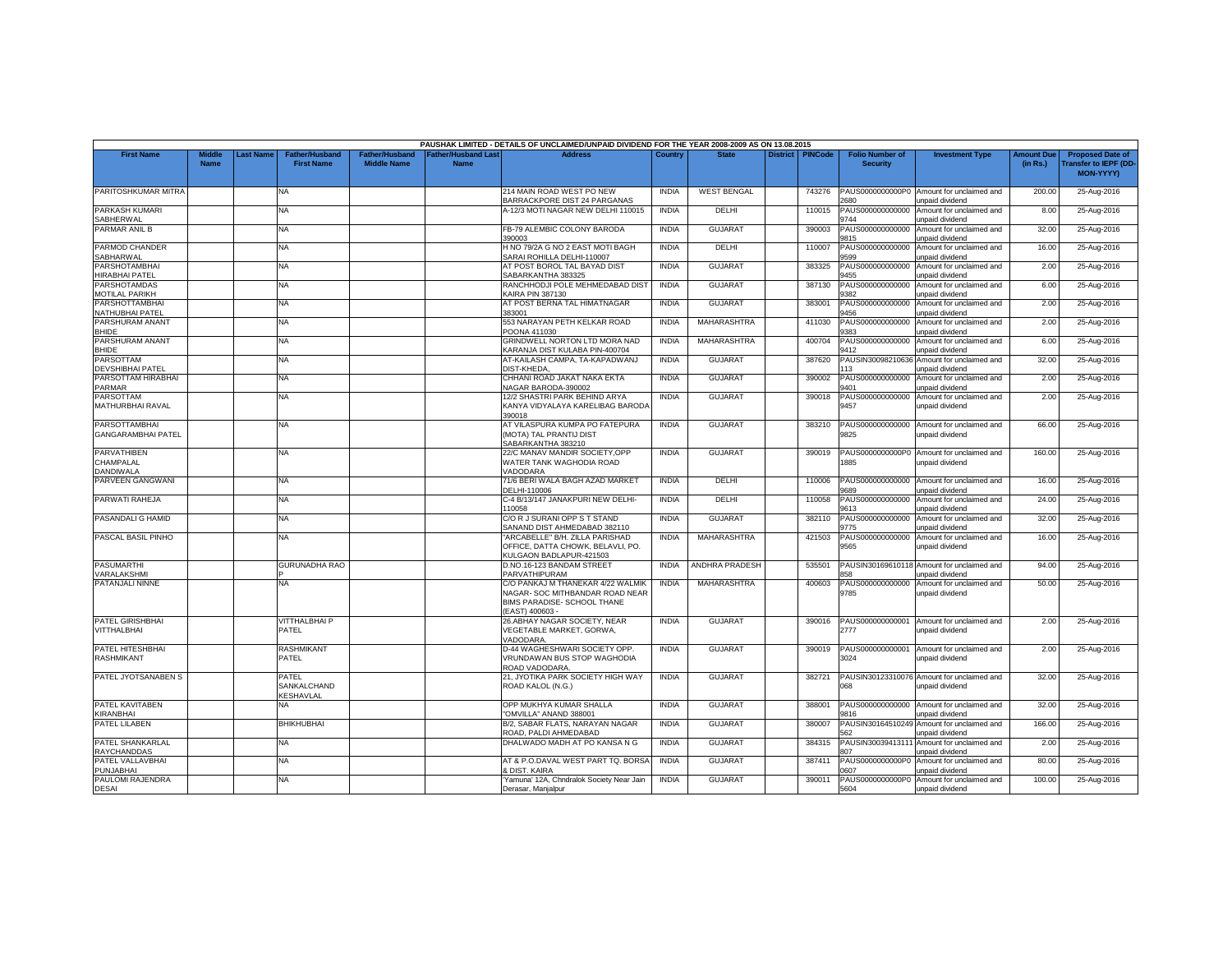|                                                  |                       |                 |                                            |                                      |                                           | PAUSHAK LIMITED - DETAILS OF UNCLAIMED/UNPAID DIVIDEND FOR THE YEAR 2008-2009 AS ON 13.08.2015                                         |              |                       |                 |                |                                           |                                                                     |                               |                                                                            |
|--------------------------------------------------|-----------------------|-----------------|--------------------------------------------|--------------------------------------|-------------------------------------------|----------------------------------------------------------------------------------------------------------------------------------------|--------------|-----------------------|-----------------|----------------|-------------------------------------------|---------------------------------------------------------------------|-------------------------------|----------------------------------------------------------------------------|
| <b>First Name</b>                                | Middle<br><b>Name</b> | <b>ast Name</b> | <b>Father/Husband</b><br><b>First Name</b> | Father/Husband<br><b>Middle Name</b> | <b>Father/Husband Last</b><br><b>Name</b> | <b>Address</b>                                                                                                                         | Country      | <b>State</b>          | <b>District</b> | <b>PINCode</b> | <b>Folio Number of</b><br><b>Security</b> | <b>Investment Type</b>                                              | <b>Amount Due</b><br>(in Rs.) | <b>Proposed Date of</b><br><b>Transfer to IEPF (DD</b><br><b>MON-YYYYY</b> |
| PAWAN AGARWAL                                    |                       |                 | N L AGARWAL                                |                                      |                                           | 1330 GLOBE NEST MOGAIPPAIR ROAD<br>ANNANAGAR WESTERN EXT CHENNAI<br><b>TAMIL NADU</b>                                                  | <b>INDIA</b> | <b>TAMIL NADU</b>     |                 | 600050         | PAUSIN30018313516<br>486                  | Amount for unclaimed and<br>inpaid dividend                         | 332.00                        | 25-Aug-2016                                                                |
| PAWAN KUMAR GOYAL                                |                       |                 | NA                                         |                                      |                                           | CLOTH MERCHANT NEAR POST OFFICE<br>PO GANGOH SAHARANPUR 247341                                                                         | <b>INDIA</b> | <b>UTTAR PRADESH</b>  |                 | 247341         | PAUS000000000000<br>9731                  | Amount for unclaimed and<br>unpaid dividend                         | 8.00                          | 25-Aug-2016                                                                |
| PAWAN KUMAR RENWA                                |                       |                 | NA                                         |                                      |                                           | 12B TARAK DUTT ROAD CALCUTTA-<br>700019                                                                                                | <b>INDIA</b> | <b>WEST BENGAL</b>    |                 | 700019         | PAUS000000000000<br>572                   | Amount for unclaimed and<br><b>Inpaid dividend</b>                  | 16.00                         | 25-Aug-2016                                                                |
| PAWAN KUMAR SHARMA                               |                       |                 | NA                                         |                                      |                                           | 158/10 BELILIOUS ROAD 1ST FLOOR<br>HOWRAH 711101                                                                                       | <b>INDIA</b> | <b>WEST BENGAL</b>    |                 | 711101         | PAUS000000000000<br>9759                  | Amount for unclaimed and<br>unpaid dividend                         | 8.00                          | 25-Aug-2016                                                                |
| PENDYALA LAKSHMI<br><b>SOBHADEVI</b>             |                       |                 | NA.                                        |                                      |                                           | C/O P KRISHNA KUMAR DR NO 27-3-29<br>UPSTA- IRS CHEJARLE<br>LAKSHMANACHARY 2ND ST BESI- DES<br>SOUTH RD ONGOLE 523001<br>PRAKASHAM DT- | <b>INDIA</b> | <b>ANDHRA PRADESH</b> |                 | 523001         | PAUS000000000000<br>9459                  | Amount for unclaimed and<br>unpaid dividend                         | 32.00                         | 25-Aug-2016                                                                |
| PENMETSA SESHU<br><b>BABU</b>                    |                       |                 | NA.                                        |                                      |                                           | 8-2-335/2 ROAD NO 5 BANJARA HILLS<br>YDERABAD 500034                                                                                   | <b>INDIA</b> | <b>ANDHRA PRADESH</b> |                 | 500034         | PAUS000000000000<br>9795                  | Amount for unclaimed and<br>unpaid dividend                         | 16.00                         | 25-Aug-2016                                                                |
| PERVEEN M TAYABALI                               |                       |                 | NA                                         |                                      |                                           | SANDRINGHAM VILLA 63-K B DESAI<br>ROAD MUMBAI 400026                                                                                   | <b>INDIA</b> | <b>MAHARASHTRA</b>    |                 | 400026         | PAUS000000000000<br>9776                  | Amount for unclaimed and<br>unpaid dividend                         | 16.00                         | 25-Aug-2016                                                                |
| PETER AMBALAL<br>PARMAR                          |                       |                 | NA.                                        |                                      |                                           | H.NO. F-1214/18, ISHWARKRUPA<br>SOCIETY, AKOTA ROAD, VADODARA-<br>390020                                                               | <b>INDIA</b> | <b>GUJARA1</b>        |                 | 390020         | PAUS000000000000<br>9395                  | Amount for unclaimed and<br>unpaid dividend                         | 2.00                          | 25-Aug-2016                                                                |
| PINAKIN BIHARILAL<br>CHOKSHI                     |                       |                 | NA                                         |                                      |                                           | MEHTA POLE HOLICHAKLA BARODA-<br>390006                                                                                                | <b>INDIA</b> | <b>GUJARAT</b>        |                 | 390006         | PAUS000000000000<br>9461                  | Amount for unclaimed and<br>unpaid dividend                         | 2.00                          | 25-Aug-2016                                                                |
| PINDI DASS SAHNI                                 |                       |                 | NA                                         |                                      |                                           | D-5 RAJOURI GARDEN NEW DELHI<br>10027                                                                                                  | <b>INDIA</b> | DELHI                 |                 | 110027         | PAUS000000000000<br>8069                  | Amount for unclaimed and<br>unpaid dividend                         | 8.00                          | 25-Aug-2016                                                                |
| PIUSBHAI JACOBBHAI<br><b>MACWAN</b>              |                       |                 | NA                                         |                                      |                                           | C-51 RADHESHYAM SOCIETY NEAR<br>GOKUL TOWNSHIP B/H G E B GOTRI<br>ROADVADODARA                                                         | <b>INDIA</b> | <b>GUJARA1</b>        |                 | 390021         | PAUS000000000000<br>9462                  | Amount for unclaimed and<br>unpaid dividend                         | 6.00                          | 25-Aug-2016                                                                |
| PIYUSH BHUPENDRA<br>PATEL                        |                       |                 | NA                                         |                                      |                                           | ALKAPURI POST-SOKHDA DIST-BARODA                                                                                                       | <b>INDIA</b> | <b>GUJARAT</b>        |                 | 391745         | PAUS000000000000<br>3884                  | Amount for unclaimed and<br><b>Inpaid dividend</b>                  | 2.00                          | 25-Aug-2016                                                                |
| PIYUSH HARISCHANDRA<br><b>AMIN</b>               |                       |                 | NA                                         |                                      |                                           | 23 PARISHRAM SOCIETY VADODARA                                                                                                          | <b>INDIA</b> | <b>GUJARAT</b>        |                 | 390007         | PAUS0000000000P0<br>0612                  | Amount for unclaimed and<br>unpaid dividend                         | 80.00                         | 25-Aug-2016                                                                |
| PIYUSH RAMCHANDRA<br><b>GANDHI</b>               |                       |                 | NA.                                        |                                      |                                           | D/208 RAJ DEEP SOCIETY OPP POLO<br>GROUND NEAR BARODA SCHOOL<br><b>BARODA 390001</b>                                                   | <b>INDIA</b> | GUJARAT               |                 | 390001         | PAUS000000000000<br>9849                  | Amount for unclaimed and<br>unpaid dividend                         | 16.00                         | 25-Aug-2016                                                                |
| PIYUSHKUMAR<br><b>GOVINDLAL TRIVEDI</b>          |                       |                 | NA.                                        |                                      |                                           | FB/54 ALEMBIC COLONY BARODA-<br>390003                                                                                                 | <b>INDIA</b> | <b>GUJARAT</b>        |                 | 390003         | PAUS000000000000<br>9529                  | Amount for unclaimed and<br>unpaid dividend                         | 16.00                         | 25-Aug-2016                                                                |
| PL VISALAKSHI                                    |                       |                 | NA                                         |                                      |                                           | 33 LAJAPATHI ROI ST RAMNAGAR<br>COIMBATORE-641009                                                                                      | <b>INDIA</b> | <b>TAMIL NADU</b>     |                 | 641009         | PAUS000000000000<br>9576                  | Amount for unclaimed and<br>unpaid dividend                         | 8.00                          | 25-Aug-2016                                                                |
| POONAM AGARWAL                                   |                       |                 | NA                                         |                                      |                                           | C-3/23 JANAK PURI NEW DELHI-110058                                                                                                     | <b>INDIA</b> | <b>DELHI</b>          |                 | 110058         | PAUS000000000000<br>9605                  | Amount for unclaimed and<br><b>Inpaid dividend</b>                  | 8.00                          | 25-Aug-2016                                                                |
| POORANI DEVI R M                                 |                       |                 | RANGASAMY<br>MANIAN                        |                                      |                                           | NO 45 KANGAYAM ROAD KODUMUDI<br>ERODE, TAMILNADU                                                                                       | <b>INDIA</b> | <b>TAMIL NADU</b>     |                 | 638151         | PAUSIN30189510585<br>073                  | Amount for unclaimed and<br>unpaid dividend                         | 240.00                        | 25-Aug-2016                                                                |
| POPATLAL NATHALAL<br><b>SHAH</b>                 |                       |                 | NA                                         |                                      |                                           | A/6 SUPARANA FLATS B/H H L<br>COMMERCE COLLEGE'S HOSTEL<br>NAVARANGAPURA AHMEDABAD-380009                                              | <b>INDIA</b> | GUJARAT               |                 | 380009         | PAUS000000000000<br>9538                  | Amount for unclaimed and<br>unpaid dividend                         | 8.00                          | 25-Aug-2016                                                                |
| POTINA SURYABAI                                  |                       |                 | NA                                         |                                      |                                           | W/O.DR.POTINA VENKATESWARA RAO<br>MEDICAL PRACTIONER, KOTHAPETA<br>MAIN ROAD, VIJAYAWAD (A.P)                                          | <b>INDIA</b> | ANDHRA PRADESH        |                 | 520001         | 0614                                      | PAUS0000000000P0 Amount for unclaimed and<br>unpaid dividend        | 800.00                        | 25-Aug-2016                                                                |
| PR NAGAPPAN                                      |                       |                 | NA.                                        |                                      |                                           | 27 RAMANATHAN STREET T NAGAR<br>CHENNAI 600017                                                                                         | <b>INDIA</b> | <b>TAMIL NADU</b>     |                 | 600017         | 9680                                      | PAUS000000000000 Amount for unclaimed and<br><b>Inpaid dividend</b> | 8.00                          | 25-Aug-2016                                                                |
| PRABHA KHANDELWAL                                |                       |                 | NA                                         |                                      |                                           | H/8 HARDING ROAD KANPUR KANPUR                                                                                                         | <b>INDIA</b> | <b>UTTAR PRADESH</b>  |                 | 208001         | PAUSIN30001110602<br>925                  | Amount for unclaimed and<br>unpaid dividend                         | 8.00                          | 25-Aug-2016                                                                |
| <b>PRABHA</b><br><b>RAMACHANDRA</b><br>PARANJAPE |                       |                 | NA                                         |                                      |                                           | "SAVITRI" ROW D SAI COLONY CO-OP<br>SOCIETY, BELTHUR, KADUGODI,<br>BANGALORE                                                           | <b>INDIA</b> | KARNATAKA             |                 | 560067         | PAUS0000000000P0<br>0201                  | Amount for unclaimed and<br>unpaid dividend                         | 1800.00                       | 25-Aug-2016                                                                |
| <b>PRABHA RANI</b><br><b>TATAPUDY</b>            |                       |                 | NA.                                        |                                      |                                           | C/O MR V V RAMA RAO 48 8 9 2<br>DWARKANAGAR VISAKHAPATNAM<br>530016                                                                    | <b>INDIA</b> | ANDHRA PRADESH        |                 | 530016         | PAUS000000000000<br>9725                  | Amount for unclaimed and<br>unpaid dividend                         | 8.00                          | 25-Aug-2016                                                                |
| <b>PRABHA SINGH</b>                              |                       |                 | NA                                         |                                      |                                           | 3/387 VISHWAS KHAND GOMTI NAGAR<br><b>UCKNOW</b>                                                                                       | <b>INDIA</b> | <b>UTTAR PRADESH</b>  |                 | 226010         | 414                                       | PAUSIN30154915110 Amount for unclaimed and<br>unpaid dividend       | 66.00                         | 25-Aug-2016                                                                |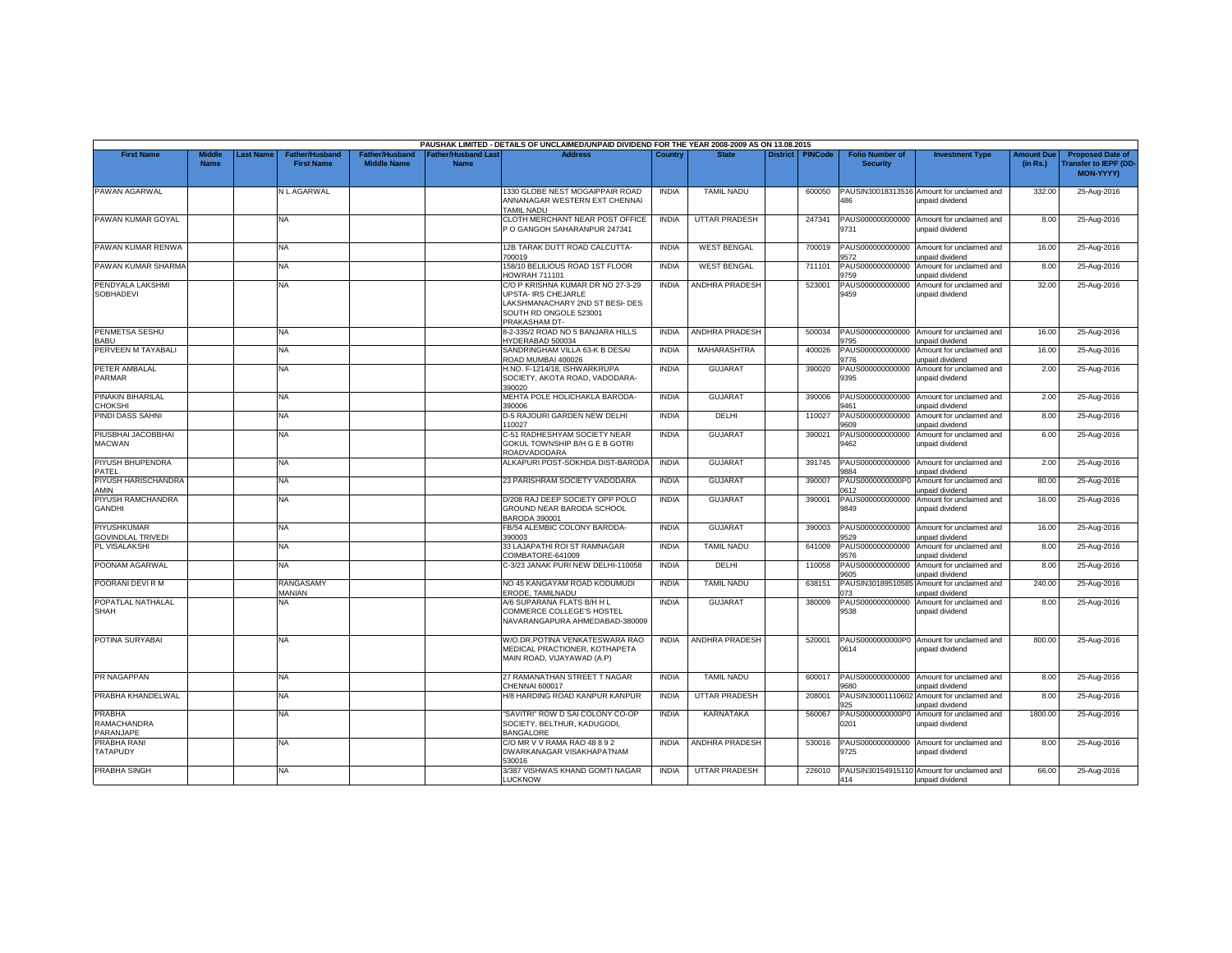|                                                   |                              |          |                                     |                                             |                                  | PAUSHAK LIMITED - DETAILS OF UNCLAIMED/UNPAID DIVIDEND FOR THE YEAR 2008-2009 AS ON 13.08.2015 |              |                       |          |                |                                           |                                             |                               |                                                                            |
|---------------------------------------------------|------------------------------|----------|-------------------------------------|---------------------------------------------|----------------------------------|------------------------------------------------------------------------------------------------|--------------|-----------------------|----------|----------------|-------------------------------------------|---------------------------------------------|-------------------------------|----------------------------------------------------------------------------|
| <b>First Name</b>                                 | <b>Middle</b><br><b>Name</b> | ast Name | Father/Husband<br><b>First Name</b> | <b>Father/Husband</b><br><b>Middle Name</b> | ather/Husband Las<br><b>Name</b> | <b>Address</b>                                                                                 | Country      | <b>State</b>          | District | <b>PINCode</b> | <b>Folio Number of</b><br><b>Security</b> | <b>Investment Type</b>                      | <b>Amount Due</b><br>(in Rs.) | <b>Proposed Date of</b><br><b>Transfer to IEPF (DD</b><br><b>MON-YYYY)</b> |
| PRABHAKAR<br><b>BHALCHANDRA</b><br><b>BHAGWAT</b> |                              |          | <b>NA</b>                           |                                             |                                  | PARIKH BUNGLOW.OPP: SLU COLLEGE.<br>ELLISBRIDGE.AHMEDABAD PIN-380006                           | <b>INDIA</b> | <b>GUJARA1</b>        |          | 380006         | PAUS000000000000<br>9871                  | Amount for unclaimed and<br>unpaid dividend | 16.00                         | 25-Aug-2016                                                                |
| PRABHAKAR NAGARDAS<br><b>BHATT</b>                |                              |          | <b>NA</b>                           |                                             |                                  | 75A HARIYALA PLOT BORDI GATE NEAR<br>HANUMAN DERI BHAVNAGAR-364001                             | <b>INDIA</b> | <b>GUJARAT</b>        |          | 364001         | PAUS000000000000<br>9420                  | Amount for unclaimed and<br>unpaid dividend | 10.00                         | 25-Aug-2016                                                                |
| PRABHAKAR RAO<br><b>KULKARNI</b>                  |                              |          | <b>NA</b>                           |                                             |                                  | 1-8-525. CHIKKADPALLI, HYDERABAD<br>PIN-500020                                                 | <b>INDIA</b> | <b>ANDHRA PRADESH</b> |          | 500020         | PAUS000000000000<br>9869                  | Amount for unclaimed and<br>unpaid dividend | 100.00                        | 25-Aug-2016                                                                |
| PRABHAT KUMAR<br><b>SRIVASTAVA</b>                |                              |          | NA.                                 |                                             |                                  | C/O ANANT PHARMA NG/S/44 NEHRU<br>PLACE JAIPUR                                                 | <b>INDIA</b> | <b>RAJASTHAN</b>      |          | 302006         | PAUS0000000000P0<br>4678                  | Amount for unclaimed and<br>unpaid dividend | 200.00                        | 25-Aug-2016                                                                |
| PRABHAVATI<br><b>BALKRISHNA KULKARNI</b>          |                              |          | <b>NA</b>                           |                                             |                                  | 2181 SADASHIV PETH NARAYAN SADAN<br>HAVELE BUNGLOW TILAK ROAD POONA<br>411030                  | <b>INDIA</b> | MAHARASHTRA           |          | 411030         | PAUS000000000000<br>9739                  | Amount for unclaimed and<br>unpaid dividend | 8.00                          | 25-Aug-2016                                                                |
| PRABHAVATI VINUBHAI<br><b>SHAH</b>                |                              |          | <b>NA</b>                           |                                             |                                  | C/O UNITED COMMERCIAL BANK M G<br>ROAD BARODA 390001                                           | <b>INDIA</b> | GUJARAT               |          | 390001         | PAUS000000000000<br>9736                  | Amount for unclaimed and<br>unpaid dividend | 10.00                         | 25-Aug-2016                                                                |
| PRABHAVATI VITHALDAS<br><b>DESAI</b>              |                              |          | <b>NA</b>                           |                                             |                                  | SHREE KUNJ DESAI VAGO NADIAD-<br>387001                                                        | <b>INDIA</b> | <b>GUJARAT</b>        |          | 387001         | PAUS000000000000<br>368                   | Amount for unclaimed and<br>unpaid dividend | 16.00                         | 25-Aug-2016                                                                |
| <b>PRABHAVATIBEN</b><br><b>VINUBHAI SHAH</b>      |                              |          | <b>NA</b>                           |                                             |                                  | C/O UCO BANK M G ROAD BARODA<br>390001                                                         | <b>INDIA</b> | <b>GUJARAT</b>        |          | 390001         | PAUS000000000000<br>422                   | Amount for unclaimed and<br>unpaid dividend | 6.00                          | 25-Aug-2016                                                                |
| PRABHUDAS BALUBHAI<br><b>PATWARI</b>              |                              |          | <b>NA</b>                           |                                             |                                  | 46 PARIMAL SOCIETY AHMEDABAD<br>380006                                                         | <b>INDIA</b> | <b>GUJARAT</b>        |          | 380006         | PAUS000000000000<br>376                   | Amount for unclaimed and<br>unpaid dividend | 100.00                        | 25-Aug-2016                                                                |
| <b>PRABHUDAS</b><br><b>BHAILALBHAI PATEL</b>      |                              |          | <b>NA</b>                           |                                             |                                  | "JAGDISH" BEHIND CHURCH<br>FATEHGUNJ UNIVERSITY ROAD<br>BARODA-390002                          | <b>INDIA</b> | <b>GUJARAT</b>        |          | 390002         | PAUS000000000000<br>9423                  | Amount for unclaimed and<br>unpaid dividend | 6.00                          | 25-Aug-2016                                                                |
| <b>PRABHUDAS</b><br><b>BHAILALBHAI PATEL</b>      |                              |          | <b>NA</b>                           |                                             |                                  | JAGDISH' BEHIND CHURCH FATEHGUNJ<br>UNIVERSITY ROAD BARODA-390002                              | <b>INDIA</b> | <b>GUJARAT</b>        |          | 390002         | PAUS000000000000<br>9424                  | Amount for unclaimed and<br>unpaid dividend | 6.00                          | 25-Aug-2016                                                                |
| PRABHUDAS P PATEL                                 |                              |          | NA                                  |                                             |                                  | 7, SUSHIL NAGAR SOCIETY,<br>NIZAMPURA, BARODA-390002                                           | <b>INDIA</b> | <b>GUJARAT</b>        |          | 390002         | PAUS000000000000<br>9876                  | Amount for unclaimed and<br>unpaid dividend | 2.00                          | 25-Aug-2016                                                                |
| PRABHUDEV LAKKUNDI                                |                              |          | NA.                                 |                                             |                                  | C/O DATTA MANDIR ASHOK NAGAR<br>HUBLI                                                          | <b>INDIA</b> | <b>KARNATAKA</b>      |          | 580032         | AUS0000000000P<br>2472                    | Amount for unclaimed and<br>unpaid dividend | 200.00                        | 25-Aug-2016                                                                |
| PRABHULAL NANALAL<br>VORA                         |                              |          | <b>NA</b>                           |                                             |                                  | KUVERJI DEVSHI CHAWL 2ND FL B S<br>ROAD OPP ZARAPKAR SHOW ROOM<br>DADAR W RLY MUMBAI 400028    | <b>INDIA</b> | MAHARASHTRA           |          | 400028         | PAUS000000000000<br>9665                  | Amount for unclaimed and<br>unpaid dividend | 8.00                          | 25-Aug-2016                                                                |
| PRABHUVABHAI<br><b>ISHWARDAS PATEL</b>            |                              |          | NA                                  |                                             |                                  | AT & PO DABHI SURAJNAGAR TAL<br>SIDDHPUR DIST MEHSANA 384151                                   | <b>INDIA</b> | <b>GUJARAT</b>        |          | 384151         | PAUS000000000000<br>9466                  | Amount for unclaimed and<br>unpaid dividend | 2.00                          | 25-Aug-2016                                                                |
| PRADEEP KUMAR<br><b>GUPTA</b>                     |                              |          | NA                                  |                                             |                                  | 58 B D ESTATE LUCKNOW ROAD DELHI-<br>110007                                                    | <b>INDIA</b> | <b>DELHI</b>          |          | 110007         | PAUS000000000000<br>9660                  | Amount for unclaimed and<br>unpaid dividend | 16.00                         | 25-Aug-2016                                                                |
| PRADEEP KUMAR SETH                                |                              |          | <b>NA</b>                           |                                             |                                  | A 55 BATHLA APARTMENT 43 I P EXTN<br>PATPAR GANJ DELHI                                         | <b>INDIA</b> | <b>DELHI</b>          |          | 110092         | PAUS120335030026<br>3729                  | Amount for unclaimed and<br>unpaid dividend | 16.00                         | 25-Aug-2016                                                                |
| PRADEEP KUMAR<br>VARMA                            |                              |          | NA                                  |                                             |                                  | FLAT NO.C-403, PRINCE APARTMENTS,<br>PLOT NO.54, PATPARGANJ, DELHI.                            | <b>INDIA</b> | DELHI                 |          | 110092         | PAUS000000000000<br>9574                  | Amount for unclaimed and<br>unpaid dividend | 16.00                         | 25-Aug-2016                                                                |
| PRADEEP SURANA                                    |                              |          | NA.                                 |                                             |                                  | A-21, Sector.2 Reliance Greens, PO Digvijay<br>Gram                                            | <b>INDIA</b> | <b>GUJARAT</b>        |          | 361140         | PAUS0000000000P0<br>5296                  | Amount for unclaimed and<br>unpaid dividend | 200.00                        | 25-Aug-2016                                                                |
| <b>PRADIP CHIMANLAL</b><br><b>MEHTA</b>           |                              |          | <b>NA</b>                           |                                             |                                  | C/O POPATLAL K SHAH AT MARCHI<br>POLE IN RATAN POLE AHMEDABAD-<br>380001                       | <b>INDIA</b> | <b>GUJARAT</b>        |          | 380001         | PAUS000000000000<br>9644                  | Amount for unclaimed and<br>unpaid dividend | 16.00                         | 25-Aug-2016                                                                |
| PRADNYA PRABHAKAR                                 |                              |          | <b>NA</b>                           |                                             |                                  | BHALERAO TEKARI RAOPURA BARODA-<br>390001                                                      | <b>INDIA</b> | <b>GUJARAT</b>        |          | 390001         | PAUS000000000000<br>9513                  | Amount for unclaimed and<br>unpaid dividend | 2.00                          | 25-Aug-2016                                                                |
| PRAFUL KESHAVRAO<br>DAYAL                         |                              |          | NA.                                 |                                             |                                  | AMIT" B/3 NARAYAN COLONY OPP IT I<br>VEAR TV CENTRE AMRELI 365601                              | <b>INDIA</b> | <b>GUJARAT</b>        |          | 365601         | PAUS000000000000<br>9708                  | Amount for unclaimed and<br>unpaid dividend | 16.00                         | 25-Aug-2016                                                                |
| PRAFULABEN S SHAH                                 |                              |          | NA.                                 |                                             |                                  | BLOCK NO 45/3 SECTOR NO 16<br>GANDHINAGAR 382016                                               | <b>INDIA</b> | <b>GUJARAT</b>        |          | 382016         | PAUS000000000000<br>3427                  | Amount for unclaimed and<br>unpaid dividend | 16.00                         | 25-Aug-2016                                                                |
| PRAFULBHAI MANIBHAI<br><b>DESAI</b>               |                              |          | NA.                                 |                                             |                                  | 6 AMBICA BHUVAN DAKOR ROAD<br>BEHIND SHITAL TALKIES NADIAD-387001                              | <b>INDIA</b> | <b>GUJARAT</b>        |          | 387001         | PAUS000000000000<br>9542                  | Amount for unclaimed and<br>unpaid dividend | 8.00                          | 25-Aug-2016                                                                |
| <b>PRAFULCHANDRA</b><br>CHINTAMANRAO BAXI         |                              |          | <b>NA</b>                           |                                             |                                  | WADI CHHELLI POLE PRAFULL NIWAS<br>1ST FLOOR BARODA-390001                                     | <b>INDIA</b> | <b>GUJARAT</b>        |          | 390001         | PAUS000000000000<br>9468                  | Amount for unclaimed and<br>unpaid dividend | 2.00                          | 25-Aug-2016                                                                |
| PRAFULCHANDRA<br><b>MOHANLAL CHOKSHI</b>          |                              |          | <b>NA</b>                           |                                             |                                  | C/O M/S MAHESHCHANDRA MOHANLAL<br>& CO NEAR LIMDA MANEKCHOWK<br>HMEDABAD-380001                | <b>INDIA</b> | <b>GUJARAT</b>        |          | 380001         | PAUS000000000000<br>9428                  | Amount for unclaimed and<br>unpaid dividend | 2.00                          | 25-Aug-2016                                                                |
| <b>PRAFULCHANDRA</b><br>SHANTILAL PARIKH          |                              |          | NA                                  |                                             |                                  | 5/E ADESHWARNAGAR SOCIETY NEAR<br>ZAVERNAGAR WAGHODIA RD AJWA<br>ROADVADODARA                  | <b>INDIA</b> | <b>GUJARAT</b>        |          | 390019         | PAUS000000000000<br>9399                  | Amount for unclaimed and<br>unpaid dividend | 2.00                          | 25-Aug-2016                                                                |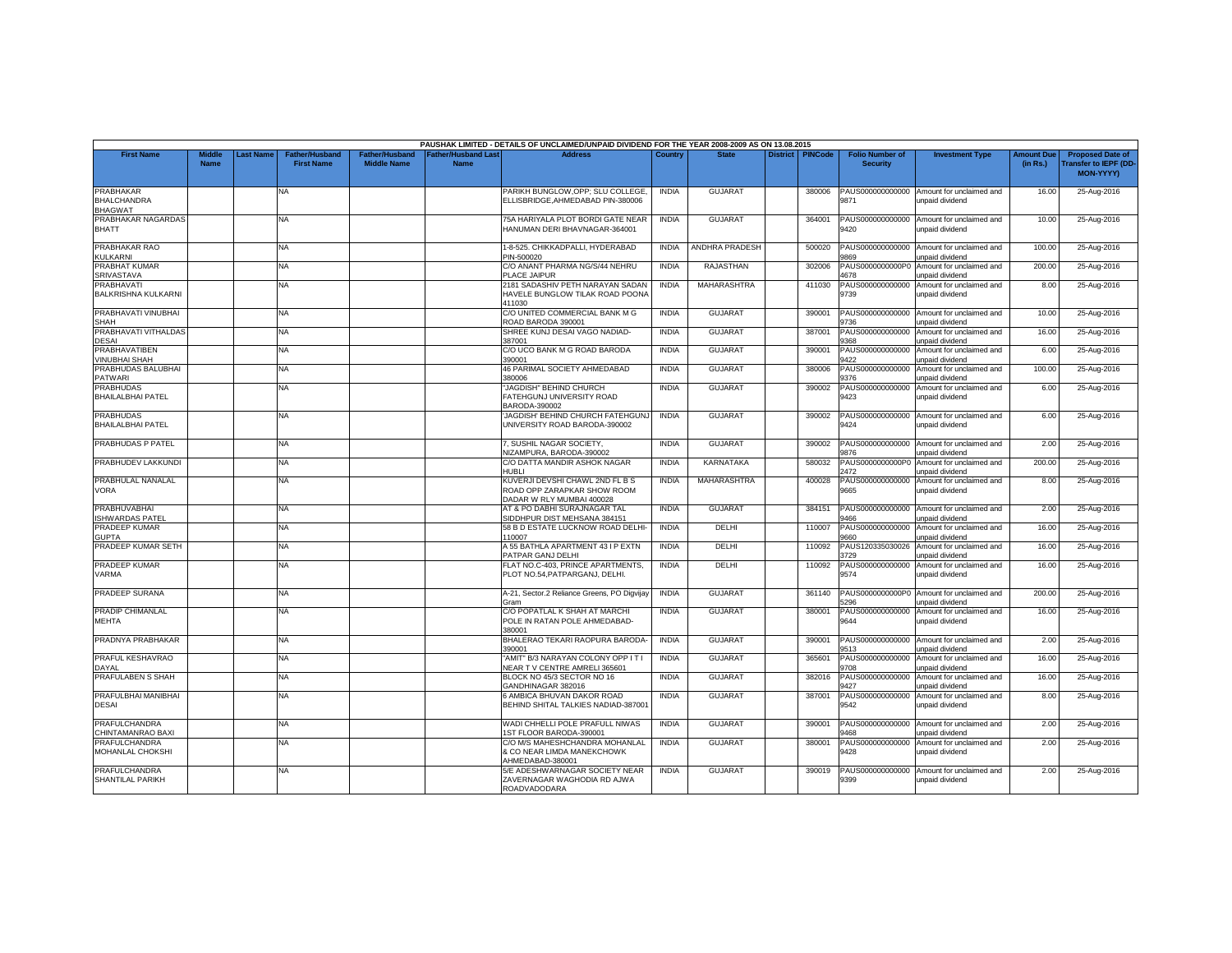|                                            |                              |           |                                            |                                             |                                           | PAUSHAK LIMITED - DETAILS OF UNCLAIMED/UNPAID DIVIDEND FOR THE YEAR 2008-2009 AS ON 13.08.2015                 |                              |                                |                 |                |                                           |                                                    |                               |                                                                     |
|--------------------------------------------|------------------------------|-----------|--------------------------------------------|---------------------------------------------|-------------------------------------------|----------------------------------------------------------------------------------------------------------------|------------------------------|--------------------------------|-----------------|----------------|-------------------------------------------|----------------------------------------------------|-------------------------------|---------------------------------------------------------------------|
| <b>First Name</b>                          | <b>Middle</b><br><b>Name</b> | Last Name | <b>Father/Husband</b><br><b>First Name</b> | <b>Father/Husband</b><br><b>Middle Name</b> | <b>Father/Husband Last</b><br><b>Name</b> | <b>Address</b>                                                                                                 | Country                      | <b>State</b>                   | <b>District</b> | <b>PINCode</b> | <b>Folio Number of</b><br><b>Security</b> | <b>Investment Type</b>                             | <b>Amount Due</b><br>(in Rs.) | <b>Proposed Date of</b><br><b>Transfer to IEPF (DD</b><br>MON-YYYY) |
| PRAFULLA K SHETTY                          |                              |           | NA                                         |                                             |                                           | HARSHA NILAYA KUMBHASHI<br>COONDAPUR TAJ-576231                                                                | <b>INDIA</b>                 | KARNATAKA                      |                 | 576231         | PAUS000000000000<br>1570                  | Amount for unclaimed and<br><b>Inpaid dividend</b> | 16.00                         | 25-Aug-2016                                                         |
| PRAGNYA KETAN PATEL                        |                              |           | NA                                         |                                             |                                           | <b>NEAR AYYAPPA TEMPLE NEW SAHRA</b><br>ROAD VADODARA 390008                                                   | <b>INDIA</b>                 | <b>GUJARAT</b>                 |                 | 390008         | PAUS000000000000<br>9833                  | Amount for unclaimed and<br>unpaid dividend        | 172.00                        | 25-Aug-2016                                                         |
| PRAGNYA RAJNIKANT<br>PATEL                 |                              |           | NA.                                        |                                             |                                           | OPP K D C C BANK NADIAD-387001                                                                                 | <b>INDIA</b>                 | <b>GUJARAT</b>                 |                 | 387001         | PAUS000000000000<br>9429                  | Amount for unclaimed and<br>unpaid dividend        | 6.00                          | 25-Aug-2016                                                         |
| PRAHALADBHAI<br><b>DESAIBHAI PATEL</b>     |                              |           | NA                                         |                                             |                                           | DHAMANIYA KAMPA POST DHAMANIA<br>TAL BAYAD DIST SABARKANTHA 383325                                             | <b>INDIA</b>                 | <b>GUJARAT</b>                 |                 | 383325         | PAUS000000000000<br>9472                  | Amount for unclaimed and<br>unpaid dividend        | 2.00                          | 25-Aug-2016                                                         |
| PRAHLAD SARDA                              |                              |           | NA                                         |                                             |                                           | SRI INVESTMENTS 14-6-68<br>NAGARKHANA BAGUM BAZAR<br><b>HYDERABAD 500012</b>                                   | <b>INDIA</b>                 | ANDHRA PRADESH                 |                 | 500012         | PAUS000000000000<br>9784                  | Amount for unclaimed and<br>unpaid dividend        | 8.00                          | 25-Aug-2016                                                         |
| <b>PRAHLADBHAI</b><br><b>ATMARAM PATEL</b> |                              |           | NA                                         |                                             |                                           | 9 RANJAN SOCIETY NEAR SARDAR<br>PATEL COLONY AHMEDABAD-380015                                                  | <b>INDIA</b>                 | <b>GUJARAT</b>                 |                 | 380015         | PAUS000000000000<br>9430                  | Amount for unclaimed and<br><b>inpaid dividend</b> | 2.00                          | 25-Aug-2016                                                         |
| PRAKASH BABUBHAI<br>PATEL                  |                              |           | NA                                         |                                             |                                           | 5 PRATAPGUNJ BARODA-390002                                                                                     | <b>INDIA</b>                 | <b>GUJARAT</b>                 |                 | 390002         | PAUS000000000000<br>9473                  | Amount for unclaimed and<br>unpaid dividend        | 50.00                         | 25-Aug-2016                                                         |
| PRAKASH BHAMBHANI                          |                              |           | NA.                                        |                                             |                                           | B/304 LOK VIHAR PITAMPURA DELHI<br>10034                                                                       | <b>INDIA</b>                 | DELHI                          |                 | 110034         | PAUS000000000000<br>9684                  | Amount for unclaimed and<br>unpaid dividend        | 16.00                         | 25-Aug-2016                                                         |
| PRAKASH DUDANI                             |                              |           | NA                                         |                                             |                                           | 24/23 RAJENDRA NAGAR NEW DELHI-<br>110060                                                                      | <b>INDIA</b>                 | DELHI                          |                 | 110060         | PAUS000000000000<br>9600                  | Amount for unclaimed and<br><b>Inpaid dividend</b> | 24.00                         | 25-Aug-2016                                                         |
| PRAKASH GURUNATH<br><b>HEBALKAR</b>        |                              |           | NA                                         |                                             |                                           | FLAT 601 UDAY DARSHAN SAYANI ROAD<br>PRABHADEVI MUMBAI 400025                                                  | <b>INDIA</b>                 | <b>MAHARASHTRA</b>             |                 | 400025         | PAUS000000000000<br>9672                  | Amount for unclaimed and<br>unpaid dividend        | 8.00                          | 25-Aug-2016                                                         |
| <b>PRAKASH MAL</b><br>DHARIWAL             |                              |           | SHRI KAN MAL<br>DHARIWAL                   |                                             |                                           | D 696 CHITTARANJAN PARK FIRST<br>FLOOR NEW DELHI                                                               | <b>INDIA</b>                 | DELHI                          |                 | 110019         | PAUSIN3002141007<br>373                   | Amount for unclaimed and<br>unpaid dividend        | 8.00                          | 25-Aug-2016                                                         |
| PRAKASH N SERVAIA                          |                              |           | NA.                                        |                                             |                                           | 38 L G NAGAR NIZAMPURA BARODA<br>390002                                                                        | <b>INDIA</b>                 | <b>GUJARAT</b>                 |                 | 390002         | PAUS000000000000<br>1474                  | Amount for unclaimed and<br>inpaid dividend        | 2.00                          | 25-Aug-2016                                                         |
| PRAKASH PUJARI                             |                              |           | NA                                         |                                             |                                           | B-1/20 PANKAJ BUILDING NEAR SHAHAD<br>RAILWAY STATION SHAHAD<br><b>WEST.MUMBAI</b>                             | <b>INDIA</b>                 | <b>MAHARASHTRA</b>             |                 | 421103         | PAUS0000000000P0<br>3638                  | Amount for unclaimed and<br>unpaid dividend        | 400.00                        | 25-Aug-2016                                                         |
| PRAKASHCHANDRA M<br><b>DESAI</b>           |                              |           | NA                                         |                                             |                                           | LIVE STOCK RESEARCH STATION<br>GUJARAT AGRICULTURAL UNI NAVSARI<br>396450                                      | <b>INDIA</b>                 | <b>GUJARAT</b>                 |                 | 396450         | PAUS000000000000<br>9552                  | Amount for unclaimed and<br>unpaid dividend        | 16.00                         | 25-Aug-2016                                                         |
| PRAKASHKUMAR<br>RAMANLAL CHOKSHI           |                              |           | ΝA                                         |                                             |                                           | CHOKSHI BAZAR THREE POLE UMRETH<br>DIST KAIRA PIN-388220                                                       | <b>INDIA</b>                 | <b>GUJARAT</b>                 |                 | 388220         | PAUS000000000000<br>9476                  | Amount for unclaimed and<br>unpaid dividend        | 6.00                          | 25-Aug-2016                                                         |
| PRALHAD SAWALARAM<br>GARGE                 |                              |           | NA.                                        |                                             |                                           | C/O S B GARGE WARD NO 20 OLD<br>TOWN BULDANA DIST BULDANA M S PIN<br>143001                                    | <b>INDIA</b>                 | <b>MAHARASHTRA</b>             |                 | 443001         | PAUS000000000000<br>9365                  | Amount for unclaimed and<br>unpaid dividend        | 2.00                          | 25-Aug-2016                                                         |
| PRAMILA R SHAH                             |                              |           | NA.                                        |                                             |                                           | C/O. SRI BISHAN SWARUP<br>KHANDELWAL. 90, HEERANAAGAR, JAIL<br>ROAD, PO. HALDWANI(DIST.<br>VAINITAL.UP)-263139 | <b>INDIA</b>                 | UTTARAKHAND                    |                 | 263139         | PAUS000000000000<br>9571                  | Amount for unclaimed and<br>unpaid dividend        | 16.00                         | 25-Aug-2016                                                         |
| PRAMILABEN<br>YESHWANTRAO JOSHI            |                              |           | NA                                         |                                             |                                           | KHODIAR MATA LANE NAGARWADA<br>BARODA-390001                                                                   | <b>INDIA</b>                 | <b>GUJARAT</b>                 |                 | 390001         | PAUS000000000000<br>1433                  | Amount for unclaimed and<br><b>inpaid dividend</b> | 6.00                          | 25-Aug-2016                                                         |
| PRAMOD C J                                 |                              |           | NA.                                        |                                             |                                           | 1798/9 NEAR AYURVEDIC COLLEGE<br>ANJANYA LAYOUT DAVANGERE                                                      | <b>INDIA</b>                 | KARNATAKA                      |                 | 577004         | PAUS0000000000P0<br>2593                  | Amount for unclaimed and<br>unpaid dividend        | 200.00                        | 25-Aug-2016                                                         |
| PRAMOD MATUBHAI<br>PANDYA                  |                              |           | NA                                         |                                             |                                           | 1 NUTAN SOCIETY PALDI AHMEDABAD-<br>380007                                                                     | <b>INDIA</b>                 | <b>GUJARAT</b>                 |                 | 380007         | PAUS000000000000<br>9477                  | Amount for unclaimed and<br>unpaid dividend        | 16.00                         | 25-Aug-2016                                                         |
| PRAMOD NARAIN<br><b>MUTTOO</b>             |                              |           | NA                                         |                                             |                                           | 9 ASHOK AVENUE SAPRU MARG<br><b>UCKNOW</b>                                                                     | <b>INDIA</b>                 | <b>UTTAR PRADESH</b>           |                 | 226001         | PAUS0000000000P0<br>394                   | Amount for unclaimed and<br><b>Inpaid dividend</b> | 400.00                        | 25-Aug-2016                                                         |
| PRAMOD SABHERVAL                           |                              |           | NA.                                        |                                             |                                           | A-12/3 MOTI NAGAR NEW DELHI 110015                                                                             | <b>INDIA</b>                 | DELHI                          |                 | 110015         | PAUS000000000000<br>9688                  | Amount for unclaimed and<br>unpaid dividend        | 8.00                          | 25-Aug-2016                                                         |
| PRAMODRAY<br><b>KESHAVLAL VYAS</b>         |                              |           | <b>NA</b>                                  |                                             |                                           | 19 PARAMHANSE SOCIETY MANJALPUR<br>BARODA-390011                                                               | <b>INDIA</b><br><b>INDIA</b> | <b>GUJARAT</b><br><b>DELHI</b> |                 | 390011         | PAUS000000000000<br>9435                  | Amount for unclaimed and<br>unpaid dividend        | 16.00                         | 25-Aug-2016                                                         |
| PRAN NATH MUGRAI                           |                              |           | NA                                         |                                             |                                           | T/696 GALI NO 4 FAIZ ROAD KAROL<br>BAGH NEW DELHI 110005                                                       |                              |                                |                 | 110005         | PAUS000000000000<br>3692                  | Amount for unclaimed and<br>unpaid dividend        | 8.00                          | 25-Aug-2016                                                         |
| PRANLAL AMRUTLAL<br><b>MEHTA</b>           |                              |           | NA.                                        |                                             |                                           | 19/A PRABHAT COLONY WAGHODIA<br>ROAD VADODARA-390019                                                           | <b>INDIA</b>                 | <b>GUJARAT</b>                 |                 | 390019         | PAUS000000000000<br>9478                  | Amount for unclaimed and<br>unpaid dividend        | 2.00                          | 25-Aug-2016                                                         |
| PRANLAL RAMCHANDRA<br>KHARADI              |                              |           | NA                                         |                                             |                                           | SHAK MARKET PADRA DIST BARODA<br>PIN-391440                                                                    | <b>INDIA</b>                 | <b>GUJARAT</b>                 |                 | 391440         | PAUS000000000000<br>9479                  | Amount for unclaimed and<br>unpaid dividend        | 2.00                          | 25-Aug-2016                                                         |
| PRAPHULLACHANDRA<br>SHANTILAL SHAH         |                              |           | <b>NA</b>                                  |                                             |                                           | 70/1, HAZRA ROAD P.O. BALLYGUNGE<br><b>KOLKATA</b>                                                             | <b>INDIA</b>                 | <b>WEST BENGAL</b>             |                 | 700019         | PAUS120277000003<br>192                   | Amount for unclaimed and<br>unpaid dividend        | 8.00                          | 25-Aug-2016                                                         |
| <b>PRASAD K</b>                            |                              |           | NA                                         |                                             |                                           | PRAKASH PROVISION STORES<br>GANDHINAGAR 3RD CROSS BELLARY                                                      | <b>INDIA</b>                 | <b>KARNATAKA</b>               |                 | 583103         | PAUS0000000000P0<br>2482                  | Amount for unclaimed and<br>unpaid dividend        | 200.00                        | 25-Aug-2016                                                         |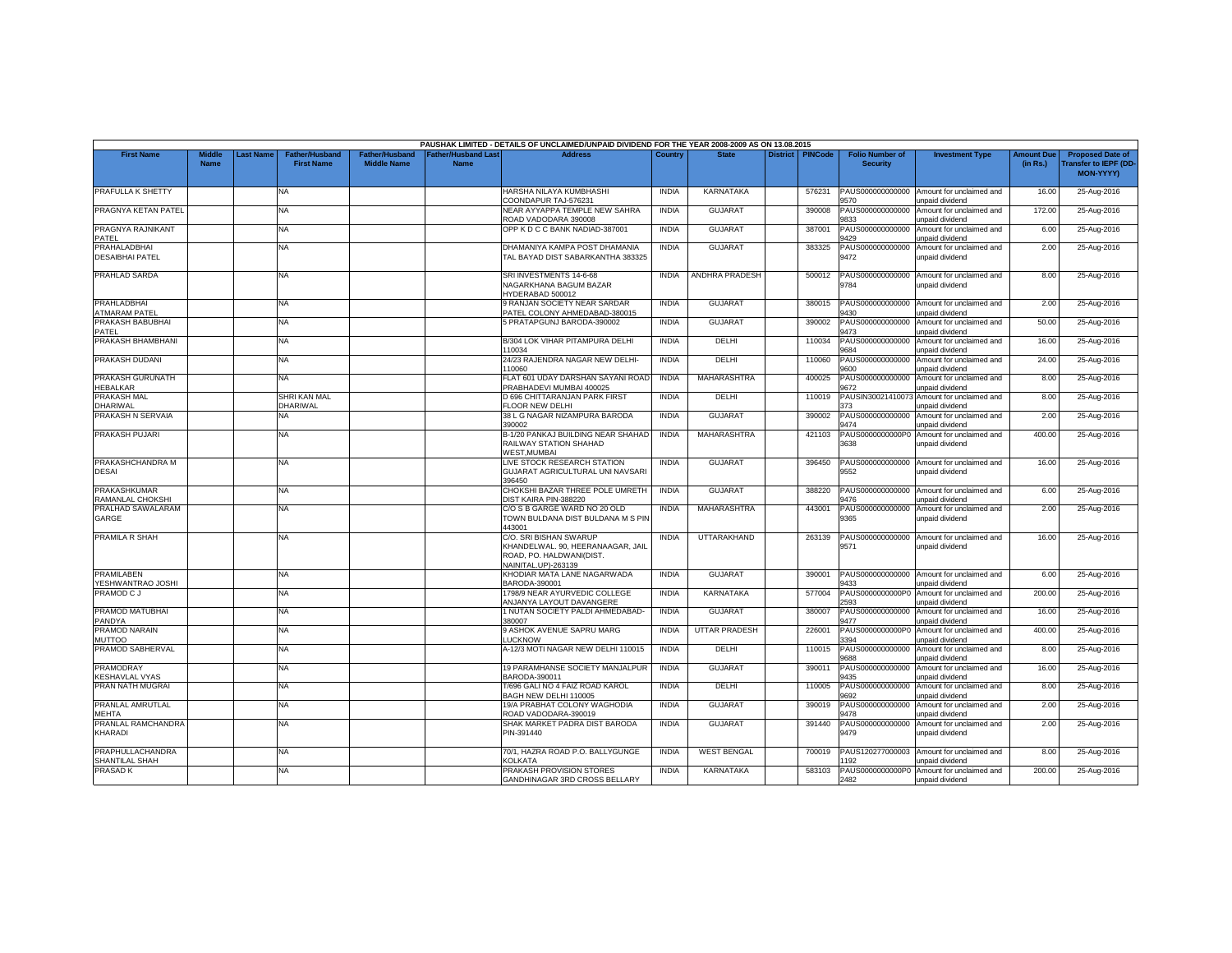|                                                       |                              |                  |                                            |                                             |                                  | PAUSHAK LIMITED - DETAILS OF UNCLAIMED/UNPAID DIVIDEND FOR THE YEAR 2008-2009 AS ON 13.08.2015 |              |                      |                    |                                           |                                                               |                               |                                                                     |
|-------------------------------------------------------|------------------------------|------------------|--------------------------------------------|---------------------------------------------|----------------------------------|------------------------------------------------------------------------------------------------|--------------|----------------------|--------------------|-------------------------------------------|---------------------------------------------------------------|-------------------------------|---------------------------------------------------------------------|
| <b>First Name</b>                                     | <b>Middle</b><br><b>Name</b> | <b>Last Name</b> | <b>Father/Husband</b><br><b>First Name</b> | <b>Father/Husband</b><br><b>Middle Name</b> | ather/Husband Las<br><b>Name</b> | <b>Address</b>                                                                                 | Country      | <b>State</b>         | District   PINCode | <b>Folio Number of</b><br><b>Security</b> | <b>Investment Type</b>                                        | <b>Amount Due</b><br>(in Rs.) | <b>Proposed Date of</b><br><b>Transfer to IEPF (DD</b><br>MON-YYYY) |
| <b>PRASAD PURKAIT</b>                                 |                              |                  | <b>NA</b>                                  |                                             |                                  | C/O MR.RAVINDRA KUMAR SRIVASTAVA<br>HOUSE NO.C/1 38/47 ALINAGAR(NORTH)                         | <b>INDIA</b> | <b>UTTAR PRADESH</b> | 272001             | PAUS0000000000P0<br>3379                  | Amount for unclaimed and<br>unpaid dividend                   | 200.00                        | 25-Aug-2016                                                         |
| <b>PRASADARAO</b><br>VULIGVNDAM                       |                              |                  | NA                                         |                                             |                                  | ECIL 570 ANNA SALAI TEY NAMPET<br>CHENNAI-600018                                               | <b>INDIA</b> | <b>TAMIL NADU</b>    | 600018             | PAUS000000000000<br>589                   | Amount for unclaimed and<br>unpaid dividend                   | 8.00                          | 25-Aug-2016                                                         |
| PRASANNA P VAIDYA                                     |                              |                  | <b>NA</b>                                  |                                             |                                  | BLOCK 10 SHIVNERI 177 SION WEST-<br>100022                                                     | <b>INDIA</b> | MAHARASHTRA          | 400022             | PAUS000000000000<br>556                   | Amount for unclaimed and<br>unpaid dividend                   | 16.00                         | 25-Aug-2016                                                         |
| PRASHANT DADASAHEB<br>PAWAR                           |                              |                  | <b>DADASAHEB</b><br>PAWAR                  |                                             |                                  | C/O SACHIN KIRANA STORES GWAHANE<br>WASTI, ADINATH NAGAR<br><b>BHOSARIPUNE</b>                 | <b>INDIA</b> | MAHARASHTRA          | 411039             | PAUS120132000017<br>3701                  | Amount for unclaimed and<br>unpaid dividend                   | 8.00                          | 25-Aug-2016                                                         |
| PRASHANT SHARMA                                       |                              |                  | <b>D SHARMA</b>                            |                                             |                                  | A 211 HARI NAGAR CLOCK TOWER NEW<br>DELHI                                                      | <b>INDIA</b> | DELHI                | 110064             | 934                                       | PAUSIN30143610304 Amount for unclaimed and<br>unpaid dividend | 8.00                          | 25-Aug-2016                                                         |
| PRATAPRAY MOTILAL<br><b>DESAI</b>                     |                              |                  | NA                                         |                                             |                                  | 41, MAHARSHI APPARTMENTS, OPP C P<br>NAGAR, BHUYANGDEV CHHAR RASTA,<br>GHATLODIA, AHMEDABAD    | <b>INDIA</b> | <b>GUJARAT</b>       | 380061             | 322                                       | PAUSIN30132110242 Amount for unclaimed and<br>unpaid dividend | 32.00                         | 25-Aug-2016                                                         |
| <b>PRATAPSINH</b><br><b>JOHANSINH BARIA</b>           |                              |                  | <b>NA</b>                                  |                                             |                                  | ALEMBIC COLONY BLOCK NO FB/72<br><b>BARODA 390003</b>                                          | <b>INDIA</b> | <b>GUJARAT</b>       | 390003             | PAUS000000000000<br>398                   | Amount for unclaimed and<br>unpaid dividend                   | 2.00                          | 25-Aug-2016                                                         |
| PRATIBHA P PARMAR                                     |                              |                  | <b>NA</b>                                  |                                             |                                  | "AVNI", 41-B, MAHAVIR SOCIETY NEAR<br>NIRMALA CONVENT SCHOOL, RAJKOT                           | <b>INDIA</b> | <b>GUJARAT</b>       | 360001             | PAUS000000000000<br>9879                  | Amount for unclaimed and<br>unpaid dividend                   | 82.00                         | 25-Aug-2016                                                         |
| PRATIBHA R SONGIRE                                    |                              |                  | NA                                         |                                             |                                  | C/O DEY'S MEDICAL A B ROAD KAKAD<br>CHAMBER WORLI MUMBAI                                       | <b>INDIA</b> | <b>MAHARASHTRA</b>   | 400018             | PAUS0000000000P<br>3792                   | Amount for unclaimed and<br>unpaid dividend                   | 200.00                        | 25-Aug-2016                                                         |
| PRATIK VASAVADA                                       |                              |                  | NA                                         |                                             |                                  | 2 NEW NAGAR ROAD JUNAGADH<br><b>GUJARAT</b>                                                    | <b>INDIA</b> | <b>GUJARAT</b>       | 362001             | PAUS0000000000P0<br>1161                  | Amount for unclaimed and<br>unpaid dividend                   | 400.00                        | 25-Aug-2016                                                         |
| <b>PRATIMA O GARG</b>                                 |                              |                  | <b>NA</b>                                  |                                             |                                  | BLOCK B-1 FLAT NO 404 VARUNA<br>APARTMENTS- PLOT 12 SECTOR 9<br>ROHINI NEW DELHI 1100-85 -     | <b>INDIA</b> | DELHI                | 110085             | PAUS000000000000<br>9659                  | Amount for unclaimed and<br>unpaid dividend                   | 8.00                          | 25-Aug-2016                                                         |
| <b>PRATIMA RANI</b><br>KARMAKAR                       |                              |                  | <b>NA</b>                                  |                                             |                                  | 29 GULU OSTAGAR LANE P O BEADON<br>STREET CALCUTTA-700006                                      | <b>INDIA</b> | <b>WEST BENGAL</b>   | 700006             | PAUS000000000000<br><b>701</b>            | Amount for unclaimed and<br>unpaid dividend                   | 16.00                         | 25-Aug-2016                                                         |
| PRATIMA SAMANTA                                       |                              |                  | NA                                         |                                             |                                  | C/O DR B K SAMANTA 12B LOTAFAT<br><b>IOSSEIN LANE CALCUTTA</b>                                 | <b>INDIA</b> | <b>WEST BENGAL</b>   | 700085             | PAUS0000000000P0<br>2765                  | Amount for unclaimed and<br>unpaid dividend                   | 200.00                        | 25-Aug-2016                                                         |
| PRAVATI JANA                                          |                              |                  | NA.                                        |                                             |                                  | GOLEPUKUR OPP TELEPHONE<br>EXCHANGE P O BARIPUR 24 PARGANAS                                    | <b>INDIA</b> | <b>WEST BENGAL</b>   | 743248             | PAUS0000000000P0<br>2929                  | Amount for unclaimed and<br>unpaid dividend                   | 200.00                        | 25-Aug-2016                                                         |
| PRAVEEN KALIA                                         |                              |                  | <b>NA</b>                                  |                                             |                                  | 8-378 GREATER KAILASH PART II NEW<br>DELHI-110048                                              | <b>INDIA</b> | DELHI                | 110048             | PAUS000000000000<br>3721                  | Amount for unclaimed and<br>unpaid dividend                   | 8.00                          | 25-Aug-2016                                                         |
| PRAVIN JETHALAL<br><b>JEHTA</b>                       |                              |                  | <b>NA</b>                                  |                                             |                                  | 31/33 DR DESHMUKH LANE 1ST FLOOR<br>V P ROAD MUMBAI-400004                                     | <b>INDIA</b> | MAHARASHTRA          | 400004             | PAUS000000000000<br>9562                  | Amount for unclaimed and<br>unpaid dividend                   | 8.00                          | 25-Aug-2016                                                         |
| PRAVIN KUMAR<br><b>TRIPATHI</b>                       |                              |                  | NA                                         |                                             |                                  | PRODUCT MANAGER ALEMBIC<br>CHEMICAL WORKS L ALEMBIC ROAD<br>/ADODARA                           | <b>INDIA</b> | <b>GUJARAT</b>       | 390003             | PAUS0000000000P0<br>4500                  | Amount for unclaimed and<br>unpaid dividend                   | 200.00                        | 25-Aug-2016                                                         |
| PRAVIN P RATHORE                                      |                              |                  | PANNALALJI U<br><b>RATHORE</b>             |                                             |                                  | 6 DIPTI JYOT BUILDING P M ROAD VILE<br>PARLE EAST MUMBAI                                       | <b>INDIA</b> | MAHARASHTRA          | 400057             | PAUS000000000001<br>3046                  | Amount for unclaimed and<br><b>inpaid dividend</b>            | 600.00                        | 25-Aug-2016                                                         |
| PRAVIN P SHAH                                         |                              |                  | NΑ                                         |                                             |                                  | SHAH COLONY OUT SIDE SHAPUR<br><b>SATE AHMEDABAD-380001</b>                                    | <b>INDIA</b> | <b>GUJARAT</b>       | 380001             | PAUS000000000000<br>3544                  | Amount for unclaimed and<br>unpaid dividend                   | 24.00                         | 25-Aug-2016                                                         |
| PRAVINA SURENDRA<br>SHAH                              |                              |                  | <b>NA</b>                                  |                                             |                                  | 15 REKHA NO 2 3RD FLOOR 46 RIDGE<br>ROAD WALKESWAR MUMBAI-400006                               | <b>INDIA</b> | MAHARASHTRA          | 400006             | PAUS000000000000<br>9630                  | Amount for unclaimed and<br>unpaid dividend                   | 8.00                          | 25-Aug-2016                                                         |
| PRAVINBHAI RAMANLAL<br>PATEL                          |                              |                  | NA.                                        |                                             |                                  | FB 106 ALEMBIC COLONY BARODA<br>390003                                                         | <b>INDIA</b> | <b>GUJARAT</b>       | 390003             | PAUS000000000000<br>9400                  | Amount for unclaimed and<br>unpaid dividend                   | 6.00                          | 25-Aug-2016                                                         |
| PRAVINBHAI SAKARLAL<br>KAPADIA                        |                              |                  | NA.                                        |                                             |                                  | G-31 BOMBAY MARKET UMARWADA<br>SURAT 395010                                                    | <b>INDIA</b> | <b>GUJARAT</b>       | 395010             | PAUS000000000000<br>9842                  | Amount for unclaimed and<br>unpaid dividend                   | 16.00                         | 25-Aug-2016                                                         |
| <b>PRAVINBHAI</b><br><b>SHANKERLAL THAKKAR</b>        |                              |                  | <b>NA</b>                                  |                                             |                                  | DAUAL SALES CORPORATION SHOP NO<br>9 KRISHNA BAUG STATION ROAD<br>MALAD WEST MUMBAI-400064     | <b>INDIA</b> | <b>MAHARASHTRA</b>   | 400064             | PAUS000000000000<br>9724                  | Amount for unclaimed and<br>unpaid dividend                   | 8.00                          | 25-Aug-2016                                                         |
| <b>PRAVINCHANDR</b><br>CHANDULAL<br><b>BHINARWALA</b> |                              |                  | <b>NA</b>                                  |                                             |                                  | 4/2872, SRIJI NIWAS MUMBAIWAD<br><b>BEGUMPURA SURAT</b>                                        | <b>INDIA</b> | GUJARAT              | 395003             | PAUS120107000016<br>6145                  | Amount for unclaimed and<br>unpaid dividend                   | 16.00                         | 25-Aug-2016                                                         |
| PRAVINCHANDRA<br><b>BABULAL PARIKH</b>                |                              |                  | NA.                                        |                                             |                                  | B-505 PARSHWA PADMAVATI APPT NR<br>LIC, DR JIVRAJ MEHTA ROADVASANA                             | <b>INDIA</b> | <b>GUJARAT</b>       | 380007             | PAUS000000000000<br>9438                  | Amount for unclaimed and<br>unpaid dividend                   | 2.00                          | 25-Aug-2016                                                         |
| <b>PRAVINCHANDRA</b><br><b>BABULAL SHAH</b>           |                              |                  | <b>NA</b>                                  |                                             |                                  | 140/1 KABUTAR KHANA KALUPUR<br>CHOKHA BAZAR AHMEDABAD 380002                                   | <b>INDIA</b> | GUJARAT              | 380002             | PAUS000000000000<br>1798                  | Amount for unclaimed and<br><b>Inpaid dividend</b>            | 8.00                          | 25-Aug-2016                                                         |
| PRAVINCHANDRA C<br>GANDHI                             |                              |                  | NA.                                        |                                             |                                  | C/O M M GANDHI DINMANI SADAN<br>RAMRATAN TRIVEDI ROAD MULUND<br><b>MUMBAI-400088</b>           | <b>INDIA</b> | MAHARASHTRA          | 400088             | PAUS000000000000<br>9439                  | Amount for unclaimed and<br>unpaid dividend                   | 6.00                          | 25-Aug-2016                                                         |
| <b>PRAVINCHANDRA</b><br>CHIMANLAL CHOKSHI             |                              |                  | NA.                                        |                                             |                                  | 913/1 NAGAR BORDI'S POLE RAIPUR<br>AHMEDABAD 380001                                            | <b>INDIA</b> | <b>GUJARAT</b>       | 380001             | PAUS000000000000<br>9740                  | Amount for unclaimed and<br>unpaid dividend                   | 6.00                          | 25-Aug-2016                                                         |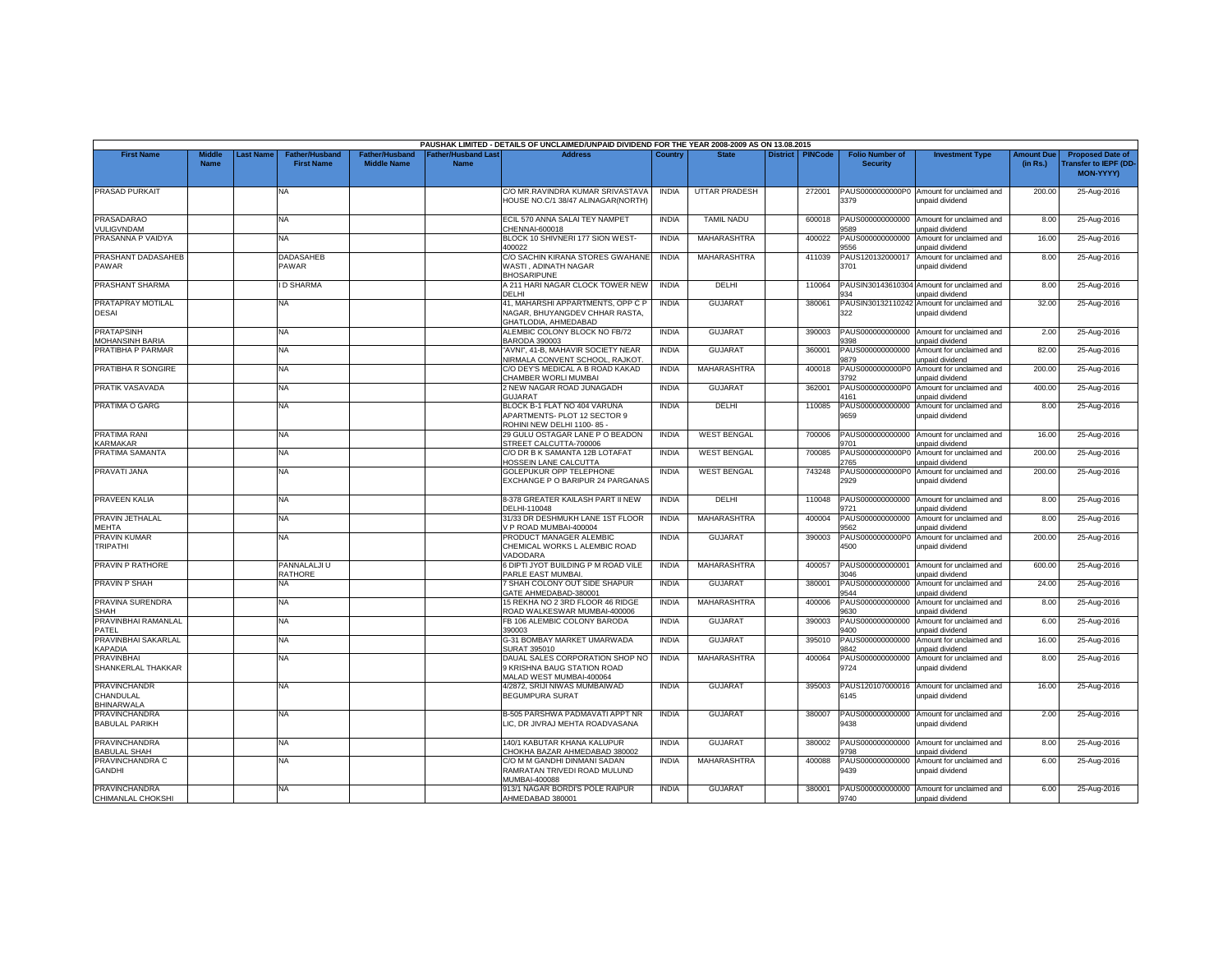|                                   |                              |                  |                                            |                                      |                                           | PAUSHAK LIMITED - DETAILS OF UNCLAIMED/UNPAID DIVIDEND FOR THE YEAR 2008-2009 AS ON 13.08.2015 |              |                       |                    |                                           |                                             |                               |                                                        |
|-----------------------------------|------------------------------|------------------|--------------------------------------------|--------------------------------------|-------------------------------------------|------------------------------------------------------------------------------------------------|--------------|-----------------------|--------------------|-------------------------------------------|---------------------------------------------|-------------------------------|--------------------------------------------------------|
| <b>First Name</b>                 | <b>Middle</b><br><b>Name</b> | <b>Last Name</b> | <b>Father/Husband</b><br><b>First Name</b> | Father/Husband<br><b>Middle Name</b> | <b>Father/Husband Last</b><br><b>Name</b> | Address                                                                                        | Country      | <b>State</b>          | District   PINCode | <b>Folio Number of</b><br><b>Security</b> | <b>Investment Type</b>                      | <b>Amount Due</b><br>(in Rs.) | <b>Proposed Date of</b><br><b>Transfer to IEPF (DD</b> |
|                                   |                              |                  |                                            |                                      |                                           |                                                                                                |              |                       |                    |                                           |                                             |                               | MON-YYYY)                                              |
| PRAVINSINH FATEHSINH              |                              |                  | <b>NA</b>                                  |                                      |                                           | AT VITHALGAM POST UMARGAM TAL                                                                  | <b>INDIA</b> | GUJARAT               | 393135             | PAUS000000000000                          | Amount for unclaimed and                    | 32.00                         | 25-Aug-2016                                            |
| <b>GOHIL</b>                      |                              |                  |                                            |                                      |                                           | VALIA DIST BROACH PIN-393135                                                                   |              |                       |                    | 9489                                      | unpaid dividend                             |                               |                                                        |
| PRECIOUS SECURITIES               |                              |                  | NA                                         |                                      |                                           | 338 1ST FLOOR PRABHAT COMPLEX K G                                                              | <b>INDIA</b> | KARNATAKA             | 560009             | PAUSIN3021481001                          | Amount for unclaimed and                    | 2.00                          | 25-Aug-2016                                            |
| P LTD                             |                              |                  |                                            |                                      |                                           | ROAD BANGALORE                                                                                 |              |                       |                    | 758                                       | unpaid dividend                             |                               |                                                        |
| <b>PREM KUMAR</b>                 |                              |                  | KAILASH PRASAD                             |                                      |                                           | 31, SWAMY ENCLAVE NO 9,1ST MAIN                                                                | <b>INDIA</b> | KARNATAKA             | 560034             | PAUSIN30023912443                         | Amount for unclaimed and                    | 86.00                         | 25-Aug-2016                                            |
| <b>BAIROLIYA</b>                  |                              |                  | BAIROLIYA                                  |                                      |                                           | ROAD 1ST BLOCK<br><b>CORAMANGALA.BANGALORE</b>                                                 |              |                       |                    | 672                                       | unpaid dividend                             |                               |                                                        |
| PREM NATH KAPOOR                  |                              |                  | NA                                         |                                      |                                           | 14/116 B CIVIL LINES KANPUR-208001                                                             | <b>INDIA</b> | <b>UTTAR PRADESH</b>  | 208001             | PAUS000000000000                          | Amount for unclaimed and                    | 8.00                          | 25-Aug-2016                                            |
|                                   |                              |                  |                                            |                                      |                                           |                                                                                                |              |                       |                    | 9677                                      | unpaid dividend                             |                               |                                                        |
| <b>PREM PRAKASH</b>               |                              |                  | NA                                         |                                      |                                           | 10000 GALI NAL WALI NAWAB GANJ PUL                                                             | <b>INDIA</b> | DELHI                 | 110006             | PAUS000000000000                          | Amount for unclaimed and                    | 16.00                         | 25-Aug-2016                                            |
| MANGHANI                          |                              |                  |                                            |                                      |                                           | BANGASH DELHI-110006                                                                           |              |                       |                    | 9595                                      | unpaid dividend                             |                               |                                                        |
| PREMANAND JIVALAL                 |                              |                  | NA.                                        |                                      |                                           | 3 MEGHDOOT SOCIETY KARELIBAUG                                                                  | <b>INDIA</b> | <b>GUJARAT</b>        | 390001             | PAUS000000000000                          | Amount for unclaimed and                    | 6.00                          | 25-Aug-2016                                            |
| CHAUHAN                           |                              |                  |                                            |                                      |                                           | BARODA-390001                                                                                  |              |                       |                    | 9490                                      | unpaid dividend                             |                               |                                                        |
| PREMASAKHI                        |                              |                  | NA                                         |                                      |                                           | C/O.DR.A.KRISHNA RAO, DAYAL CLINIC                                                             | <b>INDIA</b> | <b>ANDHRA PRADESH</b> | 530001             | PAUS0000000000P0                          | Amount for unclaimed and                    | 1600.00                       | 25-Aug-2016                                            |
| ANANTAPATNAIKUNI                  |                              |                  |                                            |                                      |                                           | /ISAKHAPATNAM                                                                                  |              |                       |                    | 1622                                      | <b>Inpaid dividend</b>                      |                               |                                                        |
| PREMILA                           |                              |                  | NA                                         |                                      |                                           | A/8 KAILASHPURI CO-OP SOC C B ROAD                                                             | <b>INDIA</b> | <b>MAHARASHTRA</b>    | 400058             | PAUS000000000000                          | Amount for unclaimed and                    | 6.00                          | 25-Aug-2016                                            |
| <b>SUBODHKUMAR</b>                |                              |                  |                                            |                                      |                                           | JUHU LANE ANDHERI WEST MUMBAI-<br>400058                                                       |              |                       |                    | 9491                                      | unpaid dividend                             |                               |                                                        |
| <b>SAKARIA</b><br>PREMJIBHA       |                              |                  | NA                                         |                                      |                                           | AT & PO BAYAD DIST SABARKANTHA                                                                 | <b>INDIA</b> | <b>GUJARAT</b>        | 383325             | PAUS000000000000                          | Amount for unclaimed and                    | 16.00                         | 25-Aug-2016                                            |
| CHHAGANBHAI PATEL                 |                              |                  |                                            |                                      |                                           | PIN 383325                                                                                     |              |                       |                    | 9389                                      | unpaid dividend                             |                               |                                                        |
| <b>PREMSUKHBHAI</b>               |                              |                  | NA.                                        |                                      |                                           | AT & PO VINA MOTI KHADKI TAL NADIAD                                                            | <b>INDIA</b> | <b>GUJARAT</b>        | 387001             | PAUS000000000000                          | Amount for unclaimed and                    | 6.00                          | 25-Aug-2016                                            |
| CHHOTABHAI PATEL                  |                              |                  |                                            |                                      |                                           | DIST KAIRA 387001                                                                              |              |                       |                    | 9493                                      | unpaid dividend                             |                               |                                                        |
| PREMWATI MALAIYA                  |                              |                  | NA                                         |                                      |                                           | C/O V.O.MILLS TEEN GULLI DAMOH                                                                 | <b>INDIA</b> | MADHYA PRADESH        | 470661             | PAUS120316000015                          | Amount for unclaimed and                    | 8.00                          | 25-Aug-2016                                            |
|                                   |                              |                  |                                            |                                      |                                           | HOMAG                                                                                          |              |                       |                    | 3444                                      | inpaid dividend                             |                               |                                                        |
| PRITI JAIN                        |                              |                  | NA                                         |                                      |                                           | 49- PREM PURI MUZAFFARNAGAR                                                                    | <b>INDIA</b> | <b>UTTAR PRADESH</b>  | 251002             | PAUS000000000000                          | Amount for unclaimed and                    | 8.00                          | 25-Aug-2016                                            |
|                                   |                              |                  |                                            |                                      |                                           | 51002                                                                                          |              |                       |                    | 9615                                      | unpaid dividend                             |                               |                                                        |
| PRITI RATILAL SHAH                |                              |                  | NA                                         |                                      |                                           | I-B WEST VIEW 309 S V ROAD                                                                     | <b>INDIA</b> | MAHARASHTRA           | 400054             | PAUS000000000000                          | Amount for unclaimed and                    | 18.00                         | 25-Aug-2016                                            |
|                                   |                              |                  |                                            |                                      |                                           | SANTACRUZ (W) MUMBAI-400054                                                                    |              |                       |                    | 8669                                      | unpaid dividend                             |                               |                                                        |
| PRIYAKANT MANILAL<br><b>BHATT</b> |                              |                  | <b>NA</b>                                  |                                      |                                           | 45 CHANDRALOK SOCIETY CADILA<br>ROAD GHODASAR P O VATVA                                        | <b>INDIA</b> | <b>GUJARAT</b>        | 382440             | PAUS000000000000                          | Amount for unclaimed and                    | 8.00                          | 25-Aug-2016                                            |
|                                   |                              |                  |                                            |                                      |                                           | AHMEDABAD-382440                                                                               |              |                       |                    | 9543                                      | unpaid dividend                             |                               |                                                        |
| PRODYOT MAZUMDER                  |                              |                  | NA.                                        |                                      |                                           | 16/9 ROY BAHADUR ROAD CALCUTTA                                                                 | <b>INDIA</b> | <b>WEST BENGAL</b>    | 700034             | PAUS0000000000P0                          | Amount for unclaimed and                    | 200.00                        | 25-Aug-2016                                            |
|                                   |                              |                  |                                            |                                      |                                           |                                                                                                |              |                       |                    | 2912                                      | unpaid dividend                             |                               |                                                        |
| <b>PROMOD RAKSHIT</b>             |                              |                  | NA                                         |                                      |                                           | C/O S ROY UCO BANK GORUBANDHA                                                                  | <b>INDIA</b> | <b>ASSAM</b>          | 784506             | PAUS000000000000                          | Amount for unclaimed and                    | 32.00                         | 25-Aug-2016                                            |
|                                   |                              |                  |                                            |                                      |                                           | <b>BRANCH PO MISSAMAIR 784506</b>                                                              |              |                       |                    | 9787                                      | unpaid dividend                             |                               |                                                        |
| <b>PUNJABHAI</b>                  |                              |                  | ΝA                                         |                                      |                                           | AT POST HATHIPURA VIA SATHAMBA                                                                 | <b>INDIA</b> | <b>GUJARAT</b>        | 383340             | PAUS000000000000                          | Amount for unclaimed and                    | 2.00                          | 25-Aug-2016                                            |
| PARASHOTAMDAS                     |                              |                  |                                            |                                      |                                           | TAL BAYAD DIST SABARKANTHA 383340                                                              |              |                       |                    | 9497                                      | unpaid dividend                             |                               |                                                        |
| PATEL                             |                              |                  |                                            |                                      |                                           |                                                                                                |              |                       |                    |                                           |                                             |                               |                                                        |
| PURNANAND GOVINDJI                |                              |                  | NA.                                        |                                      |                                           | 47 C P TANK ROAD OLD SONAWALAL<br>BLDG 1ST FLOOR ROOM NO 17 MUMBAI-                            | <b>INDIA</b> | <b>MAHARASHTRA</b>    | 400004             | PAUS000000000000<br>9554                  | Amount for unclaimed and                    | 8.00                          | 25-Aug-2016                                            |
| <b>DAMANIA</b>                    |                              |                  |                                            |                                      |                                           | 400004                                                                                         |              |                       |                    |                                           | unpaid dividend                             |                               |                                                        |
| <b>PURNIMA</b>                    |                              |                  | NA                                         |                                      |                                           | E 374 MAYUR VIHAR PHASE II NEW                                                                 | <b>INDIA</b> | DELHI                 | 110091             | PAUS000000000000                          | Amount for unclaimed and                    | 8.00                          | 25-Aug-2016                                            |
| CHATTOPADHYAY                     |                              |                  |                                            |                                      |                                           | DELHI 110091                                                                                   |              |                       |                    | 3856                                      | npaid dividend                              |                               |                                                        |
| <b>PURNIMA</b>                    |                              |                  | NA.                                        |                                      |                                           | HOUSE NO.374.POCKET-E MAYUR                                                                    | <b>INDIA</b> | DELHI                 | 110091             | PAUS000000000000                          | Amount for unclaimed and                    | 8.00                          | 25-Aug-2016                                            |
| CHATTOPADHYAY                     |                              |                  |                                            |                                      |                                           | IHAR PHASE-I DELHI-110091                                                                      |              |                       |                    | 2863                                      | unpaid dividend                             |                               |                                                        |
| PURNIMA MITTAL                    |                              |                  | NA                                         |                                      |                                           | 1719 SECTOR 44-B RBI OFFICER'S                                                                 | <b>INDIA</b> | CHANDIGARH            | 160047             | PAUS000000000000                          | Amount for unclaimed and                    | 8.00                          | 25-Aug-2016                                            |
|                                   |                              |                  |                                            |                                      |                                           | FLATS CHANDIGARH 160047                                                                        |              |                       |                    | 9580                                      | unpaid dividend                             |                               |                                                        |
| PURSHOTTAM DASS                   |                              |                  | NA                                         |                                      |                                           | 402, TAKSHASHILA APARTMENT                                                                     | <b>INDIA</b> | <b>GUJARAT</b>        | 395001             | PAUS000000000000                          | Amount for unclaimed and                    | 8.00                          | 25-Aug-2016                                            |
| CHACHAN                           |                              |                  |                                            |                                      |                                           | BHATAR ROAD, SURAT-395001<br>4/20 RACQUET COURT ROAD CIVIL                                     | <b>INDIA</b> | DELHI                 | 110054             | 9639                                      | unpaid dividend                             |                               |                                                        |
| PURSHOTTAM DASS<br><b>RUSTAGI</b> |                              |                  | NA                                         |                                      |                                           | INES DELHI                                                                                     |              |                       |                    | PAUS130176000056<br>1791                  | Amount for unclaimed and<br>unpaid dividend | 8.00                          | 25-Aug-2016                                            |
| PURUSHOTHAM N D                   |                              |                  | <b>NA</b>                                  |                                      |                                           | MALNAD E.N.T.CLINIC, 1232/4 34TH                                                               | <b>INDIA</b> | KARNATAKA             | 560041             |                                           | PAUS0000000000N0 Amount for unclaimed and   | 400.00                        | 25-Aug-2016                                            |
|                                   |                              |                  |                                            |                                      |                                           | CROSS 4TH T BLOCK JAYANAGAR                                                                    |              |                       |                    | 0175                                      | unpaid dividend                             |                               |                                                        |
|                                   |                              |                  |                                            |                                      |                                           | <b>BANGALORE</b>                                                                               |              |                       |                    |                                           |                                             |                               |                                                        |
| PURUSHOTHAM V BHIDE               |                              |                  | NA                                         |                                      |                                           | 25/5 PADMAREKHA SOCIETY KARVE                                                                  | <b>INDIA</b> | <b>MAHARASHTRA</b>    | 411052             | PAUS0000000000P0                          | Amount for unclaimed and                    | 200.00                        | 25-Aug-2016                                            |
|                                   |                              |                  |                                            |                                      |                                           | NAGAR PUNE                                                                                     |              |                       |                    | 4035                                      | unpaid dividend                             |                               |                                                        |
| PURUSHOTTAM                       |                              |                  | NA                                         |                                      |                                           | SARDAR CHOWK SUNAV TAL PETLAD                                                                  | <b>INDIA</b> | <b>GUJARAT</b>        | 388470             | PAUS000000000000                          | Amount for unclaimed and                    | 16.00                         | 25-Aug-2016                                            |
| <b>AMBALAL PATEL</b>              |                              |                  |                                            |                                      |                                           | DIST KAIRA 388470                                                                              |              |                       |                    | 9500                                      | unpaid dividend                             |                               |                                                        |
| <b>PURUSHOTTAM</b>                |                              |                  | ΝA                                         |                                      |                                           | SARDAR CHOWK SUNAV TAL PETLAD                                                                  | <b>INDIA</b> | <b>GUJARAT</b>        | 388470             | PAUS000000000000<br>9499                  | Amount for unclaimed and                    | 16.00                         | 25-Aug-2016                                            |
| AMBALAL PATEL<br>PURUSHOTTAM      |                              |                  | <b>NA</b>                                  |                                      |                                           | DIST KAIRA 388470<br>D-57/49 PLOT NO 3 MOLVI BAGH                                              | <b>INDIA</b> | <b>UTTAR PRADESH</b>  | 221010             | PAUS000000000000                          | unpaid dividend<br>Amount for unclaimed and | 66.00                         | 25-Aug-2016                                            |
| <b>BAHADUR MATHUR</b>             |                              |                  |                                            |                                      |                                           | /ARANASI 221010                                                                                |              |                       |                    | 1502                                      | inpaid dividend                             |                               |                                                        |
| PURUSHOTTAM J POLA                |                              |                  | NA                                         |                                      |                                           | COMETAL INDUSTRIES 2/23 INDUSTRIAL                                                             | <b>INDIA</b> | GUJARAT               | 390003             | PAUS000000000000                          | Amount for unclaimed and                    | 2.00                          | 25-Aug-2016                                            |
|                                   |                              |                  |                                            |                                      |                                           | STATE BARODA-390003                                                                            |              |                       |                    | 3503                                      | unpaid dividend                             |                               |                                                        |
| PURUSHOTTAM R                     |                              |                  | NA                                         |                                      |                                           | 1 MANGAL DHARA HSG SOC GANGA                                                                   | <b>INDIA</b> | <b>MAHARASHTRA</b>    | 422001             | PAUS000000000000                          | Amount for unclaimed and                    | 2.00                          | 25-Aug-2016                                            |
| WAIDYA                            |                              |                  |                                            |                                      |                                           | WADI RAVIWAR PETH NASIK 422001                                                                 |              |                       |                    | 9381                                      | unpaid dividend                             |                               |                                                        |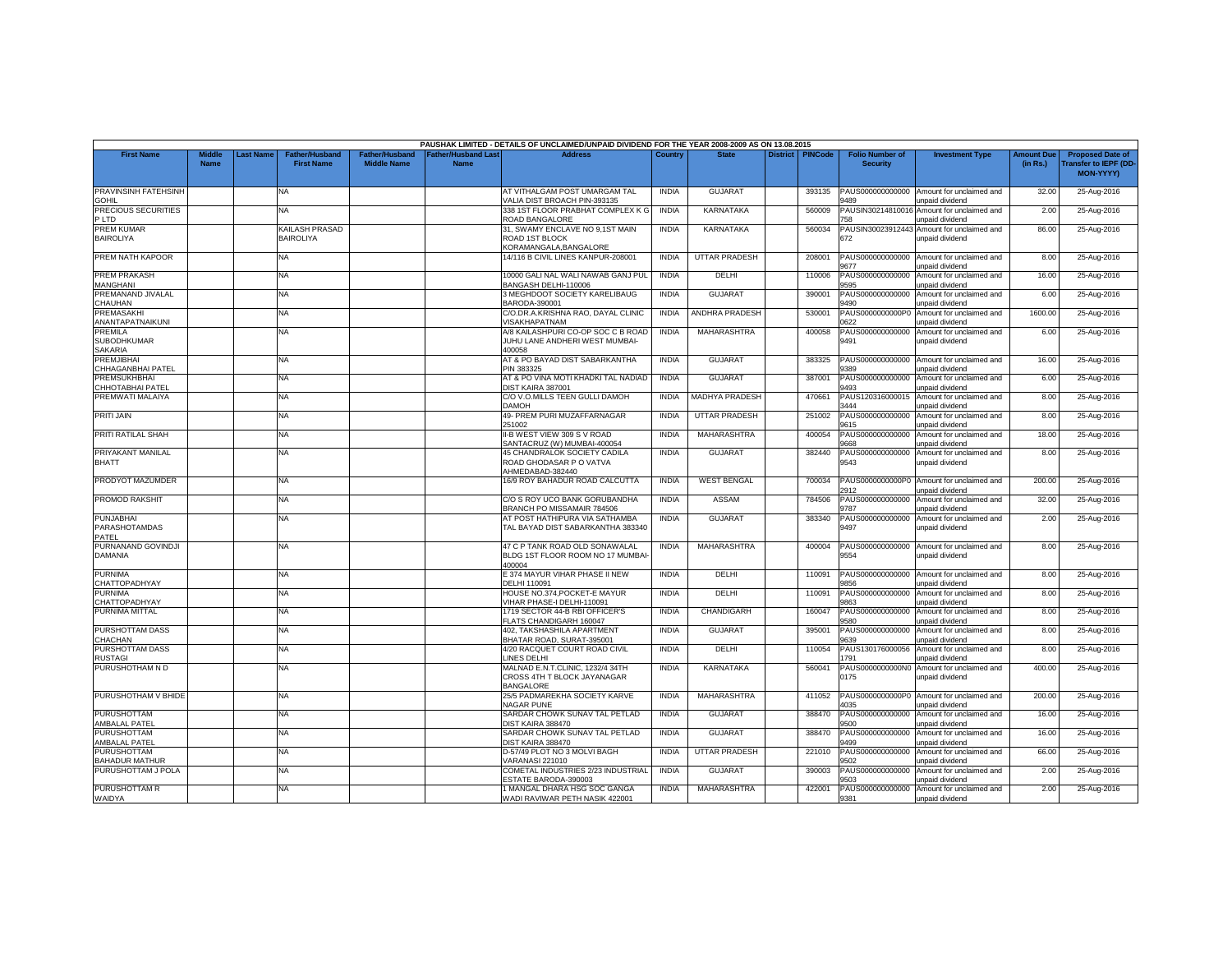|                                                     |                       |                  |                                     |                                             |                                           | PAUSHAK LIMITED - DETAILS OF UNCLAIMED/UNPAID DIVIDEND FOR THE YEAR 2008-2009 AS ON 13.08.2015                  |              |                       |                 |                |                                           |                                                               |                               |                                                              |
|-----------------------------------------------------|-----------------------|------------------|-------------------------------------|---------------------------------------------|-------------------------------------------|-----------------------------------------------------------------------------------------------------------------|--------------|-----------------------|-----------------|----------------|-------------------------------------------|---------------------------------------------------------------|-------------------------------|--------------------------------------------------------------|
| <b>First Name</b>                                   | Middle<br><b>Name</b> | <b>Last Name</b> | Father/Husband<br><b>First Name</b> | <b>Father/Husband</b><br><b>Middle Name</b> | <b>Father/Husband Last</b><br><b>Name</b> | <b>Address</b>                                                                                                  | Country      | <b>State</b>          | <b>District</b> | <b>PINCode</b> | <b>Folio Number of</b><br><b>Security</b> | <b>Investment Type</b>                                        | <b>Amount Due</b><br>(in Rs.) | <b>Proposed Date of</b><br>ransfer to IEPF (DD-<br>MON-YYYY) |
| PURUSHOTTAMBHAI H<br><b>MANGROUA</b>                |                       |                  | NA                                  |                                             |                                           | 31 MAHECHHA CO-HOUSING SOCIETY<br><b>ISANPUR CHAR RASTA ISANPUR</b><br>AHMEDABAD                                | <b>INDIA</b> | <b>GUJARA1</b>        |                 | 382443         | PAUS0000000000P0<br>2291                  | Amount for unclaimed and<br>unpaid dividend                   | 200.00                        | 25-Aug-2016                                                  |
| <b>PURUSHOTTAMBHAI</b><br>SOMABHAI PATEL            |                       |                  | NA                                  |                                             |                                           | AT & PO JITODIA TAK ANAND DIST<br>KAIRA PIN-388001                                                              | <b>INDIA</b> | <b>GUJARAT</b>        |                 | 388001         | PAUS000000000000<br>504                   | Amount for unclaimed and<br>unpaid dividend                   | 16.00                         | 25-Aug-2016                                                  |
| <b>PUSHP LATA</b><br>CHAUDHARY                      |                       |                  | NA                                  |                                             |                                           | C/O SH H R CHHABRA Q NO 74B<br>BA/BLOCK PA- NKHA RD RESIDENTIAL<br>SCHEME JAIL ROAD NE- W DELHI<br>110018 -     | <b>INDIA</b> | DELHI                 |                 | 110018         | PAUS000000000000<br>9603                  | Amount for unclaimed and<br>unpaid dividend                   | 8.00                          | 25-Aug-2016                                                  |
| PUSHPA BHARDWAJ                                     |                       |                  | BHARDWAJ B M                        |                                             |                                           | 185 SEC-19 A-BLOCK DWARKA NEW<br>DELHI                                                                          | <b>INDIA</b> | DELHI                 |                 | 110075         | 584                                       | PAUSIN30044110552 Amount for unclaimed and<br>unpaid dividend | 16.00                         | 25-Aug-2016                                                  |
| PUSHPA CHHABADA                                     |                       |                  | NA                                  |                                             |                                           | 23 DROOPAD COLONY GANDHINAGAR<br>KOLHAPUR M S                                                                   | <b>INDIA</b> | MAHARASHTRA           |                 | 416119         | 1045                                      | PAUS0000000000P0 Amount for unclaimed and<br>unpaid dividend  | 200.00                        | 25-Aug-2016                                                  |
| PUSHPA DHIRENDRA<br>PATEL                           |                       |                  | NA.                                 |                                             |                                           | C/O SHRI MUKUNDRAV GHANEKAR NR<br>KHUSHALC- HAND CHARITY TRUST B/H<br>MAHARANI SCH RAO- PURA BARODA<br>390001 - | <b>INDIA</b> | <b>GUJARAT</b>        |                 | 390001         | PAUS000000000000<br>9505                  | Amount for unclaimed and<br>unpaid dividend                   | 16.00                         | 25-Aug-2016                                                  |
| PUSHPA DUTTA<br><b>CHOWDHURY</b>                    |                       |                  | <b>NA</b>                           |                                             |                                           | 38/1/2 RAMTONU BOSE LANE CALCUTTA<br>700006                                                                     | <b>INDIA</b> | <b>WEST BENGAL</b>    |                 | 700006         | PAUS000000000000<br>9573                  | Amount for unclaimed and<br>unpaid dividend                   | 16.00                         | 25-Aug-2016                                                  |
| PUSHPA G SURANA                                     |                       |                  | NA.                                 |                                             |                                           | C-403 VEENA NAGAR S V ROAD MALAD<br>WEST MUMBAI 400064                                                          | <b>INDIA</b> | MAHARASHTRA           |                 | 400064         | PAUS000000000000<br>9821                  | Amount for unclaimed and<br>unpaid dividend                   | 8.00                          | 25-Aug-2016                                                  |
| PUSHPA G SURANA                                     |                       |                  | NA                                  |                                             |                                           | C/403 VEENA NAGAR S V ROAD MALAD<br>WEST MUMBAI 400064                                                          | <b>INDIA</b> | MAHARASHTRA           |                 | 400064         | PAUS000000000000<br>777                   | Amount for unclaimed and<br>unpaid dividend                   | 24.00                         | 25-Aug-2016                                                  |
| PUSHPA NARAYAN<br>SAHASRABUDDHE                     |                       |                  | NA                                  |                                             |                                           | SHRIRAM BHAVAN PANCH ALI PAR<br>VAKA KALYAN-421301                                                              | <b>INDIA</b> | MAHARASHTRA           |                 | 421301         | PAUS000000000000<br>9667                  | Amount for unclaimed and<br>unpaid dividend                   | 8.00                          | 25-Aug-2016                                                  |
| <b>PUSHPA</b><br>PRAVINCHANDRA<br><b>MEHTA</b>      |                       |                  | NA                                  |                                             |                                           | C/O THE SWASTIK JANATA SAHAKARI<br>BANK LTD 502 KALBADEVI ROAD<br>MUMBAI-400002                                 | <b>INDIA</b> | MAHARASHTRA           |                 | 400002         | PAUS000000000000<br>9655                  | Amount for unclaimed and<br>unpaid dividend                   | 8.00                          | 25-Aug-2016                                                  |
| PUSHPA RAMCHANDRA<br><b>JOSHI</b>                   |                       |                  | NA.                                 |                                             |                                           | BLOCK NO.5, RAMKRUPA BLDG.AVADH<br>APT. ELEVENTH(11)LANE,<br>PARAMHANSA NAGAR, KOTHRUD, PUNE-<br>411038         | <b>INDIA</b> | MAHARASHTRA           |                 | 411038         | PAUS000000000000<br>9447                  | Amount for unclaimed and<br>unpaid dividend                   | 32.00                         | 25-Aug-2016                                                  |
| <b>PUSHPABEN</b><br><b>ARVINDBHAI</b><br>RAJYAGURU  |                       |                  | NA                                  |                                             |                                           | 6 SAIBABA FLATS NARANPURA CHAR<br>RASTA ANKUR ROAD AHMEDABAD<br>380013                                          | <b>INDIA</b> | <b>GUJARAT</b>        |                 | 380013         | PAUS000000000000<br>9853                  | Amount for unclaimed and<br>unpaid dividend                   | 166.00                        | 25-Aug-2016                                                  |
| PUSHPABEN KANUBHAI<br><b>SHAH</b>                   |                       |                  | <b>NA</b>                           |                                             |                                           | 1, GOVARDHAN APTS. 69,<br>SUVARNAPURI SOCIETY.CHIKUWADI<br>JETALPUR ROAD, VADODARA-390005                       | <b>INDIA</b> | GUJARAT               |                 | 390005         | PAUS000000000000<br>9510                  | Amount for unclaimed and<br>unpaid dividend                   | 12.00                         | 25-Aug-2016                                                  |
| PUSHPABEN KANUBHAI<br><b>SHAH</b>                   |                       |                  | NA                                  |                                             |                                           | 1, GOVARDHAN APARTMENTS 69.<br>SUVARNAPURI SOCIETY, CHIKUWADI.<br>ETALPUR ROAD, VADODARA-390005                 | <b>INDIA</b> | <b>GUJARAT</b>        |                 | 390005         | PAUS00000000000<br>9509                   | Amount for unclaimed and<br>unpaid dividend                   | 66.00                         | 25-Aug-2016                                                  |
| <b>PUSHPALATA</b><br><b>MADHAVRAO</b><br>KHANVILKAR |                       |                  | <b>NA</b>                           |                                             |                                           | C/O RELIABLE CARGO CARRIER OPP<br>PAWAGADH BUSSTAND BARODA-<br>390001                                           | <b>INDIA</b> | <b>GUJARAT</b>        |                 | 390001         | PAUS000000000000<br>9511                  | Amount for unclaimed and<br>unpaid dividend                   | 32.00                         | 25-Aug-2016                                                  |
| <b>PUSHPALATHA</b><br>KURAPATI                      |                       |                  | <b>NA</b>                           |                                             |                                           | C/O.DR.K.RAJAHARTNAM SHANTHI<br>NURSING HOME CHILAKALURPET<br>(GUNTUR DT.) (A.P)                                | <b>INDIA</b> | <b>ANDHRA PRADESH</b> |                 | 522616         | 0624                                      | PAUS0000000000P0 Amount for unclaimed and<br>unpaid dividend  | 1000.00                       | 25-Aug-2016                                                  |
| <b>PUSHPAVATI</b><br>BHANUPRASAD DESAI              |                       |                  | NA                                  |                                             |                                           | 24 "SHRADDHA" PANKAJ SOCIETY RACE<br>COURSE CIRCLE BARODA-390007                                                | <b>INDIA</b> | <b>GUJARAT</b>        |                 | 390007         | PAUS000000000000<br>9512                  | Amount for unclaimed and<br>unpaid dividend                   | 2.00                          | 25-Aug-2016                                                  |
| Puspa Chanani                                       |                       |                  | <b>NA</b>                           |                                             |                                           | 7, Tarachand Dutta Street, 6th Floor, Kolkata                                                                   | <b>INDIA</b> | <b>WEST BENGAL</b>    |                 | 700073         | 995                                       | PAUSIN30149310005 Amount for unclaimed and<br>unpaid dividend | 50.00                         | 25-Aug-2016                                                  |
| PYARELAL CHIMANLAL<br>PRAJAPATI                     |                       |                  | NA                                  |                                             |                                           | KUVERJI DEVSHI CHAWL 2ND FL B S<br>ROAD OPP ZARAPKAR SHOW ROOM<br>DADAR W RLY MUMBAI 400028                     | <b>INDIA</b> | MAHARASHTRA           |                 | 400028         | PAUS000000000000<br>9666                  | Amount for unclaimed and<br>unpaid dividend                   | 8.00                          | 25-Aug-2016                                                  |
| <b>RAGUPTA</b>                                      |                       |                  | NA.                                 |                                             |                                           | C/O TAYLOR INST CO (I) LTD 14<br>MATHURA ROAD FARIDABAD                                                         | <b>INDIA</b> | HARYANA               |                 | 121001         | PAUS00000000000<br>0436                   | Amount for unclaimed and<br>unpaid dividend                   | 16.00                         | 25-Aug-2016                                                  |
| <b>R B LAL</b>                                      |                       |                  | NA                                  |                                             |                                           | C/O UJJWAL LTD 4/18 ASAFALI ROAD<br><b>NEW DELHI 110001</b>                                                     | <b>INDIA</b> | DELHI                 |                 | 110001         | PAUS000000000001<br>0110                  | Amount for unclaimed and<br>unpaid dividend                   | 50.00                         | 25-Aug-2016                                                  |
| R BALAKRISHNAN                                      |                       |                  | NA                                  |                                             |                                           | C 26. 5TH FLOOR EUCRESS<br>BUILDING.WADALA EAST MUMBAI                                                          | <b>INDIA</b> | MAHARASHTRA           |                 | 400037         | PAUS0000000000R0<br>235                   | Amount for unclaimed and<br>unpaid dividend                   | 200.00                        | 25-Aug-2016                                                  |
| R CHANDRA SHEKAR                                    |                       |                  | NA                                  |                                             |                                           | 'AKSHAYA" 12/3 53RD STREET ASHOK<br>NAGAR CHENNAI                                                               | <b>INDIA</b> | <b>TAMIL NADU</b>     |                 | 600083         | PAUS0000000000R0<br>209                   | Amount for unclaimed and<br>unpaid dividend                   | 200.00                        | 25-Aug-2016                                                  |
| R CHANDRAMOHAN                                      |                       |                  | NA.                                 |                                             |                                           | PLOT NO. 50. SEETHAPATHY COLONY<br>WEST MARREDPALLY, SECUNDERABAD-<br>500026                                    | <b>INDIA</b> | <b>ANDHRA PRADESH</b> |                 | 500026         | PAUS000000000001<br>0180                  | Amount for unclaimed and<br>unpaid dividend                   | 8.00                          | 25-Aug-2016                                                  |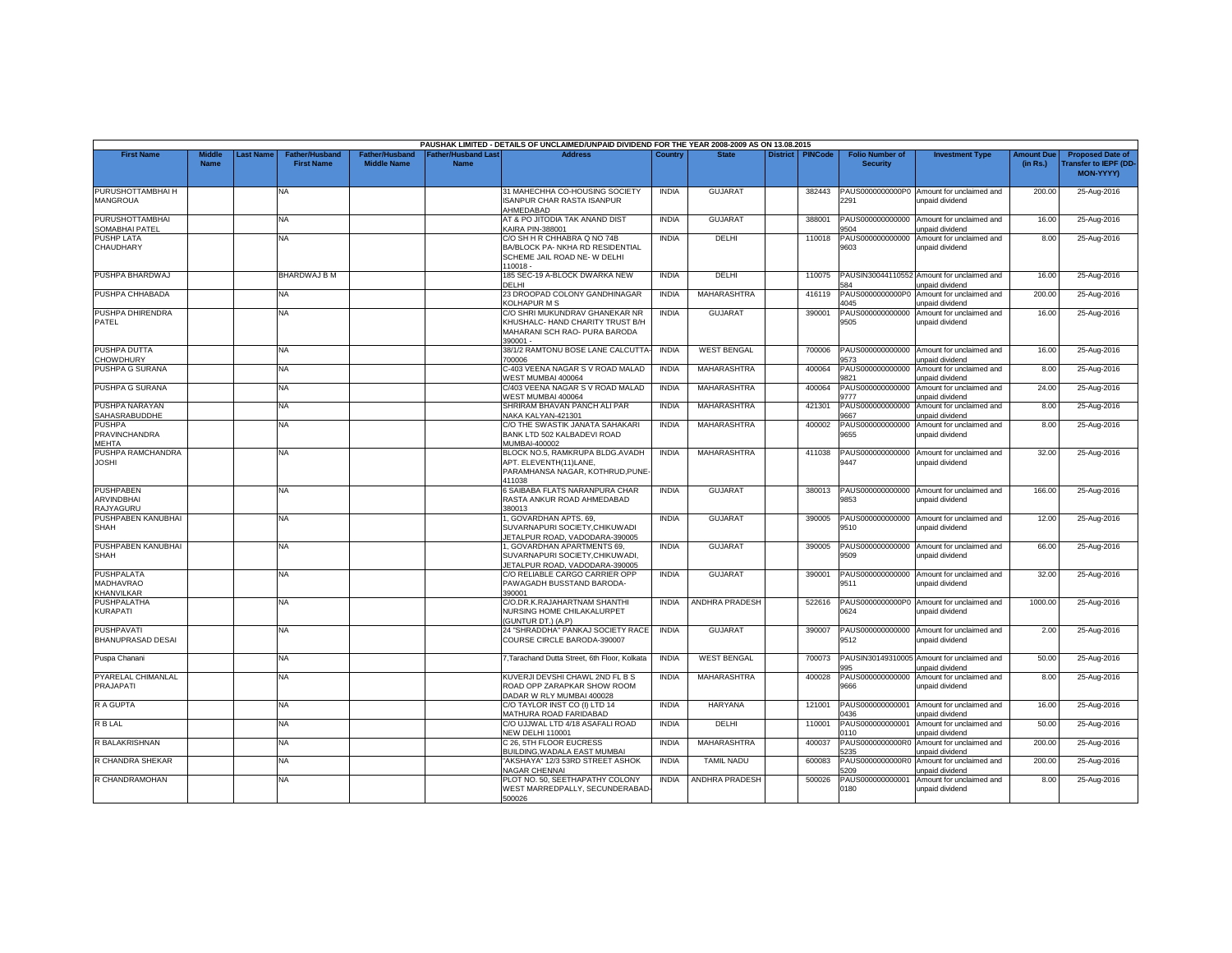|                                |                              |           |                                            |                                             |                                           | PAUSHAK LIMITED - DETAILS OF UNCLAIMED/UNPAID DIVIDEND FOR THE YEAR 2008-2009 AS ON 13.08.2015 |                |                       |                 |                |                                           |                                                               |                               |                                                                            |
|--------------------------------|------------------------------|-----------|--------------------------------------------|---------------------------------------------|-------------------------------------------|------------------------------------------------------------------------------------------------|----------------|-----------------------|-----------------|----------------|-------------------------------------------|---------------------------------------------------------------|-------------------------------|----------------------------------------------------------------------------|
| <b>First Name</b>              | <b>Middle</b><br><b>Name</b> | Last Name | <b>Father/Husband</b><br><b>First Name</b> | <b>Father/Husband</b><br><b>Middle Name</b> | <b>Father/Husband Last</b><br><b>Name</b> | <b>Address</b>                                                                                 | <b>Country</b> | <b>State</b>          | <b>District</b> | <b>PINCode</b> | <b>Folio Number of</b><br><b>Security</b> | <b>Investment Type</b>                                        | <b>Amount Due</b><br>(in Rs.) | <b>Proposed Date of</b><br><b>Transfer to IEPF (DD</b><br><b>MON-YYYY)</b> |
| R DEVIKA                       |                              |           | NA                                         |                                             |                                           | 21 RAJAJI ROAD NUNGAMBAKKAM<br>CHENNAI-600034                                                  | <b>INDIA</b>   | <b>TAMIL NADU</b>     |                 | 600034         | PAUS000000000001<br>107                   | Amount for unclaimed and<br>unpaid dividend                   | 16.00                         | 25-Aug-2016                                                                |
| R DURGA<br><b>PARAMESWARAN</b> |                              |           | <b>NA</b>                                  |                                             |                                           | 127 NEHRU NAGAR TRICHUR 680006                                                                 | <b>INDIA</b>   | <b>KERALA</b>         |                 | 680006         | PAUS000000000001<br>316                   | Amount for unclaimed and<br>unpaid dividend                   | 8.00                          | 25-Aug-2016                                                                |
| R JAYALAKSHMI                  |                              |           | ΝA                                         |                                             |                                           | NO 9 ANJANADRI 1ST MAIN 10TH CROSS<br>GAVIPURAM EX BASAPPALAYOUT<br>BANGALORE-560019           | <b>INDIA</b>   | KARNATAKA             |                 | 560019         | PAUS000000000001<br>0399                  | Amount for unclaimed and<br>unpaid dividend                   | 16.00                         | 25-Aug-2016                                                                |
| R K AGRAWAL                    |                              |           | <b>NA</b>                                  |                                             |                                           | AB-846 SAROJINI NAGAR NEW DELHI<br>110023                                                      | <b>INDIA</b>   | DELHI                 |                 | 110023         | PAUS000000000001<br>323                   | Amount for unclaimed and<br>unpaid dividend                   | 8.00                          | 25-Aug-2016                                                                |
| <b>R KALAIGNANAM</b>           |                              |           | <b>NA</b>                                  |                                             |                                           | 1/10 SRI SWATI CO-OP HSG SOCIETY<br>GOVANDI MUMBAI-400088                                      | <b>INDIA</b>   | MAHARASHTRA           |                 | 400088         | PAUS000000000001<br>138                   | Amount for unclaimed and<br>unpaid dividend                   | 8.00                          | 25-Aug-2016                                                                |
| <b>R KUMARI</b>                |                              |           | NA                                         |                                             |                                           | 511 A BLOCK RIVER DALE APTS 4TH<br>MAIN ROAD EXTN KOTTURPURAM<br>CHENNAI 600085                | <b>INDIA</b>   | <b>TAMIL NADU</b>     |                 | 600085         | PAUS000000000001<br>0175                  | Amount for unclaimed and<br>unpaid dividend                   | 16.00                         | 25-Aug-2016                                                                |
| R MYLVAGANAN                   |                              |           | <b>NA</b>                                  |                                             |                                           | 21 RAJAJI ROAD NUNGAMBAKKAM<br>CHENNAI-600034                                                  | <b>INDIA</b>   | <b>TAMIL NADU</b>     |                 | 600034         | PAUS000000000001<br>106                   | Amount for unclaimed and<br>unpaid dividend                   | 16.00                         | 25-Aug-2016                                                                |
| R N RANGACHAR                  |                              |           | <b>NA</b>                                  |                                             |                                           | NR 9 TANK ROAD COTTONPET<br>BANGALORE-560053                                                   | <b>INDIA</b>   | KARNATAKA             |                 | 560053         | PAUS000000000001<br>1365                  | Amount for unclaimed and<br>unpaid dividend                   | 8.00                          | 25-Aug-2016                                                                |
| R N SUJATHA                    |                              |           | NA                                         |                                             |                                           | 44 NAGAPPA STREET SESHADRIPURAM<br><b>BANGALORE</b>                                            | <b>INDIA</b>   | KARNATAKA             |                 | 560020         | PAUS0000000000R0<br>127                   | Amount for unclaimed and<br>unpaid dividend                   | 200.00                        | 25-Aug-2016                                                                |
| R NAGARAJAN                    |                              |           | <b>NA</b>                                  |                                             |                                           | C/O DARSHAK LTD NO 1 ARULANANDAM<br>MUDALI STREET SANTHOME CHENNAI<br>600004                   | <b>INDIA</b>   | <b>TAMIL NADU</b>     |                 | 600004         | PAUS000000000001<br>0109                  | Amount for unclaimed and<br>unpaid dividend                   | 32.00                         | 25-Aug-2016                                                                |
| R NAGARAJAN                    |                              |           | NA.                                        |                                             |                                           | C/O DARSHAK LTD NO 1 ARULANANDAM<br>MUDALI STREET SANTHOME CHENNAI<br>600004                   | <b>INDIA</b>   | <b>TAMIL NADU</b>     |                 | 600004         | PAUS000000000001<br>0121                  | Amount for unclaimed and<br>unpaid dividend                   | 32.00                         | 25-Aug-2016                                                                |
| R NAGARAJAN                    |                              |           | <b>NA</b>                                  |                                             |                                           | C/O DARSHAK LIMITED NO 1<br>ARULANANDAM MUDALI STREET<br>SANTHOME CHENNAI 600004               | <b>INDIA</b>   | <b>TAMIL NADU</b>     |                 | 600004         | PAUS000000000001<br>0120                  | Amount for unclaimed and<br>unpaid dividend                   | 52.00                         | 25-Aug-2016                                                                |
| R P SUBRAMANI                  |                              |           | NA                                         |                                             |                                           | 609/1VEENA SHESANNA ROAD 8TH<br>CROSS K R MOHALLA MYSORE 570001                                | <b>INDIA</b>   | KARNATAKA             |                 | 570001         | PAUS000000000001<br>0153                  | Amount for unclaimed and<br>unpaid dividend                   | 24.00                         | 25-Aug-2016                                                                |
| <b>R PADMINI</b>               |                              |           | <b>NA</b>                                  |                                             |                                           | 1 ARULAMAMDA MUDALI ST SANTHOME<br>CHENNAI                                                     | <b>INDIA</b>   | <b>TAMIL NADU</b>     |                 | 600004         | PAUS0000000000R0<br>1454                  | Amount for unclaimed and<br>unpaid dividend                   | 600.00                        | 25-Aug-2016                                                                |
| R PALANIAMMAL                  |                              |           | <b>NA</b>                                  |                                             |                                           | 28 IVTH STREET VEDATHALANGADU<br>KARUVAMPALAYAM TIRUPUR                                        | <b>INDIA</b>   | <b>TAMIL NADU</b>     |                 | 641604         | PAUS000000000001<br>0170                  | Amount for unclaimed and<br>unpaid dividend                   | 8.00                          | 25-Aug-2016                                                                |
| R RADHA KRISHNAN               |                              |           | PRS RAMASAMY<br>REDDIAR                    |                                             |                                           | NO 7 AGAJA APTS NO 13 RAMAN<br>STREET T NAGAR CHENNAI                                          | <b>INDIA</b>   | <b>TAMIL NADU</b>     |                 | 600017         | 752                                       | PAUSIN30108022244 Amount for unclaimed and<br>unpaid dividend | 1600.00                       | 25-Aug-2016                                                                |
| R RAJAM                        |                              |           | <b>NA</b>                                  |                                             |                                           | 7C KALINGA COLONY K K NAGAR<br><b>CHENNAI</b>                                                  | <b>INDIA</b>   | <b>TAMIL NADU</b>     |                 | 600078         | PAUS0000000000R0<br>3477                  | Amount for unclaimed and<br>unpaid dividend                   | 200.00                        | 25-Aug-2016                                                                |
| <b>R RAMESH</b>                |                              |           | <b>NA</b>                                  |                                             |                                           | E-211, Raheja Residency 3rd Block, 7th Main<br>Koramangala                                     | <b>INDIA</b>   | KARNATAKA             |                 | 560034         | PAUS0000000000R0<br>1198                  | Amount for unclaimed and<br>unpaid dividend                   | 200.00                        | 25-Aug-2016                                                                |
| R S MANOHAR                    |                              |           | <b>NA</b>                                  |                                             |                                           | NO 9 TANK ROAD COTTONPET<br>BANGALORE-560053                                                   | <b>INDIA</b>   | KARNATAKA             |                 | 560053         | PAUS000000000001<br>366                   | Amount for unclaimed and<br>unpaid dividend                   | 8.00                          | 25-Aug-2016                                                                |
| R SARASWATHI                   |                              |           | <b>NA</b>                                  |                                             |                                           | 50/5, SECOND MAIN ROAD<br><b>GANDHINAGAR ADYAR</b>                                             | <b>INDIA</b>   | <b>TAMIL NADU</b>     |                 | 600020         | PAUS0000000000R0<br>1455                  | Amount for unclaimed and<br>unpaid dividend                   | 400.00                        | 25-Aug-2016                                                                |
| R SITARAMAN                    |                              |           | <b>NA</b>                                  |                                             |                                           | 42 NEW STREET KARUR 639001<br>TAMILNADU                                                        | <b>INDIA</b>   | <b>TAMIL NADU</b>     |                 | 639001         | PAUS000000000001<br>0507                  | Amount for unclaimed and<br>unpaid dividend                   | 32.00                         | 25-Aug-2016                                                                |
| R SRIDHAR                      |                              |           | NA                                         |                                             |                                           | 5-6-511/11 SARASWATI NAGAR<br>SARASWATI NAGAR NIZAMABAD                                        | <b>INDIA</b>   | <b>ANDHRA PRADESH</b> |                 | 503003         | 073                                       | PAUSIN30232410466 Amount for unclaimed and<br>unpaid dividend | 300.00                        | 25-Aug-2016                                                                |
| R SUBRAMANYAM                  |                              |           | <b>NA</b>                                  |                                             |                                           | 45/26 B-2 ASHOK NAGAR KURNOOL<br>518005                                                        | <b>INDIA</b>   | ANDHRA PRADESH        |                 | 518005         | PAUS000000000001<br>2005                  | Amount for unclaimed and<br>unpaid dividend                   | 16.00                         | 25-Aug-2016                                                                |
| R SURENDRA KAMATH              |                              |           | <b>LATE N</b><br>RAMACHENDRA<br>KAMATH     |                                             |                                           | 5/918 PATHUMURI G K AVENUE<br>MATTANCHERRI KOCHI                                               | <b>INDIA</b>   | <b>KERALA</b>         |                 | 682002         | PAUSIN30039412157<br>505                  | Amount for unclaimed and<br>unpaid dividend                   | 16.00                         | 25-Aug-2016                                                                |
| R V NAGARKAR                   |                              |           | NA                                         |                                             |                                           | SURVEY NO 35, BLDG NO 65/181<br>DUTTAWADI AKURDI PUNE 411035                                   | <b>INDIA</b>   | <b>MAHARASHTRA</b>    |                 | 411035         | PAUS00000000000<br>0462                   | Amount for unclaimed and<br>unpaid dividend                   | 6.00                          | 25-Aug-2016                                                                |
| R VIJAYARANGHAVAN              |                              |           | <b>NA</b>                                  |                                             |                                           | C/O M/S DARSHAK LTD 62/236<br>CHIDAMBARA RAO ST FORT KURNOOL<br>518001                         | <b>INDIA</b>   | <b>ANDHRA PRADESH</b> |                 | 518001         | PAUS000000000001<br>0006                  | Amount for unclaimed and<br>unpaid dividend                   | 16.00                         | 25-Aug-2016                                                                |
| RABAB SIRAJUDDIN<br>TAPIA      |                              |           | NA                                         |                                             |                                           | TAPIA HOUSE 2ND FLOOR BEGUMPURA<br>HAIDARALI CASAMJI STREET SURAT-<br>395003                   | <b>INDIA</b>   | <b>GUJARAT</b>        |                 | 395003         | PAUS000000000001<br>0394                  | Amount for unclaimed and<br>unpaid dividend                   | 16.00                         | 25-Aug-2016                                                                |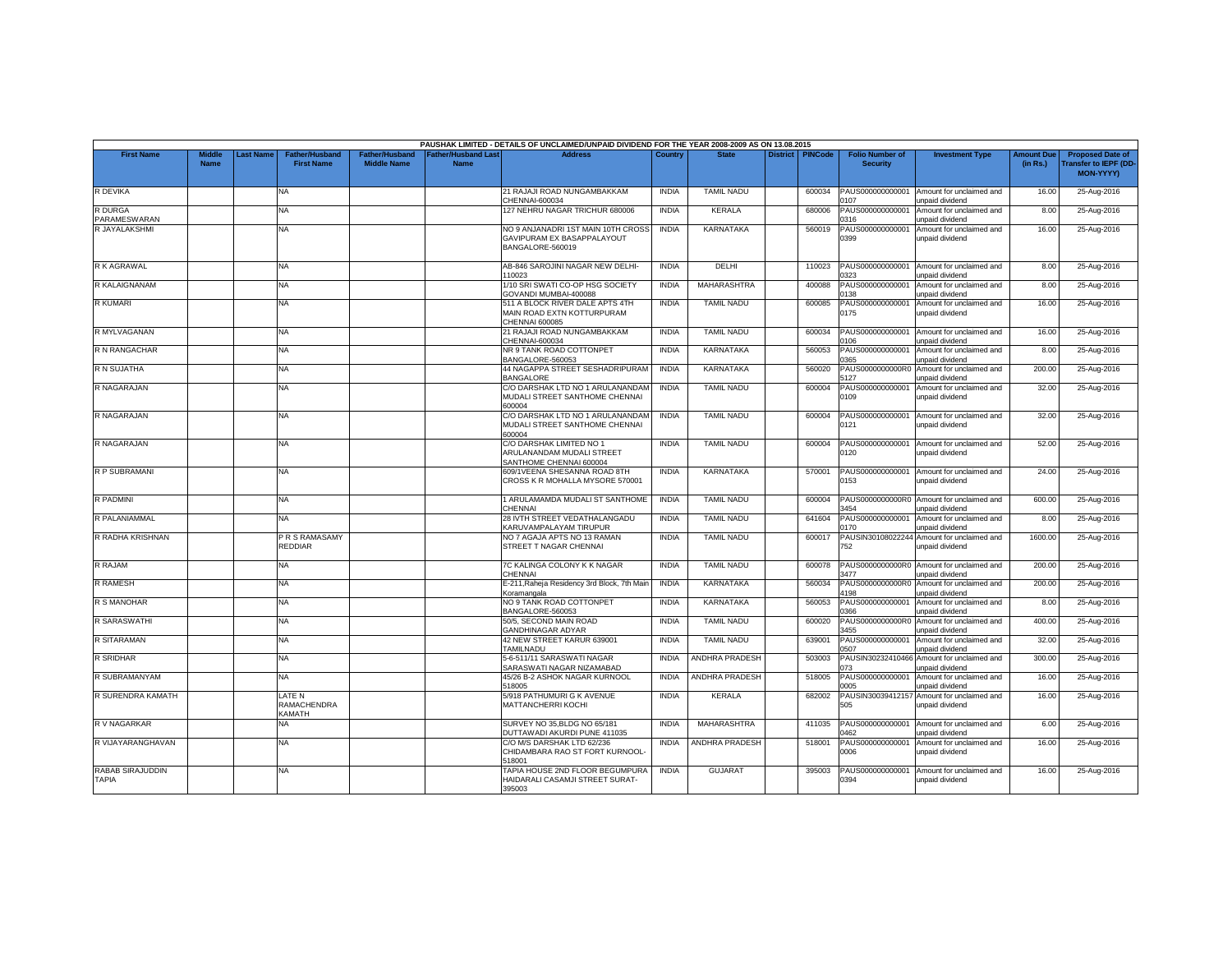|                                             |                              |                 |                                            |                                             |                                    | PAUSHAK LIMITED - DETAILS OF UNCLAIMED/UNPAID DIVIDEND FOR THE YEAR 2008-2009 AS ON 13.08.2015                                                   |              |                            |                 |                |                                           |                                                                     |                               |                                                                     |
|---------------------------------------------|------------------------------|-----------------|--------------------------------------------|---------------------------------------------|------------------------------------|--------------------------------------------------------------------------------------------------------------------------------------------------|--------------|----------------------------|-----------------|----------------|-------------------------------------------|---------------------------------------------------------------------|-------------------------------|---------------------------------------------------------------------|
| <b>First Name</b>                           | <b>Middle</b><br><b>Name</b> | <b>ast Name</b> | <b>Father/Husband</b><br><b>First Name</b> | <b>Father/Husband</b><br><b>Middle Name</b> | <b>Father/Husband Last</b><br>Name | <b>Address</b>                                                                                                                                   | Country      | <b>State</b>               | <b>District</b> | <b>PINCode</b> | <b>Folio Number of</b><br><b>Security</b> | <b>Investment Type</b>                                              | <b>Amount Due</b><br>(in Rs.) | <b>Proposed Date of</b><br><b>Transfer to IEPF (DD</b><br>MON-YYYY) |
| RABINDRANATH<br><b>SARKAR</b>               |                              |                 | NA                                         |                                             |                                    | 184/134 SASTRY STREET<br>TIRUVENGADAPURAM PONNERI NEXT<br>TO SRI KARUMARIAMMAN TEMPLE<br>TIRUVALLUR DIST                                         | <b>INDIA</b> | <b>TAMIL NADU</b>          |                 | 601204         | 489                                       | PAUSIN30108013170 Amount for unclaimed and<br>unpaid dividend       | 8.00                          | 25-Aug-2016                                                         |
| RACHNA RIKHYE                               |                              |                 | NA                                         |                                             |                                    | C/O GANDOTRA ANCHAL MUSEUM HILL<br><b>ROAD SIMLA 171004</b>                                                                                      | <b>INDIA</b> | <b>HIMACHAL</b><br>PRADESH |                 | 171004         | PAUS000000000001<br>0415                  | Amount for unclaimed and<br>unpaid dividend                         | 32.00                         | 25-Aug-2016                                                         |
| <b>RACHNA RIKHYE</b>                        |                              |                 | NA.                                        |                                             |                                    | C/O GANDOTRA ANCHAL MUSEUM HILL<br><b>ROAD SIMLA 171004</b>                                                                                      | <b>INDIA</b> | <b>HIMACHAL</b><br>PRADESH |                 | 171004         | PAUS000000000001<br>375                   | Amount for unclaimed and<br>unpaid dividend                         | 8.00                          | 25-Aug-2016                                                         |
| RACHNA SADDI                                |                              |                 | NA                                         |                                             |                                    | 152 B F, S F S FLATS SHALIMAR BAGH<br>DELHI                                                                                                      | <b>INDIA</b> | DELHI                      |                 | 110052         | PAUS0000000000R0<br>3871                  | Amount for unclaimed and<br>unpaid dividend                         | 200.00                        | 25-Aug-2016                                                         |
| RADHA KISHAN KHANNA                         |                              |                 | <b>NA</b>                                  |                                             |                                    | BA 293/1 TAGORE GARDEN NEW DELHI<br>10027                                                                                                        | <b>INDIA</b> | DELHI                      |                 | 110027         | PAUS000000000001<br>1377                  | Amount for unclaimed and<br>unpaid dividend                         | 8.00                          | 25-Aug-2016                                                         |
| RADHA KRISHNA<br>PERUMALLA                  |                              |                 | <b>NA</b>                                  |                                             |                                    | STENO CONSTRUCTION EQUIPMENT<br>ZONE RASHT- RIYA ISPAT NIGAM LTD<br>VISAKHAPATNAM STEE- LPJT<br>BALACHERUVU SITE OFFICE<br>/ISAKHAPAT-NAM-530026 | <b>INDIA</b> | ANDHRA PRADESH             |                 | 530026         | PAUS000000000001<br>0313                  | Amount for unclaimed and<br>unpaid dividend                         | 8.00                          | 25-Aug-2016                                                         |
| RADHA MOHAN VERMA                           |                              |                 | NA                                         |                                             |                                    | FLAT NO-23, INDERPRASTA APTT.<br>PATPARGANJ NEW DELHI                                                                                            | <b>INDIA</b> | DELHI                      |                 | 110092         | PAUS000000000001<br>)225                  | Amount for unclaimed and<br>unpaid dividend                         | 24.00                         | 25-Aug-2016                                                         |
| <b>RADHAKRISHNA</b><br><b>GOVINDA HEGDE</b> |                              |                 | <b>GOVIND</b><br>SHIVARAM HEGDE            |                                             |                                    | FOREST CONTRACTOR YELLAPUR<br><b>NAKA SIRSI</b>                                                                                                  | <b>INDIA</b> | <b>KARNATAKA</b>           |                 | 581401         | AUSIN30267932894<br>908                   | Amount for unclaimed and<br>unpaid dividend                         | 16.00                         | 25-Aug-2016                                                         |
| RADHAKRISHNAN M B                           |                              |                 | <b>NA</b>                                  |                                             |                                    | 38/485, KRIPA' PULLEPPADY COCHIN                                                                                                                 | <b>INDIA</b> | <b>KERALA</b>              |                 | 682035         | 006                                       | PAUS0000000000R0 Amount for unclaimed and<br><b>Inpaid dividend</b> | 200.00                        | 25-Aug-2016                                                         |
| RADHAKRISHNAN M B                           |                              |                 | <b>NA</b>                                  |                                             |                                    | 38/1485 KRIPA PULLEPPADY COCHIN<br>82035                                                                                                         | <b>INDIA</b> | <b>KERALA</b>              |                 | 682035         | PAUS000000000001<br>1488                  | Amount for unclaimed and<br>unpaid dividend                         | 32.00                         | 25-Aug-2016                                                         |
| RADHARANI                                   |                              |                 | NA                                         |                                             |                                    | C/O M/S BABOO RAM HARI CHAND<br><b>CHARI BAOLI DELHI-110006</b>                                                                                  | <b>INDIA</b> | DELHI                      |                 | 110006         | PAUS000000000001<br>1192                  | Amount for unclaimed and<br>unpaid dividend                         | 8.00                          | 25-Aug-2016                                                         |
| RADHE SHIAM GUPTA                           |                              |                 | <b>NA</b>                                  |                                             |                                    | D-290 PRASHANT VIHAR PO ROHINI<br>DELHI 110085                                                                                                   | <b>INDIA</b> | DELHI                      |                 | 110085         | PAUS000000000001<br>)222                  | Amount for unclaimed and<br>unpaid dividend                         | 8.00                          | 25-Aug-2016                                                         |
| RADHIKA SOLASA                              |                              |                 | NA.                                        |                                             |                                    | 12-151 KOTHAPET CHIRALA A P                                                                                                                      | <b>INDIA</b> | <b>ANDHRA PRADESH</b>      |                 | 523157         | PAUS0000000000R0<br>4750                  | Amount for unclaimed and<br>unpaid dividend                         | 200.00                        | 25-Aug-2016                                                         |
| <b>RAGESH VASUDEV</b><br><b>THAKOR</b>      |                              |                 | <b>NA</b>                                  |                                             |                                    | E43 / 25 / 47 STERLING CITY SOCIETY<br>BOPALNR TILIP SCHOOL                                                                                      | <b>INDIA</b> | <b>GUJARAT</b>             |                 | 380058         | PAUS000000000001<br>1282                  | Amount for unclaimed and<br>unpaid dividend                         | 16.00                         | 25-Aug-2016                                                         |
| RAGHABHAI<br>LAXMANBHAI SURANI              |                              |                 | NA.                                        |                                             |                                    | C/O SURANI BROTHERS VIJAY CHOWK<br>BAGSARA (MEGHANI) DIST AMRELI<br>365440                                                                       | <b>INDIA</b> | GUJARAT                    |                 | 365440         | PAUS000000000001<br>0007                  | Amount for unclaimed and<br>unpaid dividend                         | 32.00                         | 25-Aug-2016                                                         |
| RAGHAVENDRA<br><b>KRISHNAMOHAN RAO</b>      |                              |                 | NA                                         |                                             |                                    | C/O THE SWASTIK JANATA SAHAKARI<br>BANK LTD 502 KALBADEVI ROAD<br>MUMBAI-400002                                                                  | <b>INDIA</b> | MAHARASHTRA                |                 | 400002         | PAUS000000000001<br>0292                  | Amount for unclaimed and<br>unpaid dividend                         | 8.00                          | 25-Aug-2016                                                         |
| <b>RAGHAVENDRA</b><br>PRASANNA T            |                              |                 | <b>NA</b>                                  |                                             |                                    | 41 NALA ROAD B/H SHREE TALNES<br>CANTONMENT BANGALORE                                                                                            | <b>INDIA</b> | <b>KARNATAKA</b>           |                 | 560042         | PAUS0000000000R0<br>060                   | Amount for unclaimed and<br>unpaid dividend                         | 600.00                        | 25-Aug-2016                                                         |
| RAGHAVENDRA<br>RANGARAO KULKARNI            |                              |                 | NA                                         |                                             |                                    | FLAT NO.1, BUILDING NO.4A, TAPOVAN<br>CO.OP HOUSING SOCIETY, WARJE,<br>PUNE.                                                                     | <b>INDIA</b> | <b>MAHARASHTRA</b>         |                 | 411029         | PAUS0000000000R0<br>0631                  | Amount for unclaimed and<br>unpaid dividend                         | 800.00                        | 25-Aug-2016                                                         |
| RAGHAVENDRA RAO C H                         |                              |                 | <b>NA</b>                                  |                                             |                                    | NO.16, VAIDYA RAMA IYER STREET<br><b>F.NAGAR CHENNAI</b>                                                                                         | <b>INDIA</b> | TAMIL NADU                 |                 | 600017         | 0364                                      | PAUS0000000000C0 Amount for unclaimed and<br>unpaid dividend        | 400.00                        | 25-Aug-2016                                                         |
| RAGHAVJI JIVRAJ<br><b>MEHTA</b>             |                              |                 | <b>NA</b>                                  |                                             |                                    | KUVERJI DEVSHI CHAWL 2ND FL B S<br>ROAD OP- P ZARAPKAR SHOW ROOM<br>DADAR W RLY MUMBAI- -400028 -                                                | <b>INDIA</b> | <b>MAHARASHTRA</b>         |                 | 400028         | PAUS000000000001<br>0299                  | Amount for unclaimed and<br>unpaid dividend                         | 8.00                          | 25-Aug-2016                                                         |
| RAGHAVJI MOHANBHAI<br>ADROJA                |                              |                 | NA                                         |                                             |                                    | "SATYAM" OPP HANUMAN'S TEMPLE<br>JOGASAR ROAD DHRANGADHRA 363310                                                                                 | <b>INDIA</b> | <b>GUJARAT</b>             |                 | 363310         | PAUS000000000000<br>9942                  | Amount for unclaimed and<br>unpaid dividend                         | 2.00                          | 25-Aug-2016                                                         |
| RAGHU NATH PRASAD                           |                              |                 | <b>NA</b>                                  |                                             |                                    | C/O SHAKTI PROVISION STORE I-4/5<br>MAIN BAZAR LAXMI NAGAR DELHI-<br>110092                                                                      | <b>INDIA</b> | DELHI                      |                 | 110092         | PAUS000000000001<br>0349                  | Amount for unclaimed and<br>unpaid dividend                         | 8.00                          | 25-Aug-2016                                                         |
| RAGUNATHARADDI<br>HANAMARADDI IRADDI        |                              |                 | NA                                         |                                             |                                    | AT & PO TIRLAPURE TAL NAVALGUNDA<br>DIST DHARWAR KARNATAK 582208                                                                                 | <b>INDIA</b> | <b>KARNATAKA</b>           |                 | 582208         | PAUS000000000001<br>0103                  | Amount for unclaimed and<br>unpaid dividend                         | 16.00                         | 25-Aug-2016                                                         |
| RAHMAN MASTAN<br><b>SHERIFF</b>             |                              |                 | <b>NA</b>                                  |                                             |                                    | E-18 SECTOR 21 JALVAYU VIHAR NOIDA<br>201301 U P                                                                                                 | <b>INDIA</b> | <b>UTTAR PRADESH</b>       |                 | 201301         | PAUS000000000001<br>364                   | Amount for unclaimed and<br>inpaid dividend                         | 8.00                          | 25-Aug-2016                                                         |
| RAIBEN K PRAJAPATI                          |                              |                 | <b>NA</b>                                  |                                             |                                    | FB/61, ALEMBIC COLONY, ALEMBIC<br>ROAD, VADODARA-390003                                                                                          | <b>INDIA</b> | <b>GUJARAT</b>             |                 | 390003         | PAUS000000000001<br>577                   | Amount for unclaimed and<br>unpaid dividend                         | 16.00                         | 25-Aug-2016                                                         |
| RAICHAND ODHAVJI<br><b>DOSHI</b>            |                              |                 | NA                                         |                                             |                                    | C/O THE SWASTIK JANATA SAHAKARI<br>BANK LTD 502 KALBADEVI ROAD<br>MUMBAI-400002                                                                  | <b>INDIA</b> | MAHARASHTRA                |                 | 400002         | PAUS000000000001<br>0291                  | Amount for unclaimed and<br>unpaid dividend                         | 8.00                          | 25-Aug-2016                                                         |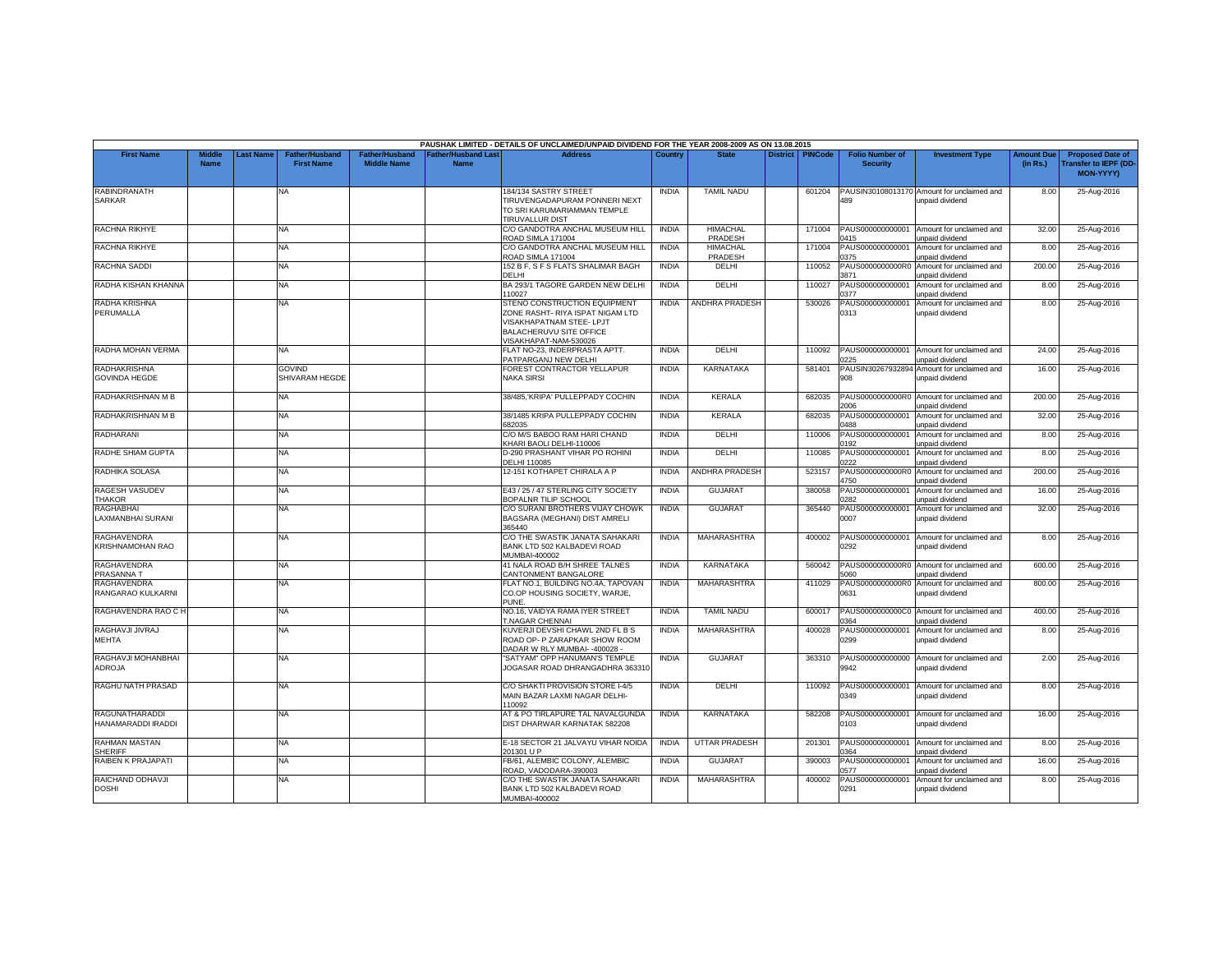|                                    |                              |          |                                            |                                      |                                           | PAUSHAK LIMITED - DETAILS OF UNCLAIMED/UNPAID DIVIDEND FOR THE YEAR 2008-2009 AS ON 13.08.2015 |                              |                                        |                 |                  |                                             |                                                                         |                               |                                                                     |
|------------------------------------|------------------------------|----------|--------------------------------------------|--------------------------------------|-------------------------------------------|------------------------------------------------------------------------------------------------|------------------------------|----------------------------------------|-----------------|------------------|---------------------------------------------|-------------------------------------------------------------------------|-------------------------------|---------------------------------------------------------------------|
| <b>First Name</b>                  | <b>Middle</b><br><b>Name</b> | ast Name | <b>Father/Husband</b><br><b>First Name</b> | Father/Husband<br><b>Middle Name</b> | <b>Father/Husband Last</b><br><b>Name</b> | <b>Address</b>                                                                                 | Country                      | <b>State</b>                           | <b>District</b> | <b>PINCode</b>   | <b>Folio Number of</b><br><b>Security</b>   | <b>Investment Type</b>                                                  | <b>Amount Due</b><br>(in Rs.) | <b>Proposed Date of</b><br><b>Transfer to IEPF (DD</b><br>MON-YYYY) |
| RAIJIBHAI SULTANBHAI<br>ODD        |                              |          | NA.                                        |                                      |                                           | ODD FALIA NEAR KACHHIA POLE POST<br>CHHANI PIN-391740                                          | <b>INDIA</b>                 | <b>GUJARAT</b>                         |                 | 391740           | PAUS000000000001<br>3008                    | Amount for unclaimed and<br>unpaid dividend                             | 2.00                          | 25-Aug-2016                                                         |
| RAJ KISHORE MEHRA                  |                              |          | NA                                         |                                      |                                           | 24 HARTINGS ROAD ALLAHABAD-211001                                                              | <b>INDIA</b>                 | <b>UTTAR PRADESH</b>                   |                 | 211001           | PAUS000000000001<br>0009                    | Amount for unclaimed and<br>unpaid dividend                             | 16.00                         | 25-Aug-2016                                                         |
| <b>RAJ KUMAR</b>                   |                              |          | <b>NA</b>                                  |                                      |                                           | C/O BHAGWAN DAS GUPTA & CO 4<br>DELHI STOCK EXCHANGE BULD ASAF<br>LI ROAD NEW DELHI-110002     | <b>INDIA</b>                 | DELHI                                  |                 | 110002           | PAUS000000000001<br>0321                    | Amount for unclaimed and<br>unpaid dividend                             | 8.00                          | 25-Aug-2016                                                         |
| RAJ KUMAR GOSWAMI                  |                              |          | NA                                         |                                      |                                           | HAZINAGAR NATUN TELI LANE P O<br>CHANDANNAGAR DIST HOOGHLY                                     | <b>INDIA</b>                 | <b>WEST BENGAL</b>                     |                 | 712136           | 2918                                        | PAUS0000000000R0 Amount for unclaimed and<br>unpaid dividend            | 200.00                        | 25-Aug-2016                                                         |
| RAJ KUMAR JAIN                     |                              |          | NA                                         |                                      |                                           | C/O A K GUTGUTIA & CO F-29 SOUTH<br><b>EXT PART I NEW DELHI-110049</b>                         | <b>INDIA</b>                 | DELHI                                  |                 | 110049           | PAUS000000000001<br>0203                    | Amount for unclaimed and<br>unpaid dividend                             | 8.00                          | 25-Aug-2016                                                         |
| RAJ KUMAR SADDI                    |                              |          | NA                                         |                                      |                                           | C/O ALEMBIC CHEMICALS WORKS CO<br>LTD 110 JAWAHARLAL NEHRU MARG<br>AMBALA CANTT                | <b>INDIA</b>                 | HARYANA                                |                 | 133001           | PAUS0000000000R0<br>3414                    | Amount for unclaimed and<br>unpaid dividend                             | 200.00                        | 25-Aug-2016                                                         |
| <b>RAJ KUMAR TAKKER</b>            |                              |          | NA                                         |                                      |                                           | DR R K TAKKER BARAN DIST KOTA-<br>325205                                                       | <b>INDIA</b>                 | RAJASTHAN                              |                 | 325205           | PAUS000000000001<br>381                     | Amount for unclaimed and<br>unpaid dividend                             | 8.00                          | 25-Aug-2016                                                         |
| <b>RAJ KUMARI</b>                  |                              |          | NA                                         |                                      |                                           | B-23/9 DOUBLE STOREY RAMESH<br>NAGAR NEW DELHI 110015                                          | <b>INDIA</b>                 | DELHI                                  |                 | 110015           | PAUS000000000001<br>0516                    | Amount for unclaimed and<br>unpaid dividend                             | 8.00                          | 25-Aug-2016                                                         |
| <b>RAJ KUMARI</b>                  |                              |          | NA                                         |                                      |                                           | B-23/9 DOUBLE STOREY RAMESH<br>NAGAR NEW DELHI 110015                                          | <b>INDIA</b>                 | DELHI                                  |                 | 110015           | PAUS00000000000<br>0515                     | Amount for unclaimed and<br>unpaid dividend                             | 8.00                          | 25-Aug-2016                                                         |
| <b>RAJ KUMARI</b><br>CHATURVEDI    |                              |          | NA                                         |                                      |                                           | 5/13 ROOP NAGAR DELHI-110007                                                                   | <b>INDIA</b>                 | DELHI                                  |                 | 110007           | PAUS000000000001<br>0354                    | Amount for unclaimed and<br>unpaid dividend                             | 8.00                          | 25-Aug-2016                                                         |
| RAJ RANI                           |                              |          | <b>NA</b>                                  |                                      |                                           | XV-8315 GALI NO 4 MULTANI DHANDA<br>PAHAR GANJ NEW DELHI-110055                                | <b>INDIA</b>                 | DELHI                                  |                 | 110055           | PAUS000000000001<br>348                     | Amount for unclaimed and<br><b>Inpaid dividend</b>                      | 8.00                          | 25-Aug-2016                                                         |
| RAJ SEHGAL                         |                              |          | NA                                         |                                      |                                           | GP-37 PITAMPURA DELHI-110034                                                                   | <b>INDIA</b>                 | DELHI                                  |                 | 110034           | PAUS000000000001<br>0176                    | Amount for unclaimed and<br>unpaid dividend                             | 20.00                         | 25-Aug-2016                                                         |
| RAJ SEHGAL                         |                              |          | NA                                         |                                      |                                           | GP-37 PITAMPURA DELHI 110034                                                                   | <b>INDIA</b>                 | DELHI                                  |                 | 110034           | PAUS000000000001<br>0421                    | Amount for unclaimed and<br>unpaid dividend                             | 20.00                         | 25-Aug-2016                                                         |
| <b>RAJA RAM RASTOGI</b>            |                              |          | <b>NA</b>                                  |                                      |                                           | <b>35 HAVE LOCK ROAD LUCKNOW</b>                                                               | <b>INDIA</b><br><b>INDIA</b> | <b>UTTAR PRADESH</b>                   |                 | 226001           | PAUS0000000000R0<br>3366                    | Amount for unclaimed and<br>unpaid dividend                             | 4000.00                       | 25-Aug-2016                                                         |
| RAJAGOPALAN<br><b>RAJAGOPALAN</b>  |                              |          | NA<br>NA                                   |                                      |                                           | 12/2 12TH AVENUE ASHOK NAGAR<br>CHENNAI 600083<br>NO.64, RAJAMANGAL VILLA IST STREET           | <b>INDIA</b>                 | <b>TAMIL NADU</b><br><b>TAMIL NADU</b> |                 | 600083<br>636016 | PAUS000000000001<br>147<br>PAUS0000000000R0 | Amount for unclaimed and<br>unpaid dividend<br>Amount for unclaimed and | 16.00<br>200.00               | 25-Aug-2016<br>25-Aug-2016                                          |
| RAGHAVENDRA<br><b>SUNDARAM</b>     |                              |          |                                            |                                      |                                           | NEW FAIRLANDS SALEM                                                                            |                              |                                        |                 |                  | 0632                                        | unpaid dividend                                                         |                               |                                                                     |
| <b>RAJAGOPALAN</b><br>VENKATARAMAN |                              |          | NA                                         |                                      |                                           | 65/14 MURALI ANAND FLATS ALAMELU<br><b>MANGAPURAM MYLAPORE</b>                                 | <b>INDIA</b>                 | <b>TAMIL NADU</b>                      |                 | 600004           | 1221                                        | PAUS0000000000R0 Amount for unclaimed and<br>unpaid dividend            | 200.00                        | 25-Aug-2016                                                         |
| RAJAM VAIDYANATHAN                 |                              |          | NA.                                        |                                      |                                           | FLAT NO 3 SPRING FIELDS 25 FIRST<br>CROSS - STREET KASTURBA NAGAR<br>ADAYAR CHENNAI 60-0020    | <b>INDIA</b>                 | <b>TAMIL NADU</b>                      |                 | 600020           | PAUS000000000001<br>0272                    | Amount for unclaimed and<br>unpaid dividend                             | 8.00                          | 25-Aug-2016                                                         |
| <b>RAJAN BATRA</b>                 |                              |          | NA                                         |                                      |                                           | C-19 KIRTI NAGAR NEW DELHI-110015                                                              | <b>INDIA</b>                 | DELHI                                  |                 | 110015           | PAUS000000000001<br>391                     | Amount for unclaimed and<br><b>Inpaid dividend</b>                      | 8.00                          | 25-Aug-2016                                                         |
| <b>RAJAN GUPTA</b>                 |                              |          | NA.                                        |                                      |                                           | H NO 27 WEST AZAD NAGAR DELHI<br>10051                                                         | <b>INDIA</b>                 | DELHI                                  |                 | 110051           | PAUS000000000001<br>1517                    | Amount for unclaimed and<br>unpaid dividend                             | 8.00                          | 25-Aug-2016                                                         |
| RAJANIKANT HARILAL<br><b>JANI</b>  |                              |          | NA                                         |                                      |                                           | <b>14 'SHAKUNTAL PARK' MANJALPUR</b><br>VAKA BARODA-390004                                     | <b>INDIA</b>                 | <b>GUJARAT</b>                         |                 | 390004           | PAUS000000000001<br>0011                    | Amount for unclaimed and<br>unpaid dividend                             | 10.00                         | 25-Aug-2016                                                         |
| RAJEEV KUMAR<br>SAWHNEY            |                              |          | NA.                                        |                                      |                                           | 14/41 CIVIL LINES LAL IMLI ROAD<br><b>CANPUR 208001</b>                                        | <b>INDIA</b>                 | <b>UTTAR PRADESH</b>                   |                 | 208001           | PAUS000000000001<br>0510                    | Amount for unclaimed and<br>unpaid dividend                             | 8.00                          | 25-Aug-2016                                                         |
| RAJEEV KUMAR<br>SAWHNEY            |                              |          | NA                                         |                                      |                                           | 14/41 CIVIL LINES LAL IMLI ROAD<br><b>KANPUR-208001</b>                                        | <b>INDIA</b>                 | <b>UTTAR PRADESH</b>                   |                 | 208001           | PAUS000000000001<br>0310                    | Amount for unclaimed and<br>unpaid dividend                             | 8.00                          | 25-Aug-2016                                                         |
| <b>RAJENDER</b><br>VANKAMAMIDI     |                              |          | NA.                                        |                                      |                                           | -8-47 KRISHNANAGAR COLONY 137<br>PENDERGHAST ROAD SECUNDERABAD                                 | <b>INDIA</b>                 | ANDHRA PRADESH                         |                 | 500003           | 4889                                        | PAUS0000000000R0 Amount for unclaimed and<br>inpaid dividend            | 600.00                        | 25-Aug-2016                                                         |
| RAJENDRA ATMARAM<br><b>MODI</b>    |                              |          | NA                                         |                                      |                                           | CHOKSHY D R & CO OPP GHANCHI'S<br>POLE MANEKCHOWK AHMEDABAD<br>380001                          | <b>INDIA</b>                 | <b>GUJARAT</b>                         |                 | 380001           | PAUS000000000001<br>0545                    | Amount for unclaimed and<br>unpaid dividend                             | 2.00                          | 25-Aug-2016                                                         |
| RAJENDRA KRISHNA<br>DAS            |                              |          | NA                                         |                                      |                                           | 355/16 JOKHAN BAGH JHANSI 284001                                                               | <b>INDIA</b>                 | <b>UTTAR PRADESH</b>                   |                 | 284001           | PAUS000000000001<br>0111                    | Amount for unclaimed and<br>unpaid dividend                             | 32.00                         | 25-Aug-2016                                                         |
| RAJENDRA KUMAR<br><b>BANSAL</b>    |                              |          | <b>SHRI NIWAS</b><br>BANSAL                |                                      |                                           | 477, GALI BAKHTAWAR, HATHRAS                                                                   | <b>INDIA</b>                 | <b>UTTAR PRADESH</b>                   |                 | 204101           | PAUSIN3010061001<br>05                      | Amount for unclaimed and<br>inpaid dividend                             | 16.00                         | 25-Aug-2016                                                         |
| RAJENDRA MADHAV<br><b>BARHATE</b>  |                              |          | NA                                         |                                      |                                           | N-9 L-172/1 CIDCO SHIVAJI NAGAR<br><b>URANGABAD (M H)</b>                                      | <b>INDIA</b>                 | MAHARASHTRA                            |                 | 431003           | PAUS0000000000R0<br>923                     | Amount for unclaimed and<br>unpaid dividend                             | 300.00                        | 25-Aug-2016                                                         |
| RAJENDRA MANOHAR<br>GADGIL         |                              |          | NA                                         |                                      |                                           | A/4/304, HARIDHAM FLATS MANJALPUR<br><b>HMEDABAD</b>                                           | <b>INDIA</b>                 | <b>GUJARAT</b>                         |                 | 380001           | PAUS000000000000<br>9960                    | Amount for unclaimed and<br>unpaid dividend                             | 2.00                          | 25-Aug-2016                                                         |
| RAJENDRA P SONGIRE                 |                              |          | NA.                                        |                                      |                                           | C/O DEY'S MEDICAL A B ROAD KAKAD<br>CHAMBER WORLI MUMBAI                                       | <b>INDIA</b>                 | <b>MAHARASHTRA</b>                     |                 | 400018           | 3788                                        | PAUS0000000000R0 Amount for unclaimed and<br>unpaid dividend            | 200.00                        | 25-Aug-2016                                                         |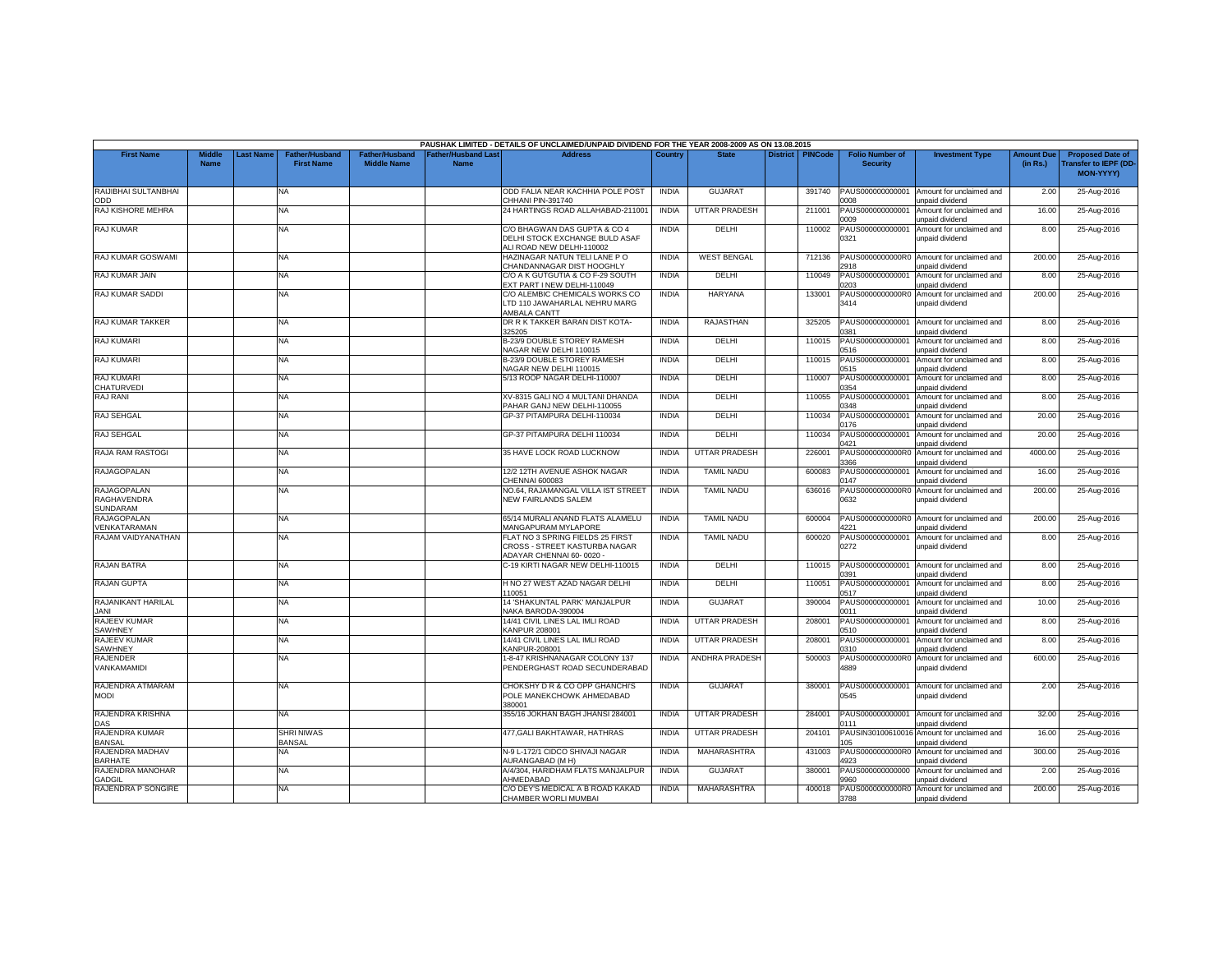|                                                   |                              |          |                                            |                                             |                                           | PAUSHAK LIMITED - DETAILS OF UNCLAIMED/UNPAID DIVIDEND FOR THE YEAR 2008-2009 AS ON 13.08.2015                       |              |                      |                 |                |                                           |                                                               |                               |                                                                            |
|---------------------------------------------------|------------------------------|----------|--------------------------------------------|---------------------------------------------|-------------------------------------------|----------------------------------------------------------------------------------------------------------------------|--------------|----------------------|-----------------|----------------|-------------------------------------------|---------------------------------------------------------------|-------------------------------|----------------------------------------------------------------------------|
| <b>First Name</b>                                 | <b>Middle</b><br><b>Name</b> | ast Name | <b>Father/Husband</b><br><b>First Name</b> | <b>Father/Husband</b><br><b>Middle Name</b> | <b>Father/Husband Last</b><br><b>Name</b> | <b>Address</b>                                                                                                       | Country      | <b>State</b>         | <b>District</b> | <b>PINCode</b> | <b>Folio Number of</b><br><b>Security</b> | <b>Investment Type</b>                                        | <b>Amount Due</b><br>(in Rs.) | <b>Proposed Date of</b><br><b>Transfer to IEPF (DD</b><br><b>MON-YYYY)</b> |
| RAJENDRA RAMCHAND<br>MIRCHANDANI                  |                              |          | <b>NA</b>                                  |                                             |                                           | BHANUKUNJ ADANIYA BRIDGE BARODA-<br>390006                                                                           | <b>INDIA</b> | <b>GUJARAT</b>       |                 | 390006         | PAUS000000000000<br>969                   | Amount for unclaimed and<br>unpaid dividend                   | 2.00                          | 25-Aug-2016                                                                |
| RAJENDRA SREENATH<br>PRASAD                       |                              |          | <b>NA</b>                                  |                                             |                                           | M/4 79 ONGC FLATS CHITTARANJAN<br>NAGAR VIDYA VIHAR (EAST) MUMBAI-<br>400077                                         | <b>INDIA</b> | MAHARASHTRA          |                 | 400077         | PAUS000000000001<br>0286                  | Amount for unclaimed and<br>unpaid dividend                   | 8.00                          | 25-Aug-2016                                                                |
| RAJENDRA THAKORLAL<br><b>DESAI</b>                |                              |          | <b>NA</b>                                  |                                             |                                           | PUSHPAK APARTMENT 5TH FL FLAT NO-<br>3 31 ALTAMOUNT ROAD MUMBAI-400026                                               | <b>INDIA</b> | MAHARASHTRA          |                 | 400026         | PAUS000000000000<br>9906                  | Amount for unclaimed and<br>unpaid dividend                   | 16.00                         | 25-Aug-2016                                                                |
| RAJENDRA V SHAH                                   |                              |          | NA.                                        |                                             |                                           | 10. SAVITA SADAN SUBHASH LANE<br>DAFTARY ROAD MALAD EAST MUMBAI<br>400097                                            | <b>INDIA</b> | <b>MAHARASHTRA</b>   |                 | 400097         | PAUS000000000001<br>0483                  | Amount for unclaimed and<br>unpaid dividend                   | 16.00                         | 25-Aug-2016                                                                |
| RAJENDRA V SHAH                                   |                              |          | NA                                         |                                             |                                           | 10 SAVITA SADAN SUBHASH LANE<br>DAFTARY ROAD MALAD EAST MUMBAI<br>400097                                             | <b>INDIA</b> | MAHARASHTRA          |                 | 400097         | PAUS000000000001<br>0496                  | Amount for unclaimed and<br>unpaid dividend                   | 16.00                         | 25-Aug-2016                                                                |
| RAJENDRA VORA                                     |                              |          | <b>NA</b>                                  |                                             |                                           | RAJESH PARK KEDARMAL RD MALAD<br><b>EAST MUMBAI</b>                                                                  | <b>INDIA</b> | <b>MAHARASHTRA</b>   |                 | 400097         | PAUS0000000000R0<br>3796                  | Amount for unclaimed and<br>unpaid dividend                   | 200.00                        | 25-Aug-2016                                                                |
| RAJENDRABABU<br>PRATAPRAI DESA                    |                              |          | <b>NA</b>                                  |                                             |                                           | KACHHOLI GANDEVI VIA AMALSAD DIST<br>BULSAR PIN-396360                                                               | <b>INDIA</b> | GUJARAT              |                 | 396360         | PAUS000000000001<br>013                   | Amount for unclaimed and<br>unpaid dividend                   | 16.00                         | 25-Aug-2016                                                                |
| RAJENDRABHAI<br><b>DADUBHAI PATEI</b>             |                              |          | NA.                                        |                                             |                                           | ANNAPURNA SHAREPURA PETLAD-<br>388450                                                                                | <b>INDIA</b> | <b>GUJARAT</b>       |                 | 388450         | PAUS000000000001<br>014                   | Amount for unclaimed and<br>unpaid dividend                   | 6.00                          | 25-Aug-2016                                                                |
| RAJENDRAKUMAR<br><b>HARMANBHAI PATEL</b>          |                              |          | <b>NA</b>                                  |                                             |                                           | 9A GANDHINAGAR SOCIETY<br>MANINAGAR AHMEDABAD-380008                                                                 | <b>INDIA</b> | GUJARAT              |                 | 380008         | PAUS000000000000<br>9970                  | Amount for unclaimed and<br>unpaid dividend                   | 6.00                          | 25-Aug-2016                                                                |
| RAJENDRAKUMAR<br>KANTILAL SONI                    |                              |          | <b>NA</b>                                  |                                             |                                           | PAINTERNI KHADKI SONIWAD GODHRA<br>PANCHAMAHALS 389001                                                               | <b>INDIA</b> | <b>GUJARAT</b>       |                 | 389001         | PAUS000000000001<br>0416                  | Amount for unclaimed and<br>unpaid dividend                   | 2.00                          | 25-Aug-2016                                                                |
| RAJENDRAKUMAR<br><b>SATYADEV PATEL</b>            |                              |          | <b>NA</b>                                  |                                             |                                           | AMHEDABAD'S KHADKI SAMARKHA DIST<br>KAIRA PIN-388360                                                                 | <b>INDIA</b> | <b>GUJARAT</b>       |                 | 388360         | PAUS000000000001<br>016                   | Amount for unclaimed and<br>unpaid dividend                   | 6.00                          | 25-Aug-2016                                                                |
| RAJENDRAKUVARBA<br>AXMANSINHJI SOLANK             |                              |          | NA                                         |                                             |                                           | AT POST SATHAMBA TAL BAYAD DIST<br>SABARKANTHA 383340                                                                | <b>INDIA</b> | <b>GUJARAT</b>       |                 | 383340         | PAUS00000000000<br>0017                   | Amount for unclaimed and<br>unpaid dividend                   | 2.00                          | 25-Aug-2016                                                                |
| RAJENDRANATH<br><b>MATHUR</b>                     |                              |          | <b>NA</b>                                  |                                             |                                           | PROFESSOR & HEAD INSTITUTE OF<br>OPHTHALMO- LOGY 2 PROFESSOR'S<br>FLATS CIVIL HOSPITAL- ASARWA<br>AHMEDABAD-380016 - | <b>INDIA</b> | <b>GUJARAT</b>       |                 | 380016         | PAUS00000000000<br>0018                   | Amount for unclaimed and<br>unpaid dividend                   | 16.00                         | 25-Aug-2016                                                                |
| <b>RAJENDRAPRASAD</b><br><b>JAGDISHBHAI PATEL</b> |                              |          | <b>NA</b>                                  |                                             |                                           | DAJI NIVAS AT & PO SOKHADA DIST<br>BARODA PIN-391240                                                                 | <b>INDIA</b> | <b>GUJARAT</b>       |                 | 391240         | PAUS000000000001<br>1019                  | Amount for unclaimed and<br>unpaid dividend                   | 2.00                          | 25-Aug-2016                                                                |
| RAJESH CHANDER VAID                               |                              |          | NA                                         |                                             |                                           | 881 HIG-2 HOUSING BOARD COLONY<br>SECTOR-29 FARIDABAD (HARYANA)                                                      | <b>INDIA</b> | DELHI                |                 | 110022         | PAUS000000000001<br>0116                  | Amount for unclaimed and<br>unpaid dividend                   | 16.00                         | 25-Aug-2016                                                                |
| RAJESH D THAKKAR                                  |                              |          | NA.                                        |                                             |                                           | A/3/72 GOYAL INTERCITY B/H. DRIVE IN<br>CINEMA OPP: PRAJAPATI HOSTEL<br>MEMNAGAR, AHMEDABAD 380001-380001            | <b>INDIA</b> | <b>GUJARAT</b>       |                 | 380001         | PAUS000000000001<br>0573                  | Amount for unclaimed and<br>unpaid dividend                   | 16.00                         | 25-Aug-2016                                                                |
| RAJESH DAYALJIBHAI<br>POOJARA                     |                              |          | NA.                                        |                                             |                                           | SECTOR NO 19 BLOCK NO 276/1<br>GANDHINAGAR-382019                                                                    | <b>INDIA</b> | <b>GUJARAT</b>       |                 | 382019         | PAUS000000000001<br>1358                  | Amount for unclaimed and<br>unpaid dividend                   | 8.00                          | 25-Aug-2016                                                                |
| RAJESH G KAGALI                                   |                              |          | <b>NA</b>                                  |                                             |                                           | NO.16/21, LALBAGH FORT ROAD<br>BASAVANAGUDI BANGALORE                                                                | <b>INDIA</b> | <b>KARNATAKA</b>     |                 | 560004         | PAUS0000000000R0<br>2604                  | Amount for unclaimed and<br>unpaid dividend                   | 200.00                        | 25-Aug-2016                                                                |
| RAJESH KUMAR MALIK                                |                              |          | NA                                         |                                             |                                           | 10232 AZAD MARKET LIBRARY ROAD<br>DELHI-110006                                                                       | <b>INDIA</b> | DELHI                |                 | 110006         | PAUS000000000001<br>213                   | Amount for unclaimed and<br>unpaid dividend                   | 8.00                          | 25-Aug-2016                                                                |
| RAJESH KUMAR SETH                                 |                              |          | <b>NA</b>                                  |                                             |                                           | 4 CAPPER ROAD LALBAGH LUCKNOW                                                                                        | <b>INDIA</b> | <b>UTTAR PRADESH</b> |                 | 226001         | PAUS0000000000R0<br>382                   | Amount for unclaimed and<br>unpaid dividend                   | 300.00                        | 25-Aug-2016                                                                |
| RAJESH MANGLA                                     |                              |          | <b>NA</b>                                  |                                             |                                           | 79 KAPIL VIHAR PITAMPURA NEW DELHI<br>10034                                                                          | <b>INDIA</b> | DELHI                |                 | 110034         | PAUS000000000001<br>199                   | Amount for unclaimed and<br>unpaid dividend                   | 8.00                          | 25-Aug-2016                                                                |
| <b>RAJESH SHANTILAL</b><br>RANDERIA               |                              |          | <b>NA</b>                                  |                                             |                                           | 22. AYODHYA NAGARI B/H JOGANI<br>NAGAR NEW RANDER ROADADAJAN.<br>SURAT                                               | <b>INDIA</b> | <b>GUJARAT</b>       |                 | 395009         | PAUS000000000001<br>0289                  | Amount for unclaimed and<br>unpaid dividend                   | 8.00                          | 25-Aug-2016                                                                |
| RAJESH UMARSHI<br>PALAN                           |                              |          | <b>NA</b>                                  |                                             |                                           | C/O THE SWASTIK JANATA SAHAKARI<br>BANK LTD 502 KALBADEVI ROAD<br>MUMBAI-400002                                      | <b>INDIA</b> | MAHARASHTRA          |                 | 400002         | PAUS000000000001<br>0290                  | Amount for unclaimed and<br>unpaid dividend                   | 8.00                          | 25-Aug-2016                                                                |
| <b>RAJESHKUMAR</b><br><b>HIMATLAL PATEL</b>       |                              |          | HIMATLAL J PATEL                           |                                             |                                           | C/O HIMATLAL JOITARAM PATEL<br>UMIYANAGAR SOCIETY NEAR TOWER<br>GOJARIA TA AND DIST MEHSANA                          | <b>INDIA</b> | <b>GUJARAT</b>       |                 | 382825         | 582                                       | PAUSIN30132110242 Amount for unclaimed and<br>unpaid dividend | 8.00                          | 25-Aug-2016                                                                |
| <b>RAJESHKUMAR</b><br><b>MANGALBHAI PATEL</b>     |                              |          | <b>NA</b>                                  |                                             |                                           | HARIKRIPA NIVAS CHHANI BARODA PIN-<br>391740                                                                         | <b>INDIA</b> | <b>GUJARAT</b>       |                 | 391740         | PAUS000000000001<br>021                   | Amount for unclaimed and<br>unpaid dividend                   | 6.00                          | 25-Aug-2016                                                                |
| <b>RAJESHWARI</b>                                 |                              |          | <b>NA</b>                                  |                                             |                                           | <b>RU-97 VISHAKHA ENCLAVE MIG FLATS</b><br><b>PITAMPURA DELHI 110034</b>                                             | <b>INDIA</b> | DELHI                |                 | 110034         | PAUS000000000001<br>1208                  | Amount for unclaimed and<br>unpaid dividend                   | 8.00                          | 25-Aug-2016                                                                |
| <b>RAJESHWARI</b>                                 |                              |          | NA                                         |                                             |                                           | RU-97 VISHAKHA ENCLAVE MIG FLATS<br>PITAMPURA DELHI 110034                                                           | <b>INDIA</b> | DELHI                |                 | 110034         | PAUS000000000001<br>0389                  | Amount for unclaimed and<br>unpaid dividend                   | 16.00                         | 25-Aug-2016                                                                |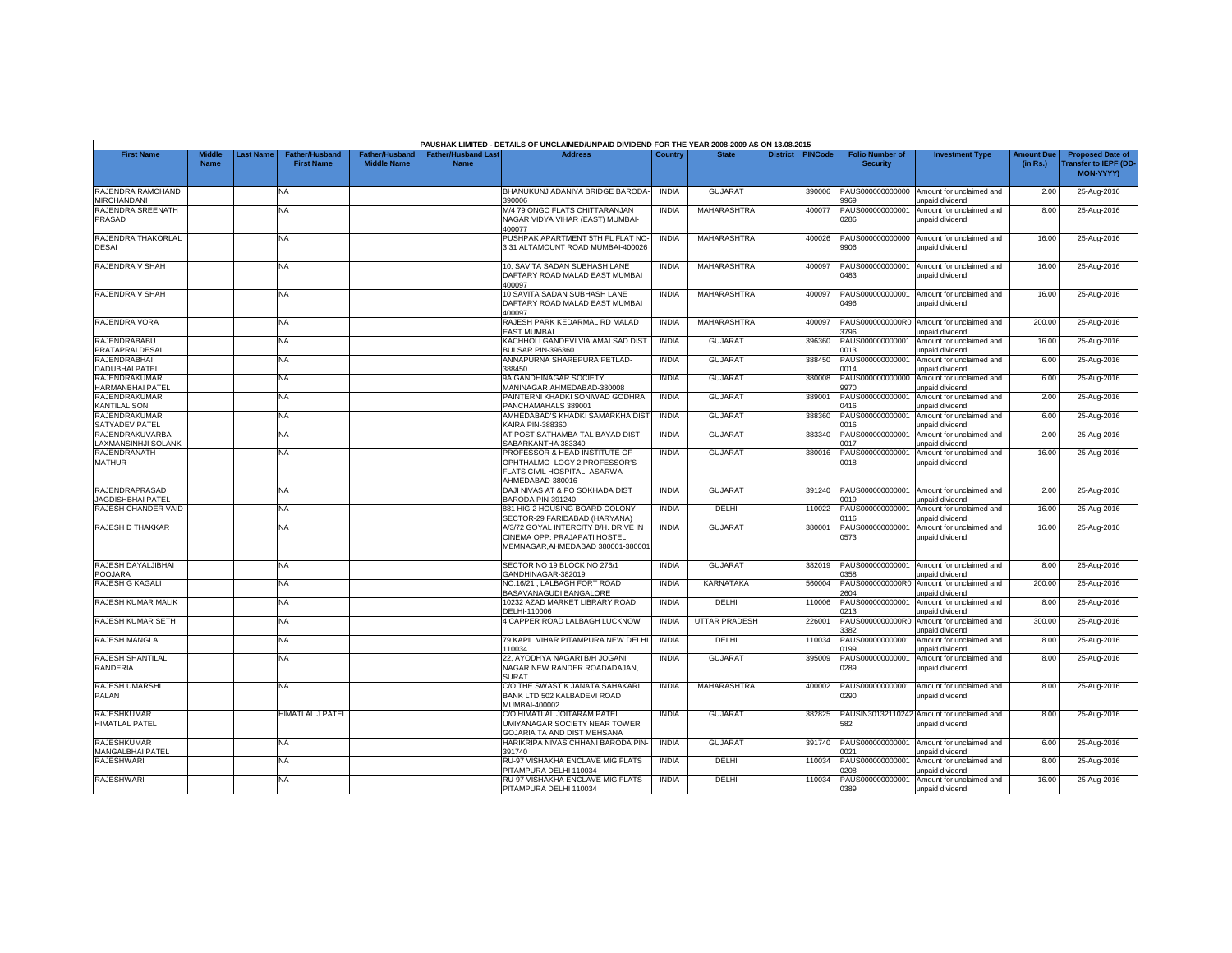|                                         |                              |           |                                            |                                             |                                           | PAUSHAK LIMITED - DETAILS OF UNCLAIMED/UNPAID DIVIDEND FOR THE YEAR 2008-2009 AS ON 13.08.2015 |              |                    |                 |                |                                           |                                                    |                               |                                                                            |
|-----------------------------------------|------------------------------|-----------|--------------------------------------------|---------------------------------------------|-------------------------------------------|------------------------------------------------------------------------------------------------|--------------|--------------------|-----------------|----------------|-------------------------------------------|----------------------------------------------------|-------------------------------|----------------------------------------------------------------------------|
| <b>First Name</b>                       | <b>Middle</b><br><b>Name</b> | Last Name | <b>Father/Husband</b><br><b>First Name</b> | <b>Father/Husband</b><br><b>Middle Name</b> | <b>Father/Husband Last</b><br><b>Name</b> | <b>Address</b>                                                                                 | Country      | <b>State</b>       | <b>District</b> | <b>PINCode</b> | <b>Folio Number of</b><br><b>Security</b> | <b>Investment Type</b>                             | <b>Amount Due</b><br>(in Rs.) | <b>Proposed Date of</b><br><b>Transfer to IEPF (DD</b><br><b>MON-YYYY)</b> |
| RAJESHWARI DEVI GOEL                    |                              |           | NA                                         |                                             |                                           | 142 SATHAMANGALAM HOUSING UNIT<br>MADURAI-625020                                               | INDIA        | <b>TAMIL NADU</b>  |                 | 625020         | PAUS000000000001<br>1172                  | Amount for unclaimed and<br><b>Inpaid dividend</b> | 16.00                         | 25-Aug-2016                                                                |
| RAJINDER KAUR<br><b>GHATEHORDE</b>      |                              |           | NA                                         |                                             |                                           | 9 DIGNITY PLOT 134 NR BON BON OFF J<br>ROAD 4 BUNGLOW ANDHERI WEST<br><b>MUMBAI 400058</b>     | <b>INDIA</b> | <b>MAHARASHTRA</b> |                 | 400058         | PAUS000000000001<br>0134                  | Amount for unclaimed and<br>unpaid dividend        | 8.00                          | 25-Aug-2016                                                                |
| <b>RAJINDER KUMAR</b><br><b>NISCHAL</b> |                              |           | NA                                         |                                             |                                           | B/5 PRABHAT APPARTMENT PLOT NO<br>162/A DEVLI NEW DELHI 110062                                 | <b>INDIA</b> | DELHI              |                 | 110062         | PAUS000000000001<br>0400                  | Amount for unclaimed and<br>unpaid dividend        | 124.00                        | 25-Aug-2016                                                                |
| RAJINDER PAUL<br>SAWHNEY                |                              |           | NA                                         |                                             |                                           | 803 CHHOTA BAZAR KASHMERE GATE<br>DELHI-110006                                                 | <b>INDIA</b> | DELHI              |                 | 110006         | PAUS000000000001<br>0236                  | Amount for unclaimed and<br>unpaid dividend        | 8.00                          | 25-Aug-2016                                                                |
| RAJINDER PERSHAD<br><b>GUPTA</b>        |                              |           | NA.                                        |                                             |                                           | PROP M/S PREM FLOUR MILLS J 5/101 F<br>NEHRU MARKET RAJORI GARDEN NEW<br>DELHI-110027          | <b>INDIA</b> | <b>DELHI</b>       |                 | 110027         | PAUS000000000001<br>0215                  | Amount for unclaimed and<br>unpaid dividend        | 8.00                          | 25-Aug-2016                                                                |
| <b>RAJINDER PURI</b>                    |                              |           | <b>KASHMIRI LAL</b><br>PURI                |                                             |                                           | B-25, 3RD FLOOR, OLD QUARTER.<br>RAMESH NAGARNEW DELHI                                         | <b>INDIA</b> | <b>DELHI</b>       |                 | 110015         | PAUS120496000000<br>679                   | Amount for unclaimed and<br><b>Inpaid dividend</b> | 48.00                         | 25-Aug-2016                                                                |
| RAJIV BHARDWAJ                          |                              |           | NA                                         |                                             |                                           | A-9/4 VASANT VIHAR NEW DELHI-110057                                                            | <b>INDIA</b> | DELHI              |                 | 110057         | PAUS000000000001<br>326                   | Amount for unclaimed and<br>unpaid dividend        | 24.00                         | 25-Aug-2016                                                                |
| RAJIV KUMAR CHHABRA                     |                              |           | NA.                                        |                                             |                                           | <b>B-99 GREATER KAILASH-I NEW DELHI</b><br>110048                                              | <b>INDIA</b> | DELHI              |                 | 110048         | PAUS000000000001<br>0430                  | Amount for unclaimed and<br>unpaid dividend        | 20.00                         | 25-Aug-2016                                                                |
| RAJIV KUMAR CHHABRA                     |                              |           | NA.                                        |                                             |                                           | B-99 GREATER KAILASH-I NEW DELHI<br>10048                                                      | <b>INDIA</b> | <b>DELHI</b>       |                 | 110048         | PAUS000000000001<br>0518                  | Amount for unclaimed and<br>inpaid dividend        | 8.00                          | 25-Aug-2016                                                                |
| RAJIV KUMAR CHHABRA                     |                              |           | NA                                         |                                             |                                           | B-99 GREATER KAILASH I NEW DELHI-<br>110048                                                    | <b>INDIA</b> | DELHI              |                 | 110048         | PAUS000000000001<br>0237                  | Amount for unclaimed and<br>unpaid dividend        | 20.00                         | 25-Aug-2016                                                                |
| RAJIV KUMAR JAIN                        |                              |           | NA.                                        |                                             |                                           | 'BASERA' NEAR GANDHI NAGAR HEAD<br>POST OFFICE JAIPUR 302015                                   | <b>INDIA</b> | RAJASTHAN          |                 | 302015         | PAUS000000000001<br>0164                  | Amount for unclaimed and<br>unpaid dividend        | 8.00                          | 25-Aug-2016                                                                |
| <b>RAJIV MALIK</b>                      |                              |           | NA.                                        |                                             |                                           | B-1/16 JANAK PURI NEW DELHI                                                                    | <b>INDIA</b> | DELHI              |                 | 110058         | PAUS000000000001<br>1591                  | Amount for unclaimed and<br>Inpaid dividend        | 16.00                         | 25-Aug-2016                                                                |
| <b>RAJIV MUDGILL</b>                    |                              |           | NA                                         |                                             |                                           | 5 MADHAB CHATTERJEE STREET<br>CALCUTTA 700020                                                  | <b>INDIA</b> | <b>WEST BENGAL</b> |                 | 700020         | PAUS000000000001<br>0561                  | Amount for unclaimed and<br>unpaid dividend        | 8.00                          | 25-Aug-2016                                                                |
| RAJIV RAMCHANDRA<br><b>JOSHI</b>        |                              |           | NA                                         |                                             |                                           | G/31, ALEMBIC COLONY ALEMBIC ROAD<br><b>ADODARA</b>                                            | <b>INDIA</b> | <b>GUJARAT</b>     |                 | 390003         | PAUS0000000000R0<br>3853                  | Amount for unclaimed and<br>unpaid dividend        | 200.00                        | 25-Aug-2016                                                                |
| RAJIV RATTAN NANGPAL                    |                              |           | NA.                                        |                                             |                                           | G-134 PREET VIHAR VIKAS MARG DELHI<br>110092                                                   | <b>INDIA</b> | DELHI              |                 | 110092         | PAUS000000000001<br>0226                  | Amount for unclaimed and<br>unpaid dividend        | 8.00                          | 25-Aug-2016                                                                |
| <b>RAJIV SAWHNEY</b>                    |                              |           | NA                                         |                                             |                                           | C-62 IST FLOOR SHIVAJI PARK PUNJABI<br>BAGH NEW DELHI 110026                                   | <b>INDIA</b> | <b>DELHI</b>       |                 | 110026         | PAUS000000000001<br>0197                  | Amount for unclaimed and<br>unpaid dividend        | 8.00                          | 25-Aug-2016                                                                |
| RAJIVKUMAR<br>NAGESHWAR SHUKLA          |                              |           | NA.                                        |                                             |                                           | MEHTA POLE MUSA POLE BARODA-<br>390006                                                         | <b>INDIA</b> | GUJARAT            |                 | 390006         | PAUS00000000000<br>0022                   | Amount for unclaimed and<br>unpaid dividend        | 6.00                          | 25-Aug-2016                                                                |
| RAJIVLOCHAN B<br>PURANIK                |                              |           | <b>NA</b>                                  |                                             |                                           | <b>&lt;-2 WEST HIGH COURT RD LAXMI</b><br>JAGAR SNEHA APT NAGPUR                               | <b>INDIA</b> | MAHARASHTRA        |                 | 440022         | PAUS0000000000R0<br>771                   | Amount for unclaimed and<br>unpaid dividend        | 400.00                        | 25-Aug-2016                                                                |
| <b>RAJNI GIRISH PATEL</b>               |                              |           | NA                                         |                                             |                                           | C/O RAMESH M AMIN 1 PIYUSH COURT<br>R C DUTT ROAD OPP HOTEL EXPRESS<br>ALKAPURI BARODA 390005  | <b>INDIA</b> | <b>GUJARA1</b>     |                 | 390005         | PAUS000000000001<br>0404                  | Amount for unclaimed and<br>unpaid dividend        | 2.00                          | 25-Aug-2016                                                                |
| RAJNI JOSHI                             |                              |           | NA                                         |                                             |                                           | C-5A/132 JANAK PURI NEW DELHI-<br>110058                                                       | <b>INDIA</b> | DELHI              |                 | 110058         | PAUS000000000001<br>0216                  | Amount for unclaimed and<br><b>Inpaid dividend</b> | 20.00                         | 25-Aug-2016                                                                |
| RAJNIKANT AMBALAL<br>PATEL              |                              |           | ΝA                                         |                                             |                                           | VADVALU FALIU ODE VIA ANAND 388210                                                             | <b>INDIA</b> | <b>GUJARAT</b>     |                 | 388210         | PAUS000000000000<br>9927                  | Amount for unclaimed and<br>unpaid dividend        | 2.00                          | 25-Aug-2016                                                                |
| RAJNIKANT BHIKHABHAI<br>PATEL           |                              |           | NA.                                        |                                             |                                           | 16. ROKADNATH SOCIETY, LIONS HALL<br>ROAD, , RACE COURSE<br>CIRCLEVADODARA                     | <b>INDIA</b> | GUJARAT            |                 | 390007         | PAUS000000000000<br>9972                  | Amount for unclaimed and<br>unpaid dividend        | 2.00                          | 25-Aug-2016                                                                |
| RAJNIKANT<br><b>CHATURBHAI PATEL</b>    |                              |           | NA.                                        |                                             |                                           | C-12 ABHAYNAGAR SOCIETY NEAR<br>GORVA HOUSING BOARD BARODA-<br>390016                          | <b>INDIA</b> | GUJARAT            |                 | 390016         | PAUS000000000000<br>9939                  | Amount for unclaimed and<br>unpaid dividend        | 6.00                          | 25-Aug-2016                                                                |
| RAJNIKANT<br><b>GULABCHAND SHAH</b>     |                              |           | NA.                                        |                                             |                                           | NEAR JAIN TEMPLE POST ODE TAL<br>ANAND PIN-388210                                              | <b>INDIA</b> | <b>GUJARAT</b>     |                 | 388210         | PAUS000000000001<br>0023                  | Amount for unclaimed and<br>unpaid dividend        | 16.00                         | 25-Aug-2016                                                                |
| RAJNIKANT HARILAL<br><b>SHAH</b>        |                              |           | NA                                         |                                             |                                           | SALUN BAZAR KOVADA POLE NADIAD<br>DIST KAIRA PIN-387001                                        | <b>INDIA</b> | <b>GUJARAT</b>     |                 | 387001         | PAUS000000000001<br>0024                  | Amount for unclaimed and<br>unpaid dividend        | 6.00                          | 25-Aug-2016                                                                |
| RAJNIKANT MANIBHAI<br>PATEL             |                              |           | NA                                         |                                             |                                           | NAVAPURA SUNAV TAL PETLAD DIST<br>KAIRA 388470                                                 | <b>INDIA</b> | <b>GUJARAT</b>     |                 | 388470         | PAUS000000000001<br>0025                  | Amount for unclaimed and<br>unpaid dividend        | 16.00                         | 25-Aug-2016                                                                |
| RAJNIKANT NANALAL<br><b>MEHTA</b>       |                              |           | NA.                                        |                                             |                                           | C/O THE SWASTIK JANATA SAHAKARI<br>BANK LTD 502 KALBADEVI ROAD<br>MUMBAI-400002                | <b>INDIA</b> | <b>MAHARASHTRA</b> |                 | 400002         | PAUS000000000001<br>0293                  | Amount for unclaimed and<br>unpaid dividend        | 8.00                          | 25-Aug-2016                                                                |
| RAJNIKANT RAMBHAI<br>PATEL              |                              |           | <b>NA</b>                                  |                                             |                                           | AT PO HANSAPORE TAL NAVSARI DIST<br>/ALSAD-396445                                              | <b>INDIA</b> | <b>GUJARAT</b>     |                 | 396445         | PAUS000000000001<br>250                   | Amount for unclaimed and<br>unpaid dividend        | 8.00                          | 25-Aug-2016                                                                |
| RAJNIKANT<br>RAVISHANKER SHUKLA         |                              |           | NA.                                        |                                             |                                           | C/O STATE BANK OF INDIA RATANPOLE<br>PATAN                                                     | <b>INDIA</b> | GUJARAT            |                 | 384265         | PAUS000000000001<br>0148                  | Amount for unclaimed and<br>unpaid dividend        | 8.00                          | 25-Aug-2016                                                                |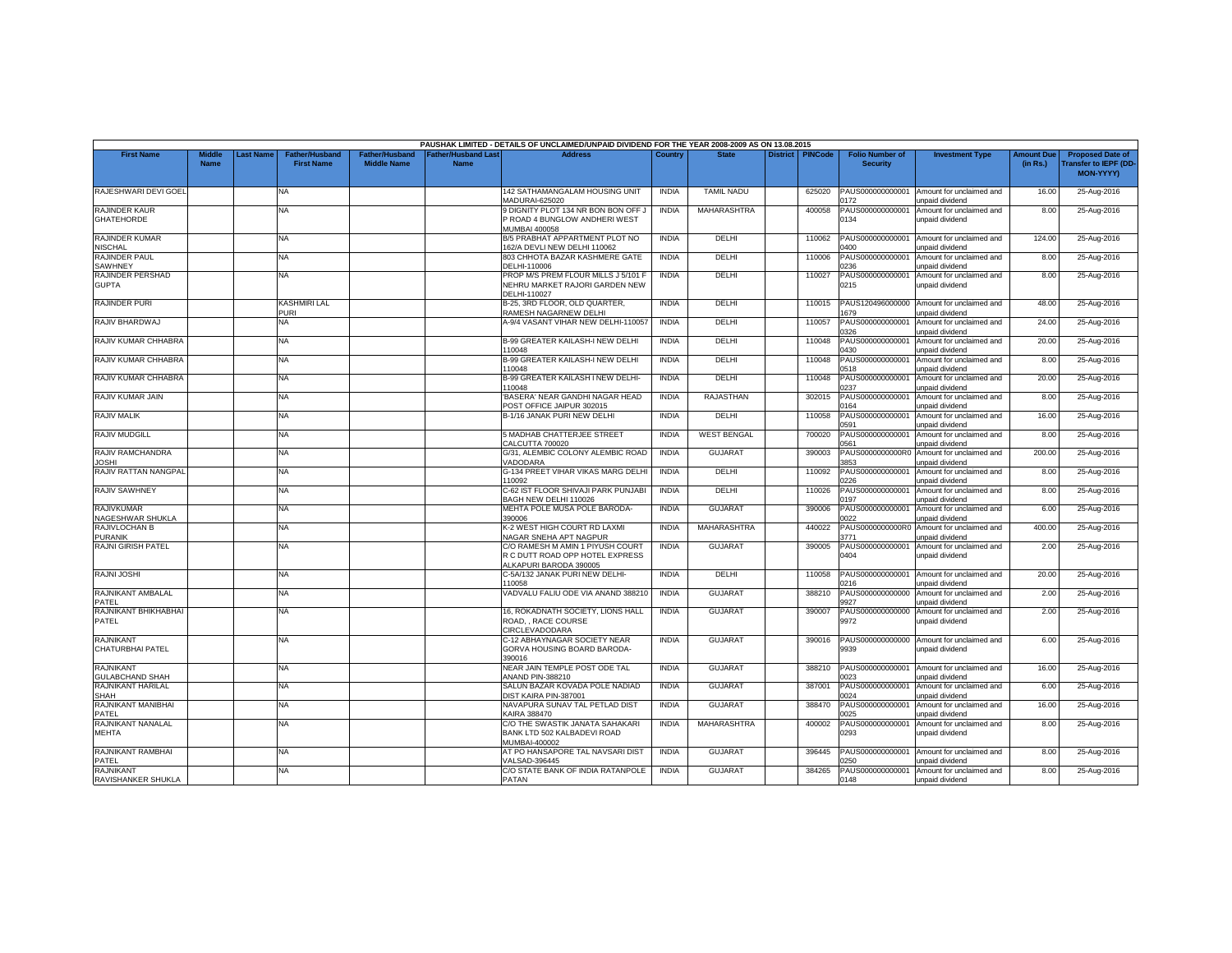|                                                  |                       |          |                                            |                                      |                                          | PAUSHAK LIMITED - DETAILS OF UNCLAIMED/UNPAID DIVIDEND FOR THE YEAR 2008-2009 AS ON 13.08.2015         |              |                      |                 |                |                                           |                                                               |                               |                                                              |
|--------------------------------------------------|-----------------------|----------|--------------------------------------------|--------------------------------------|------------------------------------------|--------------------------------------------------------------------------------------------------------|--------------|----------------------|-----------------|----------------|-------------------------------------------|---------------------------------------------------------------|-------------------------------|--------------------------------------------------------------|
| <b>First Name</b>                                | Middle<br><b>Name</b> | ast Name | <b>Father/Husband</b><br><b>First Name</b> | Father/Husband<br><b>Middle Name</b> | <b>Father/Husband Las</b><br><b>Name</b> | <b>Address</b>                                                                                         | Country      | <b>State</b>         | <b>District</b> | <b>PINCode</b> | <b>Folio Number of</b><br><b>Security</b> | <b>Investment Type</b>                                        | <b>Amount Due</b><br>(in Rs.) | <b>Proposed Date of</b><br>ransfer to IEPF (DD-<br>MON-YYYY) |
| <b>RAJNIKANT SHAH</b>                            |                       |          | NA.                                        |                                      |                                          | C/O P N DABHI 108-B SURYA DARSHAN<br>124/138 SANT SENA MAHARAJ MARG<br>MUMBAI                          | <b>INDIA</b> | MAHARASHTRA          |                 | 400004         | 3599                                      | PAUS0000000000R0 Amount for unclaimed and<br>unpaid dividend  | 200.00                        | 25-Aug-2016                                                  |
| RAJSHREE JAIN                                    |                       |          | PAWAN KUMAR<br><b>JAIN</b>                 |                                      |                                          | 72/73 SANATAN MISTRY LANE 4TH<br><b>LOOR SALKIA (ORIA PARA) HOWRAH</b>                                 | <b>INDIA</b> | MAHARASHTRA          |                 | 999999         | 97                                        | PAUSIN30077310054 Amount for unclaimed and<br>inpaid dividend | 8.00                          | 25-Aug-2016                                                  |
| RAJU LOHIYA                                      |                       |          | NA.                                        |                                      |                                          | 5-C/II MITTAL COURT NARIMAN POINT<br><b>MUMBAI</b>                                                     | <b>INDIA</b> | MAHARASHTRA          |                 | 400021         | PAUS0000000000R0<br>238                   | Amount for unclaimed and<br>unpaid dividend                   | 200.00                        | 25-Aug-2016                                                  |
| RAJU P G                                         |                       |          | <b>NA</b>                                  |                                      |                                          | NEW NO.29, VARADARAJAN STREET,<br>/ETRINAGAR, CHENNAI                                                  | <b>INDIA</b> | <b>TAMIL NADU</b>    |                 | 600082         | PAUS0000000000P0<br>1965                  | Amount for unclaimed and<br>Inpaid dividend                   | 40.00                         | 25-Aug-2016                                                  |
| <b>RAJU P G</b>                                  |                       |          | NA                                         |                                      |                                          | NEW NO.29, VARADARAJAN STREET<br><b>/ETRINAGAR, CHENNAI</b>                                            | <b>INDIA</b> | <b>TAMIL NADU</b>    |                 | 600082         | PAUS0000000000P0<br>0952                  | Amount for unclaimed and<br>unpaid dividend                   | 40.00                         | 25-Aug-2016                                                  |
| RAJU P G                                         |                       |          | NA                                         |                                      |                                          | NEW NO.29, VARADARAJAN STREET,<br><b>VETRINAGAR, CHENNAI</b>                                           | <b>INDIA</b> | <b>TAMIL NADU</b>    |                 | 600082         | PAUS0000000000P0<br>0951                  | Amount for unclaimed and<br>unpaid dividend                   | 40.00                         | 25-Aug-2016                                                  |
| RAJVILAS GUPTA                                   |                       |          | NA.                                        |                                      |                                          | H NO.4-2-66, SULTAN BAZAR<br><b>IYDERABAD</b>                                                          | <b>INDIA</b> | ANDHRA PRADESH       |                 | 500001         | 0639                                      | PAUS0000000000R0 Amount for unclaimed and<br>unpaid dividend  | 200.00                        | 25-Aug-2016                                                  |
| RAKESH JAYANTILAL<br><b>OSWAL</b>                |                       |          | <b>JAYANTILAL</b><br>OSWAL                 |                                      |                                          | J.D. JAIN BUILDING IIND CROSS<br>J.C.NAGAR BESIDE AJANTA HOTEL<br>STATION ROADHUBLI                    | <b>INDIA</b> | <b>KARNATAKA</b>     |                 | 580020         | PAUS120106000027<br>1404                  | Amount for unclaimed and<br>unpaid dividend                   | 200.00                        | 25-Aug-2016                                                  |
| RAKESH KANT JAIN                                 |                       |          | NA                                         |                                      |                                          | 5 P & T COLONY AGRA CANTT AGRA                                                                         | <b>INDIA</b> | UTTARAKHAND          |                 | 263001         | PAUS000000000001<br>0115                  | Amount for unclaimed and<br>unpaid dividend                   | 16.00                         | 25-Aug-2016                                                  |
| <b>RAKESH KUMAR</b><br>AGARWAL                   |                       |          | NA                                         |                                      |                                          | PURCHASE DEPTT SYNTHETIES CHEM<br>TD FATEHGANJ WEST BAREILLY                                           | <b>INDIA</b> | <b>UTTAR PRADESH</b> |                 | 243501         | PAUS0000000000R0<br>3914                  | Amount for unclaimed and<br>unpaid dividend                   | 500.00                        | 25-Aug-2016                                                  |
| RAKESH KUMAR JAIN                                |                       |          | <b>NA</b>                                  |                                      |                                          | BN-43 (PASCHIMI) SHALIMAR BAGH<br>RING ROAD DELHI 110042                                               | <b>INDIA</b> | DELHI                |                 | 110042         | PAUS000000000001<br>1230                  | Amount for unclaimed and<br>unpaid dividend                   | 8.00                          | 25-Aug-2016                                                  |
| RAKESH KUMAR KUMAR                               |                       |          | NA                                         |                                      |                                          | W-2 115-A MINAKASHI GARDEN P O<br>TILAK NAGAR NEW DELHI-110018                                         | <b>INDIA</b> | DELHI                |                 | 110018         | PAUS00000000000<br>0206                   | Amount for unclaimed and<br>unpaid dividend                   | 8.00                          | 25-Aug-2016                                                  |
| <b>RAKESH KUMAR</b><br><b>SRIVASTAVA</b>         |                       |          | NA                                         |                                      |                                          | 43 JAGANATHPUR GORAKHPUR                                                                               | <b>INDIA</b> | <b>UTTAR PRADESH</b> |                 | 273001         | PAUS0000000000R0<br>3374                  | Amount for unclaimed and<br>unpaid dividend                   | 200.00                        | 25-Aug-2016                                                  |
| <b>RAKESH SARAF</b>                              |                       |          | NA                                         |                                      |                                          | 20/81 SHAKTI NAGAR DELHI-110007                                                                        | <b>INDIA</b> | DELHI                |                 | 110007         | PAUS000000000001<br>0026                  | Amount for unclaimed and<br>unpaid dividend                   | 10.00                         | 25-Aug-2016                                                  |
| RAKESH SHAMSHERY                                 |                       |          | <b>NA</b>                                  |                                      |                                          | 7-A COURT ROAD DEHRADUN                                                                                | <b>INDIA</b> | UTTARAKHAND          |                 | 248001         | PAUS0000000000R0<br>556                   | Amount for unclaimed and<br>unpaid dividend                   | 200.00                        | 25-Aug-2016                                                  |
| RAKESH VASHISHTA                                 |                       |          | NA                                         |                                      |                                          | UJJWAL LTD SHASHI BUILDING ASAF AL<br>ROAD NEW DELHI                                                   | <b>INDIA</b> | DELHI                |                 | 110002         | PAUS0000000000R0<br>873                   | Amount for unclaimed and<br>unpaid dividend                   | 200.00                        | 25-Aug-2016                                                  |
| <b>RAKSHA</b><br>PRAVINCHANDRA<br><b>TRIVEDI</b> |                       |          | NA                                         |                                      |                                          | 2770/1 JIVANKAMALSHI'S POLE<br>SHAHPUR AHMEDABAD-380001                                                | <b>INDIA</b> | <b>GUJARAT</b>       |                 | 380001         | PAUS00000000000<br>0129                   | Amount for unclaimed and<br>unpaid dividend                   | 8.00                          | 25-Aug-2016                                                  |
| <b>RAKSHABEN S PAGARIA</b>                       |                       |          | NA                                         |                                      |                                          | A / 302, PARMESHWAR AVENUE<br>VISHWA KARMA COL. GORDHANWADI<br>TAKARA KANKARIA, MANINAGAR<br>AHMEDABAD | <b>INDIA</b> | <b>GUJARAT</b>       |                 | 380008         | 264                                       | PAUSIN30220110346 Amount for unclaimed and<br>unpaid dividend | 2.00                          | 25-Aug-2016                                                  |
| RAM AVATAR GUPTA                                 |                       |          | <b>NA</b>                                  |                                      |                                          | C/O TAYLOR INSTRUMENT CO (P) LTD 14-<br>MATHURA ROAD FARIDABAD 121001                                  | INDIA        | HARYANA              |                 | 121001         | PAUS000000000001<br>0329                  | Amount for unclaimed and<br>unpaid dividend                   | 16.00                         | 25-Aug-2016                                                  |
| RAM BAHADUR SINHA                                |                       |          | <b>NA</b>                                  |                                      |                                          | LAKE AVENUE KANKE ROAD RANCHI-<br>334008                                                               | <b>INDIA</b> | <b>JHARKHAND</b>     |                 | 834008         | PAUS000000000001<br>027                   | Amount for unclaimed and<br>unpaid dividend                   | 16.00                         | 25-Aug-2016                                                  |
| RAM CHAND TAKHTANI                               |                       |          | <b>NA</b>                                  |                                      |                                          | E-349 RAMESH NAGAR NEW DELHI-<br>10015                                                                 | <b>INDIA</b> | DELHI                |                 | 110015         | PAUS000000000001<br>0336                  | Amount for unclaimed and<br>unpaid dividend                   | 8.00                          | 25-Aug-2016                                                  |
| RAM DHARI GOEL                                   |                       |          | NA                                         |                                      |                                          | 77 CHANDU PARK DELHI-110051                                                                            | <b>INDIA</b> | DELHI                |                 | 110051         | PAUS000000000001<br>0390                  | Amount for unclaimed and<br>unpaid dividend                   | 8.00                          | 25-Aug-2016                                                  |
| RAM KISHAN DALAL                                 |                       |          | NA                                         |                                      |                                          | C/O ALEMBIC CHEMICALS WORKS CO<br>TD AMBALA CANTT                                                      | <b>INDIA</b> | <b>HARYANA</b>       |                 | 133001         | PAUS0000000000R0<br>3416                  | Amount for unclaimed and<br>inpaid dividend                   | 200.00                        | 25-Aug-2016                                                  |
| RAM KUMAR SINGHAL                                |                       |          | NA                                         |                                      |                                          | DELHI STOCK EXCHANGE BLDG ASAF<br>ALI ROAD NEW DELHI-110002                                            | <b>INDIA</b> | DELHI                |                 | 110002         | PAUS00000000000<br>0333                   | Amount for unclaimed and<br>unpaid dividend                   | 8.00                          | 25-Aug-2016                                                  |
| <b>RAM LAL</b>                                   |                       |          | <b>NA</b>                                  |                                      |                                          | C/O BHAGWAN DAS GUPTA & CO 4<br>DELHI STOCK EXCHANGE BULD ASAF<br>ALI ROAD NEW DELHI-110002            | <b>INDIA</b> | DELHI                |                 | 110002         | PAUS00000000000<br>0320                   | Amount for unclaimed and<br>unpaid dividend                   | 8.00                          | 25-Aug-2016                                                  |
| RAM LAL KHURANA                                  |                       |          | NA                                         |                                      |                                          | C-64, RETREAT APTS PLOT NO. 20, I-F<br>EXTENSION OPPOSIT, MAMGALAM<br><b>IOSPITAL DELHI</b>            | <b>INDIA</b> | DELHI                |                 | 110092         | 040                                       | PAUSIN30143610140 Amount for unclaimed and<br>unpaid dividend | 16.00                         | 25-Aug-2016                                                  |
| RAM MOHAN MENON                                  |                       |          | NA.                                        |                                      |                                          | 35 J S HALL 'B' ROAD CHURCH GATE<br><b>MUMBAI-400020</b>                                               | <b>INDIA</b> | MAHARASHTRA          |                 | 400020         | PAUS000000000001<br>0143                  | Amount for unclaimed and<br>unpaid dividend                   | 8.00                          | 25-Aug-2016                                                  |
| <b>RAM NARAYAN KOTHARI</b>                       |                       |          | <b>NA</b>                                  |                                      |                                          | <b>VO-6 SIKDAR PARA 2ND LANE</b><br>CALCUTTA 700007                                                    | <b>INDIA</b> | <b>WEST BENGAL</b>   |                 | 700007         | PAUS000000000001<br>)261                  | Amount for unclaimed and<br>unpaid dividend                   | 24.00                         | 25-Aug-2016                                                  |
| RAM RATTAN PAUL                                  |                       |          | NA                                         |                                      |                                          | M/S UJJWAL LIMITED 110 J L N MARG<br>AMBALA CANTT HARYANA                                              | <b>INDIA</b> | HARYANA              |                 | 133001         | 3408                                      | PAUS0000000000R0 Amount for unclaimed and<br>unpaid dividend  | 200.00                        | 25-Aug-2016                                                  |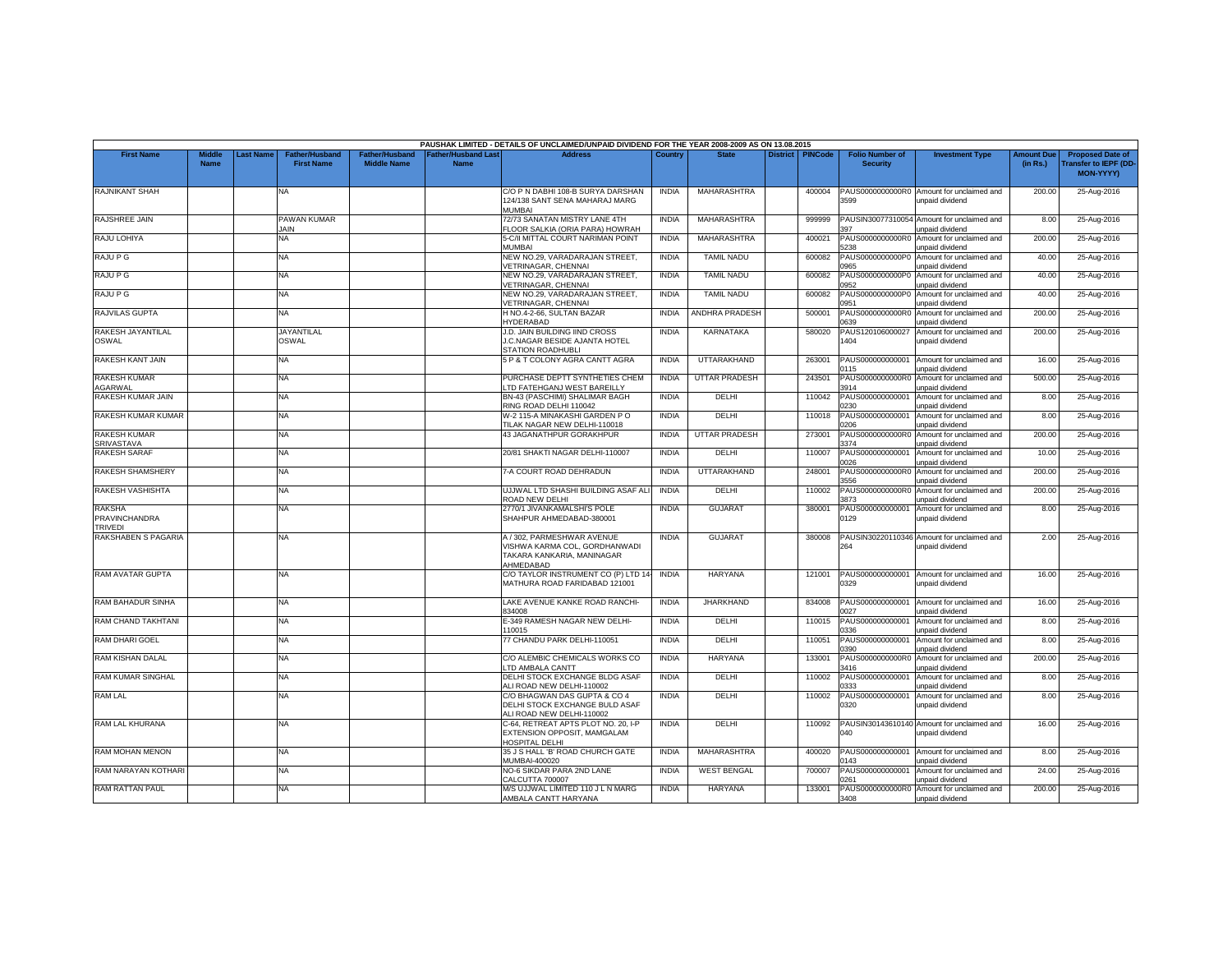|                                              |                              |           |                                            |                                             |                                          | PAUSHAK LIMITED - DETAILS OF UNCLAIMED/UNPAID DIVIDEND FOR THE YEAR 2008-2009 AS ON 13.08.2015        |                |                       |                 |                |                                           |                                                               |                               |                                                                            |
|----------------------------------------------|------------------------------|-----------|--------------------------------------------|---------------------------------------------|------------------------------------------|-------------------------------------------------------------------------------------------------------|----------------|-----------------------|-----------------|----------------|-------------------------------------------|---------------------------------------------------------------|-------------------------------|----------------------------------------------------------------------------|
| <b>First Name</b>                            | <b>Middle</b><br><b>Name</b> | Last Name | <b>Father/Husband</b><br><b>First Name</b> | <b>Father/Husband</b><br><b>Middle Name</b> | <b>Father/Husband Las</b><br><b>Name</b> | <b>Address</b>                                                                                        | <b>Country</b> | <b>State</b>          | <b>District</b> | <b>PINCode</b> | <b>Folio Number of</b><br><b>Security</b> | <b>Investment Type</b>                                        | <b>Amount Due</b><br>(in Rs.) | <b>Proposed Date of</b><br><b>Transfer to IEPF (DD</b><br><b>MON-YYYY)</b> |
| RAM SINGH GUPTA                              |                              |           | NA                                         |                                             |                                          | F-26 / 56, SECTOR - 7, ROHINI, DELHI                                                                  | <b>INDIA</b>   | DELHI                 |                 | 110085         | 387                                       | PAUSIN30143610236 Amount for unclaimed and<br>unpaid dividend | 32.00                         | 25-Aug-2016                                                                |
| RAM SWARUP J<br><b>SUROTIA</b>               |                              |           | <b>NA</b>                                  |                                             |                                          | M 5/5/38 SHASTRINAGAR AHMEDABAD<br>380013                                                             | <b>INDIA</b>   | <b>GUJARAT</b>        |                 | 380013         | PAUS000000000001<br>028                   | Amount for unclaimed and<br>unpaid dividend                   | 66.00                         | 25-Aug-2016                                                                |
| RAMA CHAKRABORTY                             |                              |           | ΝA                                         |                                             |                                          | C/O MR SWAPAN CHAKRABORTY M/S<br>MODERN WATCH COMPANY GUWAHATI                                        | <b>INDIA</b>   | <b>ASSAM</b>          |                 | 781001         | PAUS0000000000R0<br>3099                  | Amount for unclaimed and<br>unpaid dividend                   | 200.00                        | 25-Aug-2016                                                                |
| RAMA DEVI CHOPRA                             |                              |           | NA                                         |                                             |                                          | A G VIDYASAGAR & CO STOCK & SHARE<br>BROCKERS 12-D S E BUILDING ASAF ALI<br>ROAD NEW DELHI-110002     | <b>INDIA</b>   | DELHI                 |                 | 110002         | PAUS000000000001<br>0324                  | Amount for unclaimed and<br>unpaid dividend                   | 8.00                          | 25-Aug-2016                                                                |
| RAMA KANT PANDEY                             |                              |           | <b>NA</b>                                  |                                             |                                          | UJJWAL LTD AAKRITI TOWER 6TH FLR<br>19/B VIDHAN SABHA MARG LUCKNOW<br>226001                          | <b>INDIA</b>   | <b>UTTAR PRADESH</b>  |                 | 226001         | PAUS000000000001<br>0113                  | Amount for unclaimed and<br>unpaid dividend                   | 16.00                         | 25-Aug-2016                                                                |
| RAMA OBEROI                                  |                              |           | <b>NA</b>                                  |                                             |                                          | H NO 533 DR MUKERJI NAGAR RAM LAL<br><b>KAPOOR MARG DELHI</b>                                         | <b>INDIA</b>   | DELHI                 |                 | 110009         | 058                                       | PAUSIN30267931988 Amount for unclaimed and<br>unpaid dividend | 16.00                         | 25-Aug-2016                                                                |
| RAMA PANDYA                                  |                              |           | <b>NA</b>                                  |                                             |                                          | A/7 MANGALAM DUPLEX MANGALAM<br>CROSS ROAD OPP SAMA TALAVSAMA<br><b>SAVALI ROAD</b>                   | <b>INDIA</b>   | <b>GUJARAT</b>        |                 | 390008         | PAUS000000000001<br>0530                  | Amount for unclaimed and<br>unpaid dividend                   | 2.00                          | 25-Aug-2016                                                                |
| <b>RAMABEN B PATEL</b>                       |                              |           | NA                                         |                                             |                                          | C/O MBM POP RIVETS & FASTENERS (P)<br>LTD 114 (B) METAGALLI INDUSTRIAL<br>AREA KRS ROAD MYSORE 570016 | <b>INDIA</b>   | <b>KARNATAKA</b>      |                 | 570016         | PAUS000000000000<br>9974                  | Amount for unclaimed and<br>unpaid dividend                   | 6.00                          | 25-Aug-2016                                                                |
| RAMABEN GOVINDLAL<br>SHAH                    |                              |           | NA                                         |                                             |                                          | ASHOK NIVAS LEVA SHERI<br>AHMEDABADI POLE RAOPURA BARODA<br>390001                                    | <b>INDIA</b>   | <b>GUJARAT</b>        |                 | 390001         | PAUS000000000000<br>9904                  | Amount for unclaimed and<br>unpaid dividend                   | 2.00                          | 25-Aug-2016                                                                |
| RAMACHANDRA CHETTY<br>T VE                   |                              |           | <b>NA</b>                                  |                                             |                                          | 43, NAIKER NEW STREET, MADURAI                                                                        | <b>INDIA</b>   | <b>TAMIL NADU</b>     |                 | 625001         | PAUS0000000000T0<br>1289                  | Amount for unclaimed and<br>unpaid dividend                   | 200.00                        | 25-Aug-2016                                                                |
| RAMACHANDRA RAO<br><b>BOYINA</b>             |                              |           | <b>NA</b>                                  |                                             |                                          | S/O ADINARAYANA LATE PLOT NO. 2, S<br><b>BI COLONY, NEAR WATER</b><br>TANKSRIKAKULAM                  | <b>INDIA</b>   | ANDHRA PRADESH        |                 | 532001         | PAUS0000000000R0<br>4828                  | Amount for unclaimed and<br>unpaid dividend                   | 200.00                        | 25-Aug-2016                                                                |
| RAMACHANDRA RAO<br>GRANDHI                   |                              |           | NA                                         |                                             |                                          | ADVOCATE NOTARY & ASST GOVT<br>PLEADER CHINNA VADHI VIRIANAGRAM<br>531201                             | <b>INDIA</b>   | ANDHRA PRADESH        |                 | 531201         | PAUS000000000001<br>0163                  | Amount for unclaimed and<br>unpaid dividend                   | 8.00                          | 25-Aug-2016                                                                |
| RAMACHANDRA SHENOI                           |                              |           | <b>NA</b>                                  |                                             |                                          | HOUSE NO IV/1193 NORTH CHERLAI<br>GOGRI ST COCHIN 682002                                              | <b>INDIA</b>   | <b>KERALA</b>         |                 | 682002         | PAUS000000000001<br>1535                  | Amount for unclaimed and<br>unpaid dividend                   | 32.00                         | 25-Aug-2016                                                                |
| RAMADHAN<br><b>BHAGAVATIPRASAD</b><br>SHUKLA |                              |           | <b>NA</b>                                  |                                             |                                          | 31 SARVODAYA SOCIETY CHHANI ROAD<br>NIZAMPURA BARODA-390002                                           | <b>INDIA</b>   | <b>GUJARAT</b>        |                 | 390002         | PAUS000000000001<br>0029                  | Amount for unclaimed and<br>unpaid dividend                   | 16.00                         | 25-Aug-2016                                                                |
| RAMADHAR<br><b>BHAGVATIPRASAD</b><br>SHUKLA  |                              |           | <b>NA</b>                                  |                                             |                                          | 31 SARVODAY SOCIETY NIZAMPURA<br>BARODA-390002                                                        | <b>INDIA</b>   | <b>GUJARAT</b>        |                 | 390002         | PAUS000000000001<br>0030                  | Amount for unclaimed and<br>unpaid dividend                   | 32.00                         | 25-Aug-2016                                                                |
| RAMADHURAIKS                                 |                              |           | <b>NA</b>                                  |                                             |                                          | ANNAI ARUL NO 9 SRINIVASANAGAR<br>NORTH EXTENSION TIRUVANAIKOIL<br><b>TRICHY 620005</b>               | <b>INDIA</b>   | <b>TAMIL NADU</b>     |                 | 620005         | PAUS000000000001<br>0181                  | Amount for unclaimed and<br>unpaid dividend                   | 8.00                          | 25-Aug-2016                                                                |
| RAMALAXMI MANTHA                             |                              |           | <b>NA</b>                                  |                                             |                                          | C/O.CPL MANTHA V.R. STATION WORK<br>SHOP, AIR FORCE STATION,<br>BEGUMPET.SECUNDARABAD                 | <b>INDIA</b>   | <b>ANDHRA PRADESH</b> |                 | 500011         | 5470                                      | PAUS0000000000R0 Amount for unclaimed and<br>unpaid dividend  | 200.00                        | 25-Aug-2016                                                                |
| RAMAMURTHY<br>SWAMINATHA                     |                              |           | <b>NA</b>                                  |                                             |                                          | H I G FLAT NO B 4/9 BHARATHIDASAN<br>COLONY T N H B K K NAGAR CHENNAI<br>600083                       | <b>INDIA</b>   | <b>TAMIL NADU</b>     |                 | 600083         | PAUS000000000001<br>0173                  | Amount for unclaimed and<br>unpaid dividend                   | 8.00                          | 25-Aug-2016                                                                |
| RAMANAND<br>ADVAITANAND SHASTRI              |                              |           | NA                                         |                                             |                                          | AMBALAL DUDHWALA'S HOUSE<br>MANGALDAS MOHALLA SIABAG<br>BARODA-390001                                 | <b>INDIA</b>   | <b>GUJARAT</b>        |                 | 390001         | PAUS000000000000<br>9978                  | Amount for unclaimed and<br>unpaid dividend                   | 6.00                          | 25-Aug-2016                                                                |
| RAMANATHAN N                                 |                              |           | <b>NA</b>                                  |                                             |                                          | 89. NARAYANA PILLAI STREET<br>CANTONMENT BANGALORE                                                    | <b>INDIA</b>   | KARNATAKA             |                 | 560001         | 076                                       | PAUS0000000000N0 Amount for unclaimed and<br>unpaid dividend  | 200.00                        | 25-Aug-2016                                                                |
| RAMANBHAI A PATEL                            |                              |           | <b>NA</b>                                  |                                             |                                          | 1110. LAXMIKUNJ, VADODARA                                                                             | <b>INDIA</b>   | <b>GUJARAT</b>        |                 | 390001         | PAUS000000000001<br>0578                  | Amount for unclaimed and<br>unpaid dividend                   | 16.00                         | 25-Aug-2016                                                                |
| RAMANBHAI ASHABHAI<br><b>DESAI</b>           |                              |           | <b>NA</b>                                  |                                             |                                          | 5. CHANDRAMANI PARK OPP<br>JAIBAJRANG SOCIETY I P C L ROAD<br>SUBHANPURA BARODA 390007                | <b>INDIA</b>   | <b>GUJARAT</b>        |                 | 390007         | PAUS000000000000<br>9956                  | Amount for unclaimed and<br>unpaid dividend                   | 6.00                          | 25-Aug-2016                                                                |
| RAMANBHAI BHULABHAI<br><b>DESAI</b>          |                              |           | <b>NA</b>                                  |                                             |                                          | TRIVENI B BLOCK FLAT NO 4 S V ROAD<br>SANTACRUZ(WEST) MUMBAI 400054                                   | <b>INDIA</b>   | MAHARASHTRA           |                 | 400054         | PAUS000000000000<br>9888                  | Amount for unclaimed and<br>unpaid dividend                   | 22.00                         | 25-Aug-2016                                                                |
| RAMANBHAI<br><b>CHATURBHAI PATEL</b>         |                              |           | <b>NA</b>                                  |                                             |                                          | AT KHANPUR POST SEWASI DIST<br>BARODA PIN-390007                                                      | <b>INDIA</b>   | GUJARAT               |                 | 390007         | 0031                                      | PAUS000000000001 Amount for unclaimed and<br>unpaid dividend  | 2.00                          | 25-Aug-2016                                                                |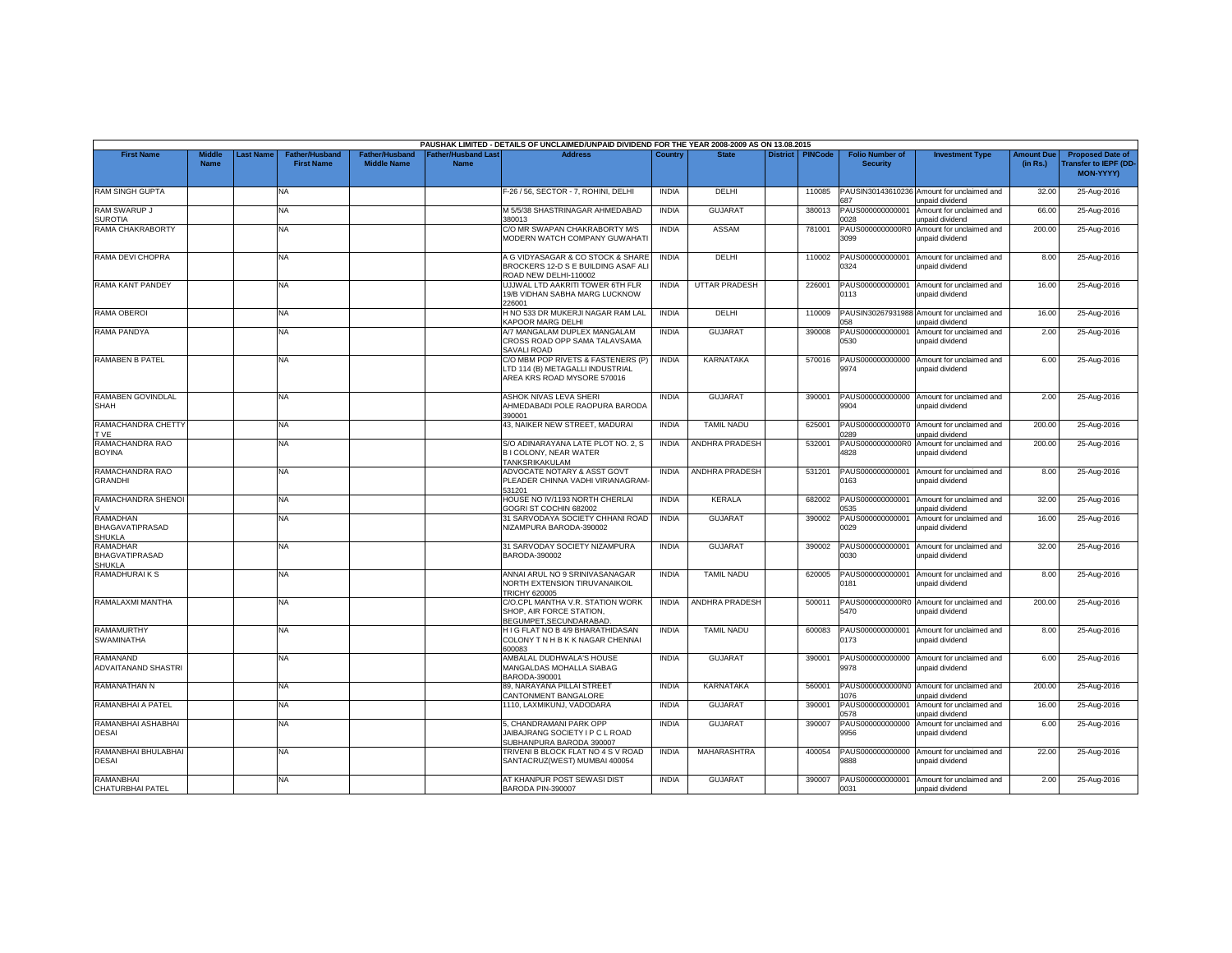|                                         |                              |          |                                            |                                             |                                   | PAUSHAK LIMITED - DETAILS OF UNCLAIMED/UNPAID DIVIDEND FOR THE YEAR 2008-2009 AS ON 13.08.2015           |              |                       |                 |                |                                           |                                                    |                               |                                                                     |
|-----------------------------------------|------------------------------|----------|--------------------------------------------|---------------------------------------------|-----------------------------------|----------------------------------------------------------------------------------------------------------|--------------|-----------------------|-----------------|----------------|-------------------------------------------|----------------------------------------------------|-------------------------------|---------------------------------------------------------------------|
| <b>First Name</b>                       | <b>Middle</b><br><b>Name</b> | ast Name | <b>Father/Husband</b><br><b>First Name</b> | <b>Father/Husband</b><br><b>Middle Name</b> | Father/Husband Las<br><b>Name</b> | <b>Address</b>                                                                                           | Country      | <b>State</b>          | <b>District</b> | <b>PINCode</b> | <b>Folio Number of</b><br><b>Security</b> | <b>Investment Type</b>                             | <b>Amount Due</b><br>(in Rs.) | <b>Proposed Date of</b><br><b>Transfer to IEPF (DD</b><br>MON-YYYY) |
| RAMANBHAI DARUBHAI<br>PATFL             |                              |          | <b>NA</b>                                  |                                             |                                   | MAY SHERI POST SARSA TA ANAND<br>DIST KAIRA PIN-388365                                                   | <b>INDIA</b> | <b>GUJARA1</b>        |                 | 388365         | PAUS000000000001<br>032                   | Amount for unclaimed and<br>unpaid dividend        | 6.00                          | 25-Aug-2016                                                         |
| RAMANBHAI HIRABHAI<br>PATEL             |                              |          | <b>NA</b>                                  |                                             |                                   | AT & POST ADVALA TA AMOD DIST<br>BROACH PIN-392110                                                       | <b>INDIA</b> | <b>GUJARAT</b>        |                 | 392110         | PAUS000000000001<br>033                   | Amount for unclaimed and<br>unpaid dividend        | 16.00                         | 25-Aug-2016                                                         |
| RAMANBHAI MAGANBHAI<br>PATEL            |                              |          | <b>NA</b>                                  |                                             |                                   | AT & PO BAYAD DIST SABARKANTHA<br>PIN 383325                                                             | <b>INDIA</b> | <b>GUJARAT</b>        |                 | 383325         | PAUS000000000000<br>925                   | Amount for unclaimed and<br>unpaid dividend        | 16.00                         | 25-Aug-2016                                                         |
| RAMANBHAI MAHIJIBHAI<br>PATEL           |                              |          | <b>NA</b>                                  |                                             |                                   | 44 RANJAN SOCIETY NR LIONS HALL<br>RACE COURSE BARODA 390015                                             | <b>INDIA</b> | <b>GUJARAT</b>        |                 | 390015         | PAUS000000000000<br>9949                  | Amount for unclaimed and<br>unpaid dividend        | 2.00                          | 25-Aug-2016                                                         |
| RAMANBHAI MOTIBHAI<br>PATEL             |                              |          | <b>NA</b>                                  |                                             |                                   | AT & PO DASRATH DIST BARODA PIN-<br>391740                                                               | <b>INDIA</b> | <b>GUJARAT</b>        |                 | 391740         | PAUS000000000001<br>ነበ34                  | Amount for unclaimed and<br>unpaid dividend        | 2.00                          | 25-Aug-2016                                                         |
| RAMANBHAI MOTIBHAI<br>PATEL             |                              |          | NA                                         |                                             |                                   | JAGRUTI SOC.G/32/576 "SHREEJI<br>KRUPA" GOTRI ROAD BARODA 390021                                         | <b>INDIA</b> | GUJARAT               |                 | 390021         | PAUS000000000001<br>0036                  | Amount for unclaimed and<br>unpaid dividend        | 2.00                          | 25-Aug-2016                                                         |
| RAMANGOUDA<br>NEELKANTHA GOUDA<br>PATIL |                              |          | <b>NA</b>                                  |                                             |                                   | SHREE SHAKTI TRADERS DEALERS IN<br>SEED PESTISIDE & FERTILIZERS<br>RANEBENNUR DIST DHARWAR               | <b>INDIA</b> | <b>KARNATAKA</b>      |                 | 581110         | PAUS000000000001<br>0102                  | Amount for unclaimed and<br>unpaid dividend        | 16.00                         | 25-Aug-2016                                                         |
| RAMANIKLAL<br>AMARPRASAD<br>PASSAWALA   |                              |          | NA                                         |                                             |                                   | 1805 DESAI'S POLE KHADIA<br>AHMEDABAD-380001                                                             | <b>INDIA</b> | <b>GUJARAT</b>        |                 | 380001         | PAUS000000000001<br>0041                  | Amount for unclaimed and<br>unpaid dividend        | 2.00                          | 25-Aug-2016                                                         |
| RAMANLAL AMBALAL<br>PATEL               |                              |          | <b>NA</b>                                  |                                             |                                   | 1110 LAXMIKUNJ SOCIETY 107 HIG<br>GUJARAT - HSG BOARD GORWA<br>LAXMIPURA ROAD VADODARA-390016            | <b>INDIA</b> | <b>GUJARAT</b>        |                 | 390016         | PAUS000000000000<br>9944                  | Amount for unclaimed and<br>unpaid dividend        | 6.00                          | 25-Aug-2016                                                         |
| RAMANLAL DEVJIBHAI<br>PATEL             |                              |          | <b>NA</b>                                  |                                             |                                   | 9. MONALI PARK, NEAR PADMATEX<br>ENG. VISHWAMITRI ROAD, VADODARA-<br>390011                              | <b>INDIA</b> | <b>GUJARAT</b>        |                 | 390011         | PAUS000000000001<br>0574                  | Amount for unclaimed and<br>unpaid dividend        | 500.00                        | 25-Aug-2016                                                         |
| RAMANLAL JAMIATRAM<br><b>JOSHI</b>      |                              |          | NA                                         |                                             |                                   | KASTURBA CROSS ROAD NO-8<br>BORIVALI (EAST) MUMBAI-400066                                                | <b>INDIA</b> | MAHARASHTRA           |                 | 400066         | PAUS000000000001<br>122                   | Amount for unclaimed and<br>unpaid dividend        | 6.00                          | 25-Aug-2016                                                         |
| RAMANLAL JOSHI                          |                              |          | <b>NA</b>                                  |                                             |                                   | C/102 SAGUN PLAZA NEAR GOYAL PARK<br>JUDGES COLONY ROAD JODHPUR<br>TEKRA AHMEDABAD 380015                | <b>INDIA</b> | <b>GUJARAT</b>        |                 | 380015         | PAUS000000000001<br>0445                  | Amount for unclaimed and<br>unpaid dividend        | 16.00                         | 25-Aug-2016                                                         |
| RAMANLAL KHEMCHAND<br><b>GANDHI</b>     |                              |          | <b>NA</b>                                  |                                             |                                   | SATWAI ROAD NIPANI-BELGAUM NIPANI<br>591237                                                              | <b>INDIA</b> | <b>KARNATAKA</b>      |                 | 591237         | PAUS000000000001<br>1239                  | Amount for unclaimed and<br><b>Inpaid dividend</b> | 16.00                         | 25-Aug-2016                                                         |
| RAMANLAL MOHANLAL<br>PANCHAL            |                              |          | NA.                                        |                                             |                                   | AMLI FALIA NAGARVADA BARODA-<br>390001                                                                   | <b>INDIA</b> | GUJARAT               |                 | 390001         | PAUS000000000000<br>9917                  | Amount for unclaimed and<br>unpaid dividend        | 6.00                          | 25-Aug-2016                                                         |
| RAMANLAL SHANALAL<br>SHAH               |                              |          | NA                                         |                                             |                                   | PATOLIA POLE DEHRASAR NI KHADKI<br>BARODA-390001                                                         | <b>INDIA</b> | <b>GUJARAT</b>        |                 | 390001         | PAUS000000000000<br>9897                  | Amount for unclaimed and<br>unpaid dividend        | 2.00                          | 25-Aug-2016                                                         |
| RAMANLAL SOMALAL<br><b>CHOKSHI</b>      |                              |          | NA.                                        |                                             |                                   | CHOKSHI BAZAR THREEPOLE UMRETH<br>DIST KAIRA PIN-388220                                                  | <b>INDIA</b> | <b>GUJARAT</b>        |                 | 388220         | PAUS00000000000<br>0043                   | Amount for unclaimed and<br>unpaid dividend        | 6.00                          | 25-Aug-2016                                                         |
| RAMANLAL VALJIBHAI<br><b>MISTRY</b>     |                              |          | <b>NA</b>                                  |                                             |                                   | VISHWAKARMA ENG WORKS DEGAUM<br>RAKHIAL TAL DEGAUM DIST<br>HMEDABAD PIN-382315                           | <b>INDIA</b> | <b>GUJARAT</b>        |                 | 382315         | PAUS000000000001<br>0044                  | Amount for unclaimed and<br>unpaid dividend        | 6.00                          | 25-Aug-2016                                                         |
| RAMANUJAM<br>PERANBAKKAM                |                              |          | NA.                                        |                                             |                                   | <b>45 KOTHANDA RAMAIYER ST</b><br>WASHERMAN PET CHENNAI-600021                                           | <b>INDIA</b> | <b>TAMIL NADU</b>     |                 | 600021         | PAUS000000000001<br>174                   | Amount for unclaimed and<br>unpaid dividend        | 8.00                          | 25-Aug-2016                                                         |
| RAMASUBRAMANYAM G                       |                              |          | <b>NA</b>                                  |                                             |                                   | NO.7, 'SRUTHI FLATS' 2, MOSQUE<br>STREET, MYLAPORE.                                                      | <b>INDIA</b> | <b>TAMIL NADU</b>     |                 | 600004         | PAUS0000000000R0<br>0655                  | Amount for unclaimed and<br>unpaid dividend        | 200.00                        | 25-Aug-2016                                                         |
| <b>RAMASWAMY KP</b>                     |                              |          | NA.                                        |                                             |                                   | ALEMBIC CHEMICALS WORKS CO<br>LTD.NO 1 ARULANANDA MUDALI<br>ST, SANTHOME, MYLAPORE CHENNAI               | <b>INDIA</b> | <b>TAMIL NADU</b>     |                 | 600004         | PAUS0000000000K0<br>142                   | Amount for unclaimed and<br>unpaid dividend        | 380.00                        | 25-Aug-2016                                                         |
| <b>RAMAYE ACHI</b>                      |                              |          | <b>NA</b>                                  |                                             |                                   | 441, RAJAJI STREET, COIMBATORE.                                                                          | <b>INDIA</b> | <b>TAMIL NADU</b>     |                 | 641001         | PAUS0000000000A0<br>105                   | Amount for unclaimed and<br><b>Inpaid dividend</b> | 400.00                        | 25-Aug-2016                                                         |
| <b>RAMAYEE R</b>                        |                              |          | <b>NA</b>                                  |                                             |                                   | W/O.A.L.RAMASWAMY NO.9, PATTY<br>STREET, PENNADAM (S.A.DIST.) TAMIL<br>NADU                              | <b>INDIA</b> | <b>TAMIL NADU</b>     |                 | 606105         | PAUS0000000000R0<br>0212                  | Amount for unclaimed and<br>unpaid dividend        | 400.00                        | 25-Aug-2016                                                         |
| RAMBHAI SOMABHAI<br>PATEL               |                              |          | <b>NA</b>                                  |                                             |                                   | NEAR MADHI MOTA PURE NADIAD<br>387001 DIST KHEDA GUJARAT                                                 | <b>INDIA</b> | <b>GUJARAT</b>        |                 | 387001         | PAUS000000000001<br>1482                  | Amount for unclaimed and<br>unpaid dividend        | 132.00                        | 25-Aug-2016                                                         |
| RAMCHANDRA C<br><b>THENGNE</b>          |                              |          | NA                                         |                                             |                                   | C/O BALAJI MEDICAL STORES VIRANI<br>TALKIES ROAD WANI DIST YAVATMAL<br>MAHARASHTRA 445304                | <b>INDIA</b> | MAHARASHTRA           |                 | 445304         | PAUS000000000001<br>0159                  | Amount for unclaimed and<br>unpaid dividend        | 16.00                         | 25-Aug-2016                                                         |
| <b>RAMCHANDRA</b><br>CHHOTALAL PATEL    |                              |          | <b>NA</b>                                  |                                             |                                   | AT PO BODELI TA SANKHEDA DIST<br>BARODA PIN-391135                                                       | <b>INDIA</b> | <b>GUJARAT</b>        |                 | 391135         | PAUS000000000001<br>046                   | Amount for unclaimed and<br>unpaid dividend        | 16.00                         | 25-Aug-2016                                                         |
| <b>RAMCHANDRA</b><br>DATTATRAYA JOSHI   |                              |          | NA                                         |                                             |                                   | BLOCK NO.5, RAMKRUPA BLDG.AVADH<br>APT. ELEVENTH(11) LANE,<br>PARAMHANSA NAGAR, KOTHRUD, PUNE-<br>411038 | <b>INDIA</b> | MAHARASHTRA           |                 | 411038         | PAUS000000000000<br>9980                  | Amount for unclaimed and<br>unpaid dividend        | 32.00                         | 25-Aug-2016                                                         |
| RAMCHANDRA GARG                         |                              |          | NA.                                        |                                             |                                   | RAJASTHAN TRADING AGENCY 104<br>SIYAGANG INDORE-452001                                                   | <b>INDIA</b> | <b>MADHYA PRADESH</b> |                 | 452001         | PAUS000000000001<br>0371                  | Amount for unclaimed and<br>unpaid dividend        | 8.00                          | 25-Aug-2016                                                         |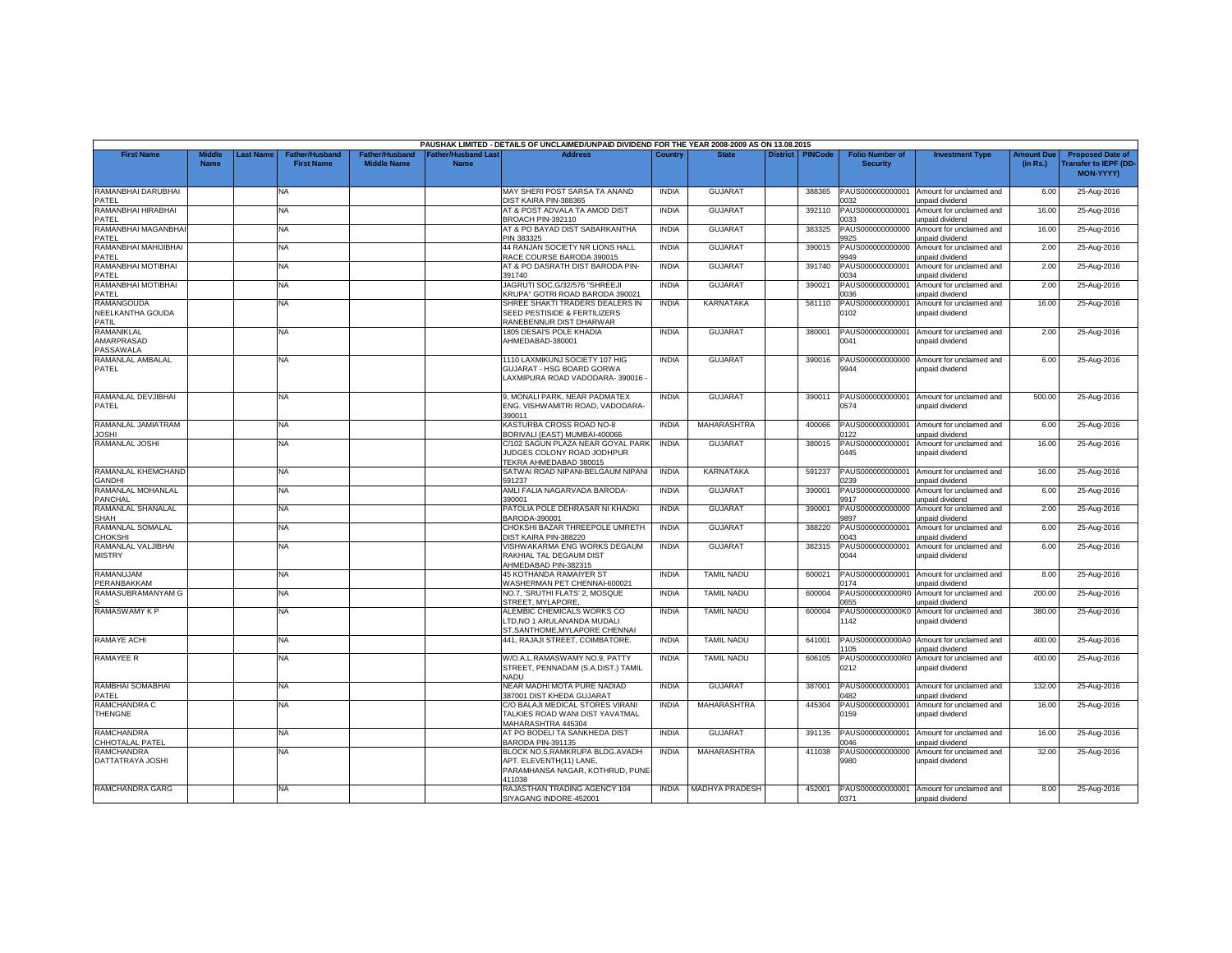|                                 |                              |                  |                                            |                                      |                                           | PAUSHAK LIMITED - DETAILS OF UNCLAIMED/UNPAID DIVIDEND FOR THE YEAR 2008-2009 AS ON 13.08.2015 |              |                       |                 |                |                                           |                                                                     |                               |                                                                     |
|---------------------------------|------------------------------|------------------|--------------------------------------------|--------------------------------------|-------------------------------------------|------------------------------------------------------------------------------------------------|--------------|-----------------------|-----------------|----------------|-------------------------------------------|---------------------------------------------------------------------|-------------------------------|---------------------------------------------------------------------|
| <b>First Name</b>               | <b>Middle</b><br><b>Name</b> | <b>Last Name</b> | <b>Father/Husband</b><br><b>First Name</b> | Father/Husband<br><b>Middle Name</b> | <b>Father/Husband Last</b><br><b>Name</b> | <b>Address</b>                                                                                 | Country      | <b>State</b>          | <b>District</b> | <b>PINCode</b> | <b>Folio Number of</b><br><b>Security</b> | <b>Investment Type</b>                                              | <b>Amount Due</b><br>(in Rs.) | <b>Proposed Date of</b><br><b>Transfer to IEPF (DD</b><br>MON-YYYY) |
| RAMCHANDRA SITARAM              |                              |                  | NA.                                        |                                      |                                           | AT & PO SHIRALA TAL SHIRALA DIST                                                               | <b>INDIA</b> | <b>MAHARASHTRA</b>    |                 | 415408         | PAUS000000000001                          | Amount for unclaimed and                                            | 20.00                         | 25-Aug-2016                                                         |
| MAHAJAN                         |                              |                  |                                            |                                      |                                           | <b>SANGLI 415408</b>                                                                           |              |                       |                 |                | 0439                                      | unpaid dividend                                                     |                               |                                                                     |
| RAMCHANDRA                      |                              |                  | NA                                         |                                      |                                           | C-76 NUTAN MAHESHWAR SOCIETY                                                                   | <b>INDIA</b> | <b>GUJARAT</b>        |                 | 390007         | PAUS000000000000<br>9952                  | Amount for unclaimed and                                            | 16.00                         | 25-Aug-2016                                                         |
| TRIKAMLAL PANCHAL<br>RAMCHANDRA |                              |                  | <b>NA</b>                                  |                                      |                                           | SUBHANPURA BARODA-390007<br>15-A BURROWS LANE MUMBAI 400002                                    | <b>INDIA</b> | MAHARASHTRA           |                 | 400002         | PAUS000000000000                          | unpaid dividend<br>Amount for unclaimed and                         | 50.00                         | 25-Aug-2016                                                         |
| VISHWANATH                      |                              |                  |                                            |                                      |                                           |                                                                                                |              |                       |                 |                | 9900                                      | unpaid dividend                                                     |                               |                                                                     |
| PATWARDHAN                      |                              |                  |                                            |                                      |                                           |                                                                                                |              |                       |                 |                |                                           |                                                                     |                               |                                                                     |
| <b>RAMCHANDRABHAI</b>           |                              |                  | NA                                         |                                      |                                           | AT:DHANKIA.PO:MASABAR.                                                                         | <b>INDIA</b> | <b>GUJARAT</b>        |                 | 389390         | PAUS000000000000                          | Amount for unclaimed and                                            | 16.00                         | 25-Aug-2016                                                         |
| CHHOTALAL PATEL                 |                              |                  |                                            |                                      |                                           | TQ.JAMBUGHODA, DIST.PANCHMAHAL-<br>89390                                                       |              |                       |                 |                | 9929                                      | unpaid dividend                                                     |                               |                                                                     |
| RAMDAS KANAIYALAL               |                              |                  | NA.                                        |                                      |                                           | FB/47 ALEMBIC COLONY BARODA-                                                                   | <b>INDIA</b> | <b>GUJARAT</b>        |                 | 390003         | PAUS000000000001                          | Amount for unclaimed and                                            | 16.00                         | 25-Aug-2016                                                         |
| <b>SHARMA</b>                   |                              |                  |                                            |                                      |                                           | 390003                                                                                         |              |                       |                 |                | 0119                                      | unpaid dividend                                                     |                               |                                                                     |
| RAMESH BABU E                   |                              |                  | NA                                         |                                      |                                           | C/O S SHIVRAM REDDY H NO 17-E II<br><b>GANDHINAGAR IIIRD CROSS BELLARY</b>                     | <b>INDIA</b> | KARNATAKA             |                 | 583103         | :595                                      | PAUS0000000000R0 Amount for unclaimed and<br><b>Inpaid dividend</b> | 200.00                        | 25-Aug-2016                                                         |
| <b>RAMESH CHAND</b>             |                              |                  | NA.                                        |                                      |                                           | W Z 2080 RANI BAGH DELHI-110034                                                                | <b>INDIA</b> | DELHI                 |                 | 110034         | PAUS000000000001                          | Amount for unclaimed and                                            | 8.00                          | 25-Aug-2016                                                         |
| CHHABRA                         |                              |                  |                                            |                                      |                                           |                                                                                                |              |                       |                 |                | 352                                       | unpaid dividend                                                     |                               |                                                                     |
| RAMESH CHAND JAIN               |                              |                  | NA                                         |                                      |                                           | POST PACHEWAR VIA DIGGI DIST TONK                                                              | <b>INDIA</b> | RAJASTHAN             |                 | 304504         | PAUS000000000001                          | Amount for unclaimed and                                            | 16.00                         | 25-Aug-2016                                                         |
|                                 |                              |                  |                                            |                                      |                                           | 304504                                                                                         |              |                       |                 |                | 0339                                      | unpaid dividend                                                     |                               |                                                                     |
| RAMESH CHAND JHAMB              |                              |                  | NA                                         |                                      |                                           | H,NO 189 RANG BHARIYAN KI GALI                                                                 | <b>INDIA</b> | RAJASTHAN             |                 | 301001         | PAUS120216000005                          | Amount for unclaimed and                                            | 6.00                          | 25-Aug-2016                                                         |
|                                 |                              |                  |                                            |                                      |                                           | ALWAR ALWAR ALWAR                                                                              |              |                       |                 |                | 4872                                      | unpaid dividend                                                     |                               |                                                                     |
| RAMESH CHANDRAN G               |                              |                  | NA                                         |                                      |                                           | 50, SHYAMAL ROW HOUSES 1A<br>SATELLITE ROAD AHMEDABAD                                          | <b>INDIA</b> | <b>GUJARAT</b>        |                 | 380015         | PAUS0000000000R0<br>4565                  | Amount for unclaimed and<br>unpaid dividend                         | 300.00                        | 25-Aug-2016                                                         |
| RAMESH K BHAT                   |                              |                  | <b>NA</b>                                  |                                      |                                           | 9/36-A DR NANJAPPA ROAD CHENNYS                                                                | <b>INDIA</b> | <b>TAMIL NADU</b>     |                 | 641018         | PAUS0000000000R0                          | Amount for unclaimed and                                            | 200.00                        | 25-Aug-2016                                                         |
|                                 |                              |                  |                                            |                                      |                                           | <b>CHAMBERS COIMBATORE</b>                                                                     |              |                       |                 |                | 1067                                      | inpaid dividend                                                     |                               |                                                                     |
| RAMESH KIMATRAM                 |                              |                  | NA                                         |                                      |                                           | 9 SAPTA-SINDHU ROAD NO 2 CHEMBUR                                                               | <b>INDIA</b> | <b>MAHARASHTRA</b>    |                 | 400071         | PAUS000000000001                          | Amount for unclaimed and                                            | 16.00                         | 25-Aug-2016                                                         |
| <b>GULANI</b>                   |                              |                  |                                            |                                      |                                           | <b>JUMBAI-400071</b>                                                                           |              |                       |                 |                | )252                                      | unpaid dividend                                                     |                               |                                                                     |
| <b>RAMESH KUMAR</b><br>KHANNA   |                              |                  | NA                                         |                                      |                                           | 2E/3 JHANDEWALAN EXTENSION LINK<br>ROAD NEW DELHI-110055                                       | <b>INDIA</b> | DELHI                 |                 | 110055         | PAUS000000000001<br>0218                  | Amount for unclaimed and<br>unpaid dividend                         | 8.00                          | 25-Aug-2016                                                         |
| <b>RAMESH KUMARI</b>            |                              |                  | <b>NA</b>                                  |                                      |                                           | 2/360. SUBHASH NAGAR. NEW DELHI                                                                | <b>INDIA</b> | DELHI                 |                 | 110027         | PAUS120300000004                          | Amount for unclaimed and                                            | 66.00                         | 25-Aug-2016                                                         |
|                                 |                              |                  |                                            |                                      |                                           |                                                                                                |              |                       |                 |                | 3461                                      | unpaid dividend                                                     |                               |                                                                     |
| RAMESH M SALANKI                |                              |                  | NA                                         |                                      |                                           | C/O S M SALANKI TALIKOTI KARNATAK                                                              | <b>INDIA</b> | KARNATAKA             |                 | 586214         | PAUS0000000000R0                          | Amount for unclaimed and                                            | 200.00                        | 25-Aug-2016                                                         |
|                                 |                              |                  |                                            |                                      |                                           |                                                                                                |              |                       |                 |                | 5101                                      | <b>Inpaid dividend</b>                                              |                               |                                                                     |
| <b>RAMESH MODY</b>              |                              |                  | NA                                         |                                      |                                           | 16 PRERNA PARK GORWA VADODARA                                                                  | <b>INDIA</b> | <b>GUJARAT</b>        |                 | 390016         | PAUS0000000000R0<br>4401                  | Amount for unclaimed and<br>unpaid dividend                         | 200.00                        | 25-Aug-2016                                                         |
| <b>RAMESH</b>                   |                              |                  | NA                                         |                                      |                                           | C/O AURO ELECTRIC CO ANANDPURA                                                                 | <b>INDIA</b> | <b>GUJARAT</b>        |                 | 390001         | PAUS000000000001                          | Amount for unclaimed and                                            | 6.00                          | 25-Aug-2016                                                         |
| PARSHOTAMDAS PATEL              |                              |                  |                                            |                                      |                                           | NEAR S S G HOSPITAL BARODA-390001                                                              |              |                       |                 |                | 0047                                      | unpaid dividend                                                     |                               |                                                                     |
| <b>RAMESH POLASA</b>            |                              |                  | <b>NA</b>                                  |                                      |                                           | CIVIL ASST SURGEON GOVT T B<br><b>IOSPITAL SULTANABAD</b>                                      | <b>INDIA</b> | <b>ANDHRA PRADESH</b> |                 | 505185         | PAUS0000000000R0<br>3173                  | Amount for unclaimed and<br>unpaid dividend                         | 800.00                        | 25-Aug-2016                                                         |
| RAMESH RUPCHAND                 |                              |                  | NA                                         |                                      |                                           | M/S FUTARMAL MULCHAND & CO 220                                                                 | INDIA        | MAHARASHTRA           |                 | 400002         | PAUS000000000001                          | Amount for unclaimed and                                            | 8.00                          | 25-Aug-2016                                                         |
| JAIN                            |                              |                  |                                            |                                      |                                           | KIKA ST GULALWADI MUMBAI-400002                                                                |              |                       |                 |                | 144                                       | unpaid dividend                                                     |                               |                                                                     |
| <b>RAMESH SACHDEV</b>           |                              |                  | NA                                         |                                      |                                           | 6B/28 RAMESH NAGAR NEW DELHI-                                                                  | <b>INDIA</b> | DELHI                 |                 | 110015         | PAUS000000000001                          | Amount for unclaimed and                                            | 16.00                         | 25-Aug-2016                                                         |
|                                 |                              |                  |                                            |                                      |                                           | 10015                                                                                          |              |                       |                 |                | 378                                       | unpaid dividend                                                     |                               |                                                                     |
| RAMESH V BEKNAL                 |                              |                  | ΝA                                         |                                      |                                           | M/S GULBARGA MEDICAL HALL OPP<br><b>GOVT HOSPITAL GULBARGA</b>                                 | <b>INDIA</b> | KARNATAKA             |                 | 585102         | PAUS0000000000R0<br>2569                  | Amount for unclaimed and<br>unpaid dividend                         | 300.00                        | 25-Aug-2016                                                         |
| RAMESHBHAI                      |                              |                  | <b>NA</b>                                  |                                      |                                           | D-25, SHANTI PARK SCO MAKRAND                                                                  | <b>INDIA</b> | <b>GUJARAT</b>        |                 | 390015         | PAUS000000000000                          | Amount for unclaimed and                                            | 6.00                          | 25-Aug-2016                                                         |
| <b>BHAILALBHAI PATEL</b>        |                              |                  |                                            |                                      |                                           | DESAI MARG NEAR TRIBHOVAN PARK                                                                 |              |                       |                 |                | 9947                                      | unpaid dividend                                                     |                               |                                                                     |
|                                 |                              |                  |                                            |                                      |                                           | SCOVASNA ROAD BARODA                                                                           |              |                       |                 |                |                                           |                                                                     |                               |                                                                     |
| RAMESHBHAI FULABHAI             |                              |                  | NA                                         |                                      |                                           | B/55 ALEMBIC COLONY P O CHEM IND                                                               | <b>INDIA</b> | <b>GUJARAT</b>        |                 | 390003         | PAUS000000000000                          | Amount for unclaimed and                                            | 6.00                          | 25-Aug-2016                                                         |
| PATEL                           |                              |                  |                                            |                                      |                                           | BARODA 390003                                                                                  |              |                       |                 |                | 9940                                      | unpaid dividend                                                     |                               |                                                                     |
| <b>RAMESHBHAI</b>               |                              |                  | NA.                                        |                                      |                                           | 11 GIRIRAJ SOCIETY SHRIJI-KRUPA                                                                | <b>INDIA</b> | <b>GUJARAT</b>        |                 | 390006         | PAUS000000000001                          | Amount for unclaimed and                                            | 6.00                          | 25-Aug-2016                                                         |
| <b>NARANDAS PATEL</b>           |                              |                  |                                            |                                      |                                           | BEHIND - GAURAV SOCIETY PANIGATE                                                               |              |                       |                 |                | 0037                                      | unpaid dividend                                                     |                               |                                                                     |
| RAMESHBHAI RAOJIBHAI            |                              |                  | NA                                         |                                      |                                           | BARODA-390006 - -<br>12 NANDANVAN SOCIETY GHODDOD                                              | <b>INDIA</b> | <b>GUJARAT</b>        |                 | 395001         | PAUS000000000001                          | Amount for unclaimed and                                            | 32.00                         | 25-Aug-2016                                                         |
| PATEL                           |                              |                  |                                            |                                      |                                           | ROAD ATHWALINES SURAT 395001                                                                   |              |                       |                 |                | 0437                                      | unpaid dividend                                                     |                               |                                                                     |
| RAMESHBHAI RATILAL              |                              |                  | NA.                                        |                                      |                                           | TAYAGRAJ MARG ADANIA POOL                                                                      | <b>INDIA</b> | <b>GUJARAT</b>        |                 | 390006         | PAUS000000000000                          | Amount for unclaimed and                                            | 6.00                          | 25-Aug-2016                                                         |
| PATEL                           |                              |                  |                                            |                                      |                                           | FATEHPURA BARODA-390006                                                                        |              |                       |                 |                | 9985                                      | unpaid dividend                                                     |                               |                                                                     |
| RAMESHCHANDRA B                 |                              |                  | NA                                         |                                      |                                           | 3 JAGNATH PLOT "RAMNIKETAN"                                                                    | <b>INDIA</b> | <b>GUJARAT</b>        |                 | 360001         | PAUS000000000001                          | Amount for unclaimed and                                            | 8.00                          | 25-Aug-2016                                                         |
| <b>VYAS</b>                     |                              |                  |                                            |                                      |                                           | RAJKOT-360001                                                                                  |              |                       |                 |                | 0242                                      | unpaid dividend                                                     |                               |                                                                     |
| <b>RAMESHCHANDRA</b>            |                              |                  | <b>NA</b>                                  |                                      |                                           | BLOCK NO A-43 KACHHI SOCIETY                                                                   | <b>INDIA</b> | GUJARAT               |                 | 383001         | PAUS000000000001                          | Amount for unclaimed and                                            | 6.00                          | 25-Aug-2016                                                         |
| CHANDULAL JANI                  |                              |                  |                                            |                                      |                                           | CHHAPARIA ROAD HIMATNAGAR DIST S                                                               |              |                       |                 |                | 0051                                      | unpaid dividend                                                     |                               |                                                                     |
| RAMESHCHANDRA D                 |                              |                  | NA                                         |                                      |                                           | PIN-383001<br>FB-119 ALEMBIC COLONY VADODARA                                                   | <b>INDIA</b> | <b>GUJARAT</b>        |                 | 390003         |                                           | PAUS0000000000R0 Amount for unclaimed and                           | 200.00                        | 25-Aug-2016                                                         |
| <b>MEHTA</b>                    |                              |                  |                                            |                                      |                                           |                                                                                                |              |                       |                 |                | 1274                                      | unpaid dividend                                                     |                               |                                                                     |
| <b>RAMESHCHANDRA</b>            |                              |                  | NA.                                        |                                      |                                           | 10 SHANTINAGAR SOCIETY ASHRAM                                                                  | <b>INDIA</b> | <b>GUJARAT</b>        |                 | 380013         | PAUS000000000001                          | Amount for unclaimed and                                            | 32.00                         | 25-Aug-2016                                                         |
| DAHYABHAI CHOKSHI               |                              |                  |                                            |                                      |                                           | ROAD WADAJ AHMEDABAD 380013                                                                    |              |                       |                 |                | 0453                                      | unpaid dividend                                                     |                               |                                                                     |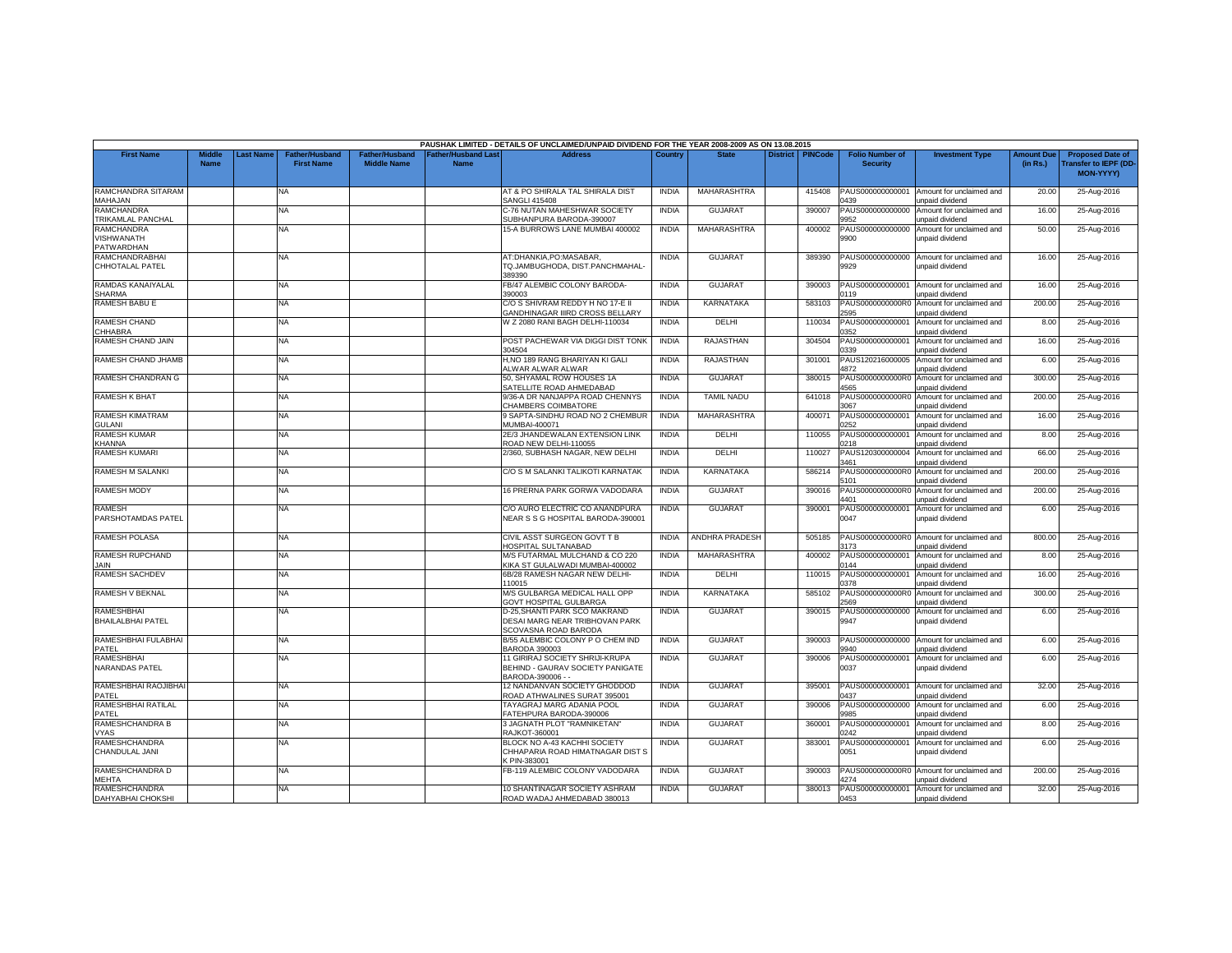|                                                       |                              |           |                                            |                                             |                                          | PAUSHAK LIMITED - DETAILS OF UNCLAIMED/UNPAID DIVIDEND FOR THE YEAR 2008-2009 AS ON 13.08.2015 |              |                       |                 |                |                                           |                                                              |                               |                                                                      |
|-------------------------------------------------------|------------------------------|-----------|--------------------------------------------|---------------------------------------------|------------------------------------------|------------------------------------------------------------------------------------------------|--------------|-----------------------|-----------------|----------------|-------------------------------------------|--------------------------------------------------------------|-------------------------------|----------------------------------------------------------------------|
| <b>First Name</b>                                     | <b>Middle</b><br><b>Name</b> | Last Name | <b>Father/Husband</b><br><b>First Name</b> | <b>Father/Husband</b><br><b>Middle Name</b> | <b>Father/Husband Las</b><br><b>Name</b> | <b>Address</b>                                                                                 | Country      | <b>State</b>          | <b>District</b> | <b>PINCode</b> | <b>Folio Number of</b><br><b>Security</b> | <b>Investment Type</b>                                       | <b>Amount Due</b><br>(in Rs.) | <b>Proposed Date of</b><br><b>Transfer to IEPF (DD-</b><br>MON-YYYY) |
| <b>RAMESHCHANDRA</b><br><b>GIRDHARLAL MEHTA</b>       |                              |           | <b>NA</b>                                  |                                             |                                          | STAYWELL APARTMENT NEAR R K<br>NAGAR 4 SHARDA NAGAR RAJKOT-<br>360001                          | <b>INDIA</b> | <b>GUJARA1</b>        |                 | 360001         | PAUS000000000001<br>382                   | Amount for unclaimed and<br>unpaid dividend                  | 8.00                          | 25-Aug-2016                                                          |
| RAMESHCHANDRA<br>JETHALAL KANSARA                     |                              |           | <b>JETHALAL</b>                            |                                             |                                          | VIJLI ROAD UPLETA UPLETA                                                                       | <b>INDIA</b> | <b>GUJARAT</b>        |                 | 360490         | PAUS130199000000<br>879                   | Amount for unclaimed and<br>inpaid dividend                  | 32.00                         | 25-Aug-2016                                                          |
| RAMESHCHANDRA<br><b>CANTILAL SHAH</b>                 |                              |           | <b>NA</b>                                  |                                             |                                          | KATHAWADA VILLAGE TA DASKROI DI<br>AHMEDABAD                                                   | <b>INDIA</b> | <b>GUJARAT</b>        |                 | 380001         | PAUS000000000001<br>245                   | Amount for unclaimed and<br>unpaid dividend                  | 16.00                         | 25-Aug-2016                                                          |
| <b>RAMESHCHANDRA</b><br>KHANDERAO POWAR               |                              |           | NA                                         |                                             |                                          | OPP MAHARASHTRA BOARDING DANDIA<br>BAZZAR BARODA-390001                                        | <b>INDIA</b> | <b>GUJARAT</b>        |                 | 390001         | PAUS000000000001<br>1053                  | Amount for unclaimed and<br>unpaid dividend                  | 2.00                          | 25-Aug-2016                                                          |
| RAMESHCHANDRA<br>LAXMIDAS PATEL                       |                              |           | NA                                         |                                             |                                          | BANK OF BARODA GOWHAR BAUG,<br>COLLEGE ROAD.BILIMORA-396321                                    | <b>INDIA</b> | <b>GUJARAT</b>        |                 | 396321         | PAUS000000000000<br>9910                  | Amount for unclaimed and<br>unpaid dividend                  | 16.00                         | 25-Aug-2016                                                          |
| RAMESHCHANDRA<br>MOHANLAL DAVE                        |                              |           | NA.                                        |                                             |                                          | 416/17 DALIA BLDG ELLISBRIDGE<br>AHMEDABAD-380006                                              | <b>INDIA</b> | <b>GUJARAT</b>        |                 | 380006         | PAUS000000000000<br>988                   | Amount for unclaimed and<br>unpaid dividend                  | 6.00                          | 25-Aug-2016                                                          |
| <b>RAMESHCHANDRA</b><br><b>RASIKLAL SHAH</b>          |                              |           | <b>NA</b>                                  |                                             |                                          | 58 CHANDRALOK CO-OP HOUSING<br>SOCIETY CADILA ROAD GHODASAR P O<br>VATWA AHMEDABAD PIN-382440  | <b>INDIA</b> | <b>GUJARAT</b>        |                 | 382440         | PAUS000000000001<br>126                   | Amount for unclaimed and<br>unpaid dividend                  | 8.00                          | 25-Aug-2016                                                          |
| RAMESHCHANDRA<br><b>TULSIDAS RANA</b>                 |                              |           | NA                                         |                                             |                                          | C/O R R RANA NEAR WATER STAND<br>POST GOSAI MOHALLA WARASIA<br><b>BARODA 390006</b>            | <b>INDIA</b> | <b>GUJARAT</b>        |                 | 390006         | PAUS000000000000<br>9937                  | Amount for unclaimed and<br>unpaid dividend                  | 2.00                          | 25-Aug-2016                                                          |
| <b>RAMESHCHANDRA</b><br><b>ADILAL PATEL</b>           |                              |           | NA.                                        |                                             |                                          | 4 RANJAN SOCIETY NO 2 NR S P<br>COLONY AHMEDABAD-380013                                        | <b>INDIA</b> | <b>GUJARAT</b>        |                 | 380013         | PAUS000000000000<br>9990                  | Amount for unclaimed and<br>unpaid dividend                  | 16.00                         | 25-Aug-2016                                                          |
| <b>RAMESHKUMAR</b><br>JAMNADAS VADHANI                |                              |           | <b>NA</b>                                  |                                             |                                          | C/O VADHANI BROTHERS FERTILIZER<br>MERCHANT AT LATHI DIST AMRELI PIN<br>364430                 | <b>INDIA</b> | <b>GUJARAT</b>        |                 | 364430         | PAUS000000000001<br>0057                  | Amount for unclaimed and<br>unpaid dividend                  | 16.00                         | 25-Aug-2016                                                          |
| <b>RAMESHKUMAR</b><br>TRIBHOVANBHAI PATEL             |                              |           | NA                                         |                                             |                                          | HARIKRIPA NIVAS CHHANI BARODA-<br>391740                                                       | <b>INDIA</b> | <b>GUJARAT</b>        |                 | 391740         | PAUS000000000001<br>058                   | Amount for unclaimed and<br>unpaid dividend                  | 6.00                          | 25-Aug-2016                                                          |
| <b>RAMGOPAL</b><br>JAWAHARLAL SUROTIA                 |                              |           | NA                                         |                                             |                                          | C/O P J SOROTIA & CO OPP.<br>CHAKHODIA MAHADEV RAKHIAL<br>AHMEDABAD                            | <b>INDIA</b> | <b>GUJARAT</b>        |                 | 380060         | PAUS000000000001<br>0059                  | Amount for unclaimed and<br>unpaid dividend                  | 82.00                         | 25-Aug-2016                                                          |
| RAMGOPAL KOTA MBBS                                    |                              |           | NA.                                        |                                             |                                          | S/O. DR. GUPTA, K.G.K 15TH LANE.<br>ARUNDELPET, GUNTUR                                         | <b>INDIA</b> | <b>ANDHRA PRADESH</b> |                 | 522002         | PAUS0000000000K0<br>1464                  | Amount for unclaimed and<br>unpaid dividend                  | 1000.00                       | 25-Aug-2016                                                          |
| RAMILA<br><b>RAMESHCHANDRA</b><br><b>SHAH</b>         |                              |           | <b>NA</b>                                  |                                             |                                          | 87 AMIN NAGAR CHHANI DIST BARODA<br>PIN-391740                                                 | <b>INDIA</b> | <b>GUJARAT</b>        |                 | 391740         | 9991                                      | PAUS000000000000 Amount for unclaimed and<br>unpaid dividend | 32.00                         | 25-Aug-2016                                                          |
| RAMJI SAMJI GORA                                      |                              |           | NA                                         |                                             |                                          | KUVERJI DEVSHI CHAWL 2ND FL B S<br>ROAD OPP ZARAPKAR SHOW ROOM<br>DADAR W RLY MUMBAI 400028    | <b>INDIA</b> | MAHARASHTRA           |                 | 400028         | PAUS000000000001<br>0298                  | Amount for unclaimed and<br>unpaid dividend                  | 8.00                          | 25-Aug-2016                                                          |
| RAMJIBHAI CHHOTABHAI<br><b>PATFL</b>                  |                              |           | <b>NA</b>                                  |                                             |                                          | NAVAPUR PUNITCHOK POST PADRA TA<br>PADRA DIST BARODA PIN-391440                                | <b>INDIA</b> | <b>GUJARAT</b>        |                 | 391440         | PAUS000000000001<br>0061                  | Amount for unclaimed and<br>unpaid dividend                  | 6.00                          | 25-Aug-2016                                                          |
| RAMJIBHAI GALABHAI<br>PATEL                           |                              |           | <b>NA</b>                                  |                                             |                                          | GIN PLOT DHORAJI DIST-RAJKOT PIN<br>360410                                                     | <b>INDIA</b> | <b>GUJARAT</b>        |                 | 360410         | PAUS000000000000<br>9934                  | Amount for unclaimed and<br>unpaid dividend                  | 32.00                         | 25-Aug-2016                                                          |
| RAMKISHEN AGARWAL                                     |                              |           | NA                                         |                                             |                                          | JANATA MEDICAL HALL ABID ROAD<br><b>HYDERABAD</b>                                              | <b>INDIA</b> | ANDHRA PRADESH        |                 | 500001         | PAUS0000000000R0<br>926                   | Amount for unclaimed and<br>unpaid dividend                  | 400.00                        | 25-Aug-2016                                                          |
| RAMLAL HIRALAL PATEL                                  |                              |           | NA                                         |                                             |                                          | KHODIYAR BHUVAN BEHIND<br>GOVERNMENT GODOWN NEAR<br>RAILWAY BRIDGE PALANPUR-385001             | <b>INDIA</b> | <b>GUJARAT</b>        |                 | 385001         | PAUS000000000001<br>0247                  | Amount for unclaimed and<br>unpaid dividend                  | 8.00                          | 25-Aug-2016                                                          |
| <b>RAMPRAKASH SINGH</b>                               |                              |           | <b>NA</b>                                  |                                             |                                          | PAUSHAK LTD 4TH FLOOR ALEMBIC<br>ROAD BARODA 390003                                            | <b>INDIA</b> | <b>GUJARAT</b>        |                 | 390003         | PAUS000000000001<br>466                   | Amount for unclaimed and<br>unpaid dividend                  | 32.00                         | 25-Aug-2016                                                          |
| RAMSINH JINABHAI<br><b>THAKOR</b>                     |                              |           | <b>NA</b>                                  |                                             |                                          | ROHIT' 55 DHANLAKSHMI SOCIETY NO 2<br>BEHIND ARYAKANYA VIDYALAYA<br>KARELIBAUG BARODA 390001   | <b>INDIA</b> | <b>GUJARAT</b>        |                 | 390001         | PAUS000000000000<br>9926                  | Amount for unclaimed and<br>unpaid dividend                  | 2.00                          | 25-Aug-2016                                                          |
| RAMSWAROOP SHARMA                                     |                              |           | <b>NA</b>                                  |                                             |                                          | M/S KHETAN & CO KHETAN BHAWAN M I<br>ROAD JAIPUR-302001                                        | <b>INDIA</b> | RAJASTHAN             |                 | 302001         | PAUS000000000001<br>165                   | Amount for unclaimed and<br>unpaid dividend                  | 8.00                          | 25-Aug-2016                                                          |
| RAMVILAS MODANI                                       |                              |           | NA                                         |                                             |                                          | 3-3-188 CHAPPALBAZAR HYDERABAD-<br>500027                                                      | <b>INDIA</b> | <b>ANDHRA PRADESH</b> |                 | 500027         | PAUS000000000001<br>0369                  | Amount for unclaimed and<br>unpaid dividend                  | 8.00                          | 25-Aug-2016                                                          |
| <b>RANACHHODBHAI</b><br>AMBALAL<br><b>BRAHMABHATT</b> |                              |           | <b>NA</b>                                  |                                             |                                          | SALATWADA TULSIBHAI BAKORBHAI NI<br>CHAL BARODA-390001                                         | <b>INDIA</b> | <b>GUJARAT</b>        |                 | 390001         | PAUS00000000000<br>)422                   | Amount for unclaimed and<br>unpaid dividend                  | 2.00                          | 25-Aug-2016                                                          |
| RANADIP RANJAN<br><b>GHOSH ROY</b>                    |                              |           | NA                                         |                                             |                                          | FLAT-3 E-14 KARUNAMAYEE ESTATE<br>SALT LAKE CITY CALCUTTA                                      | <b>INDIA</b> | <b>WEST BENGAL</b>    |                 | 700091         | 829                                       | PAUS0000000000R0 Amount for unclaimed and<br>unpaid dividend | 200.00                        | 25-Aug-2016                                                          |
| <b>RANCHHODBHAI</b><br><b>BECHARBHAI PATEL</b>        |                              |           | <b>NA</b>                                  |                                             |                                          | UMIYA KRUPA DUNGARAWALA FALIYA<br>PADRA DIST VADODARA PIN-391440                               | <b>INDIA</b> | <b>GUJARA1</b>        |                 | 391440         | PAUS000000000001<br>062                   | Amount for unclaimed and<br>unpaid dividend                  | 16.00                         | 25-Aug-2016                                                          |
| RANCHHODBHAI<br><b>JAGJIVANBHAI</b><br>PANCHOLI       |                              |           | NA                                         |                                             |                                          | VIVEKANAND CO-HSG SOC A-23 AJWA<br>ROAD BARODA-390006                                          | <b>INDIA</b> | <b>GUJARAT</b>        |                 | 390006         | PAUS000000000001<br>0063                  | Amount for unclaimed and<br>unpaid dividend                  | 32.00                         | 25-Aug-2016                                                          |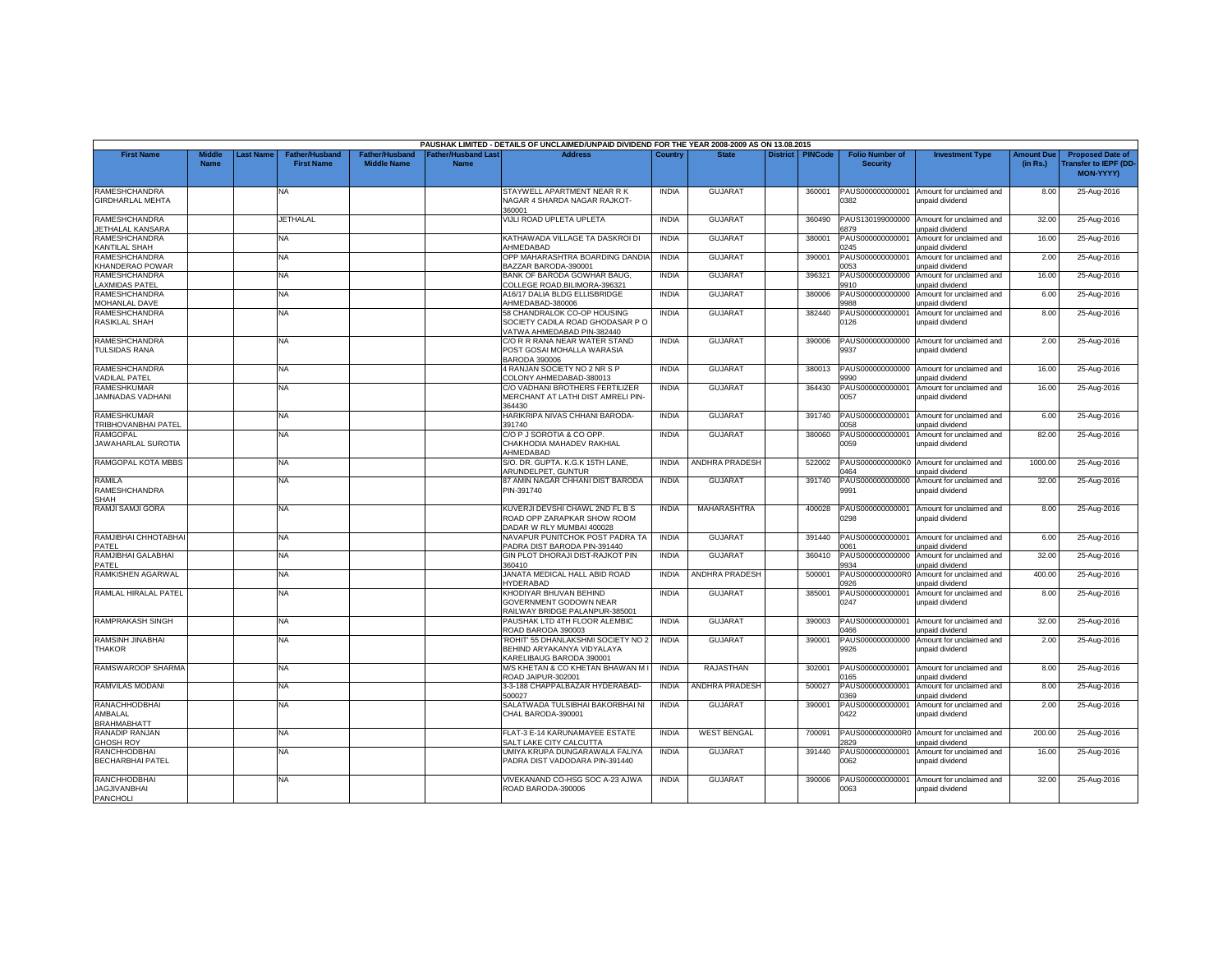|                                            |                              |          |                                            |                                             |                                  | PAUSHAK LIMITED - DETAILS OF UNCLAIMED/UNPAID DIVIDEND FOR THE YEAR 2008-2009 AS ON 13.08.2015         |              |                       |                    |                                           |                                                                |                               |                                                                            |
|--------------------------------------------|------------------------------|----------|--------------------------------------------|---------------------------------------------|----------------------------------|--------------------------------------------------------------------------------------------------------|--------------|-----------------------|--------------------|-------------------------------------------|----------------------------------------------------------------|-------------------------------|----------------------------------------------------------------------------|
| <b>First Name</b>                          | <b>Middle</b><br><b>Name</b> | ast Name | <b>Father/Husband</b><br><b>First Name</b> | <b>Father/Husband</b><br><b>Middle Name</b> | ather/Husband Las<br><b>Name</b> | <b>Address</b>                                                                                         | Country      | <b>State</b>          | District   PINCode | <b>Folio Number of</b><br><b>Security</b> | <b>Investment Type</b>                                         | <b>Amount Due</b><br>(in Rs.) | <b>Proposed Date of</b><br><b>Transfer to IEPF (DD</b><br><b>MON-YYYY)</b> |
| RANGA ANNAVAJJALA                          |                              |          | <b>NA</b>                                  |                                             |                                  | C/O.MR.RANGANATH SHARMA 6,<br>MINCHIN STREET, KURNOOL (A.P)                                            | <b>INDIA</b> | <b>ANDHRA PRADESH</b> | 518001             | 1227                                      | PAUS0000000000R0 Amount for unclaimed and<br>unpaid dividend   | 200.00                        | 25-Aug-2016                                                                |
| <b>RANGANATHAN</b>                         |                              |          | <b>NA</b>                                  |                                             |                                  | 2 EAST RANGANATHAPURAM                                                                                 | <b>INDIA</b> | <b>TAMIL NADU</b>     | 620006             | PAUS000000000001                          | Amount for unclaimed and                                       | 12.00                         | 25-Aug-2016                                                                |
| SRINIVASAN<br>RANGARAO PANTAM              |                              |          | NA                                         |                                             |                                  | SRIRANGAM TRICHY 620006<br>PITHAPURAM EAST GODAVARI DIST.                                              | <b>INDIA</b> | ANDHRA PRADESH        | 533450             | 105<br>PAUS0000000000R0                   | unpaid dividend<br>Amount for unclaimed and                    | 400.00                        | 25-Aug-2016                                                                |
|                                            |                              |          |                                            |                                             |                                  | ANDHRA PRADESH                                                                                         |              |                       |                    | 0658                                      | unpaid dividend                                                |                               |                                                                            |
| RANGAREDDY KAMJULA                         |                              |          | <b>NA</b>                                  |                                             |                                  | KARUMANCHI TANGUTUR PRAKASAM                                                                           | <b>INDIA</b> | ANDHRA PRADESH        | 523272             | PAUSIN30177414487<br>015                  | Amount for unclaimed and<br>unpaid dividend                    | 400.00                        | 25-Aug-2016                                                                |
| RANGASWAMY G R                             |                              |          | NA.                                        |                                             |                                  | 25/2 THULASIRAMDAS MUTT ROAD<br>FRAZER TOWN BANGALORE                                                  | <b>INDIA</b> | <b>KARNATAKA</b>      | 560005             | PAUS0000000000R0<br>2529                  | Amount for unclaimed and<br>unpaid dividend                    | 200.00                        | 25-Aug-2016                                                                |
| RANGNATH ANNARAO<br><b>KULKARNI</b>        |                              |          | <b>NA</b>                                  |                                             |                                  | BEHIND DR SWPHALA'S HOSPITAL<br>JETPURA PO CHANDRAPUR 442401 M S                                       | <b>INDIA</b> | MAHARASHTRA           | 442401             | PAUS000000000001<br>0273                  | Amount for unclaimed and<br>unpaid dividend                    | 8.00                          | 25-Aug-2016                                                                |
| RANI B NANGRANI                            |                              |          | NA                                         |                                             |                                  | 802 EMBASSY TOWERS 7 BUNGLOWS<br>RD VARSOVA MUMBAI 400061                                              | <b>INDIA</b> | MAHARASHTRA           | 400061             | PAUS000000000001<br>0476                  | Amount for unclaimed and<br>unpaid dividend                    | 300.00                        | 25-Aug-2016                                                                |
| RANI CHANDUMAL<br><b>ISRANI</b>            |                              |          | NA                                         |                                             |                                  | C/O MRS D K VALLECHA AL-4 BLDG NO<br>12 ROOM NO 1 SECTOR NO 5 AIROLI<br>CIDCO COLONY NEW MUMBAI 400708 | <b>INDIA</b> | <b>MAHARASHTRA</b>    | 400708             | PAUS00000000000<br>0362                   | Amount for unclaimed and<br>unpaid dividend                    | 8.00                          | 25-Aug-2016                                                                |
| <b>RANIK VASWANI</b>                       |                              |          | NA.                                        |                                             |                                  | FLAT NO 15 BLOCK 1 PUSHPA VIHAR<br>NEAR COLABA POST OFFICE MUMBAI-<br>400005                           | <b>INDIA</b> | MAHARASHTRA           | 400005             | PAUS000000000001<br>0141                  | Amount for unclaimed and<br>unpaid dividend                    | 8.00                          | 25-Aug-2016                                                                |
| RANJAN JAMES SALIS                         |                              |          | <b>NA</b>                                  |                                             |                                  | RB-II 7/15 RAILWAY QUARTERS 335 SIR J<br>I ROAD BYCULLA MUMBAI 400008                                  | <b>INDIA</b> | MAHARASHTRA           | 400008             | PAUS000000000001<br>0504                  | Amount for unclaimed and<br>unpaid dividend                    | 32.00                         | 25-Aug-2016                                                                |
| RANJAN SAPRA                               |                              |          | NA                                         |                                             |                                  | A2/97 RAJOURI GARDEN NEW DELHI-<br>10027                                                               | <b>INDIA</b> | DELHI                 | 110027             | PAUS000000000001<br>0190                  | Amount for unclaimed and<br>unpaid dividend                    | 8.00                          | 25-Aug-2016                                                                |
| RANJANA AGGARWAL                           |                              |          | <b>NA</b>                                  |                                             |                                  | C/O KASHMIRILAL AGGARWAL & BROS<br>ENGINEERS & FOUNDERS FAIZPURA<br>ROAD BATALA-143505                 | <b>INDIA</b> | <b>PUNJAB</b>         | 143505             | PAUS000000000001<br>0156                  | Amount for unclaimed and<br>unpaid dividend                    | 8.00                          | 25-Aug-2016                                                                |
| RANJANA GUPTA                              |                              |          | <b>MANGE RAM</b><br><b>GUPTA</b>           |                                             |                                  | B-7/33 SAFDAR JUNG ENCLAVE NEW<br>DELHI                                                                | <b>INDIA</b> | DELHI                 | 110029             | PAUSIN30143610288<br>18                   | Amount for unclaimed and<br>unpaid dividend                    | 16.00                         | 25-Aug-2016                                                                |
| RANJANA JIVARAJ SHAH                       |                              |          | <b>NA</b>                                  |                                             |                                  | C/O RATANSINH RUNCHORDAS 25<br>SWALLOW LANE CALCUTTA-700001                                            | <b>INDIA</b> | <b>WEST BENGAL</b>    | 700001             | PAUS000000000001<br>0265                  | Amount for unclaimed and<br>unpaid dividend                    | 8.00                          | 25-Aug-2016                                                                |
| <b>RANJANBEN</b><br>RAJENDRAKUMAR<br>PATEL |                              |          | NA                                         |                                             |                                  | DIVN 7 BLOCK NO 1/B SARDARNAGAR<br>SOCIETY CHHANI ROAD BARODA 390002                                   | <b>INDIA</b> | <b>GUJARAT</b>        | 390002             | PAUS000000000000<br>9889                  | Amount for unclaimed and<br>unpaid dividend                    | 22.00                         | 25-Aug-2016                                                                |
| RANJANBEN<br>RANJINKANT PATEL              |                              |          | NA.                                        |                                             |                                  | C/O D J N MEHTA HIGH SCHOOL AT<br>JUNA DISA TQ DISA DIST B.K.GUJ.385540                                | <b>INDIA</b> | <b>GUJARAT</b>        | 385540             | PAUS000000000001<br>0471                  | Amount for unclaimed and<br>unpaid dividend                    | 66.00                         | 25-Aug-2016                                                                |
| <b>RANJEET KAUR</b>                        |                              |          | <b>NA</b>                                  |                                             |                                  | C/O A-41/E D D A FLAT MUNIRKA NEW<br>DELHI-110067                                                      | <b>INDIA</b> | DELHI                 | 110067             | PAUS000000000001<br>1331                  | Amount for unclaimed and<br>unpaid dividend                    | 8.00                          | 25-Aug-2016                                                                |
| RANJEETA SARDA                             |                              |          | NA                                         |                                             |                                  | 11 KAKANAGAR MARKET DR ZAKIR<br>IUSSAIN ROAD NEW DELHI 110003                                          | <b>INDIA</b> | DELHI                 | 110003             | PAUS000000000001<br>0459                  | Amount for unclaimed and<br>unpaid dividend                    | 32.00                         | 25-Aug-2016                                                                |
| <b>RANJITKAUR</b><br>RATTANSINGH BUNAIT    |                              |          | <b>NA</b>                                  |                                             |                                  | L/1 SUJATA FLATS CAMP ROAD SHAHI<br>BAG OPP SHAHI BAG POLICE CHOWKY<br>AHMEDABAD-380004                | <b>INDIA</b> | <b>GUJARA1</b>        | 380004             | PAUS000000000001<br>0065                  | Amount for unclaimed and<br>unpaid dividend                    | 16.00                         | 25-Aug-2016                                                                |
| RANJNA SEHGAL                              |                              |          | <b>NA</b>                                  |                                             |                                  | C/O MR C V RAMACHANDRAN G C H F<br>LTD 121-0 NEW DELHI HOUSE 27 BARA<br>ROAD NEW DELH-1-10001 -        | <b>INDIA</b> | DELHI                 | 110001             | PAUS000000000001<br>0322                  | Amount for unclaimed and<br>unpaid dividend                    | 8.00                          | 25-Aug-2016                                                                |
| RAO G PURUSHOTHAMA                         |                              |          | <b>NA</b>                                  |                                             |                                  | 688/1 N S ROAD DEVARAJ MOHALLA<br><b>MYSORE</b>                                                        | <b>INDIA</b> | <b>KARNATAKA</b>      | 570001             | 2631                                      | PAUS0000000000R0 Amount for unclaimed and<br>unpaid dividend   | 200.00                        | 25-Aug-2016                                                                |
| RAOJIBHAI AMBALAL<br><b>SOLANKI</b>        |                              |          | NA.                                        |                                             |                                  | SOLANKI STREET GORWA BARODA-<br>390003                                                                 | <b>INDIA</b> | <b>GUJARAT</b>        | 390003             | PAUS000000000000<br>9950                  | Amount for unclaimed and<br>unpaid dividend                    | 2.00                          | 25-Aug-2016                                                                |
| RAOJIBHAI BHAILALBHAI<br>PATEL             |                              |          | <b>NA</b>                                  |                                             |                                  | LALDAS STREET AT KANTHARIA TAL<br>BORSADN VIA VASADDIST. KHEDA                                         | <b>INDIA</b> | <b>GUJARAT</b>        | 388307             | PAUS000000000001<br>3900                  | Amount for unclaimed and<br>unpaid dividend                    | 2.00                          | 25-Aug-2016                                                                |
| RAOJIBHAI MATHURBHAI<br>PATEL              |                              |          | NA                                         |                                             |                                  | 1 JAYSHREE SOCIETY KARELIBAG<br>BARODA-390001                                                          | <b>INDIA</b> | <b>GUJARAT</b>        | 390001             | PAUS000000000000<br>9993                  | Amount for unclaimed and<br>unpaid dividend                    | 16.00                         | 25-Aug-2016                                                                |
| RAOJIBHAI SOMABHAI<br>PATEL                |                              |          | NA                                         |                                             |                                  | C/O MR SOMABHAI B PATEL AT POST<br>VEHRA KHADI TAL ANAND DIST KAIRA<br>PIN-388001                      | <b>INDIA</b> | <b>GUJARAT</b>        | 388001             | PAUS000000000000<br>9995                  | Amount for unclaimed and<br>unpaid dividend                    | 10.00                         | 25-Aug-2016                                                                |
| <b>RASHMI GERA</b>                         |                              |          | <b>NA</b>                                  |                                             |                                  | NEW MEDICINE HOME MAIN ROAD.<br><b>VEAR SUJATHA CINEMA RANCHI</b>                                      | <b>INDIA</b> | <b>JHARKHAND</b>      | 834001             | PAUS0000000000R0<br>551                   | Amount for unclaimed and                                       | 200.00                        | 25-Aug-2016                                                                |
| <b>RASHMI RAMESH</b><br>SAVTALE            |                              |          | NA.                                        |                                             |                                  | 304 MIRANDA APTS VEER SAVARKAR<br>ROAD DADAR MUMBAI 400028                                             | <b>INDIA</b> | MAHARASHTRA           | 400028             | PAUS000000000001<br>0301                  | inpaid dividend<br>Amount for unclaimed and<br>unpaid dividend | 16.00                         | 25-Aug-2016                                                                |
|                                            |                              |          |                                            |                                             |                                  |                                                                                                        |              |                       |                    |                                           |                                                                |                               |                                                                            |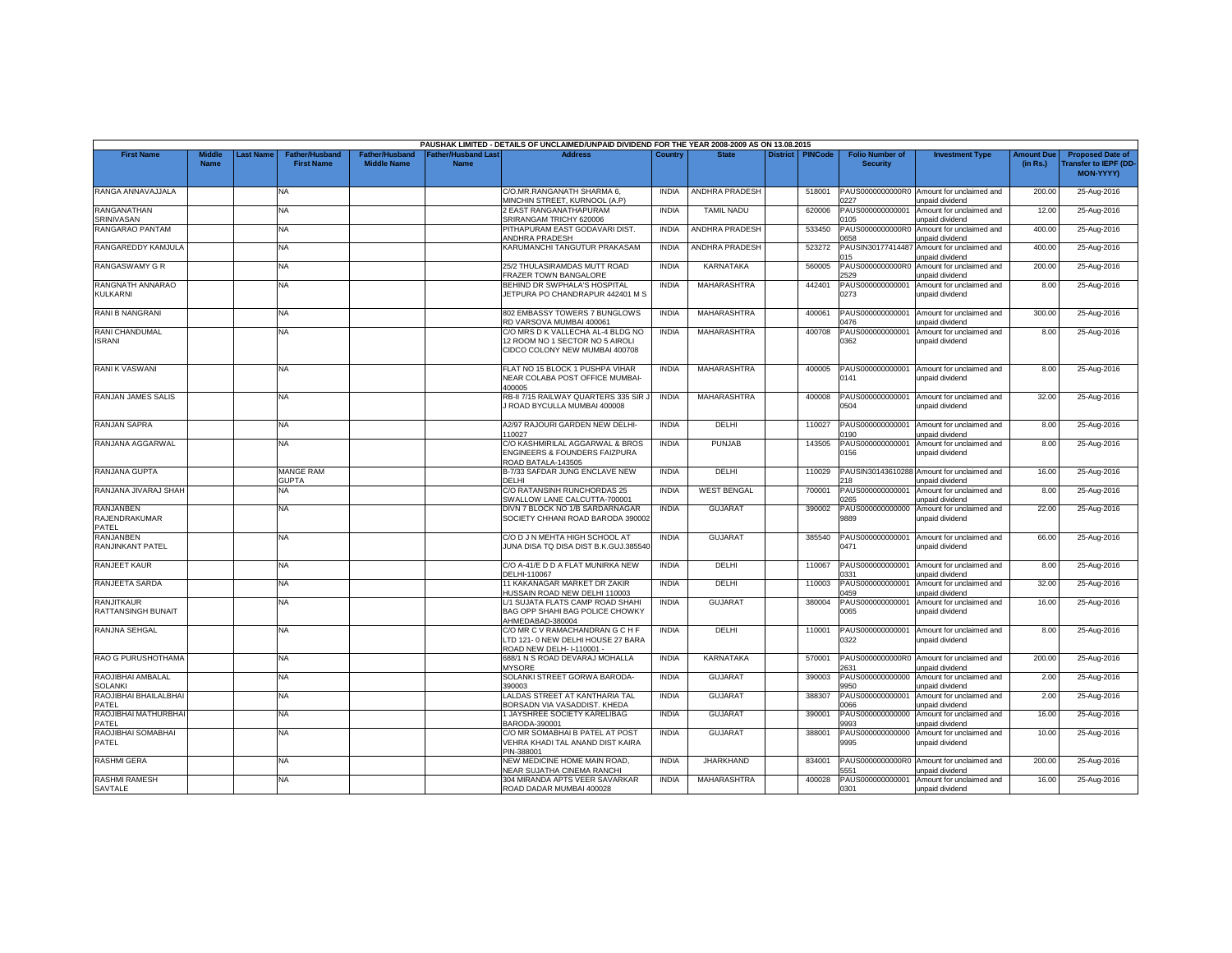|                                         |                              |           |                                            |                                             |                                           | PAUSHAK LIMITED - DETAILS OF UNCLAIMED/UNPAID DIVIDEND FOR THE YEAR 2008-2009 AS ON 13.08.2015              |              |                    |                 |                |                                           |                                                    |                               |                                                                            |
|-----------------------------------------|------------------------------|-----------|--------------------------------------------|---------------------------------------------|-------------------------------------------|-------------------------------------------------------------------------------------------------------------|--------------|--------------------|-----------------|----------------|-------------------------------------------|----------------------------------------------------|-------------------------------|----------------------------------------------------------------------------|
| <b>First Name</b>                       | <b>Middle</b><br><b>Name</b> | Last Name | <b>Father/Husband</b><br><b>First Name</b> | <b>Father/Husband</b><br><b>Middle Name</b> | <b>Father/Husband Last</b><br><b>Name</b> | <b>Address</b>                                                                                              | Country      | <b>State</b>       | <b>District</b> | <b>PINCode</b> | <b>Folio Number of</b><br><b>Security</b> | <b>Investment Type</b>                             | <b>Amount Due</b><br>(in Rs.) | <b>Proposed Date of</b><br><b>Transfer to IEPF (DD</b><br><b>MON-YYYYY</b> |
| <b>RASHMI VINAYAK</b><br>PATANKAR       |                              |           | NA                                         |                                             |                                           | VINAYAKASHRAM 759/15 DECCAN<br><b>GYMKHANA PUNE 411004</b>                                                  | <b>INDIA</b> | <b>MAHARASHTRA</b> |                 | 411004         | PAUS000000000001<br>0420                  | Amount for unclaimed and<br>unpaid dividend        | 6.00                          | 25-Aug-2016                                                                |
| RASHMI VINAYAK<br>PATANKAR              |                              |           | <b>NA</b>                                  |                                             |                                           | VINAYAKASHRAM 759/15 DECCAN<br><b>SYMKHANA PUNE 411004</b>                                                  | <b>INDIA</b> | MAHARASHTRA        |                 | 411004         | PAUS000000000001<br><b>431</b>            | Amount for unclaimed and<br>inpaid dividend        | 6.00                          | 25-Aug-2016                                                                |
| RASHMIBEN RAJNIBHAI<br>PATEL            |                              |           | NA                                         |                                             |                                           | GUNDA FALIA RAJMAHAL ROAD<br>BARODA-390001                                                                  | <b>INDIA</b> | <b>GUJARAT</b>     |                 | 390001         | PAUS000000000001<br>068                   | Amount for unclaimed and<br>unpaid dividend        | 6.00                          | 25-Aug-2016                                                                |
| RASHMIKANT JAYENDRA<br><b>SHUKLA</b>    |                              |           | NA                                         |                                             |                                           | 58 VARDHAMAN NAGAR SOC BEHIND<br>SARDAR BAG KALOL PIN-382721                                                | <b>INDIA</b> | <b>GUJARAT</b>     |                 | 382721         | PAUS000000000001<br>9000                  | Amount for unclaimed and<br>unpaid dividend        | 16.00                         | 25-Aug-2016                                                                |
| RASHMIKANT RAOJIBHA<br>PATEL            |                              |           | NA                                         |                                             |                                           | F/3 ALEMBIC GLASS COLONY<br>WHITEFIELD BANGALORE-560066                                                     | <b>INDIA</b> | <b>KARNATAKA</b>   |                 | 560066         | PAUS000000000001<br>0118                  | Amount for unclaimed and<br>unpaid dividend        | 32.00                         | 25-Aug-2016                                                                |
| <b>RASHMIKANT SHANTILAL</b><br>PATEL    |                              |           | NA                                         |                                             |                                           | SHARE DEPARTMENT ALEMBIC<br>CHEMICAL WORKS CO LTD BARODA<br>390003                                          | <b>INDIA</b> | <b>GUJARAT</b>     |                 | 390003         | PAUS000000000000<br>9943                  | Amount for unclaimed and<br>unpaid dividend        | 2.00                          | 25-Aug-2016                                                                |
| <b>RASHMIKUMAR G</b><br>PANDYA          |                              |           | NA                                         |                                             |                                           | 16/21 ADHYAPAK NIVAS GUJARAT<br><b>IDHYAPITH AHMEDABAD 380014</b>                                           | <b>INDIA</b> | <b>GUJARAT</b>     |                 | 380014         | PAUS000000000001<br>0536                  | Amount for unclaimed and<br>unpaid dividend        | 32.00                         | 25-Aug-2016                                                                |
| <b>RASIK CHHOTALAL</b><br>CHAUHAN       |                              |           | NA                                         |                                             |                                           | SADAR BAZAR DHOBIMAHOLLA FATEH<br>GUNJ BARODA 390002                                                        | <b>INDIA</b> | <b>GUJARAT</b>     |                 | 390002         | PAUS00000000000<br>9945                   | Amount for unclaimed and<br>unpaid dividend        | 6.00                          | 25-Aug-2016                                                                |
| RASIKBHAI HARIBHAI<br>SONI              |                              |           | NA                                         |                                             |                                           | <b>B-33 JALABAPA NAGAR SOCIETY BACK</b><br>OF RANCHHODJI MANDIR NR ANKUR<br>SOC VAGHODIA ROAD BARODA 390019 | <b>INDIA</b> | <b>GUJARAT</b>     |                 | 390019         | PAUS000000000000<br>9938                  | Amount for unclaimed and<br>unpaid dividend        | 2.00                          | 25-Aug-2016                                                                |
| <b>RASIKLAL BHOGILAL</b><br><b>MODI</b> |                              |           | NA.                                        |                                             |                                           | 20 SHANTINAGAR SOCIETY NEAR<br>GAYATRI TEMPLE VISNAGAR 384315<br><b>VORTH GUJARAT</b>                       | <b>INDIA</b> | <b>GUJARAT</b>     |                 | 384315         | PAUS000000000001<br>0072                  | Amount for unclaimed and<br>unpaid dividend        | 16.00                         | 25-Aug-2016                                                                |
| RASIKLAL MADHAVLAL<br><b>SHAH</b>       |                              |           | <b>NA</b>                                  |                                             |                                           | KAPOOR BUILDING AMBAWADI<br>RAMNAGAR SABARMATI AHMEDABAD<br>380005                                          | <b>INDIA</b> | <b>GUJARAT</b>     |                 | 380005         | PAUS000000000001<br>0447                  | Amount for unclaimed and<br>unpaid dividend        | 16.00                         | 25-Aug-2016                                                                |
| RASIKLAL MAGANLAL<br><b>UPADHYAYA</b>   |                              |           | NA                                         |                                             |                                           | PRATHMIK AROGYA AKKAM AT & PO<br>SOKHADA TA SOKHADA-391240                                                  | <b>INDIA</b> | <b>GUJARAT</b>     |                 | 391240         | PAUS000000000001<br>0073                  | Amount for unclaimed and<br>unpaid dividend        | 2.00                          | 25-Aug-2016                                                                |
| RASIKLAL RAMCHANDRA<br>KHARADI          |                              |           | NA.                                        |                                             |                                           | SHAK MARKET PADRA DIST BARODA<br>PIN-391440                                                                 | <b>INDIA</b> | GUJARAT            |                 | 391440         | PAUS000000000001<br>0075                  | Amount for unclaimed and<br>unpaid dividend        | 2.00                          | 25-Aug-2016                                                                |
| <b>RASIKLAL</b><br>RANCHHODLAL MODI     |                              |           | NA.                                        |                                             |                                           | RANDHEJA DIST GANDHINAGAR 382620                                                                            | <b>INDIA</b> | <b>GUJARAT</b>     |                 | 382620         | PAUS000000000000<br>1998                  | Amount for unclaimed and<br>unpaid dividend        | 2.00                          | 25-Aug-2016                                                                |
| RASIKLAL TRIKAMLAL                      |                              |           | NA                                         |                                             |                                           | SHARE BROKER 469 SHANTINATH'S<br>OLE KALUPUR AHMEDABAD-380001                                               | <b>INDIA</b> | <b>GUJARAT</b>     |                 | 380001         | PAUS000000000001<br>0100                  | Amount for unclaimed and<br>unpaid dividend        | 10.00                         | 25-Aug-2016                                                                |
| RASIKLAL VELJI GANDHI                   |                              |           | NA                                         |                                             |                                           | KUVERJI DEVSHI CHAWL 2ND FL B S<br>ROAD OPP ZARAPKAR SHOW ROOM<br>DADAR W RLY MUMBAI 400028                 | <b>INDIA</b> | MAHARASHTRA        |                 | 400028         | PAUS000000000001<br>0300                  | Amount for unclaimed and<br>unpaid dividend        | 8.00                          | 25-Aug-2016                                                                |
| RASULBHAI ALIBHAI<br><b>BHARMAL</b>     |                              |           | NA                                         |                                             |                                           | C/O BHARMAL BROTHERS & CO<br>KALSARI ROAD AT VISAVADAR DIST<br>JUNAGADH PIN-362130                          | <b>INDIA</b> | <b>GUJARAT</b>     |                 | 362130         | PAUS000000000001<br>0076                  | Amount for unclaimed and<br>unpaid dividend        | 16.00                         | 25-Aug-2016                                                                |
| RATANBEN KANTILAL<br><b>FURIA</b>       |                              |           | NA                                         |                                             |                                           | C/O R P SHROFF AND SONS 704 A<br>STOCK EXCHANGE PLAZA DALAL<br>STREET FORT MUMBAI-400023                    | <b>INDIA</b> | <b>MAHARASHTRA</b> |                 | 400023         | PAUS000000000001<br>0296                  | Amount for unclaimed and<br>unpaid dividend        | 24.00                         | 25-Aug-2016                                                                |
| RATANSINH MOHANSINH<br>CHAVDA           |                              |           | <b>NA</b>                                  |                                             |                                           | AT & PO UNDEL DARBAR FALIA CAMBAY<br>DIST KAIRA 388640                                                      | <b>INDIA</b> | <b>GUJARAT</b>     |                 | 388640         | PAUS000000000001<br>490                   | Amount for unclaimed and<br><b>Inpaid dividend</b> | 32.00                         | 25-Aug-2016                                                                |
| <b>RATANSINH</b><br>PARTHAMSINH RAO     |                              |           | NA                                         |                                             |                                           | 94/E RAILWAY COLONY PRATAPNAGAR<br>BARODA-390004                                                            | <b>INDIA</b> | <b>GUJARAT</b>     |                 | 390004         | PAUS000000000001<br>1077                  | Amount for unclaimed and<br>unpaid dividend        | 2.00                          | 25-Aug-2016                                                                |
| RATHINDRA KR MITRA                      |                              |           | NA.                                        |                                             |                                           | 172 DIAMOND PARK PO JOKA 24<br>PARGANAS(S)                                                                  | <b>INDIA</b> | <b>WEST BENGAL</b> |                 | 700104         | PAUS0000000000R0<br>2882                  | Amount for unclaimed and<br>unpaid dividend        | 200.00                        | 25-Aug-2016                                                                |
| RATILAL BAPUBHAI<br>RAVAL               |                              |           | NA                                         |                                             |                                           | VAIRAGI MAHOLLO MADAN ZAMPA RD<br>PATTHER GATE BARODA 390001                                                | <b>INDIA</b> | GUJARAT            |                 | 390001         | PAUS000000000000<br>9951                  | Amount for unclaimed and<br>unpaid dividend        | 2.00                          | 25-Aug-2016                                                                |
| RATILAL CHUNILAL<br>SHAH                |                              |           | <b>NA</b>                                  |                                             |                                           | II-B WEST VIEW 309 S V ROAD<br>SANTACRUZ (W) MUMBAI-400054                                                  | <b>INDIA</b> | <b>MAHARASHTRA</b> |                 | 400054         | PAUS000000000001<br>306                   | Amount for unclaimed and<br>inpaid dividend        | 18.00                         | 25-Aug-2016                                                                |
| RATILAL DEVJI FADADU                    |                              |           | NA                                         |                                             |                                           | 26 ASIYAD NAGAR KANJARI ROAD<br>HALOL 348350 PMS                                                            | <b>INDIA</b> | <b>GUJARAT</b>     |                 | 384350         | PAUS000000000000<br>9933                  | Amount for unclaimed and<br>unpaid dividend        | 16.00                         | 25-Aug-2016                                                                |
| RATILAL HARIBHAI<br><b>SAVALIA</b>      |                              |           | NA                                         |                                             |                                           | M/S NANJIBHAI HARIBHAI & CO POST<br>OFFICE ROAD VISAVADAR DIST<br>UNAGADH 362130                            | <b>INDIA</b> | <b>GUJARAT</b>     |                 | 362130         | PAUS000000000000<br>9963                  | Amount for unclaimed and<br>unpaid dividend        | 16.00                         | 25-Aug-2016                                                                |
| RATILAL HIRALAL PATEL                   |                              |           | <b>NA</b>                                  |                                             |                                           | 4.UTKARSH SOCIETY NANA<br><b>(UMBHNATH ROAD NADIAD-387001</b>                                               | <b>INDIA</b> | <b>GUJARAT</b>     |                 | 387001         | PAUS000000000000<br>9901                  | Amount for unclaimed and<br><b>Inpaid dividend</b> | 2.00                          | 25-Aug-2016                                                                |
| RATNA A MODI                            |                              |           | NA                                         |                                             |                                           | B-604, GOLD COIN APTS, HAJIALI,<br>TARDEO ROAD, PT.M.M.M. MARG,<br>MUMBAI-400034                            | <b>INDIA</b> | MAHARASHTRA        |                 | 400034         | PAUS000000000001<br>0579                  | Amount for unclaimed and<br>unpaid dividend        | 32.00                         | 25-Aug-2016                                                                |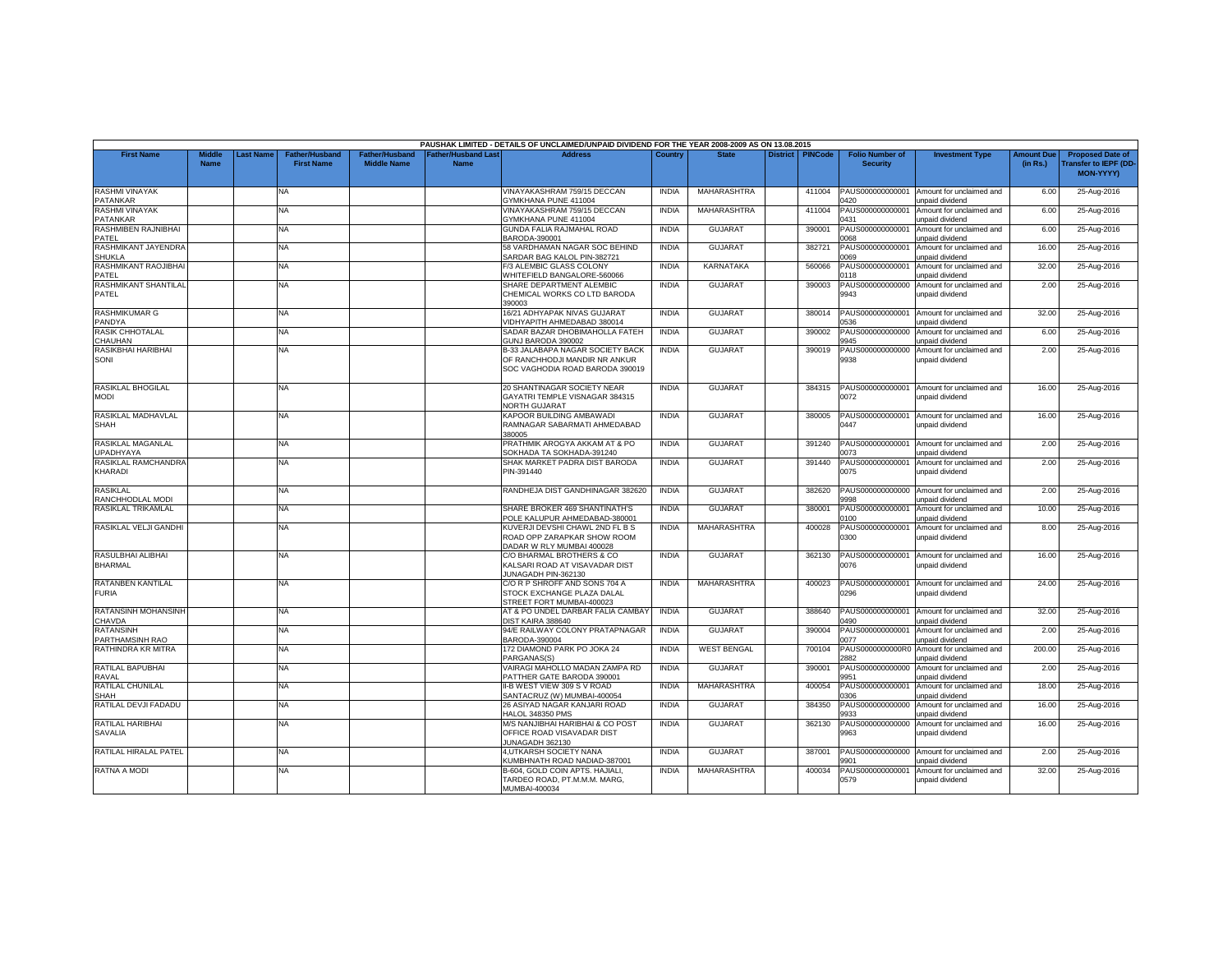|                                               |                              |                 |                                            |                                             |                                   | PAUSHAK LIMITED - DETAILS OF UNCLAIMED/UNPAID DIVIDEND FOR THE YEAR 2008-2009 AS ON 13.08.2015      |              |                       |                 |                |                                           |                                                              |                               |                                                                            |
|-----------------------------------------------|------------------------------|-----------------|--------------------------------------------|---------------------------------------------|-----------------------------------|-----------------------------------------------------------------------------------------------------|--------------|-----------------------|-----------------|----------------|-------------------------------------------|--------------------------------------------------------------|-------------------------------|----------------------------------------------------------------------------|
| <b>First Name</b>                             | <b>Middle</b><br><b>Name</b> | <b>ast Name</b> | <b>Father/Husband</b><br><b>First Name</b> | <b>Father/Husband</b><br><b>Middle Name</b> | <b>Father/Husband Las</b><br>Name | <b>Address</b>                                                                                      | Country      | <b>State</b>          | <b>District</b> | <b>PINCode</b> | <b>Folio Number of</b><br><b>Security</b> | <b>Investment Type</b>                                       | <b>Amount Due</b><br>(in Rs.) | <b>Proposed Date of</b><br><b>Transfer to IEPF (DD</b><br><b>MON-YYYY)</b> |
| RATNA TELIKAPALLI                             |                              |                 | <b>NA</b>                                  |                                             |                                   | D-1. PRESIDENT BANZARA ROAD NO.2<br>BANZARA HILLS, SECUNDERABAD                                     | <b>INDIA</b> | <b>ANDHRA PRADESH</b> |                 | 500038         | 0659                                      | PAUS0000000000R0 Amount for unclaimed and<br>unpaid dividend | 800.00                        | 25-Aug-2016                                                                |
| RAVAJIBHAI KUBERBHAI<br>PATEL                 |                              |                 | <b>NA</b>                                  |                                             |                                   | SINHUJ MOTI KHADKI TA MEHMADABAD<br><b>JIST KAIRA PIN-387130</b>                                    | <b>INDIA</b> | <b>GUJARAT</b>        |                 | 387130         | AUS00000000001<br>080                     | Amount for unclaimed and<br>unpaid dividend                  | 2.00                          | 25-Aug-2016                                                                |
| RAVI B WALIA                                  |                              |                 | <b>NA</b>                                  |                                             |                                   | 279 RESHIM BAUG NAGPUR-440009                                                                       | <b>INDIA</b> | MAHARASHTRA           |                 | 440009         | PAUS000000000001<br>081                   | Amount for unclaimed and<br>unpaid dividend                  | 6.00                          | 25-Aug-2016                                                                |
| RAVI KIRAN MALIK                              |                              |                 | <b>NA</b>                                  |                                             |                                   | S-1/16 DLF PHASE -III GURGAON<br><b>HARYANA</b>                                                     | <b>INDIA</b> | <b>HARYANA</b>        |                 | 122001         | PAUSIN30236510008<br>530                  | Amount for unclaimed and<br>unpaid dividend                  | 8.00                          | 25-Aug-2016                                                                |
| RAVI KUMAR PODURI                             |                              |                 | <b>NA</b>                                  |                                             |                                   | 69-3A-1 SRI SURYA TEJA ANDHRA BANK<br>COLONY KAKINADA                                               | <b>INDIA</b> | <b>ANDHRA PRADESH</b> |                 | 533003         | PAUS0000000000R0<br>4710                  | Amount for unclaimed and<br>unpaid dividend                  | 400.00                        | 25-Aug-2016                                                                |
| RAVI PRAKASH SETH                             |                              |                 | NA.                                        |                                             |                                   | 3346 PYARE LAL ROAD KAROL BAGH<br><b>NEW DELHI-110005</b>                                           | <b>INDIA</b> | DELHI                 |                 | 110005         | PAUS000000000001<br>0184                  | Amount for unclaimed and<br>unpaid dividend                  | 8.00                          | 25-Aug-2016                                                                |
| RAVILAL LAXMIDAS<br><b>THAKKER</b>            |                              |                 | <b>NA</b>                                  |                                             |                                   | KUVERJI DEVSHI CHAWL 2ND FL B S<br>ROAD OPP ZARAPKAR SHOW ROOM<br>DADAR MUMBAI-400028               | <b>INDIA</b> | MAHARASHTRA           |                 | 400028         | PAUS000000000001<br>)297                  | Amount for unclaimed and<br>unpaid dividend                  | 8.00                          | 25-Aug-2016                                                                |
| RAVINABEN MAGANBHAI<br><b>MACWAN</b>          |                              |                 | <b>NA</b>                                  |                                             |                                   | C/O M H MACWAN ASHOK COMPOUND<br>PENSIONPURA BARODA-390002                                          | <b>INDIA</b> | <b>GUJARAT</b>        |                 | 390002         | PAUS000000000001<br>0083                  | Amount for unclaimed and<br>unpaid dividend                  | 2.00                          | 25-Aug-2016                                                                |
| RAVINDER JANGAM                               |                              |                 | <b>NA</b>                                  |                                             |                                   | BHARGAVI MEDICAL AGENCIES MAIN<br>ROAD METPALLY                                                     | <b>INDIA</b> | <b>ANDHRA PRADESH</b> |                 | 505325         | 3137                                      | PAUS0000000000R0 Amount for unclaimed and<br>unpaid dividend | 200.00                        | 25-Aug-2016                                                                |
| RAVINDER KUMAR<br><b>BHATIA</b>               |                              |                 | NA                                         |                                             |                                   | 5/11 OLD RAJINDER NAGAR NEW DELHI-<br>10060                                                         | INDIA        | DELHI                 |                 | 110060         | PAUS000000000001<br>0347                  | Amount for unclaimed and<br>unpaid dividend                  | 8.00                          | 25-Aug-2016                                                                |
| RAVINDER KUMAR JAIN                           |                              |                 | <b>NA</b>                                  |                                             |                                   | 132 VEER NAGAR DELHI-110007                                                                         | <b>INDIA</b> | DELHI                 |                 | 110007         | PAUS000000000001<br>353                   | Amount for unclaimed and<br>unpaid dividend                  | 16.00                         | 25-Aug-2016                                                                |
| RAVINDER KUMAR JAIN                           |                              |                 | NA                                         |                                             |                                   | 196 PREM GALI KASHMERE GATE DELHI<br>110006                                                         | <b>INDIA</b> | DELHI                 |                 | 110006         | PAUS000000000001<br>1211                  | Amount for unclaimed and<br>unpaid dividend                  | 8.00                          | 25-Aug-2016                                                                |
| <b>RAVINDER SINGH</b>                         |                              |                 | <b>NA</b>                                  |                                             |                                   | M B 76 NEAR P O DELHI-110092                                                                        | <b>INDIA</b> | DELHI                 |                 | 110092         | PAUS000000000001<br>0343                  | Amount for unclaimed and<br>unpaid dividend                  | 8.00                          | 25-Aug-2016                                                                |
| <b>RAVINDER SINGH</b><br>KHURANA              |                              |                 | NA.                                        |                                             |                                   | 2429-TILAK STREET CHUNA MANDI<br>PAHAR GANJ NEW DELHI-110055                                        | <b>INDIA</b> | DELHI                 |                 | 110055         | PAUS000000000001<br>0212                  | Amount for unclaimed and<br>unpaid dividend                  | 8.00                          | 25-Aug-2016                                                                |
| RAVINDRA BABUBHAI<br>AMIN                     |                              |                 | NA                                         |                                             |                                   | 28 HARIBHAKTI EXTENSION OLD PADRA<br>ROAD BARODA-390005                                             | <b>INDIA</b> | <b>GUJARAT</b>        |                 | 390005         | PAUS000000000001<br>1084                  | Amount for unclaimed and<br><b>Inpaid dividend</b>           | 16.00                         | 25-Aug-2016                                                                |
| RAVINDRA GAJANAN<br>PHANSE                    |                              |                 | <b>NA</b>                                  |                                             |                                   | PHANSE'S WADA NEAR DR DIGHE<br>LABORATORY DANDIA BAZAR BARODA-<br>390001                            | <b>INDIA</b> | <b>GUJARAT</b>        |                 | 390001         | PAUS000000000000<br>9959                  | Amount for unclaimed and<br>unpaid dividend                  | 2.00                          | 25-Aug-2016                                                                |
| RAVINDRA J PANDYA                             |                              |                 | <b>NA</b>                                  |                                             |                                   | S-19 MAHAVEER MARG C SCHEME<br>JAIPUR 302001                                                        | <b>INDIA</b> | RAJASTHAN             |                 | 302001         | PAUS000000000001<br>0112                  | Amount for unclaimed and<br>unpaid dividend                  | 32.00                         | 25-Aug-2016                                                                |
| RAVINDRA JAYANTILAL<br>JANI                   |                              |                 | NA                                         |                                             |                                   | 9 RANGVIHAR SOCIETY OPP SHANKER<br>ASHRAM PALDI AHMEDABAD 380007                                    | <b>INDIA</b> | <b>GUJARAT</b>        |                 | 380007         | PAUS000000000000<br>9999                  | Amount for unclaimed and<br>unpaid dividend                  | 2.00                          | 25-Aug-2016                                                                |
| <b>RAVINDRA</b><br>MAHESHWARI                 |                              |                 | <b>KWELRAM</b><br>MAHESHWARI               |                                             |                                   | NEW NO 5 OLD NO 3 C IT COLONY<br>MYLAPORE CHENNAI                                                   | <b>INDIA</b> | <b>TAMIL NADU</b>     |                 | 600004         | PAUSIN30302850009<br>40                   | Amount for unclaimed and<br>unpaid dividend                  | 2.00                          | 25-Aug-2016                                                                |
| RAVINDRA NATH A                               |                              |                 | NA                                         |                                             |                                   | 63 VARADHA MUTHIAPPAN STREET<br>CHENNAI-600001                                                      | <b>INDIA</b> | <b>TAMIL NADU</b>     |                 | 600001         | PAUS000000000001<br>1374                  | Amount for unclaimed and<br>unpaid dividend                  | 8.00                          | 25-Aug-2016                                                                |
| <b>RAVINDRABHAI</b><br><b>RAMANBHAI PATEL</b> |                              |                 | <b>NA</b>                                  |                                             |                                   | C/O ORIENTAL PROSPECTING CO AT<br>KOT KARK- HANA P O KOT TAL VIJAPUR<br>DIST MEHSANA P- IN-382870 - | <b>INDIA</b> | <b>GUJARAT</b>        |                 | 382870         | PAUS000000000001<br>0085                  | Amount for unclaimed and<br>unpaid dividend                  | 2.00                          | 25-Aug-2016                                                                |
| RAVINDRAKUMAR<br>KANTILAL PATEL               |                              |                 | NA                                         |                                             |                                   | JAWAHARNAGAR PLOT NO 327<br>GOREGAON (WEST) MUMBAI-400062                                           | <b>INDIA</b> | MAHARASHTRA           |                 | 400062         | PAUS000000000001<br>0409                  | Amount for unclaimed and<br>unpaid dividend                  | 32.00                         | 25-Aug-2016                                                                |
| RAVJI PUNABHAI PATEL                          |                              |                 | <b>NA</b>                                  |                                             |                                   | C/O SUMANRAI HARIBHAI & CO KALSARI<br>ROAD VISAVADAR DIST JUNAGADH PIN-<br>362130                   | <b>INDIA</b> | <b>GUJARAT</b>        |                 | 362130         | PAUS000000000000<br>9962                  | Amount for unclaimed and<br>unpaid dividend                  | 16.00                         | 25-Aug-2016                                                                |
| RAVJIBHAI BECHARBHAI<br>PATEL                 |                              |                 | NA                                         |                                             |                                   | B/50 GIDC COLONY TAL KALOL 389330<br><b>DIST PANCHMAHAL</b>                                         | <b>INDIA</b> | <b>GUJARAT</b>        |                 | 389330         | PAUS000000000000<br>9935                  | Amount for unclaimed and<br>unpaid dividend                  | 2.00                          | 25-Aug-2016                                                                |
| RAVJIBHAI JETHABHAI<br>PATEL                  |                              |                 | <b>NA</b>                                  |                                             |                                   | AT & PO DUDHATHALLA POST<br>DUDHATAL TAL KAPADVANJ DIST KAIRA                                       | <b>INDIA</b> | GUJARAT               |                 | 387620         | PAUS000000000001<br>0087                  | Amount for unclaimed and<br>unpaid dividend                  | 2.00                          | 25-Aug-2016                                                                |
| RAVJIBHAI PUNABHAI<br>PATEL                   |                              |                 | NA                                         |                                             |                                   | C/O SUMANRAI HARIBHAI & CO KALSARI<br>ROAD AT VISAVADAR DIST JUNAGADH<br>PIN-362130                 | <b>INDIA</b> | <b>GUJARAT</b>        |                 | 362130         | PAUS000000000001<br>088                   | Amount for unclaimed and<br>unpaid dividend                  | 16.00                         | 25-Aug-2016                                                                |
| <b>RAYEN FJ</b>                               |                              |                 | <b>NA</b>                                  |                                             |                                   | 10, V.E.ROAD, TUTICORIN,                                                                            | <b>INDIA</b> | <b>TAMIL NADU</b>     |                 | 628001         | PAUS0000000000F0<br>1058                  | Amount for unclaimed and<br>unpaid dividend                  | 400.00                        | 25-Aug-2016                                                                |
| REKHA BHELA                                   |                              |                 | <b>NA</b>                                  |                                             |                                   | HE 655 A HANUMAN NAGAR VISTAR<br>SIRRI ROAD KHATIPURA JAIPUR                                        | <b>INDIA</b> | RAJASTHAN             |                 | 302001         | PAUSIN3001831329<br>178                   | Amount for unclaimed and<br>unpaid dividend                  | 20.00                         | 25-Aug-2016                                                                |
| <b>REKHA M MEHTA</b>                          |                              |                 | NA.                                        |                                             |                                   | 33/B ASHOK NAGAR SOC BEHIND RLY<br>STATION NADIAD                                                   | <b>INDIA</b> | <b>GUJARAT</b>        |                 | 387001         | 4437                                      | PAUS0000000000R0 Amount for unclaimed and<br>unpaid dividend | 200.00                        | 25-Aug-2016                                                                |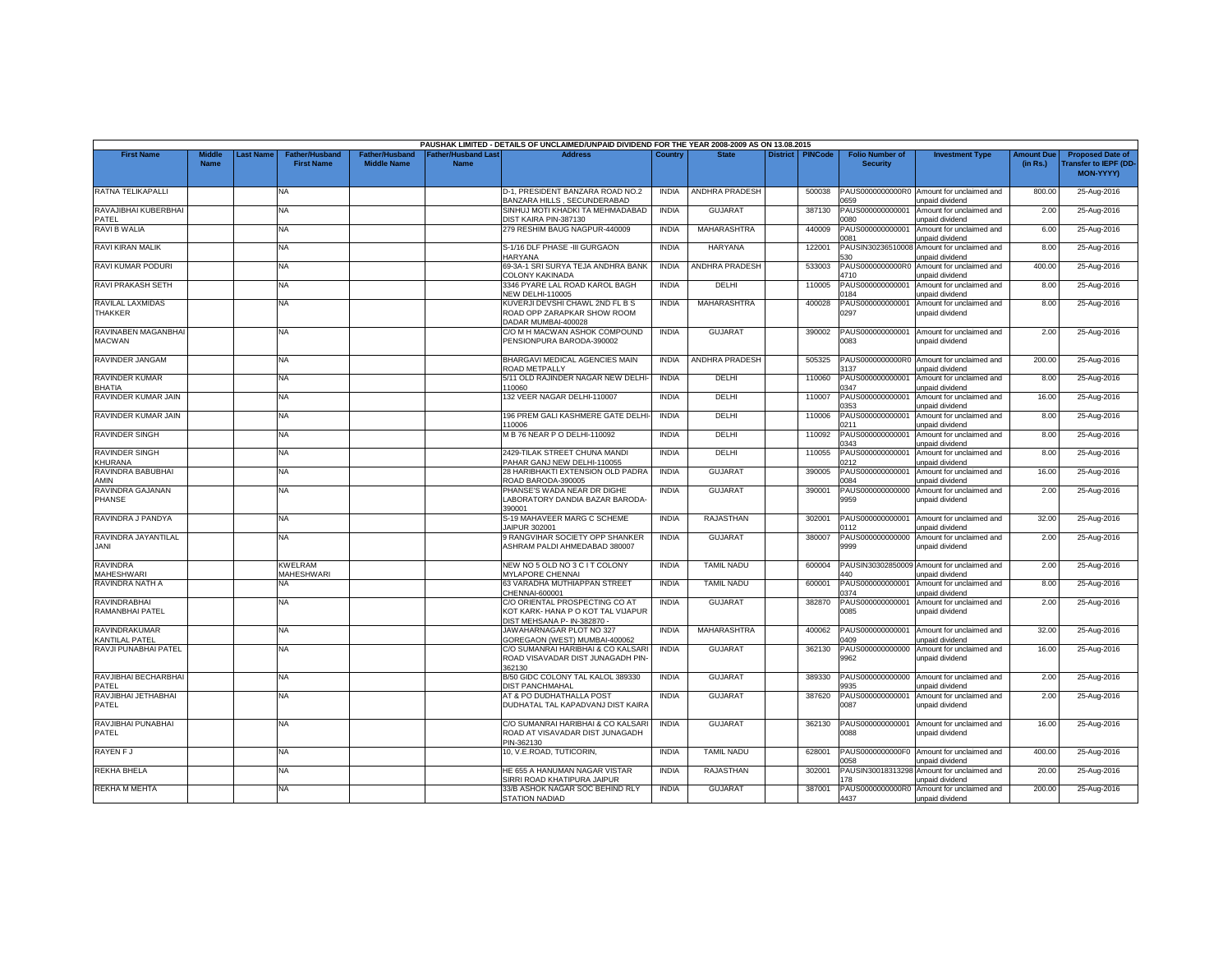|                                              |                              |          |                                            |                                             |                                           | PAUSHAK LIMITED - DETAILS OF UNCLAIMED/UNPAID DIVIDEND FOR THE YEAR 2008-2009 AS ON 13.08.2015      |              |                    |                 |                |                                           |                                                              |                               |                                                                            |
|----------------------------------------------|------------------------------|----------|--------------------------------------------|---------------------------------------------|-------------------------------------------|-----------------------------------------------------------------------------------------------------|--------------|--------------------|-----------------|----------------|-------------------------------------------|--------------------------------------------------------------|-------------------------------|----------------------------------------------------------------------------|
| <b>First Name</b>                            | <b>Middle</b><br><b>Name</b> | ast Name | <b>Father/Husband</b><br><b>First Name</b> | <b>Father/Husband</b><br><b>Middle Name</b> | <b>Father/Husband Last</b><br><b>Name</b> | <b>Address</b>                                                                                      | Country      | <b>State</b>       | <b>District</b> | <b>PINCode</b> | <b>Folio Number of</b><br><b>Security</b> | <b>Investment Type</b>                                       | <b>Amount Due</b><br>(in Rs.) | <b>Proposed Date of</b><br><b>Transfer to IEPF (DD</b><br><b>MON-YYYY)</b> |
| <b>REKHA N MURTHY</b>                        |                              |          | <b>NA</b>                                  |                                             |                                           | NO 15 ASHRAYA APARTMENTS<br>ATMANANDA COLONY MAIN RD R T<br><b>VAGAR BANGALORE</b>                  | <b>INDIA</b> | <b>KARNATAKA</b>   |                 | 560032         | PAUS0000000000R0<br>2632                  | Amount for unclaimed and<br>unpaid dividend                  | 1300.00                       | 25-Aug-2016                                                                |
| REKHA P GAJARE                               |                              |          | NA                                         |                                             |                                           | FLAT NO 166/1 POCKET D-12 SECTOR<br>VO 7 ROHINI DELHI 110034                                        | <b>INDIA</b> | DELHI              |                 | 110034         | PAUS000000000001<br>0201                  | Amount for unclaimed and<br>unpaid dividend                  | 8.00                          | 25-Aug-2016                                                                |
| <b>REKHA VERMA</b>                           |                              |          | <b>NA</b>                                  |                                             |                                           | C/O MR JARNAIL VERMA 18 GOVIND<br>MARG JAIPUR                                                       | <b>INDIA</b> | <b>RAJASTHAN</b>   |                 | 302004         | PAUS0000000000R0<br>3310                  | Amount for unclaimed and<br>unpaid dividend                  | 200.00                        | 25-Aug-2016                                                                |
| <b>RENU BHARGAVA</b>                         |                              |          | NA.                                        |                                             |                                           | B2/4B LAWRENCE ROAD DELHI 110035                                                                    | <b>INDIA</b> | DELHI              |                 | 110035         | PAUS000000000001<br>0424                  | Amount for unclaimed and<br>unpaid dividend                  | 16.00                         | 25-Aug-2016                                                                |
| <b>RENU KHANNA</b>                           |                              |          | <b>NA</b>                                  |                                             |                                           | B-64 MOTI NAGAR NEW DELHI-110015                                                                    | <b>INDIA</b> | DELHI              |                 | 110015         | PAUS000000000001<br>1335                  | Amount for unclaimed and<br>unpaid dividend                  | 16.00                         | 25-Aug-2016                                                                |
| <b>RENU SETHI</b>                            |                              |          | NA                                         |                                             |                                           | 95 DEFENCE ENCLAVE VIKASH MARG<br>DELHI-110092                                                      | <b>INDIA</b> | DELHI              |                 | 110092         | PAUS000000000001<br>0345                  | Amount for unclaimed and<br>unpaid dividend                  | 8.00                          | 25-Aug-2016                                                                |
| <b>RENUKANATH B S</b>                        |                              |          | <b>NA</b>                                  |                                             |                                           | C/O. RENUKA MEDICAL HALL,<br>ARSIKERE, HASSAN DIST                                                  | <b>INDIA</b> | <b>KARNATAKA</b>   |                 | 583125         | PAUS0000000000B0<br>0947                  | Amount for unclaimed and<br>unpaid dividend                  | 200.00                        | 25-Aug-2016                                                                |
| REVATHI BHARATAN                             |                              |          | NA                                         |                                             |                                           | H NO 9 HYDER BASTHY<br>SECUNDERABAD-500003                                                          | <b>INDIA</b> | ANDHRA PRADESH     |                 | 500003         | PAUS000000000001<br>370                   | Amount for unclaimed and<br>unpaid dividend                  | 24.00                         | 25-Aug-2016                                                                |
| <b>RINABEN</b><br>MAHENDRASINH RANA          |                              |          | <b>NA</b>                                  |                                             |                                           | GARASIA MOHALLA OPP. GORWA<br>POLICE STATION GORWA                                                  | <b>INDIA</b> | <b>GUJARAT</b>     |                 | 390003         | PAUS0000000000R0<br>577                   | Amount for unclaimed and<br>unpaid dividend                  | 100.00                        | 25-Aug-2016                                                                |
| <b>RIPU DAMAN</b><br><b>BHARADWAJ</b>        |                              |          | NA                                         |                                             |                                           | HIG-21/G-3,TNHB FLATS SEA BREEZE<br>APTS, THIRUVALLUVAR NAGAR<br>THIRUVANMIYUR, CHENNAI             | <b>INDIA</b> | <b>TAMIL NADU</b>  |                 | 600041         | PAUS0000000000R0<br>2182                  | Amount for unclaimed and<br>unpaid dividend                  | 100.00                        | 25-Aug-2016                                                                |
| <b>RISHMAKUMARI</b><br>KISHORBHAI PATEL      |                              |          | NA.                                        |                                             |                                           | WADI CHHELLI POLE BARODA-390001                                                                     | <b>INDIA</b> | <b>GUJARAT</b>     |                 | 390001         | PAUS000000000001<br>092                   | Amount for unclaimed and<br>unpaid dividend                  | 2.00                          | 25-Aug-2016                                                                |
| <b>RITA</b>                                  |                              |          | <b>NA</b>                                  |                                             |                                           | B-49 MOTI NAGAR NEWDELHI-110015                                                                     | <b>INDIA</b> | DELHI              |                 | 110015         | PAUS000000000001<br>0214                  | Amount for unclaimed and<br>unpaid dividend                  | 20.00                         | 25-Aug-2016                                                                |
| <b>RITA NATH</b>                             |                              |          | NA                                         |                                             |                                           | A/9 NEWRAIPUR ROAD "RUPAYAN"<br>WEST BENGAL PO GARIA                                                | <b>INDIA</b> | <b>WEST BENGAL</b> |                 | 700084         | PAUS0000000000R0<br>2868                  | Amount for unclaimed and<br>unpaid dividend                  | 200.00                        | 25-Aug-2016                                                                |
| <b>RITA ROSE KURIAN</b>                      |                              |          | <b>NA</b>                                  |                                             |                                           | VACHAPARAMBIL KOTTAMPARAMBA B<br>O CALICUT                                                          | <b>INDIA</b> | <b>KERALA</b>      |                 | 673008         | PAUS0000000000R<br>2960                   | Amount for unclaimed and<br>unpaid dividend                  | 200.00                        | 25-Aug-2016                                                                |
| RITABEN PRAVINBHAI<br><b><i>APADIA</i></b>   |                              |          | <b>NA</b>                                  |                                             |                                           | G-31 BOMBAY MARKET UMARWADA<br><b>SURAT 395010</b>                                                  | <b>INDIA</b> | <b>GUJARAT</b>     |                 | 395010         | PAUS000000000001<br>552                   | Amount for unclaimed and<br>unpaid dividend                  | 32.00                         | 25-Aug-2016                                                                |
| RITEN M ANTANI                               |                              |          | <b>NA</b>                                  |                                             |                                           | "SAMANVAY" OPP TRIKAMRAY TEMPLE<br>DR MEHTA MARG NAGAR CHAKALO<br><b>BHUJ KUTCH</b>                 | <b>INDIA</b> | <b>GUJARAT</b>     |                 | 370001         | PAUS0000000000R0<br>4699                  | Amount for unclaimed and<br>unpaid dividend                  | 400.00                        | 25-Aug-2016                                                                |
| RITESH RAMESH PARIKH                         |                              |          | NA                                         |                                             |                                           | FLAT NO 22 THE LANDMARK BUILDING<br>42 AUNDH ROAD KHADKI PUNE                                       | <b>INDIA</b> | MAHARASHTRA        |                 | 411020         | PAUSIN30302853623<br>492                  | Amount for unclaimed and<br>unpaid dividend                  | 16.00                         | 25-Aug-2016                                                                |
| RIYAZ ALI KHAN                               |                              |          | NA                                         |                                             |                                           | INDIAN OVERSEAS BANK TILAK NAGAR<br>NEAR LBS COLLEGE JAIPUR 302004                                  | <b>INDIA</b> | <b>RAJASTHAN</b>   |                 | 302004         | PAUS000000000001<br>0509                  | Amount for unclaimed and<br>unpaid dividend                  | 16.00                         | 25-Aug-2016                                                                |
| ROHINI POPATLAL<br>PARIKH                    |                              |          | NA.                                        |                                             |                                           | 136 SAMRAT ASHOK SOCIETY 4TH<br>FLOOR RATILAL R THAKKAR MARG<br>MALBAR HILL MUMBAI-400006           | <b>INDIA</b> | MAHARASHTRA        |                 | 400006         | PAUS000000000001<br>0003                  | Amount for unclaimed and<br>unpaid dividend                  | 32.00                         | 25-Aug-2016                                                                |
| <b>ROHINI VIRENDRA</b><br><b>PARIKH</b>      |                              |          | <b>NA</b>                                  |                                             |                                           | BAJWADA SHETH SERI BARODA 390001                                                                    | <b>INDIA</b> | <b>GUJARAT</b>     |                 | 390001         | PAUS000000000000<br>9903                  | Amount for unclaimed and<br>unpaid dividend                  | 6.00                          | 25-Aug-2016                                                                |
| <b>ROHIT ANAND</b>                           |                              |          | <b>NA</b>                                  |                                             |                                           | 21/36 OLD RAJINDAR NAGAR NEW<br>DELHI 110060                                                        | <b>INDIA</b> | DELHI              |                 | 110060         | PAUS000000000001<br>486                   | Amount for unclaimed and<br>unpaid dividend                  | 16.00                         | 25-Aug-2016                                                                |
| ROHIT HARISHCHANDRA<br>CHANDAN               |                              |          | NA                                         |                                             |                                           | A/9 NARENDRA SOCIETY BUILDING S V<br>ROAD JOGESHWARI MUMBAI-400060                                  | <b>INDIA</b> | MAHARASHTRA        |                 | 400060         | PAUS000000000001<br>0142                  | Amount for unclaimed and<br>unpaid dividend                  | 8.00                          | 25-Aug-2016                                                                |
| <b>ROHIT MODI</b>                            |                              |          | <b>NA</b>                                  |                                             |                                           | SHANKER BHUVAN OPP RLY CLUB<br>MANINAGAR AHMEDABAD                                                  | <b>INDIA</b> | <b>GUJARAT</b>     |                 | 380008         | 2292                                      | PAUS0000000000R0 Amount for unclaimed and<br>unpaid dividend | 700.00                        | 25-Aug-2016                                                                |
| ROHIT NARESH GUPTA                           |                              |          | <b>NA</b>                                  |                                             |                                           | C 1\1 RISHIKESH APARTMENTS OPP<br>ANANT PARK SOCIETY BEHIND SABRI<br>SCHOOL OFF VASNA ROAD VADODARA | <b>INDIA</b> | <b>GUJARAT</b>     |                 | 390015         | PAUSIN30267931541<br>79                   | Amount for unclaimed and<br>unpaid dividend                  | 8.00                          | 25-Aug-2016                                                                |
| ROHITBHAI A SHAH                             |                              |          | NA                                         |                                             |                                           | 41 EESHITA APARTMENTS NEAR<br>ISHWAR BHUVAN NAVRANGPURA<br>AHMEDABAD-380009                         | <b>INDIA</b> | <b>GUJARAT</b>     |                 | 380009         | PAUS000000000001<br>0093                  | Amount for unclaimed and<br>unpaid dividend                  | 32.00                         | 25-Aug-2016                                                                |
| ROHITBHAI MAGANLAL<br><b>KAMDAR</b>          |                              |          | <b>NA</b>                                  |                                             |                                           | KAMDAR STREET CORNER OF UJJADPA<br><b>IETPUR-360370</b>                                             | <b>INDIA</b> | <b>GUJARAT</b>     |                 | 360370         | PAUS000000000001<br>094                   | Amount for unclaimed and<br>unpaid dividend                  | 16.00                         | 25-Aug-2016                                                                |
| <b>ROHITKUMAR</b><br><b>ISHVARBHAI PATEI</b> |                              |          | <b>NA</b>                                  |                                             |                                           | AT & PO JITODIA TAK ANAND DIST<br><b>CAIRA PIN-388001</b>                                           | <b>INDIA</b> | <b>GUJARAT</b>     |                 | 388001         | PAUS000000000001<br>1095                  | Amount for unclaimed and<br>unpaid dividend                  | 10.00                         | 25-Aug-2016                                                                |
| RONNIE VARIAWA                               |                              |          | <b>NA</b>                                  |                                             |                                           | 12 SAVA SADI SADAN BHAVNAGARI ST<br>VANKI BORDI SURAT                                               | <b>INDIA</b> | <b>GUJARAT</b>     |                 | 395003         | PAUS0000000000R0<br>4665                  | Amount for unclaimed and<br>unpaid dividend                  | 200.00                        | 25-Aug-2016                                                                |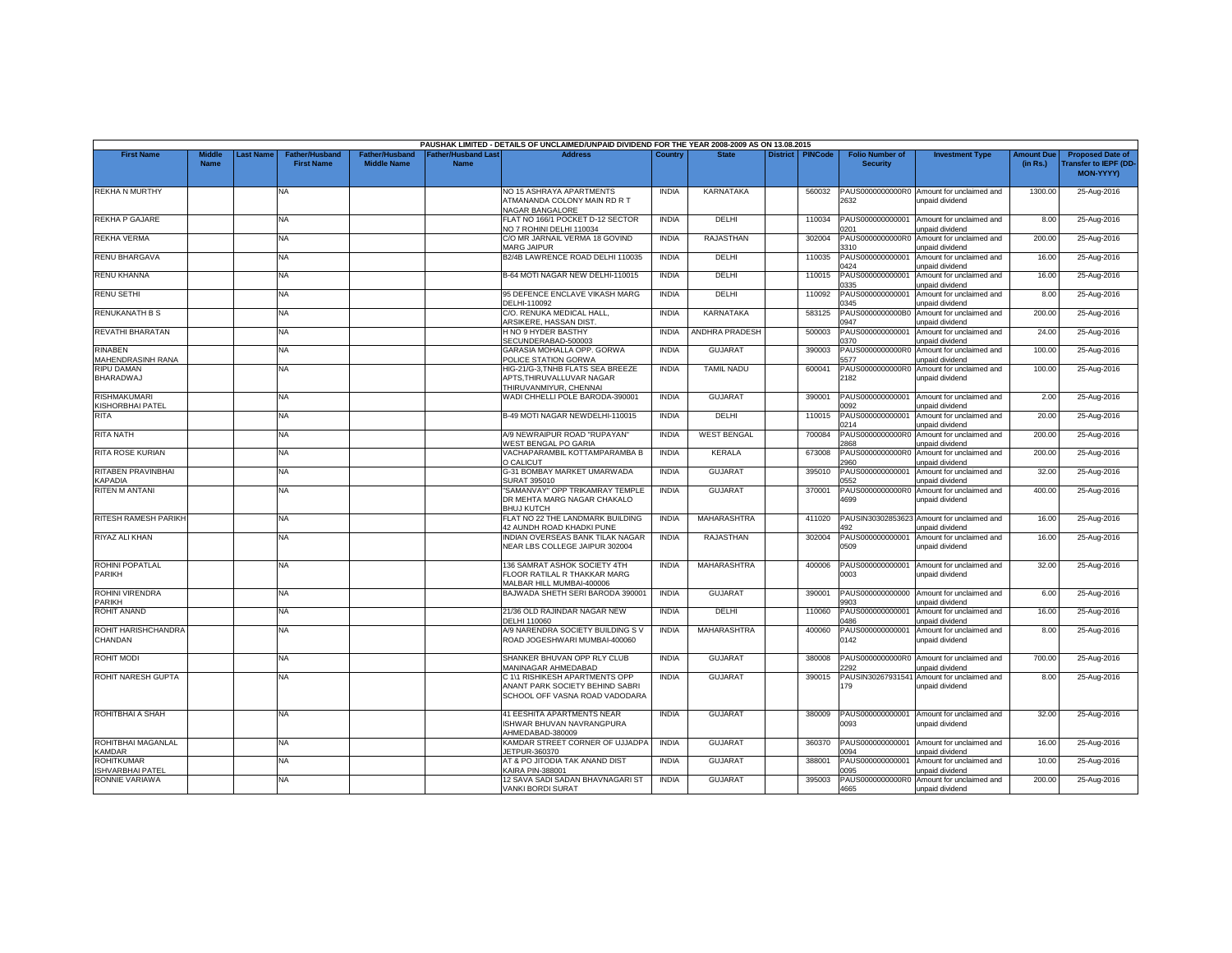|                                          |                              |                  |                                     |                                             |                                           | PAUSHAK LIMITED - DETAILS OF UNCLAIMED/UNPAID DIVIDEND FOR THE YEAR 2008-2009 AS ON 13.08.2015              |              |                       |                    |                                           |                                                              |                               |                                                                     |
|------------------------------------------|------------------------------|------------------|-------------------------------------|---------------------------------------------|-------------------------------------------|-------------------------------------------------------------------------------------------------------------|--------------|-----------------------|--------------------|-------------------------------------------|--------------------------------------------------------------|-------------------------------|---------------------------------------------------------------------|
| <b>First Name</b>                        | <b>Middle</b><br><b>Name</b> | <b>Last Name</b> | Father/Husband<br><b>First Name</b> | <b>Father/Husband</b><br><b>Middle Name</b> | <b>Father/Husband Last</b><br><b>Name</b> | Address                                                                                                     | Country      | <b>State</b>          | District   PINCode | <b>Folio Number of</b><br><b>Security</b> | <b>Investment Type</b>                                       | <b>Amount Due</b><br>(in Rs.) | <b>Proposed Date of</b><br><b>Transfer to IEPF (DD</b><br>MON-YYYY) |
| <b>ROSA STANLEY</b><br>MENACHERY         |                              |                  | <b>NA</b>                           |                                             |                                           | 5/5 ARTISTES VILLAGE SECTOR 8 C B D<br>BELAPUR NEW MUMBAI 400614                                            | <b>INDIA</b> | <b>MAHARASHTRA</b>    | 400614             | PAUS000000000001<br>0498                  | Amount for unclaimed and<br>unpaid dividend                  | 16.00                         | 25-Aug-2016                                                         |
| <b>RUBY DOSS</b>                         |                              |                  | NA                                  |                                             |                                           | NO 9 MUTHIAL NAICK STREET PURASA<br>WALKAM CHENNAI-600007                                                   | <b>INDIA</b> | <b>TAMIL NADU</b>     | 600007             | PAUS000000000001<br>0171                  | Amount for unclaimed and<br>unpaid dividend                  | 8.00                          | 25-Aug-2016                                                         |
| <b>RUCHIRA SUDHAN</b><br><b>RAJPUT</b>   |                              |                  | NA                                  |                                             |                                           | C 12/5 RCF TOWNSHIP KURUKL ALIBAG<br>MAHARASHTRA 402209                                                     | <b>INDIA</b> | MAHARASHTRA           | 402209             | PAUS000000000001<br>1448                  | Amount for unclaimed and<br>unpaid dividend                  | 32.00                         | 25-Aug-2016                                                         |
| <b>RUDOEF OLIVERA</b>                    |                              |                  | NA                                  |                                             |                                           | 9 AMIN NAGAR CHHANI BARODA-391740                                                                           | <b>INDIA</b> | <b>GUJARAT</b>        | 391740             | PAUS000000000001<br>1096                  | Amount for unclaimed and<br>unpaid dividend                  | 6.00                          | 25-Aug-2016                                                         |
| RUDRAIYA D M                             |                              |                  | NA                                  |                                             |                                           | CITY X-RAY CLINIC, K.R.MARKET<br>RONTAGE, BANGALORE                                                         | <b>INDIA</b> | KARNATAKA             | 560002             | PAUS0000000000D0<br>385                   | Amount for unclaimed and<br>unpaid dividend                  | 200.00                        | 25-Aug-2016                                                         |
| <b>RUKMANI</b><br><b>KRISHNASWAMI</b>    |                              |                  | NA                                  |                                             |                                           | KAILAS 1ST FLOOR 10 NINETH ST DR<br>RADHAKRISHNAN SALAI CHENNAI-<br>600004                                  | <b>INDIA</b> | <b>TAMIL NADU</b>     | 600004             | PAUS000000000001<br>0179                  | Amount for unclaimed and<br>unpaid dividend                  | 16.00                         | 25-Aug-2016                                                         |
| <b>RUKMANITR</b>                         |                              |                  | NA                                  |                                             |                                           | NO 6, TIMVALLUVAR STREET<br>ANBANLAGAM NAGAR PERAMBUR<br><b>HENNAL</b>                                      | <b>INDIA</b> | <b>TAMIL NADU</b>     | 600011             | PAUS0000000000T0<br>0757                  | Amount for unclaimed and<br>unpaid dividend                  | 400.00                        | 25-Aug-2016                                                         |
| <b>RUKMINI DEVI</b>                      |                              |                  | NA                                  |                                             |                                           | 5-B BASANT VIHAR 17/5 BLOCK "A" NEW<br>ALIPORE CALCUTTA 700053                                              | <b>INDIA</b> | <b>WEST BENGAL</b>    | 700053             | PAUS000000000001<br>1481                  | Amount for unclaimed and<br>unpaid dividend                  | 8.00                          | 25-Aug-2016                                                         |
| RUMA ACHARYA                             |                              |                  | NA.                                 |                                             |                                           | 43 SWADHIN YALLY P O SINTHI<br>CALCUTTA                                                                     | <b>INDIA</b> | <b>WEST BENGAL</b>    | 700050             | PAUS0000000000R0<br>2767                  | Amount for unclaimed and<br>unpaid dividend                  | 200.00                        | 25-Aug-2016                                                         |
| <b>RUPCHAND SHAH</b>                     |                              |                  | NA                                  |                                             |                                           | C/O. PRAKASH & CO. 763 GANPATI PETH<br>SANGLI                                                               | <b>INDIA</b> | <b>GUJARAT</b>        | 380006             | PAUS000000000000<br>9870                  | Amount for unclaimed and<br>unpaid dividend                  | 8.00                          | 25-Aug-2016                                                         |
| <b>RUSHIKANT P MEHTA</b>                 |                              |                  | NA                                  |                                             |                                           | BUNGALOW NO2 PUSHPKUNJ SOCIETY<br>KANKARIA ROAD AHMEDABAD-380028                                            | <b>INDIA</b> | GUJARAT               | 380028             | PAUS000000000001<br>0276                  | Amount for unclaimed and<br>unpaid dividend                  | 16.00                         | 25-Aug-2016                                                         |
| <b>RUSTOM JAMSHEDJEE</b><br><b>TUREL</b> |                              |                  | NA                                  |                                             |                                           | 11/B5 2ND FLOOR GOVT, QUATERS HAJI<br><b>LI MUMBAI</b>                                                      | <b>INDIA</b> | MAHARASHTRA           | 400034             | PAUS0000000000R0<br>3572                  | Amount for unclaimed and<br>unpaid dividend                  | 200.00                        | 25-Aug-2016                                                         |
| <b>RUSTOMJI ARDESHIR</b><br>NARAILVALA   |                              |                  | NA.                                 |                                             |                                           | ALI MANZIL 2ND FLOOR N PATIT ST<br>GRANT ROAD MUMBAI-400007                                                 | <b>INDIA</b> | <b>MAHARASHTRA</b>    | 400007             | PAUS000000000001<br>0004                  | Amount for unclaimed and<br>unpaid dividend                  | 6.00                          | 25-Aug-2016                                                         |
| RUXMANIBEN KANTILAL<br>PATEL             |                              |                  | NA                                  |                                             |                                           | 6/B BARODA PEOPLES CO-OP SOCIETY<br>ALKAPURI BARODA-390005                                                  | <b>INDIA</b> | <b>GUJARAT</b>        | 390005             | PAUS000000000000<br>9923                  | Amount for unclaimed and<br>unpaid dividend                  | 6.00                          | 25-Aug-2016                                                         |
| <b>S ARUNA</b>                           |                              |                  | NA                                  |                                             |                                           | NO 27/2 C P W D COLONY K K NAGAR<br>CHENNAI-600078                                                          | <b>INDIA</b> | <b>TAMIL NADU</b>     | 600078             | PAUS000000000001<br>0840                  | Amount for unclaimed and<br>unpaid dividend                  | 2.00                          | 25-Aug-2016                                                         |
| S BALAJI                                 |                              |                  | NA.                                 |                                             |                                           | FLAT D ABINAYA-1 II MAIN ROAD T G<br><b>NAGAR CHENNAI</b>                                                   | <b>INDIA</b> | <b>TAMIL NADU</b>     | 600061             | PAUS0000000000S0<br>3509                  | Amount for unclaimed and<br>unpaid dividend                  | 400.00                        | 25-Aug-2016                                                         |
| S BENUGOPAL PATRA                        |                              |                  | NA                                  |                                             |                                           | PLOT NO J-10 B J B NAGAR<br><b>BHUBANESWAR</b>                                                              | <b>INDIA</b> | <b>ORISSA</b>         | 751014             | PAUS0000000000S0<br>2647                  | Amount for unclaimed and<br>unpaid dividend                  | 200.00                        | 25-Aug-2016                                                         |
| <b>S G NARAYANAN</b>                     |                              |                  | NA                                  |                                             |                                           | FLAT NO 17 METRO FLATS VELACHERI<br>ROAD SEMBAKKAM SELAIYUR POST<br>CHENNAI 600073                          | <b>INDIA</b> | <b>TAMIL NADU</b>     | 600073             | PAUS000000000001<br>0842                  | Amount for unclaimed and<br>unpaid dividend                  | 16.00                         | 25-Aug-2016                                                         |
| <b>S HARISH</b>                          |                              |                  | NA                                  |                                             |                                           | 228 I FLOOR 9TH CROSS "M" BLOCK II<br>STAGE KUVEMPUNAGAR MYSORE                                             | <b>INDIA</b> | KARNATAKA             | 570023             | PAUS0000000000S0<br>:443                  | Amount for unclaimed and<br><b>inpaid dividend</b>           | 200.00                        | 25-Aug-2016                                                         |
| S INDRANI NAGENDRA                       |                              |                  | NA.                                 |                                             |                                           | COMPCO LTD. NO.125/A BLOCK.BALAJI<br>COMPLEX, SULTANPET, BANGALORE-<br>560053                               | <b>INDIA</b> | KARNATAKA             | 560053             | PAUS000000000001<br>424                   | Amount for unclaimed and<br>unpaid dividend                  | 8.00                          | 25-Aug-2016                                                         |
| <b>SKB PATNAIK</b>                       |                              |                  | NA                                  |                                             |                                           | H NO-2-2-647/99 CENTRAL EXCIDE<br>COLONY HYDERABAD-500013                                                   | <b>INDIA</b> | <b>ANDHRA PRADESH</b> | 500013             | PAUS000000000001<br>0954                  | Amount for unclaimed and<br>unpaid dividend                  | 8.00                          | 25-Aug-2016                                                         |
| <b>S K MOHANA</b>                        |                              |                  | NA                                  |                                             |                                           | FLAT NO 11 DHRUVA APARTMENTS<br>BHARANI CO- LONY DEFENCE COLONY<br>SAINIKPURI PO SECUN- DERABAD<br>500594 - | <b>INDIA</b> | <b>ANDHRA PRADESH</b> | 500594             | PAUS000000000001<br>0962                  | Amount for unclaimed and<br>unpaid dividend                  | 16.00                         | 25-Aug-2016                                                         |
| <b>S K TIKU</b>                          |                              |                  | NA.                                 |                                             |                                           | DARSHAK LIMITED BANK OF INDIA BLDG<br><b>VO.11 K G ROAD</b>                                                 | <b>INDIA</b> | <b>KARNATAKA</b>      | 560009             | 882                                       | PAUS0000000000S0 Amount for unclaimed and<br>unpaid dividend | 200.00                        | 25-Aug-2016                                                         |
| <b>S KAMALA</b>                          |                              |                  | NA                                  |                                             |                                           | New No.52, Apparseamy Koil Strret Old No<br>102/2, Mylapore                                                 | <b>INDIA</b> | <b>TAMIL NADU</b>     | 600004             | PAUS0000000000S0<br>5608                  | Amount for unclaimed and<br>unpaid dividend                  | 160.00                        | 25-Aug-2016                                                         |
| S Krishna                                |                              |                  | NA                                  |                                             |                                           | Old No 5 - 211- B 2 New No 4/99, Sri Sakth<br>Nivas Winding Driver Chinnasamy Street<br>Dharmapuri          | <b>INDIA</b> | <b>TAMIL NADU</b>     | 636701             | PAUSIN3000951124<br>900                   | Amount for unclaimed and<br>unpaid dividend                  | 2.00                          | 25-Aug-2016                                                         |
| S KRISHNA LATA                           |                              |                  | NA                                  |                                             |                                           | 1-10-27/1 ASHOK NAGAR HYDERABAD<br>500020                                                                   | <b>INDIA</b> | ANDHRA PRADESH        | 500020             | PAUS000000000001<br>1902                  | Amount for unclaimed and<br><b>Inpaid dividend</b>           | 8.00                          | 25-Aug-2016                                                         |
| <b>S LALITHA</b>                         |                              |                  | NA                                  |                                             |                                           | NO 6 JHANKAR SOCIETY JIVRAJ P O<br>HMEDABAD-380051                                                          | <b>INDIA</b> | GUJARAT               | 380051             | PAUS000000000001<br>881                   | Amount for unclaimed and<br>unpaid dividend                  | 16.00                         | 25-Aug-2016                                                         |
| <b>S LALITHA</b>                         |                              |                  | NA                                  |                                             |                                           | C/O.M/S RENUKA MEDICAL HALL<br><b>ARASIKERE HASSAN DIST</b>                                                 | <b>INDIA</b> | KARNATAKA             | 583125             | PAUS0000000000S0<br>834                   | Amount for unclaimed and<br>unpaid dividend                  | 200.00                        | 25-Aug-2016                                                         |
| S M ADEEBA KHANAM                        |                              |                  | NA                                  |                                             |                                           | NO 7 SIXTH STREET TIRUMURTINAGAR<br>CHENNAI-600034                                                          | <b>INDIA</b> | <b>TAMIL NADU</b>     | 600034             | PAUS000000000001<br>0974                  | Amount for unclaimed and<br>unpaid dividend                  | 16.00                         | 25-Aug-2016                                                         |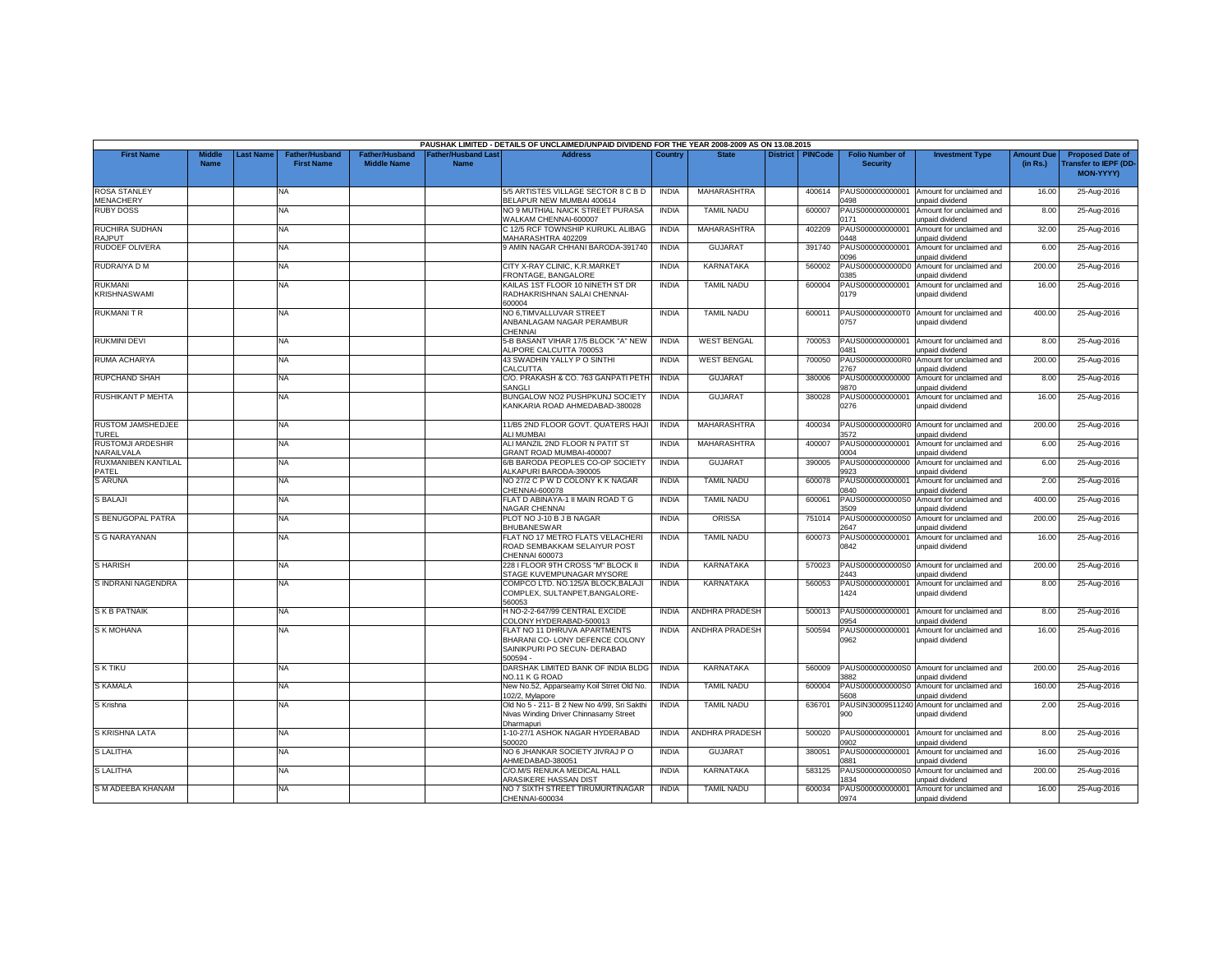|                                 |                              |          |                                            |                                      |                                           | PAUSHAK LIMITED - DETAILS OF UNCLAIMED/UNPAID DIVIDEND FOR THE YEAR 2008-2009 AS ON 13.08.2015  |              |                       |                 |                |                                           |                                                    |                               |                                                                     |
|---------------------------------|------------------------------|----------|--------------------------------------------|--------------------------------------|-------------------------------------------|-------------------------------------------------------------------------------------------------|--------------|-----------------------|-----------------|----------------|-------------------------------------------|----------------------------------------------------|-------------------------------|---------------------------------------------------------------------|
| <b>First Name</b>               | <b>Middle</b><br><b>Name</b> | ast Name | <b>Father/Husband</b><br><b>First Name</b> | Father/Husband<br><b>Middle Name</b> | <b>Father/Husband Last</b><br><b>Name</b> | <b>Address</b>                                                                                  | Country      | <b>State</b>          | <b>District</b> | <b>PINCode</b> | <b>Folio Number of</b><br><b>Security</b> | <b>Investment Type</b>                             | <b>Amount Due</b><br>(in Rs.) | <b>Proposed Date of</b><br><b>Transfer to IEPF (DD</b><br>MON-YYYY) |
| S MUTHUKUMARA PILLAI            |                              |          | NA.                                        |                                      |                                           | 40 LALKHAN STREET CHIDAMBARAM-<br>608001                                                        | <b>INDIA</b> | <b>TAMIL NADU</b>     |                 | 608001         | PAUS000000000001<br>0662                  | Amount for unclaimed and<br>unpaid dividend        | 20.00                         | 25-Aug-2016                                                         |
| S N JAYARAMAN                   |                              |          | NA                                         |                                      |                                           | 3A SELUKKA SUBBIER LANE EAST VELI<br>ST MADURAI 625001                                          | <b>INDIA</b> | <b>TAMIL NADU</b>     |                 | 625001         | PAUS000000000001<br>206                   | Amount for unclaimed and<br>unpaid dividend        | 8.00                          | 25-Aug-2016                                                         |
| S N MOORTHY GUNTURI             |                              |          | NA                                         |                                      |                                           | Darshak Ltd. 26-5-12, G.S.Raje Street Near<br><b>Syamkhana Club, Gandhinagar</b>                | <b>INDIA</b> | ANDHRA PRADESH        |                 | 520003         | PAUS0000000000S0<br>1715                  | Amount for unclaimed and<br>inpaid dividend        | 400.00                        | 25-Aug-2016                                                         |
| S NARENDRA KUMAR                |                              |          | NA                                         |                                      |                                           | <b>VO.30 2ND MAIN ROAD C K C GARDEN</b><br><b>BANGALORE</b>                                     | <b>INDIA</b> | KARNATAKA             |                 | 560027         | PAUS0000000000S0<br>2112                  | Amount for unclaimed and<br>unpaid dividend        | 100.00                        | 25-Aug-2016                                                         |
| <b>S NEENA</b>                  |                              |          | <b>NA</b>                                  |                                      |                                           | C/O S SANTOSH KUMAR 4304 MEENAXI<br><b>APPARTMENTS GOKULDHAM</b><br>GOREGAON EAST MUMBAI 400063 | <b>INDIA</b> | MAHARASHTRA           |                 | 400063         | PAUS000000000001<br>1544                  | Amount for unclaimed and<br>unpaid dividend        | 32.00                         | 25-Aug-2016                                                         |
| S PADMAVATHY                    |                              |          | NA                                         |                                      |                                           | 2688 18TH MAIN 4TH CROSS HAL II<br>STAGE BANGALORE 560008                                       | <b>INDIA</b> | KARNATAKA             |                 | 560008         | PAUS000000000001<br>281                   | Amount for unclaimed and<br><b>Inpaid dividend</b> | 8.00                          | 25-Aug-2016                                                         |
| S PARAMASIVAN                   |                              |          | NA                                         |                                      |                                           | PLOT NO 2 SASTHA NAGAR II<br>MUDAKKATHAN MADURAI                                                | <b>INDIA</b> | <b>TAMIL NADU</b>     |                 | 625014         | PAUS0000000000S0<br>3512                  | Amount for unclaimed and<br>unpaid dividend        | 200.00                        | 25-Aug-2016                                                         |
| S PRABHAKER RAO                 |                              |          | NA                                         |                                      |                                           | 16/482 KURLA EAST NEHRUNAGAR<br>MUMBAI-400024                                                   | <b>INDIA</b> | <b>MAHARASHTRA</b>    |                 | 400024         | PAUS000000000001<br>0901                  | Amount for unclaimed and<br>unpaid dividend        | 8.00                          | 25-Aug-2016                                                         |
| S R INDIRA BAI                  |                              |          | NA.                                        |                                      |                                           | B/94 LAXMI NILAYA JNANA MARG<br>SIDDHARTHA NAGAR MYSORE                                         | <b>INDIA</b> | <b>KARNATAKA</b>      |                 | 570011         | PAUS0000000000S0<br>2615                  | Amount for unclaimed and<br>unpaid dividend        | 200.00                        | 25-Aug-2016                                                         |
| S R PRABHAKAR                   |                              |          | NA                                         |                                      |                                           | NO-9 TANK ROAD COTTON PET<br>BANGALORE-560053                                                   | <b>INDIA</b> | <b>KARNATAKA</b>      |                 | 560053         | PAUS000000000001<br>283                   | Amount for unclaimed and<br>unpaid dividend        | 8.00                          | 25-Aug-2016                                                         |
| S RAJALAKSHMI                   |                              |          | NA.                                        |                                      |                                           | MADHUKUNJ CO-OP HSG SOC FLAT 2<br>BLDG-2 IST FLOOR 249 NAGALA PARK E<br>VARD KOLHAPUR 416003    | <b>INDIA</b> | MAHARASHTRA           |                 | 416003         | PAUS000000000001<br>1309                  | Amount for unclaimed and<br>unpaid dividend        | 16.00                         | 25-Aug-2016                                                         |
| S RAMACHANDRAN                  |                              |          | NA                                         |                                      |                                           | 21 RAJAJI ROAD NUNGAMBAKKAM<br>CHENNAI-600034                                                   | <b>INDIA</b> | <b>TAMIL NADU</b>     |                 | 600034         | PAUS000000000001<br>0843                  | Amount for unclaimed and<br>unpaid dividend        | 16.00                         | 25-Aug-2016                                                         |
| <b>S RAMASWAMY</b>              |                              |          | NA.                                        |                                      |                                           | NO 15 JYOTHI RAMALINGASWAMY<br>STREET WEST MAMBALAM CHENNAI-<br>600033                          | <b>INDIA</b> | <b>TAMIL NADU</b>     |                 | 600033         | PAUS000000000001<br>0839                  | Amount for unclaimed and<br>unpaid dividend        | 2.00                          | 25-Aug-2016                                                         |
| S RAMU                          |                              |          | ΝA                                         |                                      |                                           | 50/5, SECOND MAIN ROAD<br><b>GANDHINAGAR ADYAR, CHENNAI</b>                                     | <b>INDIA</b> | <b>TAMIL NADU</b>     |                 | 600020         | PAUS0000000000S0<br>3456                  | Amount for unclaimed and<br><b>Inpaid dividend</b> | 400.00                        | 25-Aug-2016                                                         |
| S RANGANAYAKAMMA                |                              |          | NA                                         |                                      |                                           | W/O MR S V S BHASKAR RAO D M M/S<br>DARSHAK LTD MALLADIVARI STREET<br>RAILPET GUNTUR 522001     | <b>INDIA</b> | <b>ANDHRA PRADESH</b> |                 | 522001         | PAUS000000000001<br>0735                  | Amount for unclaimed and<br>unpaid dividend        | 32.00                         | 25-Aug-2016                                                         |
| <b>S RATHINAM</b><br>VENKATESAN |                              |          | NA.                                        |                                      |                                           | C/O GRACE AGRO SERVICE 1 EAST<br>MAIN STREET TANJORE                                            | <b>INDIA</b> | <b>TAMIL NADU</b>     |                 | 612001         | PAUS000000000001<br>0834                  | Amount for unclaimed and<br>unpaid dividend        | 10.00                         | 25-Aug-2016                                                         |
| S S GEORGE RAO                  |                              |          | NA                                         |                                      |                                           | DENTAL SURGEON H NO 10-247 A<br>GULZARPET ANANTAPUR                                             | <b>INDIA</b> | <b>ANDHRA PRADESH</b> |                 | 515001         | PAUS0000000000S0<br>3144                  | Amount for unclaimed and<br>unpaid dividend        | 200.00                        | 25-Aug-2016                                                         |
| S S VANCHINATHAN                |                              |          | NA                                         |                                      |                                           | JAYANTH ASSOCIATES 85 SASTRI RD<br>RAM NAGAR COIMBATORE                                         | INDIA        | <b>TAMIL NADU</b>     |                 | 641009         | PAUS0000000000S0<br>050                   | Amount for unclaimed and<br><b>Inpaid dividend</b> | 200.00                        | 25-Aug-2016                                                         |
| S SATHISH KUMAR                 |                              |          | NA                                         |                                      |                                           | <b>A-127/1 JEEVANBIMANAGAR</b><br><b>BANGALORE</b>                                              | <b>INDIA</b> | KARNATAKA             |                 | 560075         | PAUS0000000000S0<br>2100                  | Amount for unclaimed and<br>unpaid dividend        | 500.00                        | 25-Aug-2016                                                         |
| S SATYA BAMA                    |                              |          | NA                                         |                                      |                                           | NO.3, SUNDARAM LANE,<br><b>URASAWAIKAM, CHENNAI-600007</b>                                      | <b>INDIA</b> | <b>TAMIL NADU</b>     |                 | 600007         | PAUS000000000001<br>0838                  | Amount for unclaimed and<br>unpaid dividend        | 2.00                          | 25-Aug-2016                                                         |
| <b>S SEKAR</b>                  |                              |          | NA.                                        |                                      |                                           | 1 ARULAMAMDA MUDALI ST SANTHOME<br>CHENNAI                                                      | <b>INDIA</b> | <b>TAMIL NADU</b>     |                 | 600004         | PAUS0000000000S0<br>3453                  | Amount for unclaimed and<br>unpaid dividend        | 600.00                        | 25-Aug-2016                                                         |
| S SEKAR                         |                              |          | NA                                         |                                      |                                           | NO 1 ARULANANDA MUDALI STREET<br>SANT HOME MAILAPUR CHENNAI 600004                              | <b>INDIA</b> | <b>TAMIL NADU</b>     |                 | 600004         | PAUS000000000001<br>1590                  | Amount for unclaimed and<br>unpaid dividend        | 66.00                         | 25-Aug-2016                                                         |
| <b>S SEKAR</b>                  |                              |          | NA                                         |                                      |                                           | NO.1 ARULANANDA STREET<br>SANTHOME.CHENNAI                                                      | <b>INDIA</b> | <b>TAMIL NADU</b>     |                 | 600004         | PAUS0000000000S0<br>2168                  | Amount for unclaimed and<br>unpaid dividend        | 320.00                        | 25-Aug-2016                                                         |
| S SHANKARAPPA                   |                              |          | NA                                         |                                      |                                           | "RAVI KRUPA" 17 'A' STREET EAST LINK<br>ROAD MALLESWARAM BANGALORE                              | <b>INDIA</b> | KARNATAKA             |                 | 560003         | PAUS0000000000S0<br>2545                  | Amount for unclaimed and<br>unpaid dividend        | 200.00                        | 25-Aug-2016                                                         |
| S SIVASADAVANAN                 |                              |          | <b>NA</b>                                  |                                      |                                           | SUJATHA MEDICALS 353, VALAYAKARA<br>STREET, ERODE                                               | <b>INDIA</b> | <b>TAMIL NADU</b>     |                 | 638001         | PAUS0000000000S0<br>4169                  | Amount for unclaimed and<br>unpaid dividend        | 200.00                        | 25-Aug-2016                                                         |
| S SUNDARAM                      |                              |          | NA                                         |                                      |                                           | 26/1 VISWANATHAPURAM, II STREET,<br>(ODAMBAKKAM, CHENNAI-600024                                 | <b>INDIA</b> | <b>TAMIL NADU</b>     |                 | 600024         | PAUS000000000001<br>1981                  | Amount for unclaimed and<br>inpaid dividend        | 8.00                          | 25-Aug-2016                                                         |
| <b>S SUNDARAM</b>               |                              |          | <b>NA</b>                                  |                                      |                                           | 504 "NUGEET" 5TH FLOOR NEW<br>PRABHADEVI R- OAD OPP "SAMNA"<br>PRESS WORLI MUMBAI 4000-25 -     | <b>INDIA</b> | <b>MAHARASHTRA</b>    |                 | 400025         | PAUS000000000001<br>1620                  | Amount for unclaimed and<br>unpaid dividend        | 32.00                         | 25-Aug-2016                                                         |
| S SWAMINATHAN                   |                              |          | <b>NA</b>                                  |                                      |                                           | C/65 7TH CROSS THILLAINAGAR TRICHY                                                              | <b>INDIA</b> | <b>TAMIL NADU</b>     |                 | 620018         | PAUS0000000000S0<br>4226                  | Amount for unclaimed and<br>unpaid dividend        | 400.00                        | 25-Aug-2016                                                         |
| S SWAMINATHAN                   |                              |          | NA                                         |                                      |                                           | L 1/C EX MILITARY LAND ASHOK NAGAR<br>CHENNAI-600083                                            | <b>INDIA</b> | <b>TAMIL NADU</b>     |                 | 600083         | PAUS000000000001<br>0841                  | Amount for unclaimed and<br>unpaid dividend        | 2.00                          | 25-Aug-2016                                                         |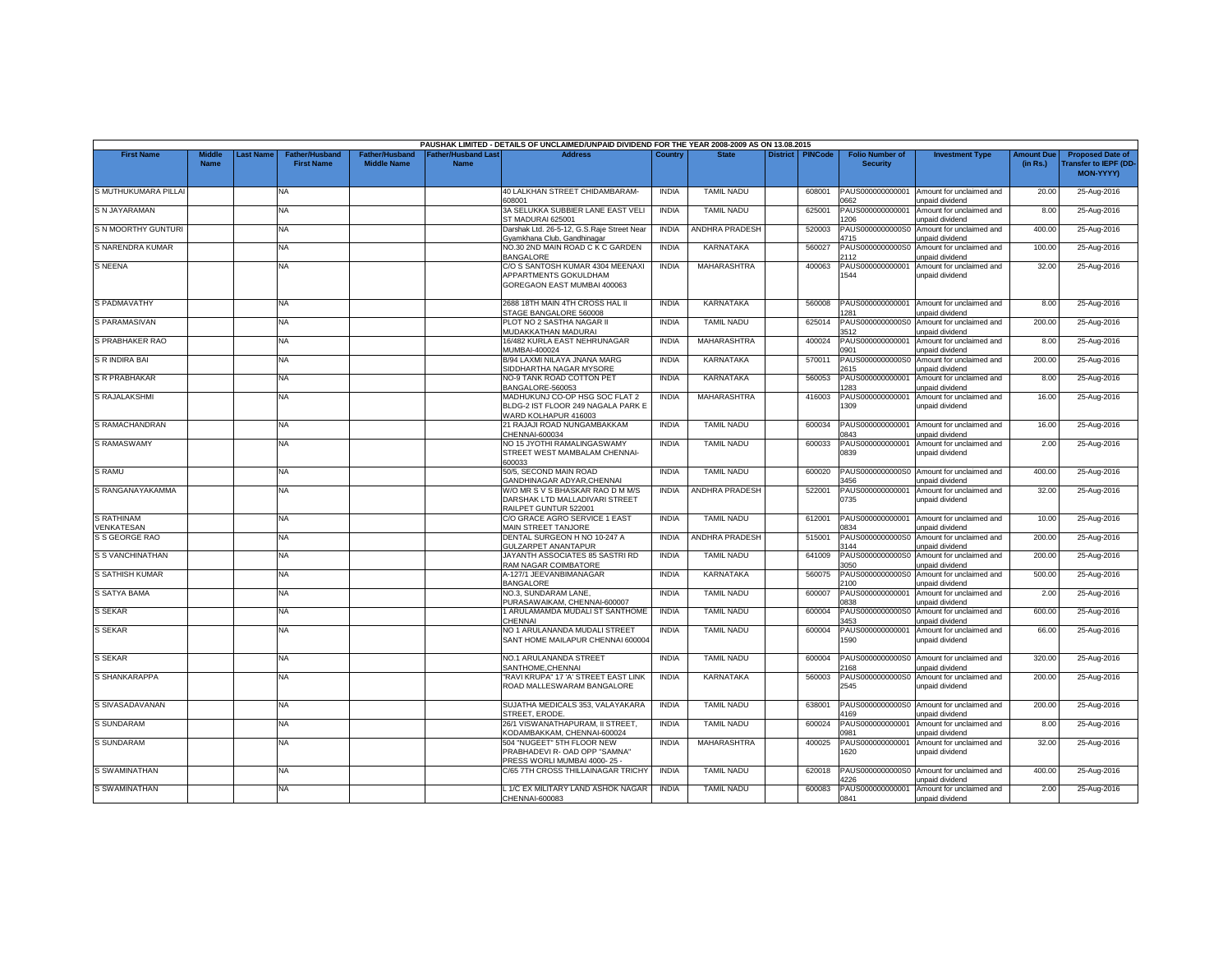|                                           |                              |                 |                                            |                                             |                                          | PAUSHAK LIMITED - DETAILS OF UNCLAIMED/UNPAID DIVIDEND FOR THE YEAR 2008-2009 AS ON 13.08.2015                                                 |              |                       |                 |                |                                           |                                                               |                               |                                                                            |
|-------------------------------------------|------------------------------|-----------------|--------------------------------------------|---------------------------------------------|------------------------------------------|------------------------------------------------------------------------------------------------------------------------------------------------|--------------|-----------------------|-----------------|----------------|-------------------------------------------|---------------------------------------------------------------|-------------------------------|----------------------------------------------------------------------------|
| <b>First Name</b>                         | <b>Middle</b><br><b>Name</b> | <b>ast Name</b> | <b>Father/Husband</b><br><b>First Name</b> | <b>Father/Husband</b><br><b>Middle Name</b> | <b>Father/Husband Las</b><br><b>Name</b> | <b>Address</b>                                                                                                                                 | Country      | <b>State</b>          | <b>District</b> | <b>PINCode</b> | <b>Folio Number of</b><br><b>Security</b> | <b>Investment Type</b>                                        | <b>Amount Due</b><br>(in Rs.) | <b>Proposed Date of</b><br><b>Transfer to IEPF (DD</b><br><b>MON-YYYY)</b> |
| <b>S THANGADURAI</b>                      |                              |                 | <b>NA</b>                                  |                                             |                                          | 47 NATCHIYAR PALAYAM WORAIYUR<br>TRICHY TAMIL NADU                                                                                             | <b>INDIA</b> | <b>TAMIL NADU</b>     |                 | 620003         | PAUS0000000000S0<br>4212                  | Amount for unclaimed and<br>unpaid dividend                   | 200.00                        | 25-Aug-2016                                                                |
| S UMANATH NAYAK                           |                              |                 | <b>NA</b>                                  |                                             |                                          | <b>CORPORATION BANK REGIONAL</b><br>OFFICE DALAMA- L TOWERS 409-412<br>4TH FLOOR BACKBAY RECL- AMATION<br><b>VARIMAN POINT MUMBAI 400021 -</b> | <b>INDIA</b> | MAHARASHTRA           |                 | 400021         | PAUS000000000001<br>0870                  | Amount for unclaimed and<br>unpaid dividend                   | 2.00                          | 25-Aug-2016                                                                |
| <b>SVRAVI</b>                             |                              |                 | <b>NA</b>                                  |                                             |                                          | 27 D, Vinayaka Apartments Dr.Ambedkar<br>Road Venkatapuram, Velandipalayam                                                                     | <b>INDIA</b> | <b>TAMIL NADU</b>     |                 | 641025         | PAUS0000000000S0<br>3511                  | Amount for unclaimed and<br>unpaid dividend                   | 200.00                        | 25-Aug-2016                                                                |
| S VASANTHALAKSHMI                         |                              |                 | <b>NA</b>                                  |                                             |                                          | 431/A, 9th Cross Girinagar II Phase                                                                                                            | <b>INDIA</b> | <b>KARNATAKA</b>      |                 | 560085         | PAUS0000000000S0<br>5434                  | Amount for unclaimed and<br>unpaid dividend                   | 100.00                        | 25-Aug-2016                                                                |
| S VEERARAGHAVAN                           |                              |                 | NA.                                        |                                             |                                          | C/O ENNORE FOUNDRIES LTD ENNORE<br>CHENNAI-600057                                                                                              | <b>INDIA</b> | <b>TAMIL NADU</b>     |                 | 600057         | PAUS000000000001<br>337                   | Amount for unclaimed and<br>unpaid dividend                   | 8.00                          | 25-Aug-2016                                                                |
| SABBELLA<br>SATYANARAYANA<br><b>REDDY</b> |                              |                 | SABBELLA<br>RAMACHANDRA<br><b>REDDY</b>    |                                             |                                          | DOOR NO 5-68 DEVALAYAM STREET<br>NEAR DWAJA STAMBHAM G MAMIDADA.<br>EAST GODAVARI DIST                                                         | <b>INDIA</b> | <b>ANDHRA PRADESH</b> |                 | 533344         | 700                                       | PAUSIN30232410012 Amount for unclaimed and<br>unpaid dividend | 100.00                        | 25-Aug-2016                                                                |
| <b>SADANANDA S</b><br>PUTHRAN             |                              |                 | NA                                         |                                             |                                          | D-5-8 JEEVAN SHANTI S V ROAD<br>SANTACRUZ WEST MUMBAI 400054                                                                                   | <b>INDIA</b> | MAHARASHTRA           |                 | 400054         | PAUS000000000001<br>155                   | Amount for unclaimed and<br>unpaid dividend                   | 8.00                          | 25-Aug-2016                                                                |
| SADASHIV SRINIVAS<br>KAMATH               |                              |                 | <b>NA</b>                                  |                                             |                                          | FLAT NO 210 GANESH APTS 3 6 440<br>HARDIKAR BAGH ROAD NO 5<br>HIMAYATNAGAR HYDERABAD 500029                                                    | <b>INDIA</b> | ANDHRA PRADESH        |                 | 500029         | PAUS000000000001<br>0979                  | Amount for unclaimed and<br>unpaid dividend                   | 8.00                          | 25-Aug-2016                                                                |
| <b>SADAYA PILLAI</b>                      |                              |                 | <b>NA</b>                                  |                                             |                                          | KOLATHU THERU, SUNNAMBUMEDU<br>VILLAGE, KILKOVLVED P.O., VANDAVASI<br>т∩                                                                       | <b>INDIA</b> | <b>TAMIL NADU</b>     |                 | 604408         | PAUS0000000000S0<br>148                   | Amount for unclaimed and<br>unpaid dividend                   | 40.00                         | 25-Aug-2016                                                                |
| SADHANA PORWAL                            |                              |                 | <b>NA</b>                                  |                                             |                                          | 17/6/1. HAT LANE SADAR HOWRAH                                                                                                                  | <b>INDIA</b> | <b>WEST BENGAL</b>    |                 | 711101         | PAUS120432000001<br>793                   | Amount for unclaimed and<br>unpaid dividend                   | 166.00                        | 25-Aug-2016                                                                |
| SADRUDIN ABDUL KARIM<br>/IRANI            |                              |                 | NA                                         |                                             |                                          | POST KAUSA DIST THANE PIN-400612                                                                                                               | <b>INDIA</b> | MAHARASHTRA           |                 | 400612         | PAUS000000000001<br>094                   | Amount for unclaimed and<br>unpaid dividend                   | 40.00                         | 25-Aug-2016                                                                |
| SAFAIYABU ALIHUSEIN<br><b>TINWALA</b>     |                              |                 | NA.                                        |                                             |                                          | WADI BADRI MOHALLA BARODA-39000                                                                                                                | <b>INDIA</b> | <b>GUJARAT</b>        |                 | 390001         | PAUS000000000001<br>)737                  | Amount for unclaimed and<br>unpaid dividend                   | 10.00                         | 25-Aug-2016                                                                |
| <b>SAHIL KUMARI</b>                       |                              |                 | NA.                                        |                                             |                                          | 190 DAYANAND VIHAR VIKAS NAGAR<br>DELHI 110002                                                                                                 | <b>INDIA</b> | DELHI                 |                 | 110002         | PAUS000000000001<br>397                   | Amount for unclaimed and<br>unpaid dividend                   | 8.00                          | 25-Aug-2016                                                                |
| SAI TRIMURTULU KASINA                     |                              |                 | <b>NA</b>                                  |                                             |                                          | S S L D MEDICALS 17-9-14 A.P.P.MILLS<br>ROAD SEETAAMPETA RAJAHMUNDRY                                                                           | <b>INDIA</b> | <b>ANDHRA PRADESH</b> |                 | 533104         | PAUS0000000000S0<br>1763                  | Amount for unclaimed and<br><b>Inpaid dividend</b>            | 300.00                        | 25-Aug-2016                                                                |
| <b>SAINSON INVESTMENTS</b><br>PVT LTD     |                              |                 | NA.                                        |                                             |                                          | 273/45 A CHANDIGARH 160047                                                                                                                     | <b>INDIA</b> | CHANDIGARH            |                 | 160047         | PAUS000000000001<br>623                   | Amount for unclaimed and<br>unpaid dividend                   | 16.00                         | 25-Aug-2016                                                                |
| SAJAL KUMAR GHOSH                         |                              |                 | NA                                         |                                             |                                          | 338 DUM DUM PARK CALCUTTA                                                                                                                      | <b>INDIA</b> | <b>WEST BENGAL</b>    |                 | 700055         | PAUS0000000000S0<br>2707                  | Amount for unclaimed and<br>unpaid dividend                   | 200.00                        | 25-Aug-2016                                                                |
| <b>SAKINA HADI</b>                        |                              |                 | <b>NA</b>                                  |                                             |                                          | 8-2-120/86/2 ROAD NO 3 BANJARA HILLS<br>HYDERABAD                                                                                              | <b>INDIA</b> | <b>ANDHRA PRADESH</b> |                 | 500034         | PAUS0000000000S<br>3140                   | Amount for unclaimed and<br>unpaid dividend                   | 600.00                        | 25-Aug-2016                                                                |
| <b>SAKINA SULEMAN</b>                     |                              |                 | <b>NA</b>                                  |                                             |                                          | WARDHA PLYWOOD DEPOT OPP KHOJA<br>AMATKHANA WARDHA-442001                                                                                      | <b>INDIA</b> | <b>MAHARASHTRA</b>    |                 | 442001         | PAUS000000000001<br>149                   | Amount for unclaimed and<br>unpaid dividend                   | 8.00                          | 25-Aug-2016                                                                |
| SAKUNTALA DEBI<br><b>MAHESHWARI</b>       |                              |                 | <b>NA</b>                                  |                                             |                                          | 101/B BELGACHIA ROAD CALCUTTA-<br>00004                                                                                                        | <b>INDIA</b> | <b>WEST BENGAL</b>    |                 | 700004         | PAUS000000000001<br>286                   | Amount for unclaimed and<br>unpaid dividend                   | 16.00                         | 25-Aug-2016                                                                |
| SAKUNTALABEN<br><b>RAVIKANT SHETH</b>     |                              |                 | <b>NA</b>                                  |                                             |                                          | <b>/INAY BHUVAN STATION ROAD IDAR</b><br><b>DIST SABARKATHA PIN-383430</b>                                                                     | <b>INDIA</b> | <b>GUJARAT</b>        |                 | 383430         | PAUS000000000001<br>)738                  | Amount for unclaimed and<br>unpaid dividend                   | 2.00                          | 25-Aug-2016                                                                |
| <b>SALIN KATARIA</b>                      |                              |                 | <b>NA</b>                                  |                                             |                                          | II-L-86, LAJPAT NAGAR NEW DELHI                                                                                                                | <b>INDIA</b> | DELHI                 |                 | 110024         | PAUS000000000001<br>723                   | Amount for unclaimed and<br>unpaid dividend                   | 166.00                        | 25-Aug-2016                                                                |
| SAMBA SIVA RAO<br>ADDEPALLI               |                              |                 | NA.                                        |                                             |                                          | C/O SREE DEVI MEDICAL<br>DISTRIBUTORS D NO 6-4-23<br>ANJANEYAPANTULU STREET<br>GANGANAMMAPET TENALI                                            | <b>INDIA</b> | <b>ANDHRA PRADESH</b> |                 | 522201         | PAUS0000000000S0<br>4737                  | Amount for unclaimed and<br>unpaid dividend                   | 200.00                        | 25-Aug-2016                                                                |
| SAMEER HANAMARADDI<br>GANGAL              |                              |                 | <b>NA</b>                                  |                                             |                                          | C/O DR H T GANGAL GANGAL NURSING<br>HOME HOUSE HUBLI-580021                                                                                    | <b>INDIA</b> | <b>KARNATAKA</b>      |                 | 580021         | PAUS000000000001<br>0835                  | Amount for unclaimed and<br>unpaid dividend                   | 40.00                         | 25-Aug-2016                                                                |
| <b>SAMEER N SHAH</b>                      |                              |                 | <b>NA</b>                                  |                                             |                                          | 25/C SONORIKA APPARTMENT 1ST<br>FLOOR CHANDAWADI OPP MADHAO<br>BAUG C P TANK MUMBAI 400004                                                     | <b>INDIA</b> | MAHARASHTRA           |                 | 400004         | PAUS000000000001<br>482                   | Amount for unclaimed and<br>unpaid dividend                   | 16.00                         | 25-Aug-2016                                                                |
| SAMERCHAND                                |                              |                 | NA                                         |                                             |                                          | P.B.1831, NO.3 II MAIN<br>ROAD, CHAMRAJPET BANGALORE                                                                                           | <b>INDIA</b> | KARNATAKA             |                 | 560018         | PAUS0000000000S0<br>421                   | Amount for unclaimed and<br>unpaid dividend                   | 100.00                        | 25-Aug-2016                                                                |
| <b>SAMIR PARIKH</b>                       |                              |                 | <b>NA</b>                                  |                                             |                                          | C/O DR PARIKH H M 29 SEJAL SOCIETY<br><b>POSTOFFICE ROAD</b><br>FATEHGANJ, VADODARA                                                            | <b>INDIA</b> | <b>GUJARAT</b>        |                 | 390002         | PAUS0000000000S0<br>740                   | Amount for unclaimed and<br>unpaid dividend                   | 800.00                        | 25-Aug-2016                                                                |
| <b>SAMIR R PARIKH</b>                     |                              |                 | <b>NA</b>                                  |                                             |                                          | 402, GIRIRAJ FLAT 11, JAGABHAI PARK<br>RAMBAUG, MANINAGAR AHMEDABAD                                                                            | <b>INDIA</b> | <b>GUJARAT</b>        |                 | 380008         | 92                                        | PAUSIN30123310225 Amount for unclaimed and<br>unpaid dividend | 100.00                        | 25-Aug-2016                                                                |
| SAMIRENDRA SAHA                           |                              |                 | NA.                                        |                                             |                                          | 14 G SWINHOE STREET CALCUTTA                                                                                                                   | <b>INDIA</b> | <b>WEST BENGAL</b>    |                 | 700019         | PAUS0000000000S0<br>2892                  | Amount for unclaimed and<br>unpaid dividend                   | 200.00                        | 25-Aug-2016                                                                |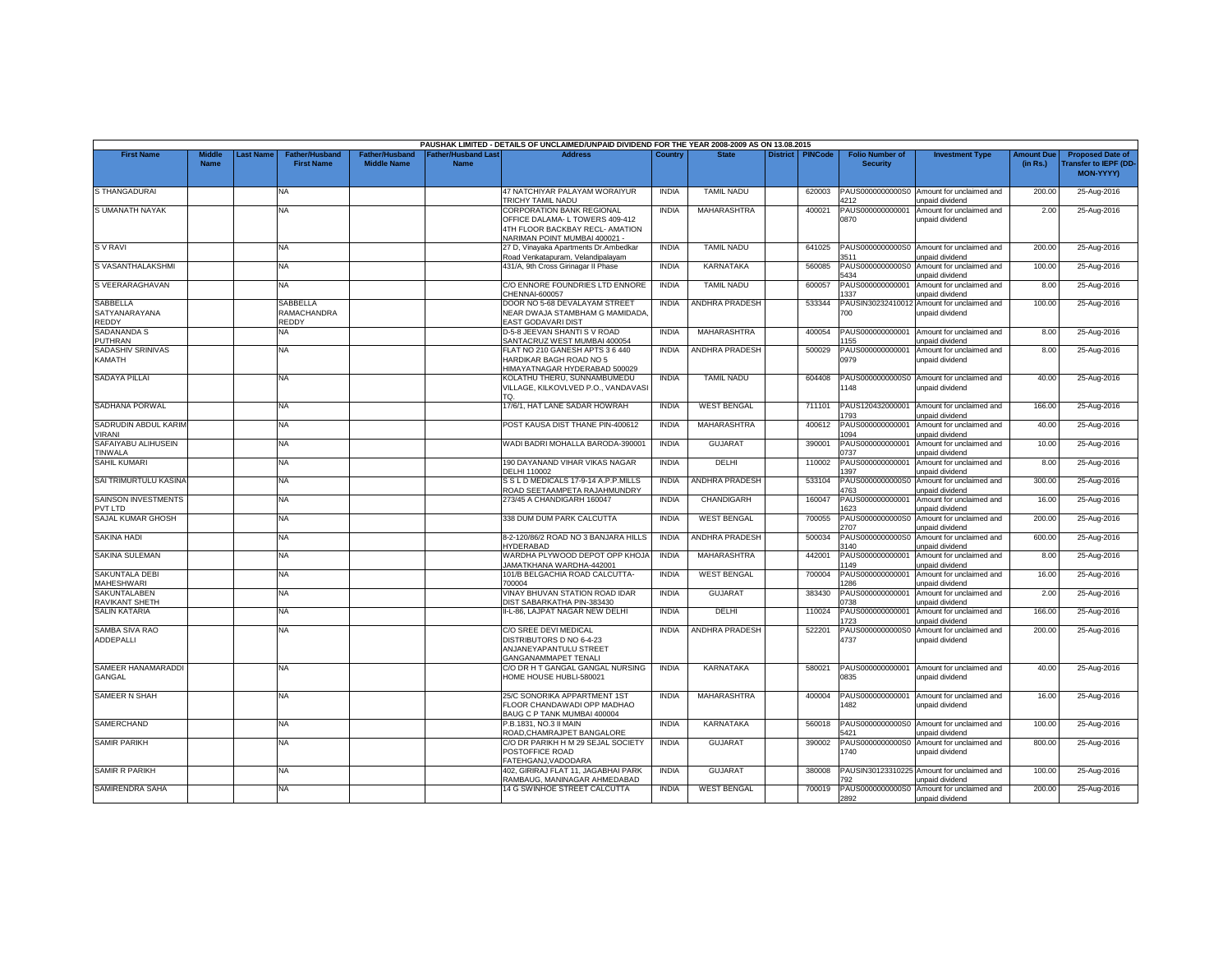|                                        |                              |          |                                            |                                             |                                   | PAUSHAK LIMITED - DETAILS OF UNCLAIMED/UNPAID DIVIDEND FOR THE YEAR 2008-2009 AS ON 13.08.2015                           |              |                    |                 |                |                                           |                                                               |                               |                                                                            |
|----------------------------------------|------------------------------|----------|--------------------------------------------|---------------------------------------------|-----------------------------------|--------------------------------------------------------------------------------------------------------------------------|--------------|--------------------|-----------------|----------------|-------------------------------------------|---------------------------------------------------------------|-------------------------------|----------------------------------------------------------------------------|
| <b>First Name</b>                      | <b>Middle</b><br><b>Name</b> | ast Name | <b>Father/Husband</b><br><b>First Name</b> | <b>Father/Husband</b><br><b>Middle Name</b> | Father/Husband Las<br><b>Name</b> | <b>Address</b>                                                                                                           | Country      | <b>State</b>       | <b>District</b> | <b>PINCode</b> | <b>Folio Number of</b><br><b>Security</b> | <b>Investment Type</b>                                        | <b>Amount Due</b><br>(in Rs.) | <b>Proposed Date of</b><br><b>Transfer to IEPF (DD</b><br><b>MON-YYYY)</b> |
| SAMJUBHAI VALLABHAI<br>SANGHANI        |                              |          | <b>NA</b>                                  |                                             |                                   | C/O PATEL SAMJUBHAI VALLABHAI<br>SASAN ROAD AT MENDARDA DIST<br>UNAGADH-362630                                           | <b>INDIA</b> | <b>GUJARAT</b>     |                 | 362630         | PAUS000000000001<br>0739                  | Amount for unclaimed and<br>unpaid dividend                   | 32.00                         | 25-Aug-2016                                                                |
| SAMPATH KUMAR K J                      |                              |          | <b>NA</b>                                  |                                             |                                   | 2668, 17th D Cross Banashankari II Stage                                                                                 | <b>INDIA</b> | <b>KARNATAKA</b>   |                 | 560070         | PAUS0000000000S0<br>1719                  | Amount for unclaimed and<br>unpaid dividend                   | 600.00                        | 25-Aug-2016                                                                |
| SAMRUDDHI SHAILESH<br>GANDHI           |                              |          | NA                                         |                                             |                                   | II-B WEST VIEW 309 S V ROAD<br>SANTACRUZ (WEST) MUMBAI-400054                                                            | <b>INDIA</b> | <b>MAHARASHTRA</b> |                 | 400054         | PAUS000000000001<br>176                   | Amount for unclaimed and<br>unpaid dividend                   | 18.00                         | 25-Aug-2016                                                                |
| SAMUEL H LAWRENCE                      |                              |          | <b>NA</b>                                  |                                             |                                   | MISSION TRAINING COMPOUND<br>FATEHGUNJ BARODA-390002                                                                     | <b>INDIA</b> | <b>GUJARAT</b>     |                 | 390002         | PAUS000000000001<br>086                   | Amount for unclaimed and<br>unpaid dividend                   | 16.00                         | 25-Aug-2016                                                                |
| <b>SAMYUKTA</b><br>VADLAMANNATI        |                              |          | NA                                         |                                             |                                   | C/O.DAMODARA RAO V.L.V.H<br>AKKENAPRAGADAWARI STREET, OLD<br>GUNTUR GUNTUR (A.P)                                         | <b>INDIA</b> | ANDHRA PRADESH     |                 | 522001         | PAUS0000000000S0<br>0682                  | Amount for unclaimed and<br>unpaid dividend                   | 400.00                        | 25-Aug-2016                                                                |
| SANDEEP                                |                              |          | NA                                         |                                             |                                   | EF-620 SAROJINI NAGAR NEW DELHI-<br>110023                                                                               | <b>INDIA</b> | DELHI              |                 | 110023         | PAUS000000000001<br>0740                  | Amount for unclaimed and<br>unpaid dividend                   | 6.00                          | 25-Aug-2016                                                                |
| <b>SANDHYA JAIN</b>                    |                              |          | <b>NA</b>                                  |                                             |                                   | C-19 PANCHSHEEL ENCLAVE NEW<br>DELHI 110017                                                                              | <b>INDIA</b> | DELHI              |                 | 110017         | PAUS00000000000<br>376                    | Amount for unclaimed and<br>unpaid dividend                   | 16.00                         | 25-Aug-2016                                                                |
| <b>SANDHYA</b><br>VINAYACHAND BADHANI  |                              |          | <b>NA</b>                                  |                                             |                                   | 294 FIRST FLOOR GANDHI CHOWK<br>SADAR BAZAR NAGPUR (M.S.)                                                                | <b>INDIA</b> | MAHARASHTRA        |                 | 440001         | PAUS0000000000S0<br>4925                  | Amount for unclaimed and<br>unpaid dividend                   | 200.00                        | 25-Aug-2016                                                                |
| <b>SANGAM KR</b>                       |                              |          | NA                                         |                                             |                                   | 678, NEW TIPPASANDRA HAL IIIRD<br><b>STAGE BANGALORE</b>                                                                 | <b>INDIA</b> | <b>KARNATAKA</b>   |                 | 560075         | PAUS0000000000S0<br>387                   | Amount for unclaimed and<br>unpaid dividend                   | 200.00                        | 25-Aug-2016                                                                |
| <b>SANJAY BHAT</b>                     |                              |          | <b>NA</b>                                  |                                             |                                   | KASHNA-E-NARJIS CIVIL LINE-2 BIJNOR                                                                                      | <b>INDIA</b> | UTTAR PRADESH      |                 | 246701         | PAUS0000000000S0<br>3931                  | Amount for unclaimed and<br>unpaid dividend                   | 200.00                        | 25-Aug-2016                                                                |
| SANJAY CHAMPAKLAL<br>SHAH              |                              |          | NA                                         |                                             |                                   | C/O THE SWASTIK JANATA SAHAKARI<br>BANK LTD 502 KALBADEVI ROAD<br>MUMBAI-400002                                          | <b>INDIA</b> | MAHARASHTRA        |                 | 400002         | PAUS000000000001<br>161                   | Amount for unclaimed and<br>unpaid dividend                   | 8.00                          | 25-Aug-2016                                                                |
| SANJAY HASTIMAL<br><b>SAKARIA</b>      |                              |          | NA                                         |                                             |                                   | B/12 KINNDU APARTMENT 3RD FLR OPP<br>MUNICIPAL MARKET MILLAN PARK SOC<br>NAVRANGPURA AHMEDABAD 380009                    | <b>INDIA</b> | <b>GUJARAT</b>     |                 | 380009         | PAUS000000000001<br>1395                  | Amount for unclaimed and<br>unpaid dividend                   | 32.00                         | 25-Aug-2016                                                                |
| <b>SANJAY KAWATHEKAR</b>               |                              |          | <b>NA</b>                                  |                                             |                                   | C/O A D GAWAI PLOT NO 49 VAIBHAV<br>NAGAR NEAR RADHAKRISHNA NGR<br>NEAR WAGHAPUR TEKADI LOHARA<br>ROAD WAGHAPUR YAVATMAL | <b>INDIA</b> | MAHARASHTRA        |                 | 445001         | 422                                       | PAUSIN30051313007 Amount for unclaimed and<br>unpaid dividend | 20.00                         | 25-Aug-2016                                                                |
| SANJAY KUMAR MISRA                     |                              |          | NA                                         |                                             |                                   | CL-139 SALT LAKE CITY SECTOR II<br>CALCUTTA 700091                                                                       | <b>INDIA</b> | <b>WEST BENGAL</b> |                 | 700091         | PAUS000000000001<br>291                   | Amount for unclaimed and<br>unpaid dividend                   | 8.00                          | 25-Aug-2016                                                                |
| SANJAY PRAKASH<br><b>MEHTA</b>         |                              |          | <b>NA</b>                                  |                                             |                                   | C/O SKG EQUIPMENTS PVT LTD<br>59, GAUTAM COMPLEX SEC-11, CBD<br>BELAPURNAVI MUMBAI                                       | <b>INDIA</b> | MAHARASHTRA        |                 | 400614         | PAUS000000000001<br>1287                  | Amount for unclaimed and<br>unpaid dividend                   | 16.00                         | 25-Aug-2016                                                                |
| SANJAY R GOYANI                        |                              |          | NA                                         |                                             |                                   | 701/1 GULSHAN VILLA CO-OP HSG SOC<br>JUHU LANE ANDHERI WEST MUMBAI<br>400058                                             | <b>INDIA</b> | MAHARASHTRA        |                 | 400058         | PAUS000000000001<br>1594                  | Amount for unclaimed and<br>unpaid dividend                   | 100.00                        | 25-Aug-2016                                                                |
| <b>SANJAY SAHAI</b>                    |                              |          | NA                                         |                                             |                                   | MARKETING DIV ALEMBIC CHEMICALS<br>VADODARA                                                                              | <b>INDIA</b> | <b>GUJARAT</b>     |                 | 390003         | PAUS0000000000S0<br>1566                  | Amount for unclaimed and<br>unpaid dividend                   | 300.00                        | 25-Aug-2016                                                                |
| <b>SANJAY SAHNAN</b>                   |                              |          | <b>NA</b>                                  |                                             |                                   | 1718/8 STREET NO 3 MOHALLA<br>FATEHGARH BACK SIDE CHAND<br>CINEMA LUDHIANA P B                                           | <b>INDIA</b> | PUNJAB             |                 | 141008         | PAUS0000000000S0<br>3407                  | Amount for unclaimed and<br>unpaid dividend                   | 300.00                        | 25-Aug-2016                                                                |
| SANJEEV KUMAR                          |                              |          | <b>KRISHAN KUMAR</b>                       |                                             |                                   | 4B/47 OLD RAJENDER NAGAR NEW<br>DELHI                                                                                    | <b>INDIA</b> | DELHI              |                 | 110060         | PAUSIN30096610276<br>10                   | Amount for unclaimed and<br>unpaid dividend                   | 4.00                          | 25-Aug-2016                                                                |
| <b>SANJIV KUMAR</b><br><b>JPADHYAY</b> |                              |          | <b>BLUPADHYAY</b>                          |                                             |                                   | D-86. VIVEK VIHAR DELHI                                                                                                  | <b>INDIA</b> | DELHI              |                 | 110095         | PAUSIN30072410019<br>129                  | Amount for unclaimed and<br>unpaid dividend                   | 16.00                         | 25-Aug-2016                                                                |
| SANKATHA SINGH                         |                              |          | <b>NA</b>                                  |                                             |                                   | D-38 HAUZ KHAS FLAT NO 2 I FLOOR<br><b>NEW DELHI 110016</b>                                                              | <b>INDIA</b> | DELHI              |                 | 110016         | PAUS000000000001<br>306                   | Amount for unclaimed and<br>unpaid dividend                   | 8.00                          | 25-Aug-2016                                                                |
| <b>SANT LAL</b>                        |                              |          | NA                                         |                                             |                                   | C- 4 B/13/147 Janak Puri New Delhi                                                                                       | <b>INDIA</b> | DELHI              |                 | 110058         | PAUSIN30086110087<br>648                  | Amount for unclaimed and<br>unpaid dividend                   | 16.00                         | 25-Aug-2016                                                                |
| SANTHANAM KANNAN                       |                              |          | <b>NA</b>                                  |                                             |                                   | DHANALAKSHMI MILLS NATCHIARKIRL P<br>O KUMBAKINAM RMS DIST TANJORE                                                       | <b>INDIA</b> | <b>TAMIL NADU</b>  |                 | 612001         | PAUS000000000001<br>833                   | Amount for unclaimed and<br>unpaid dividend                   | 32.00                         | 25-Aug-2016                                                                |
| <b>SANTOSH DEVI</b>                    |                              |          | NA                                         |                                             |                                   | 2641 MAIN BAZAR SHADIPUR P O PATEL<br>NAGAR NEW DELHI-110008                                                             | <b>INDIA</b> | DELHI              |                 | 110008         | PAUS000000000001<br>0987                  | Amount for unclaimed and<br>unpaid dividend                   | 8.00                          | 25-Aug-2016                                                                |
| <b>SANTOSH JAIN</b>                    |                              |          | <b>NA</b>                                  |                                             |                                   | C/O G C JAIN ALLAHABAD BANK<br>SCINDIA HOUSE NEW DELHI-110001                                                            | <b>INDIA</b> | DELHI              |                 | 110001         | PAUS00000000000<br>299                    | Amount for unclaimed and<br>unpaid dividend                   | 8.00                          | 25-Aug-2016                                                                |
| <b>SANTOSH KUMAR</b><br>CHAUDHARY      |                              |          | <b>NA</b>                                  |                                             |                                   | N 2-18 SUNDER NAGAR S V ROAD<br>MALAD (WEST) MUMBAI-400064                                                               | <b>INDIA</b> | MAHARASHTRA        |                 | 400064         | PAUS000000000001<br>1916                  | Amount for unclaimed and<br>unpaid dividend                   | 8.00                          | 25-Aug-2016                                                                |
| <b>SANTOSH RANI</b>                    |                              |          | <b>NA</b>                                  |                                             |                                   | T/696 GALI NO 4 FAIZ ROAD KAROL<br>BAGH NEW DELHI 110005                                                                 | <b>INDIA</b> | DELHI              |                 | 110005         | PAUS000000000001<br>1251                  | Amount for unclaimed and<br>unpaid dividend                   | 8.00                          | 25-Aug-2016                                                                |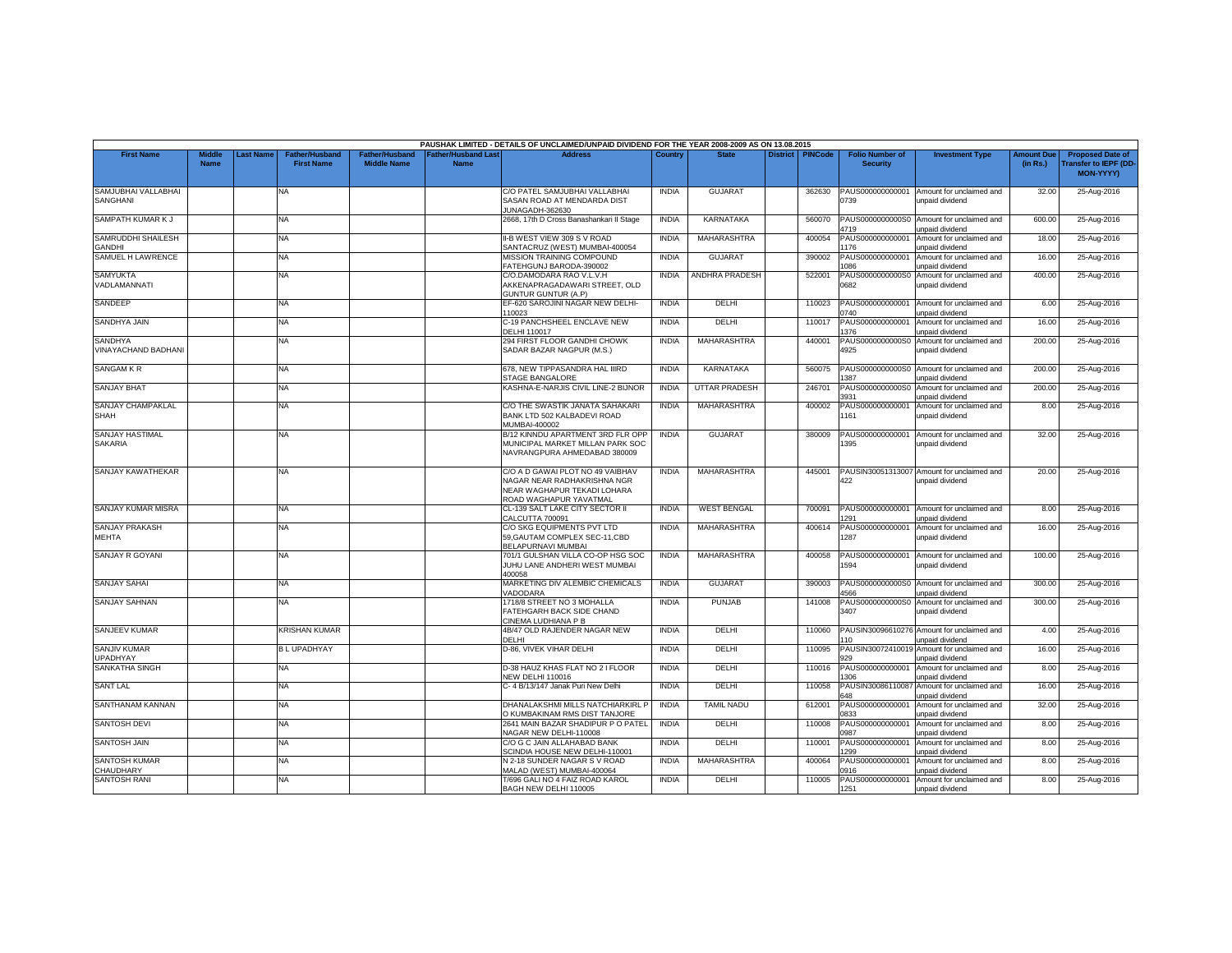|                                                       |                              |          |                                            |                                      |                                           | PAUSHAK LIMITED - DETAILS OF UNCLAIMED/UNPAID DIVIDEND FOR THE YEAR 2008-2009 AS ON 13.08.2015                       |              |                      |                 |                |                                           |                                                                      |                               |                                                                            |
|-------------------------------------------------------|------------------------------|----------|--------------------------------------------|--------------------------------------|-------------------------------------------|----------------------------------------------------------------------------------------------------------------------|--------------|----------------------|-----------------|----------------|-------------------------------------------|----------------------------------------------------------------------|-------------------------------|----------------------------------------------------------------------------|
| <b>First Name</b>                                     | <b>Middle</b><br><b>Name</b> | ast Name | <b>Father/Husband</b><br><b>First Name</b> | Father/Husband<br><b>Middle Name</b> | <b>Father/Husband Last</b><br><b>Name</b> | <b>Address</b>                                                                                                       | Country      | <b>State</b>         | <b>District</b> | <b>PINCode</b> | <b>Folio Number of</b><br><b>Security</b> | <b>Investment Type</b>                                               | <b>Amount Due</b><br>(in Rs.) | <b>Proposed Date of</b><br><b>Transfer to IEPF (DD</b><br><b>MON-YYYYY</b> |
| <b>SANTOSH RANI</b>                                   |                              |          | NA                                         |                                      |                                           | C/O M/S BABOO RAM HARI CHAND<br>KHARI BAOLI DELHI-110006                                                             | <b>INDIA</b> | DELHI                |                 | 110006         | PAUS000000000001<br>301                   | Amount for unclaimed and<br>inpaid dividend                          | 8.00                          | 25-Aug-2016                                                                |
| <b>SANTOSH SIDHU</b>                                  |                              |          | NA.                                        |                                      |                                           | 24 SRAVANA NOFRA NAVY NAGAR<br>COLABA MUMBAI 400005                                                                  | <b>INDIA</b> | <b>MAHARASHTRA</b>   |                 | 400005         | PAUS000000000001<br>880                   | Amount for unclaimed and<br>unpaid dividend                          | 8.00                          | 25-Aug-2016                                                                |
| SANWARMAL SIHAG                                       |                              |          | NA                                         |                                      |                                           | C/O SHRIRAJ BEARING CO OPP VORK<br><b>IOTEL M I ROAD JAIPUR</b>                                                      | <b>INDIA</b> | RAJASTHAN            |                 | 302003         | PAUS0000000000S0<br>3321                  | Amount for unclaimed and<br>unpaid dividend                          | 200.00                        | 25-Aug-2016                                                                |
| SARABHAI CHIMANLAL                                    |                              |          | NA                                         |                                      |                                           | "MANGALAM" 9 JAGABHAI PARK<br>KANKARIA AHMEDABAD-380022                                                              | <b>INDIA</b> | <b>GUJARAT</b>       |                 | 380022         | PAUS000000000001<br>665                   | Amount for unclaimed and<br><b>Inpaid dividend</b>                   | 32.00                         | 25-Aug-2016                                                                |
| <b>SARADA G NAIR</b>                                  |                              |          | NA                                         |                                      |                                           | SARADA VIHAR NARTHENR GATE<br>AMBALAPUIAH                                                                            | <b>INDIA</b> | <b>HARYANA</b>       |                 | 133001         | PAUS000000000001<br>380                   | Amount for unclaimed and<br>unpaid dividend                          | 6.00                          | 25-Aug-2016                                                                |
| <b>SARASVATIBEN</b><br><b>BALVANTRAI</b><br>KABRAWALA |                              |          | NA.                                        |                                      |                                           | LIMDA CHOWK SURAT-395001                                                                                             | <b>INDIA</b> | <b>GUJARAT</b>       |                 | 395001         | PAUS000000000001<br>0743                  | Amount for unclaimed and<br>unpaid dividend                          | 6.00                          | 25-Aug-2016                                                                |
| <b>SARASWATI A</b><br>CHANDIRA                        |                              |          | NA.                                        |                                      |                                           | C/O DR A R CHANDIRA RMO MUNICIPLE<br><b>IOSPITAL SIDHPUR-384151</b>                                                  | <b>INDIA</b> | <b>GUJARAT</b>       |                 | 384151         | PAUS000000000001<br>)925                  | Amount for unclaimed and<br>unpaid dividend                          | 8.00                          | 25-Aug-2016                                                                |
| SARASWATI DEBI                                        |                              |          | NA.                                        |                                      |                                           | C-169 D D A FLATS SAKET NEW DELHI-<br>10017                                                                          | <b>INDIA</b> | <b>DELHI</b>         |                 | 110017         | PAUS000000000001<br>1228                  | Amount for unclaimed and<br>unpaid dividend                          | 16.00                         | 25-Aug-2016                                                                |
| <b>SARASWATI</b><br>RAMANIKLAL PATEL                  |                              |          | RAMANIKLAL M<br><b>/AGADIYA</b>            |                                      |                                           | NO 350-1 NAYANDAHALLI OPP THE<br>CLUB MYSORE ROAD BANGALORE                                                          | <b>INDIA</b> | <b>KARNATAKA</b>     |                 | 560039         | PAUSIN30192630430<br>348                  | Amount for unclaimed and<br>unpaid dividend                          | 32.00                         | 25-Aug-2016                                                                |
| <b>SARAT KUMAR SAHOO</b>                              |                              |          | NA                                         |                                      |                                           | PHYSICIAN .DY. CHIEF MEDICAL<br>OFFICER GAS AUTHORITY OF INDIA LTD,<br>16, BHIKAIJI PALACE, R.K.PURAM , NEW<br>DELHI | <b>INDIA</b> | DELHI                |                 | 110066         | PAUS0000000000S0<br>4451                  | Amount for unclaimed and<br>unpaid dividend                          | 200.00                        | 25-Aug-2016                                                                |
| <b>SARAYU A</b>                                       |                              |          | NA                                         |                                      |                                           | 29 ANNA ROAD SWARNAPURI SALEM                                                                                        | <b>INDIA</b> | <b>TAMIL NADU</b>    |                 | 636004         | 80                                        | PAUSIN30131320744 Amount for unclaimed and<br><b>Inpaid dividend</b> | 600.00                        | 25-Aug-2016                                                                |
| <b>SARLA D TRIPATHI</b>                               |                              |          | NA                                         |                                      |                                           | C/O STATE BANK OF INDIA RANDHEJA<br><b>IST GANDHINAGAR 382620 GUJ</b>                                                | <b>INDIA</b> | GUJARAT              |                 | 382620         | PAUS000000000001<br>1441                  | Amount for unclaimed and<br>unpaid dividend                          | 32.00                         | 25-Aug-2016                                                                |
| <b>SARLA DHAWAN</b>                                   |                              |          | NA.                                        |                                      |                                           | 25 MALCHA MARG CHANAKYAPURI NEW<br>DELHI-110021                                                                      | <b>INDIA</b> | DELHI                |                 | 110021         | PAUS000000000001<br>050                   | Amount for unclaimed and<br>unpaid dividend                          | 8.00                          | 25-Aug-2016                                                                |
| SARLA KIRITBHAI SHAH                                  |                              |          | NA                                         |                                      |                                           | SHIVE KRUPA 3RD FL FLAT NO 9 KARANI<br>LANE GHATKOPAR MUMBAI-400086                                                  | <b>INDIA</b> | MAHARASHTRA          |                 | 400086         | PAUS000000000001<br>1163                  | Amount for unclaimed and<br>unpaid dividend                          | 8.00                          | 25-Aug-2016                                                                |
| SARLABEN MADHUBHAI<br><b>DESAI</b>                    |                              |          | NA.                                        |                                      |                                           | MEGHDUT SOCIETY NO 25 KARELI<br>BAUG BARODA 390018                                                                   | <b>INDIA</b> | GUJARAT              |                 | 390018         | PAUS000000000001<br>0613                  | Amount for unclaimed and<br>unpaid dividend                          | 2.00                          | 25-Aug-2016                                                                |
| SAROJ                                                 |                              |          | NA                                         |                                      |                                           | 440 SARDARPURA 3RD "C" ROAD<br>JODHPUR-342003                                                                        | <b>INDIA</b> | RAJASTHAN            |                 | 342003         | PAUS000000000001<br>1969                  | Amount for unclaimed and<br>unpaid dividend                          | 8.00                          | 25-Aug-2016                                                                |
| SAROJ BALA JAIN                                       |                              |          | NA                                         |                                      |                                           | 64 APUPURA JAIN MANDIR<br><b>MUZAFFARNAGAR</b>                                                                       | <b>INDIA</b> | <b>UTTAR PRADESH</b> |                 | 251001         | PAUS000000000001<br>384                   | Amount for unclaimed and<br>unpaid dividend                          | 16.00                         | 25-Aug-2016                                                                |
| SAROJ BALA MUTREJA                                    |                              |          | NA                                         |                                      |                                           | 3/5 MOTI NAGAR NEW DELHI-110015                                                                                      | <b>INDIA</b> | DELHI                |                 | 110015         | PAUS000000000001<br>0995                  | Amount for unclaimed and<br>unpaid dividend                          | 8.00                          | 25-Aug-2016                                                                |
| <b>SAROJ GAMBHIR</b>                                  |                              |          | NA                                         |                                      |                                           | C/O DR M L GAMBHIR STAFF COLONY<br>THAPAR ENGG COLLEGE CAMPUS<br>PATIALA PUNJAB 147001                               | <b>INDIA</b> | <b>PUNJAB</b>        |                 | 147001         | PAUS000000000001<br>0946                  | Amount for unclaimed and<br>unpaid dividend                          | 16.00                         | 25-Aug-2016                                                                |
| SAROJ KEJRIWAL                                        |                              |          | NA                                         |                                      |                                           | AMPOULES & VIALS MFG CO (B) LTD 139-<br>A MAROL MAROSHI ROAD MUMBAI-<br>400059                                       | <b>INDIA</b> | <b>MAHARASHTRA</b>   |                 | 400059         | PAUS000000000001<br>0912                  | Amount for unclaimed and<br>unpaid dividend                          | 32.00                         | 25-Aug-2016                                                                |
| <b>SAROJ KUMARI</b>                                   |                              |          | NA                                         |                                      |                                           | C/O PAWAN CREDIT CORPORATION<br>30/31 KALA-KAR STREET 4TH FLOOR<br>ROOM NO 27 CALCUTT- A-700007 -                    | <b>INDIA</b> | <b>WEST BENGAL</b>   |                 | 700007         | PAUS000000000001<br>285                   | Amount for unclaimed and<br>unpaid dividend                          | 8.00                          | 25-Aug-2016                                                                |
| <b>SAROJ S PUNJABI</b>                                |                              |          | NA.                                        |                                      |                                           | K-2.DALAL ESTATE.GRD FLR.DR.DADA<br>SAHEB BHADKAMKAR MG.OPP:<br>SHAGUN HOTEL, MUMBAI<br>CENTRAL, MUMBAI-400008       | <b>INDIA</b> | <b>MAHARASHTRA</b>   |                 | 400008         | PAUS000000000001<br>1685                  | Amount for unclaimed and<br>unpaid dividend                          | 8.00                          | 25-Aug-2016                                                                |
| <b>SAROJ VINOD PAREKH</b>                             |                              |          | NA.                                        |                                      |                                           | 39 SARASWATI BHUWAN<br>WALKESHWAR BANGANGA CROSS<br>LANE MUMBAI -400006                                              | <b>INDIA</b> | <b>MAHARASHTRA</b>   |                 | 400006         | 1273                                      | PAUS000000000001 Amount for unclaimed and<br>unpaid dividend         | 16.00                         | 25-Aug-2016                                                                |
| <b>SAROJ VISHNOI</b>                                  |                              |          | ΝA                                         |                                      |                                           | 73 TAGORE PARK MODEL TOWN DELHI-<br>110009                                                                           | <b>INDIA</b> | DELHI                |                 | 110009         | PAUS000000000001<br>1994                  | Amount for unclaimed and<br>unpaid dividend                          | 16.00                         | 25-Aug-2016                                                                |
| SAROJBEN BHANUBHAI<br>PATEL                           |                              |          | <b>NA</b>                                  |                                      |                                           | TUSHAR' BEHIND UCO BANK NEAR<br>SARDAR STATUE V VIDYANAGAR DIST<br><b>KAIRA 388120</b>                               | <b>INDIA</b> | <b>GUJARAT</b>       |                 | 388120         | PAUS000000000001<br>0744                  | Amount for unclaimed and<br>unpaid dividend                          | 16.00                         | 25-Aug-2016                                                                |
| SAROJBEN<br><b>DHANSUKHRAM INGREJ</b>                 |                              |          | NA                                         |                                      |                                           | B-12 SUSHMA SOCIETY NEAR HINDU<br>MILAN MANDIR SURAT 395003                                                          | <b>INDIA</b> | GUJARAT              |                 | 395003         | PAUS000000000001<br>1372                  | Amount for unclaimed and<br>unpaid dividend                          | 6.00                          | 25-Aug-2016                                                                |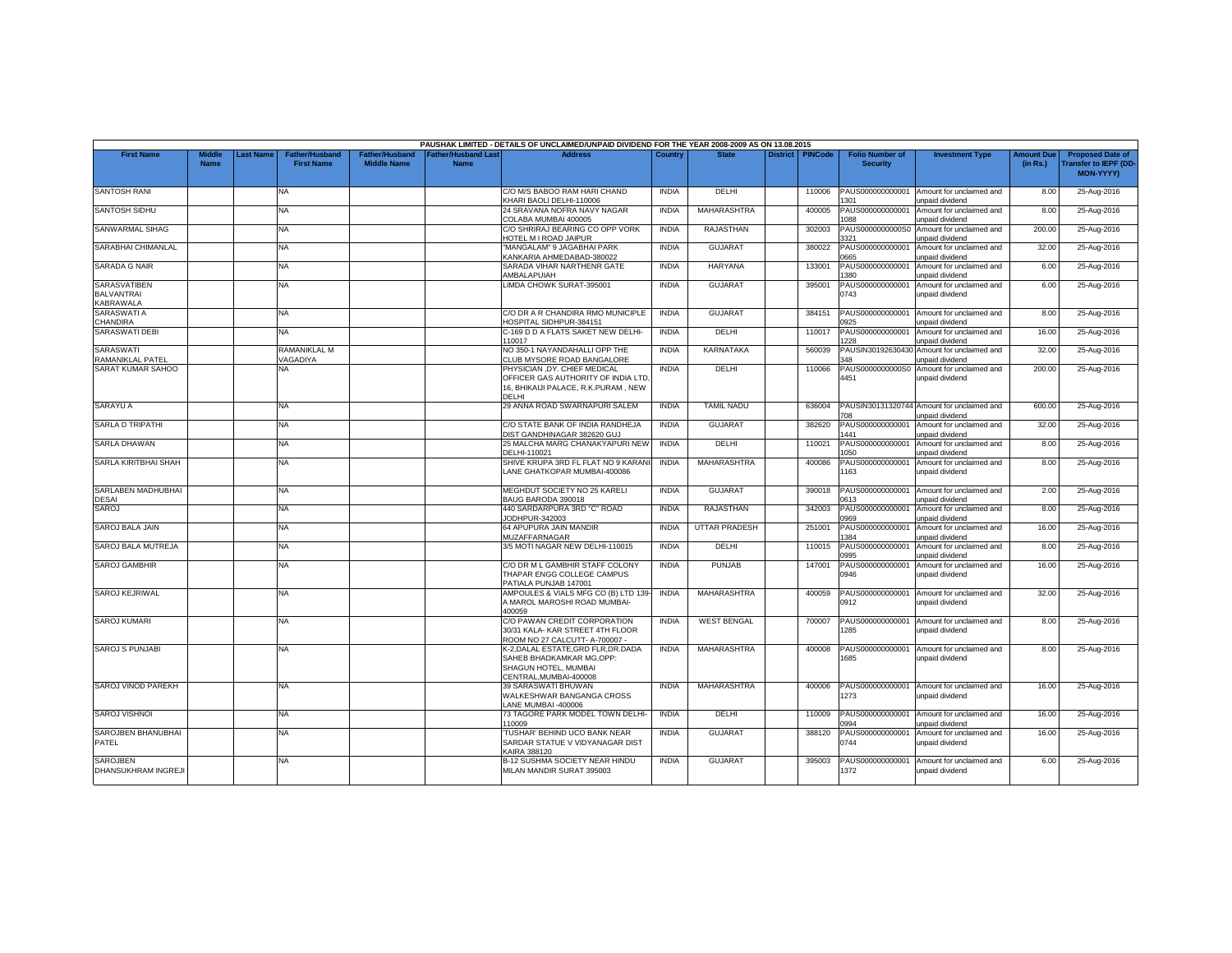|                                                        |                              |                  |                                            |                                             |                                           | PAUSHAK LIMITED - DETAILS OF UNCLAIMED/UNPAID DIVIDEND FOR THE YEAR 2008-2009 AS ON 13.08.2015  |              |                       |                    |                                           |                                                               |                               |                                                                     |
|--------------------------------------------------------|------------------------------|------------------|--------------------------------------------|---------------------------------------------|-------------------------------------------|-------------------------------------------------------------------------------------------------|--------------|-----------------------|--------------------|-------------------------------------------|---------------------------------------------------------------|-------------------------------|---------------------------------------------------------------------|
| <b>First Name</b>                                      | <b>Middle</b><br><b>Name</b> | <b>Last Name</b> | <b>Father/Husband</b><br><b>First Name</b> | <b>Father/Husband</b><br><b>Middle Name</b> | <b>Father/Husband Last</b><br><b>Name</b> | Address                                                                                         | Country      | <b>State</b>          | District   PINCode | <b>Folio Number of</b><br><b>Security</b> | <b>Investment Type</b>                                        | <b>Amount Due</b><br>(in Rs.) | <b>Proposed Date of</b><br><b>Transfer to IEPF (DD</b><br>MON-YYYY) |
| <b>SAROJBEN</b><br>MANEKCHAND SHAH                     |                              |                  | <b>NA</b>                                  |                                             |                                           | 592/64 PARADISE APARTMENT<br>LAXMINAGAR GUJ HSG BOARD BARODA<br>390021                          | <b>INDIA</b> | GUJARAT               | 390021             | PAUS000000000001<br>0667                  | Amount for unclaimed and<br>unpaid dividend                   | 2.00                          | 25-Aug-2016                                                         |
| <b>SAROJBEN PATEL</b>                                  |                              |                  | NA                                         |                                             |                                           | <b>B-26 GANGA JAMANA SOCIETY</b><br>SUBHANPURA VADODARA                                         | <b>INDIA</b> | <b>GUJARAT</b>        | 390007             | PAUS0000000000S0<br>1338                  | Amount for unclaimed and<br>unpaid dividend                   | 200.00                        | 25-Aug-2016                                                         |
| SAROJBEN<br><b>PRAMODCHANDRA</b><br><b>CHHIKNIWALA</b> |                              |                  | PRAMODCHANDR                               |                                             |                                           | A/2 ATILAXMI APPTS. LAXMI SOC. ROAD<br>NEAR NEHRU PARK VASTRAPUR<br>HMEDABAD.                   | INDIA        | GUJARAT               | 380015             | PAUS000000000001<br>2993                  | Amount for unclaimed and<br>unpaid dividend                   | 32.00                         | 25-Aug-2016                                                         |
| <b>SAROJINI DEVI</b>                                   |                              |                  | NA                                         |                                             |                                           | C/O B K CHAODHARY ALEMBIC<br>CHEMICAL WORKS CO LTD PATNA                                        | <b>INDIA</b> | <b>BIHAR</b>          | 800001             | PAUS0000000000S0<br>1017                  | Amount for unclaimed and<br>unpaid dividend                   | 200.00                        | 25-Aug-2016                                                         |
| <b>SAROJINI M</b>                                      |                              |                  | NA                                         |                                             |                                           | C/O PRAJA VYDYA SALA OPP HOTEL<br>SUDHA GAJUWALA VISAKHAPATNAM                                  | <b>INDIA</b> | ANDHRA PRADESH        | 530026             | PAUS0000000000S0<br>4833                  | Amount for unclaimed and<br>unpaid dividend                   | 200.00                        | 25-Aug-2016                                                         |
| <b>SAROJINI S SANKA</b>                                |                              |                  | NA                                         |                                             |                                           | N C-12 POWER HOUSE COLONY<br>GODAVARI KHANI KARIM NAGAR 505209<br>ΔP                            | <b>INDIA</b> | ANDHRA PRADESH        | 505209             | PAUS000000000001<br>0961                  | Amount for unclaimed and<br>unpaid dividend                   | 8.00                          | 25-Aug-2016                                                         |
| SARSWTIBEN GULABRAI<br>SONI                            |                              |                  | NA.                                        |                                             |                                           | C/24, GANDHINAGAR, RLY, STATION<br>ROAD, JAMNAGAR PIN-361002                                    | <b>INDIA</b> | <b>GUJARAT</b>        | 361002             | PAUS000000000001<br>075                   | Amount for unclaimed and<br>unpaid dividend                   | 8.00                          | 25-Aug-2016                                                         |
| <b>SARVESH CHANDEV</b><br><b>NAGAR</b>                 |                              |                  | NA                                         |                                             |                                           | C/O SHRI VINOD KUMAR STATE BANK<br>OF INDIA ASAF ALI ROAD NEW DELHI<br>110001                   | <b>INDIA</b> | DELHI                 | 110001             | PAUS000000000001<br>0990                  | Amount for unclaimed and<br>unpaid dividend                   | 8.00                          | 25-Aug-2016                                                         |
| SARVOTAM VENKATESH<br>RHAT                             |                              |                  | NA.                                        |                                             |                                           | 6 GHARKUL GOPAL NAGAR DOMBIVLI<br>EAST 421201                                                   | <b>INDIA</b> | MAHARASHTRA           | 421201             | PAUS000000000001<br>168                   | Amount for unclaimed and<br>unpaid dividend                   | 8.00                          | 25-Aug-2016                                                         |
| SASIDHAR KOMAKULA                                      |                              |                  | NA                                         |                                             |                                           | C/O DR K V G K TILAK 3/2 PRINCE<br><b>APARTMENTS VISAKHAPATNAM</b>                              | <b>INDIA</b> | <b>ANDHRA PRADESH</b> | 530002             | PAUS0000000000S0<br>339                   | Amount for unclaimed and<br>inpaid dividend                   | 1500.00                       | 25-Aug-2016                                                         |
| <b>SASTRY D G P</b>                                    |                              |                  | NA                                         |                                             |                                           | 5-3-668/10/45 DURGA NAGAR COLONY<br>ANJABUTIA.HYDERABAD                                         | <b>INDIA</b> | <b>ANDHRA PRADESH</b> | 500482             | PAUS0000000000S0<br>196                   | Amount for unclaimed and<br>unpaid dividend                   | 200.00                        | 25-Aug-2016                                                         |
| <b>SAT PAL</b>                                         |                              |                  | NA                                         |                                             |                                           | 602 NIRMAL TOWER BARAKHAMBA<br>ROAD NEW DELHI 110001                                            | <b>INDIA</b> | DELHI                 | 110001             | PAUS000000000001<br>351                   | Amount for unclaimed and<br>unpaid dividend                   | 8.00                          | 25-Aug-2016                                                         |
| <b>SAT PAL</b>                                         |                              |                  | NA                                         |                                             |                                           | C/O BHAGWAN DAS GUPTA & CO 4<br>DELHI STOCK EXCHANGE BULD ASAF<br>ALI ROAD NEW DELHI-110002     | <b>INDIA</b> | DELHI                 | 110002             | PAUS000000000001<br>1217                  | Amount for unclaimed and<br>unpaid dividend                   | 8.00                          | 25-Aug-2016                                                         |
| <b>SAT PAL DHAWAN</b>                                  |                              |                  | NA                                         |                                             |                                           | 15 BAG FARZANA CIVIL LINES AGRA<br>282002                                                       | <b>INDIA</b> | <b>UTTAR PRADESH</b>  | 282002             | PAUS000000000001<br>085                   | Amount for unclaimed and<br>unpaid dividend                   | 8.00                          | 25-Aug-2016                                                         |
| <b>SATEESH MAHALE</b>                                  |                              |                  | NA                                         |                                             |                                           | 8. ESKIMO'S ENCLAVE NEAR HAVELI<br>BUNGALOW BEHIND T.V.TOWER, OFF<br>DRIVE-IN ROAD.AHMEDABAD    | <b>INDIA</b> | <b>GUJARA1</b>        | 380054             | PAUS0000000000S0<br>4618                  | Amount for unclaimed and<br>unpaid dividend                   | 200.00                        | 25-Aug-2016                                                         |
| SATEESH MAHALE                                         |                              |                  | NA.                                        |                                             |                                           | 8, ESKIMO'S ENCLAVE, NEAR HAVELI<br>BUNGALO BEHIND T.V.TOWER OFF<br>DIRVE-IN ROAD.AHMEDABAD     | <b>INDIA</b> | GUJARAT               | 380054             | PAUS0000000000S0<br>5278                  | Amount for unclaimed and<br>unpaid dividend                   | 200.00                        | 25-Aug-2016                                                         |
| <b>SATHYAVATHI</b>                                     |                              |                  | NA                                         |                                             |                                           | W/O H B GOWDA J S S DOCTORS<br>QUARTERS-NO II CROSS SHANKAR<br><b>MUTT ROAD MYSORE</b>          | <b>INDIA</b> | <b>KARNATAKA</b>      | 570004             | PAUS0000000000S0<br>2453                  | Amount for unclaimed and<br>unpaid dividend                   | 200.00                        | 25-Aug-2016                                                         |
| <b>SATISH CHANDRA</b>                                  |                              |                  | NA.                                        |                                             |                                           | C-6/13 RANA PRATAP BAGH DELHI-<br>10007                                                         | <b>INDIA</b> | DELHI                 | 110007             | PAUS000000000001<br>001                   | Amount for unclaimed and<br>unpaid dividend                   | 8.00                          | 25-Aug-2016                                                         |
| <b>SATISH CHANDRA</b><br><b>BHARGAVA</b>               |                              |                  | NA                                         |                                             |                                           | 4/62 JAWAHAR NAGAR, JAIPUR, JAIPUR,                                                             | <b>INDIA</b> | RAJASTHAN             | 302004             | PAUS000000000001<br>0746                  | Amount for unclaimed and<br>unpaid dividend                   | 32.00                         | 25-Aug-2016                                                         |
| <b>SATISH CHANDRA</b><br><b>RASTOGI</b>                |                              |                  | NA                                         |                                             |                                           | 31/109C GALI NO-5 BHIKAM SINGH<br>COLONY VISHWAS NAGAR SHAHDRA<br>DELHI 110032                  | <b>INDIA</b> | DELHI                 | 110032             | PAUS000000000001<br>0999                  | Amount for unclaimed and<br>unpaid dividend                   | 8.00                          | 25-Aug-2016                                                         |
| <b>SATISH KUMAR</b><br><b>RATHORE</b>                  |                              |                  | NA                                         |                                             |                                           | C-233 SOUTH MOTI BAGH NEW DELHI-<br>110021                                                      | <b>INDIA</b> | DELHI                 | 110021             | PAUS000000000001<br>1989                  | Amount for unclaimed and<br>inpaid dividend                   | 8.00                          | 25-Aug-2016                                                         |
| SATISHBHAI BABUBHAI<br>AMIN                            |                              |                  | NA.                                        |                                             |                                           | DARWAJA KHADKI TARAPUR DIST.<br>ANAND                                                           | <b>INDIA</b> | <b>GUJARAT</b>        | 388180             | 88                                        | PAUSIN30199110304 Amount for unclaimed and<br>unpaid dividend | 32.00                         | 25-Aug-2016                                                         |
| SATPAL SINGH BEDI                                      |                              |                  | NA                                         |                                             |                                           | B-234 ASHOK VIHAR DELHI-110052                                                                  | <b>INDIA</b> | DELHI                 | 110052             | PAUS000000000001<br>1214                  | Amount for unclaimed and<br>unpaid dividend                   | 8.00                          | 25-Aug-2016                                                         |
| SATYA BRATA DUTTA                                      |                              |                  | NA                                         |                                             |                                           | BAGH KUTIR BARA BAZAR PO CHANDAN<br>NAGAR DIST HOOGHLY WEST BENGAL<br>712136                    | <b>INDIA</b> | <b>WEST BENGAL</b>    | 712136             | PAUS000000000001<br>1115                  | Amount for unclaimed and<br>unpaid dividend                   | 16.00                         | 25-Aug-2016                                                         |
| <b>SATYA PAL SAINI</b>                                 |                              |                  | NA                                         |                                             |                                           | D 18A GREEN PARK MAIN NEW DELHI<br>DELHI                                                        | <b>INDIA</b> | DELHI                 | 110016             | 364                                       | PAUSIN30267930494 Amount for unclaimed and<br>inpaid dividend | 8.00                          | 25-Aug-2016                                                         |
| SATYA PRASAD GHOSAL                                    |                              |                  | NA                                         |                                             |                                           | 62 SURJYA SEN STREET CALCUTTA-<br>700009                                                        | <b>INDIA</b> | <b>WEST BENGAL</b>    | 700009             | PAUS000000000001<br>125                   | Amount for unclaimed and<br>unpaid dividend                   | 8.00                          | 25-Aug-2016                                                         |
| SATYA PRASAD PANDEY                                    |                              |                  | NA                                         |                                             |                                           | PANDEY GENERAL STORES JAMEEL<br>BABA COMPOUND KAMRAJ NAGAR E E<br>HIGHWAY GHATKOPAR EAST MUMBAI | <b>INDIA</b> | <b>MAHARASHTRA</b>    | 400077             | PAUSIN30133017387<br>475                  | Amount for unclaimed and<br>unpaid dividend                   | 16.00                         | 25-Aug-2016                                                         |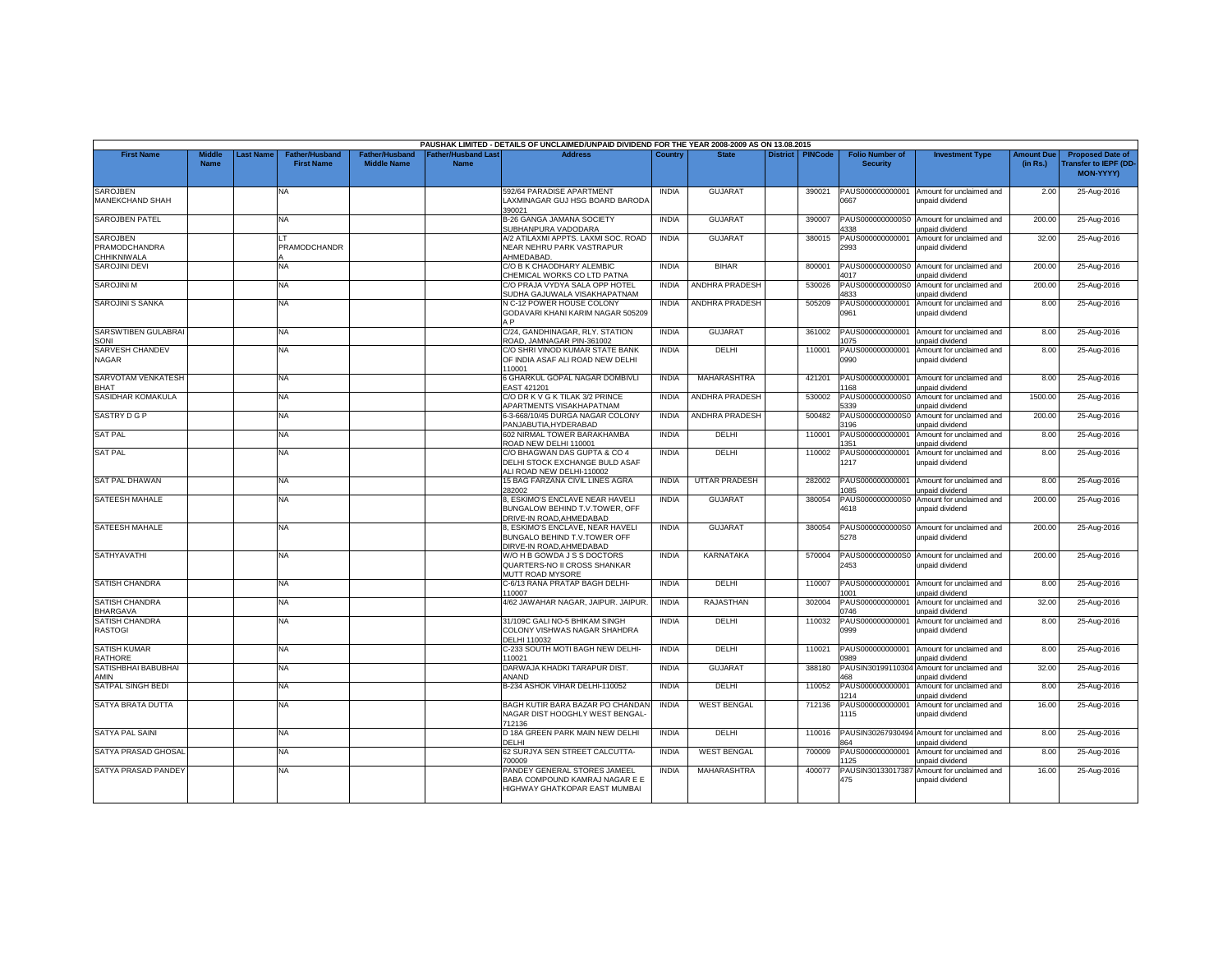|                                              |                              |                 |                                            |                                      |                                           | PAUSHAK LIMITED - DETAILS OF UNCLAIMED/UNPAID DIVIDEND FOR THE YEAR 2008-2009 AS ON 13.08.2015             |              |                       |                 |                |                                           |                                                                |                               |                                                                     |
|----------------------------------------------|------------------------------|-----------------|--------------------------------------------|--------------------------------------|-------------------------------------------|------------------------------------------------------------------------------------------------------------|--------------|-----------------------|-----------------|----------------|-------------------------------------------|----------------------------------------------------------------|-------------------------------|---------------------------------------------------------------------|
| <b>First Name</b>                            | <b>Middle</b><br><b>Name</b> | <b>ast Name</b> | <b>Father/Husband</b><br><b>First Name</b> | Father/Husband<br><b>Middle Name</b> | <b>Father/Husband Last</b><br><b>Name</b> | <b>Address</b>                                                                                             | Country      | <b>State</b>          | <b>District</b> | <b>PINCode</b> | <b>Folio Number of</b><br><b>Security</b> | <b>Investment Type</b>                                         | <b>Amount Due</b><br>(in Rs.) | <b>Proposed Date of</b><br><b>Transfer to IEPF (DD</b><br>MON-YYYY) |
| SATYANARAYANA SINHA<br>NALLANTHIGHAL         |                              |                 | NA.                                        |                                      |                                           | 209/2 MVP COLONY VISAKHAPATNAM                                                                             | <b>INDIA</b> | ANDHRA PRADESH        |                 | 530017         | PAUS0000000000S0<br>4814                  | Amount for unclaimed and<br>unpaid dividend                    | 500.00                        | 25-Aug-2016                                                         |
| SATYASURYANARAYANA<br>YANAMANDRA             |                              |                 | NA                                         |                                      |                                           | 37/A, BANSILALPET SECUNDERABAD                                                                             | <b>INDIA</b> | ANDHRA PRADESH        |                 | 500003         | PAUS0000000000S0<br>0695                  | Amount for unclaimed and<br>unpaid dividend                    | 200.00                        | 25-Aug-2016                                                         |
| SATYENDRA KUMAR<br><b>SINHA</b>              |                              |                 | <b>NA</b>                                  |                                      |                                           | D/95 P C COLONY KANKAR BAGH PATNA<br>300020                                                                | <b>INDIA</b> | <b>BIHAR</b>          |                 | 800020         | PAUS000000000001<br>468                   | Amount for unclaimed and<br>unpaid dividend                    | 50.00                         | 25-Aug-2016                                                         |
| SATYENDRAKUMAR<br><b>GOVINDBHAI PATEL</b>    |                              |                 | NA                                         |                                      |                                           | HARIKRIPA NIVAS CHHANI BARODA-<br>391740                                                                   | <b>INDIA</b> | <b>GUJARAT</b>        |                 | 391740         | PAUS000000000001<br>1748                  | Amount for unclaimed and<br>unpaid dividend                    | 6.00                          | 25-Aug-2016                                                         |
| <b>SAURABH</b><br>ARVINDKUMAR SHAH           |                              |                 | <b>NA</b>                                  |                                      |                                           | C/O. ARVINDKUMAR R. SHAH K-2/454.<br><b>NOBLE- NAGAR, OPP: NARODA RLY STN.</b>                             | <b>INDIA</b> | <b>GUJARAT</b>        |                 | 382340         | PAUS000000000001<br>0877                  | Amount for unclaimed and<br>unpaid dividend                    | 16.00                         | 25-Aug-2016                                                         |
|                                              |                              |                 |                                            |                                      |                                           | PO:KUBERNAG- AR. AHMEADABAD-<br>382340 -                                                                   |              |                       |                 |                |                                           |                                                                |                               |                                                                     |
| <b>SAVITA DHINGRA</b>                        |                              |                 | NA                                         |                                      |                                           | 1/9059 WEST ROHTAS NAGAR SHADARA<br>DELHI-110032                                                           | <b>INDIA</b> | DELHI                 |                 | 110032         | PAUS000000000001<br>003                   | Amount for unclaimed and<br>unpaid dividend                    | 8.00                          | 25-Aug-2016                                                         |
| <b>SAVITA NATHANI</b>                        |                              |                 | NA                                         |                                      |                                           | C/O ASHIRWAD TRANSPORT CARRIER 6<br>VIWHAL CORP BLDG NAROL CHAR<br>RASTA NAROL                             | <b>INDIA</b> | <b>GUJARAT</b>        |                 | 382405         | PAUS0000000000S0<br>2327                  | Amount for unclaimed and<br>unpaid dividend                    | 300.00                        | 25-Aug-2016                                                         |
| SAVITA SHARAN NIGAM                          |                              |                 | NA                                         |                                      |                                           | FLAT NO 35 UTTARANCHAL-5<br>PATPARGANJ DELHI 110092                                                        | <b>INDIA</b> | DELHI                 |                 | 110092         | PAUS000000000001<br>255                   | Amount for unclaimed and<br>unpaid dividend                    | 8.00                          | 25-Aug-2016                                                         |
| <b>SAVITABEN BHOGILAL</b><br>PATEL           |                              |                 | NA                                         |                                      |                                           | -255 ALEMBIC COLONY BARODA<br>390003                                                                       | <b>INDIA</b> | <b>GUJARAT</b>        |                 | 390003         | PAUS00000000000<br>0859                   | Amount for unclaimed and<br>unpaid dividend                    | 32.00                         | 25-Aug-2016                                                         |
| SAVITABEN VITHALBHAI<br>PATEL                |                              |                 | NA                                         |                                      |                                           | 7 SARDARNAGAR SOCIETY BARODA<br>390002                                                                     | <b>INDIA</b> | <b>GUJARAT</b>        |                 | 390002         | PAUS000000000001<br>0618                  | Amount for unclaimed and<br>Inpaid dividend                    | 40.00                         | 25-Aug-2016                                                         |
| <b>SAVITHA</b>                               |                              |                 | NA.                                        |                                      |                                           | 308. KEMPS AVENUE PAI LAYOUT.<br><b>IDYANAGAR, BENNIGANAHALLI OFF</b><br><b>DLD MADRAS ROAD, BANGALORE</b> | <b>INDIA</b> | <b>KARNATAKA</b>      |                 | 560016         | PAUS0000000000S0<br>0251                  | Amount for unclaimed and<br>unpaid dividend                    | 1000.00                       | 25-Aug-2016                                                         |
| <b>SAVITHRI BOLLINI</b>                      |                              |                 | NA                                         |                                      |                                           | 20 THOMAS ROAD TANAGAR CHENNAI-<br>600017                                                                  | <b>INDIA</b> | <b>TAMIL NADU</b>     |                 | 600017         | PAUS000000000001<br>132                   | Amount for unclaimed and<br>unpaid dividend                    | 8.00                          | 25-Aug-2016                                                         |
| SAVITRI ADDAGADA                             |                              |                 | <b>NA</b>                                  |                                      |                                           | 2-2-1075/12/C BAGHAMBER PET<br>IYDERABAD-500013                                                            | <b>INDIA</b> | <b>ANDHRA PRADESH</b> |                 | 500013         | PAUS000000000001<br>2960                  | Amount for unclaimed and<br>unpaid dividend                    | 8.00                          | 25-Aug-2016                                                         |
| SAVITRI BAI NARAYAN<br><b>BHAT SHIVAPURA</b> |                              |                 | NA                                         |                                      |                                           | SREENIVAS BLDG. VIVEKANANDA ROAD<br><b>GADAG (KARNATAKA)</b>                                               | <b>INDIA</b> | KARNATAKA             |                 | 582101         | PAUS0000000000S0<br>1697                  | Amount for unclaimed and<br>unpaid dividend                    | 1600.00                       | 25-Aug-2016                                                         |
| <b>SAVITRI DEVI SURI</b>                     |                              |                 | NA                                         |                                      |                                           | WZ-114 MAHABIR NAGAR NEW DELHI-<br>10018                                                                   | <b>INDIA</b> | DELHI                 |                 | 110018         | PAUS000000000001<br>023                   | Amount for unclaimed and<br>unpaid dividend                    | 8.00                          | 25-Aug-2016                                                         |
| <b>SAVITRI GARG</b>                          |                              |                 | NA                                         |                                      |                                           | C/O SH L C BANSAL D-21 GANESH MARG<br>BAPUNAGAR JAIPUR 302001 RAJ                                          | <b>INDIA</b> | RAJASTHAN             |                 | 302001         | PAUS000000000001<br>1371                  | Amount for unclaimed and<br>unpaid dividend                    | 24.00                         | 25-Aug-2016                                                         |
| <b>SAVITRI KUMAR</b>                         |                              |                 | NA.                                        |                                      |                                           | C-2/3B LAWRENCE RD DELHI 110035                                                                            | <b>INDIA</b> | DELHI                 |                 | 110035         | PAUS000000000001<br>1413                  | Amount for unclaimed and<br>unpaid dividend                    | 8.00                          | 25-Aug-2016                                                         |
| SAVITRIBEN KESHAVLAL<br>BHATT                |                              |                 | NA                                         |                                      |                                           | SAVITRI 26 ARUNODAYA SOCIETY<br>ALKAPURI BARODA-390005                                                     | <b>INDIA</b> | <b>GUJARAT</b>        |                 | 390005         | PAUS000000000001<br>)751                  | Amount for unclaimed and<br>unpaid dividend                    | 82.00                         | 25-Aug-2016                                                         |
| <b>SAWATRI DEBI</b><br>DHANDHANIA            |                              |                 | NA                                         |                                      |                                           | C/O INTEX ENTERPRISES P-25 PRINCEP<br><b>STREET CALCUTTA 700072</b>                                        | <b>INDIA</b> | <b>WEST BENGAL</b>    |                 | 700072         | PAUS000000000001<br>288                   | Amount for unclaimed and<br>unpaid dividend                    | 8.00                          | 25-Aug-2016                                                         |
| <b>SEETHA H RAO</b>                          |                              |                 | ΝA                                         |                                      |                                           | Flat No.301, Sovereign Palace 17/28,<br>R.V.Layout Kumarapark West                                         | <b>INDIA</b> | <b>KARNATAKA</b>      |                 | 560020         | PAUS0000000000S0<br>5647                  | Amount for unclaimed and<br>unpaid dividend                    | 800.00                        | 25-Aug-2016                                                         |
| <b>SEETHA KAILASAM</b>                       |                              |                 | <b>NA</b>                                  |                                      |                                           | C/O SRI R K CHANDRASHEKARAN<br>PROFESSOR OF CHEMISTRY.MIG FLAT                                             | <b>INDIA</b> | <b>TAMIL NADU</b>     |                 | 636007         | PAUS0000000000S0<br>1029                  | Amount for unclaimed and<br>unpaid dividend                    | 40.00                         | 25-Aug-2016                                                         |
| SELVARAJAN M                                 |                              |                 | NA                                         |                                      |                                           | <b>VO 12 RAJARAM NAGAR.SALEM</b><br>240/A, 11TH CROSS SASTRINAGAR<br>BANGALORE                             | <b>INDIA</b> | KARNATAKA             |                 | 560028         | PAUS0000000000M0<br>COR                   | Amount for unclaimed and                                       | 80.00                         | 25-Aug-2016                                                         |
| SESHAN SRINIVASAN                            |                              |                 | NA.                                        |                                      |                                           | 3/5 THE SAFIRE 11TH AVENUE ASHOK<br><b>NAGAR CHENNAI 600083</b>                                            | <b>INDIA</b> | <b>TAMIL NADU</b>     |                 | 600083         | PAUS000000000001<br>0976                  | unpaid dividend<br>Amount for unclaimed and                    | 16.00                         | 25-Aug-2016                                                         |
| <b>SETUL M PATEL</b>                         |                              |                 | NA                                         |                                      |                                           | SETUL OPP PETROL PUMP HAKIM<br>STREET NAGARWADA BARODA 390001                                              | <b>INDIA</b> | <b>GUJARAT</b>        |                 | 390001         | PAUS000000000001<br>1641                  | inpaid dividend<br>Amount for unclaimed and<br>unpaid dividend | 16.00                         | 25-Aug-2016                                                         |
| SEVANTILAL B MODOT                           |                              |                 | <b>BHAWARLAL</b><br><b>TOOOM</b>           |                                      |                                           | <b>GUJARAT</b><br>37/9 VALWEKAR GALLI NEAR AGRASIN                                                         | <b>INDIA</b> | <b>KARNATAKA</b>      |                 | 580020         | 6109                                      | PAUS120447000416 Amount for unclaimed and                      | 300.00                        | 25-Aug-2016                                                         |
| SEVANTILAL CHIMANLAL<br><b>MODI</b>          |                              |                 | NA                                         |                                      |                                           | BHAVAN HUBLI<br>SHERTHA TG&DI GANDHINAGAR VIA-<br><b>KASTURINAGAR-382423</b>                               | <b>INDIA</b> | <b>GUJARAT</b>        |                 | 382423         | PAUS000000000001<br>266                   | unpaid dividend<br>Amount for unclaimed and<br>unpaid dividend | 8.00                          | 25-Aug-2016                                                         |
| <b>SEWA RAM BATRA</b>                        |                              |                 | NA.                                        |                                      |                                           | 17A/29 W E AREA KAROL BAGH NEW<br>DELHI-110005                                                             | <b>INDIA</b> | DELHI                 |                 | 110005         | PAUS000000000001<br>029                   | Amount for unclaimed and<br>Inpaid dividend                    | 8.00                          | 25-Aug-2016                                                         |
| SHABBIR SHAMSHERALI<br>PATANGWALA            |                              |                 | NA                                         |                                      |                                           | MOGALWADA SURTI'S CORNER<br>BARODA-390001                                                                  | <b>INDIA</b> | <b>GUJARAT</b>        |                 | 390001         | PAUS000000000001<br>0753                  | Amount for unclaimed and<br>unpaid dividend                    | 16.00                         | 25-Aug-2016                                                         |
| SHABIRHUSAIN BOHARI                          |                              |                 | NA                                         |                                      |                                           | 893 MAIN ROAD PANDHARPUR                                                                                   | <b>INDIA</b> | MAHARASHTRA           |                 | 413304         | 4062                                      | PAUS0000000000S0 Amount for unclaimed and<br>unpaid dividend   | 200.00                        | 25-Aug-2016                                                         |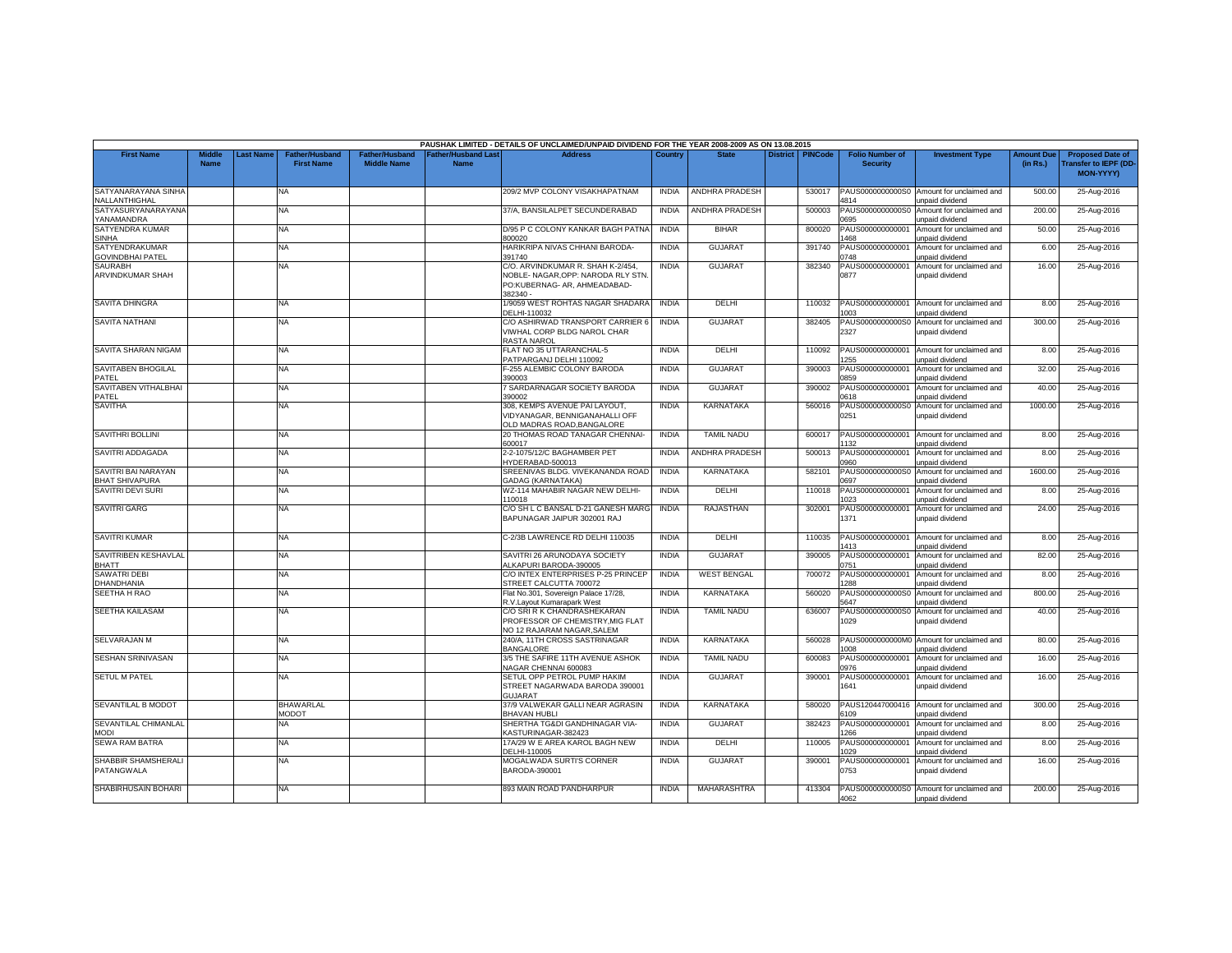|                                                         |                              |                 |                                            |                                             |                                          | PAUSHAK LIMITED - DETAILS OF UNCLAIMED/UNPAID DIVIDEND FOR THE YEAR 2008-2009 AS ON 13.08.2015     |              |                       |                 |                |                                           |                                                               |                               |                                                                            |
|---------------------------------------------------------|------------------------------|-----------------|--------------------------------------------|---------------------------------------------|------------------------------------------|----------------------------------------------------------------------------------------------------|--------------|-----------------------|-----------------|----------------|-------------------------------------------|---------------------------------------------------------------|-------------------------------|----------------------------------------------------------------------------|
| <b>First Name</b>                                       | <b>Middle</b><br><b>Name</b> | <b>ast Name</b> | <b>Father/Husband</b><br><b>First Name</b> | <b>Father/Husband</b><br><b>Middle Name</b> | <b>Father/Husband Las</b><br><b>Name</b> | <b>Address</b>                                                                                     | Country      | <b>State</b>          | <b>District</b> | <b>PINCode</b> | <b>Folio Number of</b><br><b>Security</b> | <b>Investment Type</b>                                        | <b>Amount Due</b><br>(in Rs.) | <b>Proposed Date of</b><br><b>Transfer to IEPF (DD</b><br><b>MON-YYYY)</b> |
| <b>SHAFINAZ BEGUM</b>                                   |                              |                 | <b>NA</b>                                  |                                             |                                          | G/10 ALEMBIC GLASS COLONY<br>WHITEFIELD BANGALORE-560066                                           | <b>INDIA</b> | <b>KARNATAKA</b>      |                 | 560066         | PAUS000000000001<br>855                   | Amount for unclaimed and<br>unpaid dividend                   | 16.00                         | 25-Aug-2016                                                                |
| SHAFIQ GULAMALI<br><b>SHAIKH</b>                        |                              |                 | <b>NA</b>                                  |                                             |                                          | B-150, SAURABH PARK, B/H. SAMATA<br>FLATS, P.O. T.B. HOSPITAL, VADODARA-<br>390021                 | <b>INDIA</b> | <b>GUJARAT</b>        |                 | 390021         | AUS00000000001<br>0638                    | Amount for unclaimed and<br>unpaid dividend                   | 2.00                          | 25-Aug-2016                                                                |
| SHAGUFTA NATHANI                                        |                              |                 | <b>NA</b>                                  |                                             |                                          | ATIMA VILLA 1ST FLOOR 29TH ROAD<br><b>BANDRA MUMBAI</b>                                            | <b>INDIA</b> | MAHARASHTRA           |                 | 400050         | PAUS0000000000S0<br>627                   | Amount for unclaimed and<br>unpaid dividend                   | 200.00                        | 25-Aug-2016                                                                |
| SHAH AMITABEN<br><b>ATULBHAI</b>                        |                              |                 | ATULBHAI<br>RAMANLAL                       |                                             |                                          | B-22 VRUNDAVAN SOC VIP ROAD B/H<br>BRIGHT DAY SCHOOL KARELIBAUG<br><b>BARODA</b>                   | <b>INDIA</b> | <b>GUJARAT</b>        |                 | 390018         | PAUSIN30039415346<br>540                  | Amount for unclaimed and<br>unpaid dividend                   | 6.00                          | 25-Aug-2016                                                                |
| <b>SHAH PUJA</b><br><b>DHARMESHKUMAR</b>                |                              |                 | NA.                                        |                                             |                                          | 5 NANDANVAN SOCIETY AT AND POST<br>DEMAI TALUKA BAYAD DIST<br>SABARKANTHA                          | <b>INDIA</b> | <b>GUJARAT</b>        |                 | 383330         | 847                                       | PAUSIN30233210026 Amount for unclaimed and<br>unpaid dividend | 16.00                         | 25-Aug-2016                                                                |
| SHAHEEN TAJ                                             |                              |                 | <b>NA</b>                                  |                                             |                                          | 332 HANUMANTHANAGAR N B<br><b>EXTENSION MYSORE 570015</b>                                          | <b>INDIA</b> | <b>KARNATAKA</b>      |                 | 570015         | PAUS000000000001<br>853                   | Amount for unclaimed and<br>unpaid dividend                   | 16.00                         | 25-Aug-2016                                                                |
| <b>SHAILAJA PRAKASH</b><br>HEBALKAR                     |                              |                 | NA.                                        |                                             |                                          | FLAT 601 UDAY DARSHAN SAYANI ROAD<br>PRABHADEVI MUMBAI 400025                                      | <b>INDIA</b> | <b>MAHARASHTRA</b>    |                 | 400025         | PAUS000000000001<br>182                   | Amount for unclaimed and<br>unpaid dividend                   | 8.00                          | 25-Aug-2016                                                                |
| SHAILESH BHUPENDRA<br>PATEL                             |                              |                 | NA                                         |                                             |                                          | ALKAPURI POST-SOKHDA DIST-BARODA                                                                   | <b>INDIA</b> | <b>GUJARAT</b>        |                 | 391745         | PAUS000000000001<br>1706                  | Amount for unclaimed and<br>unpaid dividend                   | 2.00                          | 25-Aug-2016                                                                |
| SHAILESH J THAKKAR                                      |                              |                 | <b>NA</b>                                  |                                             |                                          | NATHY SHIVJI BLDG 1ST FLOOR BAZAR<br>PETH JAMBLI NAKA THANA WEST<br>400607                         | <b>INDIA</b> | MAHARASHTRA           |                 | 400607         | AUS00000000000<br>1625                    | Amount for unclaimed and<br>unpaid dividend                   | 32.00                         | 25-Aug-2016                                                                |
| <b>SHAILESH KUMAR</b>                                   |                              |                 | <b>BANGALI SINGH</b>                       |                                             |                                          | 5TH FLOOR SUMITRA SADAN WEST<br>BORING CANAL ROAD PATNA BIHAR                                      | <b>INDIA</b> | <b>BIHAR</b>          |                 | 800001         | PAUSIN30099910012<br>27                   | Amount for unclaimed and<br>unpaid dividend                   | 32.00                         | 25-Aug-2016                                                                |
| SHAILESH M PATEL                                        |                              |                 | NA                                         |                                             |                                          | AT & PO KANIYOL TAL HIMATNAGAR<br>83010 DIST SABARKANTHA GUJ                                       | <b>INDIA</b> | <b>GUJARAT</b>        |                 | 383010         | PAUS000000000001<br>599                   | Amount for unclaimed and<br>unpaid dividend                   | 6.00                          | 25-Aug-2016                                                                |
| SHAILESH PAVECHA                                        |                              |                 | <b>NA</b>                                  |                                             |                                          | M/S MALWA FERTILISERS NAI ABADI<br>GADI ADDHA MANDSAUR (M.P)                                       | <b>INDIA</b> | MADHYA PRADESH        |                 | 458001         | PAUS000000000001<br>1701                  | Amount for unclaimed and<br>unpaid dividend                   | 16.00                         | 25-Aug-2016                                                                |
| <b>SHAILESH PAVECHA</b>                                 |                              |                 | <b>NA</b>                                  |                                             |                                          | M/S MALWA FERTILISERS NAI ABADI<br>GADI ADDHA MANDASAUR M.P                                        | <b>INDIA</b> | <b>MADHYA PRADESH</b> |                 | 458001         | PAUS000000000001<br>1616                  | Amount for unclaimed and<br>unpaid dividend                   | 200.00                        | 25-Aug-2016                                                                |
| <b>SHAILESH</b><br><b>RAMESHCHANDRA</b><br>PATEL        |                              |                 | <b>NA</b>                                  |                                             |                                          | C/O R N PATEL SHRIJI KRUPA 11<br>GIRIRAJ S- OC BEHIND GAURAV SOC<br>PANIGATE BARODA-39-0006        | <b>INDIA</b> | <b>GUJARAT</b>        |                 | 390006         | PAUS000000000001<br>0754                  | Amount for unclaimed and<br>unpaid dividend                   | 2.00                          | 25-Aug-2016                                                                |
| SHAILESH RASIKLAL<br>GANDHI                             |                              |                 | NA.                                        |                                             |                                          | II-B WEST VIEW 309 S V ROAD<br>SANTACRUZ (W) MUMBAI-400054                                         | <b>INDIA</b> | MAHARASHTRA           |                 | 400054         | PAUS000000000001<br>179                   | Amount for unclaimed and<br>unpaid dividend                   | 18.00                         | 25-Aug-2016                                                                |
| <b>SHAILESHKUMAR</b><br><b>KANTILAL PATEL</b>           |                              |                 | NA                                         |                                             |                                          | 17/A VIKRAM NAGAR SOCIETY KARELI<br>BAUG BARODA-390001                                             | <b>INDIA</b> | <b>GUJARAT</b>        |                 | 390001         | PAUS000000000001<br>0756                  | Amount for unclaimed and<br>unpaid dividend                   | 20.00                         | 25-Aug-2016                                                                |
| SHAKUNTALA DEVI<br>AGRAWAL                              |                              |                 | <b>NA</b>                                  |                                             |                                          | UMB SALES & SERVICES 24 R N<br>MUKHERJEE ROAD CALCUTTA-700001                                      | <b>INDIA</b> | <b>WEST BENGAL</b>    |                 | 700001         | PAUS00000000000<br>326                    | Amount for unclaimed and<br>unpaid dividend                   | 8.00                          | 25-Aug-2016                                                                |
| SHAKUNTALA M ASOPA                                      |                              |                 | <b>NA</b>                                  |                                             |                                          | C/O PRAKASH CHANDRA ASOPA BAGDI<br>MOHALLA GOGA GATE<br>BIKANERRAJASTHAN                           | <b>INDIA</b> | RAJASTHAN             |                 | 334001         | PAUS000000000001<br>0903                  | Amount for unclaimed and<br>unpaid dividend                   | 8.00                          | 25-Aug-2016                                                                |
| <b>SHAKUNTALA PAREEK</b>                                |                              |                 | NA.                                        |                                             |                                          | 105.SHIV NAGAR SECOND.KEWAL<br>MARG. NEAR NARMADA<br>HOSPITAL, MURLIPURA SCHEME, JAIPUR-<br>302013 | <b>INDIA</b> | <b>RAJASTHAN</b>      |                 | 302013         | PAUS000000000001<br>193                   | Amount for unclaimed and<br>unpaid dividend                   | 8.00                          | 25-Aug-2016                                                                |
| <b>SHAKUNTLA DEVI</b><br><b>MOHINDRU</b>                |                              |                 | <b>NA</b>                                  |                                             |                                          | M/58 KALKAJI NEW DELHI-110019                                                                      | <b>INDIA</b> | DELHI                 |                 | 110019         | PAUS000000000001<br>042                   | Amount for unclaimed and<br>unpaid dividend                   | 16.00                         | 25-Aug-2016                                                                |
| SHAKUNTLA JAIN                                          |                              |                 | NA                                         |                                             |                                          | D-10 VIVEK VIHAR DELHI-110032                                                                      | <b>INDIA</b> | DELHI                 |                 | 110032         | PAUS000000000001<br>243                   | Amount for unclaimed and<br>unpaid dividend                   | 16.00                         | 25-Aug-2016                                                                |
| SHAKUNTLA VERMA                                         |                              |                 | <b>NA</b>                                  |                                             |                                          | C/O SRI YASH PAL SINGH VERMA 81<br>LADDHA WALA MUZAFFAR NAGAR-<br>251002                           | <b>INDIA</b> | UTTAR PRADESH         |                 | 251002         | PAUS000000000001<br>1219                  | Amount for unclaimed and<br>unpaid dividend                   | 8.00                          | 25-Aug-2016                                                                |
| SHAKUNTLABEN<br>BALMUKUND TRIVEDI                       |                              |                 | <b>NA</b>                                  |                                             |                                          | BANSIDHAR BUNGLOW NO 5 B/H VINAY<br>SOC AJWA ROAD BARODA                                           | <b>INDIA</b> | <b>GUJARAT</b>        |                 | 390019         | PAUS000000000001<br>379                   | Amount for unclaimed and<br>unpaid dividend                   | 2.00                          | 25-Aug-2016                                                                |
| <b>SHAKUNTLABEN</b><br>RAJARAM TIMPLEY                  |                              |                 | <b>NA</b>                                  |                                             |                                          | CHHIPWAD DAMODARDAS'S CHAWL<br>BARODA-390006                                                       | <b>INDIA</b> | <b>GUJARAT</b>        |                 | 390006         | AUS00000000000<br>0757                    | Amount for unclaimed and<br>unpaid dividend                   | 2.00                          | 25-Aug-2016                                                                |
| <b>SHALINI</b><br><b>SHARATCHANDRA</b><br><b>DHAVLE</b> |                              |                 | NA                                         |                                             |                                          | JANAKI TAMBE CONVALESCENT HOME<br>TALEGAON GEN HOSP TALEGAON<br>110508                             | <b>INDIA</b> | MAHARASHTRA           |                 | 410508         | AUS00000000001<br>0607                    | Amount for unclaimed and<br>unpaid dividend                   | 16.00                         | 25-Aug-2016                                                                |
| SHAM SUNDER CHAWLA                                      |                              |                 | <b>NA</b>                                  |                                             |                                          | G 126 PREET VIHAR DELHI                                                                            | <b>INDIA</b> | DELHI                 |                 | 110092         | PAUS000000000001<br>047                   | Amount for unclaimed and<br>unpaid dividend                   | 8.00                          | 25-Aug-2016                                                                |
| <b>SHAMBHUBHAI</b><br><b>GIRDHARDAS PATEL</b>           |                              |                 | <b>NA</b>                                  |                                             |                                          | 733 MOTISALE PURI DARIAPUR<br>HMEDABAD-380001                                                      | <b>INDIA</b> | <b>GUJARAT</b>        |                 | 380001         | PAUS000000000001<br>)875                  | Amount for unclaimed and<br>unpaid dividend                   | 8.00                          | 25-Aug-2016                                                                |
| <b>SHAMBHUBHAI</b><br>ZAVERBHAI PATEL                   |                              |                 | NA.                                        |                                             |                                          | AT & PO CHAKLAD TA AMOD DIST<br>BROACH PIN-392110                                                  | <b>INDIA</b> | <b>GUJARAT</b>        |                 | 392110         | PAUS000000000001<br>0758                  | Amount for unclaimed and<br>unpaid dividend                   | 10.00                         | 25-Aug-2016                                                                |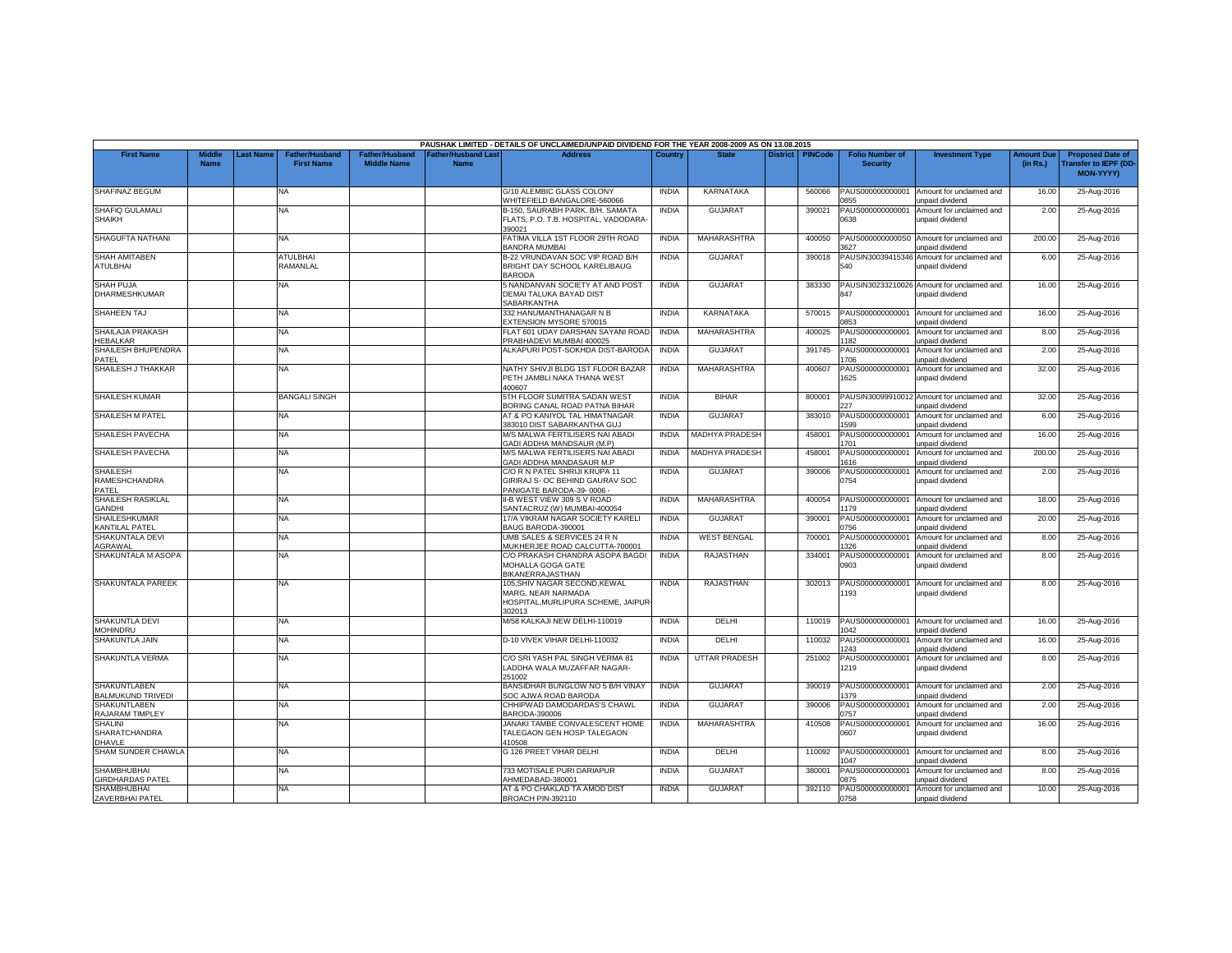|                                                          |                              |          |                                            |                                             |                                           | PAUSHAK LIMITED - DETAILS OF UNCLAIMED/UNPAID DIVIDEND FOR THE YEAR 2008-2009 AS ON 13.08.2015 |              |                       |                 |                |                                           |                                                                     |                               |                                                                      |
|----------------------------------------------------------|------------------------------|----------|--------------------------------------------|---------------------------------------------|-------------------------------------------|------------------------------------------------------------------------------------------------|--------------|-----------------------|-----------------|----------------|-------------------------------------------|---------------------------------------------------------------------|-------------------------------|----------------------------------------------------------------------|
| <b>First Name</b>                                        | <b>Middle</b><br><b>Name</b> | ast Name | <b>Father/Husband</b><br><b>First Name</b> | <b>Father/Husband</b><br><b>Middle Name</b> | <b>Father/Husband Last</b><br><b>Name</b> | <b>Address</b>                                                                                 | Country      | <b>State</b>          | <b>District</b> | <b>PINCode</b> | <b>Folio Number of</b><br><b>Security</b> | <b>Investment Type</b>                                              | <b>Amount Due</b><br>(in Rs.) | <b>Proposed Date of</b><br><b>Transfer to IEPF (DD-</b><br>MON-YYYY) |
| <b>SHAMITA</b><br><b>CHAKRABORTY</b>                     |                              |          | NA.                                        |                                             |                                           | C/O SRI SOUMITRA CHAKRABORTY 20/A<br>NATIONAL PLACE BUXARAH HOWRAH<br>711306 W B               | <b>INDIA</b> | <b>WEST BENGAL</b>    |                 | 711306         | PAUS000000000001<br>1633                  | Amount for unclaimed and<br>unpaid dividend                         | 8.00                          | 25-Aug-2016                                                          |
| SHAMJI KANJI PUNJANI                                     |                              |          | NA                                         |                                             |                                           | 106 NARAYANRAO KOLI MARG MASKAI<br>BUILDING 2ND FLOOR ROOM NO 26<br>MUMBAI-400003              | <b>INDIA</b> | <b>MAHARASHTRA</b>    |                 | 400003         | PAUS000000000001<br>0894                  | Amount for unclaimed and<br>unpaid dividend                         | 24.00                         | 25-Aug-2016                                                          |
| SHAMJIBHAI NARANBHAI<br>PATEL                            |                              |          | NA                                         |                                             |                                           | D/30 LAXMI KRUPA BUILDING SUBHASH<br>ROAD DOMBIVALI WEST DIST THANE                            | <b>INDIA</b> | <b>GUJARAT</b>        |                 | 370001         | 0759                                      | PAUS000000000001 Amount for unclaimed and<br>unpaid dividend        | 6.00                          | 25-Aug-2016                                                          |
| <b>SHAMSUDDIN</b><br>ABDULKADIRSAHEB<br>KADRI            |                              |          | NA                                         |                                             |                                           | 1962 KADRI ROAD RAIKHAD<br>AHMEDABAD-380001                                                    | <b>INDIA</b> | <b>GUJARAT</b>        |                 | 380001         | PAUS000000000001<br>3060                  | Amount for unclaimed and<br>unpaid dividend                         | 2.00                          | 25-Aug-2016                                                          |
| <b>SHANABHAI</b><br>CHHOTABHAI VALAND                    |                              |          | <b>NA</b>                                  |                                             |                                           | AT KHANPUR P O SEVASI TAL BARODA<br>DIST BARODA PIN 390001                                     | <b>INDIA</b> | <b>GUJARAT</b>        |                 | 390001         | 0635                                      | PAUS000000000001 Amount for unclaimed and<br>unpaid dividend        | 6.00                          | 25-Aug-2016                                                          |
| <b>SHANABHAI</b><br><b>RANCHHODBHAI</b><br><b>PARMAR</b> |                              |          | NA.                                        |                                             |                                           | BRAMANWADA AT & PO SOKHADA DIST<br>BARODA PIN-391240                                           | <b>INDIA</b> | <b>GUJARAT</b>        |                 | 391240         | 3760                                      | PAUS000000000001 Amount for unclaimed and<br>unpaid dividend        | 2.00                          | 25-Aug-2016                                                          |
| SHANKAR KRISHNA<br><b>HUKERIKAR</b>                      |                              |          | NA                                         |                                             |                                           | 125 BABULA TANK ROAD MUMBAI-<br>400009                                                         | <b>INDIA</b> | MAHARASHTRA           |                 | 400009         | PAUS000000000001<br>0674                  | Amount for unclaimed and<br>unpaid dividend                         | 6.00                          | 25-Aug-2016                                                          |
| <b>SHANKAR LAL SIKARIA</b>                               |                              |          | LATE GOVERDHAN<br><b>LAL SIKARIA</b>       |                                             |                                           | C/O SIKARIA BROTHERS 15/760<br>SHASTRINAGAR (WEST)DHANBAD                                      | <b>INDIA</b> | <b>JHARKHAND</b>      |                 | 826001         | PAUS120109260000<br>4548                  | Amount for unclaimed and<br>unpaid dividend                         | 16.00                         | 25-Aug-2016                                                          |
| <b>SHANKAR M P B</b>                                     |                              |          | NA.                                        |                                             |                                           | 505. PALLAVI VIHAR APARTMENT<br>AMEERPET HYDERABAD                                             | <b>INDIA</b> | <b>ANDHRA PRADESH</b> |                 | 500016         | 165                                       | PAUS0000000000M0 Amount for unclaimed and<br><b>Inpaid dividend</b> | 200.00                        | 25-Aug-2016                                                          |
| <b>SHANKAR TRIMBAK</b><br><b>GHAISAS</b>                 |                              |          | NA                                         |                                             |                                           | 1127 SHUKARWAR PETH KUSUMSHREE<br>PUNE-411001                                                  | <b>INDIA</b> | MAHARASHTRA           |                 | 411001         | PAUS000000000001<br>0677                  | Amount for unclaimed and<br>unpaid dividend                         | 6.00                          | 25-Aug-2016                                                          |
| SHANKAR TRIMBAK<br><b>GHAISAS</b>                        |                              |          | NA                                         |                                             |                                           | 1127 SHUKARWAR PETH KUSUMSHREE<br>PUNE-411001                                                  | <b>INDIA</b> | MAHARASHTRA           |                 | 411001         | PAUS000000000001<br>0678                  | Amount for unclaimed and<br>unpaid dividend                         | 6.00                          | 25-Aug-2016                                                          |
| <b>SHANKARBHA</b><br>HARMANBHAI PATEL                    |                              |          | NA.                                        |                                             |                                           | LAXMI RESTAURANT ASHRAM ROAD<br>NADIAD-388001                                                  | <b>INDIA</b> | <b>GUJARAT</b>        |                 | 388001         | PAUS000000000001<br>1761                  | Amount for unclaimed and<br>unpaid dividend                         | 32.00                         | 25-Aug-2016                                                          |
| SHANKARLAL<br>AGARWALA                                   |                              |          | <b>NA</b>                                  |                                             |                                           | C/O RAMJEEWAN MANDHA 1 ISHAN<br>BOSE LANE SIBPUR HOWRAH (SOUTH)<br>711102                      | <b>INDIA</b> | <b>WEST BENGAL</b>    |                 | 711102         | PAUS000000000001<br>121                   | Amount for unclaimed and<br>unpaid dividend                         | 16.00                         | 25-Aug-2016                                                          |
| SHANKER CHAMPAKLAL<br><b>MODI</b>                        |                              |          | NA                                         |                                             |                                           | PRIYA DARSHINI APARTMENTS FLAT NO<br>3 SECOND FLOOR SOCIETY AREA<br><b>BHARUCH 392002</b>      | <b>INDIA</b> | <b>GUJARAT</b>        |                 | 392002         | 0856                                      | PAUS000000000001 Amount for unclaimed and<br>unpaid dividend        | 2.00                          | 25-Aug-2016                                                          |
| SHANKER LAL MITTAL                                       |                              |          | <b>NA</b>                                  |                                             |                                           | FLAT NO 11 RAM DURG BUILDING<br>JAWAHAR NAGAR DELHI-110007                                     | <b>INDIA</b> | DELHI                 |                 | 110007         | PAUS000000000001<br>1259                  | Amount for unclaimed and<br>unpaid dividend                         | 8.00                          | 25-Aug-2016                                                          |
| <b>SHANKER LAL</b><br><b>SINGHANIA</b>                   |                              |          | NA                                         |                                             |                                           | 233/34 CHANDNI CHOWK FATEHPURI<br>DELHI 110006                                                 | <b>INDIA</b> | DELHI                 |                 | 110006         | PAUS00000000000<br>483                    | Amount for unclaimed and<br>unpaid dividend                         | 32.00                         | 25-Aug-2016                                                          |
| <b>SHANKERBHAI</b><br>RAMDASBHAI PATEL                   |                              |          | ΝA                                         |                                             |                                           | AT PO RAJBODELI TA PAVI-JETPUR DIST<br>BARODA PIN 391160                                       | <b>INDIA</b> | <b>GUJARAT</b>        |                 | 391160         | PAUS000000000001<br>632                   | Amount for unclaimed and<br>npaid dividend                          | 2.00                          | 25-Aug-2016                                                          |
| SHANKERLAL KALURAM<br>DAVE                               |                              |          | NA                                         |                                             |                                           | C/O ANIL R PARIKH FINANCE DIVISION A<br>G I LTD BARODA-390003                                  | <b>INDIA</b> | <b>GUJARAT</b>        |                 | 390003         | PAUS000000000001<br>1762                  | Amount for unclaimed and<br>unpaid dividend                         | 6.00                          | 25-Aug-2016                                                          |
| <b>SHANKERRAO</b><br>POSHAYYA SHAPHAKAR                  |                              |          | ΝA                                         |                                             |                                           | 24/771 GEETANAGAR NEAR INDIRA<br>NAGAR AMRAIWADI AHMEDABAD-<br>380008                          | <b>INDIA</b> | <b>GUJARAT</b>        |                 | 380008         | PAUS000000000001<br>0763                  | Amount for unclaimed and<br>unpaid dividend                         | 2.00                          | 25-Aug-2016                                                          |
| SHANKUNTALABEN<br><b>BUDDISAGAR PATEL</b>                |                              |          | NA                                         |                                             |                                           | BHATWADA AT & PO SOKHDA 391740 TA<br><b>BARODA</b>                                             | <b>INDIA</b> | <b>GUJARAT</b>        |                 | 391740         | PAUS000000000001<br>377                   | Amount for unclaimed and<br>unpaid dividend                         | 10.00                         | 25-Aug-2016                                                          |
| SHANTA AGARWAL                                           |                              |          | ΝA                                         |                                             |                                           | C/O SHIV INDUSTRIES KEDAL GUNJ<br>ALWAR-301001                                                 | <b>INDIA</b> | RAJASTHAN             |                 | 301001         | 0967                                      | PAUS000000000001 Amount for unclaimed and<br><b>Inpaid dividend</b> | 8.00                          | 25-Aug-2016                                                          |
| SHANTA JAYARAMAN                                         |                              |          | NA.                                        |                                             |                                           | C-205 PARADISE APARTMENTS 40<br><b>INDRAPRASTA EXTENSION</b><br>PATPARGANJ DELHI 110092        | <b>INDIA</b> | DELHI                 |                 | 110092         | 1028                                      | PAUS000000000001 Amount for unclaimed and<br>unpaid dividend        | 16.00                         | 25-Aug-2016                                                          |
| <b>SHANTA SHARMA</b>                                     |                              |          | <b>NA</b>                                  |                                             |                                           | 4-D/28 OLD RAJENDRANAGAR NEW<br>DELHI 110060                                                   | <b>INDIA</b> | DELHI                 |                 | 110060         | PAUS000000000001<br>1382                  | Amount for unclaimed and<br>unpaid dividend                         | 16.00                         | 25-Aug-2016                                                          |
| <b>SHANTABAI</b><br>RAMCHANDRA PATHAK                    |                              |          | NA                                         |                                             |                                           | 9 ASHOK COLONY KHASGI BAZAR<br><b>GWALIOR 474001</b>                                           | <b>INDIA</b> | <b>MADHYA PRADESH</b> |                 | 474001         | PAUS000000000001<br>1065                  | Amount for unclaimed and<br>unpaid dividend                         | 16.00                         | 25-Aug-2016                                                          |
| <b>SHANTABEN B</b><br><b>PANCHOLI</b>                    |                              |          | NA                                         |                                             |                                           | "MATRU CHHAYA" DANDIA BAZAR<br>SHIVAJI ROAD BARODA 390001                                      | <b>INDIA</b> | <b>GUJARAT</b>        |                 | 390001         | PAUS000000000001<br>481                   | Amount for unclaimed and<br>inpaid dividend                         | 6.00                          | 25-Aug-2016                                                          |
| <b>SHANTABEN C PATEL</b>                                 |                              |          | NA.                                        |                                             |                                           | BAJRANG FALIA P O CHHANI DIST<br><b>BARODA</b>                                                 | <b>INDIA</b> | <b>GUJARAT</b>        |                 | 391740         | PAUS0000000000S0<br>424                   | Amount for unclaimed and<br>unpaid dividend                         | 200.00                        | 25-Aug-2016                                                          |
| SHANTABEN CHUNILAL<br><b>DESAI</b>                       |                              |          | NA.                                        |                                             |                                           | BAJWADA HANUMAN POLE OPF<br><b>KRISHNA BHAVAN BARODA-390001</b>                                | <b>INDIA</b> | <b>GUJARAT</b>        |                 | 390001         | PAUS000000000001<br>1764                  | Amount for unclaimed and<br>unpaid dividend                         | 2.00                          | 25-Aug-2016                                                          |
| SHANTABEN HIRALAL<br><b>JOSHI</b>                        |                              |          | NA                                         |                                             |                                           | NEAR CHAMPANER GATE CHHIPWAD<br>RD BARODA-390006                                               | <b>INDIA</b> | <b>GUJARAT</b>        |                 | 390006         | PAUS000000000001<br>0650                  | Amount for unclaimed and<br>unpaid dividend                         | 2.00                          | 25-Aug-2016                                                          |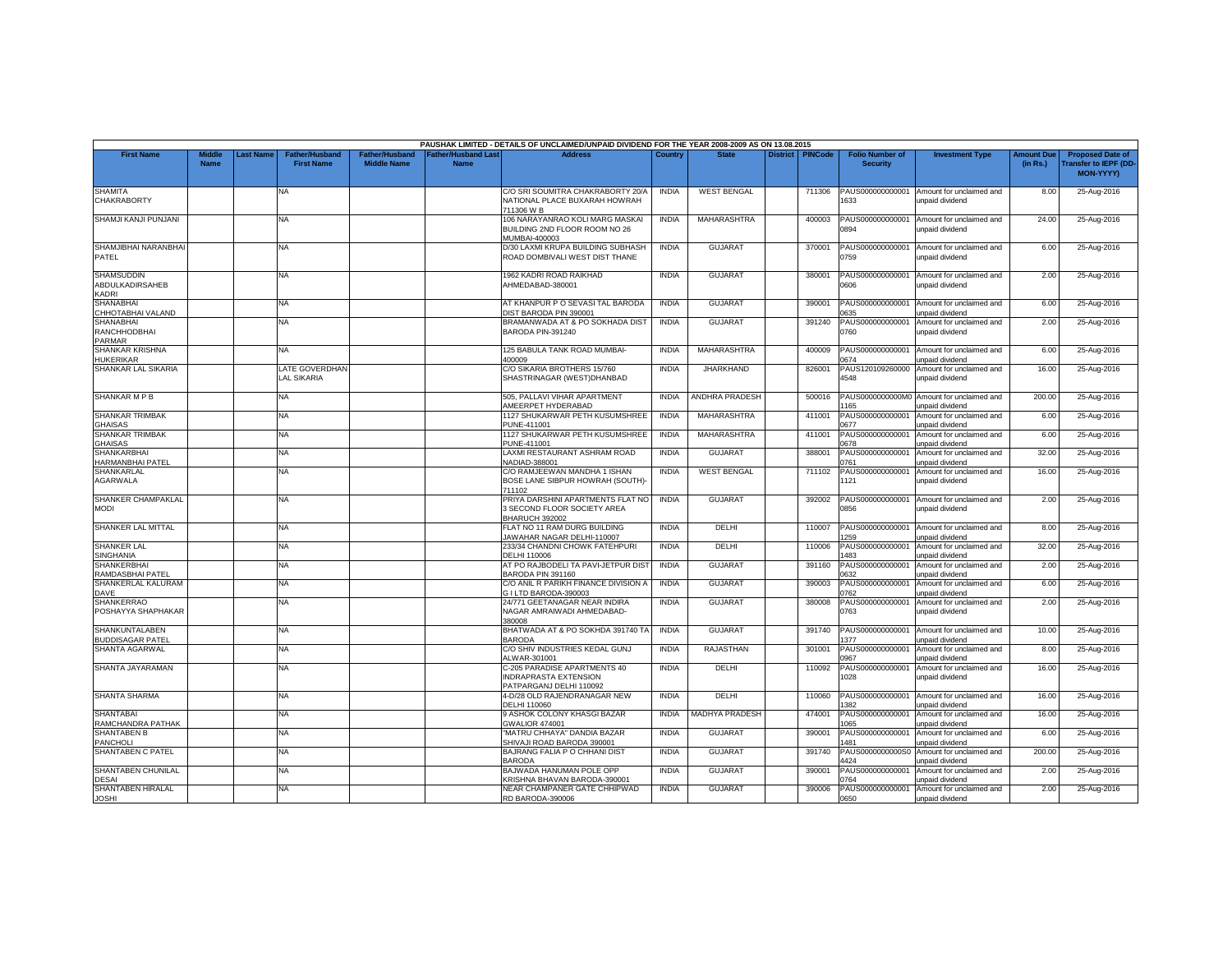|                                          |                              |                  |                                            |                                             |                                          | PAUSHAK LIMITED - DETAILS OF UNCLAIMED/UNPAID DIVIDEND FOR THE YEAR 2008-2009 AS ON 13.08.2015                     |              |                       |                 |                |                                           |                                                              |                               |                                                                     |
|------------------------------------------|------------------------------|------------------|--------------------------------------------|---------------------------------------------|------------------------------------------|--------------------------------------------------------------------------------------------------------------------|--------------|-----------------------|-----------------|----------------|-------------------------------------------|--------------------------------------------------------------|-------------------------------|---------------------------------------------------------------------|
| <b>First Name</b>                        | <b>Middle</b><br><b>Name</b> | <b>Last Name</b> | <b>Father/Husband</b><br><b>First Name</b> | <b>Father/Husband</b><br><b>Middle Name</b> | <b>Father/Husband Las</b><br><b>Name</b> | <b>Address</b>                                                                                                     | Country      | <b>State</b>          | <b>District</b> | <b>PINCode</b> | <b>Folio Number of</b><br><b>Security</b> | <b>Investment Type</b>                                       | <b>Amount Due</b><br>(in Rs.) | <b>Proposed Date of</b><br><b>Transfer to IEPF (DD</b><br>MON-YYYY) |
| <b>SHANTABEN JAIN</b>                    |                              |                  | <b>NA</b>                                  |                                             |                                          | 16 GANGA VIHAR ROKADIA LANE<br>BORIVALI (WEST) MUMBAI                                                              | <b>INDIA</b> | MAHARASHTRA           |                 | 400092         | PAUS000000000001<br>696                   | Amount for unclaimed and<br>unpaid dividend                  | 32.00                         | 25-Aug-2016                                                         |
| SHANTABEN JETHABHAI<br><b>BRAHMBHATT</b> |                              |                  | NA                                         |                                             |                                          | F-221 ALEMBIC GLASS COLONY<br>BARODA-390003                                                                        | <b>INDIA</b> | <b>GUJARAT</b>        |                 | 390003         | PAUS000000000001<br>353                   | Amount for unclaimed and<br>unpaid dividend                  | 10.00                         | 25-Aug-2016                                                         |
| <b>SHANTABEN KANTIBHAI</b><br>PATFL      |                              |                  | <b>NA</b>                                  |                                             |                                          | 102 NIRANJAN PARK OPP DARPAN<br>CINEMA L H ROAD SURAT 395006                                                       | <b>INDIA</b> | <b>GUJARAT</b>        |                 | 395006         | PAUS00000000000<br>265                    | Amount for unclaimed and<br>unpaid dividend                  | 50.00                         | 25-Aug-2016                                                         |
| SHANTABEN S THAKKAR                      |                              |                  | NA                                         |                                             |                                          | FILKA BLDG FLAT NO 5 3RD FL PLOT NO<br>2-B DAFTARY ROAD MALAD EAST<br>MUMBAI-400064                                | <b>INDIA</b> | MAHARASHTRA           |                 | 400064         | PAUS000000000001<br>1339                  | Amount for unclaimed and<br>unpaid dividend                  | 8.00                          | 25-Aug-2016                                                         |
| SHANTABEN SANTUBHA<br>PATEL              |                              |                  | <b>NA</b>                                  |                                             |                                          | GAIKWAD COMPOUND NEAR GARNALA<br>OPP NAVNITPARK AJWA ROAD BARODA<br>390006                                         | <b>INDIA</b> | <b>GUJARAT</b>        |                 | 390006         | PAUS000000000001<br>0768                  | Amount for unclaimed and<br>unpaid dividend                  | 40.00                         | 25-Aug-2016                                                         |
| SHANTABEN<br>SHAMBHUBHAI PATEL           |                              |                  | NA.                                        |                                             |                                          | GAYAKWAD COMPOUND NAVNIT PARK<br>AJWA ROAD NEAR WATER TANK<br>BARODA-390006                                        | <b>INDIA</b> | <b>GUJARAT</b>        |                 | 390006         | PAUS000000000001<br>0767                  | Amount for unclaimed and<br>unpaid dividend                  | 16.00                         | 25-Aug-2016                                                         |
| <b>SHANTHA</b>                           |                              |                  | NA                                         |                                             |                                          | NO.20, IST MAIN ROAD, GANDHINAGAR,<br>TUMKUR (KARNATAKA)                                                           | <b>INDIA</b> | KARNATAKA             |                 | 572101         | PAUS0000000000S0<br>0254                  | Amount for unclaimed and<br>unpaid dividend                  | 1000.00                       | 25-Aug-2016                                                         |
| SHANTHA L NAIDU                          |                              |                  | <b>NA</b>                                  |                                             |                                          | NO.862, 22ND MAIN 37TH CROSS 4TH 'T<br>BLOCK, JAYANAGAR BANGALORE                                                  | <b>INDIA</b> | <b>KARNATAKA</b>      |                 | 560011         | PAUS0000000000S0<br>255                   | Amount for unclaimed and<br>unpaid dividend                  | 400.00                        | 25-Aug-2016                                                         |
| SHANTHA M                                |                              |                  | <b>NA</b>                                  |                                             |                                          | 505. PALLAVI VIHAR APARTMENT<br>AMEERPET HYDERABAD                                                                 | <b>INDIA</b> | <b>ANDHRA PRADESH</b> |                 | 500016         | 164                                       | PAUS0000000000M0 Amount for unclaimed and<br>unpaid dividend | 1280.00                       | 25-Aug-2016                                                         |
| SHANTHILAL KOTHARI                       |                              |                  | <b>NA</b>                                  |                                             |                                          | C/O.PAXAL CHEMICAL IND (P) LTD., 2ND<br>FLOOR, 1/1, VINAYAKA TOWER, IST<br>CROS GANDHINAGAR, BANGALORE.            | <b>INDIA</b> | <b>KARNATAKA</b>      |                 | 560009         | PAUS0000000000K0<br>1623                  | Amount for unclaimed and<br>unpaid dividend                  | 900.00                        | 25-Aug-2016                                                         |
| SHANTI CHAKRAVARTY                       |                              |                  | <b>NA</b>                                  |                                             |                                          | C-117 SURVEY PARK CALCUTTA                                                                                         | <b>INDIA</b> | <b>WEST BENGAL</b>    |                 | 700075         | 2944                                      | PAUS0000000000S0 Amount for unclaimed and<br>unpaid dividend | 600.00                        | 25-Aug-2016                                                         |
| <b>SHANTI CHOPRA</b>                     |                              |                  | NA                                         |                                             |                                          | C/O SETHI & SON 1599 MAIN BAZAR<br>PAHAR GANJ NEW DELHI-110055                                                     | <b>INDIA</b> | DELHI                 |                 | 110055         | PAUS000000000001<br>045                   | Amount for unclaimed and<br>unpaid dividend                  | 8.00                          | 25-Aug-2016                                                         |
| <b>SHANTI DEVI</b>                       |                              |                  | <b>NA</b>                                  |                                             |                                          | C-169 D D A FLATS SAKET NEW DELHI-<br>110017                                                                       | <b>INDIA</b> | DELHI                 |                 | 110017         | PAUS000000000001<br>227                   | Amount for unclaimed and<br>unpaid dividend                  | 16.00                         | 25-Aug-2016                                                         |
| <b>SHANTI DEVI</b>                       |                              |                  | <b>NA</b>                                  |                                             |                                          | B-99 GREATER KAILASH I NEW DELHI-<br>110048                                                                        | <b>INDIA</b> | DELHI                 |                 | 110048         | PAUS000000000001<br>063                   | Amount for unclaimed and<br>unpaid dividend                  | 8.00                          | 25-Aug-2016                                                         |
| SHANTI DEVI ASHANT                       |                              |                  | <b>NA</b>                                  |                                             |                                          | DWARKA 293 6TH D MAIN WEST OF<br>CHARD ROA- D IIND STAGE IIND PHASE<br>MAHALAXMIPURAM - LAYOUT<br>BANGALORE-560086 | <b>INDIA</b> | KARNATAKA             |                 | 560086         | PAUS000000000001<br>0966                  | Amount for unclaimed and<br>unpaid dividend                  | 8.00                          | 25-Aug-2016                                                         |
| <b>SHANTI DEVI BANSAL</b>                |                              |                  | <b>NA</b>                                  |                                             |                                          | C/O SHRI SHRINIWAS BANSAL 477 GAH<br>BAKHTABAR HATHRAS-204101                                                      | <b>INDIA</b> | <b>UTTAR PRADESH</b>  |                 | 204101         | PAUS000000000001<br>041                   | Amount for unclaimed and<br>unpaid dividend                  | 8.00                          | 25-Aug-2016                                                         |
| SHANTI DEVI GANDHI                       |                              |                  | NA                                         |                                             |                                          | M-34 KIRTI NAGAR NEW DELHI-110015                                                                                  | <b>INDIA</b> | DELHI                 |                 | 110015         | PAUS000000000001<br>024                   | Amount for unclaimed and<br>unpaid dividend                  | 8.00                          | 25-Aug-2016                                                         |
| SHANTI LAL BAID                          |                              |                  | <b>NA</b>                                  |                                             |                                          | P-30/B C I T ROAD 3RD FLOOR<br>CALCUTTA 700014                                                                     | <b>INDIA</b> | <b>WEST BENGAL</b>    |                 | 700014         | PAUS000000000001<br>647                   | Amount for unclaimed and<br>unpaid dividend                  | 16.00                         | 25-Aug-2016                                                         |
| <b>SHANTIBEN</b><br>CHANDRAKANT PARIKH   |                              |                  | <b>NA</b>                                  |                                             |                                          | SHAHPORE SURAT-395001                                                                                              | <b>INDIA</b> | <b>GUJARAT</b>        |                 | 395001         | PAUS000000000001<br>0660                  | Amount for unclaimed and<br>unpaid dividend                  | 16.00                         | 25-Aug-2016                                                         |
| SHANTILAL AMBALAL<br>PATEL               |                              |                  | <b>NA</b>                                  |                                             |                                          | <b>19 BHAWANI PURA SOCIETY</b><br>NIZAMPURA BARODA-390002                                                          | <b>INDIA</b> | <b>GUJARAT</b>        |                 | 390002         | PAUS000000000001<br>0769                  | Amount for unclaimed and<br>unpaid dividend                  | 16.00                         | 25-Aug-2016                                                         |
| SHANTILAL CHHOTALAL<br>SHAH              |                              |                  | NA                                         |                                             |                                          | 5 JAY NATIONAL SOCIETY NARANPURA<br>CHAR RASTA AHMEDABAD-380013                                                    | <b>INDIA</b> | <b>GUJARAT</b>        |                 | 380013         | PAUS000000000001<br>1139                  | Amount for unclaimed and<br>unpaid dividend                  | 18.00                         | 25-Aug-2016                                                         |
| SHANTILAL HANSRAJ<br><b>GOAR</b>         |                              |                  | NA.                                        |                                             |                                          | SIDDHIVINAYAK BUILDING GROUND<br>FLOOR NEAR DENA BANK MANOHAR<br>ROAD PALGHAR WEST DIST THANE<br>401404            | <b>INDIA</b> | MAHARASHTRA           |                 | 401404         | PAUS000000000001<br>189                   | Amount for unclaimed and<br>unpaid dividend                  | 8.00                          | 25-Aug-2016                                                         |
| SHANTILAL MANILAL<br>SHAH                |                              |                  | <b>NA</b>                                  |                                             |                                          | 20-KADAM BUILDING SAYAJIGANJ<br>BARODA-390005                                                                      | <b>INDIA</b> | <b>GUJARAT</b>        |                 | 390005         | PAUS000000000001<br>0630                  | Amount for unclaimed and<br>unpaid dividend                  | 2.00                          | 25-Aug-2016                                                         |
| SHARAD DATTATRAY<br><b>BHAGWAT</b>       |                              |                  | NA                                         |                                             |                                          | BHAGYASHREE 8 GAYATRI KRUPA SOC<br>B/H KABIR MANDIR MANJALPUR<br>VADODARA 390011                                   | <b>INDIA</b> | <b>GUJARAT</b>        |                 | 390011         | PAUS000000000001<br>0752                  | Amount for unclaimed and<br>unpaid dividend                  | 2.00                          | 25-Aug-2016                                                         |
| <b>SHARAD DIWAKAR</b><br>SHARANGPANI     |                              |                  | <b>NA</b>                                  |                                             |                                          | 344 KRISHNA COTTAGE 6TH ROAD<br>KHAR MUMBAI-400052                                                                 | <b>INDIA</b> | MAHARASHTRA           |                 | 400052         | PAUS000000000001<br><b>GR5</b>            | Amount for unclaimed and<br>unpaid dividend                  | 6.00                          | 25-Aug-2016                                                         |
| SHARAD MULJIBHAI<br>KAKKAD               |                              |                  | <b>NA</b>                                  |                                             |                                          | 16, ANKUR APTS JETALPUR ROAD<br>VISHWAS COLONY ALKAPURI BARODA<br>390005                                           | <b>INDIA</b> | <b>GUJARAT</b>        |                 | 390005         | PAUS000000000001<br>0772                  | Amount for unclaimed and<br>unpaid dividend                  | 6.00                          | 25-Aug-2016                                                         |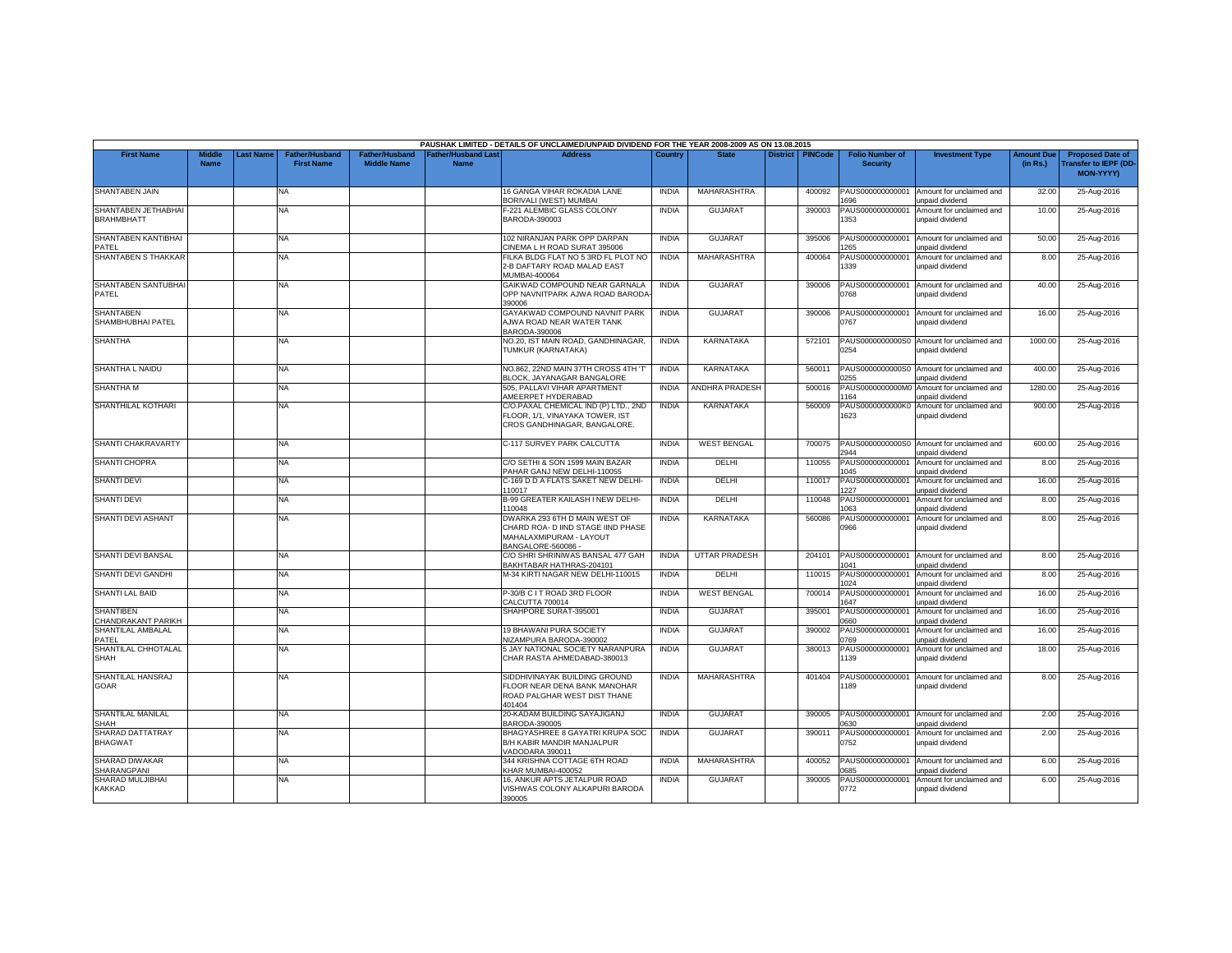|                                                  |                              |           |                                            |                                             |                                    | PAUSHAK LIMITED - DETAILS OF UNCLAIMED/UNPAID DIVIDEND FOR THE YEAR 2008-2009 AS ON 13.08.2015                                                  |              |                    |                 |                |                                           |                                                    |                               |                                                                     |
|--------------------------------------------------|------------------------------|-----------|--------------------------------------------|---------------------------------------------|------------------------------------|-------------------------------------------------------------------------------------------------------------------------------------------------|--------------|--------------------|-----------------|----------------|-------------------------------------------|----------------------------------------------------|-------------------------------|---------------------------------------------------------------------|
| <b>First Name</b>                                | <b>Middle</b><br><b>Name</b> | Last Name | <b>Father/Husband</b><br><b>First Name</b> | <b>Father/Husband</b><br><b>Middle Name</b> | <b>Father/Husband Last</b><br>Name | <b>Address</b>                                                                                                                                  | Country      | <b>State</b>       | <b>District</b> | <b>PINCode</b> | <b>Folio Number of</b><br><b>Security</b> | <b>Investment Type</b>                             | <b>Amount Due</b><br>(in Rs.) | <b>Proposed Date of</b><br><b>Transfer to IEPF (DD</b><br>MON-YYYY) |
| SHARADA SHANKAR<br><b>PATIL</b>                  |                              |           | NA.                                        |                                             |                                    | 1/B 106 PIRAMAL NAGAR S V ROAD<br>GOREGAON (WEST) MUMBAI-400062                                                                                 | <b>INDIA</b> | <b>MAHARASHTRA</b> |                 | 400062         | PAUS000000000001<br>0911                  | Amount for unclaimed and<br>unpaid dividend        | 16.00                         | 25-Aug-2016                                                         |
| <b>SHARADABAI</b><br>RAMESHNAIK BADAMI           |                              |           | NA                                         |                                             |                                    | GANDHI ROAD, HAVERI<br>DIST.DHARWAR                                                                                                             | <b>INDIA</b> | KARNATAKA          |                 | 581110         | PAUS0000000000S0<br>1706                  | Amount for unclaimed and<br>unpaid dividend        | 400.00                        | 25-Aug-2016                                                         |
| <b>SHARADBHAI</b><br>TRIBHOVANDAS GANDHI         |                              |           | NA                                         |                                             |                                    | SANTOSPURI POLE PADRA DIST<br>BARODA PIN-391440                                                                                                 | <b>INDIA</b> | <b>GUJARAT</b>     |                 | 391440         | PAUS000000000001<br>0773                  | Amount for unclaimed and<br>unpaid dividend        | 12.00                         | 25-Aug-2016                                                         |
| <b>SHARADCHANDRA</b><br><b>GORDHANBHAI PATEL</b> |                              |           | NA                                         |                                             |                                    | 43 SHREYNAGAR SOCIETY<br>SUBHANPURA BARODA 390007                                                                                               | <b>INDIA</b> | <b>GUJARAT</b>     |                 | 390007         | PAUS000000000001<br>8060                  | Amount for unclaimed and<br>unpaid dividend        | 16.00                         | 25-Aug-2016                                                         |
| <b>SHARADCHANDRA</b><br>NARANBHAI PATEL          |                              |           | <b>NA</b>                                  |                                             |                                    | NAVI MANGROL POST SITPUR TAL<br>DABHOI DIST BARODA PIN-391110                                                                                   | <b>INDIA</b> | <b>GUJARAT</b>     |                 | 391110         | PAUS000000000001<br>1774                  | Amount for unclaimed and<br>unpaid dividend        | 32.00                         | 25-Aug-2016                                                         |
| SHARAT CHANDRA<br>SATPATHY                       |                              |           | NA                                         |                                             |                                    | G-30 ALEMBIC COLONY ALEMBIC ROAD<br>VADODARA                                                                                                    | <b>INDIA</b> | <b>GUJARAT</b>     |                 | 390003         | PAUS0000000000S0<br>1568                  | Amount for unclaimed and<br><b>Inpaid dividend</b> | 200.00                        | 25-Aug-2016                                                         |
| SHARDA KHERA                                     |                              |           | NA                                         |                                             |                                    | C/O M/S BHARTI KATRAS ROAD PO<br><b>DHANBAD 826001</b>                                                                                          | <b>INDIA</b> | <b>JHARKHAND</b>   |                 | 826001         | PAUS000000000001<br>631                   | Amount for unclaimed and<br>unpaid dividend        | 50.00                         | 25-Aug-2016                                                         |
| SHARDA MANI MISRA                                |                              |           | NA                                         |                                             |                                    | "SURUCHI" 5/5 SARVA PRIYA VIHAR<br><b>NEW DELHI-110016</b>                                                                                      | <b>INDIA</b> | DELHI              |                 | 110016         | PAUS000000000001<br>031                   | Amount for unclaimed and<br>unpaid dividend        | 8.00                          | 25-Aug-2016                                                         |
| SHARDA NAND JHA                                  |                              |           | NA                                         |                                             |                                    | C/O BHARAT GENERAL & TEX INDS LTD<br>9/1 R N MUKHERJEE ROAD CALCUTTA-<br>700001                                                                 | <b>INDIA</b> | <b>WEST BENGAL</b> |                 | 700001         | PAUS000000000001<br>1289                  | Amount for unclaimed and<br>unpaid dividend        | 8.00                          | 25-Aug-2016                                                         |
| SHARDA NARESH<br>DALWADI                         |                              |           | NA                                         |                                             |                                    | B/1 RACHNA APTS ELLISBRIDGE NR<br>NAVRANGPURA TELE EXCHANGE<br>HMEDABAD-380006                                                                  | <b>INDIA</b> | GUJARAT            |                 | 380006         | PAUS000000000001<br>0882                  | Amount for unclaimed and<br>unpaid dividend        | 16.00                         | 25-Aug-2016                                                         |
| SHARDA VIRENDRA<br><b>GUPTA</b>                  |                              |           | NA                                         |                                             |                                    | 4/10 AGRAWAL NAGAR DR AMBEDKAR<br>ROAD MATUNGA MUMBAI-400019                                                                                    | <b>INDIA</b> | MAHARASHTRA        |                 | 400019         | PAUS000000000001<br>0929                  | Amount for unclaimed and<br>unpaid dividend        | 8.00                          | 25-Aug-2016                                                         |
| <b>SHARDABEN</b><br><b>DINKERBHAI DALAL</b>      |                              |           | NA                                         |                                             |                                    | C/O BHARAT L PARIKH BUNGLOW NO 7<br>AAROHI- BUNGLOWS NEAR<br>ASHWAMEGH 1 B/H P & T CO-MPLEX<br>132 RING RD SATELLITE ROAD AHMEDA-<br>BAD 380015 | <b>INDIA</b> | <b>GUJARAT</b>     |                 | 380015         | PAUS000000000001<br>1345                  | Amount for unclaimed and<br>unpaid dividend        | 16.00                         | 25-Aug-2016                                                         |
| SHARDABEN DOLATRAI<br><b>DESAI</b>               |                              |           | NA.                                        |                                             |                                    | 204 ASHRAY NEAR MEDICARE<br>HOSPITAL HALAR CROSS LANE VALSAD<br>396001                                                                          | <b>INDIA</b> | <b>GUJARAT</b>     |                 | 396001         | PAUS000000000001<br>1615                  | Amount for unclaimed and<br>unpaid dividend        | 12.00                         | 25-Aug-2016                                                         |
| <b>SHARDABEN</b><br>HASMUKHLAL GANDHI            |                              |           | NA                                         |                                             |                                    | 10/B PUSHAPKUNJ SOCIETY BEHIND S B<br>HARNI ROAD BRANCH HARNI ROAD<br>KARELI BAUG BARODA                                                        | <b>INDIA</b> | <b>GUJARAT</b>     |                 | 380018         | PAUS000000000001<br>0604                  | Amount for unclaimed and<br>unpaid dividend        | 2.00                          | 25-Aug-2016                                                         |
| <b>SHARDABEN</b><br><b>ISHVERBHAI PATEL</b>      |                              |           | NA                                         |                                             |                                    | 301, SUBH COMPLEX SAI CHOKDI<br>AMBER SCHOOL ROADMANJALPUR                                                                                      | <b>INDIA</b> | <b>GUJARAT</b>     |                 | 390011         | PAUS000000000001<br>087                   | Amount for unclaimed and<br>unpaid dividend        | 8.00                          | 25-Aug-2016                                                         |
| SHARDABEN<br><b>ISHWARBHAI PATEL</b>             |                              |           | <b>NA</b>                                  |                                             |                                    | A-46 ALEMBIC COLONY BARODA 390003                                                                                                               | <b>INDIA</b> | GUJARAT            |                 | 390003         | PAUS000000000001<br>624                   | Amount for unclaimed and<br>inpaid dividend        | 2.00                          | 25-Aug-2016                                                         |
| <b>SHARDABEN</b><br><b>KESHAVBHAI PATEL</b>      |                              |           | NA                                         |                                             |                                    | 34, LAXMINARAYAN NAGAR OPP.<br>LAXMINARAYAN MANDIR MANJALPUR<br>/ADODARA                                                                        | <b>INDIA</b> | <b>GUJARAT</b>     |                 | 390011         | PAUS000000000001<br>0776                  | Amount for unclaimed and<br>unpaid dividend        | 2.00                          | 25-Aug-2016                                                         |
| SHARDABEN MANUBHAI<br>RANA                       |                              |           | NA                                         |                                             |                                    | C/O PATEL RAMANBHAI RANCHHODDAS<br>'NILKAN- TH" 2A SANTOSH SOCIETY NR<br>P&D BLDG OPP - SAMI SOC BARODA -                                       | <b>INDIA</b> | <b>GUJARAT</b>     |                 | 390001         | PAUS000000000001<br>1331                  | Amount for unclaimed and<br>unpaid dividend        | 6.00                          | 25-Aug-2016                                                         |
| <b>SHARDABEN</b><br>NARSHIBHAI AMIN              |                              |           | <b>NA</b>                                  |                                             |                                    | C/O JAGDISHBHAI NATHABHAI PATEL<br>MANOR TEKRA PO VASAD TAL ANAND<br>DIST KHEDA                                                                 | <b>INDIA</b> | <b>GUJARAT</b>     |                 | 390001         | PAUS000000000001<br>0777                  | Amount for unclaimed and<br>unpaid dividend        | 16.00                         | 25-Aug-2016                                                         |
| SHARDABEN NATHABHA<br><b>BARIA</b>               |                              |           | NA                                         |                                             |                                    | BLOCK NO. 87, PARAS SOCIETY, NR.<br>R.T.O. OFFICE VADODARA-390006                                                                               | <b>INDIA</b> | <b>GUJARAT</b>     |                 | 390006         | PAUS000000000001<br>386                   | Amount for unclaimed and<br>unpaid dividend        | 2.00                          | 25-Aug-2016                                                         |
| <b>SHARDABEN</b><br>RAJENDRABHAI                 |                              |           | NA.                                        |                                             |                                    | GHADIALI POLE BARODA-390001                                                                                                                     | <b>INDIA</b> | <b>GUJARAT</b>     |                 | 390001         | PAUS000000000001<br>0620                  | Amount for unclaimed and<br>unpaid dividend        | 10.00                         | 25-Aug-2016                                                         |
| SHARDABEN U SOLANKI                              |                              |           | NA                                         |                                             |                                    | RAMDEV FALIA, NAVAYARD VADODARA<br>390002                                                                                                       | india        | <b>GUJARAT</b>     |                 | 390002         | PAUS000000000001<br>668                   | Amount for unclaimed and<br>unpaid dividend        | 16.00                         | 25-Aug-2016                                                         |
| SHARDABEN V SHAH                                 |                              |           | NA                                         |                                             |                                    | RADIOWALA'S HOUSE SHATRI NO<br>KHANCHO DHANA SUTHAR'S POLE<br><b>KALUPUR AHMEDABAD-380001</b>                                                   | <b>INDIA</b> | GUJARAT            |                 | 380001         | PAUS000000000001<br>141                   | Amount for unclaimed and<br>unpaid dividend        | 8.00                          | 25-Aug-2016                                                         |
| <b>SHASHI BALA</b>                               |                              |           | NA                                         |                                             |                                    | B-49 MOTI NAGAR NEW DELHI-110015                                                                                                                | <b>INDIA</b> | DELHI              |                 | 110015         | PAUS000000000001<br>238                   | Amount for unclaimed and<br>unpaid dividend        | 20.00                         | 25-Aug-2016                                                         |
| SHASHI GOLA                                      |                              |           | NA.                                        |                                             |                                    | 1/5. INDIRA VIKAS COLONY MUKHERJEE<br><b>NAGAR DELHI</b>                                                                                        | <b>INDIA</b> | DELHI              |                 | 110009         | PAUS000000000001<br>318                   | Amount for unclaimed and<br>unpaid dividend        | 32.00                         | 25-Aug-2016                                                         |
| SHASHI KHANNA                                    |                              |           | NA                                         |                                             |                                    | D-38 VIJAY NAGAR DELHI-110009                                                                                                                   | <b>INDIA</b> | DELHI              |                 | 110009         | PAUS000000000001<br>1039                  | Amount for unclaimed and<br>unpaid dividend        | 8.00                          | 25-Aug-2016                                                         |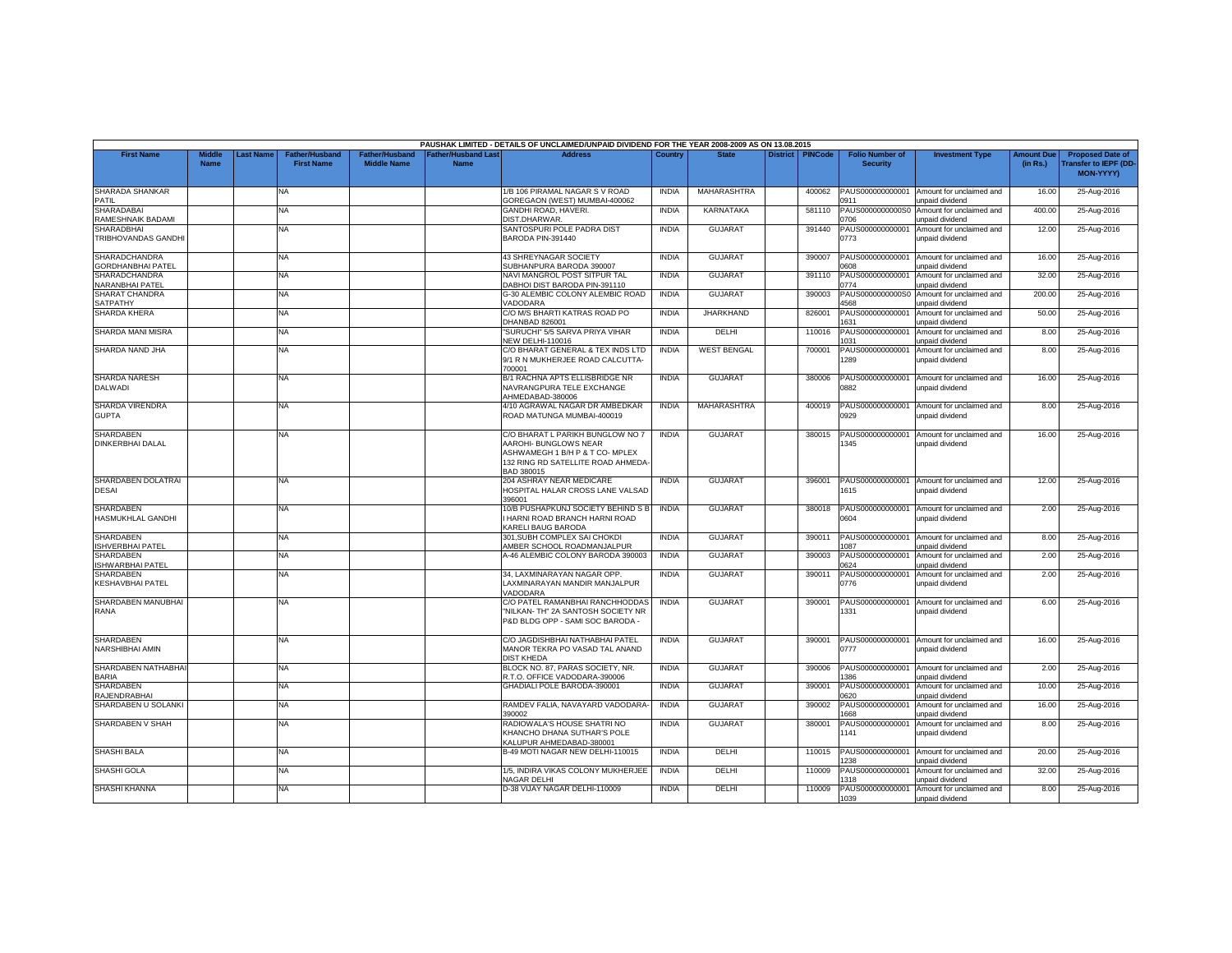|                                             |                              |                 |                                     |                                      |                                               | PAUSHAK LIMITED - DETAILS OF UNCLAIMED/UNPAID DIVIDEND FOR THE YEAR 2008-2009 AS ON 13.08.2015 |              |                       |                 |                |                                           |                                             |                               |                                                                            |
|---------------------------------------------|------------------------------|-----------------|-------------------------------------|--------------------------------------|-----------------------------------------------|------------------------------------------------------------------------------------------------|--------------|-----------------------|-----------------|----------------|-------------------------------------------|---------------------------------------------|-------------------------------|----------------------------------------------------------------------------|
| <b>First Name</b>                           | <b>Middle</b><br><b>Name</b> | <b>ast Name</b> | Father/Husband<br><b>First Name</b> | Father/Husband<br><b>Middle Name</b> | ather/Husband Las <sup>®</sup><br><b>Name</b> | <b>Address</b>                                                                                 | Country      | <b>State</b>          | <b>District</b> | <b>PINCode</b> | <b>Folio Number of</b><br><b>Security</b> | <b>Investment Type</b>                      | <b>Amount Due</b><br>(in Rs.) | <b>Proposed Date of</b><br><b>Transfer to IEPF (DD</b><br><b>MON-YYYY)</b> |
| SHASHI KIRAN THAKUR                         |                              |                 | <b>NA</b>                           |                                      |                                               | SQN LDR KEVAL SINGH 57 B ROCK<br><b>/IEW AIR FORCE STATION PALAM NEW</b><br>DELHI 110010       | <b>INDIA</b> | DELHI                 |                 | 110010         | PAUS000000000001<br>487                   | Amount for unclaimed and<br>unpaid dividend | 32.00                         | 25-Aug-2016                                                                |
| <b>SHASHI PRABHA</b><br>SAXENA              |                              |                 | <b>NA</b>                           |                                      |                                               | C-4H-150 JANAKPURI NEW DELHI-110058                                                            | <b>INDIA</b> | <b>DELHI</b>          |                 | 110058         | PAUS000000000001<br>1992                  | Amount for unclaimed and<br>unpaid dividend | 8.00                          | 25-Aug-2016                                                                |
| <b>SHASHI SHARMA</b>                        |                              |                 | <b>NA</b>                           |                                      |                                               | C/O UJJWAL LTD SHANKAR BHAWAN S<br>M S HIGHWAY JAIPUR-302003                                   | <b>INDIA</b> | RAJASTHAN             |                 | 302003         | PAUS000000000001<br>847                   | Amount for unclaimed and<br>unpaid dividend | 16.00                         | 25-Aug-2016                                                                |
| <b>SHASHIKANT</b><br>CHANDULAL MEHTA        |                              |                 | NA                                  |                                      |                                               | 10 STATE BANK SOCIETY B/H ROHINI<br>SOC NR- GANDHI PARK COLLEGE ROAD<br>NADIAD 387001--        | <b>INDIA</b> | <b>GUJARAT</b>        |                 | 387001         | PAUS000000000001<br>0691                  | Amount for unclaimed and<br>unpaid dividend | 6.00                          | 25-Aug-2016                                                                |
| SHASHIKANT GOKALDAS<br>THAKKAR              |                              |                 | <b>NA</b>                           |                                      |                                               | GOKUL NIVAS GHADIALI POLE<br>COLAKHADI BARODA-390001                                           | <b>INDIA</b> | <b>GUJARAT</b>        |                 | 390001         | PAUS000000000001<br>8030                  | Amount for unclaimed and<br>unpaid dividend | 6.00                          | 25-Aug-2016                                                                |
| SHASHIKANT T SHAH                           |                              |                 | NA                                  |                                      |                                               | B/5 VIMLA FLAT FATEHPURA NEAR<br>THAKOR PARK PALDI AHMEDABAD                                   | <b>INDIA</b> | <b>GUJARAT</b>        |                 | 380007         | PAUS0000000000S0<br>2250                  | Amount for unclaimed and<br>unpaid dividend | 200.00                        | 25-Aug-2016                                                                |
| SHASHIKANT VITHALDAS<br><b>SHAH</b>         |                              |                 | NA.                                 |                                      |                                               | STATION ROAD GODHRA-389001                                                                     | <b>INDIA</b> | <b>GUJARAT</b>        |                 | 389001         | PAUS000000000001<br>0823                  | Amount for unclaimed and<br>unpaid dividend | 8.00                          | 25-Aug-2016                                                                |
| <b>SHEELA</b>                               |                              |                 | NA.                                 |                                      |                                               | E/414 GOVT QUARTERS DEV NAGAR<br><b>KAROL BAGH NEW DELHI 110005</b>                            | <b>INDIA</b> | <b>DELHI</b>          |                 | 110005         | PAUS000000000001<br>252                   | Amount for unclaimed and<br>unpaid dividend | 8.00                          | 25-Aug-2016                                                                |
| SHEELA AGGARWAL                             |                              |                 | <b>NA</b>                           |                                      |                                               | F-14/7 MODEL TOWN DELHI-110009                                                                 | <b>INDIA</b> | DELHI                 |                 | 110009         | AUS00000000000<br>009                     | Amount for unclaimed and<br>unpaid dividend | 8.00                          | 25-Aug-2016                                                                |
| SHEELA VATI<br><b>GANDOTRA</b>              |                              |                 | <b>NA</b>                           |                                      |                                               | C/O KAMAL TRADER"S 198 GHEE MANDI<br>PAHAR GUNJ NEW DELHI 110055                               | <b>INDIA</b> | DELHI                 |                 | 110055         | PAUS000000000001<br>1241                  | Amount for unclaimed and<br>unpaid dividend | 8.00                          | 25-Aug-2016                                                                |
| SHEETAL PANDE                               |                              |                 | <b>NA</b>                           |                                      |                                               | 10 RAMKRISHNA NAGAR NEAR<br>TELECOM HALL NAGPUR                                                | <b>INDIA</b> | MAHARASHTRA           |                 | 440025         | PAUS0000000000S0<br>1344                  | Amount for unclaimed and<br>unpaid dividend | 200.00                        | 25-Aug-2016                                                                |
| SHEILA G PATEL                              |                              |                 | NA.                                 |                                      |                                               | NEAR KOTY'S STUDIO PALACE ROAD<br>BARODA-390001                                                | <b>INDIA</b> | GUJARAT               |                 | 390001         | PAUS000000000001<br>0780                  | Amount for unclaimed and<br>unpaid dividend | 32.00                         | 25-Aug-2016                                                                |
| <b>SHEILA KAPOOR</b>                        |                              |                 | <b>NA</b>                           |                                      |                                               | FLAT NO 216 "D" WING BLDG NO 42<br>MANISH - NAGAR J P ROAD ANDHERI<br>WEST MUMBAI-4000-58 -    | <b>INDIA</b> | MAHARASHTRA           |                 | 400058         | PAUS000000000001<br>0923                  | Amount for unclaimed and<br>unpaid dividend | 8.00                          | 25-Aug-2016                                                                |
| SHEILA SORAB                                |                              |                 | <b>NA</b>                           |                                      |                                               | ORION BUNGALOW GANDHARVA<br><b>VAGARI, NASIK ROAD</b>                                          | <b>INDIA</b> | MAHARASHTRA           |                 | 422101         | PAUS0000000000S0<br>053                   | Amount for unclaimed and<br>unpaid dividend | 40.00                         | 25-Aug-2016                                                                |
| <b>SHESHARADDI</b><br>/ENARADDI GANGAL      |                              |                 | <b>NA</b>                           |                                      |                                               | HANCHINAL SAUNDATTI DIST BELGAUM<br><b>KARNATAKA STATE 590001</b>                              | <b>INDIA</b> | <b>KARNATAKA</b>      |                 | 590001         | PAUS000000000001<br>1832                  | Amount for unclaimed and<br>unpaid dividend | 32.00                         | 25-Aug-2016                                                                |
| SHILPA SESHADRI                             |                              |                 | <b>NA</b>                           |                                      |                                               | 24 PREM MILAN CO-OP 87-B NAPEAN<br>SEA ROAD MUMBAI                                             | <b>INDIA</b> | MAHARASHTRA           |                 | 400006         | PAUS0000000000S0<br>6097                  | Amount for unclaimed and<br>unpaid dividend | 1200.00                       | 25-Aug-2016                                                                |
| <b>SHIRIN LALIPURWALA</b>                   |                              |                 | <b>NA</b>                           |                                      |                                               | 493/94 D'MONTE STREET MOTIWALA<br>BLDG BANDRA MUMBAI 400050                                    | <b>INDIA</b> | MAHARASHTRA           |                 | 400050         | PAUS000000000001<br>1574                  | Amount for unclaimed and<br>unpaid dividend | 32.00                         | 25-Aug-2016                                                                |
| SHIRISH YESHWANT<br><b>JOSHI</b>            |                              |                 | <b>NA</b>                           |                                      |                                               | 14/1 MUKUND IRON STAFF CO OP HSG<br>SOC GAYANPADA MULUND E MUMBAI<br>400081                    | <b>INDIA</b> | MAHARASHTRA           |                 | 400081         | PAUS00000000000<br>0891                   | Amount for unclaimed and<br>unpaid dividend | 8.00                          | 25-Aug-2016                                                                |
| <b>SHIRISHBHAI</b><br>MAGANBHAI PATEL       |                              |                 | NA.                                 |                                      |                                               | 14 ASHAPURI SOCIETY AKOTA BARODA<br>390005                                                     | <b>INDIA</b> | <b>GUJARAT</b>        |                 | 390005         | PAUS000000000001<br>0781                  | Amount for unclaimed and<br>unpaid dividend | 10.00                         | 25-Aug-2016                                                                |
| <b>SHIV BHAJAN MISRA</b>                    |                              |                 | NA                                  |                                      |                                               | 83/194 PARAMPURWA KANPUR 208014                                                                | <b>INDIA</b> | <b>UTTAR PRADESH</b>  |                 | 208014         | PAUS000000000001<br>200                   | Amount for unclaimed and<br>unpaid dividend | 8.00                          | 25-Aug-2016                                                                |
| SHIV KUMAR JINDAL                           |                              |                 | CHUNNI LAL<br><b>IINDAL</b>         |                                      |                                               | H.NO - 1264 SECTOR - 3 ROHTAK<br>HARYANA)                                                      | <b>INDIA</b> | <b>HARYANA</b>        |                 | 124001         | PAUSIN30094010019<br><b>082</b>           | Amount for unclaimed and<br>unpaid dividend | 32.00                         | 25-Aug-2016                                                                |
| SHIVA PHANIRAJ<br>NANDURINS RAJ             |                              |                 | <b>NA</b>                           |                                      |                                               | 6-4-101.NAGULA STREET.<br>HANUMAKONDA, WARANGAL                                                | <b>INDIA</b> | <b>ANDHRA PRADESH</b> |                 | 505001         | PAUS0000000000S0<br>0714                  | Amount for unclaimed and<br>unpaid dividend | 400.00                        | 25-Aug-2016                                                                |
| <b>SHIVABHAIMOTIBHAI</b><br>PATEL           |                              |                 | <b>NA</b>                           |                                      |                                               | 50 SONALIKA SOCIETY KARELI BAUG<br>BARODA-390018                                               | <b>INDIA</b> | <b>GUJARAT</b>        |                 | 390018         | PAUS000000000001<br>0643                  | Amount for unclaimed and<br>unpaid dividend | 2.00                          | 25-Aug-2016                                                                |
| SHIVAJI UMAJI DHOKANE                       |                              |                 | NA                                  |                                      |                                               | "VARSHA" 493A NEAR RANGTA HIGH<br>SCHOOL NASIK-422001                                          | <b>INDIA</b> | MAHARASHTRA           |                 | 422001         | PAUS000000000001<br>269                   | Amount for unclaimed and<br>unpaid dividend | 16.00                         | 25-Aug-2016                                                                |
| <b>SHIVAJIRAO</b><br><b>BHASKERRAO MANE</b> |                              |                 | NA.                                 |                                      |                                               | RAM NIVAS' SHIYABAUG<br>RAMCHANDRARAO MEN- EPATIL RD<br>OPP POLO GROUND BARODA 390001-         | <b>INDIA</b> | <b>GUJARAT</b>        |                 | 390001         | PAUS000000000001<br>1650                  | Amount for unclaimed and<br>unpaid dividend | 12.00                         | 25-Aug-2016                                                                |
| SHIVGANESH MAURYA                           |                              |                 | <b>NA</b>                           |                                      |                                               | ROOM NO 23 BHOLA BHAI KICHAWL<br>AGRA ROAD THANE 400601                                        | <b>INDIA</b> | MAHARASHTRA           |                 | 400601         | PAUS000000000001<br>1899                  | Amount for unclaimed and<br>unpaid dividend | 16.00                         | 25-Aug-2016                                                                |
| <b>SHIVKUMAR</b><br>RAMSWAROOP AVASTHI      |                              |                 | <b>RAMSWAROOP</b><br>AVASTHI        |                                      |                                               | 6,GOKULPURA CHAMANPURA, ASARVA<br>ROAD AHMEDABAD                                               | <b>INDIA</b> | GUJARAT               |                 | 380016         | AUSIN30229310039<br>608                   | Amount for unclaimed and<br>unpaid dividend | 8.00                          | 25-Aug-2016                                                                |
| SHOBHA BHAMBHANI                            |                              |                 | NA.                                 |                                      |                                               | C/O S K GIANCHANDANI SR E E (E&M)<br>NCL SINGRAULI SIDHI 486889                                | <b>INDIA</b> | <b>MADHYA PRADESH</b> |                 | 486889         | PAUS000000000001<br>1212                  | Amount for unclaimed and<br>unpaid dividend | 8.00                          | 25-Aug-2016                                                                |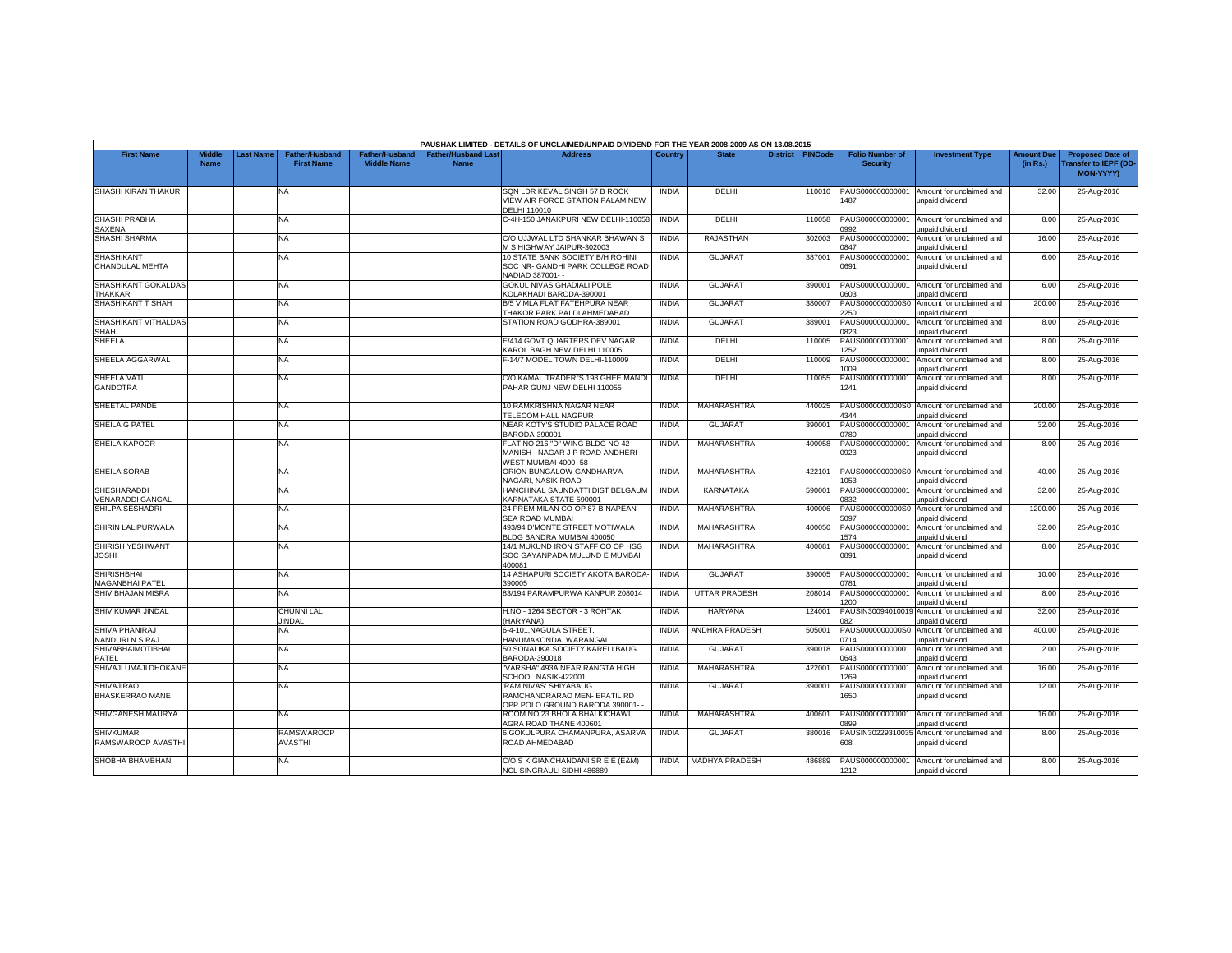|                                                  |                              |           |                                            |                                             |                                          | PAUSHAK LIMITED - DETAILS OF UNCLAIMED/UNPAID DIVIDEND FOR THE YEAR 2008-2009 AS ON 13.08.2015                             |              |                       |                 |                |                                           |                                                              |                               |                                                                      |
|--------------------------------------------------|------------------------------|-----------|--------------------------------------------|---------------------------------------------|------------------------------------------|----------------------------------------------------------------------------------------------------------------------------|--------------|-----------------------|-----------------|----------------|-------------------------------------------|--------------------------------------------------------------|-------------------------------|----------------------------------------------------------------------|
| <b>First Name</b>                                | <b>Middle</b><br><b>Name</b> | Last Name | <b>Father/Husband</b><br><b>First Name</b> | <b>Father/Husband</b><br><b>Middle Name</b> | <b>Father/Husband Las</b><br><b>Name</b> | <b>Address</b>                                                                                                             | Country      | <b>State</b>          | <b>District</b> | <b>PINCode</b> | <b>Folio Number of</b><br><b>Security</b> | <b>Investment Type</b>                                       | <b>Amount Due</b><br>(in Rs.) | <b>Proposed Date of</b><br><b>Transfer to IEPF (DD-</b><br>MON-YYYY) |
| SHOBHAGYCHAND VELJI<br><b>GANDHI</b>             |                              |           | <b>NA</b>                                  |                                             |                                          | C/O SHANTILAL M RATHOD<br>SIDDHIVINAYAK BL- DG GR FLOOR<br>NEAR DENA BANK MANOR ROAD P-<br>ALGHAR WEST DIST THANE 401404 - | <b>INDIA</b> | MAHARASHTRA           |                 | 401404         | PAUS000000000001<br>190                   | Amount for unclaimed and<br>unpaid dividend                  | 8.00                          | 25-Aug-2016                                                          |
| <b>SHOBHANA MORE</b>                             |                              |           | NA                                         |                                             |                                          | DIGVIJAY MILLS CHAWL 157/28<br>DATTARAM LAD MARG KALACHOWKI<br>MUMBAI 400033                                               | <b>INDIA</b> | MAHARASHTRA           |                 | 400033         | PAUS000000000001<br>453                   | Amount for unclaimed and<br>unpaid dividend                  | 32.00                         | 25-Aug-2016                                                          |
| <b>SHOBHIT MANGLIK</b>                           |                              |           | NA                                         |                                             |                                          | 7 JHANDA BAZAR DEHRADUN                                                                                                    | <b>INDIA</b> | <b>UTTARAKHAND</b>    |                 | 248001         | PAUS0000000000S0<br>557                   | Amount for unclaimed and<br>unpaid dividend                  | 300.00                        | 25-Aug-2016                                                          |
| <b>SHOBHNABEN</b><br><b>MANHARLAL SHAH</b>       |                              |           | NA.                                        |                                             |                                          | C/O KESHAVLAL MOHANLAL 51<br>VITHALWADI MUMBAI-400007                                                                      | <b>INDIA</b> | <b>MAHARASHTRA</b>    |                 | 400007         | PAUS000000000001<br>352                   | Amount for unclaimed and<br>unpaid dividend                  | 8.00                          | 25-Aug-2016                                                          |
| SHREE KRISHNA LATH                               |                              |           | <b>NA</b>                                  |                                             |                                          | 22/13 MANOHAR PUKUR ROAD<br>CALCUTTA-700029                                                                                | <b>INDIA</b> | <b>WEST BENGAL</b>    |                 | 700029         | PAUS000000000001<br>109                   | Amount for unclaimed and<br>unpaid dividend                  | 8.00                          | 25-Aug-2016                                                          |
| <b>SHREEDAR</b><br>YAMANAPPASHETTY<br>MANGANAHAL |                              |           | <b>NA</b>                                  |                                             |                                          | <b>BANK ROAD NAVALAGUND DIST</b><br>DHARWAR 576224                                                                         | <b>INDIA</b> | KARNATAKA             |                 | 576224         | PAUS000000000001<br>0830                  | Amount for unclaimed and<br>unpaid dividend                  | 16.00                         | 25-Aug-2016                                                          |
| <b>SHREEKANT</b><br>RAMCHANDRA PENDSE            |                              |           | NA                                         |                                             |                                          | 1182 BUDHWAR PETH POONA-411002                                                                                             | <b>INDIA</b> | MAHARASHTRA           |                 | 411002         | PAUS000000000001<br>0661                  | Amount for unclaimed and<br>unpaid dividend                  | 2.00                          | 25-Aug-2016                                                          |
| SHRENIK RATILAL SHAH                             |                              |           | <b>NA</b>                                  |                                             |                                          | 12-B WEST VIEW 309 S V ROAD<br>SANTACRUZ (W) MUMBAI-400054                                                                 | <b>INDIA</b> | <b>MAHARASHTRA</b>    |                 | 400054         | PAUS000000000001<br>1178                  | Amount for unclaimed and<br>unpaid dividend                  | 18.00                         | 25-Aug-2016                                                          |
| <b>SHRI NIWAS GUPTA</b>                          |                              |           | NA.                                        |                                             |                                          | 1-5/1 SECTOR 16 ROHINI DELHI-110085                                                                                        | <b>INDIA</b> | <b>DFLHI</b>          |                 | 110085         | PAUS00000000000<br>0947                   | Amount for unclaimed and<br>unpaid dividend                  | 24.00                         | 25-Aug-2016                                                          |
| <b>SHRI PRAKASH</b><br>AGARWAL                   |                              |           | NA                                         |                                             |                                          | S D 360 SHASTRINAGAR GHAZIABAD U<br>201001                                                                                 | <b>INDIA</b> | <b>UTTAR PRADESH</b>  |                 | 201001         | PAUS000000000001<br>1059                  | Amount for unclaimed and<br><b>Inpaid dividend</b>           | 8.00                          | 25-Aug-2016                                                          |
| SHRIDHAR DATTATRAYA<br><b>AGASHE</b>             |                              |           | <b>NA</b>                                  |                                             |                                          | 3112 TILAK LANE RATNAGIRI-415612                                                                                           | <b>INDIA</b> | MAHARASHTRA           |                 | 415612         | PAUS000000000001<br>695                   | Amount for unclaimed and<br>unpaid dividend                  | 6.00                          | 25-Aug-2016                                                          |
| SHRIDHAR K POOJARY                               |                              |           | NA                                         |                                             |                                          | D-5-8 JEEVAN SHANTI S V ROAD<br>SANTACRUZ WEST MUMBAI 400054                                                               | <b>INDIA</b> | MAHARASHTRA           |                 | 400054         | PAUS000000000001<br>156                   | Amount for unclaimed and<br>unpaid dividend                  | 8.00                          | 25-Aug-2016                                                          |
| <b>SHRIKANT BHARGAV</b><br>GORE                  |                              |           | NA                                         |                                             |                                          | SAPHALYA SHRI SOCIETY SHASTRI<br>NAGAR DOMBIVALI WEST 421202                                                               | <b>INDIA</b> | MAHARASHTRA           |                 | 421202         | PAUS000000000001<br>478                   | Amount for unclaimed and<br>unpaid dividend                  | 16.00                         | 25-Aug-2016                                                          |
| SHRIKANT V PRABHU                                |                              |           | NA.                                        |                                             |                                          | 2, RAJESHREE 36 SARASWATI BAG<br>JOGESWARI (EAST) MUMBAI                                                                   | <b>INDIA</b> | MAHARASHTRA           |                 | 400060         | PAUS0000000000S0<br>2041                  | Amount for unclaimed and<br>unpaid dividend                  | 200.00                        | 25-Aug-2016                                                          |
| <b>SHRIKAR MANGESH</b><br>KENKARE                |                              |           | <b>NA</b>                                  |                                             |                                          | ICL, 163, ASHRAM ROAD, OPP.A.I.R.,<br>AHMEDABAD                                                                            | <b>INDIA</b> | <b>GUJARAT</b>        |                 | 380014         | 0711                                      | PAUS0000000000S0 Amount for unclaimed and<br>unpaid dividend | 200.00                        | 25-Aug-2016                                                          |
| <b>SHRIKRISHNA M FIRKE</b>                       |                              |           | NA.                                        |                                             |                                          | C/O SUREKHA NARKHEDE<br>MOHANANAND NAGAR MUNJARLI P O<br>KULGAON DIST THANE M S 421503                                     | <b>INDIA</b> | <b>MAHARASHTRA</b>    |                 | 421503         | PAUS000000000001<br>1095                  | Amount for unclaimed and<br>unpaid dividend                  | 8.00                          | 25-Aug-2016                                                          |
| <b>SHRIMATI JAYKAR</b><br><b>ALMAULA</b>         |                              |           | NA                                         |                                             |                                          | 6A PRITAMNAGAR ELLISBRIDGE<br>AHMEDABAD 380006                                                                             | <b>INDIA</b> | <b>GUJARAT</b>        |                 | 380006         | PAUS000000000001<br>1370                  | Amount for unclaimed and<br>unpaid dividend                  | 8.00                          | 25-Aug-2016                                                          |
| SHRINIVAS MARTANAND<br><b>JOSHI</b>              |                              |           | <b>NA</b>                                  |                                             |                                          | 15 BELLARY GALLI HUBLI-580020                                                                                              | <b>INDIA</b> | <b>KARNATAKA</b>      |                 | 580020         | PAUS00000000000<br>0831                   | Amount for unclaimed and<br>unpaid dividend                  | 32.00                         | 25-Aug-2016                                                          |
| SHRIPAD SHANKARRAO<br><b>THAKUR</b>              |                              |           | <b>NA</b>                                  |                                             |                                          | 340-G. AD-SECTOR. SCHEME NO. -74C.<br>NDORE-452010                                                                         | <b>INDIA</b> | <b>MADHYA PRADESH</b> |                 | 452010         | PAUS000000000001<br>067                   | Amount for unclaimed and<br>unpaid dividend                  | 8.00                          | 25-Aug-2016                                                          |
| SHUBHA PRAMOD NAIK                               |                              |           | NA                                         |                                             |                                          | YPE III/C 4-TATA COLONY MAHUL ROAD<br>CHEMBUR MUMBAI 400074                                                                | <b>INDIA</b> | MAHARASHTRA           |                 | 400074         | PAUS00000000000<br>277                    | Amount for unclaimed and<br>unpaid dividend                  | 40.00                         | 25-Aug-2016                                                          |
| <b>SHUBHRA</b><br>CHAKRAVARTY                    |                              |           | NA                                         |                                             |                                          | C/O REDIFFUSION ADVERTISING (P) LTD<br>POONAM BLDG 5/2 RUSSEL STREET<br>CALCUTTA-700071                                    | <b>INDIA</b> | <b>WEST BENGAL</b>    |                 | 700071         | PAUS00000000000<br>0942                   | Amount for unclaimed and<br>unpaid dividend                  | 8.00                          | 25-Aug-2016                                                          |
| SHUSILABEN RAMANLAL<br>CHOKSHI                   |                              |           | NA                                         |                                             |                                          | CHOKSHI BAZAR UMRETH DIST KAIRA<br>PIN-388220                                                                              | <b>INDIA</b> | <b>GUJARAT</b>        |                 | 388220         | PAUS000000000001<br>1784                  | Amount for unclaimed and<br>unpaid dividend                  | 6.00                          | 25-Aug-2016                                                          |
| SHYAM KISHORI DEVI                               |                              |           | NA.                                        |                                             |                                          | C/O. SHRI R.M. VERMA FLAT NO. E-23, IP<br>EXTN. PATPARGANJ NEW DELHI-110092                                                | <b>INDIA</b> | DELHI                 |                 | 110092         | 1048                                      | PAUS000000000001 Amount for unclaimed and<br>unpaid dividend | 24.00                         | 25-Aug-2016                                                          |
| <b>SHYAM KUMAR PAREEK</b>                        |                              |           | NA.                                        |                                             |                                          | M/S UJJWAL LTD SHANKAR BHAWAN S<br>M S HIGHWAY JAIPUR-302003                                                               | <b>INDIA</b> | RAJASTHAN             |                 | 302003         | PAUS000000000001<br>1849                  | Amount for unclaimed and<br>unpaid dividend                  | 16.00                         | 25-Aug-2016                                                          |
| <b>SHYAMAL GHOSH</b>                             |                              |           | <b>NA</b>                                  |                                             |                                          | MARKETING DIVISION ALEMBIC<br>CHEMICAL WORK ALEMBIC ROAD<br>VADODARA                                                       | <b>INDIA</b> | <b>GUJARAT</b>        |                 | 390003         | PAUS0000000000S0<br>4578                  | Amount for unclaimed and<br>unpaid dividend                  | 200.00                        | 25-Aug-2016                                                          |
| <b>SHYMAL KUMAR</b><br>TALUKDAR                  |                              |           | NA.                                        |                                             |                                          | TALUKDAR CHAWL MALPA DONGRI NO-<br>3 ANDHERI EAST MUMBAI 400093                                                            | <b>INDIA</b> | MAHARASHTRA           |                 | 400093         | PAUS000000000001<br>1614                  | Amount for unclaimed and<br>unpaid dividend                  | 32.00                         | 25-Aug-2016                                                          |
| SHYMALA V                                        |                              |           | <b>NA</b>                                  |                                             |                                          | 23/38, SUNDARACHALA ST.,<br>PRODDATUR CUDDAPAH DT                                                                          | <b>INDIA</b> | ANDHRA PRADESH        |                 | 516360         | PAUS0000000000V0<br>300                   | Amount for unclaimed and<br>unpaid dividend                  | 200.00                        | 25-Aug-2016                                                          |
| <b>SIGFRED D SILVA</b>                           |                              |           | NA.                                        |                                             |                                          | <b>9 AMIN NAGAR CHHANI DIST BARODA</b><br>PIN-391740                                                                       | <b>INDIA</b> | <b>GUJARAT</b>        |                 | 391740         | PAUS000000000001<br>785                   | Amount for unclaimed and<br>unpaid dividend                  | 2.00                          | 25-Aug-2016                                                          |
| SIGFRED OLIVERA                                  |                              |           | NA                                         |                                             |                                          | 9 AMIN NAGAR CHHANI BARODA PIN-<br>391740                                                                                  | <b>INDIA</b> | <b>GUJARAT</b>        |                 | 391740         | PAUS000000000001<br>0786                  | Amount for unclaimed and<br>unpaid dividend                  | 6.00                          | 25-Aug-2016                                                          |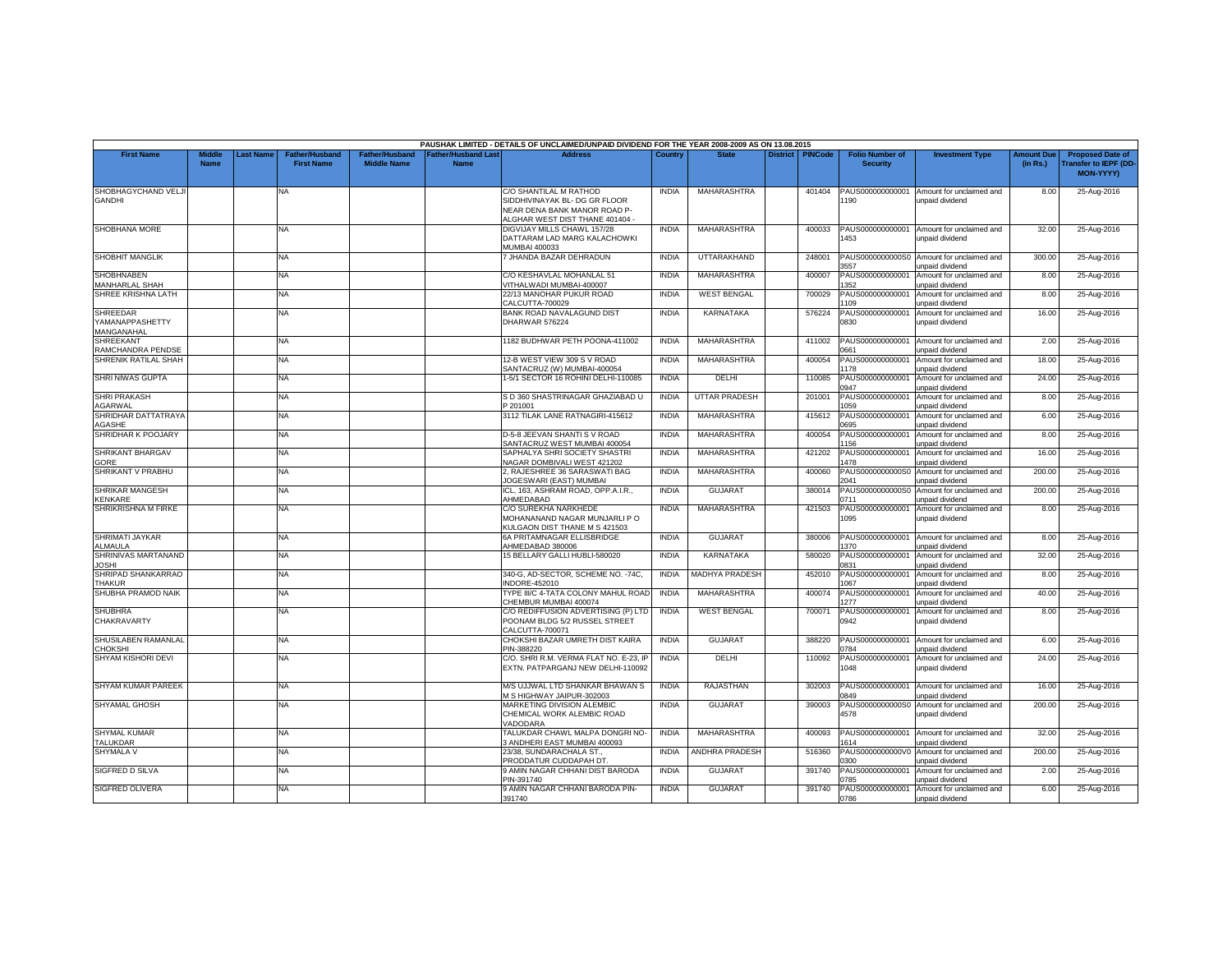|                                              |                       |          |                                            |                                             |                                          | PAUSHAK LIMITED - DETAILS OF UNCLAIMED/UNPAID DIVIDEND FOR THE YEAR 2008-2009 AS ON 13.08.2015 |              |                      |                 |                |                                           |                                                               |                               |                                                                     |
|----------------------------------------------|-----------------------|----------|--------------------------------------------|---------------------------------------------|------------------------------------------|------------------------------------------------------------------------------------------------|--------------|----------------------|-----------------|----------------|-------------------------------------------|---------------------------------------------------------------|-------------------------------|---------------------------------------------------------------------|
| <b>First Name</b>                            | Middle<br><b>Name</b> | ast Name | <b>Father/Husband</b><br><b>First Name</b> | <b>Father/Husband</b><br><b>Middle Name</b> | <b>Father/Husband Las</b><br><b>Name</b> | <b>Address</b>                                                                                 | Country      | <b>State</b>         | <b>District</b> | <b>PINCode</b> | <b>Folio Number of</b><br><b>Security</b> | <b>Investment Type</b>                                        | <b>Amount Due</b><br>(in Rs.) | <b>Proposed Date of</b><br><b>Transfer to IEPF (DD</b><br>MON-YYYY) |
| <b>SIMA LAKHOTIA</b>                         |                       |          | <b>NA</b>                                  |                                             |                                          | 24-A SHAKESPEARE SARANI 9TH FLOOR<br>FLAT NO 94D CALCUTTA 700017                               | <b>INDIA</b> | <b>WEST BENGAL</b>   |                 | 700017         | PAUS000000000001<br>0941                  | Amount for unclaimed and<br>unpaid dividend                   | 16.00                         | 25-Aug-2016                                                         |
| <b>SIMONE MANEKJEE</b><br><b>REGISTRAR</b>   |                       |          | NA                                         |                                             |                                          | BUNGALOW AE-1 THE INDIAN STEEL 8<br>WIRE PRODS LTD PO INDRANAGAR<br>JAMSHEDPUR 831008          | <b>INDIA</b> | <b>JHARKHAND</b>     |                 | 831008         | PAUS000000000001<br>1665                  | Amount for unclaimed and<br>unpaid dividend                   | 8.00                          | 25-Aug-2016                                                         |
| SIPRA RANI SAHA                              |                       |          | <b>NA</b>                                  |                                             |                                          | 7-G LENIN SARANI SERAMPORE<br><b>HOOGHLY</b>                                                   | <b>INDIA</b> | <b>WEST BENGAL</b>   |                 | 712203         | PAUS0000000000S0<br>2910                  | Amount for unclaimed and<br>unpaid dividend                   | 2000.00                       | 25-Aug-2016                                                         |
| SIRAJ AIYUBBHAI<br>KHEDAWALA                 |                       |          | NA.                                        |                                             |                                          | 28/2, SIDE & SERVICE, OPP. GANJ<br>SHAHID DARGAH DANILIMDA<br>AHMEDABAD                        | <b>INDIA</b> | <b>GUJARAT</b>       |                 | 380028         | PAUSIN3009821009<br>312                   | Amount for unclaimed and<br>unpaid dividend                   | 10.00                         | 25-Aug-2016                                                         |
| SIRAJ JIVABHAI<br>LOKHANDWALA                |                       |          | NA.                                        |                                             |                                          | M G ROAD BARODA-390001                                                                         | <b>INDIA</b> | <b>GUJARAT</b>       |                 | 390001         | PAUS000000000001<br>)787                  | Amount for unclaimed and<br>unpaid dividend                   | 6.00                          | 25-Aug-2016                                                         |
| SITA RAM BAHETI                              |                       |          | NA.                                        |                                             |                                          | 48 HEM CHANDRA NASKAR ROAD<br>BELLA GHATA CALCUTTA                                             | <b>INDIA</b> | <b>WEST BENGAL</b>   |                 | 700010         | PAUS0000000000S0<br>2814                  | Amount for unclaimed and<br>unpaid dividend                   | 300.00                        | 25-Aug-2016                                                         |
| <b>SITA RAM FALOR</b>                        |                       |          | <b>NA</b>                                  |                                             |                                          | C/O M/S SHREE LAXMI BASTRA<br>BHANDAR P O TAMLUK DIST<br>MIDNAPORE-721636                      | <b>INDIA</b> | <b>WEST BENGAL</b>   |                 | 721636         | PAUS000000000001<br>107                   | Amount for unclaimed and<br>unpaid dividend                   | 16.00                         | 25-Aug-2016                                                         |
| SITA RAM LOHIYA                              |                       |          | NA.                                        |                                             |                                          | M/S POHOP SINGH KISHAN SAHAI RAM-<br>GANJ ALWAR 301001                                         | <b>INDIA</b> | <b>RAJASTHAN</b>     |                 | 301001         | PAUS000000000001<br>264                   | Amount for unclaimed and<br>unpaid dividend                   | 16.00                         | 25-Aug-2016                                                         |
| <b>SITA SHARMA</b>                           |                       |          | <b>NA</b>                                  |                                             |                                          | 106/299 GANDHI NAGAR KANPUR-208012                                                             | <b>INDIA</b> | <b>UTTAR PRADESH</b> |                 | 208012         | PAUS000000000001<br>199                   | Amount for unclaimed and<br>unpaid dividend                   | 8.00                          | 25-Aug-2016                                                         |
| SITANGSHU JANA                               |                       |          | <b>NA</b>                                  |                                             |                                          | GOLEPUKUR OPP TELEPHONE<br>EXCHANGE P O BARIPUR 24 PARGANAS                                    | <b>INDIA</b> | <b>WEST BENGAL</b>   |                 | 743248         | PAUS0000000000S0<br>2930                  | Amount for unclaimed and<br>unpaid dividend                   | 200.00                        | 25-Aug-2016                                                         |
| <b>SITARAMAIYER</b><br>VENUGOPALAN           |                       |          | <b>NA</b>                                  |                                             |                                          | 15 DOUBLE STREET AGRAHARAM<br>SINGANALLUR COIMBATORE 641005                                    | <b>INDIA</b> | <b>TAMIL NADU</b>    |                 | 641005         | PAUS000000000001<br>0950                  | Amount for unclaimed and<br>unpaid dividend                   | 8.00                          | 25-Aug-2016                                                         |
| SIVAGAMI KANNAN                              |                       |          | <b>NA</b>                                  |                                             |                                          | 8 JAYAMMAL STREET AYYAVOO NAIDU<br>COLONY CHENNAI-600029                                       | <b>INDIA</b> | <b>TAMIL NADU</b>    |                 | 600029         | PAUS000000000001<br>0978                  | Amount for unclaimed and<br>unpaid dividend                   | 8.00                          | 25-Aug-2016                                                         |
| <b>SIVAM GHOSH</b>                           |                       |          | <b>NA</b>                                  |                                             |                                          | 5/4 BARASAT HOUSING ESTATE PHASE-<br>II P O NOAPARA 24-PAGS(N)                                 | <b>INDIA</b> | <b>WEST BENGAL</b>   |                 | 700125         | PAUS0000000000S0<br>2774                  | Amount for unclaimed and<br>unpaid dividend                   | 200.00                        | 25-Aug-2016                                                         |
| <b>SIVASANKARI</b><br><b>SATHIAMOORTHY</b>   |                       |          | SUNDARAM<br>RAKKIYAPPAN                    |                                             |                                          | 28 ANNAIINDRA NAGAR IRUGAR ROAD<br>ONDIPUDUR COIMBATORE                                        | <b>INDIA</b> | <b>TAMIL NADU</b>    |                 | 641016         | PAUS130414000074<br>8734                  | Amount for unclaimed and<br>unpaid dividend                   | 2.00                          | 25-Aug-2016                                                         |
| SMITA DEEPAK DESAI                           |                       |          | NA                                         |                                             |                                          | B-1/6 REF KURUL COLONY ALIBAG DIST<br>RAIGAD 402208 M S                                        | <b>INDIA</b> | MAHARASHTRA          |                 | 402208         | PAUS000000000001<br>1431                  | Amount for unclaimed and<br>unpaid dividend                   | 32.00                         | 25-Aug-2016                                                         |
| SMITA SHANKERLAL<br><b>TANNA</b>             |                       |          | <b>NA</b>                                  |                                             |                                          | C/O SHANKERLAL R TANNA 28/43<br>PRAHLAD PLOT "SHIVAM" RAJKOT-<br>360001                        | <b>INDIA</b> | <b>GUJARAT</b>       |                 | 360001         | PAUS000000000001<br>1076                  | Amount for unclaimed and<br>unpaid dividend                   | 8.00                          | 25-Aug-2016                                                         |
| SNEHLATA JANARDAN<br><b>MEHTA</b>            |                       |          | <b>NA</b>                                  |                                             |                                          | C/O MR GIRISH MEHTA BANK OF<br>BARODA P B NO-131 MARUTI GALLI<br><b>BELGAUM 590002</b>         | <b>INDIA</b> | <b>KARNATAKA</b>     |                 | 590002         | PAUS000000000001<br>0597                  | Amount for unclaimed and<br>unpaid dividend                   | 2.00                          | 25-Aug-2016                                                         |
| SNEHLATABEN<br><b>VINUBHAI PATEL</b>         |                       |          | <b>NA</b>                                  |                                             |                                          | C/O ORIENTAL CERAMIC WORKS AT, PO<br>& TAL VIJAPUR DIST MEHSANA PIN-<br>382870                 | <b>INDIA</b> | <b>GUJARAT</b>       |                 | 382870         | PAUS000000000001<br>0789                  | Amount for unclaimed and<br>unpaid dividend                   | 6.00                          | 25-Aug-2016                                                         |
| <b>SOBHA</b><br>RAJENDRAKUMAR                |                       |          | <b>NA</b>                                  |                                             |                                          | ERICKATTU BALAKRISHNA MENON<br>ROAD EDAPALLY PO COCHIN                                         | <b>INDIA</b> | <b>KERALA</b>        |                 | 682024         | PAUS0000000000S0<br>2973                  | Amount for unclaimed and<br>unpaid dividend                   | 200.00                        | 25-Aug-2016                                                         |
| <b>SOHAN SINGH</b>                           |                       |          | NA                                         |                                             |                                          | 6/81 W E A KAROL BAGH NEW DELHI-<br>110005                                                     | <b>INDIA</b> | DELHI                |                 | 110005         | PAUS000000000001<br>0700                  | Amount for unclaimed and<br>unpaid dividend                   | 32.00                         | 25-Aug-2016                                                         |
| <b>SOHAN SINGH</b>                           |                       |          | NA                                         |                                             |                                          | 6/81 W E A KAROLBAGH N DELHI-110005                                                            | <b>INDIA</b> | DELHI                |                 | 110005         | PAUS000000000001<br>850                   | Amount for unclaimed and<br>unpaid dividend                   | 66.00                         | 25-Aug-2016                                                         |
| <b>SOHAN SINGH</b>                           |                       |          | NA.                                        |                                             |                                          | 6/81.WEA.KAROLBAGH NEW DELHI                                                                   | <b>INDIA</b> | DELHI                |                 | 110005         | PAUS0000000000S0<br>1410                  | Amount for unclaimed and<br>unpaid dividend                   | 400.00                        | 25-Aug-2016                                                         |
| <b>SOJAN FRANCIS</b>                         |                       |          | <b>NA</b>                                  |                                             |                                          | <b>KONIKKARA HOUSE</b><br>CHELAKKOTTOKARA TRICHUR                                              | <b>INDIA</b> | <b>KERALA</b>        |                 | 680005         | PAUS0000000000S0<br>2986                  | Amount for unclaimed and<br>unpaid dividend                   | 300.00                        | 25-Aug-2016                                                         |
| SOMABHAI AMTHABHAI<br>PATFL                  |                       |          | <b>NA</b>                                  |                                             |                                          | AT & PO KANSA TAL VISNAGAR DIST<br>MEHSANA PIN-384250                                          | <b>INDIA</b> | <b>GUJARAT</b>       |                 | 384250         | PAUS000000000001<br>1790                  | Amount for unclaimed and<br>unpaid dividend                   | 6.00                          | 25-Aug-2016                                                         |
| SOMABHAI PRABHUDAS<br>PATEL                  |                       |          | NA                                         |                                             |                                          | KAMANIYA PARA NEAR TANK DIST.<br>MEHSANA AT. POST. UNAVA                                       | <b>INDIA</b> | <b>GUJARAT</b>       |                 | 384160         | PAUS000000000001<br>722                   | Amount for unclaimed and<br>unpaid dividend                   | 2.00                          | 25-Aug-2016                                                         |
| SOMABHAI VIRAMBHAI<br>PATEL                  |                       |          | <b>NA</b>                                  |                                             |                                          | AT-VASADARA POST SARSOLI TAL<br>BAYAD DIST SABARKANTHA PIN 383325                              | <b>INDIA</b> | <b>GUJARAT</b>       |                 | 383325         | PAUS000000000001<br>0631                  | Amount for unclaimed and<br>unpaid dividend                   | 32.00                         | 25-Aug-2016                                                         |
| <b>SOMESHBHAI</b><br><b>JAYKRISHNA BHATT</b> |                       |          | <b>JAYKRISHNA</b>                          |                                             |                                          | SHIVAM, HARIYALA PLOT NO. 75, BORDI<br>GATE, BHAVNAGAR                                         | <b>INDIA</b> | <b>GUJARAT</b>       |                 | 364001         | 774                                       | PAUSIN30097410670 Amount for unclaimed and<br>unpaid dividend | 6.00                          | 25-Aug-2016                                                         |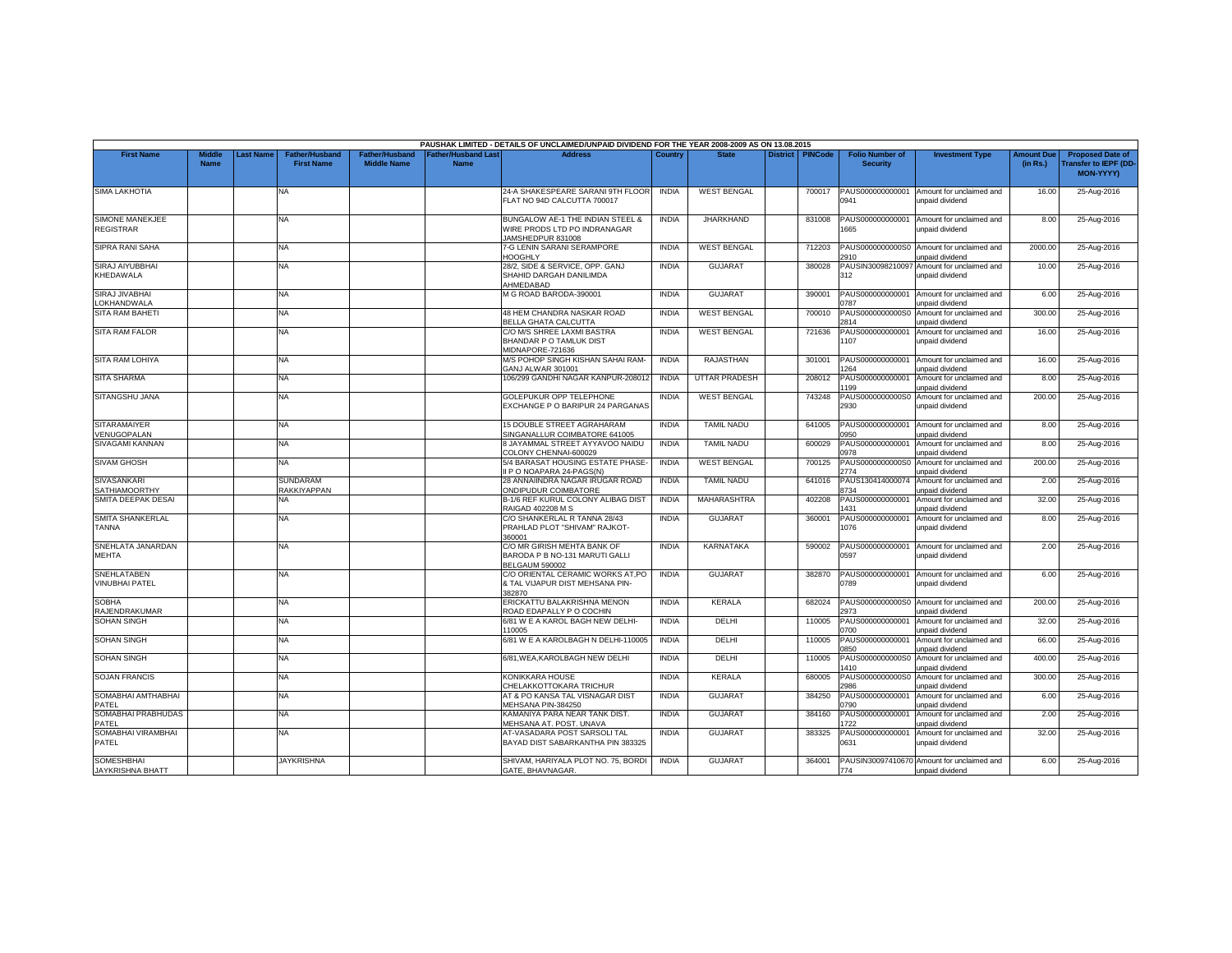|                                              |                              |                 |                                            |                                      |                                                | PAUSHAK LIMITED - DETAILS OF UNCLAIMED/UNPAID DIVIDEND FOR THE YEAR 2008-2009 AS ON 13.08.2015              |              |                             |                 |                |                                           |                                                              |                               |                                                              |
|----------------------------------------------|------------------------------|-----------------|--------------------------------------------|--------------------------------------|------------------------------------------------|-------------------------------------------------------------------------------------------------------------|--------------|-----------------------------|-----------------|----------------|-------------------------------------------|--------------------------------------------------------------|-------------------------------|--------------------------------------------------------------|
| <b>First Name</b>                            | <b>Middle</b><br><b>Name</b> | <b>ast Name</b> | <b>Father/Husband</b><br><b>First Name</b> | Father/Husband<br><b>Middle Name</b> | ather/Husband Last <sup>-</sup><br><b>Name</b> | <b>Address</b>                                                                                              | Country      | <b>State</b>                | <b>District</b> | <b>PINCode</b> | <b>Folio Number of</b><br><b>Security</b> | <b>Investment Type</b>                                       | <b>Amount Due</b><br>(in Rs.) | <b>Proposed Date of</b><br>ransfer to IEPF (DD-<br>MON-YYYY) |
| SONA SURESH HINDUJA                          |                              |                 | <b>NA</b>                                  |                                      |                                                | SAI DARSHAN CO-OP HSG SOCIETY<br>FLAT NO 7 1ST FLOOR R K T COLLEGE<br>RD ULHASNAGAR 421003<br>MAHARASHTRA   | <b>INDIA</b> | MAHARASHTRA                 |                 | 421003         | PAUS000000000001<br>0897                  | Amount for unclaimed and<br>unpaid dividend                  | 8.00                          | 25-Aug-2016                                                  |
| SONALI UDESH KAPOOR                          |                              |                 | <b>NA</b>                                  |                                      |                                                | H/6, Nav Prabhat Chs Ltd. Sant Janabai<br>Marg Vile Parle(E)                                                | <b>INDIA</b> | MAHARASHTRA                 |                 | 400057         | 755                                       | PAUS0000000000S0 Amount for unclaimed and<br>unpaid dividend | 200.00                        | 25-Aug-2016                                                  |
| SOUMENDRA KUMAR<br><b>BOTHRA</b>             |                              |                 | NA.                                        |                                      |                                                | C/O LOTTERY-HOUSE 143-D SARPAT<br>BOSE ROAD CALCUTTA-700026                                                 | <b>INDIA</b> | <b>WEST BENGAL</b>          |                 | 700026         | PAUS000000000001<br>113                   | Amount for unclaimed and<br>unpaid dividend                  | 8.00                          | 25-Aug-2016                                                  |
| SOUMENDRA ROY                                |                              |                 | <b>NA</b>                                  |                                      |                                                | 14/1 ANANTADEV MUKHERJEE LANE<br><b>HOWRAH</b>                                                              | <b>INDIA</b> | <b>WEST BENGAL</b>          |                 | 711102         | PAUS0000000000S0<br>883                   | Amount for unclaimed and<br>unpaid dividend                  | 200.00                        | 25-Aug-2016                                                  |
| <b>SP SATHAPPAN</b>                          |                              |                 | NA.                                        |                                      |                                                | 26 GANAPATHY LAYOUT K K PUDUR<br>SAIBABA COLONYCOIMBATORE                                                   | <b>INDIA</b> | <b>TAMIL NADU</b>           |                 | 641038         | PAUS0000000000S0<br>3038                  | Amount for unclaimed and<br>unpaid dividend                  | 200.00                        | 25-Aug-2016                                                  |
| <b>SQN LDR S</b><br>VENKATACHARY             |                              |                 | <b>NA</b>                                  |                                      |                                                | C-ACCTS I HQ TRAINING COMMAND I A F<br>HEBBAL BANGALORE-560006                                              | <b>INDIA</b> | KARNATAKA                   |                 | 560006         | PAUS000000000001<br>282                   | Amount for unclaimed and<br>inpaid dividend                  | 8.00                          | 25-Aug-2016                                                  |
| <b>SREE LAKSHMI</b><br>PENUGONDA             |                              |                 | <b>NA</b>                                  |                                      |                                                | PARAMATMA KRUPA 75 FEET ROAD D<br>NO 27-32-54 VISAKHAPATNAM                                                 | <b>INDIA</b> | <b>ANDHRA PRADESH</b>       |                 | 530001         | PAUS0000000000S0<br>853                   | Amount for unclaimed and<br>unpaid dividend                  | 300.00                        | 25-Aug-2016                                                  |
| <b>SREESAI SATYA</b><br>PRAKASH BENDAPUDI    |                              |                 | <b>NA</b>                                  |                                      |                                                | 18-1-30 APARTMENT NO-2 O P<br>MEDICALS ADITYA MEDICAL COMPLEX<br>VISAKHAPATNAM                              | <b>INDIA</b> | <b>ANDHRA PRADESH</b>       |                 | 530002         | PAUS0000000000S0<br>4829                  | Amount for unclaimed and<br>unpaid dividend                  | 300.00                        | 25-Aug-2016                                                  |
| <b>SRIDEVI</b>                               |                              |                 | LT PRAMOD<br><b>ALNDKAR</b>                |                                      |                                                | C/O R.D. ALANDKAR PLOT N0.130<br>H.NO.1495/3 LAXMI NIVAS OPP. KOTHARI<br>BHAVAN, SBH COLONYGULBARGA         | <b>INDIA</b> | <b>KARNATAKA</b>            |                 | 585101         | PAUS00000000000<br>2986                   | Amount for unclaimed and<br>unpaid dividend                  | 200.00                        | 25-Aug-2016                                                  |
| SRIDEVI JANARDHAN                            |                              |                 | <b>NA</b>                                  |                                      |                                                | PLOTNO.62, 54D, SHIVAYANAGAR NEAR<br>THIYAGARAJAN STREET, ALAGAPURAM                                        | <b>INDIA</b> | <b>TAMIL NADU</b>           |                 | 636004         | 028                                       | PAUS0000000000S0 Amount for unclaimed and<br>unpaid dividend | 1600.00                       | 25-Aug-2016                                                  |
| SRIDHAR DAVULURU                             |                              |                 | NA                                         |                                      |                                                | DG-844 SAROJINI NAGAR NEW DELHI                                                                             | <b>INDIA</b> | DELHI                       |                 | 110023         | 3878                                      | PAUS0000000000S0 Amount for unclaimed and<br>unpaid dividend | 200.00                        | 25-Aug-2016                                                  |
| <b>SRIKRISHNA MURTHY</b><br>BADIDA           |                              |                 | <b>NA</b>                                  |                                      |                                                | AZAD STREET.NO.7/183.<br>ROBERTSONPET MACHILIPATNAM                                                         | <b>INDIA</b> | <b>ANDHRA PRADESH</b>       |                 | 521001         | PAUS0000000000S0<br>1719                  | Amount for unclaimed and<br>unpaid dividend                  | 400.00                        | 25-Aug-2016                                                  |
| SRIKRISHNA RAO B N                           |                              |                 | <b>NA</b>                                  |                                      |                                                | M/S SRI NIMISHAMBA MEDICALS<br>'PARIMALA COMPLEX'100 FI ROAD<br><b>MYSORE</b>                               | <b>INDIA</b> | KARNATAKA                   |                 | 570024         | 2634                                      | PAUS0000000000S0 Amount for unclaimed and<br>unpaid dividend | 400.00                        | 25-Aug-2016                                                  |
| SRINIVAS ENJAMOORI                           |                              |                 | NA                                         |                                      |                                                | PLOT 20 VETERINARY COLONY<br>SHAIKPET, FILM NAGAR BESIDE ADITYA<br>HILL TOP APPTSHYDERABAD                  | <b>INDIA</b> | <b>ANDHRA PRADESH</b>       |                 | 500008         | 3125                                      | PAUS0000000000S0 Amount for unclaimed and<br>unpaid dividend | 200.00                        | 25-Aug-2016                                                  |
| SRINIVASA RAMANUJAM<br>PARVASTU              |                              |                 | <b>NA</b>                                  |                                      |                                                | C/O MR.P.V.G. RAJAN, 14-37-24,<br>GOKHULE R MUPPIDI COLONY.<br>MAHARANIPETA VISHAKAPATNAM                   | <b>INDIA</b> | ANDHRA PRADESH              |                 | 530002         | 0722                                      | PAUS0000000000S0 Amount for unclaimed and<br>unpaid dividend | 800.00                        | 25-Aug-2016                                                  |
| SRINIVASA SAI KOTI                           |                              |                 | <b>NA</b>                                  |                                      |                                                | C/O K S SAI HOUSE NO LIG 822<br>BHARATHI N- AGAR BHEL R C PURAM<br>HYDERABAD 500032 - -                     | <b>INDIA</b> | <b>ANDHRA PRADESH</b>       |                 | 500032         | PAUS000000000001<br>0956                  | Amount for unclaimed and<br>unpaid dividend                  | 8.00                          | 25-Aug-2016                                                  |
| <b>SRINIVASANTS</b>                          |                              |                 | NA                                         |                                      |                                                | 28/1 5TH MAIN ROAD MALLESWARAM<br><b>BANGALORE</b>                                                          | <b>INDIA</b> | KARNATAKA                   |                 | 560010         | 962                                       | PAUS0000000000T0 Amount for unclaimed and<br>unpaid dividend | 80.00                         | 25-Aug-2016                                                  |
| SRINIVASULU KASAM                            |                              |                 | NA                                         |                                      |                                                | 8-3-225/59 YADAGIRINAGAR<br>YOUSUFGUDA HYDERABAD                                                            | <b>INDIA</b> | <b>ANDHRA PRADESH</b>       |                 | 500045         | PAUS0000000000S0<br>128                   | Amount for unclaimed and<br>unpaid dividend                  | 200.00                        | 25-Aug-2016                                                  |
| <b>SRIRAMA MURTHY</b><br><b>ISHNUVAJHALA</b> |                              |                 | <b>NA</b>                                  |                                      |                                                | 6-11-45 PRAKASAM ROAD NARSAPUR<br>534275 W.G.DT 534275                                                      | <b>INDIA</b> | ANDHRA PRADESH              |                 | 534275         | PAUS000000000001<br>311                   | Amount for unclaimed and<br>unpaid dividend                  | 8.00                          | 25-Aug-2016                                                  |
| <b>SUBASH KAUL</b>                           |                              |                 | NA.                                        |                                      |                                                | KAUL SONS CHEMISTS BANIHAL VIA<br>JAMMU (TAWI) BANIHAL-182146                                               | <b>INDIA</b> | JAMMU AND<br><b>KASHMIR</b> |                 | 182146         | PAUS000000000001<br>792                   | Amount for unclaimed and<br>unpaid dividend                  | 2.00                          | 25-Aug-2016                                                  |
| <b>SUBBA REDDY</b><br>VASEPALLI              |                              |                 | <b>NA</b>                                  |                                      |                                                | PLOT NO 17, VIVEKANANDA NAGAR<br>COLONY EXTN JAGADGINIGUTTA<br>ROAD.NR POULTRY FARM<br>KUKATPALLY.HYDERABAD | <b>INDIA</b> | ANDHRA PRADESH              |                 | 500872         | 0265                                      | PAUS0000000000S0 Amount for unclaimed and<br>unpaid dividend | 200.00                        | 25-Aug-2016                                                  |
| <b>SUBBA REDDY</b><br>VASEPALLI              |                              |                 | <b>NA</b>                                  |                                      |                                                | C/O.PEOPLES MEDICAL AGENCY<br>PHARMACEUTICAL DISTRIBUTORS<br>DOOR NO.17-1 AMALANADHUNIVANI<br>STREET ONGOLE | <b>INDIA</b> | ANDHRA PRADESH              |                 | 523001         | 0728                                      | PAUS0000000000S0 Amount for unclaimed and<br>unpaid dividend | 400.00                        | 25-Aug-2016                                                  |
| SUBBAIAH SETTY M R                           |                              |                 | NA                                         |                                      |                                                | SRI SAIBABA MEDICAL STORES<br>SANTHEPET CHITRADURGA<br>KARNATAKA)                                           | <b>INDIA</b> | KARNATAKA                   |                 | 577501         | 0149                                      | PAUS0000000000M0 Amount for unclaimed and<br>unpaid dividend | 400.00                        | 25-Aug-2016                                                  |
| SUBBARAO M V                                 |                              |                 | NA                                         |                                      |                                                | C/O M V SUBBA RAO ASHOK NAGAR 5-7-<br>30/4 GUNTUR                                                           | <b>INDIA</b> | <b>ANDHRA PRADESH</b>       |                 | 522007         | PAUS000000000001<br>486                   | Amount for unclaimed and<br>unpaid dividend                  | 32.00                         | 25-Aug-2016                                                  |
| SUBBAREDDY<br>RAMASAMY                       |                              |                 | NA                                         |                                      |                                                | C/O.R.SUBBA REDDY B.A.<br>POOCHMPATTY, KACHAIKATTY P.O.<br>(VIA) VADPATTY, MADURAI DIST.                    | <b>INDIA</b> | <b>TAMIL NADU</b>           |                 | 625001         | 1413                                      | PAUS0000000000S0 Amount for unclaimed and<br>unpaid dividend | 200.00                        | 25-Aug-2016                                                  |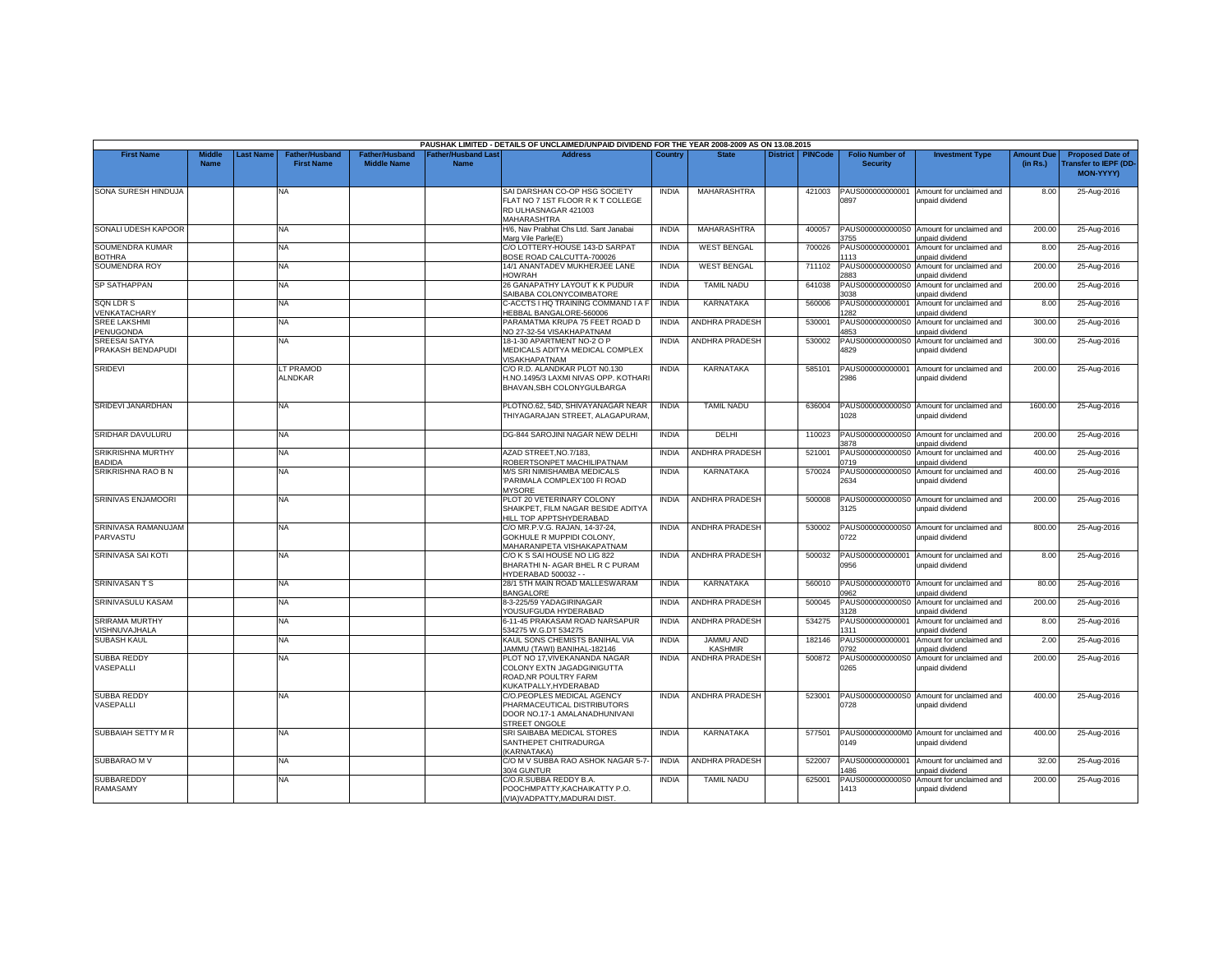|                                                 |                       |                 |                                            |                                             |                                           | PAUSHAK LIMITED - DETAILS OF UNCLAIMED/UNPAID DIVIDEND FOR THE YEAR 2008-2009 AS ON 13.08.2015                      |              |                      |                 |                |                                           |                                                              |                               |                                                                            |
|-------------------------------------------------|-----------------------|-----------------|--------------------------------------------|---------------------------------------------|-------------------------------------------|---------------------------------------------------------------------------------------------------------------------|--------------|----------------------|-----------------|----------------|-------------------------------------------|--------------------------------------------------------------|-------------------------------|----------------------------------------------------------------------------|
| <b>First Name</b>                               | Middle<br><b>Name</b> | <b>ast Name</b> | <b>Father/Husband</b><br><b>First Name</b> | <b>Father/Husband</b><br><b>Middle Name</b> | <b>Father/Husband Last</b><br><b>Name</b> | <b>Address</b>                                                                                                      | Country      | <b>State</b>         | <b>District</b> | <b>PINCode</b> | <b>Folio Number of</b><br><b>Security</b> | <b>Investment Type</b>                                       | <b>Amount Due</b><br>(in Rs.) | <b>Proposed Date of</b><br><b>Transfer to IEPF (DD</b><br><b>MON-YYYYY</b> |
| SUBBULAKSHMI C                                  |                       |                 | NA                                         |                                             |                                           | W/O. CHOKKALINGAM. G, 175, Cauvery<br>Road Udayanagar                                                               | <b>INDIA</b> | KARNATAKA            |                 | 560016         | PAUS0000000000C0<br>062                   | Amount for unclaimed and<br>unpaid dividend                  | 40.00                         | 25-Aug-2016                                                                |
| <b>SUBHA NARNARAIN</b><br>CHOUDHARY             |                       |                 | <b>NA</b>                                  |                                             |                                           | D II/6 SUBHRAMANIAM BHARATI MARG<br><b>NEW DELHI 110003</b>                                                         | <b>INDIA</b> | DELHI                |                 | 110003         | PAUS000000000001<br>0702                  | Amount for unclaimed and<br>unpaid dividend                  | 10.00                         | 25-Aug-2016                                                                |
| SUBHADRA BHOGILAL<br><b>SHAH</b>                |                       |                 | NA                                         |                                             |                                           | C-1 GROUND FLR AMI VARSHA OPP<br>SYNDICATE- BANK NR RAM GALLI OFF S<br>V ROAD KANDIVL- I WEST MUMBAI-<br>$100067 -$ | <b>INDIA</b> | MAHARASHTRA          |                 | 400067         | PAUS000000000001<br>0888                  | Amount for unclaimed and<br>unpaid dividend                  | 8.00                          | 25-Aug-2016                                                                |
| SUBHAGI VINODKUMAR<br>VAIDYA                    |                       |                 | NA                                         |                                             |                                           | 1, MADHUVAN SOCIETY OPP. S T BUS<br>STAND, BAVLA DIST-AHMEDABAD<br><b>GUJARAT</b>                                   | <b>INDIA</b> | <b>GUJARAT</b>       |                 | 382220         | PAUS000000000001<br>2547                  | Amount for unclaimed and<br>unpaid dividend                  | 8.00                          | 25-Aug-2016                                                                |
| <b>SUBHASCHANDRA</b><br>RAOJIBHAI AMIN          |                       |                 | ΝA                                         |                                             |                                           | 2 SHARAD PURNIMA SOCIETY OPP<br>MUNICIPAL MARKET NAVRANGPURA<br>AHMEDABAD-380009                                    | <b>INDIA</b> | <b>GUJARA1</b>       |                 | 380009         | PAUS000000000001<br>0703                  | Amount for unclaimed and<br>unpaid dividend                  | 6.00                          | 25-Aug-2016                                                                |
| <b>SUBHASH CHANDER</b><br>DHAMIJA               |                       |                 | NA                                         |                                             |                                           | F-30 PRASHANT VIHAR ROHINI SECTOR<br>XIV DELHI                                                                      | <b>INDIA</b> | DELHI                |                 | 110085         | PAUS000000000001<br>220                   | Amount for unclaimed and<br>unpaid dividend                  | 8.00                          | 25-Aug-2016                                                                |
| <b>SUBHASH CHANDRA</b><br>KOTHARI               |                       |                 | NA.                                        |                                             |                                           | DH 129.MIG FLATS<br>PALLARPURAM.MODIPURAM MEERUT<br>CITY (U.P)                                                      | <b>INDIA</b> | UTTAR PRADESH        |                 | 250110         | PAUS0000000000S0<br>776                   | Amount for unclaimed and<br>inpaid dividend                  | 200.00                        | 25-Aug-2016                                                                |
| SUBHASH CHOPRA                                  |                       |                 | NA                                         |                                             |                                           | C-190 MAHANAGAR LUCKNOW-226006                                                                                      | <b>INDIA</b> | <b>UTTAR PRADESH</b> |                 | 226006         | PAUS000000000001<br>0793                  | Amount for unclaimed and<br>unpaid dividend                  | 16.00                         | 25-Aug-2016                                                                |
| <b>SUBHASH DATAR</b>                            |                       |                 | NA                                         |                                             |                                           | 38/2, MADHUBAN A SOCIETY SAMARTH<br>PATH KARVE NAGAR ( GANSSH NAGAR<br><b>PUNE</b>                                  | <b>INDIA</b> | <b>MAHARASHTRA</b>   |                 | 411052         | PAUS0000000000S0<br>4944                  | Amount for unclaimed and<br>unpaid dividend                  | 300.00                        | 25-Aug-2016                                                                |
| <b>SUBHASH GOVIND</b><br><b>DHARIA</b>          |                       |                 | NA.                                        |                                             |                                           | POST BIRWADI TAL MAHAD DIST<br><b>KOLABA 402301</b>                                                                 | <b>INDIA</b> | <b>MAHARASHTRA</b>   |                 | 402301         | PAUS000000000001<br>0598                  | Amount for unclaimed and<br>unpaid dividend                  | 2.00                          | 25-Aug-2016                                                                |
| SUBHASH GOVINDRAO<br><b>MARATHE</b>             |                       |                 | NA                                         |                                             |                                           | "KH-75 NEW KAVI NAGAR" GHAZIABAD<br>201002                                                                          | <b>INDIA</b> | <b>UTTAR PRADESH</b> |                 | 201002         | PAUS000000000001<br>0795                  | Amount for unclaimed and<br>unpaid dividend                  | 2.00                          | 25-Aug-2016                                                                |
| SUBHASH JITENDRA<br>DALAL                       |                       |                 | NA.                                        |                                             |                                           | SWATI A202 C D BARFIWALA MARG<br>ANDHERI WEST MUMBAI-400058                                                         | <b>INDIA</b> | MAHARASHTRA          |                 | 400058         | PAUS000000000001<br>0704                  | Amount for unclaimed and<br>unpaid dividend                  | 2.00                          | 25-Aug-2016                                                                |
| SUBHASH NAROTAMDAS<br>SHAH                      |                       |                 | NA                                         |                                             |                                           | C/O BHARATKUMAR MAHESHCHANDRA<br>295 NEW CLOTH MARKET AHMEDABAD-<br>80002                                           | <b>INDIA</b> | <b>GUJARAT</b>       |                 | 380002         | PAUS000000000001<br>268                   | Amount for unclaimed and<br>unpaid dividend                  | 8.00                          | 25-Aug-2016                                                                |
| <b>SUBHASHBHAI</b><br>RAOJIBHAI AMIN            |                       |                 | NA                                         |                                             |                                           | 2 SHARAD PURNIMA SOCIETY OPP<br>MUNICIPAL MARKET NAVRANGPURA<br>AHMEDABAD-380009                                    | <b>INDIA</b> | <b>GUJARAT</b>       |                 | 380009         | PAUS000000000001<br>0705                  | Amount for unclaimed and<br>unpaid dividend                  | 6.00                          | 25-Aug-2016                                                                |
| <b>SUBHASHCHANDRA</b><br>RANCHHODBHAI<br>PANDYA |                       |                 | NA                                         |                                             |                                           | 'NIRU KUNJ" OPP TELEPHONE<br>EXCHANGE VALL- ABHA VIDYANAGAR<br>DIST KAIRA PIN-388120 - -                            | <b>INDIA</b> | <b>GUJARAT</b>       |                 | 388120         | PAUS000000000001<br>0796                  | Amount for unclaimed and<br>unpaid dividend                  | 16.00                         | 25-Aug-2016                                                                |
| SUBHOJIT MUKHERJEE                              |                       |                 | NA.                                        |                                             |                                           | B-139/1 R D S O MANAK NAGAR<br>LUCKNOW                                                                              | <b>INDIA</b> | <b>UTTAR PRADESH</b> |                 | 226011         | PAUS0000000000S0<br>3395                  | Amount for unclaimed and<br>unpaid dividend                  | 200.00                        | 25-Aug-2016                                                                |
| SUBODHCHANDRA C<br>VAIDYA                       |                       |                 | NA.                                        |                                             |                                           | AT & POST KELISANA TA VIJAPUR DIST<br>MEHSANA 382830 (N G)                                                          | <b>INDIA</b> | <b>GUJARAT</b>       |                 | 382830         | PAUS000000000001<br>0797                  | Amount for unclaimed and<br>unpaid dividend                  | 2.00                          | 25-Aug-2016                                                                |
| SUBRAHMANYA K BHAT                              |                       |                 | <b>SUBRAYA BHAT K</b>                      |                                             |                                           | NO 43 9TH A MAIN PIPELINE ROAD<br>SRINAGAR BANGALORE                                                                | <b>INDIA</b> | <b>KARNATAKA</b>     |                 | 560050         | PAUSIN3013562007<br>692                   | Amount for unclaimed and<br>unpaid dividend                  | 16.00                         | 25-Aug-2016                                                                |
| SUBRAHMANYA SASTRY<br><b>TEJOMURTHULA</b>       |                       |                 | <b>NA</b>                                  |                                             |                                           | C/O CIRCARS LAKSHIMI MILL STORES<br>CONVENT STREET VIJAYAWADA 520001                                                | <b>INDIA</b> | ANDHRA PRADESH       |                 | 520001         | PAUS000000000001<br>1084                  | Amount for unclaimed and<br>unpaid dividend                  | 16.00                         | 25-Aug-2016                                                                |
| SUBRAHMANYAM KOLLI                              |                       |                 | NA                                         |                                             |                                           | 47-9-24B 3RD LANE DWARAKANAGAR<br>/ISAKHAPATNAM-530016                                                              | <b>INDIA</b> | ANDHRA PRADESH       |                 | 530016         | PAUS000000000001<br>0798                  | Amount for unclaimed and<br>unpaid dividend                  | 32.00                         | 25-Aug-2016                                                                |
| <b>SUBRAMANIAM</b><br>MAHADEVAN IYER            |                       |                 | NA                                         |                                             |                                           | ALIN GAMA DHOM<br>PHARMACEUTICAL/LABORATORY<br>17/113, NOORANI, PALGHAT (KERALA)                                    | <b>INDIA</b> | <b>KERALA</b>        |                 | 678004         | PAUS0000000000S0<br>0731                  | Amount for unclaimed and<br>unpaid dividend                  | 400.00                        | 25-Aug-2016                                                                |
| <b>SUBRAMANIAN R</b>                            |                       |                 | NA                                         |                                             |                                           | 298. MAIN ROAD SHEVAPET SALAM                                                                                       | <b>INDIA</b> | <b>TAMIL NADU</b>    |                 | 636002         | 0628                                      | PAUS0000000000R0 Amount for unclaimed and<br>unpaid dividend | 200.00                        | 25-Aug-2016                                                                |
| <b>SUBRAMANIAN S</b>                            |                       |                 | NA                                         |                                             |                                           | 23, TEPPAKULAM ST., TUTICORIN TAMIL<br>NADU                                                                         | <b>INDIA</b> | <b>TAMIL NADU</b>    |                 | 628002         | PAUS0000000000S0<br>0242                  | Amount for unclaimed and<br>unpaid dividend                  | 200.00                        | 25-Aug-2016                                                                |
| SUBRAMANYA BHAT U                               |                       |                 | NA.                                        |                                             |                                           | SRI CLINIC DARBE PUTTUR(S.K.DIST.)                                                                                  | <b>INDIA</b> | KARNATAKA            |                 | 574202         | PAUS0000000000U<br>0765                   | Amount for unclaimed and<br>unpaid dividend                  | 200.00                        | 25-Aug-2016                                                                |
| SUBRAMANYAM KOLLI                               |                       |                 | NA.                                        |                                             |                                           | M/S.WALTER BASHNELL LTD. 7TH PLOT<br>9TH MAIN ROAD DANDEESWARAM<br><b>VELACHERY MADRAS</b>                          | <b>INDIA</b> | <b>TAMIL NADU</b>    |                 | 600042         | PAUS0000000000S0<br>0730                  | Amount for unclaimed and<br>unpaid dividend                  | 1600.00                       | 25-Aug-2016                                                                |
| <b>SUBRAY M HEGDE</b>                           |                       |                 | <b>NA</b>                                  |                                             |                                           | NO.82 III MAIN. III STAGE, VINAYAKA<br>LAYOUT VIJAYANAGARBANGALORE                                                  | <b>INDIA</b> | KARNATAKA            |                 | 560040         | 1105                                      | PAUS000000000001 Amount for unclaimed and<br>unpaid dividend | 16.00                         | 25-Aug-2016                                                                |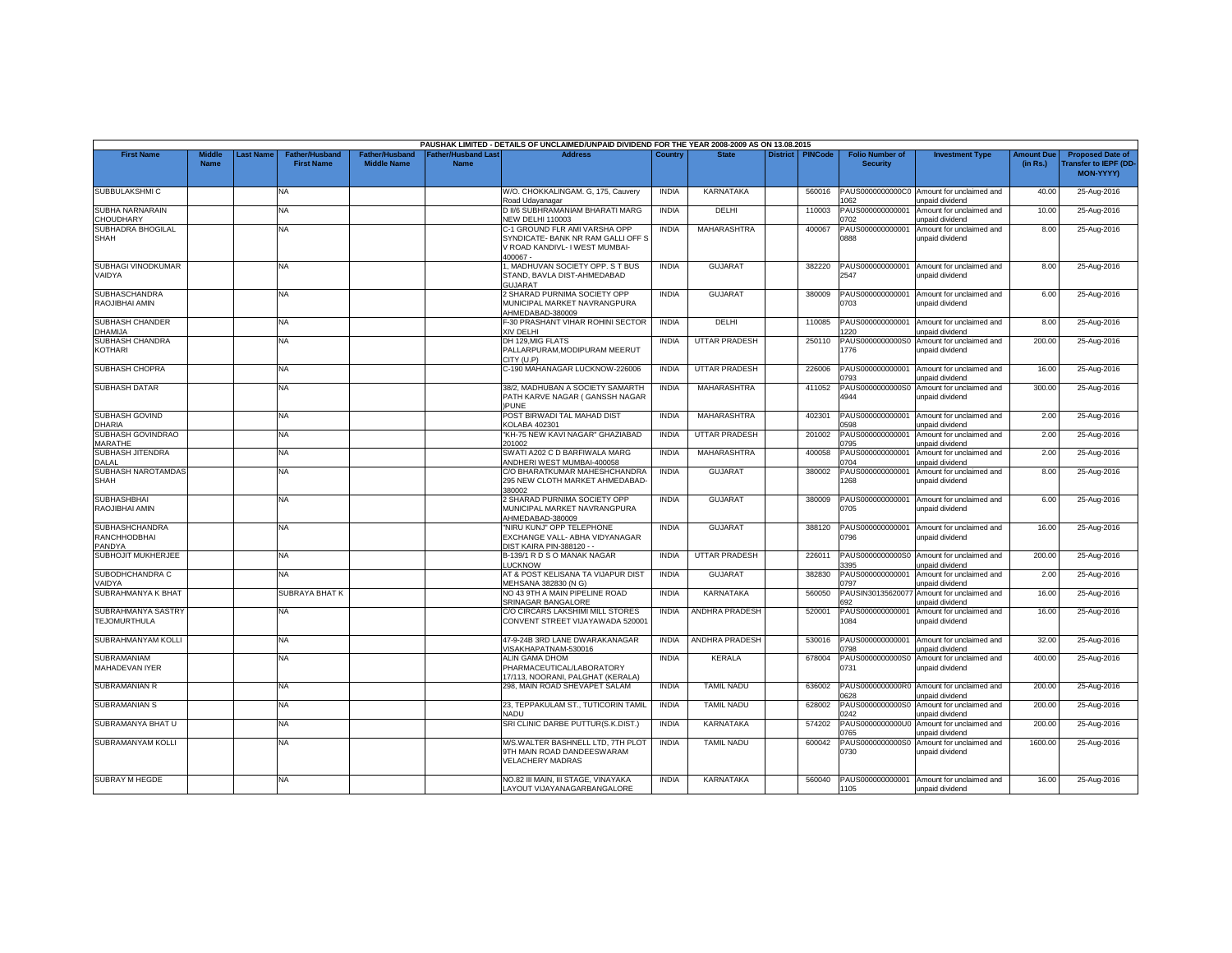|                                             |                              |           |                                            |                                             |                                           | PAUSHAK LIMITED - DETAILS OF UNCLAIMED/UNPAID DIVIDEND FOR THE YEAR 2008-2009 AS ON 13.08.2015 |              |                      |                 |                |                                           |                                                               |                               |                                                                     |
|---------------------------------------------|------------------------------|-----------|--------------------------------------------|---------------------------------------------|-------------------------------------------|------------------------------------------------------------------------------------------------|--------------|----------------------|-----------------|----------------|-------------------------------------------|---------------------------------------------------------------|-------------------------------|---------------------------------------------------------------------|
| <b>First Name</b>                           | <b>Middle</b><br><b>Name</b> | Last Name | <b>Father/Husband</b><br><b>First Name</b> | <b>Father/Husband</b><br><b>Middle Name</b> | <b>Father/Husband Last</b><br><b>Name</b> | <b>Address</b>                                                                                 | Country      | <b>State</b>         | <b>District</b> | <b>PINCode</b> | <b>Folio Number of</b><br><b>Security</b> | <b>Investment Type</b>                                        | <b>Amount Due</b><br>(in Rs.) | <b>Proposed Date of</b><br><b>Transfer to IEPF (DD</b><br>MON-YYYY) |
| <b>SUCHI SHANDILYA</b>                      |                              |           | NA                                         |                                             |                                           | CARE OF SMT SHARDA MANI MISRA 5/5<br>SARVA PRIYA VIHAR NEW DELHI-110016                        | <b>INDIA</b> | DELHI                |                 | 110016         | PAUS000000000001<br>030                   | Amount for unclaimed and<br>unpaid dividend                   | 8.00                          | 25-Aug-2016                                                         |
| SUDARSAN ADISESHA<br><b>MADABUSHI</b>       |                              |           | <b>NA</b>                                  |                                             |                                           | FLAT NO 4 ARPITHA APARTMENTS<br>SNEHAPURI NACHARAM HYDERABAD                                   | <b>INDIA</b> | ANDHRA PRADESH       |                 | 500076         | PAUSIN30267931269<br>437                  | Amount for unclaimed and<br>unpaid dividend                   | 50.00                         | 25-Aug-2016                                                         |
| SUDARSHAN KUMAR<br><b>SHARMA</b>            |                              |           | NA                                         |                                             |                                           | C/O UJJWAL LTD BROWN ROAD<br><b>UDHIANA</b>                                                    | <b>INDIA</b> | <b>PUNJAB</b>        |                 | 141008         | PAUS0000000000S0<br>3442                  | Amount for unclaimed and<br>inpaid dividend                   | 200.00                        | 25-Aug-2016                                                         |
| SUDESH KUMAR JAIN                           |                              |           | NA                                         |                                             |                                           | C/O M K BAXI 2-JA-6 JAWAHAR NAGAR<br>JAIPUR 302004                                             | <b>INDIA</b> | <b>RAJASTHAN</b>     |                 | 302004         | PAUS000000000001<br>0963                  | Amount for unclaimed and<br>unpaid dividend                   | 8.00                          | 25-Aug-2016                                                         |
| SUDESH KUMAR KAPUR                          |                              |           | NA                                         |                                             |                                           | -202 SOM VIHAR APTS R K PURAM<br>NEW DELHI                                                     | <b>INDIA</b> | CHANDIGARH           |                 | 160018         | PAUS000000000001<br>0998                  | Amount for unclaimed and<br>unpaid dividend                   | 8.00                          | 25-Aug-2016                                                         |
| SUDESHNA DEVI                               |                              |           | NA                                         |                                             |                                           | C/O DR AJAY CHOUDHARY RAMBAGH<br>COLONY BIJNOR U P                                             | <b>INDIA</b> | <b>UTTAR PRADESH</b> |                 | 246701         | PAUS0000000000S0<br>3971                  | Amount for unclaimed and<br>unpaid dividend                   | 600.00                        | 25-Aug-2016                                                         |
| SUDGOONA DINKAR<br><b>INAMDAR</b>           |                              |           | ΝA                                         |                                             |                                           | <b>B-4 JAY MAHAL FLATS MITHAKHALI</b><br>LLISBRIDGE AHMEDABAD-380006                           | <b>INDIA</b> | <b>GUJARAT</b>       |                 | 380006         | PAUS000000000001<br>0614                  | Amount for unclaimed and<br>unpaid dividend                   | 10.00                         | 25-Aug-2016                                                         |
| <b>SUDHA AVINASH</b><br><b>AROSKAR</b>      |                              |           | NA                                         |                                             |                                           | 403 SADACHAR RAIYANIGRAM SHIMPOLI<br>ROAD BORIVALI (W) MUMBAI-400092                           | <b>INDIA</b> | MAHARASHTRA          |                 | 400092         | PAUS000000000001<br>1151                  | Amount for unclaimed and<br>unpaid dividend                   | 16.00                         | 25-Aug-2016                                                         |
| <b>SUDHA M PATEL</b>                        |                              |           | NA                                         |                                             |                                           | 403-G H B COMPLEX ANKUR ROAD<br>JARANPURA AHMEDABAD 380013                                     | <b>INDIA</b> | <b>GUJARAT</b>       |                 | 380013         | PAUS000000000001<br>597                   | Amount for unclaimed and<br>unpaid dividend                   | 66.00                         | 25-Aug-2016                                                         |
| SUDHABEN SATYENDRA<br><b>BHATT</b>          |                              |           | NA                                         |                                             |                                           | PITRUDAYA SOORYODAY SOCIETY<br>FATEH GANJ BARODA 390002                                        | <b>INDIA</b> | <b>GUJARAT</b>       |                 | 390002         | PAUS000000000001<br>0637                  | Amount for unclaimed and<br>unpaid dividend                   | 2.00                          | 25-Aug-2016                                                         |
| SUDHANSHU RASTOGI                           |                              |           | NA.                                        |                                             |                                           | 14/197 FIRST FLOOR NEAR SUNIL<br>NURSING HOME MALVIYA NAGAR NEW<br><b>DELHI 110017</b>         | <b>INDIA</b> | DELHI                |                 | 110017         | PAUS00000000000<br>0926                   | Amount for unclaimed and<br>unpaid dividend                   | 8.00                          | 25-Aug-2016                                                         |
| SUDHIR DOGRA                                |                              |           | NA                                         |                                             |                                           | FLAT NO 603, UDYAN-3, B<br>WING, MILITARY ROAD, MAROL, ANDHERI<br>WEST, MUMBAI,                | <b>INDIA</b> | <b>MAHARASHTRA</b>   |                 | 400072         | PAUS000000000001<br>1637                  | Amount for unclaimed and<br>unpaid dividend                   | 32.00                         | 25-Aug-2016                                                         |
| SUDHIR JAYANTILAL<br><b>JAISWAL</b>         |                              |           | NA.                                        |                                             |                                           | HUZARAT PAGA SHUSHILA COTTAGE<br>BARODA-390006                                                 | <b>INDIA</b> | <b>GUJARAT</b>       |                 | 390006         | PAUS000000000001<br>799                   | Amount for unclaimed and<br>unpaid dividend                   | 16.00                         | 25-Aug-2016                                                         |
| SUDHIR KUMAR GHOSH                          |                              |           | NA.                                        |                                             |                                           | 43/A, NIMTOLE GHAT STREET<br>CALCUTTA                                                          | <b>INDIA</b> | <b>WEST BENGAL</b>   |                 | 700006         | PAUS0000000000S0<br>2669                  | Amount for unclaimed and<br>unpaid dividend                   | 200.00                        | 25-Aug-2016                                                         |
| SUDHIR KUMAR RAHA                           |                              |           | NA.                                        |                                             |                                           | 65A SURJA SEN STREET CALCUTTA-<br>700009                                                       | <b>INDIA</b> | <b>WEST BENGAL</b>   |                 | 700009         | PAUS000000000001<br>0940                  | Amount for unclaimed and<br>unpaid dividend                   | 8.00                          | 25-Aug-2016                                                         |
| <b>SUDHIRCHANDRA</b><br>SHRIPAD SAMARTH     |                              |           | NA                                         |                                             |                                           | 2/9 SAURABH PARK GUJARAT HOUSING<br>BOARD - FLATS NR CHHANI JAKAT<br>VAKA BARODA-39000-2-      | <b>INDIA</b> | <b>GUJARAT</b>       |                 | 390002         | PAUS000000000001<br>0708                  | Amount for unclaimed and<br>unpaid dividend                   | 32.00                         | 25-Aug-2016                                                         |
| <b>SUDHIRKUMAR</b><br><b>SHIVNATH MISRA</b> |                              |           | NA                                         |                                             |                                           | 123 AJAY SOCIETY FATEHGANJ<br>BARODA 390002                                                    | <b>INDIA</b> | <b>GUJARAT</b>       |                 | 390002         | PAUS000000000001<br>0801                  | Amount for unclaimed and<br>unpaid dividend                   | 2.00                          | 25-Aug-2016                                                         |
| SUGANDHALAL<br>VASUDEVAN                    |                              |           | NA.                                        |                                             |                                           | PALLITHRI KOYIL MADHOM<br>PONNURUNNI VYTILA P O COCHIN                                         | <b>INDIA</b> | <b>KERALA</b>        |                 | 682019         | PAUS0000000000S0<br>2964                  | Amount for unclaimed and<br>unpaid dividend                   | 1100.00                       | 25-Aug-2016                                                         |
| <b>SUHASINI VITHAL</b><br>CHAVAN            |                              |           | NA.                                        |                                             |                                           | C-10 SHANTI CAMPUS SOCIETY NAHUR<br>ROAD MULUND WEST MUMBAI 400080                             | INDIA        | MAHARASHTRA          |                 | 400080         | PAUS000000000001<br>1455                  | Amount for unclaimed and<br>unpaid dividend                   | 4.00                          | 25-Aug-2016                                                         |
| <b>SUJAL PATEL</b>                          |                              |           | NA                                         |                                             |                                           | NIRALI "AKASH GANGA" TRADE CENTRE<br>HIMATNAGAR 383001                                         | <b>INDIA</b> | GUJARAT              |                 | 383001         | PAUS000000000001<br>1628                  | Amount for unclaimed and<br>unpaid dividend                   | 16.00                         | 25-Aug-2016                                                         |
| <b>SUJATA VIPUL VORA</b>                    |                              |           | NA                                         |                                             |                                           | D-801, DHANANJAY TOWERS SHYAMAL<br>KARNAVATI ROAD<br>SATELLITEAHMEDABAD                        | <b>INDIA</b> | <b>GUJARAT</b>       |                 | 380015         | PAUS000000000001<br>427                   | Amount for unclaimed and<br>unpaid dividend                   | 32.00                         | 25-Aug-2016                                                         |
| SUJAYA BASAVANNA                            |                              |           | NA                                         |                                             |                                           | 751 10TH MAIN III BLOCK III STAGE<br>BASAVESHWARANAGAR BANGALORE-<br>560079                    | <b>INDIA</b> | KARNATAKA            |                 | 560079         | PAUS000000000001<br>1280                  | Amount for unclaimed and<br>unpaid dividend                   | 8.00                          | 25-Aug-2016                                                         |
| <b>SUJITH M</b>                             |                              |           | CHERIAN                                    |                                             |                                           | 333/339 VALLELIL PANAMTHOTTIL 2<br>VALAN JAVATTOM KADAPRA<br>THIRUVALLA                        | <b>INDIA</b> | KERALA               |                 | 689107         | 622                                       | PAUSIN30051310976 Amount for unclaimed and<br>unpaid dividend | 66.00                         | 25-Aug-2016                                                         |
| SUKANYABEN HIRALAL<br><b>SHAH</b>           |                              |           | NA                                         |                                             |                                           | C/O SHRIKRISHNA DURLABHDAS SHAH<br>DESAIPURA NANDARBAR DIST DHULIA<br>PIN-425412               | <b>INDIA</b> | MAHARASHTRA          |                 | 425412         | PAUS000000000001<br>0655                  | Amount for unclaimed and<br>unpaid dividend                   | 10.00                         | 25-Aug-2016                                                         |
| SUKHI DEVI BHUTORIA                         |                              |           | NA                                         |                                             |                                           | C/O DAULATRAM BIJAI SINGH BHUTORIA<br>PATTY NO 7TH P O LADNUN 341306                           | <b>INDIA</b> | RAJASTHAN            |                 | 341306         | PAUS000000000001<br>1303                  | Amount for unclaimed and<br>unpaid dividend                   | 24.00                         | 25-Aug-2016                                                         |
| <b>SUKHJIT SINGH SIDHU</b>                  |                              |           | <b>NA</b>                                  |                                             |                                           | C/O LT COL LAKHA SINGH VSM ARMY<br>HQ PROVOST UNIT RED FORT DELHI-<br>110006                   | <b>INDIA</b> | DELHI                |                 | 110006         | PAUS000000000001<br>1006                  | Amount for unclaimed and<br>unpaid dividend                   | 8.00                          | 25-Aug-2016                                                         |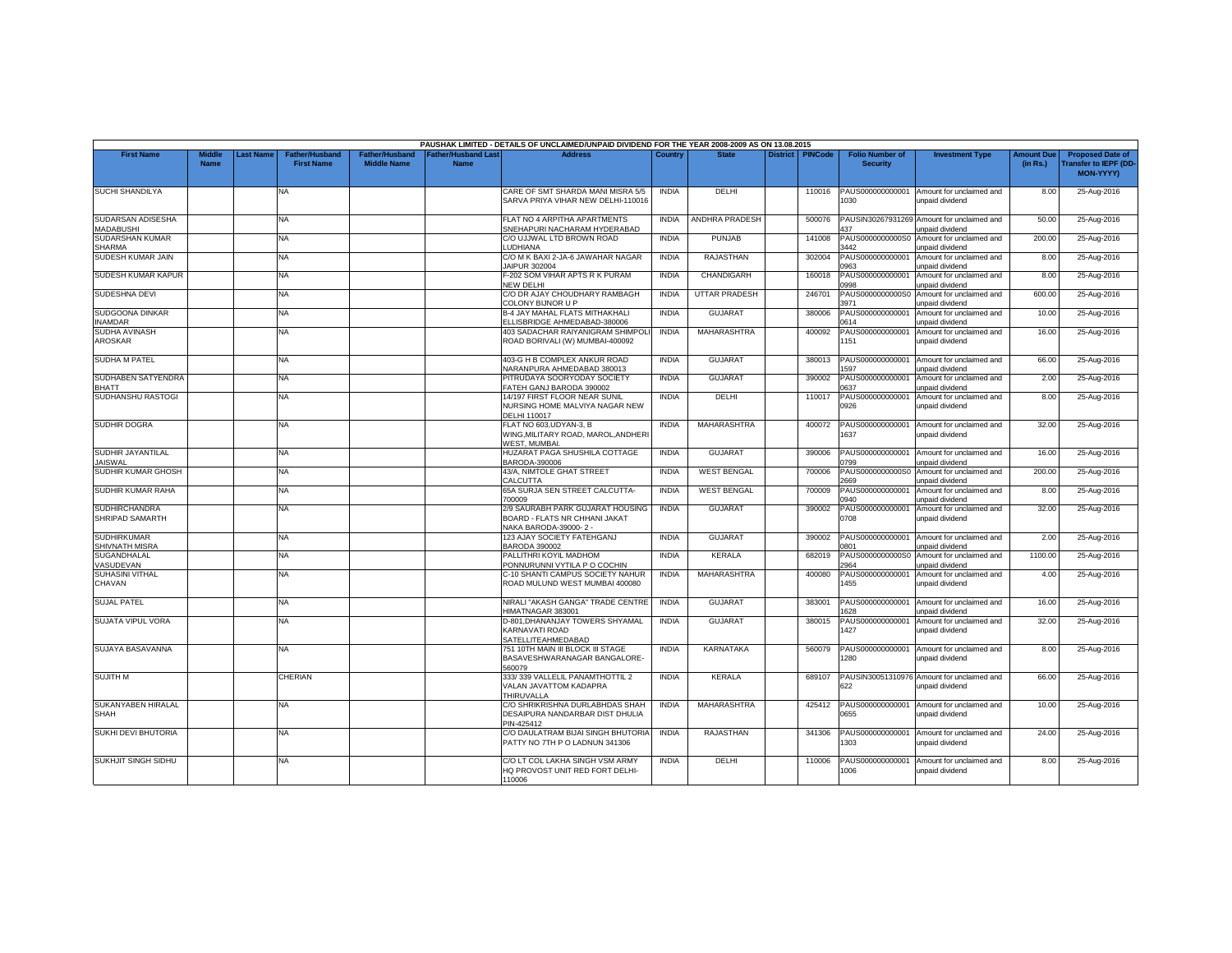|                                              |                              |          |                                            |                                      |                                          | PAUSHAK LIMITED - DETAILS OF UNCLAIMED/UNPAID DIVIDEND FOR THE YEAR 2008-2009 AS ON 13.08.2015      |              |                       |                 |                |                                           |                                             |                               |                                                              |
|----------------------------------------------|------------------------------|----------|--------------------------------------------|--------------------------------------|------------------------------------------|-----------------------------------------------------------------------------------------------------|--------------|-----------------------|-----------------|----------------|-------------------------------------------|---------------------------------------------|-------------------------------|--------------------------------------------------------------|
| <b>First Name</b>                            | <b>Middle</b><br><b>Name</b> | ast Name | <b>Father/Husband</b><br><b>First Name</b> | Father/Husband<br><b>Middle Name</b> | <b>Father/Husband Las</b><br><b>Name</b> | <b>Address</b>                                                                                      | Country      | <b>State</b>          | <b>District</b> | <b>PINCode</b> | <b>Folio Number of</b><br><b>Security</b> | <b>Investment Type</b>                      | <b>Amount Due</b><br>(in Rs.) | <b>Proposed Date of</b><br>ransfer to IEPF (DD-<br>MON-YYYY) |
| <b>SUKHLAL MAGANLAL</b><br><b>SETHE</b>      |                              |          | NA.                                        |                                      |                                          | KUVERJI DEVSHI CHAWL 2ND FL B S<br>ROAD OPP ZARAPKAR SHOW ROOM<br>DADAR W RLY MUMBAI 400028         | <b>INDIA</b> | MAHARASHTRA           |                 | 400028         | PAUS000000000001<br>1174                  | Amount for unclaimed and<br>unpaid dividend | 8.00                          | 25-Aug-2016                                                  |
| SUKHRAJ CHHOGALAL<br>ZINANI                  |                              |          | NA                                         |                                      |                                          | BAGRECHA BUILDING JUNGOKIBAS<br>SIWANA DT BARMER RAJ PIN-343044                                     | <b>INDIA</b> | RAJASTHAN             |                 | 343044         | PAUS000000000001<br>0710                  | Amount for unclaimed and<br>inpaid dividend | 16.00                         | 25-Aug-2016                                                  |
| SULATHA JAYARAMA<br><b>SHENOY</b>            |                              |          | NA.                                        |                                      |                                          | SAURABH" I 'C' MAIN IST BLOCK<br>1131.HAL III STAGE HAL SECOND STAGE<br>POST BANGALORE 560008       | <b>INDIA</b> | KARNATAKA             |                 | 560008         | PAUS000000000001<br>0933                  | Amount for unclaimed and<br>unpaid dividend | 16.00                         | 25-Aug-2016                                                  |
| SULJAN MAHMOOD<br><b>KHAN SURI</b>           |                              |          | <b>NA</b>                                  |                                      |                                          | 53/A 34TH CROSS 9TH MAIN ROAD BANA<br>SHANKARI IIND STAGE BANGALORE<br><b>KARNATAKA 560070</b>      | <b>INDIA</b> | <b>KARNATAKA</b>      |                 | 560070         | PAUS000000000001<br>0854                  | Amount for unclaimed and<br>unpaid dividend | 16.00                         | 25-Aug-2016                                                  |
| <b>SULOCHANA</b>                             |                              |          | NA                                         |                                      |                                          | W/O SHRI.A V VEERARAJE URS DNO<br>876/5,1ST CROSS,LAXMIPURAM<br><b>MYSORE</b>                       | <b>INDIA</b> | KARNATAKA             |                 | 570014         | PAUS0000000000S0<br>1912                  | Amount for unclaimed and<br>unpaid dividend | 400.00                        | 25-Aug-2016                                                  |
| <b>SULOCHANA</b><br>CHANDRAKANT VYAS         |                              |          | NA                                         |                                      |                                          | PARDESHI FALIA MADAN ZAMPA ROAD<br>/ADODARA                                                         | <b>INDIA</b> | <b>GUJARAT</b>        |                 | 390001         | PAUS000000000001<br>603                   | Amount for unclaimed and<br>unpaid dividend | 16.00                         | 25-Aug-2016                                                  |
| <b>SUMALA BHADURI</b>                        |                              |          | <b>NA</b>                                  |                                      |                                          | 36-A DR SUDHIR BOSE ROAD 4TH<br><b>LOOR CALCUTTA</b>                                                | <b>INDIA</b> | <b>WEST BENGAL</b>    |                 | 700023         | PAUS0000000000S0<br>2801                  | Amount for unclaimed and<br>unpaid dividend | 300.00                        | 25-Aug-2016                                                  |
| <b>SUMANA SEN</b>                            |                              |          | NA                                         |                                      |                                          | 214/3/22 S K DEB ROAD CHOWDHURY<br><b>BAGAN CALCUTTA</b>                                            | <b>INDIA</b> | <b>WEST BENGAL</b>    |                 | 700048         | PAUS0000000000S<br>2740                   | Amount for unclaimed and<br>unpaid dividend | 200.00                        | 25-Aug-2016                                                  |
| <b>SUMANBEN RASIKLAL</b><br><b>THAKER</b>    |                              |          | NA                                         |                                      |                                          | <b>48 SHYAMAL ROW HOUSES-II</b><br>SATELLITE ROAD AHMEDABAD 380015                                  | <b>INDIA</b> | <b>GUJARAT</b>        |                 | 380015         | PAUS00000000000<br>0715                   | Amount for unclaimed and<br>unpaid dividend | 16.00                         | 25-Aug-2016                                                  |
| <b>SUMANDEVI</b><br><b>JITENDRALAL DESAI</b> |                              |          | <b>NA</b>                                  |                                      |                                          | 134 MANEKBAG SOCIETY AMBAVADI<br>AHMEDABAD-380015                                                   | <b>INDIA</b> | <b>GUJARAT</b>        |                 | 380015         | PAUS000000000001<br>0716                  | Amount for unclaimed and<br>unpaid dividend | 2.00                          | 25-Aug-2016                                                  |
| SUMANLAL CHIMANLAL                           |                              |          | NA                                         |                                      |                                          | BHAGYA NAGAR SOCIETY H NO 2<br>RAMBAG MANINAGAR AHMEDABAD-<br>80008                                 | <b>INDIA</b> | <b>GUJARAT</b>        |                 | 380008         | PAUS00000000000<br>0719                   | Amount for unclaimed and<br>unpaid dividend | 6.00                          | 25-Aug-2016                                                  |
| SUMANRAI HARIBHAI<br>PATEL                   |                              |          | NA                                         |                                      |                                          | C/O M/S SUMANRAI HARIBHAI & CO<br>KALSARI ROAD AT VISAVADAR DIST<br><b>JUNAGADH PIN-362130</b>      | <b>INDIA</b> | <b>GUJARAT</b>        |                 | 362130         | PAUS000000000001<br>0802                  | Amount for unclaimed and<br>unpaid dividend | 16.00                         | 25-Aug-2016                                                  |
| SUMANTLAL CHUNILAL<br><b>SHAH</b>            |                              |          | <b>NA</b>                                  |                                      |                                          | SHUBH SHANTI COMPLEX FLAT NO A<br>104 1ST - FLOOR DHANUKAR WADI<br>KANDIVALI WEST MUMB- AI 400067 - | <b>INDIA</b> | MAHARASHTRA           |                 | 400067         | PAUS000000000001<br>0889                  | Amount for unclaimed and<br>unpaid dividend | 24.00                         | 25-Aug-2016                                                  |
| SUMANTRAY HIMATLAL<br><b>SHUKLA</b>          |                              |          | NA                                         |                                      |                                          | C K 1B CYNAMID COLONY ATUL-396020                                                                   | <b>INDIA</b> | <b>GUJARAT</b>        |                 | 396020         | PAUS000000000001<br>720                   | Amount for unclaimed and<br>unpaid dividend | 20.00                         | 25-Aug-2016                                                  |
| <b>SUMATIBEN</b><br>RANCHHODBHAI PATEL       |                              |          | <b>NA</b>                                  |                                      |                                          | 9 MAHARANI ROAD SIYAGANJ INDORE-<br>152001                                                          | <b>INDIA</b> | <b>MADHYA PRADESH</b> |                 | 452001         | PAUS00000000000<br>3860                   | Amount for unclaimed and<br>unpaid dividend | 16.00                         | 25-Aug-2016                                                  |
| <b>SUMEET JOHAR</b>                          |                              |          | NA                                         |                                      |                                          | NO 11 CLUBE DRIVE M G ROAD<br>GHITORNI NEW DELHI 110030                                             | <b>INDIA</b> | DELHI                 |                 | 110030         | PAUS00000000000<br>1218                   | Amount for unclaimed and<br>unpaid dividend | 8.00                          | 25-Aug-2016                                                  |
| <b>SUMER SINGH</b>                           |                              |          | <b>NA</b>                                  |                                      |                                          | 45/A DHULESHWAR GARDEN AJMER<br>ROAD JAIPUR 302001                                                  | <b>INDIA</b> | <b>RAJASTHAN</b>      |                 | 302001         | PAUS00000000000<br>0848                   | Amount for unclaimed and<br>unpaid dividend | 16.00                         | 25-Aug-2016                                                  |
| <b>SUMI MAHESHWARI</b>                       |                              |          | NA                                         |                                      |                                          | TAPARIA AGENCY CHAH KAMAL P O<br><b>IAPUR 245101</b>                                                | <b>INDIA</b> | <b>UTTAR PRADESH</b>  |                 | 245101         | PAUS000000000001<br>060                   | Amount for unclaimed and<br>unpaid dividend | 24.00                         | 25-Aug-2016                                                  |
| <b>SUMITRA DAS</b>                           |                              |          | ΝA                                         |                                      |                                          | 7/2C NORTHERN AVENUE CALCUTTA                                                                       | <b>INDIA</b> | <b>WEST BENGAL</b>    |                 | 700037         | PAUS0000000000S0<br>2694                  | Amount for unclaimed and<br>unpaid dividend | 200.00                        | 25-Aug-2016                                                  |
| <b>SUMITTRA DEVI</b>                         |                              |          | <b>NA</b>                                  |                                      |                                          | B-29 C C COLONY OPP RANA PRATAP<br>BAGH DELHI-110007                                                | <b>INDIA</b> | DELHI                 |                 | 110007         | PAUS00000000000<br>332                    | Amount for unclaimed and<br>unpaid dividend | 16.00                         | 25-Aug-2016                                                  |
| <b>SUNANDA SANJEEV</b><br><b>SHET</b>        |                              |          | NA                                         |                                      |                                          | C/O THE SWASTIK JANATA SAHAKARI<br>BANK LTD 502 KALBADEVI ROAD<br>MUMBAI-400002                     | <b>INDIA</b> | MAHARASHTRA           |                 | 400002         | PAUS000000000001<br>162                   | Amount for unclaimed and<br>unpaid dividend | 8.00                          | 25-Aug-2016                                                  |
| SUNANDA SHIVAJI DESA                         |                              |          | NA                                         |                                      |                                          | 11 AQSA CAESAR RD AMBOLI ANDHERI<br><b>NEST MUMBAI 400058</b>                                       | <b>INDIA</b> | MAHARASHTRA           |                 | 400058         | PAUS000000000001<br>580                   | Amount for unclaimed and<br>unpaid dividend | 8.00                          | 25-Aug-2016                                                  |
| SUNDAR RAJ K J                               |                              |          | NA                                         |                                      |                                          | J.S.PHARMACY, BANK ROAD, MYSORE,                                                                    | <b>INDIA</b> | KARNATAKA             |                 | 570001         | PAUS0000000000J00<br>ng A                 | Amount for unclaimed and<br>unpaid dividend | 200.00                        | 25-Aug-2016                                                  |
| SUNDARAM PL                                  |                              |          | PALANIAPPA<br>CHETTIAR                     |                                      |                                          | NO.1/151-N. KRISHNAMMAL NAGAR.<br>OPP. TO SARADA COLLEGE.SALEM                                      | <b>INDIA</b> | <b>TAMIL NADU</b>     |                 | 636016         | PAUS120109000061<br>9929                  | Amount for unclaimed and<br>unpaid dividend | 600.00                        | 25-Aug-2016                                                  |
| SUNDARARAJA RAO T S                          |                              |          | NA                                         |                                      |                                          | 'MARUTHI', 14, SIXTH MAIN ROAD,<br>RAJAH ANNAMALAI PURAM, CHENNAI                                   | <b>INDIA</b> | <b>TAMIL NADU</b>     |                 | 600028         | PAUS0000000000T<br>0754                   | Amount for unclaimed and<br>unpaid dividend | 400.00                        | 25-Aug-2016                                                  |
| SUNDARI RAJAGOPAL                            |                              |          | NA                                         |                                      |                                          | SAMPATH ARCADE' 45-58-7/5, FLAT<br>NO.201, 'SANTHOSH' NARASIMHANAGAR<br><b>ISAKHAPATNAM</b>         | <b>INDIA</b> | ANDHRA PRADESH        |                 | 530024         | PAUS0000000000S0<br>0738                  | Amount for unclaimed and<br>unpaid dividend | 200.00                        | 25-Aug-2016                                                  |
| SUNDERLAL VADILAL<br>SHAH                    |                              |          | NA                                         |                                      |                                          | 13 CHANDRANAGAR SOCIETY BEHIND<br>VAJAR BAG BARODA 390001                                           | <b>INDIA</b> | <b>GUJARAT</b>        |                 | 390001         | PAUS000000000001<br><b>1628</b>           | Amount for unclaimed and<br>unpaid dividend | 2.00                          | 25-Aug-2016                                                  |
| SUNIL J HINDOCHA                             |                              |          | <b>NA</b>                                  |                                      |                                          | B-21 DHANLAXMI SOCIETY ARYA KANYA<br>ROAD KARELI BAUG VADODARA 390018                               | <b>INDIA</b> | <b>GUJARAT</b>        |                 | 390018         | PAUS000000000001<br>1462                  | Amount for unclaimed and<br>unpaid dividend | 16.00                         | 25-Aug-2016                                                  |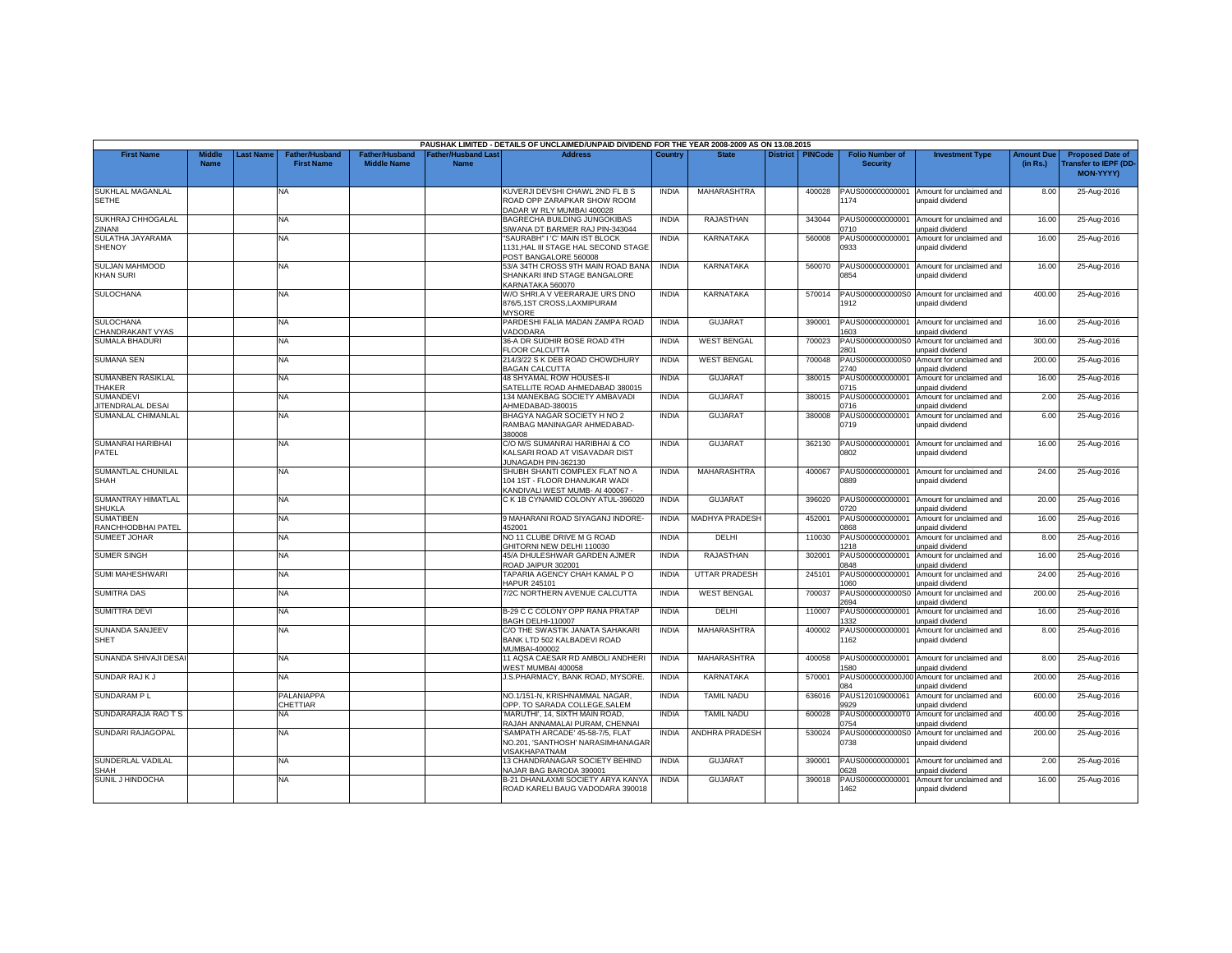|                                                       |                              |                  |                                            |                                             |                                   | PAUSHAK LIMITED - DETAILS OF UNCLAIMED/UNPAID DIVIDEND FOR THE YEAR 2008-2009 AS ON 13.08.2015 |              |                       |                    |                                           |                                                               |                               |                                                                     |
|-------------------------------------------------------|------------------------------|------------------|--------------------------------------------|---------------------------------------------|-----------------------------------|------------------------------------------------------------------------------------------------|--------------|-----------------------|--------------------|-------------------------------------------|---------------------------------------------------------------|-------------------------------|---------------------------------------------------------------------|
| <b>First Name</b>                                     | <b>Middle</b><br><b>Name</b> | <b>Last Name</b> | <b>Father/Husband</b><br><b>First Name</b> | <b>Father/Husband</b><br><b>Middle Name</b> | ather/Husband Last<br><b>Name</b> | <b>Address</b>                                                                                 | Country      | <b>State</b>          | District   PINCode | <b>Folio Number of</b><br><b>Security</b> | <b>Investment Type</b>                                        | <b>Amount Due</b><br>(in Rs.) | <b>Proposed Date of</b><br><b>Transfer to IEPF (DD</b><br>MON-YYYY) |
| <b>SUNIL KUMAR</b>                                    |                              |                  | <b>NA</b>                                  |                                             |                                   | C/O ALEMBIC CHEMICALS WORKS CO<br>LTD 110 JAWAHAR LAL NEHRU MARG<br>AMBALA CANTT               | <b>INDIA</b> | <b>HARYANA</b>        | 133001             | 3417                                      | PAUS0000000000S0 Amount for unclaimed and<br>unpaid dividend  | 200.00                        | 25-Aug-2016                                                         |
| SUNIL KUMAR LAKHOTIA                                  |                              |                  | LT GANESH DAS<br>LAKHOTIA                  |                                             |                                   | 24/A SHAKESPEARE SARANI PARIJAAT<br>9TH FLOOR FLAT NO 94 CALCUTTA                              | <b>INDIA</b> | <b>WEST BENGAL</b>    | 700017             | PAUSIN30125028047<br>861                  | Amount for unclaimed and<br>unpaid dividend                   | 16.00                         | 25-Aug-2016                                                         |
| <b>SUNIL KUMAR PUROHIT</b>                            |                              |                  | <b>NA</b>                                  |                                             |                                   | 107 LAKSHMI APARTMENTS NALGONDA<br>X' ROAD'S MALAKPET HYDERABAD                                | <b>INDIA</b> | <b>ANDHRA PRADESH</b> | 500036             | 3157                                      | PAUS0000000000S0 Amount for unclaimed and<br>unpaid dividend  | 600.00                        | 25-Aug-2016                                                         |
| SUNIL N SHRIPURKAR                                    |                              |                  | <b>NA</b>                                  |                                             |                                   | 217 SHANKAR NAGAR NAGPUR 440010                                                                | <b>INDIA</b> | MAHARASHTRA           | 440010             | PAUS000000000001<br>807                   | Amount for unclaimed and<br>unpaid dividend                   | 2.00                          | 25-Aug-2016                                                         |
| <b>SUNIL</b><br>RAMESHCHANDRA<br>SHAH                 |                              |                  | NA.                                        |                                             |                                   | 1 GOPAL BHUVAN 2ND FLOOR B B S<br>MARG GHATKOPAR (WEST) MUMBAI-<br>400086                      | <b>INDIA</b> | <b>MAHARASHTRA</b>    | 400086             | PAUS000000000001<br>146                   | Amount for unclaimed and<br>unpaid dividend                   | 16.00                         | 25-Aug-2016                                                         |
| SUNIL SITARAM WAGH                                    |                              |                  | <b>NA</b>                                  |                                             |                                   | KUVERJI DEVSHI CHAWL 2ND FL B S<br>ROAD OPP ZARAPKAR SHOW ROOM<br>DADAR W RLY MUMBAI 400028    | <b>INDIA</b> | <b>MAHARASHTRA</b>    | 400028             | 173                                       | PAUS000000000001 Amount for unclaimed and<br>unpaid dividend  | 8.00                          | 25-Aug-2016                                                         |
| <b>SUNIL</b><br><b>SURESHCHANDRA</b><br>SHETHIAJIWALA |                              |                  | <b>NA</b>                                  |                                             |                                   | 9 ANUPAM SOCIETY WADI - WADI<br><b>BARODA</b>                                                  | <b>INDIA</b> | <b>GUJARAT</b>        | 390007             | 789                                       | PAUSIN30064410041 Amount for unclaimed and<br>unpaid dividend | 400.00                        | 25-Aug-2016                                                         |
| <b>SUNITA</b>                                         |                              |                  | NA.                                        |                                             |                                   | 1-1-274 CHIKADPALLY HYDERABAD                                                                  | <b>INDIA</b> | ANDHRA PRADESH        | 500020             | PAUS0000000000S0<br>3175                  | Amount for unclaimed and<br>unpaid dividend                   | 200.00                        | 25-Aug-2016                                                         |
| SUNITA GOSWAMI                                        |                              |                  | NA                                         |                                             |                                   | 2E/3 JHANDEWALAN EXTENSION LINK<br>ROAD NEW DELHI-110055                                       | <b>INDIA</b> | DELHI                 | 110055             | PAUS000000000001<br>032                   | Amount for unclaimed and<br>inpaid dividend                   | 8.00                          | 25-Aug-2016                                                         |
| <b>SUNITA JAIN</b>                                    |                              |                  | <b>NA</b>                                  |                                             |                                   | C-Y/100 S D A HAUZ KHAS NEW DLEHI<br>10016                                                     | <b>INDIA</b> | DELHI                 | 110016             | PAUS00000000000<br>244                    | Amount for unclaimed and<br>unpaid dividend                   | 8.00                          | 25-Aug-2016                                                         |
| SUNITA MAHENDRA<br>KHIMASIA                           |                              |                  | <b>NA</b>                                  |                                             |                                   | 2 SAUMYA FLATS ST XAVIERS COLLEGE<br>ROAD NAVRANGPURA AHMEDABAD<br>380009                      | <b>INDIA</b> | <b>GUJARAT</b>        | 380009             | PAUS000000000001<br>1519                  | Amount for unclaimed and<br>unpaid dividend                   | 8.00                          | 25-Aug-2016                                                         |
| <b>SUNITA MOHAN</b><br>DARYANI                        |                              |                  | NA.                                        |                                             |                                   | SHAVITA MANSION DR AMBEDKAR<br>ROAD DADAR MUMBAI-400014                                        | <b>INDIA</b> | MAHARASHTRA           | 400014             | PAUS000000000001<br>0918                  | Amount for unclaimed and<br>unpaid dividend                   | 16.00                         | 25-Aug-2016                                                         |
| <b>SUNITA MUKESH</b><br>SHIVDASANI                    |                              |                  | NA.                                        |                                             |                                   | 8A/94 W E A KAROL BAGH NEW DELHI-<br>110005                                                    | <b>INDIA</b> | DELHI                 | 110005             | PAUS000000000001<br>054                   | Amount for unclaimed and<br>inpaid dividend                   | 8.00                          | 25-Aug-2016                                                         |
| <b>SUNITA PATHAK</b>                                  |                              |                  | NA.                                        |                                             |                                   | <b>B-2/89 SAFDARJUNG ENCLAVE NEW</b><br>DELHI-110029                                           | <b>INDIA</b> | DELHI                 | 110029             | PAUS00000000000<br>250                    | Amount for unclaimed and<br>unpaid dividend                   | 16.00                         | 25-Aug-2016                                                         |
| <b>SUNITA</b><br><b>SHARADCHANDRA</b><br>WADKAR       |                              |                  | <b>NA</b>                                  |                                             |                                   | F2-301 E F F JUMBODARSHAN HSG<br>SOCIETY KULDONGRI RD-2 ANDHERI<br>EAST MUMBAI-400069          | <b>INDIA</b> | MAHARASHTRA           | 400069             | PAUS000000000001<br>0809                  | Amount for unclaimed and<br>unpaid dividend                   | 16.00                         | 25-Aug-2016                                                         |
| SUNITA SHRIDHAR DATE                                  |                              |                  | NA.                                        |                                             |                                   | A-1203, SAINATH HEIGHT CHS NR. JAIN<br>TEMPLE NEELAM NGR RD PH-2 MULUND<br><b>EASTMUMBAI</b>   | <b>INDIA</b> | MAHARASHTRA           | 400081             | PAUS000000000001<br>0723                  | Amount for unclaimed and<br>unpaid dividend                   | 6.00                          | 25-Aug-2016                                                         |
| <b>SUNITA SHRIKANT</b><br><b>BHIDE</b>                |                              |                  | <b>NA</b>                                  |                                             |                                   | DATT KUTIR MUKADAM'S HOUSE<br>BEHIND G P O RAOPURA BARODA-<br>390001                           | <b>INDIA</b> | <b>GUJARAT</b>        | 390001             | PAUS000000000001<br>0810                  | Amount for unclaimed and<br>unpaid dividend                   | 2.00                          | 25-Aug-2016                                                         |
| <b>SUNITA YADAV</b>                                   |                              |                  | <b>NA</b>                                  |                                             |                                   | A 103 MONIKA APARTMENT KHAJPURA<br>PATNA (BIHAR)                                               | <b>INDIA</b> | <b>BIHAR</b>          | 800014             | PAUS0000000000S0<br>4016                  | Amount for unclaimed and<br>unpaid dividend                   | 200.00                        | 25-Aug-2016                                                         |
| <b>SUNKU</b><br>VENKATASUBBARAO<br><b>GUPTA</b>       |                              |                  | NA                                         |                                             |                                   | 18/140 SESHUGARI STREET<br>PRODDATUR                                                           | <b>INDIA</b> | ANDHRA PRADESH        | 516360             | 1031                                      | PAUS0000000000S0 Amount for unclaimed and<br>unpaid dividend  | 200.00                        | 25-Aug-2016                                                         |
| SURA REDDY KOVVURI                                    |                              |                  | <b>NA</b>                                  |                                             |                                   | SRI SATYA MEDICAL & ELECTRICAL<br>STORES, RAYAVARAM VIA. ANAPARTHI,<br>E.G.DT.)                | <b>INDIA</b> | ANDHRA PRADESH        | 516129             | 0892                                      | PAUS0000000000S0 Amount for unclaimed and<br>unpaid dividend  | 200.00                        | 25-Aug-2016                                                         |
| SURAJI BAI AGRAWAL                                    |                              |                  | NA.                                        |                                             |                                   | C/O MR C L AGRAWAL AGRAWAL<br>TALKIES P O ARANG DIST RAIPUR<br>493441                          | <b>INDIA</b> | <b>CHHATTISGARH</b>   | 493441             | 106                                       | PAUS000000000001 Amount for unclaimed and<br>unpaid dividend  | 16.00                         | 25-Aug-2016                                                         |
| <b>SUREKHABEN</b><br><b>GOVINDBHAI PATEL</b>          |                              |                  | NA                                         |                                             |                                   | HARIKRIPA NIVAS CHHANI BARODA PIN-<br>391740                                                   | <b>INDIA</b> | <b>GUJARAT</b>        | 391740             | PAUS000000000001<br>0811                  | Amount for unclaimed and<br>unpaid dividend                   | 6.00                          | 25-Aug-2016                                                         |
| SURENDER JIT SINGH                                    |                              |                  | NA.                                        |                                             |                                   | 29 P P N MARKET KANPUR-208001                                                                  | <b>INDIA</b> | <b>UTTAR PRADESH</b>  | 208001             | PAUS000000000001<br>203                   | Amount for unclaimed and<br>unpaid dividend                   | 8.00                          | 25-Aug-2016                                                         |
| SURENDRA CHIMANLAL<br><b>PARIKH</b>                   |                              |                  | <b>NA</b>                                  |                                             |                                   | GHANTIADA GHADIALI POLE BARODA-<br>390001                                                      | <b>INDIA</b> | <b>GUJARAT</b>        | 390001             | PAUS000000000001<br>347                   | Amount for unclaimed and<br>unpaid dividend                   | 2.00                          | 25-Aug-2016                                                         |
| <b>SURENDRA KUMAR</b>                                 |                              |                  | NA.                                        |                                             |                                   | C/O SUNIL KHANDELWAL 526 KUCHA<br>PATI RAM DELHI 110006                                        | <b>INDIA</b> | DELHI                 | 110006             | PAUS000000000001<br>399                   | Amount for unclaimed and<br>unpaid dividend                   | 8.00                          | 25-Aug-2016                                                         |
| <b>SURENDRA KUMAR</b><br><b>AGARWAL</b>               |                              |                  | NA                                         |                                             |                                   | 110 SOUTHERN AVENUE-KOL-29 WARD-<br>90 5TH FLOOR FLAT 5A KOLKATA                               | <b>INDIA</b> | <b>WEST BENGAL</b>    | 700029             | PAUSIN30039416279<br>019                  | Amount for unclaimed and<br>unpaid dividend                   | 8.00                          | 25-Aug-2016                                                         |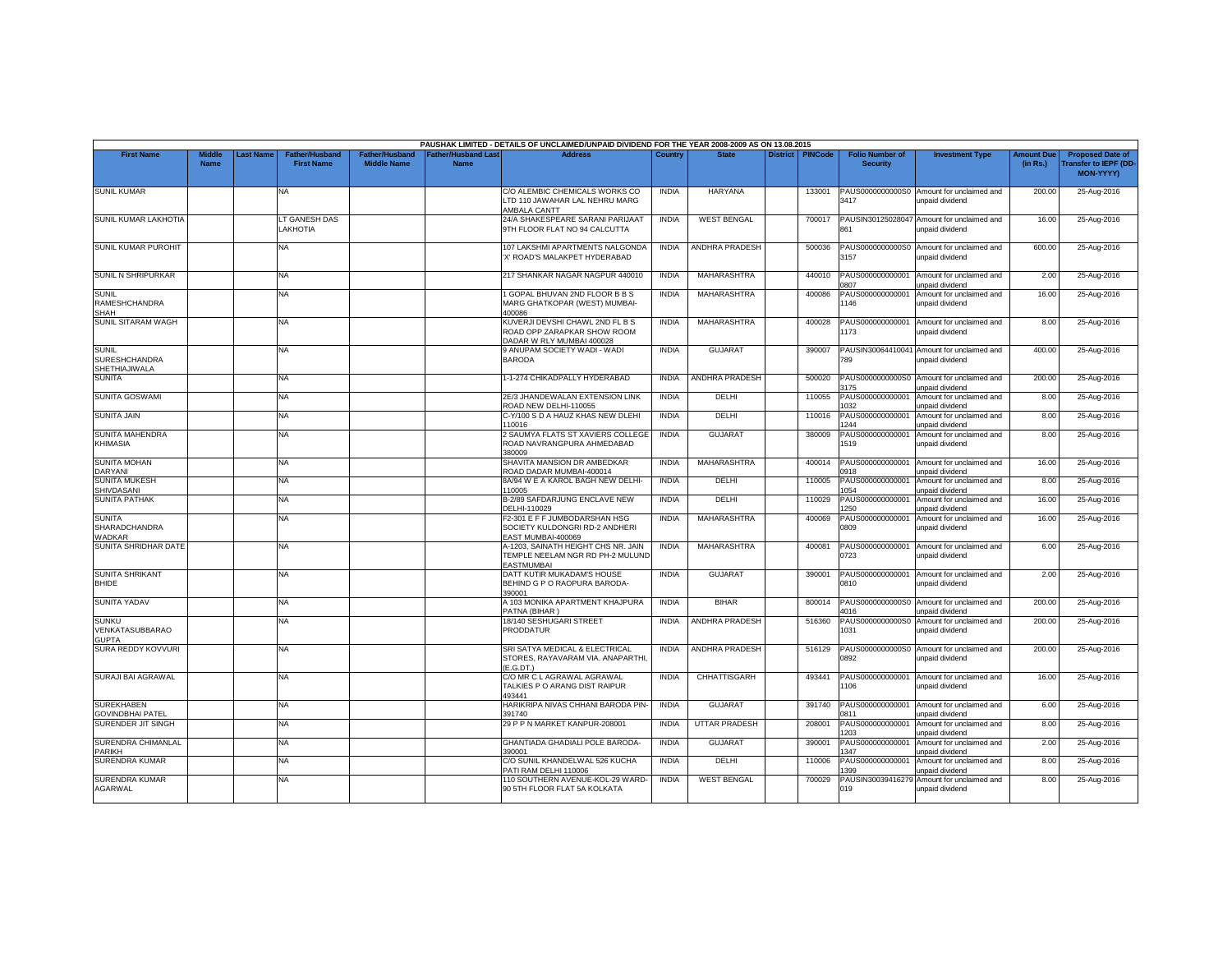|                                                 |                              |          |                                            |                                             |                                   | PAUSHAK LIMITED - DETAILS OF UNCLAIMED/UNPAID DIVIDEND FOR THE YEAR 2008-2009 AS ON 13.08.2015        |              |                    |                 |                |                                           |                                                    |                               |                                                                            |
|-------------------------------------------------|------------------------------|----------|--------------------------------------------|---------------------------------------------|-----------------------------------|-------------------------------------------------------------------------------------------------------|--------------|--------------------|-----------------|----------------|-------------------------------------------|----------------------------------------------------|-------------------------------|----------------------------------------------------------------------------|
| <b>First Name</b>                               | <b>Middle</b><br><b>Name</b> | ast Name | <b>Father/Husband</b><br><b>First Name</b> | <b>Father/Husband</b><br><b>Middle Name</b> | Father/Husband Las<br><b>Name</b> | <b>Address</b>                                                                                        | Country      | <b>State</b>       | <b>District</b> | <b>PINCode</b> | <b>Folio Number of</b><br><b>Security</b> | <b>Investment Type</b>                             | <b>Amount Due</b><br>(in Rs.) | <b>Proposed Date of</b><br><b>Transfer to IEPF (DD</b><br><b>MON-YYYY)</b> |
| SURENDRA RAVJIBHAI<br>PATEL                     |                              |          | <b>NA</b>                                  |                                             |                                   | AT POST 15 HARIDARSHAN SOCIETY<br>NAVABAZAR KARJAN DIST BARODA<br>391240                              | <b>INDIA</b> | <b>GUJARAT</b>     |                 | 391240         | PAUS000000000001<br>0627                  | Amount for unclaimed and<br>unpaid dividend        | 16.00                         | 25-Aug-2016                                                                |
| <b>SURESH BIJJARGI</b>                          |                              |          | NA.                                        |                                             |                                   | MANGALWAR PETH POST TALUKA JAT<br><b>DIST SANGLI</b>                                                  | <b>INDIA</b> | MAHARASHTRA        |                 | 416404         | PAUS0000000000S0<br>1067                  | Amount for unclaimed and<br>unpaid dividend        | 200.00                        | 25-Aug-2016                                                                |
| <b>SURESH DULLABHRAM</b><br><b>/AKHARIA</b>     |                              |          | <b>NA</b>                                  |                                             |                                   | C/O B G VAKHARIA & CO 155 NAGDEVI<br>STREET MUMBAI 400003                                             | <b>INDIA</b> | MAHARASHTRA        |                 | 400003         | PAUS000000000001<br>0619                  | Amount for unclaimed and<br>unpaid dividend        | 16.00                         | 25-Aug-2016                                                                |
| SURESH GOVINDLAL<br>SHAH                        |                              |          | NA.                                        |                                             |                                   | MAMA'S POLE RAOPURA BARODA<br>390001                                                                  | <b>INDIA</b> | <b>GUJARAT</b>     |                 | 390001         | PAUS000000000001<br>0642                  | Amount for unclaimed and<br>unpaid dividend        | 2.00                          | 25-Aug-2016                                                                |
| <b>SURESH JAIN</b>                              |                              |          | <b>NA</b>                                  |                                             |                                   | C 2 ROOM NO 32 4TH FLR MANIYAR<br>BLDG TARDEO RD MUMBAI 400034                                        | <b>INDIA</b> | <b>MAHARASHTRA</b> |                 | 400034         | PAUS000000000001<br>581                   | Amount for unclaimed and<br>unpaid dividend        | 8.00                          | 25-Aug-2016                                                                |
| <b>SURESH KAKKAR</b>                            |                              |          | NA                                         |                                             |                                   | E-20 G K ENCLAVE II NEW DELHI-110046                                                                  | <b>INDIA</b> | DELHI              |                 | 110046         | PAUS000000000001<br>)986                  | Amount for unclaimed and<br>unpaid dividend        | 8.00                          | 25-Aug-2016                                                                |
| SURESH KANCHANLAL<br><b>MODI</b>                |                              |          | NA                                         |                                             |                                   | DESAI SHERI BAVA MADHI'S LANE<br>BARODA-390001                                                        | <b>INDIA</b> | <b>GUJARAT</b>     |                 | 390001         | PAUS00000000000<br>0812                   | Amount for unclaimed and<br>unpaid dividend        | 2.00                          | 25-Aug-2016                                                                |
| <b>SURESH KUMAR</b><br><b>GOINDANI</b>          |                              |          | <b>NA</b>                                  |                                             |                                   | QTR NO TYPE II/520 LAXMI BAI NAGAR<br><b>NEW DELHI 110023</b>                                         | <b>INDIA</b> | DELHI              |                 | 110023         | PAUS000000000001<br>254                   | Amount for unclaimed and<br>unpaid dividend        | 16.00                         | 25-Aug-2016                                                                |
| <b>SURESH KUMAR GUPTA</b>                       |                              |          | <b>NA</b>                                  |                                             |                                   | C/O UMRAO PRASAD GUPTA & CO<br>SHARE BROKER STOCK EXCHANGE<br>BLDG ASAF ALI ROAD NEW DELHI-<br>110002 | <b>INDIA</b> | DELHI              |                 | 110002         | PAUS000000000001<br>360                   | Amount for unclaimed and<br>unpaid dividend        | 8.00                          | 25-Aug-2016                                                                |
| SURESH KUMAR GUPTA                              |                              |          | NA.                                        |                                             |                                   | HOUSE NO-700, BABA KHARAM SINGH<br>MARG NEAR NEW DELHI G.P.O., NEW<br>DELHI                           | <b>INDIA</b> | DELHI              |                 | 110001         | PAUS0000000000S0<br>428                   | Amount for unclaimed and<br>unpaid dividend        | 200.00                        | 25-Aug-2016                                                                |
| <b>SURESH KUMAR P</b>                           |                              |          | <b>NA</b>                                  |                                             |                                   | M/S. PUSHAK METALS D-3/1, PVR ROAD<br><b>BANGALORE</b>                                                | <b>INDIA</b> | <b>KARNATAKA</b>   |                 | 560010         | PAUS0000000000S0<br>2075                  | Amount for unclaimed and<br>unpaid dividend        | 100.00                        | 25-Aug-2016                                                                |
| <b>SURESH KUMBAR</b>                            |                              |          | NA                                         |                                             |                                   | ADARSH PATHOLOGY LABORATORY<br>RAMDRUG DIST BELGAUM                                                   | <b>INDIA</b> | KARNATAKA          |                 | 591123         | PAUS0000000000S0<br>2481                  | Amount for unclaimed and<br>unpaid dividend        | 200.00                        | 25-Aug-2016                                                                |
| <b>SURESHMP</b>                                 |                              |          | <b>NA</b>                                  |                                             |                                   | D NO 1 8TH MAIN S J H ROAD<br>/IDYARANYAPURAM MYSORE                                                  | <b>INDIA</b> | <b>KARNATAKA</b>   |                 | 570008         | AUS0000000000S<br>2497                    | Amount for unclaimed and<br>unpaid dividend        | 300.00                        | 25-Aug-2016                                                                |
| <b>SURESH MAHADEV</b><br><b>BATAVALE</b>        |                              |          | NA                                         |                                             |                                   | KUVERJI DEVSHI CHAWL 2ND FLOOR B<br>S ROAD OPP ZARAPKAR SHOW ROOM<br>DADAR W RLY MUMBAI 400028        | <b>INDIA</b> | MAHARASHTRA        |                 | 400028         | PAUS000000000001<br>171                   | Amount for unclaimed and<br>unpaid dividend        | 8.00                          | 25-Aug-2016                                                                |
| SURESH RATILAL MEHTA                            |                              |          | <b>NA</b>                                  |                                             |                                   | SHANTI SADAN PAREKH LANE<br>KAMDIVLEE WEST MUMBAI 400067 N B                                          | <b>INDIA</b> | MAHARASHTRA        |                 | 400067         | PAUS000000000001<br>1449                  | Amount for unclaimed and<br>unpaid dividend        | 8.00                          | 25-Aug-2016                                                                |
| <b>SURESH SINGRU</b>                            |                              |          | NA.                                        |                                             |                                   | SRIRAM 138 SURENDRANAGAR<br>NAGPUR                                                                    | <b>INDIA</b> | MAHARASHTRA        |                 | 440015         | PAUS0000000000S0<br>3721                  | Amount for unclaimed and<br>unpaid dividend        | 200.00                        | 25-Aug-2016                                                                |
| <b>SURESH SITARAMJI</b><br><b>GADODIA</b>       |                              |          | <b>NA</b>                                  |                                             |                                   | C/O 2ND FLOOR SHIVNERI BLDG<br>SHIVAJINAGAR AT & PO PARBHANI M S                                      | <b>INDIA</b> | MAHARASHTRA        |                 | 421103         | PAUS000000000001<br>0913                  | Amount for unclaimed and<br>unpaid dividend        | 8.00                          | 25-Aug-2016                                                                |
| <b>SURESHBHAI</b><br>CHANDULAL KAPADIA          |                              |          | <b>NA</b>                                  |                                             |                                   | 601 BULBUL TARANG 414-A 14TH ROAD<br><b>KHAR WESTMUMBAI</b>                                           | <b>INDIA</b> | MAHARASHTRA        |                 | 400053         | PAUS000000000001<br>0813                  | Amount for unclaimed and<br>unpaid dividend        | 32.00                         | 25-Aug-2016                                                                |
| <b>SURESHBHAID PATEL</b>                        |                              |          | NA.                                        |                                             |                                   | AT & PO KARENA TAL AMOD DIST<br><b>BHARUCH</b>                                                        | <b>INDIA</b> | <b>GUJARAT</b>     |                 | 392001         | PAUS00000000000<br>568                    | Amount for unclaimed and<br>unpaid dividend        | 32.00                         | 25-Aug-2016                                                                |
| <b>SURESHCHANDRA</b><br><b>JAYANTILAL DOSHI</b> |                              |          | <b>NA</b>                                  |                                             |                                   | C/O AMBICA FERTILISER S T ROAD IDAR<br>DIST SABARKANTHA PIN-383430                                    | <b>INDIA</b> | <b>GUJARAT</b>     |                 | 383430         | PAUS000000000001<br>0814                  | Amount for unclaimed and<br>unpaid dividend        | 2.00                          | 25-Aug-2016                                                                |
| <b>SURINDER KAUR</b>                            |                              |          | NA                                         |                                             |                                   | 40-D GEWA APARTMENTS VIKA PURI<br><b>NEW DELHI 110018</b>                                             | <b>INDIA</b> | DELHI              |                 | 110018         | PAUS000000000001<br>025                   | Amount for unclaimed and<br>unpaid dividend        | 8.00                          | 25-Aug-2016                                                                |
| <b>SURINDER KAUR</b>                            |                              |          | NA                                         |                                             |                                   | B-2/117 JANAKPURI NEW DELHI-110058                                                                    | <b>INDIA</b> | DELHI              |                 | 110058         | PAUS000000000001<br>333                   | Amount for unclaimed and<br>unpaid dividend        | 24.00                         | 25-Aug-2016                                                                |
| <b>SURINDER KUMAR</b><br><b>CHOPRA</b>          |                              |          | NA.                                        |                                             |                                   | B-14 MOTI NAGAR NEW DELHI-110015                                                                      | <b>INDIA</b> | <b>DELHI</b>       |                 | 110015         | PAUS000000000001<br>017                   | Amount for unclaimed and<br>unpaid dividend        | 8.00                          | 25-Aug-2016                                                                |
| <b>SURINDER KUMAR</b><br><b>DHUPER</b>          |                              |          | <b>NA</b>                                  |                                             |                                   | C-1796. SHUSHANT LOK PHASE-1.<br>GURGAON HARYANA-122001                                               | <b>INDIA</b> | <b>HARYANA</b>     |                 | 122001         | PAUS000000000001<br>363                   | Amount for unclaimed and<br>unpaid dividend        | 8.00                          | 25-Aug-2016                                                                |
| <b>SURINDER LAL</b><br>KHAZANCHI                |                              |          | NA.                                        |                                             |                                   | H NO 3514 LALMAN STREET DARYA<br>GUNJ NEW DELHI-110002                                                | <b>INDIA</b> | DELHI              |                 | 110002         | PAUS000000000001<br>008                   | Amount for unclaimed and<br>unpaid dividend        | 8.00                          | 25-Aug-2016                                                                |
| <b>SURINDER MOHAN</b><br><b>BUDHRAJA</b>        |                              |          | <b>KESAR DAS</b><br><b>BUDHRAJA</b>        |                                             |                                   | 108-B, GH-10 SUNDER APARTMENTS<br>PASCHIM VIHAR NEW DELHI                                             | <b>INDIA</b> | <b>DELHI</b>       |                 | 110087         | AUSIN3026201002<br>197                    | Amount for unclaimed and<br>unpaid dividend        | 8.00                          | 25-Aug-2016                                                                |
| <b>SURINDER SINGH</b>                           |                              |          | <b>NA</b>                                  |                                             |                                   | C-1/343 YAMUNA VIHAR DELHI 110053                                                                     | <b>INDIA</b> | <b>DELHI</b>       |                 | 110053         | PAUS000000000001<br>327                   | Amount for unclaimed and<br><b>Inpaid dividend</b> | 16.00                         | 25-Aug-2016                                                                |
| <b>SURINDER SINGH G</b><br><b>BHATIA</b>        |                              |          | <b>NA</b>                                  |                                             |                                   | C/O JANTA ROAD LINES 26.AHMEDABAD<br>WARE - HOUSING NAROL CHAR RASTA<br>AHMEDABAD 3824-05 -           | <b>INDIA</b> | <b>GUJARAT</b>     |                 | 382405         | PAUS000000000001<br>1494                  | Amount for unclaimed and<br>unpaid dividend        | 32.00                         | 25-Aug-2016                                                                |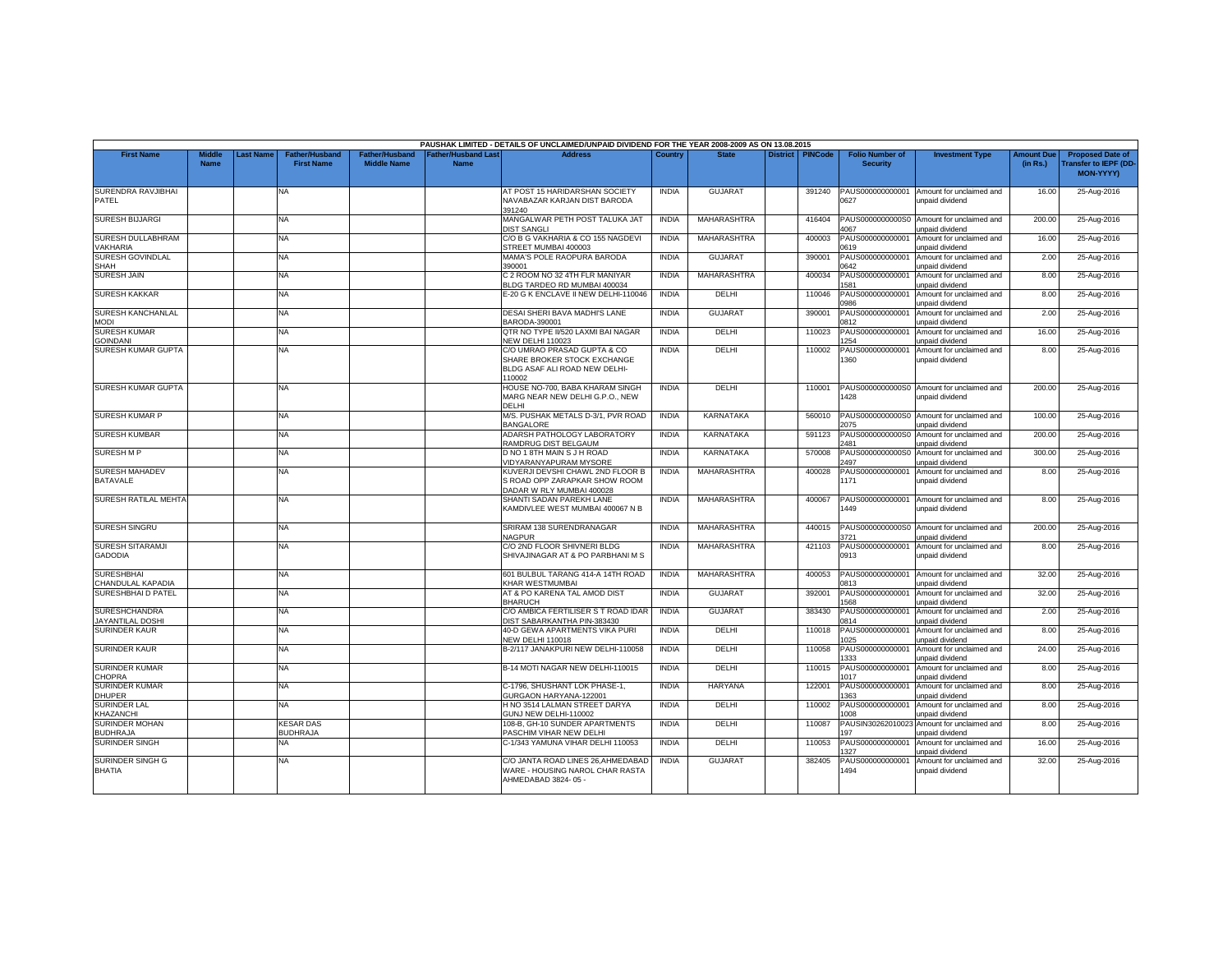|                                                 |                              |                 |                                            |                                             |                                          | PAUSHAK LIMITED - DETAILS OF UNCLAIMED/UNPAID DIVIDEND FOR THE YEAR 2008-2009 AS ON 13.08.2015 |              |                       |                 |                |                                           |                                                    |                               |                                                                     |
|-------------------------------------------------|------------------------------|-----------------|--------------------------------------------|---------------------------------------------|------------------------------------------|------------------------------------------------------------------------------------------------|--------------|-----------------------|-----------------|----------------|-------------------------------------------|----------------------------------------------------|-------------------------------|---------------------------------------------------------------------|
| <b>First Name</b>                               | <b>Middle</b><br><b>Name</b> | <b>ast Name</b> | <b>Father/Husband</b><br><b>First Name</b> | <b>Father/Husband</b><br><b>Middle Name</b> | <b>Father/Husband Las</b><br><b>Name</b> | <b>Address</b>                                                                                 | Country      | <b>State</b>          | <b>District</b> | <b>PINCode</b> | <b>Folio Number of</b><br><b>Security</b> | <b>Investment Type</b>                             | <b>Amount Due</b><br>(in Rs.) | <b>Proposed Date of</b><br><b>Transfer to IEPF (DD</b><br>MON-YYYY) |
| <b>SURJEET KAUR</b>                             |                              |                 | NA                                         |                                             |                                          | C/O LT COL LAKHA SINGH VSM ARMY<br>HQ PROVOST UNIT RED FORT DELHI-<br>110006                   | <b>INDIA</b> | DELHI                 |                 | 110006         | PAUS000000000001<br>1007                  | Amount for unclaimed and<br>unpaid dividend        | 8.00                          | 25-Aug-2016                                                         |
| SURJIT SINGH NANDA                              |                              |                 | <b>NA</b>                                  |                                             |                                          | B-3/167 JANAK PURI NEW DELHI-110058                                                            | <b>INDIA</b> | DELHI                 |                 | 110058         | PAUS000000000001<br>336                   | Amount for unclaimed and<br><b>inpaid dividend</b> | 24.00                         | 25-Aug-2016                                                         |
| <b>SURYA BAI</b>                                |                              |                 | <b>NA</b>                                  |                                             |                                          | C/O.JEEVAN MEDL, HALL GAJWEL<br><b>JIST.MEDAK (A.P)</b>                                        | <b>INDIA</b> | <b>ANDHRA PRADESH</b> |                 | 502110         | PAUS0000000000S0<br>275                   | Amount for unclaimed and<br>unpaid dividend        | 200.00                        | 25-Aug-2016                                                         |
| <b>SURYA H PATEL</b>                            |                              |                 | NA                                         |                                             |                                          | G/120 ALEMBIC GLASS COLONY<br><b>BARODA 390003</b>                                             | <b>INDIA</b> | <b>GUJARAT</b>        |                 | 390003         | PAUS000000000001<br>585                   | Amount for unclaimed and<br>unpaid dividend        | 16.00                         | 25-Aug-2016                                                         |
| <b>SURYAKANT</b><br>CHIMANBHAI PATEL            |                              |                 | NA                                         |                                             |                                          | 20 GAYATRI NAGAR NEAR ABHAI<br>VAGAR GORWA BARODA 390004                                       | <b>INDIA</b> | <b>GUJARAT</b>        |                 | 390004         | PAUS000000000001<br>0640                  | Amount for unclaimed and<br>unpaid dividend        | 2.00                          | 25-Aug-2016                                                         |
| <b>SURYAKANT</b><br>DATTATRAYA GORE             |                              |                 | <b>NA</b>                                  |                                             |                                          | RUKHMINI BHUVAN 3RD FLOOR<br>KHADILKAR ROAD GIRGAUM MUMBAI-<br>400004                          | <b>INDIA</b> | <b>MAHARASHTRA</b>    |                 | 400004         | PAUS000000000001<br>0731                  | Amount for unclaimed and<br>unpaid dividend        | 16.00                         | 25-Aug-2016                                                         |
| SURYAKANT GOVINDLAL<br>PATEL                    |                              |                 | NA                                         |                                             |                                          | RAOPURA LIMDA POLE BARODA-390001                                                               | <b>INDIA</b> | <b>GUJARAT</b>        |                 | 390001         | PAUS000000000001<br>0815                  | Amount for unclaimed and<br>unpaid dividend        | 6.00                          | 25-Aug-2016                                                         |
| <b>SURYAKANT</b><br>HARGOVINDDAS PATEL          |                              |                 | <b>NA</b>                                  |                                             |                                          | AT KOTVALIYAPURA P O & TA<br>CHANASMA DIST MEHSANA PIN-384220                                  | <b>INDIA</b> | <b>GUJARAT</b>        |                 | 384220         | PAUS000000000001<br>0816                  | Amount for unclaimed and<br>unpaid dividend        | 6.00                          | 25-Aug-2016                                                         |
| SURYAKANT NARANBHA<br>PATFL                     |                              |                 | <b>NA</b>                                  |                                             |                                          | AT&PO JITODIA TAK ANAND DIST KAIRA<br>PIN-388001                                               | <b>INDIA</b> | <b>GUJARAT</b>        |                 | 388001         | PAUS000000000001<br>1817                  | Amount for unclaimed and<br>unpaid dividend        | 32.00                         | 25-Aug-2016                                                         |
| SURYANARAYANA<br><b><i>CARMACHETTY</i></b>      |                              |                 | NA                                         |                                             |                                          | "RATNA" 46, SREENAGAR COLONY,<br><b>IYDERABAD</b>                                              | <b>INDIA</b> | ANDHRA PRADESH        |                 | 500873         | PAUS0000000000S0<br>)740                  | Amount for unclaimed and<br>unpaid dividend        | 400.00                        | 25-Aug-2016                                                         |
| SUSEELA UDATHA                                  |                              |                 | <b>NA</b>                                  |                                             |                                          | W/O U.RAMATULASAIAH C/O MADDI<br>SAMBASIVA RAO H.NO.5-37-<br>4.4/9.BRODIPFT                    | <b>INDIA</b> | ANDHRA PRADESH        |                 | 522002         | PAUS0000000000S0<br>4729                  | Amount for unclaimed and<br>unpaid dividend        | 200.00                        | 25-Aug-2016                                                         |
| SUSHIL KUMARI JAIN                              |                              |                 | <b>NA</b>                                  |                                             |                                          | A-7 C C COLONY DELHI-110007                                                                    | <b>INDIA</b> | DELHI                 |                 | 110007         | PAUS000000000001<br>004                   | Amount for unclaimed and<br>unpaid dividend        | 16.00                         | 25-Aug-2016                                                         |
| <b>SUSHIL RANJAN</b><br>GHOSAL                  |                              |                 | NA                                         |                                             |                                          | 3 K K PALLY PO BIRATI                                                                          | <b>INDIA</b> | <b>WEST BENGAL</b>    |                 | 700051         | PAUS0000000000S0<br>2679                  | Amount for unclaimed and<br>unpaid dividend        | 200.00                        | 25-Aug-2016                                                         |
| SUSHILA BHANUBHAI<br>MEHTA                      |                              |                 | NA.                                        |                                             |                                          | QRT NO 164/9 SECTOR NO 17<br>GANDHINAGAR-382017                                                | <b>INDIA</b> | <b>GUJARAT</b>        |                 | 382017         | PAUS000000000001<br>0380                  | Amount for unclaimed and<br>unpaid dividend        | 6.00                          | 25-Aug-2016                                                         |
| SUSHILA DEVI                                    |                              |                 | <b>NA</b>                                  |                                             |                                          | C/O SRI PRADEEP POTDAR 57 NEHRU<br>NAGAR AGRA                                                  | <b>INDIA</b> | <b>UTTAR PRADESH</b>  |                 | 282002         | PAUS000000000001<br>1316                  | Amount for unclaimed and<br>unpaid dividend        | 18.00                         | 25-Aug-2016                                                         |
| <b>SUSHILA DHINGRA</b>                          |                              |                 | NA.                                        |                                             |                                          | 6082 SADAR BAZAR BARI MARKET<br>DELHI-110006                                                   | <b>INDIA</b> | <b>DELHI</b>          |                 | 110006         | PAUS000000000001<br>000                   | Amount for unclaimed and<br>unpaid dividend        | 24.00                         | 25-Aug-2016                                                         |
| SUSHILA GULEECHA                                |                              |                 | NA                                         |                                             |                                          | P.B.1831, NO.3, II MAIN ROAD<br>CHAMRAJPET BANGALORE                                           | <b>INDIA</b> | KARNATAKA             |                 | 560018         | PAUS0000000000S0<br>5451                  | Amount for unclaimed and<br>unpaid dividend        | 100.00                        | 25-Aug-2016                                                         |
| SUSHILA KAPURCHAND<br><b>PARMAR</b>             |                              |                 | <b>NA</b>                                  |                                             |                                          | 2-D/24 TAXIMEN SOCIETY L B S MARG<br>KURLA MUMBAI 400070                                       | <b>INDIA</b> | MAHARASHTRA           |                 | 400070         | PAUS00000000000<br>1543                   | Amount for unclaimed and<br>unpaid dividend        | 8.00                          | 25-Aug-2016                                                         |
| <b>SUSHILA SHARMA</b>                           |                              |                 | NA                                         |                                             |                                          | HOUSE NO 1402 GALI MUSBBIRON<br>CHANKYA MA- RG SUBASH CHOWK<br>JAIPUR 302002 - -               | <b>INDIA</b> | <b>RAJASTHAN</b>      |                 | 302002         | PAUS000000000001<br>365                   | Amount for unclaimed and<br>unpaid dividend        | 16.00                         | 25-Aug-2016                                                         |
| <b>SUSHILA TAYAL</b>                            |                              |                 | NA                                         |                                             |                                          | S R INVESTMENT 88 HANUMAN LANE<br>SITABURDI NAGPUR 440012                                      | <b>INDIA</b> | MAHARASHTRA           |                 | 440012         | PAUS000000000001<br>621                   | Amount for unclaimed and<br>unpaid dividend        | 16.00                         | 25-Aug-2016                                                         |
| SUSHILA YOGESHBHAI<br>PANDYA                    |                              |                 | <b>NA</b>                                  |                                             |                                          | B NO 70/E/1087 SAHIJPUR BOGA<br><b>KRISHNANAGAR AHMEDABAD</b>                                  | <b>INDIA</b> | <b>GUJARAT</b>        |                 | 382345         | PAUS000000000001<br>1412                  | Amount for unclaimed and<br>unpaid dividend        | 10.00                         | 25-Aug-2016                                                         |
| <b>SUSHMA GUPTA</b>                             |                              |                 | <b>NA</b>                                  |                                             |                                          | C/O UPENDRA GUPTA H NO 170 GALI<br>BARDOOB WALI AJMERI GATE DELHI-<br>110006                   | <b>INDIA</b> | DELHI                 |                 | 110006         | PAUS000000000001<br>1002                  | Amount for unclaimed and<br>unpaid dividend        | 8.00                          | 25-Aug-2016                                                         |
| <b>SUSHMA MOHTA</b>                             |                              |                 | <b>NA</b>                                  |                                             |                                          | C/O MR RAVI DUJARI 303,"ANAND-JYOTI"<br>41, NETAJI SUBHASH ROAD KOLKATA                        | <b>INDIA</b> | <b>WEST BENGAL</b>    |                 | 700001         | PAUS000000000001<br>1117                  | Amount for unclaimed and<br>unpaid dividend        | 16.00                         | 25-Aug-2016                                                         |
| <b>SUSILAN V</b>                                |                              |                 | <b>NA</b>                                  |                                             |                                          | 73, SUBBAIAH MUDALIAR STREET<br>COIMBATORE TAMILNADU                                           | <b>INDIA</b> | <b>TAMIL NADU</b>     |                 | 641001         | PAUS0000000000S0<br>1433                  | Amount for unclaimed and<br>unpaid dividend        | 200.00                        | 25-Aug-2016                                                         |
| <b>SUVARNA R</b>                                |                              |                 | <b>NA</b>                                  |                                             |                                          | 511/A, VEENE SESHANNA ROAD, IV<br>CROSS, K.R.MOHALLA, MYSORE                                   | <b>INDIA</b> | <b>KARNATAKA</b>      |                 | 570001         | PAUS0000000000R0<br>0213                  | Amount for unclaimed and<br>unpaid dividend        | 200.00                        | 25-Aug-2016                                                         |
| SUVARNA RAJPAL BAGI                             |                              |                 | <b>NA</b>                                  |                                             |                                          | 25/666 2ND FLOOR RAJAT CHS LTD<br>NEHRU NAGAR KURLA EAST MUMBAI                                | <b>INDIA</b> | <b>MAHARASHTRA</b>    |                 | 400024         | PAUSIN3007571059<br>255                   | Amount for unclaimed and<br>unpaid dividend        | 24.00                         | 25-Aug-2016                                                         |
| <b>SUVARNABEN</b><br>PRIYAKANT PARIKH           |                              |                 | <b>NA</b>                                  |                                             |                                          | PATOLIA POLE GHADIALI POLE MANDVI<br><b>BARODA 390001</b>                                      | <b>INDIA</b> | GUJARAT               |                 | 390001         | PAUS000000000001<br>437                   | Amount for unclaimed and<br>unpaid dividend        | 6.00                          | 25-Aug-2016                                                         |
| <b>SWAMI ALIAS BABURAO</b><br><b>G NEGINHAL</b> |                              |                 | <b>NA</b>                                  |                                             |                                          | 93 MEHABOOBNAGAR HUBLI-580020                                                                  | <b>INDIA</b> | KARNATAKA             |                 | 580020         | PAUS000000000001<br>822                   | Amount for unclaimed and<br>unpaid dividend        | 66.00                         | 25-Aug-2016                                                         |
| <b>SWAPAN</b><br><b>CHAKRABORTY</b>             |                              |                 | <b>NA</b>                                  |                                             |                                          | M/S MODERN SALES AGENCY 65A<br>CENTRAL RD PO<br>NONACHANDANPUKUR BARRACKPUR                    | <b>INDIA</b> | <b>WEST BENGAL</b>    |                 | 700122         | PAUS0000000000S0<br>2786                  | Amount for unclaimed and<br>unpaid dividend        | 200.00                        | 25-Aug-2016                                                         |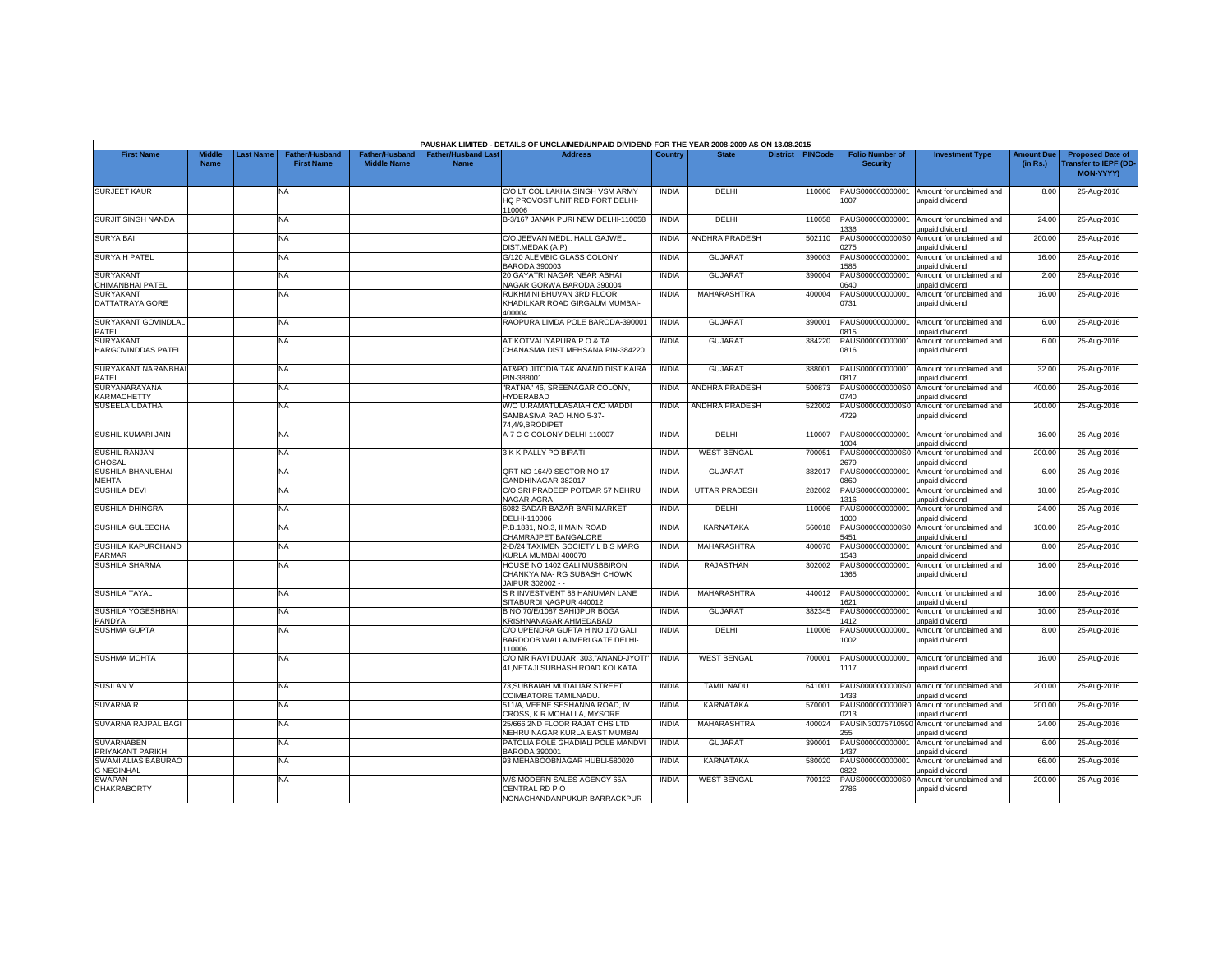|                                         |                       |          |                                            |                                             |                                           | PAUSHAK LIMITED - DETAILS OF UNCLAIMED/UNPAID DIVIDEND FOR THE YEAR 2008-2009 AS ON 13.08.2015 |              |                       |                 |                |                                           |                                                    |                              |                                                                             |
|-----------------------------------------|-----------------------|----------|--------------------------------------------|---------------------------------------------|-------------------------------------------|------------------------------------------------------------------------------------------------|--------------|-----------------------|-----------------|----------------|-------------------------------------------|----------------------------------------------------|------------------------------|-----------------------------------------------------------------------------|
| <b>First Name</b>                       | Middle<br><b>Name</b> | ast Name | <b>Father/Husband</b><br><b>First Name</b> | <b>Father/Husband</b><br><b>Middle Name</b> | <b>Father/Husband Last</b><br><b>Name</b> | <b>Address</b>                                                                                 | Country      | <b>State</b>          | <b>District</b> | <b>PINCode</b> | <b>Folio Number of</b><br><b>Security</b> | <b>Investment Type</b>                             | <b>Amount Du</b><br>(in Rs.) | <b>Proposed Date of</b><br><b>Transfer to IEPF (DD-</b><br><b>MON-YYYY)</b> |
| <b>SWARAJ MADHOK</b>                    |                       |          | NA                                         |                                             |                                           | A-1/213, JANAK PURI, NEW DELHI PIN-<br>110058                                                  | <b>INDIA</b> | DELHI                 |                 | 110058         | PAUS000000000001<br>305                   | Amount for unclaimed and<br>unpaid dividend        | 8.00                         | 25-Aug-2016                                                                 |
| SWARNA CHALASANI                        |                       |          | NA                                         |                                             |                                           | 222 VENKATESWARA NAGAR MEERPET<br>MOULA ALI SECUNDERABAD 500040 A P                            | <b>INDIA</b> | ANDHRA PRADESH        |                 | 500040         | PAUS000000000001<br>388                   | Amount for unclaimed and<br>unpaid dividend        | 8.00                         | 25-Aug-2016                                                                 |
| SWARNA KAMAL<br>MUKHERJEE               |                       |          | NA                                         |                                             |                                           | 73 DURGACHANRAN DOCTOR ROAD<br>CALCUTTA                                                        | <b>INDIA</b> | <b>WEST BENGAL</b>    |                 | 700014         | PAUS0000000000S0<br>2909                  | Amount for unclaimed and<br>unpaid dividend        | 200.00                       | 25-Aug-2016                                                                 |
| T B AMEER AHAMED                        |                       |          | NA                                         |                                             |                                           | S/O T H BASHA SAHEB AGRICULTURIS'<br>P O HARIHARAPURA KOPPATALUK<br>577120                     | <b>INDIA</b> | <b>KARNATAKA</b>      |                 | 577120         | PAUS000000000001<br>1786                  | Amount for unclaimed and<br>unpaid dividend        | 8.00                         | 25-Aug-2016                                                                 |
| <b>T BHAIRAV</b>                        |                       |          | NA                                         |                                             |                                           | THIRCHIGANJ ROAD KAMAREDDY POST<br>DIST.NIZAMABAD                                              | <b>INDIA</b> | <b>ANDHRA PRADESH</b> |                 | 503111         | PAUS0000000000T0<br>3211                  | Amount for unclaimed and<br>unpaid dividend        | 200.00                       | 25-Aug-2016                                                                 |
| T C SATHYANARAYANA                      |                       |          | NA                                         |                                             |                                           | DHANVANTRI NILAYA B H ROAD<br><b>ARSIKERE</b>                                                  | <b>INDIA</b> | KARNATAKA             |                 | 573103         | PAUS0000000000T0<br>2366                  | Amount for unclaimed and<br>unpaid dividend        | 600.00                       | 25-Aug-2016                                                                 |
| T G CHANDRAMOHAN                        |                       |          | <b>NA</b>                                  |                                             |                                           | K-11 ALEMBIC COLONY VADODARA<br>VADODARA                                                       | <b>INDIA</b> | <b>GUJARAT</b>        |                 | 390003         | PAUS0000000000T<br>4307                   | Amount for unclaimed and<br>unpaid dividend        | 200.00                       | 25-Aug-2016                                                                 |
| <b>T G LAKSHMANAN</b>                   |                       |          | NA                                         |                                             |                                           | 20/1540 G II FLOOR GANGA<br>APARTMENTS MANARI ROAD KALLAI P<br>O CALICUT                       | <b>INDIA</b> | KERALA                |                 | 673003         | PAUS0000000000T0<br>2949                  | Amount for unclaimed and<br>unpaid dividend        | 200.00                       | 25-Aug-2016                                                                 |
| <b>T G NAGARAJAN</b>                    |                       |          | NA                                         |                                             |                                           | 3 K 1ST STREET NARAYAN PILLAI ST<br>CROSS BANGALORE 560001                                     | <b>INDIA</b> | KARNATAKA             |                 | 560001         | PAUS000000000001<br>765                   | Amount for unclaimed and<br>unpaid dividend        | 8.00                         | 25-Aug-2016                                                                 |
| <b>GOMATHI AMMAL</b>                    |                       |          | <b>NA</b>                                  |                                             |                                           | 59.OFFICERS COLONY PUTHUR TIRUCHI                                                              | <b>INDIA</b> | <b>TAMIL NADU</b>     |                 | 620017         | PAUS0000000000T0<br>913                   | Amount for unclaimed and<br>unpaid dividend        | 400.00                       | 25-Aug-2016                                                                 |
| T GOPALAKRISHNA<br><b>MURTHY</b>        |                       |          | NA                                         |                                             |                                           | 49-26-16 2ND 'D' SRINIVAS MADHURA<br>NAGAR VISAKHAPATNAM                                       | <b>INDIA</b> | <b>ANDHRA PRADESH</b> |                 | 530016         | PAUS0000000000T0<br>4727                  | Amount for unclaimed and<br>unpaid dividend        | 300.00                       | 25-Aug-2016                                                                 |
| <b>TK NATARAJAN</b>                     |                       |          | NA                                         |                                             |                                           | C/O DUNLOP INDIA LIMITED 1ST FLOOR<br>MOHAN TOWERS 50 RESIDENCY ROAD<br>BANGALORE 560025       | <b>INDIA</b> | KARNATAKA             |                 | 560025         | PAUS000000000001<br>1797                  | Amount for unclaimed and<br>unpaid dividend        | 16.00                        | 25-Aug-2016                                                                 |
| T K PRASANNA KUMAR                      |                       |          | NA.                                        |                                             |                                           | 255 HILLSIDE LAYOUT WHITE FIELD<br><b>BANGALORE</b>                                            | <b>INDIA</b> | <b>KARNATAKA</b>      |                 | 560066         | PAUS0000000000T0<br>2375                  | Amount for unclaimed and<br>unpaid dividend        | 200.00                       | 25-Aug-2016                                                                 |
| T K VENKITESWARAN                       |                       |          | <b>NA</b>                                  |                                             |                                           | 1X/628 PANDIKUDI ROAD COCHIN-<br>682002                                                        | <b>INDIA</b> | KERALA                |                 | 682002         | PAUS000000000001<br>781                   | Amount for unclaimed and<br>inpaid dividend        | 16.00                        | 25-Aug-2016                                                                 |
| T MALLIKARJUNA RAO                      |                       |          | <b>SOT SIVAIAH</b><br><b>CHETTY</b>        |                                             |                                           | D.NO13-38,NEWRAJAMEDICALSTORE,<br>VEDURLA BAZAAR<br>PRODDATURKADAPA [DIST]                     | <b>INDIA</b> | <b>ANDHRA PRADESH</b> |                 | 516360         | PAUS120137000026<br>3265                  | Amount for unclaimed and<br>unpaid dividend        | 32.00                        | 25-Aug-2016                                                                 |
| T N VITTAL                              |                       |          | NA                                         |                                             |                                           | 3 LAKSHMIPURAM 1ST STREET<br>ROYAPETTAH CHENNAI-600014                                         | <b>INDIA</b> | <b>TAMIL NADU</b>     |                 | 600014         | PAUS000000000001<br>756                   | Amount for unclaimed and<br>unpaid dividend        | 6.00                         | 25-Aug-2016                                                                 |
| <b>T NARENDRAN</b>                      |                       |          | NA                                         |                                             |                                           | B 21 IST MAIN ROAD TV NAGAR<br>AMBATTUR CHENNAI                                                | <b>INDIA</b> | <b>TAMIL NADU</b>     |                 | 600053         | PAUS0000000000T0<br>3497                  | Amount for unclaimed and<br>unpaid dividend        | 300.00                       | 25-Aug-2016                                                                 |
| T P RAMESH                              |                       |          | NA                                         |                                             |                                           | 24/371 AUDITHYA PURAM VILLAGE<br>PALGAHAT                                                      | <b>INDIA</b> | <b>KERALA</b>         |                 | 678008         | PAUS000000000001<br>1741                  | Amount for unclaimed and<br>unpaid dividend        | 2.00                         | 25-Aug-2016                                                                 |
| T R RAMADAS                             |                       |          | NA                                         |                                             |                                           | F/33 RBI STAFF QRS KAKOOR<br>ERNAKULAM KOCHI                                                   | <b>INDIA</b> | KERALA                |                 | 682017         | PAUS0000000000T0<br>3017                  | Amount for unclaimed and<br>unpaid dividend        | 200.00                       | 25-Aug-2016                                                                 |
| T R RUKMANI                             |                       |          | NA                                         |                                             |                                           | No.6, Thiruvalluvar Street, Anbalagam Nagar<br>Perambur                                        | <b>INDIA</b> | <b>TAMIL NADU</b>     |                 | 600011         | PAUS0000000000T0<br>5188                  | Amount for unclaimed and<br>unpaid dividend        | 400.00                       | 25-Aug-2016                                                                 |
| T RAMASWAMI IYENGAR                     |                       |          | NA                                         |                                             |                                           | A/75 31'A' CROSS 7TH BLOCK<br>JAYANAGAR BANGALORE                                              | <b>INDIA</b> | KARNATAKA             |                 | 560082         | PAUS0000000000T0<br>352                   | Amount for unclaimed and<br>unpaid dividend        | 100.00                       | 25-Aug-2016                                                                 |
| <b>T S BALAKRISHNAN</b>                 |                       |          | NA                                         |                                             |                                           | 18 INF DIV SIG REGI 56 APO                                                                     | <b>INDIA</b> | <b>MAHARASHTRA</b>    |                 | 999999         | PAUS000000000001<br>787                   | Amount for unclaimed and<br>unpaid dividend        | 8.00                         | 25-Aug-2016                                                                 |
| T S KALYANAKRISHNAN                     |                       |          | NA.                                        |                                             |                                           | 1 MANOBEENA C D BARFIWALA MARG<br>ANDHERI (WEST) MUMBAI-400058                                 | <b>INDIA</b> | MAHARASHTRA           |                 | 400058         | PAUS000000000001<br>763                   | Amount for unclaimed and<br>unpaid dividend        | 16.00                        | 25-Aug-2016                                                                 |
| T SAMBASIVA RAO                         |                       |          | <b>NA</b>                                  |                                             |                                           | D-152 FATEH NAGAR NEW DELHI 110018                                                             | <b>INDIA</b> | DELHI                 |                 | 110018         | PAUS000000000001<br>789                   | Amount for unclaimed and<br><b>Inpaid dividend</b> | 16.00                        | 25-Aug-2016                                                                 |
| <b>TVSMANI</b>                          |                       |          | NA                                         |                                             |                                           | 'ASHOK" 16 SECOND CROSS STREET<br>WEST C I T NAGAR CHENNAI-600035                              | <b>INDIA</b> | <b>TAMIL NADU</b>     |                 | 600035         | PAUS000000000001<br>768                   | Amount for unclaimed and<br>unpaid dividend        | 8.00                         | 25-Aug-2016                                                                 |
| <b>TV SUBBAIAH</b>                      |                       |          | NA                                         |                                             |                                           | D-1, PRESIDENT BANZARA ROAD NO. 2<br>BANZARA HILLS, HYDERABAD                                  | <b>INDIA</b> | <b>ANDHRA PRADESH</b> |                 | 500034         | PAUS0000000000T<br>4625                   | Amount for unclaimed and<br>unpaid dividend        | 200.00                       | 25-Aug-2016                                                                 |
| T V SUBRAMANYAM                         |                       |          | N VENUGOPALAN                              |                                             |                                           | NO 96 S RAMARAO LAYOUT BSK 3RD<br>STAGE KATTRIGUPPA BANGALORE                                  | <b>INDIA</b> | KARNATAKA             |                 | 560085         | PAUSIN30192630063<br>127                  | Amount for unclaimed and<br>inpaid dividend        | 200.00                       | 25-Aug-2016                                                                 |
| <b>T VIJAYAKUMAR</b>                    |                       |          | <b>NA</b>                                  |                                             |                                           | 91 SARAVANA PERUMAL STREET<br>PURSWALLKAM                                                      | <b>INDIA</b> | <b>TAMIL NADU</b>     |                 | 600084         | PAUS0000000000T0<br>5207                  | Amount for unclaimed and<br>unpaid dividend        | 200.00                       | 25-Aug-2016                                                                 |
| <b>TAIYABALI NANABHAI</b><br>SORANGWALA |                       |          | ΝA                                         |                                             |                                           | WADI BADRI MOHOLLA BARODA-39000                                                                | <b>INDIA</b> | <b>GUJARAT</b>        |                 | 390001         | PAUS000000000001<br>1743                  | Amount for unclaimed and<br>unpaid dividend        | 32.00                        | 25-Aug-2016                                                                 |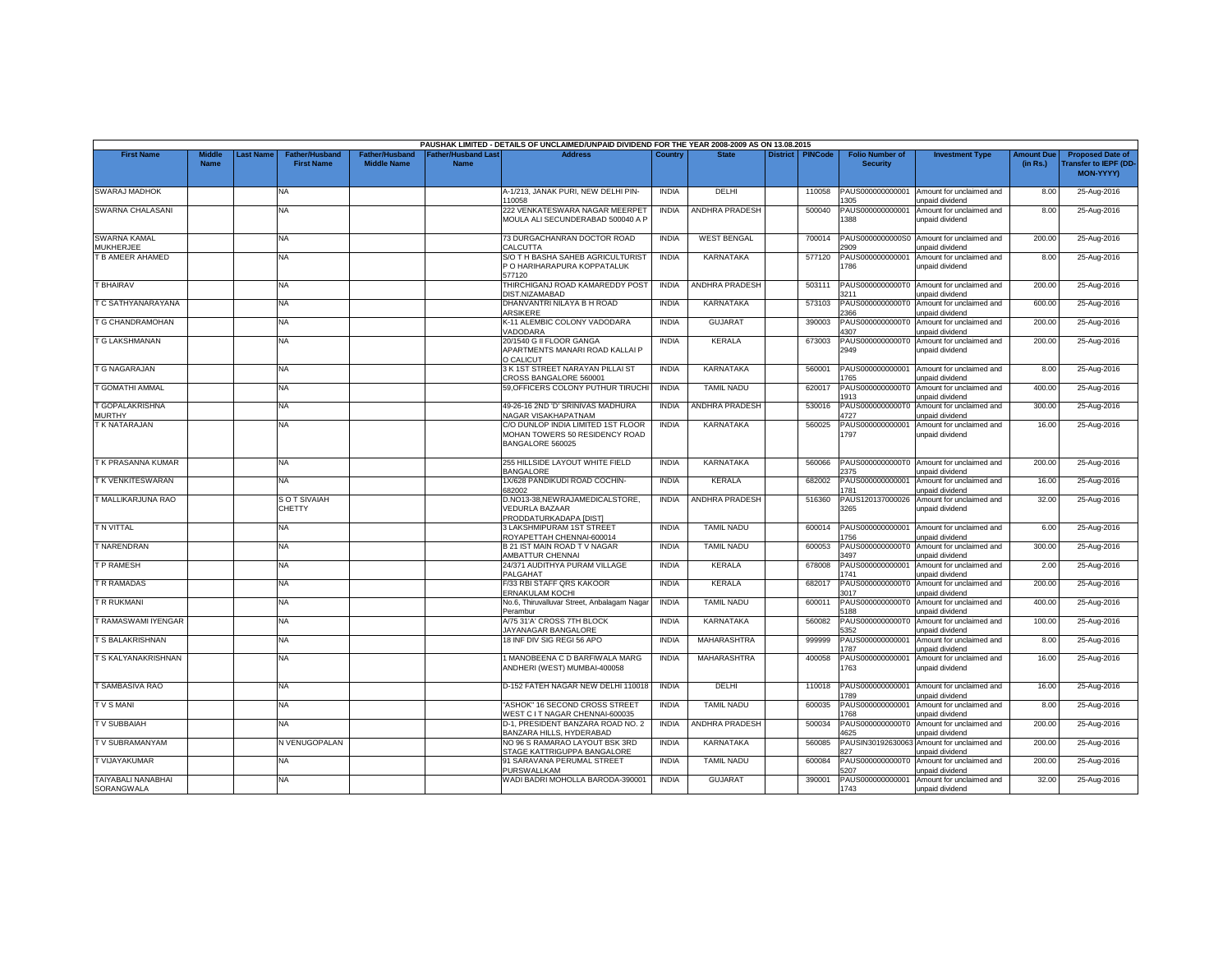|                                                               |                              |                 |                                            |                                             |                                           | PAUSHAK LIMITED - DETAILS OF UNCLAIMED/UNPAID DIVIDEND FOR THE YEAR 2008-2009 AS ON 13.08.2015                  |              |                       |                 |                |                                           |                                                              |                               |                                                                            |
|---------------------------------------------------------------|------------------------------|-----------------|--------------------------------------------|---------------------------------------------|-------------------------------------------|-----------------------------------------------------------------------------------------------------------------|--------------|-----------------------|-----------------|----------------|-------------------------------------------|--------------------------------------------------------------|-------------------------------|----------------------------------------------------------------------------|
| <b>First Name</b>                                             | <b>Middle</b><br><b>Name</b> | <b>ast Name</b> | <b>Father/Husband</b><br><b>First Name</b> | <b>Father/Husband</b><br><b>Middle Name</b> | <b>Father/Husband Last</b><br><b>Name</b> | <b>Address</b>                                                                                                  | Country      | <b>State</b>          | <b>District</b> | <b>PINCode</b> | <b>Folio Number of</b><br><b>Security</b> | <b>Investment Type</b>                                       | <b>Amount Due</b><br>(in Rs.) | <b>Proposed Date of</b><br><b>Transfer to IEPF (DD</b><br><b>MON-YYYY)</b> |
| <b>TANESH DESAI</b>                                           |                              |                 | PARMANAND<br>DESAI                         |                                             |                                           | <b>88 TARANG HILL SOCIETY NR ARJUN</b><br>ASHRAM CHANDLODIA SOLA CIVIL<br>AHMEDABAD                             | <b>INDIA</b> | GUJARAT               |                 | 380014         | PAUSIN30127630173<br>210                  | Amount for unclaimed and<br>unpaid dividend                  | 6.00                          | 25-Aug-2016                                                                |
| <b>TANVEER KHAN</b>                                           |                              |                 | NA.                                        |                                             |                                           | C/O R A KHAN INDIAN OVERSEAS BANK<br>TILAK NAGAR JAIPUR 302004                                                  | <b>INDIA</b> | RAJASTHAN             |                 | 302004         | PAUS000000000001<br>799                   | Amount for unclaimed and<br>unpaid dividend                  | 16.00                         | 25-Aug-2016                                                                |
| <b>TANVIR NATHANI</b>                                         |                              |                 | NA                                         |                                             |                                           | 4 FATIMA VILLA 1ST FLOOR 29TH ROAD<br>BANDRA MUMBAI                                                             | <b>INDIA</b> | MAHARASHTRA           |                 | 400050         | PAUS0000000000T0<br>3628                  | Amount for unclaimed and<br>unpaid dividend                  | 200.00                        | 25-Aug-2016                                                                |
| TARA DEVI SARAWGI                                             |                              |                 | NA                                         |                                             |                                           | C/O PIONER PLASTIC PRODUCTS<br>28/132A SIRKI MOHAL KANPUR-208001                                                | <b>INDIA</b> | <b>UTTAR PRADESH</b>  |                 | 208001         | PAUS000000000001<br>1792                  | Amount for unclaimed and<br>unpaid dividend                  | 16.00                         | 25-Aug-2016                                                                |
| <b>TARABAI</b><br><b>BHAVANISHANKAR</b><br><b>RAIKAR</b>      |                              |                 | NA.                                        |                                             |                                           | C/O THE SWASTIK JANATA SAHAKARI<br>BANK LTD 502 KALBADEVI ROAD<br>MUMBAI-400002                                 | <b>INDIA</b> | <b>MAHARASHTRA</b>    |                 | 400002         | PAUS000000000001<br>1780                  | Amount for unclaimed and<br>unpaid dividend                  | 8.00                          | 25-Aug-2016                                                                |
| <b>TARACHAND</b><br><b>DEVCHANDDAS</b><br><b>CHOKSHI</b>      |                              |                 | NA                                         |                                             |                                           | C/O. MAHENDRABHAI B. GOSER FLAT<br>NO. 949, II FLR, BLOCK NO. M.20<br>VIJAYNAGAR, HARNI ROAD, BARODA-<br>390006 | <b>INDIA</b> | <b>GUJARA1</b>        |                 | 390006         | PAUS000000000001<br>733                   | Amount for unclaimed and<br>unpaid dividend                  | 6.00                          | 25-Aug-2016                                                                |
| TARALAXMI NAVNITRAI<br>MEHTA                                  |                              |                 | NA                                         |                                             |                                           | C/O MONA TRADING CO MAIN BAZAR AT<br>RAJULA DIST AMRELI PIN-364560                                              | <b>INDIA</b> | <b>GUJARAT</b>        |                 | 364560         | PAUS000000000001<br>745                   | Amount for unclaimed and<br><b>Inpaid dividend</b>           | 16.00                         | 25-Aug-2016                                                                |
| <b>TARJANBHAI</b><br><b>BHAILALBHAI PATEL</b>                 |                              |                 | NA                                         |                                             |                                           | D-25. SHANTI PARK SOC MAKRAND<br>DESAI MARG NR. TRIBHOVAN PARK<br>SCOVASNA ROAD BARODA                          | <b>INDIA</b> | <b>GUJARAT</b>        |                 | 390015         | PAUS000000000001<br>729                   | Amount for unclaimed and<br>unpaid dividend                  | 2.00                          | 25-Aug-2016                                                                |
| <b>TARUN GOOPTU</b>                                           |                              |                 | NA.                                        |                                             |                                           | <b>48V B T ROAD CALCUTTA</b>                                                                                    | <b>INDIA</b> | <b>WEST BENGAL</b>    |                 | 700050         | 2861                                      | PAUS0000000000T0 Amount for unclaimed and<br>unpaid dividend | 200.00                        | 25-Aug-2016                                                                |
| TAVVA PRAKASH RAO                                             |                              |                 | NA                                         |                                             |                                           | D NO.11-35-17.FIRSTT FLOOR<br>KOTAMRAJUVARI STREET VIJAYAWADA                                                   | <b>INDIA</b> | <b>ANDHRA PRADESH</b> |                 | 520001         | PAUS0000000000T0<br>0292                  | Amount for unclaimed and<br>unpaid dividend                  | 200.00                        | 25-Aug-2016                                                                |
| <b>TEJ RANBIR SINGH</b><br><b>AURORA</b>                      |                              |                 | NA                                         |                                             |                                           | UJJWAL LTD S M S HIGH WAY JAIPUR-<br>302003                                                                     | <b>INDIA</b> | <b>RAJASTHAN</b>      |                 | 302003         | PAUS000000000001<br>757                   | Amount for unclaimed and<br>unpaid dividend                  | 16.00                         | 25-Aug-2016                                                                |
| <b>THAKORBHAI</b><br>RAMANBHAI PATEL                          |                              |                 | NA                                         |                                             |                                           | PATIDAR BHAVAN DAVAKHANA UPAR<br>GORVA BARODA-390003                                                            | <b>INDIA</b> | GUJARAT               |                 | 390003         | PAUS000000000001<br>1748                  | Amount for unclaimed and<br>unpaid dividend                  | 2.00                          | 25-Aug-2016                                                                |
| THANKAMMA P K                                                 |                              |                 | NA                                         |                                             |                                           | KRISHNA VILAS PEREKKAT LANE<br>ALWAYE                                                                           | <b>INDIA</b> | KERALA                |                 | 683101         | PAUS0000000000T0<br>2977                  | Amount for unclaimed and<br>unpaid dividend                  | 200.00                        | 25-Aug-2016                                                                |
| <b>THOMAS ABRAHAM</b>                                         |                              |                 | NA                                         |                                             |                                           | M/S.THOMAS ABRAHAM & SON.,<br>CHEMISTS & DRUGGISTS, MEDICAL<br>COLLEGE P. TRIVANDRUM                            | <b>INDIA</b> | <b>KERALA</b>         |                 | 695011         | PAUS0000000000T0<br>0758                  | Amount for unclaimed and<br>unpaid dividend                  | 400.00                        | 25-Aug-2016                                                                |
| <b>THOMAS DEVASSY</b><br>THARAKAN                             |                              |                 | NA                                         |                                             |                                           | A 39/302 VAISHALI NAGAR S V ROAD<br><b>IOGESHWARI WEST MUMBAI</b>                                               | <b>INDIA</b> | MAHARASHTRA           |                 | 400102         | PAUS0000000000T0<br>793                   | Amount for unclaimed and<br>unpaid dividend                  | 400.00                        | 25-Aug-2016                                                                |
| <b>THOMAS JOSEPH</b><br><b>ANTHONY SALES</b><br><b>PONTES</b> |                              |                 | NA                                         |                                             |                                           | FLAT 2 PLOT 1 OLD GOLF LINKS KHAR<br>MUMBAI-400052                                                              | <b>INDIA</b> | <b>MAHARASHTRA</b>    |                 | 400052         | PAUS000000000001<br>1764                  | Amount for unclaimed and<br>unpaid dividend                  | 8.00                          | 25-Aug-2016                                                                |
| <b>THOMSON ANDREWS</b>                                        |                              |                 | NA                                         |                                             |                                           | NO.1, 63RD STREET, ASHOK NAGAR,<br><b>HENNAI</b>                                                                | <b>INDIA</b> | <b>TAMIL NADU</b>     |                 | 600083         | 088                                       | PAUS0000000000T0 Amount for unclaimed and<br>unpaid dividend | 40.00                         | 25-Aug-2016                                                                |
| THULASI AMMAL T                                               |                              |                 | NA                                         |                                             |                                           | THULASI AMMAL 'PRASANTH' T C 4/99<br>INFANT JESUS SCHOOL LANE KAWDIAR<br>P O TRIVANDRUM-695003                  | <b>INDIA</b> | KERALA                |                 | 695003         | PAUS000000000001<br>1782                  | Amount for unclaimed and<br>unpaid dividend                  | 8.00                          | 25-Aug-2016                                                                |
| <b>THUNUGUNTLA</b><br><b>SUNEETA</b>                          |                              |                 | NA                                         |                                             |                                           | C/O T JAGAN MOHAN RAO GUNTURI<br>/ARI THOTA 3RD LINE GUNTUR 522001                                              | <b>INDIA</b> | <b>ANDHRA PRADESH</b> |                 | 522001         | PAUS000000000001<br>798                   | Amount for unclaimed and<br>unpaid dividend                  | 16.00                         | 25-Aug-2016                                                                |
| <b>TILAK RAJ SONI</b>                                         |                              |                 | NA.                                        |                                             |                                           | <b>B-106 CHINAR RETREAT OPP MAIDA</b><br>MILL BHOPAL 462011                                                     | <b>INDIA</b> | <b>MADHYA PRADESH</b> |                 | 462011         | PAUS000000000001<br>777                   | Amount for unclaimed and<br>unpaid dividend                  | 16.00                         | 25-Aug-2016                                                                |
| <b>TIRATH THANWARDAS</b><br>KEWALRAMANI                       |                              |                 | NA                                         |                                             |                                           | B-102 DEVINARAYAN TOWER B/H SHIV<br>VATIKA NR INDRA LOK TOWNSHIP<br>WARASHIA VADODARA                           | <b>INDIA</b> | <b>GUJARA1</b>        |                 | 390006         | PAUS000000000001<br>727                   | Amount for unclaimed and<br>unpaid dividend                  | 2.00                          | 25-Aug-2016                                                                |
| TO BE PUNCHED FROM<br><b>FORM</b>                             |                              |                 | NA                                         |                                             |                                           | NА                                                                                                              | <b>INDIA</b> | <b>MAHARASHTRA</b>    |                 | 999999         | PAUS000000000001<br>690                   | Amount for unclaimed and<br>unpaid dividend                  | 32.00                         | 25-Aug-2016                                                                |
| <b>TRIBHOVANBHAI</b><br><b>FULABHAI PATEL</b>                 |                              |                 | <b>NA</b>                                  |                                             |                                           | HARIKRIPA NIVAS CHHANI BARODA PIN-<br>391740                                                                    | <b>INDIA</b> | <b>GUJARAT</b>        |                 | 391740         | PAUS000000000001<br>750                   | Amount for unclaimed and<br>unpaid dividend                  | 6.00                          | 25-Aug-2016                                                                |
| <b>TRIBHOVANDAS</b><br>KHODIDAS SOLANKI                       |                              |                 | NA                                         |                                             |                                           | SOLANKI NIVAS LAKKAD PITHA<br>FAIYAZKHAN ROAD BARODA-390001                                                     | <b>INDIA</b> | <b>GUJARAT</b>        |                 | 390001         | PAUS000000000001<br>1751                  | Amount for unclaimed and<br>unpaid dividend                  | 6.00                          | 25-Aug-2016                                                                |
| <b>TRISHLA DEVI JAIN</b>                                      |                              |                 | NA.                                        |                                             |                                           | 3/69 ROOP NAGAR DELHI-110007                                                                                    | <b>INDIA</b> | DELHI                 |                 | 110007         | PAUS00000000000<br>1769                   | Amount for unclaimed and<br>unpaid dividend                  | 8.00                          | 25-Aug-2016                                                                |
| <b>TULASIBHAI JETHABHAI</b><br>PATEL                          |                              |                 | NA                                         |                                             |                                           | AT RAMSIKAMPA POST ODHA TAL<br>BAYAD DIST SABARKANTHA 383325                                                    | <b>INDIA</b> | <b>GUJARAT</b>        |                 | 383325         | PAUS000000000001<br>752                   | Amount for unclaimed and<br>Inpaid dividend                  | 2.00                          | 25-Aug-2016                                                                |
| <b>TUSHAR A MEHTA</b>                                         |                              |                 | NA.                                        |                                             |                                           | VRAJ APTS 2ND FLOOR OPP<br>SAMARTHESHWAR MAHADEV<br>LLISBRIDGE AHMEDABAD 380006                                 | <b>INDIA</b> | <b>GUJARAT</b>        |                 | 380006         | PAUS000000000001<br>795                   | Amount for unclaimed and<br>unpaid dividend                  | 2.00                          | 25-Aug-2016                                                                |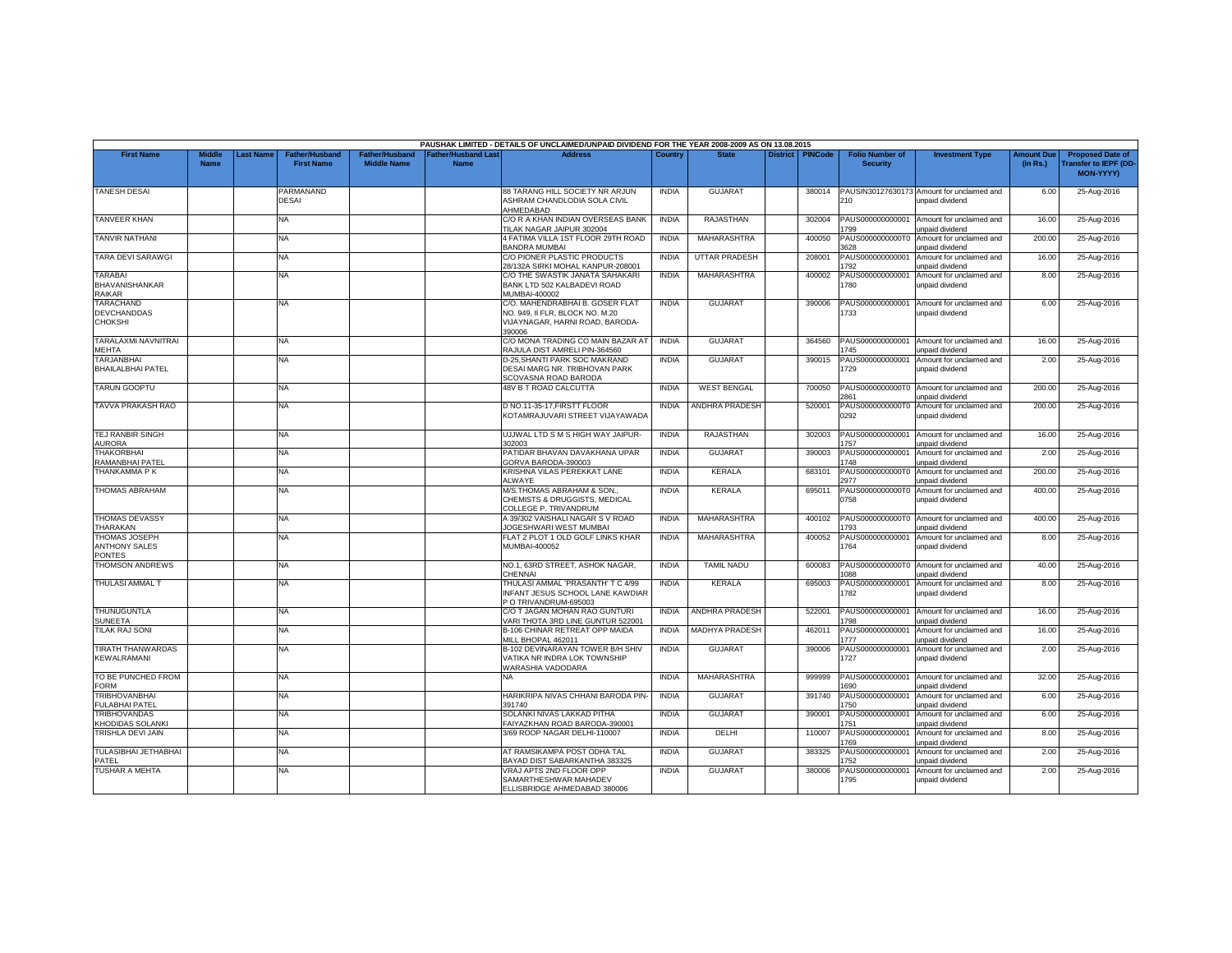|                                               |                              |           |                                            |                                             |                                           | PAUSHAK LIMITED - DETAILS OF UNCLAIMED/UNPAID DIVIDEND FOR THE YEAR 2008-2009 AS ON 13.08.2015                                                  |              |                      |                 |                |                                           |                                                              |                               |                                                                     |
|-----------------------------------------------|------------------------------|-----------|--------------------------------------------|---------------------------------------------|-------------------------------------------|-------------------------------------------------------------------------------------------------------------------------------------------------|--------------|----------------------|-----------------|----------------|-------------------------------------------|--------------------------------------------------------------|-------------------------------|---------------------------------------------------------------------|
| <b>First Name</b>                             | <b>Middle</b><br><b>Name</b> | Last Name | <b>Father/Husband</b><br><b>First Name</b> | <b>Father/Husband</b><br><b>Middle Name</b> | <b>Father/Husband Last</b><br><b>Name</b> | <b>Address</b>                                                                                                                                  | Country      | <b>State</b>         | <b>District</b> | <b>PINCode</b> | <b>Folio Number of</b><br><b>Security</b> | <b>Investment Type</b>                                       | <b>Amount Due</b><br>(in Rs.) | <b>Proposed Date of</b><br><b>Transfer to IEPF (DD</b><br>MON-YYYY) |
| <b>TUSHAR BABULAL</b><br><b>PARIKH</b>        |                              |           | NA                                         |                                             |                                           | MANI BHUVAN DALAL COLONY OPP<br>HARIHAR SOCIETY MANINAGER<br>AHMEDABAD 380008                                                                   | <b>INDIA</b> | <b>GUJARAT</b>       |                 | 380008         | PAUS000000000001<br>728                   | Amount for unclaimed and<br>unpaid dividend                  | 2.00                          | 25-Aug-2016                                                         |
| <b>UDAY KUMAR</b><br><b>RAHALKAR</b>          |                              |           | NA                                         |                                             |                                           | 310-BLOCK -C SAGARE APARTMENTS<br>17/1, OLD PALASIA                                                                                             | <b>INDIA</b> | MADHYA PRADESH       |                 | 452003         | 3248                                      | PAUS0000000000U0 Amount for unclaimed and<br>unpaid dividend | 400.00                        | 25-Aug-2016                                                         |
| <b>UDAYKUMAR</b><br><b>ISHWARBHAI DESAI</b>   |                              |           | NA                                         |                                             |                                           | 9 MAHESHWAR NAGAR SUBHANPURA<br><b>BARODA 390003</b>                                                                                            | <b>INDIA</b> | <b>GUJARAT</b>       |                 | 390003         | PAUS000000000001<br>829                   | Amount for unclaimed and<br>unpaid dividend                  | 2.00                          | 25-Aug-2016                                                         |
| <b>UDHO RAM CHAWALIA</b>                      |                              |           | NA                                         |                                             |                                           | 11/92 WEST AZAD NAGAR P O KRISHAN<br>NAGAR DELHI-110051                                                                                         | <b>INDIA</b> | <b>DELHI</b>         |                 | 110051         | PAUS000000000001<br>887                   | Amount for unclaimed and<br>unpaid dividend                  | 8.00                          | 25-Aug-2016                                                         |
| UJWALA KRISHNA PATIL                          |                              |           | NA                                         |                                             |                                           | A-1 WILD FLOWER HALL JAI<br>BHAWANIMATA MARG OFFCEASOR<br>ROAD AMBOLI ANDHERI WEST MUMBAI<br>400058                                             | <b>INDIA</b> | <b>MAHARASHTRA</b>   |                 | 400058         | PAUS000000000001<br>1877                  | Amount for unclaimed and<br>unpaid dividend                  | 8.00                          | 25-Aug-2016                                                         |
| <b>ULHAS SHANKARRAO</b><br><b>VIDVANS</b>     |                              |           | <b>NA</b>                                  |                                             |                                           | PRATAP ROAD RAOPURA BARODA-<br>390001                                                                                                           | <b>INDIA</b> | <b>GUJARAT</b>       |                 | 390001         | PAUS000000000001<br>822                   | Amount for unclaimed and<br>unpaid dividend                  | 2.00                          | 25-Aug-2016                                                         |
| <b>ULHAS SUBHEDEV</b><br><b>SURYAWANSHI</b>   |                              |           | NA.                                        |                                             |                                           | 10 'SUNDARAM' MAHAVIR NAGAR<br>CHINCHPADA PEN DIST RAIGAD                                                                                       | <b>INDIA</b> | MAHARASHTRA          |                 | 402106         | 3828                                      | PAUS0000000000U0 Amount for unclaimed and<br>unpaid dividend | 200.00                        | 25-Aug-2016                                                         |
| <b>UMA BANSAL</b>                             |                              |           | SHRI RAJENDRA<br><b>KUMAR BANSAL</b>       |                                             |                                           | 477. GALI BAKHTAWAR HATHRAS                                                                                                                     | <b>INDIA</b> | <b>UTTAR PRADESH</b> |                 | 204101         | PAUSIN30100610078<br>127                  | Amount for unclaimed and<br>unpaid dividend                  | 8.00                          | 25-Aug-2016                                                         |
| UMA RAMARATHANAM                              |                              |           | NA                                         |                                             |                                           | BLOCK 24 B B C HOMES 18 SOUTH<br>BOAG ROAD T NAGAR CHENNAI 600017                                                                               | <b>INDIA</b> | <b>TAMIL NADU</b>    |                 | 600017         | PAUS000000000001<br>1910                  | Amount for unclaimed and<br>unpaid dividend                  | 8.00                          | 25-Aug-2016                                                         |
| <b>UMA RASHMIKANT</b><br>PATEL                |                              |           | NA.                                        |                                             |                                           | D1 SHIRALI SOCIETY FATEHGUNJ NEAR<br>SADAR BAZAR VADODARA 390003                                                                                | <b>INDIA</b> | GUJARAT              |                 | 390003         | PAUS000000000001<br>1921                  | Amount for unclaimed and<br>unpaid dividend                  | 16.00                         | 25-Aug-2016                                                         |
| <b>UMA TAMBE</b>                              |                              |           | ΝA                                         |                                             |                                           | 7 GANGAWAS APTS S NO 36/3/3<br><b>ERANDAWANE PUNE</b>                                                                                           | <b>INDIA</b> | MAHARASHTRA          |                 | 411058         | 1073                                      | PAUS0000000000U0 Amount for unclaimed and<br>unpaid dividend | 200.00                        | 25-Aug-2016                                                         |
| <b>UMADEVI</b>                                |                              |           | NA                                         |                                             |                                           | H NO 107 HYDERBASTHI KINGSWAY<br>SECUNDERABAD 500003                                                                                            | <b>INDIA</b> | ANDHRA PRADESH       |                 | 500003         | PAUS000000000001<br>1904                  | Amount for unclaimed and<br>unpaid dividend                  | 16.00                         | 25-Aug-2016                                                         |
| <b>UMAPATHIS</b>                              |                              |           | NA                                         |                                             |                                           | HATTI VILLAGE BULUSAGAR POST<br>CHANNAGIRI TALUK BULUSAGAR POST<br>DAVANAGERE DT                                                                | <b>INDIA</b> | <b>KARNATAKA</b>     |                 | 577221         | PAUSIN30214810526<br>196                  | Amount for unclaimed and<br>unpaid dividend                  | 16.00                         | 25-Aug-2016                                                         |
| <b>UMEDABHAI</b><br><b>TRIBHOVENDAS PATEL</b> |                              |           | NA                                         |                                             |                                           | DHARMRAJ NAGAR CO-OP HSG SOC<br>VIBHAG-2 NR CHANKYAPURI<br>GHATLODIYA AHMEDABAD                                                                 | <b>INDIA</b> | <b>GUJARA1</b>       |                 | 380001         | PAUS000000000001<br>1893                  | Amount for unclaimed and<br>unpaid dividend                  | 8.00                          | 25-Aug-2016                                                         |
| <b>UMESH ATCHUT</b><br>SARDESSAI              |                              |           | NA                                         |                                             |                                           | ANTIL-PETH BICHOLIM GOA PIN-403504                                                                                                              | <b>INDIA</b> | GOA                  |                 | 403504         | PAUS000000000001<br>1843                  | Amount for unclaimed and<br>unpaid dividend                  | 6.00                          | 25-Aug-2016                                                         |
| <b>UMESH FOGLA</b>                            |                              |           | NA                                         |                                             |                                           | FOGLA TRADING COM, MAL GODOWN<br>ROAD WARD NO 13 KHAGARIA                                                                                       | <b>INDIA</b> | <b>BIHAR</b>         |                 | 851204         | PAUS120191010021<br>194                   | Amount for unclaimed and<br>unpaid dividend                  | 200.00                        | 25-Aug-2016                                                         |
| <b>UMESH KUMAR</b><br>PRABHAKAR               |                              |           | NA                                         |                                             |                                           | H NO 970 SEC-19 FARIDABAD                                                                                                                       | <b>INDIA</b> | <b>HARYANA</b>       |                 | 121001         | 3434                                      | PAUS0000000000U0 Amount for unclaimed and<br>unpaid dividend | 200.00                        | 25-Aug-2016                                                         |
| <b>UMESH NATH</b><br><b>MAHESHWARI</b>        |                              |           | NA                                         |                                             |                                           | C-25 INDUSTRIAL ESTATE ALIGARH<br>202001                                                                                                        | <b>INDIA</b> | <b>UTTAR PRADESH</b> |                 | 202001         | PAUS000000000001<br>870                   | Amount for unclaimed and<br>unpaid dividend                  | 8.00                          | 25-Aug-2016                                                         |
| <b>UMESH RAIZADA</b>                          |                              |           | NA                                         |                                             |                                           | BHARATI NAGAR MANIS ROAD ALIGARH<br>202001                                                                                                      | <b>INDIA</b> | <b>UTTAR PRADESH</b> |                 | 202001         | PAUS000000000001<br>1853                  | Amount for unclaimed and<br>unpaid dividend                  | 32.00                         | 25-Aug-2016                                                         |
| <b>UMESH TRIVEDI</b>                          |                              |           | NA.                                        |                                             |                                           | 2 JANVISHRAM SOCIETY POLYTECHNIC<br>AHMEDABAD 380015                                                                                            | <b>INDIA</b> | GUJARAT              |                 | 380015         | PAUS000000000001<br>1917                  | Amount for unclaimed and<br>unpaid dividend                  | 16.00                         | 25-Aug-2016                                                         |
| UNNITA DINKARBHAI<br><b>DALAL</b>             |                              |           | NA                                         |                                             |                                           | C/O BHARAT L PARIKH BUNG NO 7<br>AAROHI BU- NGLOWS NEAR<br>ASHWAMEGH 1 B/H P & T COMPL- EX<br>132 RING ROAD SATELLITE ROAD<br>AHMEDAB-AD 380015 | <b>INDIA</b> | <b>GUJARAT</b>       |                 | 380015         | PAUS000000000001<br>1912                  | Amount for unclaimed and<br>unpaid dividend                  | 16.00                         | 25-Aug-2016                                                         |
| UPENDRA HARIPRASAD<br><b>BHATT</b>            |                              |           | NA                                         |                                             |                                           | TANNA BUILDING STATION RD AMRELI<br>364601                                                                                                      | <b>INDIA</b> | <b>GUJARAT</b>       |                 | 364601         | PAUS000000000001<br>1845                  | Amount for unclaimed and<br>unpaid dividend                  | 6.00                          | 25-Aug-2016                                                         |
| <b>URAMBATH KRISHNAN</b><br><b>NAIR</b>       |                              |           | NA                                         |                                             |                                           | ROOM NO 5 MOHAN VILLA J P NAGAR<br>GOREGAON (EAST) MUMBAI-400063                                                                                | <b>INDIA</b> | MAHARASHTRA          |                 | 400063         | PAUS000000000001<br>832                   | Amount for unclaimed and<br>unpaid dividend                  | 6.00                          | 25-Aug-2016                                                         |
| URMILA BALMUKUND<br><b>SHAH</b>               |                              |           | NA.                                        |                                             |                                           | SULTANPURA ADHYARU'S POLE<br>BARODA-390001                                                                                                      | <b>INDIA</b> | GUJARAT              |                 | 390001         | PAUS000000000001<br>1828                  | Amount for unclaimed and<br>unpaid dividend                  | 2.00                          | 25-Aug-2016                                                         |
| <b>URMILA DEVI</b>                            |                              |           | NA                                         |                                             |                                           | C/O SMT PREM KAPOOR AHUJA RADIOS<br>215 OKHLA INDUSTRIAL ESTATE NEW<br>DELHI-110020                                                             | <b>INDIA</b> | DELHI                |                 | 110020         | PAUS000000000001<br>1886                  | Amount for unclaimed and<br>unpaid dividend                  | 8.00                          | 25-Aug-2016                                                         |
| URMILA KANAIYALAL<br><b>SHAH</b>              |                              |           | NA                                         |                                             |                                           | 4/16 PROFESSOR BLOCK SIX<br>BUNGALOWS NR ST BUS STAND<br>VALLABH VIDYANAGAR 388120                                                              | <b>INDIA</b> | <b>GUJARAT</b>       |                 | 388120         | PAUS000000000001<br>1834                  | Amount for unclaimed and<br>unpaid dividend                  | 32.00                         | 25-Aug-2016                                                         |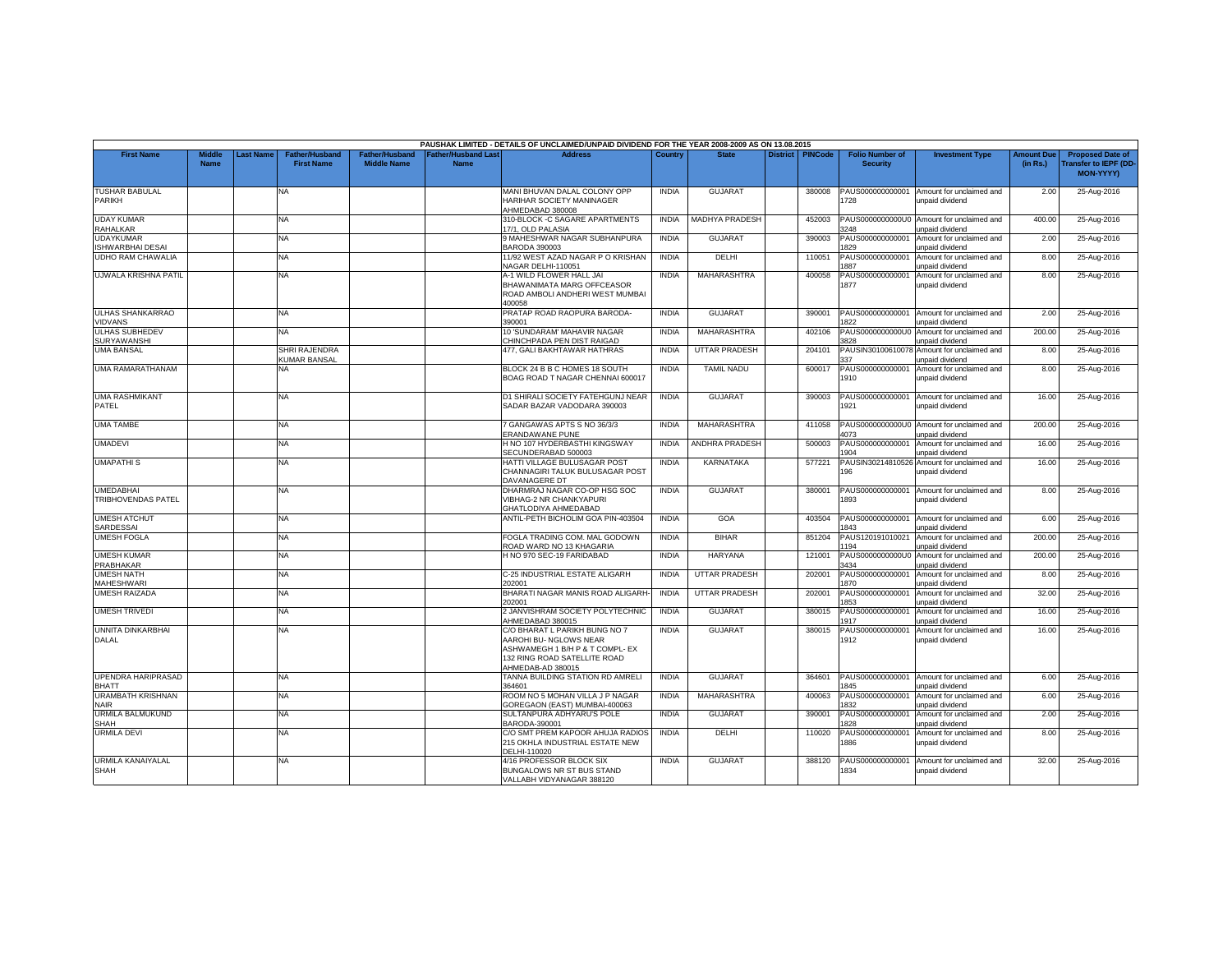|                                             |                              |                 |                                     |                                      |                                  | PAUSHAK LIMITED - DETAILS OF UNCLAIMED/UNPAID DIVIDEND FOR THE YEAR 2008-2009 AS ON 13.08.2015 |              |                       |                 |         |                                           |                                             |                               |                                                                            |
|---------------------------------------------|------------------------------|-----------------|-------------------------------------|--------------------------------------|----------------------------------|------------------------------------------------------------------------------------------------|--------------|-----------------------|-----------------|---------|-------------------------------------------|---------------------------------------------|-------------------------------|----------------------------------------------------------------------------|
| <b>First Name</b>                           | <b>Middle</b><br><b>Name</b> | <b>ast Name</b> | Father/Husband<br><b>First Name</b> | Father/Husband<br><b>Middle Name</b> | ather/Husband Las<br><b>Name</b> | <b>Address</b>                                                                                 | Country      | <b>State</b>          | <b>District</b> | PINCode | <b>Folio Number of</b><br><b>Security</b> | <b>Investment Type</b>                      | <b>Amount Due</b><br>(in Rs.) | <b>Proposed Date of</b><br><b>Transfer to IEPF (DD</b><br><b>MON-YYYYY</b> |
| <b>URMILA KANTILAL</b><br>LODAYA            |                              |                 | <b>NA</b>                           |                                      |                                  | C/O THE SWASTIK JANATA SAHAKARI<br>BANK LTD 502 KALBADEVI ROAD<br>MUMBAI-400002                | <b>INDIA</b> | MAHARASHTRA           |                 | 400002  | PAUS000000000001<br>879                   | Amount for unclaimed and<br>unpaid dividend | 8.00                          | 25-Aug-2016                                                                |
| <b>URMILA RATILAL SHAH</b>                  |                              |                 | <b>NA</b>                           |                                      |                                  | II-B WEST VIEW 309 S V ROAD<br>SANTACRUZ (W) MUMBAI-400054                                     | <b>INDIA</b> | MAHARASHTRA           |                 | 400054  | PAUS000000000001<br>881                   | Amount for unclaimed and<br>unpaid dividend | 18.00                         | 25-Aug-2016                                                                |
| <b>URMILABEN</b><br>RAMANIKLAL MANIAR       |                              |                 | RAMANIKLAL                          |                                      |                                  | AKANKI STATION ROAD 4/2/16<br>/ISNAGAR DIST MEHSANA MEHSANA                                    | <b>INDIA</b> | <b>GUJARAT</b>        |                 | 384315  | PAUSIN3012763032<br>689                   | Amount for unclaimed and<br>unpaid dividend | 6.00                          | 25-Aug-2016                                                                |
| URMILABEN RAOJIBHAI<br>PATEL                |                              |                 | <b>NA</b>                           |                                      |                                  | C/O KASHIBHAI RAOJIBHAI PATEL<br>CHOKSHI BAZAR BEHIND POST OFFICE<br>POST PADRA-391440         | <b>INDIA</b> | <b>GUJARAT</b>        |                 | 391440  | PAUS000000000001<br>1827                  | Amount for unclaimed and<br>unpaid dividend | 2.00                          | 25-Aug-2016                                                                |
| <b>URMILABEN</b><br><b>SANMUKHBHAI SONI</b> |                              |                 | <b>NA</b>                           |                                      |                                  | FB/122 ALEMBIC COLONY B/H BHAILAL<br>AMIN HOSPITAL BARODA 390003                               | <b>INDIA</b> | <b>GUJARAT</b>        |                 | 390003  | PAUS000000000001<br>823                   | Amount for unclaimed and<br>unpaid dividend | 2.00                          | 25-Aug-2016                                                                |
| URMILABEN VINOOBHAI<br>PATFL                |                              |                 | <b>NA</b>                           |                                      |                                  | GUNDA FALIA RAJMAHAL ROAD<br>3ARODA-390001                                                     | <b>INDIA</b> | <b>GUJARAT</b>        |                 | 390001  | PAUS000000000001<br>847                   | Amount for unclaimed and<br>unpaid dividend | 6.00                          | 25-Aug-2016                                                                |
| <b>USHA AGARWAL</b>                         |                              |                 | <b>NA</b>                           |                                      |                                  | FD-54 HAL FLATS OLD CHENNAI ROAD<br>BANGALORE 560093                                           | <b>INDIA</b> | KARNATAKA             |                 | 560093  | PAUS000000000001<br>863                   | Amount for unclaimed and<br>unpaid dividend | 16.00                         | 25-Aug-2016                                                                |
| <b>USHA CHADHA</b>                          |                              |                 | NA                                  |                                      |                                  | 13/28 WEST PATEL NAGAR NEW DELHI<br>10008                                                      | <b>INDIA</b> | DELHI                 |                 | 110008  | AUS000000000001<br>888                    | Amount for unclaimed and<br>unpaid dividend | 8.00                          | 25-Aug-2016                                                                |
| <b>USHA GOYAL</b>                           |                              |                 | <b>NA</b>                           |                                      |                                  | C/O M/S MOOLCHAND & SONS 131<br>COTTON STREET 2ND FLR ROOM NO 6<br>CALCUTTA 700007             | <b>INDIA</b> | <b>WEST BENGAL</b>    |                 | 700007  | PAUS000000000001<br>1876                  | Amount for unclaimed and<br>unpaid dividend | 24.00                         | 25-Aug-2016                                                                |
| <b>USHA J SACHDE</b>                        |                              |                 | <b>NA</b>                           |                                      |                                  | 20/B CHANDANMAHAL 3RD FLOOR VALJ<br>LADHA ROAD MULUND WEST MUMBAI<br>400080                    | <b>INDIA</b> | MAHARASHTRA           |                 | 400080  | PAUS000000000001<br>1931                  | Amount for unclaimed and<br>unpaid dividend | 32.00                         | 25-Aug-2016                                                                |
| USHA JAGAJIVAN<br>RUPAREL                   |                              |                 | <b>NA</b>                           |                                      |                                  | C/O J R RUPAREL G E B COLONY<br>QUATER NO C-2 PORBANDAR-360575                                 | <b>INDIA</b> | <b>GUJARAT</b>        |                 | 360575  | PAUS000000000001<br>858                   | Amount for unclaimed and<br>unpaid dividend | 8.00                          | 25-Aug-2016                                                                |
| USHA KANUBHAI RAVAL                         |                              |                 | <b>NA</b>                           |                                      |                                  | 1736, NAVGHARIYA KAPDIWAD<br>SARANGPUR AHMEDABAD                                               | <b>INDIA</b> | <b>GUJARAT</b>        |                 | 380001  | PAUSIN3009821026<br>733                   | Amount for unclaimed and<br>unpaid dividend | 50.00                         | 25-Aug-2016                                                                |
| <b>USHA KAPOOR</b>                          |                              |                 | <b>NA</b>                           |                                      |                                  | BLOCK DA FLAT NO 11-B HARI NAGAR<br>NR CLOCK TOWER NEW DELHI 110064                            | <b>INDIA</b> | DELHI                 |                 | 110064  | PAUS000000000001<br>906                   | Amount for unclaimed and<br>unpaid dividend | 8.00                          | 25-Aug-2016                                                                |
| <b>USHA KAPOOR</b>                          |                              |                 | <b>NA</b>                           |                                      |                                  | E-19 SECTOR-9 NEW VIJAY NAGAR<br>GHAZIABAD U P 201009                                          | <b>INDIA</b> | <b>UTTAR PRADESH</b>  |                 | 201009  | PAUS000000000001<br>883                   | Amount for unclaimed and<br>unpaid dividend | 16.00                         | 25-Aug-2016                                                                |
| <b>USHA KAPOOR</b>                          |                              |                 | <b>NA</b>                           |                                      |                                  | BLOCK DA FLAT NO 11-B HARI NAGAR<br>(NEAR CLOCK TOWER) NEW DELHI-<br>10064                     | <b>INDIA</b> | DELHI                 |                 | 110064  | PAUS000000000001<br>1885                  | Amount for unclaimed and<br>unpaid dividend | 8.00                          | 25-Aug-2016                                                                |
| <b>USHA KATHURIA</b>                        |                              |                 | <b>NA</b>                           |                                      |                                  | 7814 RAM GALI R A ROAD 7814-RAM<br><b>GALI R A ROAD DELHI-110007</b>                           | <b>INDIA</b> | <b>DELHI</b>          |                 | 110007  | PAUS000000000001<br>891                   | Amount for unclaimed and<br>unpaid dividend | 8.00                          | 25-Aug-2016                                                                |
| <b>USHA KIRTIKUMAR</b><br><b>SHROFF</b>     |                              |                 | <b>NA</b>                           |                                      |                                  | 85 WALKESHWAR ROAD SMRUTI BLDG<br>NEAR WHITE HOUSE MUMBAI-400006                               | <b>INDIA</b> | MAHARASHTRA           |                 | 400006  | PAUS000000000001<br>1819                  | Amount for unclaimed and<br>unpaid dividend | 6.00                          | 25-Aug-2016                                                                |
| <b>USHA LAL</b>                             |                              |                 | HAR KRISHAN LAL                     |                                      |                                  | 3/8, SARVARRIYA VIHAR NEW DELHI                                                                | <b>INDIA</b> | <b>DELHI</b>          |                 | 110016  | PAUS000000000001<br>540                   | Amount for unclaimed and<br>unpaid dividend | 16.00                         | 25-Aug-2016                                                                |
| <b>USHA RANI</b>                            |                              |                 | NA.                                 |                                      |                                  | E/414 GOVT QUARTERS DEV NAGAR<br>KAROL BAGH NEW DELHI 110005                                   | <b>INDIA</b> | <b>DELHI</b>          |                 | 110005  | PAUS000000000001<br>890                   | Amount for unclaimed and<br>unpaid dividend | 8.00                          | 25-Aug-2016                                                                |
| USHA RANI NANDA                             |                              |                 | <b>NA</b>                           |                                      |                                  | C/O J.D.MODI, H-17/139, SECTOR 7,<br>ROHINI DELHI-110085                                       | <b>INDIA</b> | DELHI                 |                 | 110085  | PAUS000000000001<br>868                   | Amount for unclaimed and<br>unpaid dividend | 8.00                          | 25-Aug-2016                                                                |
| <b>USHA SHARMA</b>                          |                              |                 | <b>NA</b>                           |                                      |                                  | F-208 PANDAV NAGAR SAMASPUR<br>ROAD PATPARGANJ DELHI-110092                                    | <b>INDIA</b> | <b>DELHI</b>          |                 | 110092  | PAUS000000000001<br>902                   | Amount for unclaimed and<br>unpaid dividend | 8.00                          | 25-Aug-2016                                                                |
| <b>USHA SHASTRI</b><br><b>DUGGIRALA</b>     |                              |                 | <b>NA</b>                           |                                      |                                  | C/ODS SASTRISRS O (P & R) DEPTS C<br>CO LTD KOTHAGUDEM 507101                                  | <b>INDIA</b> | <b>ANDHRA PRADESH</b> |                 | 507101  | PAUS000000000001<br>897                   | Amount for unclaimed and<br>unpaid dividend | 16.00                         | 25-Aug-2016                                                                |
| <b>USHABEN RAMANBHAI</b><br>PATEL           |                              |                 | <b>NA</b>                           |                                      |                                  | C/O RAMANBHAI S PATEL SHIYA PURA<br>RAOPURA BARODA-390001                                      | <b>INDIA</b> | <b>GUJARAT</b>        |                 | 390001  | PAUS000000000001<br>900                   | Amount for unclaimed and<br>unpaid dividend | 2.00                          | 25-Aug-2016                                                                |
| <b>USHABEN RATILAL</b><br><b>PARMAR</b>     |                              |                 | <b>NA</b>                           |                                      |                                  | NIRMALA COLONY NEW YARD D' CABIN<br>BARODA-390002                                              | <b>INDIA</b> | <b>GUJARAT</b>        |                 | 390002  | PAUS000000000001<br>1851                  | Amount for unclaimed and<br>unpaid dividend | 32.00                         | 25-Aug-2016                                                                |
| <b>USHANATH K</b>                           |                              |                 | <b>NA</b>                           |                                      |                                  | 6/1 5TH CROSS - DINNUR<br>RABINDRANATH TAGORE NAGAR<br><b>BANGALORE</b>                        | <b>INDIA</b> | <b>KARNATAKA</b>      |                 | 560032  | PAUS0000000000U0<br>0296                  | Amount for unclaimed and<br>unpaid dividend | 80.00                         | 25-Aug-2016                                                                |
| USMANBHAI GABUBHAI<br><b>MANSURI</b>        |                              |                 | <b>NA</b>                           |                                      |                                  | RAJMAHAL ROAD, KHANDERAO<br>MARKET KHADIA POLE NO.1 VADODARA<br>390001                         | <b>INDIA</b> | <b>GUJARAT</b>        |                 | 390001  | PAUS000000000001<br>1824                  | Amount for unclaimed and<br>unpaid dividend | 2.00                          | 25-Aug-2016                                                                |
| UTTAM NAMAJI<br><b>BHOSALE</b>              |                              |                 | NA                                  |                                      |                                  | SPECIAL ENGG PVT LTD JETEX<br>COMPOUND PRATAPPURA HALOL DIST<br>PANCHMAHAL                     | <b>INDIA</b> | <b>GUJARAT</b>        |                 | 390003  | PAUS000000000001<br>1852                  | Amount for unclaimed and<br>unpaid dividend | 2.00                          | 25-Aug-2016                                                                |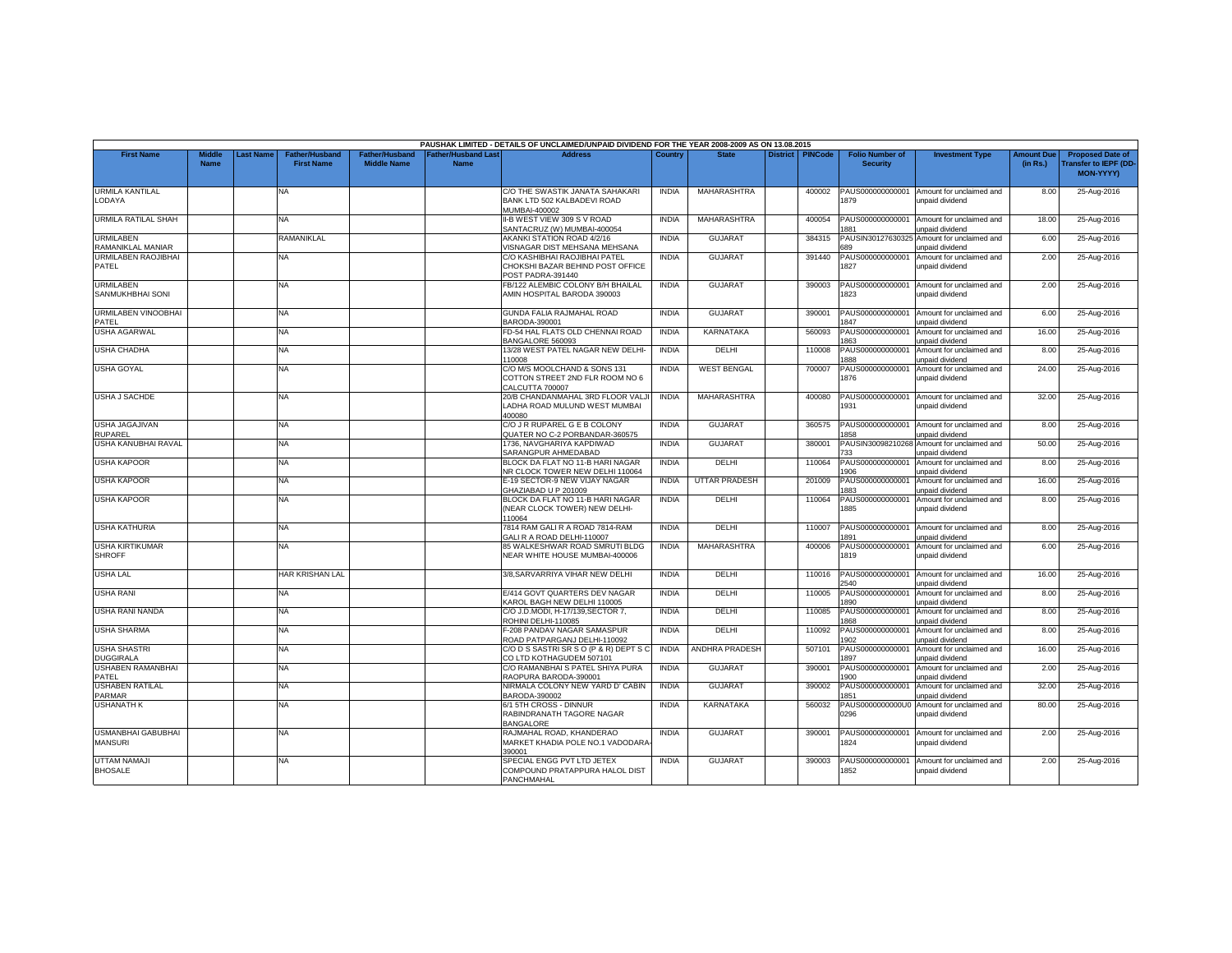|                                                |                              |                  |                                            |                                             |                                           | PAUSHAK LIMITED - DETAILS OF UNCLAIMED/UNPAID DIVIDEND FOR THE YEAR 2008-2009 AS ON 13.08.2015                              |              |                       |                 |                |                                           |                                                               |                               |                                                                            |
|------------------------------------------------|------------------------------|------------------|--------------------------------------------|---------------------------------------------|-------------------------------------------|-----------------------------------------------------------------------------------------------------------------------------|--------------|-----------------------|-----------------|----------------|-------------------------------------------|---------------------------------------------------------------|-------------------------------|----------------------------------------------------------------------------|
| <b>First Name</b>                              | <b>Middle</b><br><b>Name</b> | <b>Last Name</b> | <b>Father/Husband</b><br><b>First Name</b> | <b>Father/Husband</b><br><b>Middle Name</b> | <b>Father/Husband Last</b><br><b>Name</b> | <b>Address</b>                                                                                                              | Country      | <b>State</b>          | <b>District</b> | <b>PINCode</b> | <b>Folio Number of</b><br><b>Security</b> | <b>Investment Type</b>                                        | <b>Amount Due</b><br>(in Rs.) | <b>Proposed Date of</b><br><b>Transfer to IEPF (DD</b><br><b>MON-YYYY)</b> |
| <b>UTTAMCHAND</b><br><b>DEVCHAND SANKHESRA</b> |                              |                  | <b>NA</b>                                  |                                             |                                           | C/O AMAR FERTILISER OPP TALUKA K V<br>SANGH IDAR DIST SABARKATHA PIN-<br>383430                                             | <b>INDIA</b> | <b>GUJARAT</b>        |                 | 383430         | PAUS000000000001<br>1850                  | Amount for unclaimed and<br>unpaid dividend                   | 16.00                         | 25-Aug-2016                                                                |
| V ANNAPURNA                                    |                              |                  | <b>NA</b>                                  |                                             |                                           | 1882 C MAIN ROAD JAYANAGAR IX<br>BLOCK BANGALORE-560069                                                                     | <b>INDIA</b> | KARNATAKA             |                 | 560069         | PAUS000000000001<br>ngq                   | Amount for unclaimed and<br>unpaid dividend                   | 8.00                          | 25-Aug-2016                                                                |
| V CHANDRASEKHAR                                |                              |                  | NA.                                        |                                             |                                           | NO 11 70 FEET ROAD JAWAHAR NAGAR<br>CHENNAI                                                                                 | <b>INDIA</b> | <b>TAMIL NADU</b>     |                 | 600082         | PAUS0000000000V0<br>3499                  | Amount for unclaimed and<br>unpaid dividend                   | 200.00                        | 25-Aug-2016                                                                |
| V DHARMARAJ                                    |                              |                  | <b>NA</b>                                  |                                             |                                           | S/O M VEERA SAMY PLOT NO 18 DOOR<br>NO 517 VEERA ILLAM CHIDAM BARAM<br>NAGAR MATHUR, PUDUKKOTTAI DIST.,<br><b>TAMILNADU</b> | <b>INDIA</b> | <b>UTTAR PRADESH</b>  |                 | 281001         | PAUS0000000000V0<br>4197                  | Amount for unclaimed and<br>unpaid dividend                   | 200.00                        | 25-Aug-2016                                                                |
| V EBENEZER PAUL                                |                              |                  | <b>NA</b>                                  |                                             |                                           | <b>INCOME TAX INSPECTOR TAX</b><br>RECOVERY OFFICE BANK OF BARODA<br>BUILDINGS COIMBATORE-641018                            | <b>INDIA</b> | <b>TAMIL NADU</b>     |                 | 641018         | PAUS000000000001<br>2094                  | Amount for unclaimed and<br>unpaid dividend                   | 8.00                          | 25-Aug-2016                                                                |
| V JAYARAMAN                                    |                              |                  | <b>NA</b>                                  |                                             |                                           | <b>IRS PROJECT MANAGEMENT OFFICE</b><br>4TH FLOOR ISRO SATELLITE CENTRE<br>AIRPORT ROAD VIMANPURA PO<br>BANGALORE-560017    | <b>INDIA</b> | <b>KARNATAKA</b>      |                 | 560017         | PAUS000000000001<br>2090                  | Amount for unclaimed and<br>unpaid dividend                   | 8.00                          | 25-Aug-2016                                                                |
| V K PRABHU                                     |                              |                  | NA                                         |                                             |                                           | NO 1 (133/1) 5TH CROSS,3RD O ROAD<br>PAPATH LAYOUT, KASTURI NAGAR<br><b>BANGALORE</b>                                       | <b>INDIA</b> | <b>KARNATAKA</b>      |                 | 560016         | 3505                                      | PAUS0000000000V0 Amount for unclaimed and<br>unpaid dividend  | 200.00                        | 25-Aug-2016                                                                |
| V K PRABHU                                     |                              |                  | NA                                         |                                             |                                           | 14/17C DUKKARA OFFICE ROAD<br>TATABAD COIMBATORE-641012                                                                     | <b>INDIA</b> | <b>TAMIL NADU</b>     |                 | 641012         | PAUS000000000001<br>057                   | Amount for unclaimed and<br>unpaid dividend                   | 6.00                          | 25-Aug-2016                                                                |
| V L DAKSHINA MURTHY                            |                              |                  | <b>NA</b>                                  |                                             |                                           | 75/28 F BLOCK FIRST MAIN ROAD<br>THANIKACHALAM NAGAR<br>WESTPONNIAMMANMEDU, CHENNAI                                         | <b>INDIA</b> | <b>TAMIL NADU</b>     |                 | 600110         | PAUS0000000000V0<br>1836                  | Amount for unclaimed and<br>unpaid dividend                   | 40.00                         | 25-Aug-2016                                                                |
| V L DHAKSHINAMURTHY                            |                              |                  | <b>NA</b>                                  |                                             |                                           | F-74 THANIKACHALAM NAGAR<br>PONNIAMMANMEDU WEST CHENNAI<br>600110                                                           | <b>INDIA</b> | <b>TAMIL NADU</b>     |                 | 600110         | PAUS000000000001<br>2054                  | Amount for unclaimed and<br>unpaid dividend                   | 6.00                          | 25-Aug-2016                                                                |
| V M SAKHUJA                                    |                              |                  | <b>NA</b>                                  |                                             |                                           | 38 GF, HARGOBIND ENCLAVE VIKAS<br><b>MARG EXT DELHI</b>                                                                     | <b>INDIA</b> | DELHI                 |                 | 110092         | 28 Q                                      | PAUSIN30290240888 Amount for unclaimed and<br>unpaid dividend | 8.00                          | 25-Aug-2016                                                                |
| V N RAMASWAMY                                  |                              |                  | <b>NA</b>                                  |                                             |                                           | 3-6-294/A/10 HYDERGUDA HYDERABAD<br>500029                                                                                  | <b>INDIA</b> | <b>ANDHRA PRADESH</b> |                 | 500029         | PAUS000000000001<br>2210                  | Amount for unclaimed and<br>unpaid dividend                   | 16.00                         | 25-Aug-2016                                                                |
| V NARAYANAN                                    |                              |                  | NA                                         |                                             |                                           | 19/20 KADAI VEEDHI KADAMBAR KOIL<br>KULITHALAI PIN-639104                                                                   | <b>INDIA</b> | <b>TAMIL NADU</b>     |                 | 639104         | PAUS000000000001<br>050                   | Amount for unclaimed and<br>unpaid dividend                   | 10.00                         | 25-Aug-2016                                                                |
| V NIRANJAN RAO                                 |                              |                  | V JAGANNADHA<br>RAO                        |                                             |                                           | FLAT NO 102. A BLOCK OM SAI<br>EMERALD, OPP MARI KRISHNA HALL<br>/IJAYAPURI, TARNAKA HYDERABAD                              | <b>INDIA</b> | <b>ANDHRA PRADESH</b> |                 | 500007         | PAUSIN30036010036<br>990                  | Amount for unclaimed and<br>unpaid dividend                   | 6.00                          | 25-Aug-2016                                                                |
| V P SETHUMADHAVAN                              |                              |                  | <b>NA</b>                                  |                                             |                                           | C/O DARSHAK LTD 32/77 CANNONSHED<br>ROAD ERNAKULAM COCHIN-682011                                                            | <b>INDIA</b> | <b>KERALA</b>         |                 | 682011         | PAUS000000000001<br>2059                  | Amount for unclaimed and<br>unpaid dividend                   | 2.00                          | 25-Aug-2016                                                                |
| V P SHAH                                       |                              |                  | <b>NA</b>                                  |                                             |                                           | 506 GOLDEN APARTMENT 4TH FLOOR<br>SUBHANPURA RACE COURSE ROAD<br><b>BARODA 390007</b>                                       | <b>INDIA</b> | <b>GUJARAT</b>        |                 | 390007         | PAUS000000000001<br>2061                  | Amount for unclaimed and<br>unpaid dividend                   | 116.00                        | 25-Aug-2016                                                                |
| V P VASWANI                                    |                              |                  | <b>NA</b>                                  |                                             |                                           | II-O-42 LAJPAT NAGAR NEW DELHI<br>10024                                                                                     | <b>INDIA</b> | DELHI                 |                 | 110024         | PAUS000000000001<br>299                   | Amount for unclaimed and<br>unpaid dividend                   | 8.00                          | 25-Aug-2016                                                                |
| V P VASWANI                                    |                              |                  | <b>NA</b>                                  |                                             |                                           | II-O-42 LAJPAT NAGAR NEW DELHI<br>10024                                                                                     | <b>INDIA</b> | DELHI                 |                 | 110024         | PAUS000000000001<br>289                   | Amount for unclaimed and<br>unpaid dividend                   | 8.00                          | 25-Aug-2016                                                                |
| V P VIJAY VARGIYA                              |                              |                  | NA.                                        |                                             |                                           | 21-2-492 CHARKAMAN MATTIKA SHER<br>IYDERABAD-500002                                                                         | <b>INDIA</b> | <b>ANDHRA PRADESH</b> |                 | 500002         | PAUS000000000001<br>2215                  | Amount for unclaimed and<br>unpaid dividend                   | 8.00                          | 25-Aug-2016                                                                |
| <b>V ROHINI</b>                                |                              |                  | <b>NA</b>                                  |                                             |                                           | 20 DR THOMAS ROAD T NAGAR.<br>CHENNAI                                                                                       | <b>INDIA</b> | <b>TAMIL NADU</b>     |                 | 600017         | PAUSIN30010010342<br>354                  | Amount for unclaimed and<br>unpaid dividend                   | 4.00                          | 25-Aug-2016                                                                |
| V S CH MANIKYARAO<br>PELLURI                   |                              |                  | <b>NA</b>                                  |                                             |                                           | 1-2-32 SITHARAMPURAM ONGOLE                                                                                                 | <b>INDIA</b> | ANDHRA PRADESH        |                 | 523002         | PAUS0000000000V0<br>4745                  | Amount for unclaimed and<br>unpaid dividend                   | 400.00                        | 25-Aug-2016                                                                |
| V S KARKHANIS                                  |                              |                  | NA.                                        |                                             |                                           | GOKHALENAGAR RANANTHAPA<br>HYDERABAD-500013                                                                                 | <b>INDIA</b> | <b>ANDHRA PRADESH</b> |                 | 500013         | PAUS000000000001<br>058                   | Amount for unclaimed and<br>unpaid dividend                   | 6.00                          | 25-Aug-2016                                                                |
| V SADAYAPILLA                                  |                              |                  | <b>NA</b>                                  |                                             |                                           | SUNNAMBUMEDU VILLAGE<br>KEELGOLAVEEDU POST VANDAVASI<br>TALUK NORTH ARCOT DIST                                              | <b>INDIA</b> | <b>TAMIL NADU</b>     |                 | 632503         | PAUS000000000001<br>2060                  | Amount for unclaimed and<br>unpaid dividend                   | 6.00                          | 25-Aug-2016                                                                |
| V SAMYUKTA                                     |                              |                  | <b>NA</b>                                  |                                             |                                           | SARADA PRASANT' 16-24-17 AKKENA<br>PRAGAD- AVAIN ST OLD GUNTUR<br>GUNTUR-522001 - -                                         | <b>INDIA</b> | ANDHRA PRADESH        |                 | 522001         | PAUS000000000001<br>2053                  | Amount for unclaimed and<br>unpaid dividend                   | 82.00                         | 25-Aug-2016                                                                |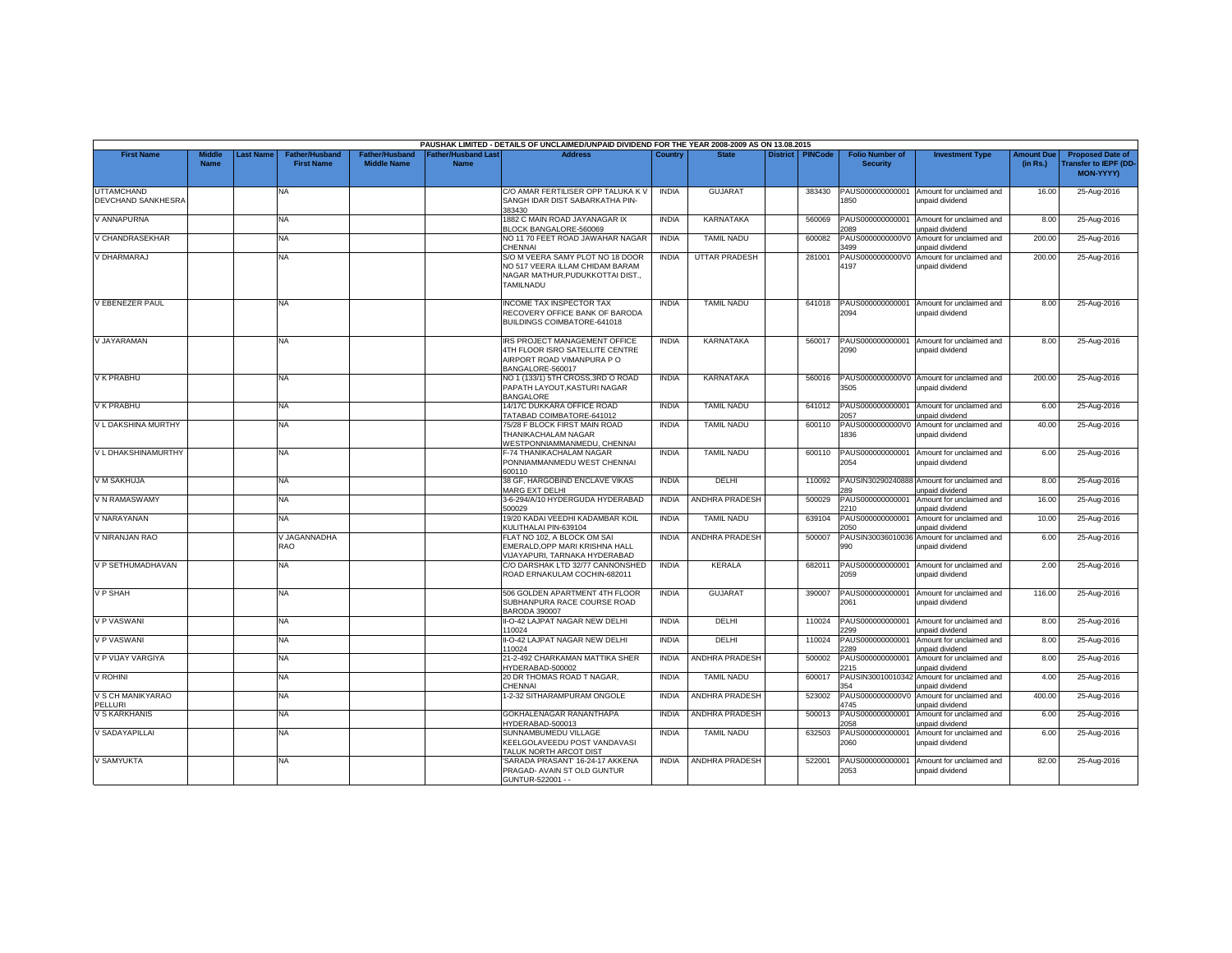|                                            |                              |           |                                            |                                             |                                           | PAUSHAK LIMITED - DETAILS OF UNCLAIMED/UNPAID DIVIDEND FOR THE YEAR 2008-2009 AS ON 13.08.2015                                 |              |                       |                 |                |                                           |                                                              |                               |                                                                            |
|--------------------------------------------|------------------------------|-----------|--------------------------------------------|---------------------------------------------|-------------------------------------------|--------------------------------------------------------------------------------------------------------------------------------|--------------|-----------------------|-----------------|----------------|-------------------------------------------|--------------------------------------------------------------|-------------------------------|----------------------------------------------------------------------------|
| <b>First Name</b>                          | <b>Middle</b><br><b>Name</b> | Last Name | <b>Father/Husband</b><br><b>First Name</b> | <b>Father/Husband</b><br><b>Middle Name</b> | <b>Father/Husband Last</b><br><b>Name</b> | <b>Address</b>                                                                                                                 | Country      | <b>State</b>          | <b>District</b> | <b>PINCode</b> | <b>Folio Number of</b><br><b>Security</b> | <b>Investment Type</b>                                       | <b>Amount Due</b><br>(in Rs.) | <b>Proposed Date of</b><br><b>Transfer to IEPF (DD</b><br><b>MON-YYYYY</b> |
| V SEETHARAMAN                              |                              |           | NA                                         |                                             |                                           | NO 11 RESERVE CHSL "PARAG"<br>CHANDAVARKAR ROAD BORIVILI WEST<br><b>JUMBAI 400092</b>                                          | <b>INDIA</b> | MAHARASHTRA           |                 | 400092         | PAUS000000000001<br>2109                  | Amount for unclaimed and<br>unpaid dividend                  | 32.00                         | 25-Aug-2016                                                                |
| V SIVARAMAKRISHNAN                         |                              |           | <b>NA</b>                                  |                                             |                                           | C/O M/S DARSHAK LIMITED NO 1<br>ARULANANDA MUDALI STREET<br>SANTHOME CHENNAI 60000                                             | <b>INDIA</b> | <b>TAMIL NADU</b>     |                 | 600004         | PAUS000000000001<br>2055                  | Amount for unclaimed and<br>unpaid dividend                  | 2.00                          | 25-Aug-2016                                                                |
| V VIJAYAKUMAR                              |                              |           | NA                                         |                                             |                                           | 11 E-2 " SAIKRIPA" CANERY NAGAR K K<br>PUDUR COIMBATORE                                                                        | <b>INDIA</b> | <b>TAMIL NADU</b>     |                 | 641038         | 3039                                      | PAUS0000000000V0 Amount for unclaimed and<br>unpaid dividend | 200.00                        | 25-Aug-2016                                                                |
| V VIJAYALAKSHMI                            |                              |           | NA                                         |                                             |                                           | 134 PALANI ROAD VENKATESA MILLS<br>POST UDAMALPET-642128                                                                       | <b>INDIA</b> | <b>TAMIL NADU</b>     |                 | 642128         | PAUS000000000001<br>2095                  | Amount for unclaimed and<br>unpaid dividend                  | 8.00                          | 25-Aug-2016                                                                |
| VADIBHAI VALLABHDAS<br>PATEL               |                              |           | NA                                         |                                             |                                           | 56 PRABHAKUNJ SOCIETY GODHRA<br>389001                                                                                         | <b>INDIA</b> | <b>GUJARAT</b>        |                 | 389001         | PAUS000000000001<br>2047                  | Amount for unclaimed and<br>unpaid dividend                  | 166.00                        | 25-Aug-2016                                                                |
| <b>VADILAL MANILAL</b><br><b>PAREKH</b>    |                              |           | NA                                         |                                             |                                           | KUVERJI DEVSHI CHAWL 2ND FL B S<br>ROAD OPP ZARAPKAR SHOW ROOM<br>DADAR W RLY MUMBAI 400028                                    | <b>INDIA</b> | <b>MAHARASHTRA</b>    |                 | 400028         | PAUS000000000001<br>2176                  | Amount for unclaimed and<br>unpaid dividend                  | 8.00                          | 25-Aug-2016                                                                |
| VAIDYANATHAN<br>NARAYANAN                  |                              |           | NA.                                        |                                             |                                           | FLAT NO 3 SPRING FIELDS 25 FIRST<br>CROSS - STREET KASTURBA NAGAR<br>ADAYAR CHENNAI 60-0020 -                                  | <b>INDIA</b> | <b>TAMIL NADU</b>     |                 | 600020         | PAUS000000000001<br>2162                  | Amount for unclaimed and<br>unpaid dividend                  | 8.00                          | 25-Aug-2016                                                                |
| <b>VAIDYANATHAN S</b>                      |                              |           | NA.                                        |                                             |                                           | ROOM NO. 214, POST BOX NO. 47 XLERI<br>OST JAMSHEDPUR                                                                          | <b>INDIA</b> | <b>JHARKHAND</b>      |                 | 831001         | PAUS0000000000S0<br>1244                  | Amount for unclaimed and<br>unpaid dividend                  | 200.00                        | 25-Aug-2016                                                                |
| VAIDYANATHAN<br><b>SEETHARAMAN</b>         |                              |           | NA                                         |                                             |                                           | TC NO 41/548 MALAMEL LANE III<br>PUTHEN STREET TRIVANDRUM 695009                                                               | <b>INDIA</b> | KERALA                |                 | 695009         | PAUS000000000001<br>2093                  | Amount for unclaimed and<br>unpaid dividend                  | 8.00                          | 25-Aug-2016                                                                |
| VAISHAL BRAHMBHATT                         |                              |           | NA                                         |                                             |                                           | 12 KASHIVISHVANATH SOC NR S R P GR<br>NO 1 BARODA                                                                              | <b>INDIA</b> | <b>GUJARAT</b>        |                 | 390004         | PAUS000000000001<br>2312                  | Amount for unclaimed and<br>unpaid dividend                  | 2.00                          | 25-Aug-2016                                                                |
| <b>VAJINDER KUMAR</b><br><b>GUPTA</b>      |                              |           | NA                                         |                                             |                                           | 26/22 VISHWAS NAGAR GALI NO 12<br>SHAHDARA DELHI-110032                                                                        | <b>INDIA</b> | DELHI                 |                 | 110032         | PAUS000000000001<br>2116                  | Amount for unclaimed and<br>unpaid dividend                  | 8.00                          | 25-Aug-2016                                                                |
| VALABOJU                                   |                              |           | ΝA                                         |                                             |                                           | H NO 1-8-183/1 CHIKKADPALLY<br><b>HYDERABAD</b>                                                                                | <b>INDIA</b> | ANDHRA PRADESH        |                 | 500020         | PAUS0000000000V0<br>3216                  | Amount for unclaimed and<br>unpaid dividend                  | 300.00                        | 25-Aug-2016                                                                |
| VALJI NANAJI GANGAR                        |                              |           | NA.                                        |                                             |                                           | KUVERJI DEVSHI CHAWL 2ND FL B S<br>ROAD OPP ZARAPKAR SHOW ROOM<br>DADAR W RLY MUMBAI 400028                                    | <b>INDIA</b> | <b>MAHARASHTRA</b>    |                 | 400028         | PAUS000000000001<br>2175                  | Amount for unclaimed and<br>unpaid dividend                  | 8.00                          | 25-Aug-2016                                                                |
| VALLABHDAS GALABHAI<br>PATEL               |                              |           | NA                                         |                                             |                                           | GIN PLOT DHORAJI DIST-RAJKOT PIN<br>360410                                                                                     | <b>INDIA</b> | <b>GUJARAT</b>        |                 | 360410         | PAUS000000000001<br>945                   | Amount for unclaimed and<br>unpaid dividend                  | 16.00                         | 25-Aug-2016                                                                |
| <b>VALLABHDAS NARSIDAS</b><br><b>GHIYA</b> |                              |           | <b>NA</b>                                  |                                             |                                           | A 306 RIDHHI SIDHHI APT 3RD FLR<br>RAJENDR- A COMPLEX OPP<br>CORPORATION BANK ANAND NA- GAR<br>DAHISAR EAST MUMBAI 400068 -    | <b>INDIA</b> | <b>MAHARASHTRA</b>    |                 | 400068         | PAUS000000000001<br>2285                  | Amount for unclaimed and<br>unpaid dividend                  | 32.00                         | 25-Aug-2016                                                                |
| VANDANA MAHENDRA<br>PATEL                  |                              |           | NA                                         |                                             |                                           | 47 SARDARNAGAR BARODA 390002                                                                                                   | <b>INDIA</b> | <b>GUJARAT</b>        |                 | 390002         | PAUS000000000001<br>2257                  | Amount for unclaimed and<br>unpaid dividend                  | 6.00                          | 25-Aug-2016                                                                |
| VANDANA NAGPAL                             |                              |           | NA                                         |                                             |                                           | H-243 ASHOK VIHAR PHASE-I DELHI<br>110052                                                                                      | <b>INDIA</b> | DELHI                 |                 | 110052         | PAUS000000000001<br>2300                  | Amount for unclaimed and<br><b>Inpaid dividend</b>           | 32.00                         | 25-Aug-2016                                                                |
| <b>VANLATA ASHWIN</b><br>PATEL             |                              |           | NA                                         |                                             |                                           | C/O M/S G T BROTHERS KHUSHBOO<br>CORNER 56 VISHWAS COLONY<br>ALKAPURI BARODA 390005                                            | <b>INDIA</b> | <b>GUJARAT</b>        |                 | 390005         | PAUS000000000001<br>1996                  | Amount for unclaimed and<br>unpaid dividend                  | 50.00                         | 25-Aug-2016                                                                |
| <b>VANLILA R PATEL</b>                     |                              |           | NA.                                        |                                             |                                           | B/29 ALEMBIC COLONY BARODA 390003                                                                                              | <b>INDIA</b> | <b>GUJARAT</b>        |                 | 390003         | PAUS000000000001<br>2306                  | Amount for unclaimed and<br>unpaid dividend                  | 16.00                         | 25-Aug-2016                                                                |
| <b>VANRAJ R SHAH</b>                       |                              |           | NA                                         |                                             |                                           | 165 PARIKHA SADAN TAMBODI VAD<br>BAJWADA MANGAL BAZAR ROAD<br><b>BARODA</b>                                                    | <b>INDIA</b> | <b>GUJARAT</b>        |                 | 390001         | PAUSIN30039416283<br>800                  | Amount for unclaimed and<br><b>Inpaid dividend</b>           | 2.00                          | 25-Aug-2016                                                                |
| VANRAJ SURESHBHAI<br><b>KAPADIA</b>        |                              |           | NA                                         |                                             |                                           | 501 BULBUL TARANG 414-A 14TH ROAD<br>KHAR WESTMUMBAI                                                                           | <b>INDIA</b> | MAHARASHTRA           |                 | 400053         | PAUS000000000001<br>997                   | Amount for unclaimed and<br>unpaid dividend                  | 32.00                         | 25-Aug-2016                                                                |
| VARKADI VASUDEVA<br>RAO                    |                              |           | NA                                         |                                             |                                           | NO-1 GOPAL KRISHNA STREET T<br>VAGAR CHENNAI 600017                                                                            | <b>INDIA</b> | <b>TAMIL NADU</b>     |                 | 600017         | PAUS000000000001<br>2118                  | Amount for unclaimed and<br>unpaid dividend                  | 8.00                          | 25-Aug-2016                                                                |
| VARSHA S MUNDLE                            |                              |           | ΝA                                         |                                             |                                           | C/O. MR. SHIVAJI S. SAWANT L/101<br>GOKUL - HEAVEN, THAKUR<br>COMPLEX, WESTERN EXPRESS H-<br>GHWAY, KANDIVLI(E)MUMBAI-400101 - | <b>INDIA</b> | <b>MAHARASHTRA</b>    |                 | 400101         | PAUS000000000001<br>2279                  | Amount for unclaimed and<br>unpaid dividend                  | 16.00                         | 25-Aug-2016                                                                |
| VARSHABEN RAJNIKANT<br>LALANI              |                              |           | NA                                         |                                             |                                           | PARIKH FALI DHANDHUKA DIST<br>AHMEDABAD                                                                                        | <b>INDIA</b> | <b>GUJARAT</b>        |                 | 382460         | PAUS000000000001<br>2264                  | Amount for unclaimed and<br>unpaid dividend                  | 32.00                         | 25-Aug-2016                                                                |
| Vasamreddy Sreedhar<br>Reddy               |                              |           | V Dasaratha Rami<br>Reddy                  |                                             |                                           | 11/84, Potti Sreeramulu Street Sullurpet Dist<br>Vellore                                                                       | <b>INDIA</b> | <b>ANDHRA PRADESH</b> |                 | 524121         | PAUSIN3000951077<br>866                   | Amount for unclaimed and<br>unpaid dividend                  | 400.00                        | 25-Aug-2016                                                                |
| VASANT DINKAR RAO<br>AHIRRAO               |                              |           | NA                                         |                                             |                                           | A/2 PRABHAKAR COLONY VAGHODIA<br>ROAD BARODA 390019                                                                            | <b>INDIA</b> | GUJARAT               |                 | 390019         | PAUS000000000001<br>333                   | Amount for unclaimed and<br>unpaid dividend                  | 2.00                          | 25-Aug-2016                                                                |
| VASANT GURURAO<br>PUJAR                    |                              |           | <b>NA</b>                                  |                                             |                                           | 236 SHRI CHIDAMBAR NAGAR<br>TILAKWADI BELGAUM 590006                                                                           | <b>INDIA</b> | <b>KARNATAKA</b>      |                 | 590006         | PAUS000000000001<br>2048                  | Amount for unclaimed and<br>unpaid dividend                  | 16.00                         | 25-Aug-2016                                                                |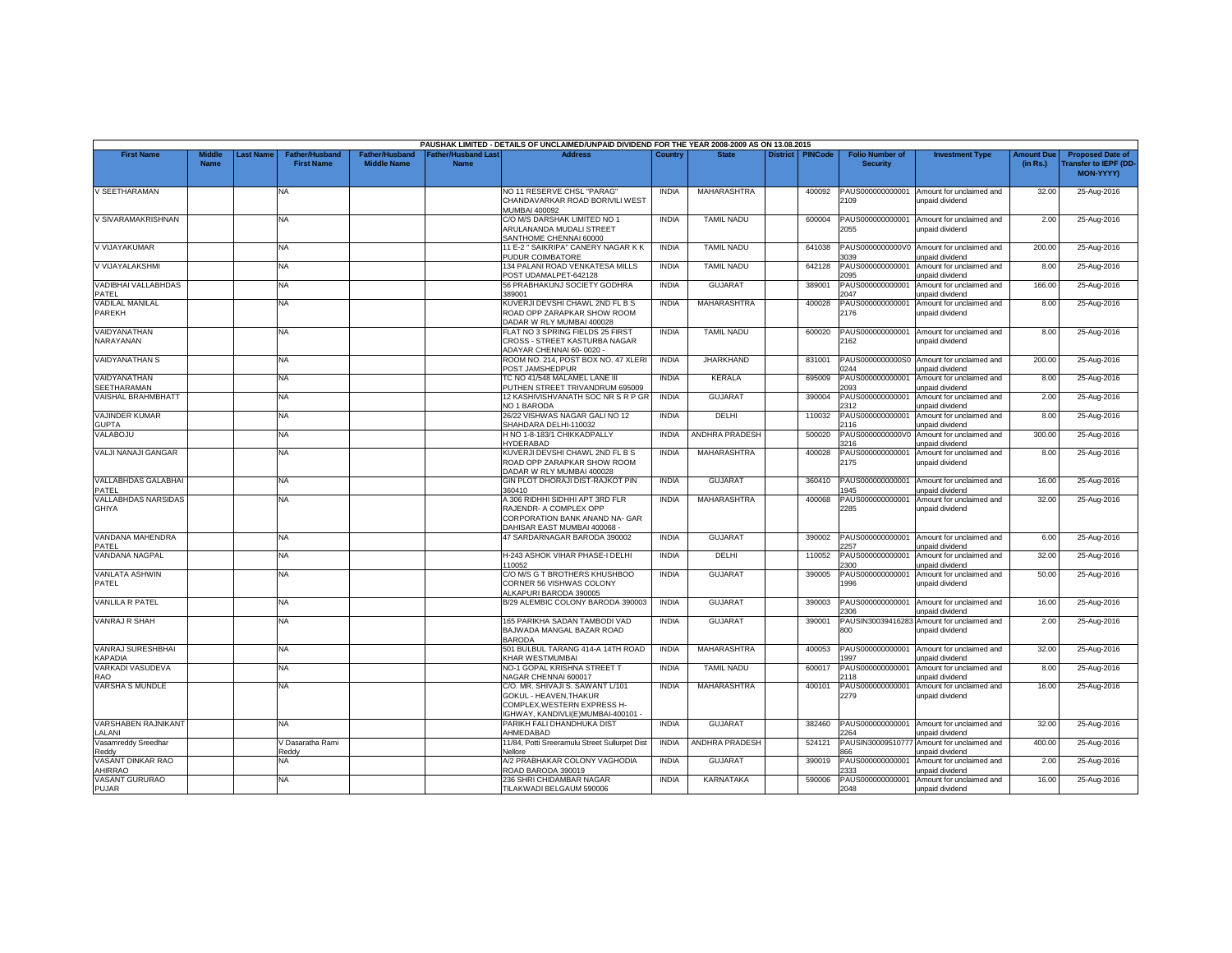|                                           |                              |                  |                                            |                                             |                                           | PAUSHAK LIMITED - DETAILS OF UNCLAIMED/UNPAID DIVIDEND FOR THE YEAR 2008-2009 AS ON 13.08.2015 |              |                      |                    |                                           |                                                              |                               |                                                                     |
|-------------------------------------------|------------------------------|------------------|--------------------------------------------|---------------------------------------------|-------------------------------------------|------------------------------------------------------------------------------------------------|--------------|----------------------|--------------------|-------------------------------------------|--------------------------------------------------------------|-------------------------------|---------------------------------------------------------------------|
| <b>First Name</b>                         | <b>Middle</b><br><b>Name</b> | <b>Last Name</b> | <b>Father/Husband</b><br><b>First Name</b> | <b>Father/Husband</b><br><b>Middle Name</b> | <b>Father/Husband Last</b><br><b>Name</b> | <b>Address</b>                                                                                 | Country      | <b>State</b>         | District   PINCode | <b>Folio Number of</b><br><b>Security</b> | <b>Investment Type</b>                                       | <b>Amount Due</b><br>(in Rs.) | <b>Proposed Date of</b><br><b>Transfer to IEPF (DD</b><br>MON-YYYY) |
| <b>VASANT KISAN</b><br><b>CHOUDHARI</b>   |                              |                  | <b>NA</b>                                  |                                             |                                           | "SURANA NIWAS" AT BODWAD DIST<br><b>IALGAON MAHARASHTRA 425310</b>                             | <b>INDIA</b> | <b>MAHARASHTRA</b>   | 425310             | PAUS000000000001<br>2178                  | Amount for unclaimed and<br>unpaid dividend                  | 8.00                          | 25-Aug-2016                                                         |
| <b>VASANT L SHAH</b>                      |                              |                  | NA                                         |                                             |                                           | KUMARPAL TRADING CO BHID BAZAR<br>BHUJ-KUTCH 370001                                            | <b>INDIA</b> | <b>GUJARAT</b>       | 370001             | PAUS000000000001<br>2326                  | Amount for unclaimed and<br>unpaid dividend                  | 32.00                         | 25-Aug-2016                                                         |
| VASANT VISHWANATH<br>PATHAK               |                              |                  | VISHWANATH<br>PATHAK                       |                                             |                                           | PLOT NO 99 SUR NO 901 CHETANA<br><b>VAGAR NASIK</b>                                            | <b>INDIA</b> | MAHARASHTRA          | 422009             | PAUSIN3001831295<br>304                   | Amount for unclaimed and<br><b>Inpaid dividend</b>           | 32.00                         | 25-Aug-2016                                                         |
| VASANTBEN J THAKKAR                       |                              |                  | NA.                                        |                                             |                                           | SHRI GANESH NIVAS 1ST FLOOR N S<br>GOSE ROAD MUMBAI-400080                                     | <b>INDIA</b> | MAHARASHTRA          | 400080             | PAUS000000000001<br>082                   | Amount for unclaimed and<br>unpaid dividend                  | 32.00                         | 25-Aug-2016                                                         |
| VASANTBHAI<br>BHIKHABHAI RANA             |                              |                  | NA                                         |                                             |                                           | AT & PO SOKHADA SUNDER BAZAAR<br>DIST BARODA PIN-391240                                        | <b>INDIA</b> | <b>GUJARAT</b>       | 391240             | PAUS000000000001<br>998                   | Amount for unclaimed and<br>unpaid dividend                  | 2.00                          | 25-Aug-2016                                                         |
| VASANTBHAI<br>SHAMBHUBHAI PATEL           |                              |                  | <b>NA</b>                                  |                                             |                                           | AT & PO CHAKLAD TA AMOD DIST<br>BROACH-392110                                                  | <b>INDIA</b> | <b>GUJARAT</b>       | 392110             | PAUS000000000001<br>999                   | Amount for unclaimed and<br>unpaid dividend                  | 2.00                          | 25-Aug-2016                                                         |
| <b>VASANTHA DEVI</b>                      |                              |                  | NA                                         |                                             |                                           | NO.13, NEW THANDAVARAYA GRAMANI<br>STREET, CHENNAI                                             | <b>INDIA</b> | <b>TAMIL NADU</b>    | 600021             | PAUS0000000000S0<br>091                   | Amount for unclaimed and<br>inpaid dividend                  | 200.00                        | 25-Aug-2016                                                         |
| VASANTHA NAGARAJAN                        |                              |                  | NA                                         |                                             |                                           | A/75 31'A' CROSS 7TH BLOCK<br>JAYANAGAR BANGALORE                                              | <b>INDIA</b> | <b>KARNATAKA</b>     | 560082             | PAUS0000000000V0<br>351                   | Amount for unclaimed and<br>unpaid dividend                  | 100.00                        | 25-Aug-2016                                                         |
| VASANTHA NAGARAJAN                        |                              |                  | NA                                         |                                             |                                           | A/75 31ST A CROSS 7TH BLOCK<br><b>JAYANAGAR</b>                                                | <b>INDIA</b> | KARNATAKA            | 560082             | PAUS0000000000V0<br>5659                  | Amount for unclaimed and<br>unpaid dividend                  | 100.00                        | 25-Aug-2016                                                         |
| VASANTHA RAMARAO                          |                              |                  | NA                                         |                                             |                                           | 7-38/A, CROSS STREET 16 BESANT<br>NAGAR CHENNAI                                                | <b>INDIA</b> | <b>TAMIL NADU</b>    | 600090             | PAUS0000000000V0<br>0781                  | Amount for unclaimed and<br>unpaid dividend                  | 800.00                        | 25-Aug-2016                                                         |
| <b>VASANTHI N KUMAR</b>                   |                              |                  | NA                                         |                                             |                                           | M/S.MYSORE MEDL. HALL, ASHOKA<br>ROAD TUMKUR (KARNATAKA)                                       | <b>INDIA</b> | KARNATAKA            | 572101             | PAUS0000000000V0<br>0306                  | Amount for unclaimed and<br>unpaid dividend                  | 1000.00                       | 25-Aug-2016                                                         |
| VASANTIBEN GULABDAS<br><b>SNATIKA</b>     |                              |                  | <b>NA</b>                                  |                                             |                                           | C/O ANIL G PATEL HOUSE NO-2161-B<br>KALAKRUTI ROAD YEOLA DIST NASIK<br><b>IA MANMAD</b>        | <b>INDIA</b> | <b>GUJARAT</b>       | 390001             | PAUS000000000001<br>1971                  | Amount for unclaimed and<br>unpaid dividend                  | 16.00                         | 25-Aug-2016                                                         |
| VASANTKUMAR<br>SHANKERLAL MEHTA           |                              |                  | NA                                         |                                             |                                           | FA/9 ALEMBIC COLONY ALEMBIC ROAD<br>BARODA 390003                                              | <b>INDIA</b> | <b>GUJARA1</b>       | 390003             | PAUS000000000001<br>958                   | Amount for unclaimed and<br>unpaid dividend                  | 6.00                          | 25-Aug-2016                                                         |
| VASANTLAL HIMATLAL<br>SHAH                |                              |                  | NA.                                        |                                             |                                           | AT & PO SOKHADA DIST BARODA PIN-<br>391240                                                     | <b>INDIA</b> | GUJARAT              | 391240             | PAUS000000000001<br>2000                  | Amount for unclaimed and<br>unpaid dividend                  | 10.00                         | 25-Aug-2016                                                         |
| <b>VASANTRAO</b><br><b>GOVINDRAO MANE</b> |                              |                  | NA                                         |                                             |                                           | "SHILPA" SOCIETY BLOCK NO 1 OPP<br>LALBAUG SWIMING POOL<br>PRATAPNAGAR BARODA-390004           | <b>INDIA</b> | GUJARAT              | 390004             | PAUS000000000001<br>2001                  | Amount for unclaimed and<br>unpaid dividend                  | 32.00                         | 25-Aug-2016                                                         |
| VASANTRAO SHASTRY                         |                              |                  | NA                                         |                                             |                                           | FORT RANEBENNUR                                                                                | <b>INDIA</b> | KARNATAKA            | 581115             | PAUS0000000000V0<br>2349                  | Amount for unclaimed and<br>unpaid dividend                  | 200.00                        | 25-Aug-2016                                                         |
| VASARAMBHAI<br><b>JETHABHAI PATEL</b>     |                              |                  | NA                                         |                                             |                                           | AT RAMSIKAMPA TAL BAYAD POST<br>ODHA DIST SABARKANTHA 383325                                   | <b>INDIA</b> | <b>GUJARAT</b>       | 383325             | PAUS000000000001<br>2002                  | Amount for unclaimed and<br>unpaid dividend                  | 2.00                          | 25-Aug-2016                                                         |
| <b>VASAVIBS</b>                           |                              |                  | NA.                                        |                                             |                                           | C/O SRI VENKATESH MEDICAL STORES<br>C G HOSPITAL ROAD DAVANGERE                                | <b>INDIA</b> | <b>KARNATAKA</b>     | 577002             | PAUS0000000000V0<br>2374                  | Amount for unclaimed and<br>unpaid dividend                  | 200.00                        | 25-Aug-2016                                                         |
| <b>VASUDEO PATEL</b>                      |                              |                  | <b>NA</b>                                  |                                             |                                           | C/O VIPIN PARIKH 16-A ASTAPAD<br>SOCIETY KARELIBAUG BARODA 390018                              | <b>INDIA</b> | <b>GUJARAT</b>       | 390018             | PAUS000000000001<br>2336                  | Amount for unclaimed and<br>unpaid dividend                  | 32.00                         | 25-Aug-2016                                                         |
| VASUMATI<br>CHANDRAKANT AMIN              |                              |                  | NA                                         |                                             |                                           | VASUNDHARA PRAKASHAN 533 ELLORA<br>COMMERCIAL CENTRE BEHIND RELIEF<br>CINEMA AHMEDABAD-380001  | <b>INDIA</b> | <b>GUJARAT</b>       | 380001             | PAUS000000000001<br>2239                  | Amount for unclaimed and<br>unpaid dividend                  | 6.00                          | 25-Aug-2016                                                         |
| <b>VASUMATI</b><br>MAHENDRAKUMAR<br>SHAH  |                              |                  | NA                                         |                                             |                                           | VAISHALI' B NO 10 MAHAVIR SOCIETY<br>PALDI AHMEDABAD-380007                                    | <b>INDIA</b> | <b>GUJARAT</b>       | 380007             | PAUS000000000001<br>2228                  | Amount for unclaimed and<br>unpaid dividend                  | 2.00                          | 25-Aug-2016                                                         |
| <b>VATHSALA PANT</b>                      |                              |                  | NA                                         |                                             |                                           | 2972.4TH CROSS.13TH MAIN HAL II ND<br><b>STAGE BANGALORE</b>                                   | <b>INDIA</b> | <b>KARNATAKA</b>     | 560038             | 803                                       | PAUS0000000000V0 Amount for unclaimed and<br>unpaid dividend | 1200.00                       | 25-Aug-2016                                                         |
| VAZIR CHAND SHARMA                        |                              |                  | ANI RAM SHARMA                             |                                             |                                           | 14/2, BALBIR ROAD DEHRADUN                                                                     | <b>INDIA</b> | UTTARAKHAND          | 248001             | PAUS120106040006<br>6628                  | Amount for unclaimed and<br>unpaid dividend                  | 4.00                          | 25-Aug-2016                                                         |
| <b>VED BHUSHAN SHARMA</b>                 |                              |                  | NA                                         |                                             |                                           | QTR NO A-5(T) PIPPRI PO TURRA DIST<br>SONBHADRA (UP) 231221                                    | <b>INDIA</b> | <b>UTTAR PRADESH</b> | 231221             | PAUS000000000001<br>2219                  | Amount for unclaimed and<br>unpaid dividend                  | 8.00                          | 25-Aug-2016                                                         |
| <b>VED PARKASH GOGIA</b>                  |                              |                  | NA                                         |                                             |                                           | 12 NETAJI NAGAR MKT NEW DELHI-<br>110023                                                       | <b>INDIA</b> | DELHI                | 110023             | PAUS00000000000<br>192                    | Amount for unclaimed and<br>unpaid dividend                  | 8.00                          | 25-Aug-2016                                                         |
| <b>VED PRAKASH</b>                        |                              |                  | <b>NA</b>                                  |                                             |                                           | C/O VINOD KUMAR GARG 186/1-ARYA<br>PURI LANE II MUZAFFARNAGAR U P<br>51001                     | <b>INDIA</b> | UTTAR PRADESH        | 251001             | PAUS000000000001<br>2190                  | Amount for unclaimed and<br>unpaid dividend                  | 16.00                         | 25-Aug-2016                                                         |
| <b>VED PRAKASH KAPUR</b>                  |                              |                  | NA                                         |                                             |                                           | A/3 RASHMI NAGAR DAYAL BAGH AGRA<br>VEST 282005                                                | <b>INDIA</b> | <b>UTTAR PRADESH</b> | 282005             | PAUS000000000001<br>225                   | Amount for unclaimed and<br>unpaid dividend                  | 16.00                         | 25-Aug-2016                                                         |
| <b>VED PRAKASH</b><br><b>NAGRATH</b>      |                              |                  | NA.                                        |                                             |                                           | RAGHUNATH BHAWAN 29-SEWAK<br>ASHRAM ROAD DEHRA DUN 248001                                      | <b>INDIA</b> | UTTARAKHAND          | 248001             | PAUS000000000001<br>2120                  | Amount for unclaimed and<br>unpaid dividend                  | 8.00                          | 25-Aug-2016                                                         |
| <b>VED PRAKASH PANDEY</b>                 |                              |                  | NA                                         |                                             |                                           | 230 ZAKATI STREET BAREILLY 243001                                                              | <b>INDIA</b> | <b>UTTAR PRADESH</b> | 243001             | PAUS000000000001<br>2196                  | Amount for unclaimed and<br>unpaid dividend                  | 8.00                          | 25-Aug-2016                                                         |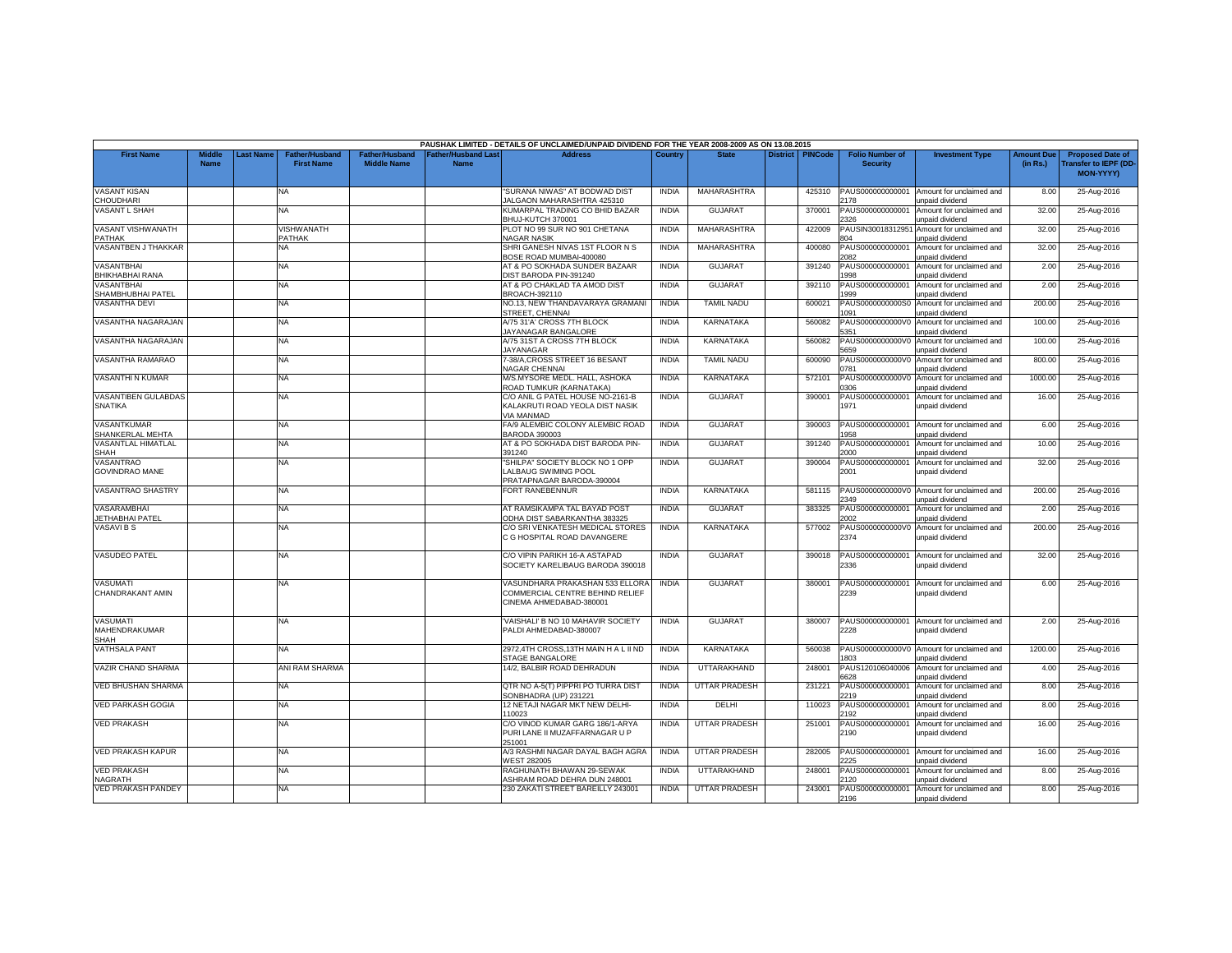|                                                           |                              |                  |                                            |                                      |                                           | PAUSHAK LIMITED - DETAILS OF UNCLAIMED/UNPAID DIVIDEND FOR THE YEAR 2008-2009 AS ON 13.08.2015              |              |                       |                 |                |                                           |                                                               |                               |                                                                     |
|-----------------------------------------------------------|------------------------------|------------------|--------------------------------------------|--------------------------------------|-------------------------------------------|-------------------------------------------------------------------------------------------------------------|--------------|-----------------------|-----------------|----------------|-------------------------------------------|---------------------------------------------------------------|-------------------------------|---------------------------------------------------------------------|
| <b>First Name</b>                                         | <b>Middle</b><br><b>Name</b> | <b>Last Name</b> | <b>Father/Husband</b><br><b>First Name</b> | Father/Husband<br><b>Middle Name</b> | <b>Father/Husband Last</b><br><b>Name</b> | <b>Address</b>                                                                                              | Country      | <b>State</b>          | <b>District</b> | <b>PINCode</b> | <b>Folio Number of</b><br><b>Security</b> | <b>Investment Type</b>                                        | <b>Amount Due</b><br>(in Rs.) | <b>Proposed Date of</b><br><b>Transfer to IEPF (DD</b><br>MON-YYYY) |
| VEDAMATHA<br><b>VUSIRIKALA</b>                            |                              |                  | NA.                                        |                                      |                                           | PARAMATMA KRUPA 75 FEET ROAD D<br><b>VO 27-32-54 VISAKHAPATNAM</b>                                          | <b>INDIA</b> | <b>ANDHRA PRADESH</b> |                 | 530001         | PAUS0000000000V0<br>4993                  | Amount for unclaimed and<br>unpaid dividend                   | 300.00                        | 25-Aug-2016                                                         |
| <b>VEENA ARYA</b>                                         |                              |                  | NA                                         |                                      |                                           | STREET NO 5 H NO 245 THAPAR NAGAR<br>MEERUT 250001                                                          | <b>INDIA</b> | <b>UTTAR PRADESH</b>  |                 | 250001         | PAUS000000000001<br>133                   | Amount for unclaimed and<br>unpaid dividend                   | 8.00                          | 25-Aug-2016                                                         |
| <b>VEENA CHATURVEDI</b>                                   |                              |                  | NA.                                        |                                      |                                           | S-561 GREATER KAILASH II NEW DELHI<br>10048                                                                 | <b>INDIA</b> | DELHI                 |                 | 110048         | PAUS000000000001<br>343                   | Amount for unclaimed and<br>inpaid dividend                   | 8.00                          | 25-Aug-2016                                                         |
| <b>VEENA GUPTA</b>                                        |                              |                  | NA                                         |                                      |                                           | H NO 666 W NO 5 MEHRAULI NEW DELHI<br>10030                                                                 | <b>INDIA</b> | DELHI                 |                 | 110030         | PAUS000000000001<br>180                   | Amount for unclaimed and<br>unpaid dividend                   | 8.00                          | 25-Aug-2016                                                         |
| VEENA JAYENDRA SHAH                                       |                              |                  | <b>NA</b>                                  |                                      |                                           | C/O D B DESAI 16-CHARANKRUPA SOC<br>/IBHAG--2 NR JAI SAFALI ROW HOUSES<br>SETTELITE R- OAD AHMEDABAD 380015 | <b>INDIA</b> | <b>GUJARAT</b>        |                 | 380015         | PAUS000000000001<br>1936                  | Amount for unclaimed and<br>unpaid dividend                   | 2.00                          | 25-Aug-2016                                                         |
| <b>VEENA SHARMA</b>                                       |                              |                  | NA                                         |                                      |                                           | A-211 HARI NAGAR CLOCK TOWER NEW                                                                            | <b>INDIA</b> | DELHI                 |                 | 110064         | PAUS000000000001                          | Amount for unclaimed and                                      | 8.00                          | 25-Aug-2016                                                         |
| <b>VEENA UPPAL</b>                                        |                              |                  | NA                                         |                                      |                                           | <b>DELHI 110064</b><br>A-11 SECTOR 16 ROURKELA-769003                                                       | <b>INDIA</b> | <b>ORISSA</b>         |                 | 769003         | 138<br>PAUS000000000001                   | <b>unpaid dividend</b><br>Amount for unclaimed and            | 8.00                          | 25-Aug-2016                                                         |
| <b>VEENABEN JAYKANT</b>                                   |                              |                  | NA                                         |                                      |                                           | "VIJAY" RACECOURSE ROAD OPP S T                                                                             | <b>INDIA</b> | <b>GUJARAT</b>        |                 | 390005         | 2159<br>PAUS000000000001                  | unpaid dividend<br>Amount for unclaimed and                   | 32.00                         | 25-Aug-2016                                                         |
| PATEL                                                     |                              |                  |                                            |                                      |                                           | OFFICE BARODA-390005                                                                                        |              |                       |                 |                | 2005                                      | unpaid dividend                                               |                               |                                                                     |
| VEERA VENKATA JANKI<br><b>DEVI KODALI</b>                 |                              |                  | NA                                         |                                      |                                           | 39-12-11 MURALI NAGAR<br><b>VISAKHAPATNAM</b>                                                               | <b>INDIA</b> | <b>ANDHRA PRADESH</b> |                 | 530007         | PAUS0000000000V<br>4819                   | Amount for unclaimed and<br>unpaid dividend                   | 300.00                        | 25-Aug-2016                                                         |
| VEERANDRA KUMAR<br><b>DUBEY</b>                           |                              |                  | RAM ANUJ DUBEY                             |                                      |                                           | BY PASS USRO KHOJAN PUR FAIZABAD                                                                            | <b>INDIA</b> | <b>UTTAR PRADESH</b>  |                 | 224001         | PAUS120106060002<br>2745                  | Amount for unclaimed and<br>unpaid dividend                   | 50.00                         | 25-Aug-2016                                                         |
| VEERARAGHAVA<br><b>SRINIVASAN</b>                         |                              |                  | <b>NA</b>                                  |                                      |                                           | C/O SHRIMATI R N RANJAN B/6 SMURTI<br>FLATS 59 SIVAJI NAGAR NAGPUR<br>440010 MAHARASHTRA                    | <b>INDIA</b> | MAHARASHTRA           |                 | 440010         | PAUS000000000001<br>2161                  | Amount for unclaimed and<br>unpaid dividend                   | 8.00                          | 25-Aug-2016                                                         |
| VEERAYYA MAILAPUR                                         |                              |                  | ΝA                                         |                                      |                                           | FORT ROAD GULBARGA                                                                                          | <b>INDIA</b> | KARNATAKA             |                 | 585101         | PAUS0000000000V0<br>1308                  | Amount for unclaimed and<br>unpaid dividend                   | 400.00                        | 25-Aug-2016                                                         |
| <b>VEERSHETTY BEKNAL</b>                                  |                              |                  | NA                                         |                                      |                                           | <b>GULBARGA MEDICAL HALL OPP GOVT</b><br><b>IOSPITAL GULBARGA</b>                                           | <b>INDIA</b> | KARNATAKA             |                 | 585102         | PAUS0000000000V0<br>2563                  | Amount for unclaimed and<br>unpaid dividend                   | 200.00                        | 25-Aug-2016                                                         |
| <b>VEERSINH</b><br><b>BHADRASINHRAO</b><br><b>SAEKWAR</b> |                              |                  | NA.                                        |                                      |                                           | PADMAKUT' NEAR BAGIKHANA BARODA<br>390001                                                                   | <b>INDIA</b> | <b>GUJARAT</b>        |                 | 390001         | PAUS000000000001<br>1977                  | Amount for unclaimed and<br>unpaid dividend                   | 2.00                          | 25-Aug-2016                                                         |
| <b>VEERSWAMY BOLLA</b>                                    |                              |                  | NA                                         |                                      |                                           | S/O NARASIMHA MURTY M G ROAD<br>PALAKOL 534260                                                              | <b>INDIA</b> | <b>ANDHRA PRADESH</b> |                 | 534260         | PAUS000000000001<br>096                   | Amount for unclaimed and<br>unpaid dividend                   | 8.00                          | 25-Aug-2016                                                         |
| <b>VELCHAND C SHAH</b>                                    |                              |                  | NA                                         |                                      |                                           | B.203, Sanskar Dham Opp. Sharada Mandir<br>al Chowki DABHOI.                                                | <b>INDIA</b> | <b>GUJARAT</b>        |                 | 391110         | PAUS0000000000V0<br>3813                  | Amount for unclaimed and<br>unpaid dividend                   | 200.00                        | 25-Aug-2016                                                         |
| <b>VELJI BECHAR SHAH</b>                                  |                              |                  | NA                                         |                                      |                                           | KUVERJI DEVSHI CHAWL 2ND FL B S<br>ROAD OPP ZARAPKAR SHOW ROOM<br>DADAR W RLY MUMBAI 400028                 | <b>INDIA</b> | MAHARASHTRA           |                 | 400028         | PAUS000000000001<br>2177                  | Amount for unclaimed and<br>unpaid dividend                   | 8.00                          | 25-Aug-2016                                                         |
| <b>VENEY OLIVERA</b>                                      |                              |                  | NA                                         |                                      |                                           | 9 AMIN NAGAR CHHANI BARODA-391740                                                                           | INDIA        | <b>GUJARAT</b>        |                 | 391740         | PAUS000000000001<br>007                   | Amount for unclaimed and<br>unpaid dividend                   | 6.00                          | 25-Aug-2016                                                         |
| VENKARADDI<br><b>GOVINDRADDI GANGAL</b>                   |                              |                  | NA                                         |                                      |                                           | HANCHINAL TAL SAUNDATTI DIST<br>BELGAUM KARNATAKA STATE 591126                                              | <b>INDIA</b> | KARNATAKA             |                 | 591126         | PAUS000000000001<br>049                   | Amount for unclaimed and<br>unpaid dividend                   | 32.00                         | 25-Aug-2016                                                         |
| <b>VENKAT REDDY G</b>                                     |                              |                  | ΝA                                         |                                      |                                           | C/O. M/S. JEEVAN MEDAL HALL.<br>GAJWEL, MEDAK DIST                                                          | <b>INDIA</b> | <b>ANDHRA PRADESH</b> |                 | 502110         | PAUS0000000000G0<br>063                   | Amount for unclaimed and<br>unpaid dividend                   | 200.00                        | 25-Aug-2016                                                         |
| <b>VENKATA APPALA</b><br>SANYASAYYA VAJRAPU               |                              |                  | <b>NA</b>                                  |                                      |                                           | C/O.RAJA MEDICAL STORES, MAHATMA<br>GANDHI ROAD, VIJAYANAGARAM (A.P)                                        | <b>INDIA</b> | ANDHRA PRADESH        |                 | 531201         | PAUS0000000000V0<br>0789                  | Amount for unclaimed and<br>unpaid dividend                   | 200.00                        | 25-Aug-2016                                                         |
| VENKATA KRISHNA RAO<br><b>GARLAPATI</b>                   |                              |                  | NA                                         |                                      |                                           | OLD CLUB ROAD GUNTUR                                                                                        | <b>INDIA</b> | ANDHRA PRADESH        |                 | 522001         | 919                                       | PAUSIN30061010065 Amount for unclaimed and<br>unpaid dividend | 82.00                         | 25-Aug-2016                                                         |
| <b>VENKATA PADMA</b><br>SESHASAYI NANDURI                 |                              |                  | NA.                                        |                                      |                                           | N.V.PADMA SESHASAYI BHIMAVARAM<br>W.G.DT.) (A.P)                                                            | <b>INDIA</b> | ANDHRA PRADESH        |                 | 534201         | PAUS0000000000V0<br>0798                  | Amount for unclaimed and<br>inpaid dividend                   | 200.00                        | 25-Aug-2016                                                         |
| <b>VENKATA RAJESWARA</b><br>RAO KAREDLA                   |                              |                  | NA                                         |                                      |                                           | KAREDLA'S MEDICAL STORES<br>RAMACHANDRAPURAM E.G.DIST                                                       | <b>INDIA</b> | <b>ANDHRA PRADESH</b> |                 | 533255         | PAUS0000000000V0<br>0907                  | Amount for unclaimed and<br>unpaid dividend                   | 2000.00                       | 25-Aug-2016                                                         |
| VENKATA RAMAYYA M                                         |                              |                  | NA                                         |                                      |                                           | C/O PRAJA VYDYA SALA OPP HOTEL<br>SUDHA GAJUWALA VISAKHAPATNAM                                              | <b>INDIA</b> | <b>ANDHRA PRADESH</b> |                 | 530026         | PAUS0000000000V0<br>4832                  | Amount for unclaimed and<br>unpaid dividend                   | 200.00                        | 25-Aug-2016                                                         |
| <b>VENKATA RANGAIAH H K</b>                               |                              |                  | NA                                         |                                      |                                           | KRISHNA MEDL. HALL, HASSAN.                                                                                 | <b>INDIA</b> | KARNATAKA             |                 | 573201         | PAUS0000000000H0<br>0420                  | Amount for unclaimed and<br>unpaid dividend                   | 40.00                         | 25-Aug-2016                                                         |
| VENKATA RATNA VARA<br>PRASAD GAVINI                       |                              |                  | NA                                         |                                      |                                           | JAMPANI PO VEMURU MANDAL GUNTUR<br><b>DISTRICT ANDHRA PRADESH</b>                                           | <b>INDIA</b> | ANDHRA PRADESH        |                 | 522261         | PAUSIN30039411424<br>55                   | Amount for unclaimed and<br><b>Inpaid dividend</b>            | 8.00                          | 25-Aug-2016                                                         |
| <b>VENKATA SUBBA REDDY</b><br>PALLAM REDDY                |                              |                  | NA                                         |                                      |                                           | SULURPET NELLORE DT.                                                                                        | <b>INDIA</b> | <b>ANDHRA PRADESH</b> |                 | 524121         | PAUS0000000000V0<br>312                   | Amount for unclaimed and<br>unpaid dividend                   | 400.00                        | 25-Aug-2016                                                         |
| VENKATAKRISHNA RAO<br>NIMMAGADDA                          |                              |                  | NA                                         |                                      |                                           | LABBIPET. VIJAYAWADA                                                                                        | <b>INDIA</b> | <b>ANDHRA PRADESH</b> |                 | 520010         | PAUS0000000000V0<br>1795                  | Amount for unclaimed and<br>unpaid dividend                   | 400.00                        | 25-Aug-2016                                                         |
| VENKATARAMANA<br>KANDALA                                  |                              |                  | NA.                                        |                                      |                                           | <b>ADVOCATE FORT KURNOOL</b>                                                                                | <b>INDIA</b> | ANDHRA PRADESH        |                 | 518001         | PAUS0000000000V0<br>0315                  | Amount for unclaimed and<br>unpaid dividend                   | 200.00                        | 25-Aug-2016                                                         |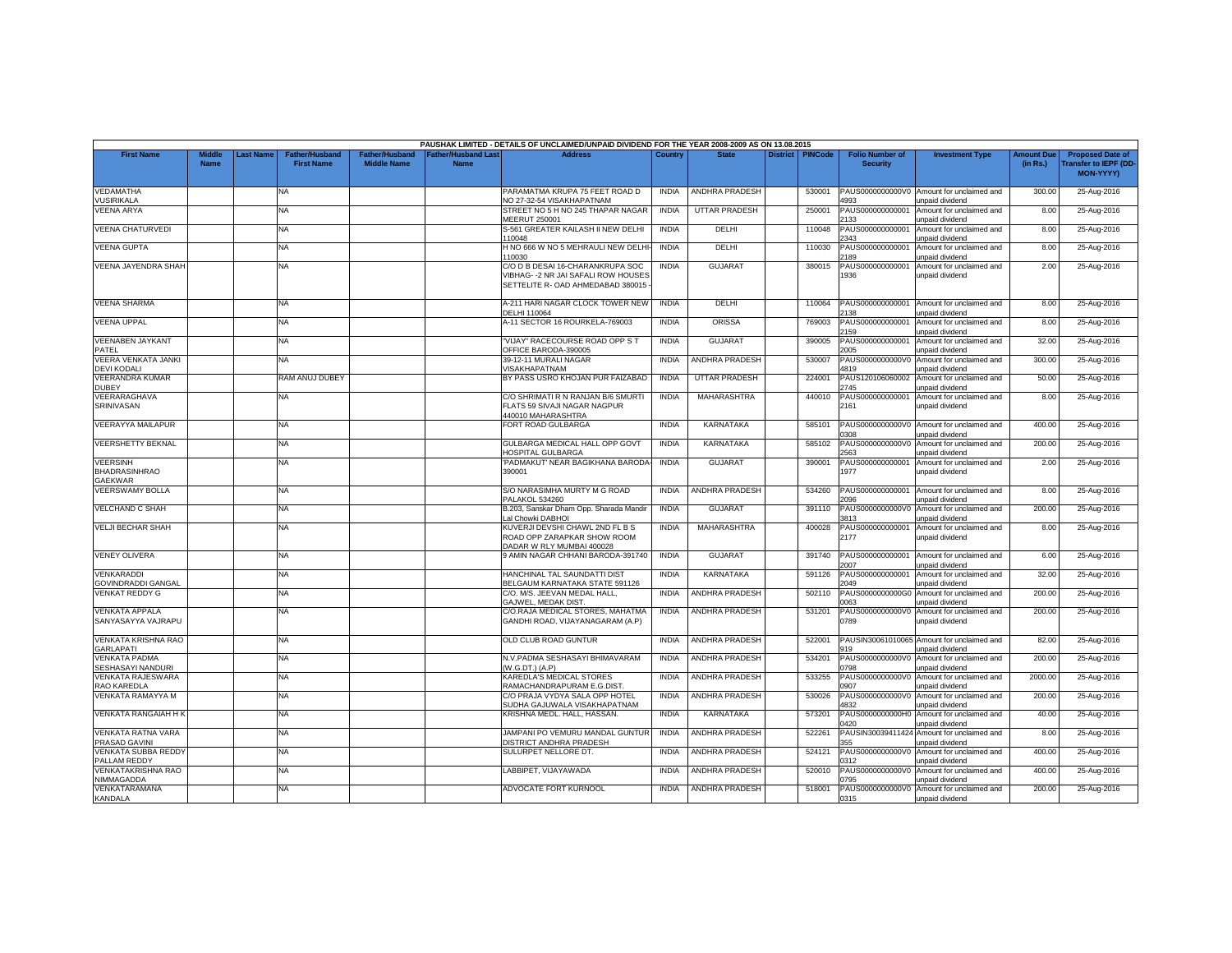|                                              |                       |                 |                                            |                                      |                                           | PAUSHAK LIMITED - DETAILS OF UNCLAIMED/UNPAID DIVIDEND FOR THE YEAR 2008-2009 AS ON 13.08.2015        |              |                       |                 |                |                                           |                                                                      |                               |                                                                     |
|----------------------------------------------|-----------------------|-----------------|--------------------------------------------|--------------------------------------|-------------------------------------------|-------------------------------------------------------------------------------------------------------|--------------|-----------------------|-----------------|----------------|-------------------------------------------|----------------------------------------------------------------------|-------------------------------|---------------------------------------------------------------------|
| <b>First Name</b>                            | Middle<br><b>Name</b> | <b>ast Name</b> | <b>Father/Husband</b><br><b>First Name</b> | Father/Husband<br><b>Middle Name</b> | <b>Father/Husband Last</b><br><b>Name</b> | <b>Address</b>                                                                                        | Country      | <b>State</b>          | <b>District</b> | <b>PINCode</b> | <b>Folio Number of</b><br><b>Security</b> | <b>Investment Type</b>                                               | <b>Amount Due</b><br>(in Rs.) | <b>Proposed Date of</b><br><b>Transfer to IEPF (DD</b><br>MON-YYYY) |
| VENKATARAMANUJAM<br><b>GRANDHI</b>           |                       |                 | NA.                                        |                                      |                                           | <b>1ST FLOOR.40 SALAI STREET</b><br>MYLAPORE, CHENNAI                                                 | <b>INDIA</b> | <b>TAMIL NADU</b>     |                 | 600004         | PAUS0000000000V0<br>0799                  | Amount for unclaimed and<br>unpaid dividend                          | 1400.00                       | 25-Aug-2016                                                         |
| VENKATARAO<br><b>KOMPELLA</b>                |                       |                 | NA                                         |                                      |                                           | Area Manager Darshak Ltd. Dr.G.S.Raju<br>Street Near Gyamkhana Club, Gandhinagar                      | <b>INDIA</b> | ANDHRA PRADESH        |                 | 520003         | PAUS0000000000V0<br>4714                  | Amount for unclaimed and<br>unpaid dividend                          | 400.00                        | 25-Aug-2016                                                         |
| VENKATAREDDI<br><b>JANUPALA</b>              |                       |                 | NA.                                        |                                      |                                           | H NO 28/831-B J V R NAGAR<br><b>JOONEPALLI PO NANDYAL 518503</b>                                      | <b>INDIA</b> | ANDHRA PRADESH        |                 | 518503         | PAUS000000000001<br>100                   | Amount for unclaimed and<br>unpaid dividend                          | 16.00                         | 25-Aug-2016                                                         |
| VENKATAREDDI<br>PENUGONDA                    |                       |                 | NA                                         |                                      |                                           | PARAMATMA KRUPA 75 FEET ROAD D<br>NO 27-32-54 VISAKHAPATNAM                                           | <b>INDIA</b> | <b>ANDHRA PRADESH</b> |                 | 530001         | PAUS0000000000V0<br>1852                  | Amount for unclaimed and<br>unpaid dividend                          | 300.00                        | 25-Aug-2016                                                         |
| VENKATASUBBALAKSHM<br><b>MANGIPUDY</b>       |                       |                 | NA.                                        |                                      |                                           | C/O.M.RAMAMURTHY, 11, MADHUVAN<br><b>NCLAVE, DAYALBAGH, AGRA</b>                                      | <b>INDIA</b> | <b>UTTAR PRADESH</b>  |                 | 282005         | PAUS0000000000V0<br>3080                  | Amount for unclaimed and<br>unpaid dividend                          | 400.00                        | 25-Aug-2016                                                         |
| VENKATESH<br><b>HANAMANTRAO</b><br>DESHPANDE |                       |                 | NA                                         |                                      |                                           | 78 SOMAWARPETH TILAKWADI<br><b>BELGAUM-590006</b>                                                     | <b>INDIA</b> | <b>KARNATAKA</b>      |                 | 590006         | PAUS000000000001<br>2008                  | Amount for unclaimed and<br>unpaid dividend                          | 6.00                          | 25-Aug-2016                                                         |
| VENKATESHWARLU<br>AKELLA                     |                       |                 | NA                                         |                                      |                                           | 10-7-19/3 CHILKALGUDA<br>SECUNDERABAD                                                                 | <b>INDIA</b> | ANDHRA PRADESH        |                 | 500025         | 143                                       | PAUS0000000000V0 Amount for unclaimed and<br>unpaid dividend         | 300.00                        | 25-Aug-2016                                                         |
| VENKATESWARA RAO A                           |                       |                 | NA                                         |                                      |                                           | 1610 Cheney Drive Vidalia GA 30474                                                                    | <b>INDIA</b> | MAHARASHTRA           |                 | 999999         | PAUS0000000000V0<br>0790                  | Amount for unclaimed and<br>unpaid dividend                          | 400.00                        | 25-Aug-2016                                                         |
| VENKATESWARA RAO<br>KODALI                   |                       |                 | NA.                                        |                                      |                                           | 39-12-11 MURALI NAGAR<br>/ISAKHAPATNAM                                                                | <b>INDIA</b> | <b>ANDHRA PRADESH</b> |                 | 530007         | PAUS0000000000V<br>4818                   | Amount for unclaimed and<br>unpaid dividend                          | 300.00                        | 25-Aug-2016                                                         |
| VENKATESWARA RAO<br>MAREMALLA                |                       |                 | NA                                         |                                      |                                           | C/O.VENKATESHWARA MEDICAL &<br>FANCY STORES KONDAPALLI KRISHNA                                        | <b>INDIA</b> | ANDHRA PRADESH        |                 | 521228         | PAUS0000000000V0<br>0309                  | Amount for unclaimed and<br>unpaid dividend                          | 200.00                        | 25-Aug-2016                                                         |
| <b>VENKATESWARAN T S</b>                     |                       |                 | <b>NA</b>                                  |                                      |                                           | SANTHAPETA KAMASASTRY STREET<br><b>DNGOLE</b>                                                         | <b>INDIA</b> | ANDHRA PRADESH        |                 | 523001         | PAUS0000000000V0<br>749                   | Amount for unclaimed and<br>unpaid dividend                          | 200.00                        | 25-Aug-2016                                                         |
| VENKATESWARLU<br>VEMURU                      |                       |                 | NA                                         |                                      |                                           | PLOT NO 19 N G G O'S COLONY<br>/ENUGOPALANAGAR GUNTUR                                                 | <b>INDIA</b> | <b>ANDHRA PRADESH</b> |                 | 522006         | PAUS0000000000V0<br>1752                  | Amount for unclaimed and<br>unpaid dividend                          | 200.00                        | 25-Aug-2016                                                         |
| <b>VENUGOPALA GUPTA P</b>                    |                       |                 | NA.                                        |                                      |                                           | PARTNER, GOPAL MEDICAL STORES.<br>SAYAJI RAO ROAD, MYSORE                                             | <b>INDIA</b> | <b>KARNATAKA</b>      |                 | 570001         | PAUS0000000000P0<br>0958                  | Amount for unclaimed and<br>unpaid dividend                          | 280.00                        | 25-Aug-2016                                                         |
| VENUGOPALAN<br><b>GUNAVATHI</b>              |                       |                 | NA                                         |                                      |                                           | 20 NATANAGOPALAR ST KUMBAKONAM<br>(T.N)                                                               | <b>INDIA</b> | <b>TAMIL NADU</b>     |                 | 612001         | PAUS000000000001<br>2051                  | Amount for unclaimed and<br>unpaid dividend                          | 10.00                         | 25-Aug-2016                                                         |
| <b>VERINER MEHTA</b>                         |                       |                 | NA                                         |                                      |                                           | 205/94 MEGHDOOT BLDG NEHRU PLACE<br><b>NEW DELHI 110019</b>                                           | <b>INDIA</b> | DELHI                 |                 | 110019         | PAUS000000000001<br>2345                  | Amount for unclaimed and<br><b>Inpaid dividend</b>                   | 8.00                          | 25-Aug-2016                                                         |
| <b>VERMIT KAUR A BHATIA</b>                  |                       |                 | NA                                         |                                      |                                           | C/O JANTA ROAD LINES 26, AHMEDABAD<br>WARE - HOUSING NAROL CHAR RASTA<br>AHMEDABAD 3824-05 -          | <b>INDIA</b> | <b>GUJARAT</b>        |                 | 382405         | PAUS000000000001<br>2284                  | Amount for unclaimed and<br>unpaid dividend                          | 32.00                         | 25-Aug-2016                                                         |
| <b>VIDYA GANESH BHOKAR</b>                   |                       |                 | NA.                                        |                                      |                                           | 'ASHIRWAD" SHIYAPURA RAOPURA<br>ROAD BARODA 390001                                                    | <b>INDIA</b> | <b>GUJARAT</b>        |                 | 390001         | PAUS000000000001<br>2282                  | Amount for unclaimed and<br>unpaid dividend                          | 2.00                          | 25-Aug-2016                                                         |
| <b>VIDYA SAGAR APPALA</b>                    |                       |                 | NA                                         |                                      |                                           | 3-2-378/9 CHAPPAL BAZAR KACHEGUDA<br>IYDERABAD-500027                                                 | <b>INDIA</b> | ANDHRA PRADESH        |                 | 500027         | PAUS000000000001<br>098                   | Amount for unclaimed and<br><b>Inpaid dividend</b>                   | 8.00                          | 25-Aug-2016                                                         |
| <b>VIDYABEN RAMESH</b><br>PATFL              |                       |                 | NA                                         |                                      |                                           | SNEHAL JUNAGADH(GUJARAT)-362001                                                                       | <b>INDIA</b> | <b>GUJARAT</b>        |                 | 362001         | PAUS000000000001<br>2101                  | Amount for unclaimed and<br>unpaid dividend                          | 8.00                          | 25-Aug-2016                                                         |
| <b>VIDYASAGAR K SHARMA</b>                   |                       |                 | NA                                         |                                      |                                           | A202 59-60 SHRI PRASTHA HSG<br>COMPLEX NALLASOPARA WEST DIST<br>THANE                                 | <b>INDIA</b> | MAHARASHTRA           |                 | 401203         | PAUS0000000000V0<br>3858                  | Amount for unclaimed and<br>unpaid dividend                          | 200.00                        | 25-Aug-2016                                                         |
| VIDYAVATI CHADHA                             |                       |                 | NA                                         |                                      |                                           | C/O MR V K CHADHA 57-C MODIFIED<br>SECTOR III BHEL RANIPUR HARDWAR-<br>249403                         | <b>INDIA</b> | UTTARAKHAND           |                 | 249403         | PAUS000000000001<br>2123                  | Amount for unclaimed and<br>unpaid dividend                          | 8.00                          | 25-Aug-2016                                                         |
| <b>VIDYAVILAS DOLATSING</b><br><b>TAMASI</b> |                       |                 | <b>DOLATSING</b><br><b>HIRASING TAMASI</b> |                                      |                                           | 15 SAFALKUNJ SOCIETY MANINAGAR (E)<br>AHMEDABAD                                                       | <b>INDIA</b> | <b>GUJARAT</b>        |                 | 380008         | 50                                        | PAUSIN30012611032 Amount for unclaimed and<br><b>Inpaid dividend</b> | 16.00                         | 25-Aug-2016                                                         |
| <b>VIJAINDER KUMAR</b><br><b>GUPTA</b>       |                       |                 | NA.                                        |                                      |                                           | B-9/102 AIR-INDIA COLONY VASANT-<br>VIHAR NEW DELHI-110057                                            | <b>INDIA</b> | DELHI                 |                 | 110057         | PAUS000000000001<br>2217                  | Amount for unclaimed and<br>unpaid dividend                          | 8.00                          | 25-Aug-2016                                                         |
| <b>VIJAY AGARWAL</b>                         |                       |                 | NA.                                        |                                      |                                           | M/S ALWAR BRICKS INDUSTRIES OPP U<br>T R-OAD NO 2 NR BHAGAT SINGH<br>CIRCLE ALWAR 3-01001 RAJASTHAN - | <b>INDIA</b> | RAJASTHAN             |                 | 301001         | PAUS000000000001<br>2104                  | Amount for unclaimed and<br>unpaid dividend                          | 8.00                          | 25-Aug-2016                                                         |
| <b>VIJAY AHUJA</b>                           |                       |                 | NA                                         |                                      |                                           | VOLTAS LIMITED 7/1 ASAF ALI ROAD<br><b>NEW DELHI 110002</b>                                           | <b>INDIA</b> | DELHI                 |                 | 110002         | PAUS000000000001<br>2249                  | Amount for unclaimed and<br>unpaid dividend                          | 24.00                         | 25-Aug-2016                                                         |
| VIJAY DHANJIBHAI SHAH                        |                       |                 | NA.                                        |                                      |                                           | 707 ARPAN APARTMENT KADAR SHA NI<br><b>JAAL NANPURA SURAT</b>                                         | <b>INDIA</b> | <b>GUJARAT</b>        |                 | 395003         | PAUS000000000001<br>304                   | Amount for unclaimed and<br>inpaid dividend                          | 6.00                          | 25-Aug-2016                                                         |
| <b>VIJAY DWIVEDI</b>                         |                       |                 | NA                                         |                                      |                                           | 66/7F/5 CHAK DAUD NAGAR NAINI<br>ALLAHABAD UP                                                         | <b>INDIA</b> | <b>UTTAR PRADESH</b>  |                 | 211008         | PAUS0000000000V0<br>1690                  | Amount for unclaimed and<br>unpaid dividend                          | 200.00                        | 25-Aug-2016                                                         |
| <b>VIJAY KISHAN HARSHA</b>                   |                       |                 | <b>NA</b>                                  |                                      |                                           | CHETANIYON KI GALI NEAR GANCHHA<br>BAZAR JODHPUR-342001                                               | <b>INDIA</b> | RAJASTHAN             |                 | 342001         | PAUS000000000001<br>2103                  | Amount for unclaimed and<br>unpaid dividend                          | 16.00                         | 25-Aug-2016                                                         |
| <b>VIJAY KUMAR GOEL</b>                      |                       |                 | NA                                         |                                      |                                           | 25 C/P PITAM PURA DELHI-110034                                                                        | <b>INDIA</b> | DELHI                 |                 | 110034         | PAUS000000000001<br>2218                  | Amount for unclaimed and<br>unpaid dividend                          | 8.00                          | 25-Aug-2016                                                         |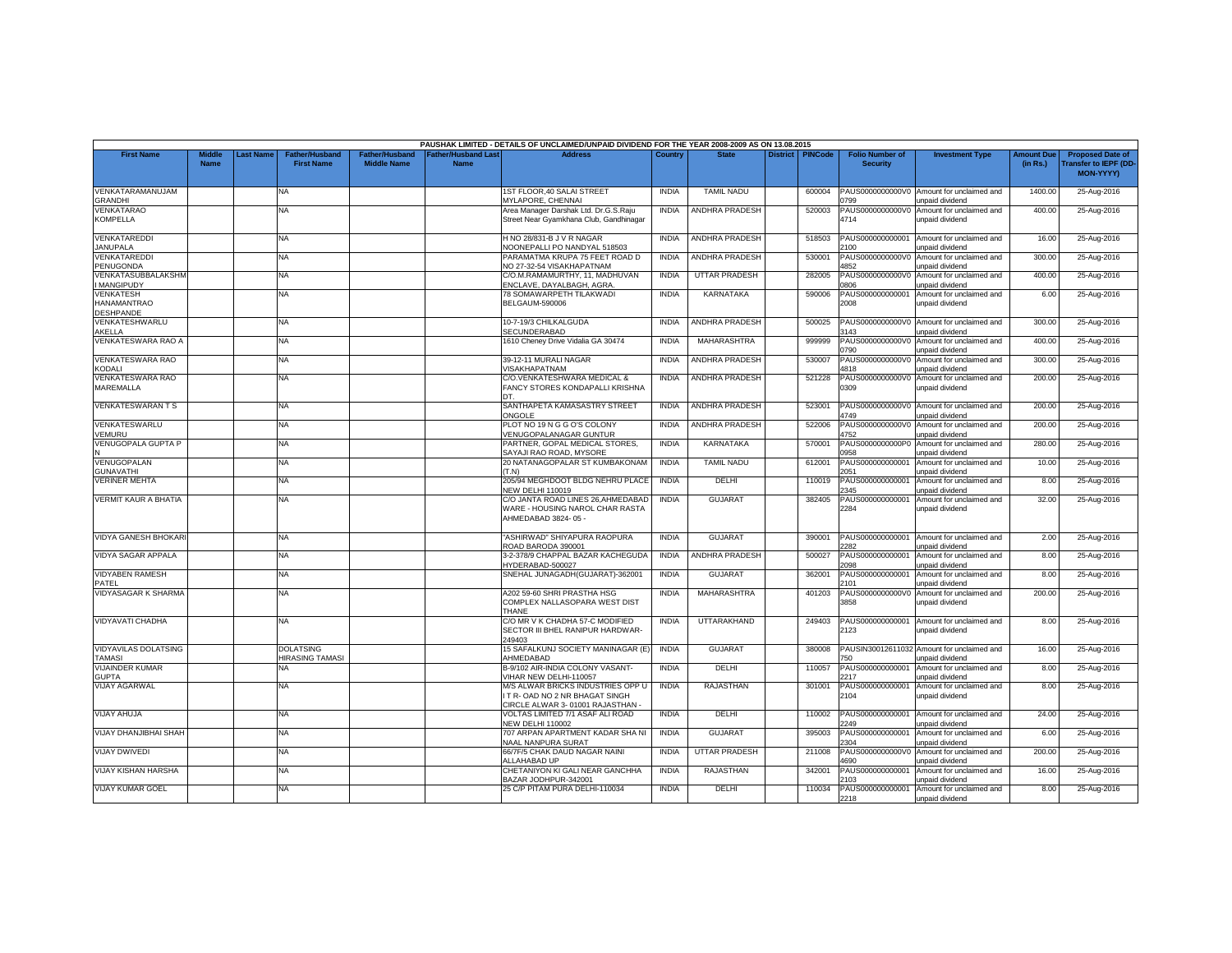|                                               |                              |          |                                               |                                             |                                   | PAUSHAK LIMITED - DETAILS OF UNCLAIMED/UNPAID DIVIDEND FOR THE YEAR 2008-2009 AS ON 13.08.2015                                   |              |                       |                 |                |                                           |                                                               |                               |                                                                            |
|-----------------------------------------------|------------------------------|----------|-----------------------------------------------|---------------------------------------------|-----------------------------------|----------------------------------------------------------------------------------------------------------------------------------|--------------|-----------------------|-----------------|----------------|-------------------------------------------|---------------------------------------------------------------|-------------------------------|----------------------------------------------------------------------------|
| <b>First Name</b>                             | <b>Middle</b><br><b>Name</b> | ast Name | <b>Father/Husband</b><br><b>First Name</b>    | <b>Father/Husband</b><br><b>Middle Name</b> | Father/Husband Las<br><b>Name</b> | <b>Address</b>                                                                                                                   | Country      | <b>State</b>          | <b>District</b> | <b>PINCode</b> | <b>Folio Number of</b><br><b>Security</b> | <b>Investment Type</b>                                        | <b>Amount Due</b><br>(in Rs.) | <b>Proposed Date of</b><br><b>Transfer to IEPF (DD</b><br><b>MON-YYYY)</b> |
| <b>VIJAY KUMAR GUPTA</b>                      |                              |          | <b>NA</b>                                     |                                             |                                   | H NO 13 KEWAL PARK AZAD PUR DELHI-<br>10033                                                                                      | <b>INDIA</b> | DELHI                 |                 | 110033         | PAUS000000000001<br>130                   | Amount for unclaimed and<br>unpaid dividend                   | 8.00                          | 25-Aug-2016                                                                |
| VIJAY KUMAR MAHAJAN                           |                              |          | <b>NA</b>                                     |                                             |                                   | QR NO 1100 SECTOR 8 (VIII) R K PURAM<br><b>VEW DELHI-110022</b>                                                                  | <b>INDIA</b> | DELHI                 |                 | 110022         | PAUS000000000001<br>193                   | Amount for unclaimed and<br>unpaid dividend                   | 8.00                          | 25-Aug-2016                                                                |
| <b>VIJAY KUMAR</b><br><b>MANSABDAR</b>        |                              |          | <b>NA</b>                                     |                                             |                                   | 1-1-274 CHIKADPALLY HYDERABAD                                                                                                    | <b>INDIA</b> | <b>ANDHRA PRADESH</b> |                 | 500020         | PAUS0000000000V0<br>3176                  | Amount for unclaimed and<br>unpaid dividend                   | 300.00                        | 25-Aug-2016                                                                |
| <b>VIJAY KUMAR MATTA</b>                      |                              |          | <b>NA</b>                                     |                                             |                                   | Q-35 RAJOURI GARDEN NEW DELHI-<br>10027                                                                                          | <b>INDIA</b> | DELHI                 |                 | 110027         | PAUS000000000001<br>2062                  | Amount for unclaimed and<br>unpaid dividend                   | 32.00                         | 25-Aug-2016                                                                |
| VIJAY KUMAR MODI                              |                              |          | <b>NA</b>                                     |                                             |                                   | C/O MODI MEDICOS GURDWARA<br><b>STREET BARNALA</b>                                                                               | <b>INDIA</b> | <b>PUNJAB</b>         |                 | 148101         | PAUS0000000000V0<br>432                   | Amount for unclaimed and<br>unpaid dividend                   | 200.00                        | 25-Aug-2016                                                                |
| <b>VIJAY P KESKAR</b>                         |                              |          | <b>NA</b>                                     |                                             |                                   | B.52, SUBHASHNAGAR MIRAJ MALGAON<br>ROAD DT: SANGLI                                                                              | <b>INDIA</b> | <b>MAHARASHTRA</b>    |                 | 416415         | PAUS0000000000V0<br>1076                  | Amount for unclaimed and<br>unpaid dividend                   | 200.00                        | 25-Aug-2016                                                                |
| <b>VIJAY R PATEL</b>                          |                              |          | <b>NA</b>                                     |                                             |                                   | 20 NANDANVAN SOC ALKAPURI<br><b>BARODA 390005</b>                                                                                | <b>INDIA</b> | <b>GUJARAT</b>        |                 | 390005         | PAUS000000000001<br>2307                  | Amount for unclaimed and<br>unpaid dividend                   | 6.00                          | 25-Aug-2016                                                                |
| <b>VIJAY SARIN</b>                            |                              |          | <b>NA</b>                                     |                                             |                                   | B-3/397 PASCHIM VIHAR NEW DELHI-<br>110063                                                                                       | <b>INDIA</b> | DELHI                 |                 | 110063         | AUS00000000000<br>122                     | Amount for unclaimed and<br>unpaid dividend                   | 8.00                          | 25-Aug-2016                                                                |
| VIJAY TUKARAM VEER                            |                              |          | <b>NA</b>                                     |                                             |                                   | 163/4679, PANT NAGAR GHATKOPAR<br>MUMBAI 400075                                                                                  | <b>INDIA</b> | <b>MAHARASHTRA</b>    |                 | 400075         | PAUS000000000001<br>169                   | Amount for unclaimed and<br>unpaid dividend                   | 8.00                          | 25-Aug-2016                                                                |
| <b>VIJAY VASUDEV</b>                          |                              |          | NA                                            |                                             |                                   | 626 SECTOR 14 FARIDABAD 121007                                                                                                   | <b>INDIA</b> | <b>HARYANA</b>        |                 | 121007         | PAUS000000000001<br>2342                  | Amount for unclaimed and<br>unpaid dividend                   | 8.00                          | 25-Aug-2016                                                                |
| VIJAYA ANIL DONGARE                           |                              |          | <b>NA</b>                                     |                                             |                                   | FLAT NO.5, DEODOOT HSG.SCTY<br>DAHANUKAR COLONY-A, KOTHRUD,<br>PUNE-411029                                                       | <b>INDIA</b> | MAHARASHTRA           |                 | 411029         | PAUS000000000001<br>2351                  | Amount for unclaimed and<br>unpaid dividend                   | 16.00                         | 25-Aug-2016                                                                |
| <b>VIJAYA DINKAR</b><br>AMBEKAR               |                              |          | <b>NA</b>                                     |                                             |                                   | POST OFFICE ROAD JALNA                                                                                                           | <b>INDIA</b> | MAHARASHTRA           |                 | 431203         | PAUS0000000000V0<br>4945                  | Amount for unclaimed and<br><b>Inpaid dividend</b>            | 200.00                        | 25-Aug-2016                                                                |
| <b>VIJAYA NALLANTHIGHAL</b>                   |                              |          | NA.                                           |                                             |                                   | 209/2 MVP COLONY VISAKHAPATNAM                                                                                                   | <b>INDIA</b> | <b>ANDHRA PRADESH</b> |                 | 530017         | PAUS0000000000V0<br>4815                  | Amount for unclaimed and<br>unpaid dividend                   | 200.00                        | 25-Aug-2016                                                                |
| <b>VIJAYA PARSHURAM</b><br><b>BHATKAR</b>     |                              |          | <b>NA</b>                                     |                                             |                                   | A-107 SUNDARVAN HSG COMPLEX NR<br>NANDANVA- N SOCIETY B/H<br>BHAGWATNAGAR ABHILASH CHA-R<br>RASTA NEW SAMA ROAD BARODA<br>390008 | <b>INDIA</b> | <b>GUJARAT</b>        |                 | 390008         | PAUS000000000001<br>2010                  | Amount for unclaimed and<br>unpaid dividend                   | 16.00                         | 25-Aug-2016                                                                |
| <b>VIJAYA RATNAKAR</b><br><b>PHATAK</b>       |                              |          | <b>NA</b>                                     |                                             |                                   | 304 SUPREME TOWER SURENDRA<br>MANGALDAS RO- AD NEAR EXCISE<br>CHOWKI AMBAWADI AHMEDABA- D<br>380015 -                            | <b>INDIA</b> | <b>GUJARAT</b>        |                 | 380015         | PAUS000000000001<br>980                   | Amount for unclaimed and<br>unpaid dividend                   | 16.00                         | 25-Aug-2016                                                                |
| VIJAYABAI BALKRISHNA<br><b>GANAPULE</b>       |                              |          | NA.                                           |                                             |                                   | C/O DR B S GANAPULE "YASHASHREE"<br>RANADE COLONY HINDWADI BELGAUM-<br>590011                                                    | <b>INDIA</b> | <b>KARNATAKA</b>      |                 | 590011         | PAUS000000000001<br>2242                  | Amount for unclaimed and<br>unpaid dividend                   | 12.00                         | 25-Aug-2016                                                                |
| VIJAYABEN RAMANLAL<br><b>MISTRY</b>           |                              |          | NA.                                           |                                             |                                   | 201 PRABHAT APARTMENT AARYA<br>CHANAKYA NAGAR AKURLI ROAD<br><b>KANDIVALI EAST MUMBAI 400101</b>                                 | <b>INDIA</b> | MAHARASHTRA           |                 | 400101         | PAUS000000000001<br>2274                  | Amount for unclaimed and<br>unpaid dividend                   | 32.00                         | 25-Aug-2016                                                                |
| VIJAYALAKSHMI<br>IYENGAR G V MBBS MD          |                              |          | <b>NA</b>                                     |                                             |                                   | C/O MR.G.V.KRISHNA PRASAD TATA<br>SILK FARM, 9,III MAIN, BASAVANAGUDI<br><b>BANGALORE</b>                                        | <b>INDIA</b> | <b>KARNATAKA</b>      |                 | 560004         | 0919                                      | PAUS0000000000G0 Amount for unclaimed and<br>unpaid dividend  | 200.00                        | 25-Aug-2016                                                                |
| VIJAYASARADHI<br><b>CHITYALA</b>              |                              |          | <b>NA</b>                                     |                                             |                                   | 6-1-716 KHAIRATABAD HYDERABAD-<br>500004                                                                                         | <b>INDIA</b> | ANDHRA PRADESH        |                 | 500004         | PAUS000000000001<br>212                   | Amount for unclaimed and<br>unpaid dividend                   | 8.00                          | 25-Aug-2016                                                                |
| VIJAYKUMAR<br><b>GORDHANBHAI PATEL</b>        |                              |          | NA                                            |                                             |                                   | C/O BHANUBHAI MANIBHAI BIN<br>DHULABHAI PA- TEL NARANDEV<br>MAHADEV KARAMSAD VIA ANAND-<br>388325 -                              | <b>INDIA</b> | <b>GUJARA1</b>        |                 | 388325         | PAUS000000000001<br>1964                  | Amount for unclaimed and<br>unpaid dividend                   | 2.00                          | 25-Aug-2016                                                                |
| <b>VIJAYKUMAR VITHAL</b><br>PATEL MF G V K PA |                              |          | <b>NA</b>                                     |                                             |                                   | GUNDI FALIA PADRA DIST BARODA PIN-<br>391440                                                                                     | <b>INDIA</b> | <b>GUJARAT</b>        |                 | 391440         | PAUS000000000001<br>2012                  | Amount for unclaimed and<br>unpaid dividend                   | 6.00                          | 25-Aug-2016                                                                |
| <b>VIJIA KUMAR JAIN</b>                       |                              |          | <b>NA</b>                                     |                                             |                                   | C/O R B GANPAT PRASHAD XIV/4351<br>PAHARI DHIRAJ DELHI-110006                                                                    | <b>INDIA</b> | DELHI                 |                 | 110006         | PAUS000000000001<br>231                   | Amount for unclaimed and<br>unpaid dividend                   | 8.00                          | 25-Aug-2016                                                                |
| <b>VIKAS SOMKANT KARNIK</b>                   |                              |          | NA                                            |                                             |                                   | 3A/101 SWAGAT SOCIETY DAMODAR<br>PARK L B S MARG GHATKOPAR MUMBAI<br>400086                                                      | <b>INDIA</b> | MAHARASHTRA           |                 | 400086         | PAUS000000000001<br>1981                  | Amount for unclaimed and<br>unpaid dividend                   | 40.00                         | 25-Aug-2016                                                                |
| <b>VIKRAM RASIKLAL</b><br><b>VOHERA</b>       |                              |          | <b>RASIKLAL</b><br>HEMRAJBHAI<br><b>OHERA</b> |                                             |                                   | 302 PADMAVATI PARK LIMBACHA FALIA<br>KATARGAM SURAT                                                                              | <b>INDIA</b> | <b>GUJARAT</b>        |                 | 395004         | '54                                       | PAUSIN30084510537 Amount for unclaimed and<br>unpaid dividend | 44.00                         | 25-Aug-2016                                                                |
| <b>VIKRAM VANKAMAMIDI</b>                     |                              |          | NA                                            |                                             |                                   | 1-8-47 KRISHNA NAGAR COLONY 137 P<br><b>GROAD SECUNDERABAD</b>                                                                   | <b>INDIA</b> | <b>ANDHRA PRADESH</b> |                 | 500003         | PAUS0000000000V0<br>134                   | Amount for unclaimed and<br>unpaid dividend                   | 300.00                        | 25-Aug-2016                                                                |
| <b>VILASBEN KANTILAL</b><br>PATEL             |                              |          | <b>NA</b>                                     |                                             |                                   | NEAR PARABADI P O MOGRI TAL ANAND<br>DIST KAIRA PIN-388345                                                                       | <b>INDIA</b> | GUJARAT               |                 | 388345         | PAUS000000000001<br>2013                  | Amount for unclaimed and<br>unpaid dividend                   | 2.00                          | 25-Aug-2016                                                                |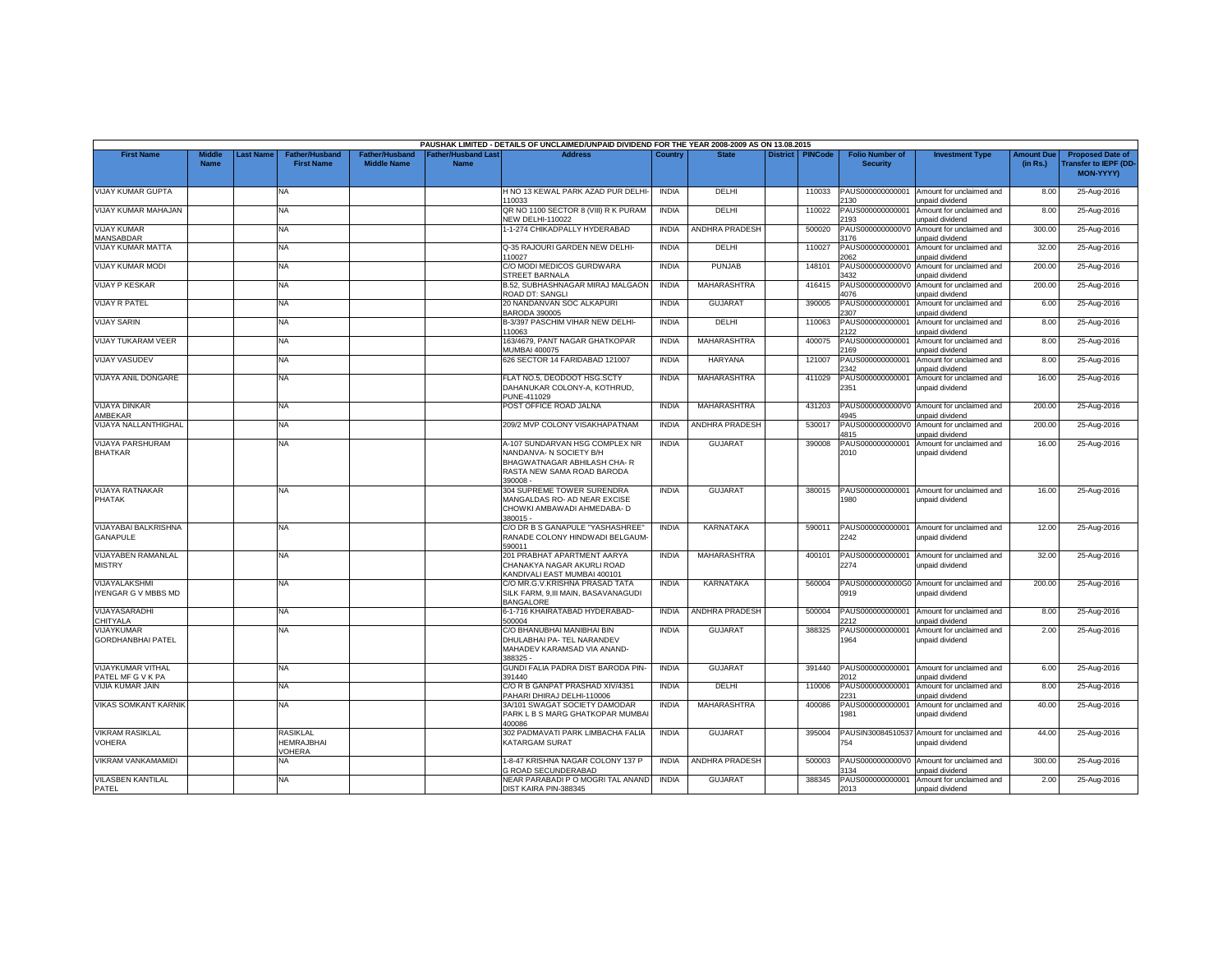|                                              |                              |          |                                            |                                             |                                   | PAUSHAK LIMITED - DETAILS OF UNCLAIMED/UNPAID DIVIDEND FOR THE YEAR 2008-2009 AS ON 13.08.2015                   |              |                       |                 |                |                                           |                                                    |                               |                                                                            |
|----------------------------------------------|------------------------------|----------|--------------------------------------------|---------------------------------------------|-----------------------------------|------------------------------------------------------------------------------------------------------------------|--------------|-----------------------|-----------------|----------------|-------------------------------------------|----------------------------------------------------|-------------------------------|----------------------------------------------------------------------------|
| <b>First Name</b>                            | <b>Middle</b><br><b>Name</b> | ast Name | <b>Father/Husband</b><br><b>First Name</b> | <b>Father/Husband</b><br><b>Middle Name</b> | Father/Husband Las<br><b>Name</b> | <b>Address</b>                                                                                                   | Country      | <b>State</b>          | <b>District</b> | <b>PINCode</b> | <b>Folio Number of</b><br><b>Security</b> | <b>Investment Type</b>                             | <b>Amount Due</b><br>(in Rs.) | <b>Proposed Date of</b><br><b>Transfer to IEPF (DD</b><br><b>MON-YYYY)</b> |
| <b>VIMAL MAHENDRABHAI</b><br><b>MEHTA</b>    |                              |          | <b>NA</b>                                  |                                             |                                   | KRISHNA BUILDING HANUMAN POLE<br>BAJWADA BARODA-390001                                                           | <b>INDIA</b> | <b>GUJARAT</b>        |                 | 390001         | PAUS000000000001<br>2014                  | Amount for unclaimed and<br>unpaid dividend        | 10.00                         | 25-Aug-2016                                                                |
| <b>VIMALA DEVI</b><br>KHANDELWAL             |                              |          | <b>NA</b>                                  |                                             |                                   | 12/15 SUNDER NAGAR S V ROAD<br>MALAD WEST MUMBAI 400064                                                          | <b>INDIA</b> | MAHARASHTRA           |                 | 400064         | PAUS000000000001<br>278                   | Amount for unclaimed and<br>unpaid dividend        | 32.00                         | 25-Aug-2016                                                                |
| VIMALA DEVI M V M<br>MBBSDGO                 |                              |          | NA.                                        |                                             |                                   | <b>GF.3. RATNA TOWERS</b><br>18/1, ARUNDALPET GUNTUR                                                             | <b>INDIA</b> | <b>ANDHRA PRADESH</b> |                 | 522002         | PAUS0000000000M<br>)957                   | Amount for unclaimed and<br>unpaid dividend        | 2000.00                       | 25-Aug-2016                                                                |
| <b>VIMALABEN</b><br>ARVINDKUMAR PATEL        |                              |          | <b>NA</b>                                  |                                             |                                   | 880 FIRST VAS NARANPURA VILLAGE<br>AHMEDABAD-380013                                                              | <b>INDIA</b> | GUJARAT               |                 | 380013         | PAUS000000000001<br>165                   | Amount for unclaimed and<br>unpaid dividend        | 8.00                          | 25-Aug-2016                                                                |
| VIMALABEN DHIRUBHAI<br>PATEL                 |                              |          | <b>NA</b>                                  |                                             |                                   | C/O DHIRUBHAI PARSHOTAMDAS PATEL<br>AT AJA- BPURA P O ODHA VIA<br>SATHAMBA TA BAYAD DI- ST<br>SABARKANTHA 383340 | <b>INDIA</b> | <b>GUJARAT</b>        |                 | 383340         | PAUS000000000001<br>2015                  | Amount for unclaimed and<br>unpaid dividend        | 16.00                         | 25-Aug-2016                                                                |
| <b>VIMLA KAPUR</b>                           |                              |          | NA                                         |                                             |                                   | A/3 RASHMI NAGAR DAYAL BAGH AGRA<br><b>WEST 282005</b>                                                           | <b>INDIA</b> | <b>UTTAR PRADESH</b>  |                 | 282005         | PAUS000000000001<br>226                   | Amount for unclaimed and<br>unpaid dividend        | 8.00                          | 25-Aug-2016                                                                |
| <b>VIMLA PANACHAND</b><br><b>JHAVERI</b>     |                              |          | <b>NA</b>                                  |                                             |                                   | 497 S V P ROAD ROOP-RAJ 4TH FLOOR<br>MUMBAI 400004                                                               | <b>INDIA</b> | MAHARASHTRA           |                 | 400004         | AUS00000000000<br>154                     | Amount for unclaimed and<br>unpaid dividend        | 8.00                          | 25-Aug-2016                                                                |
| <b>VIMLA TANDON</b>                          |                              |          | <b>NA</b>                                  |                                             |                                   | 2/89 SECTOR-15C CHANDIGARH 160015                                                                                | <b>INDIA</b> | CHANDIGARH            |                 | 160015         | PAUS000000000001<br>091                   | Amount for unclaimed and<br>unpaid dividend        | 16.00                         | 25-Aug-2016                                                                |
| VIMLABEN CHANDUBHAI<br>AMIN                  |                              |          | <b>NA</b>                                  |                                             |                                   | B/18 RACE COURSE PARK NEAR<br>NATUBHAI CENTRE GOTRI ROAD<br><b>BARODA 390007</b>                                 | <b>INDIA</b> | <b>GUJARAT</b>        |                 | 390007         | PAUS000000000001<br>2246                  | Amount for unclaimed and<br>unpaid dividend        | 6.00                          | 25-Aug-2016                                                                |
| VIMLABEN LALLUBHAI<br><b>GANDHI</b>          |                              |          | <b>NA</b>                                  |                                             |                                   | C/O NAVBHARAT AGENCIES RIDDHI<br>SIDDHI MARKET AT SAVARKUNDLA DIST<br>BHAVNAGAR-364515                           | <b>INDIA</b> | <b>GUJARAT</b>        |                 | 364515         | PAUS000000000001<br>2016                  | Amount for unclaimed and<br>unpaid dividend        | 16.00                         | 25-Aug-2016                                                                |
| VIMLABEN RAMANLAL<br><b>SHAH</b>             |                              |          | <b>NA</b>                                  |                                             |                                   | 113, "SHILP" C.G. ROAD,<br>NAVRANGPURA, AHMEDABAD-380009                                                         | <b>INDIA</b> | <b>GUJARAT</b>        |                 | 380009         | PAUS000000000001<br>353                   | Amount for unclaimed and<br><b>Inpaid dividend</b> | 16.00                         | 25-Aug-2016                                                                |
| <b>VINAY KUMAR K R</b>                       |                              |          | NA                                         |                                             |                                   | SARALA NIVAS KAITHAVANA<br>ALAPPUZHA                                                                             | <b>INDIA</b> | KERALA                |                 | 688003         | PAUS0000000000V0<br>2980                  | Amount for unclaimed and<br>unpaid dividend        | 300.00                        | 25-Aug-2016                                                                |
| <b>VINAY WAHI</b>                            |                              |          | <b>JKWAHI</b>                              |                                             |                                   | 459 PHASE 9 MAHALI PUNJAB                                                                                        | <b>INDIA</b> | PUNJAB                |                 | 160062         | PAUS000000000001<br>3004                  | Amount for unclaimed and<br>unpaid dividend        | 16.00                         | 25-Aug-2016                                                                |
| VINAYA KUMAR K R                             |                              |          | NA.                                        |                                             |                                   | SARALA NIVAS KAITHAVANA<br>ALAPPUZHA                                                                             | <b>INDIA</b> | <b>KERALA</b>         |                 | 688003         | PAUS0000000000V<br>982                    | Amount for unclaimed and<br>unpaid dividend        | 300.00                        | 25-Aug-2016                                                                |
| <b>VINAYAK KRISHNARAO</b><br><b>DHAKAPPA</b> |                              |          | <b>NA</b>                                  |                                             |                                   | VEERABHADRA GALLI NORTH CANARA<br><b>SIRSI</b>                                                                   | <b>INDIA</b> | KARNATAKA             |                 | 581401         | PAUS0000000000V0<br>5494                  | Amount for unclaimed and<br>unpaid dividend        | 4800.00                       | 25-Aug-2016                                                                |
| VINAYAK NARAYAN OKA                          |                              |          | NA                                         |                                             |                                   | R III 7/6 SACHIN HOU SOCIETY<br>MITHANAGAR ROAD MULUND EAST<br>MUMBAI-400081                                     | <b>INDIA</b> | MAHARASHTRA           |                 | 400081         | PAUS000000000001<br>1940                  | Amount for unclaimed and<br>unpaid dividend        | 6.00                          | 25-Aug-2016                                                                |
| VINAYAKA KRISHNARAO<br><b>DHANAPPA</b>       |                              |          | <b>NA</b>                                  |                                             |                                   | VEERABHADRAGALLI SIRSI (N.K) NORTH<br>KENARA                                                                     | <b>INDIA</b> | <b>KARNATAKA</b>      |                 | 581401         | PAUS0000000000V0<br>5465                  | Amount for unclaimed and<br>unpaid dividend        | 2000.00                       | 25-Aug-2016                                                                |
| VINAYAKUMAR<br>DAYABHAI PATEL                |                              |          | <b>NA</b>                                  |                                             |                                   | C/O. KAMLESH A PATEL F/2, PREMJYOT<br>TOWERS, OPP A.ONE SCHOOL<br>SUBHASH CHIWA, GURUKUL<br>ROAD.AHMEDABAD       | <b>INDIA</b> | <b>GUJARAT</b>        |                 | 380052         | PAUS0000000000V0<br>0813                  | Amount for unclaimed and<br>unpaid dividend        | 200.00                        | 25-Aug-2016                                                                |
| <b>VINEET KUMAR TIWARI</b>                   |                              |          | <b>NA</b>                                  |                                             |                                   | D-63/31-A8 PANCHSHEEL COLONY<br>MONDWDIH VARANASI                                                                | <b>INDIA</b> | <b>UTTAR PRADESH</b>  |                 | 221001         | PAUS0000000000V0<br>3399                  | Amount for unclaimed and<br>unpaid dividend        | 200.00                        | 25-Aug-2016                                                                |
| <b>VINITKUMAR PARIKH</b>                     |                              |          | <b>NA</b>                                  |                                             |                                   | 136 SAMRAT ASHOK SOCIETY 4TH<br>FLOOR RATILAL R THAKKER MARG<br>MALBAR HILL MUMBAI 400006                        | <b>INDIA</b> | <b>MAHARASHTRA</b>    |                 | 400006         | PAUS000000000001<br>2317                  | Amount for unclaimed and<br>unpaid dividend        | 8.00                          | 25-Aug-2016                                                                |
| <b>VINOD ARORA</b>                           |                              |          | NA                                         |                                             |                                   | A 28/2 DDA FLATS SFS TYPE SAKET<br><b>VEW DELHI 110017</b>                                                       | <b>INDIA</b> | DELHI                 |                 | 110017         | PAUS000000000001<br>2117                  | Amount for unclaimed and<br>unpaid dividend        | 8.00                          | 25-Aug-2016                                                                |
| VINOD CHIMANLAL SHAH                         |                              |          | <b>NA</b>                                  |                                             |                                   | 208 MAHABALIPURAM OLD PADRA<br>(TANDALJA) ROAD NR BASIL SCHOOL<br><b>BARODA</b>                                  | <b>INDIA</b> | <b>GUJARAT</b>        |                 | 380001         | PAUS000000000001<br>2020                  | Amount for unclaimed and<br>unpaid dividend        | 16.00                         | 25-Aug-2016                                                                |
| <b>VINOD KUMAR</b>                           |                              |          | <b>NA</b>                                  |                                             |                                   | C/O CHANDIGARH STATIONERS SHOP<br>NO 47 SECTOR 16 D CHANDIGARH<br>160016                                         | <b>INDIA</b> | CHANDIGARH            |                 | 160016         | PAUS000000000001<br>2232                  | Amount for unclaimed and<br>unpaid dividend        | 16.00                         | 25-Aug-2016                                                                |
| <b>VINOD KUMAR</b>                           |                              |          | NA                                         |                                             |                                   | B-58 GUJRAWAL TOWN PART I STADIUM<br>ROAD DELHI 110009                                                           | <b>INDIA</b> | DELHI                 |                 | 110009         | PAUS000000000001<br>197                   | Amount for unclaimed and<br>unpaid dividend        | 8.00                          | 25-Aug-2016                                                                |
| <b>VINOD KUMAR ARORA</b>                     |                              |          | <b>NA</b>                                  |                                             |                                   | 7/206 GEETA COLONY GANDHI NAGAR<br>DELHI-110031                                                                  | <b>INDIA</b> | DELHI                 |                 | 110031         | PAUS00000000000<br>2135                   | Amount for unclaimed and<br>unpaid dividend        | 8.00                          | 25-Aug-2016                                                                |
| VINOD KUMAR BANSAL                           |                              |          | <b>NA</b>                                  |                                             |                                   | 68, VIGYAN VIHAR, DELHI PIN-110092                                                                               | <b>INDIA</b> | DELHI                 |                 | 110092         | PAUS000000000001<br>354                   | Amount for unclaimed and<br>unpaid dividend        | 66.00                         | 25-Aug-2016                                                                |
| <b>VINOD KUMAR</b><br>BHARDWAJ               |                              |          | <b>NA</b>                                  |                                             |                                   | C/O UJJWAL LTD 26/79 KARACHI KHANA<br><b>KANPUR</b>                                                              | <b>INDIA</b> | UTTARAKHAND           |                 | 248001         | PAUS0000000000V0<br>3353                  | Amount for unclaimed and<br>unpaid dividend        | 200.00                        | 25-Aug-2016                                                                |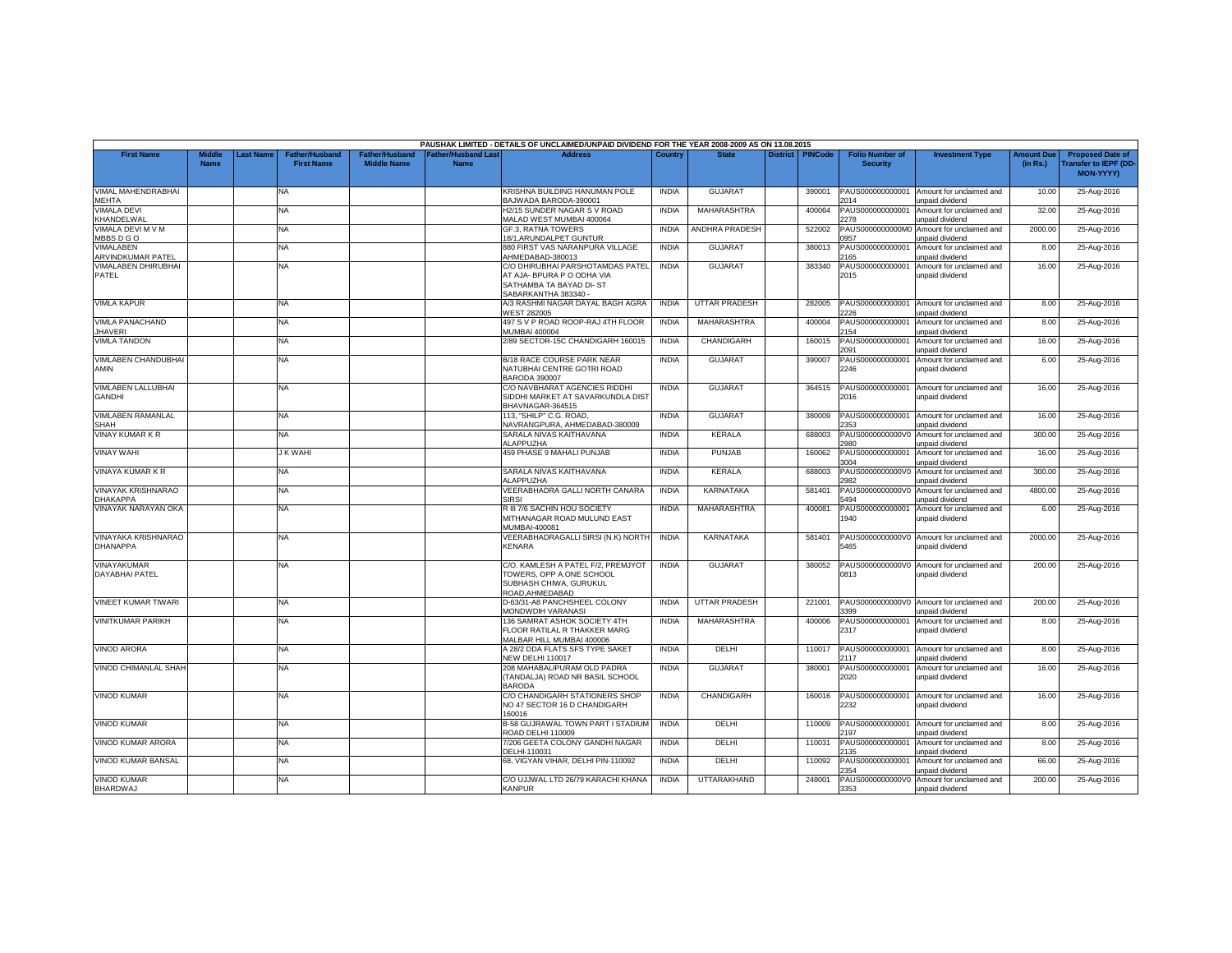|                                          |                              |           |                                            |                                             |                                           | PAUSHAK LIMITED - DETAILS OF UNCLAIMED/UNPAID DIVIDEND FOR THE YEAR 2008-2009 AS ON 13.08.2015 |              |                       |                 |                |                                           |                                                    |                               |                                                                            |
|------------------------------------------|------------------------------|-----------|--------------------------------------------|---------------------------------------------|-------------------------------------------|------------------------------------------------------------------------------------------------|--------------|-----------------------|-----------------|----------------|-------------------------------------------|----------------------------------------------------|-------------------------------|----------------------------------------------------------------------------|
| <b>First Name</b>                        | <b>Middle</b><br><b>Name</b> | Last Name | <b>Father/Husband</b><br><b>First Name</b> | <b>Father/Husband</b><br><b>Middle Name</b> | <b>Father/Husband Last</b><br><b>Name</b> | <b>Address</b>                                                                                 | Country      | <b>State</b>          | <b>District</b> | <b>PINCode</b> | <b>Folio Number of</b><br><b>Security</b> | <b>Investment Type</b>                             | <b>Amount Due</b><br>(in Rs.) | <b>Proposed Date of</b><br><b>Transfer to IEPF (DD</b><br><b>MON-YYYYY</b> |
| VINOD KUMAR JAIN                         |                              |           | NA                                         |                                             |                                           | 125/50 ORIENTAL APTT SECTOR-9 D C<br>HOWK ROHINI DELHI 110085                                  | <b>INDIA</b> | DELHI                 |                 | 110085         | PAUS000000000001<br>198                   | Amount for unclaimed and<br>unpaid dividend        | 8.00                          | 25-Aug-2016                                                                |
| VINOD KUMAR KHANNA                       |                              |           | <b>NA</b>                                  |                                             |                                           | 104/B SAMEER NIWAS 21/A J P ROAD 7<br><b>BUNGLOWS VERSOVA MUMBAI</b>                           | <b>INDIA</b> | MAHARASHTRA           |                 | 400061         | PAUS0000000000V0<br>4616                  | Amount for unclaimed and<br>inpaid dividend        | 400.00                        | 25-Aug-2016                                                                |
| VINOD ONKAR JOSHI                        |                              |           | NA                                         |                                             |                                           | QTR NO D/90/I C T P S COLONY<br>JRJANAGAR CHANDRAPUR P 442-404 M                               | <b>INDIA</b> | <b>MADHYA PRADESH</b> |                 | 442404         | PAUS000000000001<br>2337                  | Amount for unclaimed and<br>unpaid dividend        | 32.00                         | 25-Aug-2016                                                                |
| <b>VINODCHANDRA</b><br>CHHAGANLAL GANDHI |                              |           | NA                                         |                                             |                                           | GOLWAD GANDEVI DIST BULSAR PIN-<br>396360                                                      | <b>INDIA</b> | GUJARAT               |                 | 396360         | PAUS000000000001<br>2023                  | Amount for unclaimed and<br>unpaid dividend        | 16.00                         | 25-Aug-2016                                                                |
| VINODCHANDRA<br>POPATLAL MISTRY          |                              |           | NA.                                        |                                             |                                           | B/41, YOGESHWAR KRUPA SOCIETY NR.<br>H.P. PETROL PUMP. VASNA ROAD.<br>/ADODARA 390015          | <b>INDIA</b> | <b>GUJARAT</b>        |                 | 390015         | PAUS000000000001<br>1951                  | Amount for unclaimed and<br>unpaid dividend        | 2.00                          | 25-Aug-2016                                                                |
| VINODCHANDRA<br>RAMANLAL PARIKH          |                              |           | NA                                         |                                             |                                           | 13 LOVEKUSH SOCIETY NAVAVADAJ<br>AHMEDABAD-380013                                              | <b>INDIA</b> | <b>GUJARAT</b>        |                 | 380013         | PAUS000000000001<br>2025                  | Amount for unclaimed and<br>unpaid dividend        | 32.00                         | 25-Aug-2016                                                                |
| <b>VINODKUMAR</b><br>NAVNITLAL SHAH      |                              |           | <b>NA</b>                                  |                                             |                                           | SATAK POLE "PANCHSEEL" UMRETH<br>388220                                                        | <b>INDIA</b> | <b>GUJARAT</b>        |                 | 388220         | PAUS000000000001<br>1946                  | Amount for unclaimed and<br>unpaid dividend        | 8.00                          | 25-Aug-2016                                                                |
| VINODRAI BHOGILAL<br><b>SHAH</b>         |                              |           | NA                                         |                                             |                                           | C/O SHAH MEDICAL STORES OPP<br>ANUPAM CINEMA JAMNAGAR 361001                                   | <b>INDIA</b> | <b>GUJARAT</b>        |                 | 361001         | PAUS000000000001<br>026                   | Amount for unclaimed and<br><b>Inpaid dividend</b> | 32.00                         | 25-Aug-2016                                                                |
| <b>VINUBHAI AMBALAL</b><br>PATEL         |                              |           | NA                                         |                                             |                                           | <b>MAIKRUPA SOCIETY KARELI BAUG</b><br>BARODA-390001                                           | <b>INDIA</b> | <b>GUJARAT</b>        |                 | 390001         | PAUS000000000001<br>2028                  | Amount for unclaimed and<br>unpaid dividend        | 6.00                          | 25-Aug-2016                                                                |
| VINUBHAI BABABHAI                        |                              |           | <b>NA</b>                                  |                                             |                                           | 52-53 JANTA NAGAR RAMOL<br>HMEDABAD 382449                                                     | <b>INDIA</b> | <b>GUJARAT</b>        |                 | 382449         | PAUS000000000001<br>1988                  | Amount for unclaimed and<br>unpaid dividend        | 2.00                          | 25-Aug-2016                                                                |
| VINUBHAI FULABHAI<br>PATEL               |                              |           | NA                                         |                                             |                                           | AT & POST UNDERA DIST BARODA PIN<br>390001                                                     | <b>INDIA</b> | <b>GUJARAT</b>        |                 | 390001         | PAUS000000000001<br>1957                  | Amount for unclaimed and<br>unpaid dividend        | 20.00                         | 25-Aug-2016                                                                |
| <b>VINUBHAI ISHWARBHAI</b><br>PATEL      |                              |           | <b>NA</b>                                  |                                             |                                           | C/O ORIENTAL CERAMIC WORKS AT PO<br>& TAL VIJAPUR DIST MEHSANA PIN-<br>382870                  | <b>INDIA</b> | <b>GUJARAT</b>        |                 | 382870         | PAUS000000000001<br>2029                  | Amount for unclaimed and<br>unpaid dividend        | 6.00                          | 25-Aug-2016                                                                |
| VINUBHAI MULJIBHAI<br>PATEL              |                              |           | NA                                         |                                             |                                           | MAHADEV FALIA AT & PO SOKHADA<br>DIST BARODA PIN-391240                                        | <b>INDIA</b> | <b>GUJARAT</b>        |                 | 391240         | PAUS000000000001<br>2030                  | Amount for unclaimed and<br>unpaid dividend        | 2.00                          | 25-Aug-2016                                                                |
| <b>VINUBHAI</b><br>TRIBHOVANDAS PATEL    |                              |           | NA.                                        |                                             |                                           | <b>B/46 VALLABHNAGAR KARELIBAUG</b><br>BARODA-390001                                           | <b>INDIA</b> | <b>GUJARAT</b>        |                 | 390001         | PAUS000000000001<br>2031                  | Amount for unclaimed and<br>unpaid dividend        | 2.00                          | 25-Aug-2016                                                                |
| VINUSINH DILIPSINH<br>ZALA               |                              |           | <b>NA</b>                                  |                                             |                                           | 2 BHAGAVATI SOCIETY MAHIYAL TALOD<br>83215                                                     | <b>INDIA</b> | GUJARAT               |                 | 383215         | PAUS000000000001<br>2147                  | Amount for unclaimed and<br>Inpaid dividend        | 8.00                          | 25-Aug-2016                                                                |
| VIPINCHANDRA<br>RAMANLAL PARIKH          |                              |           | NA                                         |                                             |                                           | 16 ASTAPAD SOCIETY NEAR WATER<br><b>TANK KARELIBAUG VADODARA</b>                               | <b>INDIA</b> | <b>GUJARAT</b>        |                 | 390018         | PAUS0000000000V0<br>4473                  | Amount for unclaimed and<br>unpaid dividend        | 200.00                        | 25-Aug-2016                                                                |
| VIPINCHANDRA<br>SHIVABHAI PATEL          |                              |           | NA                                         |                                             |                                           | PO SUNDRNA TA PETLAD DIST KHEDA<br>388480                                                      | <b>INDIA</b> | <b>GUJARAT</b>        |                 | 388480         | PAUS000000000001<br>2149                  | Amount for unclaimed and<br>unpaid dividend        | 8.00                          | 25-Aug-2016                                                                |
| VIPINKUMAR<br>CHANDULAL DOSHI            |                              |           | NA                                         |                                             |                                           | C/O MILAN TRADERS S T ROAD DIST<br>SABARKATHA PIN-383430                                       | <b>INDIA</b> | <b>GUJARAT</b>        |                 | 383430         | PAUS000000000001<br>032                   | Amount for unclaimed and<br><b>Inpaid dividend</b> | 2.00                          | 25-Aug-2016                                                                |
| <b>VIPUL NAVRANGLAL</b><br>DHOLAKIA      |                              |           | NA.                                        |                                             |                                           | LINA' OPP PUNJAB NATIONAL BANK<br>FATEHGANJ BARODA-390002                                      | <b>INDIA</b> | <b>GUJARAT</b>        |                 | 390002         | PAUS000000000001<br>063                   | Amount for unclaimed and<br>unpaid dividend        | 66.00                         | 25-Aug-2016                                                                |
| <b>VIPUL VARMA</b>                       |                              |           | NA                                         |                                             |                                           | 212 ROCKET REGIMENT C/O 56 APO<br>DEHRADUN                                                     | <b>INDIA</b> | UTTARAKHAND           |                 | 248001         | PAUS000000000001<br>2112                  | Amount for unclaimed and<br>unpaid dividend        | 8.00                          | 25-Aug-2016                                                                |
| <b>VIPUL VARMA</b>                       |                              |           | <b>NA</b>                                  |                                             |                                           | 212, ROCKET REGIMENT C/O.56 APO<br>TAMILNADU                                                   | <b>INDIA</b> | <b>MAHARASHTRA</b>    |                 | 999999         | PAUS00000000000<br>2258                   | Amount for unclaimed and<br>unpaid dividend        | 8.00                          | 25-Aug-2016                                                                |
| <b>VIPUL VINDORAY</b><br>VANKANI         |                              |           | NA                                         |                                             |                                           | C/O MR P T LIMAYE 7 VRAJWAS<br>SOCIETY COLLEGE ROAD NADIAD<br>87001                            | <b>INDIA</b> | GUJARAT               |                 | 387001         | PAUS000000000001<br>2298                  | Amount for unclaimed and<br>unpaid dividend        | 16.00                         | 25-Aug-2016                                                                |
| VIPULKUMAR KANUBHAI<br>SHAH              |                              |           | NA                                         |                                             |                                           | 13, ANAND SAGAR APARTMENTS, NR<br>NEW INDIA MILLS, JETALPUR ROAD,<br>VADODARA-390005           | <b>INDIA</b> | <b>GUJARA1</b>        |                 | 390005         | PAUS000000000001<br>2034                  | Amount for unclaimed and<br>unpaid dividend        | 32.00                         | 25-Aug-2016                                                                |
| <b>VIRBALA KAMALKANT</b><br>DALAL        |                              |           | NA                                         |                                             |                                           | 21 PUNIT NAGAR OLD PADRA ROAD<br>OPP VACCINE INSTITUTE BARODA<br>390015                        | <b>INDIA</b> | <b>GUJARAT</b>        |                 | 390015         | PAUS000000000001<br>1990                  | Amount for unclaimed and<br>unpaid dividend        | 106.00                        | 25-Aug-2016                                                                |
| VIRENDRA CHAWLA                          |                              |           | <b>NA</b>                                  |                                             |                                           | A-H/29 SHALIMAR BAGH DELHI 110052                                                              | <b>INDIA</b> | DELHI                 |                 | 110052         | PAUS000000000001<br>2269                  | Amount for unclaimed and<br>unpaid dividend        | 32.00                         | 25-Aug-2016                                                                |
| VIRENDRA J GANDHI                        |                              |           | NA                                         |                                             |                                           | C/O POPATLAL K SHAH AT MARCHI<br>POLE IN RATAN POLE AHMEDABAD-<br>380001                       | <b>INDIA</b> | <b>GUJARAT</b>        |                 | 380001         | PAUS000000000001<br>2202                  | Amount for unclaimed and<br>unpaid dividend        | 16.00                         | 25-Aug-2016                                                                |
| <b>VIRENDRA KUMAR</b><br><b>HASIN</b>    |                              |           | NA                                         |                                             |                                           | AC-IV 65-D MIG FLATS SHALIMARBAGH<br><b>DELHI 110052</b>                                       | <b>INDIA</b> | <b>DELHI</b>          |                 | 110052         | PAUS000000000001<br>200                   | Amount for unclaimed and<br>unpaid dividend        | 8.00                          | 25-Aug-2016                                                                |
| <b>VIRENDRA KUMAR</b><br><b>SINGH</b>    |                              |           | NA                                         |                                             |                                           | FEDERAL BANK LTD MEHTA POLE<br><b>MANDVI VADODARA</b>                                          | <b>INDIA</b> | <b>GUJARAT</b>        |                 | 390006         | PAUS0000000000V0<br>331                   | Amount for unclaimed and<br>unpaid dividend        | 300.00                        | 25-Aug-2016                                                                |
| VIRENDRA P MANKAD                        |                              |           | ΝA                                         |                                             |                                           | 2/H 74 307 HUDCO ANAND NAGAR OPP<br><b>GAYATRI TEMPLE RAJKOT</b>                               | <b>INDIA</b> | <b>GUJARA1</b>        |                 | 360002         | PAUS0000000000V0<br>4123                  | Amount for unclaimed and<br>unpaid dividend        | 300.00                        | 25-Aug-2016                                                                |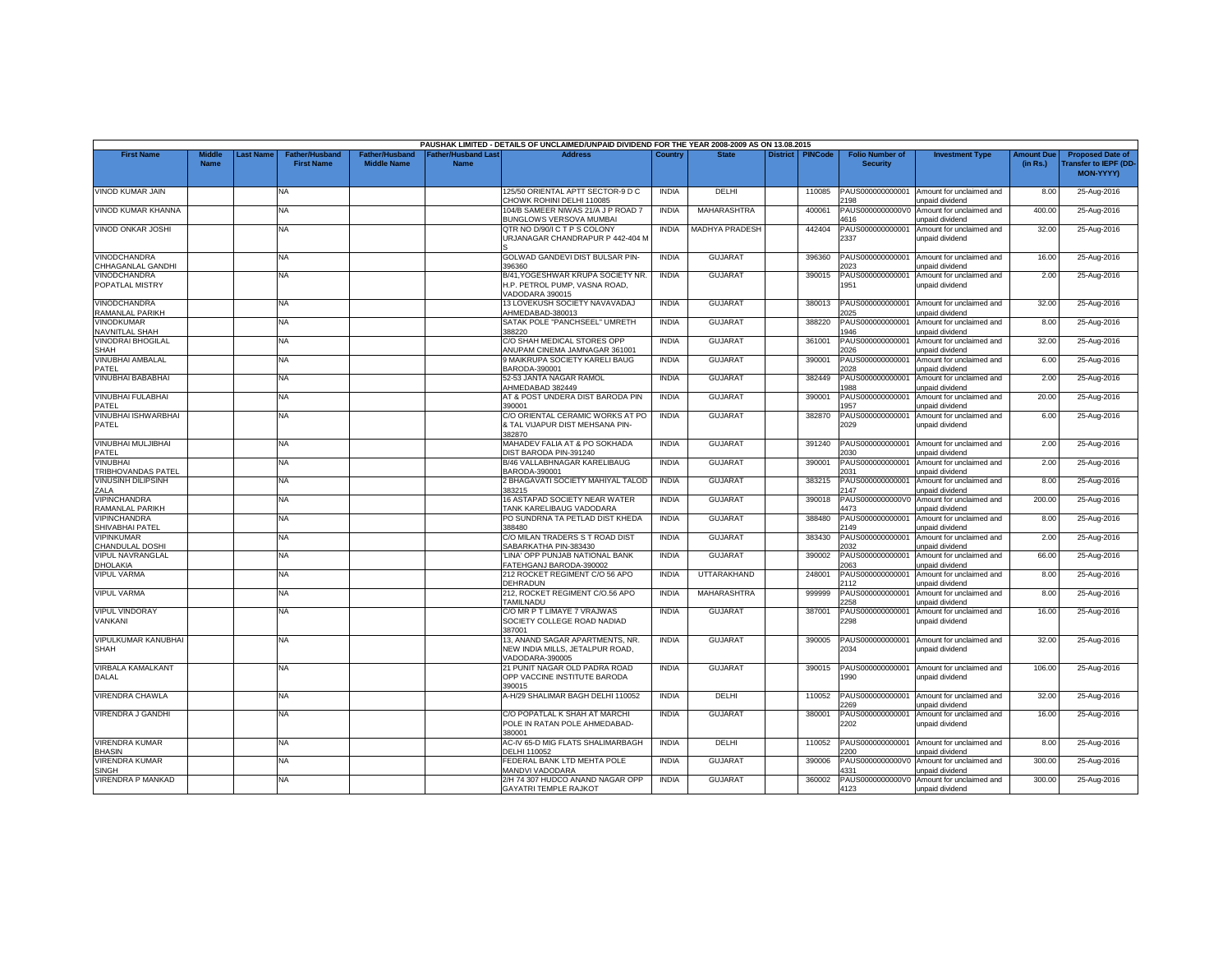|                                                  |                              |           |                                            |                                             |                                           | PAUSHAK LIMITED - DETAILS OF UNCLAIMED/UNPAID DIVIDEND FOR THE YEAR 2008-2009 AS ON 13.08.2015               |              |                       |                 |                |                                           |                                                               |                               |                                                                            |
|--------------------------------------------------|------------------------------|-----------|--------------------------------------------|---------------------------------------------|-------------------------------------------|--------------------------------------------------------------------------------------------------------------|--------------|-----------------------|-----------------|----------------|-------------------------------------------|---------------------------------------------------------------|-------------------------------|----------------------------------------------------------------------------|
| <b>First Name</b>                                | <b>Middle</b><br><b>Name</b> | Last Name | <b>Father/Husband</b><br><b>First Name</b> | <b>Father/Husband</b><br><b>Middle Name</b> | <b>Father/Husband Last</b><br><b>Name</b> | <b>Address</b>                                                                                               | Country      | <b>State</b>          | <b>District</b> | <b>PINCode</b> | <b>Folio Number of</b><br><b>Security</b> | <b>Investment Type</b>                                        | <b>Amount Due</b><br>(in Rs.) | <b>Proposed Date of</b><br><b>Transfer to IEPF (DD</b><br><b>MON-YYYY)</b> |
| <b>VIRENDRA SHANTILAL</b><br><b>TRIVEDI</b>      |                              |           | NA                                         |                                             |                                           | 8-A VIVEKANAND PARK AJWA ROAD<br>BARODA-390006                                                               | <b>INDIA</b> | <b>GUJARAT</b>        |                 | 390006         | PAUS000000000001<br>2035                  | Amount for unclaimed and<br>unpaid dividend                   | 16.00                         | 25-Aug-2016                                                                |
| <b>VIRES K SHAH</b>                              |                              |           | <b>NA</b>                                  |                                             |                                           | C/O SHAH POPATLAL KALIDAS NEAR<br>PURNIMA GUEST HOUSE RATAN POLE<br>AHMEDABAD-380001                         | <b>INDIA</b> | <b>GUJARAT</b>        |                 | 380001         | PAUS000000000001<br>2166                  | Amount for unclaimed and<br>unpaid dividend                   | 24.00                         | 25-Aug-2016                                                                |
| <b>VIRU NARENDRA DESAI</b>                       |                              |           | NA                                         |                                             |                                           | 9 SHANTINATH APT 2ND FLOOR BEHIND<br>DOCTO- R'S HOUSE NEAR PARIMAL<br>GARDEN AMBAWADI - AHMEDABAD<br>380006- | <b>INDIA</b> | <b>GUJARAT</b>        |                 | 380006         | PAUS000000000001<br>2036                  | Amount for unclaimed and<br>unpaid dividend                   | 16.00                         | 25-Aug-2016                                                                |
| VIRUPAXAPPA<br>SANNACHANABASAPPA<br><b>ANNIG</b> |                              |           | <b>NA</b>                                  |                                             |                                           | AT & POST TIRLAPURE TAL NAVALGUND<br>DIST DHARWAR KARNATAK 576224                                            | <b>INDIA</b> | KARNATAKA             |                 | 576224         | PAUS000000000001<br>2052                  | Amount for unclaimed and<br>unpaid dividend                   | 16.00                         | 25-Aug-2016                                                                |
| <b>VISALAKSHI G</b>                              |                              |           | NA                                         |                                             |                                           | W/O. DR. GOVINDARAJAN. O.K 13,<br>SITHAN STREET GUGAI, SALEM                                                 | <b>INDIA</b> | <b>TAMIL NADU</b>     |                 | 636006         | PAUS0000000000G0<br>0401                  | Amount for unclaimed and<br>unpaid dividend                   | 1600.00                       | 25-Aug-2016                                                                |
| VISHAL M KUNDNANI                                |                              |           | <b>NA</b>                                  |                                             |                                           | 7/A GOKUL NIVAS LT P N KOTNIS PATH<br>MAHIM MUMBAI 400016                                                    | <b>INDIA</b> | <b>MAHARASHTRA</b>    |                 | 400016         | PAUS000000000001<br>322                   | Amount for unclaimed and<br>unpaid dividend                   | 8.00                          | 25-Aug-2016                                                                |
| VISHNU DINKAR JOSHI                              |                              |           | NA                                         |                                             |                                           | G-89 LOKMANYA NAGAR T H KATARIYA<br>MARG MUMBAI-400016                                                       | <b>INDIA</b> | MAHARASHTRA           |                 | 400016         | PAUS000000000001<br>938                   | Amount for unclaimed and<br><b>Inpaid dividend</b>            | 6.00                          | 25-Aug-2016                                                                |
| <b>VISHNU DINKAR JOSHI</b>                       |                              |           | NA                                         |                                             |                                           | G-89 LOKMANYA NAGAR T H KATARIYA<br>MARG MUMBAI-400016                                                       | <b>INDIA</b> | MAHARASHTRA           |                 | 400016         | PAUS000000000001<br>939                   | Amount for unclaimed and<br>unpaid dividend                   | 2.00                          | 25-Aug-2016                                                                |
| VISHNU YADAO<br>KHEDKAR                          |                              |           | <b>NA</b>                                  |                                             |                                           | BHARTI PURA KARANJA (LAD) DIST<br>AKOLA M S PIN-444105                                                       | <b>INDIA</b> | MAHARASHTRA           |                 | 444105         | PAUS000000000001<br>1992                  | Amount for unclaimed and<br>unpaid dividend                   | 6.00                          | 25-Aug-2016                                                                |
| <b>/ISHNUPRASAD</b><br>HIRALAL PATEL             |                              |           | NA                                         |                                             |                                           | WADI CHHELLIPOLE BARODA 390001                                                                               | <b>INDIA</b> | <b>GUJARAT</b>        |                 | 390001         | PAUS000000000001<br>1948                  | Amount for unclaimed and<br>unpaid dividend                   | 10.00                         | 25-Aug-2016                                                                |
| VISHWA MITTER SONI                               |                              |           | ATE SH D P SONI                            |                                             |                                           | B-4/18 KRISHNA NAGAR DELHI                                                                                   | <b>INDIA</b> | DELHI                 |                 | 110051         | PAUSIN30011810617<br>675                  | Amount for unclaimed and<br>unpaid dividend                   | 16.00                         | 25-Aug-2016                                                                |
| VISHWA NATH SINGH                                |                              |           | NA                                         |                                             |                                           | C/O MR KALYAN SINGH VILLAGE<br>SOBBAWAPUR PO AMBARA PACHUM<br>DIST RAI BARELI 229001                         | <b>INDIA</b> | <b>UTTAR PRADESH</b>  |                 | 229001         | PAUS000000000001<br>2037                  | Amount for unclaimed and<br>unpaid dividend                   | 16.00                         | 25-Aug-2016                                                                |
| <b>VISHWANATH AIYER</b>                          |                              |           | NA                                         |                                             |                                           | 24/4 SHIVAJI-NAGAR POONA-411005                                                                              | <b>INDIA</b> | MAHARASHTRA           |                 | 411005         | PAUS000000000001<br>2141                  | Amount for unclaimed and<br>unpaid dividend                   | 16.00                         | 25-Aug-2016                                                                |
| VISHWANATH HANJI                                 |                              |           | <b>NA</b>                                  |                                             |                                           | HANJI MEDICALS RANI LAXMIBAI RD<br><b>GADHINGLAJ</b>                                                         | <b>INDIA</b> | MAHARASHTRA           |                 | 416502         | PAUS0000000000V0<br>1110                  | Amount for unclaimed and<br>Inpaid dividend                   | 200.00                        | 25-Aug-2016                                                                |
| <b>VISHWANATH M</b><br><b>TELSANG</b>            |                              |           | NA                                         |                                             |                                           | C/O M/S SWADESHI MEDICAL STORES<br>MAIN ROAD ATHANI                                                          | <b>INDIA</b> | KARNATAKA             |                 | 591304         | PAUS0000000000V0<br>2400                  | Amount for unclaimed and<br>unpaid dividend                   | 200.00                        | 25-Aug-2016                                                                |
| <b>VISWANATHAN S G</b>                           |                              |           | NA                                         |                                             |                                           | C/O. MR.BHIMA RAO NO 99,4TH MAIN<br>ROAD, MALLESWARAM BANGALORE                                              | <b>INDIA</b> | KARNATAKA             |                 | 560003         | PAUS0000000000V0<br>1145                  | Amount for unclaimed and<br>unpaid dividend                   | 80.00                         | 25-Aug-2016                                                                |
| VISWESWARA RAO<br><b>BEERAKA</b>                 |                              |           | NA                                         |                                             |                                           | NEHRU NAGAR NANDIGAMA KRISHNA<br>DIST (A.P)                                                                  | <b>INDIA</b> | <b>ANDHRA PRADESH</b> |                 | 521185         | PAUS0000000000V0<br>1818                  | Amount for unclaimed and<br>unpaid dividend                   | 800.00                        | 25-Aug-2016                                                                |
| VITHALBHAI DEVAJIBHAI<br>PATFL                   |                              |           | NA.                                        |                                             |                                           | AT NAVA MUVADA POST SORNA TAL<br><b>KAPADVANJ DIST KAIRA</b>                                                 | <b>INDIA</b> | GUJARAT               |                 | 387411         | PAUS000000000001<br>2038                  | Amount for unclaimed and<br>unpaid dividend                   | 16.00                         | 25-Aug-2016                                                                |
| VITHALBHAI K PATEL                               |                              |           | NA                                         |                                             |                                           | GUNDI FALIA PADRA DIST BARODA PIN<br>391440                                                                  | <b>INDIA</b> | <b>GUJARAT</b>        |                 | 391440         | PAUS000000000001<br>2039                  | Amount for unclaimed and<br>unpaid dividend                   | 6.00                          | 25-Aug-2016                                                                |
| <b>VITHALBHAI NATHABHAI</b><br><b>SOLANKI</b>    |                              |           | <b>NA</b>                                  |                                             |                                           | GARASIA WADO GORWA BARODA<br>390003                                                                          | <b>INDIA</b> | <b>GUJARAT</b>        |                 | 390003         | PAUS00000000000<br>1949                   | Amount for unclaimed and<br>unpaid dividend                   | 2.00                          | 25-Aug-2016                                                                |
| VITHALBHAI<br>RANCHHODBHAI PATEL                 |                              |           | NA                                         |                                             |                                           | AT & POST ADVALA TA AMOD DIST<br>BROACH PIN-392110                                                           | <b>INDIA</b> | <b>GUJARAT</b>        |                 | 392110         | PAUS000000000001<br>041                   | Amount for unclaimed and<br><b>Inpaid dividend</b>            | 6.00                          | 25-Aug-2016                                                                |
| VITHALDAS DAYALAL<br><b>MIPARA</b>               |                              |           | NA                                         |                                             |                                           | DAYALAL DEVRAJBHAI & CO BAZAR<br>ROAD DHORAJI 360410                                                         | <b>INDIA</b> | <b>GUJARAT</b>        |                 | 360410         | PAUS000000000001<br>308                   | Amount for unclaimed and<br>unpaid dividend                   | 32.00                         | 25-Aug-2016                                                                |
| VITHALDAS HARILAL<br>SHAH                        |                              |           | NA                                         |                                             |                                           | VITHAL KRUPA MUSA POLE MEHTA<br>OLE BARODA-390006                                                            | <b>INDIA</b> | <b>GUJARAT</b>        |                 | 390006         | PAUS000000000001<br>2042                  | Amount for unclaimed and<br>unpaid dividend                   | 2.00                          | 25-Aug-2016                                                                |
| VITTHALBHAI SHIVRAM<br><b>JADHAV</b>             |                              |           | NA                                         |                                             |                                           | 19/204 GUJARAT HOUSING BOARD<br>AKOTA ROAD BARODA 390005                                                     | <b>INDIA</b> | <b>GUJARAT</b>        |                 | 390005         | PAUS000000000001<br>960                   | Amount for unclaimed and<br>unpaid dividend                   | 2.00                          | 25-Aug-2016                                                                |
| <b>VITTHALDAS TRIKAMDAS</b><br>PATADIYA          |                              |           | <b>TRIKAMDAS</b><br>PARABHUDAS<br>PATADIYA |                                             |                                           | 1/16/65 RUGNATHDASNI SHERI<br><b>VIRAMGAM AHMEDABAD</b>                                                      | <b>INDIA</b> | <b>GUJARAT</b>        |                 | 382150         | 255                                       | PAUSIN30177413418 Amount for unclaimed and<br>unpaid dividend | 8.00                          | 25-Aug-2016                                                                |
| <b>VIVEK KESHAVRAO</b><br>MARKANDEYA             |                              |           | NA                                         |                                             |                                           | 606 KAILASH THE HILL SIDE N D A<br>PASHAN ROADPAVDHAN (K)                                                    | <b>INDIA</b> | <b>MAHARASHTRA</b>    |                 | 411021         | PAUS000000000001<br>2044                  | Amount for unclaimed and<br>unpaid dividend                   | 2.00                          | 25-Aug-2016                                                                |
| <b>VIVEK V DABKE</b>                             |                              |           | NA                                         |                                             |                                           | NO 83/A CIL COLONY 2ND MAIN ROAD<br>SANJAYNAGAR BANGALORE 560094                                             | <b>INDIA</b> | <b>KARNATAKA</b>      |                 | 560094         | PAUS00000000000<br>2260                   | Amount for unclaimed and<br>unpaid dividend                   | 6.00                          | 25-Aug-2016                                                                |
| VRAJESHKUMAR<br><b>VITHALDAS SHAH</b>            |                              |           | <b>NA</b>                                  |                                             |                                           | 5-1-720 BANK STREET HYDERABAD                                                                                | <b>INDIA</b> | <b>ANDHRA PRADESH</b> |                 | 500002         | PAUS0000000000V<br>719                    | Amount for unclaimed and<br><b>Inpaid dividend</b>            | 200.00                        | 25-Aug-2016                                                                |
| VRAJLAL<br><b>DURLABHJIBHAI</b><br>VAGHELA       |                              |           | NA                                         |                                             |                                           | FLAT 42 11TH FLOOR BLDG 17 NAVJIVAN<br>SOCIETY LAMINGTON ROAD MUMBAI-<br>400008                              | <b>INDIA</b> | MAHARASHTRA           |                 | 400008         | PAUS000000000001<br>2152                  | Amount for unclaimed and<br>unpaid dividend                   | 8.00                          | 25-Aug-2016                                                                |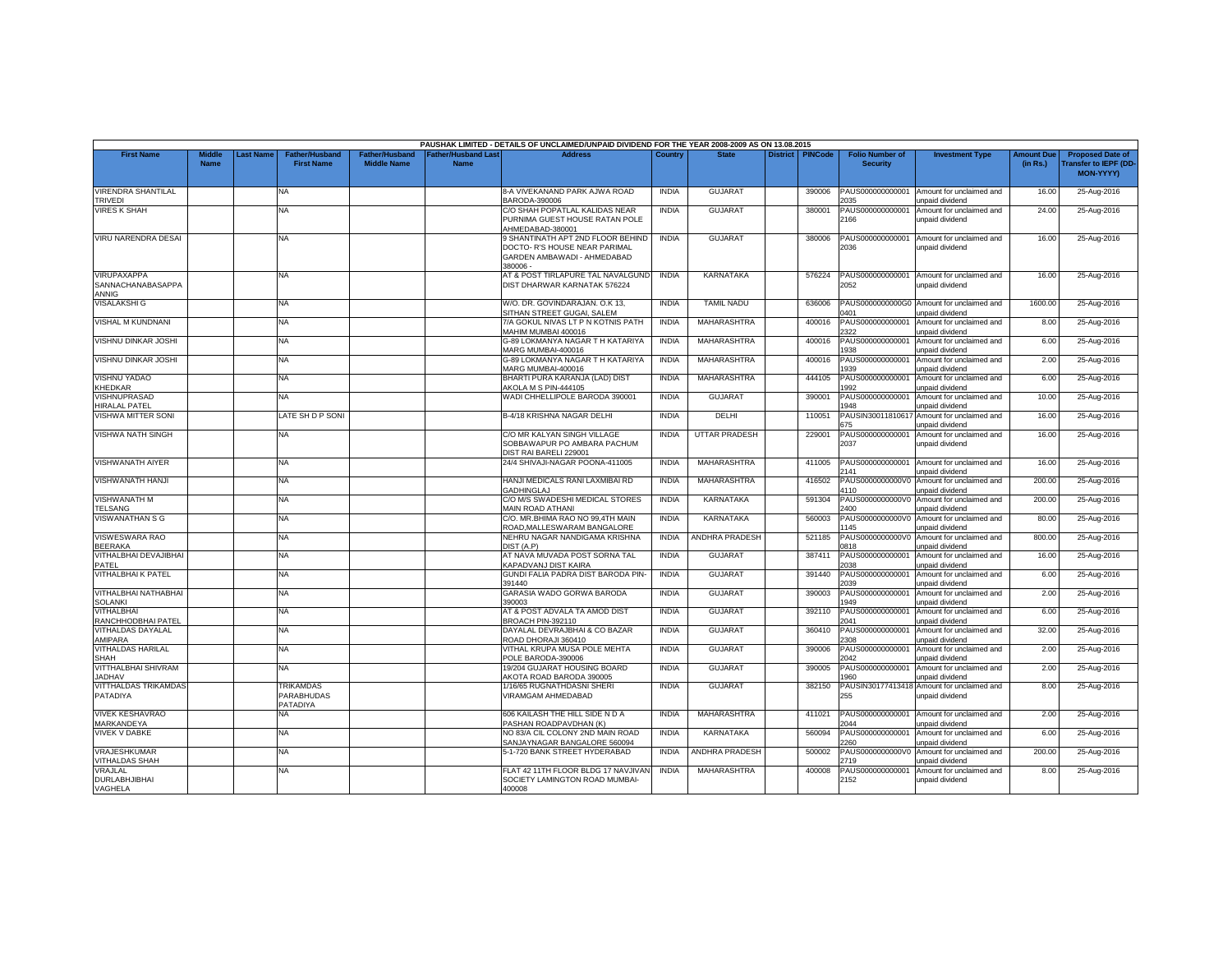|                                     |                              |          |                                            |                                             |                                           | PAUSHAK LIMITED - DETAILS OF UNCLAIMED/UNPAID DIVIDEND FOR THE YEAR 2008-2009 AS ON 13.08.2015             |              |                       |                 |                |                                           |                                                              |                               |                                                                     |
|-------------------------------------|------------------------------|----------|--------------------------------------------|---------------------------------------------|-------------------------------------------|------------------------------------------------------------------------------------------------------------|--------------|-----------------------|-----------------|----------------|-------------------------------------------|--------------------------------------------------------------|-------------------------------|---------------------------------------------------------------------|
| <b>First Name</b>                   | <b>Middle</b><br><b>Name</b> | ast Name | <b>Father/Husband</b><br><b>First Name</b> | <b>Father/Husband</b><br><b>Middle Name</b> | <b>Father/Husband Last</b><br><b>Name</b> | <b>Address</b>                                                                                             | Country      | <b>State</b>          | <b>District</b> | <b>PINCode</b> | <b>Folio Number of</b><br><b>Security</b> | <b>Investment Type</b>                                       | <b>Amount Due</b><br>(in Rs.) | <b>Proposed Date of</b><br>ransfer to IEPF (DD-<br><b>MON-YYYY)</b> |
| <b>VRAJLAL MEGHJI</b><br>CHAVDA     |                              |          | <b>NA</b>                                  |                                             |                                           | KESHAV JIVAN B/H MAHILA COLLEGE<br>NR SETUBANDH SOC SAHAKAR NAGAR<br>MARG RAJKOT 360001                    | <b>INDIA</b> | <b>GUJARAT</b>        |                 | 360001         | PAUS000000000001<br>2222                  | Amount for unclaimed and<br>unpaid dividend                  | 24.00                         | 25-Aug-2016                                                         |
| <b>VRAJLAL PREMJIBHAI</b><br>PARMAR |                              |          | NA                                         |                                             |                                           | 6 GITABHARTI CO HO SO SHREEJI<br>NIVAS DANILIMDA AHMEDABAD-380022                                          | <b>INDIA</b> | <b>GUJARAT</b>        |                 | 380022         | PAUS000000000001<br>2201                  | Amount for unclaimed and<br>unpaid dividend                  | 8.00                          | 25-Aug-2016                                                         |
| <b>VUPPALA</b><br>KRISHNAMURTHY     |                              |          | <b>NA</b>                                  |                                             |                                           | PLOT NO.235 PRAGATHINAGAR<br>OPP.JNTU HYDERABAD                                                            | <b>INDIA</b> | ANDHRA PRADESH        |                 | 500072         | 197                                       | PAUS0000000000V0 Amount for unclaimed and<br>unpaid dividend | 200.00                        | 25-Aug-2016                                                         |
| WIRAN WALI ANAND                    |                              |          | NA.                                        |                                             |                                           | 76 GOKHALE MARKET DELHI-110054                                                                             | <b>INDIA</b> | DELHI                 |                 | 110054         | PAUS000000000001<br>362                   | Amount for unclaimed and<br>unpaid dividend                  | 8.00                          | 25-Aug-2016                                                         |
| Y NIJALINGPPA                       |                              |          | <b>NA</b>                                  |                                             |                                           | C/O TUNGABHADRA FARM SUPPLIES<br>KALAMMA STREET BELLARY<br>KARNATAKA                                       | <b>INDIA</b> | <b>KARNATAKA</b>      |                 | 583101         | PAUS000000000001<br>2380                  | Amount for unclaimed and<br>unpaid dividend                  | 50.00                         | 25-Aug-2016                                                         |
| YAHYA AKBARALY<br><b>GANDHI</b>     |                              |          | NA                                         |                                             |                                           | C/O AKBARALY JAFARJI GANDHI VORA<br>VAD GANDHI BAZAR RAJKOT-360001                                         | <b>INDIA</b> | <b>GUJARAT</b>        |                 | 360001         | PAUS000000000001<br>2398                  | Amount for unclaimed and<br>unpaid dividend                  | 8.00                          | 25-Aug-2016                                                         |
| YAJAMAN<br>NANJUNDAPPA              |                              |          | <b>NA</b>                                  |                                             |                                           | 284.7TH MAIN ROAD UPPER PALACE<br>ORCHARDS BANGALORE                                                       | <b>INDIA</b> | KARNATAKA             |                 | 560080         | 2047                                      | PAUS0000000000Y0 Amount for unclaimed and<br>unpaid dividend | 300.00                        | 25-Aug-2016                                                         |
| YANAMANDRA<br>RAMCHANDRA RAO        |                              |          | NA                                         |                                             |                                           | H NO 9-21-3 C B M COMPOUND<br>VISAKHAPATNAM 530003                                                         | <b>INDIA</b> | ANDHRA PRADESH        |                 | 530003         | PAUS000000000001<br>2377                  | Amount for unclaimed and<br>unpaid dividend                  | 16.00                         | 25-Aug-2016                                                         |
| YASH PAL KALRA                      |                              |          | NA                                         |                                             |                                           | 996/7 MEHRAULI NEW DELHI-110030                                                                            | <b>INDIA</b> | DELHI                 |                 | 110030         | PAUS000000000001<br>2385                  | Amount for unclaimed and<br>unpaid dividend                  | 8.00                          | 25-Aug-2016                                                         |
| YASH PAL SABHERVAL                  |                              |          | NA                                         |                                             |                                           | A 12/3 MOTI NAGAR NEW DELHI 110015                                                                         | <b>INDIA</b> | DELHI                 |                 | 110015         | PAUS000000000001<br>394                   | Amount for unclaimed and<br>unpaid dividend                  | 8.00                          | 25-Aug-2016                                                         |
| YASHODA DEVI PURI                   |                              |          | NA.                                        |                                             |                                           | NO4 BAG FARZANA CIVIL LINES AGRA<br>282002                                                                 | <b>INDIA</b> | <b>UTTAR PRADESH</b>  |                 | 282002         | PAUS000000000001<br>387                   | Amount for unclaimed and<br>unpaid dividend                  | 8.00                          | 25-Aug-2016                                                         |
| YASHPAL SINGH                       |                              |          | NA                                         |                                             |                                           | H NO 29 NANGLOI DELHI-110041                                                                               | <b>INDIA</b> | DELHI                 |                 | 110041         | PAUS00000000000<br>2395                   | Amount for unclaimed and<br>unpaid dividend                  | 16.00                         | 25-Aug-2016                                                         |
| YASHVANT<br>VASUDEORAO MARATHE      |                              |          | <b>NA</b>                                  |                                             |                                           | 'SANTOSH' KASAR FALIA OPP GOVT<br>PRESS BARODA-390001                                                      | <b>INDIA</b> | <b>GUJARAT</b>        |                 | 390001         | PAUS00000000000<br>2372                   | Amount for unclaimed and<br>unpaid dividend                  | 2.00                          | 25-Aug-2016                                                         |
| YASHWANT ATMARAM<br><b>DHARAP</b>   |                              |          | <b>NA</b>                                  |                                             |                                           | EVEREST BLDG NO 26/12 PANDIT<br>DINDAYAL MARG VISHNU NAGAR<br><b>DOMBIVLI 421203</b>                       | <b>INDIA</b> | MAHARASHTRA           |                 | 421203         | PAUS000000000001<br>2391                  | Amount for unclaimed and<br>unpaid dividend                  | 16.00                         | 25-Aug-2016                                                         |
| YASHWANT GOPAL<br><b>DAMLE</b>      |                              |          | <b>NA</b>                                  |                                             |                                           | C/O. R.B.PRABHUDESAI, B-405<br>CHANDIWALA COMPLEX<br>C.H.S.CHANDANWADI, PANCH PAKHEDI<br>THANE(WEST)400601 | <b>INDIA</b> | <b>MAHARASHTRA</b>    |                 | 400601         | 2422                                      | PAUS000000000001 Amount for unclaimed and<br>unpaid dividend | 58.00                         | 25-Aug-2016                                                         |
| YATIN H PAREKH                      |                              |          | <b>NA</b>                                  |                                             |                                           | MEHTA & PAREKH (CA) 2-A PERIANNA<br>MAISTRY STREET, 2ND FLR, CHENNAI-<br>600001                            | <b>INDIA</b> | <b>TAMIL NADU</b>     |                 | 600001         | 2392                                      | PAUS000000000001 Amount for unclaimed and<br>unpaid dividend | 24.00                         | 25-Aug-2016                                                         |
| YATIN P PATEL                       |                              |          | <b>NA</b>                                  |                                             |                                           | 34, MADHUVAN TOWER MADALPUR<br>UNDER BRIDGE ELLISBRIDGE<br>AHMEDABAD 380006                                | <b>INDIA</b> | GUJARAT               |                 | 380006         | PAUS000000000001<br>2404                  | Amount for unclaimed and<br>unpaid dividend                  | 6.00                          | 25-Aug-2016                                                         |
| YEDUGANI<br><b>VISHWANATHAN</b>     |                              |          | <b>NA</b>                                  |                                             |                                           | HOUSE NO 2-1-31 NALLAKUNTA<br>HYDERABAD-500044                                                             | <b>INDIA</b> | ANDHRA PRADESH        |                 | 500044         | PAUS000000000001<br>2401                  | Amount for unclaimed and<br>unpaid dividend                  | 24.00                         | 25-Aug-2016                                                         |
| YEKKALA DEVI<br>ADINARAYANA         |                              |          | <b>NA</b>                                  |                                             |                                           | DNO 21-16-4.NR PAPPULA MILL<br>MADHURANAGAR VIJAYAWADA                                                     | <b>INDIA</b> | ANDHRA PRADESH        |                 | 520011         | PAUS0000000000Y0<br>109                   | Amount for unclaimed and<br>unpaid dividend                  | 80.00                         | 25-Aug-2016                                                         |
| YELKUR VASANTA<br>CHARAN            |                              |          | NA                                         |                                             |                                           | 40/812 CLUB ROAD SRINIVAS NAGAR<br>KURNOOL- 518004 MRS YELKUR VASA-<br>NT-                                 | <b>INDIA</b> | ANDHRA PRADESH        |                 | 518004         | PAUS000000000001<br>2383                  | Amount for unclaimed and<br>unpaid dividend                  | 16.00                         | 25-Aug-2016                                                         |
| YERRAMAWENI<br>PADMAJA              |                              |          | NA.                                        |                                             |                                           | NEHRU NAGAR H NO 11-3-70 KHAMMAM                                                                           | <b>INDIA</b> | <b>ANDHRA PRADESH</b> |                 | 507001         | PAUS0000000000Y0<br>4747                  | Amount for unclaimed and<br>unpaid dividend                  | 600.00                        | 25-Aug-2016                                                         |
| YOGENDRAKUMAR<br>JAYANTILAL PUROHIT |                              |          | <b>NA</b>                                  |                                             |                                           | E S I SECTION OLD ADMINISTRATIVE<br>BLDG ALEMBIC CHEMICAL WORK CO<br>LTD BARODA-390003                     | <b>INDIA</b> | <b>GUJARAT</b>        |                 | 390003         | PAUS000000000001<br>2368                  | Amount for unclaimed and<br>unpaid dividend                  | 6.00                          | 25-Aug-2016                                                         |
| YOGESH MEHTA                        |                              |          | NA                                         |                                             |                                           | C/O M S KHURANA WM 74 BASTI GUZNA<br>JALLANDHAR PUNJAB 144001                                              | <b>INDIA</b> | <b>PUNJAB</b>         |                 | 144001         | PAUS000000000001<br>2402                  | Amount for unclaimed and<br>unpaid dividend                  | 8.00                          | 25-Aug-2016                                                         |
| YOGESH MEHTA                        |                              |          | NA                                         |                                             |                                           | C/O M S HURANA WM 74 BASTI GUZNA<br>JALLANDHAR PUNJAB 144001                                               | <b>INDIA</b> | PUNJAB                |                 | 144001         | PAUS000000000001<br>408                   | Amount for unclaimed and<br>Inpaid dividend                  | 8.00                          | 25-Aug-2016                                                         |
| YOGESH SUMATILAL<br><b>SHAH</b>     |                              |          | <b>NA</b>                                  |                                             |                                           | C/O BHARATKUMAR MAHESHCHANDRA<br>295 NEW CLOTH MARKET AHMEDABAD-<br>380002                                 | <b>INDIA</b> | <b>GUJARAT</b>        |                 | 380002         | PAUS000000000001<br>2390                  | Amount for unclaimed and<br>unpaid dividend                  | 8.00                          | 25-Aug-2016                                                         |
| YOGESH VISHNUBHAI<br>PANDYA         |                              |          | <b>NA</b>                                  |                                             |                                           | 2 DHARAMANATH SOCIETY CAMP ROAD<br>AHMEDABAD 380004                                                        | <b>INDIA</b> | GUJARAT               |                 | 380004         | 2409                                      | PAUS000000000001 Amount for unclaimed and<br>unpaid dividend | 6.00                          | 25-Aug-2016                                                         |